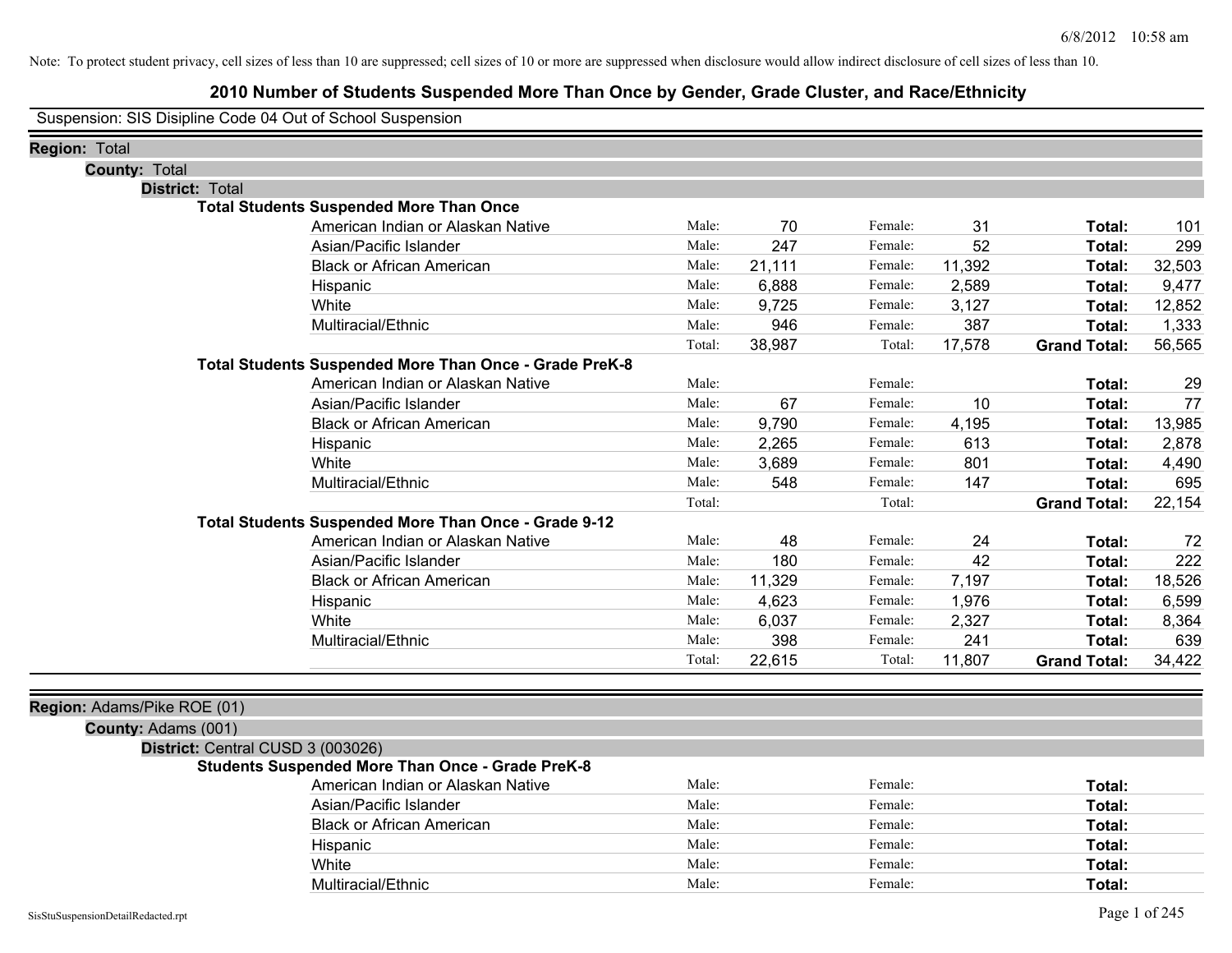|                                 | Suspension: SIS Disipline Code 04 Out of School Suspension |        |    |         |    |                     |    |
|---------------------------------|------------------------------------------------------------|--------|----|---------|----|---------------------|----|
|                                 |                                                            | Total: |    | Total:  |    | <b>Grand Total:</b> |    |
|                                 | District: Liberty CUSD 2 (002026)                          |        |    |         |    |                     |    |
|                                 | <b>Students Suspended More Than Once - Grade PreK-8</b>    |        |    |         |    |                     |    |
|                                 | American Indian or Alaskan Native                          | Male:  |    | Female: |    | Total:              |    |
|                                 | Asian/Pacific Islander                                     | Male:  |    | Female: |    | Total:              |    |
|                                 | <b>Black or African American</b>                           | Male:  |    | Female: |    | Total:              |    |
|                                 | Hispanic                                                   | Male:  |    | Female: |    | Total:              |    |
|                                 | White                                                      | Male:  |    | Female: |    | Total:              |    |
|                                 | Multiracial/Ethnic                                         | Male:  |    | Female: |    | Total:              |    |
|                                 |                                                            | Total: |    | Total:  |    | <b>Grand Total:</b> |    |
|                                 | <b>District: Quincy SD 172 (172022)</b>                    |        |    |         |    |                     |    |
|                                 | <b>Students Suspended More Than Once - Grade PreK-8</b>    |        |    |         |    |                     |    |
|                                 | American Indian or Alaskan Native                          | Male:  |    | Female: |    | Total:              |    |
|                                 | Asian/Pacific Islander                                     | Male:  |    | Female: |    | Total:              |    |
|                                 | <b>Black or African American</b>                           | Male:  |    | Female: |    | Total:              | 16 |
|                                 | Hispanic                                                   | Male:  |    | Female: |    | Total:              |    |
|                                 | White                                                      | Male:  | 51 | Female: | 15 | Total:              | 66 |
|                                 | Multiracial/Ethnic                                         | Male:  |    | Female: |    | Total:              |    |
|                                 |                                                            | Total: |    | Total:  |    | <b>Grand Total:</b> |    |
|                                 | <b>Students Suspended More Than Once - Grade 9-12</b>      |        |    |         |    |                     |    |
|                                 | American Indian or Alaskan Native                          | Male:  |    | Female: |    | Total:              |    |
|                                 | Asian/Pacific Islander                                     | Male:  |    | Female: |    | Total:              |    |
|                                 | <b>Black or African American</b>                           | Male:  |    | Female: |    | Total:              |    |
|                                 | Hispanic                                                   | Male:  |    | Female: |    | Total:              |    |
|                                 | White                                                      | Male:  |    | Female: |    | Total:              | 20 |
|                                 | Multiracial/Ethnic                                         | Male:  |    | Female: |    | Total:              |    |
|                                 |                                                            | Total: |    | Total:  |    | <b>Grand Total:</b> |    |
| County: Non-Public School (000) |                                                            |        |    |         |    |                     |    |
|                                 | District: Adams/Pike ROE (000000)                          |        |    |         |    |                     |    |
|                                 | <b>Students Suspended More Than Once - Grade PreK-8</b>    |        |    |         |    |                     |    |
|                                 | American Indian or Alaskan Native                          | Male:  |    | Female: |    | Total:              |    |
|                                 | Asian/Pacific Islander                                     | Male:  |    | Female: |    | Total:              |    |
|                                 | <b>Black or African American</b>                           | Male:  |    | Female: |    | Total:              |    |
|                                 | Hispanic                                                   | Male:  |    | Female: |    | Total:              |    |
|                                 | White                                                      | Male:  |    | Female: |    | Total:              |    |
|                                 | Multiracial/Ethnic                                         | Male:  |    | Female: |    | Total:              |    |
|                                 |                                                            | Total: |    | Total:  |    | <b>Grand Total:</b> |    |
|                                 | <b>Students Suspended More Than Once - Grade 9-12</b>      |        |    |         |    |                     |    |
|                                 | American Indian or Alaskan Native                          | Male:  |    | Female: |    | Total:              |    |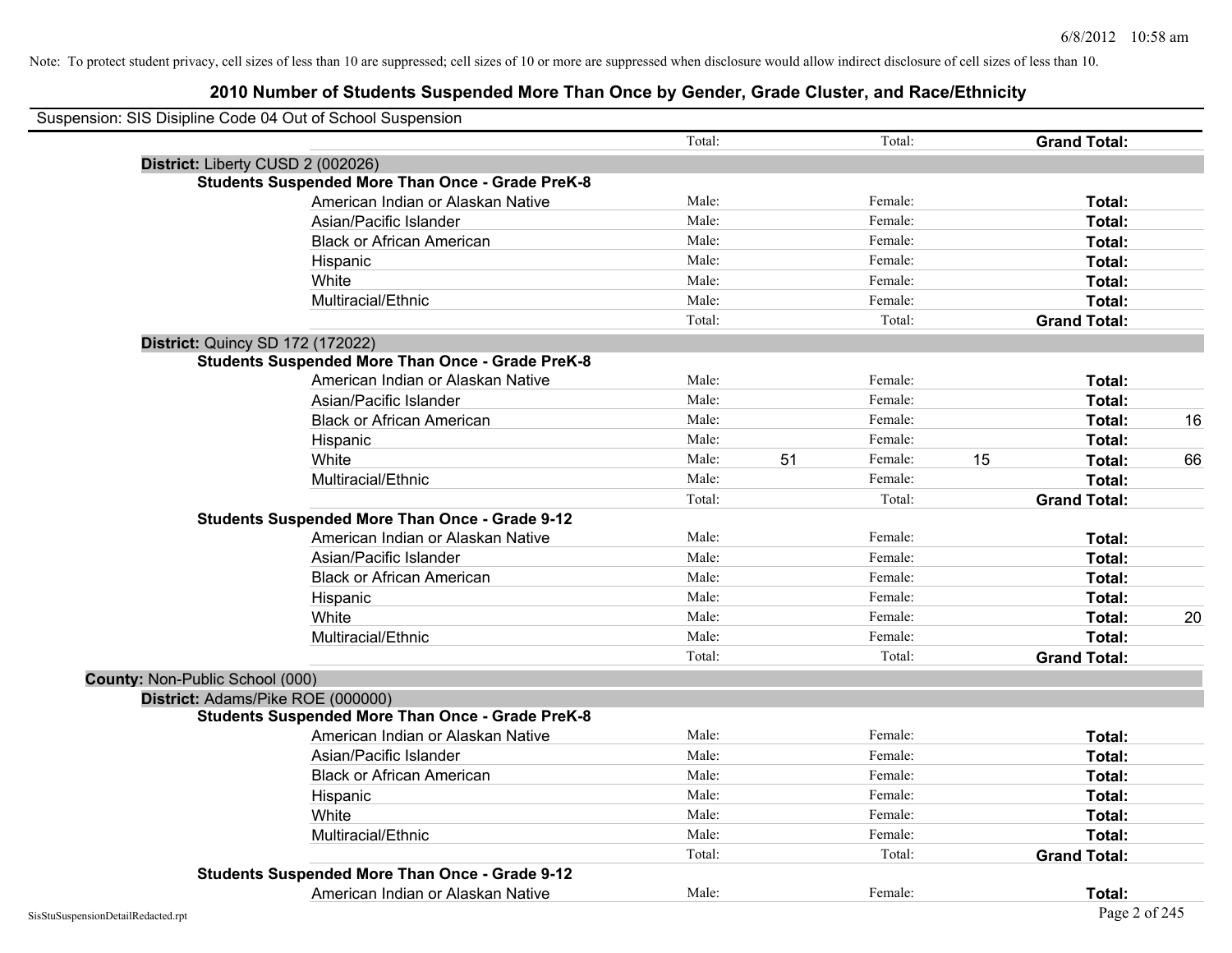| Suspension: SIS Disipline Code 04 Out of School Suspension |                                                         |        |         |                     |    |
|------------------------------------------------------------|---------------------------------------------------------|--------|---------|---------------------|----|
|                                                            | Asian/Pacific Islander                                  | Male:  | Female: | Total:              |    |
|                                                            | <b>Black or African American</b>                        | Male:  | Female: | Total:              |    |
|                                                            | Hispanic                                                | Male:  | Female: | Total:              |    |
|                                                            | White                                                   | Male:  | Female: | Total:              |    |
|                                                            | Multiracial/Ethnic                                      | Male:  | Female: | Total:              |    |
|                                                            |                                                         | Total: | Total:  | <b>Grand Total:</b> | 13 |
| County: Pike (075)                                         |                                                         |        |         |                     |    |
|                                                            | District: Griggsville-Perry CUSD 4 (004026)             |        |         |                     |    |
|                                                            | <b>Students Suspended More Than Once - Grade PreK-8</b> |        |         |                     |    |
|                                                            | American Indian or Alaskan Native                       | Male:  | Female: | Total:              |    |
|                                                            | Asian/Pacific Islander                                  | Male:  | Female: | Total:              |    |
|                                                            | <b>Black or African American</b>                        | Male:  | Female: | Total:              |    |
|                                                            | Hispanic                                                | Male:  | Female: | Total:              |    |
|                                                            | White                                                   | Male:  | Female: | Total:              |    |
|                                                            | Multiracial/Ethnic                                      | Male:  | Female: | Total:              |    |
|                                                            |                                                         | Total: | Total:  | <b>Grand Total:</b> |    |
| District: Pikeland CUSD 10 (010026)                        |                                                         |        |         |                     |    |
|                                                            | <b>Students Suspended More Than Once - Grade PreK-8</b> |        |         |                     |    |
|                                                            | American Indian or Alaskan Native                       | Male:  | Female: | Total:              |    |
|                                                            | Asian/Pacific Islander                                  | Male:  | Female: | Total:              |    |
|                                                            | <b>Black or African American</b>                        | Male:  | Female: | Total:              |    |
|                                                            | Hispanic                                                | Male:  | Female: | Total:              |    |
|                                                            | White                                                   | Male:  | Female: | Total:              |    |
|                                                            | Multiracial/Ethnic                                      | Male:  | Female: | Total:              |    |
|                                                            |                                                         | Total: | Total:  | <b>Grand Total:</b> |    |
|                                                            | <b>Students Suspended More Than Once - Grade 9-12</b>   |        |         |                     |    |
|                                                            | American Indian or Alaskan Native                       | Male:  | Female: | Total:              |    |
|                                                            | Asian/Pacific Islander                                  | Male:  | Female: | Total:              |    |
|                                                            | <b>Black or African American</b>                        | Male:  | Female: | Total:              |    |
|                                                            | Hispanic                                                | Male:  | Female: | Total:              |    |
|                                                            | White                                                   | Male:  | Female: | Total:              |    |
|                                                            | Multiracial/Ethnic                                      | Male:  | Female: | Total:              |    |
|                                                            |                                                         | Total: | Total:  | <b>Grand Total:</b> |    |
| District: Western CUSD 12 (012026)                         |                                                         |        |         |                     |    |
|                                                            | <b>Students Suspended More Than Once - Grade PreK-8</b> |        |         |                     |    |
|                                                            | American Indian or Alaskan Native                       | Male:  | Female: | Total:              |    |
|                                                            | Asian/Pacific Islander                                  | Male:  | Female: | Total:              |    |
|                                                            | <b>Black or African American</b>                        | Male:  | Female: | Total:              |    |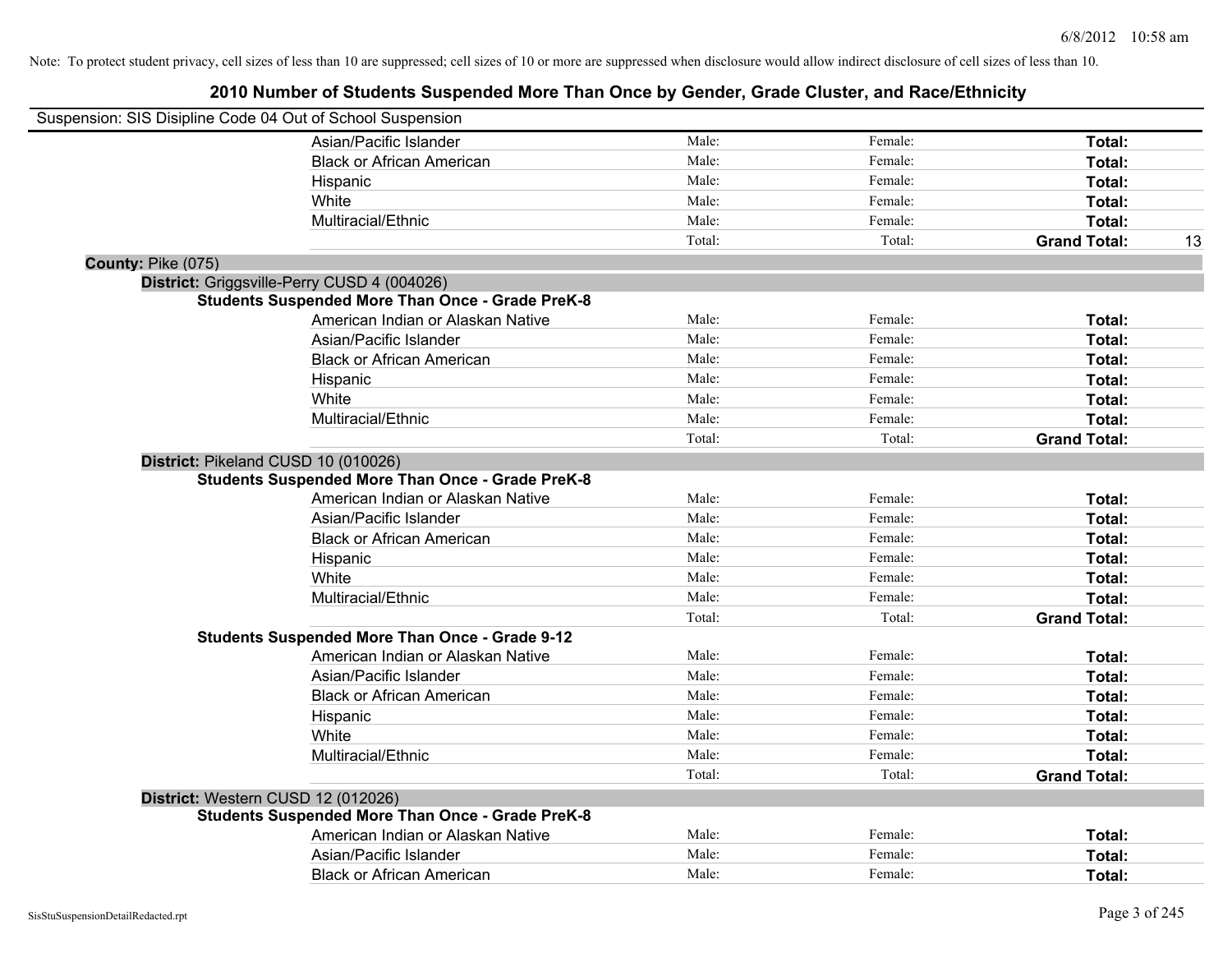| Suspension: SIS Disipline Code 04 Out of School Suspension |                                                         |        |    |         |    |                     |    |
|------------------------------------------------------------|---------------------------------------------------------|--------|----|---------|----|---------------------|----|
|                                                            | Hispanic                                                | Male:  |    | Female: |    | Total:              |    |
|                                                            | White                                                   | Male:  |    | Female: |    | Total:              |    |
|                                                            | Multiracial/Ethnic                                      | Male:  |    | Female: |    | Total:              |    |
|                                                            |                                                         | Total: |    | Total:  |    | <b>Grand Total:</b> |    |
|                                                            |                                                         |        |    |         |    |                     |    |
| Region: Alxndr/John/Masc/Pulski/Unon ROE (02)              |                                                         |        |    |         |    |                     |    |
| County: Alexander (002)                                    |                                                         |        |    |         |    |                     |    |
| District: Cairo USD 1 (001022)                             |                                                         |        |    |         |    |                     |    |
|                                                            | <b>Students Suspended More Than Once - Grade PreK-8</b> |        |    |         |    |                     |    |
|                                                            | American Indian or Alaskan Native                       | Male:  |    | Female: |    | Total:              |    |
|                                                            | Asian/Pacific Islander                                  | Male:  |    | Female: |    | Total:              |    |
|                                                            | <b>Black or African American</b>                        | Male:  | 18 | Female: | 16 | Total:              | 34 |
|                                                            | Hispanic                                                | Male:  |    | Female: |    | Total:              |    |
|                                                            | White                                                   | Male:  |    | Female: |    | Total:              |    |
|                                                            | Multiracial/Ethnic                                      | Male:  |    | Female: |    | Total:              |    |
|                                                            |                                                         | Total: |    | Total:  |    | <b>Grand Total:</b> |    |
|                                                            | <b>Students Suspended More Than Once - Grade 9-12</b>   |        |    |         |    |                     |    |
|                                                            | American Indian or Alaskan Native                       | Male:  |    | Female: |    | Total:              |    |
|                                                            | Asian/Pacific Islander                                  | Male:  |    | Female: |    | Total:              |    |
|                                                            | <b>Black or African American</b>                        | Male:  | 32 | Female: | 20 | Total:              | 52 |
|                                                            | Hispanic                                                | Male:  |    | Female: |    | Total:              |    |
|                                                            | White                                                   | Male:  |    | Female: |    | Total:              |    |
|                                                            | Multiracial/Ethnic                                      | Male:  |    | Female: |    | Total:              |    |
|                                                            |                                                         | Total: |    | Total:  |    | <b>Grand Total:</b> |    |
|                                                            | District: Egyptian CUSD 5 (005026)                      |        |    |         |    |                     |    |
|                                                            | <b>Students Suspended More Than Once - Grade PreK-8</b> |        |    |         |    |                     |    |
|                                                            | American Indian or Alaskan Native                       | Male:  |    | Female: |    | Total:              |    |
|                                                            | Asian/Pacific Islander                                  | Male:  |    | Female: |    | Total:              |    |
|                                                            | <b>Black or African American</b>                        | Male:  |    | Female: |    | Total:              |    |
|                                                            | Hispanic                                                | Male:  |    | Female: |    | Total:              |    |
|                                                            | White                                                   | Male:  |    | Female: |    | Total:              |    |
|                                                            | Multiracial/Ethnic                                      | Male:  |    | Female: |    | Total:              |    |
|                                                            |                                                         | Total: |    | Total:  |    | <b>Grand Total:</b> |    |
|                                                            | <b>Students Suspended More Than Once - Grade 9-12</b>   |        |    |         |    |                     |    |
|                                                            | American Indian or Alaskan Native                       | Male:  |    | Female: |    | Total:              |    |
|                                                            | Asian/Pacific Islander                                  | Male:  |    | Female: |    | Total:              |    |
|                                                            | <b>Black or African American</b>                        | Male:  |    | Female: |    | Total:              |    |
|                                                            | Hispanic                                                | Male:  |    | Female: |    | Total:              |    |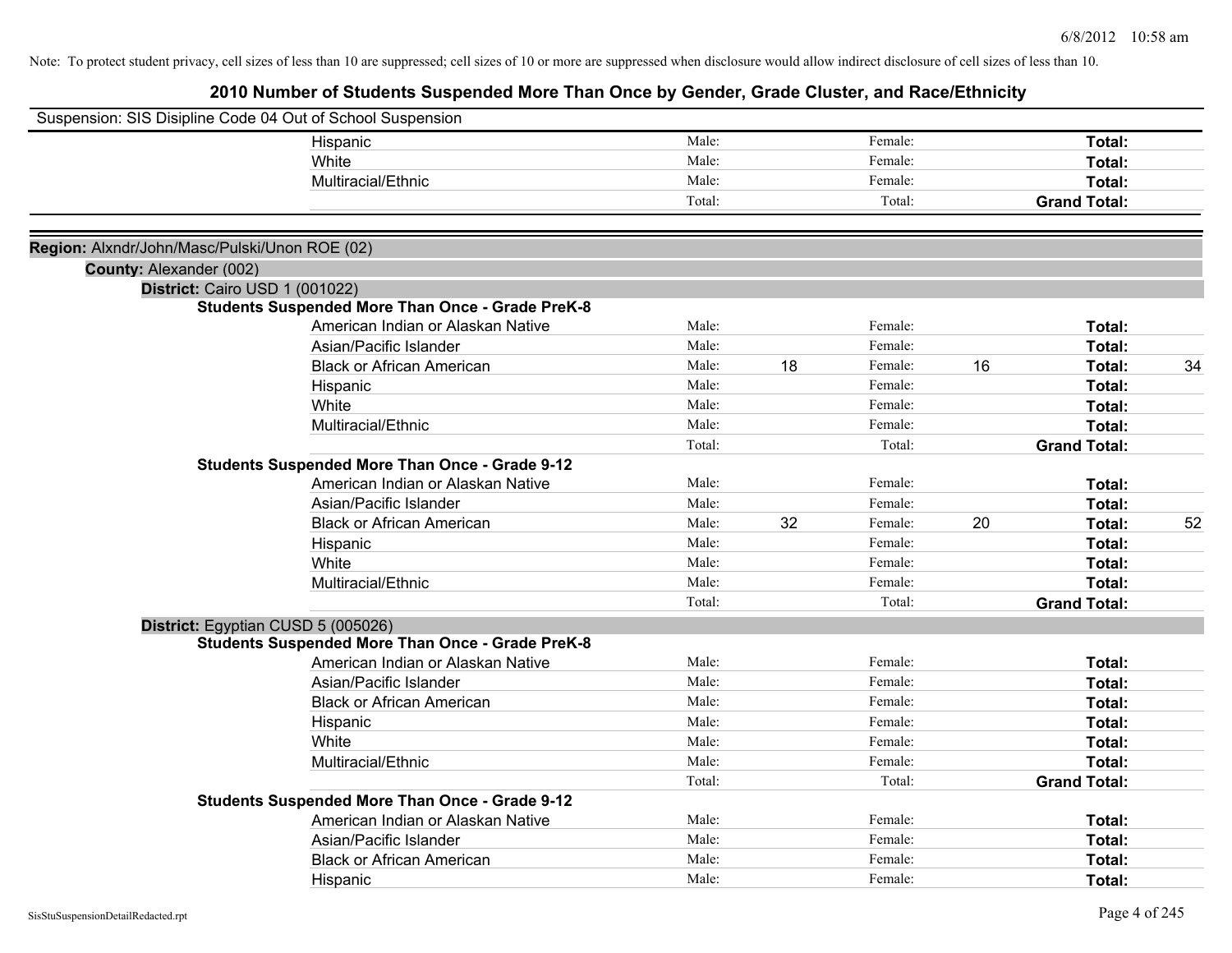| Suspension: SIS Disipline Code 04 Out of School Suspension |                                                         |        |         |                     |    |
|------------------------------------------------------------|---------------------------------------------------------|--------|---------|---------------------|----|
|                                                            | White                                                   | Male:  | Female: | Total:              |    |
|                                                            | Multiracial/Ethnic                                      | Male:  | Female: | Total:              |    |
|                                                            |                                                         | Total: | Total:  | <b>Grand Total:</b> |    |
| County: Johnson (044)                                      |                                                         |        |         |                     |    |
| District: Goreville CUD 1 (001026)                         |                                                         |        |         |                     |    |
|                                                            | <b>Students Suspended More Than Once - Grade 9-12</b>   |        |         |                     |    |
|                                                            | American Indian or Alaskan Native                       | Male:  | Female: | Total:              |    |
|                                                            | Asian/Pacific Islander                                  | Male:  | Female: | Total:              |    |
|                                                            | <b>Black or African American</b>                        | Male:  | Female: | Total:              |    |
|                                                            | Hispanic                                                | Male:  | Female: | Total:              |    |
|                                                            | White                                                   | Male:  | Female: | Total:              |    |
|                                                            | Multiracial/Ethnic                                      | Male:  | Female: | Total:              |    |
|                                                            |                                                         | Total: | Total:  | <b>Grand Total:</b> |    |
| District: New Simpson Hill SD 32 (032003)                  |                                                         |        |         |                     |    |
|                                                            | <b>Students Suspended More Than Once - Grade PreK-8</b> |        |         |                     |    |
|                                                            | American Indian or Alaskan Native                       | Male:  | Female: | Total:              |    |
|                                                            | Asian/Pacific Islander                                  | Male:  | Female: | Total:              |    |
|                                                            | <b>Black or African American</b>                        | Male:  | Female: | Total:              |    |
|                                                            | Hispanic                                                | Male:  | Female: | Total:              |    |
|                                                            | White                                                   | Male:  | Female: | Total:              |    |
|                                                            | Multiracial/Ethnic                                      | Male:  | Female: | Total:              |    |
|                                                            |                                                         | Total: | Total:  | <b>Grand Total:</b> |    |
| District: Vienna HSD 133 (133017)                          |                                                         |        |         |                     |    |
|                                                            | <b>Students Suspended More Than Once - Grade 9-12</b>   |        |         |                     |    |
|                                                            | American Indian or Alaskan Native                       | Male:  | Female: | Total:              |    |
|                                                            | Asian/Pacific Islander                                  | Male:  | Female: | Total:              |    |
|                                                            | <b>Black or African American</b>                        | Male:  | Female: | Total:              |    |
|                                                            | Hispanic                                                | Male:  | Female: | Total:              |    |
|                                                            | White                                                   | Male:  | Female: | Total:              |    |
|                                                            | Multiracial/Ethnic                                      | Male:  | Female: | Total:              |    |
|                                                            |                                                         | Total: | Total:  | <b>Grand Total:</b> | 10 |
| District: Vienna SD 55 (055002)                            |                                                         |        |         |                     |    |
|                                                            | <b>Students Suspended More Than Once - Grade PreK-8</b> |        |         |                     |    |
|                                                            | American Indian or Alaskan Native                       | Male:  | Female: | Total:              |    |
|                                                            | Asian/Pacific Islander                                  | Male:  | Female: | Total:              |    |
|                                                            | <b>Black or African American</b>                        | Male:  | Female: | Total:              |    |
|                                                            | Hispanic                                                | Male:  | Female: | Total:              |    |
|                                                            | White                                                   | Male:  | Female: | Total:              |    |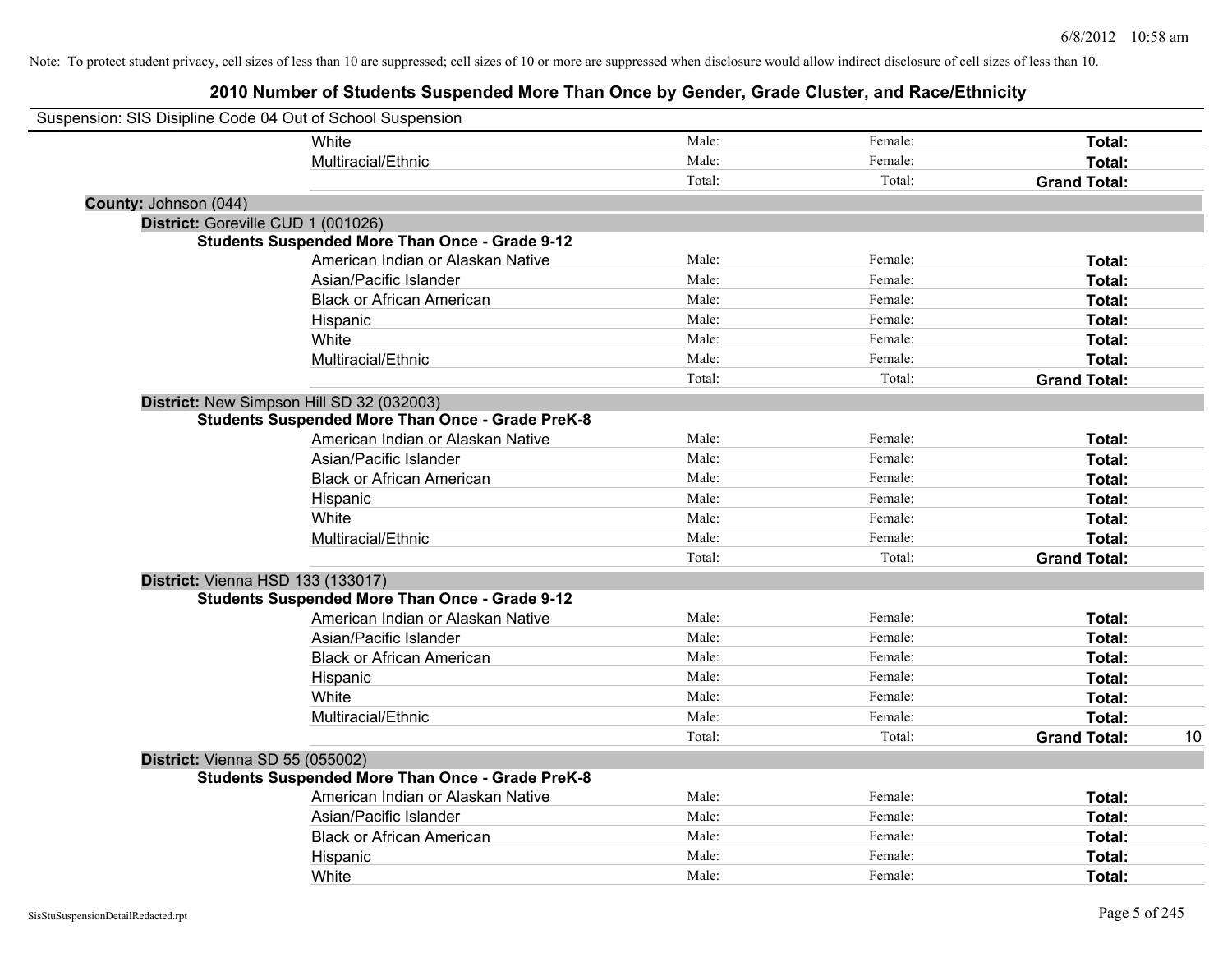|                                | Suspension: SIS Disipline Code 04 Out of School Suspension |        |         |                     |    |
|--------------------------------|------------------------------------------------------------|--------|---------|---------------------|----|
|                                | Multiracial/Ethnic                                         | Male:  | Female: | Total:              |    |
|                                |                                                            | Total: | Total:  | <b>Grand Total:</b> |    |
| County: Massac (061)           |                                                            |        |         |                     |    |
|                                | District: Joppa-Maple Grove UD 38 (038026)                 |        |         |                     |    |
|                                | <b>Students Suspended More Than Once - Grade PreK-8</b>    |        |         |                     |    |
|                                | American Indian or Alaskan Native                          | Male:  | Female: | Total:              |    |
|                                | Asian/Pacific Islander                                     | Male:  | Female: | Total:              |    |
|                                | <b>Black or African American</b>                           | Male:  | Female: | Total:              |    |
|                                | Hispanic                                                   | Male:  | Female: | Total:              |    |
|                                | White                                                      | Male:  | Female: | Total:              |    |
|                                | Multiracial/Ethnic                                         | Male:  | Female: | Total:              |    |
|                                |                                                            | Total: | Total:  | <b>Grand Total:</b> |    |
| District: Massac UD 1 (001026) |                                                            |        |         |                     |    |
|                                | <b>Students Suspended More Than Once - Grade PreK-8</b>    |        |         |                     |    |
|                                | American Indian or Alaskan Native                          | Male:  | Female: | Total:              |    |
|                                | Asian/Pacific Islander                                     | Male:  | Female: | Total:              |    |
|                                | <b>Black or African American</b>                           | Male:  | Female: | Total:              |    |
|                                | Hispanic                                                   | Male:  | Female: | Total:              |    |
|                                | White                                                      | Male:  | Female: | Total:              | 12 |
|                                | Multiracial/Ethnic                                         | Male:  | Female: | Total:              |    |
|                                |                                                            | Total: | Total:  | <b>Grand Total:</b> |    |
|                                | <b>Students Suspended More Than Once - Grade 9-12</b>      |        |         |                     |    |
|                                | American Indian or Alaskan Native                          | Male:  | Female: | Total:              |    |
|                                | Asian/Pacific Islander                                     | Male:  | Female: | Total:              |    |
|                                | <b>Black or African American</b>                           | Male:  | Female: | Total:              |    |
|                                | Hispanic                                                   | Male:  | Female: | Total:              |    |
|                                | White                                                      | Male:  | Female: | Total:              |    |
|                                | Multiracial/Ethnic                                         | Male:  | Female: | Total:              |    |
|                                |                                                            | Total: | Total:  | <b>Grand Total:</b> |    |
| County: Pulaski (077)          |                                                            |        |         |                     |    |
|                                | District: Century CUSD 100 (100026)                        |        |         |                     |    |
|                                | <b>Students Suspended More Than Once - Grade PreK-8</b>    |        |         |                     |    |
|                                | American Indian or Alaskan Native                          | Male:  | Female: | Total:              |    |
|                                | Asian/Pacific Islander                                     | Male:  | Female: | Total:              |    |
|                                | <b>Black or African American</b>                           | Male:  | Female: | Total:              |    |
|                                | Hispanic                                                   | Male:  | Female: | Total:              |    |
|                                | White                                                      | Male:  | Female: | Total:              |    |
|                                | Multiracial/Ethnic                                         | Male:  | Female: | Total:              |    |
|                                |                                                            | Total: | Total:  | <b>Grand Total:</b> |    |
|                                |                                                            |        |         |                     |    |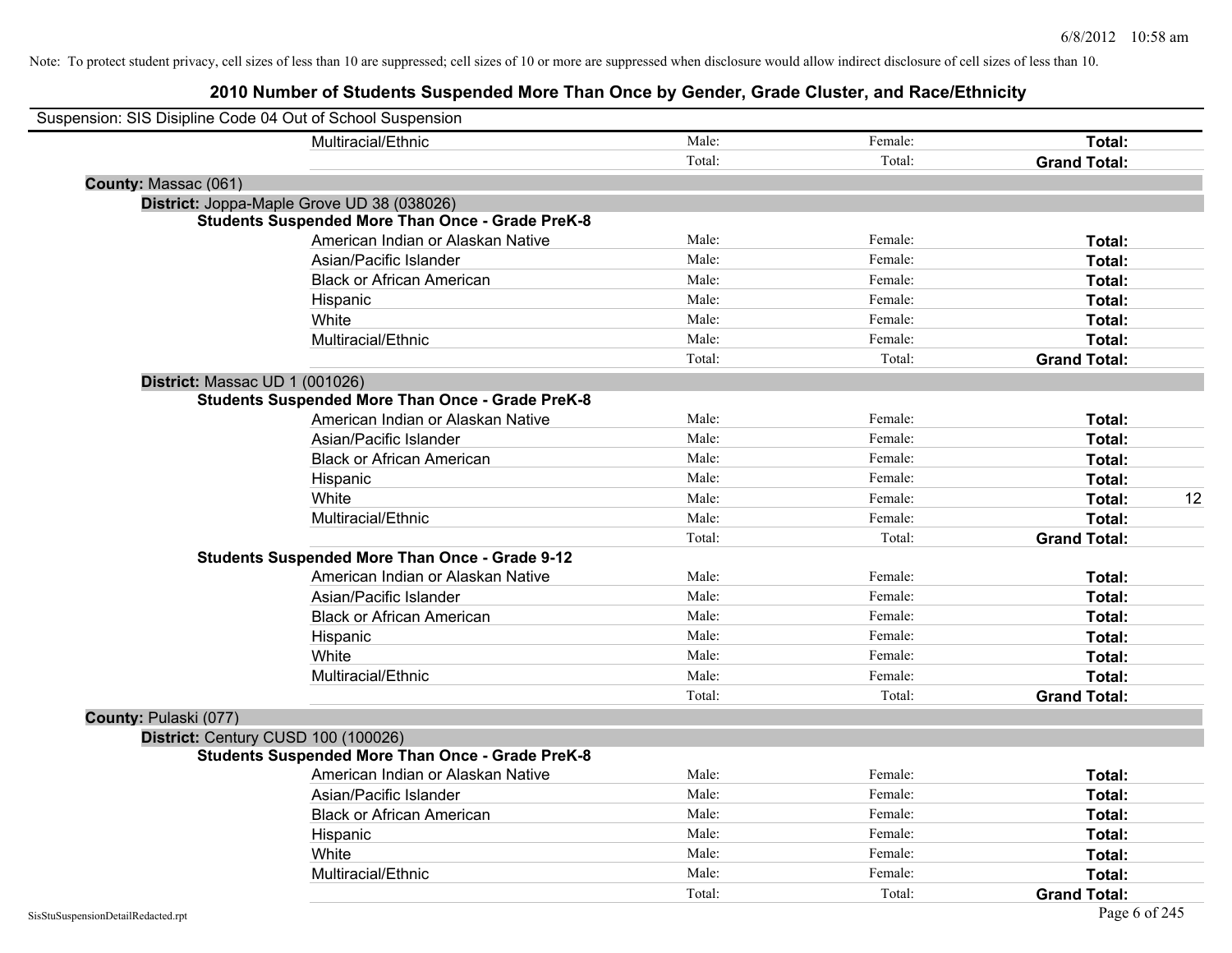|                                 | Suspension: SIS Disipline Code 04 Out of School Suspension |        |    |         |    |                     |    |
|---------------------------------|------------------------------------------------------------|--------|----|---------|----|---------------------|----|
|                                 | <b>Students Suspended More Than Once - Grade 9-12</b>      |        |    |         |    |                     |    |
|                                 | American Indian or Alaskan Native                          | Male:  |    | Female: |    | Total:              |    |
|                                 | Asian/Pacific Islander                                     | Male:  |    | Female: |    | Total:              |    |
|                                 | <b>Black or African American</b>                           | Male:  |    | Female: |    | Total:              |    |
|                                 | Hispanic                                                   | Male:  |    | Female: |    | Total:              |    |
|                                 | White                                                      | Male:  |    | Female: |    | Total:              |    |
|                                 | Multiracial/Ethnic                                         | Male:  |    | Female: |    | Total:              |    |
|                                 |                                                            | Total: |    | Total:  |    | <b>Grand Total:</b> |    |
|                                 | District: Jamp Spec Educ Services (801060)                 |        |    |         |    |                     |    |
|                                 | <b>Students Suspended More Than Once - Grade 9-12</b>      |        |    |         |    |                     |    |
|                                 | American Indian or Alaskan Native                          | Male:  |    | Female: |    | Total:              |    |
|                                 | Asian/Pacific Islander                                     | Male:  |    | Female: |    | Total:              |    |
|                                 | <b>Black or African American</b>                           | Male:  |    | Female: |    | Total:              |    |
|                                 | Hispanic                                                   | Male:  |    | Female: |    | Total:              |    |
|                                 | White                                                      | Male:  |    | Female: |    | Total:              |    |
|                                 | Multiracial/Ethnic                                         | Male:  |    | Female: |    | Total:              |    |
|                                 |                                                            | Total: |    | Total:  |    | <b>Grand Total:</b> |    |
|                                 | District: Meridian CUSD 101 (101026)                       |        |    |         |    |                     |    |
|                                 | <b>Students Suspended More Than Once - Grade PreK-8</b>    |        |    |         |    |                     |    |
|                                 | American Indian or Alaskan Native                          | Male:  |    | Female: |    | Total:              |    |
|                                 | Asian/Pacific Islander                                     | Male:  |    | Female: |    | Total:              |    |
|                                 | <b>Black or African American</b>                           | Male:  | 17 | Female: | 12 | Total:              | 29 |
|                                 | Hispanic                                                   | Male:  |    | Female: |    | Total:              |    |
|                                 | White                                                      | Male:  |    | Female: |    | Total:              |    |
|                                 | Multiracial/Ethnic                                         | Male:  |    | Female: |    | Total:              |    |
|                                 |                                                            | Total: |    | Total:  |    | <b>Grand Total:</b> |    |
|                                 | <b>Students Suspended More Than Once - Grade 9-12</b>      |        |    |         |    |                     |    |
|                                 | American Indian or Alaskan Native                          | Male:  |    | Female: |    | Total:              |    |
|                                 | Asian/Pacific Islander                                     | Male:  |    | Female: |    | Total:              |    |
|                                 | <b>Black or African American</b>                           | Male:  |    | Female: |    | Total:              | 16 |
|                                 | Hispanic                                                   | Male:  |    | Female: |    | Total:              |    |
|                                 | White                                                      | Male:  |    | Female: |    | Total:              |    |
|                                 | Multiracial/Ethnic                                         | Male:  |    | Female: |    | Total:              |    |
|                                 |                                                            | Total: |    | Total:  |    | <b>Grand Total:</b> |    |
| County: Union (091)             |                                                            |        |    |         |    |                     |    |
| District: Anna CCSD 37 (037004) |                                                            |        |    |         |    |                     |    |
|                                 | <b>Students Suspended More Than Once - Grade PreK-8</b>    |        |    |         |    |                     |    |
|                                 | American Indian or Alaskan Native                          | Male:  |    | Female: |    | Total:              |    |
|                                 | Asian/Pacific Islander                                     | Male:  |    | Female: |    | Total:              |    |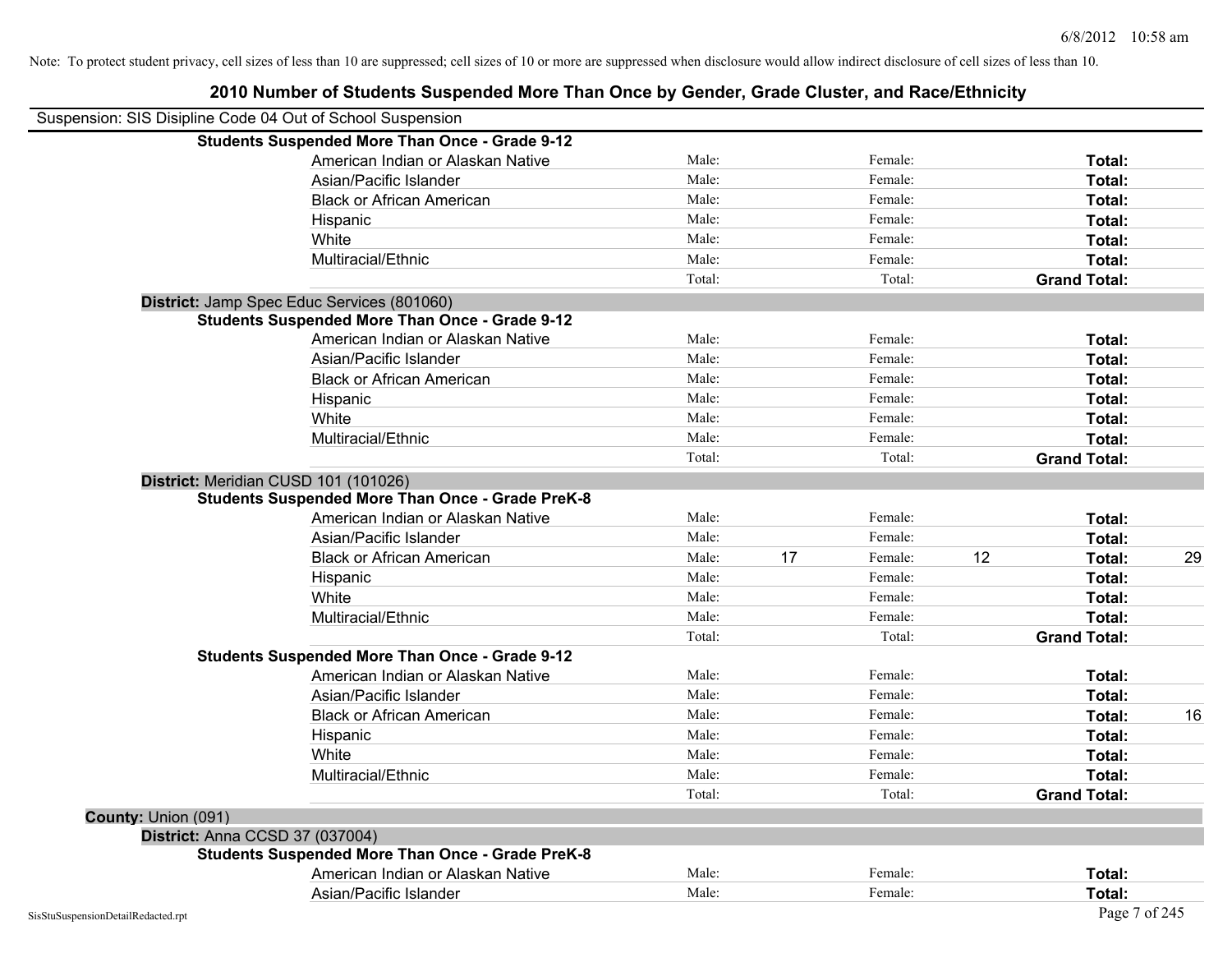| Suspension: SIS Disipline Code 04 Out of School Suspension |                                                         |        |         |                     |    |
|------------------------------------------------------------|---------------------------------------------------------|--------|---------|---------------------|----|
|                                                            | <b>Black or African American</b>                        | Male:  | Female: | Total:              |    |
|                                                            | Hispanic                                                | Male:  | Female: | Total:              |    |
|                                                            | White                                                   | Male:  | Female: | Total:              |    |
|                                                            | Multiracial/Ethnic                                      | Male:  | Female: | Total:              |    |
|                                                            |                                                         | Total: | Total:  | <b>Grand Total:</b> |    |
|                                                            | District: Anna Jonesboro CHSD 81 (081016)               |        |         |                     |    |
|                                                            | <b>Students Suspended More Than Once - Grade 9-12</b>   |        |         |                     |    |
|                                                            | American Indian or Alaskan Native                       | Male:  | Female: | Total:              |    |
|                                                            | Asian/Pacific Islander                                  | Male:  | Female: | Total:              |    |
|                                                            | <b>Black or African American</b>                        | Male:  | Female: | Total:              |    |
|                                                            | Hispanic                                                | Male:  | Female: | Total:              |    |
|                                                            | White                                                   | Male:  | Female: | Total:              | 15 |
|                                                            | Multiracial/Ethnic                                      | Male:  | Female: | Total:              |    |
|                                                            |                                                         | Total: | Total:  | <b>Grand Total:</b> |    |
| District: Cobden SUD 17 (017022)                           |                                                         |        |         |                     |    |
|                                                            | <b>Students Suspended More Than Once - Grade PreK-8</b> |        |         |                     |    |
|                                                            | American Indian or Alaskan Native                       | Male:  | Female: | Total:              |    |
|                                                            | Asian/Pacific Islander                                  | Male:  | Female: | Total:              |    |
|                                                            | <b>Black or African American</b>                        | Male:  | Female: | Total:              |    |
|                                                            | Hispanic                                                | Male:  | Female: | Total:              |    |
|                                                            | White                                                   | Male:  | Female: | Total:              |    |
|                                                            | Multiracial/Ethnic                                      | Male:  | Female: | Total:              |    |
|                                                            |                                                         | Total: | Total:  | <b>Grand Total:</b> |    |
|                                                            | <b>Students Suspended More Than Once - Grade 9-12</b>   |        |         |                     |    |
|                                                            | American Indian or Alaskan Native                       | Male:  | Female: | Total:              |    |
|                                                            | Asian/Pacific Islander                                  | Male:  | Female: | Total:              |    |
|                                                            | <b>Black or African American</b>                        | Male:  | Female: | Total:              |    |
|                                                            | Hispanic                                                | Male:  | Female: | Total:              |    |
|                                                            | White                                                   | Male:  | Female: | Total:              |    |
|                                                            | Multiracial/Ethnic                                      | Male:  | Female: | Total:              |    |
|                                                            |                                                         | Total: | Total:  | <b>Grand Total:</b> |    |
| District: Jonesboro CCSD 43 (043004)                       |                                                         |        |         |                     |    |
|                                                            | <b>Students Suspended More Than Once - Grade PreK-8</b> |        |         |                     |    |
|                                                            | American Indian or Alaskan Native                       | Male:  | Female: | Total:              |    |
|                                                            | Asian/Pacific Islander                                  | Male:  | Female: | Total:              |    |
|                                                            | <b>Black or African American</b>                        | Male:  | Female: | Total:              |    |
|                                                            | Hispanic                                                | Male:  | Female: | Total:              |    |
|                                                            | White                                                   | Male:  | Female: | Total:              |    |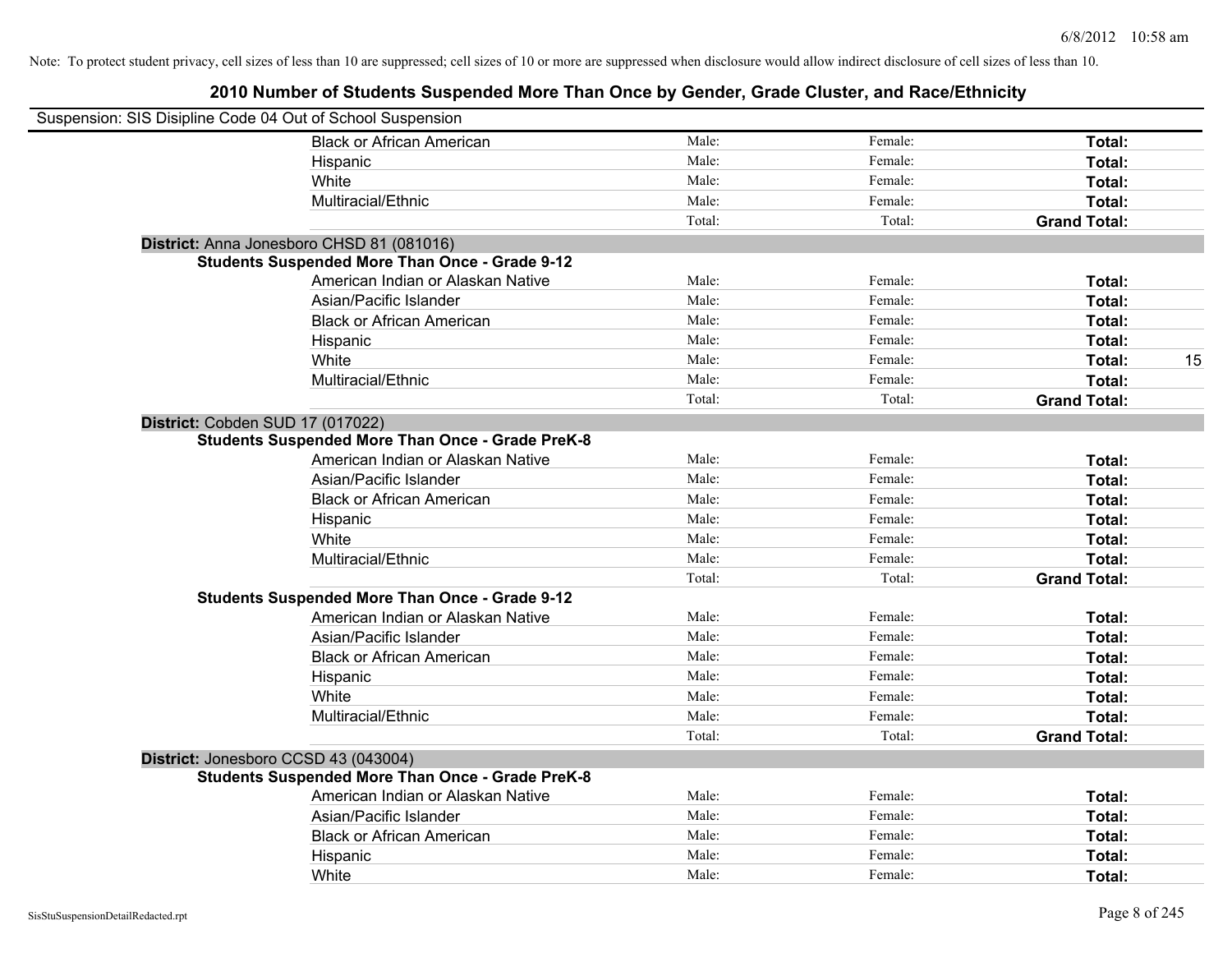| Suspension: SIS Disipline Code 04 Out of School Suspension |                                                         |        |         |                     |
|------------------------------------------------------------|---------------------------------------------------------|--------|---------|---------------------|
|                                                            | Multiracial/Ethnic                                      | Male:  | Female: | Total:              |
|                                                            |                                                         | Total: | Total:  | <b>Grand Total:</b> |
|                                                            | District: Lick Creek CCSD 16 (016004)                   |        |         |                     |
|                                                            | <b>Students Suspended More Than Once - Grade PreK-8</b> |        |         |                     |
|                                                            | American Indian or Alaskan Native                       | Male:  | Female: | Total:              |
|                                                            | Asian/Pacific Islander                                  | Male:  | Female: | Total:              |
|                                                            | <b>Black or African American</b>                        | Male:  | Female: | Total:              |
|                                                            | Hispanic                                                | Male:  | Female: | Total:              |
|                                                            | White                                                   | Male:  | Female: | Total:              |
|                                                            | Multiracial/Ethnic                                      | Male:  | Female: | Total:              |
|                                                            |                                                         | Total: | Total:  | <b>Grand Total:</b> |
|                                                            | District: Shawnee CUSD 84 (084026)                      |        |         |                     |
|                                                            | <b>Students Suspended More Than Once - Grade PreK-8</b> |        |         |                     |
|                                                            | American Indian or Alaskan Native                       | Male:  | Female: | Total:              |
|                                                            | Asian/Pacific Islander                                  | Male:  | Female: | Total:              |
|                                                            | <b>Black or African American</b>                        | Male:  | Female: | Total:              |
|                                                            | Hispanic                                                | Male:  | Female: | Total:              |
|                                                            | White                                                   | Male:  | Female: | Total:              |
|                                                            | Multiracial/Ethnic                                      | Male:  | Female: | Total:              |
|                                                            |                                                         | Total: | Total:  | <b>Grand Total:</b> |
|                                                            |                                                         |        |         |                     |
| Region: Bond/Effingham/Fayette ROE (03)                    |                                                         |        |         |                     |
| County: Bond (003)                                         |                                                         |        |         |                     |
|                                                            | District: Bond County CUSD 2 (002026)                   |        |         |                     |
|                                                            | <b>Students Suspended More Than Once - Grade PreK-8</b> |        |         |                     |
|                                                            | American Indian or Alaskan Native                       | Male:  | Female: | Total:              |
|                                                            | Asian/Pacific Islander                                  | Male:  | Female: | Total:              |
|                                                            | <b>Black or African American</b>                        | Male:  | Female: | Total:              |
|                                                            | Hispanic                                                | Male:  | Female: | Total:              |
|                                                            | White                                                   | Male:  | Female: | Total:              |
|                                                            | Multiracial/Ethnic                                      | Male:  | Female: | Total:              |
|                                                            |                                                         | Total: | Total:  | <b>Grand Total:</b> |
|                                                            | <b>Students Suspended More Than Once - Grade 9-12</b>   |        |         |                     |
|                                                            | American Indian or Alaskan Native                       | Male:  | Female: | Total:              |
|                                                            | Asian/Pacific Islander                                  | Male:  | Female: | Total:              |
|                                                            | <b>Black or African American</b>                        | Male:  | Female: | Total:              |
|                                                            | Hispanic                                                | Male:  | Female: | Total:              |
|                                                            | White                                                   | Male:  | Female: | 19<br>Total:        |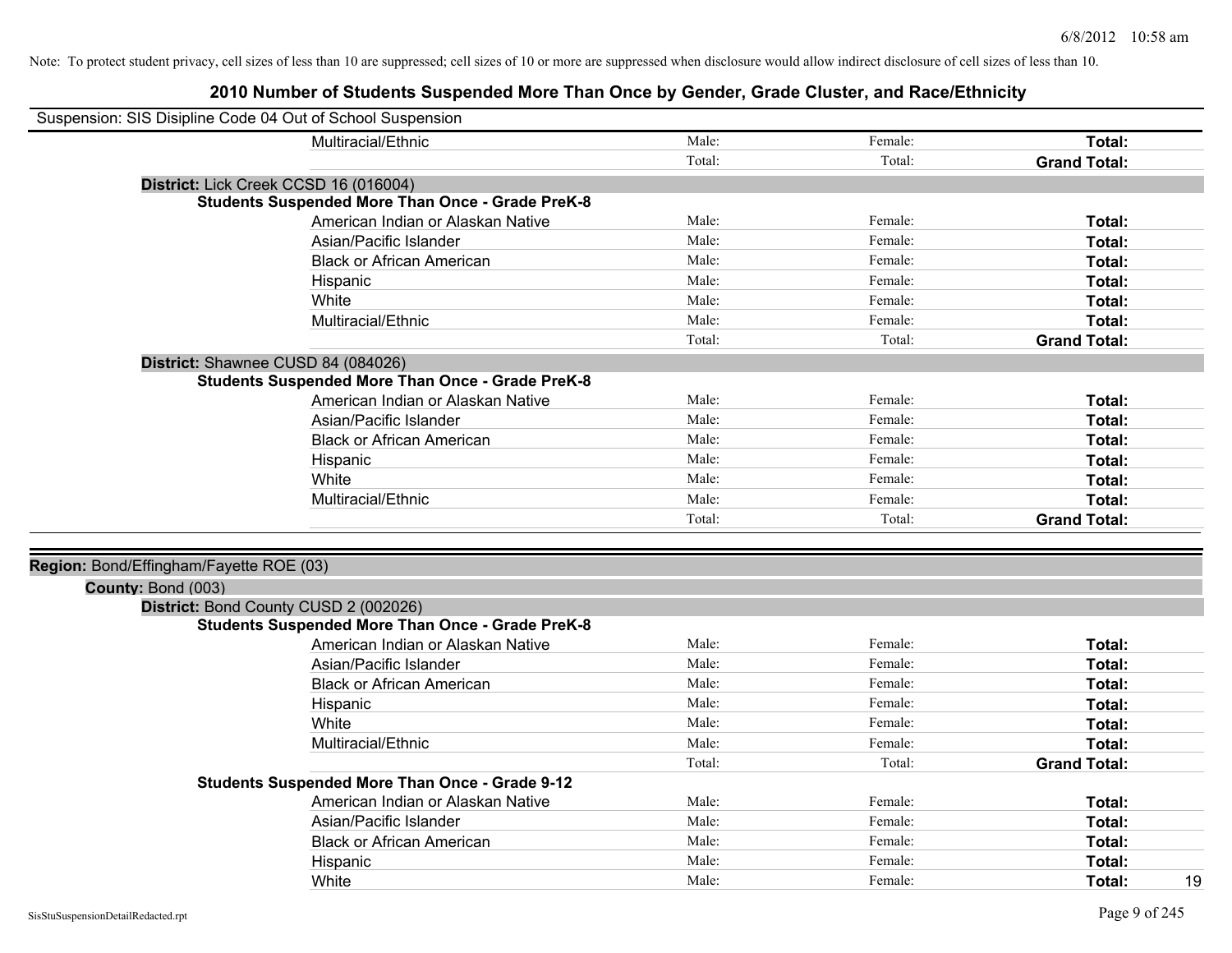| Suspension: SIS Disipline Code 04 Out of School Suspension |                                                         |        |         |                     |
|------------------------------------------------------------|---------------------------------------------------------|--------|---------|---------------------|
|                                                            | Multiracial/Ethnic                                      | Male:  | Female: | Total:              |
|                                                            |                                                         | Total: | Total:  | <b>Grand Total:</b> |
| District: Mulberry Grove CUSD 1 (001026)                   |                                                         |        |         |                     |
|                                                            | <b>Students Suspended More Than Once - Grade PreK-8</b> |        |         |                     |
|                                                            | American Indian or Alaskan Native                       | Male:  | Female: | Total:              |
|                                                            | Asian/Pacific Islander                                  | Male:  | Female: | Total:              |
|                                                            | <b>Black or African American</b>                        | Male:  | Female: | Total:              |
|                                                            | Hispanic                                                | Male:  | Female: | Total:              |
|                                                            | White                                                   | Male:  | Female: | Total:              |
|                                                            | Multiracial/Ethnic                                      | Male:  | Female: | Total:              |
|                                                            |                                                         | Total: | Total:  | <b>Grand Total:</b> |
|                                                            | <b>Students Suspended More Than Once - Grade 9-12</b>   |        |         |                     |
|                                                            | American Indian or Alaskan Native                       | Male:  | Female: | Total:              |
|                                                            | Asian/Pacific Islander                                  | Male:  | Female: | Total:              |
|                                                            | <b>Black or African American</b>                        | Male:  | Female: | Total:              |
|                                                            | Hispanic                                                | Male:  | Female: | Total:              |
|                                                            | White                                                   | Male:  | Female: | Total:              |
|                                                            | Multiracial/Ethnic                                      | Male:  | Female: | Total:              |
|                                                            |                                                         | Total: | Total:  | <b>Grand Total:</b> |
| County: Effingham (025)                                    |                                                         |        |         |                     |
| District: Beecher City CUSD 20 (020026)                    |                                                         |        |         |                     |
|                                                            | <b>Students Suspended More Than Once - Grade PreK-8</b> |        |         |                     |
|                                                            | American Indian or Alaskan Native                       | Male:  | Female: | Total:              |
|                                                            | Asian/Pacific Islander                                  | Male:  | Female: | Total:              |
|                                                            | <b>Black or African American</b>                        | Male:  | Female: | Total:              |
|                                                            | Hispanic                                                | Male:  | Female: | Total:              |
|                                                            | White                                                   | Male:  | Female: | Total:              |
|                                                            | Multiracial/Ethnic                                      | Male:  | Female: | Total:              |
|                                                            |                                                         | Total: | Total:  | <b>Grand Total:</b> |
| District: Dieterich CUSD 30 (030026)                       |                                                         |        |         |                     |
|                                                            | <b>Students Suspended More Than Once - Grade 9-12</b>   |        |         |                     |
|                                                            | American Indian or Alaskan Native                       | Male:  | Female: | Total:              |
|                                                            | Asian/Pacific Islander                                  | Male:  | Female: | Total:              |
|                                                            | <b>Black or African American</b>                        | Male:  | Female: | Total:              |
|                                                            | Hispanic                                                | Male:  | Female: | Total:              |
|                                                            | White                                                   | Male:  | Female: | Total:              |
|                                                            | Multiracial/Ethnic                                      | Male:  | Female: | Total:              |
|                                                            |                                                         | Total: | Total:  | <b>Grand Total:</b> |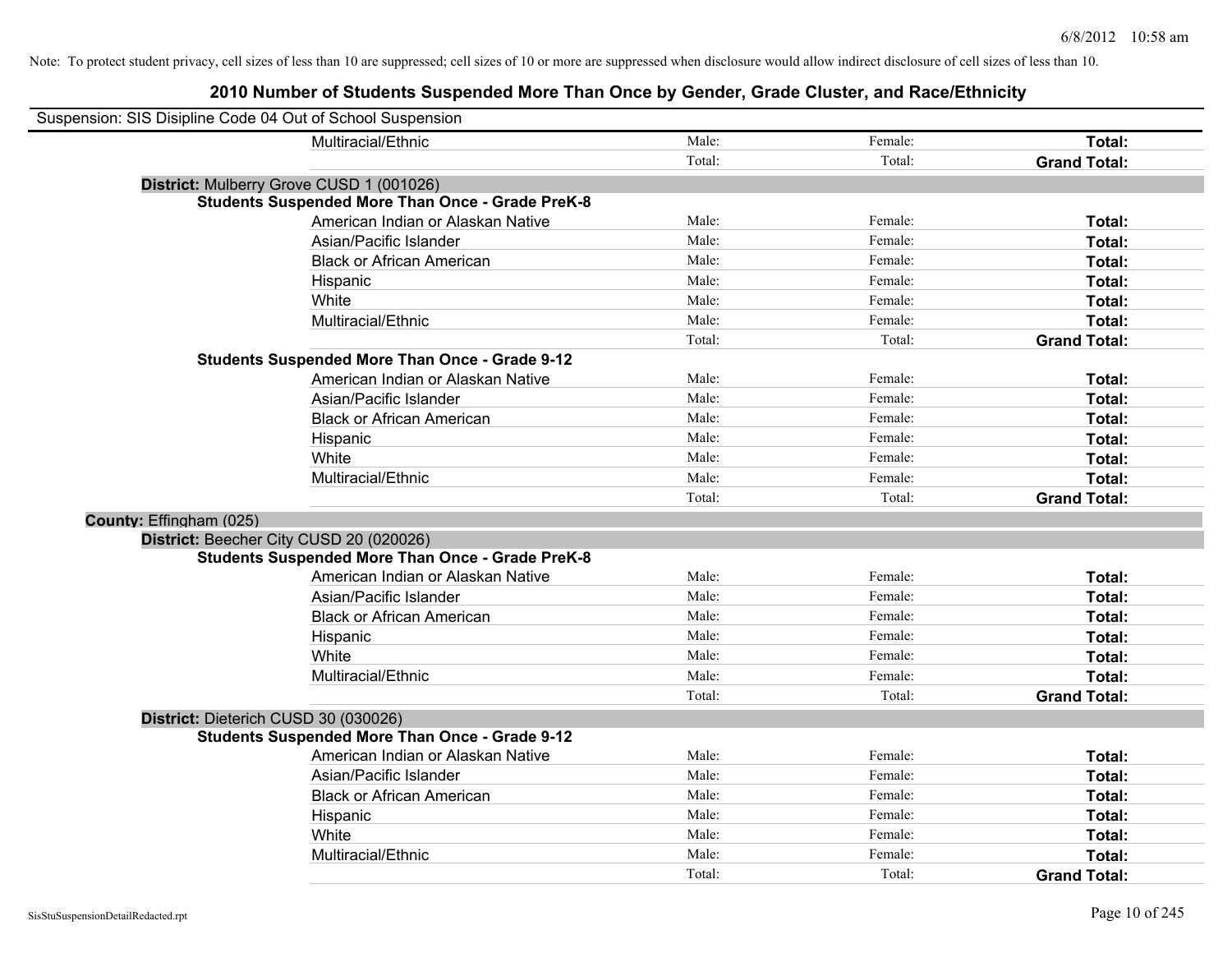| Suspension: SIS Disipline Code 04 Out of School Suspension |                                                         |        |         |                     |    |
|------------------------------------------------------------|---------------------------------------------------------|--------|---------|---------------------|----|
| District: Effingham CUSD 40 (040026)                       |                                                         |        |         |                     |    |
|                                                            | <b>Students Suspended More Than Once - Grade PreK-8</b> |        |         |                     |    |
|                                                            | American Indian or Alaskan Native                       | Male:  | Female: | Total:              |    |
|                                                            | Asian/Pacific Islander                                  | Male:  | Female: | Total:              |    |
|                                                            | <b>Black or African American</b>                        | Male:  | Female: | Total:              |    |
|                                                            | Hispanic                                                | Male:  | Female: | Total:              |    |
|                                                            | White                                                   | Male:  | Female: | Total:              | 22 |
|                                                            | Multiracial/Ethnic                                      | Male:  | Female: | Total:              |    |
|                                                            |                                                         | Total: | Total:  | <b>Grand Total:</b> |    |
|                                                            | <b>Students Suspended More Than Once - Grade 9-12</b>   |        |         |                     |    |
|                                                            | American Indian or Alaskan Native                       | Male:  | Female: | Total:              |    |
|                                                            | Asian/Pacific Islander                                  | Male:  | Female: | Total:              |    |
|                                                            | <b>Black or African American</b>                        | Male:  | Female: | Total:              |    |
|                                                            | Hispanic                                                | Male:  | Female: | Total:              |    |
|                                                            | White                                                   | Male:  | Female: | Total:              | 27 |
|                                                            | Multiracial/Ethnic                                      | Male:  | Female: | Total:              |    |
|                                                            |                                                         | Total: | Total:  | <b>Grand Total:</b> |    |
| District: Teutopolis CUSD 50 (050026)                      |                                                         |        |         |                     |    |
|                                                            | <b>Students Suspended More Than Once - Grade 9-12</b>   |        |         |                     |    |
|                                                            | American Indian or Alaskan Native                       | Male:  | Female: | Total:              |    |
|                                                            | Asian/Pacific Islander                                  | Male:  | Female: | Total:              |    |
|                                                            | <b>Black or African American</b>                        | Male:  | Female: | Total:              |    |
|                                                            | Hispanic                                                | Male:  | Female: | Total:              |    |
|                                                            | White                                                   | Male:  | Female: | Total:              |    |
|                                                            | Multiracial/Ethnic                                      | Male:  | Female: | Total:              |    |
|                                                            |                                                         | Total: | Total:  | <b>Grand Total:</b> |    |
| County: Fayette (026)                                      |                                                         |        |         |                     |    |
| District: Brownstown CUSD 201 (201026)                     |                                                         |        |         |                     |    |
|                                                            | <b>Students Suspended More Than Once - Grade PreK-8</b> |        |         |                     |    |
|                                                            | American Indian or Alaskan Native                       | Male:  | Female: | Total:              |    |
|                                                            | Asian/Pacific Islander                                  | Male:  | Female: | Total:              |    |
|                                                            | <b>Black or African American</b>                        | Male:  | Female: | Total:              |    |
|                                                            | Hispanic                                                | Male:  | Female: | Total:              |    |
|                                                            | White                                                   | Male:  | Female: | Total:              |    |
|                                                            | Multiracial/Ethnic                                      | Male:  | Female: | Total:              |    |
|                                                            |                                                         | Total: | Total:  | <b>Grand Total:</b> |    |
|                                                            | <b>Students Suspended More Than Once - Grade 9-12</b>   |        |         |                     |    |
|                                                            | American Indian or Alaskan Native                       | Male:  | Female: | Total:              |    |
|                                                            | Asian/Pacific Islander                                  | Male:  | Female: | Total:              |    |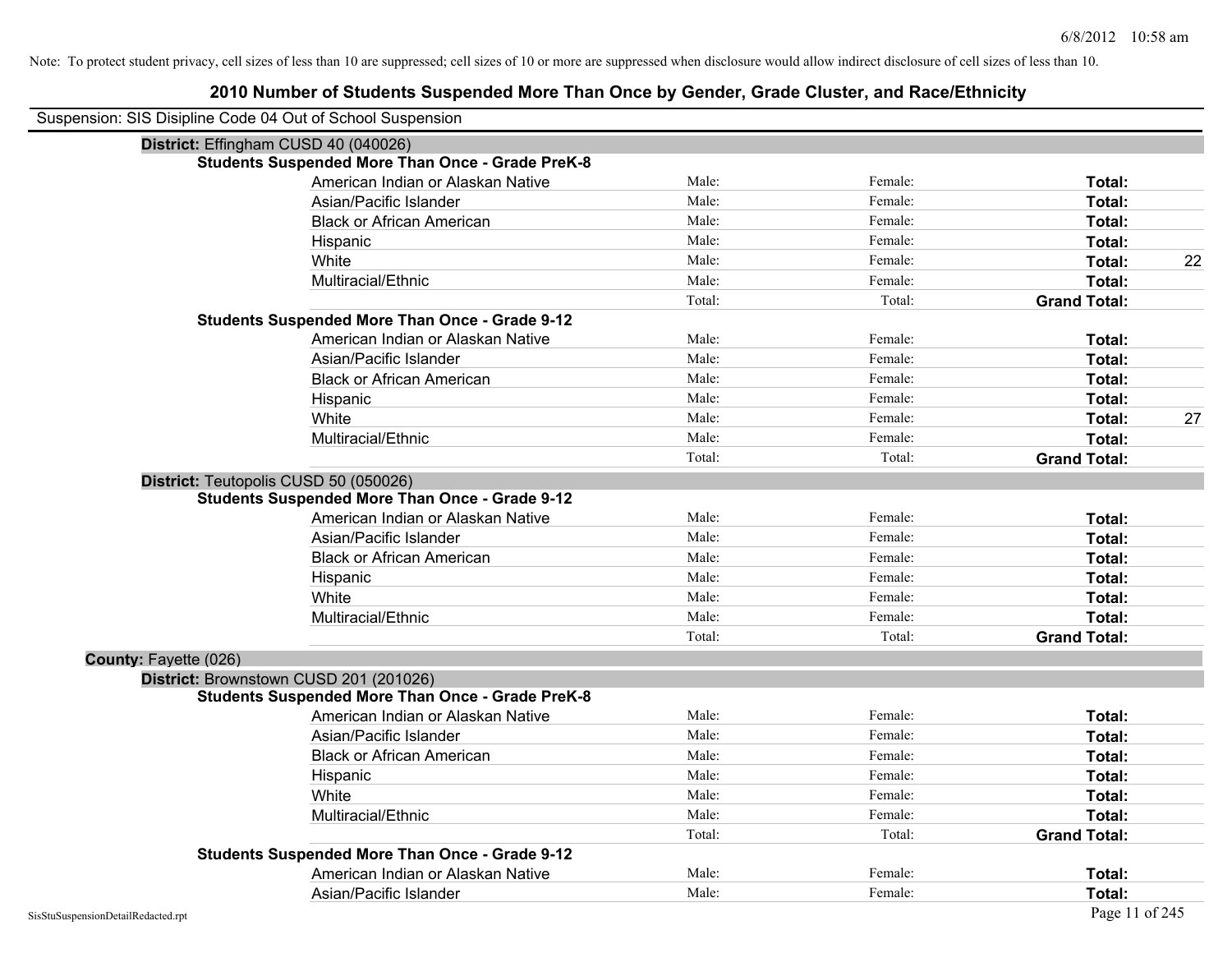| Suspension: SIS Disipline Code 04 Out of School Suspension |                                                         |        |         |                     |    |
|------------------------------------------------------------|---------------------------------------------------------|--------|---------|---------------------|----|
|                                                            | <b>Black or African American</b>                        | Male:  | Female: | Total:              |    |
|                                                            | Hispanic                                                | Male:  | Female: | Total:              |    |
|                                                            | White                                                   | Male:  | Female: | Total:              |    |
|                                                            | Multiracial/Ethnic                                      | Male:  | Female: | Total:              |    |
|                                                            |                                                         | Total: | Total:  | <b>Grand Total:</b> |    |
| District: Non-Public School (2030)                         |                                                         |        |         |                     |    |
|                                                            | <b>Students Suspended More Than Once - Grade 9-12</b>   |        |         |                     |    |
|                                                            | American Indian or Alaskan Native                       | Male:  | Female: | Total:              |    |
|                                                            | Asian/Pacific Islander                                  | Male:  | Female: | Total:              |    |
|                                                            | <b>Black or African American</b>                        | Male:  | Female: | Total:              |    |
|                                                            | Hispanic                                                | Male:  | Female: | Total:              |    |
|                                                            | White                                                   | Male:  | Female: | Total:              |    |
|                                                            | Multiracial/Ethnic                                      | Male:  | Female: | Total:              |    |
|                                                            |                                                         | Total: | Total:  | <b>Grand Total:</b> |    |
| District: Ramsey CUSD 204 (204026)                         |                                                         |        |         |                     |    |
|                                                            | <b>Students Suspended More Than Once - Grade PreK-8</b> |        |         |                     |    |
|                                                            | American Indian or Alaskan Native                       | Male:  | Female: | Total:              |    |
|                                                            | Asian/Pacific Islander                                  | Male:  | Female: | Total:              |    |
|                                                            | <b>Black or African American</b>                        | Male:  | Female: | Total:              |    |
|                                                            | Hispanic                                                | Male:  | Female: | Total:              |    |
|                                                            | White                                                   | Male:  | Female: | Total:              |    |
|                                                            | Multiracial/Ethnic                                      | Male:  | Female: | Total:              |    |
|                                                            |                                                         | Total: | Total:  | <b>Grand Total:</b> |    |
|                                                            | <b>Students Suspended More Than Once - Grade 9-12</b>   |        |         |                     |    |
|                                                            | American Indian or Alaskan Native                       | Male:  | Female: | Total:              |    |
|                                                            | Asian/Pacific Islander                                  | Male:  | Female: | Total:              |    |
|                                                            | <b>Black or African American</b>                        | Male:  | Female: | Total:              |    |
|                                                            | Hispanic                                                | Male:  | Female: | Total:              |    |
|                                                            | White                                                   | Male:  | Female: | Total:              | 16 |
|                                                            | Multiracial/Ethnic                                      | Male:  | Female: | Total:              |    |
|                                                            |                                                         | Total: | Total:  | <b>Grand Total:</b> |    |
| District: St Elmo CUSD 202 (202026)                        |                                                         |        |         |                     |    |
|                                                            | <b>Students Suspended More Than Once - Grade PreK-8</b> |        |         |                     |    |
|                                                            | American Indian or Alaskan Native                       | Male:  | Female: | Total:              |    |
|                                                            | Asian/Pacific Islander                                  | Male:  | Female: | Total:              |    |
|                                                            | <b>Black or African American</b>                        | Male:  | Female: | Total:              |    |
|                                                            | Hispanic                                                | Male:  | Female: | Total:              |    |
|                                                            | White                                                   | Male:  | Female: | Total:              |    |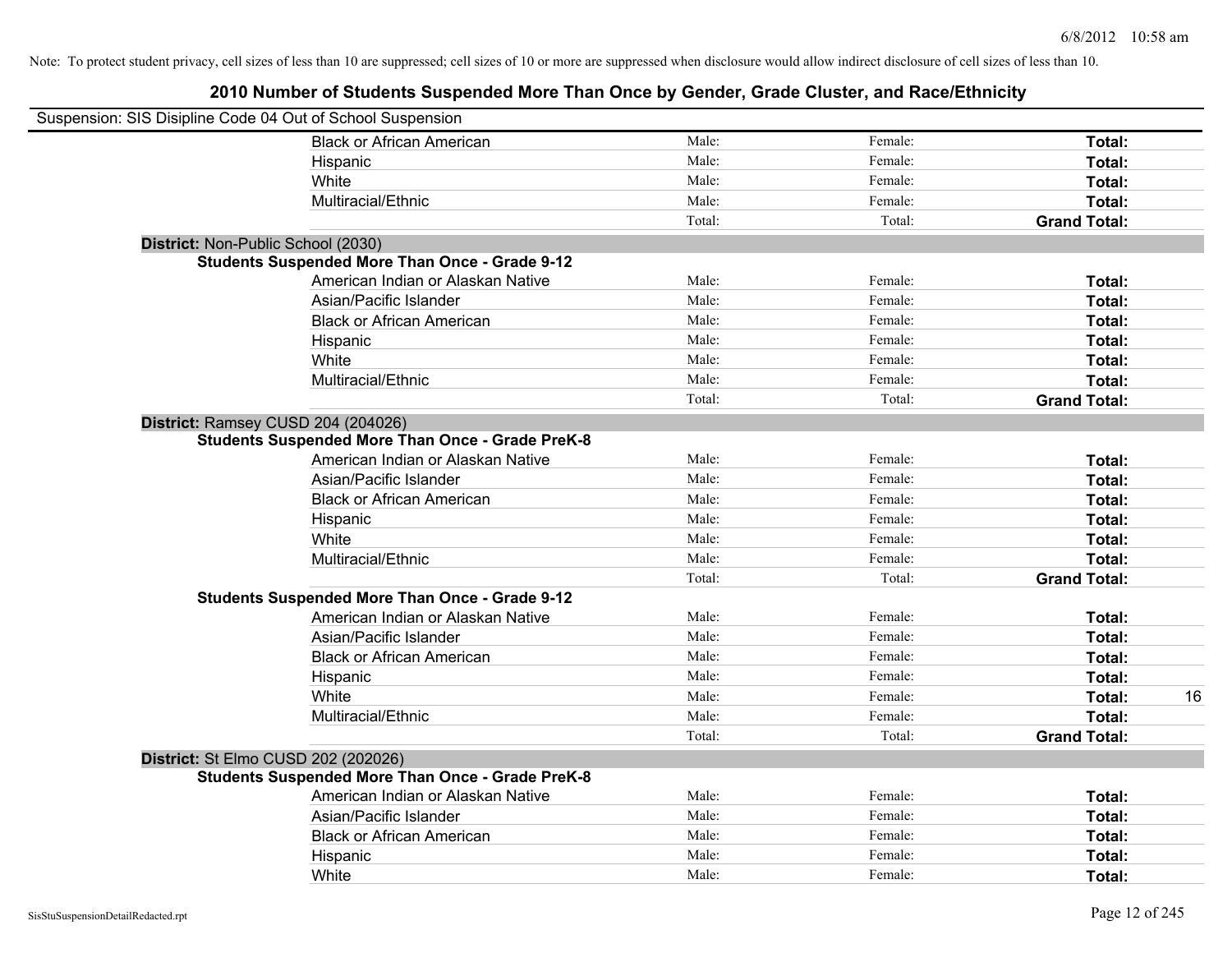| Suspension: SIS Disipline Code 04 Out of School Suspension |                                                         |        |         |                     |    |
|------------------------------------------------------------|---------------------------------------------------------|--------|---------|---------------------|----|
|                                                            | Multiracial/Ethnic                                      | Male:  | Female: | Total:              |    |
|                                                            |                                                         | Total: | Total:  | <b>Grand Total:</b> |    |
|                                                            | <b>Students Suspended More Than Once - Grade 9-12</b>   |        |         |                     |    |
|                                                            | American Indian or Alaskan Native                       | Male:  | Female: | Total:              |    |
|                                                            | Asian/Pacific Islander                                  | Male:  | Female: | Total:              |    |
|                                                            | <b>Black or African American</b>                        | Male:  | Female: | <b>Total:</b>       |    |
|                                                            | Hispanic                                                | Male:  | Female: | Total:              |    |
|                                                            | White                                                   | Male:  | Female: | Total:              | 13 |
|                                                            | Multiracial/Ethnic                                      | Male:  | Female: | Total:              |    |
|                                                            |                                                         | Total: | Total:  | <b>Grand Total:</b> |    |
| District: Vandalia CUSD 203 (203026)                       |                                                         |        |         |                     |    |
|                                                            | <b>Students Suspended More Than Once - Grade PreK-8</b> |        |         |                     |    |
|                                                            | American Indian or Alaskan Native                       | Male:  | Female: | Total:              |    |
|                                                            | Asian/Pacific Islander                                  | Male:  | Female: | Total:              |    |
|                                                            | <b>Black or African American</b>                        | Male:  | Female: | Total:              |    |
|                                                            | Hispanic                                                | Male:  | Female: | Total:              |    |
|                                                            | White                                                   | Male:  | Female: | Total:              | 12 |
|                                                            | Multiracial/Ethnic                                      | Male:  | Female: | Total:              |    |
|                                                            |                                                         | Total: | Total:  | <b>Grand Total:</b> |    |
|                                                            | <b>Students Suspended More Than Once - Grade 9-12</b>   |        |         |                     |    |
|                                                            | American Indian or Alaskan Native                       | Male:  | Female: | Total:              |    |
|                                                            | Asian/Pacific Islander                                  | Male:  | Female: | <b>Total:</b>       |    |
|                                                            | <b>Black or African American</b>                        | Male:  | Female: | Total:              |    |
|                                                            | Hispanic                                                | Male:  | Female: | Total:              |    |
|                                                            | White                                                   | Male:  | Female: | Total:              | 35 |
|                                                            | Multiracial/Ethnic                                      | Male:  | Female: | Total:              |    |
|                                                            |                                                         | Total: | Total:  | <b>Grand Total:</b> |    |
| County: Non-Public School (000)                            |                                                         |        |         |                     |    |
|                                                            | District: Bond/Effingham/Fayette ROE (000000)           |        |         |                     |    |
|                                                            | <b>Students Suspended More Than Once - Grade 9-12</b>   |        |         |                     |    |
|                                                            | American Indian or Alaskan Native                       | Male:  | Female: | Total:              |    |
|                                                            | Asian/Pacific Islander                                  | Male:  | Female: | Total:              |    |
|                                                            | <b>Black or African American</b>                        | Male:  | Female: | Total:              |    |
|                                                            | Hispanic                                                | Male:  | Female: | Total:              |    |
|                                                            | White                                                   | Male:  | Female: | Total:              |    |
|                                                            | Multiracial/Ethnic                                      | Male:  | Female: | Total:              |    |
|                                                            |                                                         | Total: | Total:  | <b>Grand Total:</b> |    |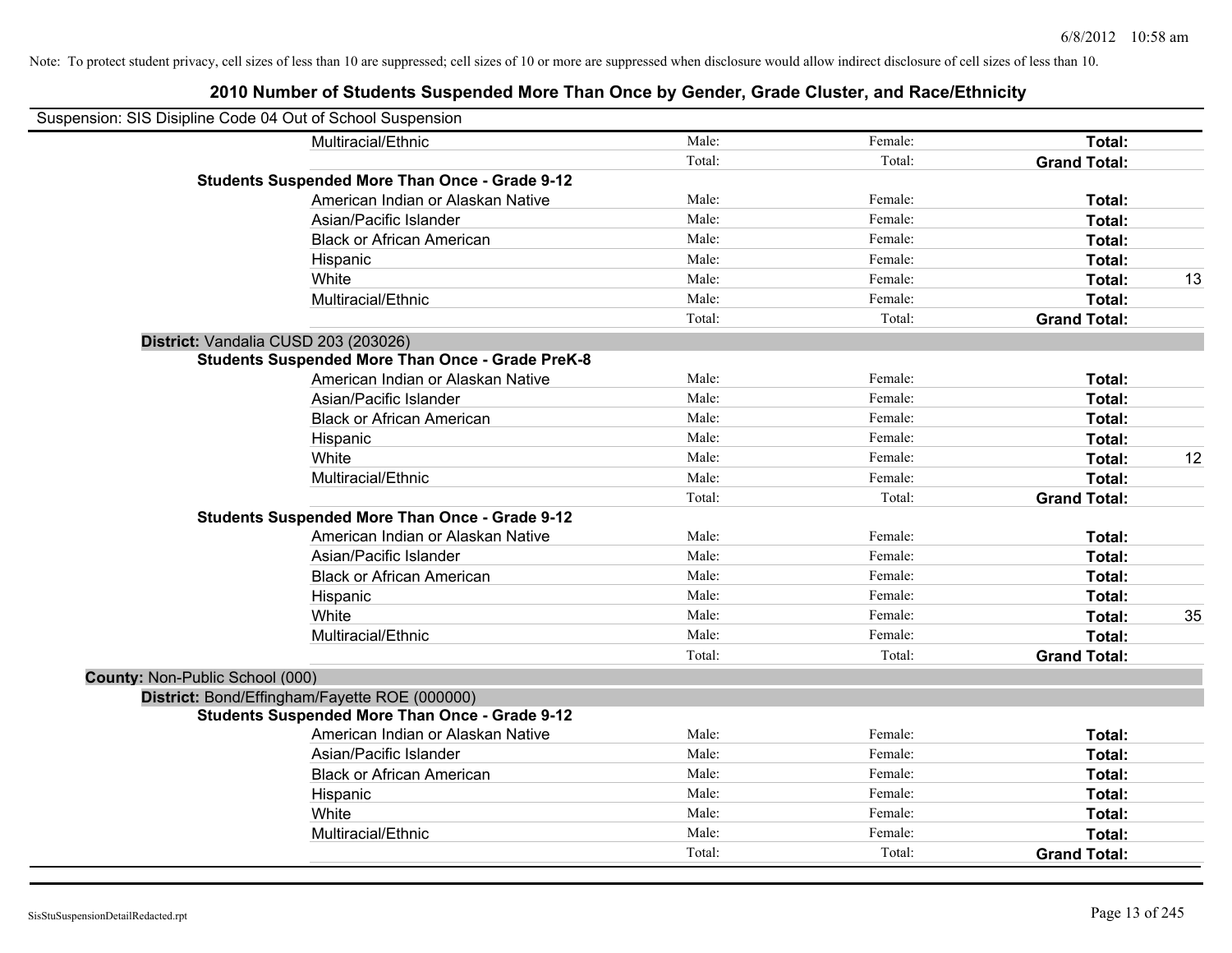| Suspension: SIS Disipline Code 04 Out of School Suspension |                                                         |        |    |         |    |                     |    |
|------------------------------------------------------------|---------------------------------------------------------|--------|----|---------|----|---------------------|----|
| Region: Boone/Winnebago ROE (04)                           |                                                         |        |    |         |    |                     |    |
| County: Boone (004)                                        |                                                         |        |    |         |    |                     |    |
| District: Belvidere CUSD 100 (100026)                      |                                                         |        |    |         |    |                     |    |
|                                                            | <b>Students Suspended More Than Once - Grade PreK-8</b> |        |    |         |    |                     |    |
|                                                            | American Indian or Alaskan Native                       | Male:  |    | Female: |    | Total:              |    |
|                                                            | Asian/Pacific Islander                                  | Male:  |    | Female: |    | Total:              |    |
|                                                            | <b>Black or African American</b>                        | Male:  |    | Female: |    | Total:              |    |
|                                                            | Hispanic                                                | Male:  |    | Female: |    | <b>Total:</b>       |    |
|                                                            | White                                                   | Male:  |    | Female: |    | Total:              | 12 |
|                                                            | Multiracial/Ethnic                                      | Male:  |    | Female: |    | <b>Total:</b>       |    |
|                                                            |                                                         | Total: |    | Total:  |    | <b>Grand Total:</b> |    |
|                                                            | <b>Students Suspended More Than Once - Grade 9-12</b>   |        |    |         |    |                     |    |
|                                                            | American Indian or Alaskan Native                       | Male:  |    | Female: |    | Total:              |    |
|                                                            | Asian/Pacific Islander                                  | Male:  |    | Female: |    | <b>Total:</b>       |    |
|                                                            | <b>Black or African American</b>                        | Male:  |    | Female: |    | Total:              |    |
|                                                            | Hispanic                                                | Male:  |    | Female: |    | Total:              | 17 |
|                                                            | White                                                   | Male:  | 16 | Female: | 13 | <b>Total:</b>       | 29 |
|                                                            | Multiracial/Ethnic                                      | Male:  |    | Female: |    | <b>Total:</b>       |    |
|                                                            |                                                         | Total: |    | Total:  |    | <b>Grand Total:</b> |    |
| County: Non-Public School (000)                            |                                                         |        |    |         |    |                     |    |
|                                                            | District: Boone/Winnebago ROE (000000)                  |        |    |         |    |                     |    |
|                                                            | <b>Students Suspended More Than Once - Grade 9-12</b>   |        |    |         |    |                     |    |
|                                                            | American Indian or Alaskan Native                       | Male:  |    | Female: |    | Total:              |    |
|                                                            | Asian/Pacific Islander                                  | Male:  |    | Female: |    | <b>Total:</b>       |    |
|                                                            | <b>Black or African American</b>                        | Male:  |    | Female: |    | <b>Total:</b>       |    |
|                                                            | Hispanic                                                | Male:  |    | Female: |    | Total:              |    |
|                                                            | White                                                   | Male:  |    | Female: |    | Total:              |    |
|                                                            | Multiracial/Ethnic                                      | Male:  |    | Female: |    | Total:              |    |
|                                                            |                                                         | Total: |    | Total:  |    | <b>Grand Total:</b> |    |
| County: Winnebago (101)                                    |                                                         |        |    |         |    |                     |    |
|                                                            | District: County of Winnebago SD 320 (320026)           |        |    |         |    |                     |    |
|                                                            | <b>Students Suspended More Than Once - Grade PreK-8</b> |        |    |         |    |                     |    |
|                                                            | American Indian or Alaskan Native                       | Male:  |    | Female: |    | Total:              |    |
|                                                            | Asian/Pacific Islander                                  | Male:  |    | Female: |    | Total:              |    |
|                                                            | <b>Black or African American</b>                        | Male:  |    | Female: |    | Total:              |    |
|                                                            | Hispanic                                                | Male:  |    | Female: |    | <b>Total:</b>       |    |
|                                                            | White                                                   | Male:  |    | Female: |    | Total:              |    |
|                                                            | Multiracial/Ethnic                                      | Male:  |    | Female: |    | Total:              |    |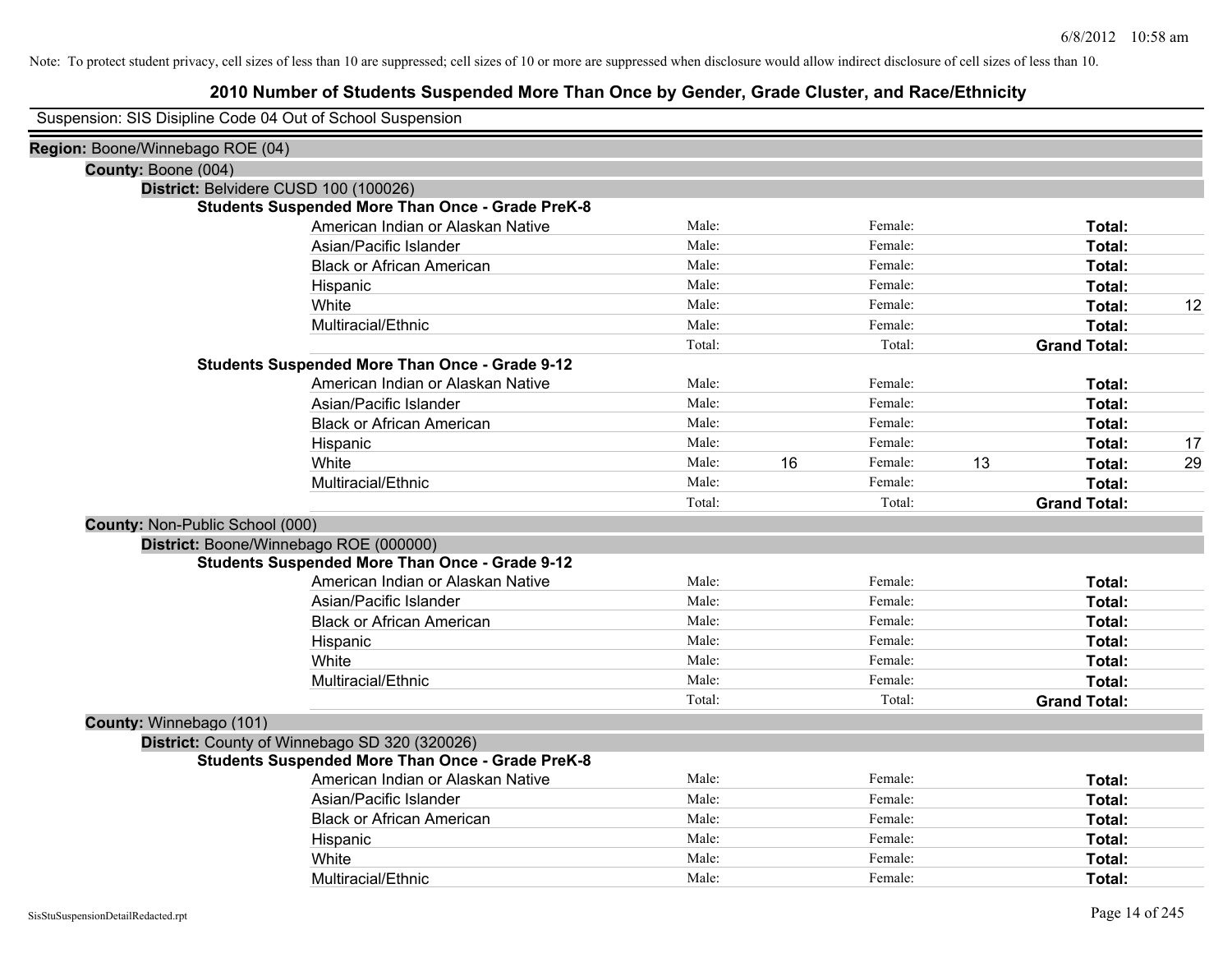| Suspension: SIS Disipline Code 04 Out of School Suspension |                                                         |        |    |         |    |                     |     |
|------------------------------------------------------------|---------------------------------------------------------|--------|----|---------|----|---------------------|-----|
|                                                            |                                                         | Total: |    | Total:  |    | <b>Grand Total:</b> | 14  |
|                                                            | <b>Students Suspended More Than Once - Grade 9-12</b>   |        |    |         |    |                     |     |
|                                                            | American Indian or Alaskan Native                       | Male:  |    | Female: |    | Total:              |     |
|                                                            | Asian/Pacific Islander                                  | Male:  |    | Female: |    | Total:              |     |
|                                                            | <b>Black or African American</b>                        | Male:  |    | Female: |    | Total:              |     |
|                                                            | Hispanic                                                | Male:  |    | Female: |    | Total:              | 12  |
|                                                            | White                                                   | Male:  | 19 | Female: | 11 | Total:              | 30  |
|                                                            | Multiracial/Ethnic                                      | Male:  |    | Female: |    | Total:              |     |
|                                                            |                                                         | Total: | 35 | Total:  | 21 | <b>Grand Total:</b> | 56  |
|                                                            | District: Durand CUSD 322 (322026)                      |        |    |         |    |                     |     |
|                                                            | <b>Students Suspended More Than Once - Grade PreK-8</b> |        |    |         |    |                     |     |
|                                                            | American Indian or Alaskan Native                       | Male:  |    | Female: |    | Total:              |     |
|                                                            | Asian/Pacific Islander                                  | Male:  |    | Female: |    | Total:              |     |
|                                                            | <b>Black or African American</b>                        | Male:  |    | Female: |    | Total:              |     |
|                                                            | Hispanic                                                | Male:  |    | Female: |    | Total:              |     |
|                                                            | White                                                   | Male:  |    | Female: |    | Total:              |     |
|                                                            | Multiracial/Ethnic                                      | Male:  |    | Female: |    | Total:              |     |
|                                                            |                                                         | Total: |    | Total:  |    | <b>Grand Total:</b> |     |
|                                                            | <b>Students Suspended More Than Once - Grade 9-12</b>   |        |    |         |    |                     |     |
|                                                            | American Indian or Alaskan Native                       | Male:  |    | Female: |    | Total:              |     |
|                                                            | Asian/Pacific Islander                                  | Male:  |    | Female: |    | Total:              |     |
|                                                            | <b>Black or African American</b>                        | Male:  |    | Female: |    | Total:              |     |
|                                                            | Hispanic                                                | Male:  |    | Female: |    | Total:              |     |
|                                                            | White                                                   | Male:  |    | Female: |    | Total:              |     |
|                                                            | Multiracial/Ethnic                                      | Male:  |    | Female: |    | Total:              |     |
|                                                            |                                                         | Total: |    | Total:  |    | <b>Grand Total:</b> |     |
| District: Harlem UD 122 (122022)                           |                                                         |        |    |         |    |                     |     |
|                                                            | <b>Students Suspended More Than Once - Grade PreK-8</b> |        |    |         |    |                     |     |
|                                                            | American Indian or Alaskan Native                       | Male:  |    | Female: |    | Total:              |     |
|                                                            | Asian/Pacific Islander                                  | Male:  |    | Female: |    | Total:              |     |
|                                                            | <b>Black or African American</b>                        | Male:  |    | Female: |    | Total:              | 15  |
|                                                            | Hispanic                                                | Male:  |    | Female: |    | Total:              |     |
|                                                            | White                                                   | Male:  | 81 | Female: | 22 | Total:              | 103 |
|                                                            | Multiracial/Ethnic                                      | Male:  |    | Female: |    | Total:              |     |
|                                                            |                                                         | Total: |    | Total:  |    | <b>Grand Total:</b> | 131 |
|                                                            | <b>Students Suspended More Than Once - Grade 9-12</b>   |        |    |         |    |                     |     |
|                                                            | American Indian or Alaskan Native                       | Male:  |    | Female: |    | Total:              |     |
|                                                            | Asian/Pacific Islander                                  | Male:  |    | Female: |    | Total:              |     |
|                                                            | <b>Black or African American</b>                        | Male:  |    | Female: |    | Total:              | 21  |
| SisStuSuspensionDetailRedacted.rpt                         |                                                         |        |    |         |    | Page 15 of 245      |     |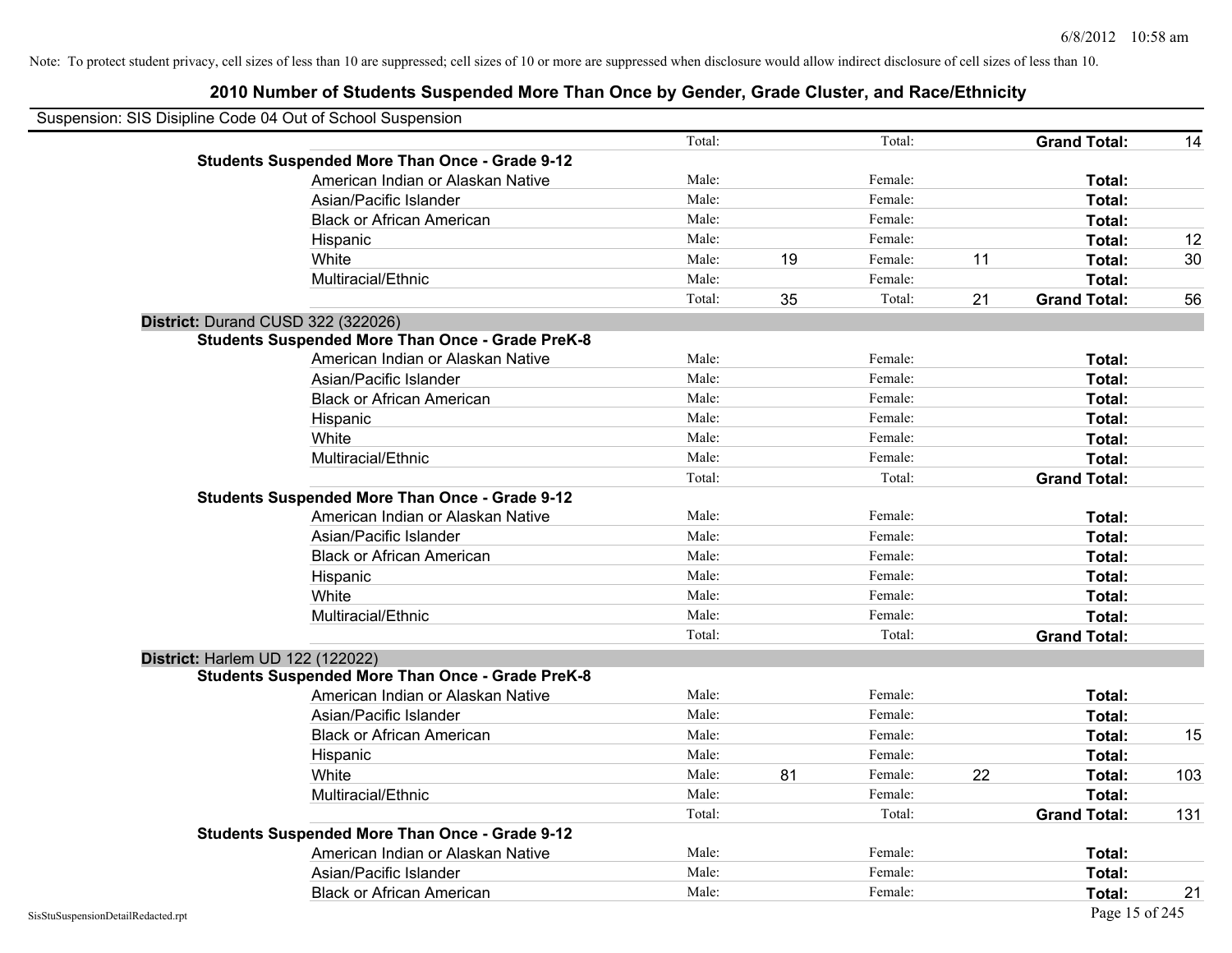| Suspension: SIS Disipline Code 04 Out of School Suspension |                                                         |        |     |         |     |                     |     |
|------------------------------------------------------------|---------------------------------------------------------|--------|-----|---------|-----|---------------------|-----|
|                                                            | Hispanic                                                | Male:  |     | Female: |     | Total:              |     |
|                                                            | White                                                   | Male:  | 88  | Female: | 31  | Total:              | 119 |
|                                                            | Multiracial/Ethnic                                      | Male:  |     | Female: |     | Total:              | 10  |
|                                                            |                                                         | Total: |     | Total:  |     | <b>Grand Total:</b> |     |
| District: Hononegah CHD 207 (207016)                       |                                                         |        |     |         |     |                     |     |
|                                                            | <b>Students Suspended More Than Once - Grade 9-12</b>   |        |     |         |     |                     |     |
|                                                            | American Indian or Alaskan Native                       | Male:  |     | Female: |     | Total:              |     |
|                                                            | Asian/Pacific Islander                                  | Male:  |     | Female: |     | Total:              |     |
|                                                            | <b>Black or African American</b>                        | Male:  |     | Female: |     | Total:              |     |
|                                                            | Hispanic                                                | Male:  |     | Female: |     | Total:              |     |
|                                                            | White                                                   | Male:  |     | Female: |     | Total:              | 19  |
|                                                            | Multiracial/Ethnic                                      | Male:  |     | Female: |     | Total:              |     |
|                                                            |                                                         | Total: |     | Total:  |     | <b>Grand Total:</b> |     |
| District: Kinnikinnick CCSD 131 (131004)                   |                                                         |        |     |         |     |                     |     |
|                                                            | <b>Students Suspended More Than Once - Grade PreK-8</b> |        |     |         |     |                     |     |
|                                                            | American Indian or Alaskan Native                       | Male:  |     | Female: |     | Total:              |     |
|                                                            | Asian/Pacific Islander                                  | Male:  |     | Female: |     | Total:              |     |
|                                                            | <b>Black or African American</b>                        | Male:  |     | Female: |     | Total:              |     |
|                                                            | Hispanic                                                | Male:  |     | Female: |     | Total:              |     |
|                                                            | White                                                   | Male:  |     | Female: |     | Total:              |     |
|                                                            | Multiracial/Ethnic                                      | Male:  |     | Female: |     | Total:              |     |
|                                                            |                                                         | Total: |     | Total:  |     | <b>Grand Total:</b> |     |
| District: Rockford SD 205 (205025)                         |                                                         |        |     |         |     |                     |     |
|                                                            | <b>Students Suspended More Than Once - Grade PreK-8</b> |        |     |         |     |                     |     |
|                                                            | American Indian or Alaskan Native                       | Male:  |     | Female: |     | Total:              |     |
|                                                            | Asian/Pacific Islander                                  | Male:  |     | Female: |     | Total:              |     |
|                                                            | <b>Black or African American</b>                        | Male:  | 529 | Female: | 271 | Total:              | 800 |
|                                                            | Hispanic                                                | Male:  | 94  | Female: | 39  | Total:              | 133 |
|                                                            | White                                                   | Male:  | 156 | Female: | 60  | Total:              | 216 |
|                                                            | Multiracial/Ethnic                                      | Male:  | 56  | Female: | 16  | Total:              | 72  |
|                                                            |                                                         | Total: |     | Total:  |     | <b>Grand Total:</b> |     |
|                                                            | <b>Students Suspended More Than Once - Grade 9-12</b>   |        |     |         |     |                     |     |
|                                                            | American Indian or Alaskan Native                       | Male:  |     | Female: |     | Total:              |     |
|                                                            | Asian/Pacific Islander                                  | Male:  |     | Female: |     | Total:              |     |
|                                                            | <b>Black or African American</b>                        | Male:  | 429 | Female: | 318 | Total:              | 747 |
|                                                            | Hispanic                                                | Male:  | 130 | Female: | 55  | Total:              | 185 |
|                                                            | White                                                   | Male:  | 176 | Female: | 83  | Total:              | 259 |
|                                                            | Multiracial/Ethnic                                      | Male:  | 17  | Female: | 31  | Total:              | 48  |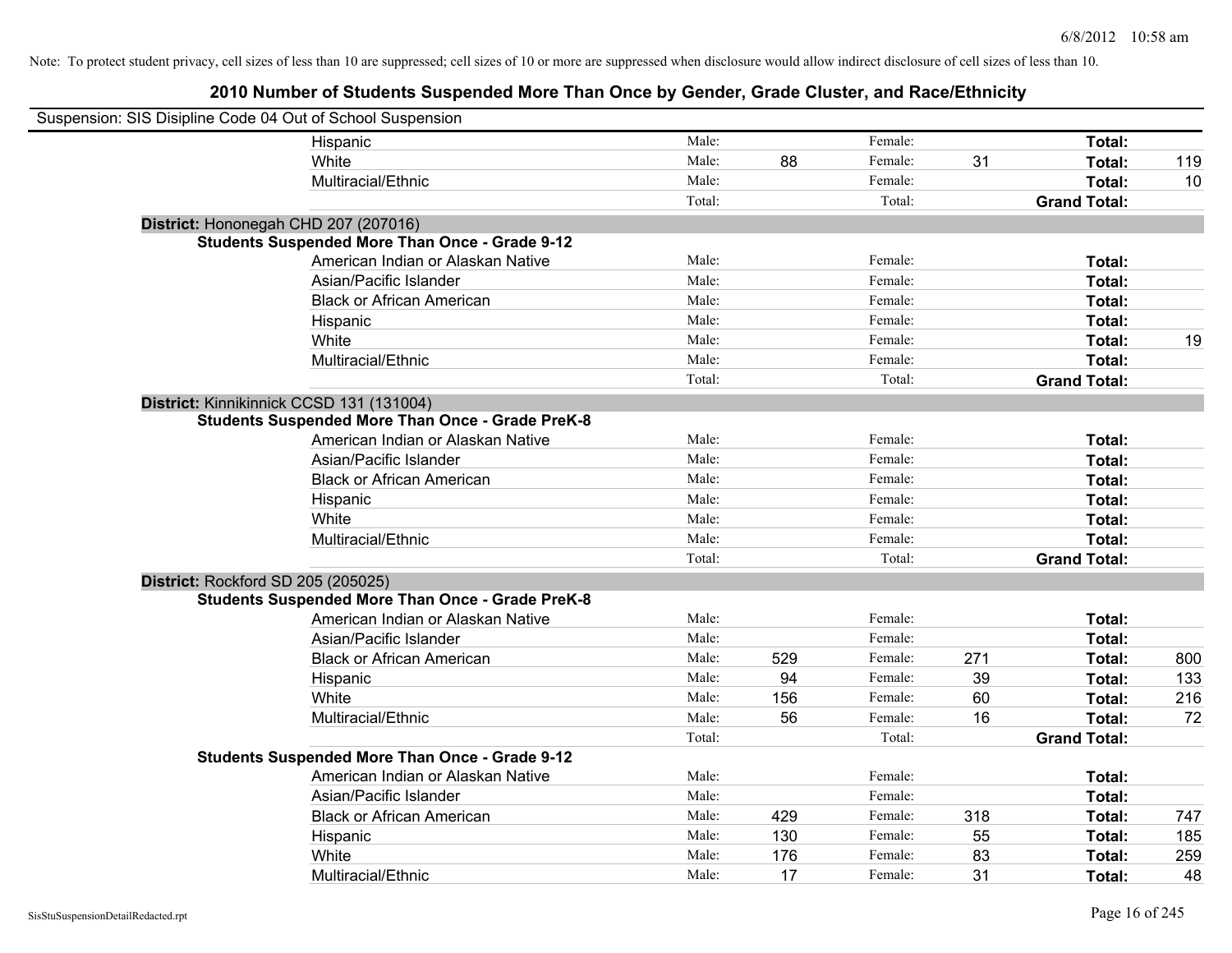| Suspension: SIS Disipline Code 04 Out of School Suspension |                                                         |        |         |                     |    |
|------------------------------------------------------------|---------------------------------------------------------|--------|---------|---------------------|----|
|                                                            |                                                         | Total: | Total:  | <b>Grand Total:</b> |    |
| District: Rockton SD 140 (140004)                          |                                                         |        |         |                     |    |
|                                                            | <b>Students Suspended More Than Once - Grade PreK-8</b> |        |         |                     |    |
|                                                            | American Indian or Alaskan Native                       | Male:  | Female: | Total:              |    |
| Asian/Pacific Islander                                     |                                                         | Male:  | Female: | Total:              |    |
|                                                            | <b>Black or African American</b>                        | Male:  | Female: | Total:              |    |
| Hispanic                                                   |                                                         | Male:  | Female: | Total:              |    |
| White                                                      |                                                         | Male:  | Female: | Total:              |    |
| Multiracial/Ethnic                                         |                                                         | Male:  | Female: | Total:              |    |
|                                                            |                                                         | Total: | Total:  | <b>Grand Total:</b> |    |
| District: Shirland CCSD 134 (134004)                       |                                                         |        |         |                     |    |
|                                                            | <b>Students Suspended More Than Once - Grade PreK-8</b> |        |         |                     |    |
|                                                            | American Indian or Alaskan Native                       | Male:  | Female: | Total:              |    |
| Asian/Pacific Islander                                     |                                                         | Male:  | Female: | Total:              |    |
|                                                            | <b>Black or African American</b>                        | Male:  | Female: | Total:              |    |
| Hispanic                                                   |                                                         | Male:  | Female: | Total:              |    |
| White                                                      |                                                         | Male:  | Female: | Total:              |    |
| Multiracial/Ethnic                                         |                                                         | Male:  | Female: | Total:              |    |
|                                                            |                                                         | Total: | Total:  | <b>Grand Total:</b> |    |
| District: Winnebago CUSD 323 (323026)                      |                                                         |        |         |                     |    |
| <b>Students Suspended More Than Once - Grade 9-12</b>      |                                                         |        |         |                     |    |
|                                                            | American Indian or Alaskan Native                       | Male:  | Female: | Total:              |    |
| Asian/Pacific Islander                                     |                                                         | Male:  | Female: | Total:              |    |
|                                                            | <b>Black or African American</b>                        | Male:  | Female: | Total:              |    |
| Hispanic                                                   |                                                         | Male:  | Female: | Total:              |    |
| White                                                      |                                                         | Male:  | Female: | Total:              | 17 |
| Multiracial/Ethnic                                         |                                                         | Male:  | Female: | Total:              |    |
|                                                            |                                                         | Total: | Total:  | <b>Grand Total:</b> |    |
|                                                            |                                                         |        |         |                     |    |
| Region: Brown/Cass/Morgan/Scott ROE (46)                   |                                                         |        |         |                     |    |
| County: Brown (005)                                        |                                                         |        |         |                     |    |
| District: Brown County CUSD 1 (001026)                     |                                                         |        |         |                     |    |
|                                                            | <b>Students Suspended More Than Once - Grade PreK-8</b> |        |         |                     |    |
|                                                            | American Indian or Alaskan Native                       | Male:  | Female: | Total:              |    |
| Asian/Pacific Islander                                     |                                                         | Male:  | Female: | Total:              |    |
|                                                            | <b>Black or African American</b>                        | Male:  | Female: | Total:              |    |
| Hispanic                                                   |                                                         | Male:  | Female: | Total:              |    |
| White                                                      |                                                         | Male:  | Female: | Total:              |    |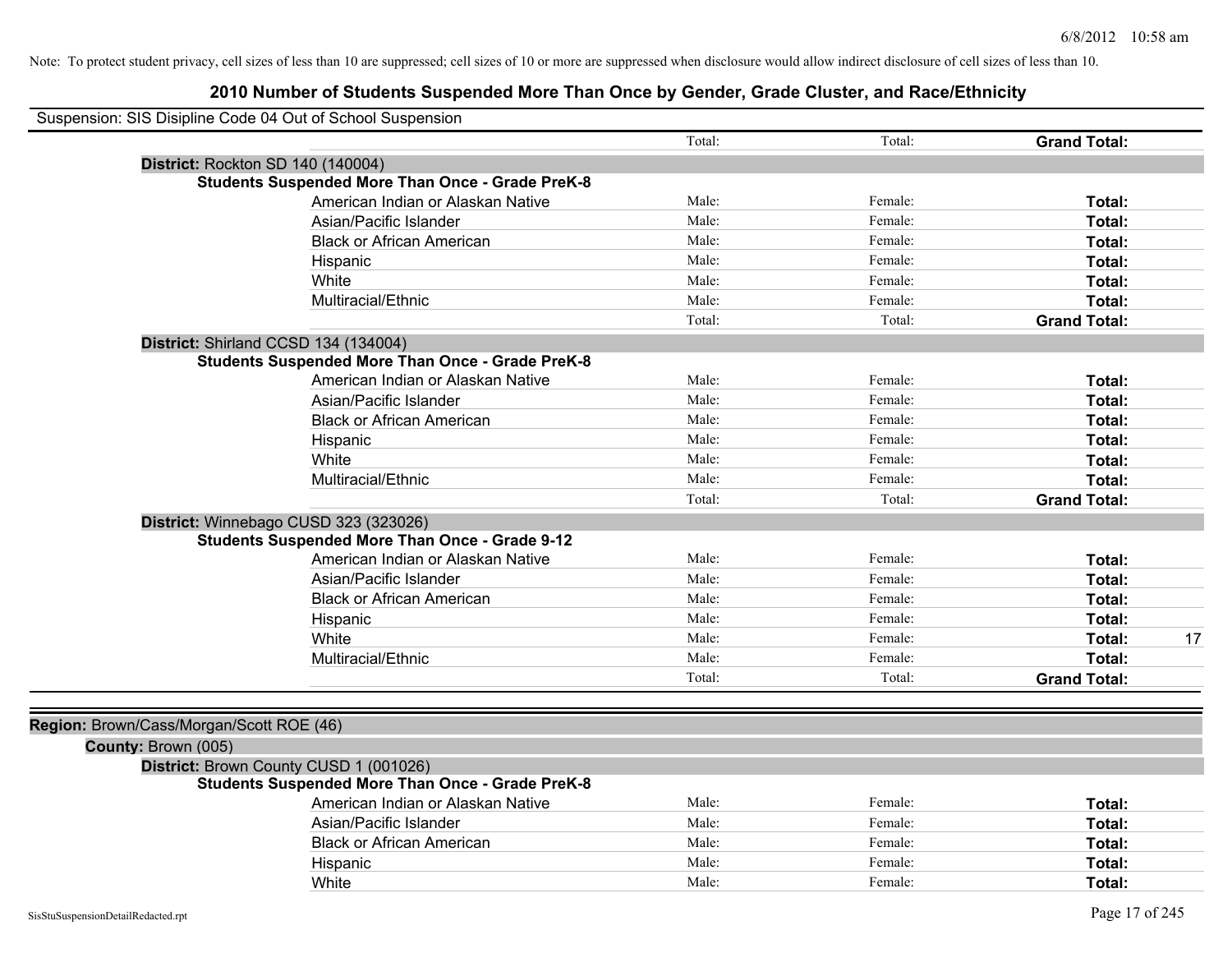| Suspension: SIS Disipline Code 04 Out of School Suspension |                                                         |        |         |                     |    |
|------------------------------------------------------------|---------------------------------------------------------|--------|---------|---------------------|----|
|                                                            | Multiracial/Ethnic                                      | Male:  | Female: | <b>Total:</b>       |    |
|                                                            |                                                         | Total: | Total:  | <b>Grand Total:</b> |    |
|                                                            | <b>Students Suspended More Than Once - Grade 9-12</b>   |        |         |                     |    |
|                                                            | American Indian or Alaskan Native                       | Male:  | Female: | Total:              |    |
|                                                            | Asian/Pacific Islander                                  | Male:  | Female: | Total:              |    |
|                                                            | <b>Black or African American</b>                        | Male:  | Female: | Total:              |    |
| Hispanic                                                   |                                                         | Male:  | Female: | Total:              |    |
| White                                                      |                                                         | Male:  | Female: | Total:              |    |
|                                                            | Multiracial/Ethnic                                      | Male:  | Female: | Total:              |    |
|                                                            |                                                         | Total: | Total:  | <b>Grand Total:</b> |    |
| County: Cass (009)                                         |                                                         |        |         |                     |    |
| District: A-C Central CUSD 262 (262026)                    |                                                         |        |         |                     |    |
|                                                            | <b>Students Suspended More Than Once - Grade PreK-8</b> |        |         |                     |    |
|                                                            | American Indian or Alaskan Native                       | Male:  | Female: | Total:              |    |
|                                                            | Asian/Pacific Islander                                  | Male:  | Female: | Total:              |    |
|                                                            | <b>Black or African American</b>                        | Male:  | Female: | Total:              |    |
| Hispanic                                                   |                                                         | Male:  | Female: | Total:              |    |
| White                                                      |                                                         | Male:  | Female: | Total:              |    |
|                                                            | Multiracial/Ethnic                                      | Male:  | Female: | Total:              |    |
|                                                            |                                                         | Total: | Total:  | <b>Grand Total:</b> |    |
|                                                            | <b>Students Suspended More Than Once - Grade 9-12</b>   |        |         |                     |    |
|                                                            | American Indian or Alaskan Native                       | Male:  | Female: | Total:              |    |
|                                                            | Asian/Pacific Islander                                  | Male:  | Female: | Total:              |    |
|                                                            | <b>Black or African American</b>                        | Male:  | Female: | Total:              |    |
| Hispanic                                                   |                                                         | Male:  | Female: | Total:              |    |
| White                                                      |                                                         | Male:  | Female: | Total:              |    |
|                                                            | Multiracial/Ethnic                                      | Male:  | Female: | Total:              |    |
|                                                            |                                                         | Total: | Total:  | <b>Grand Total:</b> |    |
| District: Beardstown CUSD 15 (015026)                      |                                                         |        |         |                     |    |
|                                                            | <b>Students Suspended More Than Once - Grade PreK-8</b> |        |         |                     |    |
|                                                            | American Indian or Alaskan Native                       | Male:  | Female: | Total:              |    |
|                                                            | Asian/Pacific Islander                                  | Male:  | Female: | Total:              |    |
|                                                            | <b>Black or African American</b>                        | Male:  | Female: | Total:              |    |
| Hispanic                                                   |                                                         | Male:  | Female: | Total:              |    |
| White                                                      |                                                         | Male:  | Female: | Total:              | 11 |
|                                                            | Multiracial/Ethnic                                      | Male:  | Female: | Total:              |    |
|                                                            |                                                         | Total: | Total:  | <b>Grand Total:</b> |    |
|                                                            | <b>Students Suspended More Than Once - Grade 9-12</b>   |        |         |                     |    |
|                                                            | American Indian or Alaskan Native                       | Male:  | Female: | Total:              |    |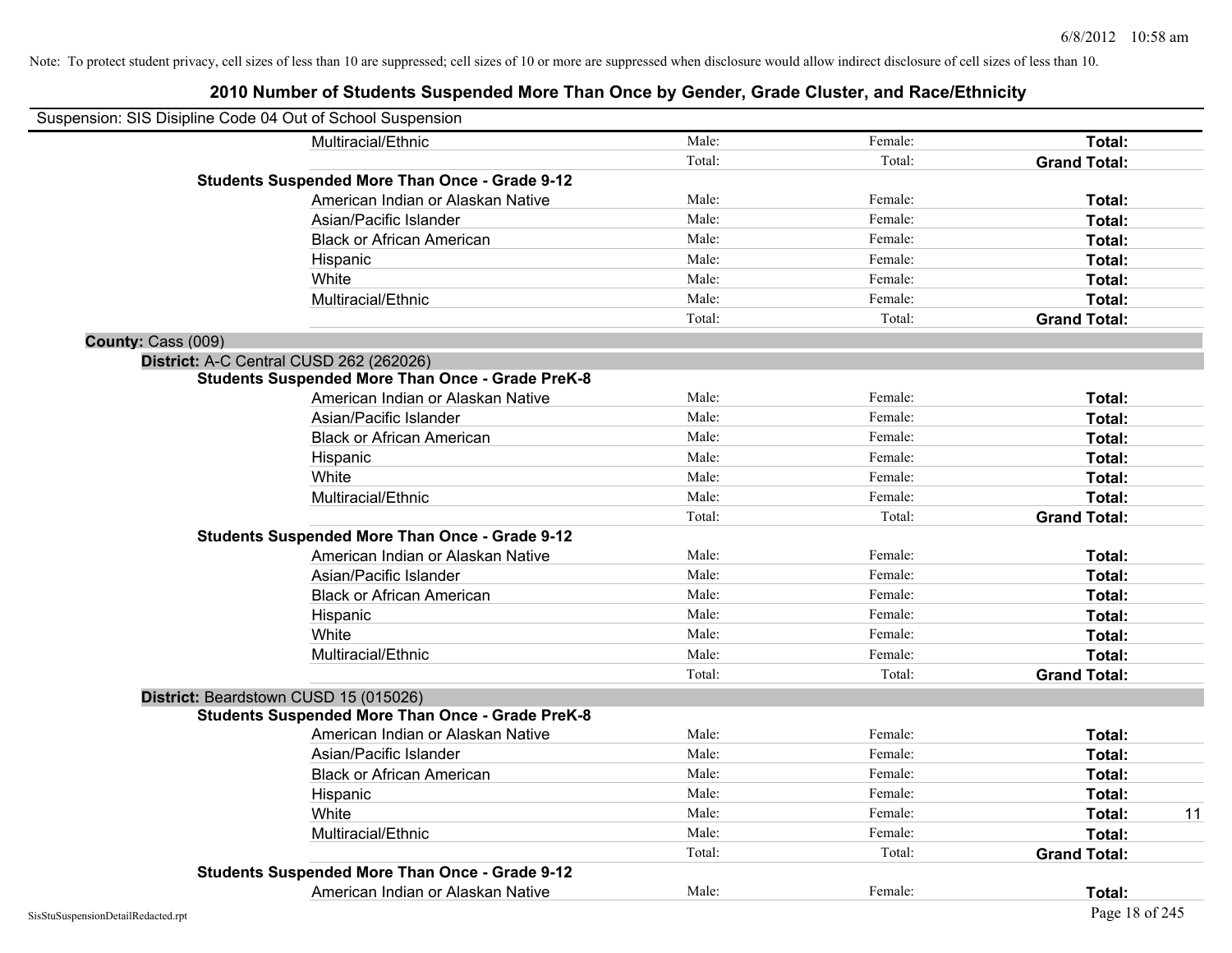| Suspension: SIS Disipline Code 04 Out of School Suspension |                                                         |        |         |                     |    |
|------------------------------------------------------------|---------------------------------------------------------|--------|---------|---------------------|----|
|                                                            | Asian/Pacific Islander                                  | Male:  | Female: | Total:              |    |
|                                                            | <b>Black or African American</b>                        | Male:  | Female: | Total:              |    |
|                                                            | Hispanic                                                | Male:  | Female: | Total:              |    |
|                                                            | White                                                   | Male:  | Female: | Total:              |    |
|                                                            | Multiracial/Ethnic                                      | Male:  | Female: | Total:              |    |
|                                                            |                                                         | Total: | Total:  | <b>Grand Total:</b> | 11 |
| District: Virginia CUSD 64 (064026)                        |                                                         |        |         |                     |    |
|                                                            | <b>Students Suspended More Than Once - Grade PreK-8</b> |        |         |                     |    |
|                                                            | American Indian or Alaskan Native                       | Male:  | Female: | Total:              |    |
|                                                            | Asian/Pacific Islander                                  | Male:  | Female: | Total:              |    |
|                                                            | <b>Black or African American</b>                        | Male:  | Female: | Total:              |    |
|                                                            | Hispanic                                                | Male:  | Female: | Total:              |    |
|                                                            | White                                                   | Male:  | Female: | Total:              |    |
|                                                            | Multiracial/Ethnic                                      | Male:  | Female: | Total:              |    |
|                                                            |                                                         | Total: | Total:  | <b>Grand Total:</b> |    |
| County: Morgan (069)                                       |                                                         |        |         |                     |    |
|                                                            | District: Four Rivers Spec Educ Dist (801060)           |        |         |                     |    |
|                                                            | <b>Students Suspended More Than Once - Grade 9-12</b>   |        |         |                     |    |
|                                                            | American Indian or Alaskan Native                       | Male:  | Female: | Total:              |    |
|                                                            | Asian/Pacific Islander                                  | Male:  | Female: | Total:              |    |
|                                                            | <b>Black or African American</b>                        | Male:  | Female: | Total:              |    |
|                                                            | Hispanic                                                | Male:  | Female: | Total:              |    |
|                                                            | White                                                   | Male:  | Female: | Total:              |    |
|                                                            | Multiracial/Ethnic                                      | Male:  | Female: | Total:              |    |
|                                                            |                                                         | Total: | Total:  | <b>Grand Total:</b> |    |
| District: Franklin CUSD 1 (001026)                         |                                                         |        |         |                     |    |
|                                                            | <b>Students Suspended More Than Once - Grade PreK-8</b> |        |         |                     |    |
|                                                            | American Indian or Alaskan Native                       | Male:  | Female: | Total:              |    |
|                                                            | Asian/Pacific Islander                                  | Male:  | Female: | Total:              |    |
|                                                            | <b>Black or African American</b>                        | Male:  | Female: | Total:              |    |
|                                                            | Hispanic                                                | Male:  | Female: | Total:              |    |
|                                                            | White                                                   | Male:  | Female: | Total:              |    |
|                                                            | Multiracial/Ethnic                                      | Male:  | Female: | Total:              |    |
|                                                            |                                                         | Total: | Total:  | <b>Grand Total:</b> |    |
|                                                            | <b>Students Suspended More Than Once - Grade 9-12</b>   |        |         |                     |    |
|                                                            | American Indian or Alaskan Native                       | Male:  | Female: | Total:              |    |
|                                                            | Asian/Pacific Islander                                  | Male:  | Female: | Total:              |    |
|                                                            | <b>Black or African American</b>                        | Male:  | Female: | Total:              |    |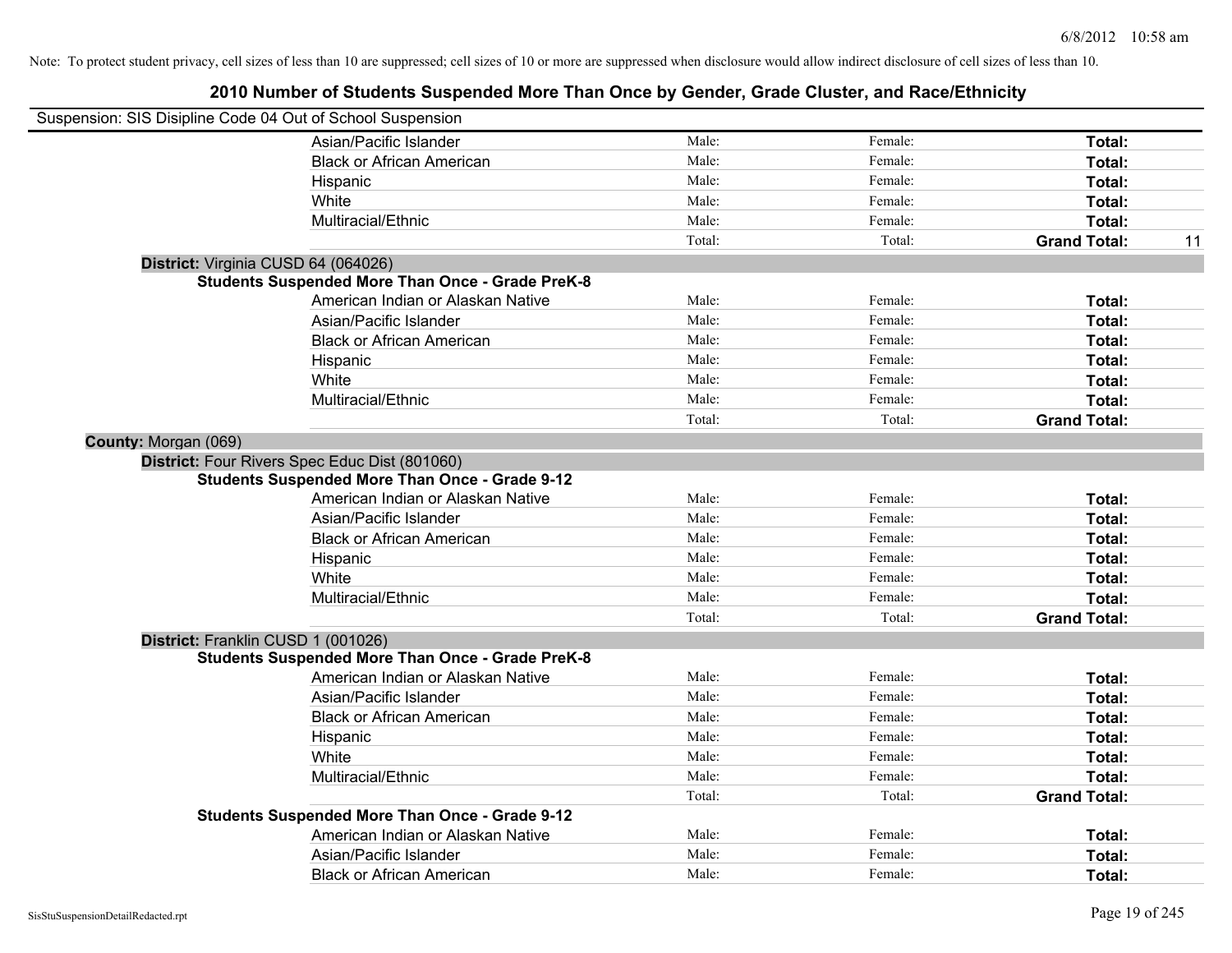| Suspension: SIS Disipline Code 04 Out of School Suspension |                                                         |        |    |         |    |                     |    |
|------------------------------------------------------------|---------------------------------------------------------|--------|----|---------|----|---------------------|----|
|                                                            | Hispanic                                                | Male:  |    | Female: |    | Total:              |    |
|                                                            | White                                                   | Male:  |    | Female: |    | Total:              |    |
|                                                            | Multiracial/Ethnic                                      | Male:  |    | Female: |    | Total:              |    |
|                                                            |                                                         | Total: |    | Total:  |    | <b>Grand Total:</b> |    |
| District: Jacksonville SD 117 (117022)                     |                                                         |        |    |         |    |                     |    |
|                                                            | <b>Students Suspended More Than Once - Grade PreK-8</b> |        |    |         |    |                     |    |
|                                                            | American Indian or Alaskan Native                       | Male:  |    | Female: |    | Total:              |    |
|                                                            | Asian/Pacific Islander                                  | Male:  |    | Female: |    | Total:              |    |
|                                                            | <b>Black or African American</b>                        | Male:  |    | Female: |    | Total:              |    |
|                                                            | Hispanic                                                | Male:  |    | Female: |    | Total:              |    |
|                                                            | White                                                   | Male:  |    | Female: |    | Total:              | 25 |
|                                                            | Multiracial/Ethnic                                      | Male:  |    | Female: |    | Total:              |    |
|                                                            |                                                         | Total: | 27 | Total:  | 11 | <b>Grand Total:</b> | 38 |
|                                                            | <b>Students Suspended More Than Once - Grade 9-12</b>   |        |    |         |    |                     |    |
|                                                            | American Indian or Alaskan Native                       | Male:  |    | Female: |    | Total:              |    |
|                                                            | Asian/Pacific Islander                                  | Male:  |    | Female: |    | Total:              |    |
|                                                            | <b>Black or African American</b>                        | Male:  |    | Female: |    | Total:              | 11 |
|                                                            | Hispanic                                                | Male:  |    | Female: |    | Total:              |    |
|                                                            | White                                                   | Male:  | 25 | Female: | 18 | Total:              | 43 |
|                                                            | Multiracial/Ethnic                                      | Male:  |    | Female: |    | Total:              |    |
|                                                            |                                                         | Total: |    | Total:  |    | <b>Grand Total:</b> |    |
|                                                            | District: Meredosia-Chambersburg CUSD 11 (011026)       |        |    |         |    |                     |    |
|                                                            | <b>Students Suspended More Than Once - Grade PreK-8</b> |        |    |         |    |                     |    |
|                                                            | American Indian or Alaskan Native                       | Male:  |    | Female: |    | Total:              |    |
|                                                            | Asian/Pacific Islander                                  | Male:  |    | Female: |    | Total:              |    |
|                                                            | <b>Black or African American</b>                        | Male:  |    | Female: |    | Total:              |    |
|                                                            | Hispanic                                                | Male:  |    | Female: |    | Total:              |    |
|                                                            | White                                                   | Male:  |    | Female: |    | Total:              |    |
|                                                            | Multiracial/Ethnic                                      | Male:  |    | Female: |    | Total:              |    |
|                                                            |                                                         | Total: |    | Total:  |    | <b>Grand Total:</b> |    |
|                                                            | <b>Students Suspended More Than Once - Grade 9-12</b>   |        |    |         |    |                     |    |
|                                                            | American Indian or Alaskan Native                       | Male:  |    | Female: |    | Total:              |    |
|                                                            | Asian/Pacific Islander                                  | Male:  |    | Female: |    | Total:              |    |
|                                                            | <b>Black or African American</b>                        | Male:  |    | Female: |    | Total:              |    |
|                                                            | Hispanic                                                | Male:  |    | Female: |    | Total:              |    |
|                                                            | White                                                   | Male:  |    | Female: |    | Total:              |    |
|                                                            | Multiracial/Ethnic                                      | Male:  |    | Female: |    | Total:              |    |
|                                                            |                                                         | Total: |    | Total:  |    | <b>Grand Total:</b> |    |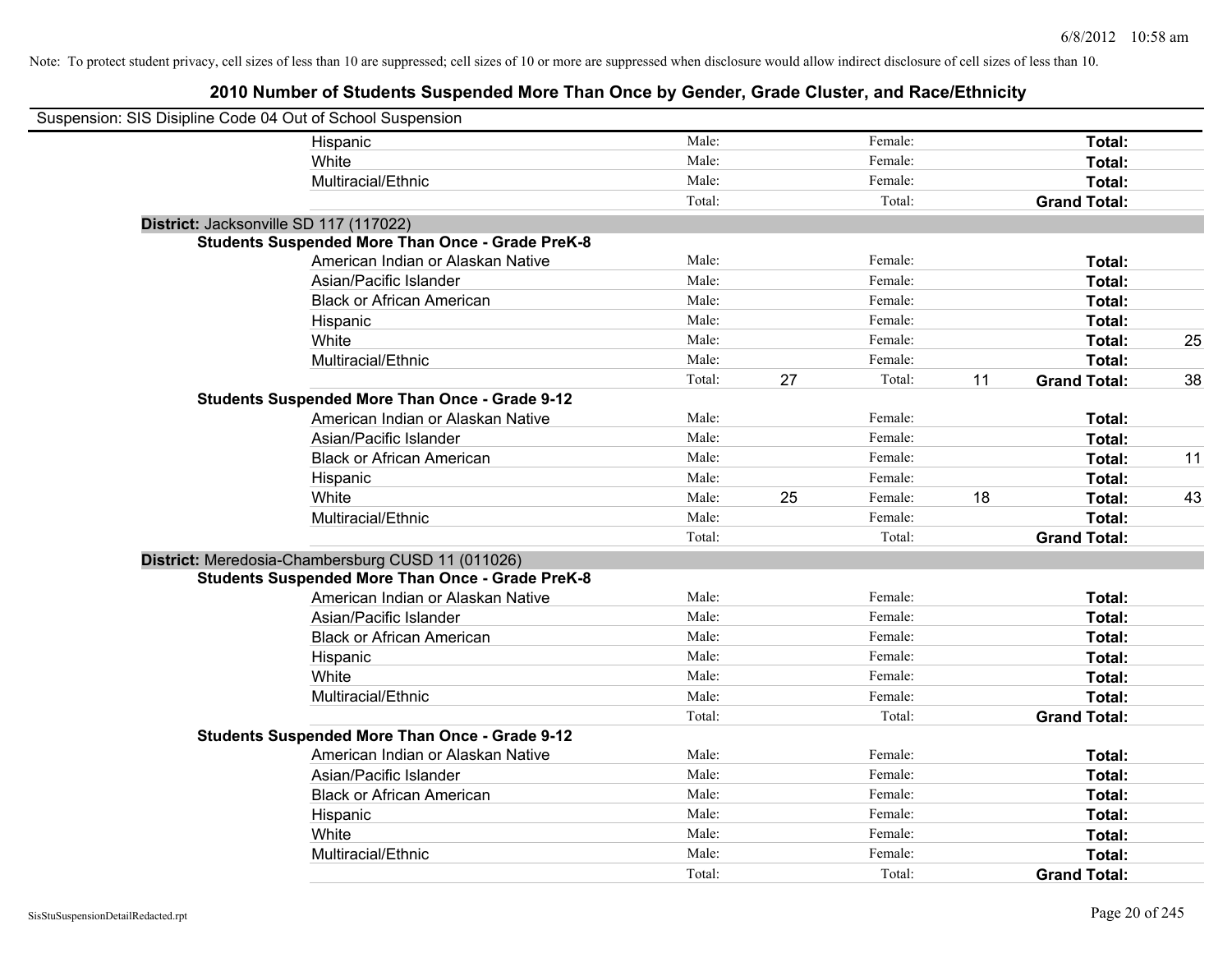| Suspension: SIS Disipline Code 04 Out of School Suspension |                                                         |        |         |                     |
|------------------------------------------------------------|---------------------------------------------------------|--------|---------|---------------------|
|                                                            | District: Triopia CUSD 27 (027026)                      |        |         |                     |
|                                                            | <b>Students Suspended More Than Once - Grade PreK-8</b> |        |         |                     |
|                                                            | American Indian or Alaskan Native                       | Male:  | Female: | Total:              |
|                                                            | Asian/Pacific Islander                                  | Male:  | Female: | Total:              |
|                                                            | <b>Black or African American</b>                        | Male:  | Female: | Total:              |
|                                                            | Hispanic                                                | Male:  | Female: | Total:              |
|                                                            | White                                                   | Male:  | Female: | Total:              |
|                                                            | Multiracial/Ethnic                                      | Male:  | Female: | Total:              |
|                                                            |                                                         | Total: | Total:  | <b>Grand Total:</b> |
|                                                            | <b>Students Suspended More Than Once - Grade 9-12</b>   |        |         |                     |
|                                                            | American Indian or Alaskan Native                       | Male:  | Female: | Total:              |
|                                                            | Asian/Pacific Islander                                  | Male:  | Female: | Total:              |
|                                                            | <b>Black or African American</b>                        | Male:  | Female: | Total:              |
|                                                            | Hispanic                                                | Male:  | Female: | Total:              |
|                                                            | White                                                   | Male:  | Female: | Total:              |
|                                                            | Multiracial/Ethnic                                      | Male:  | Female: | Total:              |
|                                                            |                                                         | Total: | Total:  | <b>Grand Total:</b> |
| County: Scott (086)                                        |                                                         |        |         |                     |
|                                                            | District: Scott-Morgan CUSD 2 (002026)                  |        |         |                     |
|                                                            | <b>Students Suspended More Than Once - Grade PreK-8</b> |        |         |                     |
|                                                            | American Indian or Alaskan Native                       | Male:  | Female: | Total:              |
|                                                            | Asian/Pacific Islander                                  | Male:  | Female: | Total:              |
|                                                            | <b>Black or African American</b>                        | Male:  | Female: | Total:              |
|                                                            | Hispanic                                                | Male:  | Female: | Total:              |
|                                                            | White                                                   | Male:  | Female: | Total:              |
|                                                            | Multiracial/Ethnic                                      | Male:  | Female: | Total:              |
|                                                            |                                                         | Total: | Total:  | <b>Grand Total:</b> |
|                                                            | <b>Students Suspended More Than Once - Grade 9-12</b>   |        |         |                     |
|                                                            | American Indian or Alaskan Native                       | Male:  | Female: | Total:              |
|                                                            | Asian/Pacific Islander                                  | Male:  | Female: | Total:              |
|                                                            | <b>Black or African American</b>                        | Male:  | Female: | Total:              |
|                                                            | Hispanic                                                | Male:  | Female: | Total:              |
|                                                            | White                                                   | Male:  | Female: | Total:              |
|                                                            | Multiracial/Ethnic                                      | Male:  | Female: | Total:              |
|                                                            |                                                         | Total: | Total:  | <b>Grand Total:</b> |
|                                                            | District: Winchester CUSD 1 (001026)                    |        |         |                     |
|                                                            | <b>Students Suspended More Than Once - Grade 9-12</b>   |        |         |                     |
|                                                            | American Indian or Alaskan Native                       | Male:  | Female: | Total:              |
|                                                            | Asian/Pacific Islander                                  | Male:  | Female: | Total:              |
| SisStuSuspensionDetailRedacted.rpt                         |                                                         |        |         | Page 21 of 245      |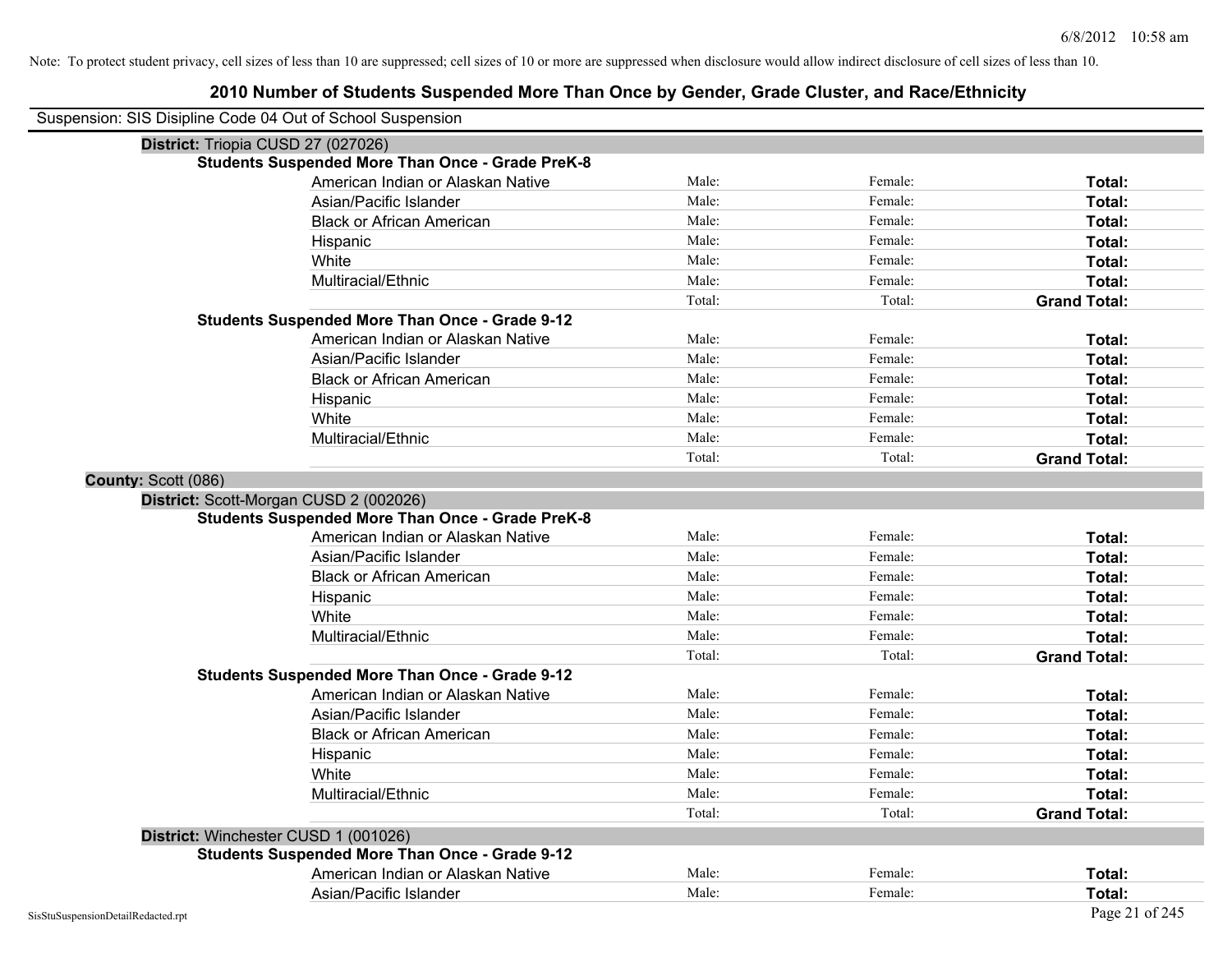|                                     | Suspension: SIS Disipline Code 04 Out of School Suspension |        |         |                     |
|-------------------------------------|------------------------------------------------------------|--------|---------|---------------------|
|                                     | <b>Black or African American</b>                           | Male:  | Female: | Total:              |
|                                     | Hispanic                                                   | Male:  | Female: | Total:              |
|                                     | White                                                      | Male:  | Female: | Total:              |
|                                     | Multiracial/Ethnic                                         | Male:  | Female: | Total:              |
|                                     |                                                            | Total: | Total:  | <b>Grand Total:</b> |
|                                     |                                                            |        |         |                     |
| Region: Bureau/Henry/Stark ROE (28) |                                                            |        |         |                     |
| County: Bureau (006)                |                                                            |        |         |                     |
|                                     | District: Bureau Valley CUSD 340 (340026)                  |        |         |                     |
|                                     | <b>Students Suspended More Than Once - Grade PreK-8</b>    |        |         |                     |
|                                     | American Indian or Alaskan Native                          | Male:  | Female: | Total:              |
|                                     | Asian/Pacific Islander                                     | Male:  | Female: | Total:              |
|                                     | <b>Black or African American</b>                           | Male:  | Female: | Total:              |
|                                     | Hispanic                                                   | Male:  | Female: | Total:              |
|                                     | White                                                      | Male:  | Female: | Total:              |
|                                     | Multiracial/Ethnic                                         | Male:  | Female: | Total:              |
|                                     |                                                            | Total: | Total:  | <b>Grand Total:</b> |
|                                     | <b>Students Suspended More Than Once - Grade 9-12</b>      |        |         |                     |
|                                     | American Indian or Alaskan Native                          | Male:  | Female: | Total:              |
|                                     | Asian/Pacific Islander                                     | Male:  | Female: | Total:              |
|                                     | <b>Black or African American</b>                           | Male:  | Female: | Total:              |
|                                     | Hispanic                                                   | Male:  | Female: | Total:              |
|                                     | White                                                      | Male:  | Female: | Total:              |
|                                     | Multiracial/Ethnic                                         | Male:  | Female: | Total:              |
|                                     |                                                            | Total: | Total:  | <b>Grand Total:</b> |
|                                     | District: DePue USD 103 (103022)                           |        |         |                     |
|                                     | <b>Students Suspended More Than Once - Grade 9-12</b>      |        |         |                     |
|                                     | American Indian or Alaskan Native                          | Male:  | Female: | Total:              |
|                                     | Asian/Pacific Islander                                     | Male:  | Female: | Total:              |
|                                     | <b>Black or African American</b>                           | Male:  | Female: | Total:              |
|                                     | Hispanic                                                   | Male:  | Female: | Total:              |
|                                     | White                                                      | Male:  | Female: | Total:              |
|                                     | Multiracial/Ethnic                                         | Male:  | Female: | Total:              |
|                                     |                                                            | Total: | Total:  | <b>Grand Total:</b> |
|                                     | District: Hall HSD 502 (502017)                            |        |         |                     |
|                                     | <b>Students Suspended More Than Once - Grade 9-12</b>      |        |         |                     |
|                                     | American Indian or Alaskan Native                          | Male:  | Female: | Total:              |
|                                     | Asian/Pacific Islander                                     | Male:  | Female: | Total:              |
|                                     |                                                            |        |         |                     |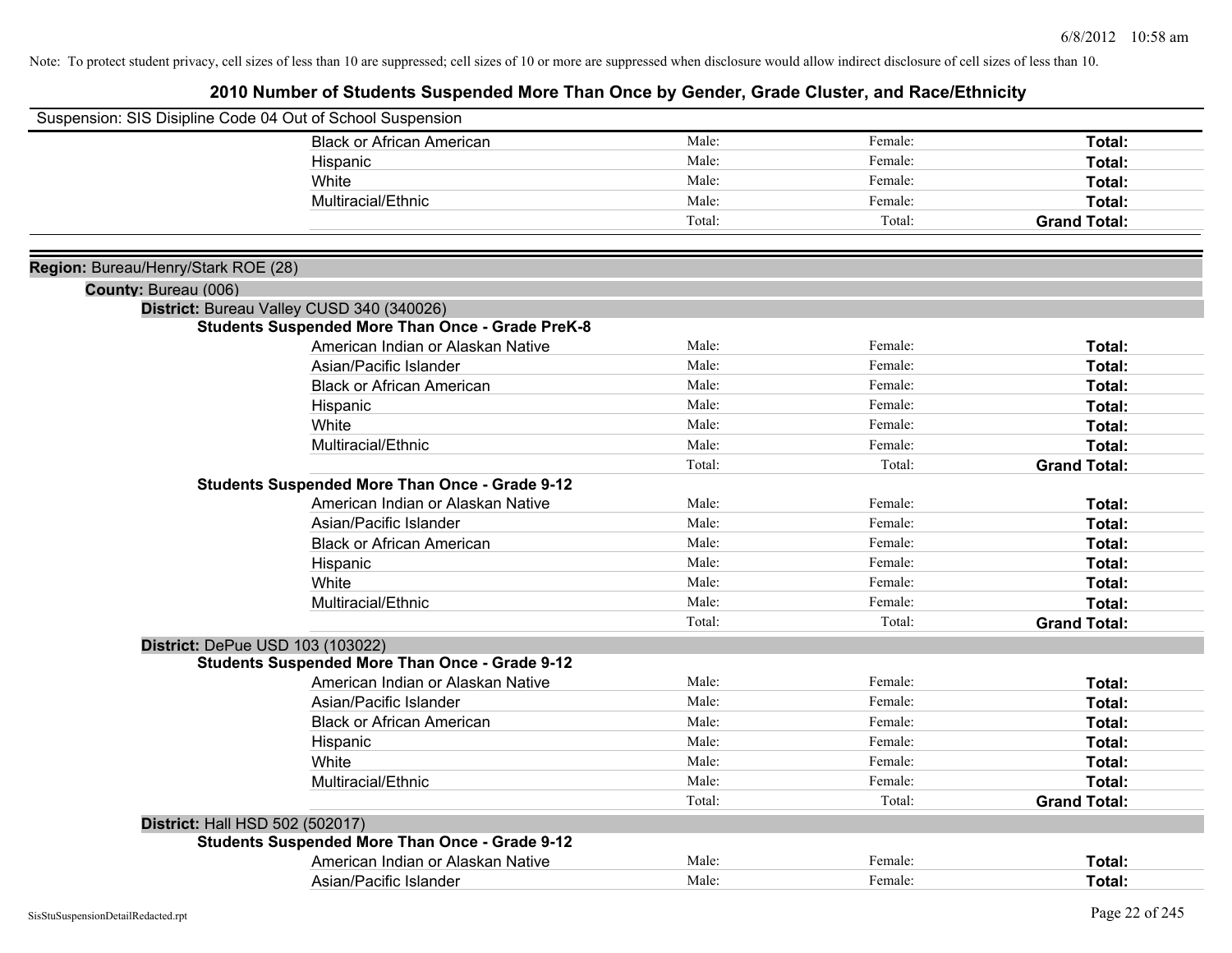| Suspension: SIS Disipline Code 04 Out of School Suspension |                                                         |        |         |                     |    |
|------------------------------------------------------------|---------------------------------------------------------|--------|---------|---------------------|----|
|                                                            | <b>Black or African American</b>                        | Male:  | Female: | Total:              |    |
|                                                            | Hispanic                                                | Male:  | Female: | Total:              |    |
|                                                            | White                                                   | Male:  | Female: | Total:              | 23 |
|                                                            | Multiracial/Ethnic                                      | Male:  | Female: | Total:              |    |
|                                                            |                                                         | Total: | Total:  | <b>Grand Total:</b> |    |
| District: La Moille CUSD 303 (303026)                      |                                                         |        |         |                     |    |
|                                                            | <b>Students Suspended More Than Once - Grade PreK-8</b> |        |         |                     |    |
|                                                            | American Indian or Alaskan Native                       | Male:  | Female: | Total:              |    |
|                                                            | Asian/Pacific Islander                                  | Male:  | Female: | Total:              |    |
|                                                            | <b>Black or African American</b>                        | Male:  | Female: | Total:              |    |
|                                                            | Hispanic                                                | Male:  | Female: | Total:              |    |
|                                                            | White                                                   | Male:  | Female: | Total:              |    |
|                                                            | Multiracial/Ethnic                                      | Male:  | Female: | Total:              |    |
|                                                            |                                                         | Total: | Total:  | <b>Grand Total:</b> |    |
|                                                            | <b>Students Suspended More Than Once - Grade 9-12</b>   |        |         |                     |    |
|                                                            | American Indian or Alaskan Native                       | Male:  | Female: | Total:              |    |
|                                                            | Asian/Pacific Islander                                  | Male:  | Female: | Total:              |    |
|                                                            | <b>Black or African American</b>                        | Male:  | Female: | Total:              |    |
|                                                            | Hispanic                                                | Male:  | Female: | Total:              |    |
|                                                            | White                                                   | Male:  | Female: | Total:              |    |
|                                                            | Multiracial/Ethnic                                      | Male:  | Female: | Total:              |    |
|                                                            |                                                         | Total: | Total:  | <b>Grand Total:</b> |    |
| District: Princeton ESD 115 (115002)                       |                                                         |        |         |                     |    |
|                                                            | <b>Students Suspended More Than Once - Grade PreK-8</b> |        |         |                     |    |
|                                                            | American Indian or Alaskan Native                       | Male:  | Female: | Total:              |    |
|                                                            | Asian/Pacific Islander                                  | Male:  | Female: | Total:              |    |
|                                                            | <b>Black or African American</b>                        | Male:  | Female: | Total:              |    |
|                                                            | Hispanic                                                | Male:  | Female: | Total:              |    |
|                                                            | White                                                   | Male:  | Female: | Total:              |    |
|                                                            | Multiracial/Ethnic                                      | Male:  | Female: | Total:              |    |
|                                                            |                                                         | Total: | Total:  | <b>Grand Total:</b> |    |
|                                                            | District: Spring Valley CCSD 99 (099004)                |        |         |                     |    |
|                                                            | <b>Students Suspended More Than Once - Grade PreK-8</b> |        |         |                     |    |
|                                                            | American Indian or Alaskan Native                       | Male:  | Female: | Total:              |    |
|                                                            | Asian/Pacific Islander                                  | Male:  | Female: | Total:              |    |
|                                                            | <b>Black or African American</b>                        | Male:  | Female: | Total:              |    |
|                                                            | Hispanic                                                | Male:  | Female: | Total:              |    |
|                                                            | White                                                   | Male:  | Female: | Total:              |    |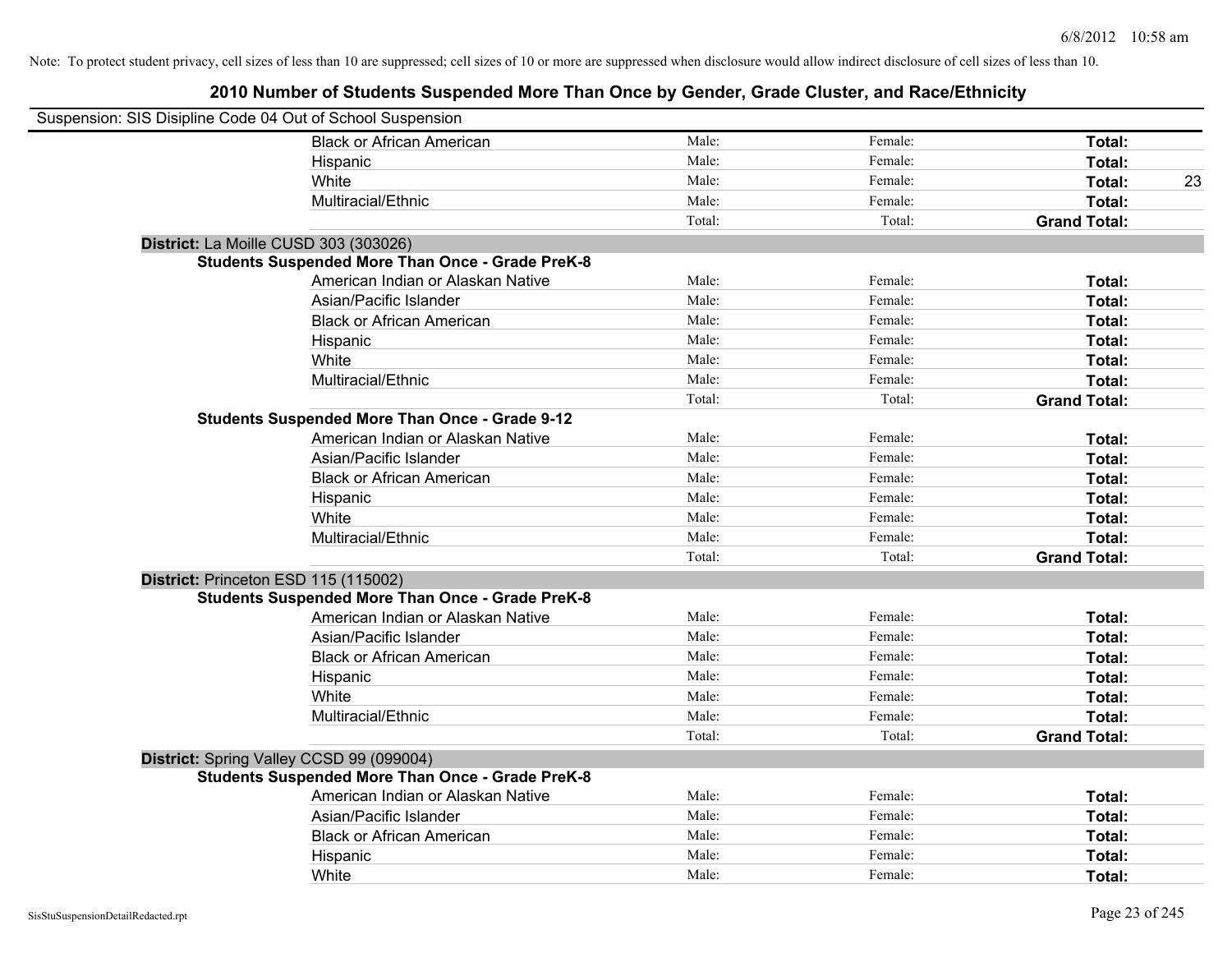| Suspension: SIS Disipline Code 04 Out of School Suspension |                                                         |        |         |                     |
|------------------------------------------------------------|---------------------------------------------------------|--------|---------|---------------------|
|                                                            | Multiracial/Ethnic                                      | Male:  | Female: | Total:              |
|                                                            |                                                         | Total: | Total:  | <b>Grand Total:</b> |
| County: Henry (037)                                        |                                                         |        |         |                     |
| District: Annawan CUSD 226 (226026)                        |                                                         |        |         |                     |
|                                                            | <b>Students Suspended More Than Once - Grade PreK-8</b> |        |         |                     |
|                                                            | American Indian or Alaskan Native                       | Male:  | Female: | Total:              |
|                                                            | Asian/Pacific Islander                                  | Male:  | Female: | Total:              |
|                                                            | <b>Black or African American</b>                        | Male:  | Female: | Total:              |
|                                                            | Hispanic                                                | Male:  | Female: | Total:              |
|                                                            | White                                                   | Male:  | Female: | Total:              |
|                                                            | Multiracial/Ethnic                                      | Male:  | Female: | Total:              |
|                                                            |                                                         | Total: | Total:  | <b>Grand Total:</b> |
|                                                            | <b>Students Suspended More Than Once - Grade 9-12</b>   |        |         |                     |
|                                                            | American Indian or Alaskan Native                       | Male:  | Female: | Total:              |
|                                                            | Asian/Pacific Islander                                  | Male:  | Female: | Total:              |
|                                                            | <b>Black or African American</b>                        | Male:  | Female: | Total:              |
|                                                            | Hispanic                                                | Male:  | Female: | Total:              |
|                                                            | White                                                   | Male:  | Female: | Total:              |
|                                                            | Multiracial/Ethnic                                      | Male:  | Female: | <b>Total:</b>       |
|                                                            |                                                         | Total: | Total:  | <b>Grand Total:</b> |
| District: Cambridge CUSD 227 (227026)                      |                                                         |        |         |                     |
|                                                            | <b>Students Suspended More Than Once - Grade PreK-8</b> |        |         |                     |
|                                                            | American Indian or Alaskan Native                       | Male:  | Female: | Total:              |
|                                                            | Asian/Pacific Islander                                  | Male:  | Female: | Total:              |
|                                                            | <b>Black or African American</b>                        | Male:  | Female: | Total:              |
|                                                            | Hispanic                                                | Male:  | Female: | Total:              |
|                                                            | White                                                   | Male:  | Female: | Total:              |
|                                                            | Multiracial/Ethnic                                      | Male:  | Female: | Total:              |
|                                                            |                                                         | Total: | Total:  | <b>Grand Total:</b> |
|                                                            | <b>Students Suspended More Than Once - Grade 9-12</b>   |        |         |                     |
|                                                            | American Indian or Alaskan Native                       | Male:  | Female: | Total:              |
|                                                            | Asian/Pacific Islander                                  | Male:  | Female: | Total:              |
|                                                            | <b>Black or African American</b>                        | Male:  | Female: | Total:              |
|                                                            | Hispanic                                                | Male:  | Female: | Total:              |
|                                                            | White                                                   | Male:  | Female: | Total:              |
|                                                            | Multiracial/Ethnic                                      | Male:  | Female: | Total:              |
|                                                            |                                                         | Total: | Total:  | <b>Grand Total:</b> |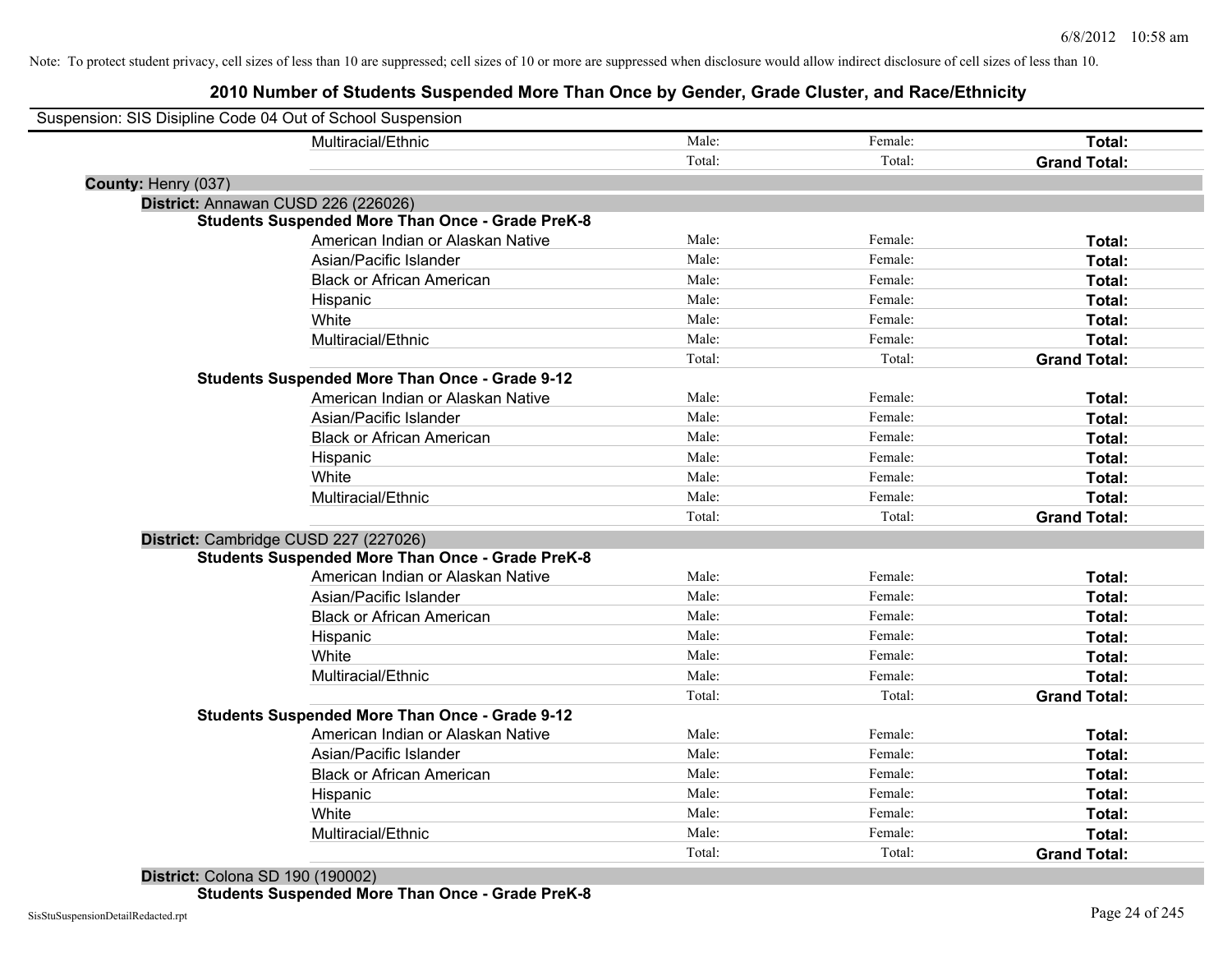| Suspension: SIS Disipline Code 04 Out of School Suspension |                                                         |        |         |                     |
|------------------------------------------------------------|---------------------------------------------------------|--------|---------|---------------------|
|                                                            | American Indian or Alaskan Native                       | Male:  | Female: | Total:              |
|                                                            | Asian/Pacific Islander                                  | Male:  | Female: | Total:              |
|                                                            | <b>Black or African American</b>                        | Male:  | Female: | Total:              |
|                                                            | Hispanic                                                | Male:  | Female: | Total:              |
|                                                            | White                                                   | Male:  | Female: | Total:              |
|                                                            | Multiracial/Ethnic                                      | Male:  | Female: | Total:              |
|                                                            |                                                         | Total: | Total:  | <b>Grand Total:</b> |
| District: Galva CUSD 224 (224026)                          |                                                         |        |         |                     |
|                                                            | <b>Students Suspended More Than Once - Grade PreK-8</b> |        |         |                     |
|                                                            | American Indian or Alaskan Native                       | Male:  | Female: | Total:              |
|                                                            | Asian/Pacific Islander                                  | Male:  | Female: | Total:              |
|                                                            | <b>Black or African American</b>                        | Male:  | Female: | Total:              |
|                                                            | Hispanic                                                | Male:  | Female: | Total:              |
|                                                            | White                                                   | Male:  | Female: | Total:              |
|                                                            | Multiracial/Ethnic                                      | Male:  | Female: | Total:              |
|                                                            |                                                         | Total: | Total:  | <b>Grand Total:</b> |
|                                                            | <b>Students Suspended More Than Once - Grade 9-12</b>   |        |         |                     |
|                                                            | American Indian or Alaskan Native                       | Male:  | Female: | Total:              |
|                                                            | Asian/Pacific Islander                                  | Male:  | Female: | Total:              |
|                                                            | <b>Black or African American</b>                        | Male:  | Female: | Total:              |
|                                                            | Hispanic                                                | Male:  | Female: | Total:              |
|                                                            | White                                                   | Male:  | Female: | Total:              |
|                                                            | Multiracial/Ethnic                                      | Male:  | Female: | Total:              |
|                                                            |                                                         | Total: | Total:  | <b>Grand Total:</b> |
| District: Geneseo CUSD 228 (228026)                        |                                                         |        |         |                     |
|                                                            | <b>Students Suspended More Than Once - Grade PreK-8</b> |        |         |                     |
|                                                            | American Indian or Alaskan Native                       | Male:  | Female: | Total:              |
|                                                            | Asian/Pacific Islander                                  | Male:  | Female: | Total:              |
|                                                            | <b>Black or African American</b>                        | Male:  | Female: | Total:              |
|                                                            | Hispanic                                                | Male:  | Female: | Total:              |
|                                                            | White                                                   | Male:  | Female: | Total:              |
|                                                            | Multiracial/Ethnic                                      | Male:  | Female: | Total:              |
|                                                            |                                                         | Total: | Total:  | <b>Grand Total:</b> |
| District: Kewanee CUSD 229 (229026)                        |                                                         |        |         |                     |
|                                                            | <b>Students Suspended More Than Once - Grade PreK-8</b> |        |         |                     |
|                                                            | American Indian or Alaskan Native                       | Male:  | Female: | Total:              |
|                                                            | Asian/Pacific Islander                                  | Male:  | Female: | Total:              |
|                                                            | <b>Black or African American</b>                        | Male:  | Female: | Total:              |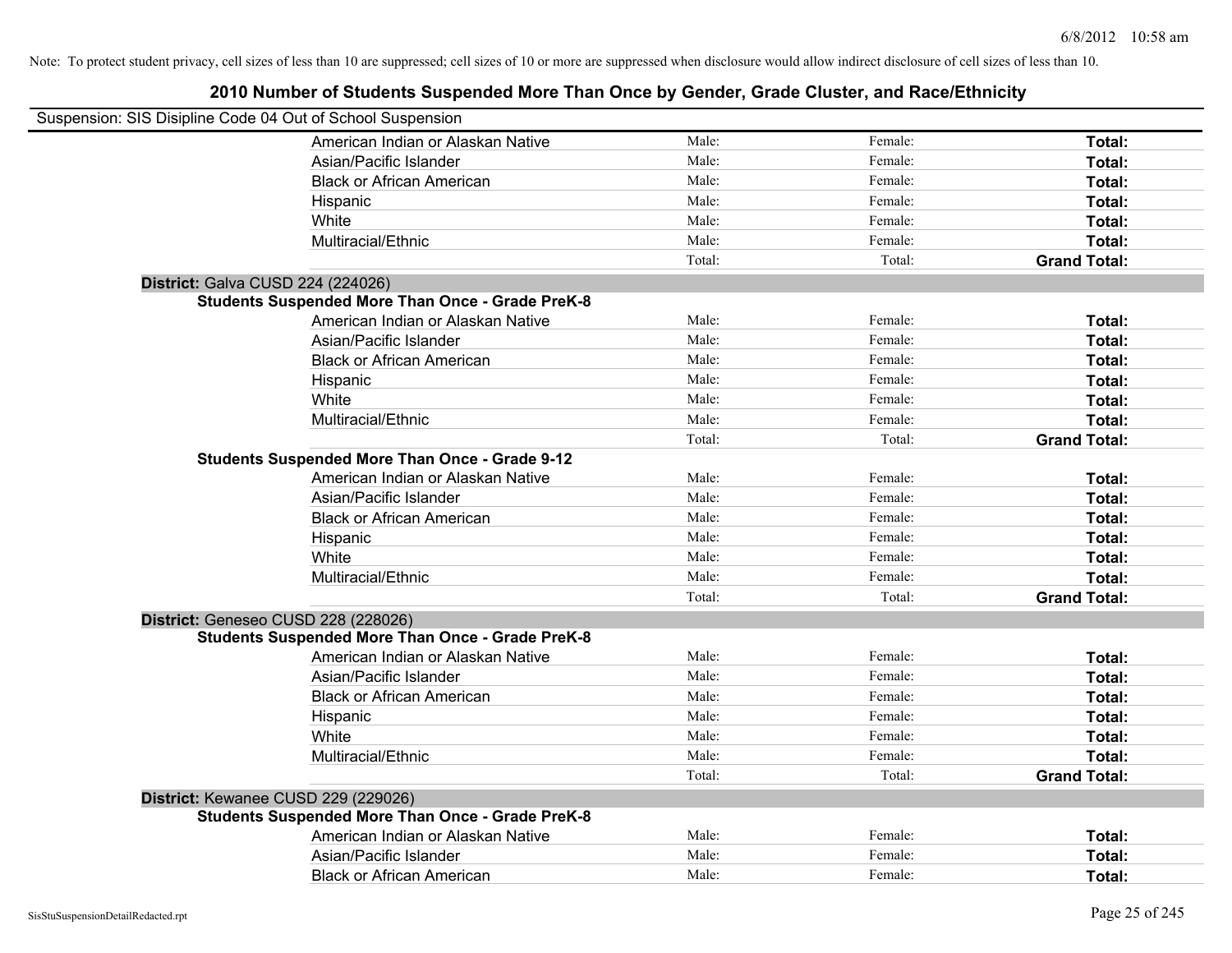| Suspension: SIS Disipline Code 04 Out of School Suspension |                                                         |        |         |                     |    |
|------------------------------------------------------------|---------------------------------------------------------|--------|---------|---------------------|----|
|                                                            | Hispanic                                                | Male:  | Female: | Total:              |    |
|                                                            | White                                                   | Male:  | Female: | Total:              | 34 |
|                                                            | Multiracial/Ethnic                                      | Male:  | Female: | Total:              |    |
|                                                            |                                                         | Total: | Total:  | <b>Grand Total:</b> | 55 |
|                                                            | <b>Students Suspended More Than Once - Grade 9-12</b>   |        |         |                     |    |
|                                                            | American Indian or Alaskan Native                       | Male:  | Female: | Total:              |    |
|                                                            | Asian/Pacific Islander                                  | Male:  | Female: | Total:              |    |
|                                                            | <b>Black or African American</b>                        | Male:  | Female: | Total:              |    |
|                                                            | Hispanic                                                | Male:  | Female: | Total:              |    |
|                                                            | White                                                   | Male:  | Female: | Total:              | 12 |
|                                                            | Multiracial/Ethnic                                      | Male:  | Female: | Total:              |    |
|                                                            |                                                         | Total: | Total:  | <b>Grand Total:</b> | 22 |
| <b>District: Orion CUSD 223 (223026)</b>                   |                                                         |        |         |                     |    |
|                                                            | <b>Students Suspended More Than Once - Grade PreK-8</b> |        |         |                     |    |
|                                                            | American Indian or Alaskan Native                       | Male:  | Female: | Total:              |    |
|                                                            | Asian/Pacific Islander                                  | Male:  | Female: | Total:              |    |
|                                                            | <b>Black or African American</b>                        | Male:  | Female: | Total:              |    |
|                                                            | Hispanic                                                | Male:  | Female: | Total:              |    |
|                                                            | White                                                   | Male:  | Female: | Total:              |    |
|                                                            | Multiracial/Ethnic                                      | Male:  | Female: | Total:              |    |
|                                                            |                                                         | Total: | Total:  | <b>Grand Total:</b> |    |
| District: Wethersfield CUSD 230 (230026)                   |                                                         |        |         |                     |    |
|                                                            | <b>Students Suspended More Than Once - Grade PreK-8</b> |        |         |                     |    |
|                                                            | American Indian or Alaskan Native                       | Male:  | Female: | Total:              |    |
|                                                            | Asian/Pacific Islander                                  | Male:  | Female: | Total:              |    |
|                                                            | <b>Black or African American</b>                        | Male:  | Female: | Total:              |    |
|                                                            | Hispanic                                                | Male:  | Female: | Total:              |    |
|                                                            | White                                                   | Male:  | Female: | Total:              |    |
|                                                            | Multiracial/Ethnic                                      | Male:  | Female: | Total:              |    |
|                                                            |                                                         | Total: | Total:  | <b>Grand Total:</b> |    |
|                                                            | <b>Students Suspended More Than Once - Grade 9-12</b>   |        |         |                     |    |
|                                                            | American Indian or Alaskan Native                       | Male:  | Female: | Total:              |    |
|                                                            | Asian/Pacific Islander                                  | Male:  | Female: | Total:              |    |
|                                                            | <b>Black or African American</b>                        | Male:  | Female: | Total:              |    |
|                                                            | Hispanic                                                | Male:  | Female: | Total:              |    |
|                                                            | White                                                   | Male:  | Female: | Total:              |    |
|                                                            | Multiracial/Ethnic                                      | Male:  | Female: | Total:              |    |
|                                                            |                                                         | Total: | Total:  | <b>Grand Total:</b> |    |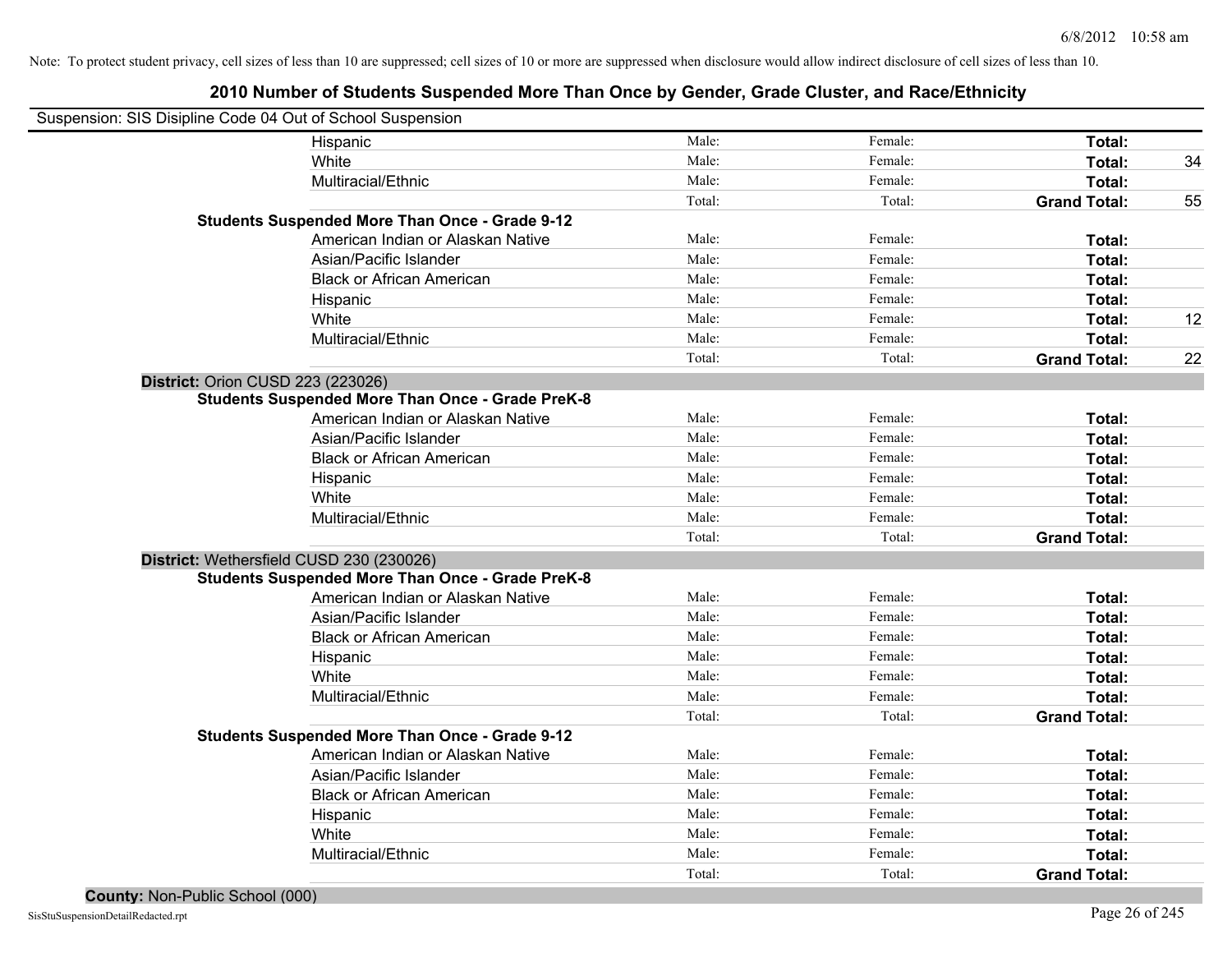| Suspension: SIS Disipline Code 04 Out of School Suspension |        |         |                     |    |
|------------------------------------------------------------|--------|---------|---------------------|----|
| District: Bureau/Henry/Stark ROE (000000)                  |        |         |                     |    |
| <b>Students Suspended More Than Once - Grade 9-12</b>      |        |         |                     |    |
| American Indian or Alaskan Native                          | Male:  | Female: | Total:              |    |
| Asian/Pacific Islander                                     | Male:  | Female: | Total:              |    |
| <b>Black or African American</b>                           | Male:  | Female: | Total:              |    |
| Hispanic                                                   | Male:  | Female: | Total:              |    |
| White                                                      | Male:  | Female: | Total:              |    |
| Multiracial/Ethnic                                         | Male:  | Female: | Total:              |    |
|                                                            | Total: | Total:  | <b>Grand Total:</b> |    |
| County: Stark (088)                                        |        |         |                     |    |
| District: Stark County CUSD 100 (100026)                   |        |         |                     |    |
| <b>Students Suspended More Than Once - Grade PreK-8</b>    |        |         |                     |    |
| American Indian or Alaskan Native                          | Male:  | Female: | Total:              |    |
| Asian/Pacific Islander                                     | Male:  | Female: | Total:              |    |
| <b>Black or African American</b>                           | Male:  | Female: | Total:              |    |
| Hispanic                                                   | Male:  | Female: | Total:              |    |
| White                                                      | Male:  | Female: | Total:              |    |
| Multiracial/Ethnic                                         | Male:  | Female: | Total:              |    |
|                                                            | Total: | Total:  | <b>Grand Total:</b> |    |
| <b>Students Suspended More Than Once - Grade 9-12</b>      |        |         |                     |    |
| American Indian or Alaskan Native                          | Male:  | Female: | Total:              |    |
| Asian/Pacific Islander                                     | Male:  | Female: | Total:              |    |
| <b>Black or African American</b>                           | Male:  | Female: | Total:              |    |
| Hispanic                                                   | Male:  | Female: | Total:              |    |
| White                                                      | Male:  | Female: | Total:              | 24 |
| Multiracial/Ethnic                                         | Male:  | Female: | Total:              |    |
|                                                            | Total: | Total:  | <b>Grand Total:</b> |    |
|                                                            |        |         |                     |    |
| Region: Calhoun/Greene/Jersy/Macoupin ROE (40)             |        |         |                     |    |
| County: Calhoun (007)                                      |        |         |                     |    |
| District: Calhoun CUSD 40 (040026)                         |        |         |                     |    |
| <b>Students Suspended More Than Once - Grade 9-12</b>      |        |         |                     |    |
| American Indian or Alaskan Native                          | Male:  | Female: | Total:              |    |
| Asian/Pacific Islander                                     | Male:  | Female: | Total:              |    |
| <b>Black or African American</b>                           | Male:  | Female: | Total:              |    |
| Hispanic                                                   | Male:  | Female: | Total:              |    |
| White                                                      | Male:  | Female: | Total:              |    |
| Multiracial/Ethnic                                         | Male:  | Female: | Total:              |    |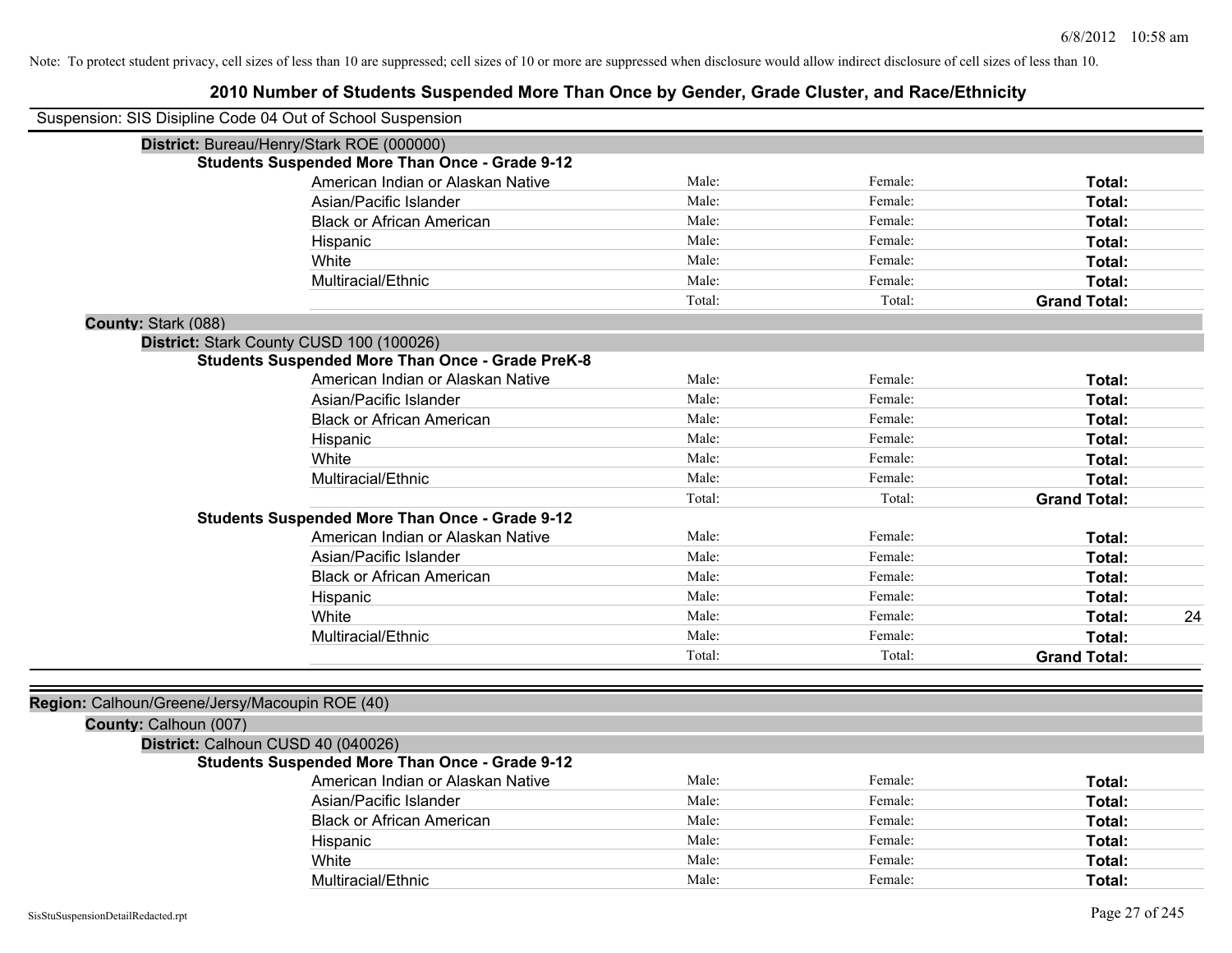## **2010 Number of Students Suspended More Than Once by Gender, Grade Cluster, and Race/Ethnicity**

|                      | Suspension: SIS Disipline Code 04 Out of School Suspension |        |         |                     |    |
|----------------------|------------------------------------------------------------|--------|---------|---------------------|----|
|                      |                                                            | Total: | Total:  | <b>Grand Total:</b> |    |
| County: Greene (031) |                                                            |        |         |                     |    |
|                      | District: Carrollton CUSD 1 (001026)                       |        |         |                     |    |
|                      | <b>Students Suspended More Than Once - Grade 9-12</b>      |        |         |                     |    |
|                      | American Indian or Alaskan Native                          | Male:  | Female: | Total:              |    |
|                      | Asian/Pacific Islander                                     | Male:  | Female: | Total:              |    |
|                      | <b>Black or African American</b>                           | Male:  | Female: | Total:              |    |
|                      | Hispanic                                                   | Male:  | Female: | Total:              |    |
|                      | White                                                      | Male:  | Female: | Total:              |    |
|                      | Multiracial/Ethnic                                         | Male:  | Female: | Total:              |    |
|                      |                                                            | Total: | Total:  | <b>Grand Total:</b> |    |
|                      | District: North Greene CUSD 3 (003026)                     |        |         |                     |    |
|                      | <b>Students Suspended More Than Once - Grade PreK-8</b>    |        |         |                     |    |
|                      | American Indian or Alaskan Native                          | Male:  | Female: | Total:              |    |
|                      | Asian/Pacific Islander                                     | Male:  | Female: | Total:              |    |
|                      | <b>Black or African American</b>                           | Male:  | Female: | Total:              |    |
|                      | Hispanic                                                   | Male:  | Female: | Total:              |    |
|                      | White                                                      | Male:  | Female: | Total:              |    |
|                      | Multiracial/Ethnic                                         | Male:  | Female: | Total:              |    |
|                      |                                                            | Total: | Total:  | <b>Grand Total:</b> |    |
|                      | <b>Students Suspended More Than Once - Grade 9-12</b>      |        |         |                     |    |
|                      | American Indian or Alaskan Native                          | Male:  | Female: | Total:              |    |
|                      | Asian/Pacific Islander                                     | Male:  | Female: | Total:              |    |
|                      | <b>Black or African American</b>                           | Male:  | Female: | Total:              |    |
|                      | Hispanic                                                   | Male:  | Female: | Total:              |    |
|                      | White                                                      | Male:  | Female: | Total:              | 23 |
|                      | Multiracial/Ethnic                                         | Male:  | Female: | Total:              |    |
|                      |                                                            | Total: | Total:  | <b>Grand Total:</b> |    |
| County: Jersey (042) |                                                            |        |         |                     |    |
|                      | District: Jersey CUSD 100 (100026)                         |        |         |                     |    |
|                      | <b>Students Suspended More Than Once - Grade PreK-8</b>    |        |         |                     |    |
|                      | American Indian or Alaskan Native                          | Male:  | Female: | Total:              |    |
|                      | Asian/Pacific Islander                                     | Male:  | Female: | Total:              |    |
|                      | <b>Black or African American</b>                           | Male:  | Female: | <b>Total:</b>       |    |
|                      | Hispanic                                                   | Male:  | Female: | Total:              |    |
|                      | White                                                      | Male:  | Female: | Total:              | 29 |
|                      | Multiracial/Ethnic                                         | Male:  | Female: | Total:              |    |
|                      |                                                            | Total: | Total:  | <b>Grand Total:</b> |    |
|                      |                                                            |        |         |                     |    |

**Students Suspended More Than Once - Grade 9-12**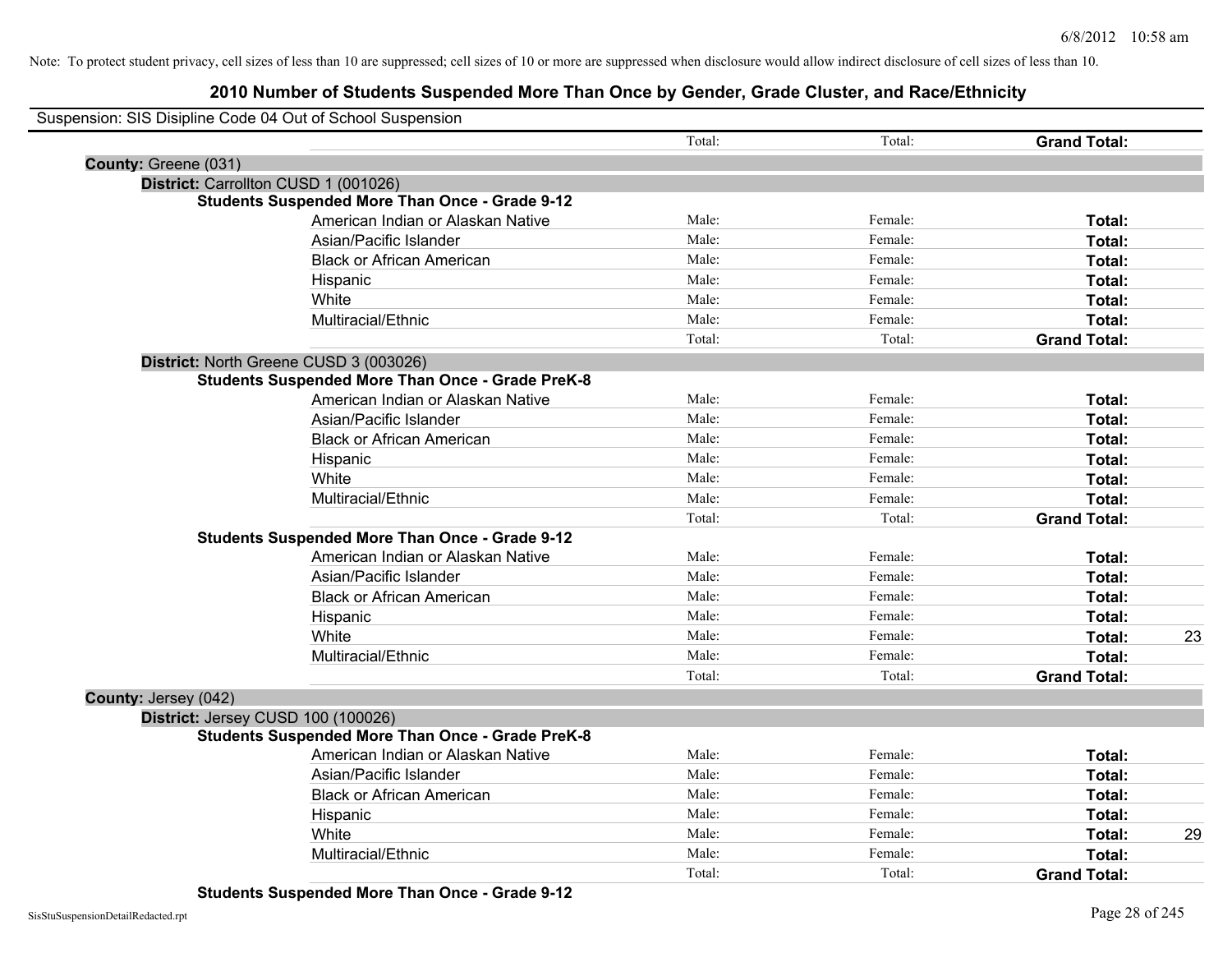| Suspension: SIS Disipline Code 04 Out of School Suspension |                                                         |        |         |                     |    |
|------------------------------------------------------------|---------------------------------------------------------|--------|---------|---------------------|----|
|                                                            | American Indian or Alaskan Native                       | Male:  | Female: | Total:              |    |
|                                                            | Asian/Pacific Islander                                  | Male:  | Female: | Total:              |    |
|                                                            | <b>Black or African American</b>                        | Male:  | Female: | Total:              |    |
|                                                            | Hispanic                                                | Male:  | Female: | Total:              |    |
|                                                            | White                                                   | Male:  | Female: | Total:              | 15 |
|                                                            | Multiracial/Ethnic                                      | Male:  | Female: | Total:              |    |
|                                                            |                                                         | Total: | Total:  | <b>Grand Total:</b> |    |
| County: Macoupin (056)                                     |                                                         |        |         |                     |    |
|                                                            | District: Bunker Hill CUSD 8 (008026)                   |        |         |                     |    |
|                                                            | <b>Students Suspended More Than Once - Grade PreK-8</b> |        |         |                     |    |
|                                                            | American Indian or Alaskan Native                       | Male:  | Female: | Total:              |    |
|                                                            | Asian/Pacific Islander                                  | Male:  | Female: | Total:              |    |
|                                                            | <b>Black or African American</b>                        | Male:  | Female: | Total:              |    |
|                                                            | Hispanic                                                | Male:  | Female: | Total:              |    |
|                                                            | White                                                   | Male:  | Female: | Total:              |    |
|                                                            | Multiracial/Ethnic                                      | Male:  | Female: | Total:              |    |
|                                                            |                                                         | Total: | Total:  | <b>Grand Total:</b> |    |
|                                                            | <b>Students Suspended More Than Once - Grade 9-12</b>   |        |         |                     |    |
|                                                            | American Indian or Alaskan Native                       | Male:  | Female: | Total:              |    |
|                                                            | Asian/Pacific Islander                                  | Male:  | Female: | Total:              |    |
|                                                            | <b>Black or African American</b>                        | Male:  | Female: | Total:              |    |
|                                                            | Hispanic                                                | Male:  | Female: | Total:              |    |
|                                                            | White                                                   | Male:  | Female: | Total:              |    |
|                                                            | Multiracial/Ethnic                                      | Male:  | Female: | Total:              |    |
|                                                            |                                                         | Total: | Total:  | <b>Grand Total:</b> |    |
|                                                            | District: Carlinville CUSD 1 (001026)                   |        |         |                     |    |
|                                                            | <b>Students Suspended More Than Once - Grade PreK-8</b> |        |         |                     |    |
|                                                            | American Indian or Alaskan Native                       | Male:  | Female: | Total:              |    |
|                                                            | Asian/Pacific Islander                                  | Male:  | Female: | Total:              |    |
|                                                            | <b>Black or African American</b>                        | Male:  | Female: | Total:              |    |
|                                                            | Hispanic                                                | Male:  | Female: | Total:              |    |
|                                                            | White                                                   | Male:  | Female: | Total:              |    |
|                                                            | Multiracial/Ethnic                                      | Male:  | Female: | Total:              |    |
|                                                            |                                                         | Total: | Total:  | <b>Grand Total:</b> | 10 |
|                                                            | <b>Students Suspended More Than Once - Grade 9-12</b>   |        |         |                     |    |
|                                                            | American Indian or Alaskan Native                       | Male:  | Female: | Total:              |    |
|                                                            | Asian/Pacific Islander                                  | Male:  | Female: | Total:              |    |
|                                                            | <b>Black or African American</b>                        | Male:  | Female: | Total:              |    |
|                                                            | Hispanic                                                | Male:  | Female: | Total:              |    |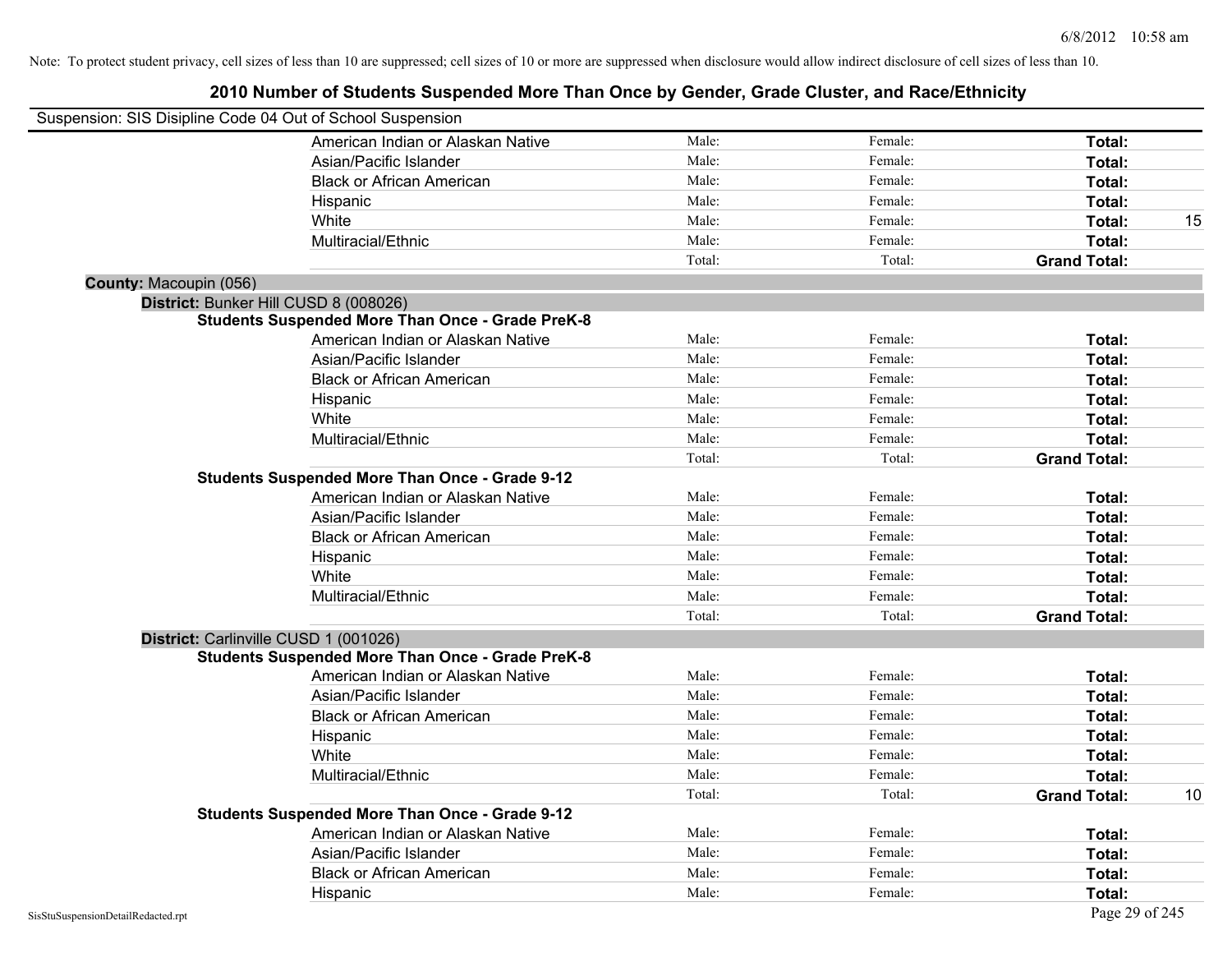| Suspension: SIS Disipline Code 04 Out of School Suspension |                                                         |        |         |                     |
|------------------------------------------------------------|---------------------------------------------------------|--------|---------|---------------------|
|                                                            | White                                                   | Male:  | Female: | Total:              |
|                                                            | Multiracial/Ethnic                                      | Male:  | Female: | Total:              |
|                                                            |                                                         | Total: | Total:  | <b>Grand Total:</b> |
| District: Gillespie CUSD 7 (007026)                        |                                                         |        |         |                     |
|                                                            | <b>Students Suspended More Than Once - Grade PreK-8</b> |        |         |                     |
|                                                            | American Indian or Alaskan Native                       | Male:  | Female: | Total:              |
|                                                            | Asian/Pacific Islander                                  | Male:  | Female: | Total:              |
|                                                            | <b>Black or African American</b>                        | Male:  | Female: | Total:              |
|                                                            | Hispanic                                                | Male:  | Female: | Total:              |
|                                                            | White                                                   | Male:  | Female: | Total:              |
|                                                            | Multiracial/Ethnic                                      | Male:  | Female: | Total:              |
|                                                            |                                                         | Total: | Total:  | <b>Grand Total:</b> |
|                                                            | <b>Students Suspended More Than Once - Grade 9-12</b>   |        |         |                     |
|                                                            | American Indian or Alaskan Native                       | Male:  | Female: | Total:              |
|                                                            | Asian/Pacific Islander                                  | Male:  | Female: | Total:              |
|                                                            | <b>Black or African American</b>                        | Male:  | Female: | Total:              |
|                                                            | Hispanic                                                | Male:  | Female: | Total:              |
|                                                            | White                                                   | Male:  | Female: | Total:              |
|                                                            | Multiracial/Ethnic                                      | Male:  | Female: | Total:              |
|                                                            |                                                         | Total: | Total:  | <b>Grand Total:</b> |
| District: Girard CUSD 3 (003026)                           |                                                         |        |         |                     |
|                                                            | <b>Students Suspended More Than Once - Grade PreK-8</b> |        |         |                     |
|                                                            | American Indian or Alaskan Native                       | Male:  | Female: | Total:              |
|                                                            | Asian/Pacific Islander                                  | Male:  | Female: | Total:              |
|                                                            | <b>Black or African American</b>                        | Male:  | Female: | Total:              |
|                                                            | Hispanic                                                | Male:  | Female: | Total:              |
|                                                            | White                                                   | Male:  | Female: | Total:              |
|                                                            | Multiracial/Ethnic                                      | Male:  | Female: | Total:              |
|                                                            |                                                         | Total: | Total:  | <b>Grand Total:</b> |
| District: Mount Olive CUSD 5 (005026)                      |                                                         |        |         |                     |
|                                                            | <b>Students Suspended More Than Once - Grade PreK-8</b> |        |         |                     |
|                                                            | American Indian or Alaskan Native                       | Male:  | Female: | Total:              |
|                                                            | Asian/Pacific Islander                                  | Male:  | Female: | Total:              |
|                                                            | <b>Black or African American</b>                        | Male:  | Female: | Total:              |
|                                                            | Hispanic                                                | Male:  | Female: | Total:              |
|                                                            | White                                                   | Male:  | Female: | Total:              |
|                                                            | Multiracial/Ethnic                                      | Male:  | Female: | Total:              |
|                                                            |                                                         | Total: | Total:  | <b>Grand Total:</b> |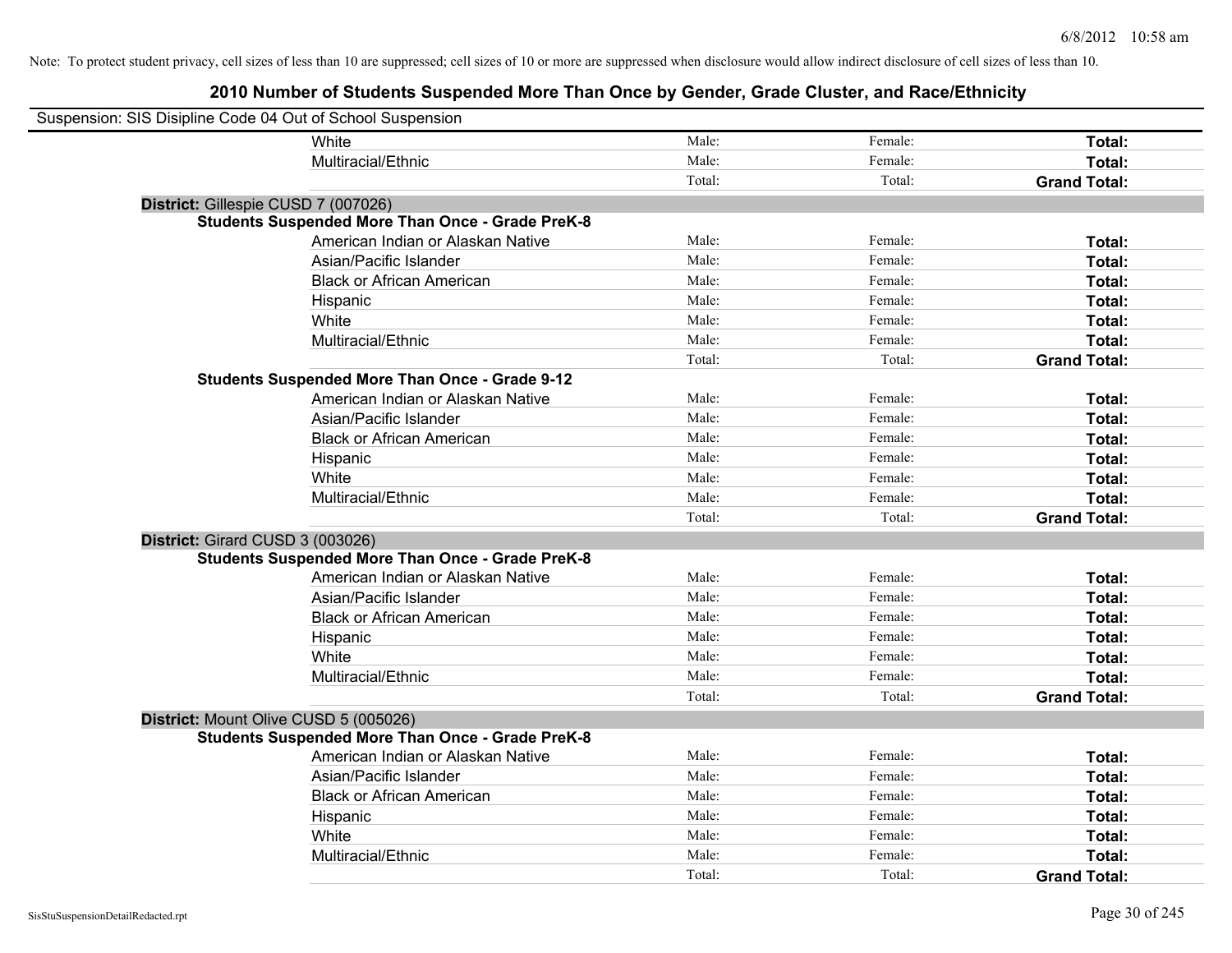| Suspension: SIS Disipline Code 04 Out of School Suspension |        |         |                     |    |
|------------------------------------------------------------|--------|---------|---------------------|----|
| <b>Students Suspended More Than Once - Grade 9-12</b>      |        |         |                     |    |
| American Indian or Alaskan Native                          | Male:  | Female: | Total:              |    |
| Asian/Pacific Islander                                     | Male:  | Female: | Total:              |    |
| <b>Black or African American</b>                           | Male:  | Female: | Total:              |    |
| Hispanic                                                   | Male:  | Female: | Total:              |    |
| White                                                      | Male:  | Female: | Total:              |    |
| Multiracial/Ethnic                                         | Male:  | Female: | Total:              |    |
|                                                            | Total: | Total:  | <b>Grand Total:</b> |    |
| District: Northwestern CUSD 2 (002026)                     |        |         |                     |    |
| <b>Students Suspended More Than Once - Grade PreK-8</b>    |        |         |                     |    |
| American Indian or Alaskan Native                          | Male:  | Female: | Total:              |    |
| Asian/Pacific Islander                                     | Male:  | Female: | Total:              |    |
| <b>Black or African American</b>                           | Male:  | Female: | Total:              |    |
| Hispanic                                                   | Male:  | Female: | Total:              |    |
| White                                                      | Male:  | Female: | Total:              |    |
| Multiracial/Ethnic                                         | Male:  | Female: | Total:              |    |
|                                                            | Total: | Total:  | <b>Grand Total:</b> |    |
| District: Southwestern CUSD 9 (009026)                     |        |         |                     |    |
| <b>Students Suspended More Than Once - Grade PreK-8</b>    |        |         |                     |    |
| American Indian or Alaskan Native                          | Male:  | Female: | Total:              |    |
| Asian/Pacific Islander                                     | Male:  | Female: | Total:              |    |
| <b>Black or African American</b>                           | Male:  | Female: | Total:              |    |
| Hispanic                                                   | Male:  | Female: | Total:              |    |
| White                                                      | Male:  | Female: | Total:              |    |
| Multiracial/Ethnic                                         | Male:  | Female: | Total:              |    |
|                                                            | Total: | Total:  | <b>Grand Total:</b> |    |
| <b>Students Suspended More Than Once - Grade 9-12</b>      |        |         |                     |    |
| American Indian or Alaskan Native                          | Male:  | Female: | Total:              |    |
| Asian/Pacific Islander                                     | Male:  | Female: | Total:              |    |
| <b>Black or African American</b>                           | Male:  | Female: | Total:              |    |
| Hispanic                                                   | Male:  | Female: | Total:              |    |
| White                                                      | Male:  | Female: | Total:              | 12 |
| Multiracial/Ethnic                                         | Male:  | Female: | Total:              |    |
|                                                            | Total: | Total:  | <b>Grand Total:</b> |    |
| District: Staunton CUSD 6 (006026)                         |        |         |                     |    |
| <b>Students Suspended More Than Once - Grade PreK-8</b>    |        |         |                     |    |
| American Indian or Alaskan Native                          | Male:  | Female: | Total:              |    |
| Asian/Pacific Islander                                     | Male:  | Female: | Total:              |    |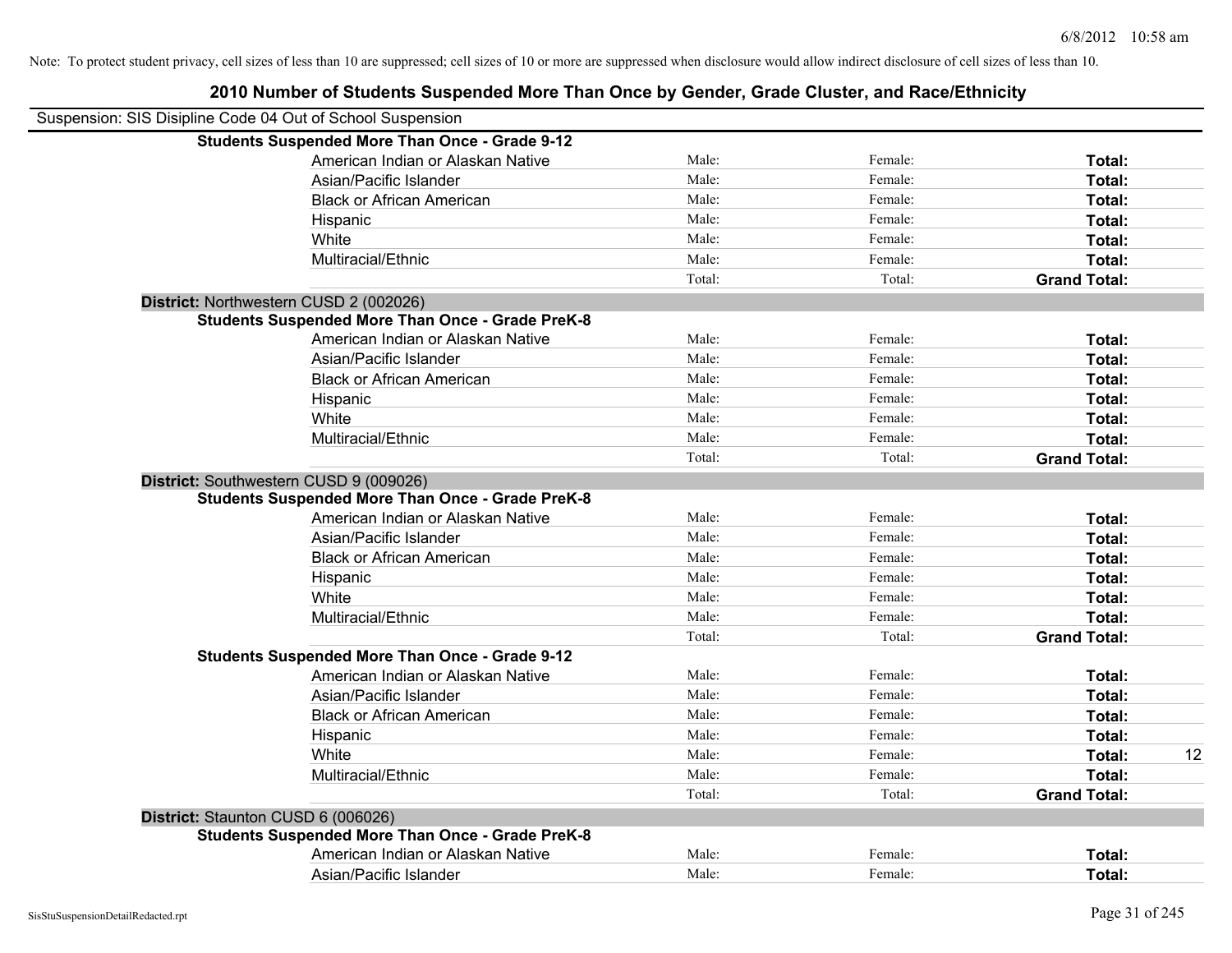|                                    | Suspension: SIS Disipline Code 04 Out of School Suspension |        |         |                     |
|------------------------------------|------------------------------------------------------------|--------|---------|---------------------|
|                                    | <b>Black or African American</b>                           | Male:  | Female: | Total:              |
|                                    | Hispanic                                                   | Male:  | Female: | Total:              |
|                                    | White                                                      | Male:  | Female: | Total:              |
|                                    | Multiracial/Ethnic                                         | Male:  | Female: | Total:              |
|                                    |                                                            | Total: | Total:  | <b>Grand Total:</b> |
|                                    | <b>Students Suspended More Than Once - Grade 9-12</b>      |        |         |                     |
|                                    | American Indian or Alaskan Native                          | Male:  | Female: | Total:              |
|                                    | Asian/Pacific Islander                                     | Male:  | Female: | Total:              |
|                                    | <b>Black or African American</b>                           | Male:  | Female: | Total:              |
|                                    | Hispanic                                                   | Male:  | Female: | Total:              |
|                                    | White                                                      | Male:  | Female: | <b>Total:</b><br>10 |
|                                    | Multiracial/Ethnic                                         | Male:  | Female: | Total:              |
|                                    |                                                            | Total: | Total:  | <b>Grand Total:</b> |
|                                    | District: Virden CUSD 4 (004026)                           |        |         |                     |
|                                    | <b>Students Suspended More Than Once - Grade PreK-8</b>    |        |         |                     |
|                                    | American Indian or Alaskan Native                          | Male:  | Female: | <b>Total:</b>       |
|                                    | Asian/Pacific Islander                                     | Male:  | Female: | Total:              |
|                                    | <b>Black or African American</b>                           | Male:  | Female: | Total:              |
|                                    | Hispanic                                                   | Male:  | Female: | Total:              |
|                                    | White                                                      | Male:  | Female: | Total:              |
|                                    | Multiracial/Ethnic                                         | Male:  | Female: | Total:              |
|                                    |                                                            | Total: | Total:  | <b>Grand Total:</b> |
|                                    | <b>Students Suspended More Than Once - Grade 9-12</b>      |        |         |                     |
|                                    | American Indian or Alaskan Native                          | Male:  | Female: | Total:              |
|                                    | Asian/Pacific Islander                                     | Male:  | Female: | Total:              |
|                                    | <b>Black or African American</b>                           | Male:  | Female: | Total:              |
|                                    | Hispanic                                                   | Male:  | Female: | Total:              |
|                                    | White                                                      | Male:  | Female: | <b>Total:</b>       |
|                                    | Multiracial/Ethnic                                         | Male:  | Female: | Total:              |
|                                    |                                                            | Total: | Total:  | <b>Grand Total:</b> |
| County: Non-Public School (000)    |                                                            |        |         |                     |
|                                    | District: Calhoun/Greene/Jersy/Macoupin ROE (000000)       |        |         |                     |
|                                    | <b>Students Suspended More Than Once - Grade 9-12</b>      |        |         |                     |
|                                    | American Indian or Alaskan Native                          | Male:  | Female: | <b>Total:</b>       |
|                                    | Asian/Pacific Islander                                     | Male:  | Female: | <b>Total:</b>       |
|                                    | <b>Black or African American</b>                           | Male:  | Female: | Total:              |
|                                    | Hispanic                                                   | Male:  | Female: | Total:              |
|                                    | White                                                      | Male:  | Female: | <b>Total:</b>       |
|                                    | Multiracial/Ethnic                                         | Male:  | Female: | <b>Total:</b>       |
| SisStuSuspensionDetailRedacted.rpt |                                                            |        |         | Page 32 of 245      |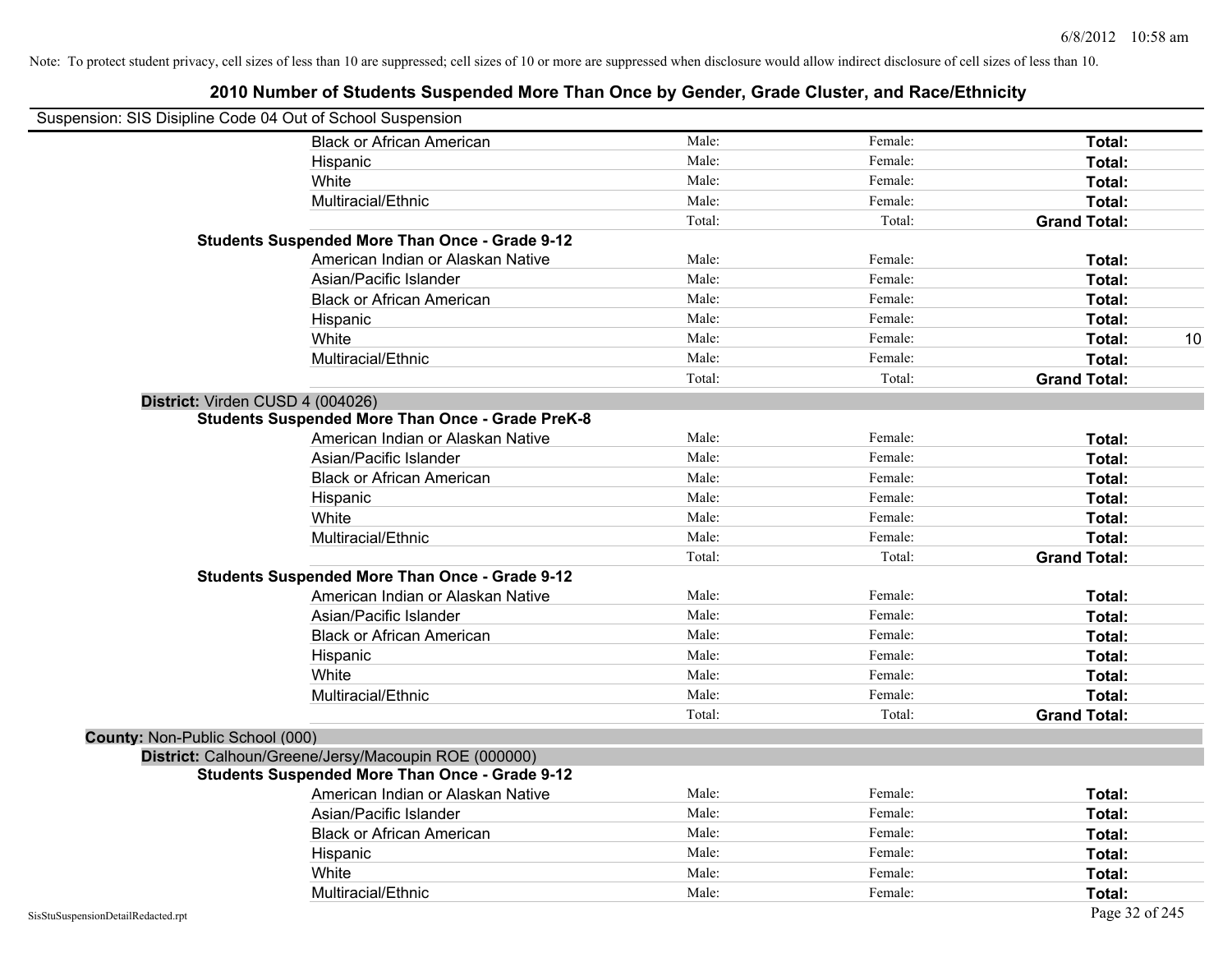|                                                | Suspension: SIS Disipline Code 04 Out of School Suspension |        |         |                     |    |
|------------------------------------------------|------------------------------------------------------------|--------|---------|---------------------|----|
|                                                |                                                            | Total: | Total:  | <b>Grand Total:</b> |    |
| Region: Carroll/Jo Daviess/Stephenson ROE (08) |                                                            |        |         |                     |    |
| County: Carroll (008)                          |                                                            |        |         |                     |    |
|                                                | District: Chadwick-Milledgeville CUSD 399 (399026)         |        |         |                     |    |
|                                                | <b>Students Suspended More Than Once - Grade PreK-8</b>    |        |         |                     |    |
|                                                | American Indian or Alaskan Native                          | Male:  | Female: | Total:              |    |
|                                                | Asian/Pacific Islander                                     | Male:  | Female: | Total:              |    |
|                                                | <b>Black or African American</b>                           | Male:  | Female: | Total:              |    |
|                                                | Hispanic                                                   | Male:  | Female: | Total:              |    |
|                                                | White                                                      | Male:  | Female: | Total:              |    |
|                                                | Multiracial/Ethnic                                         | Male:  | Female: | Total:              |    |
|                                                |                                                            | Total: | Total:  | <b>Grand Total:</b> |    |
|                                                | District: Eastland CUSD 308 (308026)                       |        |         |                     |    |
|                                                | <b>Students Suspended More Than Once - Grade 9-12</b>      |        |         |                     |    |
|                                                | American Indian or Alaskan Native                          | Male:  | Female: | Total:              |    |
|                                                | Asian/Pacific Islander                                     | Male:  | Female: | Total:              |    |
|                                                | <b>Black or African American</b>                           | Male:  | Female: | Total:              |    |
|                                                | Hispanic                                                   | Male:  | Female: | Total:              |    |
|                                                | White                                                      | Male:  | Female: | Total:              |    |
|                                                | Multiracial/Ethnic                                         | Male:  | Female: | Total:              |    |
|                                                |                                                            | Total: | Total:  | <b>Grand Total:</b> |    |
|                                                | District: West Carroll CUSD 314 (314026)                   |        |         |                     |    |
|                                                | <b>Students Suspended More Than Once - Grade PreK-8</b>    |        |         |                     |    |
|                                                | American Indian or Alaskan Native                          | Male:  | Female: | Total:              |    |
|                                                | Asian/Pacific Islander                                     | Male:  | Female: | Total:              |    |
|                                                | <b>Black or African American</b>                           | Male:  | Female: | Total:              |    |
|                                                | Hispanic                                                   | Male:  | Female: | Total:              |    |
|                                                | White                                                      | Male:  | Female: | Total:              | 19 |
|                                                | Multiracial/Ethnic                                         | Male:  | Female: | Total:              |    |
|                                                |                                                            | Total: | Total:  | <b>Grand Total:</b> |    |
|                                                | <b>Students Suspended More Than Once - Grade 9-12</b>      |        |         |                     |    |
|                                                | American Indian or Alaskan Native                          | Male:  | Female: | Total:              |    |
|                                                | Asian/Pacific Islander                                     | Male:  | Female: | Total:              |    |
|                                                | <b>Black or African American</b>                           | Male:  | Female: | Total:              |    |
|                                                | Hispanic                                                   | Male:  | Female: | Total:              |    |
|                                                | White                                                      | Male:  | Female: | Total:              | 21 |
|                                                | Multiracial/Ethnic                                         | Male:  | Female: | Total:              |    |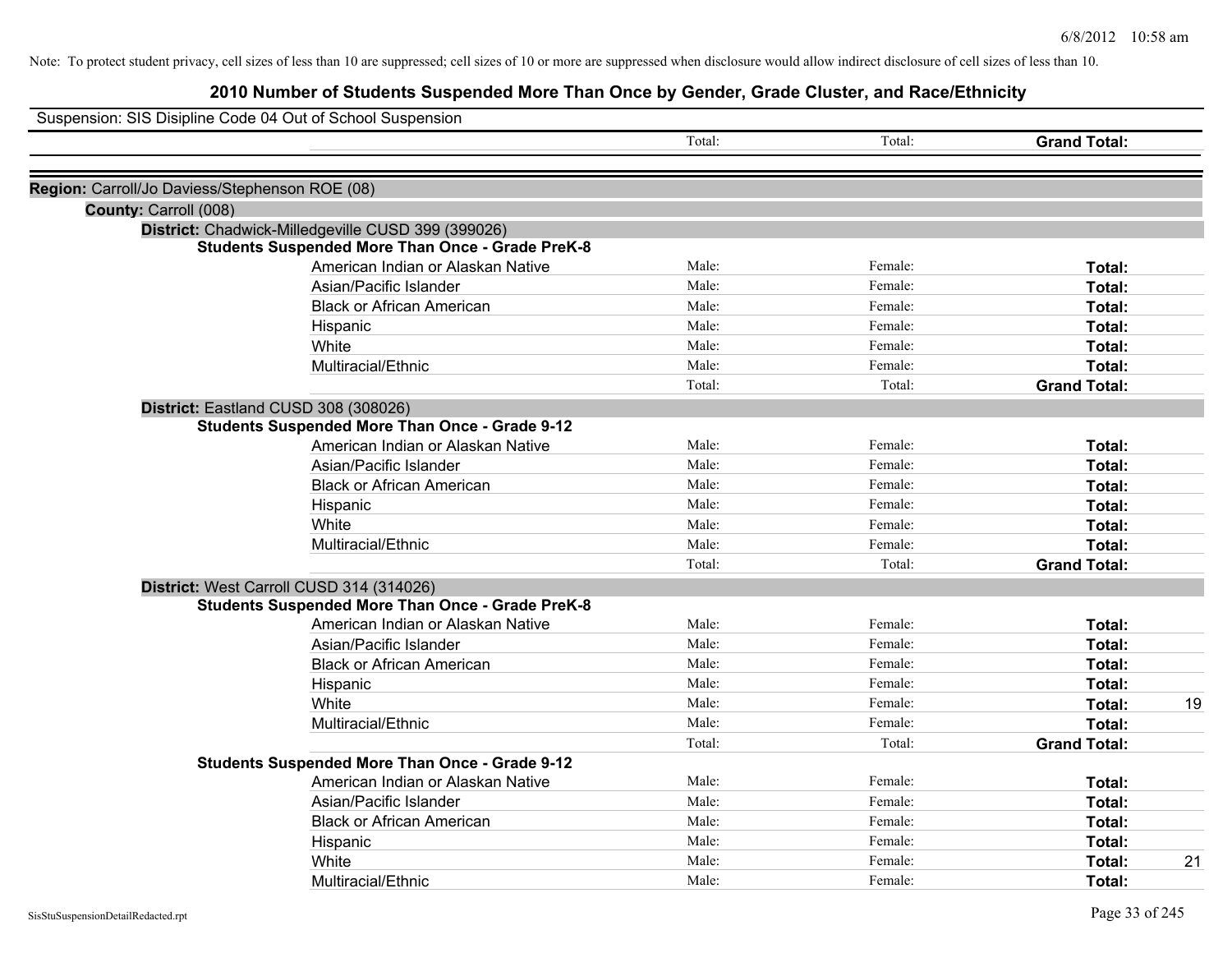| Suspension: SIS Disipline Code 04 Out of School Suspension |                                                         |        |         |                     |
|------------------------------------------------------------|---------------------------------------------------------|--------|---------|---------------------|
|                                                            |                                                         | Total: | Total:  | <b>Grand Total:</b> |
| <b>County: Jodaviess (043)</b>                             |                                                         |        |         |                     |
| District: East Dubuque USD 119 (119022)                    |                                                         |        |         |                     |
|                                                            | <b>Students Suspended More Than Once - Grade PreK-8</b> |        |         |                     |
|                                                            | American Indian or Alaskan Native                       | Male:  | Female: | Total:              |
|                                                            | Asian/Pacific Islander                                  | Male:  | Female: | Total:              |
|                                                            | <b>Black or African American</b>                        | Male:  | Female: | Total:              |
|                                                            | Hispanic                                                | Male:  | Female: | Total:              |
|                                                            | White                                                   | Male:  | Female: | Total:              |
|                                                            | Multiracial/Ethnic                                      | Male:  | Female: | Total:              |
|                                                            |                                                         | Total: | Total:  | <b>Grand Total:</b> |
|                                                            | <b>Students Suspended More Than Once - Grade 9-12</b>   |        |         |                     |
|                                                            | American Indian or Alaskan Native                       | Male:  | Female: | Total:              |
|                                                            | Asian/Pacific Islander                                  | Male:  | Female: | Total:              |
|                                                            | <b>Black or African American</b>                        | Male:  | Female: | Total:              |
|                                                            | Hispanic                                                | Male:  | Female: | Total:              |
|                                                            | White                                                   | Male:  | Female: | Total:              |
|                                                            | Multiracial/Ethnic                                      | Male:  | Female: | Total:              |
|                                                            |                                                         | Total: | Total:  | <b>Grand Total:</b> |
| District: Galena USD 120 (120022)                          |                                                         |        |         |                     |
|                                                            | <b>Students Suspended More Than Once - Grade PreK-8</b> |        |         |                     |
|                                                            | American Indian or Alaskan Native                       | Male:  | Female: | Total:              |
|                                                            | Asian/Pacific Islander                                  | Male:  | Female: | Total:              |
|                                                            | <b>Black or African American</b>                        | Male:  | Female: | Total:              |
|                                                            | Hispanic                                                | Male:  | Female: | Total:              |
|                                                            | White                                                   | Male:  | Female: | Total:              |
|                                                            | Multiracial/Ethnic                                      | Male:  | Female: | Total:              |
|                                                            |                                                         | Total: | Total:  | <b>Grand Total:</b> |
|                                                            | <b>Students Suspended More Than Once - Grade 9-12</b>   |        |         |                     |
|                                                            | American Indian or Alaskan Native                       | Male:  | Female: | Total:              |
|                                                            | Asian/Pacific Islander                                  | Male:  | Female: | Total:              |
|                                                            | <b>Black or African American</b>                        | Male:  | Female: | Total:              |
|                                                            | Hispanic                                                | Male:  | Female: | Total:              |
|                                                            | White                                                   | Male:  | Female: | Total:              |
|                                                            | Multiracial/Ethnic                                      | Male:  | Female: | Total:              |
|                                                            |                                                         | Total: | Total:  | <b>Grand Total:</b> |
| District: River Ridge CUSD 210 (210026)                    |                                                         |        |         |                     |
|                                                            | <b>Students Suspended More Than Once - Grade 9-12</b>   |        |         |                     |
|                                                            | American Indian or Alaskan Native                       | Male:  | Female: | Total:              |
| SisStuSuspensionDetailRedacted.rpt                         |                                                         |        |         | Page 34 of 245      |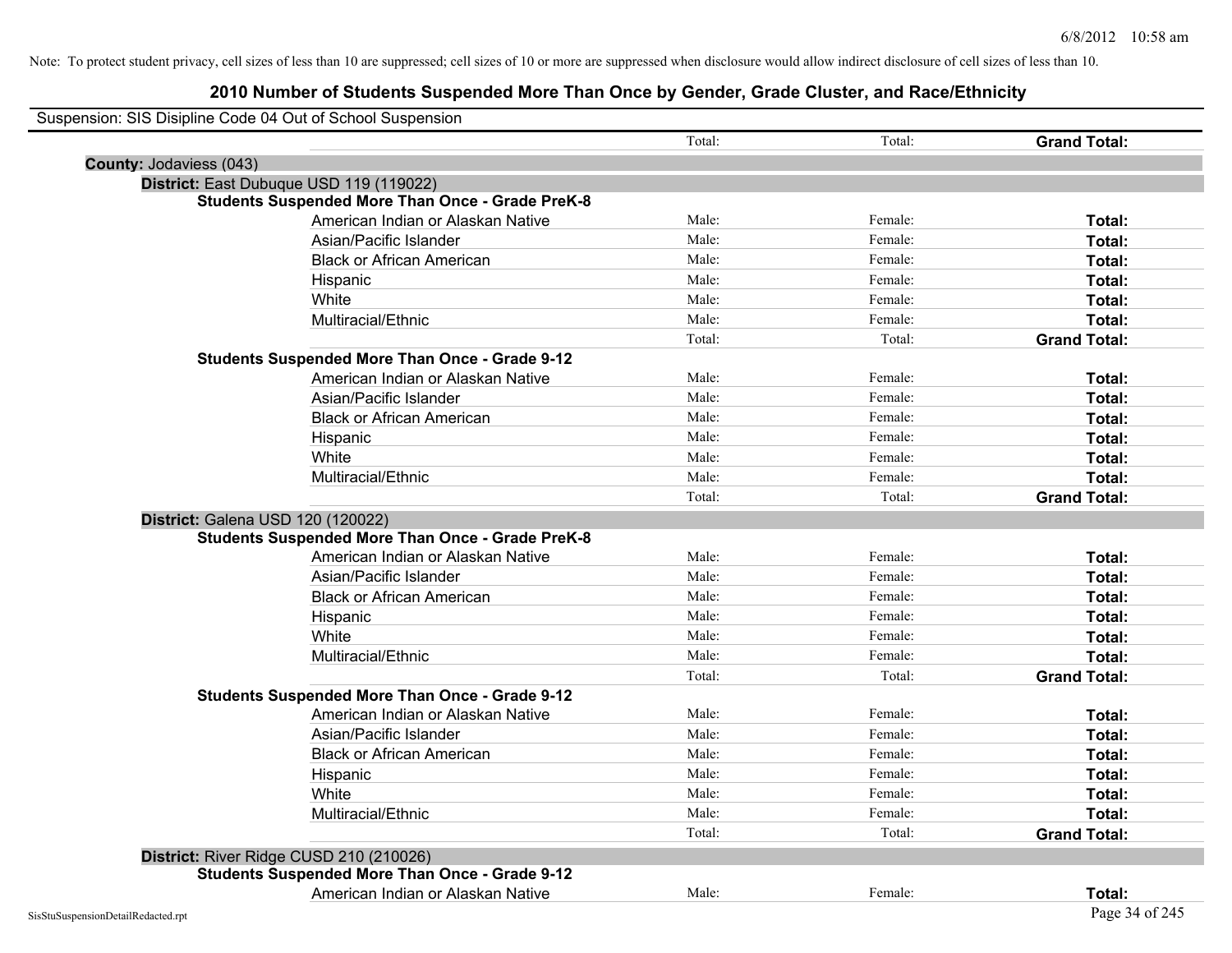| Suspension: SIS Disipline Code 04 Out of School Suspension |                                                         |        |         |                     |
|------------------------------------------------------------|---------------------------------------------------------|--------|---------|---------------------|
|                                                            | Asian/Pacific Islander                                  | Male:  | Female: | Total:              |
|                                                            | <b>Black or African American</b>                        | Male:  | Female: | Total:              |
|                                                            | Hispanic                                                | Male:  | Female: | Total:              |
|                                                            | White                                                   | Male:  | Female: | Total:              |
|                                                            | Multiracial/Ethnic                                      | Male:  | Female: | Total:              |
|                                                            |                                                         | Total: | Total:  | <b>Grand Total:</b> |
| District: Stockton CUSD 206 (206026)                       |                                                         |        |         |                     |
|                                                            | <b>Students Suspended More Than Once - Grade PreK-8</b> |        |         |                     |
|                                                            | American Indian or Alaskan Native                       | Male:  | Female: | Total:              |
|                                                            | Asian/Pacific Islander                                  | Male:  | Female: | Total:              |
|                                                            | <b>Black or African American</b>                        | Male:  | Female: | Total:              |
|                                                            | Hispanic                                                | Male:  | Female: | Total:              |
|                                                            | White                                                   | Male:  | Female: | Total:              |
|                                                            | Multiracial/Ethnic                                      | Male:  | Female: | Total:              |
|                                                            |                                                         | Total: | Total:  | <b>Grand Total:</b> |
|                                                            | <b>Students Suspended More Than Once - Grade 9-12</b>   |        |         |                     |
|                                                            | American Indian or Alaskan Native                       | Male:  | Female: | Total:              |
|                                                            | Asian/Pacific Islander                                  | Male:  | Female: | Total:              |
|                                                            | <b>Black or African American</b>                        | Male:  | Female: | Total:              |
|                                                            | Hispanic                                                | Male:  | Female: | Total:              |
|                                                            | White                                                   | Male:  | Female: | Total:              |
|                                                            | Multiracial/Ethnic                                      | Male:  | Female: | Total:              |
|                                                            |                                                         | Total: | Total:  | <b>Grand Total:</b> |
| District: Warren CUSD 205 (205026)                         |                                                         |        |         |                     |
|                                                            | <b>Students Suspended More Than Once - Grade 9-12</b>   |        |         |                     |
|                                                            | American Indian or Alaskan Native                       | Male:  | Female: | <b>Total:</b>       |
|                                                            | Asian/Pacific Islander                                  | Male:  | Female: | Total:              |
|                                                            | <b>Black or African American</b>                        | Male:  | Female: | Total:              |
|                                                            | Hispanic                                                | Male:  | Female: | Total:              |
|                                                            | White                                                   | Male:  | Female: | Total:              |
|                                                            | Multiracial/Ethnic                                      | Male:  | Female: | Total:              |
|                                                            |                                                         | Total: | Total:  | <b>Grand Total:</b> |
| County: Non-Public School (000)                            |                                                         |        |         |                     |
|                                                            | District: Carroll/Jo Daviess/Stephenson ROE (000000)    |        |         |                     |
|                                                            | <b>Students Suspended More Than Once - Grade 9-12</b>   |        |         |                     |
|                                                            | American Indian or Alaskan Native                       | Male:  | Female: | Total:              |
|                                                            | Asian/Pacific Islander                                  | Male:  | Female: | <b>Total:</b>       |
|                                                            | <b>Black or African American</b>                        | Male:  | Female: | Total:              |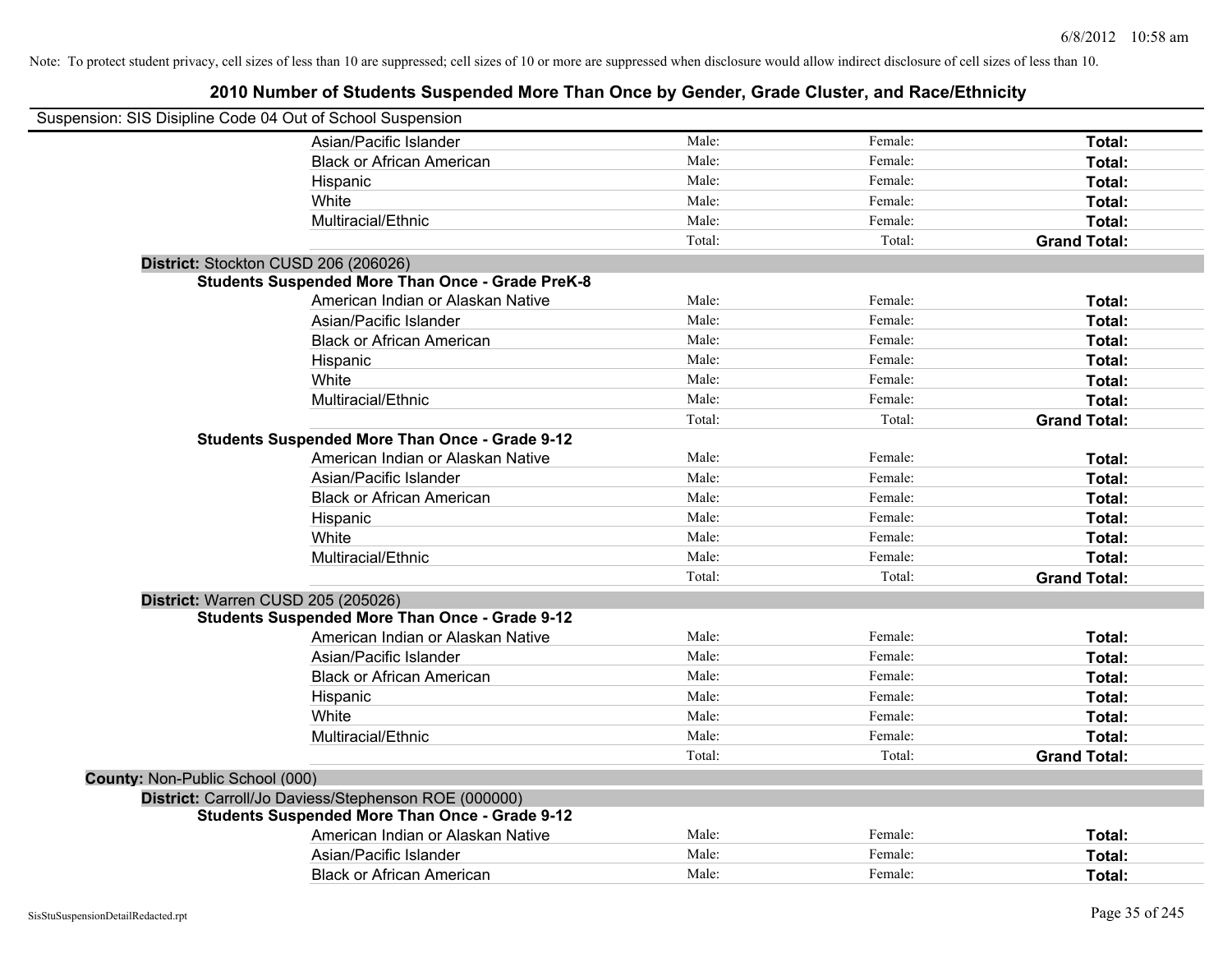| Suspension: SIS Disipline Code 04 Out of School Suspension |                                                         |        |    |         |    |                     |     |
|------------------------------------------------------------|---------------------------------------------------------|--------|----|---------|----|---------------------|-----|
|                                                            | Hispanic                                                | Male:  |    | Female: |    | Total:              |     |
|                                                            | White                                                   | Male:  |    | Female: |    | Total:              |     |
|                                                            | Multiracial/Ethnic                                      | Male:  |    | Female: |    | Total:              |     |
|                                                            |                                                         | Total: |    | Total:  |    | <b>Grand Total:</b> |     |
| County: Stephenson (089)                                   |                                                         |        |    |         |    |                     |     |
| District: Dakota CUSD 201 (201026)                         |                                                         |        |    |         |    |                     |     |
|                                                            | <b>Students Suspended More Than Once - Grade PreK-8</b> |        |    |         |    |                     |     |
|                                                            | American Indian or Alaskan Native                       | Male:  |    | Female: |    | Total:              |     |
|                                                            | Asian/Pacific Islander                                  | Male:  |    | Female: |    | Total:              |     |
|                                                            | <b>Black or African American</b>                        | Male:  |    | Female: |    | Total:              |     |
|                                                            | Hispanic                                                | Male:  |    | Female: |    | Total:              |     |
|                                                            | White                                                   | Male:  |    | Female: |    | Total:              |     |
|                                                            | Multiracial/Ethnic                                      | Male:  |    | Female: |    | Total:              |     |
|                                                            |                                                         | Total: |    | Total:  |    | <b>Grand Total:</b> |     |
|                                                            | <b>Students Suspended More Than Once - Grade 9-12</b>   |        |    |         |    |                     |     |
|                                                            | American Indian or Alaskan Native                       | Male:  |    | Female: |    | Total:              |     |
|                                                            | Asian/Pacific Islander                                  | Male:  |    | Female: |    | Total:              |     |
|                                                            | <b>Black or African American</b>                        | Male:  |    | Female: |    | Total:              |     |
|                                                            | Hispanic                                                | Male:  |    | Female: |    | Total:              |     |
|                                                            | White                                                   | Male:  |    | Female: |    | Total:              | 10  |
|                                                            | Multiracial/Ethnic                                      | Male:  |    | Female: |    | Total:              |     |
|                                                            |                                                         | Total: |    | Total:  |    | <b>Grand Total:</b> |     |
| District: Freeport SD 145 (145022)                         |                                                         |        |    |         |    |                     |     |
|                                                            | <b>Students Suspended More Than Once - Grade PreK-8</b> |        |    |         |    |                     |     |
|                                                            | American Indian or Alaskan Native                       | Male:  |    | Female: |    | Total:              |     |
|                                                            | Asian/Pacific Islander                                  | Male:  |    | Female: |    | Total:              |     |
|                                                            | <b>Black or African American</b>                        | Male:  | 71 | Female: | 28 | Total:              | 99  |
|                                                            | Hispanic                                                | Male:  |    | Female: |    | Total:              |     |
|                                                            | White                                                   | Male:  | 51 | Female: | 11 | Total:              | 62  |
|                                                            | Multiracial/Ethnic                                      | Male:  | 25 | Female: | 14 | Total:              | 39  |
|                                                            |                                                         | Total: |    | Total:  |    | <b>Grand Total:</b> |     |
|                                                            | <b>Students Suspended More Than Once - Grade 9-12</b>   |        |    |         |    |                     |     |
|                                                            | American Indian or Alaskan Native                       | Male:  |    | Female: |    | Total:              |     |
|                                                            | Asian/Pacific Islander                                  | Male:  |    | Female: |    | Total:              |     |
|                                                            | <b>Black or African American</b>                        | Male:  | 47 | Female: | 31 | Total:              | 78  |
|                                                            | Hispanic                                                | Male:  |    | Female: |    | Total:              | 10  |
|                                                            | White                                                   | Male:  | 32 | Female: | 25 | Total:              | 57  |
|                                                            | Multiracial/Ethnic                                      | Male:  |    | Female: |    | Total:              |     |
|                                                            |                                                         | Total: |    | Total:  |    | <b>Grand Total:</b> | 155 |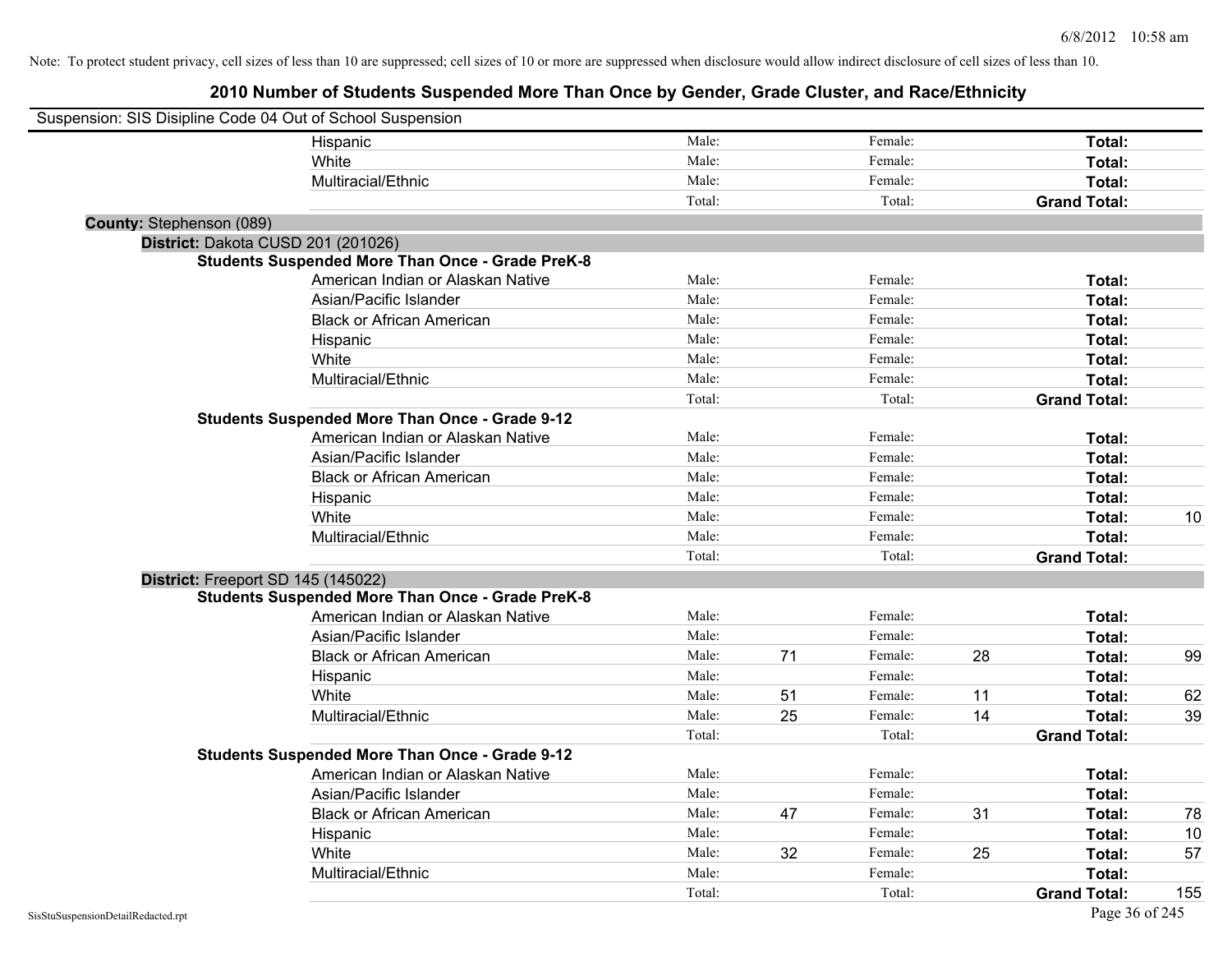| Suspension: SIS Disipline Code 04 Out of School Suspension |                                                         |        |         |                     |
|------------------------------------------------------------|---------------------------------------------------------|--------|---------|---------------------|
|                                                            | District: Lena Winslow CUSD 202 (202026)                |        |         |                     |
|                                                            | <b>Students Suspended More Than Once - Grade PreK-8</b> |        |         |                     |
|                                                            | American Indian or Alaskan Native                       | Male:  | Female: | Total:              |
|                                                            | Asian/Pacific Islander                                  | Male:  | Female: | Total:              |
|                                                            | <b>Black or African American</b>                        | Male:  | Female: | Total:              |
|                                                            | Hispanic                                                | Male:  | Female: | Total:              |
|                                                            | White                                                   | Male:  | Female: | Total:              |
|                                                            | Multiracial/Ethnic                                      | Male:  | Female: | Total:              |
|                                                            |                                                         | Total: | Total:  | <b>Grand Total:</b> |
|                                                            | <b>Students Suspended More Than Once - Grade 9-12</b>   |        |         |                     |
|                                                            | American Indian or Alaskan Native                       | Male:  | Female: | Total:              |
|                                                            | Asian/Pacific Islander                                  | Male:  | Female: | Total:              |
|                                                            | <b>Black or African American</b>                        | Male:  | Female: | Total:              |
|                                                            | Hispanic                                                | Male:  | Female: | Total:              |
|                                                            | White                                                   | Male:  | Female: | Total:              |
|                                                            | Multiracial/Ethnic                                      | Male:  | Female: | Total:              |
|                                                            |                                                         | Total: | Total:  | <b>Grand Total:</b> |
|                                                            | District: Northwest Sp Ed Cooperative (145061)          |        |         |                     |
|                                                            | <b>Students Suspended More Than Once - Grade PreK-8</b> |        |         |                     |
|                                                            | American Indian or Alaskan Native                       | Male:  | Female: | Total:              |
|                                                            | Asian/Pacific Islander                                  | Male:  | Female: | Total:              |
|                                                            | <b>Black or African American</b>                        | Male:  | Female: | Total:              |
|                                                            | Hispanic                                                | Male:  | Female: | Total:              |
|                                                            | White                                                   | Male:  | Female: | Total:              |
|                                                            | Multiracial/Ethnic                                      | Male:  | Female: | Total:              |
|                                                            |                                                         | Total: | Total:  | <b>Grand Total:</b> |
|                                                            | <b>Students Suspended More Than Once - Grade 9-12</b>   |        |         |                     |
|                                                            | American Indian or Alaskan Native                       | Male:  | Female: | Total:              |
|                                                            | Asian/Pacific Islander                                  | Male:  | Female: | Total:              |
|                                                            | <b>Black or African American</b>                        | Male:  | Female: | Total:              |
|                                                            | Hispanic                                                | Male:  | Female: | Total:              |
|                                                            | White                                                   | Male:  | Female: | Total:              |
|                                                            | Multiracial/Ethnic                                      | Male:  | Female: | Total:              |
|                                                            |                                                         | Total: | Total:  | <b>Grand Total:</b> |
| District: Orangeville CUSD 203 (203026)                    |                                                         |        |         |                     |
|                                                            | <b>Students Suspended More Than Once - Grade PreK-8</b> |        |         |                     |
|                                                            | American Indian or Alaskan Native                       | Male:  | Female: | <b>Total:</b>       |
|                                                            | Asian/Pacific Islander                                  | Male:  | Female: | Total:              |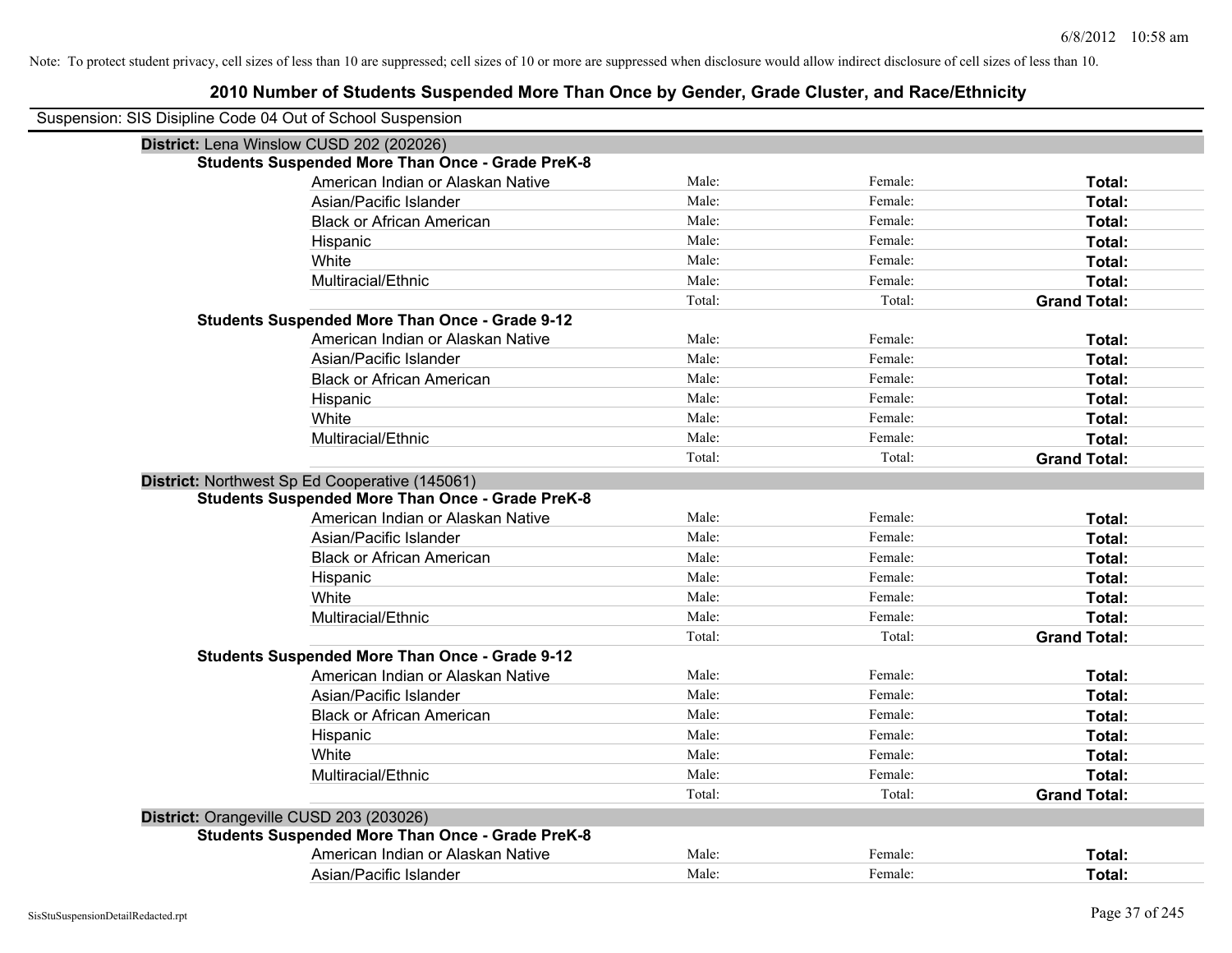| Suspension: SIS Disipline Code 04 Out of School Suspension |                                                         |        |    |         |    |                     |     |
|------------------------------------------------------------|---------------------------------------------------------|--------|----|---------|----|---------------------|-----|
|                                                            | <b>Black or African American</b>                        | Male:  |    | Female: |    | Total:              |     |
|                                                            | Hispanic                                                | Male:  |    | Female: |    | Total:              |     |
|                                                            | White                                                   | Male:  |    | Female: |    | <b>Total:</b>       |     |
|                                                            | Multiracial/Ethnic                                      | Male:  |    | Female: |    | Total:              |     |
|                                                            |                                                         | Total: |    | Total:  |    | <b>Grand Total:</b> |     |
|                                                            | <b>Students Suspended More Than Once - Grade 9-12</b>   |        |    |         |    |                     |     |
|                                                            | American Indian or Alaskan Native                       | Male:  |    | Female: |    | Total:              |     |
|                                                            | Asian/Pacific Islander                                  | Male:  |    | Female: |    | Total:              |     |
|                                                            | <b>Black or African American</b>                        | Male:  |    | Female: |    | Total:              |     |
|                                                            | Hispanic                                                | Male:  |    | Female: |    | Total:              |     |
|                                                            | White                                                   | Male:  |    | Female: |    | Total:              |     |
|                                                            | Multiracial/Ethnic                                      | Male:  |    | Female: |    | Total:              |     |
|                                                            |                                                         | Total: |    | Total:  |    | <b>Grand Total:</b> |     |
| District: Pearl City CUSD 200 (200026)                     |                                                         |        |    |         |    |                     |     |
|                                                            | <b>Students Suspended More Than Once - Grade PreK-8</b> |        |    |         |    |                     |     |
|                                                            | American Indian or Alaskan Native                       | Male:  |    | Female: |    | Total:              |     |
|                                                            | Asian/Pacific Islander                                  | Male:  |    | Female: |    | Total:              |     |
|                                                            | <b>Black or African American</b>                        | Male:  |    | Female: |    | Total:              |     |
|                                                            | Hispanic                                                | Male:  |    | Female: |    | Total:              |     |
|                                                            | White                                                   | Male:  |    | Female: |    | Total:              |     |
|                                                            | Multiracial/Ethnic                                      | Male:  |    | Female: |    | Total:              |     |
|                                                            |                                                         | Total: |    | Total:  |    | <b>Grand Total:</b> |     |
|                                                            |                                                         |        |    |         |    |                     |     |
| Region: Champaign/Ford ROE (09)                            |                                                         |        |    |         |    |                     |     |
| County: Champaign (010)                                    |                                                         |        |    |         |    |                     |     |
| District: Champaign CUSD 4 (004026)                        |                                                         |        |    |         |    |                     |     |
|                                                            | <b>Students Suspended More Than Once - Grade PreK-8</b> |        |    |         |    |                     |     |
|                                                            | American Indian or Alaskan Native                       | Male:  |    | Female: |    | <b>Total:</b>       |     |
|                                                            | Asian/Pacific Islander                                  | Male:  |    | Female: |    | <b>Total:</b>       |     |
|                                                            | <b>Black or African American</b>                        | Male:  | 99 | Female: | 49 | Total:              | 148 |
|                                                            | Hispanic                                                | Male:  |    | Female: |    | Total:              |     |
|                                                            | White                                                   | Male:  |    | Female: |    | Total:              | 26  |
|                                                            | Multiracial/Ethnic                                      | Male:  |    | Female: |    | Total:              |     |
|                                                            |                                                         | Total: |    | Total:  |    | <b>Grand Total:</b> |     |
|                                                            | <b>Students Suspended More Than Once - Grade 9-12</b>   |        |    |         |    |                     |     |
|                                                            | American Indian or Alaskan Native                       | Male:  |    | Female: |    | Total:              |     |
|                                                            | Asian/Pacific Islander                                  | Male:  |    | Female: |    | <b>Total:</b>       |     |
|                                                            | <b>Black or African American</b>                        | Male:  | 57 | Female: | 35 | Total:              | 92  |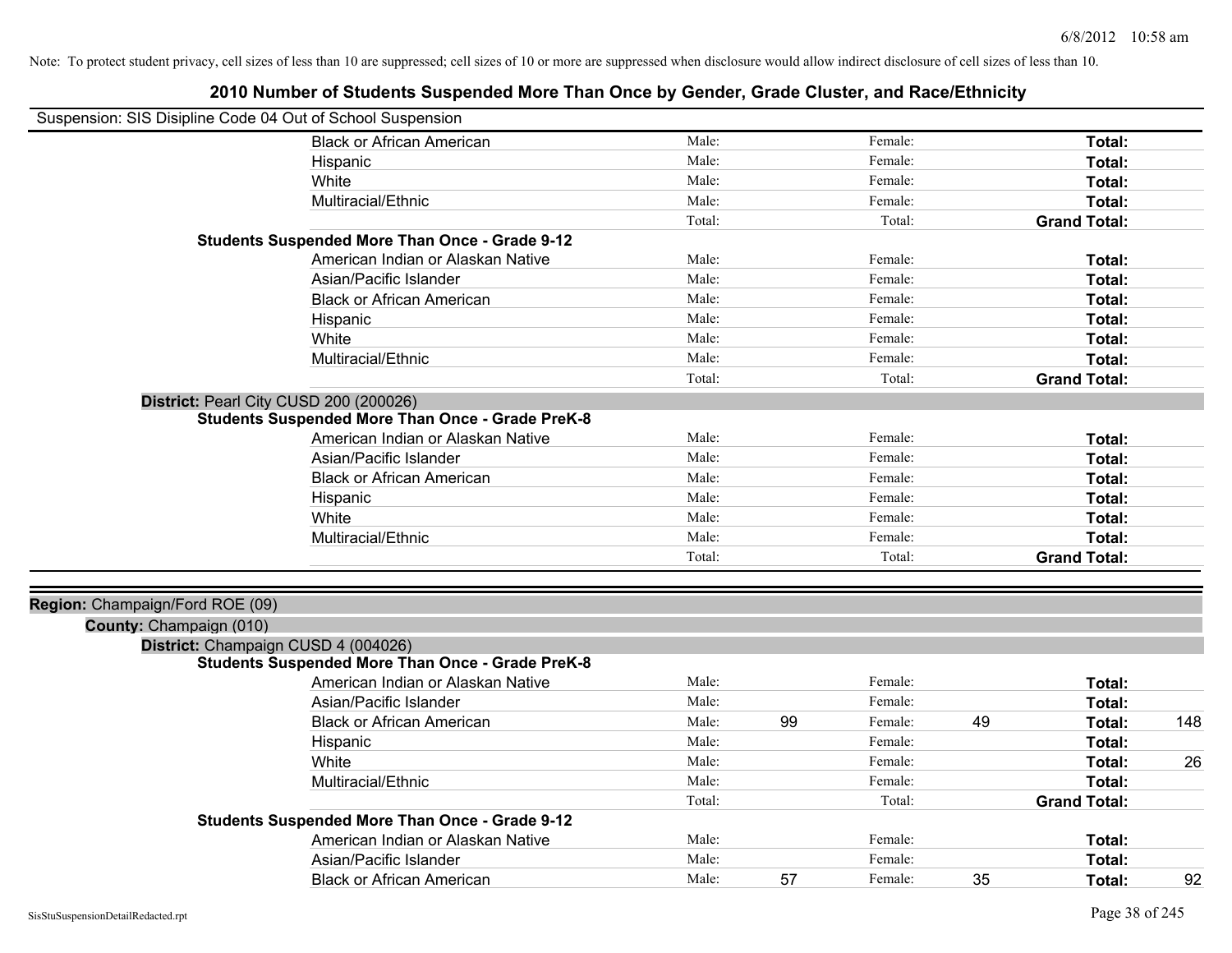| Suspension: SIS Disipline Code 04 Out of School Suspension |                                                         |        |         |                     |
|------------------------------------------------------------|---------------------------------------------------------|--------|---------|---------------------|
|                                                            | Hispanic                                                | Male:  | Female: | Total:              |
|                                                            | White                                                   | Male:  | Female: | Total:<br>12        |
|                                                            | Multiracial/Ethnic                                      | Male:  | Female: | Total:              |
|                                                            |                                                         | Total: | Total:  | <b>Grand Total:</b> |
| District: Fisher CUSD 1 (001026)                           |                                                         |        |         |                     |
|                                                            | <b>Students Suspended More Than Once - Grade PreK-8</b> |        |         |                     |
|                                                            | American Indian or Alaskan Native                       | Male:  | Female: | Total:              |
|                                                            | Asian/Pacific Islander                                  | Male:  | Female: | Total:              |
|                                                            | <b>Black or African American</b>                        | Male:  | Female: | Total:              |
|                                                            | Hispanic                                                | Male:  | Female: | Total:              |
|                                                            | White                                                   | Male:  | Female: | Total:              |
|                                                            | Multiracial/Ethnic                                      | Male:  | Female: | Total:              |
|                                                            |                                                         | Total: | Total:  | <b>Grand Total:</b> |
| District: Heritage CUSD 8 (008026)                         |                                                         |        |         |                     |
|                                                            | <b>Students Suspended More Than Once - Grade PreK-8</b> |        |         |                     |
|                                                            | American Indian or Alaskan Native                       | Male:  | Female: | Total:              |
|                                                            | Asian/Pacific Islander                                  | Male:  | Female: | Total:              |
|                                                            | <b>Black or African American</b>                        | Male:  | Female: | Total:              |
|                                                            | Hispanic                                                | Male:  | Female: | Total:              |
|                                                            | White                                                   | Male:  | Female: | Total:              |
|                                                            | Multiracial/Ethnic                                      | Male:  | Female: | Total:              |
|                                                            |                                                         | Total: | Total:  | <b>Grand Total:</b> |
|                                                            | <b>Students Suspended More Than Once - Grade 9-12</b>   |        |         |                     |
|                                                            | American Indian or Alaskan Native                       | Male:  | Female: | Total:              |
|                                                            | Asian/Pacific Islander                                  | Male:  | Female: | Total:              |
|                                                            | <b>Black or African American</b>                        | Male:  | Female: | Total:              |
|                                                            | Hispanic                                                | Male:  | Female: | Total:              |
|                                                            | White                                                   | Male:  | Female: | Total:              |
|                                                            | Multiracial/Ethnic                                      | Male:  | Female: | Total:              |
|                                                            |                                                         | Total: | Total:  | <b>Grand Total:</b> |
|                                                            | District: Mahomet-Seymour CUSD 3 (003026)               |        |         |                     |
|                                                            | <b>Students Suspended More Than Once - Grade PreK-8</b> |        |         |                     |
|                                                            | American Indian or Alaskan Native                       | Male:  | Female: | Total:              |
|                                                            | Asian/Pacific Islander                                  | Male:  | Female: | Total:              |
|                                                            | <b>Black or African American</b>                        | Male:  | Female: | Total:              |
|                                                            | Hispanic                                                | Male:  | Female: | Total:              |
|                                                            | White                                                   | Male:  | Female: | 21<br>Total:        |
|                                                            | Multiracial/Ethnic                                      | Male:  | Female: | Total:              |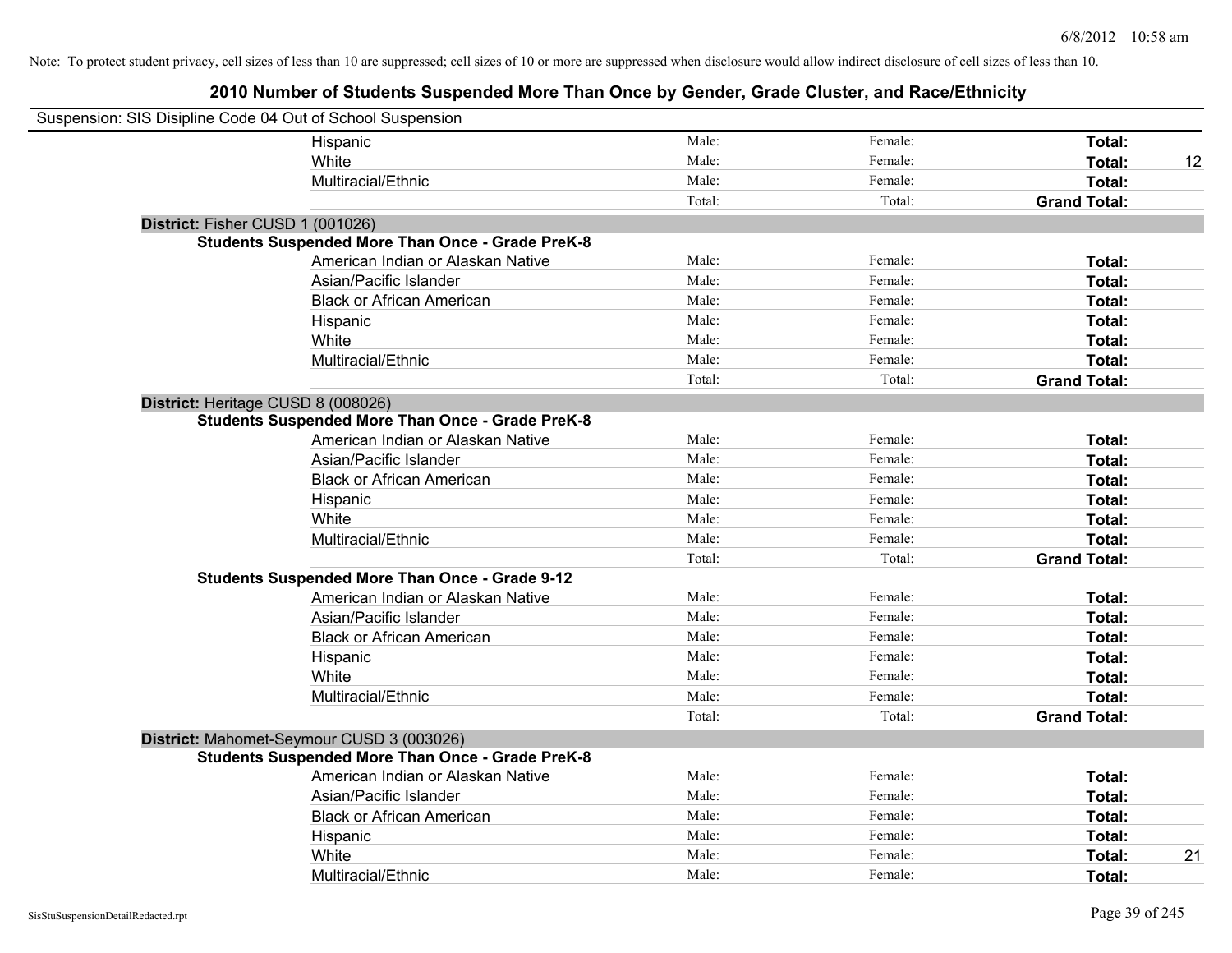# **2010 Number of Students Suspended More Than Once by Gender, Grade Cluster, and Race/Ethnicity**

| Suspension: SIS Disipline Code 04 Out of School Suspension |        |               |                     |    |
|------------------------------------------------------------|--------|---------------|---------------------|----|
|                                                            | Total: | Total:        | <b>Grand Total:</b> |    |
| <b>Students Suspended More Than Once - Grade 9-12</b>      |        |               |                     |    |
| American Indian or Alaskan Native                          | Male:  | Female:       | Total:              |    |
| Asian/Pacific Islander                                     | Male:  | Female:       | Total:              |    |
| <b>Black or African American</b>                           | Male:  | Female:       | Total:              |    |
| Hispanic                                                   | Male:  | Female:       | Total:              |    |
| White                                                      | Male:  | Female:       | Total:              | 17 |
| Multiracial/Ethnic                                         | Male:  | Female:       | Total:              |    |
|                                                            | Total: | Total:        | <b>Grand Total:</b> |    |
| District: Rantoul City SD 137 (137002)                     |        |               |                     |    |
| <b>Students Suspended More Than Once - Grade PreK-8</b>    |        |               |                     |    |
| American Indian or Alaskan Native                          | Male:  | Female:       | Total:              |    |
| Asian/Pacific Islander                                     | Male:  | Female:       | Total:              |    |
| <b>Black or African American</b>                           | Male:  | 26<br>Female: | 19<br>Total:        | 45 |
| Hispanic                                                   | Male:  | Female:       | Total:              |    |
| White                                                      | Male:  | Female:       | Total:              | 17 |
| Multiracial/Ethnic                                         | Male:  | Female:       | Total:              |    |
|                                                            | Total: | Total:        | <b>Grand Total:</b> | 75 |
| District: St Joseph Ogden CHSD 305 (305016)                |        |               |                     |    |
| <b>Students Suspended More Than Once - Grade 9-12</b>      |        |               |                     |    |
| American Indian or Alaskan Native                          | Male:  | Female:       | Total:              |    |
| Asian/Pacific Islander                                     | Male:  | Female:       | Total:              |    |
| <b>Black or African American</b>                           | Male:  | Female:       | Total:              |    |
| Hispanic                                                   | Male:  | Female:       | Total:              |    |
| White                                                      | Male:  | Female:       | Total:              |    |
| Multiracial/Ethnic                                         | Male:  | Female:       | Total:              |    |
|                                                            | Total: | Total:        | <b>Grand Total:</b> |    |
| District: Thomasboro CCSD 130 (130004)                     |        |               |                     |    |
| <b>Students Suspended More Than Once - Grade PreK-8</b>    |        |               |                     |    |
| American Indian or Alaskan Native                          | Male:  | Female:       | Total:              |    |
| Asian/Pacific Islander                                     | Male:  | Female:       | Total:              |    |
| <b>Black or African American</b>                           | Male:  | Female:       | Total:              |    |
| Hispanic                                                   | Male:  | Female:       | Total:              |    |
| White                                                      | Male:  | Female:       | Total:              |    |
| Multiracial/Ethnic                                         | Male:  | Female:       | Total:              |    |
|                                                            | Total: | Total:        | <b>Grand Total:</b> |    |

**District:** Tolono CUSD 7 (007026) **Students Suspended More Than Once - Grade PreK-8**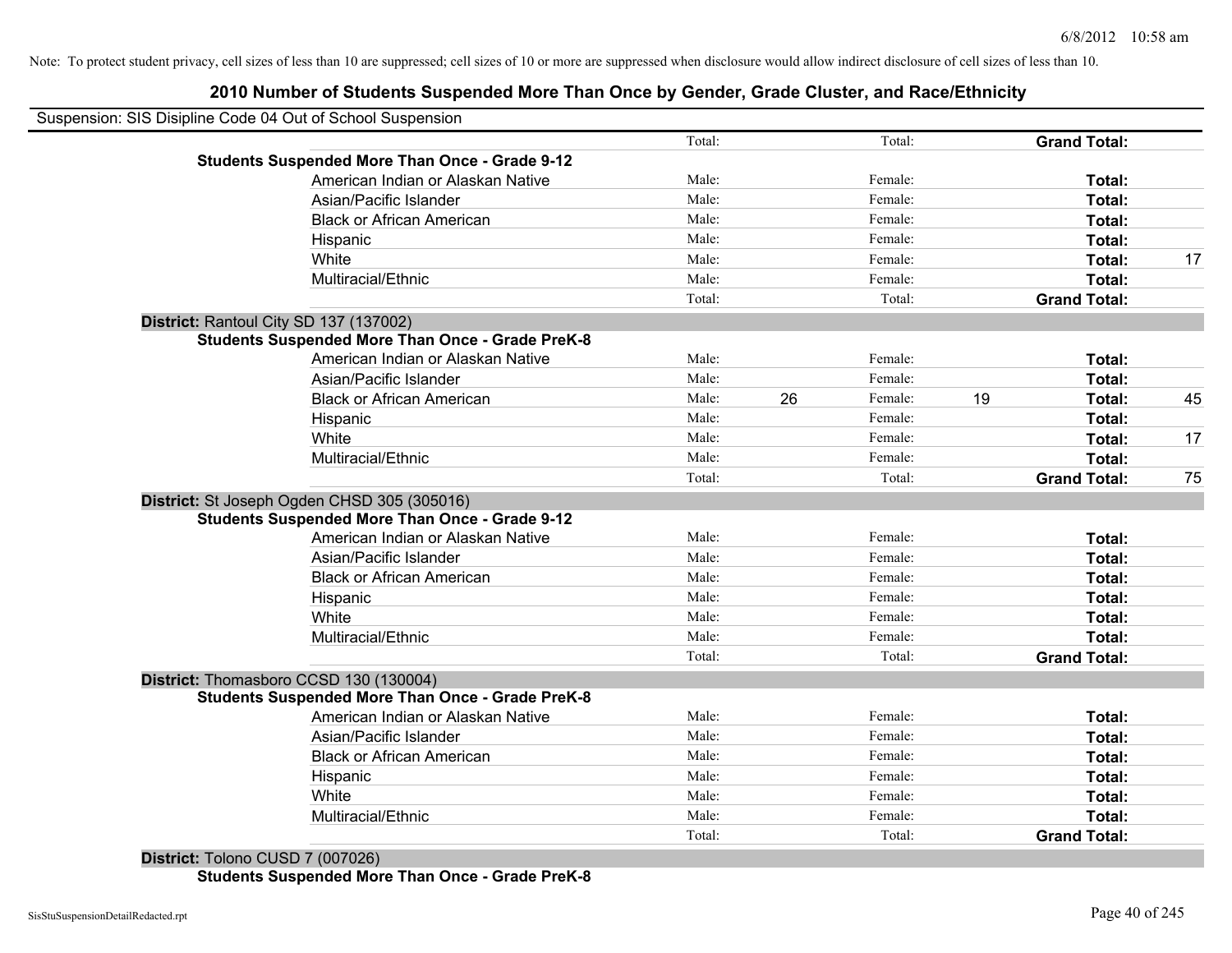| Suspension: SIS Disipline Code 04 Out of School Suspension |                                                         |        |    |         |    |                     |    |
|------------------------------------------------------------|---------------------------------------------------------|--------|----|---------|----|---------------------|----|
|                                                            | American Indian or Alaskan Native                       | Male:  |    | Female: |    | Total:              |    |
|                                                            | Asian/Pacific Islander                                  | Male:  |    | Female: |    | Total:              |    |
|                                                            | <b>Black or African American</b>                        | Male:  |    | Female: |    | Total:              |    |
|                                                            | Hispanic                                                | Male:  |    | Female: |    | Total:              |    |
|                                                            | White                                                   | Male:  |    | Female: |    | Total:              |    |
|                                                            | Multiracial/Ethnic                                      | Male:  |    | Female: |    | Total:              |    |
|                                                            |                                                         | Total: |    | Total:  |    | <b>Grand Total:</b> |    |
|                                                            | <b>Students Suspended More Than Once - Grade 9-12</b>   |        |    |         |    |                     |    |
|                                                            | American Indian or Alaskan Native                       | Male:  |    | Female: |    | Total:              |    |
|                                                            | Asian/Pacific Islander                                  | Male:  |    | Female: |    | Total:              |    |
|                                                            | <b>Black or African American</b>                        | Male:  |    | Female: |    | Total:              |    |
|                                                            | Hispanic                                                | Male:  |    | Female: |    | Total:              |    |
|                                                            | White                                                   | Male:  |    | Female: |    | Total:              |    |
|                                                            | Multiracial/Ethnic                                      | Male:  |    | Female: |    | Total:              |    |
|                                                            |                                                         | Total: |    | Total:  |    | <b>Grand Total:</b> |    |
| District: Urbana SD 116 (116022)                           |                                                         |        |    |         |    |                     |    |
|                                                            | <b>Students Suspended More Than Once - Grade PreK-8</b> |        |    |         |    |                     |    |
|                                                            | American Indian or Alaskan Native                       | Male:  |    | Female: |    | Total:              |    |
|                                                            | Asian/Pacific Islander                                  | Male:  |    | Female: |    | Total:              |    |
|                                                            | <b>Black or African American</b>                        | Male:  | 28 | Female: | 19 | Total:              | 47 |
|                                                            | Hispanic                                                | Male:  |    | Female: |    | Total:              |    |
|                                                            | White                                                   | Male:  |    | Female: |    | Total:              | 10 |
|                                                            | Multiracial/Ethnic                                      | Male:  |    | Female: |    | Total:              |    |
|                                                            |                                                         | Total: |    | Total:  |    | <b>Grand Total:</b> |    |
|                                                            | <b>Students Suspended More Than Once - Grade 9-12</b>   |        |    |         |    |                     |    |
|                                                            | American Indian or Alaskan Native                       | Male:  |    | Female: |    | Total:              |    |
|                                                            | Asian/Pacific Islander                                  | Male:  |    | Female: |    | Total:              |    |
|                                                            | <b>Black or African American</b>                        | Male:  | 14 | Female: | 15 | Total:              | 29 |
|                                                            | Hispanic                                                | Male:  |    | Female: |    | Total:              |    |
|                                                            | White                                                   | Male:  |    | Female: |    | Total:              |    |
|                                                            | Multiracial/Ethnic                                      | Male:  |    | Female: |    | Total:              |    |
|                                                            |                                                         | Total: |    | Total:  |    | <b>Grand Total:</b> |    |
| County: Ford (027)                                         |                                                         |        |    |         |    |                     |    |
|                                                            | District: Gibson City-Melvin-Sibley CUSD 5 (005026)     |        |    |         |    |                     |    |
|                                                            | <b>Students Suspended More Than Once - Grade PreK-8</b> |        |    |         |    |                     |    |
|                                                            | American Indian or Alaskan Native                       | Male:  |    | Female: |    | Total:              |    |
|                                                            | Asian/Pacific Islander                                  | Male:  |    | Female: |    | Total:              |    |
|                                                            | <b>Black or African American</b>                        | Male:  |    | Female: |    | Total:              |    |
|                                                            | Hispanic                                                | Male:  |    | Female: |    | Total:              |    |
| SisStuSuspensionDetailRedacted.rpt                         |                                                         |        |    |         |    | Page 41 of 245      |    |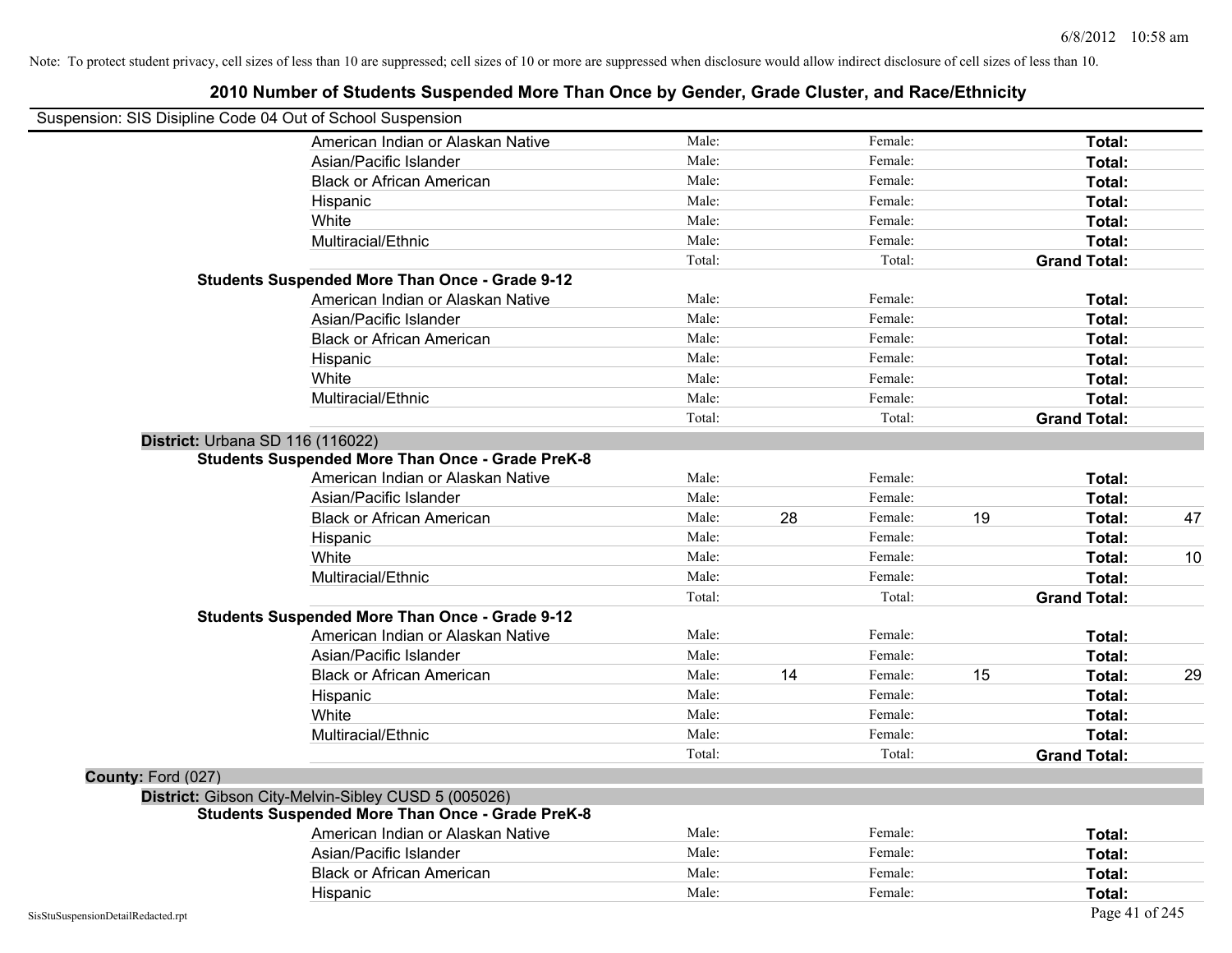|                                       | Suspension: SIS Disipline Code 04 Out of School Suspension |        |         |                     |    |
|---------------------------------------|------------------------------------------------------------|--------|---------|---------------------|----|
|                                       | White                                                      | Male:  | Female: | Total:              |    |
|                                       | Multiracial/Ethnic                                         | Male:  | Female: | Total:              |    |
|                                       |                                                            | Total: | Total:  | <b>Grand Total:</b> |    |
|                                       | <b>Students Suspended More Than Once - Grade 9-12</b>      |        |         |                     |    |
|                                       | American Indian or Alaskan Native                          | Male:  | Female: | Total:              |    |
|                                       | Asian/Pacific Islander                                     | Male:  | Female: | Total:              |    |
|                                       | <b>Black or African American</b>                           | Male:  | Female: | Total:              |    |
|                                       | Hispanic                                                   | Male:  | Female: | Total:              |    |
|                                       | White                                                      | Male:  | Female: | Total:              |    |
|                                       | Multiracial/Ethnic                                         | Male:  | Female: | Total:              |    |
|                                       |                                                            | Total: | Total:  | <b>Grand Total:</b> |    |
|                                       | District: Paxton-Buckley-Loda CUD 10 (010026)              |        |         |                     |    |
|                                       | <b>Students Suspended More Than Once - Grade PreK-8</b>    |        |         |                     |    |
|                                       | American Indian or Alaskan Native                          | Male:  | Female: | Total:              |    |
|                                       | Asian/Pacific Islander                                     | Male:  | Female: | Total:              |    |
|                                       | <b>Black or African American</b>                           | Male:  | Female: | Total:              |    |
|                                       | Hispanic                                                   | Male:  | Female: | Total:              |    |
|                                       | White                                                      | Male:  | Female: | Total:              | 10 |
|                                       | Multiracial/Ethnic                                         | Male:  | Female: | Total:              |    |
|                                       |                                                            | Total: | Total:  | <b>Grand Total:</b> |    |
| County: Non-Public School (000)       |                                                            |        |         |                     |    |
|                                       | District: Champaign/Ford ROE (000000)                      |        |         |                     |    |
|                                       | <b>Students Suspended More Than Once - Grade PreK-8</b>    |        |         |                     |    |
|                                       | American Indian or Alaskan Native                          | Male:  | Female: | Total:              |    |
|                                       | Asian/Pacific Islander                                     | Male:  | Female: | Total:              |    |
|                                       | <b>Black or African American</b>                           | Male:  | Female: | Total:              |    |
|                                       | Hispanic                                                   | Male:  | Female: | Total:              |    |
|                                       | White                                                      | Male:  | Female: | Total:              |    |
|                                       | Multiracial/Ethnic                                         | Male:  | Female: | Total:              |    |
|                                       |                                                            | Total: | Total:  | <b>Grand Total:</b> |    |
|                                       |                                                            |        |         |                     |    |
| Region: Christian/Montgomery ROE (10) |                                                            |        |         |                     |    |
| County: Christian (011)               |                                                            |        |         |                     |    |
|                                       | District: Edinburg CUSD 4 (004026)                         |        |         |                     |    |
|                                       | <b>Students Suspended More Than Once - Grade PreK-8</b>    |        |         |                     |    |
|                                       | American Indian or Alaskan Native                          | Male:  | Female: | Total:              |    |
|                                       | Asian/Pacific Islander                                     | Male:  | Female: | Total:              |    |
|                                       | <b>Black or African American</b>                           | Male:  | Female: | Total:              |    |
|                                       |                                                            |        |         |                     |    |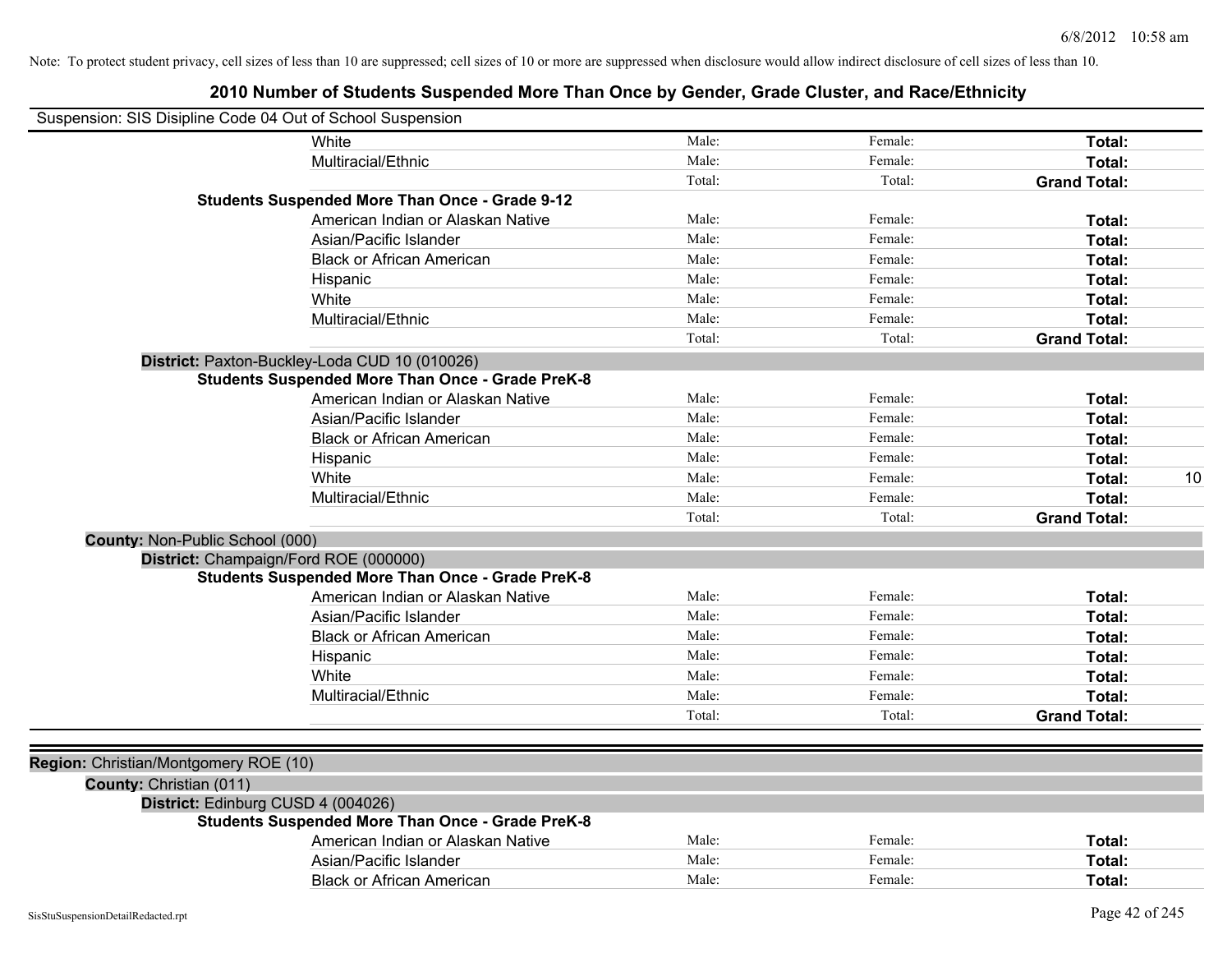| Suspension: SIS Disipline Code 04 Out of School Suspension |                                                         |        |         |                     |    |
|------------------------------------------------------------|---------------------------------------------------------|--------|---------|---------------------|----|
|                                                            | Hispanic                                                | Male:  | Female: | Total:              |    |
|                                                            | White                                                   | Male:  | Female: | Total:              |    |
|                                                            | Multiracial/Ethnic                                      | Male:  | Female: | Total:              |    |
|                                                            |                                                         | Total: | Total:  | <b>Grand Total:</b> |    |
|                                                            | <b>Students Suspended More Than Once - Grade 9-12</b>   |        |         |                     |    |
|                                                            | American Indian or Alaskan Native                       | Male:  | Female: | Total:              |    |
|                                                            | Asian/Pacific Islander                                  | Male:  | Female: | Total:              |    |
|                                                            | <b>Black or African American</b>                        | Male:  | Female: | Total:              |    |
|                                                            | Hispanic                                                | Male:  | Female: | Total:              |    |
|                                                            | White                                                   | Male:  | Female: | Total:              |    |
|                                                            | Multiracial/Ethnic                                      | Male:  | Female: | Total:              |    |
|                                                            |                                                         | Total: | Total:  | <b>Grand Total:</b> |    |
|                                                            | District: Morrisonville CUSD 1 (001026)                 |        |         |                     |    |
|                                                            | <b>Students Suspended More Than Once - Grade 9-12</b>   |        |         |                     |    |
|                                                            | American Indian or Alaskan Native                       | Male:  | Female: | Total:              |    |
|                                                            | Asian/Pacific Islander                                  | Male:  | Female: | Total:              |    |
|                                                            | <b>Black or African American</b>                        | Male:  | Female: | Total:              |    |
|                                                            | Hispanic                                                | Male:  | Female: | Total:              |    |
|                                                            | White                                                   | Male:  | Female: | Total:              |    |
|                                                            | Multiracial/Ethnic                                      | Male:  | Female: | Total:              |    |
|                                                            |                                                         | Total: | Total:  | <b>Grand Total:</b> |    |
| District: Pana CUSD 8 (008026)                             |                                                         |        |         |                     |    |
|                                                            | <b>Students Suspended More Than Once - Grade PreK-8</b> |        |         |                     |    |
|                                                            | American Indian or Alaskan Native                       | Male:  | Female: | Total:              |    |
|                                                            | Asian/Pacific Islander                                  | Male:  | Female: | Total:              |    |
|                                                            | <b>Black or African American</b>                        | Male:  | Female: | Total:              |    |
|                                                            | Hispanic                                                | Male:  | Female: | Total:              |    |
|                                                            | White                                                   | Male:  | Female: | Total:              |    |
|                                                            | Multiracial/Ethnic                                      | Male:  | Female: | Total:              |    |
|                                                            |                                                         | Total: | Total:  | <b>Grand Total:</b> |    |
|                                                            | <b>Students Suspended More Than Once - Grade 9-12</b>   |        |         |                     |    |
|                                                            | American Indian or Alaskan Native                       | Male:  | Female: | Total:              |    |
|                                                            | Asian/Pacific Islander                                  | Male:  | Female: | Total:              |    |
|                                                            | <b>Black or African American</b>                        | Male:  | Female: | Total:              |    |
|                                                            | Hispanic                                                | Male:  | Female: | Total:              |    |
|                                                            | White                                                   | Male:  | Female: | Total:              | 14 |
|                                                            | Multiracial/Ethnic                                      | Male:  | Female: | Total:              |    |
|                                                            |                                                         | Total: | Total:  | <b>Grand Total:</b> |    |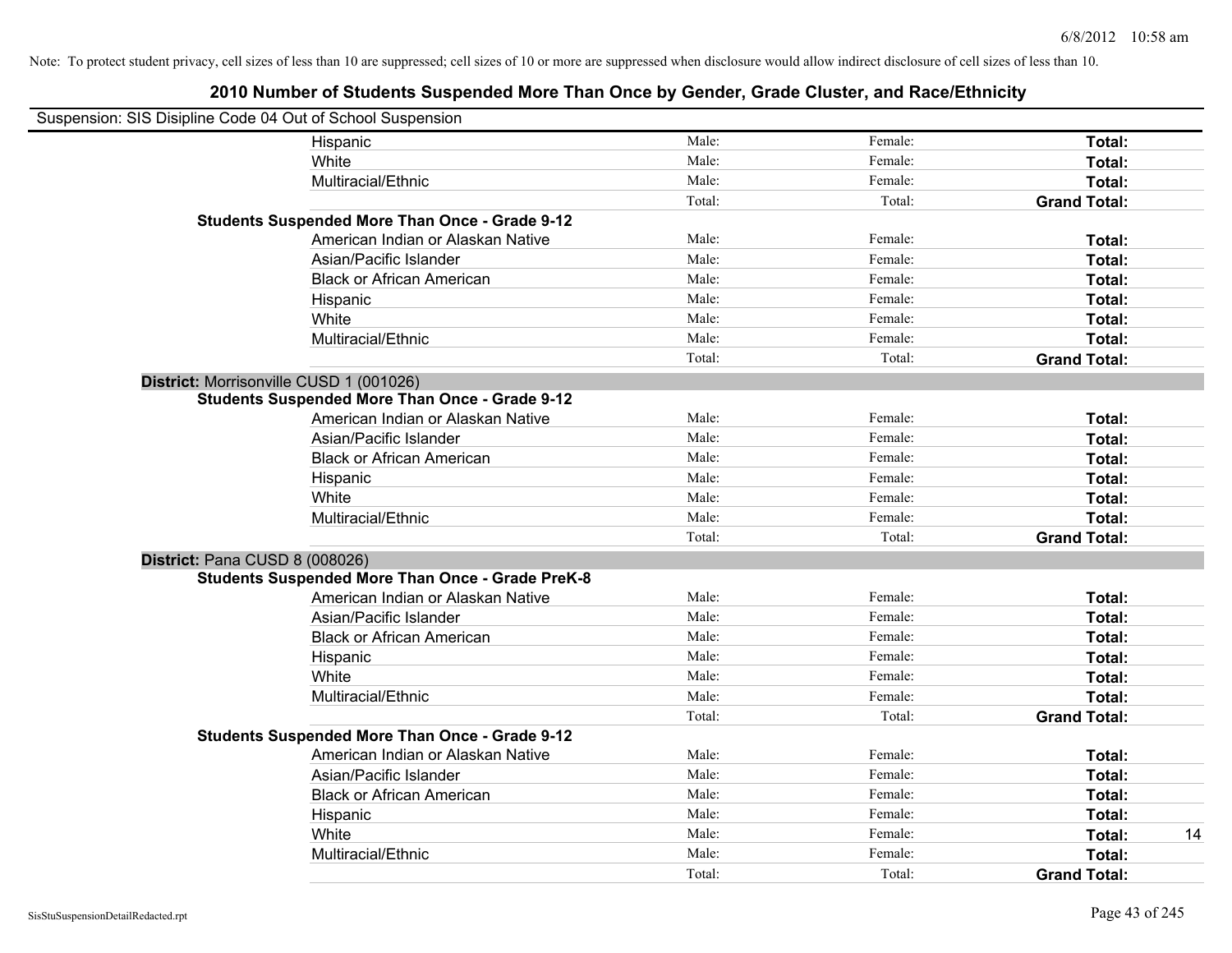| Suspension: SIS Disipline Code 04 Out of School Suspension |                                                         |        |    |         |    |                     |    |
|------------------------------------------------------------|---------------------------------------------------------|--------|----|---------|----|---------------------|----|
| District: Taylorville CUSD 3 (003026)                      |                                                         |        |    |         |    |                     |    |
|                                                            | <b>Students Suspended More Than Once - Grade PreK-8</b> |        |    |         |    |                     |    |
|                                                            | American Indian or Alaskan Native                       | Male:  |    | Female: |    | Total:              |    |
|                                                            | Asian/Pacific Islander                                  | Male:  |    | Female: |    | Total:              |    |
|                                                            | <b>Black or African American</b>                        | Male:  |    | Female: |    | Total:              |    |
|                                                            | Hispanic                                                | Male:  |    | Female: |    | Total:              |    |
|                                                            | White                                                   | Male:  |    | Female: |    | Total:              |    |
|                                                            | Multiracial/Ethnic                                      | Male:  |    | Female: |    | Total:              |    |
|                                                            |                                                         | Total: |    | Total:  |    | <b>Grand Total:</b> |    |
| County: Montgomery (068)                                   |                                                         |        |    |         |    |                     |    |
| District: Hillsboro CUSD 3 (003026)                        |                                                         |        |    |         |    |                     |    |
|                                                            | <b>Students Suspended More Than Once - Grade PreK-8</b> |        |    |         |    |                     |    |
|                                                            | American Indian or Alaskan Native                       | Male:  |    | Female: |    | Total:              |    |
|                                                            | Asian/Pacific Islander                                  | Male:  |    | Female: |    | Total:              |    |
|                                                            | <b>Black or African American</b>                        | Male:  |    | Female: |    | Total:              |    |
|                                                            | Hispanic                                                | Male:  |    | Female: |    | Total:              |    |
|                                                            | White                                                   | Male:  |    | Female: |    | <b>Total:</b>       | 10 |
|                                                            | Multiracial/Ethnic                                      | Male:  |    | Female: |    | Total:              |    |
|                                                            |                                                         | Total: |    | Total:  |    | <b>Grand Total:</b> |    |
|                                                            | <b>Students Suspended More Than Once - Grade 9-12</b>   |        |    |         |    |                     |    |
|                                                            | American Indian or Alaskan Native                       | Male:  |    | Female: |    | Total:              |    |
|                                                            | Asian/Pacific Islander                                  | Male:  |    | Female: |    | Total:              |    |
|                                                            | <b>Black or African American</b>                        | Male:  |    | Female: |    | Total:              |    |
|                                                            | Hispanic                                                | Male:  |    | Female: |    | Total:              |    |
|                                                            | White                                                   | Male:  | 26 | Female: | 14 | Total:              | 40 |
|                                                            | Multiracial/Ethnic                                      | Male:  |    | Female: |    | Total:              |    |
|                                                            |                                                         | Total: |    | Total:  |    | <b>Grand Total:</b> |    |
| District: Litchfield CUSD 12 (012026)                      |                                                         |        |    |         |    |                     |    |
|                                                            | <b>Students Suspended More Than Once - Grade PreK-8</b> |        |    |         |    |                     |    |
|                                                            | American Indian or Alaskan Native                       | Male:  |    | Female: |    | Total:              |    |
|                                                            | Asian/Pacific Islander                                  | Male:  |    | Female: |    | Total:              |    |
|                                                            | <b>Black or African American</b>                        | Male:  |    | Female: |    | Total:              |    |
|                                                            | Hispanic                                                | Male:  |    | Female: |    | Total:              |    |
|                                                            | White                                                   | Male:  |    | Female: |    | Total:              |    |
|                                                            | Multiracial/Ethnic                                      | Male:  |    | Female: |    | Total:              |    |
|                                                            |                                                         | Total: |    | Total:  |    | <b>Grand Total:</b> |    |
|                                                            | <b>Students Suspended More Than Once - Grade 9-12</b>   |        |    |         |    |                     |    |
|                                                            | American Indian or Alaskan Native                       | Male:  |    | Female: |    | Total:              |    |
|                                                            | Asian/Pacific Islander                                  | Male:  |    | Female: |    | Total:              |    |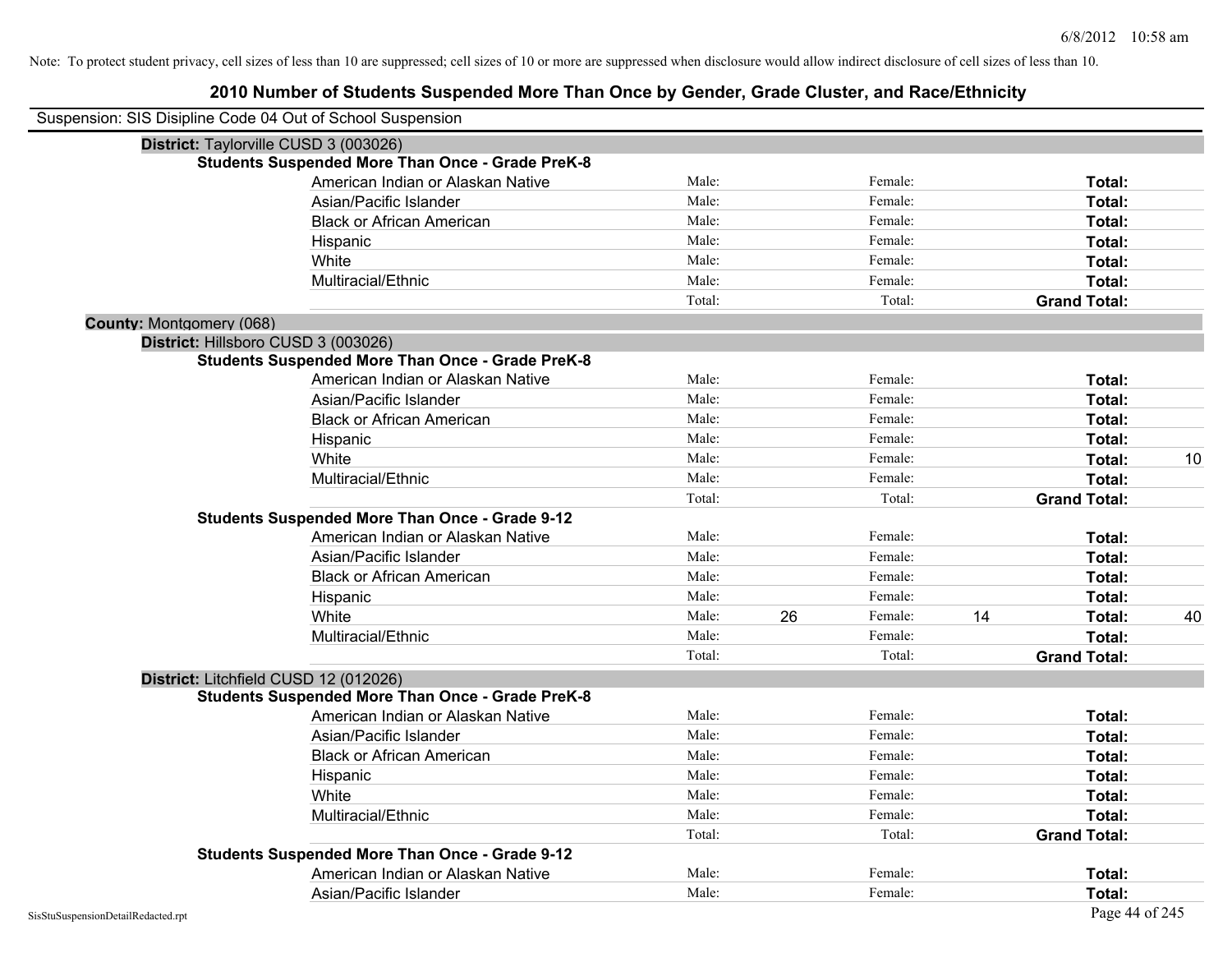| Suspension: SIS Disipline Code 04 Out of School Suspension |                                                         |        |         |                     |
|------------------------------------------------------------|---------------------------------------------------------|--------|---------|---------------------|
|                                                            | <b>Black or African American</b>                        | Male:  | Female: | Total:              |
|                                                            | Hispanic                                                | Male:  | Female: | Total:              |
|                                                            | White                                                   | Male:  | Female: | Total:<br>17        |
|                                                            | Multiracial/Ethnic                                      | Male:  | Female: | Total:              |
|                                                            |                                                         | Total: | Total:  | <b>Grand Total:</b> |
| District: Nokomis CUSD 22 (022026)                         |                                                         |        |         |                     |
|                                                            | <b>Students Suspended More Than Once - Grade PreK-8</b> |        |         |                     |
|                                                            | American Indian or Alaskan Native                       | Male:  | Female: | Total:              |
|                                                            | Asian/Pacific Islander                                  | Male:  | Female: | Total:              |
|                                                            | <b>Black or African American</b>                        | Male:  | Female: | Total:              |
|                                                            | Hispanic                                                | Male:  | Female: | Total:              |
|                                                            | White                                                   | Male:  | Female: | Total:              |
|                                                            | Multiracial/Ethnic                                      | Male:  | Female: | Total:              |
|                                                            |                                                         | Total: | Total:  | <b>Grand Total:</b> |
|                                                            | <b>Students Suspended More Than Once - Grade 9-12</b>   |        |         |                     |
|                                                            | American Indian or Alaskan Native                       | Male:  | Female: | Total:              |
|                                                            | Asian/Pacific Islander                                  | Male:  | Female: | Total:              |
|                                                            | <b>Black or African American</b>                        | Male:  | Female: | Total:              |
|                                                            | Hispanic                                                | Male:  | Female: | Total:              |
|                                                            | White                                                   | Male:  | Female: | Total:              |
|                                                            | Multiracial/Ethnic                                      | Male:  | Female: | Total:              |
|                                                            |                                                         | Total: | Total:  | <b>Grand Total:</b> |
| District: Panhandle CUSD 2 (002026)                        |                                                         |        |         |                     |
|                                                            | <b>Students Suspended More Than Once - Grade PreK-8</b> |        |         |                     |
|                                                            | American Indian or Alaskan Native                       | Male:  | Female: | Total:              |
|                                                            | Asian/Pacific Islander                                  | Male:  | Female: | Total:              |
|                                                            | <b>Black or African American</b>                        | Male:  | Female: | Total:              |
|                                                            | Hispanic                                                | Male:  | Female: | Total:              |
|                                                            | White                                                   | Male:  | Female: | Total:              |
|                                                            | Multiracial/Ethnic                                      | Male:  | Female: | Total:              |
|                                                            |                                                         | Total: | Total:  | <b>Grand Total:</b> |
|                                                            | <b>Students Suspended More Than Once - Grade 9-12</b>   |        |         |                     |
|                                                            | American Indian or Alaskan Native                       | Male:  | Female: | Total:              |
|                                                            | Asian/Pacific Islander                                  | Male:  | Female: | Total:              |
|                                                            | <b>Black or African American</b>                        | Male:  | Female: | Total:              |
|                                                            | Hispanic                                                | Male:  | Female: | Total:              |
|                                                            | White                                                   | Male:  | Female: | Total:              |
|                                                            | Multiracial/Ethnic                                      | Male:  | Female: | Total:              |
|                                                            |                                                         | Total: | Total:  | <b>Grand Total:</b> |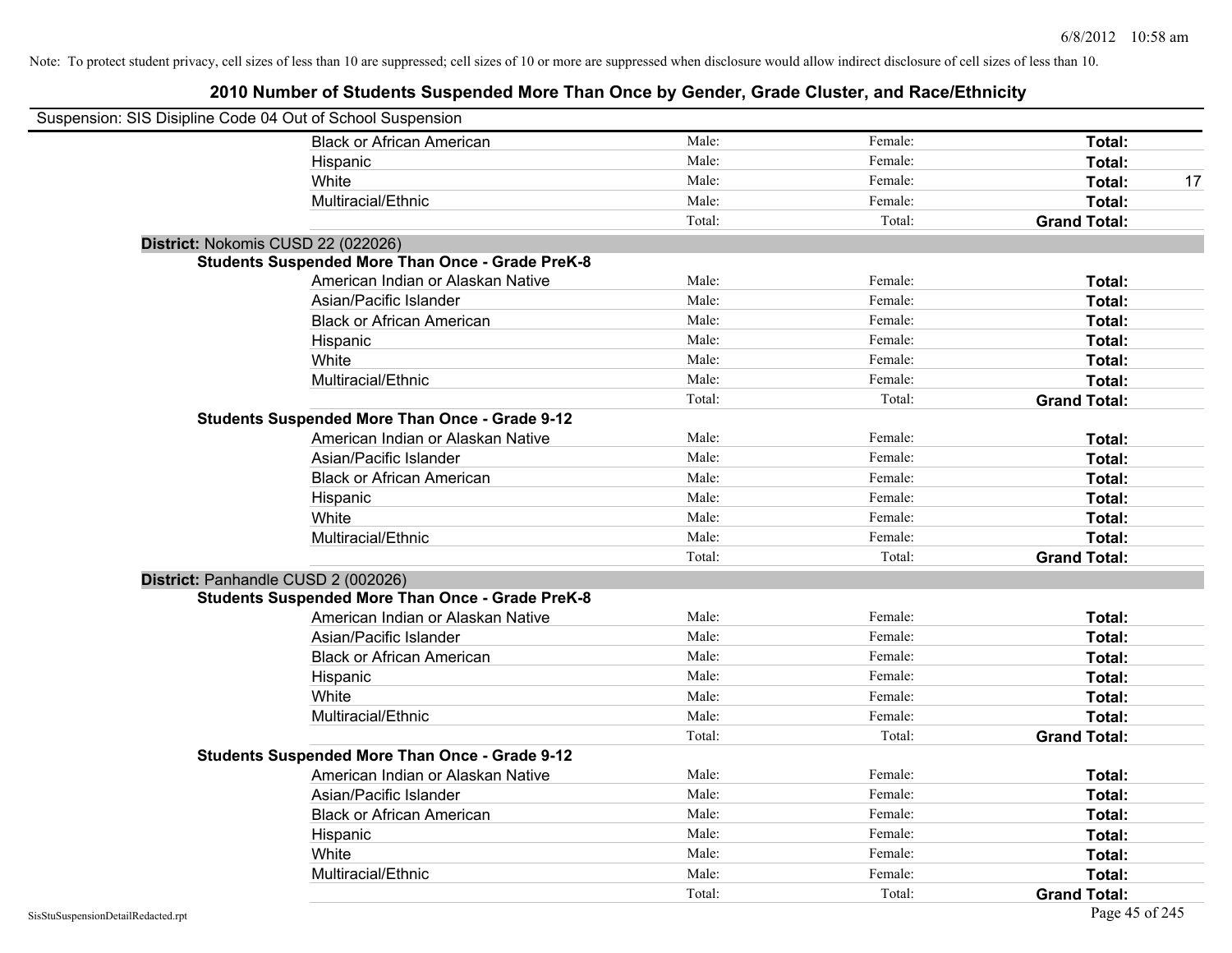| Suspension: SIS Disipline Code 04 Out of School Suspension |                                                                                              |        |         |                     |
|------------------------------------------------------------|----------------------------------------------------------------------------------------------|--------|---------|---------------------|
| County: Non-Public School (000)                            |                                                                                              |        |         |                     |
|                                                            | District: Christian/Montgomery ROE (000000)                                                  |        |         |                     |
|                                                            | <b>Students Suspended More Than Once - Grade PreK-8</b>                                      |        |         |                     |
|                                                            | American Indian or Alaskan Native                                                            | Male:  | Female: | Total:              |
|                                                            | Asian/Pacific Islander                                                                       | Male:  | Female: | Total:              |
|                                                            | <b>Black or African American</b>                                                             | Male:  | Female: | Total:              |
|                                                            | Hispanic                                                                                     | Male:  | Female: | Total:              |
|                                                            | White                                                                                        | Male:  | Female: | Total:              |
|                                                            | Multiracial/Ethnic                                                                           | Male:  | Female: | Total:              |
|                                                            |                                                                                              | Total: | Total:  | <b>Grand Total:</b> |
|                                                            | <b>Students Suspended More Than Once - Grade 9-12</b>                                        |        |         |                     |
|                                                            | American Indian or Alaskan Native                                                            | Male:  | Female: | Total:              |
|                                                            | Asian/Pacific Islander                                                                       | Male:  | Female: | Total:              |
|                                                            | <b>Black or African American</b>                                                             | Male:  | Female: | Total:              |
|                                                            | Hispanic                                                                                     | Male:  | Female: | Total:              |
|                                                            | White                                                                                        | Male:  | Female: | Total:              |
|                                                            | Multiracial/Ethnic                                                                           | Male:  | Female: | Total:              |
|                                                            |                                                                                              | Total: | Total:  | <b>Grand Total:</b> |
|                                                            |                                                                                              |        |         |                     |
|                                                            |                                                                                              |        |         |                     |
| Region: Clay/Cwford/Jsper/Lwrnce/Rhland (12)               |                                                                                              |        |         |                     |
|                                                            |                                                                                              |        |         |                     |
| County: Clay (013)                                         |                                                                                              |        |         |                     |
|                                                            | District: Flora CUSD 35 (035026)<br><b>Students Suspended More Than Once - Grade PreK-8</b>  |        |         |                     |
|                                                            | American Indian or Alaskan Native                                                            | Male:  | Female: | Total:              |
|                                                            | Asian/Pacific Islander                                                                       | Male:  | Female: | Total:              |
|                                                            | <b>Black or African American</b>                                                             | Male:  | Female: | Total:              |
|                                                            | Hispanic                                                                                     | Male:  | Female: | Total:              |
|                                                            | White                                                                                        | Male:  | Female: | Total:              |
|                                                            | Multiracial/Ethnic                                                                           | Male:  | Female: | Total:              |
|                                                            |                                                                                              | Total: | Total:  | <b>Grand Total:</b> |
|                                                            |                                                                                              |        |         |                     |
|                                                            | District: North Clay CUSD 25 (025026)                                                        |        |         |                     |
|                                                            | <b>Students Suspended More Than Once - Grade PreK-8</b><br>American Indian or Alaskan Native | Male:  | Female: | Total:              |
|                                                            | Asian/Pacific Islander                                                                       | Male:  | Female: | Total:              |
|                                                            | <b>Black or African American</b>                                                             | Male:  | Female: | Total:              |
|                                                            | Hispanic                                                                                     | Male:  | Female: | Total:              |
|                                                            | White                                                                                        | Male:  | Female: | <b>Total:</b>       |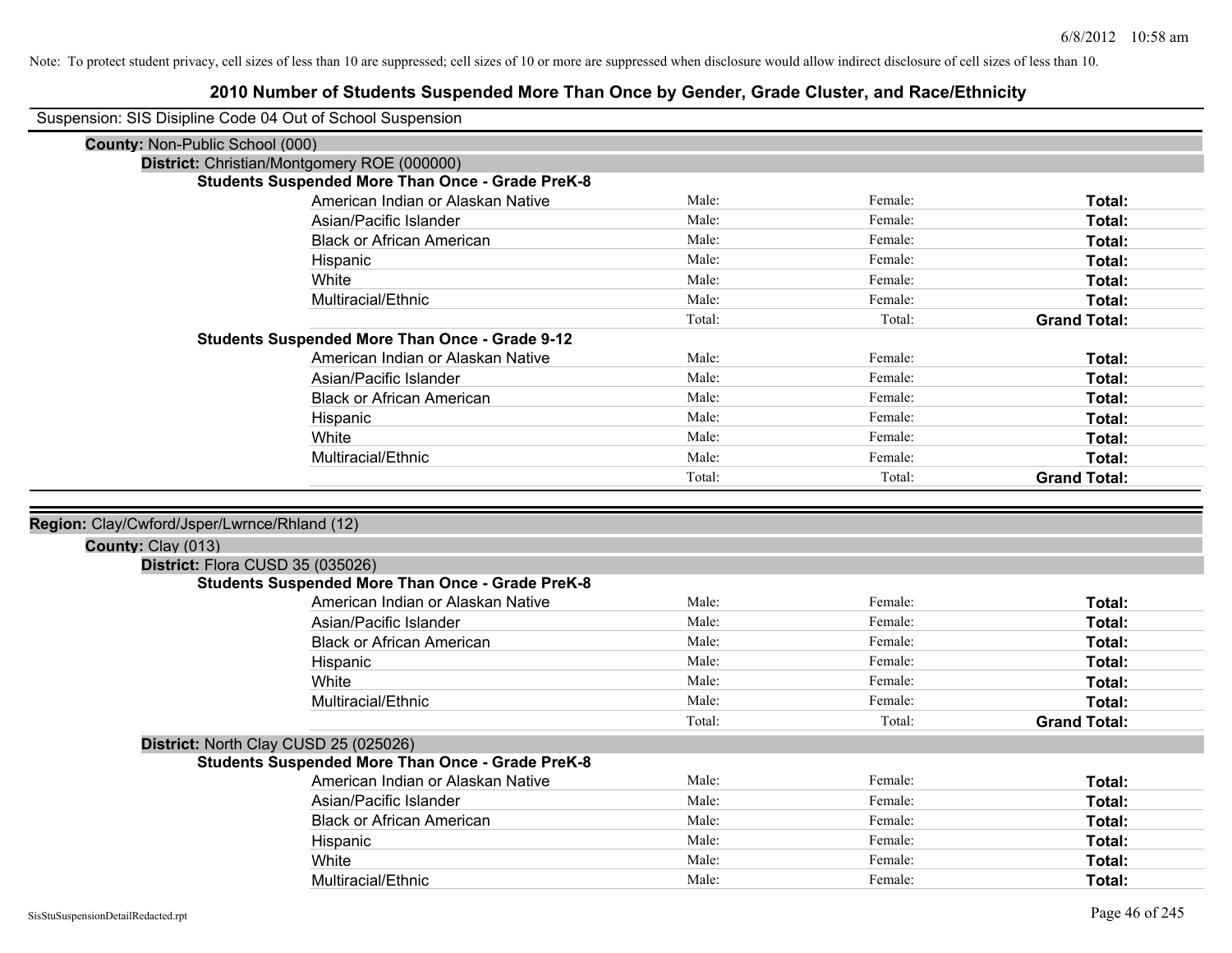|                        | Suspension: SIS Disipline Code 04 Out of School Suspension |        |         |                     |    |
|------------------------|------------------------------------------------------------|--------|---------|---------------------|----|
|                        |                                                            | Total: | Total:  | <b>Grand Total:</b> |    |
|                        | <b>Students Suspended More Than Once - Grade 9-12</b>      |        |         |                     |    |
|                        | American Indian or Alaskan Native                          | Male:  | Female: | Total:              |    |
|                        | Asian/Pacific Islander                                     | Male:  | Female: | Total:              |    |
|                        | <b>Black or African American</b>                           | Male:  | Female: | Total:              |    |
|                        | Hispanic                                                   | Male:  | Female: | Total:              |    |
|                        | White                                                      | Male:  | Female: | Total:              |    |
|                        | Multiracial/Ethnic                                         | Male:  | Female: | Total:              |    |
|                        |                                                            | Total: | Total:  | <b>Grand Total:</b> |    |
| County: Crawford (017) |                                                            |        |         |                     |    |
|                        | District: Oblong CUSD 4 (004026)                           |        |         |                     |    |
|                        | <b>Students Suspended More Than Once - Grade 9-12</b>      |        |         |                     |    |
|                        | American Indian or Alaskan Native                          | Male:  | Female: | Total:              |    |
|                        | Asian/Pacific Islander                                     | Male:  | Female: | Total:              |    |
|                        | <b>Black or African American</b>                           | Male:  | Female: | Total:              |    |
|                        | Hispanic                                                   | Male:  | Female: | Total:              |    |
|                        | White                                                      | Male:  | Female: | Total:              | 13 |
|                        | Multiracial/Ethnic                                         | Male:  | Female: | Total:              |    |
|                        |                                                            | Total: | Total:  | <b>Grand Total:</b> |    |
|                        | District: Palestine CUSD 3 (003026)                        |        |         |                     |    |
|                        | <b>Students Suspended More Than Once - Grade 9-12</b>      |        |         |                     |    |
|                        | American Indian or Alaskan Native                          | Male:  | Female: | Total:              |    |
|                        | Asian/Pacific Islander                                     | Male:  | Female: | Total:              |    |
|                        | <b>Black or African American</b>                           | Male:  | Female: | Total:              |    |
|                        | Hispanic                                                   | Male:  | Female: | Total:              |    |
|                        | White                                                      | Male:  | Female: | Total:              |    |
|                        | Multiracial/Ethnic                                         | Male:  | Female: | Total:              |    |
|                        |                                                            | Total: | Total:  | <b>Grand Total:</b> |    |
|                        | District: Robinson CUSD 2 (002026)                         |        |         |                     |    |
|                        | <b>Students Suspended More Than Once - Grade PreK-8</b>    |        |         |                     |    |
|                        | American Indian or Alaskan Native                          | Male:  | Female: | Total:              |    |
|                        | Asian/Pacific Islander                                     | Male:  | Female: | Total:              |    |
|                        | <b>Black or African American</b>                           | Male:  | Female: | Total:              |    |
|                        | Hispanic                                                   | Male:  | Female: | Total:              |    |
|                        | White                                                      | Male:  | Female: | Total:              | 17 |
|                        | Multiracial/Ethnic                                         | Male:  | Female: | Total:              |    |
|                        |                                                            | Total: | Total:  | <b>Grand Total:</b> |    |
| County: Jasper (040)   |                                                            |        |         |                     |    |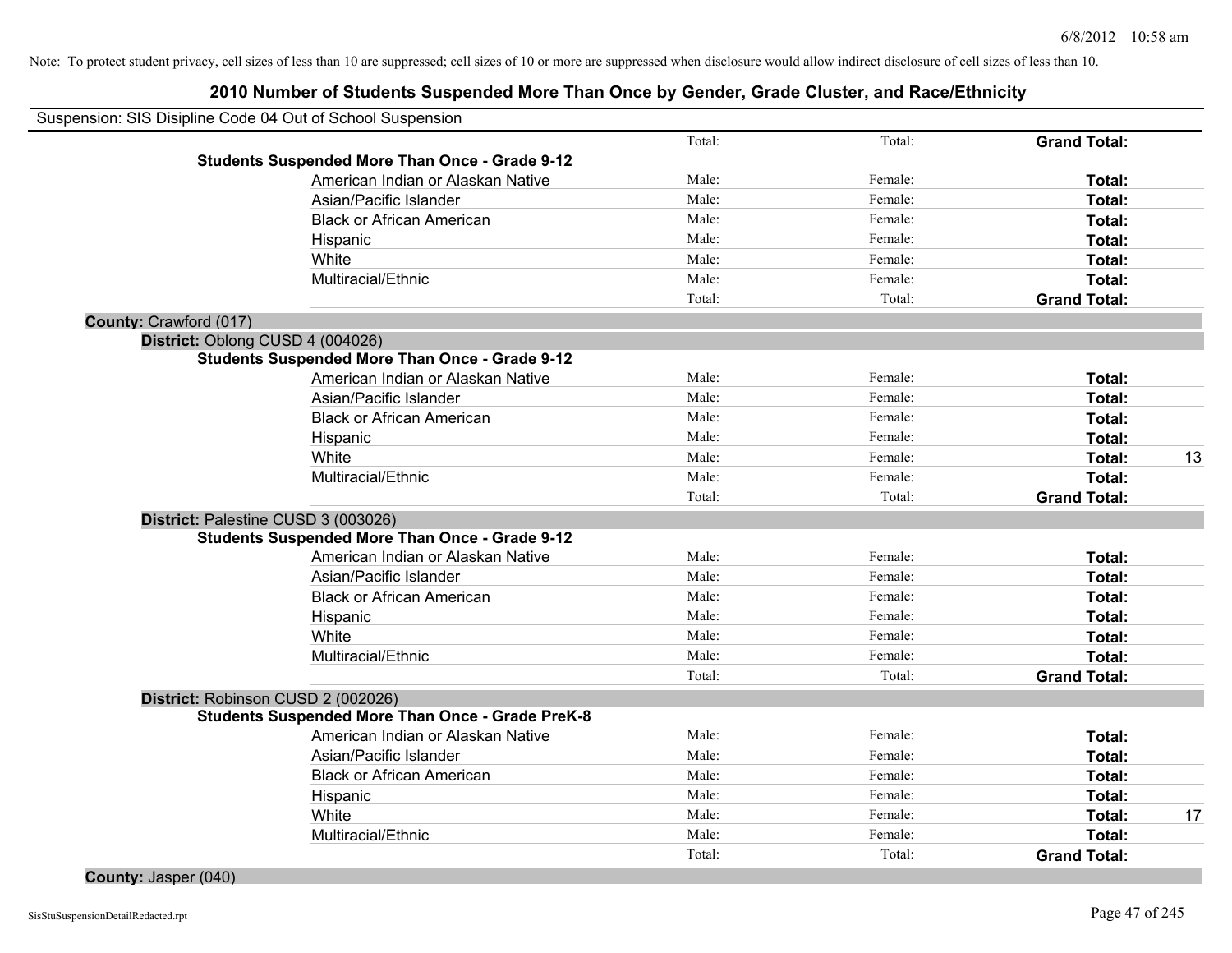| Suspension: SIS Disipline Code 04 Out of School Suspension |                                                         |        |         |                     |
|------------------------------------------------------------|---------------------------------------------------------|--------|---------|---------------------|
|                                                            | District: Jasper County CUD 1 (001026)                  |        |         |                     |
|                                                            | <b>Students Suspended More Than Once - Grade PreK-8</b> |        |         |                     |
|                                                            | American Indian or Alaskan Native                       | Male:  | Female: | Total:              |
|                                                            | Asian/Pacific Islander                                  | Male:  | Female: | Total:              |
|                                                            | <b>Black or African American</b>                        | Male:  | Female: | Total:              |
|                                                            | Hispanic                                                | Male:  | Female: | Total:              |
|                                                            | White                                                   | Male:  | Female: | Total:              |
|                                                            | Multiracial/Ethnic                                      | Male:  | Female: | Total:              |
|                                                            |                                                         | Total: | Total:  | <b>Grand Total:</b> |
|                                                            | <b>Students Suspended More Than Once - Grade 9-12</b>   |        |         |                     |
|                                                            | American Indian or Alaskan Native                       | Male:  | Female: | Total:              |
|                                                            | Asian/Pacific Islander                                  | Male:  | Female: | Total:              |
|                                                            | <b>Black or African American</b>                        | Male:  | Female: | Total:              |
|                                                            | Hispanic                                                | Male:  | Female: | Total:              |
|                                                            | White                                                   | Male:  | Female: | Total:              |
|                                                            | Multiracial/Ethnic                                      | Male:  | Female: | Total:              |
|                                                            |                                                         | Total: | Total:  | <b>Grand Total:</b> |
| County: Lawrence (051)                                     |                                                         |        |         |                     |
|                                                            | District: Lawrence County CUD 20 (020026)               |        |         |                     |
|                                                            | <b>Students Suspended More Than Once - Grade PreK-8</b> |        |         |                     |
|                                                            | American Indian or Alaskan Native                       | Male:  | Female: | Total:              |
|                                                            | Asian/Pacific Islander                                  | Male:  | Female: | Total:              |
|                                                            | <b>Black or African American</b>                        | Male:  | Female: | Total:              |
|                                                            | Hispanic                                                | Male:  | Female: | Total:              |
|                                                            | White                                                   | Male:  | Female: | Total:              |
|                                                            | Multiracial/Ethnic                                      | Male:  | Female: | Total:              |
|                                                            |                                                         | Total: | Total:  | <b>Grand Total:</b> |
|                                                            | <b>Students Suspended More Than Once - Grade 9-12</b>   |        |         |                     |
|                                                            | American Indian or Alaskan Native                       | Male:  | Female: | Total:              |
|                                                            | Asian/Pacific Islander                                  | Male:  | Female: | Total:              |
|                                                            | <b>Black or African American</b>                        | Male:  | Female: | Total:              |
|                                                            | Hispanic                                                | Male:  | Female: | Total:              |
|                                                            | White                                                   | Male:  | Female: | Total:              |
|                                                            | Multiracial/Ethnic                                      | Male:  | Female: | Total:              |
|                                                            |                                                         | Total: | Total:  | <b>Grand Total:</b> |
| District: Red Hill CUSD 10 (010026)                        |                                                         |        |         |                     |
|                                                            | <b>Students Suspended More Than Once - Grade PreK-8</b> |        |         |                     |
|                                                            | American Indian or Alaskan Native                       | Male:  | Female: | Total:              |
|                                                            | Asian/Pacific Islander                                  | Male:  | Female: | Total:              |
| SisStuSuspensionDetailRedacted.rpt                         |                                                         |        |         | Page 48 of 245      |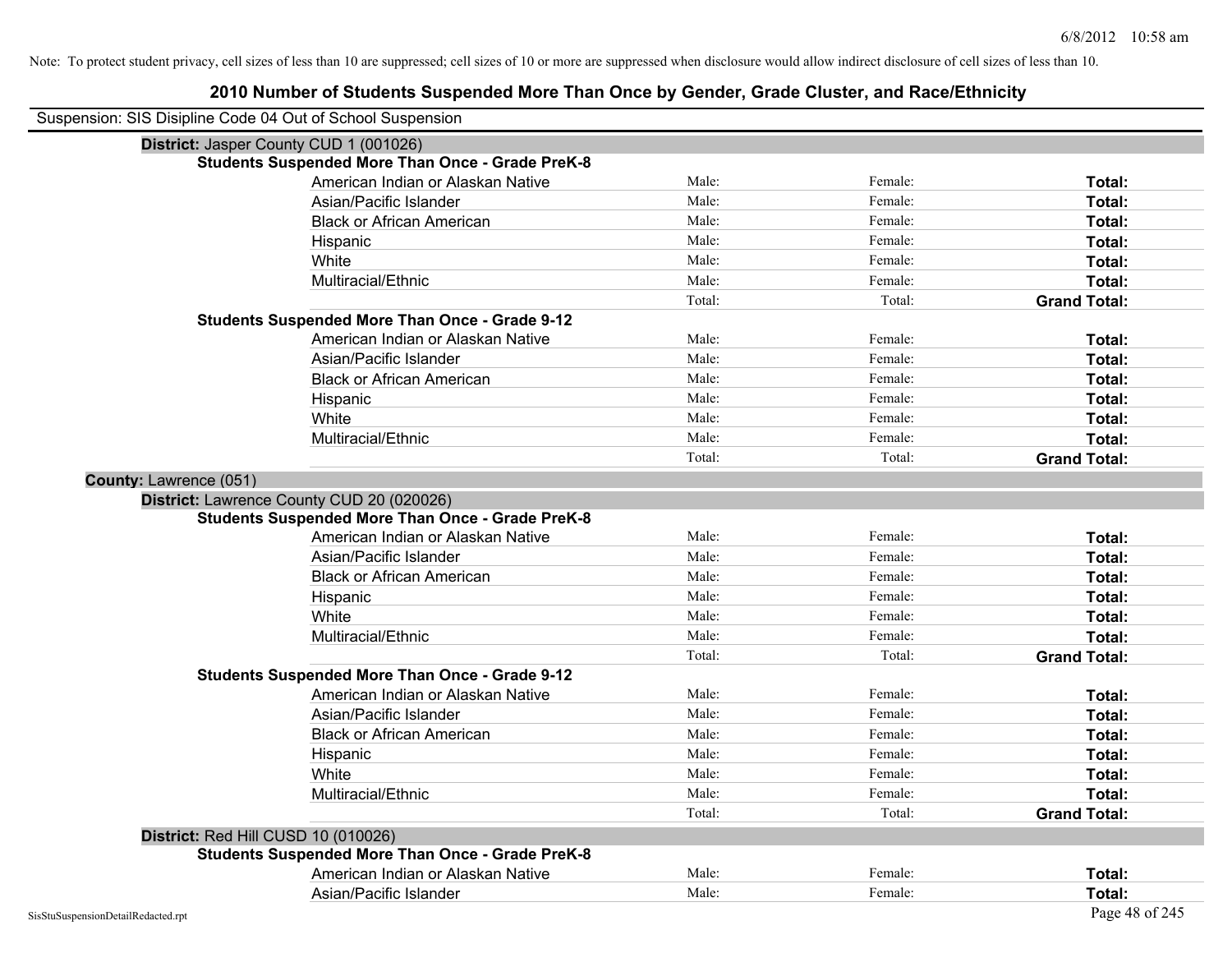|                                        | Suspension: SIS Disipline Code 04 Out of School Suspension |        |         |                     |
|----------------------------------------|------------------------------------------------------------|--------|---------|---------------------|
|                                        | <b>Black or African American</b>                           | Male:  | Female: | Total:              |
|                                        | Hispanic                                                   | Male:  | Female: | Total:              |
|                                        | White                                                      | Male:  | Female: | Total:<br>10        |
|                                        | Multiracial/Ethnic                                         | Male:  | Female: | Total:              |
|                                        |                                                            | Total: | Total:  | <b>Grand Total:</b> |
|                                        | <b>Students Suspended More Than Once - Grade 9-12</b>      |        |         |                     |
|                                        | American Indian or Alaskan Native                          | Male:  | Female: | Total:              |
|                                        | Asian/Pacific Islander                                     | Male:  | Female: | Total:              |
|                                        | <b>Black or African American</b>                           | Male:  | Female: | Total:              |
|                                        | Hispanic                                                   | Male:  | Female: | Total:              |
|                                        | White                                                      | Male:  | Female: | Total:              |
|                                        | Multiracial/Ethnic                                         | Male:  | Female: | Total:              |
|                                        |                                                            | Total: | Total:  | <b>Grand Total:</b> |
| <b>County: Non-Public School (000)</b> |                                                            |        |         |                     |
|                                        | District: Clay/Cwford/Jsper/Lwrnce/Rhland (000000)         |        |         |                     |
|                                        | <b>Students Suspended More Than Once - Grade PreK-8</b>    |        |         |                     |
|                                        | American Indian or Alaskan Native                          | Male:  | Female: | Total:              |
|                                        | Asian/Pacific Islander                                     | Male:  | Female: | Total:              |
|                                        | <b>Black or African American</b>                           | Male:  | Female: | Total:              |
|                                        | Hispanic                                                   | Male:  | Female: | Total:              |
|                                        | White                                                      | Male:  | Female: | Total:              |
|                                        | Multiracial/Ethnic                                         | Male:  | Female: | Total:              |
|                                        |                                                            | Total: | Total:  | <b>Grand Total:</b> |
|                                        | <b>Students Suspended More Than Once - Grade 9-12</b>      |        |         |                     |
|                                        | American Indian or Alaskan Native                          | Male:  | Female: | Total:              |
|                                        | Asian/Pacific Islander                                     | Male:  | Female: | Total:              |
|                                        | <b>Black or African American</b>                           | Male:  | Female: | Total:              |
|                                        | Hispanic                                                   | Male:  | Female: | Total:              |
|                                        | White                                                      | Male:  | Female: | Total:              |
|                                        | Multiracial/Ethnic                                         | Male:  | Female: | Total:              |
|                                        |                                                            | Total: | Total:  | <b>Grand Total:</b> |
| County: Richland (080)                 |                                                            |        |         |                     |
|                                        | District: East Richland CUSD 1 (001026)                    |        |         |                     |
|                                        | <b>Students Suspended More Than Once - Grade PreK-8</b>    |        |         |                     |
|                                        | American Indian or Alaskan Native                          | Male:  | Female: | Total:              |
|                                        | Asian/Pacific Islander                                     | Male:  | Female: | Total:              |
|                                        | <b>Black or African American</b>                           | Male:  | Female: | Total:              |
|                                        | Hispanic                                                   | Male:  | Female: | Total:              |
|                                        | White                                                      | Male:  | Female: | Total:              |
| SisStuSuspensionDetailRedacted.rpt     |                                                            |        |         | Page 49 of 245      |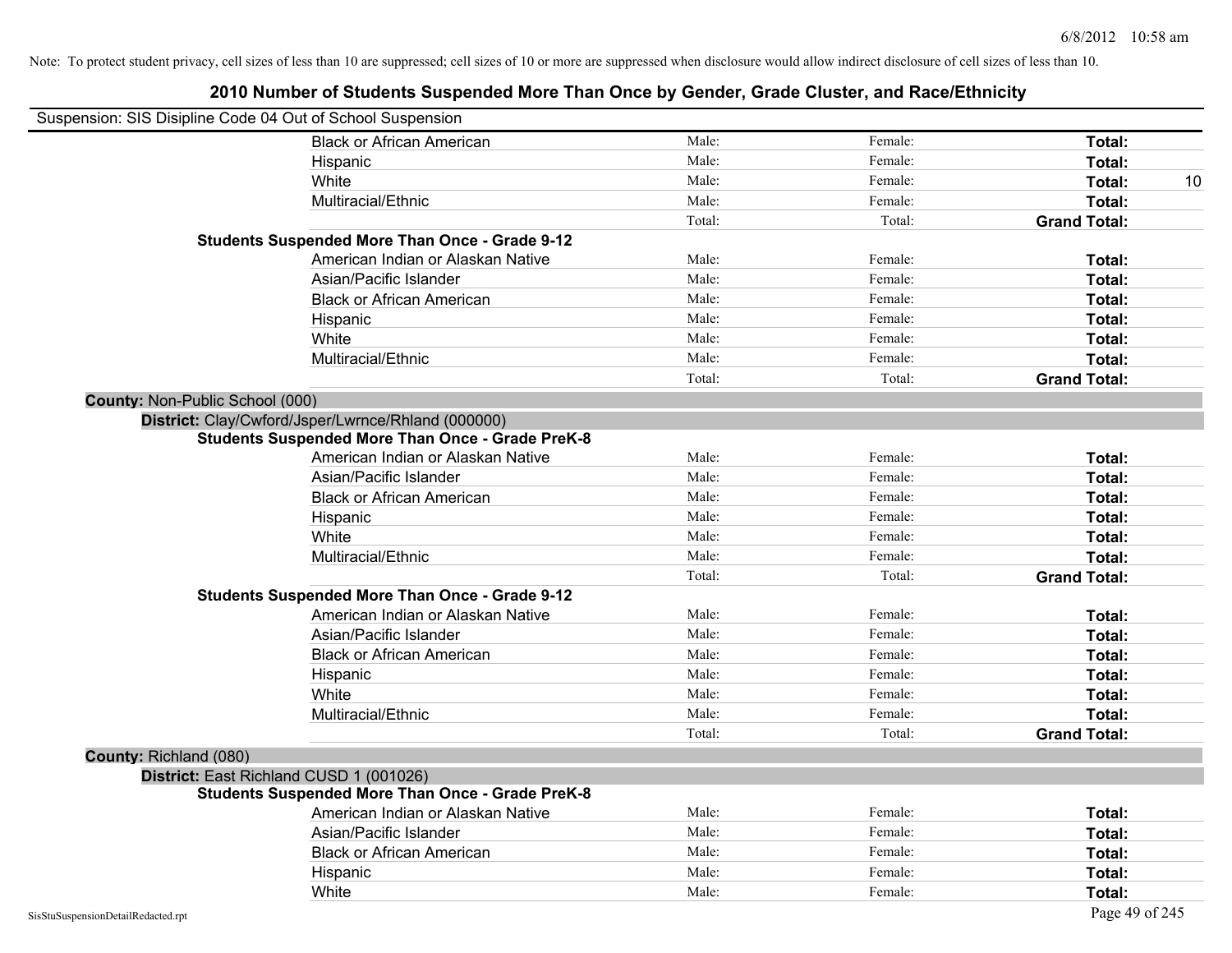| Suspension: SIS Disipline Code 04 Out of School Suspension |                                                         |        |         |                     |    |
|------------------------------------------------------------|---------------------------------------------------------|--------|---------|---------------------|----|
|                                                            | Multiracial/Ethnic                                      | Male:  | Female: | Total:              |    |
|                                                            |                                                         | Total: | Total:  | <b>Grand Total:</b> |    |
|                                                            | <b>Students Suspended More Than Once - Grade 9-12</b>   |        |         |                     |    |
|                                                            | American Indian or Alaskan Native                       | Male:  | Female: | Total:              |    |
|                                                            | Asian/Pacific Islander                                  | Male:  | Female: | Total:              |    |
|                                                            | <b>Black or African American</b>                        | Male:  | Female: | Total:              |    |
|                                                            | Hispanic                                                | Male:  | Female: | Total:              |    |
|                                                            | White                                                   | Male:  | Female: | Total:              | 13 |
|                                                            | Multiracial/Ethnic                                      | Male:  | Female: | Total:              |    |
|                                                            |                                                         | Total: | Total:  | <b>Grand Total:</b> |    |
|                                                            | District: West Richland CUSD 2 (002026)                 |        |         |                     |    |
|                                                            | <b>Students Suspended More Than Once - Grade PreK-8</b> |        |         |                     |    |
|                                                            | American Indian or Alaskan Native                       | Male:  | Female: | Total:              |    |
|                                                            | Asian/Pacific Islander                                  | Male:  | Female: | Total:              |    |
|                                                            | <b>Black or African American</b>                        | Male:  | Female: | Total:              |    |
|                                                            | Hispanic                                                | Male:  | Female: | Total:              |    |
|                                                            | White                                                   | Male:  | Female: | Total:              |    |
|                                                            | Multiracial/Ethnic                                      | Male:  | Female: | Total:              |    |
|                                                            |                                                         | Total: | Total:  | <b>Grand Total:</b> |    |
|                                                            | <b>Students Suspended More Than Once - Grade 9-12</b>   |        |         |                     |    |
|                                                            | American Indian or Alaskan Native                       | Male:  | Female: | Total:              |    |
|                                                            | Asian/Pacific Islander                                  | Male:  | Female: | Total:              |    |
|                                                            | <b>Black or African American</b>                        | Male:  | Female: | Total:              |    |
|                                                            | Hispanic                                                | Male:  | Female: | Total:              |    |
|                                                            | White                                                   | Male:  | Female: | Total:              |    |
|                                                            | Multiracial/Ethnic                                      | Male:  | Female: | Total:              |    |
|                                                            |                                                         | Total: | Total:  | <b>Grand Total:</b> |    |
|                                                            |                                                         |        |         |                     |    |
| Region: Clinton/Marion/Washington ROE (13)                 |                                                         |        |         |                     |    |
| County: Clinton (014)                                      |                                                         |        |         |                     |    |
| <b>District: Breese SD 12 (012004)</b>                     |                                                         |        |         |                     |    |
|                                                            | <b>Students Suspended More Than Once - Grade PreK-8</b> |        |         |                     |    |
|                                                            | American Indian or Alaskan Native                       | Male:  | Female: | Total:              |    |
|                                                            | Asian/Pacific Islander                                  | Male:  | Female: | Total:              |    |
|                                                            | <b>Black or African American</b>                        | Male:  | Female: | Total:              |    |
|                                                            | Hispanic                                                | Male:  | Female: | Total:              |    |
|                                                            | White                                                   | Male:  | Female: | Total:              |    |
|                                                            | Multiracial/Ethnic                                      | Male:  | Female: | Total:              |    |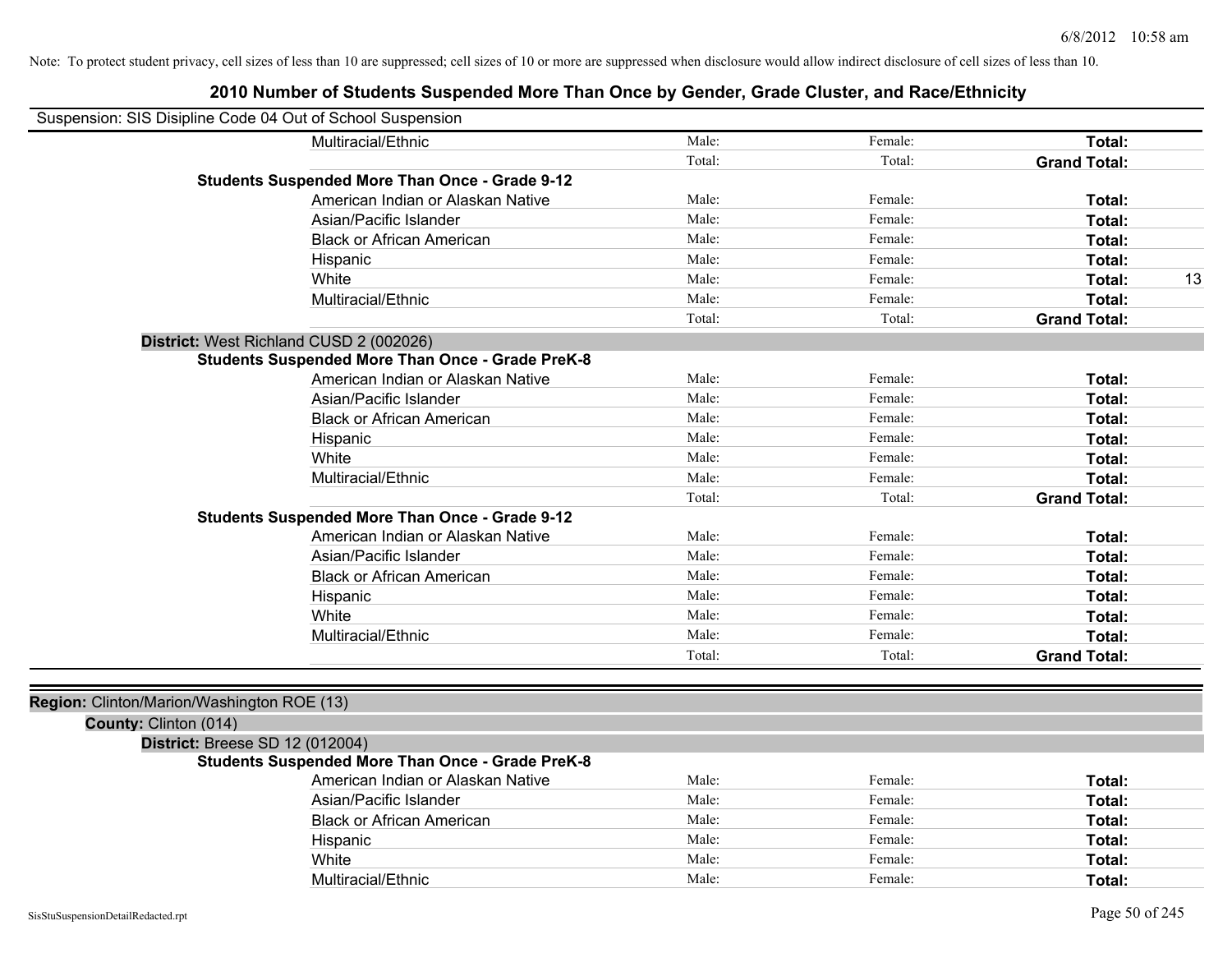| Suspension: SIS Disipline Code 04 Out of School Suspension |                                                         |        |         |                     |
|------------------------------------------------------------|---------------------------------------------------------|--------|---------|---------------------|
|                                                            |                                                         | Total: | Total:  | <b>Grand Total:</b> |
| District: Carlyle CUSD 1 (001026)                          |                                                         |        |         |                     |
|                                                            | <b>Students Suspended More Than Once - Grade PreK-8</b> |        |         |                     |
|                                                            | American Indian or Alaskan Native                       | Male:  | Female: | Total:              |
|                                                            | Asian/Pacific Islander                                  | Male:  | Female: | Total:              |
|                                                            | <b>Black or African American</b>                        | Male:  | Female: | Total:              |
|                                                            | Hispanic                                                | Male:  | Female: | Total:              |
| White                                                      |                                                         | Male:  | Female: | Total:              |
|                                                            | Multiracial/Ethnic                                      | Male:  | Female: | Total:              |
|                                                            |                                                         | Total: | Total:  | <b>Grand Total:</b> |
|                                                            | <b>Students Suspended More Than Once - Grade 9-12</b>   |        |         |                     |
|                                                            | American Indian or Alaskan Native                       | Male:  | Female: | Total:              |
|                                                            | Asian/Pacific Islander                                  | Male:  | Female: | Total:              |
|                                                            | <b>Black or African American</b>                        | Male:  | Female: | Total:              |
|                                                            | Hispanic                                                | Male:  | Female: | Total:              |
| White                                                      |                                                         | Male:  | Female: | Total:              |
|                                                            | Multiracial/Ethnic                                      | Male:  | Female: | Total:              |
|                                                            |                                                         | Total: | Total:  | <b>Grand Total:</b> |
| District: Wesclin CUSD 3 (003026)                          |                                                         |        |         |                     |
|                                                            | <b>Students Suspended More Than Once - Grade PreK-8</b> |        |         |                     |
|                                                            | American Indian or Alaskan Native                       | Male:  | Female: | Total:              |
|                                                            | Asian/Pacific Islander                                  | Male:  | Female: | Total:              |
|                                                            | <b>Black or African American</b>                        | Male:  | Female: | Total:              |
|                                                            | Hispanic                                                | Male:  | Female: | Total:              |
| White                                                      |                                                         | Male:  | Female: | Total:              |
|                                                            | Multiracial/Ethnic                                      | Male:  | Female: | Total:              |
|                                                            |                                                         | Total: | Total:  | <b>Grand Total:</b> |
|                                                            | <b>Students Suspended More Than Once - Grade 9-12</b>   |        |         |                     |
|                                                            | American Indian or Alaskan Native                       | Male:  | Female: | Total:              |
|                                                            | Asian/Pacific Islander                                  | Male:  | Female: | Total:              |
|                                                            | <b>Black or African American</b>                        | Male:  | Female: | Total:              |
|                                                            | Hispanic                                                | Male:  | Female: | Total:              |
| White                                                      |                                                         | Male:  | Female: | Total:              |
|                                                            | Multiracial/Ethnic                                      | Male:  | Female: | Total:              |
|                                                            |                                                         | Total: | Total:  | <b>Grand Total:</b> |
| District: Willow Grove SD 46 (046002)                      |                                                         |        |         |                     |
|                                                            | <b>Students Suspended More Than Once - Grade PreK-8</b> |        |         |                     |
|                                                            | American Indian or Alaskan Native                       | Male:  | Female: | Total:              |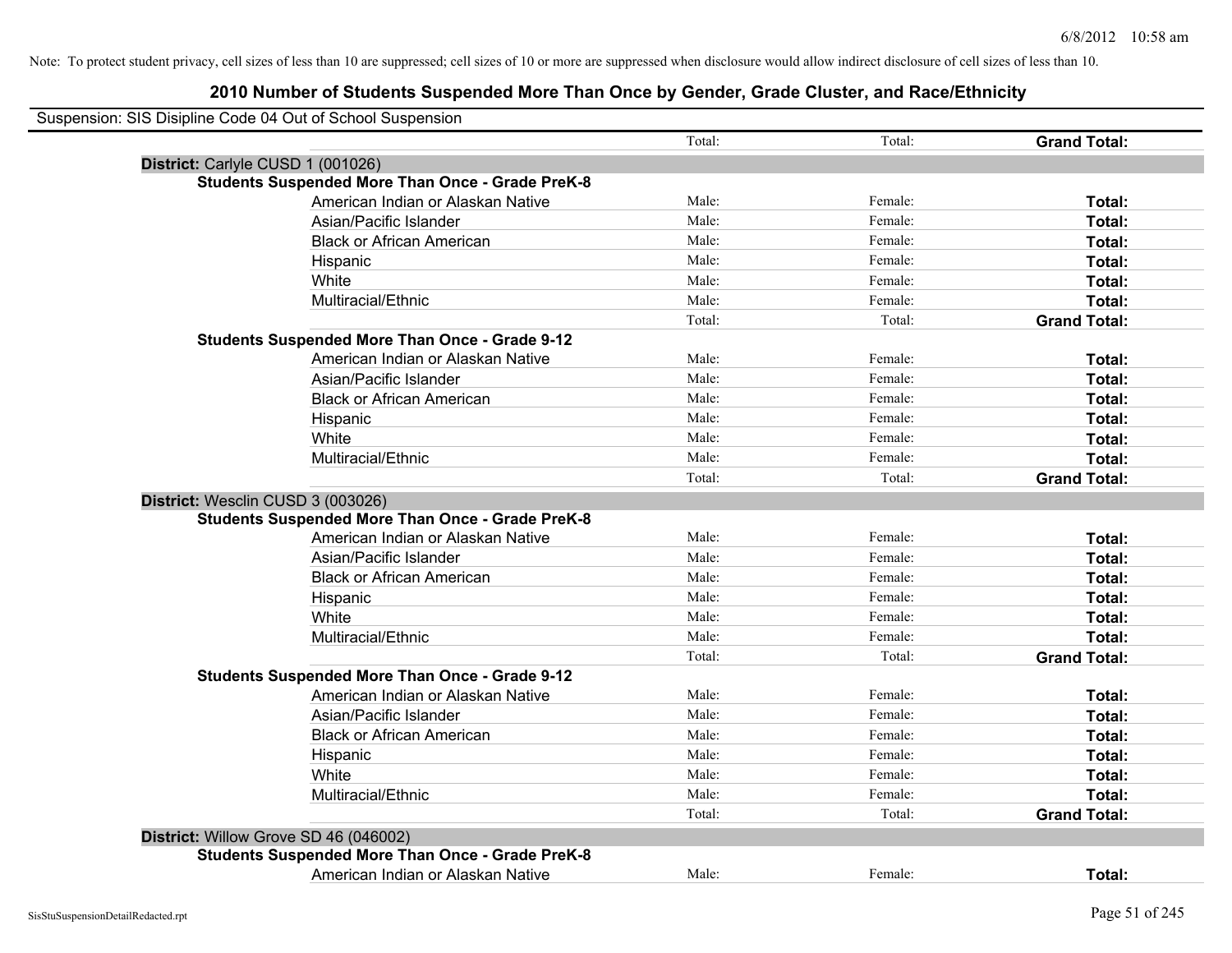|                      | Suspension: SIS Disipline Code 04 Out of School Suspension |        |    |         |    |                     |    |
|----------------------|------------------------------------------------------------|--------|----|---------|----|---------------------|----|
|                      | Asian/Pacific Islander                                     | Male:  |    | Female: |    | Total:              |    |
|                      | <b>Black or African American</b>                           | Male:  |    | Female: |    | Total:              |    |
|                      | Hispanic                                                   | Male:  |    | Female: |    | Total:              |    |
|                      | White                                                      | Male:  |    | Female: |    | Total:              |    |
|                      | Multiracial/Ethnic                                         | Male:  |    | Female: |    | Total:              |    |
|                      |                                                            | Total: |    | Total:  |    | <b>Grand Total:</b> |    |
| County: Marion (058) |                                                            |        |    |         |    |                     |    |
|                      | District: Centralia HSD 200 (200017)                       |        |    |         |    |                     |    |
|                      | <b>Students Suspended More Than Once - Grade 9-12</b>      |        |    |         |    |                     |    |
|                      | American Indian or Alaskan Native                          | Male:  |    | Female: |    | Total:              |    |
|                      | Asian/Pacific Islander                                     | Male:  |    | Female: |    | Total:              |    |
|                      | <b>Black or African American</b>                           | Male:  |    | Female: |    | Total:              | 19 |
|                      | Hispanic                                                   | Male:  |    | Female: |    | Total:              |    |
|                      | White                                                      | Male:  | 45 | Female: | 20 | Total:              | 65 |
|                      | Multiracial/Ethnic                                         | Male:  |    | Female: |    | Total:              |    |
|                      |                                                            | Total: |    | Total:  |    | <b>Grand Total:</b> |    |
|                      | District: Centralia SD 135 (135002)                        |        |    |         |    |                     |    |
|                      | <b>Students Suspended More Than Once - Grade PreK-8</b>    |        |    |         |    |                     |    |
|                      | American Indian or Alaskan Native                          | Male:  |    | Female: |    | Total:              |    |
|                      | Asian/Pacific Islander                                     | Male:  |    | Female: |    | Total:              |    |
|                      | <b>Black or African American</b>                           | Male:  |    | Female: |    | Total:              |    |
|                      | Hispanic                                                   | Male:  |    | Female: |    | Total:              |    |
|                      | White                                                      | Male:  |    | Female: |    | Total:              | 21 |
|                      | Multiracial/Ethnic                                         | Male:  |    | Female: |    | Total:              |    |
|                      |                                                            | Total: |    | Total:  |    | <b>Grand Total:</b> | 34 |
|                      | District: luka CCSD 7 (007004)                             |        |    |         |    |                     |    |
|                      | <b>Students Suspended More Than Once - Grade PreK-8</b>    |        |    |         |    |                     |    |
|                      | American Indian or Alaskan Native                          | Male:  |    | Female: |    | Total:              |    |
|                      | Asian/Pacific Islander                                     | Male:  |    | Female: |    | Total:              |    |
|                      | <b>Black or African American</b>                           | Male:  |    | Female: |    | Total:              |    |
|                      | Hispanic                                                   | Male:  |    | Female: |    | Total:              |    |
|                      | White                                                      | Male:  |    | Female: |    | Total:              |    |
|                      | Multiracial/Ethnic                                         | Male:  |    | Female: |    | Total:              |    |
|                      |                                                            | Total: |    | Total:  |    | <b>Grand Total:</b> |    |
|                      | District: Raccoon Cons SD 1 (001003)                       |        |    |         |    |                     |    |
|                      | <b>Students Suspended More Than Once - Grade PreK-8</b>    |        |    |         |    |                     |    |
|                      | American Indian or Alaskan Native                          | Male:  |    | Female: |    | Total:              |    |
|                      | Asian/Pacific Islander                                     | Male:  |    | Female: |    | Total:              |    |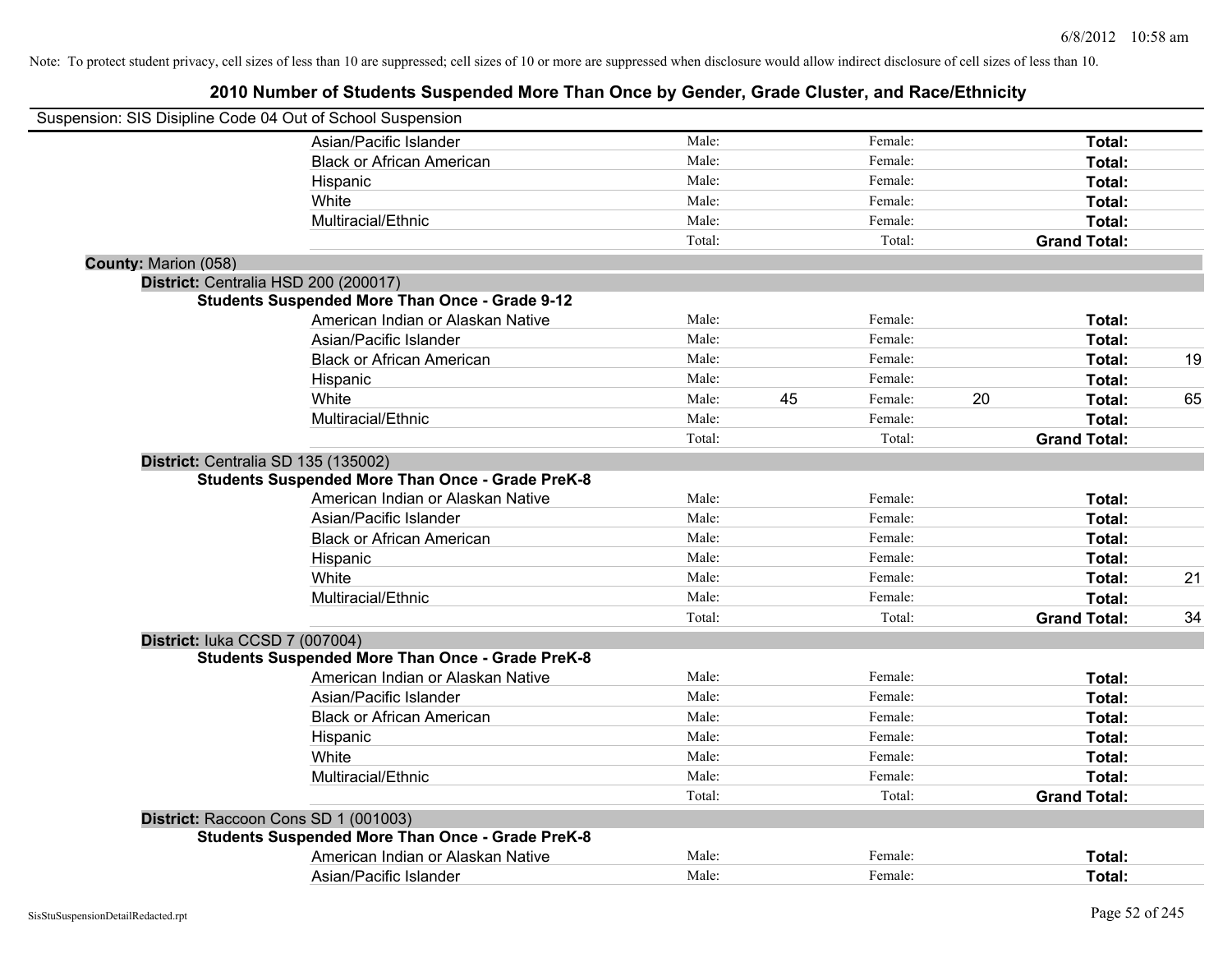| Suspension: SIS Disipline Code 04 Out of School Suspension |                                                         |        |         |                     |    |
|------------------------------------------------------------|---------------------------------------------------------|--------|---------|---------------------|----|
|                                                            | <b>Black or African American</b>                        | Male:  | Female: | Total:              |    |
|                                                            | Hispanic                                                | Male:  | Female: | Total:              |    |
|                                                            | White                                                   | Male:  | Female: | Total:              |    |
|                                                            | Multiracial/Ethnic                                      | Male:  | Female: | Total:              |    |
|                                                            |                                                         | Total: | Total:  | <b>Grand Total:</b> |    |
| District: Salem CHSD 600 (600016)                          |                                                         |        |         |                     |    |
|                                                            | <b>Students Suspended More Than Once - Grade 9-12</b>   |        |         |                     |    |
|                                                            | American Indian or Alaskan Native                       | Male:  | Female: | Total:              |    |
|                                                            | Asian/Pacific Islander                                  | Male:  | Female: | Total:              |    |
|                                                            | <b>Black or African American</b>                        | Male:  | Female: | Total:              |    |
|                                                            | Hispanic                                                | Male:  | Female: | Total:              |    |
|                                                            | White                                                   | Male:  | Female: | Total:              | 16 |
|                                                            | Multiracial/Ethnic                                      | Male:  | Female: | Total:              |    |
|                                                            |                                                         | Total: | Total:  | <b>Grand Total:</b> |    |
| District: Salem SD 111 (111002)                            |                                                         |        |         |                     |    |
|                                                            | <b>Students Suspended More Than Once - Grade PreK-8</b> |        |         |                     |    |
|                                                            | American Indian or Alaskan Native                       | Male:  | Female: | Total:              |    |
|                                                            | Asian/Pacific Islander                                  | Male:  | Female: | Total:              |    |
|                                                            | <b>Black or African American</b>                        | Male:  | Female: | Total:              |    |
|                                                            | Hispanic                                                | Male:  | Female: | Total:              |    |
|                                                            | White                                                   | Male:  | Female: | Total:              | 27 |
|                                                            | Multiracial/Ethnic                                      | Male:  | Female: | Total:              |    |
|                                                            |                                                         | Total: | Total:  | <b>Grand Total:</b> |    |
| District: Sandoval CUSD 501 (501026)                       |                                                         |        |         |                     |    |
|                                                            | <b>Students Suspended More Than Once - Grade PreK-8</b> |        |         |                     |    |
|                                                            | American Indian or Alaskan Native                       | Male:  | Female: | Total:              |    |
|                                                            | Asian/Pacific Islander                                  | Male:  | Female: | Total:              |    |
|                                                            | <b>Black or African American</b>                        | Male:  | Female: | Total:              |    |
|                                                            | Hispanic                                                | Male:  | Female: | Total:              |    |
|                                                            | White                                                   | Male:  | Female: | Total:              |    |
|                                                            | Multiracial/Ethnic                                      | Male:  | Female: | Total:              |    |
|                                                            |                                                         | Total: | Total:  | <b>Grand Total:</b> |    |
|                                                            | Students Suspended More Than Once - Grade 9-12          |        |         |                     |    |
|                                                            | American Indian or Alaskan Native                       | Male:  | Female: | Total:              |    |
|                                                            | Asian/Pacific Islander                                  | Male:  | Female: | Total:              |    |
|                                                            | <b>Black or African American</b>                        | Male:  | Female: | Total:              |    |
|                                                            | Hispanic                                                | Male:  | Female: | Total:              |    |
|                                                            | White                                                   | Male:  | Female: | Total:              |    |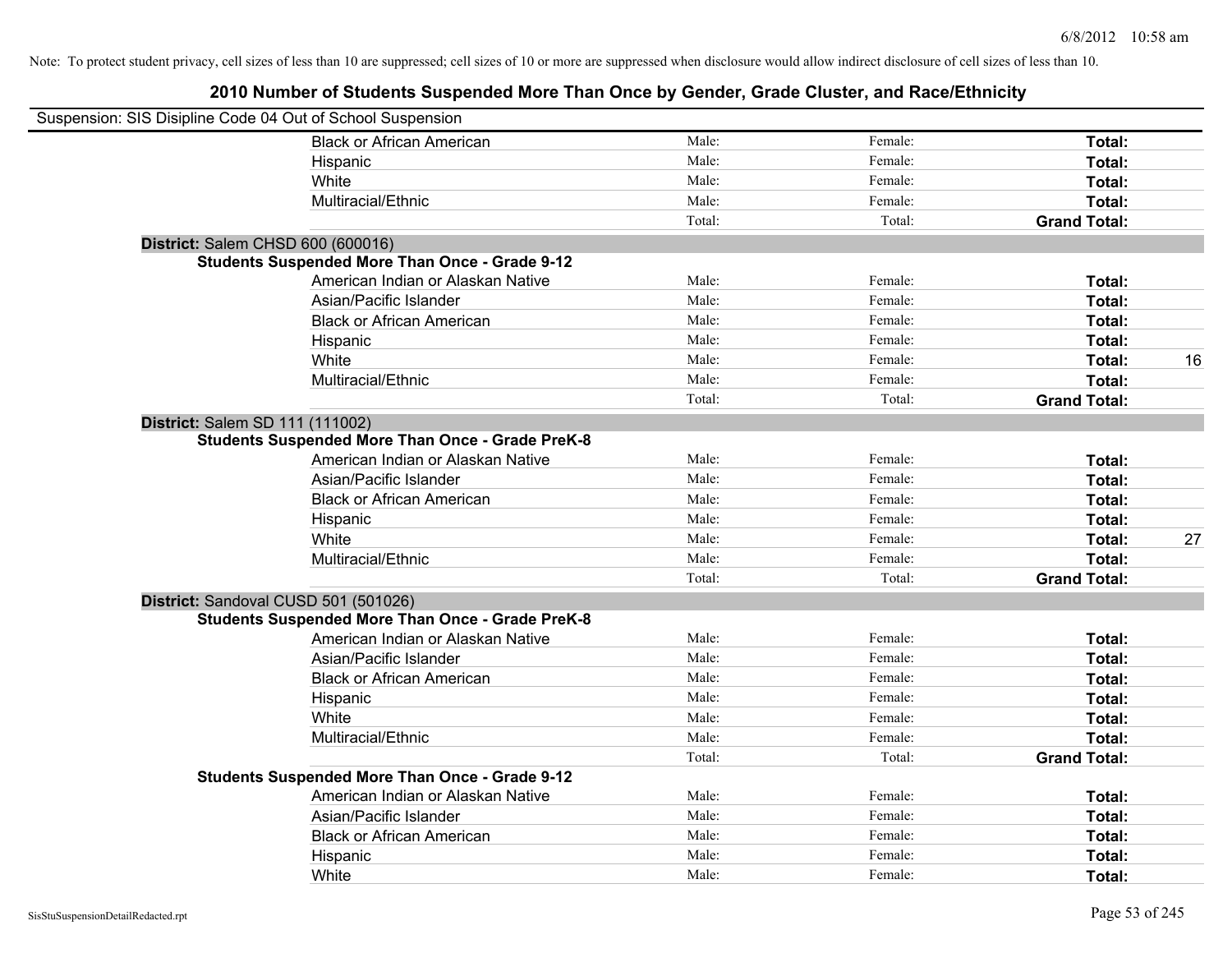| Suspension: SIS Disipline Code 04 Out of School Suspension |                                                         |        |         |                     |
|------------------------------------------------------------|---------------------------------------------------------|--------|---------|---------------------|
|                                                            | Multiracial/Ethnic                                      | Male:  | Female: | Total:              |
|                                                            |                                                         | Total: | Total:  | <b>Grand Total:</b> |
| County: Non-Public School (000)                            |                                                         |        |         |                     |
|                                                            | District: Clinton/Marion/Washington ROE (000000)        |        |         |                     |
|                                                            | <b>Students Suspended More Than Once - Grade PreK-8</b> |        |         |                     |
|                                                            | American Indian or Alaskan Native                       | Male:  | Female: | Total:              |
|                                                            | Asian/Pacific Islander                                  | Male:  | Female: | Total:              |
|                                                            | <b>Black or African American</b>                        | Male:  | Female: | Total:              |
|                                                            | Hispanic                                                | Male:  | Female: | Total:              |
|                                                            | White                                                   | Male:  | Female: | Total:              |
|                                                            | Multiracial/Ethnic                                      | Male:  | Female: | Total:              |
|                                                            |                                                         | Total: | Total:  | <b>Grand Total:</b> |
|                                                            | <b>Students Suspended More Than Once - Grade 9-12</b>   |        |         |                     |
|                                                            | American Indian or Alaskan Native                       | Male:  | Female: | Total:              |
|                                                            | Asian/Pacific Islander                                  | Male:  | Female: | Total:              |
|                                                            | <b>Black or African American</b>                        | Male:  | Female: | Total:              |
|                                                            | Hispanic                                                | Male:  | Female: | Total:              |
|                                                            | White                                                   | Male:  | Female: | Total:              |
|                                                            | Multiracial/Ethnic                                      | Male:  | Female: | Total:              |
|                                                            |                                                         | Total: | Total:  | <b>Grand Total:</b> |
| County: Washington (095)                                   |                                                         |        |         |                     |
| District: Ashley CCSD 15 (015004)                          |                                                         |        |         |                     |
|                                                            | <b>Students Suspended More Than Once - Grade PreK-8</b> |        |         |                     |
|                                                            | American Indian or Alaskan Native                       | Male:  | Female: | Total:              |
|                                                            | Asian/Pacific Islander                                  | Male:  | Female: | Total:              |
|                                                            | <b>Black or African American</b>                        | Male:  | Female: | Total:              |
|                                                            | Hispanic                                                | Male:  | Female: | Total:              |
|                                                            | White                                                   | Male:  | Female: | Total:              |
|                                                            | Multiracial/Ethnic                                      | Male:  | Female: | Total:              |
|                                                            |                                                         | Total: | Total:  | <b>Grand Total:</b> |
| District: Hoyleton Cons SD 29 (029003)                     |                                                         |        |         |                     |
|                                                            | <b>Students Suspended More Than Once - Grade PreK-8</b> |        |         |                     |
|                                                            | American Indian or Alaskan Native                       | Male:  | Female: | Total:              |
|                                                            | Asian/Pacific Islander                                  | Male:  | Female: | Total:              |
|                                                            | <b>Black or African American</b>                        | Male:  | Female: | Total:              |
|                                                            | Hispanic                                                | Male:  | Female: | Total:              |
|                                                            | White                                                   | Male:  | Female: | Total:              |
|                                                            | Multiracial/Ethnic                                      | Male:  | Female: | Total:              |
|                                                            |                                                         | Total: | Total:  | <b>Grand Total:</b> |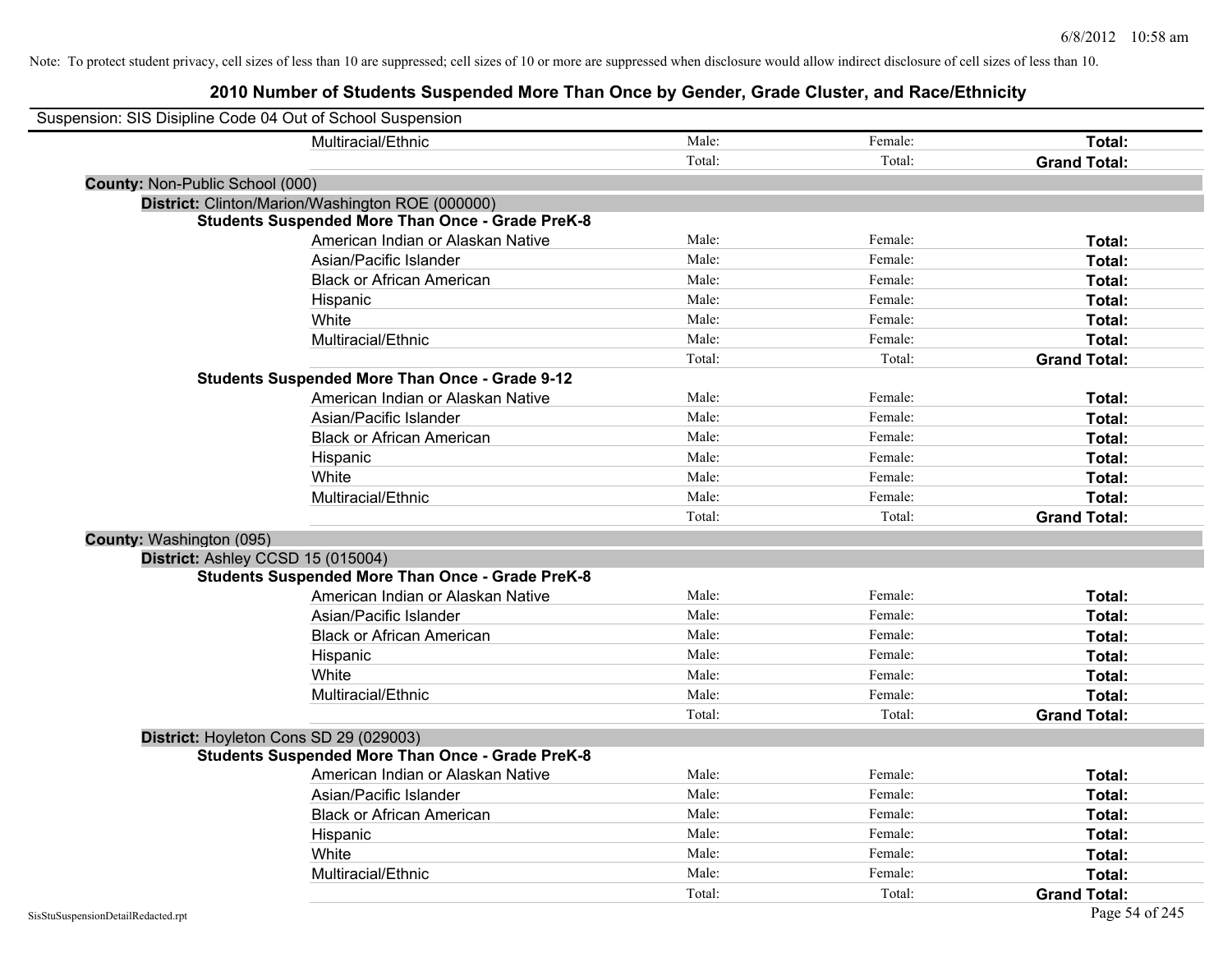| Suspension: SIS Disipline Code 04 Out of School Suspension |                                                         |        |         |                     |
|------------------------------------------------------------|---------------------------------------------------------|--------|---------|---------------------|
| District: Nashville CCSD 49 (049004)                       |                                                         |        |         |                     |
|                                                            | <b>Students Suspended More Than Once - Grade PreK-8</b> |        |         |                     |
|                                                            | American Indian or Alaskan Native                       | Male:  | Female: | Total:              |
|                                                            | Asian/Pacific Islander                                  | Male:  | Female: | Total:              |
|                                                            | <b>Black or African American</b>                        | Male:  | Female: | Total:              |
|                                                            | Hispanic                                                | Male:  | Female: | Total:              |
|                                                            | White                                                   | Male:  | Female: | Total:              |
|                                                            | Multiracial/Ethnic                                      | Male:  | Female: | Total:              |
|                                                            |                                                         | Total: | Total:  | <b>Grand Total:</b> |
| District: Nashville CHSD 99 (099016)                       |                                                         |        |         |                     |
|                                                            | <b>Students Suspended More Than Once - Grade 9-12</b>   |        |         |                     |
|                                                            | American Indian or Alaskan Native                       | Male:  | Female: | Total:              |
|                                                            | Asian/Pacific Islander                                  | Male:  | Female: | <b>Total:</b>       |
|                                                            | <b>Black or African American</b>                        | Male:  | Female: | Total:              |
|                                                            | Hispanic                                                | Male:  | Female: | Total:              |
|                                                            | White                                                   | Male:  | Female: | Total:              |
|                                                            | Multiracial/Ethnic                                      | Male:  | Female: | Total:              |
|                                                            |                                                         | Total: | Total:  | <b>Grand Total:</b> |
|                                                            | District: West Washington Co CUD 10 (010026)            |        |         |                     |
|                                                            | <b>Students Suspended More Than Once - Grade PreK-8</b> |        |         |                     |
|                                                            | American Indian or Alaskan Native                       | Male:  | Female: | <b>Total:</b>       |
|                                                            | Asian/Pacific Islander                                  | Male:  | Female: | Total:              |
|                                                            | <b>Black or African American</b>                        | Male:  | Female: | <b>Total:</b>       |
|                                                            | Hispanic                                                | Male:  | Female: | Total:              |
|                                                            | White                                                   | Male:  | Female: | Total:              |
|                                                            | Multiracial/Ethnic                                      | Male:  | Female: | Total:              |
|                                                            |                                                         | Total: | Total:  | <b>Grand Total:</b> |
|                                                            |                                                         |        |         |                     |
| Region: Clk/Cls/Cmbn/Dglas/Edgr/Mltr/Shlb (11)             |                                                         |        |         |                     |
| County: Clark (012)                                        |                                                         |        |         |                     |
| District: Casey-Westfield CUSD 4C (004C26)                 |                                                         |        |         |                     |
|                                                            | <b>Students Suspended More Than Once - Grade PreK-8</b> |        |         |                     |
|                                                            | American Indian or Alaskan Native                       | Male:  | Female: | Total:              |
|                                                            | Asian/Pacific Islander                                  | Male:  | Female: | Total:              |
|                                                            | <b>Black or African American</b>                        | Male:  | Female: | Total:              |
|                                                            | Hispanic                                                | Male:  | Female: | Total:              |
|                                                            | White                                                   | Male:  | Female: | Total:              |
|                                                            | Multiracial/Ethnic                                      | Male:  | Female: | Total:              |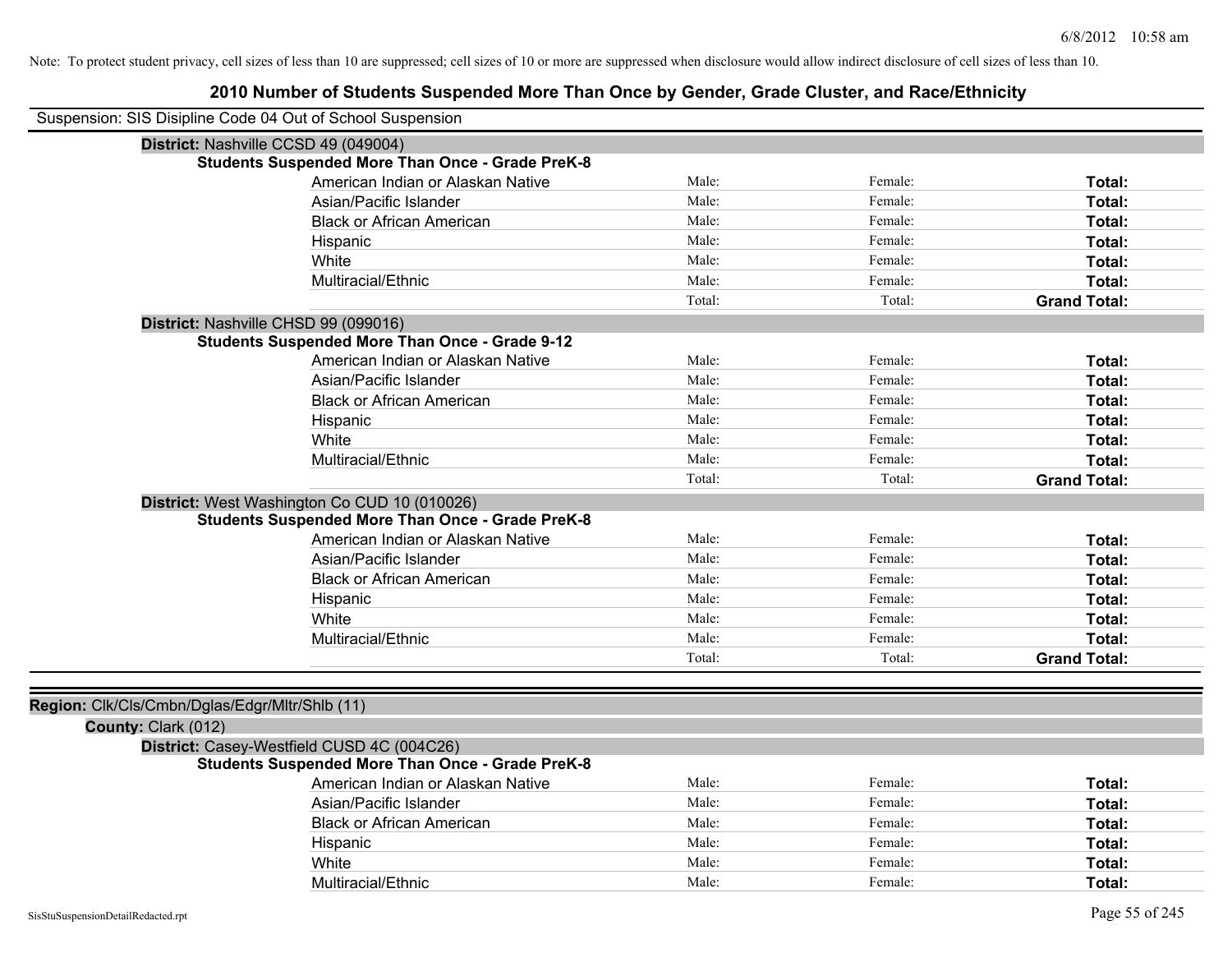| Suspension: SIS Disipline Code 04 Out of School Suspension |                                                         |        |         |                     |
|------------------------------------------------------------|---------------------------------------------------------|--------|---------|---------------------|
|                                                            |                                                         | Total: | Total:  | <b>Grand Total:</b> |
|                                                            | <b>Students Suspended More Than Once - Grade 9-12</b>   |        |         |                     |
|                                                            | American Indian or Alaskan Native                       | Male:  | Female: | Total:              |
|                                                            | Asian/Pacific Islander                                  | Male:  | Female: | Total:              |
|                                                            | <b>Black or African American</b>                        | Male:  | Female: | Total:              |
|                                                            | Hispanic                                                | Male:  | Female: | Total:              |
|                                                            | White                                                   | Male:  | Female: | Total:              |
|                                                            | Multiracial/Ethnic                                      | Male:  | Female: | Total:              |
|                                                            |                                                         | Total: | Total:  | <b>Grand Total:</b> |
|                                                            | District: Marshall CUSD 2C (002C26)                     |        |         |                     |
|                                                            | <b>Students Suspended More Than Once - Grade 9-12</b>   |        |         |                     |
|                                                            | American Indian or Alaskan Native                       | Male:  | Female: | Total:              |
|                                                            | Asian/Pacific Islander                                  | Male:  | Female: | Total:              |
|                                                            | <b>Black or African American</b>                        | Male:  | Female: | Total:              |
|                                                            | Hispanic                                                | Male:  | Female: | Total:              |
|                                                            | White                                                   | Male:  | Female: | 11<br>Total:        |
|                                                            | Multiracial/Ethnic                                      | Male:  | Female: | Total:              |
|                                                            |                                                         | Total: | Total:  | <b>Grand Total:</b> |
|                                                            | District: Martinsville CUSD 3C (003C26)                 |        |         |                     |
|                                                            | <b>Students Suspended More Than Once - Grade 9-12</b>   |        |         |                     |
|                                                            | American Indian or Alaskan Native                       | Male:  | Female: | Total:              |
|                                                            | Asian/Pacific Islander                                  | Male:  | Female: | Total:              |
|                                                            | <b>Black or African American</b>                        | Male:  | Female: | Total:              |
|                                                            | Hispanic                                                | Male:  | Female: | Total:              |
|                                                            | White                                                   | Male:  | Female: | Total:              |
|                                                            | Multiracial/Ethnic                                      | Male:  | Female: | Total:              |
|                                                            |                                                         | Total: | Total:  | <b>Grand Total:</b> |
| County: Coles (015)                                        |                                                         |        |         |                     |
|                                                            | District: Charleston CUSD 1 (001026)                    |        |         |                     |
|                                                            | <b>Students Suspended More Than Once - Grade PreK-8</b> |        |         |                     |
|                                                            | American Indian or Alaskan Native                       | Male:  | Female: | Total:              |
|                                                            | Asian/Pacific Islander                                  | Male:  | Female: | Total:              |
|                                                            | <b>Black or African American</b>                        | Male:  | Female: | Total:              |
|                                                            | Hispanic                                                | Male:  | Female: | Total:              |
|                                                            | White                                                   | Male:  | Female: | Total:              |
|                                                            | Multiracial/Ethnic                                      | Male:  | Female: | Total:              |
|                                                            |                                                         | Total: | Total:  | <b>Grand Total:</b> |
|                                                            | <b>Students Suspended More Than Once - Grade 9-12</b>   |        |         |                     |
|                                                            | American Indian or Alaskan Native                       | Male:  | Female: | Total:              |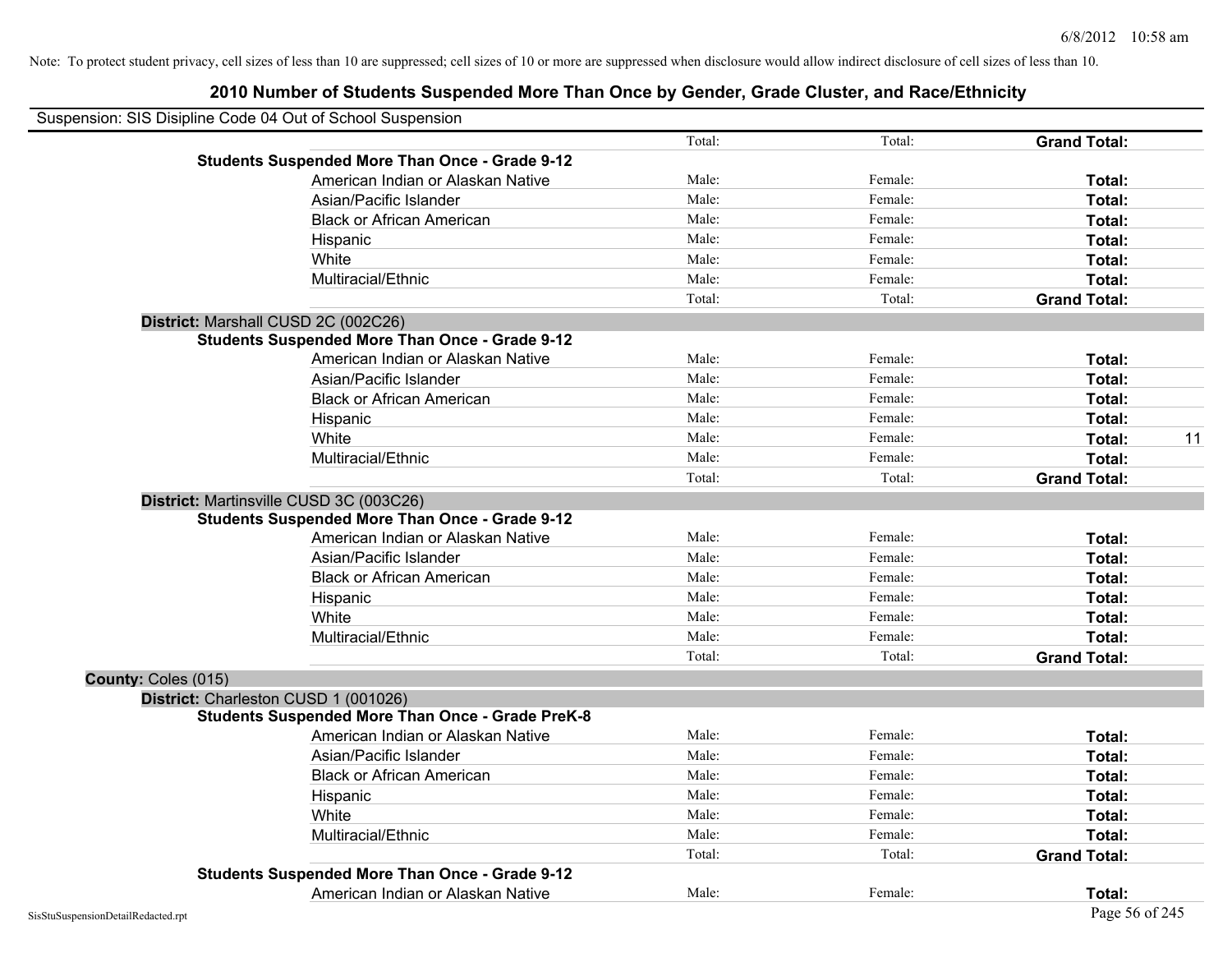| Suspension: SIS Disipline Code 04 Out of School Suspension |                                                         |        |         |                     |    |
|------------------------------------------------------------|---------------------------------------------------------|--------|---------|---------------------|----|
|                                                            | Asian/Pacific Islander                                  | Male:  | Female: | Total:              |    |
|                                                            | <b>Black or African American</b>                        | Male:  | Female: | Total:              |    |
|                                                            | Hispanic                                                | Male:  | Female: | Total:              |    |
|                                                            | White                                                   | Male:  | Female: | Total:              |    |
|                                                            | Multiracial/Ethnic                                      | Male:  | Female: | Total:              |    |
|                                                            |                                                         | Total: | Total:  | <b>Grand Total:</b> |    |
| District: Mattoon CUSD 2 (002026)                          |                                                         |        |         |                     |    |
|                                                            | <b>Students Suspended More Than Once - Grade PreK-8</b> |        |         |                     |    |
|                                                            | American Indian or Alaskan Native                       | Male:  | Female: | Total:              |    |
|                                                            | Asian/Pacific Islander                                  | Male:  | Female: | Total:              |    |
|                                                            | <b>Black or African American</b>                        | Male:  | Female: | Total:              |    |
|                                                            | Hispanic                                                | Male:  | Female: | Total:              |    |
|                                                            | White                                                   | Male:  | Female: | Total:              | 29 |
|                                                            | Multiracial/Ethnic                                      | Male:  | Female: | Total:              |    |
|                                                            |                                                         | Total: | Total:  | <b>Grand Total:</b> |    |
| District: Oakland CUSD 5 (005026)                          |                                                         |        |         |                     |    |
|                                                            | <b>Students Suspended More Than Once - Grade PreK-8</b> |        |         |                     |    |
|                                                            | American Indian or Alaskan Native                       | Male:  | Female: | Total:              |    |
|                                                            | Asian/Pacific Islander                                  | Male:  | Female: | Total:              |    |
|                                                            | <b>Black or African American</b>                        | Male:  | Female: | Total:              |    |
|                                                            | Hispanic                                                | Male:  | Female: | Total:              |    |
|                                                            | White                                                   | Male:  | Female: | Total:              |    |
|                                                            | Multiracial/Ethnic                                      | Male:  | Female: | Total:              |    |
|                                                            |                                                         | Total: | Total:  | <b>Grand Total:</b> |    |
|                                                            | <b>Students Suspended More Than Once - Grade 9-12</b>   |        |         |                     |    |
|                                                            | American Indian or Alaskan Native                       | Male:  | Female: | Total:              |    |
|                                                            | Asian/Pacific Islander                                  | Male:  | Female: | Total:              |    |
|                                                            | <b>Black or African American</b>                        | Male:  | Female: | Total:              |    |
|                                                            | Hispanic                                                | Male:  | Female: | Total:              |    |
|                                                            | White                                                   | Male:  | Female: | Total:              |    |
|                                                            | Multiracial/Ethnic                                      | Male:  | Female: | Total:              |    |
|                                                            |                                                         | Total: | Total:  | <b>Grand Total:</b> |    |
| County: Cumberland (018)                                   |                                                         |        |         |                     |    |
|                                                            | District: Cumberland CUSD 77 (077026)                   |        |         |                     |    |
|                                                            | <b>Students Suspended More Than Once - Grade PreK-8</b> |        |         |                     |    |
|                                                            | American Indian or Alaskan Native                       | Male:  | Female: | Total:              |    |
|                                                            | Asian/Pacific Islander                                  | Male:  | Female: | Total:              |    |
|                                                            | <b>Black or African American</b>                        | Male:  | Female: | Total:              |    |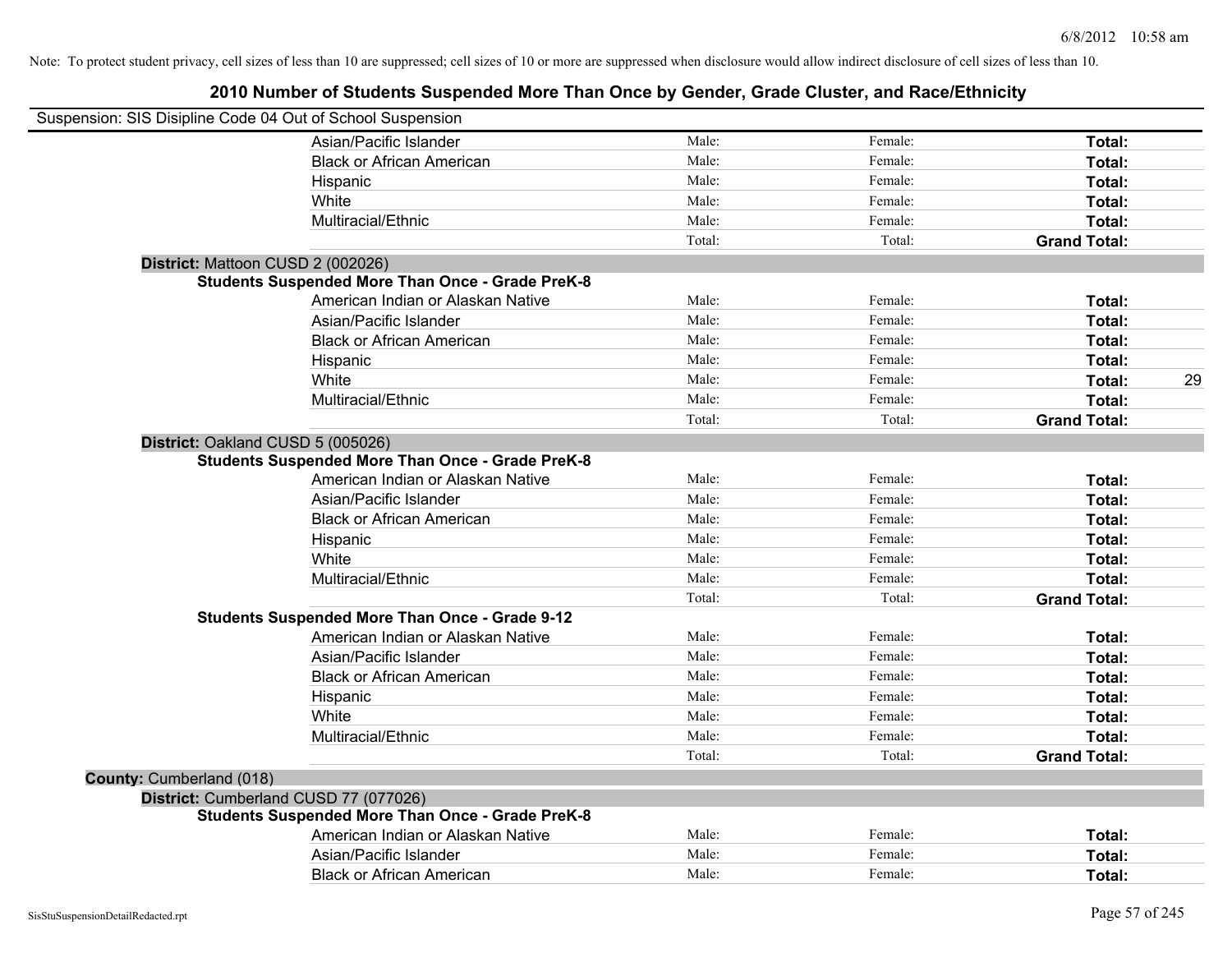|                              | Suspension: SIS Disipline Code 04 Out of School Suspension |        |         |                     |
|------------------------------|------------------------------------------------------------|--------|---------|---------------------|
|                              | Hispanic                                                   | Male:  | Female: | Total:              |
|                              | White                                                      | Male:  | Female: | Total:              |
|                              | Multiracial/Ethnic                                         | Male:  | Female: | Total:              |
|                              |                                                            | Total: | Total:  | <b>Grand Total:</b> |
|                              | <b>Students Suspended More Than Once - Grade 9-12</b>      |        |         |                     |
|                              | American Indian or Alaskan Native                          | Male:  | Female: | Total:              |
|                              | Asian/Pacific Islander                                     | Male:  | Female: | Total:              |
|                              | <b>Black or African American</b>                           | Male:  | Female: | Total:              |
|                              | Hispanic                                                   | Male:  | Female: | Total:              |
|                              | White                                                      | Male:  | Female: | Total:              |
|                              | Multiracial/Ethnic                                         | Male:  | Female: | Total:              |
|                              |                                                            | Total: | Total:  | <b>Grand Total:</b> |
|                              | District: Neoga CUSD 3 (003026)                            |        |         |                     |
|                              | <b>Students Suspended More Than Once - Grade PreK-8</b>    |        |         |                     |
|                              | American Indian or Alaskan Native                          | Male:  | Female: | Total:              |
|                              | Asian/Pacific Islander                                     | Male:  | Female: | Total:              |
|                              | <b>Black or African American</b>                           | Male:  | Female: | Total:              |
|                              | Hispanic                                                   | Male:  | Female: | Total:              |
|                              | White                                                      | Male:  | Female: | Total:              |
|                              | Multiracial/Ethnic                                         | Male:  | Female: | Total:              |
|                              |                                                            | Total: | Total:  | <b>Grand Total:</b> |
| <b>County: Douglas (021)</b> |                                                            |        |         |                     |
|                              | District: Arcola CUSD 306 (306026)                         |        |         |                     |
|                              | <b>Students Suspended More Than Once - Grade PreK-8</b>    |        |         |                     |
|                              | American Indian or Alaskan Native                          | Male:  | Female: | Total:              |
|                              | Asian/Pacific Islander                                     | Male:  | Female: | Total:              |
|                              | <b>Black or African American</b>                           | Male:  | Female: | Total:              |
|                              | Hispanic                                                   | Male:  | Female: | Total:              |
|                              | White                                                      | Male:  | Female: | Total:              |
|                              | Multiracial/Ethnic                                         | Male:  | Female: | Total:              |
|                              |                                                            | Total: | Total:  | <b>Grand Total:</b> |
|                              | <b>Students Suspended More Than Once - Grade 9-12</b>      |        |         |                     |
|                              | American Indian or Alaskan Native                          | Male:  | Female: | Total:              |
|                              | Asian/Pacific Islander                                     | Male:  | Female: | Total:              |
|                              | <b>Black or African American</b>                           | Male:  | Female: | Total:              |
|                              | Hispanic                                                   | Male:  | Female: | Total:              |
|                              | White                                                      | Male:  | Female: | Total:              |
|                              | Multiracial/Ethnic                                         | Male:  | Female: | Total:              |
|                              |                                                            | Total: | Total:  | <b>Grand Total:</b> |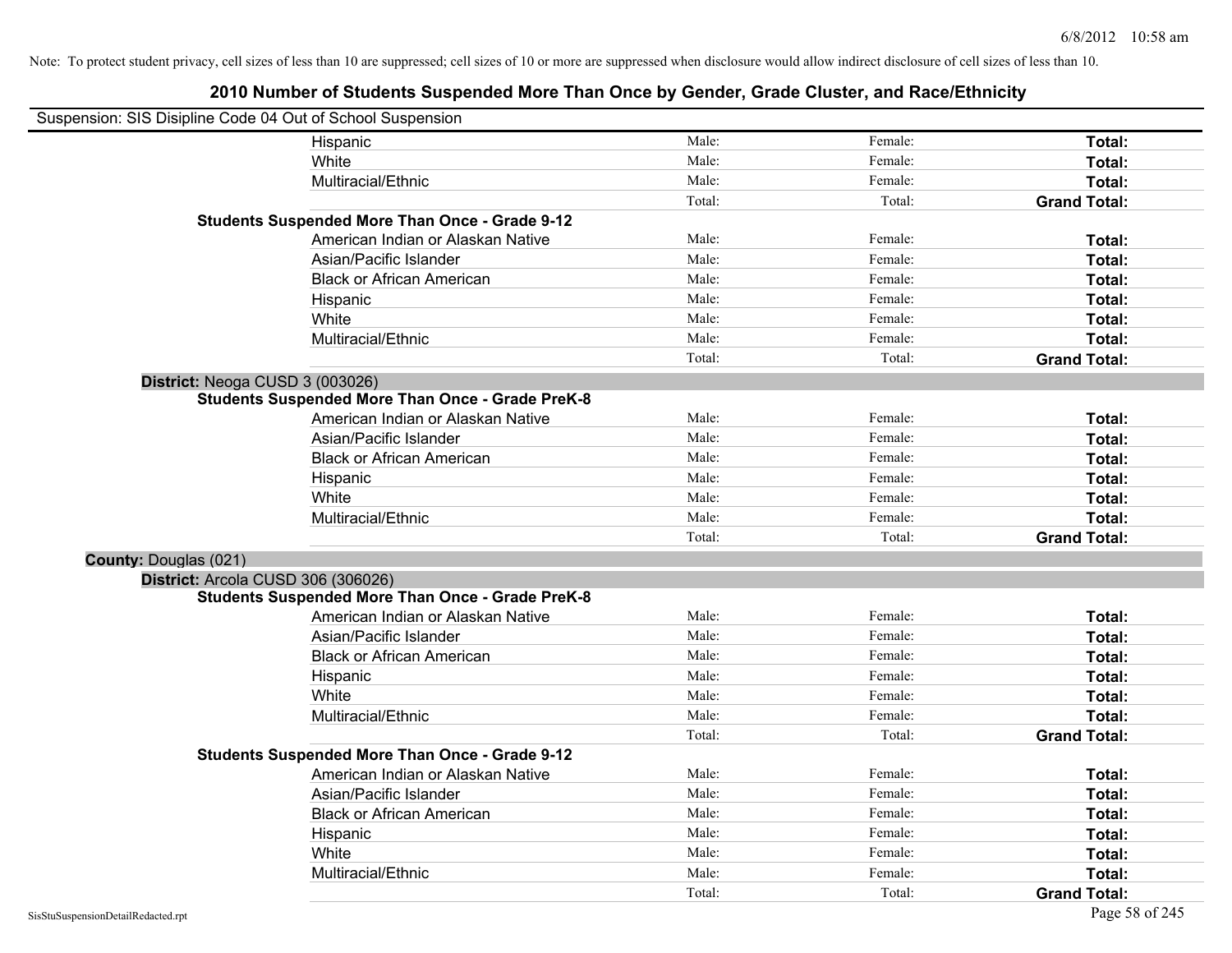|                     | Suspension: SIS Disipline Code 04 Out of School Suspension |                 |                   |                               |
|---------------------|------------------------------------------------------------|-----------------|-------------------|-------------------------------|
|                     | District: Villa Grove CUSD 302 (302026)                    |                 |                   |                               |
|                     | <b>Students Suspended More Than Once - Grade PreK-8</b>    |                 |                   |                               |
|                     | American Indian or Alaskan Native                          | Male:           | Female:           | Total:                        |
|                     | Asian/Pacific Islander                                     | Male:           | Female:           | Total:                        |
|                     | <b>Black or African American</b>                           | Male:           | Female:           | Total:                        |
|                     | Hispanic                                                   | Male:           | Female:           | Total:                        |
|                     | White                                                      | Male:           | Female:           | Total:                        |
|                     | Multiracial/Ethnic                                         | Male:           | Female:           | Total:                        |
|                     |                                                            | Total:          | Total:            | <b>Grand Total:</b>           |
|                     | <b>Students Suspended More Than Once - Grade 9-12</b>      |                 |                   |                               |
|                     | American Indian or Alaskan Native                          | Male:           | Female:           | Total:                        |
|                     | Asian/Pacific Islander                                     | Male:           | Female:           | Total:                        |
|                     | <b>Black or African American</b>                           | Male:           | Female:           | Total:                        |
|                     | Hispanic                                                   | Male:           | Female:           | Total:                        |
|                     | White                                                      | Male:           | Female:           | Total:                        |
|                     | Multiracial/Ethnic                                         | Male:           | Female:           | Total:                        |
|                     |                                                            | Total:          | Total:            | <b>Grand Total:</b>           |
| County: Edgar (023) |                                                            |                 |                   |                               |
|                     |                                                            |                 |                   |                               |
|                     | District: Edgar County CUD 6 (006026)                      |                 |                   |                               |
|                     | <b>Students Suspended More Than Once - Grade 9-12</b>      |                 |                   |                               |
|                     | American Indian or Alaskan Native                          | Male:           | Female:           | Total:                        |
|                     | Asian/Pacific Islander                                     | Male:           | Female:           | Total:                        |
|                     | <b>Black or African American</b>                           | Male:           | Female:           | Total:                        |
|                     | Hispanic                                                   | Male:           | Female:           | Total:                        |
|                     | White                                                      | Male:           | Female:           | Total:                        |
|                     | Multiracial/Ethnic                                         | Male:           | Female:           | Total:                        |
|                     |                                                            | Total:          | Total:            | <b>Grand Total:</b>           |
|                     | District: Paris-Union SD 95 (095025)                       |                 |                   |                               |
|                     | <b>Students Suspended More Than Once - Grade PreK-8</b>    |                 |                   |                               |
|                     | American Indian or Alaskan Native                          | Male:           | Female:           | Total:                        |
|                     | Asian/Pacific Islander                                     | Male:           | Female:           | Total:                        |
|                     | <b>Black or African American</b>                           | Male:           | Female:           | Total:                        |
|                     | Hispanic                                                   | Male:           | Female:           | Total:                        |
|                     | White                                                      | Male:           | Female:           | Total:                        |
|                     | Multiracial/Ethnic                                         | Male:<br>Total: | Female:<br>Total: | Total:<br><b>Grand Total:</b> |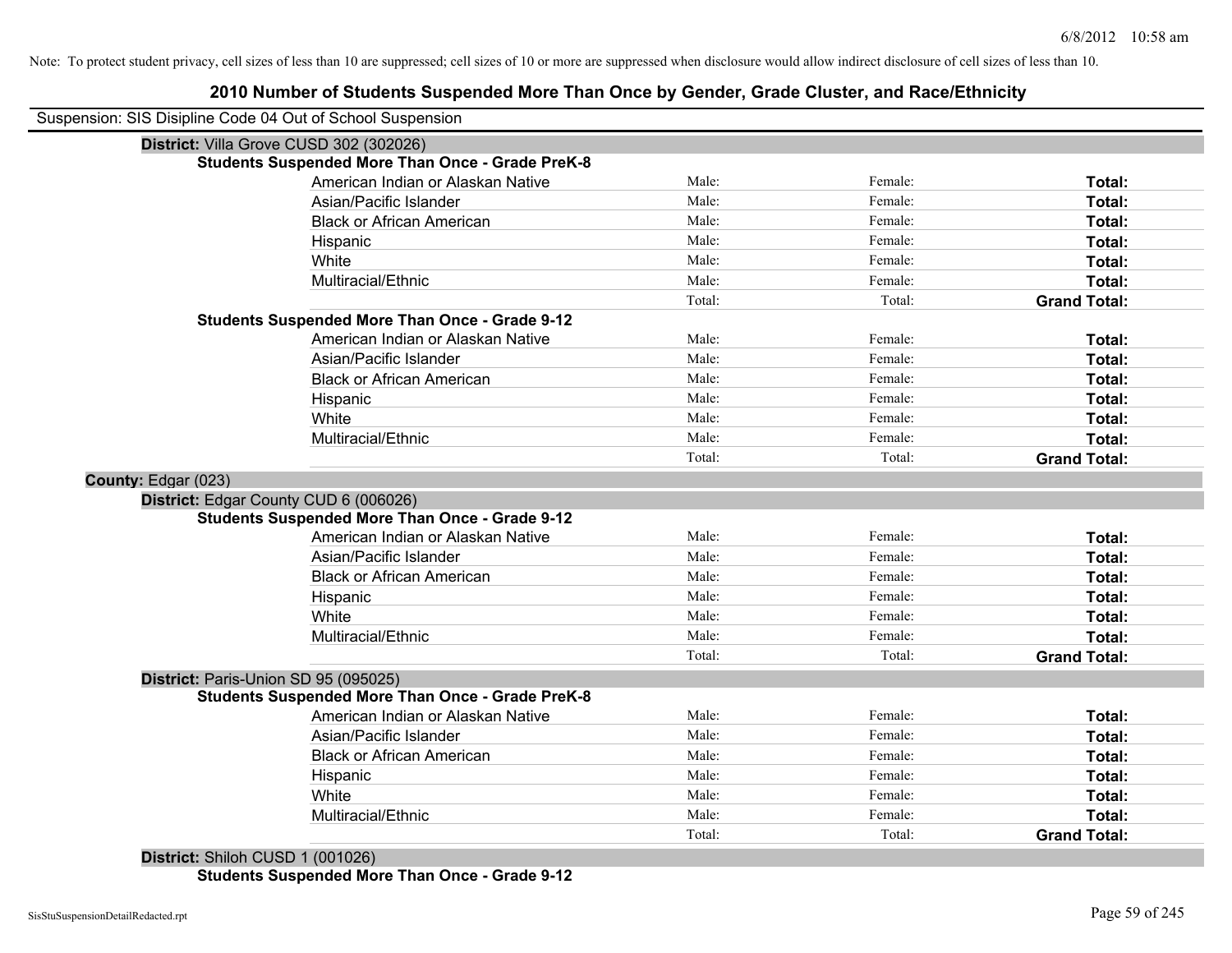| Suspension: SIS Disipline Code 04 Out of School Suspension |                                                         |        |         |                     |
|------------------------------------------------------------|---------------------------------------------------------|--------|---------|---------------------|
|                                                            | American Indian or Alaskan Native                       | Male:  | Female: | Total:              |
|                                                            | Asian/Pacific Islander                                  | Male:  | Female: | Total:              |
|                                                            | <b>Black or African American</b>                        | Male:  | Female: | Total:              |
|                                                            | Hispanic                                                | Male:  | Female: | Total:              |
|                                                            | White                                                   | Male:  | Female: | Total:              |
|                                                            | Multiracial/Ethnic                                      | Male:  | Female: | Total:              |
|                                                            |                                                         | Total: | Total:  | <b>Grand Total:</b> |
| <b>County: Moultrie (070)</b>                              |                                                         |        |         |                     |
| District: Lovington CUSD 303 (303026)                      |                                                         |        |         |                     |
|                                                            | <b>Students Suspended More Than Once - Grade 9-12</b>   |        |         |                     |
|                                                            | American Indian or Alaskan Native                       | Male:  | Female: | Total:              |
|                                                            | Asian/Pacific Islander                                  | Male:  | Female: | Total:              |
|                                                            | <b>Black or African American</b>                        | Male:  | Female: | Total:              |
|                                                            | Hispanic                                                | Male:  | Female: | Total:              |
|                                                            | White                                                   | Male:  | Female: | Total:              |
|                                                            | Multiracial/Ethnic                                      | Male:  | Female: | Total:              |
|                                                            |                                                         | Total: | Total:  | <b>Grand Total:</b> |
| District: Okaw Valley CUSD 302 (302026)                    |                                                         |        |         |                     |
|                                                            | <b>Students Suspended More Than Once - Grade PreK-8</b> |        |         |                     |
|                                                            | American Indian or Alaskan Native                       | Male:  | Female: | Total:              |
|                                                            | Asian/Pacific Islander                                  | Male:  | Female: | Total:              |
|                                                            | <b>Black or African American</b>                        | Male:  | Female: | Total:              |
|                                                            | Hispanic                                                | Male:  | Female: | Total:              |
|                                                            | White                                                   | Male:  | Female: | Total:              |
|                                                            | Multiracial/Ethnic                                      | Male:  | Female: | Total:              |
|                                                            |                                                         | Total: | Total:  | <b>Grand Total:</b> |
|                                                            | <b>Students Suspended More Than Once - Grade 9-12</b>   |        |         |                     |
|                                                            | American Indian or Alaskan Native                       | Male:  | Female: | Total:              |
|                                                            | Asian/Pacific Islander                                  | Male:  | Female: | Total:              |
|                                                            | <b>Black or African American</b>                        | Male:  | Female: | Total:              |
|                                                            | Hispanic                                                | Male:  | Female: | Total:              |
|                                                            | White                                                   | Male:  | Female: | Total:              |
|                                                            | Multiracial/Ethnic                                      | Male:  | Female: | Total:              |
|                                                            |                                                         | Total: | Total:  | <b>Grand Total:</b> |
| District: Sullivan CUSD 300 (300026)                       |                                                         |        |         |                     |
|                                                            | <b>Students Suspended More Than Once - Grade PreK-8</b> |        |         |                     |
|                                                            | American Indian or Alaskan Native                       | Male:  | Female: | Total:              |
|                                                            | Asian/Pacific Islander                                  | Male:  | Female: | Total:              |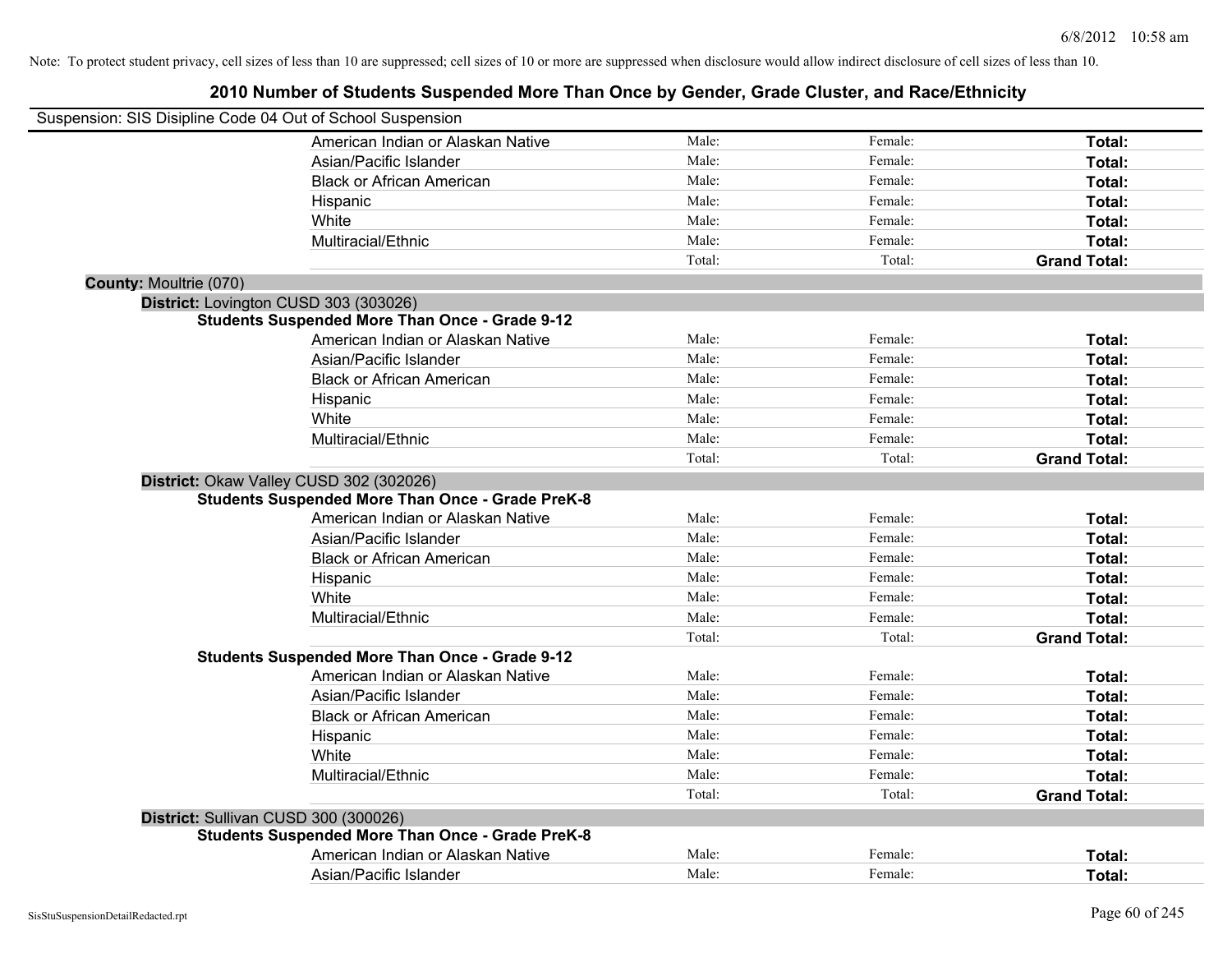|                                 | Suspension: SIS Disipline Code 04 Out of School Suspension |        |         |                     |
|---------------------------------|------------------------------------------------------------|--------|---------|---------------------|
|                                 | <b>Black or African American</b>                           | Male:  | Female: | Total:              |
|                                 | Hispanic                                                   | Male:  | Female: | Total:              |
|                                 | White                                                      | Male:  | Female: | Total:              |
|                                 | Multiracial/Ethnic                                         | Male:  | Female: | Total:              |
|                                 |                                                            | Total: | Total:  | <b>Grand Total:</b> |
|                                 | <b>Students Suspended More Than Once - Grade 9-12</b>      |        |         |                     |
|                                 | American Indian or Alaskan Native                          | Male:  | Female: | Total:              |
|                                 | Asian/Pacific Islander                                     | Male:  | Female: | Total:              |
|                                 | <b>Black or African American</b>                           | Male:  | Female: | Total:              |
|                                 | Hispanic                                                   | Male:  | Female: | Total:              |
|                                 | White                                                      | Male:  | Female: | Total:              |
|                                 | Multiracial/Ethnic                                         | Male:  | Female: | Total:              |
|                                 |                                                            | Total: | Total:  | <b>Grand Total:</b> |
| County: Non-Public School (000) |                                                            |        |         |                     |
|                                 | District: Clk/Cls/Cmbn/Dglas/Edgr/Mltr/Shlb (000000)       |        |         |                     |
|                                 | <b>Students Suspended More Than Once - Grade 9-12</b>      |        |         |                     |
|                                 | American Indian or Alaskan Native                          | Male:  | Female: | Total:              |
|                                 | Asian/Pacific Islander                                     | Male:  | Female: | Total:              |
|                                 | <b>Black or African American</b>                           | Male:  | Female: | Total:              |
|                                 | Hispanic                                                   | Male:  | Female: | Total:              |
|                                 | White                                                      | Male:  | Female: | Total:              |
|                                 | Multiracial/Ethnic                                         | Male:  | Female: | Total:              |
|                                 |                                                            | Total: | Total:  | <b>Grand Total:</b> |
| County: Shelby (087)            |                                                            |        |         |                     |
|                                 | District: Central A & M CUD 21 (021026)                    |        |         |                     |
|                                 | <b>Students Suspended More Than Once - Grade PreK-8</b>    |        |         |                     |
|                                 | American Indian or Alaskan Native                          | Male:  | Female: | Total:              |
|                                 | Asian/Pacific Islander                                     | Male:  | Female: | Total:              |
|                                 | <b>Black or African American</b>                           | Male:  | Female: | Total:              |
|                                 | Hispanic                                                   | Male:  | Female: | Total:              |
|                                 | White                                                      | Male:  | Female: | Total:              |
|                                 | Multiracial/Ethnic                                         | Male:  | Female: | Total:              |
|                                 |                                                            | Total: | Total:  | <b>Grand Total:</b> |
|                                 | <b>Students Suspended More Than Once - Grade 9-12</b>      |        |         |                     |
|                                 | American Indian or Alaskan Native                          | Male:  | Female: | Total:              |
|                                 | Asian/Pacific Islander                                     | Male:  | Female: | Total:              |
|                                 | <b>Black or African American</b>                           | Male:  | Female: | Total:              |
|                                 | Hispanic                                                   | Male:  | Female: | Total:              |
|                                 | White                                                      | Male:  | Female: | Total:              |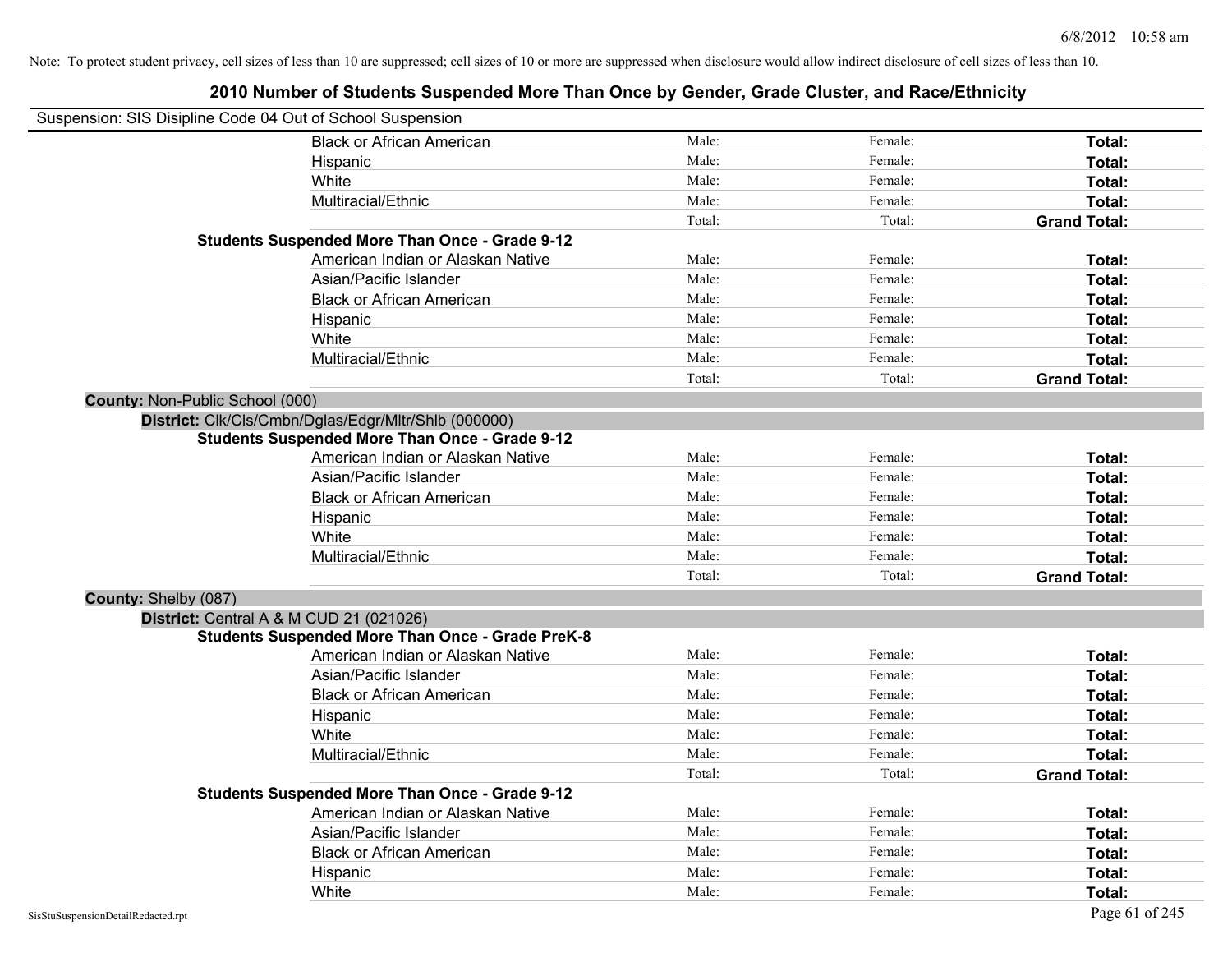# **2010 Number of Students Suspended More Than Once by Gender, Grade Cluster, and Race/Ethnicity**

| Suspension: SIS Disipline Code 04 Out of School Suspension |                                                         |        |         |                     |
|------------------------------------------------------------|---------------------------------------------------------|--------|---------|---------------------|
|                                                            | Multiracial/Ethnic                                      | Male:  | Female: | Total:              |
|                                                            |                                                         | Total: | Total:  | <b>Grand Total:</b> |
| District: Cowden-Herrick CUSD 3A (003A26)                  |                                                         |        |         |                     |
|                                                            | <b>Students Suspended More Than Once - Grade PreK-8</b> |        |         |                     |
|                                                            | American Indian or Alaskan Native                       | Male:  | Female: | Total:              |
|                                                            | Asian/Pacific Islander                                  | Male:  | Female: | Total:              |
|                                                            | <b>Black or African American</b>                        | Male:  | Female: | Total:              |
| Hispanic                                                   |                                                         | Male:  | Female: | Total:              |
| White                                                      |                                                         | Male:  | Female: | Total:              |
|                                                            | Multiracial/Ethnic                                      | Male:  | Female: | Total:              |
|                                                            |                                                         | Total: | Total:  | <b>Grand Total:</b> |
| District: Shelbyville CUSD 4 (004026)                      |                                                         |        |         |                     |
|                                                            | <b>Students Suspended More Than Once - Grade PreK-8</b> |        |         |                     |
|                                                            | American Indian or Alaskan Native                       | Male:  | Female: | Total:              |
|                                                            | Asian/Pacific Islander                                  | Male:  | Female: | Total:              |
|                                                            | <b>Black or African American</b>                        | Male:  | Female: | Total:              |
| Hispanic                                                   |                                                         | Male:  | Female: | Total:              |
| White                                                      |                                                         | Male:  | Female: | Total:              |
|                                                            | Multiracial/Ethnic                                      | Male:  | Female: | Total:              |
|                                                            |                                                         | Total: | Total:  | <b>Grand Total:</b> |
|                                                            | <b>Students Suspended More Than Once - Grade 9-12</b>   |        |         |                     |
|                                                            | American Indian or Alaskan Native                       | Male:  | Female: | Total:              |
|                                                            | Asian/Pacific Islander                                  | Male:  | Female: | Total:              |
|                                                            | <b>Black or African American</b>                        | Male:  | Female: | Total:              |
| Hispanic                                                   |                                                         | Male:  | Female: | Total:              |
| White                                                      |                                                         | Male:  | Female: | Total:              |
|                                                            | Multiracial/Ethnic                                      | Male:  | Female: | Total:              |
|                                                            |                                                         | Total: | Total:  | <b>Grand Total:</b> |
| District: Stewardson-Strasburg CUD 5A (005A26)             |                                                         |        |         |                     |
|                                                            | <b>Students Suspended More Than Once - Grade 9-12</b>   |        |         |                     |
|                                                            | American Indian or Alaskan Native                       | Male:  | Female: | Total:              |
|                                                            | Asian/Pacific Islander                                  | Male:  | Female: | Total:              |
|                                                            | <b>Black or African American</b>                        | Male:  | Female: | Total:              |
| Hispanic                                                   |                                                         | Male:  | Female: | Total:              |
| White                                                      |                                                         | Male:  | Female: | Total:              |
|                                                            | Multiracial/Ethnic                                      | Male:  | Female: | Total:              |
|                                                            |                                                         | Total: | Total:  | <b>Grand Total:</b> |

**District:** Windsor CUSD 1 (001026)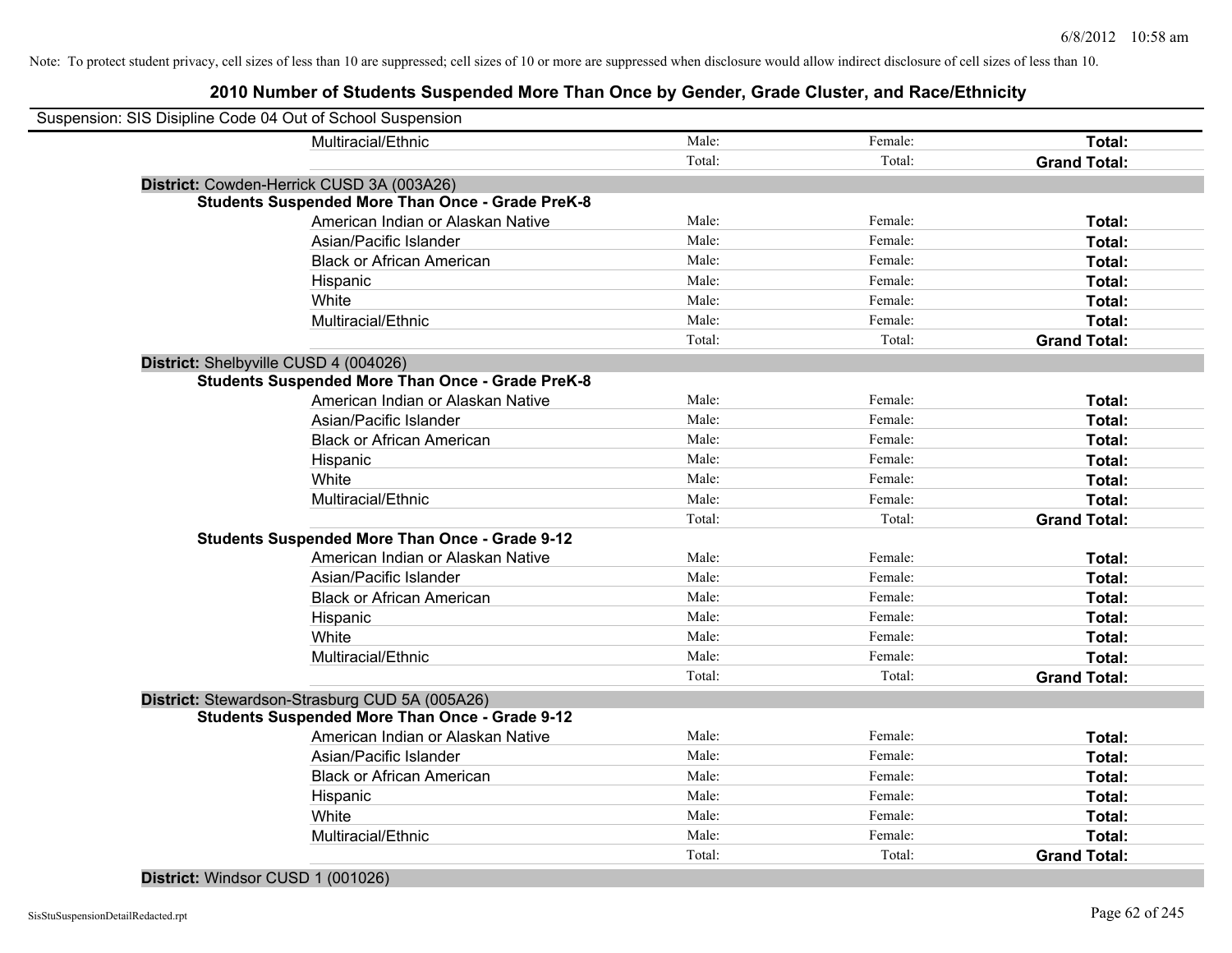| Suspension: SIS Disipline Code 04 Out of School Suspension         |                                                         |                |              |                    |            |                     |              |
|--------------------------------------------------------------------|---------------------------------------------------------|----------------|--------------|--------------------|------------|---------------------|--------------|
|                                                                    | <b>Students Suspended More Than Once - Grade PreK-8</b> |                |              |                    |            |                     |              |
|                                                                    | American Indian or Alaskan Native                       | Male:          |              | Female:            |            | Total:              |              |
|                                                                    | Asian/Pacific Islander                                  | Male:          |              | Female:            |            | Total:              |              |
|                                                                    | <b>Black or African American</b>                        | Male:          |              | Female:            |            | Total:              |              |
|                                                                    | Hispanic                                                | Male:          |              | Female:            |            | Total:              |              |
|                                                                    | White                                                   | Male:          |              | Female:            |            | Total:              |              |
|                                                                    | Multiracial/Ethnic                                      | Male:          |              | Female:            |            | <b>Total:</b>       |              |
|                                                                    |                                                         | Total:         |              | Total:             |            | <b>Grand Total:</b> |              |
|                                                                    | <b>Students Suspended More Than Once - Grade 9-12</b>   |                |              |                    |            |                     |              |
|                                                                    | American Indian or Alaskan Native                       | Male:          |              | Female:            |            | Total:              |              |
|                                                                    | Asian/Pacific Islander                                  | Male:          |              | Female:            |            | Total:              |              |
|                                                                    | <b>Black or African American</b>                        | Male:          |              | Female:            |            | Total:              |              |
|                                                                    | Hispanic                                                | Male:          |              | Female:            |            | Total:              |              |
|                                                                    | White                                                   | Male:          |              | Female:            |            | Total:              |              |
|                                                                    | Multiracial/Ethnic                                      | Male:          |              | Female:            |            | Total:              |              |
|                                                                    |                                                         | Total:         |              | Total:             |            | <b>Grand Total:</b> |              |
| Region: Crawford-Lawrence Educ Serv Reg (15)<br>County: Cook (016) | District: City of Chicago SD 299 (299025)               |                |              |                    |            |                     |              |
|                                                                    | <b>Students Suspended More Than Once - Grade PreK-8</b> |                |              |                    |            |                     |              |
|                                                                    | American Indian or Alaskan Native                       | Male:          |              | Female:            |            | Total:              |              |
|                                                                    | Asian/Pacific Islander                                  | Male:          |              | Female:            |            | Total:              | 25           |
|                                                                    | <b>Black or African American</b>                        | Male:          | 4,342        | Female:            | 1,803      | Total:              | 6,145        |
|                                                                    | Hispanic                                                | Male:          | 884          | Female:            | 218        | Total:              | 1,102        |
|                                                                    | White                                                   | Male:          | 125          | Female:            | 26         | Total:              | 151          |
|                                                                    | Multiracial/Ethnic                                      | Male:          |              | Female:            |            | Total:              |              |
|                                                                    |                                                         | Total:         |              | Total:             |            | <b>Grand Total:</b> | 7,433        |
|                                                                    | <b>Students Suspended More Than Once - Grade 9-12</b>   |                |              |                    |            |                     |              |
|                                                                    | American Indian or Alaskan Native                       | Male:<br>Male: |              | Female:<br>Female: |            | Total:              | 12           |
|                                                                    | Asian/Pacific Islander                                  | Male:          | 38           | Female:            | 12         | Total:              | 50           |
|                                                                    | <b>Black or African American</b>                        | Male:          | 5,405        |                    | 3,373      | Total:              | 8,778        |
|                                                                    | Hispanic<br>White                                       | Male:          | 1,909<br>379 | Female:<br>Female: | 863<br>163 | Total:<br>Total:    | 2,772<br>542 |
|                                                                    | Multiracial/Ethnic                                      | Male:          |              | Female:            |            | Total:              |              |
|                                                                    |                                                         |                |              |                    |            |                     |              |
|                                                                    |                                                         | Total:         |              | Total:             |            | <b>Grand Total:</b> |              |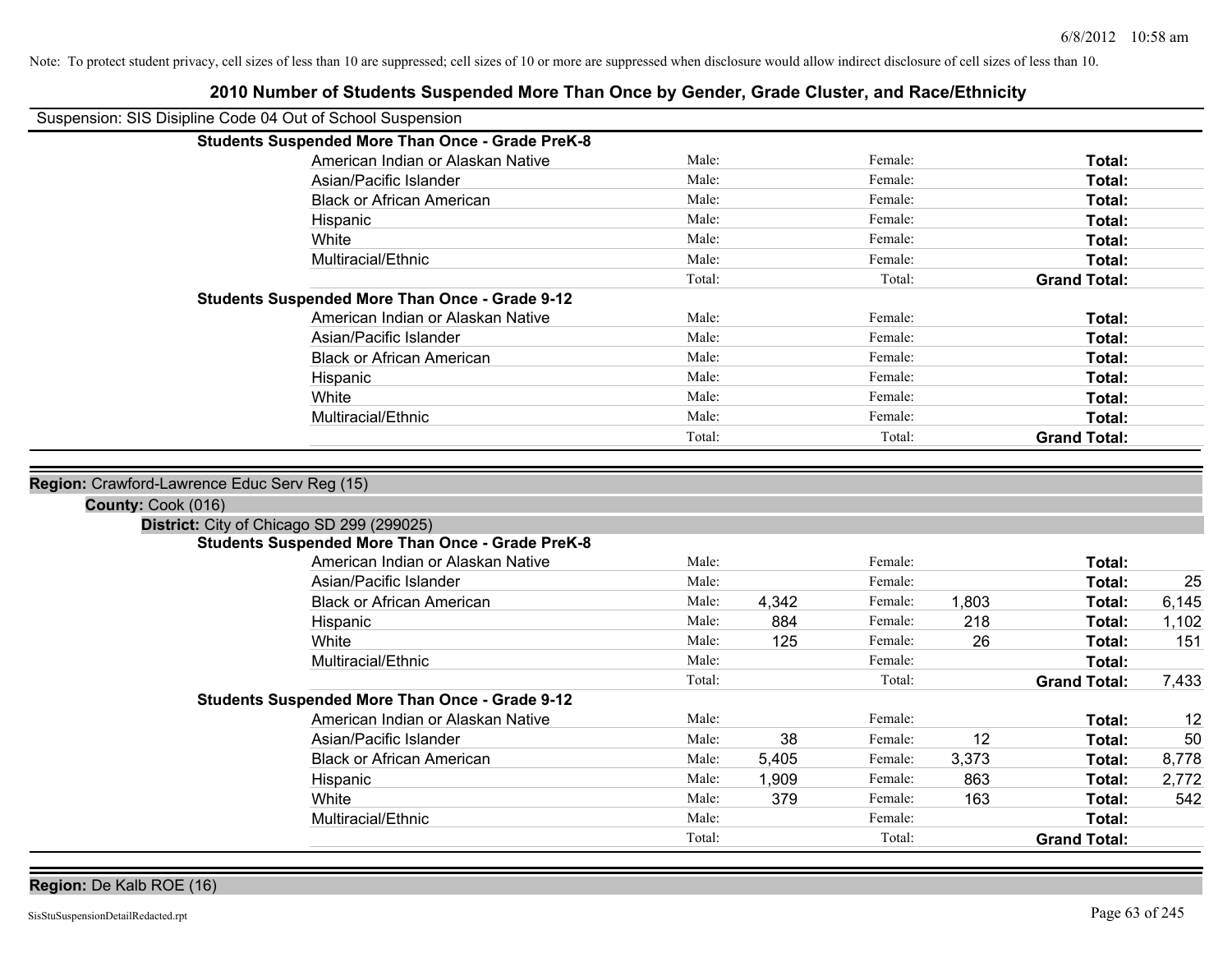| Suspension: SIS Disipline Code 04 Out of School Suspension |        |               |                     |                |
|------------------------------------------------------------|--------|---------------|---------------------|----------------|
| County: Dekalb (019)                                       |        |               |                     |                |
| District: DeKalb CUSD 428 (428026)                         |        |               |                     |                |
| <b>Students Suspended More Than Once - Grade PreK-8</b>    |        |               |                     |                |
| American Indian or Alaskan Native                          | Male:  | Female:       |                     | Total:         |
| Asian/Pacific Islander                                     | Male:  | Female:       |                     | Total:         |
| <b>Black or African American</b>                           | Male:  | 28<br>Female: | 14                  | 42<br>Total:   |
| Hispanic                                                   | Male:  | 13<br>Female: | 15                  | 28<br>Total:   |
| White                                                      | Male:  | Female:       |                     | 43<br>Total:   |
| Multiracial/Ethnic                                         | Male:  | Female:       |                     | Total:         |
|                                                            | Total: | Total:        | <b>Grand Total:</b> |                |
| <b>Students Suspended More Than Once - Grade 9-12</b>      |        |               |                     |                |
| American Indian or Alaskan Native                          | Male:  | Female:       |                     | Total:         |
| Asian/Pacific Islander                                     | Male:  | Female:       |                     | Total:         |
| <b>Black or African American</b>                           | Male:  | 21<br>Female: | 24                  | Total:<br>45   |
| Hispanic                                                   | Male:  | 22<br>Female: | 15                  | 37<br>Total:   |
| White                                                      | Male:  | 29<br>Female: | 10                  | 39<br>Total:   |
| Multiracial/Ethnic                                         | Male:  | Female:       |                     | Total:         |
|                                                            | Total: | Total:        | <b>Grand Total:</b> |                |
| District: Genoa Kingston CUSD 424 (424026)                 |        |               |                     |                |
| <b>Students Suspended More Than Once - Grade PreK-8</b>    |        |               |                     |                |
| American Indian or Alaskan Native                          | Male:  | Female:       |                     | Total:         |
| Asian/Pacific Islander                                     | Male:  | Female:       |                     | Total:         |
| <b>Black or African American</b>                           | Male:  | Female:       |                     | Total:         |
| Hispanic                                                   | Male:  | Female:       |                     | Total:         |
| White                                                      | Male:  | Female:       |                     | Total:         |
| Multiracial/Ethnic                                         | Male:  | Female:       |                     | Total:         |
|                                                            | Total: | Total:        | <b>Grand Total:</b> |                |
| <b>Students Suspended More Than Once - Grade 9-12</b>      |        |               |                     |                |
| American Indian or Alaskan Native                          | Male:  | Female:       |                     | Total:         |
| Asian/Pacific Islander                                     | Male:  | Female:       |                     | Total:         |
| <b>Black or African American</b>                           | Male:  | Female:       |                     | Total:         |
| Hispanic                                                   | Male:  | Female:       |                     | Total:         |
| White                                                      | Male:  | Female:       |                     | Total:         |
| Multiracial/Ethnic                                         | Male:  | Female:       |                     | Total:         |
|                                                            | Total: | Total:        | <b>Grand Total:</b> |                |
| District: Hiawatha CUSD 426 (426026)                       |        |               |                     |                |
| <b>Students Suspended More Than Once - Grade PreK-8</b>    |        |               |                     |                |
| American Indian or Alaskan Native                          | Male:  | Female:       |                     | Total:         |
| Asian/Pacific Islander                                     | Male:  | Female:       |                     | Total:         |
| SisStuSuspensionDetailRedacted.rpt                         |        |               |                     | Page 64 of 245 |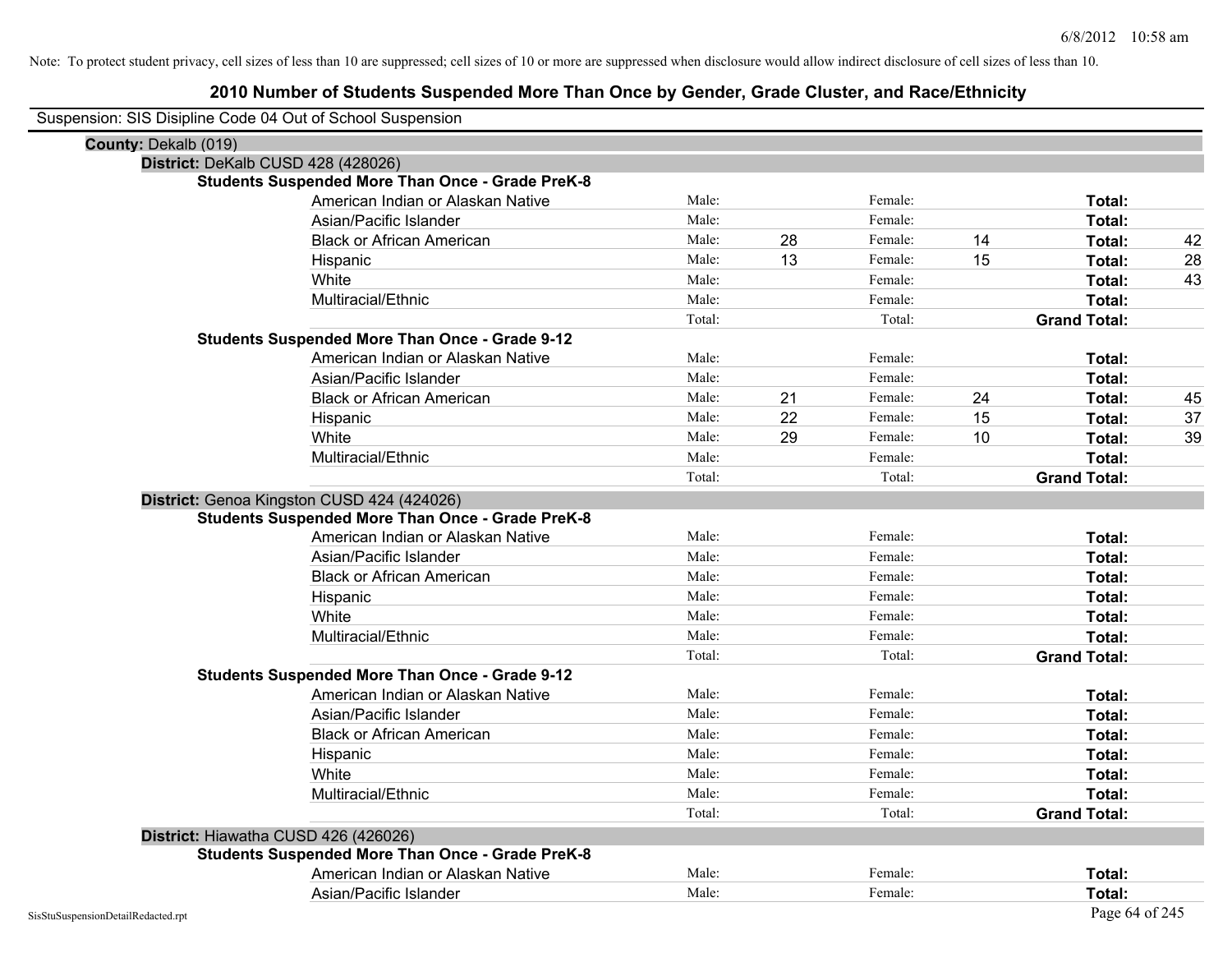| Suspension: SIS Disipline Code 04 Out of School Suspension |                                                         |        |         |                     |    |
|------------------------------------------------------------|---------------------------------------------------------|--------|---------|---------------------|----|
|                                                            | <b>Black or African American</b>                        | Male:  | Female: | Total:              |    |
|                                                            | Hispanic                                                | Male:  | Female: | Total:              |    |
|                                                            | White                                                   | Male:  | Female: | Total:              |    |
|                                                            | Multiracial/Ethnic                                      | Male:  | Female: | Total:              |    |
|                                                            |                                                         | Total: | Total:  | <b>Grand Total:</b> |    |
|                                                            | <b>Students Suspended More Than Once - Grade 9-12</b>   |        |         |                     |    |
|                                                            | American Indian or Alaskan Native                       | Male:  | Female: | Total:              |    |
|                                                            | Asian/Pacific Islander                                  | Male:  | Female: | Total:              |    |
|                                                            | <b>Black or African American</b>                        | Male:  | Female: | Total:              |    |
|                                                            | Hispanic                                                | Male:  | Female: | Total:              |    |
|                                                            | White                                                   | Male:  | Female: | Total:              |    |
|                                                            | Multiracial/Ethnic                                      | Male:  | Female: | Total:              |    |
|                                                            |                                                         | Total: | Total:  | <b>Grand Total:</b> | 10 |
|                                                            | District: Hinckley Big Rock CUSD 429 (429026)           |        |         |                     |    |
|                                                            | <b>Students Suspended More Than Once - Grade PreK-8</b> |        |         |                     |    |
|                                                            | American Indian or Alaskan Native                       | Male:  | Female: | Total:              |    |
|                                                            | Asian/Pacific Islander                                  | Male:  | Female: | Total:              |    |
|                                                            | <b>Black or African American</b>                        | Male:  | Female: | Total:              |    |
|                                                            | Hispanic                                                | Male:  | Female: | Total:              |    |
|                                                            | White                                                   | Male:  | Female: | Total:              |    |
|                                                            | Multiracial/Ethnic                                      | Male:  | Female: | Total:              |    |
|                                                            |                                                         | Total: | Total:  | <b>Grand Total:</b> |    |
| District: Indian Creek CUSD 425 (425026)                   |                                                         |        |         |                     |    |
|                                                            | <b>Students Suspended More Than Once - Grade PreK-8</b> |        |         |                     |    |
|                                                            | American Indian or Alaskan Native                       | Male:  | Female: | Total:              |    |
|                                                            | Asian/Pacific Islander                                  | Male:  | Female: | Total:              |    |
|                                                            | <b>Black or African American</b>                        | Male:  | Female: | Total:              |    |
|                                                            | Hispanic                                                | Male:  | Female: | Total:              |    |
|                                                            | White                                                   | Male:  | Female: | Total:              |    |
|                                                            | Multiracial/Ethnic                                      | Male:  | Female: | Total:              |    |
|                                                            |                                                         | Total: | Total:  | <b>Grand Total:</b> |    |
| District: Sandwich CUSD 430 (430026)                       |                                                         |        |         |                     |    |
|                                                            | <b>Students Suspended More Than Once - Grade 9-12</b>   |        |         |                     |    |
|                                                            | American Indian or Alaskan Native                       | Male:  | Female: | Total:              |    |
|                                                            | Asian/Pacific Islander                                  | Male:  | Female: | Total:              |    |
|                                                            | <b>Black or African American</b>                        | Male:  | Female: | Total:              |    |
|                                                            | Hispanic                                                | Male:  | Female: | Total:              |    |
|                                                            | White                                                   | Male:  | Female: | Total:              | 20 |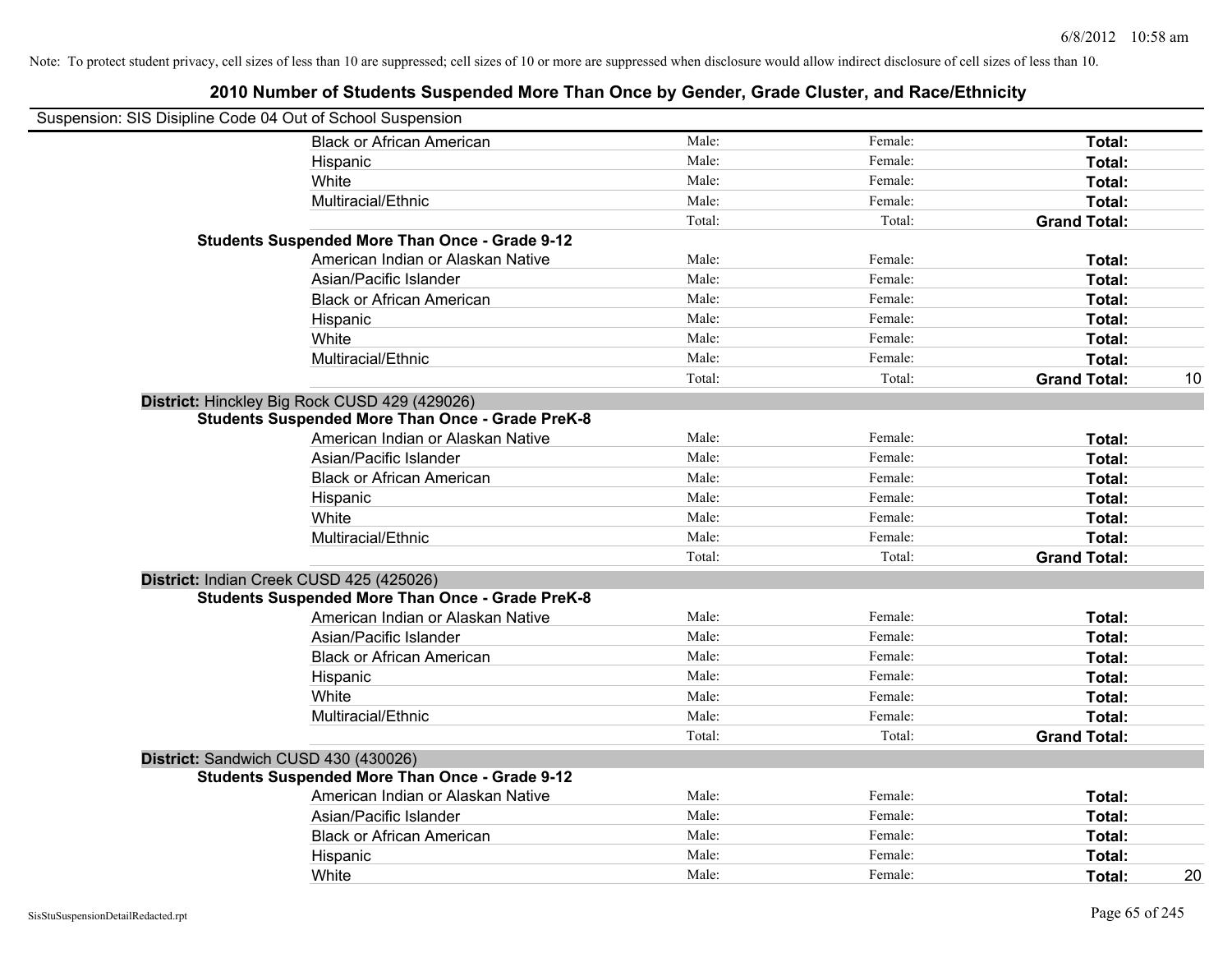# **2010 Number of Students Suspended More Than Once by Gender, Grade Cluster, and Race/Ethnicity**

| Multiracial/Ethnic                                      | Male:  | Female: | Total:              |  |
|---------------------------------------------------------|--------|---------|---------------------|--|
|                                                         | Total: | Total:  | <b>Grand Total:</b> |  |
| District: Somonauk CUSD 432 (432026)                    |        |         |                     |  |
| <b>Students Suspended More Than Once - Grade PreK-8</b> |        |         |                     |  |
| American Indian or Alaskan Native                       | Male:  | Female: | Total:              |  |
| Asian/Pacific Islander                                  | Male:  | Female: | Total:              |  |
| <b>Black or African American</b>                        | Male:  | Female: | Total:              |  |
| Hispanic                                                | Male:  | Female: | Total:              |  |
| White                                                   | Male:  | Female: | Total:              |  |
| Multiracial/Ethnic                                      | Male:  | Female: | Total:              |  |
|                                                         | Total: | Total:  | <b>Grand Total:</b> |  |
| <b>Students Suspended More Than Once - Grade 9-12</b>   |        |         |                     |  |
| American Indian or Alaskan Native                       | Male:  | Female: | Total:              |  |
| Asian/Pacific Islander                                  | Male:  | Female: | Total:              |  |
| <b>Black or African American</b>                        | Male:  | Female: | Total:              |  |
| Hispanic                                                | Male:  | Female: | Total:              |  |
| White                                                   | Male:  | Female: | Total:              |  |
| Multiracial/Ethnic                                      | Male:  | Female: | Total:              |  |
|                                                         | Total: | Total:  | <b>Grand Total:</b> |  |
| District: Sycamore CUSD 427 (427026)                    |        |         |                     |  |
| <b>Students Suspended More Than Once - Grade PreK-8</b> |        |         |                     |  |
| American Indian or Alaskan Native                       | Male:  | Female: | Total:              |  |
| Asian/Pacific Islander                                  | Male:  | Female: | Total:              |  |
| <b>Black or African American</b>                        | Male:  | Female: | Total:              |  |
| Hispanic                                                | Male:  | Female: | Total:              |  |
| White                                                   | Male:  | Female: | Total:              |  |
| Multiracial/Ethnic                                      | Male:  | Female: | Total:              |  |
|                                                         | Total: | Total:  | <b>Grand Total:</b> |  |
| <b>Students Suspended More Than Once - Grade 9-12</b>   |        |         |                     |  |
| American Indian or Alaskan Native                       | Male:  | Female: | Total:              |  |
| Asian/Pacific Islander                                  | Male:  | Female: | Total:              |  |
| <b>Black or African American</b>                        | Male:  | Female: | Total:              |  |
| Hispanic                                                | Male:  | Female: | Total:              |  |
| White                                                   | Male:  | Female: | Total:              |  |
| Multiracial/Ethnic                                      | Male:  | Female: | Total:              |  |
|                                                         | Total: | Total:  | <b>Grand Total:</b> |  |

**Students Suspended More Than Once - Grade 9-12**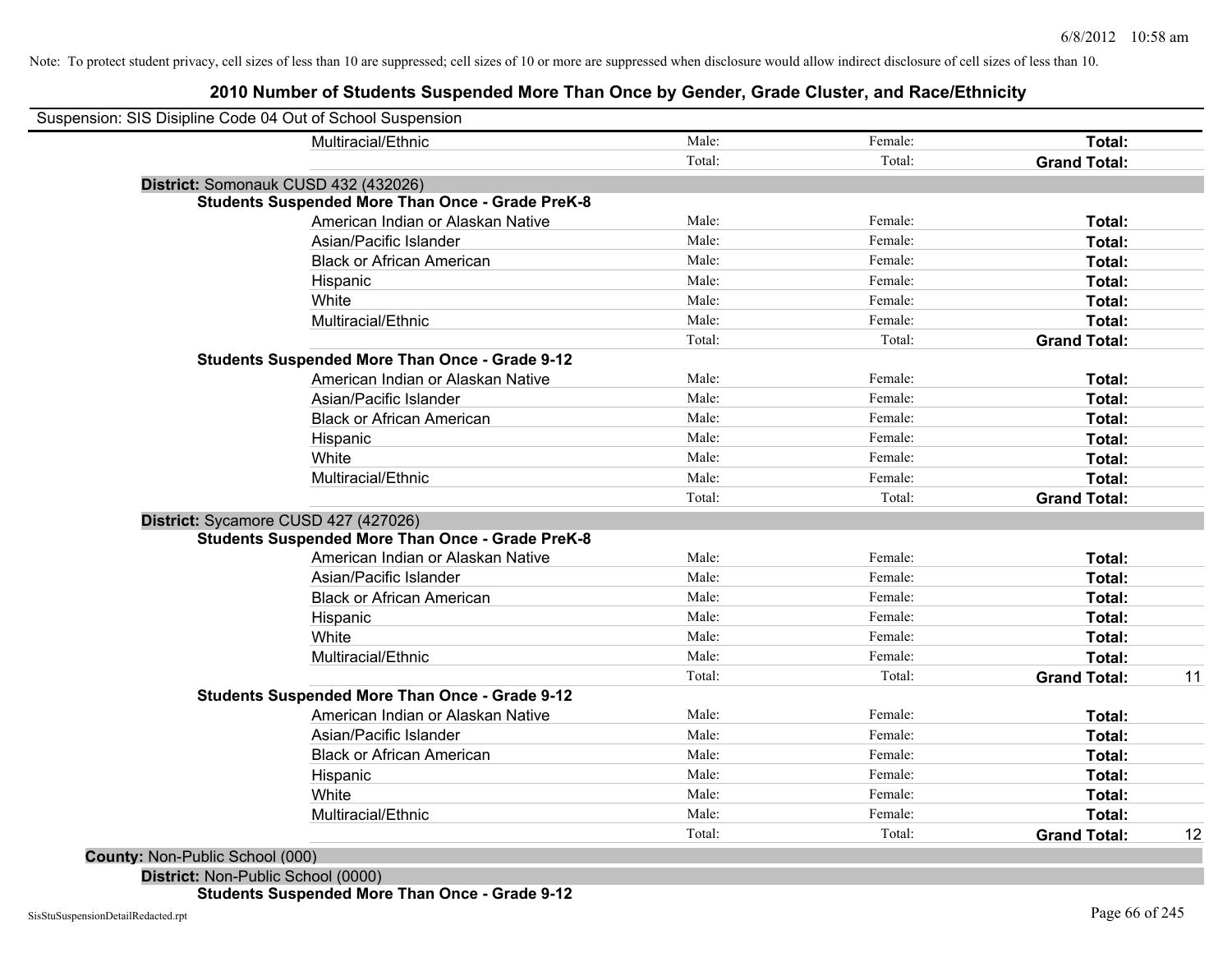| Suspension: SIS Disipline Code 04 Out of School Suspension         |        |         |                     |    |
|--------------------------------------------------------------------|--------|---------|---------------------|----|
| American Indian or Alaskan Native                                  | Male:  | Female: | Total:              |    |
| American Indian or Alaskan Native                                  | Male:  | Female: | Total:              |    |
| Asian/Pacific Islander                                             | Male:  | Female: | Total:              |    |
| Asian/Pacific Islander                                             | Male:  | Female: | Total:              |    |
| <b>Black or African American</b>                                   | Male:  | Female: | Total:              |    |
| <b>Black or African American</b>                                   | Male:  | Female: | Total:              |    |
| Hispanic                                                           | Male:  | Female: | Total:              |    |
| Hispanic                                                           | Male:  | Female: | Total:              |    |
| White                                                              | Male:  | Female: | Total:              |    |
| White                                                              | Male:  | Female: | Total:              |    |
| Multiracial/Ethnic                                                 | Male:  | Female: | Total:              |    |
| Multiracial/Ethnic                                                 | Male:  | Female: | Total:              |    |
|                                                                    | Total: | Total:  | <b>Grand Total:</b> | 16 |
|                                                                    | Total: | Total:  | <b>Grand Total:</b> |    |
| Region: De Witt/Livingston/McLean ROE (17)<br>County: Dewitt (020) |        |         |                     |    |
| District: Blue Ridge CUSD 18 (018026)                              |        |         |                     |    |
| <b>Students Suspended More Than Once - Grade PreK-8</b>            |        |         |                     |    |
| American Indian or Alaskan Native                                  | Male:  | Female: | Total:              |    |
| Asian/Pacific Islander                                             | Male:  | Female: | Total:              |    |
| <b>Black or African American</b>                                   | Male:  | Female: | Total:              |    |
| Hispanic                                                           | Male:  | Female: | Total:              |    |
| White                                                              | Male:  | Female: | Total:              | 14 |
| Multiracial/Ethnic                                                 | Male:  | Female: | Total:              |    |
|                                                                    | Total: | Total:  | <b>Grand Total:</b> |    |
| <b>Students Suspended More Than Once - Grade 9-12</b>              |        |         |                     |    |
| American Indian or Alaskan Native                                  | Male:  | Female: | Total:              |    |
| Asian/Pacific Islander                                             | Male:  | Female: | Total:              |    |
| <b>Black or African American</b>                                   | Male:  | Female: | Total:              |    |
| Hispanic                                                           | Male:  | Female: | Total:              |    |
| White                                                              | Male:  | Female: | Total:              |    |
| Multiracial/Ethnic                                                 | Male:  | Female: | Total:              |    |
|                                                                    | Total: | Total:  | <b>Grand Total:</b> |    |
| District: Clinton CUSD 15 (015026)                                 |        |         |                     |    |
| <b>Students Suspended More Than Once - Grade 9-12</b>              |        |         |                     |    |
| American Indian or Alaskan Native                                  | Male:  | Female: | Total:              |    |
| Asian/Pacific Islander                                             | Male:  | Female: | Total:              |    |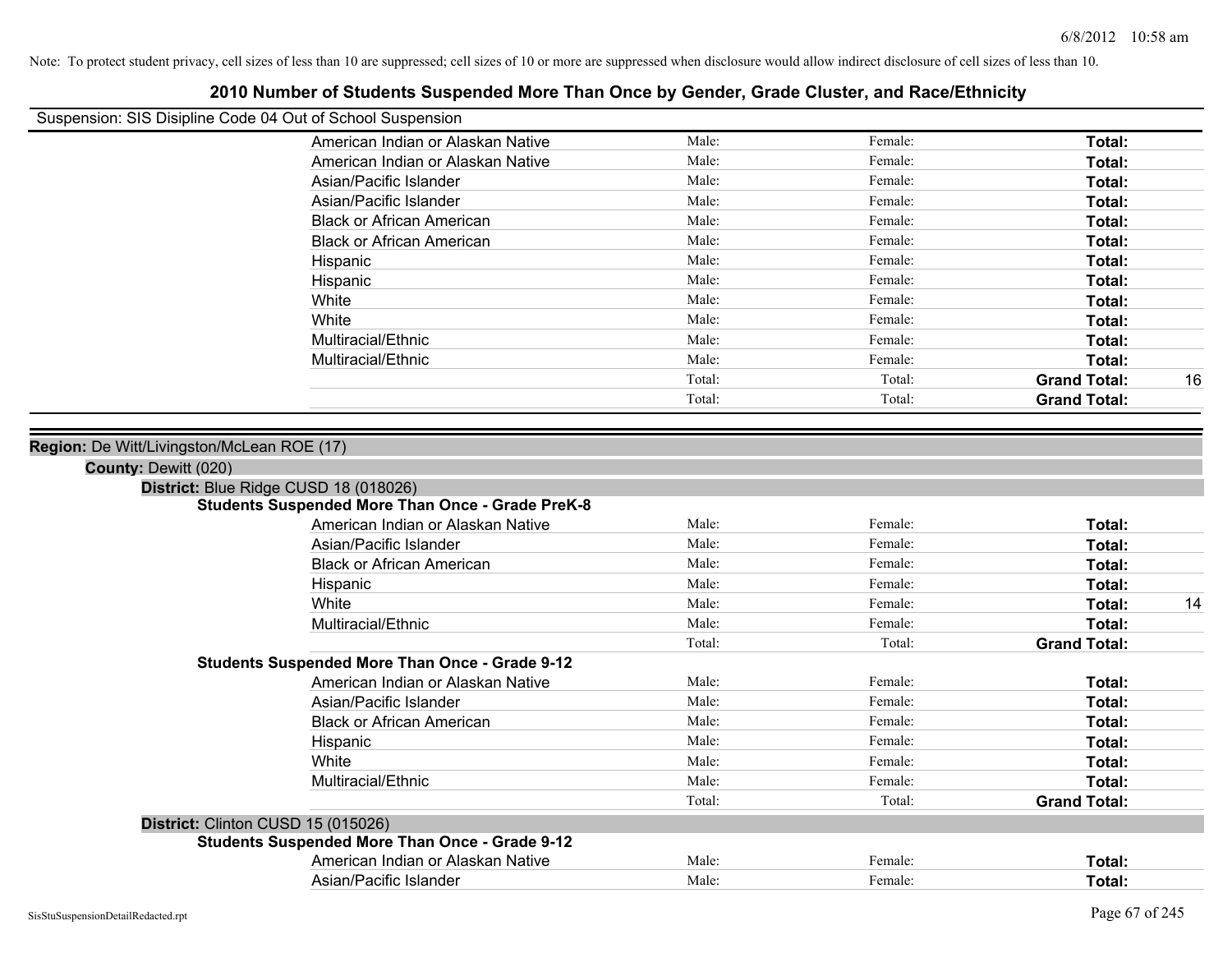| Suspension: SIS Disipline Code 04 Out of School Suspension |                                                         |        |         |                     |
|------------------------------------------------------------|---------------------------------------------------------|--------|---------|---------------------|
|                                                            | <b>Black or African American</b>                        | Male:  | Female: | Total:              |
|                                                            | Hispanic                                                | Male:  | Female: | Total:              |
|                                                            | White                                                   | Male:  | Female: | Total:              |
|                                                            | Multiracial/Ethnic                                      | Male:  | Female: | Total:              |
|                                                            |                                                         | Total: | Total:  | <b>Grand Total:</b> |
| <b>County: Livingston (053)</b>                            |                                                         |        |         |                     |
| District: Cornell CCSD 426 (426004)                        |                                                         |        |         |                     |
|                                                            | <b>Students Suspended More Than Once - Grade PreK-8</b> |        |         |                     |
|                                                            | American Indian or Alaskan Native                       | Male:  | Female: | Total:              |
|                                                            | Asian/Pacific Islander                                  | Male:  | Female: | Total:              |
|                                                            | <b>Black or African American</b>                        | Male:  | Female: | Total:              |
|                                                            | Hispanic                                                | Male:  | Female: | Total:              |
|                                                            | White                                                   | Male:  | Female: | Total:              |
|                                                            | Multiracial/Ethnic                                      | Male:  | Female: | Total:              |
|                                                            |                                                         | Total: | Total:  | <b>Grand Total:</b> |
| District: Dwight Common SD 232 (232002)                    |                                                         |        |         |                     |
|                                                            | <b>Students Suspended More Than Once - Grade PreK-8</b> |        |         |                     |
|                                                            | American Indian or Alaskan Native                       | Male:  | Female: | Total:              |
|                                                            | Asian/Pacific Islander                                  | Male:  | Female: | Total:              |
|                                                            | <b>Black or African American</b>                        | Male:  | Female: | Total:              |
|                                                            | Hispanic                                                | Male:  | Female: | Total:              |
|                                                            | White                                                   | Male:  | Female: | Total:              |
|                                                            | Multiracial/Ethnic                                      | Male:  | Female: | Total:              |
|                                                            |                                                         | Total: | Total:  | <b>Grand Total:</b> |
| District: Dwight Twp HSD 230 (230017)                      |                                                         |        |         |                     |
|                                                            | <b>Students Suspended More Than Once - Grade 9-12</b>   |        |         |                     |
|                                                            | American Indian or Alaskan Native                       | Male:  | Female: | Total:              |
|                                                            | Asian/Pacific Islander                                  | Male:  | Female: | Total:              |
|                                                            | <b>Black or African American</b>                        | Male:  | Female: | Total:              |
|                                                            | Hispanic                                                | Male:  | Female: | Total:              |
|                                                            | White                                                   | Male:  | Female: | Total:              |
|                                                            | Multiracial/Ethnic                                      | Male:  | Female: | Total:              |
|                                                            |                                                         | Total: | Total:  | <b>Grand Total:</b> |
| District: Odell CCSD 435 (435004)                          |                                                         |        |         |                     |
|                                                            | <b>Students Suspended More Than Once - Grade PreK-8</b> |        |         |                     |
|                                                            | American Indian or Alaskan Native                       | Male:  | Female: | Total:              |
|                                                            | Asian/Pacific Islander                                  | Male:  | Female: | Total:              |
|                                                            | <b>Black or African American</b>                        | Male:  | Female: | Total:              |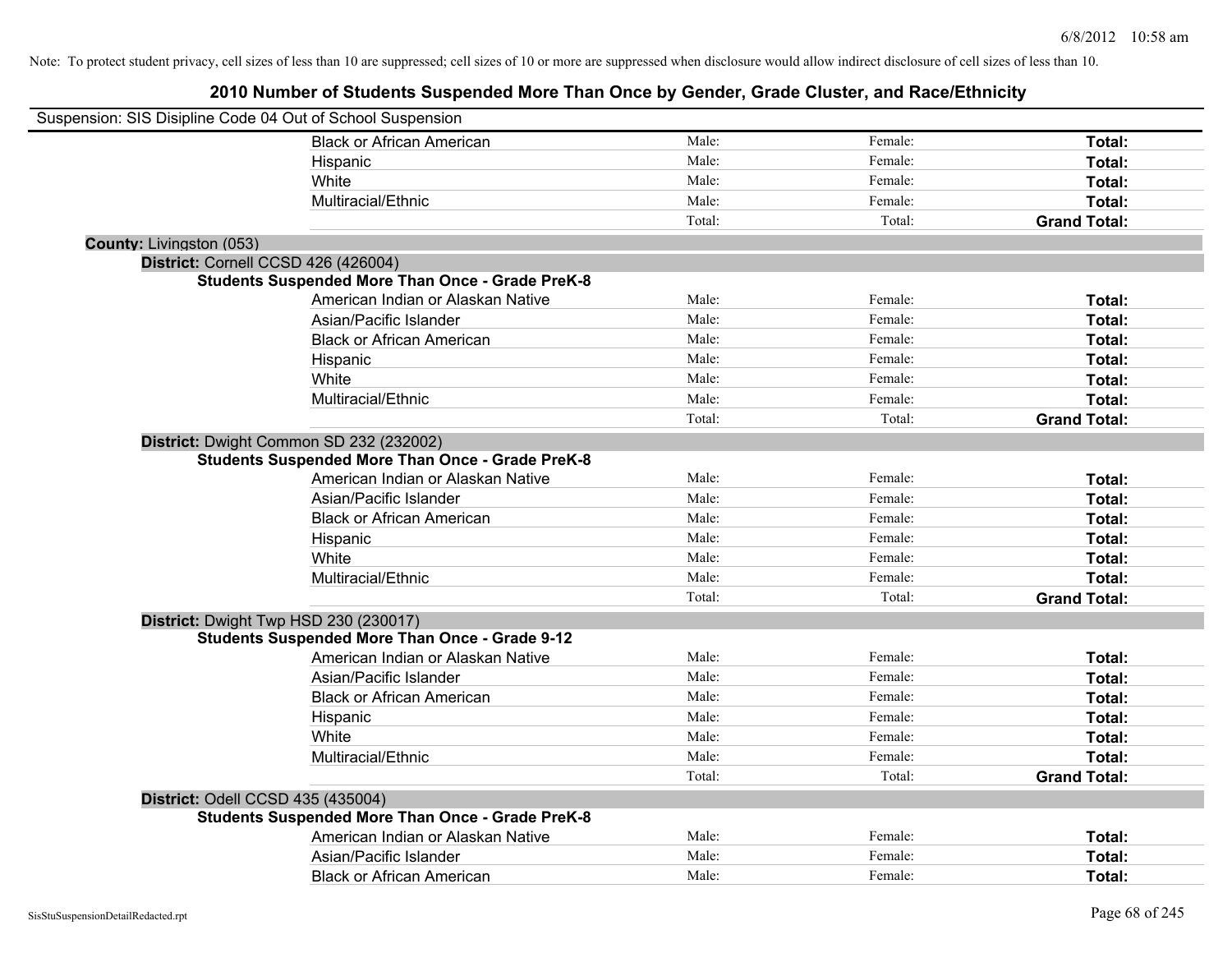| Suspension: SIS Disipline Code 04 Out of School Suspension |                                                         |        |         |                     |    |
|------------------------------------------------------------|---------------------------------------------------------|--------|---------|---------------------|----|
|                                                            | Hispanic                                                | Male:  | Female: | Total:              |    |
|                                                            | White                                                   | Male:  | Female: | Total:              |    |
|                                                            | Multiracial/Ethnic                                      | Male:  | Female: | Total:              |    |
|                                                            |                                                         | Total: | Total:  | <b>Grand Total:</b> |    |
| District: Pontiac CCSD 429 (429004)                        |                                                         |        |         |                     |    |
|                                                            | <b>Students Suspended More Than Once - Grade PreK-8</b> |        |         |                     |    |
|                                                            | American Indian or Alaskan Native                       | Male:  | Female: | Total:              |    |
|                                                            | Asian/Pacific Islander                                  | Male:  | Female: | Total:              |    |
|                                                            | <b>Black or African American</b>                        | Male:  | Female: | Total:              |    |
|                                                            | Hispanic                                                | Male:  | Female: | Total:              |    |
|                                                            | White                                                   | Male:  | Female: | Total:              |    |
|                                                            | Multiracial/Ethnic                                      | Male:  | Female: | Total:              |    |
|                                                            |                                                         | Total: | Total:  | <b>Grand Total:</b> | 10 |
| District: Pontiac Twp HSD 90 (090017)                      |                                                         |        |         |                     |    |
|                                                            | <b>Students Suspended More Than Once - Grade 9-12</b>   |        |         |                     |    |
|                                                            | American Indian or Alaskan Native                       | Male:  | Female: | Total:              |    |
|                                                            | Asian/Pacific Islander                                  | Male:  | Female: | Total:              |    |
|                                                            | <b>Black or African American</b>                        | Male:  | Female: | Total:              |    |
|                                                            | Hispanic                                                | Male:  | Female: | Total:              |    |
|                                                            | White                                                   | Male:  | Female: | Total:              | 21 |
|                                                            | Multiracial/Ethnic                                      | Male:  | Female: | Total:              |    |
|                                                            |                                                         | Total: | Total:  | <b>Grand Total:</b> |    |
| District: Prairie Central CUSD 8 (008026)                  |                                                         |        |         |                     |    |
|                                                            | <b>Students Suspended More Than Once - Grade 9-12</b>   |        |         |                     |    |
|                                                            | American Indian or Alaskan Native                       | Male:  | Female: | Total:              |    |
|                                                            | Asian/Pacific Islander                                  | Male:  | Female: | Total:              |    |
|                                                            | <b>Black or African American</b>                        | Male:  | Female: | Total:              |    |
|                                                            | Hispanic                                                | Male:  | Female: | Total:              |    |
|                                                            | White                                                   | Male:  | Female: | Total:              | 21 |
|                                                            | Multiracial/Ethnic                                      | Male:  | Female: | Total:              |    |
|                                                            |                                                         | Total: | Total:  | <b>Grand Total:</b> |    |
| District: Woodland CUSD 5 (005026)                         |                                                         |        |         |                     |    |
|                                                            | <b>Students Suspended More Than Once - Grade PreK-8</b> |        |         |                     |    |
|                                                            | American Indian or Alaskan Native                       | Male:  | Female: | Total:              |    |
|                                                            | Asian/Pacific Islander                                  | Male:  | Female: | Total:              |    |
|                                                            | <b>Black or African American</b>                        | Male:  | Female: | Total:              |    |
|                                                            | Hispanic                                                | Male:  | Female: | Total:              |    |
|                                                            | White                                                   | Male:  | Female: | Total:              |    |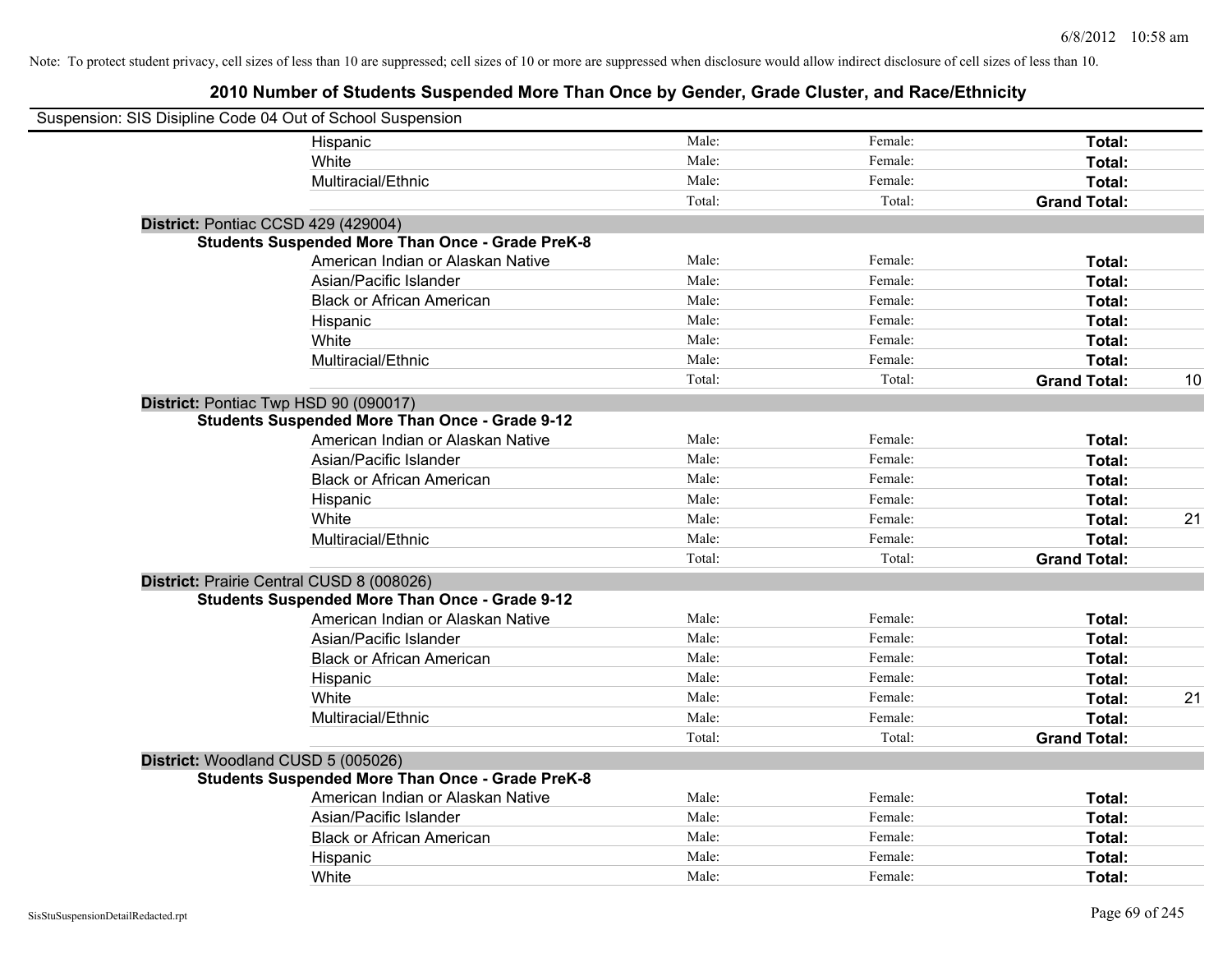| Suspension: SIS Disipline Code 04 Out of School Suspension |                                                         |        |    |         |    |                     |     |
|------------------------------------------------------------|---------------------------------------------------------|--------|----|---------|----|---------------------|-----|
|                                                            | Multiracial/Ethnic                                      | Male:  |    | Female: |    | Total:              |     |
|                                                            |                                                         | Total: |    | Total:  |    | <b>Grand Total:</b> |     |
|                                                            | <b>Students Suspended More Than Once - Grade 9-12</b>   |        |    |         |    |                     |     |
|                                                            | American Indian or Alaskan Native                       | Male:  |    | Female: |    | Total:              |     |
|                                                            | Asian/Pacific Islander                                  | Male:  |    | Female: |    | Total:              |     |
|                                                            | <b>Black or African American</b>                        | Male:  |    | Female: |    | Total:              |     |
|                                                            | Hispanic                                                | Male:  |    | Female: |    | Total:              |     |
|                                                            | White                                                   | Male:  |    | Female: |    | Total:              |     |
|                                                            | Multiracial/Ethnic                                      | Male:  |    | Female: |    | Total:              |     |
|                                                            |                                                         | Total: |    | Total:  |    | <b>Grand Total:</b> |     |
| County: Mclean (064)                                       |                                                         |        |    |         |    |                     |     |
| District: Baby Fold (001500)                               |                                                         |        |    |         |    |                     |     |
|                                                            | <b>Students Suspended More Than Once - Grade 9-12</b>   |        |    |         |    |                     |     |
|                                                            | American Indian or Alaskan Native                       | Male:  |    | Female: |    | Total:              |     |
|                                                            | Asian/Pacific Islander                                  | Male:  |    | Female: |    | Total:              |     |
|                                                            | <b>Black or African American</b>                        | Male:  |    | Female: |    | Total:              |     |
|                                                            | Hispanic                                                | Male:  |    | Female: |    | Total:              |     |
|                                                            | White                                                   | Male:  |    | Female: |    | Total:              |     |
|                                                            | Multiracial/Ethnic                                      | Male:  |    | Female: |    | Total:              |     |
|                                                            |                                                         | Total: |    | Total:  |    | <b>Grand Total:</b> |     |
| District: Bloomington SD 87 (087025)                       |                                                         |        |    |         |    |                     |     |
|                                                            | <b>Students Suspended More Than Once - Grade PreK-8</b> |        |    |         |    |                     |     |
|                                                            | American Indian or Alaskan Native                       | Male:  |    | Female: |    | Total:              |     |
|                                                            | Asian/Pacific Islander                                  | Male:  |    | Female: |    | Total:              |     |
|                                                            | <b>Black or African American</b>                        | Male:  | 45 | Female: | 16 | Total:              | 61  |
|                                                            | Hispanic                                                | Male:  |    | Female: |    | Total:              |     |
|                                                            | White                                                   | Male:  |    | Female: |    | Total:              | 44  |
|                                                            | Multiracial/Ethnic                                      | Male:  |    | Female: |    | Total:              |     |
|                                                            |                                                         | Total: | 91 | Total:  | 26 | <b>Grand Total:</b> | 117 |
|                                                            | <b>Students Suspended More Than Once - Grade 9-12</b>   |        |    |         |    |                     |     |
|                                                            | American Indian or Alaskan Native                       | Male:  |    | Female: |    | Total:              |     |
|                                                            | Asian/Pacific Islander                                  | Male:  |    | Female: |    | Total:              |     |
|                                                            | <b>Black or African American</b>                        | Male:  | 19 | Female: | 12 | Total:              | 31  |
|                                                            | Hispanic                                                | Male:  |    | Female: |    | Total:              |     |
|                                                            | White                                                   | Male:  |    | Female: |    | Total:              | 13  |
|                                                            | Multiracial/Ethnic                                      | Male:  |    | Female: |    | Total:              |     |
|                                                            |                                                         | Total: | 33 | Total:  | 22 | <b>Grand Total:</b> | 55  |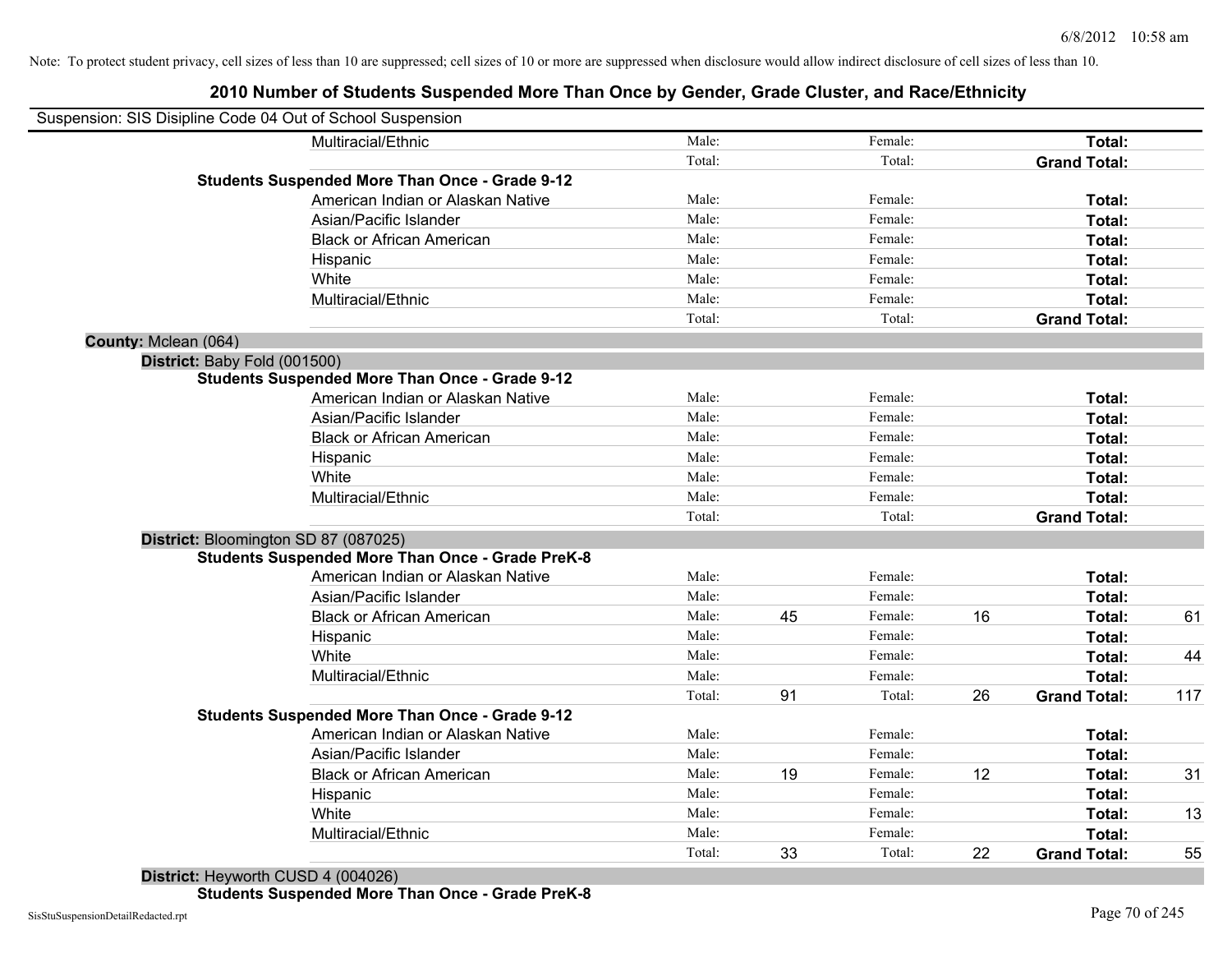| Suspension: SIS Disipline Code 04 Out of School Suspension |        |    |         |    |                     |    |
|------------------------------------------------------------|--------|----|---------|----|---------------------|----|
| American Indian or Alaskan Native                          | Male:  |    | Female: |    | Total:              |    |
| Asian/Pacific Islander                                     | Male:  |    | Female: |    | Total:              |    |
| <b>Black or African American</b>                           | Male:  |    | Female: |    | Total:              |    |
| Hispanic                                                   | Male:  |    | Female: |    | Total:              |    |
| White                                                      | Male:  |    | Female: |    | Total:              |    |
| Multiracial/Ethnic                                         | Male:  |    | Female: |    | Total:              |    |
|                                                            | Total: |    | Total:  |    | <b>Grand Total:</b> |    |
| District: LeRoy CUSD 2 (002026)                            |        |    |         |    |                     |    |
| <b>Students Suspended More Than Once - Grade 9-12</b>      |        |    |         |    |                     |    |
| American Indian or Alaskan Native                          | Male:  |    | Female: |    | Total:              |    |
| Asian/Pacific Islander                                     | Male:  |    | Female: |    | Total:              |    |
| <b>Black or African American</b>                           | Male:  |    | Female: |    | Total:              |    |
| Hispanic                                                   | Male:  |    | Female: |    | Total:              |    |
| White                                                      | Male:  |    | Female: |    | Total:              |    |
| Multiracial/Ethnic                                         | Male:  |    | Female: |    | Total:              |    |
|                                                            | Total: |    | Total:  |    | <b>Grand Total:</b> |    |
| District: Lexington CUSD 7 (007026)                        |        |    |         |    |                     |    |
| <b>Students Suspended More Than Once - Grade 9-12</b>      |        |    |         |    |                     |    |
| American Indian or Alaskan Native                          | Male:  |    | Female: |    | Total:              |    |
| Asian/Pacific Islander                                     | Male:  |    | Female: |    | Total:              |    |
| <b>Black or African American</b>                           | Male:  |    | Female: |    | Total:              |    |
| Hispanic                                                   | Male:  |    | Female: |    | Total:              |    |
| White                                                      | Male:  |    | Female: |    | <b>Total:</b>       |    |
| Multiracial/Ethnic                                         | Male:  |    | Female: |    | Total:              |    |
|                                                            | Total: |    | Total:  |    | <b>Grand Total:</b> |    |
| District: McLean County USD 5 (005026)                     |        |    |         |    |                     |    |
| <b>Students Suspended More Than Once - Grade PreK-8</b>    |        |    |         |    |                     |    |
| American Indian or Alaskan Native                          | Male:  |    | Female: |    | Total:              |    |
| Asian/Pacific Islander                                     | Male:  |    | Female: |    | Total:              |    |
| <b>Black or African American</b>                           | Male:  | 30 | Female: | 16 | Total:              | 46 |
| Hispanic                                                   | Male:  |    | Female: |    | Total:              |    |
| White                                                      | Male:  |    | Female: |    | Total:              | 34 |
| Multiracial/Ethnic                                         | Male:  |    | Female: |    | Total:              |    |
|                                                            | Total: |    | Total:  |    | <b>Grand Total:</b> | 97 |
| <b>Students Suspended More Than Once - Grade 9-12</b>      |        |    |         |    |                     |    |
| American Indian or Alaskan Native                          | Male:  |    | Female: |    | Total:              |    |
| Asian/Pacific Islander                                     | Male:  |    | Female: |    | Total:              |    |
| <b>Black or African American</b>                           | Male:  | 43 | Female: | 26 | Total:              | 69 |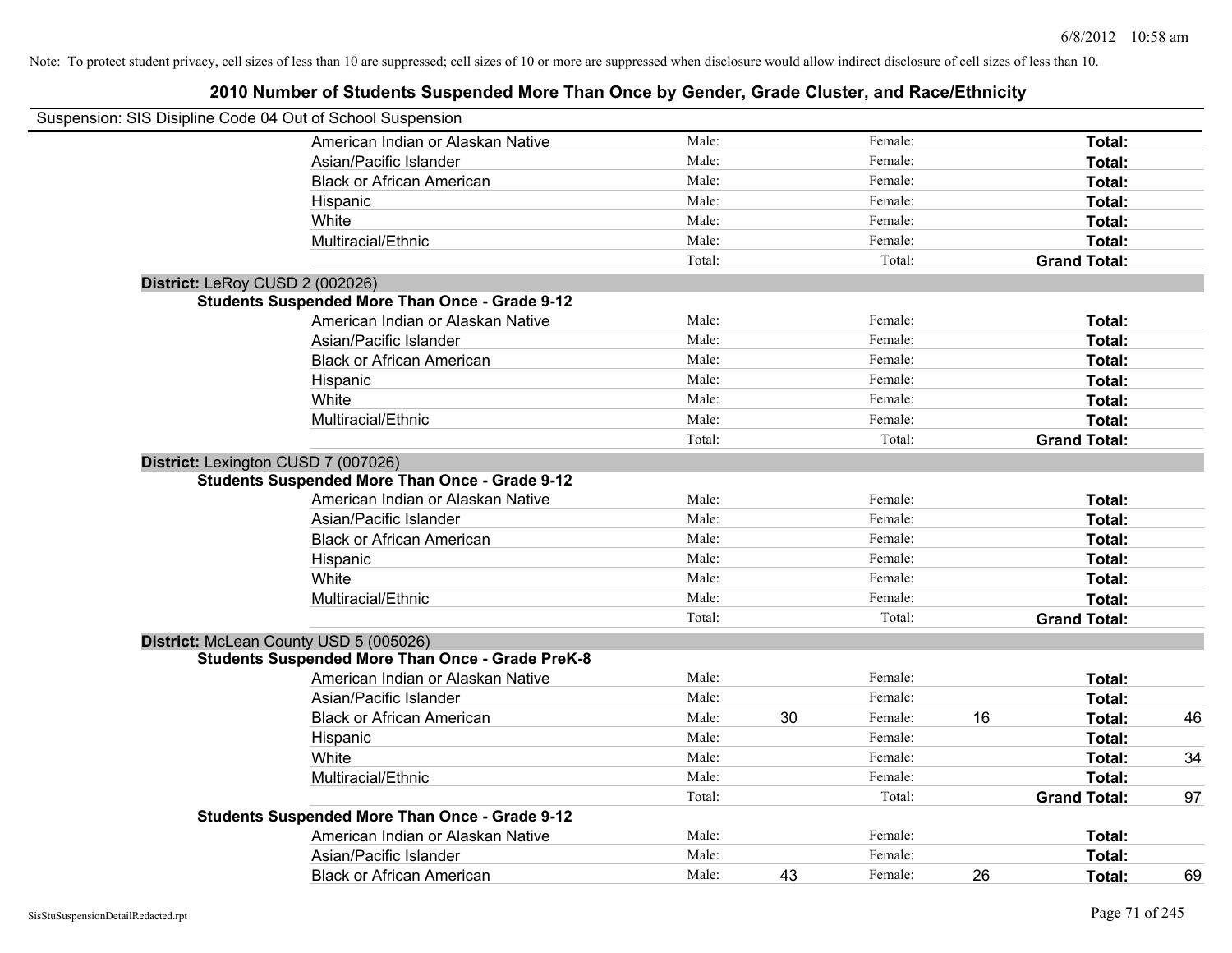| Suspension: SIS Disipline Code 04 Out of School Suspension |                                                         |        |    |         |    |                     |    |
|------------------------------------------------------------|---------------------------------------------------------|--------|----|---------|----|---------------------|----|
|                                                            | Hispanic                                                | Male:  |    | Female: |    | Total:              |    |
|                                                            | White                                                   | Male:  | 33 | Female: | 13 | Total:              | 46 |
|                                                            | Multiracial/Ethnic                                      | Male:  |    | Female: |    | Total:              | 12 |
|                                                            |                                                         | Total: |    | Total:  |    | <b>Grand Total:</b> |    |
| District: Olympia CUSD 16 (016026)                         |                                                         |        |    |         |    |                     |    |
|                                                            | <b>Students Suspended More Than Once - Grade PreK-8</b> |        |    |         |    |                     |    |
|                                                            | American Indian or Alaskan Native                       | Male:  |    | Female: |    | Total:              |    |
|                                                            | Asian/Pacific Islander                                  | Male:  |    | Female: |    | Total:              |    |
|                                                            | <b>Black or African American</b>                        | Male:  |    | Female: |    | Total:              |    |
|                                                            | Hispanic                                                | Male:  |    | Female: |    | Total:              |    |
|                                                            | White                                                   | Male:  |    | Female: |    | Total:              |    |
|                                                            | Multiracial/Ethnic                                      | Male:  |    | Female: |    | Total:              |    |
|                                                            |                                                         | Total: |    | Total:  |    | <b>Grand Total:</b> |    |
|                                                            | <b>Students Suspended More Than Once - Grade 9-12</b>   |        |    |         |    |                     |    |
|                                                            | American Indian or Alaskan Native                       | Male:  |    | Female: |    | Total:              |    |
|                                                            | Asian/Pacific Islander                                  | Male:  |    | Female: |    | Total:              |    |
|                                                            | <b>Black or African American</b>                        | Male:  |    | Female: |    | Total:              |    |
|                                                            | Hispanic                                                | Male:  |    | Female: |    | Total:              |    |
|                                                            | White                                                   | Male:  |    | Female: |    | Total:              | 11 |
|                                                            | Multiracial/Ethnic                                      | Male:  |    | Female: |    | Total:              |    |
|                                                            |                                                         | Total: |    | Total:  |    | <b>Grand Total:</b> |    |
| District: Ridgeview CUSD 19 (019026)                       |                                                         |        |    |         |    |                     |    |
|                                                            | <b>Students Suspended More Than Once - Grade PreK-8</b> |        |    |         |    |                     |    |
|                                                            | American Indian or Alaskan Native                       | Male:  |    | Female: |    | Total:              |    |
|                                                            | Asian/Pacific Islander                                  | Male:  |    | Female: |    | Total:              |    |
|                                                            | <b>Black or African American</b>                        | Male:  |    | Female: |    | Total:              |    |
|                                                            | Hispanic                                                | Male:  |    | Female: |    | Total:              |    |
|                                                            | White                                                   | Male:  |    | Female: |    | Total:              |    |
|                                                            | Multiracial/Ethnic                                      | Male:  |    | Female: |    | Total:              |    |
|                                                            |                                                         | Total: |    | Total:  |    | <b>Grand Total:</b> |    |
|                                                            | <b>Students Suspended More Than Once - Grade 9-12</b>   |        |    |         |    |                     |    |
|                                                            | American Indian or Alaskan Native                       | Male:  |    | Female: |    | Total:              |    |
|                                                            | Asian/Pacific Islander                                  | Male:  |    | Female: |    | Total:              |    |
|                                                            | <b>Black or African American</b>                        | Male:  |    | Female: |    | Total:              |    |
|                                                            | Hispanic                                                | Male:  |    | Female: |    | Total:              |    |
|                                                            | White                                                   | Male:  |    | Female: |    | Total:              |    |
|                                                            | Multiracial/Ethnic                                      | Male:  |    | Female: |    | Total:              |    |
|                                                            |                                                         | Total: |    | Total:  |    | <b>Grand Total:</b> |    |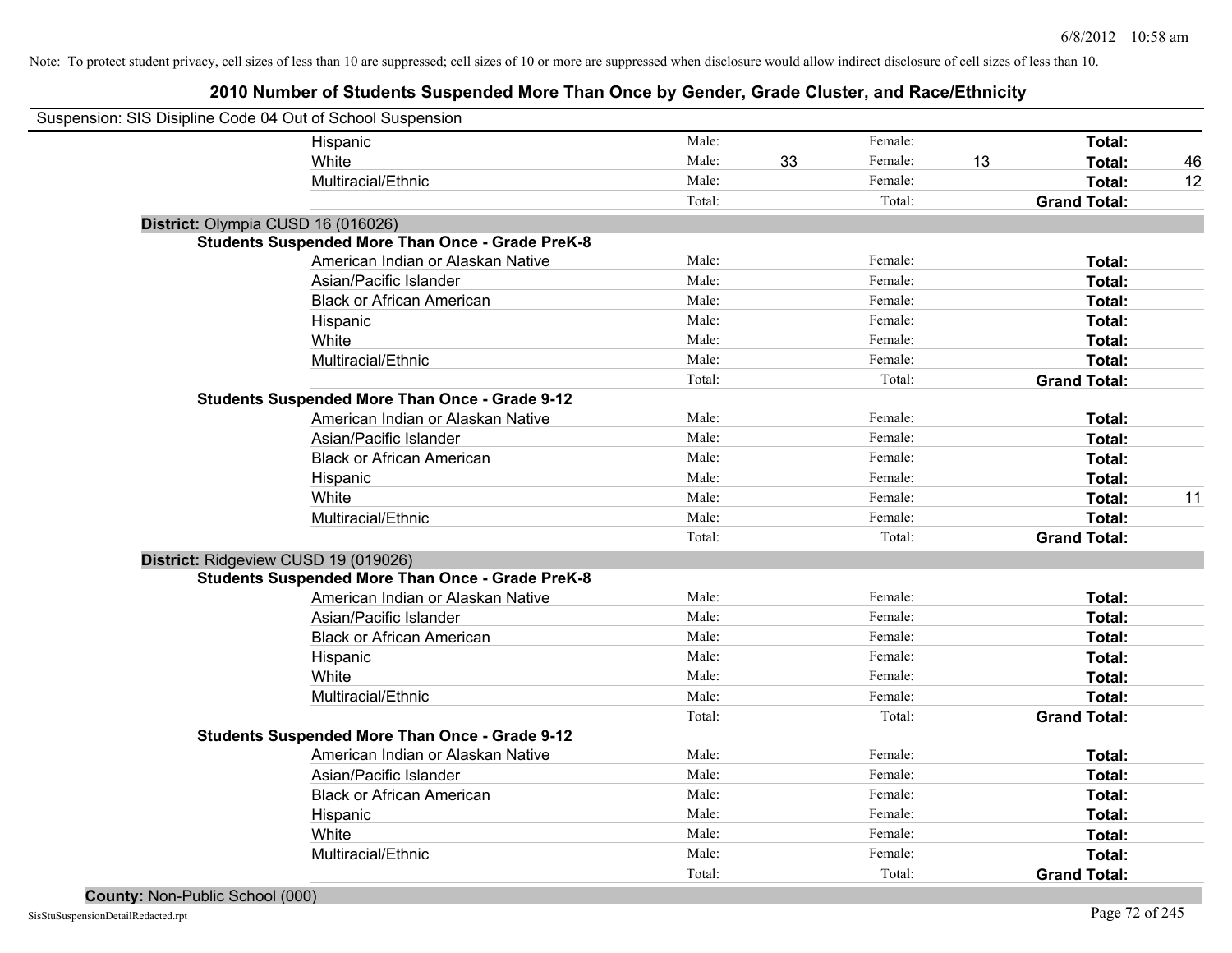## **2010 Number of Students Suspended More Than Once by Gender, Grade Cluster, and Race/Ethnicity** Suspension: SIS Disipline Code 04 Out of School Suspension **District:** De Witt/Livingston/McLean ROE (000000) **Students Suspended More Than Once - Grade PreK-8** American Indian or Alaskan Native **Male:** Male: Female: Female: **Total:** Total: Asian/Pacific Islander **Figure 1.1 Contained Asian** Male: Female: **Female: Total: Total: Total: Total: Total: Total: Total: Total: Total: Total: Total: Total: Total: Total: Total: Total: T** Black or African American **Figure 1.1 and Total:** Male: Female: Female: **Total:** Total: Hispanic **Total:** Male: Female: **Total:** Female: **Total:** Total: White **Total:** Male: Female: **Total:** Total: **Total:** Female: **Total:** Total: Multiracial/Ethnic **Total:** Male: Female: **Total:** Female: **Total:** Female: **Total:** Total: Total: Total: **Grand Total: Students Suspended More Than Once - Grade 9-12** American Indian or Alaskan Native **Male:** Male: Female: Female: **Total:** Total: Asian/Pacific Islander **Figure 1.1 Contained Asian** Male: Female: **Female: Total: Total: Total: Total: Total: Total: Total: Total: Total: Total: Total: Total: Total: Total: Total: Total: T** Black or African American **American** Male: Male: Female: **Female: Total: Total: Total: Female: Total: Total: Total: Total: Total: Total: Total: Total: Total: Total: Total: Total: Total:** Hispanic **Total:** Male: Female: **Total:** Female: **Total:** Total: White **Total:** Male: Female: **Total:** Total: **Total:** Female: **Total:** Total: Multiracial/Ethnic **Total:** Male: Female: **Total:** Female: **Total:** Female: **Total:** Female: **Total:** Female: **Total:** Female: **Total:** Female: **Total:** Female: **Total:** Female: **Total:** Female: **Total:** Female: **Total:** F Total: Total: **Grand Total: Region:** DuPage ROE (19) **County:** Dupage (022) **District:** Addison SD 4 (004002) **Students Suspended More Than Once - Grade PreK-8** American Indian or Alaskan Native **Male:** Male: Female: Female: **Total:** Total: Asian/Pacific Islander **Figure 1.1 Contained Asian** Male: Female: **Female: Total: Total: Total: Total: Total: Total: Total: Total: Total: Total: Total: Total: Total: Total: Total: Total: T** Black or African American **American** Male: Male: Female: **Female: Total: Total: Total: Female: Total: Total: Total: Total: Total: Total: Total: Total: Total: Total: Total: Total: Total:** Hispanic Male: Female: **Total:** 14 White **Total:** Male: Female: **Total:** Female: **Total:** Total: Multiracial/Ethnic **Total:** Male: Male: Female: **Total:** Total: Total: Total: **Grand Total: District:** Adventist GlenOaks Hospital (024200) **Students Suspended More Than Once - Grade 9-12** American Indian or Alaskan Native **Male:** Male: Female: Female: **Total:** Total: Asian/Pacific Islander **Figure 1.1 Contained Asian** Male: Female: **Female: Total: Total: Total: Total: Total: Total: Total: Total: Total: Total: Total: Total: Total: Total: Total: Total: T** Black or African American **Figure 1.1 and Total:** Male: Female: Female: **Total:** Total: Hispanic **Total:** Male: Female: **Total:** Female: **Total:** Total: White **Total:** Male: Female: **Total:** Total: **Total:** Female: **Total:** Total: Multiracial/Ethnic **Total:** Male: Female: **Female: Total:** Total: **Total:** Female: **Total:** Total: Total: Total: Total: **Grand Total:**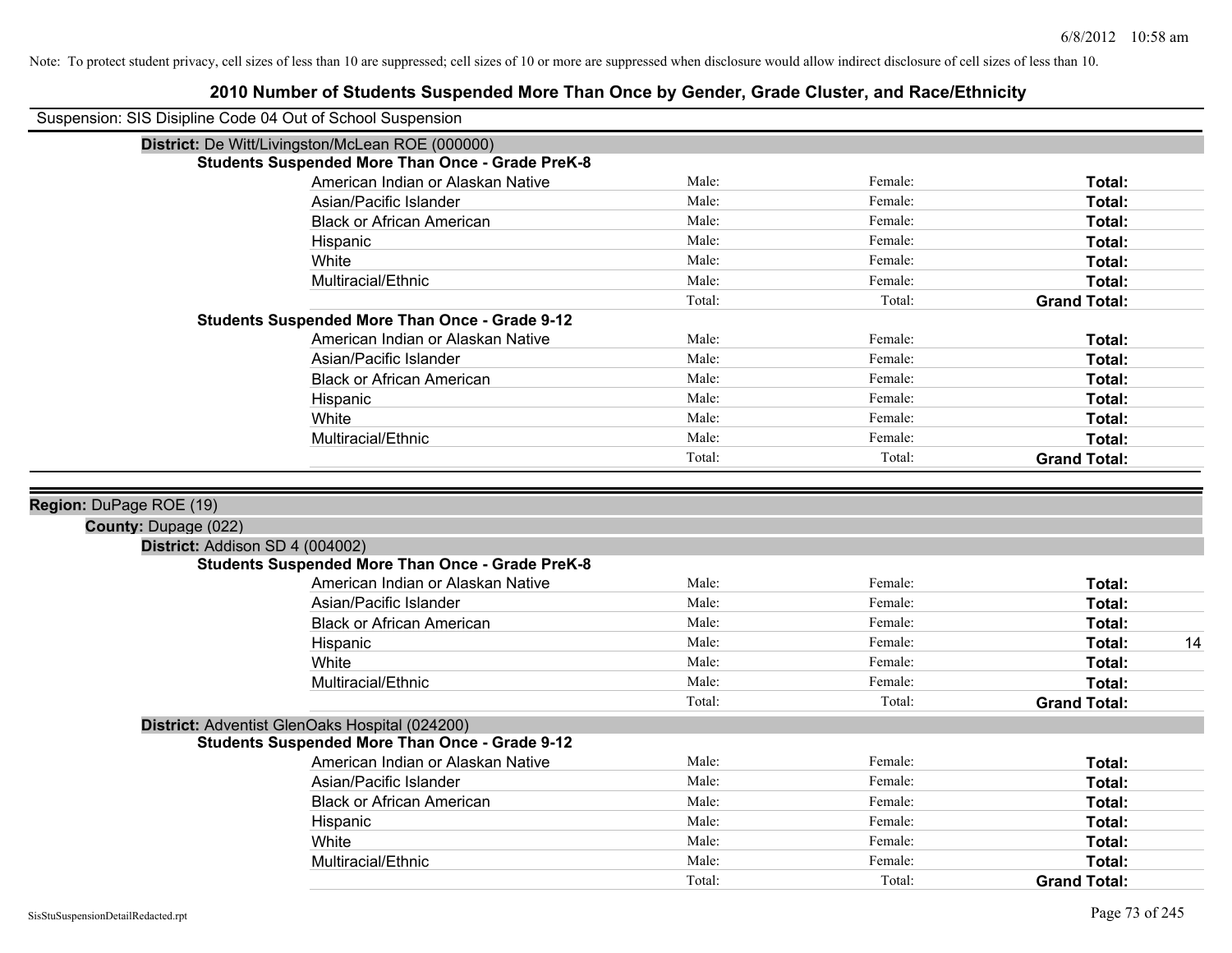### **2010 Number of Students Suspended More Than Once by Gender, Grade Cluster, and Race/Ethnicity**

| Suspension: SIS Disipline Code 04 Out of School Suspension |        |         |                     |    |
|------------------------------------------------------------|--------|---------|---------------------|----|
| District: Adventist Healthcare (027500)                    |        |         |                     |    |
| <b>Students Suspended More Than Once - Grade 9-12</b>      |        |         |                     |    |
| American Indian or Alaskan Native                          | Male:  | Female: | Total:              |    |
| Asian/Pacific Islander                                     | Male:  | Female: | Total:              |    |
| <b>Black or African American</b>                           | Male:  | Female: | Total:              |    |
| Hispanic                                                   | Male:  | Female: | Total:              |    |
| White                                                      | Male:  | Female: | Total:              |    |
| Multiracial/Ethnic                                         | Male:  | Female: | Total:              |    |
|                                                            | Total: | Total:  | <b>Grand Total:</b> |    |
| District: Benjamin SD 25 (025002)                          |        |         |                     |    |
| <b>Students Suspended More Than Once - Grade PreK-8</b>    |        |         |                     |    |
| American Indian or Alaskan Native                          | Male:  | Female: | Total:              |    |
| Asian/Pacific Islander                                     | Male:  | Female: | Total:              |    |
| <b>Black or African American</b>                           | Male:  | Female: | Total:              |    |
| Hispanic                                                   | Male:  | Female: | Total:              |    |
| White                                                      | Male:  | Female: | Total:              |    |
| Multiracial/Ethnic                                         | Male:  | Female: | Total:              |    |
|                                                            | Total: | Total:  | <b>Grand Total:</b> |    |
| District: Bensenville SD 2 (002002)                        |        |         |                     |    |
| <b>Students Suspended More Than Once - Grade PreK-8</b>    |        |         |                     |    |
| American Indian or Alaskan Native                          | Male:  | Female: | Total:              |    |
| Asian/Pacific Islander                                     | Male:  | Female: | Total:              |    |
| <b>Black or African American</b>                           | Male:  | Female: | Total:              |    |
| Hispanic                                                   | Male:  | Female: | Total:              | 13 |
| White                                                      | Male:  | Female: | <b>Total:</b>       |    |
| Multiracial/Ethnic                                         | Male:  | Female: | Total:              |    |
|                                                            | Total: | Total:  | <b>Grand Total:</b> | 24 |
| District: Cass SD 63 (063002)                              |        |         |                     |    |
| <b>Students Suspended More Than Once - Grade PreK-8</b>    |        |         |                     |    |
| American Indian or Alaskan Native                          | Male:  | Female: | Total:              |    |
| Asian/Pacific Islander                                     | Male:  | Female: | Total:              |    |
| <b>Black or African American</b>                           | Male:  | Female: | Total:              |    |
| Hispanic                                                   | Male:  | Female: | Total:              |    |
| White                                                      | Male:  | Female: | Total:              |    |
| Multiracial/Ethnic                                         | Male:  | Female: | <b>Total:</b>       |    |
|                                                            | Total: | Total:  | <b>Grand Total:</b> |    |

**District:** CCSD 180 (180004) **Students Suspended More Than Once - Grade PreK-8**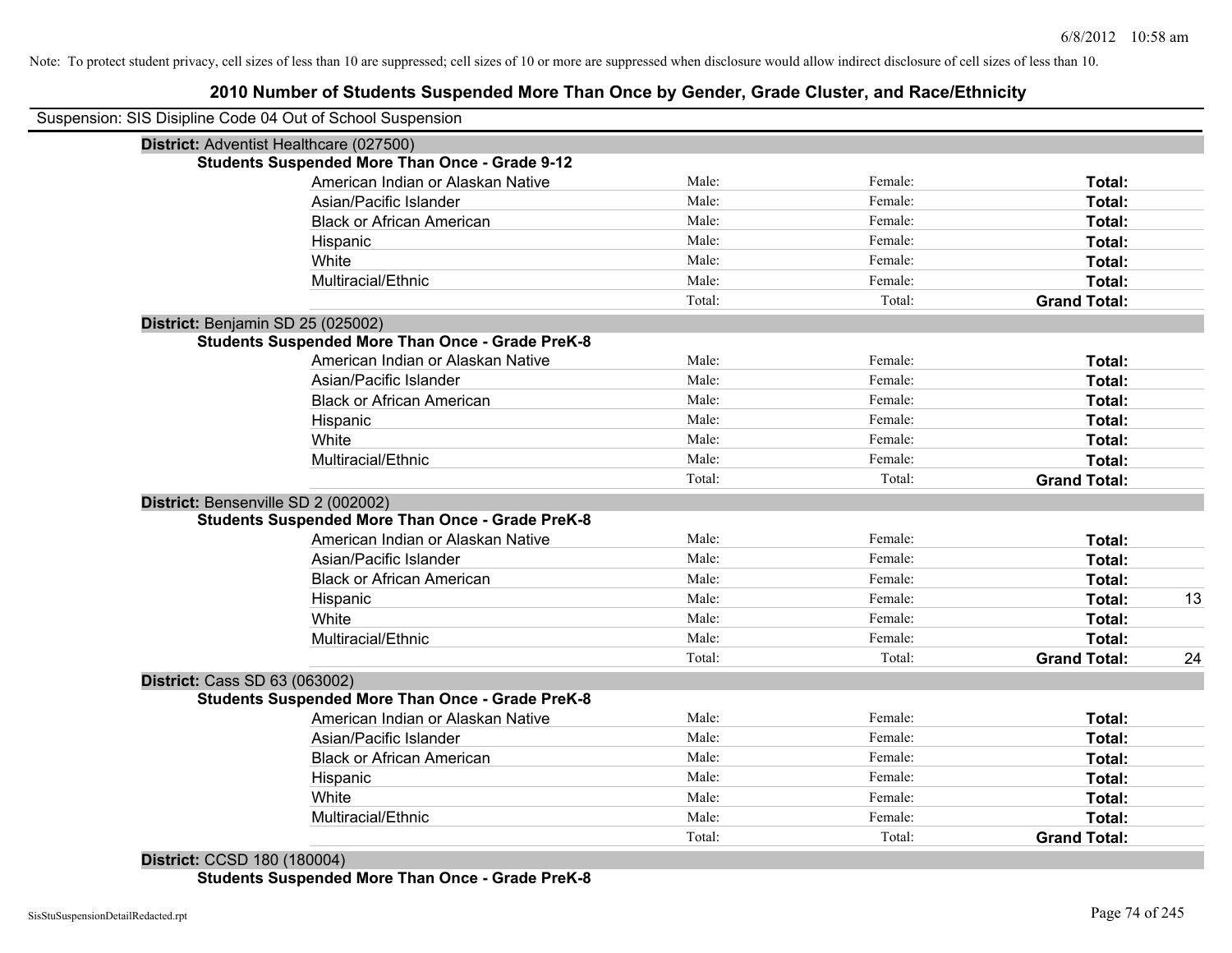| Suspension: SIS Disipline Code 04 Out of School Suspension                            |        |         |                     |
|---------------------------------------------------------------------------------------|--------|---------|---------------------|
| American Indian or Alaskan Native                                                     | Male:  | Female: | Total:              |
| Asian/Pacific Islander                                                                | Male:  | Female: | Total:              |
| <b>Black or African American</b>                                                      | Male:  | Female: | Total:<br>26        |
| Hispanic                                                                              | Male:  | Female: | Total:              |
| White                                                                                 | Male:  | Female: | Total:              |
| Multiracial/Ethnic                                                                    | Male:  | Female: | Total:              |
|                                                                                       | Total: | Total:  | <b>Grand Total:</b> |
| District: CCSD 89 (089004)                                                            |        |         |                     |
| <b>Students Suspended More Than Once - Grade PreK-8</b>                               |        |         |                     |
| American Indian or Alaskan Native                                                     | Male:  | Female: | Total:              |
| Asian/Pacific Islander                                                                | Male:  | Female: | Total:              |
| <b>Black or African American</b>                                                      | Male:  | Female: | Total:              |
| Hispanic                                                                              | Male:  | Female: | Total:              |
| White                                                                                 | Male:  | Female: | Total:              |
| Multiracial/Ethnic                                                                    | Male:  | Female: | Total:              |
|                                                                                       | Total: | Total:  | <b>Grand Total:</b> |
| District: CCSD 93 (093004)<br><b>Students Suspended More Than Once - Grade PreK-8</b> |        |         |                     |
| American Indian or Alaskan Native                                                     | Male:  | Female: | Total:              |
| Asian/Pacific Islander                                                                | Male:  | Female: | Total:              |
| <b>Black or African American</b>                                                      | Male:  | Female: | Total:              |
| Hispanic                                                                              | Male:  | Female: | Total:              |
| White                                                                                 | Male:  | Female: | Total:              |
| Multiracial/Ethnic                                                                    | Male:  | Female: | Total:              |
|                                                                                       | Total: | Total:  | <b>Grand Total:</b> |
| District: Center Cass SD 66 (066002)                                                  |        |         |                     |
| <b>Students Suspended More Than Once - Grade PreK-8</b>                               |        |         |                     |
| American Indian or Alaskan Native                                                     | Male:  | Female: | Total:              |
| Asian/Pacific Islander                                                                | Male:  | Female: | Total:              |
| <b>Black or African American</b>                                                      | Male:  | Female: | Total:              |
| Hispanic                                                                              | Male:  | Female: | Total:              |
| White                                                                                 | Male:  | Female: | Total:              |
| Multiracial/Ethnic                                                                    | Male:  | Female: | Total:              |
|                                                                                       | Total: | Total:  | <b>Grand Total:</b> |
| District: CHSD 94 (094016)                                                            |        |         |                     |
| <b>Students Suspended More Than Once - Grade 9-12</b>                                 |        |         |                     |
| American Indian or Alaskan Native                                                     | Male:  | Female: | <b>Total:</b>       |
| Asian/Pacific Islander                                                                | Male:  | Female: | Total:              |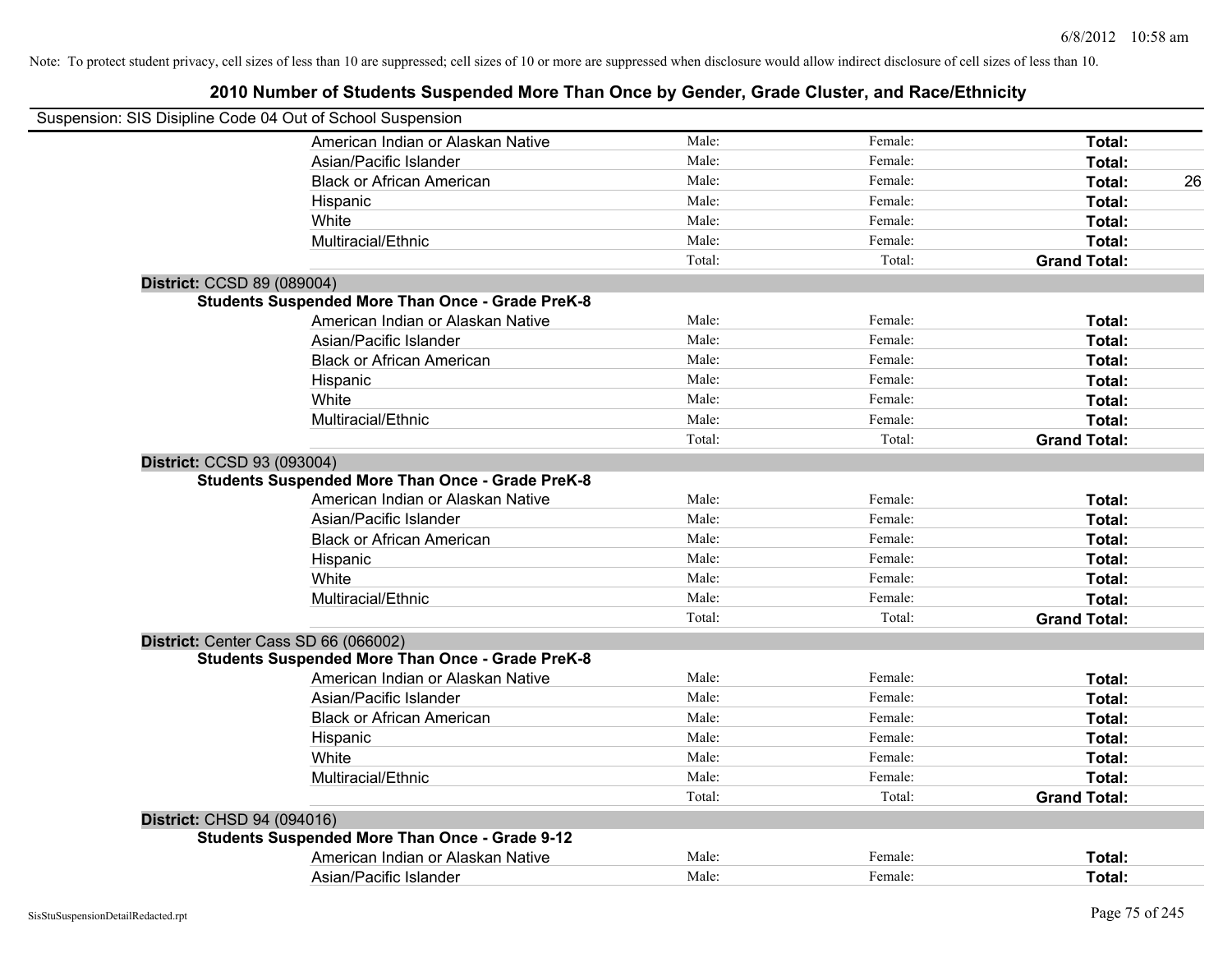| Suspension: SIS Disipline Code 04 Out of School Suspension |                                                         |        |    |         |    |                     |    |
|------------------------------------------------------------|---------------------------------------------------------|--------|----|---------|----|---------------------|----|
|                                                            | <b>Black or African American</b>                        | Male:  |    | Female: |    | Total:              |    |
|                                                            | Hispanic                                                | Male:  |    | Female: |    | Total:              | 15 |
|                                                            | White                                                   | Male:  |    | Female: |    | Total:              |    |
|                                                            | Multiracial/Ethnic                                      | Male:  |    | Female: |    | Total:              |    |
|                                                            |                                                         | Total: |    | Total:  |    | <b>Grand Total:</b> |    |
| District: CHSD 99 (099016)                                 |                                                         |        |    |         |    |                     |    |
|                                                            | <b>Students Suspended More Than Once - Grade 9-12</b>   |        |    |         |    |                     |    |
|                                                            | American Indian or Alaskan Native                       | Male:  |    | Female: |    | Total:              |    |
|                                                            | Asian/Pacific Islander                                  | Male:  |    | Female: |    | Total:              |    |
|                                                            | <b>Black or African American</b>                        | Male:  |    | Female: |    | Total:              | 22 |
|                                                            | Hispanic                                                | Male:  |    | Female: |    | Total:              |    |
|                                                            | White                                                   | Male:  |    | Female: |    | Total:              | 24 |
|                                                            | Multiracial/Ethnic                                      | Male:  |    | Female: |    | Total:              |    |
|                                                            |                                                         | Total: | 43 | Total:  | 15 | <b>Grand Total:</b> | 58 |
|                                                            | District: Coop Assoc for Spec Educ (041061)             |        |    |         |    |                     |    |
|                                                            | <b>Students Suspended More Than Once - Grade 9-12</b>   |        |    |         |    |                     |    |
|                                                            | American Indian or Alaskan Native                       | Male:  |    | Female: |    | Total:              |    |
|                                                            | Asian/Pacific Islander                                  | Male:  |    | Female: |    | Total:              |    |
|                                                            | <b>Black or African American</b>                        | Male:  |    | Female: |    | Total:              |    |
|                                                            | Hispanic                                                | Male:  |    | Female: |    | Total:              |    |
|                                                            | White                                                   | Male:  |    | Female: |    | Total:              |    |
|                                                            | Multiracial/Ethnic                                      | Male:  |    | Female: |    | Total:              |    |
|                                                            |                                                         | Total: |    | Total:  |    | <b>Grand Total:</b> | 11 |
| District: CUSD 200 (200026)                                |                                                         |        |    |         |    |                     |    |
|                                                            | <b>Students Suspended More Than Once - Grade PreK-8</b> |        |    |         |    |                     |    |
|                                                            | American Indian or Alaskan Native                       | Male:  |    | Female: |    | Total:              |    |
|                                                            | Asian/Pacific Islander                                  | Male:  |    | Female: |    | Total:              |    |
|                                                            | <b>Black or African American</b>                        | Male:  |    | Female: |    | Total:              | 13 |
|                                                            | Hispanic                                                | Male:  |    | Female: |    | Total:              | 14 |
|                                                            | White                                                   | Male:  |    | Female: |    | Total:              | 11 |
|                                                            | Multiracial/Ethnic                                      | Male:  |    | Female: |    | Total:              |    |
|                                                            |                                                         | Total: |    | Total:  |    | <b>Grand Total:</b> |    |
|                                                            | <b>Students Suspended More Than Once - Grade 9-12</b>   |        |    |         |    |                     |    |
|                                                            | American Indian or Alaskan Native                       | Male:  |    | Female: |    | Total:              |    |
|                                                            | Asian/Pacific Islander                                  | Male:  |    | Female: |    | Total:              |    |
|                                                            | <b>Black or African American</b>                        | Male:  | 10 | Female: | 13 | Total:              | 23 |
|                                                            | Hispanic                                                | Male:  |    | Female: |    | Total:              | 18 |
|                                                            | White                                                   | Male:  |    | Female: |    | Total:              | 21 |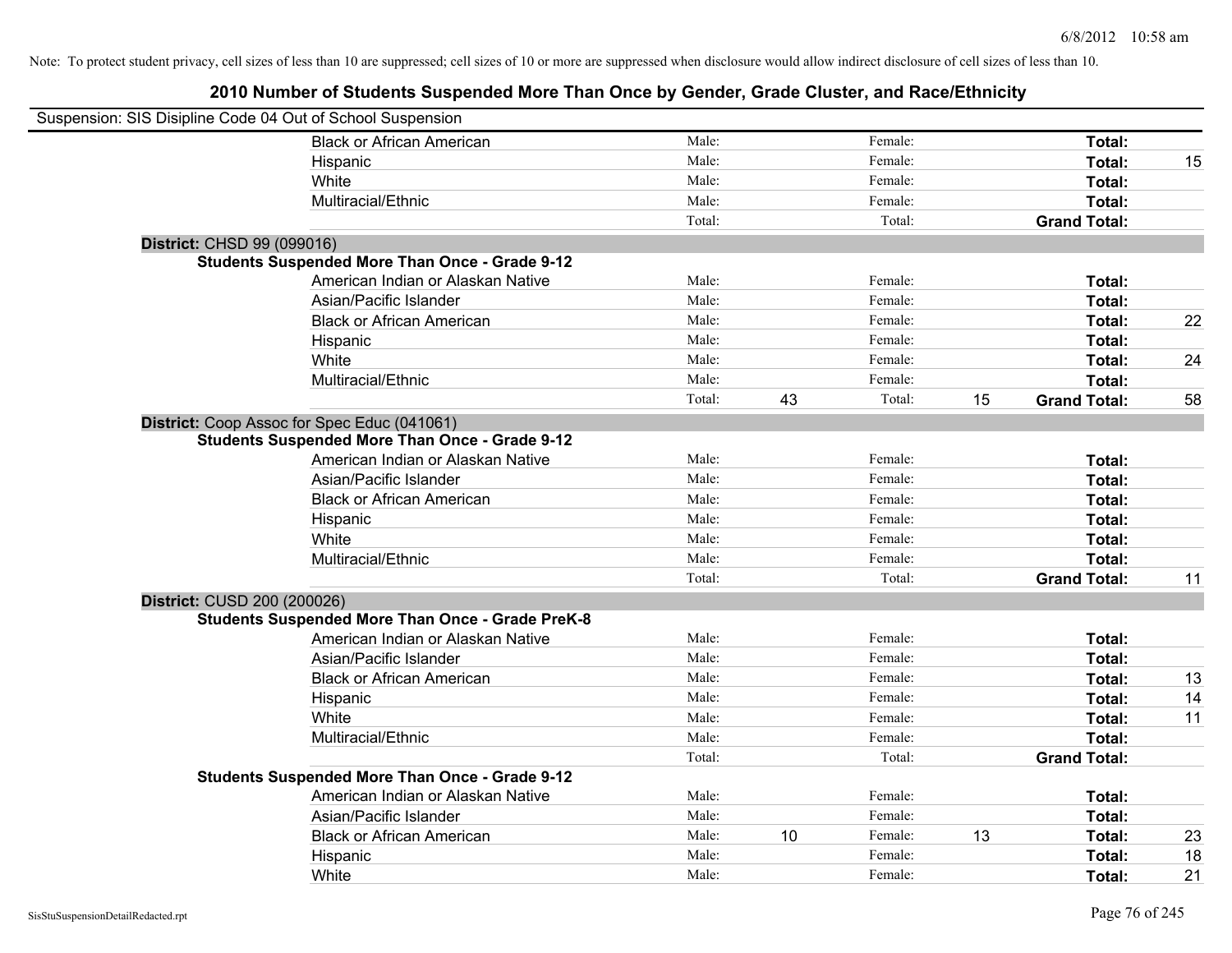| Suspension: SIS Disipline Code 04 Out of School Suspension |                                                         |        |    |         |    |                     |    |
|------------------------------------------------------------|---------------------------------------------------------|--------|----|---------|----|---------------------|----|
| Multiracial/Ethnic                                         |                                                         | Male:  |    | Female: |    | Total:              |    |
|                                                            |                                                         | Total: | 48 | Total:  | 25 | <b>Grand Total:</b> | 73 |
| District: CUSD 201 (201026)                                |                                                         |        |    |         |    |                     |    |
|                                                            | <b>Students Suspended More Than Once - Grade PreK-8</b> |        |    |         |    |                     |    |
|                                                            | American Indian or Alaskan Native                       | Male:  |    | Female: |    | Total:              |    |
| Asian/Pacific Islander                                     |                                                         | Male:  |    | Female: |    | Total:              |    |
|                                                            | <b>Black or African American</b>                        | Male:  |    | Female: |    | Total:              |    |
| Hispanic                                                   |                                                         | Male:  |    | Female: |    | Total:              |    |
| White                                                      |                                                         | Male:  |    | Female: |    | Total:              |    |
| Multiracial/Ethnic                                         |                                                         | Male:  |    | Female: |    | Total:              |    |
|                                                            |                                                         | Total: |    | Total:  |    | <b>Grand Total:</b> | 13 |
| <b>Students Suspended More Than Once - Grade 9-12</b>      |                                                         |        |    |         |    |                     |    |
|                                                            | American Indian or Alaskan Native                       | Male:  |    | Female: |    | Total:              |    |
| Asian/Pacific Islander                                     |                                                         | Male:  |    | Female: |    | Total:              |    |
|                                                            | <b>Black or African American</b>                        | Male:  |    | Female: |    | Total:              |    |
| Hispanic                                                   |                                                         | Male:  |    | Female: |    | Total:              |    |
| White                                                      |                                                         | Male:  |    | Female: |    | Total:              |    |
| Multiracial/Ethnic                                         |                                                         | Male:  |    | Female: |    | Total:              |    |
|                                                            |                                                         | Total: |    | Total:  |    | <b>Grand Total:</b> | 15 |
| District: Downers Grove GSD 58 (058002)                    |                                                         |        |    |         |    |                     |    |
|                                                            | <b>Students Suspended More Than Once - Grade PreK-8</b> |        |    |         |    |                     |    |
|                                                            | American Indian or Alaskan Native                       | Male:  |    | Female: |    | Total:              |    |
| Asian/Pacific Islander                                     |                                                         | Male:  |    | Female: |    | Total:              |    |
|                                                            | <b>Black or African American</b>                        | Male:  |    | Female: |    | Total:              |    |
| Hispanic                                                   |                                                         | Male:  |    | Female: |    | Total:              |    |
| White                                                      |                                                         | Male:  |    | Female: |    | Total:              |    |
| Multiracial/Ethnic                                         |                                                         | Male:  |    | Female: |    | Total:              |    |
|                                                            |                                                         | Total: |    | Total:  |    | <b>Grand Total:</b> |    |
| District: DuPage HSD 88 (088016)                           |                                                         |        |    |         |    |                     |    |
| <b>Students Suspended More Than Once - Grade 9-12</b>      |                                                         |        |    |         |    |                     |    |
|                                                            | American Indian or Alaskan Native                       | Male:  |    | Female: |    | Total:              |    |
| Asian/Pacific Islander                                     |                                                         | Male:  |    | Female: |    | Total:              |    |
|                                                            | <b>Black or African American</b>                        | Male:  | 22 | Female: | 10 | Total:              | 32 |
| Hispanic                                                   |                                                         | Male:  | 58 | Female: | 27 | Total:              | 85 |
| White                                                      |                                                         | Male:  | 31 | Female: | 12 | Total:              | 43 |
| Multiracial/Ethnic                                         |                                                         | Male:  |    | Female: |    | Total:              |    |
|                                                            |                                                         | Total: |    | Total:  |    | <b>Grand Total:</b> |    |
|                                                            |                                                         |        |    |         |    |                     |    |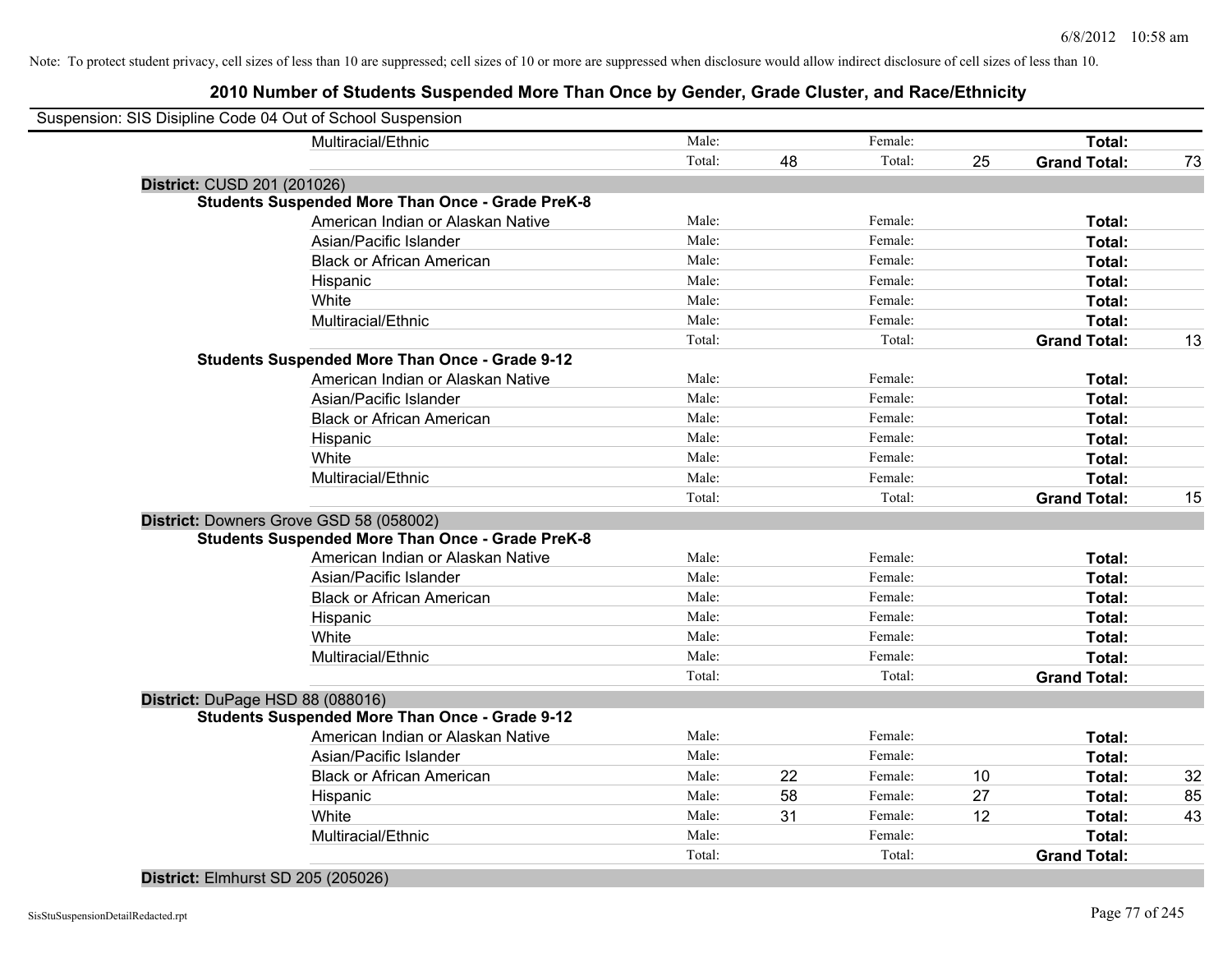| LUTU NUMBU UI UGUUMO UUDPUMUU MUTU MIUM UMUU DY UUMUM, URUU UNUGU, UM NUUMLAMINI, |        |    |         |    |                     |    |
|-----------------------------------------------------------------------------------|--------|----|---------|----|---------------------|----|
| Suspension: SIS Disipline Code 04 Out of School Suspension                        |        |    |         |    |                     |    |
| <b>Students Suspended More Than Once - Grade PreK-8</b>                           |        |    |         |    |                     |    |
| American Indian or Alaskan Native                                                 | Male:  |    | Female: |    | Total:              |    |
| Asian/Pacific Islander                                                            | Male:  |    | Female: |    | Total:              |    |
| <b>Black or African American</b>                                                  | Male:  |    | Female: |    | Total:              |    |
| Hispanic                                                                          | Male:  |    | Female: |    | Total:              |    |
| White                                                                             | Male:  |    | Female: |    | Total:              |    |
| Multiracial/Ethnic                                                                | Male:  |    | Female: |    | Total:              |    |
|                                                                                   | Total: |    | Total:  |    | <b>Grand Total:</b> | 14 |
| <b>Students Suspended More Than Once - Grade 9-12</b>                             |        |    |         |    |                     |    |
| American Indian or Alaskan Native                                                 | Male:  |    | Female: |    | Total:              |    |
| Asian/Pacific Islander                                                            | Male:  |    | Female: |    | Total:              |    |
| <b>Black or African American</b>                                                  | Male:  |    | Female: |    | Total:              |    |
| Hispanic                                                                          | Male:  |    | Female: |    | Total:              |    |
| White                                                                             | Male:  |    | Female: |    | Total:              | 31 |
| Multiracial/Ethnic                                                                | Male:  |    | Female: |    | Total:              |    |
|                                                                                   | Total: | 32 | Total:  | 14 | <b>Grand Total:</b> | 46 |
| District: Fenton CHSD 100 (100016)                                                |        |    |         |    |                     |    |
| <b>Students Suspended More Than Once - Grade 9-12</b>                             |        |    |         |    |                     |    |
| American Indian or Alaskan Native                                                 | Male:  |    | Female: |    | Total:              |    |
| Asian/Pacific Islander                                                            | Male:  |    | Female: |    | Total:              |    |
| <b>Black or African American</b>                                                  | Male:  |    | Female: |    | Total:              |    |
| Hispanic                                                                          | Male:  |    | Female: |    | Total:              | 26 |
| White                                                                             | Male:  |    | Female: |    | Total:              |    |
| Multiracial/Ethnic                                                                | Male:  |    | Female: |    | Total:              |    |
|                                                                                   | Total: |    | Total:  |    | <b>Grand Total:</b> | 42 |
| District: Glen Ellyn SD 41 (041002)                                               |        |    |         |    |                     |    |
| <b>Students Suspended More Than Once - Grade PreK-8</b>                           |        |    |         |    |                     |    |
| American Indian or Alaskan Native                                                 | Male:  |    | Female: |    | Total:              |    |
| Asian/Pacific Islander                                                            | Male:  |    | Female: |    | Total:              |    |
| <b>Black or African American</b>                                                  | Male:  |    | Female: |    | Total:              |    |
| Hispanic                                                                          | Male:  |    | Female: |    | Total:              |    |
| White                                                                             | Male:  |    | Female: |    | Total:              |    |
| Multiracial/Ethnic                                                                | Male:  |    | Female: |    | Total:              |    |
|                                                                                   | Total: |    | Total:  |    | <b>Grand Total:</b> | 13 |
| District: Glenbard Twp HSD 87 (087017)                                            |        |    |         |    |                     |    |
| <b>Students Suspended More Than Once - Grade 9-12</b>                             |        |    |         |    |                     |    |
| American Indian or Alaskan Native                                                 | Male:  |    | Female: |    | Total:              |    |
| Asian/Pacific Islander                                                            | Male:  |    | Female: |    | Total:              |    |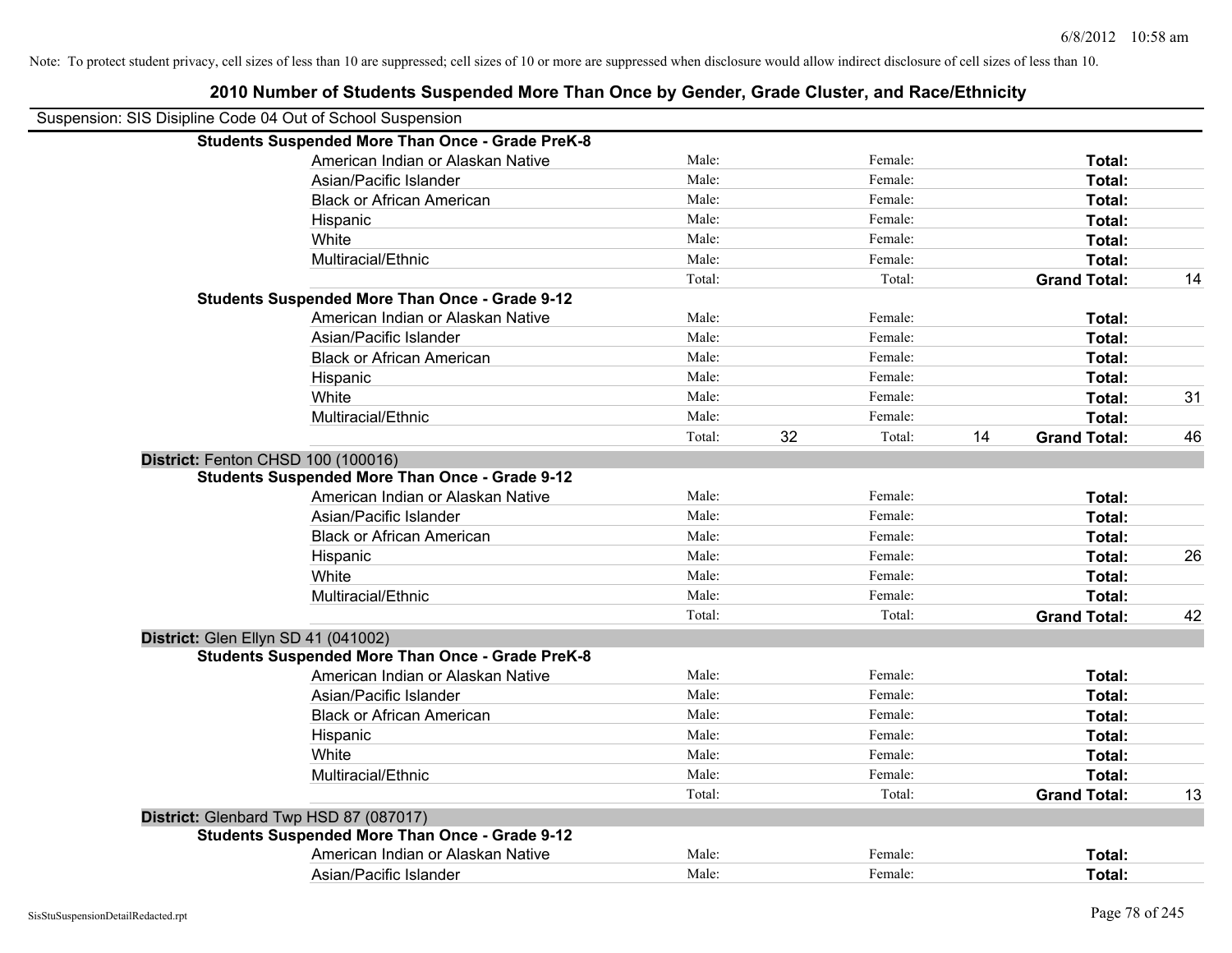| Suspension: SIS Disipline Code 04 Out of School Suspension |        |     |         |    |                     |     |
|------------------------------------------------------------|--------|-----|---------|----|---------------------|-----|
| <b>Black or African American</b>                           | Male:  | 26  | Female: | 16 | Total:              | 42  |
| Hispanic                                                   | Male:  |     | Female: |    | Total:              | 42  |
| White                                                      | Male:  |     | Female: |    | Total:              | 52  |
| Multiracial/Ethnic                                         | Male:  |     | Female: |    | Total:              |     |
|                                                            | Total: | 113 | Total:  | 33 | <b>Grand Total:</b> | 146 |
| District: Gower SD 62 (062002)                             |        |     |         |    |                     |     |
| <b>Students Suspended More Than Once - Grade PreK-8</b>    |        |     |         |    |                     |     |
| American Indian or Alaskan Native                          | Male:  |     | Female: |    | Total:              |     |
| Asian/Pacific Islander                                     | Male:  |     | Female: |    | Total:              |     |
| <b>Black or African American</b>                           | Male:  |     | Female: |    | Total:              |     |
| Hispanic                                                   | Male:  |     | Female: |    | Total:              |     |
| White                                                      | Male:  |     | Female: |    | Total:              |     |
| Multiracial/Ethnic                                         | Male:  |     | Female: |    | Total:              |     |
|                                                            | Total: |     | Total:  |    | <b>Grand Total:</b> |     |
| District: Hinsdale CCSD 181 (181004)                       |        |     |         |    |                     |     |
| <b>Students Suspended More Than Once - Grade PreK-8</b>    |        |     |         |    |                     |     |
| American Indian or Alaskan Native                          | Male:  |     | Female: |    | Total:              |     |
| Asian/Pacific Islander                                     | Male:  |     | Female: |    | Total:              |     |
| <b>Black or African American</b>                           | Male:  |     | Female: |    | Total:              |     |
| Hispanic                                                   | Male:  |     | Female: |    | Total:              |     |
| White                                                      | Male:  |     | Female: |    | Total:              |     |
| Multiracial/Ethnic                                         | Male:  |     | Female: |    | Total:              |     |
|                                                            | Total: |     | Total:  |    | <b>Grand Total:</b> |     |
| District: Hinsdale Twp HSD 86 (086017)                     |        |     |         |    |                     |     |
| <b>Students Suspended More Than Once - Grade 9-12</b>      |        |     |         |    |                     |     |
| American Indian or Alaskan Native                          | Male:  |     | Female: |    | Total:              |     |
| Asian/Pacific Islander                                     | Male:  |     | Female: |    | Total:              |     |
| <b>Black or African American</b>                           | Male:  | 23  | Female: | 15 | Total:              | 38  |
| Hispanic                                                   | Male:  |     | Female: |    | Total:              |     |
| White                                                      | Male:  |     | Female: |    | Total:              | 45  |
| Multiracial/Ethnic                                         | Male:  |     | Female: |    | Total:              |     |
|                                                            | Total: | 73  | Total:  | 26 | <b>Grand Total:</b> | 99  |
| District: Indian Prairie CUSD 204 (204026)                 |        |     |         |    |                     |     |
| <b>Students Suspended More Than Once - Grade PreK-8</b>    |        |     |         |    |                     |     |
| American Indian or Alaskan Native                          | Male:  |     | Female: |    | Total:              |     |
| Asian/Pacific Islander                                     | Male:  |     | Female: |    | Total:              |     |
| <b>Black or African American</b>                           | Male:  |     | Female: |    | Total:              | 21  |
| Hispanic                                                   | Male:  |     | Female: |    | Total:              |     |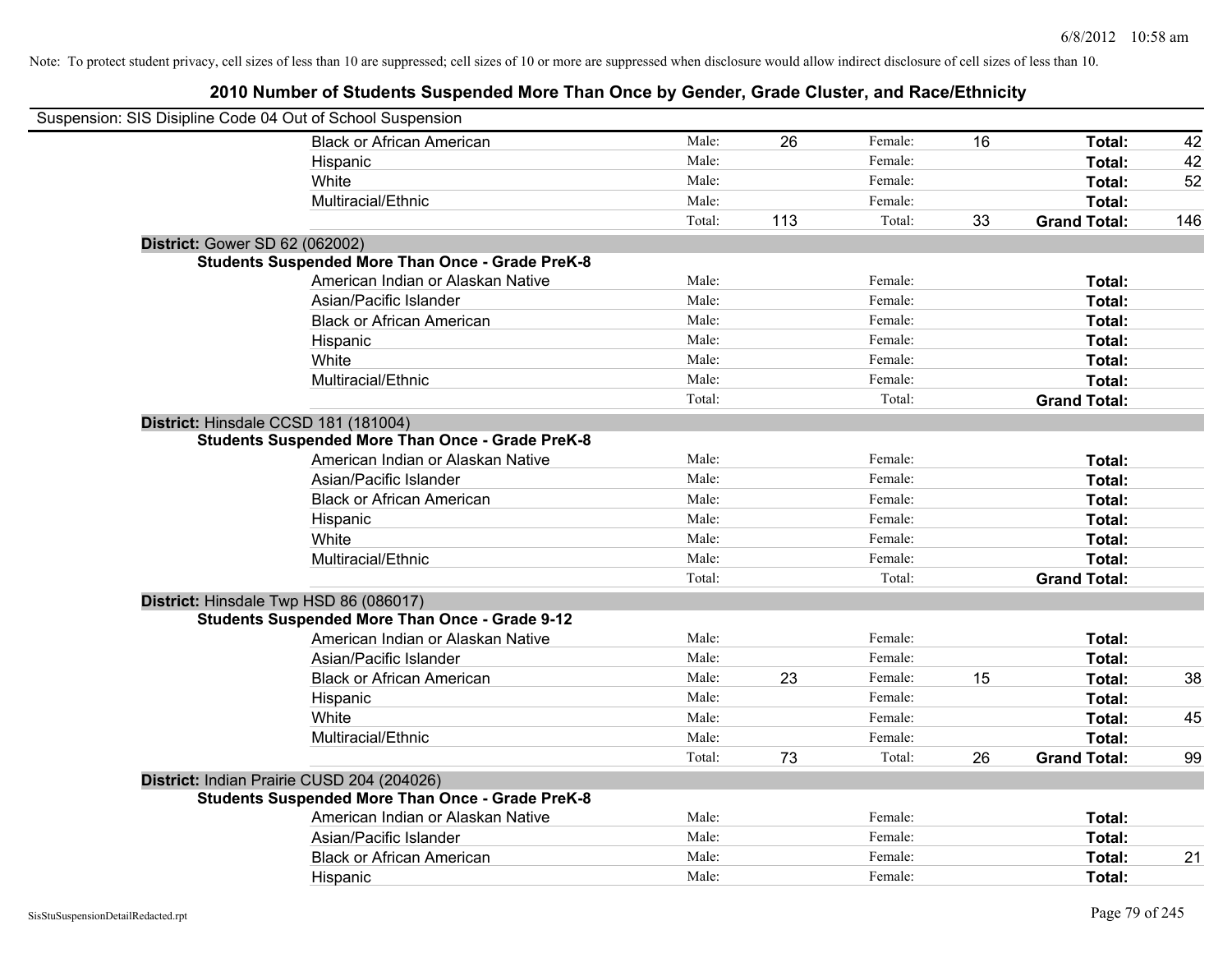| Suspension: SIS Disipline Code 04 Out of School Suspension |                                                         |        |    |         |    |                     |     |
|------------------------------------------------------------|---------------------------------------------------------|--------|----|---------|----|---------------------|-----|
|                                                            | <b>White</b>                                            | Male:  |    | Female: |    | Total:              | 14  |
|                                                            | Multiracial/Ethnic                                      | Male:  |    | Female: |    | <b>Total:</b>       |     |
|                                                            |                                                         | Total: |    | Total:  |    | <b>Grand Total:</b> |     |
|                                                            | <b>Students Suspended More Than Once - Grade 9-12</b>   |        |    |         |    |                     |     |
|                                                            | American Indian or Alaskan Native                       | Male:  |    | Female: |    | Total:              |     |
|                                                            | Asian/Pacific Islander                                  | Male:  |    | Female: |    | Total:              |     |
|                                                            | <b>Black or African American</b>                        | Male:  | 53 | Female: | 30 | Total:              | 83  |
|                                                            | Hispanic                                                | Male:  |    | Female: |    | Total:              | 25  |
|                                                            | White                                                   | Male:  | 74 | Female: | 20 | Total:              | 94  |
|                                                            | Multiracial/Ethnic                                      | Male:  |    | Female: |    | Total:              |     |
|                                                            |                                                         | Total: |    | Total:  |    | <b>Grand Total:</b> | 213 |
| District: Keeneyville SD 20 (020002)                       |                                                         |        |    |         |    |                     |     |
|                                                            | <b>Students Suspended More Than Once - Grade PreK-8</b> |        |    |         |    |                     |     |
|                                                            | American Indian or Alaskan Native                       | Male:  |    | Female: |    | Total:              |     |
|                                                            | Asian/Pacific Islander                                  | Male:  |    | Female: |    | Total:              |     |
|                                                            | <b>Black or African American</b>                        | Male:  |    | Female: |    | Total:              |     |
|                                                            | Hispanic                                                | Male:  |    | Female: |    | Total:              |     |
|                                                            | White                                                   | Male:  |    | Female: |    | Total:              |     |
|                                                            | Multiracial/Ethnic                                      | Male:  |    | Female: |    | Total:              |     |
|                                                            |                                                         | Total: |    | Total:  |    | <b>Grand Total:</b> |     |
| District: Lake Park CHSD 108 (108016)                      |                                                         |        |    |         |    |                     |     |
|                                                            | <b>Students Suspended More Than Once - Grade 9-12</b>   |        |    |         |    |                     |     |
|                                                            | American Indian or Alaskan Native                       | Male:  |    | Female: |    | Total:              |     |
|                                                            | Asian/Pacific Islander                                  | Male:  |    | Female: |    | Total:              |     |
|                                                            | <b>Black or African American</b>                        | Male:  |    | Female: |    | Total:              | 10  |
|                                                            | Hispanic                                                | Male:  |    | Female: |    | Total:              |     |
|                                                            | White                                                   | Male:  |    | Female: |    | Total:              | 29  |
|                                                            | Multiracial/Ethnic                                      | Male:  |    | Female: |    | Total:              |     |
|                                                            |                                                         | Total: | 41 | Total:  | 11 | <b>Grand Total:</b> | 52  |
| District: Lisle CUSD 202 (202026)                          |                                                         |        |    |         |    |                     |     |
|                                                            | <b>Students Suspended More Than Once - Grade PreK-8</b> |        |    |         |    |                     |     |
|                                                            | American Indian or Alaskan Native                       | Male:  |    | Female: |    | Total:              |     |
|                                                            | Asian/Pacific Islander                                  | Male:  |    | Female: |    | Total:              |     |
|                                                            | <b>Black or African American</b>                        | Male:  |    | Female: |    | Total:              |     |
|                                                            | Hispanic                                                | Male:  |    | Female: |    | Total:              |     |
|                                                            | White                                                   | Male:  |    | Female: |    | Total:              |     |
|                                                            | Multiracial/Ethnic                                      | Male:  |    | Female: |    | Total:              |     |
|                                                            |                                                         | Total: |    | Total:  |    | <b>Grand Total:</b> |     |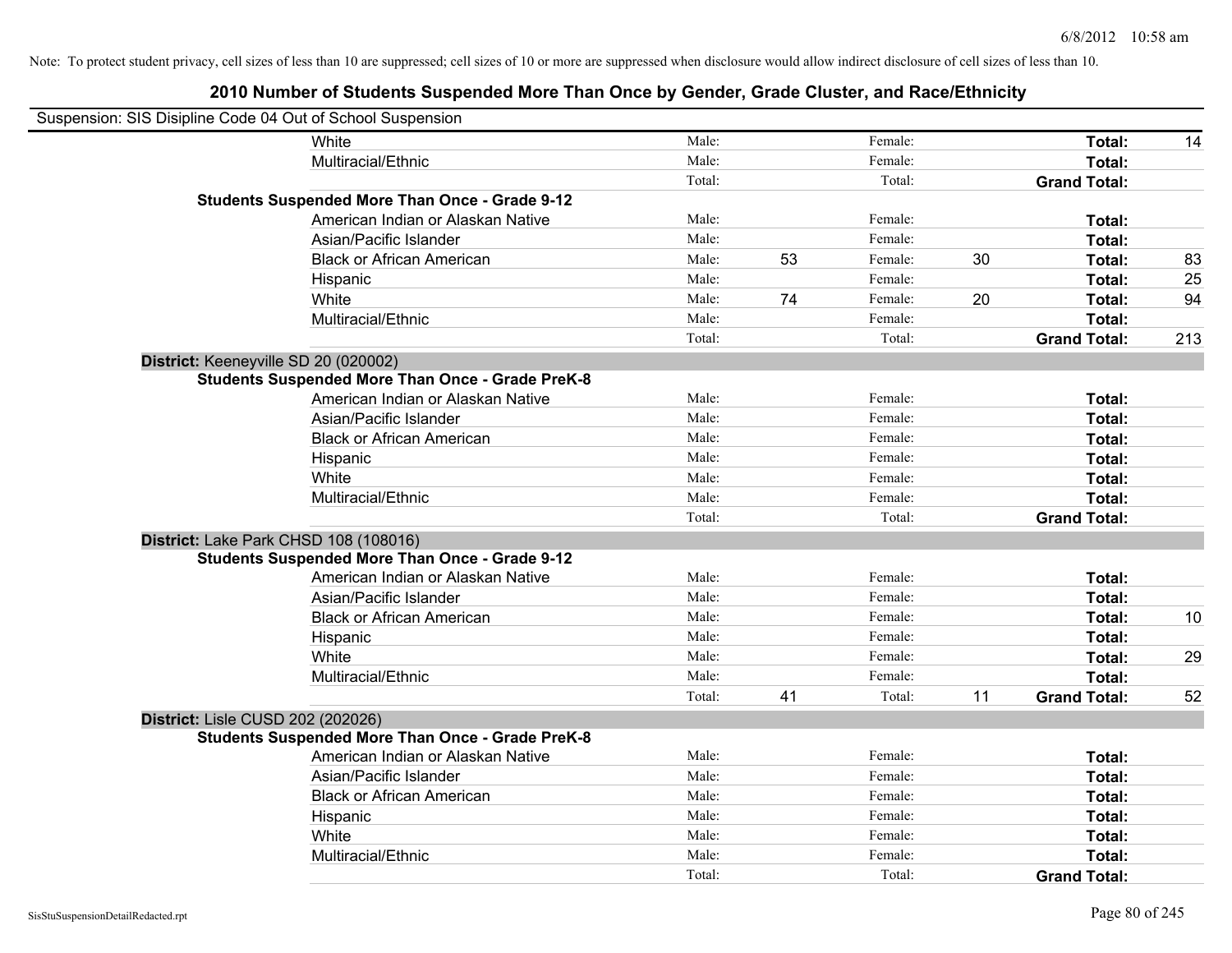| Suspension: SIS Disipline Code 04 Out of School Suspension |                                                         |        |         |                     |    |
|------------------------------------------------------------|---------------------------------------------------------|--------|---------|---------------------|----|
|                                                            | <b>Students Suspended More Than Once - Grade 9-12</b>   |        |         |                     |    |
|                                                            | American Indian or Alaskan Native                       | Male:  | Female: | Total:              |    |
|                                                            | Asian/Pacific Islander                                  | Male:  | Female: | Total:              |    |
|                                                            | <b>Black or African American</b>                        | Male:  | Female: | Total:              |    |
|                                                            | Hispanic                                                | Male:  | Female: | Total:              |    |
|                                                            | White                                                   | Male:  | Female: | Total:              | 15 |
|                                                            | Multiracial/Ethnic                                      | Male:  | Female: | Total:              |    |
|                                                            |                                                         | Total: | Total:  | <b>Grand Total:</b> |    |
|                                                            | District: Lombard SD 44 (044002)                        |        |         |                     |    |
|                                                            | <b>Students Suspended More Than Once - Grade PreK-8</b> |        |         |                     |    |
|                                                            | American Indian or Alaskan Native                       | Male:  | Female: | Total:              |    |
|                                                            | Asian/Pacific Islander                                  | Male:  | Female: | Total:              |    |
|                                                            | <b>Black or African American</b>                        | Male:  | Female: | Total:              |    |
|                                                            | Hispanic                                                | Male:  | Female: | Total:              |    |
|                                                            | White                                                   | Male:  | Female: | Total:              |    |
|                                                            | Multiracial/Ethnic                                      | Male:  | Female: | Total:              |    |
|                                                            |                                                         | Total: | Total:  | <b>Grand Total:</b> | 24 |
|                                                            | District: Marquardt SD 15 (015002)                      |        |         |                     |    |
|                                                            | <b>Students Suspended More Than Once - Grade PreK-8</b> |        |         |                     |    |
|                                                            | American Indian or Alaskan Native                       | Male:  | Female: | Total:              |    |
|                                                            | Asian/Pacific Islander                                  | Male:  | Female: | Total:              |    |
|                                                            | <b>Black or African American</b>                        | Male:  | Female: | Total:              | 13 |
|                                                            | Hispanic                                                | Male:  | Female: | Total:              |    |
|                                                            | White                                                   | Male:  | Female: | Total:              |    |
|                                                            | Multiracial/Ethnic                                      | Male:  | Female: | Total:              |    |
|                                                            |                                                         | Total: | Total:  | <b>Grand Total:</b> |    |
|                                                            | District: Medinah SD 11 (011002)                        |        |         |                     |    |
|                                                            | <b>Students Suspended More Than Once - Grade PreK-8</b> |        |         |                     |    |
|                                                            | American Indian or Alaskan Native                       | Male:  | Female: | Total:              |    |
|                                                            | Asian/Pacific Islander                                  | Male:  | Female: | Total:              |    |
|                                                            | <b>Black or African American</b>                        | Male:  | Female: | Total:              |    |
|                                                            | Hispanic                                                | Male:  | Female: | Total:              |    |
|                                                            | White                                                   | Male:  | Female: | Total:              |    |
|                                                            | Multiracial/Ethnic                                      | Male:  | Female: | Total:              |    |
|                                                            |                                                         | Total: | Total:  | <b>Grand Total:</b> |    |
|                                                            | District: Naperville CUSD 203 (203026)                  |        |         |                     |    |
|                                                            | <b>Students Suspended More Than Once - Grade PreK-8</b> |        |         |                     |    |
|                                                            | American Indian or Alaskan Native                       | Male:  | Female: | Total:              |    |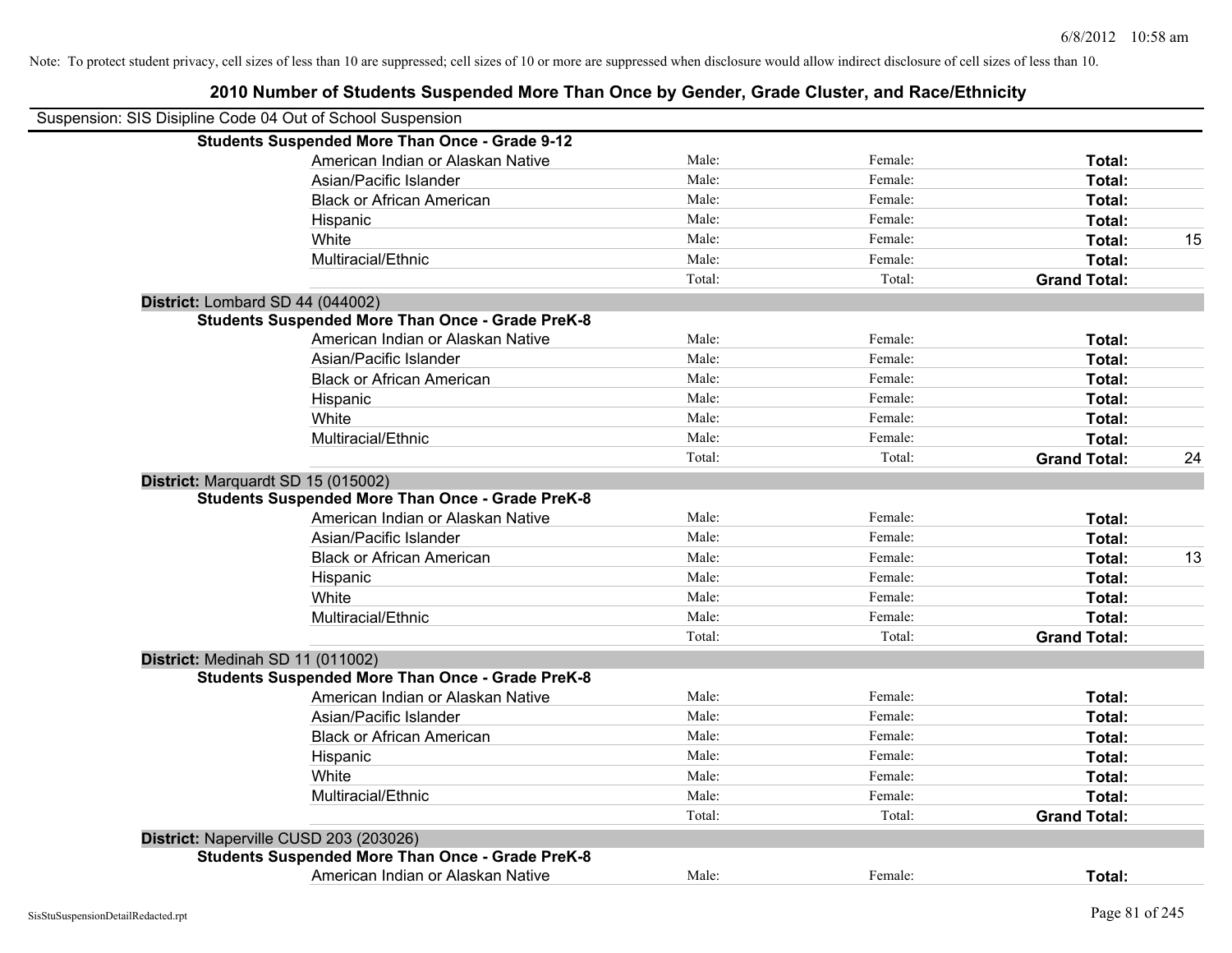| Suspension: SIS Disipline Code 04 Out of School Suspension |        |         |                     |    |
|------------------------------------------------------------|--------|---------|---------------------|----|
| Asian/Pacific Islander                                     | Male:  | Female: | Total:              |    |
| <b>Black or African American</b>                           | Male:  | Female: | Total:              |    |
| Hispanic                                                   | Male:  | Female: | Total:              |    |
| White                                                      | Male:  | Female: | Total:              | 11 |
| Multiracial/Ethnic                                         | Male:  | Female: | Total:              |    |
|                                                            | Total: | Total:  | <b>Grand Total:</b> | 25 |
| <b>Students Suspended More Than Once - Grade 9-12</b>      |        |         |                     |    |
| American Indian or Alaskan Native                          | Male:  | Female: | Total:              |    |
| Asian/Pacific Islander                                     | Male:  | Female: | Total:              |    |
| <b>Black or African American</b>                           | Male:  | Female: | Total:              | 14 |
| Hispanic                                                   | Male:  | Female: | Total:              |    |
| White                                                      | Male:  | Female: | Total:              | 32 |
| Multiracial/Ethnic                                         | Male:  | Female: | Total:              |    |
|                                                            | Total: | Total:  | <b>Grand Total:</b> | 59 |
| District: Non-Public School (155S)                         |        |         |                     |    |
| <b>Students Suspended More Than Once - Grade 9-12</b>      |        |         |                     |    |
| American Indian or Alaskan Native                          | Male:  | Female: | Total:              |    |
| Asian/Pacific Islander                                     | Male:  | Female: | Total:              |    |
| <b>Black or African American</b>                           | Male:  | Female: | Total:              |    |
| Hispanic                                                   | Male:  | Female: | Total:              |    |
| White                                                      | Male:  | Female: | Total:              |    |
| Multiracial/Ethnic                                         | Male:  | Female: | Total:              |    |
|                                                            | Total: | Total:  | <b>Grand Total:</b> |    |
| District: Non-Public School (5020)                         |        |         |                     |    |
| <b>Students Suspended More Than Once - Grade 9-12</b>      |        |         |                     |    |
| American Indian or Alaskan Native                          | Male:  | Female: | Total:              |    |
| Asian/Pacific Islander                                     | Male:  | Female: | Total:              |    |
| <b>Black or African American</b>                           | Male:  | Female: | Total:              |    |
| Hispanic                                                   | Male:  | Female: | Total:              |    |
| White                                                      | Male:  | Female: | Total:              |    |
| Multiracial/Ethnic                                         | Male:  | Female: | Total:              |    |
|                                                            | Total: | Total:  | <b>Grand Total:</b> |    |
| District: Queen Bee SD 16 (016002)                         |        |         |                     |    |
| <b>Students Suspended More Than Once - Grade PreK-8</b>    |        |         |                     |    |
| American Indian or Alaskan Native                          | Male:  | Female: | Total:              |    |
| Asian/Pacific Islander                                     | Male:  | Female: | Total:              |    |
| <b>Black or African American</b>                           | Male:  | Female: | Total:              |    |
| Hispanic                                                   | Male:  | Female: | Total:              |    |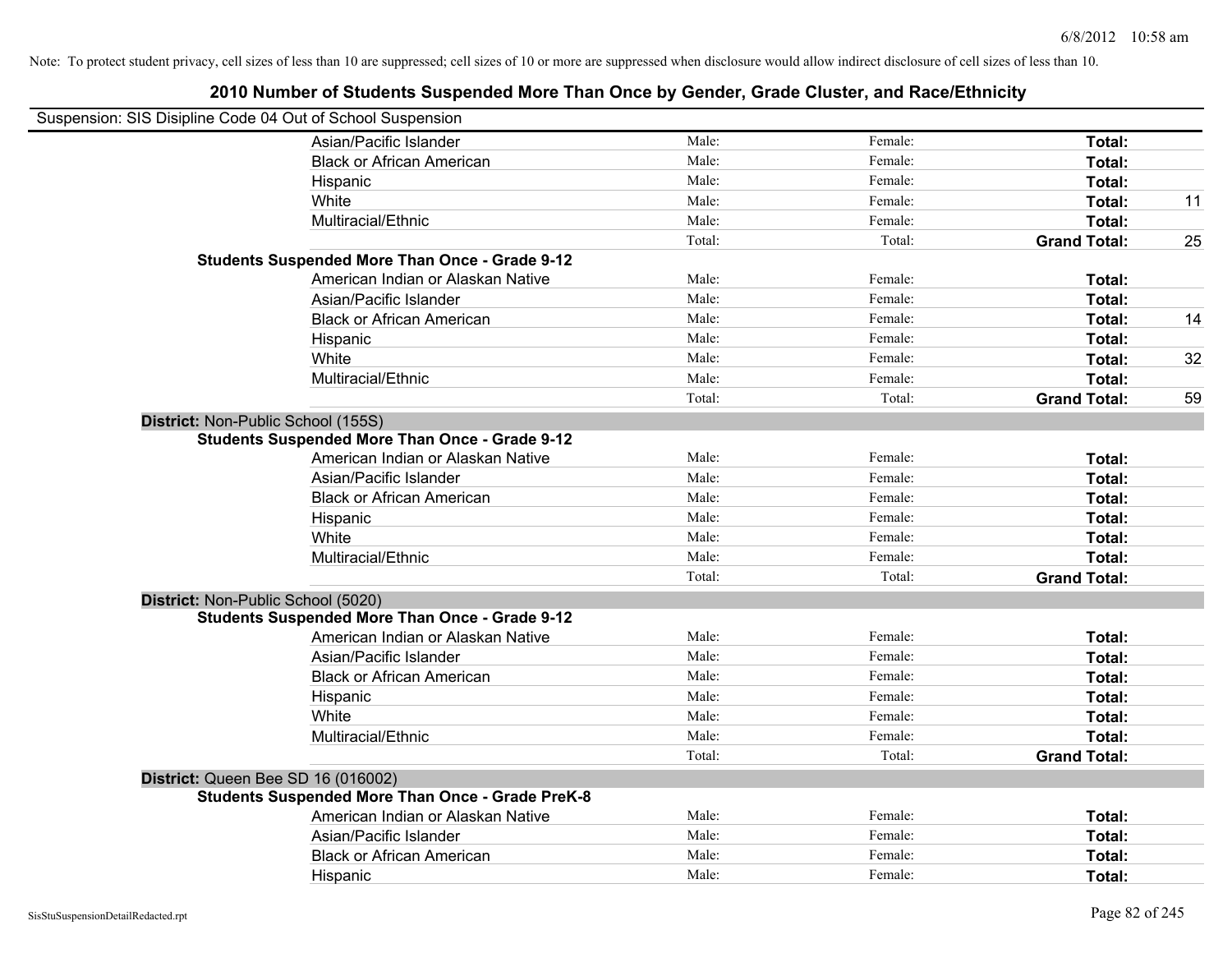| Suspension: SIS Disipline Code 04 Out of School Suspension |                                                         |        |         |                     |    |
|------------------------------------------------------------|---------------------------------------------------------|--------|---------|---------------------|----|
|                                                            | <b>White</b>                                            | Male:  | Female: | Total:              |    |
|                                                            | Multiracial/Ethnic                                      | Male:  | Female: | Total:              |    |
|                                                            |                                                         | Total: | Total:  | <b>Grand Total:</b> |    |
| District: Salt Creek SD 48 (048002)                        |                                                         |        |         |                     |    |
|                                                            | <b>Students Suspended More Than Once - Grade PreK-8</b> |        |         |                     |    |
|                                                            | American Indian or Alaskan Native                       | Male:  | Female: | Total:              |    |
|                                                            | Asian/Pacific Islander                                  | Male:  | Female: | Total:              |    |
|                                                            | <b>Black or African American</b>                        | Male:  | Female: | Total:              |    |
|                                                            | Hispanic                                                | Male:  | Female: | Total:              |    |
|                                                            | White                                                   | Male:  | Female: | Total:              |    |
|                                                            | Multiracial/Ethnic                                      | Male:  | Female: | Total:              |    |
|                                                            |                                                         | Total: | Total:  | <b>Grand Total:</b> |    |
|                                                            | District: Sch Assoc Sped Educ DuPage SASED (066061)     |        |         |                     |    |
|                                                            | <b>Students Suspended More Than Once - Grade PreK-8</b> |        |         |                     |    |
|                                                            | American Indian or Alaskan Native                       | Male:  | Female: | Total:              |    |
|                                                            | Asian/Pacific Islander                                  | Male:  | Female: | Total:              |    |
|                                                            | <b>Black or African American</b>                        | Male:  | Female: | Total:              |    |
|                                                            | Hispanic                                                | Male:  | Female: | Total:              |    |
|                                                            | White                                                   | Male:  | Female: | Total:              |    |
|                                                            | Multiracial/Ethnic                                      | Male:  | Female: | Total:              |    |
|                                                            |                                                         | Total: | Total:  | <b>Grand Total:</b> |    |
|                                                            | <b>Students Suspended More Than Once - Grade 9-12</b>   |        |         |                     |    |
|                                                            | American Indian or Alaskan Native                       | Male:  | Female: | Total:              |    |
|                                                            | Asian/Pacific Islander                                  | Male:  | Female: | Total:              |    |
|                                                            | <b>Black or African American</b>                        | Male:  | Female: | Total:              |    |
|                                                            | Hispanic                                                | Male:  | Female: | Total:              |    |
|                                                            | White                                                   | Male:  | Female: | Total:              |    |
|                                                            | Multiracial/Ethnic                                      | Male:  | Female: | Total:              |    |
|                                                            |                                                         | Total: | Total:  | <b>Grand Total:</b> |    |
| District: SD 45 DuPage County (045002)                     |                                                         |        |         |                     |    |
|                                                            | <b>Students Suspended More Than Once - Grade PreK-8</b> |        |         |                     |    |
|                                                            | American Indian or Alaskan Native                       | Male:  | Female: | Total:              |    |
|                                                            | Asian/Pacific Islander                                  | Male:  | Female: | Total:              |    |
|                                                            | <b>Black or African American</b>                        | Male:  | Female: | Total:              | 12 |
|                                                            | Hispanic                                                | Male:  | Female: | Total:              |    |
|                                                            | White                                                   | Male:  | Female: | Total:              |    |
|                                                            | Multiracial/Ethnic                                      | Male:  | Female: | Total:              |    |
|                                                            |                                                         | Total: | Total:  | <b>Grand Total:</b> | 27 |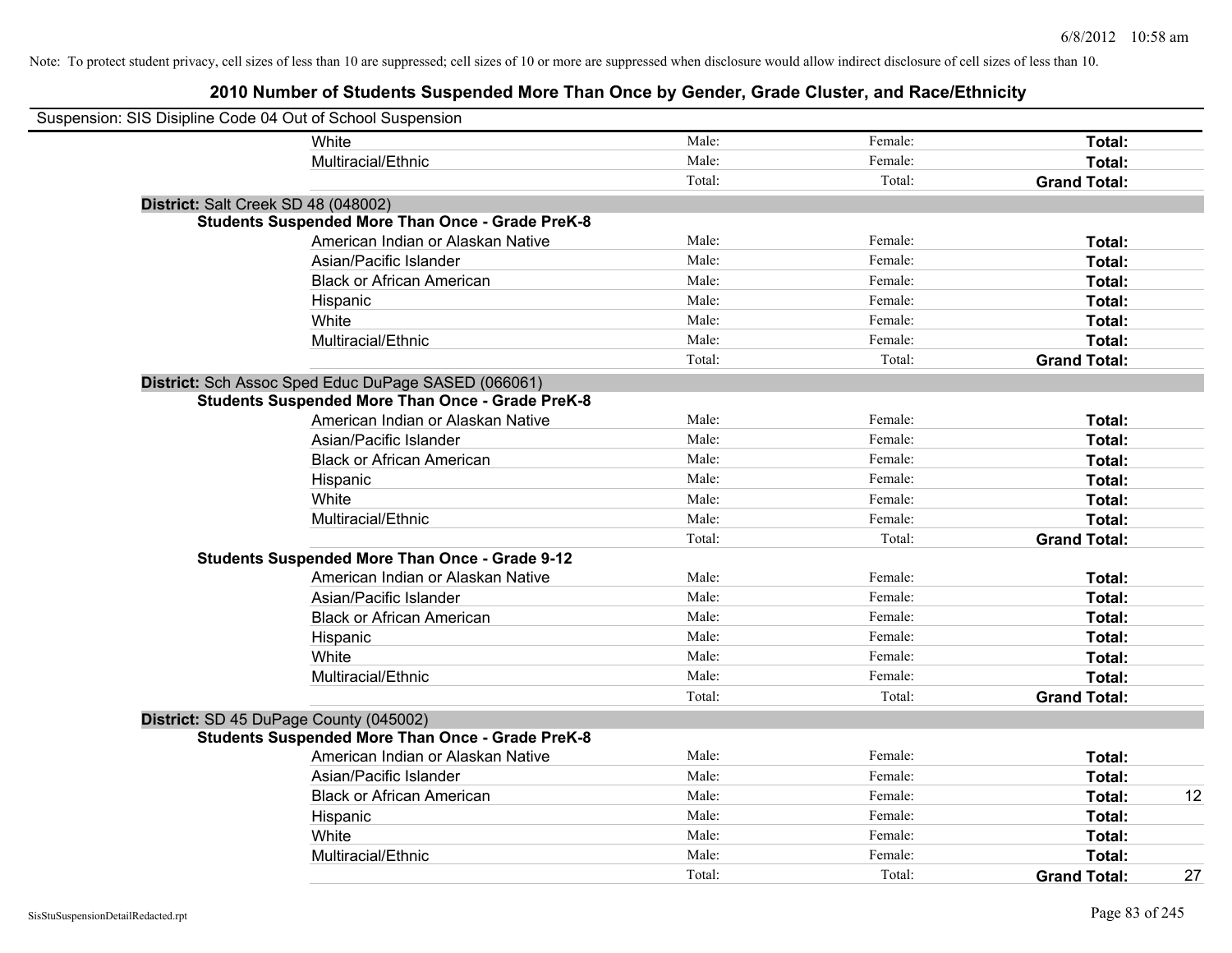| Suspension: SIS Disipline Code 04 Out of School Suspension<br>District: West Chicago ESD 33 (033002)<br><b>Students Suspended More Than Once - Grade PreK-8</b><br>American Indian or Alaskan Native<br>Male:<br>Female:<br>Total:<br>Asian/Pacific Islander<br>Male:<br>Female:<br>Total:<br><b>Black or African American</b><br>Male:<br>Female:<br>Total:<br>Male:<br>Female:<br>15<br>Total:<br>Hispanic<br>White<br>Male:<br>Female:<br>Total:<br>Multiracial/Ethnic<br>Male:<br>Female:<br>Total:<br>Total:<br>Total:<br><b>Grand Total:</b><br>26<br>District: Wood Dale SD 7 (007002)<br><b>Students Suspended More Than Once - Grade PreK-8</b><br>Male:<br>Female:<br>American Indian or Alaskan Native<br>Total:<br>Male:<br>Female:<br>Total:<br>Asian/Pacific Islander<br>Male:<br>Female:<br>Total:<br><b>Black or African American</b><br>Male:<br>Female:<br>Total:<br>Hispanic<br>Male:<br>Female:<br>White<br>Total:<br>Male:<br>Female:<br>Multiracial/Ethnic<br>Total:<br>Total:<br>Total:<br><b>Grand Total:</b><br>11<br>District: Woodridge SD 68 (068002)<br><b>Students Suspended More Than Once - Grade PreK-8</b><br>American Indian or Alaskan Native<br>Male:<br>Female:<br>Total:<br>Asian/Pacific Islander<br>Male:<br>Female:<br>Total:<br>Male:<br>Female:<br><b>Black or African American</b><br>Total:<br>Male:<br>Female:<br>Hispanic<br>Total:<br>White<br>Male:<br>Female:<br>Total:<br>Multiracial/Ethnic<br>Male:<br>Female:<br>Total:<br>Total:<br>15<br>Total:<br><b>Grand Total:</b><br>County: Non-Public School (000)<br>District: DuPage ROE (000000)<br><b>Students Suspended More Than Once - Grade PreK-8</b><br>American Indian or Alaskan Native<br>Male:<br>Female:<br>Total:<br>Asian/Pacific Islander<br>Male:<br>Female:<br>Total:<br><b>Black or African American</b><br>Male:<br>Female:<br>Total:<br>Male:<br>Female:<br>Hispanic<br>Total:<br>White<br>Male:<br>Female:<br>Total:<br>Multiracial/Ethnic<br>Male:<br>Female:<br>Total:<br>Total:<br>Total:<br><b>Grand Total:</b> |  |  |  |
|---------------------------------------------------------------------------------------------------------------------------------------------------------------------------------------------------------------------------------------------------------------------------------------------------------------------------------------------------------------------------------------------------------------------------------------------------------------------------------------------------------------------------------------------------------------------------------------------------------------------------------------------------------------------------------------------------------------------------------------------------------------------------------------------------------------------------------------------------------------------------------------------------------------------------------------------------------------------------------------------------------------------------------------------------------------------------------------------------------------------------------------------------------------------------------------------------------------------------------------------------------------------------------------------------------------------------------------------------------------------------------------------------------------------------------------------------------------------------------------------------------------------------------------------------------------------------------------------------------------------------------------------------------------------------------------------------------------------------------------------------------------------------------------------------------------------------------------------------------------------------------------------------------------------------------------------------------------------------------------------------------------------------------------------|--|--|--|
|                                                                                                                                                                                                                                                                                                                                                                                                                                                                                                                                                                                                                                                                                                                                                                                                                                                                                                                                                                                                                                                                                                                                                                                                                                                                                                                                                                                                                                                                                                                                                                                                                                                                                                                                                                                                                                                                                                                                                                                                                                             |  |  |  |
|                                                                                                                                                                                                                                                                                                                                                                                                                                                                                                                                                                                                                                                                                                                                                                                                                                                                                                                                                                                                                                                                                                                                                                                                                                                                                                                                                                                                                                                                                                                                                                                                                                                                                                                                                                                                                                                                                                                                                                                                                                             |  |  |  |
|                                                                                                                                                                                                                                                                                                                                                                                                                                                                                                                                                                                                                                                                                                                                                                                                                                                                                                                                                                                                                                                                                                                                                                                                                                                                                                                                                                                                                                                                                                                                                                                                                                                                                                                                                                                                                                                                                                                                                                                                                                             |  |  |  |
|                                                                                                                                                                                                                                                                                                                                                                                                                                                                                                                                                                                                                                                                                                                                                                                                                                                                                                                                                                                                                                                                                                                                                                                                                                                                                                                                                                                                                                                                                                                                                                                                                                                                                                                                                                                                                                                                                                                                                                                                                                             |  |  |  |
|                                                                                                                                                                                                                                                                                                                                                                                                                                                                                                                                                                                                                                                                                                                                                                                                                                                                                                                                                                                                                                                                                                                                                                                                                                                                                                                                                                                                                                                                                                                                                                                                                                                                                                                                                                                                                                                                                                                                                                                                                                             |  |  |  |
|                                                                                                                                                                                                                                                                                                                                                                                                                                                                                                                                                                                                                                                                                                                                                                                                                                                                                                                                                                                                                                                                                                                                                                                                                                                                                                                                                                                                                                                                                                                                                                                                                                                                                                                                                                                                                                                                                                                                                                                                                                             |  |  |  |
|                                                                                                                                                                                                                                                                                                                                                                                                                                                                                                                                                                                                                                                                                                                                                                                                                                                                                                                                                                                                                                                                                                                                                                                                                                                                                                                                                                                                                                                                                                                                                                                                                                                                                                                                                                                                                                                                                                                                                                                                                                             |  |  |  |
|                                                                                                                                                                                                                                                                                                                                                                                                                                                                                                                                                                                                                                                                                                                                                                                                                                                                                                                                                                                                                                                                                                                                                                                                                                                                                                                                                                                                                                                                                                                                                                                                                                                                                                                                                                                                                                                                                                                                                                                                                                             |  |  |  |
|                                                                                                                                                                                                                                                                                                                                                                                                                                                                                                                                                                                                                                                                                                                                                                                                                                                                                                                                                                                                                                                                                                                                                                                                                                                                                                                                                                                                                                                                                                                                                                                                                                                                                                                                                                                                                                                                                                                                                                                                                                             |  |  |  |
|                                                                                                                                                                                                                                                                                                                                                                                                                                                                                                                                                                                                                                                                                                                                                                                                                                                                                                                                                                                                                                                                                                                                                                                                                                                                                                                                                                                                                                                                                                                                                                                                                                                                                                                                                                                                                                                                                                                                                                                                                                             |  |  |  |
|                                                                                                                                                                                                                                                                                                                                                                                                                                                                                                                                                                                                                                                                                                                                                                                                                                                                                                                                                                                                                                                                                                                                                                                                                                                                                                                                                                                                                                                                                                                                                                                                                                                                                                                                                                                                                                                                                                                                                                                                                                             |  |  |  |
|                                                                                                                                                                                                                                                                                                                                                                                                                                                                                                                                                                                                                                                                                                                                                                                                                                                                                                                                                                                                                                                                                                                                                                                                                                                                                                                                                                                                                                                                                                                                                                                                                                                                                                                                                                                                                                                                                                                                                                                                                                             |  |  |  |
|                                                                                                                                                                                                                                                                                                                                                                                                                                                                                                                                                                                                                                                                                                                                                                                                                                                                                                                                                                                                                                                                                                                                                                                                                                                                                                                                                                                                                                                                                                                                                                                                                                                                                                                                                                                                                                                                                                                                                                                                                                             |  |  |  |
|                                                                                                                                                                                                                                                                                                                                                                                                                                                                                                                                                                                                                                                                                                                                                                                                                                                                                                                                                                                                                                                                                                                                                                                                                                                                                                                                                                                                                                                                                                                                                                                                                                                                                                                                                                                                                                                                                                                                                                                                                                             |  |  |  |
|                                                                                                                                                                                                                                                                                                                                                                                                                                                                                                                                                                                                                                                                                                                                                                                                                                                                                                                                                                                                                                                                                                                                                                                                                                                                                                                                                                                                                                                                                                                                                                                                                                                                                                                                                                                                                                                                                                                                                                                                                                             |  |  |  |
|                                                                                                                                                                                                                                                                                                                                                                                                                                                                                                                                                                                                                                                                                                                                                                                                                                                                                                                                                                                                                                                                                                                                                                                                                                                                                                                                                                                                                                                                                                                                                                                                                                                                                                                                                                                                                                                                                                                                                                                                                                             |  |  |  |
|                                                                                                                                                                                                                                                                                                                                                                                                                                                                                                                                                                                                                                                                                                                                                                                                                                                                                                                                                                                                                                                                                                                                                                                                                                                                                                                                                                                                                                                                                                                                                                                                                                                                                                                                                                                                                                                                                                                                                                                                                                             |  |  |  |
|                                                                                                                                                                                                                                                                                                                                                                                                                                                                                                                                                                                                                                                                                                                                                                                                                                                                                                                                                                                                                                                                                                                                                                                                                                                                                                                                                                                                                                                                                                                                                                                                                                                                                                                                                                                                                                                                                                                                                                                                                                             |  |  |  |
|                                                                                                                                                                                                                                                                                                                                                                                                                                                                                                                                                                                                                                                                                                                                                                                                                                                                                                                                                                                                                                                                                                                                                                                                                                                                                                                                                                                                                                                                                                                                                                                                                                                                                                                                                                                                                                                                                                                                                                                                                                             |  |  |  |
|                                                                                                                                                                                                                                                                                                                                                                                                                                                                                                                                                                                                                                                                                                                                                                                                                                                                                                                                                                                                                                                                                                                                                                                                                                                                                                                                                                                                                                                                                                                                                                                                                                                                                                                                                                                                                                                                                                                                                                                                                                             |  |  |  |
|                                                                                                                                                                                                                                                                                                                                                                                                                                                                                                                                                                                                                                                                                                                                                                                                                                                                                                                                                                                                                                                                                                                                                                                                                                                                                                                                                                                                                                                                                                                                                                                                                                                                                                                                                                                                                                                                                                                                                                                                                                             |  |  |  |
|                                                                                                                                                                                                                                                                                                                                                                                                                                                                                                                                                                                                                                                                                                                                                                                                                                                                                                                                                                                                                                                                                                                                                                                                                                                                                                                                                                                                                                                                                                                                                                                                                                                                                                                                                                                                                                                                                                                                                                                                                                             |  |  |  |
|                                                                                                                                                                                                                                                                                                                                                                                                                                                                                                                                                                                                                                                                                                                                                                                                                                                                                                                                                                                                                                                                                                                                                                                                                                                                                                                                                                                                                                                                                                                                                                                                                                                                                                                                                                                                                                                                                                                                                                                                                                             |  |  |  |
|                                                                                                                                                                                                                                                                                                                                                                                                                                                                                                                                                                                                                                                                                                                                                                                                                                                                                                                                                                                                                                                                                                                                                                                                                                                                                                                                                                                                                                                                                                                                                                                                                                                                                                                                                                                                                                                                                                                                                                                                                                             |  |  |  |
|                                                                                                                                                                                                                                                                                                                                                                                                                                                                                                                                                                                                                                                                                                                                                                                                                                                                                                                                                                                                                                                                                                                                                                                                                                                                                                                                                                                                                                                                                                                                                                                                                                                                                                                                                                                                                                                                                                                                                                                                                                             |  |  |  |
|                                                                                                                                                                                                                                                                                                                                                                                                                                                                                                                                                                                                                                                                                                                                                                                                                                                                                                                                                                                                                                                                                                                                                                                                                                                                                                                                                                                                                                                                                                                                                                                                                                                                                                                                                                                                                                                                                                                                                                                                                                             |  |  |  |
|                                                                                                                                                                                                                                                                                                                                                                                                                                                                                                                                                                                                                                                                                                                                                                                                                                                                                                                                                                                                                                                                                                                                                                                                                                                                                                                                                                                                                                                                                                                                                                                                                                                                                                                                                                                                                                                                                                                                                                                                                                             |  |  |  |
|                                                                                                                                                                                                                                                                                                                                                                                                                                                                                                                                                                                                                                                                                                                                                                                                                                                                                                                                                                                                                                                                                                                                                                                                                                                                                                                                                                                                                                                                                                                                                                                                                                                                                                                                                                                                                                                                                                                                                                                                                                             |  |  |  |
|                                                                                                                                                                                                                                                                                                                                                                                                                                                                                                                                                                                                                                                                                                                                                                                                                                                                                                                                                                                                                                                                                                                                                                                                                                                                                                                                                                                                                                                                                                                                                                                                                                                                                                                                                                                                                                                                                                                                                                                                                                             |  |  |  |
|                                                                                                                                                                                                                                                                                                                                                                                                                                                                                                                                                                                                                                                                                                                                                                                                                                                                                                                                                                                                                                                                                                                                                                                                                                                                                                                                                                                                                                                                                                                                                                                                                                                                                                                                                                                                                                                                                                                                                                                                                                             |  |  |  |
|                                                                                                                                                                                                                                                                                                                                                                                                                                                                                                                                                                                                                                                                                                                                                                                                                                                                                                                                                                                                                                                                                                                                                                                                                                                                                                                                                                                                                                                                                                                                                                                                                                                                                                                                                                                                                                                                                                                                                                                                                                             |  |  |  |
|                                                                                                                                                                                                                                                                                                                                                                                                                                                                                                                                                                                                                                                                                                                                                                                                                                                                                                                                                                                                                                                                                                                                                                                                                                                                                                                                                                                                                                                                                                                                                                                                                                                                                                                                                                                                                                                                                                                                                                                                                                             |  |  |  |
|                                                                                                                                                                                                                                                                                                                                                                                                                                                                                                                                                                                                                                                                                                                                                                                                                                                                                                                                                                                                                                                                                                                                                                                                                                                                                                                                                                                                                                                                                                                                                                                                                                                                                                                                                                                                                                                                                                                                                                                                                                             |  |  |  |
|                                                                                                                                                                                                                                                                                                                                                                                                                                                                                                                                                                                                                                                                                                                                                                                                                                                                                                                                                                                                                                                                                                                                                                                                                                                                                                                                                                                                                                                                                                                                                                                                                                                                                                                                                                                                                                                                                                                                                                                                                                             |  |  |  |
|                                                                                                                                                                                                                                                                                                                                                                                                                                                                                                                                                                                                                                                                                                                                                                                                                                                                                                                                                                                                                                                                                                                                                                                                                                                                                                                                                                                                                                                                                                                                                                                                                                                                                                                                                                                                                                                                                                                                                                                                                                             |  |  |  |
|                                                                                                                                                                                                                                                                                                                                                                                                                                                                                                                                                                                                                                                                                                                                                                                                                                                                                                                                                                                                                                                                                                                                                                                                                                                                                                                                                                                                                                                                                                                                                                                                                                                                                                                                                                                                                                                                                                                                                                                                                                             |  |  |  |
|                                                                                                                                                                                                                                                                                                                                                                                                                                                                                                                                                                                                                                                                                                                                                                                                                                                                                                                                                                                                                                                                                                                                                                                                                                                                                                                                                                                                                                                                                                                                                                                                                                                                                                                                                                                                                                                                                                                                                                                                                                             |  |  |  |
|                                                                                                                                                                                                                                                                                                                                                                                                                                                                                                                                                                                                                                                                                                                                                                                                                                                                                                                                                                                                                                                                                                                                                                                                                                                                                                                                                                                                                                                                                                                                                                                                                                                                                                                                                                                                                                                                                                                                                                                                                                             |  |  |  |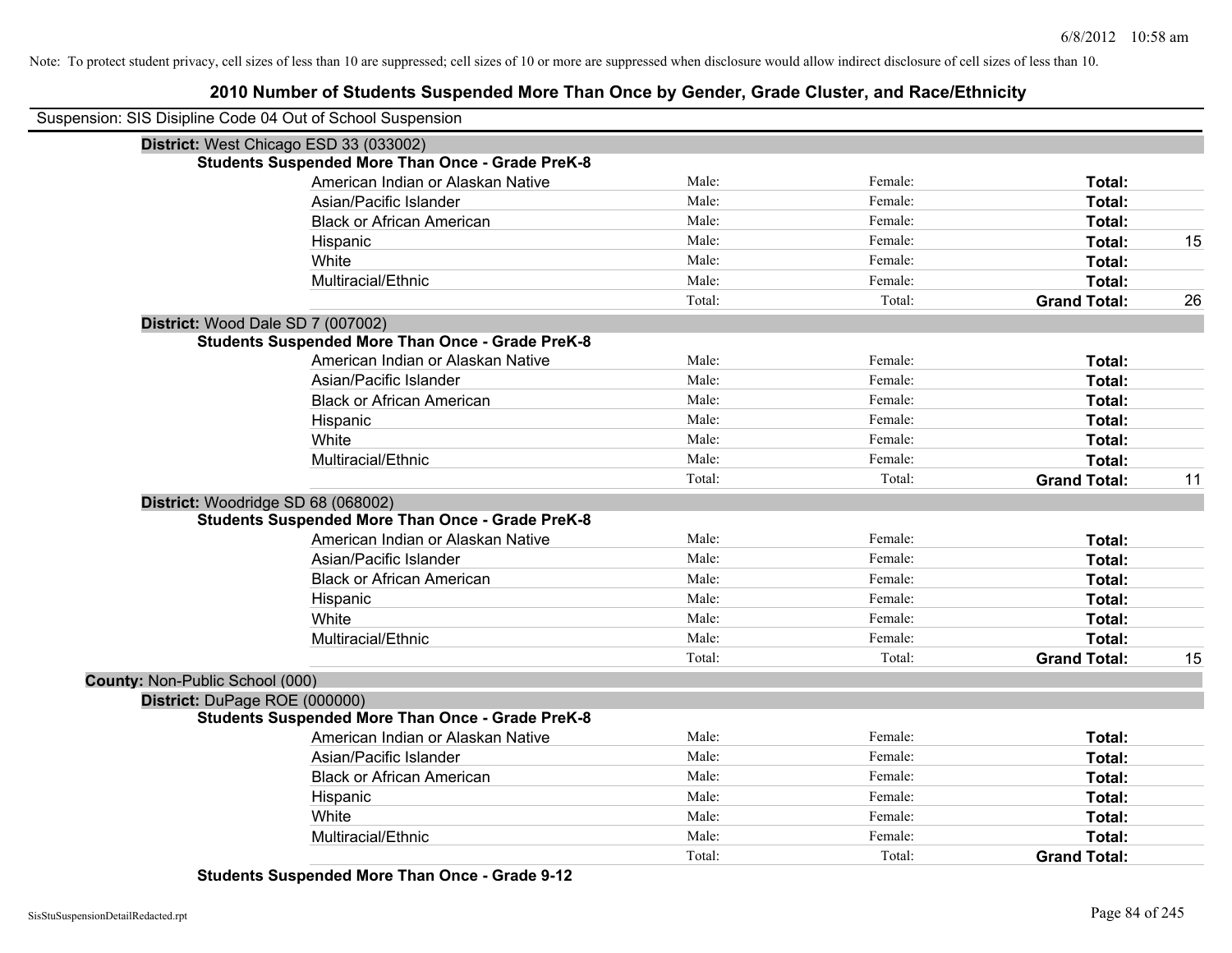### **2010 Number of Students Suspended More Than Once by Gender, Grade Cluster, and Race/Ethnicity**

| Suspension: SIS Disipline Code 04 Out of School Suspension |                                                         |        |         |                     |    |
|------------------------------------------------------------|---------------------------------------------------------|--------|---------|---------------------|----|
|                                                            | American Indian or Alaskan Native                       | Male:  | Female: | Total:              |    |
|                                                            | Asian/Pacific Islander                                  | Male:  | Female: | Total:              |    |
|                                                            | <b>Black or African American</b>                        | Male:  | Female: | Total:              |    |
|                                                            | Hispanic                                                | Male:  | Female: | Total:              |    |
|                                                            | White                                                   | Male:  | Female: | Total:              |    |
|                                                            | Multiracial/Ethnic                                      | Male:  | Female: | Total:              |    |
|                                                            |                                                         | Total: | Total:  | <b>Grand Total:</b> |    |
|                                                            |                                                         |        |         |                     |    |
| Region: Edwd/Gltn/Hdin/Pop/Slne/Wbh/Wn/Wh (20)             |                                                         |        |         |                     |    |
| County: Edwards (024)                                      |                                                         |        |         |                     |    |
|                                                            | District: Edwards County CUSD 1 (001026)                |        |         |                     |    |
|                                                            | <b>Students Suspended More Than Once - Grade PreK-8</b> |        |         |                     |    |
|                                                            | American Indian or Alaskan Native                       | Male:  | Female: | Total:              |    |
|                                                            | Asian/Pacific Islander                                  | Male:  | Female: | Total:              |    |
|                                                            | <b>Black or African American</b>                        | Male:  | Female: | Total:              |    |
|                                                            | Hispanic                                                | Male:  | Female: | Total:              |    |
|                                                            | White                                                   | Male:  | Female: | Total:              |    |
|                                                            | Multiracial/Ethnic                                      | Male:  | Female: | Total:              |    |
|                                                            |                                                         | Total: | Total:  | <b>Grand Total:</b> |    |
|                                                            | <b>Students Suspended More Than Once - Grade 9-12</b>   |        |         |                     |    |
|                                                            | American Indian or Alaskan Native                       | Male:  | Female: | Total:              |    |
|                                                            | Asian/Pacific Islander                                  | Male:  | Female: | Total:              |    |
|                                                            | <b>Black or African American</b>                        | Male:  | Female: | Total:              |    |
|                                                            | Hispanic                                                | Male:  | Female: | Total:              |    |
|                                                            | White                                                   | Male:  | Female: | Total:              | 24 |
|                                                            | Multiracial/Ethnic                                      | Male:  | Female: | Total:              |    |
|                                                            |                                                         | Total: | Total:  | <b>Grand Total:</b> |    |
| County: Gallatin (030)                                     |                                                         |        |         |                     |    |
|                                                            | District: Gallatin CUSD 7 (007026)                      |        |         |                     |    |
|                                                            | <b>Students Suspended More Than Once - Grade PreK-8</b> |        |         |                     |    |
|                                                            | American Indian or Alaskan Native                       | Male:  | Female: | Total:              |    |
|                                                            | Asian/Pacific Islander                                  | Male:  | Female: | Total:              |    |
|                                                            | <b>Black or African American</b>                        | Male:  | Female: | Total:              |    |
|                                                            | Hispanic                                                | Male:  | Female: | Total:              |    |
|                                                            | White                                                   | Male:  | Female: | Total:              |    |
|                                                            | Multiracial/Ethnic                                      | Male:  | Female: | Total:              |    |
|                                                            |                                                         | Total: | Total:  | <b>Grand Total:</b> |    |

**Students Suspended More Than Once - Grade 9-12**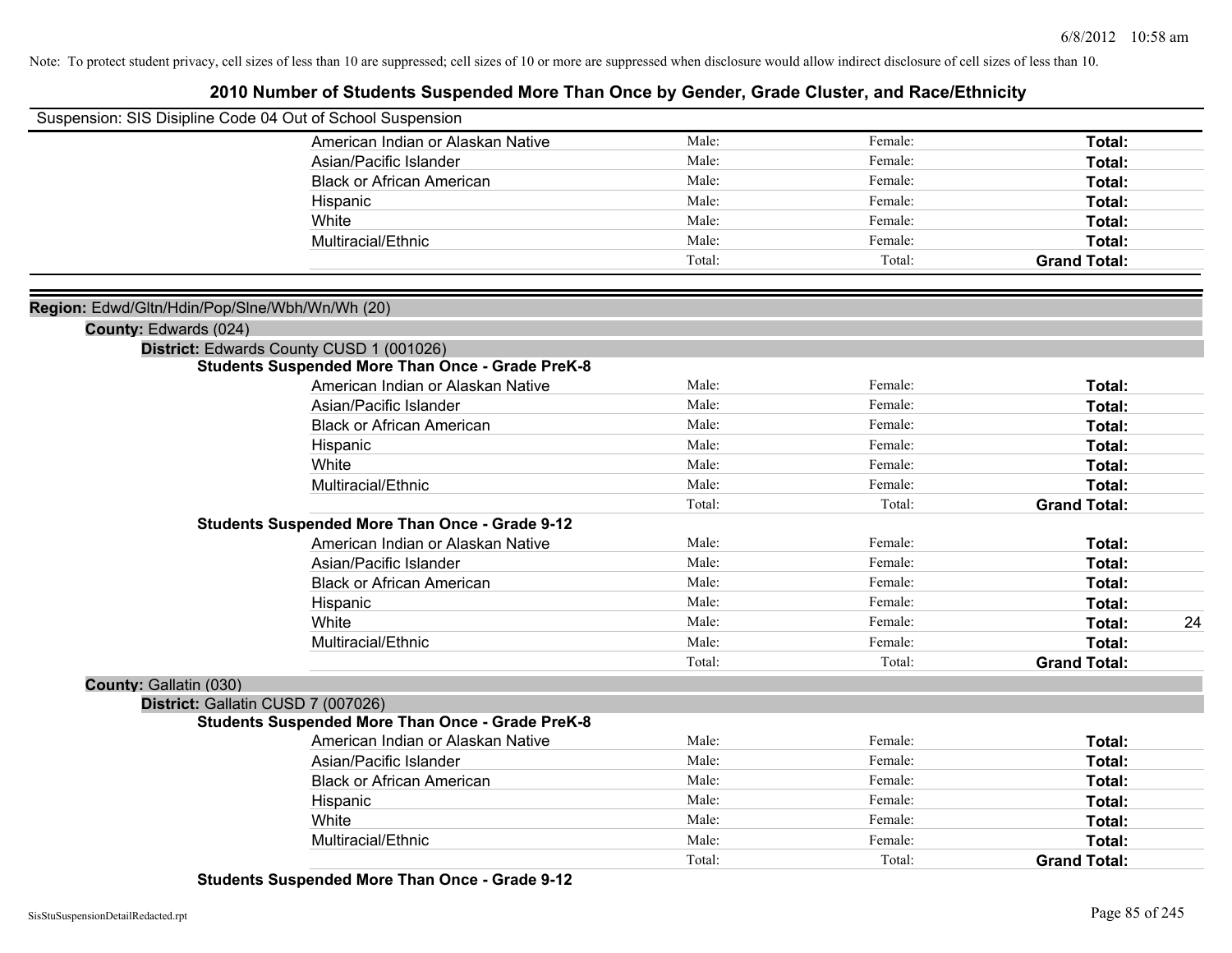| Suspension: SIS Disipline Code 04 Out of School Suspension |                                                         |        |         |                     |
|------------------------------------------------------------|---------------------------------------------------------|--------|---------|---------------------|
|                                                            | American Indian or Alaskan Native                       | Male:  | Female: | Total:              |
|                                                            | Asian/Pacific Islander                                  | Male:  | Female: | Total:              |
|                                                            | <b>Black or African American</b>                        | Male:  | Female: | Total:              |
|                                                            | Hispanic                                                | Male:  | Female: | Total:              |
|                                                            | White                                                   | Male:  | Female: | Total:              |
|                                                            | Multiracial/Ethnic                                      | Male:  | Female: | Total:              |
|                                                            |                                                         | Total: | Total:  | <b>Grand Total:</b> |
| County: Hardin (035)                                       |                                                         |        |         |                     |
|                                                            | District: Hardin County CUSD 1 (001026)                 |        |         |                     |
|                                                            | <b>Students Suspended More Than Once - Grade PreK-8</b> |        |         |                     |
|                                                            | American Indian or Alaskan Native                       | Male:  | Female: | Total:              |
|                                                            | Asian/Pacific Islander                                  | Male:  | Female: | Total:              |
|                                                            | <b>Black or African American</b>                        | Male:  | Female: | Total:              |
|                                                            | Hispanic                                                | Male:  | Female: | Total:              |
|                                                            | White                                                   | Male:  | Female: | Total:              |
|                                                            | Multiracial/Ethnic                                      | Male:  | Female: | Total:              |
|                                                            |                                                         | Total: | Total:  | <b>Grand Total:</b> |
|                                                            | <b>Students Suspended More Than Once - Grade 9-12</b>   |        |         |                     |
|                                                            | American Indian or Alaskan Native                       | Male:  | Female: | Total:              |
|                                                            | Asian/Pacific Islander                                  | Male:  | Female: | Total:              |
|                                                            | <b>Black or African American</b>                        | Male:  | Female: | Total:              |
|                                                            | Hispanic                                                | Male:  | Female: | Total:              |
|                                                            | White                                                   | Male:  | Female: | Total:              |
|                                                            | Multiracial/Ethnic                                      | Male:  | Female: | Total:              |
|                                                            |                                                         | Total: | Total:  | <b>Grand Total:</b> |
| County: Pope (076)                                         |                                                         |        |         |                     |
|                                                            | District: Pope Co CUD 1 (001026)                        |        |         |                     |
|                                                            | <b>Students Suspended More Than Once - Grade PreK-8</b> |        |         |                     |
|                                                            | American Indian or Alaskan Native                       | Male:  | Female: | Total:              |
|                                                            | Asian/Pacific Islander                                  | Male:  | Female: | Total:              |
|                                                            | <b>Black or African American</b>                        | Male:  | Female: | Total:              |
|                                                            | Hispanic                                                | Male:  | Female: | Total:              |
|                                                            | White                                                   | Male:  | Female: | Total:              |
|                                                            | Multiracial/Ethnic                                      | Male:  | Female: | Total:              |
|                                                            |                                                         | Total: | Total:  | <b>Grand Total:</b> |
|                                                            | <b>Students Suspended More Than Once - Grade 9-12</b>   |        |         |                     |
|                                                            | American Indian or Alaskan Native                       | Male:  | Female: | Total:              |
|                                                            | Asian/Pacific Islander                                  | Male:  | Female: | Total:              |
|                                                            | <b>Black or African American</b>                        | Male:  | Female: | Total:              |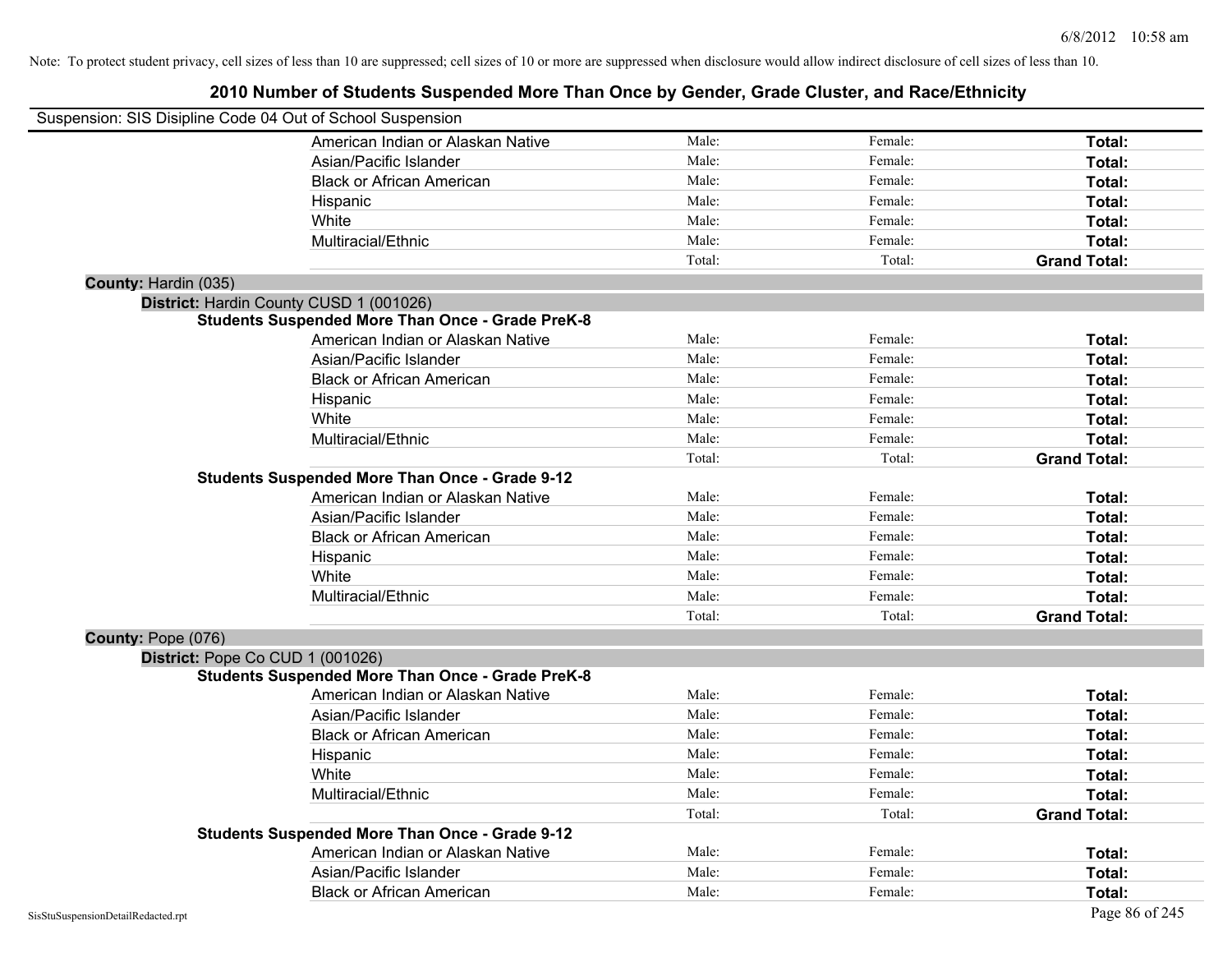| Suspension: SIS Disipline Code 04 Out of School Suspension |                                                         |        |         |                     |    |
|------------------------------------------------------------|---------------------------------------------------------|--------|---------|---------------------|----|
|                                                            | Hispanic                                                | Male:  | Female: | Total:              |    |
|                                                            | White                                                   | Male:  | Female: | Total:              |    |
|                                                            | Multiracial/Ethnic                                      | Male:  | Female: | Total:              |    |
|                                                            |                                                         | Total: | Total:  | <b>Grand Total:</b> |    |
| County: Saline (083)                                       |                                                         |        |         |                     |    |
|                                                            | District: Carrier Mills-Stonefort CUSD 2 (002026)       |        |         |                     |    |
|                                                            | <b>Students Suspended More Than Once - Grade PreK-8</b> |        |         |                     |    |
|                                                            | American Indian or Alaskan Native                       | Male:  | Female: | Total:              |    |
|                                                            | Asian/Pacific Islander                                  | Male:  | Female: | Total:              |    |
|                                                            | <b>Black or African American</b>                        | Male:  | Female: | Total:              |    |
|                                                            | Hispanic                                                | Male:  | Female: | Total:              |    |
|                                                            | White                                                   | Male:  | Female: | Total:              |    |
|                                                            | Multiracial/Ethnic                                      | Male:  | Female: | Total:              |    |
|                                                            |                                                         | Total: | Total:  | <b>Grand Total:</b> | 10 |
|                                                            | <b>Students Suspended More Than Once - Grade 9-12</b>   |        |         |                     |    |
|                                                            | American Indian or Alaskan Native                       | Male:  | Female: | Total:              |    |
|                                                            | Asian/Pacific Islander                                  | Male:  | Female: | Total:              |    |
|                                                            | <b>Black or African American</b>                        | Male:  | Female: | Total:              |    |
|                                                            | Hispanic                                                | Male:  | Female: | Total:              |    |
|                                                            | White                                                   | Male:  | Female: | Total:              |    |
|                                                            | Multiracial/Ethnic                                      | Male:  | Female: | Total:              |    |
|                                                            |                                                         | Total: | Total:  | <b>Grand Total:</b> | 14 |
| District: Eldorado CUSD 4 (004026)                         |                                                         |        |         |                     |    |
|                                                            | <b>Students Suspended More Than Once - Grade PreK-8</b> |        |         |                     |    |
|                                                            | American Indian or Alaskan Native                       | Male:  | Female: | Total:              |    |
|                                                            | Asian/Pacific Islander                                  | Male:  | Female: | Total:              |    |
|                                                            | <b>Black or African American</b>                        | Male:  | Female: | Total:              |    |
|                                                            | Hispanic                                                | Male:  | Female: | Total:              |    |
|                                                            | White                                                   | Male:  | Female: | Total:              |    |
|                                                            | Multiracial/Ethnic                                      | Male:  | Female: | Total:              |    |
|                                                            |                                                         | Total: | Total:  | <b>Grand Total:</b> |    |
|                                                            | <b>Students Suspended More Than Once - Grade 9-12</b>   |        |         |                     |    |
|                                                            | American Indian or Alaskan Native                       | Male:  | Female: | Total:              |    |
|                                                            | Asian/Pacific Islander                                  | Male:  | Female: | Total:              |    |
|                                                            | <b>Black or African American</b>                        | Male:  | Female: | Total:              |    |
|                                                            | Hispanic                                                | Male:  | Female: | Total:              |    |
|                                                            | White                                                   | Male:  | Female: | Total:              |    |
|                                                            | Multiracial/Ethnic                                      | Male:  | Female: | Total:              |    |
|                                                            |                                                         | Total: | Total:  | <b>Grand Total:</b> |    |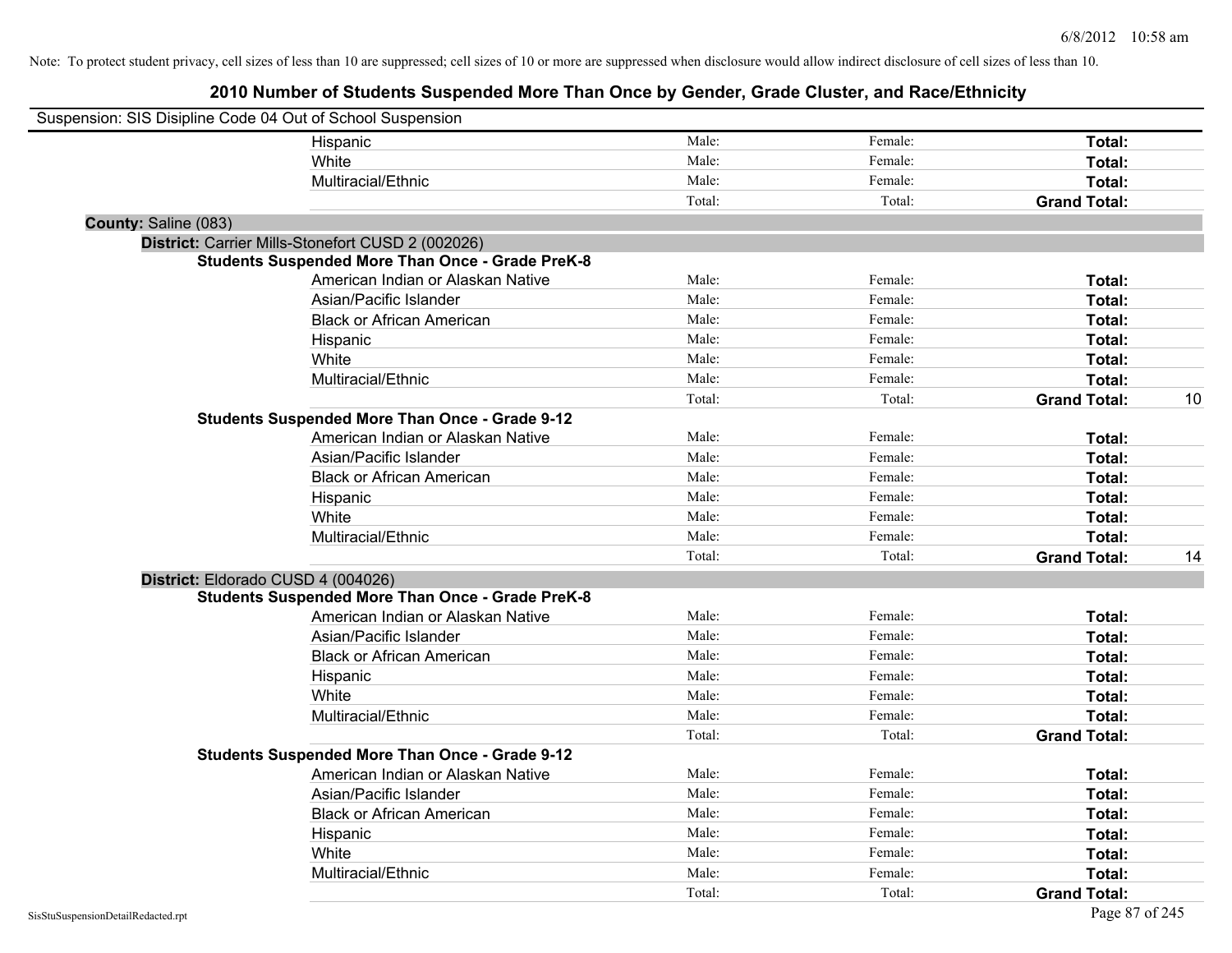| Suspension: SIS Disipline Code 04 Out of School Suspension |                                                         |        |         |                     |    |
|------------------------------------------------------------|---------------------------------------------------------|--------|---------|---------------------|----|
|                                                            | District: Galatia CUSD 1 (001026)                       |        |         |                     |    |
|                                                            | <b>Students Suspended More Than Once - Grade PreK-8</b> |        |         |                     |    |
|                                                            | American Indian or Alaskan Native                       | Male:  | Female: | Total:              |    |
|                                                            | Asian/Pacific Islander                                  | Male:  | Female: | Total:              |    |
|                                                            | <b>Black or African American</b>                        | Male:  | Female: | Total:              |    |
|                                                            | Hispanic                                                | Male:  | Female: | Total:              |    |
|                                                            | White                                                   | Male:  | Female: | Total:              |    |
|                                                            | Multiracial/Ethnic                                      | Male:  | Female: | Total:              |    |
|                                                            |                                                         | Total: | Total:  | <b>Grand Total:</b> |    |
|                                                            | District: Harrisburg CUSD 3 (003026)                    |        |         |                     |    |
|                                                            | <b>Students Suspended More Than Once - Grade PreK-8</b> |        |         |                     |    |
|                                                            | American Indian or Alaskan Native                       | Male:  | Female: | Total:              |    |
|                                                            | Asian/Pacific Islander                                  | Male:  | Female: | Total:              |    |
|                                                            | <b>Black or African American</b>                        | Male:  | Female: | Total:              |    |
|                                                            | Hispanic                                                | Male:  | Female: | Total:              |    |
|                                                            | White                                                   | Male:  | Female: | Total:              | 22 |
|                                                            | Multiracial/Ethnic                                      | Male:  | Female: | Total:              |    |
|                                                            |                                                         | Total: | Total:  | <b>Grand Total:</b> |    |
|                                                            | <b>Students Suspended More Than Once - Grade 9-12</b>   |        |         |                     |    |
|                                                            | American Indian or Alaskan Native                       | Male:  | Female: | Total:              |    |
|                                                            | Asian/Pacific Islander                                  | Male:  | Female: | Total:              |    |
|                                                            | <b>Black or African American</b>                        | Male:  | Female: | Total:              |    |
|                                                            | Hispanic                                                | Male:  | Female: | Total:              |    |
|                                                            | White                                                   | Male:  | Female: | Total:              | 21 |
|                                                            | Multiracial/Ethnic                                      | Male:  | Female: | Total:              |    |
|                                                            |                                                         | Total: | Total:  | <b>Grand Total:</b> |    |
| County: Wabash (093)                                       |                                                         |        |         |                     |    |
|                                                            | District: Wabash CUSD 348 (348026)                      |        |         |                     |    |
|                                                            | <b>Students Suspended More Than Once - Grade PreK-8</b> |        |         |                     |    |
|                                                            | American Indian or Alaskan Native                       | Male:  | Female: | Total:              |    |
|                                                            | Asian/Pacific Islander                                  | Male:  | Female: | Total:              |    |
|                                                            | <b>Black or African American</b>                        | Male:  | Female: | Total:              |    |
|                                                            | Hispanic                                                | Male:  | Female: | Total:              |    |
|                                                            | White                                                   | Male:  | Female: | Total:              | 18 |
|                                                            | Multiracial/Ethnic                                      | Male:  | Female: | Total:              |    |
|                                                            |                                                         | Total: | Total:  | <b>Grand Total:</b> |    |
|                                                            | <b>Students Suspended More Than Once - Grade 9-12</b>   |        |         |                     |    |
|                                                            | American Indian or Alaskan Native                       | Male:  | Female: | Total:              |    |
|                                                            | Asian/Pacific Islander                                  | Male:  | Female: | Total:              |    |
| SisStuSuspensionDetailRedacted.rpt                         |                                                         |        |         | Page 88 of 245      |    |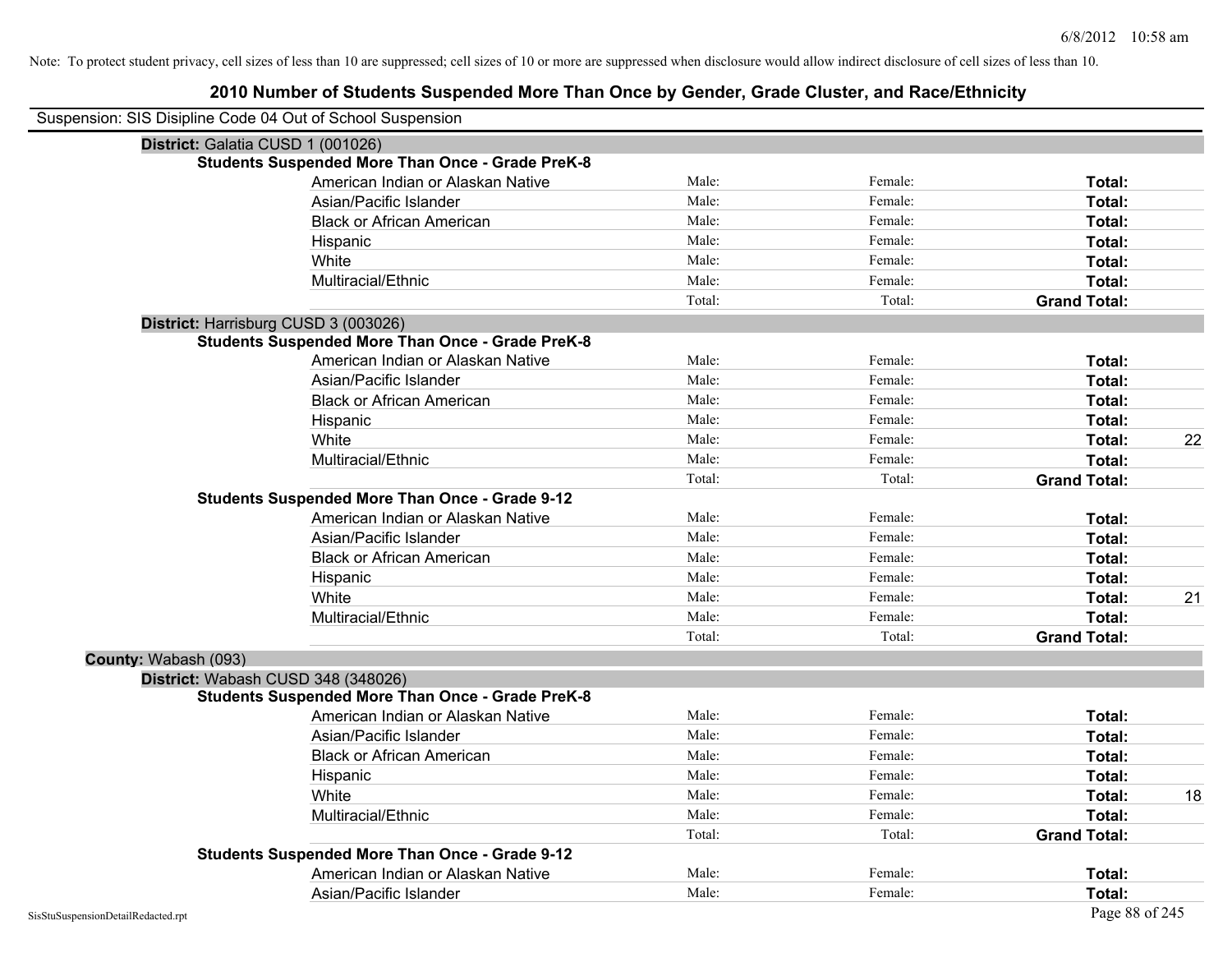| Suspension: SIS Disipline Code 04 Out of School Suspension |                                                         |        |         |                     |    |
|------------------------------------------------------------|---------------------------------------------------------|--------|---------|---------------------|----|
|                                                            | <b>Black or African American</b>                        | Male:  | Female: | Total:              |    |
|                                                            | Hispanic                                                | Male:  | Female: | Total:              |    |
|                                                            | White                                                   | Male:  | Female: | Total:              | 51 |
|                                                            | Multiracial/Ethnic                                      | Male:  | Female: | Total:              |    |
|                                                            |                                                         | Total: | Total:  | <b>Grand Total:</b> |    |
| County: Wayne (096)                                        |                                                         |        |         |                     |    |
|                                                            | District: Fairfield Comm H S Dist 225 (225016)          |        |         |                     |    |
|                                                            | <b>Students Suspended More Than Once - Grade 9-12</b>   |        |         |                     |    |
|                                                            | American Indian or Alaskan Native                       | Male:  | Female: | Total:              |    |
|                                                            | Asian/Pacific Islander                                  | Male:  | Female: | Total:              |    |
|                                                            | <b>Black or African American</b>                        | Male:  | Female: | Total:              |    |
|                                                            | Hispanic                                                | Male:  | Female: | Total:              |    |
|                                                            | White                                                   | Male:  | Female: | Total:              | 16 |
|                                                            | Multiracial/Ethnic                                      | Male:  | Female: | Total:              |    |
|                                                            |                                                         | Total: | Total:  | <b>Grand Total:</b> |    |
| District: Fairfield PSD 112 (112004)                       |                                                         |        |         |                     |    |
|                                                            | <b>Students Suspended More Than Once - Grade PreK-8</b> |        |         |                     |    |
|                                                            | American Indian or Alaskan Native                       | Male:  | Female: | Total:              |    |
|                                                            | Asian/Pacific Islander                                  | Male:  | Female: | Total:              |    |
|                                                            | <b>Black or African American</b>                        | Male:  | Female: | Total:              |    |
|                                                            | Hispanic                                                | Male:  | Female: | Total:              |    |
|                                                            | White                                                   | Male:  | Female: | Total:              |    |
|                                                            | Multiracial/Ethnic                                      | Male:  | Female: | Total:              |    |
|                                                            |                                                         | Total: | Total:  | <b>Grand Total:</b> |    |
| District: New Hope CCSD 6 (006004)                         |                                                         |        |         |                     |    |
|                                                            | <b>Students Suspended More Than Once - Grade PreK-8</b> |        |         |                     |    |
|                                                            | American Indian or Alaskan Native                       | Male:  | Female: | Total:              |    |
|                                                            | Asian/Pacific Islander                                  | Male:  | Female: | Total:              |    |
|                                                            | <b>Black or African American</b>                        | Male:  | Female: | Total:              |    |
|                                                            | Hispanic                                                | Male:  | Female: | Total:              |    |
|                                                            | White                                                   | Male:  | Female: | Total:              |    |
|                                                            | Multiracial/Ethnic                                      | Male:  | Female: | Total:              |    |
|                                                            |                                                         | Total: | Total:  | <b>Grand Total:</b> |    |
|                                                            | District: North Wayne CUSD 200 (200026)                 |        |         |                     |    |
|                                                            | <b>Students Suspended More Than Once - Grade 9-12</b>   |        |         |                     |    |
|                                                            | American Indian or Alaskan Native                       | Male:  | Female: | Total:              |    |
|                                                            | Asian/Pacific Islander                                  | Male:  | Female: | Total:              |    |
|                                                            | <b>Black or African American</b>                        | Male:  | Female: | Total:              |    |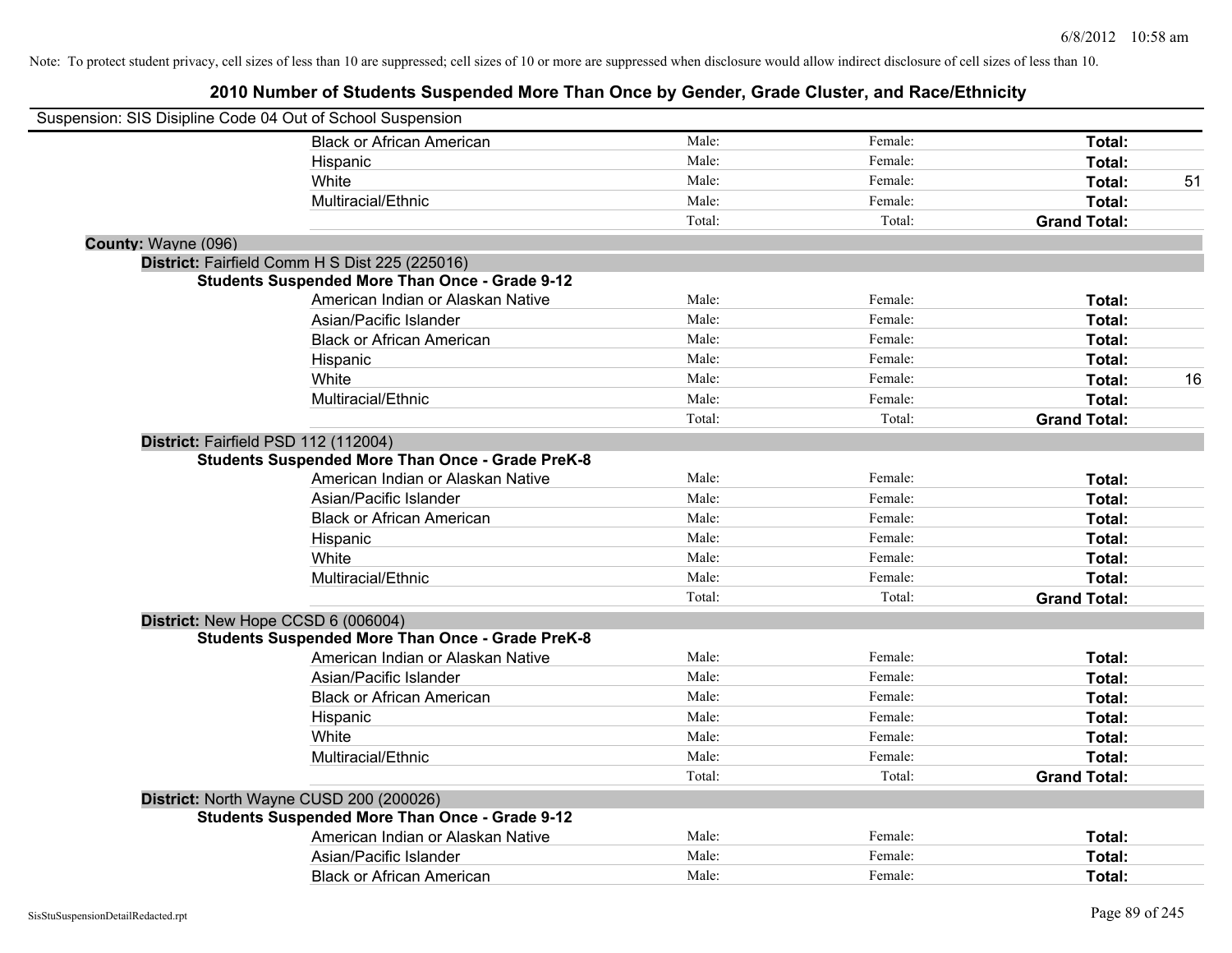| Suspension: SIS Disipline Code 04 Out of School Suspension |                                                         |        |         |                     |
|------------------------------------------------------------|---------------------------------------------------------|--------|---------|---------------------|
|                                                            | Hispanic                                                | Male:  | Female: | Total:              |
|                                                            | White                                                   | Male:  | Female: | Total:              |
|                                                            | Multiracial/Ethnic                                      | Male:  | Female: | Total:              |
|                                                            |                                                         | Total: | Total:  | <b>Grand Total:</b> |
| District: Wayne City CUSD 100 (100026)                     |                                                         |        |         |                     |
|                                                            | <b>Students Suspended More Than Once - Grade PreK-8</b> |        |         |                     |
|                                                            | American Indian or Alaskan Native                       | Male:  | Female: | Total:              |
|                                                            | Asian/Pacific Islander                                  | Male:  | Female: | Total:              |
|                                                            | <b>Black or African American</b>                        | Male:  | Female: | Total:              |
|                                                            | Hispanic                                                | Male:  | Female: | Total:              |
|                                                            | White                                                   | Male:  | Female: | Total:              |
|                                                            | Multiracial/Ethnic                                      | Male:  | Female: | Total:              |
|                                                            |                                                         | Total: | Total:  | <b>Grand Total:</b> |
|                                                            | <b>Students Suspended More Than Once - Grade 9-12</b>   |        |         |                     |
|                                                            | American Indian or Alaskan Native                       | Male:  | Female: | Total:              |
|                                                            | Asian/Pacific Islander                                  | Male:  | Female: | Total:              |
|                                                            | <b>Black or African American</b>                        | Male:  | Female: | Total:              |
|                                                            | Hispanic                                                | Male:  | Female: | Total:              |
|                                                            | White                                                   | Male:  | Female: | Total:              |
|                                                            | Multiracial/Ethnic                                      | Male:  | Female: | Total:              |
|                                                            |                                                         | Total: | Total:  | <b>Grand Total:</b> |
| County: White (097)                                        |                                                         |        |         |                     |
|                                                            | District: Carmi-White County CUSD 5 (005026)            |        |         |                     |
|                                                            | <b>Students Suspended More Than Once - Grade 9-12</b>   |        |         |                     |
|                                                            | American Indian or Alaskan Native                       | Male:  | Female: | Total:              |
|                                                            | Asian/Pacific Islander                                  | Male:  | Female: | Total:              |
|                                                            | <b>Black or African American</b>                        | Male:  | Female: | Total:              |
|                                                            | Hispanic                                                | Male:  | Female: | Total:              |
|                                                            | White                                                   | Male:  | Female: | Total:              |
|                                                            | Multiracial/Ethnic                                      | Male:  | Female: | Total:              |
|                                                            |                                                         | Total: | Total:  | <b>Grand Total:</b> |
| District: Grayville CUSD 1 (001026)                        |                                                         |        |         |                     |
|                                                            | <b>Students Suspended More Than Once - Grade PreK-8</b> |        |         |                     |
|                                                            | American Indian or Alaskan Native                       | Male:  | Female: | Total:              |
|                                                            | Asian/Pacific Islander                                  | Male:  | Female: | Total:              |
|                                                            | <b>Black or African American</b>                        | Male:  | Female: | Total:              |
|                                                            | Hispanic                                                | Male:  | Female: | Total:              |
|                                                            | White                                                   | Male:  | Female: | Total:              |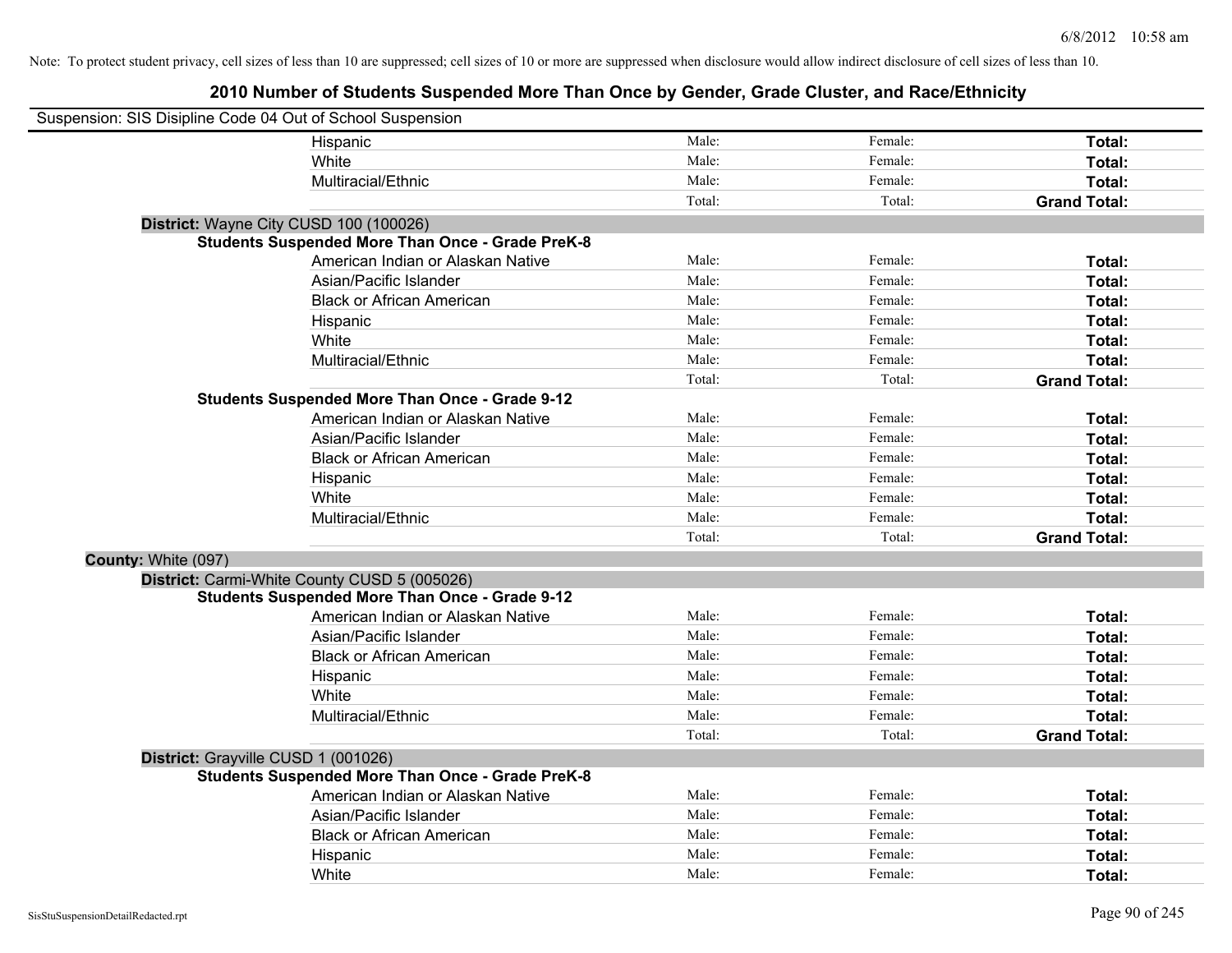| Suspension: SIS Disipline Code 04 Out of School Suspension |                                                         |        |         |                     |
|------------------------------------------------------------|---------------------------------------------------------|--------|---------|---------------------|
|                                                            | Multiracial/Ethnic                                      | Male:  | Female: | Total:              |
|                                                            |                                                         | Total: | Total:  | <b>Grand Total:</b> |
|                                                            | <b>Students Suspended More Than Once - Grade 9-12</b>   |        |         |                     |
|                                                            | American Indian or Alaskan Native                       | Male:  | Female: | Total:              |
|                                                            | Asian/Pacific Islander                                  | Male:  | Female: | Total:              |
|                                                            | <b>Black or African American</b>                        | Male:  | Female: | Total:              |
|                                                            | Hispanic                                                | Male:  | Female: | Total:              |
|                                                            | White                                                   | Male:  | Female: | Total:              |
|                                                            | Multiracial/Ethnic                                      | Male:  | Female: | Total:              |
|                                                            |                                                         | Total: | Total:  | <b>Grand Total:</b> |
|                                                            | District: Norris City-Omaha-Enfield CUSD 3 (003026)     |        |         |                     |
|                                                            | <b>Students Suspended More Than Once - Grade PreK-8</b> |        |         |                     |
|                                                            | American Indian or Alaskan Native                       | Male:  | Female: | Total:              |
|                                                            | Asian/Pacific Islander                                  | Male:  | Female: | Total:              |
|                                                            | <b>Black or African American</b>                        | Male:  | Female: | Total:              |
|                                                            | Hispanic                                                | Male:  | Female: | Total:              |
|                                                            | White                                                   | Male:  | Female: | Total:              |
|                                                            | Multiracial/Ethnic                                      | Male:  | Female: | Total:              |
|                                                            |                                                         | Total: | Total:  | <b>Grand Total:</b> |
|                                                            |                                                         |        |         |                     |
| Region: Franklin/Williamson ROE (21)                       |                                                         |        |         |                     |
| County: Franklin (028)                                     |                                                         |        |         |                     |
|                                                            | District: Benton CCSD 47 (047004)                       |        |         |                     |
|                                                            | <b>Students Suspended More Than Once - Grade PreK-8</b> |        |         |                     |
|                                                            | American Indian or Alaskan Native                       | Male:  | Female: | Total:              |
|                                                            | Asian/Pacific Islander                                  | Male:  | Female: | Total:              |
|                                                            | <b>Black or African American</b>                        | Male:  | Female: | Total:              |
|                                                            | Hispanic                                                | Male:  | Female: | Total:              |
|                                                            | White                                                   | Male:  | Female: | Total:              |
|                                                            | Multiracial/Ethnic                                      | Male:  | Female: | Total:              |
|                                                            |                                                         | Total: | Total:  | <b>Grand Total:</b> |
|                                                            | District: Benton Cons HSD 103 (103013)                  |        |         |                     |
|                                                            | <b>Students Suspended More Than Once - Grade 9-12</b>   |        |         |                     |
|                                                            | American Indian or Alaskan Native                       | Male:  | Female: | Total:              |
|                                                            | Asian/Pacific Islander                                  | Male:  | Female: | Total:              |
|                                                            | <b>Black or African American</b>                        | Male:  | Female: | Total:              |
|                                                            | Hispanic                                                | Male:  | Female: | <b>Total:</b>       |
|                                                            | White                                                   | Male:  | Female: | 26<br>Total:        |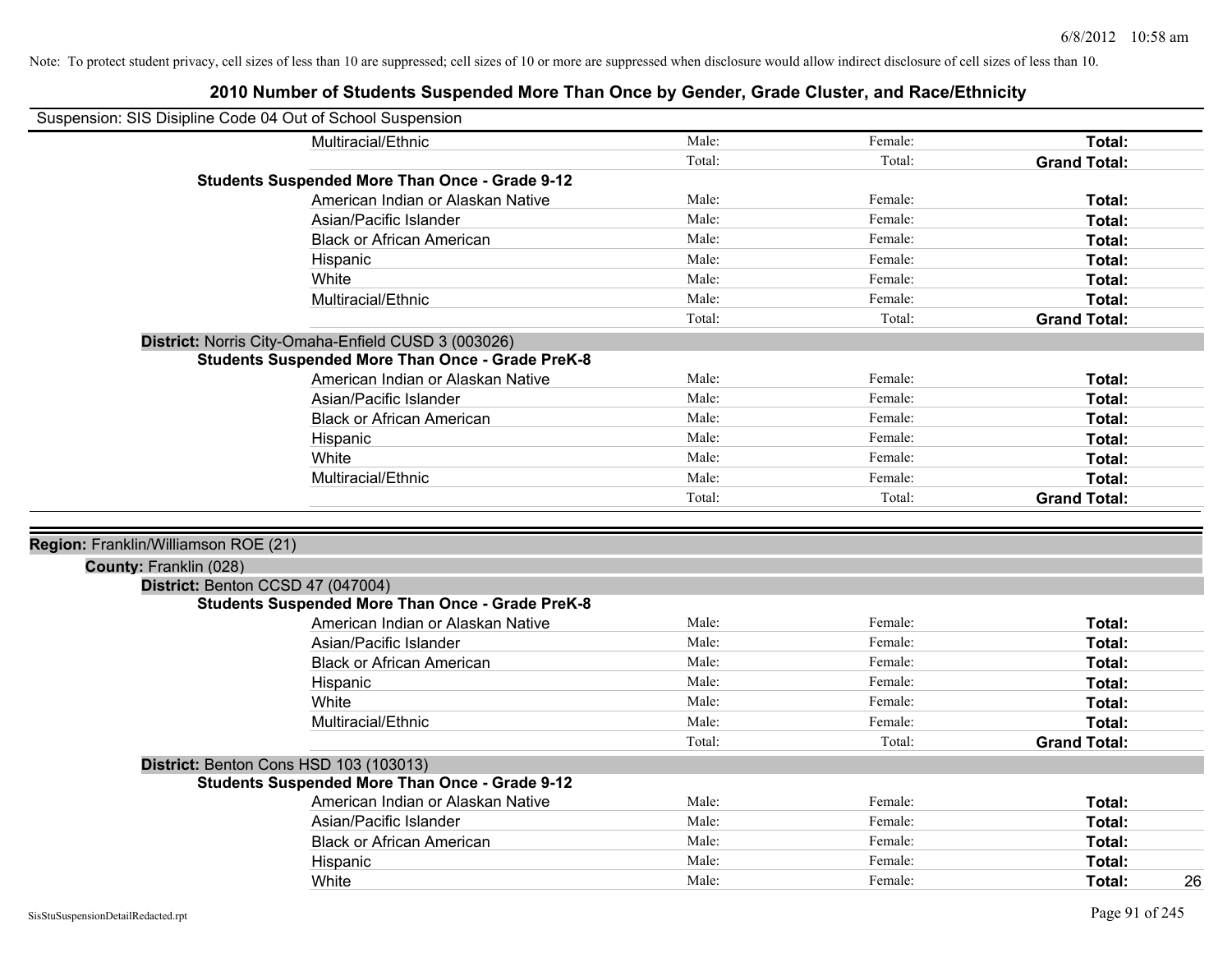### **2010 Number of Students Suspended More Than Once by Gender, Grade Cluster, and Race/Ethnicity**

| Suspension: SIS Disipline Code 04 Out of School Suspension |                                                         |        |         |                     |    |
|------------------------------------------------------------|---------------------------------------------------------|--------|---------|---------------------|----|
|                                                            | Multiracial/Ethnic                                      | Male:  | Female: | Total:              |    |
|                                                            |                                                         | Total: | Total:  | <b>Grand Total:</b> |    |
|                                                            | District: Christopher USD 99 (099026)                   |        |         |                     |    |
|                                                            | <b>Students Suspended More Than Once - Grade PreK-8</b> |        |         |                     |    |
|                                                            | American Indian or Alaskan Native                       | Male:  | Female: | Total:              |    |
|                                                            | Asian/Pacific Islander                                  | Male:  | Female: | Total:              |    |
|                                                            | <b>Black or African American</b>                        | Male:  | Female: | Total:              |    |
|                                                            | Hispanic                                                | Male:  | Female: | Total:              |    |
|                                                            | White                                                   | Male:  | Female: | Total:              |    |
|                                                            | Multiracial/Ethnic                                      | Male:  | Female: | Total:              |    |
|                                                            |                                                         | Total: | Total:  | <b>Grand Total:</b> |    |
|                                                            | <b>Students Suspended More Than Once - Grade 9-12</b>   |        |         |                     |    |
|                                                            | American Indian or Alaskan Native                       | Male:  | Female: | Total:              |    |
|                                                            | Asian/Pacific Islander                                  | Male:  | Female: | Total:              |    |
|                                                            | <b>Black or African American</b>                        | Male:  | Female: | Total:              |    |
|                                                            | Hispanic                                                | Male:  | Female: | Total:              |    |
|                                                            | White                                                   | Male:  | Female: | Total:              | 17 |
|                                                            | Multiracial/Ethnic                                      | Male:  | Female: | Total:              |    |
|                                                            |                                                         | Total: | Total:  | <b>Grand Total:</b> |    |
|                                                            | District: Sesser-Valier CUSD 196 (196026)               |        |         |                     |    |
|                                                            | <b>Students Suspended More Than Once - Grade 9-12</b>   |        |         |                     |    |
|                                                            | American Indian or Alaskan Native                       | Male:  | Female: | Total:              |    |
|                                                            | Asian/Pacific Islander                                  | Male:  | Female: | Total:              |    |
|                                                            | <b>Black or African American</b>                        | Male:  | Female: | Total:              |    |
|                                                            | Hispanic                                                | Male:  | Female: | Total:              |    |
|                                                            | White                                                   | Male:  | Female: | Total:              |    |
|                                                            | Multiracial/Ethnic                                      | Male:  | Female: | Total:              |    |
|                                                            |                                                         | Total: | Total:  | <b>Grand Total:</b> |    |
|                                                            | District: Thompsonville CUSD 174 (174026)               |        |         |                     |    |
|                                                            | <b>Students Suspended More Than Once - Grade PreK-8</b> |        |         |                     |    |
|                                                            | American Indian or Alaskan Native                       | Male:  | Female: | Total:              |    |
|                                                            | Asian/Pacific Islander                                  | Male:  | Female: | Total:              |    |
|                                                            | <b>Black or African American</b>                        | Male:  | Female: | Total:              |    |
|                                                            | Hispanic                                                | Male:  | Female: | Total:              |    |
|                                                            | White                                                   | Male:  | Female: | Total:              |    |
|                                                            | Multiracial/Ethnic                                      | Male:  | Female: | Total:              |    |
|                                                            |                                                         | Total: | Total:  | <b>Grand Total:</b> |    |

**Students Suspended More Than Once - Grade 9-12**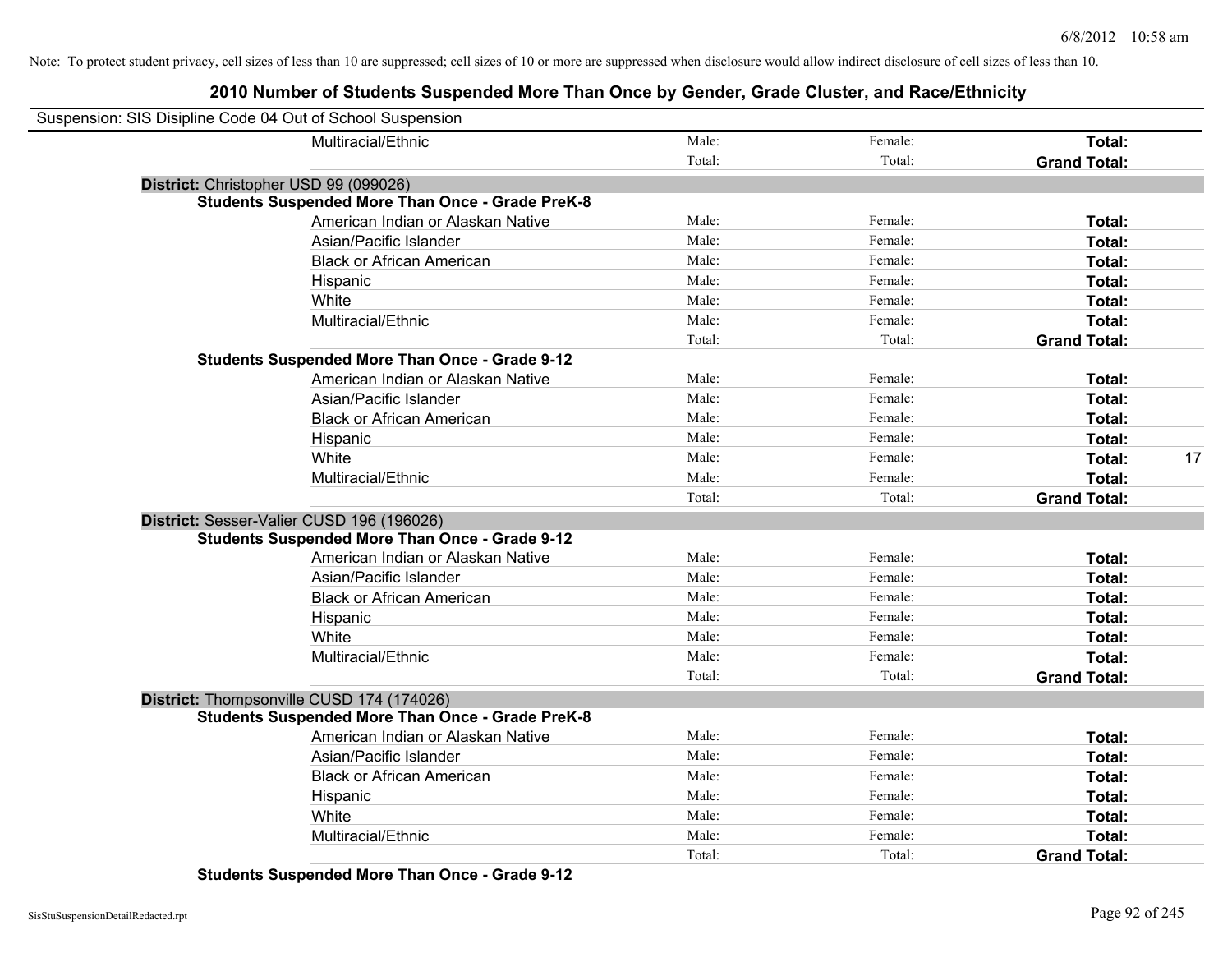Note: To protect student privacy, cell sizes of less than 10 are suppressed; cell sizes of 10 or more are suppressed when disclosure would allow indirect disclosure of cell sizes of less than 10.

| Suspension: SIS Disipline Code 04 Out of School Suspension |                                                         |        |         |                     |  |
|------------------------------------------------------------|---------------------------------------------------------|--------|---------|---------------------|--|
|                                                            | American Indian or Alaskan Native                       | Male:  | Female: | Total:              |  |
|                                                            | Asian/Pacific Islander                                  | Male:  | Female: | Total:              |  |
|                                                            | <b>Black or African American</b>                        | Male:  | Female: | Total:              |  |
|                                                            | Hispanic                                                | Male:  | Female: | Total:              |  |
|                                                            | White                                                   | Male:  | Female: | Total:              |  |
|                                                            | Multiracial/Ethnic                                      | Male:  | Female: | Total:              |  |
|                                                            |                                                         | Total: | Total:  | <b>Grand Total:</b> |  |
|                                                            | District: Zeigler-Royalton CUSD 188 (188026)            |        |         |                     |  |
|                                                            | <b>Students Suspended More Than Once - Grade 9-12</b>   |        |         |                     |  |
|                                                            | American Indian or Alaskan Native                       | Male:  | Female: | Total:              |  |
|                                                            | Asian/Pacific Islander                                  | Male:  | Female: | Total:              |  |
|                                                            | <b>Black or African American</b>                        | Male:  | Female: | Total:              |  |
|                                                            | Hispanic                                                | Male:  | Female: | Total:              |  |
|                                                            | White                                                   | Male:  | Female: | Total:              |  |
|                                                            | Multiracial/Ethnic                                      | Male:  | Female: | Total:              |  |
|                                                            |                                                         | Total: | Total:  | <b>Grand Total:</b> |  |
| County: Non-Public School (000)                            |                                                         |        |         |                     |  |
|                                                            | District: Franklin/Williamson ROE (000000)              |        |         |                     |  |
|                                                            | <b>Students Suspended More Than Once - Grade PreK-8</b> |        |         |                     |  |
|                                                            | American Indian or Alaskan Native                       | Male:  | Female: | Total:              |  |
|                                                            | Asian/Pacific Islander                                  | Male:  | Female: | Total:              |  |
|                                                            | <b>Black or African American</b>                        | Male:  | Female: | Total:              |  |
|                                                            | Hispanic                                                | Male:  | Female: | Total:              |  |
|                                                            | White                                                   | Male:  | Female: | Total:              |  |
|                                                            | Multiracial/Ethnic                                      | Male:  | Female: | Total:              |  |
|                                                            |                                                         | Total: | Total:  | <b>Grand Total:</b> |  |
|                                                            | <b>Students Suspended More Than Once - Grade 9-12</b>   |        |         |                     |  |
|                                                            | American Indian or Alaskan Native                       | Male:  | Female: | Total:              |  |
|                                                            | Asian/Pacific Islander                                  | Male:  | Female: | Total:              |  |
|                                                            | <b>Black or African American</b>                        | Male:  | Female: | Total:              |  |
|                                                            | Hispanic                                                | Male:  | Female: | Total:              |  |
|                                                            | White                                                   | Male:  | Female: | Total:              |  |
|                                                            | Multiracial/Ethnic                                      | Male:  | Female: | Total:              |  |
|                                                            |                                                         | Total: | Total:  | <b>Grand Total:</b> |  |
| County: Williamson (100)                                   |                                                         |        |         |                     |  |
| District: Carterville CUSD 5 (005026)                      |                                                         |        |         |                     |  |
|                                                            | <b>Students Suspended More Than Once - Grade PreK-8</b> |        |         |                     |  |
|                                                            | American Indian or Alaskan Native                       | Male:  | Female: | Total:              |  |

Asian/Pacific Islander **Total:** Male: Female: Female: **Total:** Total: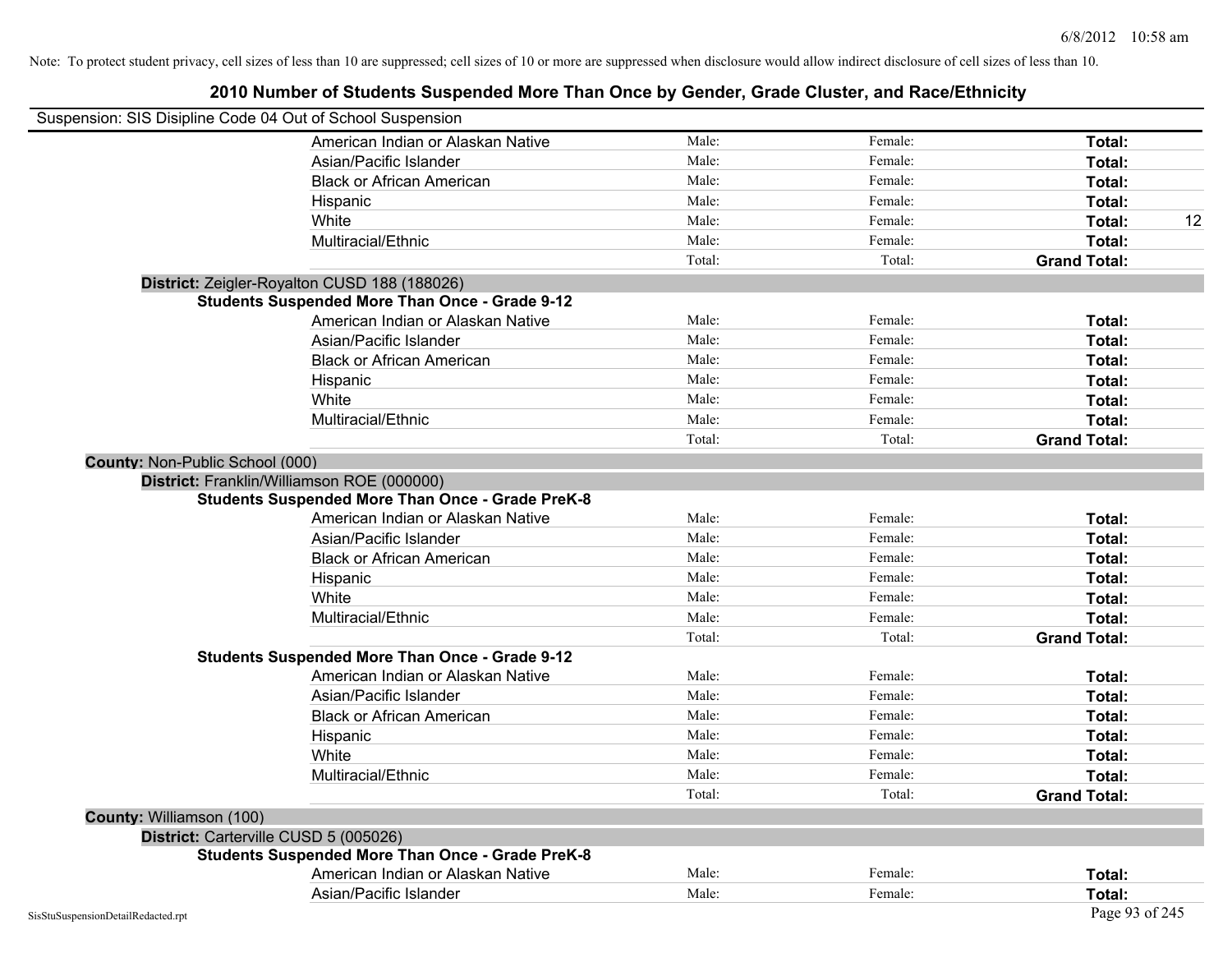| Suspension: SIS Disipline Code 04 Out of School Suspension |                                                         |        |    |         |    |                     |    |
|------------------------------------------------------------|---------------------------------------------------------|--------|----|---------|----|---------------------|----|
|                                                            | <b>Black or African American</b>                        | Male:  |    | Female: |    | Total:              |    |
|                                                            | Hispanic                                                | Male:  |    | Female: |    | Total:              |    |
|                                                            | White                                                   | Male:  |    | Female: |    | Total:              | 15 |
|                                                            | Multiracial/Ethnic                                      | Male:  |    | Female: |    | Total:              |    |
|                                                            |                                                         | Total: |    | Total:  |    | <b>Grand Total:</b> |    |
|                                                            | <b>Students Suspended More Than Once - Grade 9-12</b>   |        |    |         |    |                     |    |
|                                                            | American Indian or Alaskan Native                       | Male:  |    | Female: |    | Total:              |    |
|                                                            | Asian/Pacific Islander                                  | Male:  |    | Female: |    | Total:              |    |
|                                                            | <b>Black or African American</b>                        | Male:  |    | Female: |    | Total:              |    |
|                                                            | Hispanic                                                | Male:  |    | Female: |    | Total:              |    |
|                                                            | White                                                   | Male:  |    | Female: |    | Total:              |    |
|                                                            | Multiracial/Ethnic                                      | Male:  |    | Female: |    | Total:              |    |
|                                                            |                                                         | Total: |    | Total:  |    | <b>Grand Total:</b> |    |
| District: Crab Orchard CUSD 3 (003026)                     |                                                         |        |    |         |    |                     |    |
|                                                            | <b>Students Suspended More Than Once - Grade 9-12</b>   |        |    |         |    |                     |    |
|                                                            | American Indian or Alaskan Native                       | Male:  |    | Female: |    | Total:              |    |
|                                                            | Asian/Pacific Islander                                  | Male:  |    | Female: |    | Total:              |    |
|                                                            | <b>Black or African American</b>                        | Male:  |    | Female: |    | Total:              |    |
|                                                            | Hispanic                                                | Male:  |    | Female: |    | Total:              |    |
|                                                            | White                                                   | Male:  |    | Female: |    | Total:              |    |
|                                                            | Multiracial/Ethnic                                      | Male:  |    | Female: |    | Total:              |    |
|                                                            |                                                         | Total: |    | Total:  |    | <b>Grand Total:</b> |    |
| District: Herrin CUSD 4 (004026)                           |                                                         |        |    |         |    |                     |    |
|                                                            | <b>Students Suspended More Than Once - Grade PreK-8</b> |        |    |         |    |                     |    |
|                                                            | American Indian or Alaskan Native                       | Male:  |    | Female: |    | Total:              |    |
|                                                            | Asian/Pacific Islander                                  | Male:  |    | Female: |    | Total:              |    |
|                                                            | <b>Black or African American</b>                        | Male:  |    | Female: |    | Total:              |    |
|                                                            | Hispanic                                                | Male:  |    | Female: |    | Total:              |    |
|                                                            | White                                                   | Male:  | 37 | Female: | 13 | Total:              | 50 |
|                                                            | Multiracial/Ethnic                                      | Male:  |    | Female: |    | Total:              |    |
|                                                            |                                                         | Total: |    | Total:  |    | <b>Grand Total:</b> | 60 |
|                                                            | <b>Students Suspended More Than Once - Grade 9-12</b>   |        |    |         |    |                     |    |
|                                                            | American Indian or Alaskan Native                       | Male:  |    | Female: |    | Total:              |    |
|                                                            | Asian/Pacific Islander                                  | Male:  |    | Female: |    | Total:              |    |
|                                                            | <b>Black or African American</b>                        | Male:  |    | Female: |    | Total:              |    |
|                                                            | Hispanic                                                | Male:  |    | Female: |    | Total:              |    |
|                                                            | White                                                   | Male:  |    | Female: |    | Total:              | 22 |
|                                                            | Multiracial/Ethnic                                      | Male:  |    | Female: |    | Total:              |    |
|                                                            |                                                         | Total: |    | Total:  |    | <b>Grand Total:</b> |    |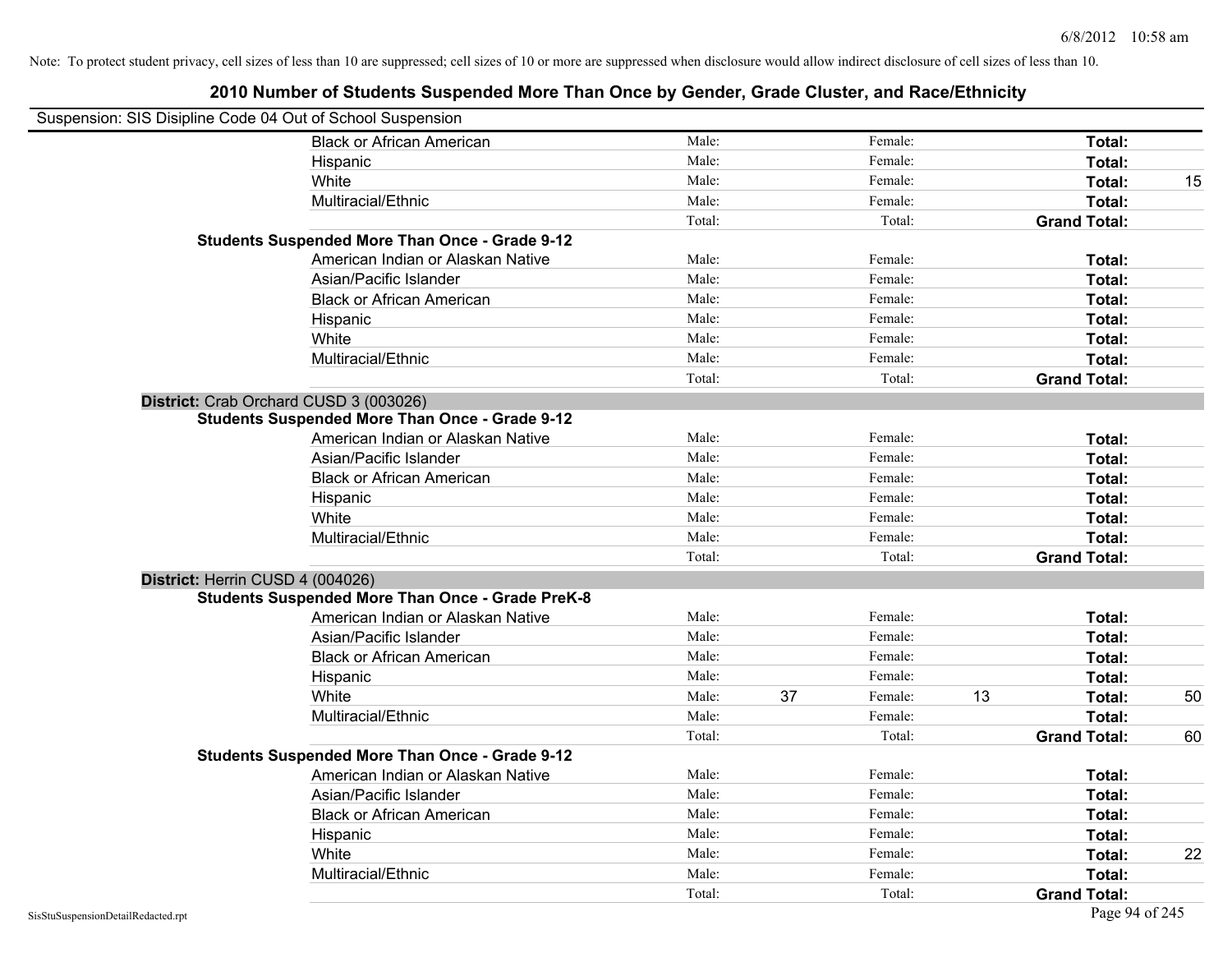| Suspension: SIS Disipline Code 04 Out of School Suspension |                                                         |        |         |                     |
|------------------------------------------------------------|---------------------------------------------------------|--------|---------|---------------------|
| District: Johnston City CUSD 1 (001026)                    |                                                         |        |         |                     |
|                                                            | <b>Students Suspended More Than Once - Grade PreK-8</b> |        |         |                     |
|                                                            | American Indian or Alaskan Native                       | Male:  | Female: | Total:              |
|                                                            | Asian/Pacific Islander                                  | Male:  | Female: | Total:              |
|                                                            | <b>Black or African American</b>                        | Male:  | Female: | Total:              |
|                                                            | Hispanic                                                | Male:  | Female: | Total:              |
|                                                            | White                                                   | Male:  | Female: | Total:              |
|                                                            | Multiracial/Ethnic                                      | Male:  | Female: | Total:              |
|                                                            |                                                         | Total: | Total:  | <b>Grand Total:</b> |
| District: Marion CUSD 2 (002026)                           |                                                         |        |         |                     |
|                                                            | <b>Students Suspended More Than Once - Grade 9-12</b>   |        |         |                     |
|                                                            | American Indian or Alaskan Native                       | Male:  | Female: | Total:              |
|                                                            | Asian/Pacific Islander                                  | Male:  | Female: | Total:              |
|                                                            | <b>Black or African American</b>                        | Male:  | Female: | Total:              |
|                                                            | Hispanic                                                | Male:  | Female: | Total:              |
|                                                            | White                                                   | Male:  | Female: | Total:              |
|                                                            | Multiracial/Ethnic                                      | Male:  | Female: | Total:              |
|                                                            |                                                         | Total: | Total:  | <b>Grand Total:</b> |
|                                                            | District: Williamson Co Spec Educ District (801060)     |        |         |                     |
|                                                            | <b>Students Suspended More Than Once - Grade 9-12</b>   |        |         |                     |
|                                                            | American Indian or Alaskan Native                       | Male:  | Female: | Total:              |
|                                                            | Asian/Pacific Islander                                  | Male:  | Female: | Total:              |
|                                                            | <b>Black or African American</b>                        | Male:  | Female: | Total:              |
|                                                            | Hispanic                                                | Male:  | Female: | Total:              |
|                                                            | White                                                   | Male:  | Female: | Total:              |
|                                                            | Multiracial/Ethnic                                      | Male:  | Female: | Total:              |
|                                                            |                                                         | Total: | Total:  | <b>Grand Total:</b> |
|                                                            |                                                         |        |         |                     |
| Region: Fulton/Schuyler ROE (22)                           |                                                         |        |         |                     |
| County: Fulton (029)                                       |                                                         |        |         |                     |
| District: Astoria CUSD 1 (001026)                          |                                                         |        |         |                     |
|                                                            | <b>Students Suspended More Than Once - Grade PreK-8</b> |        |         |                     |
|                                                            | American Indian or Alaskan Native                       | Male:  | Female: | Total:              |
|                                                            | Asian/Pacific Islander                                  | Male:  | Female: | Total:              |
|                                                            | <b>Black or African American</b>                        | Male:  | Female: | Total:              |
|                                                            | Hispanic                                                | Male:  | Female: | Total:              |
|                                                            | White                                                   | Male:  | Female: | Total:              |
|                                                            | Multiracial/Ethnic                                      | Male:  | Female: | Total:              |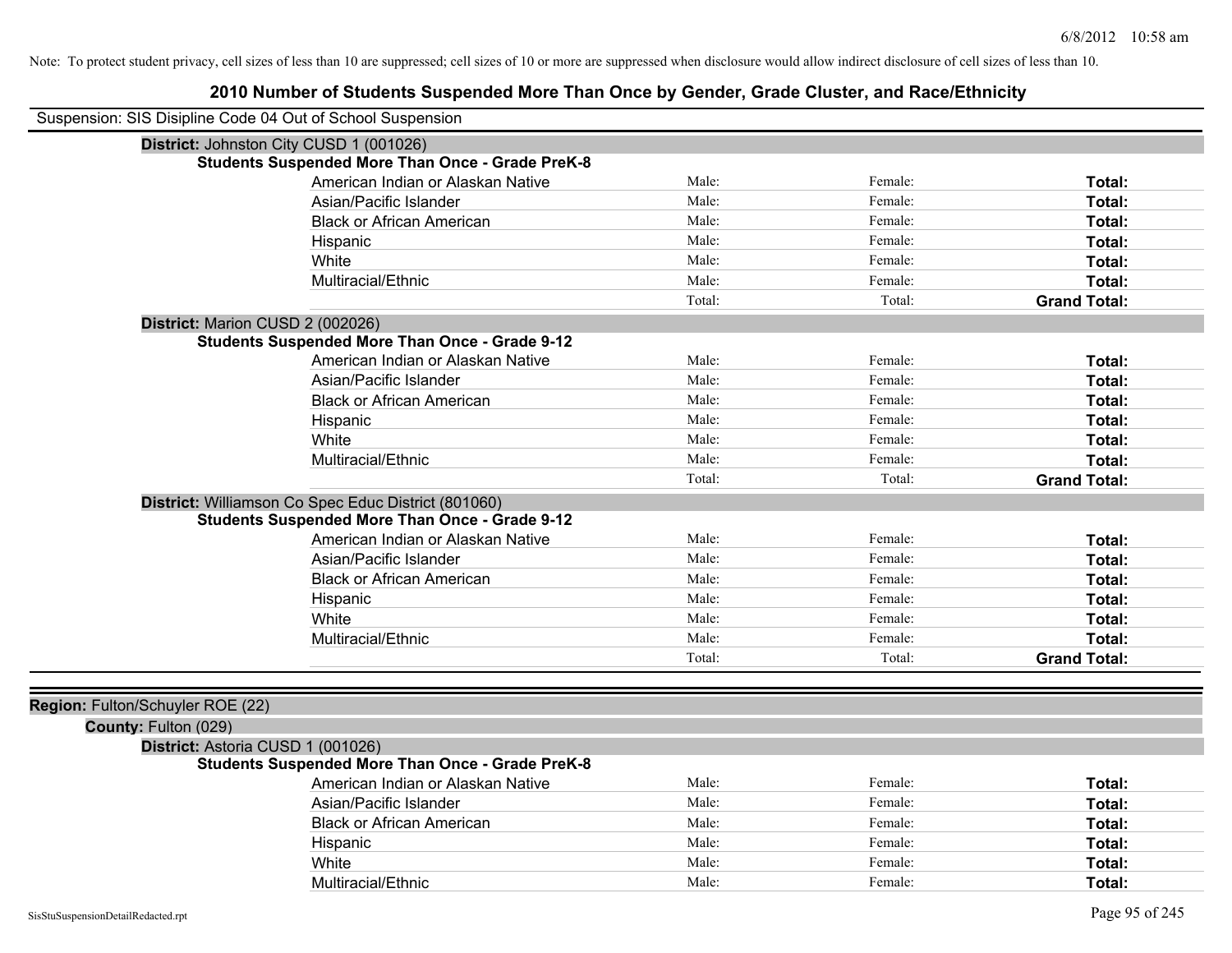| Suspension: SIS Disipline Code 04 Out of School Suspension |        |         |                     |    |
|------------------------------------------------------------|--------|---------|---------------------|----|
|                                                            | Total: | Total:  | <b>Grand Total:</b> |    |
| <b>Students Suspended More Than Once - Grade 9-12</b>      |        |         |                     |    |
| American Indian or Alaskan Native                          | Male:  | Female: | Total:              |    |
| Asian/Pacific Islander                                     | Male:  | Female: | Total:              |    |
| <b>Black or African American</b>                           | Male:  | Female: | Total:              |    |
| Hispanic                                                   | Male:  | Female: | Total:              |    |
| White                                                      | Male:  | Female: | Total:              |    |
| Multiracial/Ethnic                                         | Male:  | Female: | Total:              |    |
|                                                            | Total: | Total:  | <b>Grand Total:</b> |    |
| District: Canton Union SD 66 (066025)                      |        |         |                     |    |
| <b>Students Suspended More Than Once - Grade PreK-8</b>    |        |         |                     |    |
| American Indian or Alaskan Native                          | Male:  | Female: | Total:              |    |
| Asian/Pacific Islander                                     | Male:  | Female: | Total:              |    |
| <b>Black or African American</b>                           | Male:  | Female: | Total:              |    |
| Hispanic                                                   | Male:  | Female: | Total:              |    |
| White                                                      | Male:  | Female: | Total:              |    |
| Multiracial/Ethnic                                         | Male:  | Female: | Total:              |    |
|                                                            | Total: | Total:  | <b>Grand Total:</b> |    |
| <b>Students Suspended More Than Once - Grade 9-12</b>      |        |         |                     |    |
| American Indian or Alaskan Native                          | Male:  | Female: | Total:              |    |
| Asian/Pacific Islander                                     | Male:  | Female: | Total:              |    |
| <b>Black or African American</b>                           | Male:  | Female: | Total:              |    |
| Hispanic                                                   | Male:  | Female: | Total:              |    |
| White                                                      | Male:  | Female: | Total:              | 14 |
| Multiracial/Ethnic                                         | Male:  | Female: | Total:              |    |
|                                                            | Total: | Total:  | <b>Grand Total:</b> |    |
| District: CUSD 3 Fulton County (003026)                    |        |         |                     |    |
| <b>Students Suspended More Than Once - Grade PreK-8</b>    |        |         |                     |    |
| American Indian or Alaskan Native                          | Male:  | Female: | Total:              |    |
| Asian/Pacific Islander                                     | Male:  | Female: | Total:              |    |
| <b>Black or African American</b>                           | Male:  | Female: | Total:              |    |
| Hispanic                                                   | Male:  | Female: | Total:              |    |
| White                                                      | Male:  | Female: | Total:              |    |
| Multiracial/Ethnic                                         | Male:  | Female: | Total:              |    |
|                                                            | Total: | Total:  | <b>Grand Total:</b> |    |
| <b>Students Suspended More Than Once - Grade 9-12</b>      |        |         |                     |    |
| American Indian or Alaskan Native                          | Male:  | Female: | Total:              |    |
| Asian/Pacific Islander                                     | Male:  | Female: | Total:              |    |
| <b>Black or African American</b>                           | Male:  | Female: | Total:              |    |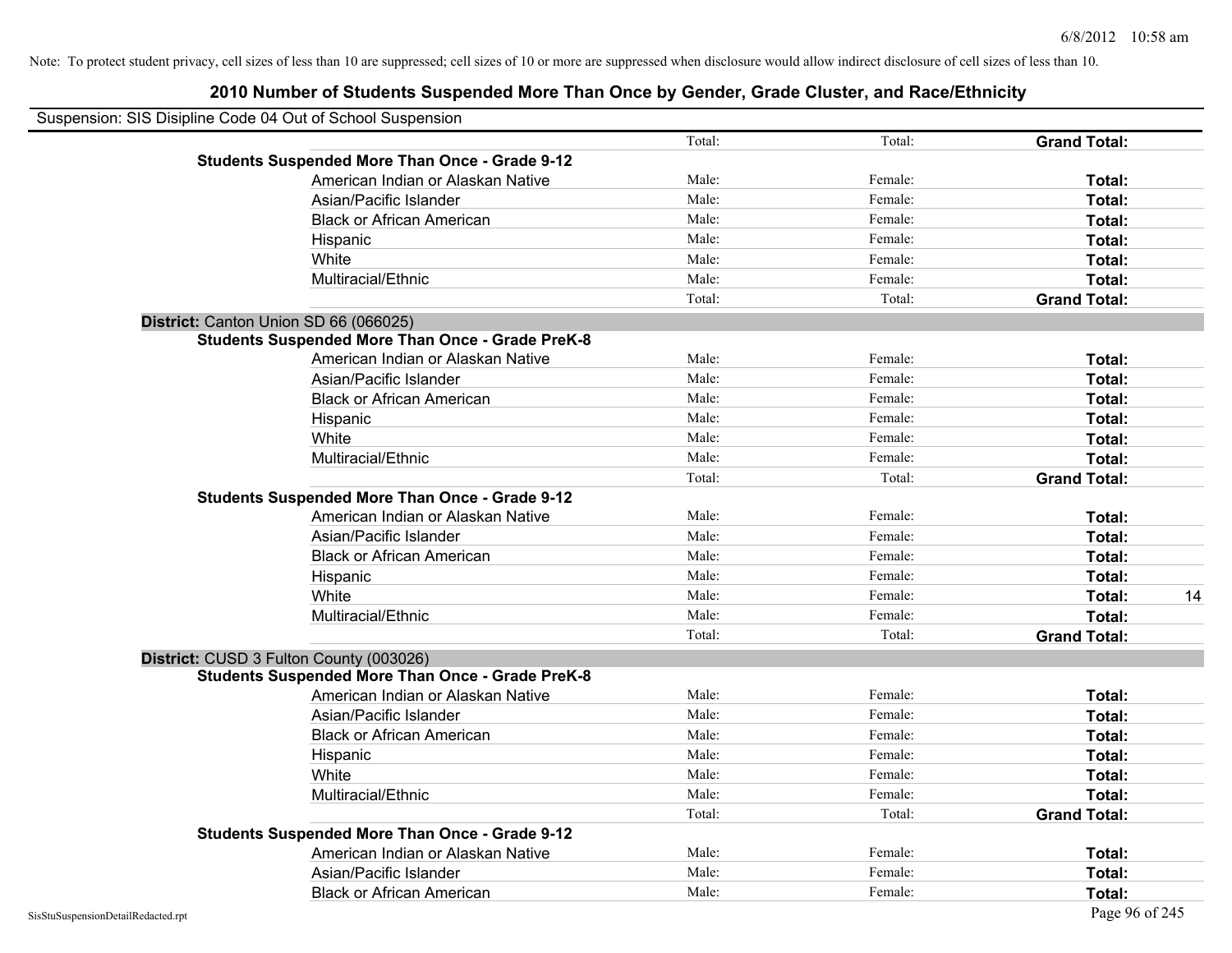| Suspension: SIS Disipline Code 04 Out of School Suspension |                                                         |        |         |                     |
|------------------------------------------------------------|---------------------------------------------------------|--------|---------|---------------------|
|                                                            | Hispanic                                                | Male:  | Female: | Total:              |
|                                                            | White                                                   | Male:  | Female: | Total:              |
|                                                            | Multiracial/Ethnic                                      | Male:  | Female: | Total:              |
|                                                            |                                                         | Total: | Total:  | <b>Grand Total:</b> |
| District: Lewistown CUSD 97 (097026)                       |                                                         |        |         |                     |
|                                                            | <b>Students Suspended More Than Once - Grade PreK-8</b> |        |         |                     |
|                                                            | American Indian or Alaskan Native                       | Male:  | Female: | Total:              |
|                                                            | Asian/Pacific Islander                                  | Male:  | Female: | Total:              |
|                                                            | <b>Black or African American</b>                        | Male:  | Female: | Total:              |
|                                                            | Hispanic                                                | Male:  | Female: | Total:              |
|                                                            | White                                                   | Male:  | Female: | 10<br>Total:        |
|                                                            | Multiracial/Ethnic                                      | Male:  | Female: | Total:              |
|                                                            |                                                         | Total: | Total:  | <b>Grand Total:</b> |
|                                                            | District: Spoon River Valley CUSD 4 (004026)            |        |         |                     |
|                                                            | <b>Students Suspended More Than Once - Grade PreK-8</b> |        |         |                     |
|                                                            | American Indian or Alaskan Native                       | Male:  | Female: | Total:              |
|                                                            | Asian/Pacific Islander                                  | Male:  | Female: | Total:              |
|                                                            | <b>Black or African American</b>                        | Male:  | Female: | Total:              |
|                                                            | Hispanic                                                | Male:  | Female: | Total:              |
|                                                            | White                                                   | Male:  | Female: | Total:              |
|                                                            | Multiracial/Ethnic                                      | Male:  | Female: | Total:              |
|                                                            |                                                         | Total: | Total:  | <b>Grand Total:</b> |
|                                                            | <b>Students Suspended More Than Once - Grade 9-12</b>   |        |         |                     |
|                                                            | American Indian or Alaskan Native                       | Male:  | Female: | Total:              |
|                                                            | Asian/Pacific Islander                                  | Male:  | Female: | Total:              |
|                                                            | <b>Black or African American</b>                        | Male:  | Female: | Total:              |
|                                                            | Hispanic                                                | Male:  | Female: | Total:              |
|                                                            | White                                                   | Male:  | Female: | Total:              |
|                                                            | Multiracial/Ethnic                                      | Male:  | Female: | Total:              |
|                                                            |                                                         | Total: | Total:  | <b>Grand Total:</b> |
| District: VIT CUSD 2 (002026)                              |                                                         |        |         |                     |
|                                                            | <b>Students Suspended More Than Once - Grade 9-12</b>   |        |         |                     |
|                                                            | American Indian or Alaskan Native                       | Male:  | Female: | Total:              |
|                                                            | Asian/Pacific Islander                                  | Male:  | Female: | Total:              |
|                                                            | <b>Black or African American</b>                        | Male:  | Female: | Total:              |
|                                                            | Hispanic                                                | Male:  | Female: | Total:              |
|                                                            | White                                                   | Male:  | Female: | Total:              |
|                                                            | Multiracial/Ethnic                                      | Male:  | Female: | Total:              |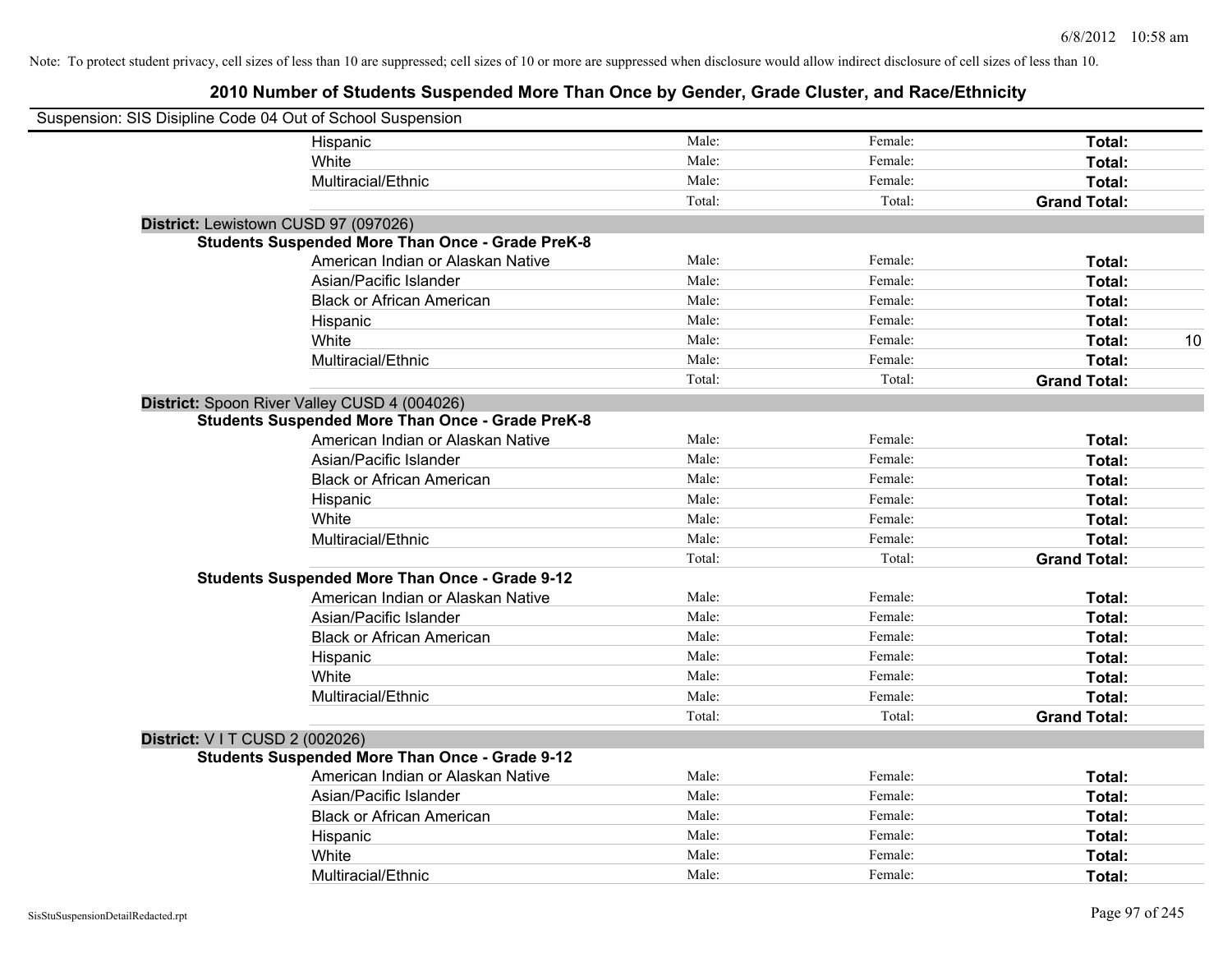| Suspension: SIS Disipline Code 04 Out of School Suspension |                                                         |        |         |                     |    |
|------------------------------------------------------------|---------------------------------------------------------|--------|---------|---------------------|----|
|                                                            |                                                         | Total: | Total:  | <b>Grand Total:</b> |    |
| <b>County: Non-Public School (000)</b>                     |                                                         |        |         |                     |    |
| District: Fulton/Schuyler ROE (000000)                     |                                                         |        |         |                     |    |
|                                                            | <b>Students Suspended More Than Once - Grade PreK-8</b> |        |         |                     |    |
|                                                            | American Indian or Alaskan Native                       | Male:  | Female: | Total:              |    |
|                                                            | Asian/Pacific Islander                                  | Male:  | Female: | Total:              |    |
|                                                            | <b>Black or African American</b>                        | Male:  | Female: | Total:              |    |
|                                                            | Hispanic                                                | Male:  | Female: | Total:              |    |
|                                                            | White                                                   | Male:  | Female: | Total:              |    |
|                                                            | Multiracial/Ethnic                                      | Male:  | Female: | Total:              |    |
|                                                            |                                                         | Total: | Total:  | <b>Grand Total:</b> |    |
|                                                            | <b>Students Suspended More Than Once - Grade 9-12</b>   |        |         |                     |    |
|                                                            | American Indian or Alaskan Native                       | Male:  | Female: | Total:              |    |
|                                                            | Asian/Pacific Islander                                  | Male:  | Female: | Total:              |    |
|                                                            | <b>Black or African American</b>                        | Male:  | Female: | Total:              |    |
|                                                            | Hispanic                                                | Male:  | Female: | Total:              |    |
|                                                            | White                                                   | Male:  | Female: | Total:              |    |
|                                                            | Multiracial/Ethnic                                      | Male:  | Female: | Total:              |    |
|                                                            |                                                         | Total: | Total:  | <b>Grand Total:</b> |    |
| County: Schuyler (085)                                     |                                                         |        |         |                     |    |
| District: Schuyler-Industry CUSD 5 (005026)                |                                                         |        |         |                     |    |
|                                                            | <b>Students Suspended More Than Once - Grade PreK-8</b> |        |         |                     |    |
|                                                            | American Indian or Alaskan Native                       | Male:  | Female: | Total:              |    |
|                                                            | Asian/Pacific Islander                                  | Male:  | Female: | Total:              |    |
|                                                            | <b>Black or African American</b>                        | Male:  | Female: | Total:              |    |
|                                                            | Hispanic                                                | Male:  | Female: | Total:              |    |
|                                                            | White                                                   | Male:  | Female: | Total:              |    |
|                                                            | Multiracial/Ethnic                                      | Male:  | Female: | Total:              |    |
|                                                            |                                                         | Total: | Total:  | <b>Grand Total:</b> |    |
|                                                            | <b>Students Suspended More Than Once - Grade 9-12</b>   |        |         |                     |    |
|                                                            | American Indian or Alaskan Native                       | Male:  | Female: | Total:              |    |
|                                                            | Asian/Pacific Islander                                  | Male:  | Female: | Total:              |    |
|                                                            | <b>Black or African American</b>                        | Male:  | Female: | Total:              |    |
|                                                            | Hispanic                                                | Male:  | Female: | Total:              |    |
|                                                            | White                                                   | Male:  | Female: | Total:              | 13 |
|                                                            | Multiracial/Ethnic                                      | Male:  | Female: | Total:              |    |
|                                                            |                                                         | Total: | Total:  | <b>Grand Total:</b> |    |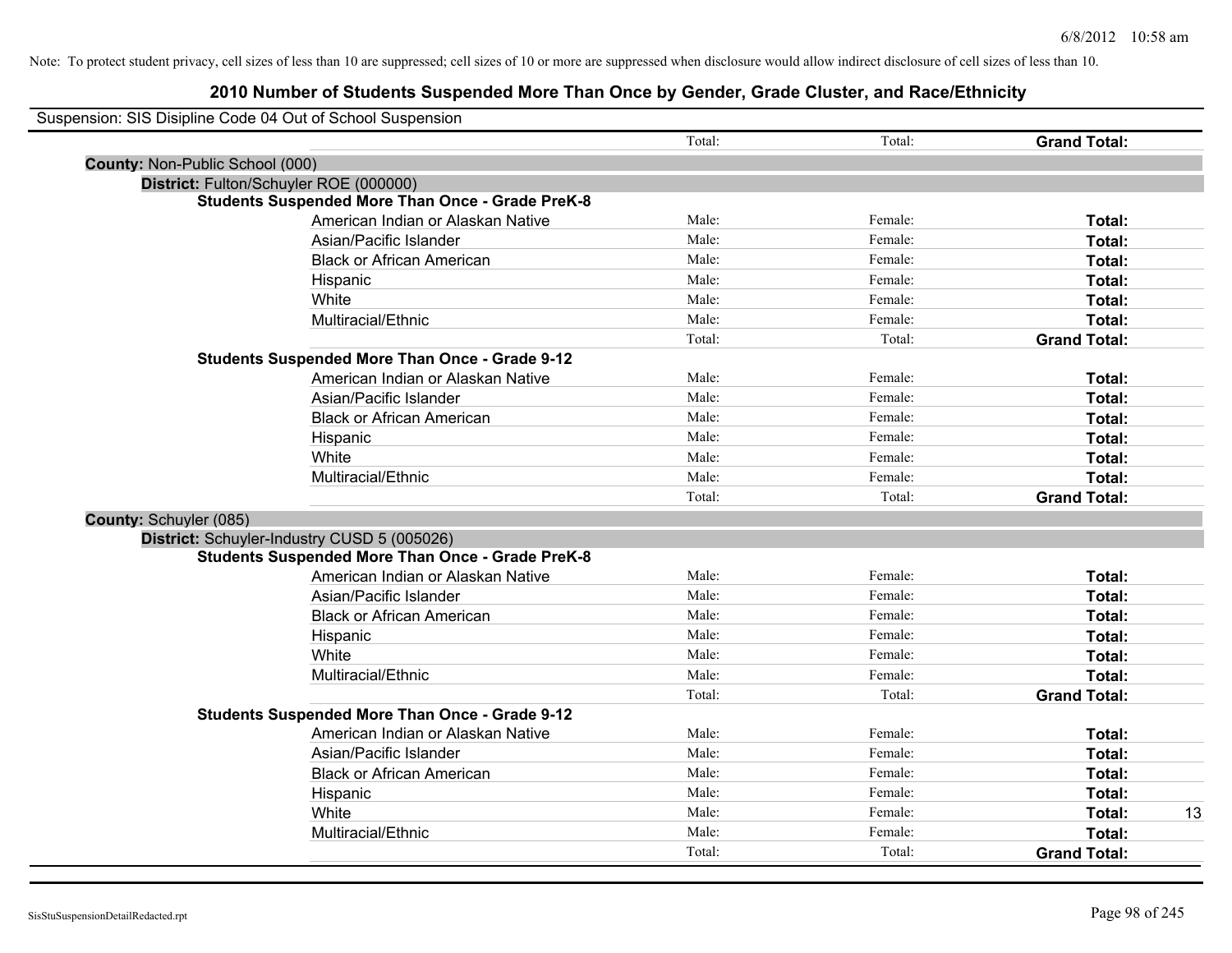|  | Suspension: SIS Disipline Code 04 Out of School Suspension |  |  |
|--|------------------------------------------------------------|--|--|
|--|------------------------------------------------------------|--|--|

| Region: Grundy/Kendall ROE (24)     |                                                         |        |         |                     |    |
|-------------------------------------|---------------------------------------------------------|--------|---------|---------------------|----|
| County: Grundy (032)                |                                                         |        |         |                     |    |
| District: Coal City CUSD 1 (001026) |                                                         |        |         |                     |    |
|                                     | <b>Students Suspended More Than Once - Grade 9-12</b>   |        |         |                     |    |
|                                     | American Indian or Alaskan Native                       | Male:  | Female: | Total:              |    |
|                                     | Asian/Pacific Islander                                  | Male:  | Female: | Total:              |    |
|                                     | <b>Black or African American</b>                        | Male:  | Female: | Total:              |    |
|                                     | Hispanic                                                | Male:  | Female: | Total:              |    |
|                                     | White                                                   | Male:  | Female: | Total:              | 13 |
|                                     | Multiracial/Ethnic                                      | Male:  | Female: | Total:              |    |
|                                     |                                                         | Total: | Total:  | <b>Grand Total:</b> |    |
|                                     | District: Gardner S Wilmington Twp HSD 73 (073017)      |        |         |                     |    |
|                                     | <b>Students Suspended More Than Once - Grade 9-12</b>   |        |         |                     |    |
|                                     | American Indian or Alaskan Native                       | Male:  | Female: | Total:              |    |
|                                     | Asian/Pacific Islander                                  | Male:  | Female: | Total:              |    |
|                                     | <b>Black or African American</b>                        | Male:  | Female: | Total:              |    |
|                                     | Hispanic                                                | Male:  | Female: | Total:              |    |
|                                     | White                                                   | Male:  | Female: | Total:              | 10 |
|                                     | Multiracial/Ethnic                                      | Male:  | Female: | Total:              |    |
|                                     |                                                         | Total: | Total:  | <b>Grand Total:</b> |    |
|                                     | District: Minooka CCSD 201 (201004)                     |        |         |                     |    |
|                                     | <b>Students Suspended More Than Once - Grade PreK-8</b> |        |         |                     |    |
|                                     | American Indian or Alaskan Native                       | Male:  | Female: | Total:              |    |
|                                     | Asian/Pacific Islander                                  | Male:  | Female: | Total:              |    |
|                                     | <b>Black or African American</b>                        | Male:  | Female: | Total:              |    |
|                                     | Hispanic                                                | Male:  | Female: | Total:              |    |
|                                     | White                                                   | Male:  | Female: | Total:              | 11 |
|                                     | Multiracial/Ethnic                                      | Male:  | Female: | Total:              |    |
|                                     |                                                         | Total: | Total:  | <b>Grand Total:</b> |    |
|                                     | District: Minooka CHSD 111 (111016)                     |        |         |                     |    |
|                                     | <b>Students Suspended More Than Once - Grade 9-12</b>   |        |         |                     |    |
|                                     | American Indian or Alaskan Native                       | Male:  | Female: | Total:              |    |
|                                     | Asian/Pacific Islander                                  | Male:  | Female: | Total:              |    |
|                                     | <b>Black or African American</b>                        | Male:  | Female: | Total:              |    |
|                                     | Hispanic                                                | Male:  | Female: | Total:              |    |
|                                     | White                                                   | Male:  | Female: | Total:              |    |
|                                     | Multiracial/Ethnic                                      | Male:  | Female: | Total:              |    |
|                                     |                                                         | Total: | Total:  | <b>Grand Total:</b> |    |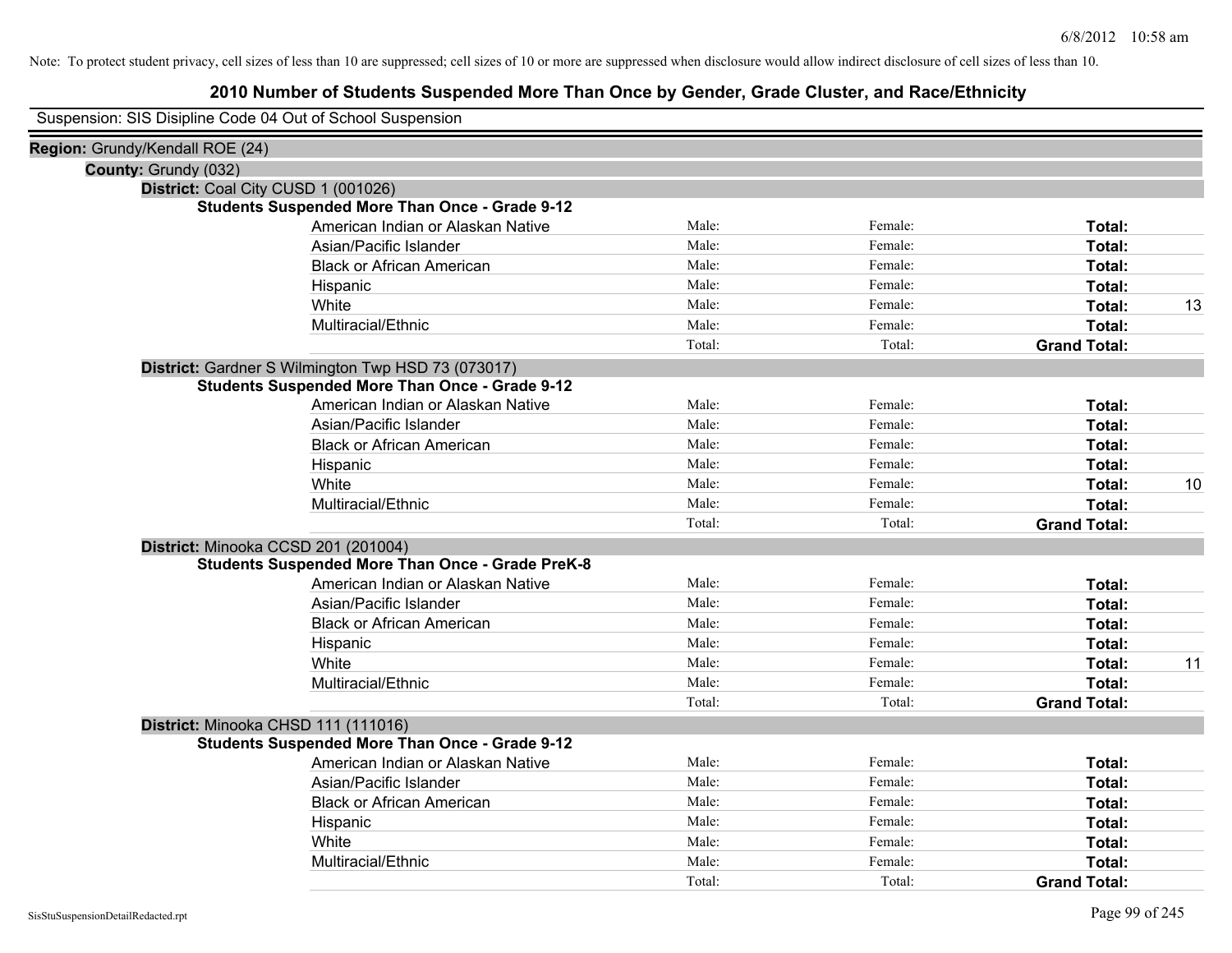# **2010 Number of Students Suspended More Than Once by Gender, Grade Cluster, and Race/Ethnicity**

|                                 | Suspension: SIS Disipline Code 04 Out of School Suspension |        |         |                     |    |
|---------------------------------|------------------------------------------------------------|--------|---------|---------------------|----|
|                                 | District: Morris CHSD 101 (101016)                         |        |         |                     |    |
|                                 | <b>Students Suspended More Than Once - Grade 9-12</b>      |        |         |                     |    |
|                                 | American Indian or Alaskan Native                          | Male:  | Female: | Total:              |    |
|                                 | Asian/Pacific Islander                                     | Male:  | Female: | Total:              |    |
|                                 | <b>Black or African American</b>                           | Male:  | Female: | Total:              |    |
|                                 | Hispanic                                                   | Male:  | Female: | Total:              |    |
|                                 | White                                                      | Male:  | Female: | Total:              | 25 |
|                                 | Multiracial/Ethnic                                         | Male:  | Female: | Total:              |    |
|                                 |                                                            | Total: | Total:  | <b>Grand Total:</b> |    |
| District: Morris SD 54 (054002) |                                                            |        |         |                     |    |
|                                 | <b>Students Suspended More Than Once - Grade PreK-8</b>    |        |         |                     |    |
|                                 | American Indian or Alaskan Native                          | Male:  | Female: | Total:              |    |
|                                 | Asian/Pacific Islander                                     | Male:  | Female: | Total:              |    |
|                                 | <b>Black or African American</b>                           | Male:  | Female: | Total:              |    |
|                                 | Hispanic                                                   | Male:  | Female: | Total:              |    |
|                                 | White                                                      | Male:  | Female: | Total:              |    |
|                                 | Multiracial/Ethnic                                         | Male:  | Female: | Total:              |    |
|                                 |                                                            | Total: | Total:  | <b>Grand Total:</b> |    |
|                                 | District: Saratoga CCSD 60C (060C04)                       |        |         |                     |    |
|                                 | <b>Students Suspended More Than Once - Grade PreK-8</b>    |        |         |                     |    |
|                                 | American Indian or Alaskan Native                          | Male:  | Female: | Total:              |    |
|                                 | Asian/Pacific Islander                                     | Male:  | Female: | Total:              |    |
|                                 | <b>Black or African American</b>                           | Male:  | Female: | Total:              |    |
|                                 | Hispanic                                                   | Male:  | Female: | Total:              |    |
|                                 | White                                                      | Male:  | Female: | Total:              |    |
|                                 | Multiracial/Ethnic                                         | Male:  | Female: | Total:              |    |
|                                 |                                                            | Total: | Total:  | <b>Grand Total:</b> |    |
| County: Kendall (047)           |                                                            |        |         |                     |    |
|                                 | District: Kendall Co Spec Educ Coop (000061)               |        |         |                     |    |
|                                 | <b>Students Suspended More Than Once - Grade PreK-8</b>    |        |         |                     |    |
|                                 | American Indian or Alaskan Native                          | Male:  | Female: | Total:              |    |
|                                 | Asian/Pacific Islander                                     | Male:  | Female: | Total:              |    |
|                                 | <b>Black or African American</b>                           | Male:  | Female: | Total:              |    |
|                                 | Hispanic                                                   | Male:  | Female: | Total:              |    |
|                                 | White                                                      | Male:  | Female: | Total:              |    |
|                                 | Multiracial/Ethnic                                         | Male:  | Female: | Total:              |    |
|                                 |                                                            | Total: | Total:  | <b>Grand Total:</b> |    |

**Students Suspended More Than Once - Grade 9-12**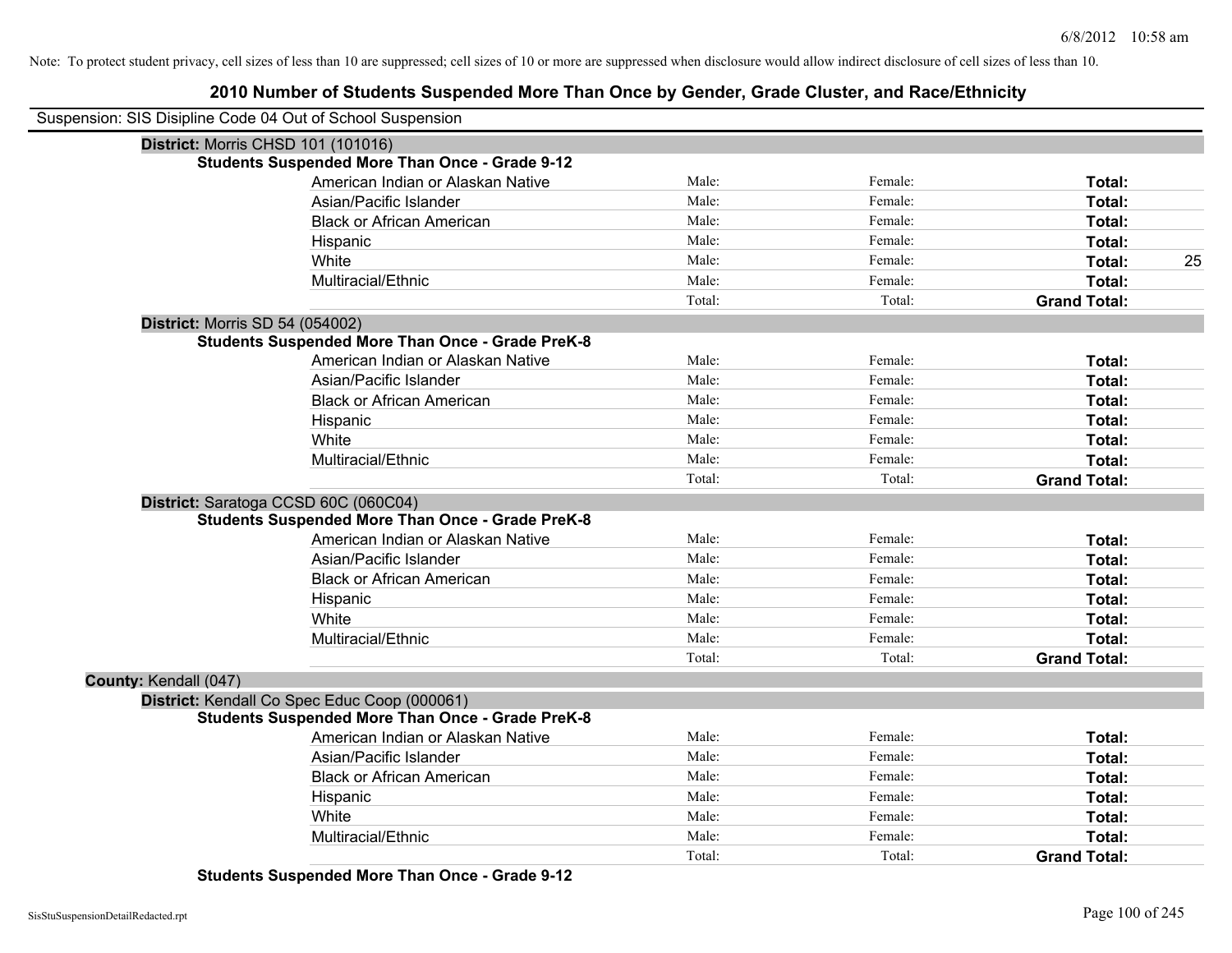| Suspension: SIS Disipline Code 04 Out of School Suspension                                    |        |    |         |    |                     |    |
|-----------------------------------------------------------------------------------------------|--------|----|---------|----|---------------------|----|
| American Indian or Alaskan Native                                                             | Male:  |    | Female: |    | Total:              |    |
| Asian/Pacific Islander                                                                        | Male:  |    | Female: |    | Total:              |    |
| <b>Black or African American</b>                                                              | Male:  |    | Female: |    | Total:              |    |
| Hispanic                                                                                      | Male:  |    | Female: |    | Total:              |    |
| White                                                                                         | Male:  |    | Female: |    | Total:              |    |
| Multiracial/Ethnic                                                                            | Male:  |    | Female: |    | Total:              |    |
|                                                                                               | Total: |    | Total:  |    | <b>Grand Total:</b> |    |
| District: Newark CHSD 18 (018016)                                                             |        |    |         |    |                     |    |
| <b>Students Suspended More Than Once - Grade 9-12</b>                                         |        |    |         |    |                     |    |
| American Indian or Alaskan Native                                                             | Male:  |    | Female: |    | Total:              |    |
| Asian/Pacific Islander                                                                        | Male:  |    | Female: |    | Total:              |    |
| <b>Black or African American</b>                                                              | Male:  |    | Female: |    | Total:              |    |
| Hispanic                                                                                      | Male:  |    | Female: |    | Total:              |    |
| White                                                                                         | Male:  |    | Female: |    | Total:              |    |
| Multiracial/Ethnic                                                                            | Male:  |    | Female: |    | Total:              |    |
|                                                                                               | Total: |    | Total:  |    | <b>Grand Total:</b> |    |
| District: Oswego CUSD 308 (308026)<br><b>Students Suspended More Than Once - Grade PreK-8</b> |        |    |         |    |                     |    |
| American Indian or Alaskan Native                                                             | Male:  |    | Female: |    | Total:              |    |
| Asian/Pacific Islander                                                                        | Male:  |    | Female: |    | Total:              |    |
| <b>Black or African American</b>                                                              | Male:  |    | Female: |    | Total:              | 12 |
| Hispanic                                                                                      | Male:  |    | Female: |    | Total:              | 11 |
| White                                                                                         | Male:  |    | Female: |    | Total:              | 14 |
| Multiracial/Ethnic                                                                            | Male:  |    | Female: |    | Total:              |    |
|                                                                                               | Total: |    | Total:  |    | <b>Grand Total:</b> |    |
| <b>Students Suspended More Than Once - Grade 9-12</b>                                         |        |    |         |    |                     |    |
| American Indian or Alaskan Native                                                             | Male:  |    | Female: |    | Total:              |    |
| Asian/Pacific Islander                                                                        | Male:  |    | Female: |    | Total:              |    |
| <b>Black or African American</b>                                                              | Male:  | 23 | Female: | 11 | Total:              | 34 |
| Hispanic                                                                                      | Male:  | 22 | Female: | 10 | Total:              | 32 |
| White                                                                                         | Male:  | 37 | Female: | 12 | Total:              | 49 |
| Multiracial/Ethnic                                                                            | Male:  |    | Female: |    | Total:              |    |
|                                                                                               | Total: |    | Total:  |    | <b>Grand Total:</b> |    |
| District: Plano CUSD 88 (088026)                                                              |        |    |         |    |                     |    |
| <b>Students Suspended More Than Once - Grade PreK-8</b>                                       |        |    |         |    |                     |    |
| American Indian or Alaskan Native                                                             | Male:  |    | Female: |    | Total:              |    |
| Asian/Pacific Islander                                                                        | Male:  |    | Female: |    | Total:              |    |
| <b>Black or African American</b>                                                              | Male:  |    | Female: |    | Total:              |    |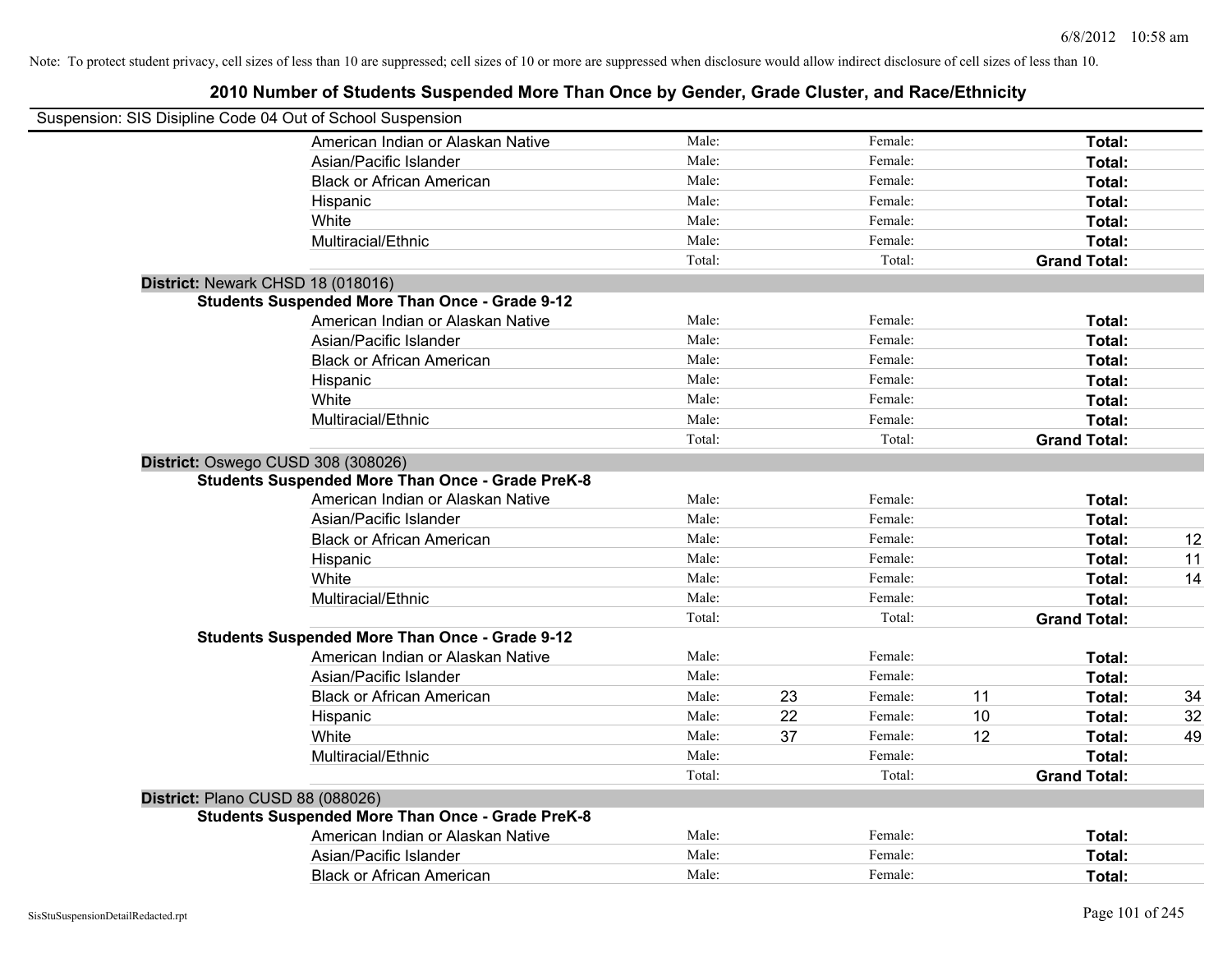| Suspension: SIS Disipline Code 04 Out of School Suspension |                                                                                                  |        |    |         |    |                     |    |
|------------------------------------------------------------|--------------------------------------------------------------------------------------------------|--------|----|---------|----|---------------------|----|
|                                                            | Hispanic                                                                                         | Male:  |    | Female: |    | Total:              |    |
|                                                            | White                                                                                            | Male:  |    | Female: |    | Total:              |    |
|                                                            | Multiracial/Ethnic                                                                               | Male:  |    | Female: |    | Total:              |    |
|                                                            |                                                                                                  | Total: |    | Total:  |    | <b>Grand Total:</b> |    |
|                                                            | <b>Students Suspended More Than Once - Grade 9-12</b>                                            |        |    |         |    |                     |    |
|                                                            | American Indian or Alaskan Native                                                                | Male:  |    | Female: |    | Total:              |    |
|                                                            | Asian/Pacific Islander                                                                           | Male:  |    | Female: |    | Total:              |    |
|                                                            | <b>Black or African American</b>                                                                 | Male:  |    | Female: |    | Total:              |    |
|                                                            | Hispanic                                                                                         | Male:  |    | Female: |    | Total:              |    |
|                                                            | White                                                                                            | Male:  |    | Female: |    | Total:              |    |
|                                                            | Multiracial/Ethnic                                                                               | Male:  |    | Female: |    | Total:              |    |
|                                                            |                                                                                                  | Total: |    | Total:  |    | <b>Grand Total:</b> | 22 |
|                                                            | District: Yorkville CUSD 115 (115026)<br><b>Students Suspended More Than Once - Grade PreK-8</b> |        |    |         |    |                     |    |
|                                                            | American Indian or Alaskan Native                                                                | Male:  |    | Female: |    | Total:              |    |
|                                                            | Asian/Pacific Islander                                                                           | Male:  |    | Female: |    | Total:              |    |
|                                                            | <b>Black or African American</b>                                                                 | Male:  |    | Female: |    | Total:              |    |
|                                                            | Hispanic                                                                                         | Male:  |    | Female: |    | Total:              |    |
|                                                            | White                                                                                            | Male:  |    | Female: |    | Total:              | 15 |
|                                                            | Multiracial/Ethnic                                                                               | Male:  |    | Female: |    | Total:              |    |
|                                                            |                                                                                                  | Total: |    | Total:  |    | <b>Grand Total:</b> |    |
|                                                            | <b>Students Suspended More Than Once - Grade 9-12</b>                                            |        |    |         |    |                     |    |
|                                                            | American Indian or Alaskan Native                                                                | Male:  |    | Female: |    | Total:              |    |
|                                                            | Asian/Pacific Islander                                                                           | Male:  |    | Female: |    | Total:              |    |
|                                                            | <b>Black or African American</b>                                                                 | Male:  |    | Female: |    | Total:              |    |
|                                                            | Hispanic                                                                                         | Male:  |    | Female: |    | Total:              |    |
|                                                            | White                                                                                            | Male:  | 14 | Female: | 13 | Total:              | 27 |
|                                                            | Multiracial/Ethnic                                                                               | Male:  |    | Female: |    | Total:              |    |
|                                                            |                                                                                                  | Total: |    | Total:  |    | <b>Grand Total:</b> | 44 |
|                                                            |                                                                                                  |        |    |         |    |                     |    |
| Region: Hamilton/Jefferson ROE (25)                        |                                                                                                  |        |    |         |    |                     |    |
| County: Hamilton (033)                                     |                                                                                                  |        |    |         |    |                     |    |
|                                                            | District: Hamilton Co CUSD 10 (010026)                                                           |        |    |         |    |                     |    |
|                                                            | <b>Students Suspended More Than Once - Grade PreK-8</b>                                          |        |    |         |    |                     |    |
|                                                            | American Indian or Alaskan Native                                                                | Male:  |    | Female: |    | Total:              |    |
|                                                            | Asian/Pacific Islander                                                                           | Male:  |    | Female: |    | Total:              |    |
|                                                            | <b>Black or African American</b>                                                                 | Male:  |    | Female: |    | Total:              |    |
|                                                            | Hispanic                                                                                         | Male:  |    | Female: |    | Total:              |    |
|                                                            |                                                                                                  |        |    |         |    |                     |    |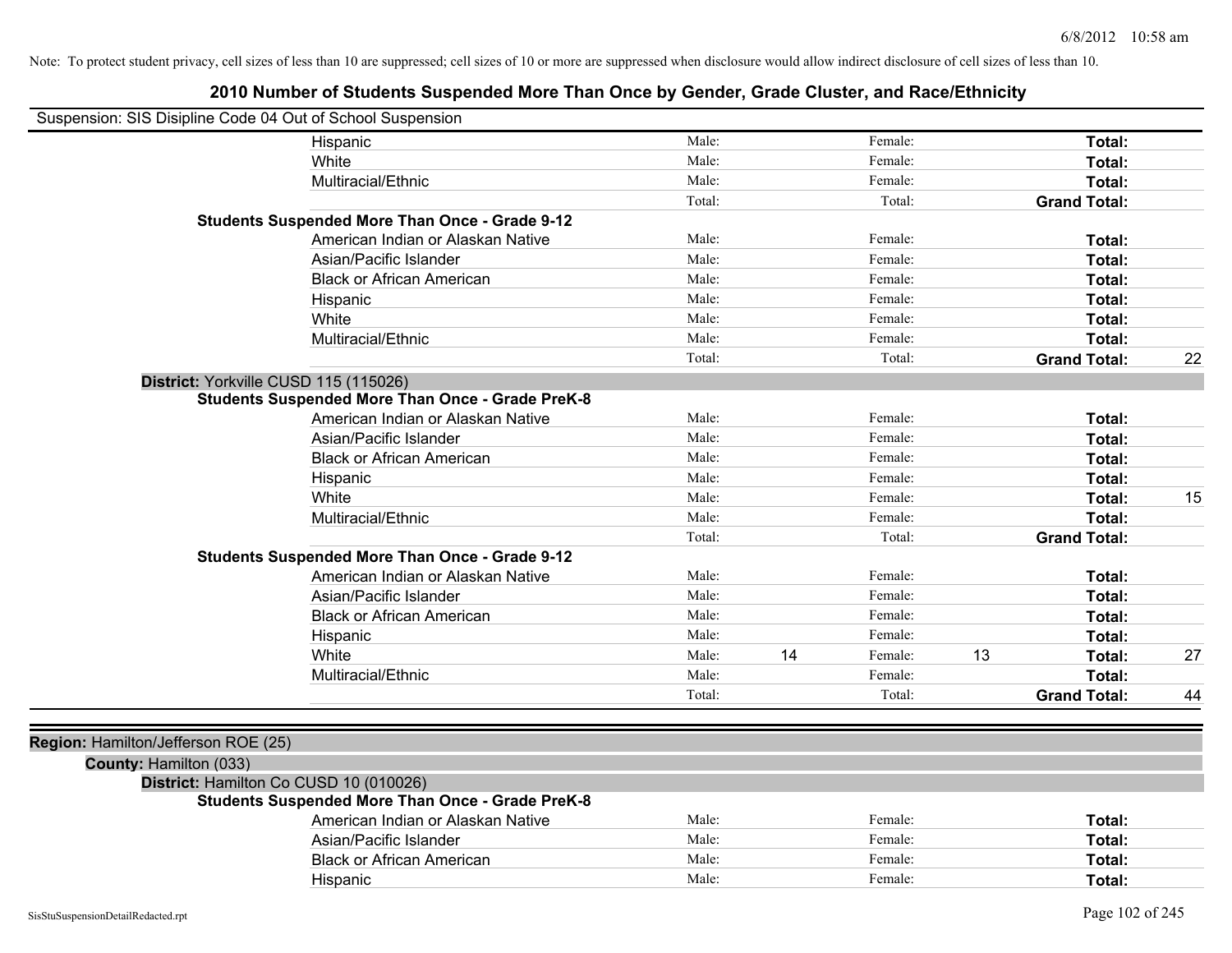| Suspension: SIS Disipline Code 04 Out of School Suspension |                                                         |        |    |         |    |                     |    |
|------------------------------------------------------------|---------------------------------------------------------|--------|----|---------|----|---------------------|----|
|                                                            | White                                                   | Male:  |    | Female: |    | Total:              |    |
|                                                            | Multiracial/Ethnic                                      | Male:  |    | Female: |    | Total:              |    |
|                                                            |                                                         | Total: |    | Total:  |    | <b>Grand Total:</b> |    |
| County: Jefferson (041)                                    |                                                         |        |    |         |    |                     |    |
| District: Bluford CCSD 114 (114004)                        |                                                         |        |    |         |    |                     |    |
|                                                            | <b>Students Suspended More Than Once - Grade PreK-8</b> |        |    |         |    |                     |    |
|                                                            | American Indian or Alaskan Native                       | Male:  |    | Female: |    | Total:              |    |
|                                                            | Asian/Pacific Islander                                  | Male:  |    | Female: |    | Total:              |    |
|                                                            | <b>Black or African American</b>                        | Male:  |    | Female: |    | Total:              |    |
|                                                            | Hispanic                                                | Male:  |    | Female: |    | Total:              |    |
|                                                            | White                                                   | Male:  |    | Female: |    | Total:              |    |
|                                                            | Multiracial/Ethnic                                      | Male:  |    | Female: |    | Total:              |    |
|                                                            |                                                         | Total: |    | Total:  |    | <b>Grand Total:</b> |    |
| District: Dodds CCSD 7 (007004)                            |                                                         |        |    |         |    |                     |    |
|                                                            | <b>Students Suspended More Than Once - Grade PreK-8</b> |        |    |         |    |                     |    |
|                                                            | American Indian or Alaskan Native                       | Male:  |    | Female: |    | Total:              |    |
|                                                            | Asian/Pacific Islander                                  | Male:  |    | Female: |    | Total:              |    |
|                                                            | <b>Black or African American</b>                        | Male:  |    | Female: |    | Total:              |    |
|                                                            | Hispanic                                                | Male:  |    | Female: |    | Total:              |    |
|                                                            | White                                                   | Male:  |    | Female: |    | Total:              |    |
|                                                            | Multiracial/Ethnic                                      | Male:  |    | Female: |    | Total:              |    |
|                                                            |                                                         | Total: |    | Total:  |    | <b>Grand Total:</b> |    |
| District: Mount Vernon SD 80 (080002)                      |                                                         |        |    |         |    |                     |    |
|                                                            | <b>Students Suspended More Than Once - Grade PreK-8</b> |        |    |         |    |                     |    |
|                                                            | American Indian or Alaskan Native                       | Male:  |    | Female: |    | Total:              |    |
|                                                            | Asian/Pacific Islander                                  | Male:  |    | Female: |    | Total:              |    |
|                                                            | <b>Black or African American</b>                        | Male:  |    | Female: |    | Total:              | 21 |
|                                                            | Hispanic                                                | Male:  |    | Female: |    | Total:              |    |
|                                                            | White                                                   | Male:  |    | Female: |    | Total:              | 11 |
|                                                            | Multiracial/Ethnic                                      | Male:  |    | Female: |    | Total:              |    |
|                                                            |                                                         | Total: |    | Total:  |    | <b>Grand Total:</b> |    |
| District: Mt Vernon Twp HSD 201 (201017)                   |                                                         |        |    |         |    |                     |    |
|                                                            | <b>Students Suspended More Than Once - Grade 9-12</b>   |        |    |         |    |                     |    |
|                                                            | American Indian or Alaskan Native                       | Male:  |    | Female: |    | Total:              |    |
|                                                            | Asian/Pacific Islander                                  | Male:  |    | Female: |    | Total:              |    |
|                                                            | <b>Black or African American</b>                        | Male:  |    | Female: |    | Total:              | 21 |
|                                                            | Hispanic                                                | Male:  |    | Female: |    | Total:              |    |
|                                                            | White                                                   | Male:  | 30 | Female: | 11 | Total:              | 41 |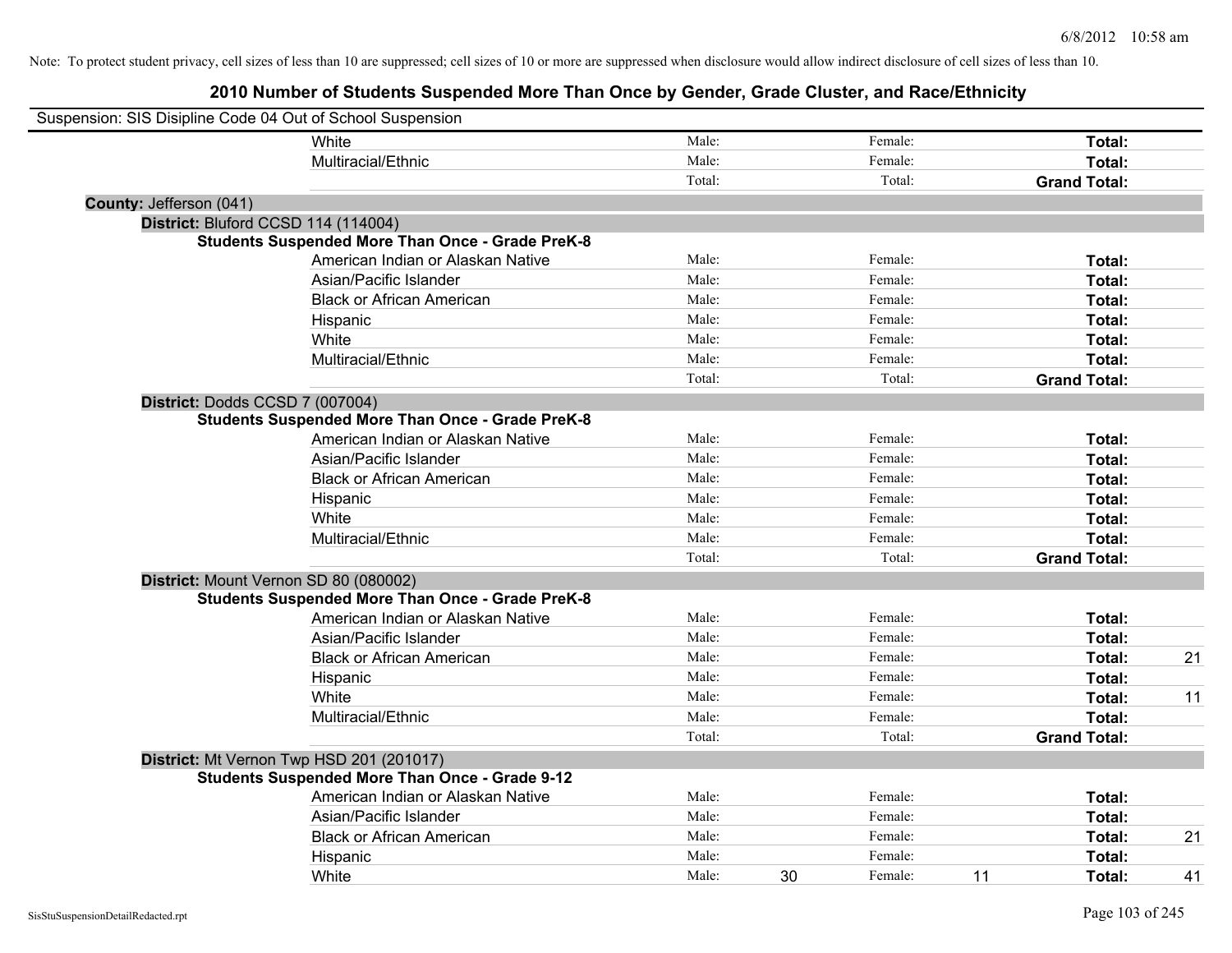| Suspension: SIS Disipline Code 04 Out of School Suspension |                                                         |        |         |                     |
|------------------------------------------------------------|---------------------------------------------------------|--------|---------|---------------------|
|                                                            | Multiracial/Ethnic                                      | Male:  | Female: | Total:              |
|                                                            |                                                         | Total: | Total:  | <b>Grand Total:</b> |
|                                                            | District: Opdyke-Belle-Rive CCSD 5 (005004)             |        |         |                     |
|                                                            | <b>Students Suspended More Than Once - Grade PreK-8</b> |        |         |                     |
|                                                            | American Indian or Alaskan Native                       | Male:  | Female: | Total:              |
|                                                            | Asian/Pacific Islander                                  | Male:  | Female: | Total:              |
|                                                            | <b>Black or African American</b>                        | Male:  | Female: | Total:              |
|                                                            | Hispanic                                                | Male:  | Female: | Total:              |
|                                                            | White                                                   | Male:  | Female: | Total:              |
|                                                            | Multiracial/Ethnic                                      | Male:  | Female: | Total:              |
|                                                            |                                                         | Total: | Total:  | <b>Grand Total:</b> |
| District: Rome CCSD 2 (002004)                             |                                                         |        |         |                     |
|                                                            | <b>Students Suspended More Than Once - Grade PreK-8</b> |        |         |                     |
|                                                            | American Indian or Alaskan Native                       | Male:  | Female: | Total:              |
|                                                            | Asian/Pacific Islander                                  | Male:  | Female: | Total:              |
|                                                            | <b>Black or African American</b>                        | Male:  | Female: | Total:              |
|                                                            | Hispanic                                                | Male:  | Female: | Total:              |
|                                                            | White                                                   | Male:  | Female: | Total:              |
|                                                            | Multiracial/Ethnic                                      | Male:  | Female: | Total:              |
|                                                            |                                                         | Total: | Total:  | <b>Grand Total:</b> |
| District: Summersville SD 79 (079002)                      |                                                         |        |         |                     |
|                                                            | <b>Students Suspended More Than Once - Grade PreK-8</b> |        |         |                     |
|                                                            | American Indian or Alaskan Native                       | Male:  | Female: | Total:              |
|                                                            | Asian/Pacific Islander                                  | Male:  | Female: | Total:              |
|                                                            | <b>Black or African American</b>                        | Male:  | Female: | Total:              |
|                                                            | Hispanic                                                | Male:  | Female: | Total:              |
|                                                            | White                                                   | Male:  | Female: | Total:              |
|                                                            | Multiracial/Ethnic                                      | Male:  | Female: | Total:              |
|                                                            |                                                         | Total: | Total:  | <b>Grand Total:</b> |
| District: Waltonville CUSD 1 (001026)                      |                                                         |        |         |                     |
|                                                            | <b>Students Suspended More Than Once - Grade 9-12</b>   |        |         |                     |
|                                                            | American Indian or Alaskan Native                       | Male:  | Female: | Total:              |
|                                                            | Asian/Pacific Islander                                  | Male:  | Female: | Total:              |
|                                                            | <b>Black or African American</b>                        | Male:  | Female: | Total:              |
|                                                            | Hispanic                                                | Male:  | Female: | Total:              |
|                                                            | White                                                   | Male:  | Female: | Total:              |
|                                                            | Multiracial/Ethnic                                      | Male:  | Female: | Total:              |
|                                                            |                                                         | Total: | Total:  | <b>Grand Total:</b> |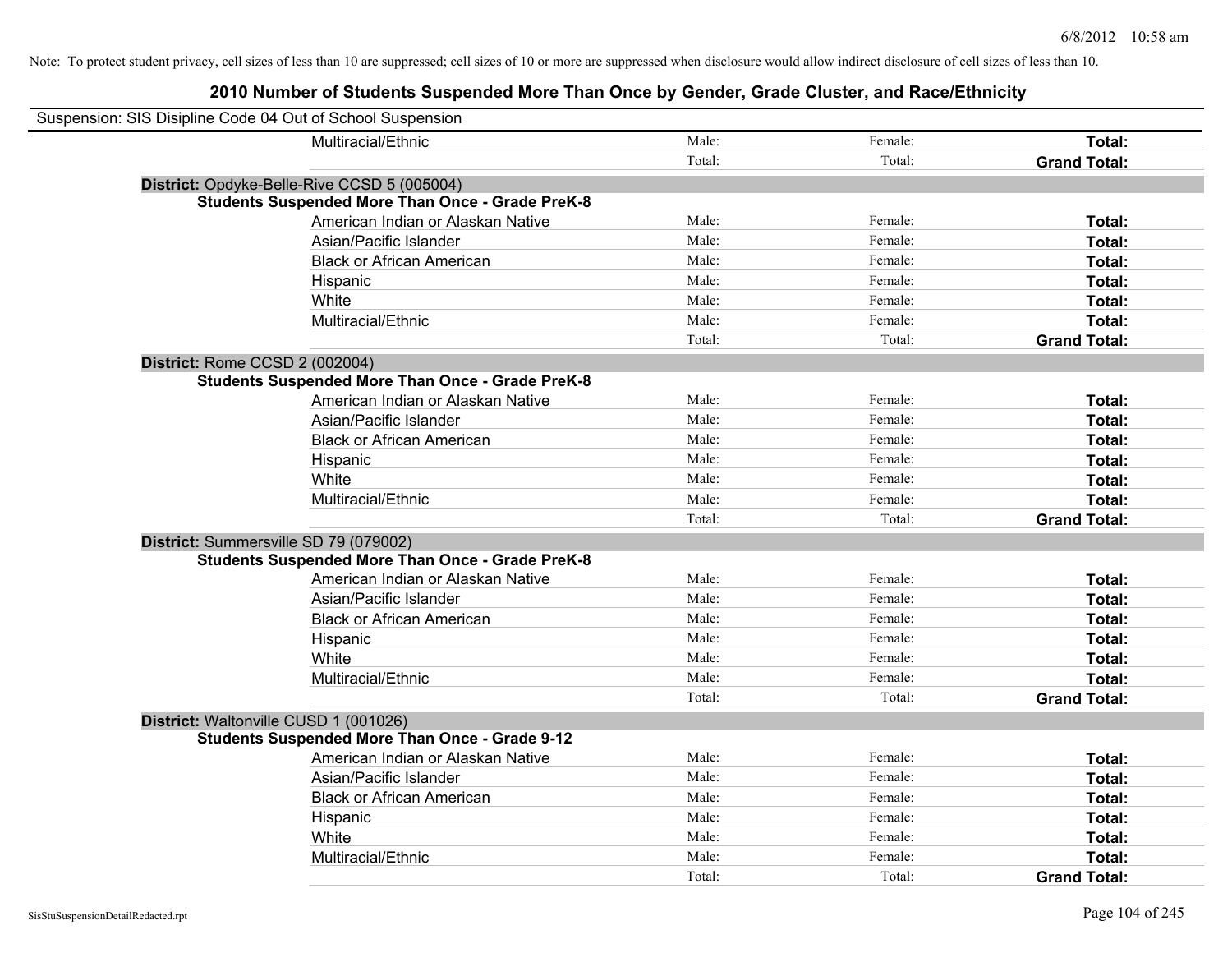| Suspension: SIS Disipline Code 04 Out of School Suspension |                                                                                                |        |         |                     |
|------------------------------------------------------------|------------------------------------------------------------------------------------------------|--------|---------|---------------------|
|                                                            | District: Webber Twp HSD 204 (204017)                                                          |        |         |                     |
|                                                            | <b>Students Suspended More Than Once - Grade 9-12</b>                                          |        |         |                     |
|                                                            | American Indian or Alaskan Native                                                              | Male:  | Female: | Total:              |
|                                                            | Asian/Pacific Islander                                                                         | Male:  | Female: | Total:              |
|                                                            | <b>Black or African American</b>                                                               | Male:  | Female: | Total:              |
|                                                            | Hispanic                                                                                       | Male:  | Female: | Total:              |
|                                                            | White                                                                                          | Male:  | Female: | Total:              |
|                                                            | Multiracial/Ethnic                                                                             | Male:  | Female: | Total:              |
|                                                            |                                                                                                | Total: | Total:  | <b>Grand Total:</b> |
|                                                            | District: Woodlawn CHSD 205 (205016)                                                           |        |         |                     |
|                                                            | <b>Students Suspended More Than Once - Grade 9-12</b>                                          |        |         |                     |
|                                                            | American Indian or Alaskan Native                                                              | Male:  | Female: | Total:              |
|                                                            | Asian/Pacific Islander                                                                         | Male:  | Female: | Total:              |
|                                                            | <b>Black or African American</b>                                                               | Male:  | Female: | Total:              |
|                                                            | Hispanic                                                                                       | Male:  | Female: | Total:              |
|                                                            | White                                                                                          | Male:  | Female: | Total:              |
|                                                            | Multiracial/Ethnic                                                                             | Male:  | Female: | Total:              |
|                                                            |                                                                                                | Total: | Total:  | <b>Grand Total:</b> |
|                                                            |                                                                                                |        |         |                     |
|                                                            |                                                                                                |        |         |                     |
| Region: Hancock/McDonough ROE (26)                         |                                                                                                |        |         |                     |
| County: Hancock (034)                                      |                                                                                                |        |         |                     |
|                                                            |                                                                                                |        |         |                     |
|                                                            | District: Hamilton CCSD 328 (328024)<br><b>Students Suspended More Than Once - Grade 9-12</b>  |        |         |                     |
|                                                            | American Indian or Alaskan Native                                                              | Male:  | Female: | Total:              |
|                                                            | Asian/Pacific Islander                                                                         | Male:  | Female: | Total:              |
|                                                            | <b>Black or African American</b>                                                               | Male:  | Female: | Total:              |
|                                                            | Hispanic                                                                                       | Male:  | Female: | Total:              |
|                                                            | White                                                                                          | Male:  | Female: | Total:              |
|                                                            | Multiracial/Ethnic                                                                             | Male:  | Female: | Total:              |
|                                                            |                                                                                                | Total: | Total:  | <b>Grand Total:</b> |
|                                                            |                                                                                                |        |         |                     |
|                                                            | District: La Harpe CSD 347 (347004)<br><b>Students Suspended More Than Once - Grade PreK-8</b> |        |         |                     |
|                                                            | American Indian or Alaskan Native                                                              | Male:  | Female: | Total:              |
|                                                            | Asian/Pacific Islander                                                                         | Male:  | Female: | Total:              |
|                                                            | <b>Black or African American</b>                                                               | Male:  | Female: | Total:              |
|                                                            | Hispanic                                                                                       | Male:  | Female: | Total:              |
|                                                            | White                                                                                          | Male:  | Female: | Total:              |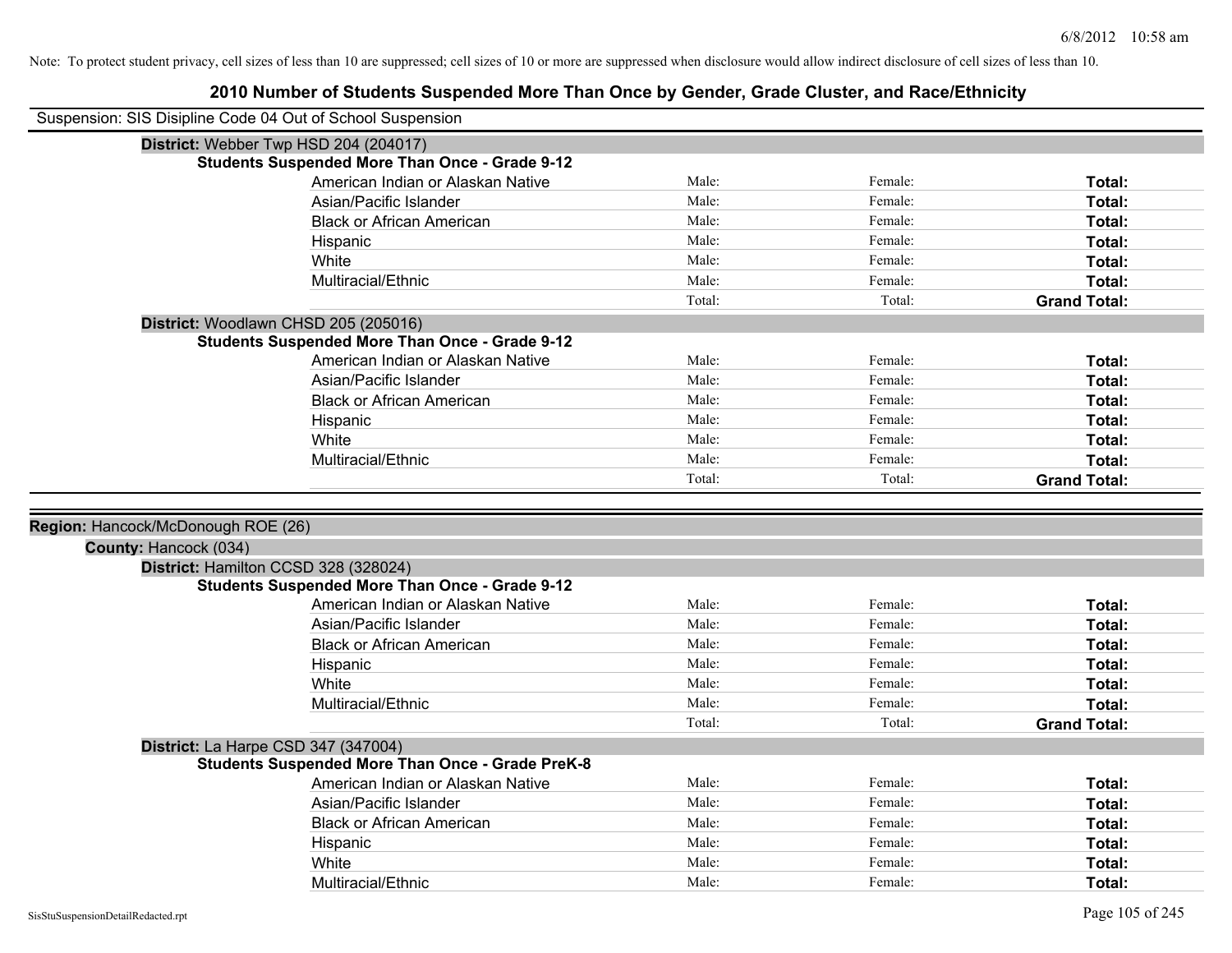| Suspension: SIS Disipline Code 04 Out of School Suspension |                                                         |        |         |                     |
|------------------------------------------------------------|---------------------------------------------------------|--------|---------|---------------------|
|                                                            |                                                         | Total: | Total:  | <b>Grand Total:</b> |
| District: Southeastern CUSD 337 (337026)                   |                                                         |        |         |                     |
|                                                            | <b>Students Suspended More Than Once - Grade PreK-8</b> |        |         |                     |
|                                                            | American Indian or Alaskan Native                       | Male:  | Female: | Total:              |
|                                                            | Asian/Pacific Islander                                  | Male:  | Female: | Total:              |
|                                                            | <b>Black or African American</b>                        | Male:  | Female: | Total:              |
|                                                            | Hispanic                                                | Male:  | Female: | Total:              |
|                                                            | White                                                   | Male:  | Female: | Total:              |
|                                                            | Multiracial/Ethnic                                      | Male:  | Female: | Total:              |
|                                                            |                                                         | Total: | Total:  | <b>Grand Total:</b> |
|                                                            | <b>Students Suspended More Than Once - Grade 9-12</b>   |        |         |                     |
|                                                            | American Indian or Alaskan Native                       | Male:  | Female: | Total:              |
|                                                            | Asian/Pacific Islander                                  | Male:  | Female: | Total:              |
|                                                            | <b>Black or African American</b>                        | Male:  | Female: | Total:              |
|                                                            | Hispanic                                                | Male:  | Female: | Total:              |
|                                                            | White                                                   | Male:  | Female: | Total:              |
|                                                            | Multiracial/Ethnic                                      | Male:  | Female: | Total:              |
|                                                            |                                                         | Total: | Total:  | <b>Grand Total:</b> |
| District: Warsaw CUSD 316 (316026)                         |                                                         |        |         |                     |
|                                                            | <b>Students Suspended More Than Once - Grade PreK-8</b> |        |         |                     |
|                                                            | American Indian or Alaskan Native                       | Male:  | Female: | Total:              |
|                                                            | Asian/Pacific Islander                                  | Male:  | Female: | Total:              |
|                                                            | <b>Black or African American</b>                        | Male:  | Female: | Total:              |
|                                                            | Hispanic                                                | Male:  | Female: | Total:              |
|                                                            | White                                                   | Male:  | Female: | Total:              |
|                                                            | Multiracial/Ethnic                                      | Male:  | Female: | Total:              |
|                                                            |                                                         | Total: | Total:  | <b>Grand Total:</b> |
|                                                            | <b>Students Suspended More Than Once - Grade 9-12</b>   |        |         |                     |
|                                                            | American Indian or Alaskan Native                       | Male:  | Female: | Total:              |
|                                                            | Asian/Pacific Islander                                  | Male:  | Female: | Total:              |
|                                                            | <b>Black or African American</b>                        | Male:  | Female: | Total:              |
|                                                            | Hispanic                                                | Male:  | Female: | Total:              |
|                                                            | White                                                   | Male:  | Female: | Total:              |
|                                                            | Multiracial/Ethnic                                      | Male:  | Female: | Total:              |
|                                                            |                                                         | Total: | Total:  | <b>Grand Total:</b> |
| County: Mcdonough (062)                                    |                                                         |        |         |                     |
|                                                            | District: Bushnell Prairie City CUSD 170 (170026)       |        |         |                     |
|                                                            | <b>Students Suspended More Than Once - Grade PreK-8</b> |        |         |                     |
|                                                            | American Indian or Alaskan Native                       | Male:  | Female: | Total:              |
| SisStuSuspensionDetailRedacted.rpt                         |                                                         |        |         | Page 106 of 245     |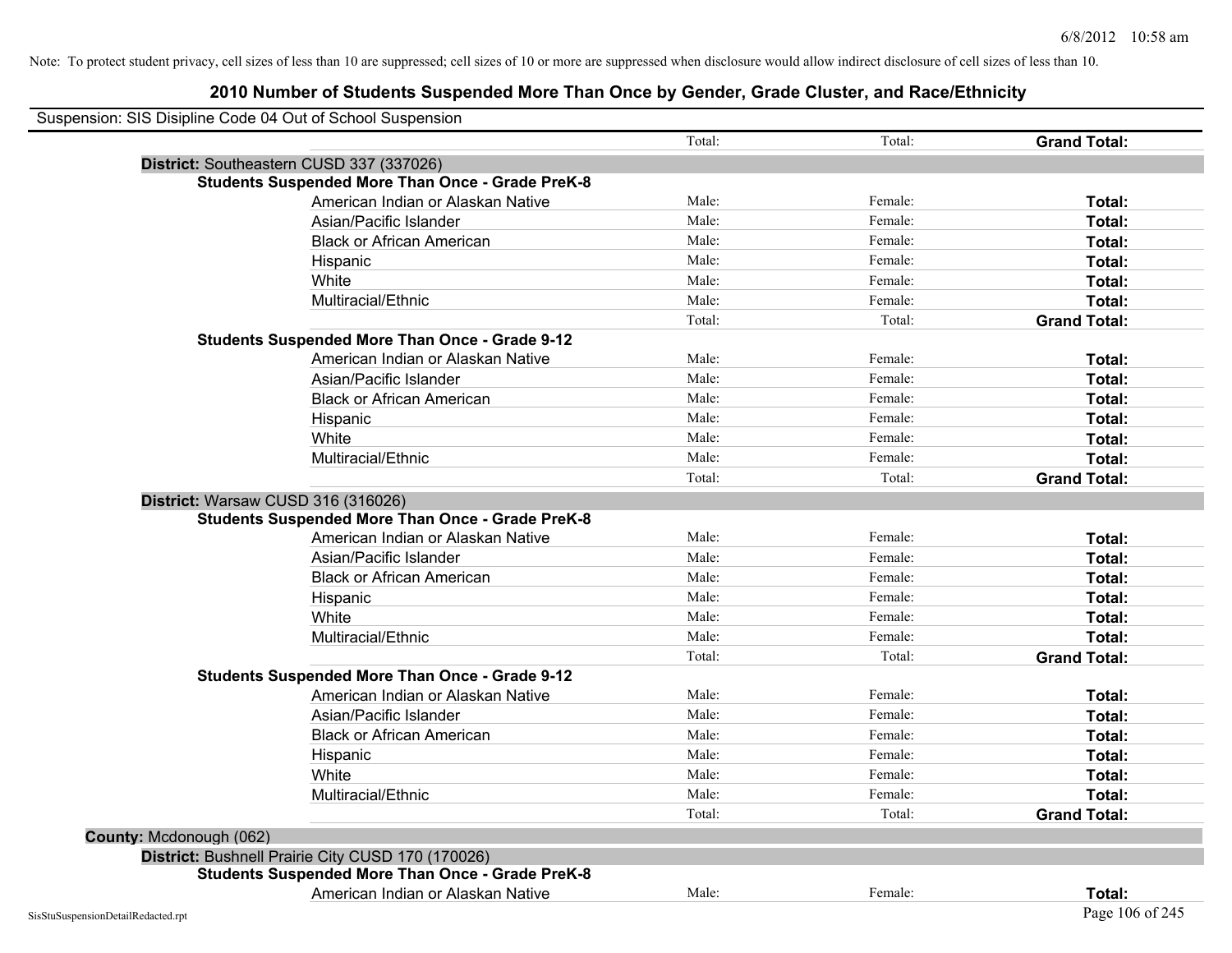| Suspension: SIS Disipline Code 04 Out of School Suspension |                                                         |        |         |                     |
|------------------------------------------------------------|---------------------------------------------------------|--------|---------|---------------------|
|                                                            | Asian/Pacific Islander                                  | Male:  | Female: | Total:              |
|                                                            | <b>Black or African American</b>                        | Male:  | Female: | Total:              |
|                                                            | Hispanic                                                | Male:  | Female: | Total:              |
|                                                            | White                                                   | Male:  | Female: | Total:              |
|                                                            | Multiracial/Ethnic                                      | Male:  | Female: | Total:              |
|                                                            |                                                         | Total: | Total:  | <b>Grand Total:</b> |
|                                                            | <b>Students Suspended More Than Once - Grade 9-12</b>   |        |         |                     |
|                                                            | American Indian or Alaskan Native                       | Male:  | Female: | Total:              |
|                                                            | Asian/Pacific Islander                                  | Male:  | Female: | Total:              |
|                                                            | <b>Black or African American</b>                        | Male:  | Female: | Total:              |
|                                                            | Hispanic                                                | Male:  | Female: | Total:              |
|                                                            | White                                                   | Male:  | Female: | Total:              |
|                                                            | Multiracial/Ethnic                                      | Male:  | Female: | Total:              |
|                                                            |                                                         | Total: | Total:  | <b>Grand Total:</b> |
| District: Macomb CUSD 185 (185026)                         |                                                         |        |         |                     |
|                                                            | <b>Students Suspended More Than Once - Grade PreK-8</b> |        |         |                     |
|                                                            | American Indian or Alaskan Native                       | Male:  | Female: | Total:              |
|                                                            | Asian/Pacific Islander                                  | Male:  | Female: | Total:              |
|                                                            | <b>Black or African American</b>                        | Male:  | Female: | Total:              |
|                                                            | Hispanic                                                | Male:  | Female: | Total:              |
|                                                            | White                                                   | Male:  | Female: | 10<br>Total:        |
|                                                            | Multiracial/Ethnic                                      | Male:  | Female: | Total:              |
|                                                            |                                                         | Total: | Total:  | <b>Grand Total:</b> |
|                                                            | <b>Students Suspended More Than Once - Grade 9-12</b>   |        |         |                     |
|                                                            | American Indian or Alaskan Native                       | Male:  | Female: | Total:              |
|                                                            | Asian/Pacific Islander                                  | Male:  | Female: | Total:              |
|                                                            | <b>Black or African American</b>                        | Male:  | Female: | Total:              |
|                                                            | Hispanic                                                | Male:  | Female: | Total:              |
|                                                            | White                                                   | Male:  | Female: | 10<br>Total:        |
|                                                            | Multiracial/Ethnic                                      | Male:  | Female: | Total:              |
|                                                            |                                                         | Total: | Total:  | <b>Grand Total:</b> |
|                                                            | District: West Central IL Spec Educ Coop (000061)       |        |         |                     |
|                                                            | <b>Students Suspended More Than Once - Grade PreK-8</b> |        |         |                     |
|                                                            | American Indian or Alaskan Native                       | Male:  | Female: | Total:              |
|                                                            | Asian/Pacific Islander                                  | Male:  | Female: | Total:              |
|                                                            | <b>Black or African American</b>                        | Male:  | Female: | Total:              |
|                                                            | Hispanic                                                | Male:  | Female: | Total:              |
|                                                            | White                                                   | Male:  | Female: | Total:              |
|                                                            | Multiracial/Ethnic                                      | Male:  | Female: | Total:              |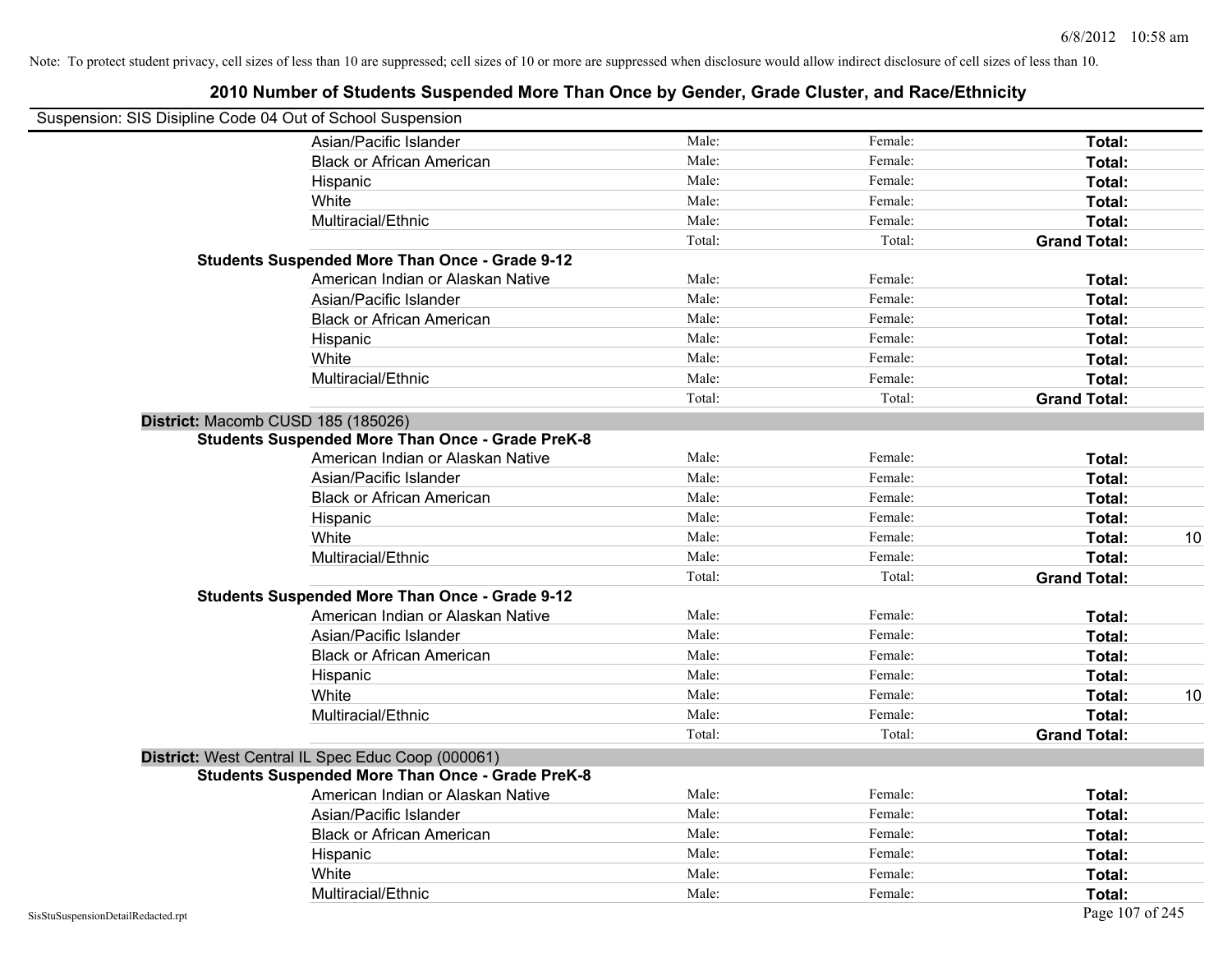| Suspension: SIS Disipline Code 04 Out of School Suspension |                                                         |        |         |                     |    |
|------------------------------------------------------------|---------------------------------------------------------|--------|---------|---------------------|----|
|                                                            |                                                         | Total: | Total:  | <b>Grand Total:</b> |    |
|                                                            | <b>Students Suspended More Than Once - Grade 9-12</b>   |        |         |                     |    |
|                                                            | American Indian or Alaskan Native                       | Male:  | Female: | Total:              |    |
|                                                            | Asian/Pacific Islander                                  | Male:  | Female: | Total:              |    |
|                                                            | <b>Black or African American</b>                        | Male:  | Female: | Total:              |    |
|                                                            | Hispanic                                                | Male:  | Female: | Total:              |    |
|                                                            | White                                                   | Male:  | Female: | Total:              | 14 |
|                                                            | Multiracial/Ethnic                                      | Male:  | Female: | Total:              |    |
|                                                            |                                                         | Total: | Total:  | <b>Grand Total:</b> |    |
|                                                            | District: West Prairie CUSD 103 (103026)                |        |         |                     |    |
|                                                            | <b>Students Suspended More Than Once - Grade PreK-8</b> |        |         |                     |    |
|                                                            | American Indian or Alaskan Native                       | Male:  | Female: | Total:              |    |
|                                                            | Asian/Pacific Islander                                  | Male:  | Female: | Total:              |    |
|                                                            | <b>Black or African American</b>                        | Male:  | Female: | Total:              |    |
|                                                            | Hispanic                                                | Male:  | Female: | Total:              |    |
|                                                            | White                                                   | Male:  | Female: | Total:              |    |
|                                                            | Multiracial/Ethnic                                      | Male:  | Female: | Total:              |    |
|                                                            |                                                         | Total: | Total:  | <b>Grand Total:</b> |    |
|                                                            | <b>Students Suspended More Than Once - Grade 9-12</b>   |        |         |                     |    |
|                                                            | American Indian or Alaskan Native                       | Male:  | Female: | Total:              |    |
|                                                            | Asian/Pacific Islander                                  | Male:  | Female: | Total:              |    |
|                                                            | <b>Black or African American</b>                        | Male:  | Female: | Total:              |    |
|                                                            | Hispanic                                                | Male:  | Female: | Total:              |    |
|                                                            | White                                                   | Male:  | Female: | Total:              | 10 |
|                                                            | Multiracial/Ethnic                                      | Male:  | Female: | Total:              |    |
|                                                            |                                                         | Total: | Total:  | <b>Grand Total:</b> |    |
|                                                            |                                                         |        |         |                     |    |
| Region: Henderson/Mercer/Warren ROE (27)                   |                                                         |        |         |                     |    |
| County: Henderson (036)                                    |                                                         |        |         |                     |    |
|                                                            | District: West Central CUSD 235 (235026)                |        |         |                     |    |
|                                                            | <b>Students Suspended More Than Once - Grade PreK-8</b> |        |         |                     |    |
|                                                            | American Indian or Alaskan Native                       | Male:  | Female: | Total:              |    |
|                                                            | Asian/Pacific Islander                                  | Male:  | Female: | Total:              |    |
|                                                            | <b>Black or African American</b>                        | Male:  | Female: | Total:              |    |
|                                                            | Hispanic                                                | Male:  | Female: | Total:              |    |
|                                                            | White                                                   | Male:  | Female: | Total:              |    |
|                                                            | Multiracial/Ethnic                                      | Male:  | Female: | Total:              |    |
|                                                            |                                                         | Total: | Total:  | <b>Grand Total:</b> |    |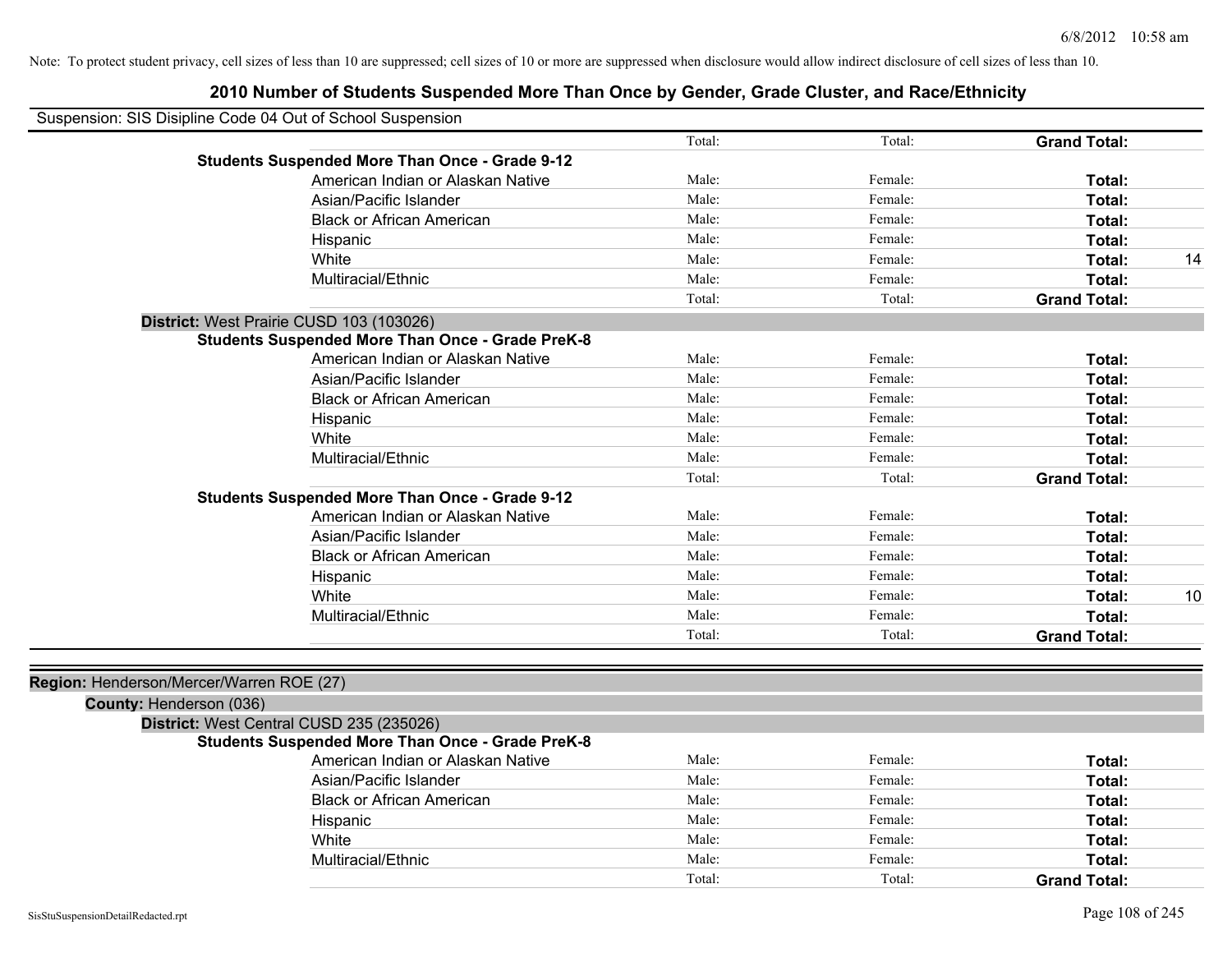|                                    | Suspension: SIS Disipline Code 04 Out of School Suspension |        |         |                     |    |
|------------------------------------|------------------------------------------------------------|--------|---------|---------------------|----|
|                                    | <b>Students Suspended More Than Once - Grade 9-12</b>      |        |         |                     |    |
|                                    | American Indian or Alaskan Native                          | Male:  | Female: | Total:              |    |
|                                    | Asian/Pacific Islander                                     | Male:  | Female: | Total:              |    |
|                                    | <b>Black or African American</b>                           | Male:  | Female: | Total:              |    |
|                                    | Hispanic                                                   | Male:  | Female: | Total:              |    |
|                                    | White                                                      | Male:  | Female: | Total:              | 27 |
|                                    | Multiracial/Ethnic                                         | Male:  | Female: | Total:              |    |
|                                    |                                                            | Total: | Total:  | <b>Grand Total:</b> |    |
| County: Mercer (066)               |                                                            |        |         |                     |    |
|                                    | District: Mercer County School District 404 (404026)       |        |         |                     |    |
|                                    | <b>Students Suspended More Than Once - Grade PreK-8</b>    |        |         |                     |    |
|                                    | American Indian or Alaskan Native                          | Male:  | Female: | Total:              |    |
|                                    | Asian/Pacific Islander                                     | Male:  | Female: | Total:              |    |
|                                    | <b>Black or African American</b>                           | Male:  | Female: | Total:              |    |
|                                    | Hispanic                                                   | Male:  | Female: | Total:              |    |
|                                    | White                                                      | Male:  | Female: | Total:              |    |
|                                    | Multiracial/Ethnic                                         | Male:  | Female: | Total:              |    |
|                                    |                                                            | Total: | Total:  | <b>Grand Total:</b> |    |
|                                    | <b>Students Suspended More Than Once - Grade 9-12</b>      |        |         |                     |    |
|                                    | American Indian or Alaskan Native                          | Male:  | Female: | Total:              |    |
|                                    | Asian/Pacific Islander                                     | Male:  | Female: | Total:              |    |
|                                    | <b>Black or African American</b>                           | Male:  | Female: | Total:              |    |
|                                    | Hispanic                                                   | Male:  | Female: | Total:              |    |
|                                    | White                                                      | Male:  | Female: | Total:              | 16 |
|                                    | Multiracial/Ethnic                                         | Male:  | Female: | Total:              |    |
|                                    |                                                            | Total: | Total:  | <b>Grand Total:</b> |    |
| County: Warren (094)               |                                                            |        |         |                     |    |
|                                    | District: Monmouth-Roseville CUSD 238 (238026)             |        |         |                     |    |
|                                    | <b>Students Suspended More Than Once - Grade PreK-8</b>    |        |         |                     |    |
|                                    | American Indian or Alaskan Native                          | Male:  | Female: | Total:              |    |
|                                    | Asian/Pacific Islander                                     | Male:  | Female: | Total:              |    |
|                                    | <b>Black or African American</b>                           | Male:  | Female: | Total:              |    |
|                                    | Hispanic                                                   | Male:  | Female: | Total:              |    |
|                                    | White                                                      | Male:  | Female: | Total:              |    |
|                                    | Multiracial/Ethnic                                         | Male:  | Female: | Total:              |    |
|                                    |                                                            | Total: | Total:  | <b>Grand Total:</b> |    |
|                                    | District: United CUSD 304 (304026)                         |        |         |                     |    |
|                                    | <b>Students Suspended More Than Once - Grade PreK-8</b>    |        |         |                     |    |
|                                    | American Indian or Alaskan Native                          | Male:  | Female: | Total:              |    |
| SisStuSuspensionDetailRedacted.rpt |                                                            |        |         | Page 109 of 245     |    |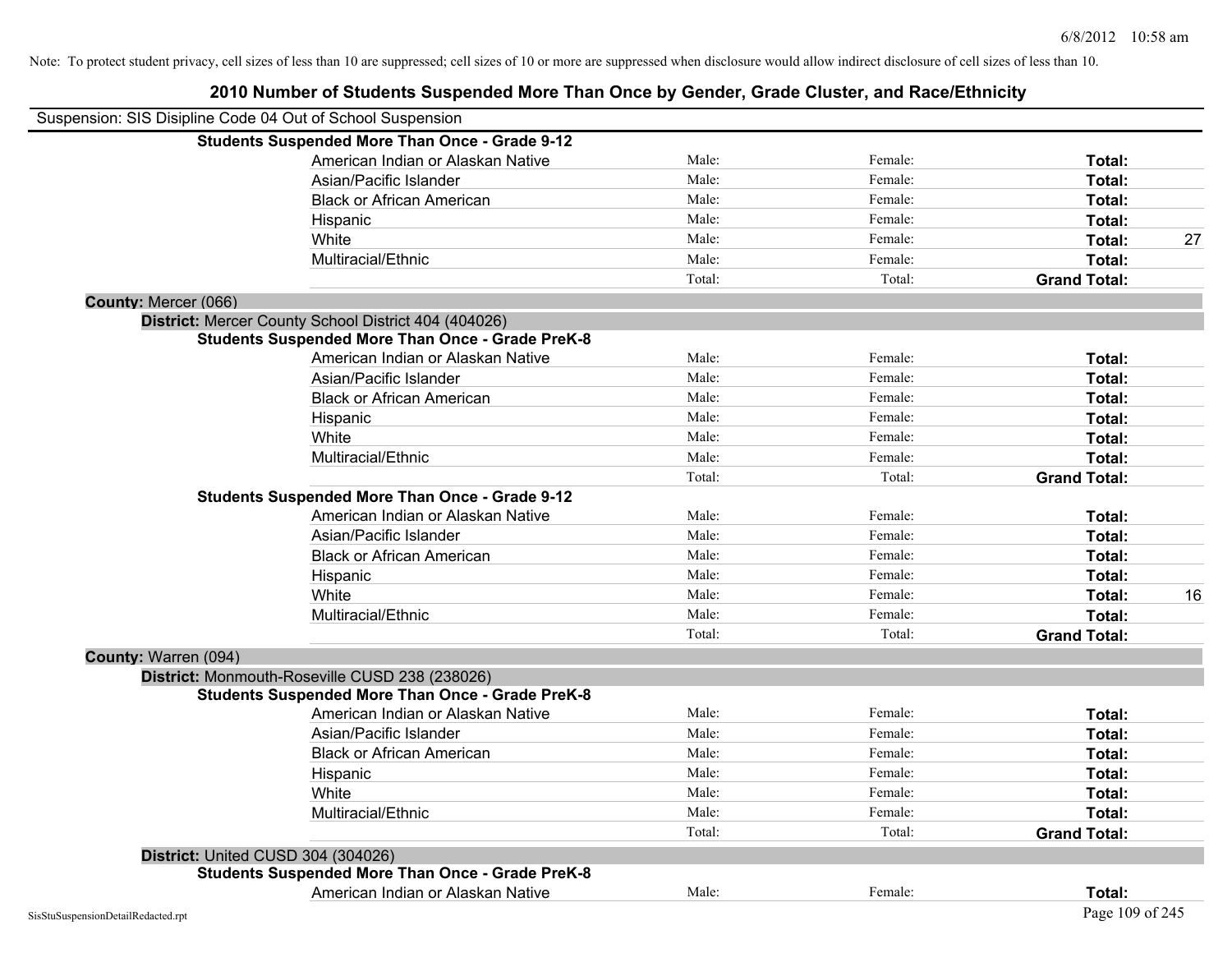| Suspension: SIS Disipline Code 04 Out of School Suspension |                                                         |        |         |                     |
|------------------------------------------------------------|---------------------------------------------------------|--------|---------|---------------------|
|                                                            | Asian/Pacific Islander                                  | Male:  | Female: | Total:              |
|                                                            | <b>Black or African American</b>                        | Male:  | Female: | Total:              |
|                                                            | Hispanic                                                | Male:  | Female: | Total:              |
|                                                            | White                                                   | Male:  | Female: | Total:<br>10        |
|                                                            | Multiracial/Ethnic                                      | Male:  | Female: | Total:              |
|                                                            |                                                         | Total: | Total:  | <b>Grand Total:</b> |
|                                                            | <b>Students Suspended More Than Once - Grade 9-12</b>   |        |         |                     |
|                                                            | American Indian or Alaskan Native                       | Male:  | Female: | Total:              |
|                                                            | Asian/Pacific Islander                                  | Male:  | Female: | Total:              |
|                                                            | <b>Black or African American</b>                        | Male:  | Female: | Total:              |
|                                                            | Hispanic                                                | Male:  | Female: | Total:              |
|                                                            | White                                                   | Male:  | Female: | Total:              |
|                                                            | Multiracial/Ethnic                                      | Male:  | Female: | Total:              |
|                                                            |                                                         | Total: | Total:  | <b>Grand Total:</b> |
|                                                            |                                                         |        |         |                     |
| Region: Iroquois/Kankakee ROE (32)                         |                                                         |        |         |                     |
| County: Iroquois (038)                                     |                                                         |        |         |                     |
| District: Central CUSD 4 (004026)                          |                                                         |        |         |                     |
|                                                            | <b>Students Suspended More Than Once - Grade PreK-8</b> |        |         |                     |
|                                                            | American Indian or Alaskan Native                       | Male:  | Female: | Total:              |
|                                                            | Asian/Pacific Islander                                  | Male:  | Female: | Total:              |
|                                                            | <b>Black or African American</b>                        | Male:  | Female: | Total:              |
|                                                            | Hispanic                                                | Male:  | Female: | Total:              |
|                                                            | White                                                   | Male:  | Female: | Total:              |
|                                                            | Multiracial/Ethnic                                      | Male:  | Female: | Total:              |
|                                                            |                                                         | Total: | Total:  | <b>Grand Total:</b> |
|                                                            | <b>Students Suspended More Than Once - Grade 9-12</b>   |        |         |                     |
|                                                            | American Indian or Alaskan Native                       | Male:  | Female: | Total:              |
|                                                            | Asian/Pacific Islander                                  | Male:  | Female: | Total:              |
|                                                            | <b>Black or African American</b>                        | Male:  | Female: | Total:              |
|                                                            | Hispanic                                                | Male:  | Female: | Total:              |
|                                                            | White                                                   | Male:  | Female: | Total:              |
|                                                            | Multiracial/Ethnic                                      | Male:  | Female: | Total:              |
|                                                            |                                                         | Total: | Total:  | <b>Grand Total:</b> |
|                                                            | District: Iroquois County CUSD 9 (009026)               |        |         |                     |
|                                                            | <b>Students Suspended More Than Once - Grade PreK-8</b> |        |         |                     |
|                                                            | American Indian or Alaskan Native                       | Male:  | Female: | Total:              |
|                                                            | Asian/Pacific Islander                                  | Male:  | Female: | Total:              |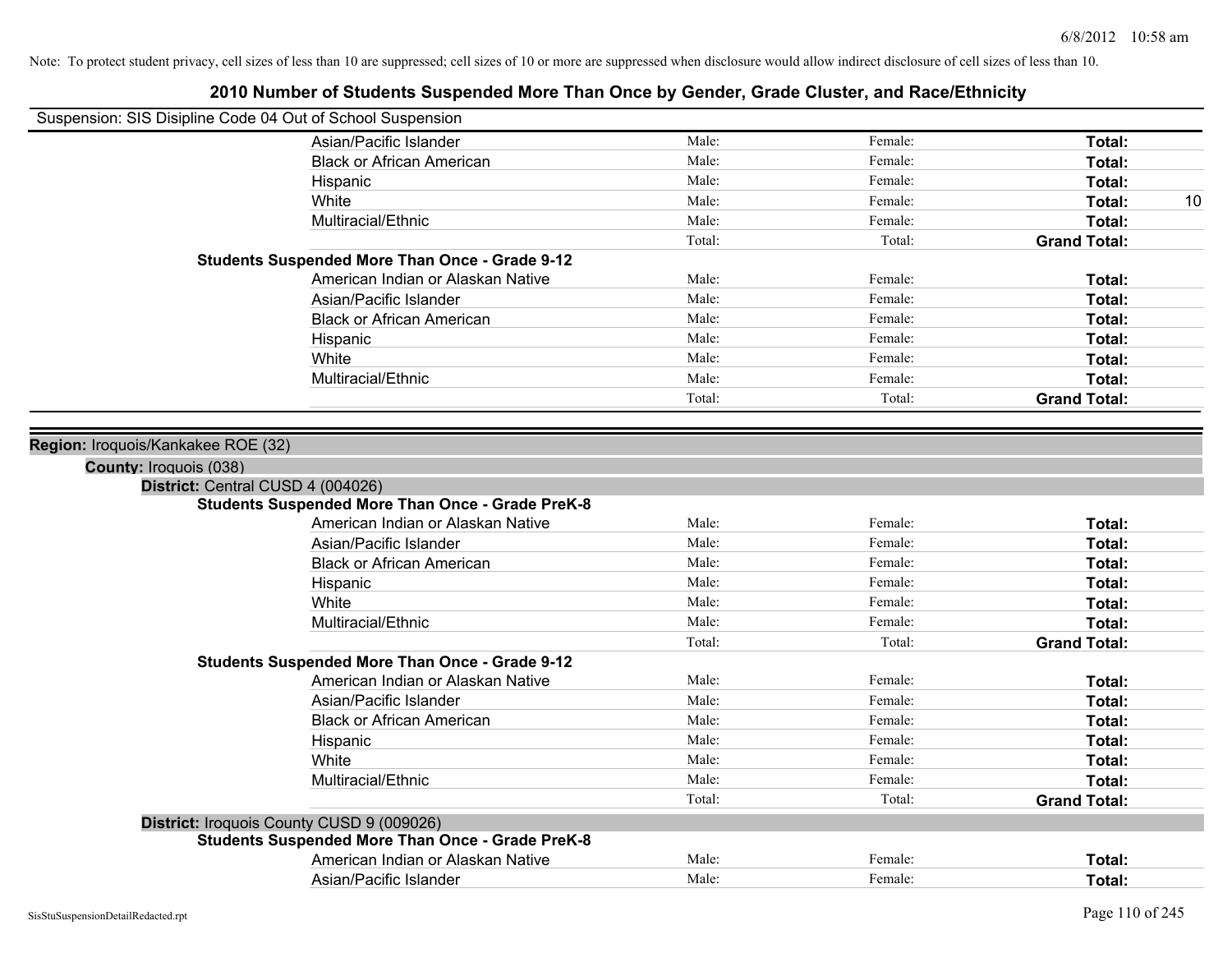| Suspension: SIS Disipline Code 04 Out of School Suspension |                                                         |        |         |                     |
|------------------------------------------------------------|---------------------------------------------------------|--------|---------|---------------------|
|                                                            | <b>Black or African American</b>                        | Male:  | Female: | Total:              |
|                                                            | Hispanic                                                | Male:  | Female: | Total:              |
|                                                            | White                                                   | Male:  | Female: | Total:              |
|                                                            | Multiracial/Ethnic                                      | Male:  | Female: | Total:              |
|                                                            |                                                         | Total: | Total:  | <b>Grand Total:</b> |
|                                                            | <b>Students Suspended More Than Once - Grade 9-12</b>   |        |         |                     |
|                                                            | American Indian or Alaskan Native                       | Male:  | Female: | <b>Total:</b>       |
|                                                            | Asian/Pacific Islander                                  | Male:  | Female: | Total:              |
|                                                            | <b>Black or African American</b>                        | Male:  | Female: | Total:              |
|                                                            | Hispanic                                                | Male:  | Female: | Total:              |
|                                                            | White                                                   | Male:  | Female: | <b>Total:</b>       |
|                                                            | Multiracial/Ethnic                                      | Male:  | Female: | Total:              |
|                                                            |                                                         | Total: | Total:  | <b>Grand Total:</b> |
| District: Iroquois West CUSD 10 (010026)                   |                                                         |        |         |                     |
|                                                            | <b>Students Suspended More Than Once - Grade PreK-8</b> |        |         |                     |
|                                                            | American Indian or Alaskan Native                       | Male:  | Female: | <b>Total:</b>       |
|                                                            | Asian/Pacific Islander                                  | Male:  | Female: | Total:              |
|                                                            | <b>Black or African American</b>                        | Male:  | Female: | Total:              |
|                                                            | Hispanic                                                | Male:  | Female: | <b>Total:</b>       |
|                                                            | White                                                   | Male:  | Female: | Total:              |
|                                                            | Multiracial/Ethnic                                      | Male:  | Female: | Total:              |
|                                                            |                                                         | Total: | Total:  | <b>Grand Total:</b> |
|                                                            | <b>Students Suspended More Than Once - Grade 9-12</b>   |        |         |                     |
|                                                            | American Indian or Alaskan Native                       | Male:  | Female: | Total:              |
|                                                            | Asian/Pacific Islander                                  | Male:  | Female: | Total:              |
|                                                            | <b>Black or African American</b>                        | Male:  | Female: | Total:              |
|                                                            | Hispanic                                                | Male:  | Female: | <b>Total:</b>       |
|                                                            | White                                                   | Male:  | Female: | <b>Total:</b>       |
|                                                            | Multiracial/Ethnic                                      | Male:  | Female: | Total:              |
|                                                            |                                                         | Total: | Total:  | <b>Grand Total:</b> |
| District: Milford CCSD 280 (280004)                        |                                                         |        |         |                     |
|                                                            | <b>Students Suspended More Than Once - Grade PreK-8</b> |        |         |                     |
|                                                            | American Indian or Alaskan Native                       | Male:  | Female: | <b>Total:</b>       |
|                                                            | Asian/Pacific Islander                                  | Male:  | Female: | <b>Total:</b>       |
|                                                            | <b>Black or African American</b>                        | Male:  | Female: | Total:              |
|                                                            | Hispanic                                                | Male:  | Female: | Total:              |
|                                                            | White                                                   | Male:  | Female: | Total:              |
|                                                            | Multiracial/Ethnic                                      | Male:  | Female: | Total:              |
|                                                            |                                                         | Total: | Total:  | <b>Grand Total:</b> |
| SisStuSuspensionDetailRedacted.rpt                         |                                                         |        |         | Page 111 of 245     |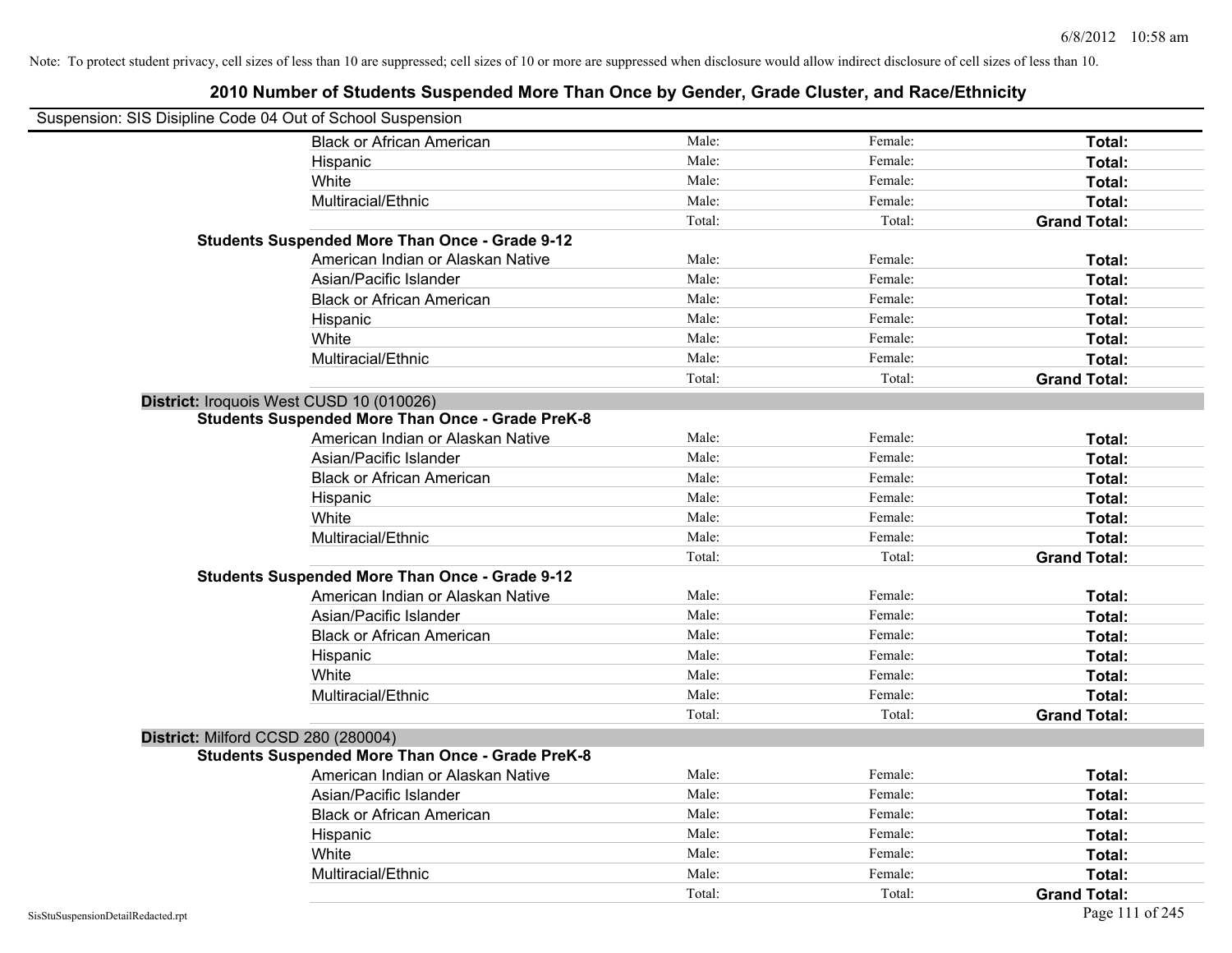| Suspension: SIS Disipline Code 04 Out of School Suspension |        |    |         |    |                     |    |
|------------------------------------------------------------|--------|----|---------|----|---------------------|----|
| District: Milford Twp HSD 233 (233017)                     |        |    |         |    |                     |    |
| <b>Students Suspended More Than Once - Grade 9-12</b>      |        |    |         |    |                     |    |
| American Indian or Alaskan Native                          | Male:  |    | Female: |    | Total:              |    |
| Asian/Pacific Islander                                     | Male:  |    | Female: |    | Total:              |    |
| <b>Black or African American</b>                           | Male:  |    | Female: |    | Total:              |    |
| Hispanic                                                   | Male:  |    | Female: |    | Total:              |    |
| White                                                      | Male:  |    | Female: |    | Total:              |    |
| Multiracial/Ethnic                                         | Male:  |    | Female: |    | Total:              |    |
|                                                            | Total: |    | Total:  |    | <b>Grand Total:</b> |    |
| County: Kankakee (046)                                     |        |    |         |    |                     |    |
| District: Bourbonnais SD 53 (053002)                       |        |    |         |    |                     |    |
| <b>Students Suspended More Than Once - Grade PreK-8</b>    |        |    |         |    |                     |    |
| American Indian or Alaskan Native                          | Male:  |    | Female: |    | Total:              |    |
| Asian/Pacific Islander                                     | Male:  |    | Female: |    | Total:              |    |
| <b>Black or African American</b>                           | Male:  |    | Female: |    | Total:              |    |
| Hispanic                                                   | Male:  |    | Female: |    | Total:              |    |
| White                                                      | Male:  |    | Female: |    | Total:              |    |
| Multiracial/Ethnic                                         | Male:  |    | Female: |    | <b>Total:</b>       |    |
|                                                            | Total: |    | Total:  |    | <b>Grand Total:</b> | 10 |
| District: Bradley Bourbonnais CHSD 307 (307016)            |        |    |         |    |                     |    |
| <b>Students Suspended More Than Once - Grade 9-12</b>      |        |    |         |    |                     |    |
| American Indian or Alaskan Native                          | Male:  |    | Female: |    | Total:              |    |
| Asian/Pacific Islander                                     | Male:  |    | Female: |    | Total:              |    |
| <b>Black or African American</b>                           | Male:  | 16 | Female: | 10 | Total:              | 26 |
| Hispanic                                                   | Male:  |    | Female: |    | Total:              |    |
| White                                                      | Male:  | 36 | Female: | 18 | Total:              | 54 |
| Multiracial/Ethnic                                         | Male:  |    | Female: |    | Total:              |    |
|                                                            | Total: |    | Total:  |    | <b>Grand Total:</b> | 93 |
| District: Bradley SD 61 (061002)                           |        |    |         |    |                     |    |
| <b>Students Suspended More Than Once - Grade PreK-8</b>    |        |    |         |    |                     |    |
| American Indian or Alaskan Native                          | Male:  |    | Female: |    | Total:              |    |
| Asian/Pacific Islander                                     | Male:  |    | Female: |    | Total:              |    |
| <b>Black or African American</b>                           | Male:  |    | Female: |    | Total:              |    |
| Hispanic                                                   | Male:  |    | Female: |    | Total:              |    |
| White                                                      | Male:  |    | Female: |    | Total:              |    |
| Multiracial/Ethnic                                         | Male:  |    | Female: |    | Total:              |    |
|                                                            | Total: |    | Total:  |    | <b>Grand Total:</b> | 18 |
|                                                            |        |    |         |    |                     |    |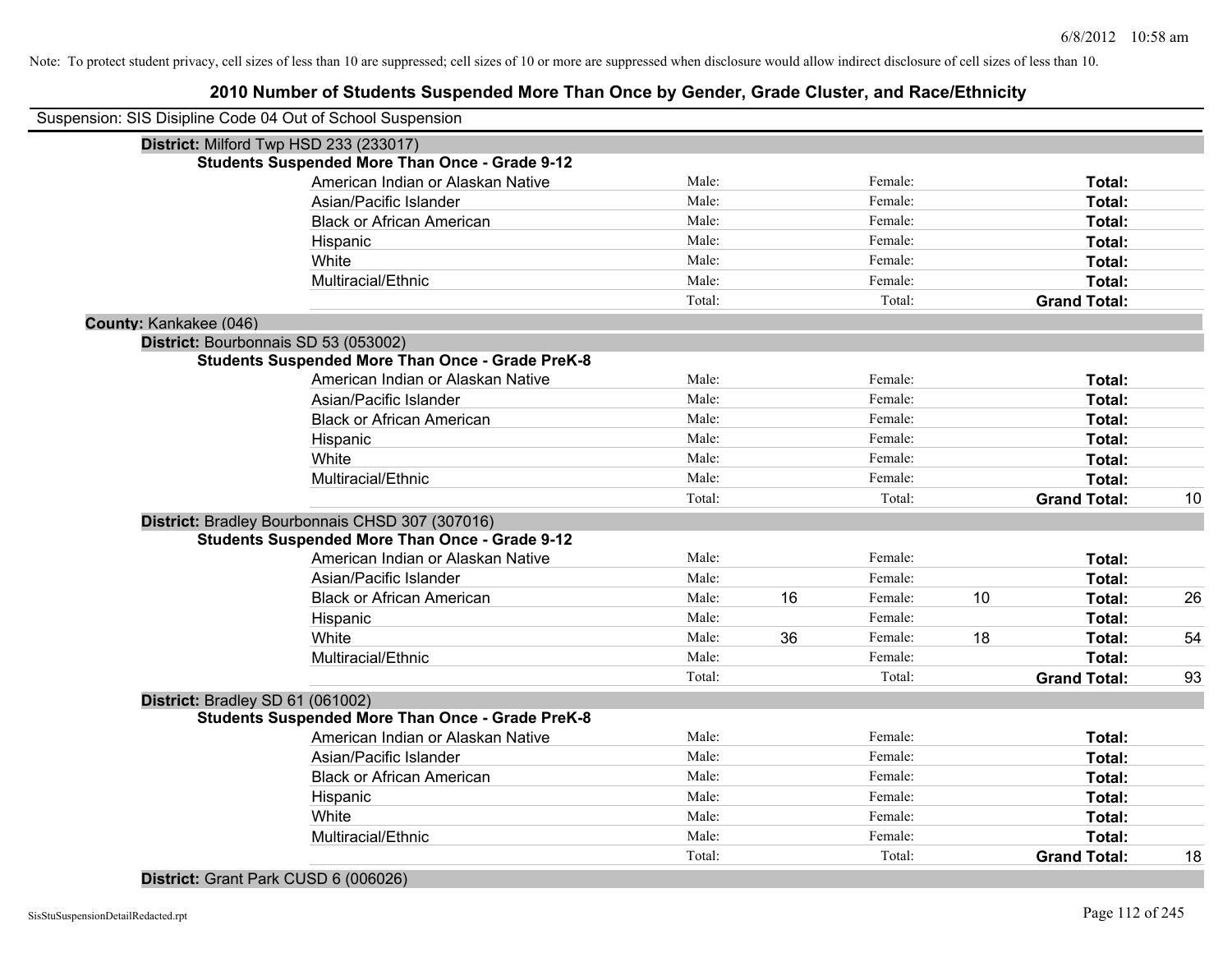| LUTU NUMBU OI OLUUGIILU OUSPONUGU MOTO THUN ONGO DY OGNUGI, OTUUG ONGOGI, UNU NUGOLLIMNON |     |
|-------------------------------------------------------------------------------------------|-----|
|                                                                                           |     |
|                                                                                           |     |
| Total:                                                                                    |     |
| Total:                                                                                    |     |
| Total:                                                                                    |     |
| Total:                                                                                    |     |
| Total:                                                                                    |     |
| Total:                                                                                    |     |
| <b>Grand Total:</b>                                                                       |     |
|                                                                                           |     |
| Total:                                                                                    |     |
| Total:                                                                                    |     |
| Total:                                                                                    |     |
| Total:                                                                                    |     |
| Total:                                                                                    | 13  |
| Total:                                                                                    |     |
| <b>Grand Total:</b>                                                                       |     |
|                                                                                           |     |
|                                                                                           |     |
| Total:                                                                                    |     |
| Total:                                                                                    |     |
| Total:                                                                                    |     |
| Total:                                                                                    |     |
| Total:                                                                                    |     |
| Total:                                                                                    |     |
| <b>Grand Total:</b>                                                                       |     |
|                                                                                           |     |
|                                                                                           |     |
| Total:                                                                                    |     |
| Total:                                                                                    |     |
| Total:                                                                                    | 235 |
| Total:                                                                                    | 36  |
| Total:                                                                                    | 29  |
| Total:                                                                                    | 18  |
| <b>Grand Total:</b>                                                                       |     |
|                                                                                           |     |
| Total:                                                                                    |     |
| Total:                                                                                    |     |
| Total:                                                                                    | 225 |
| Total:                                                                                    | 26  |
|                                                                                           |     |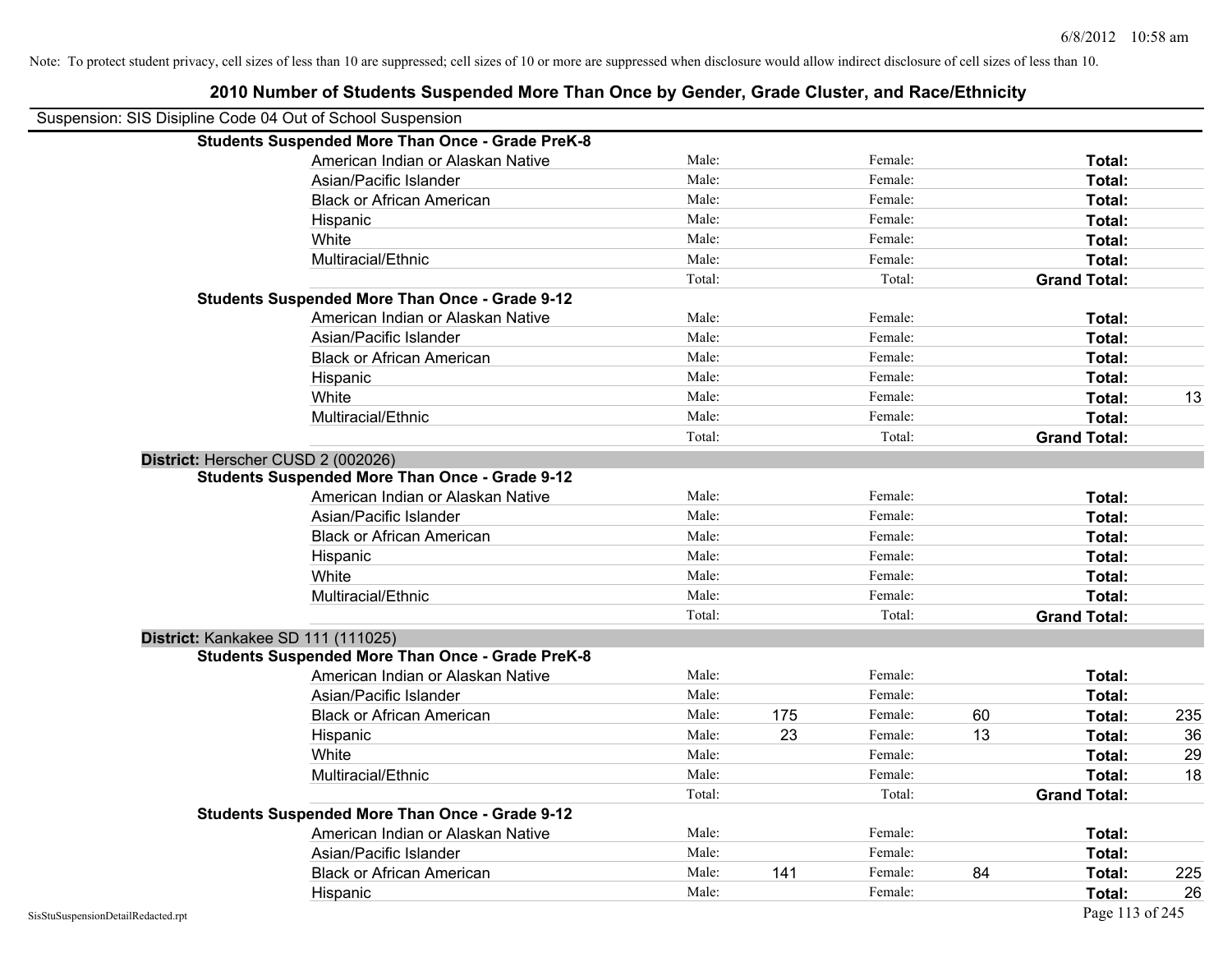| Suspension: SIS Disipline Code 04 Out of School Suspension |                                                         |        |         |                     |    |
|------------------------------------------------------------|---------------------------------------------------------|--------|---------|---------------------|----|
|                                                            | <b>White</b>                                            | Male:  | Female: | Total:              | 20 |
|                                                            | Multiracial/Ethnic                                      | Male:  | Female: | Total:              |    |
|                                                            |                                                         | Total: | Total:  | <b>Grand Total:</b> |    |
| District: Manteno CUSD 5 (005026)                          |                                                         |        |         |                     |    |
|                                                            | <b>Students Suspended More Than Once - Grade PreK-8</b> |        |         |                     |    |
|                                                            | American Indian or Alaskan Native                       | Male:  | Female: | Total:              |    |
|                                                            | Asian/Pacific Islander                                  | Male:  | Female: | Total:              |    |
|                                                            | <b>Black or African American</b>                        | Male:  | Female: | Total:              |    |
|                                                            | Hispanic                                                | Male:  | Female: | Total:              |    |
|                                                            | White                                                   | Male:  | Female: | Total:              |    |
|                                                            | Multiracial/Ethnic                                      | Male:  | Female: | Total:              |    |
|                                                            |                                                         | Total: | Total:  | <b>Grand Total:</b> |    |
|                                                            | <b>Students Suspended More Than Once - Grade 9-12</b>   |        |         |                     |    |
|                                                            | American Indian or Alaskan Native                       | Male:  | Female: | Total:              |    |
|                                                            | Asian/Pacific Islander                                  | Male:  | Female: | Total:              |    |
|                                                            | <b>Black or African American</b>                        | Male:  | Female: | Total:              |    |
|                                                            | Hispanic                                                | Male:  | Female: | Total:              |    |
|                                                            | White                                                   | Male:  | Female: | Total:              | 11 |
|                                                            | Multiracial/Ethnic                                      | Male:  | Female: | Total:              |    |
|                                                            |                                                         | Total: | Total:  | <b>Grand Total:</b> |    |
| District: Pembroke CCSD 259 (259004)                       |                                                         |        |         |                     |    |
|                                                            | <b>Students Suspended More Than Once - Grade PreK-8</b> |        |         |                     |    |
|                                                            | American Indian or Alaskan Native                       | Male:  | Female: | Total:              |    |
|                                                            | Asian/Pacific Islander                                  | Male:  | Female: | Total:              |    |
|                                                            | <b>Black or African American</b>                        | Male:  | Female: | Total:              | 11 |
|                                                            | Hispanic                                                | Male:  | Female: | Total:              |    |
|                                                            | White                                                   | Male:  | Female: | Total:              |    |
|                                                            | Multiracial/Ethnic                                      | Male:  | Female: | Total:              |    |
|                                                            |                                                         | Total: | Total:  | <b>Grand Total:</b> |    |
| District: St Anne CHSD 302 (302016)                        |                                                         |        |         |                     |    |
|                                                            | <b>Students Suspended More Than Once - Grade 9-12</b>   |        |         |                     |    |
|                                                            | American Indian or Alaskan Native                       | Male:  | Female: | Total:              |    |
|                                                            | Asian/Pacific Islander                                  | Male:  | Female: | Total:              |    |
|                                                            | <b>Black or African American</b>                        | Male:  | Female: | Total:              |    |
|                                                            | Hispanic                                                | Male:  | Female: | Total:              |    |
|                                                            | White                                                   | Male:  | Female: | Total:              |    |
|                                                            | Multiracial/Ethnic                                      | Male:  | Female: | Total:              |    |
|                                                            |                                                         | Total: | Total:  | <b>Grand Total:</b> |    |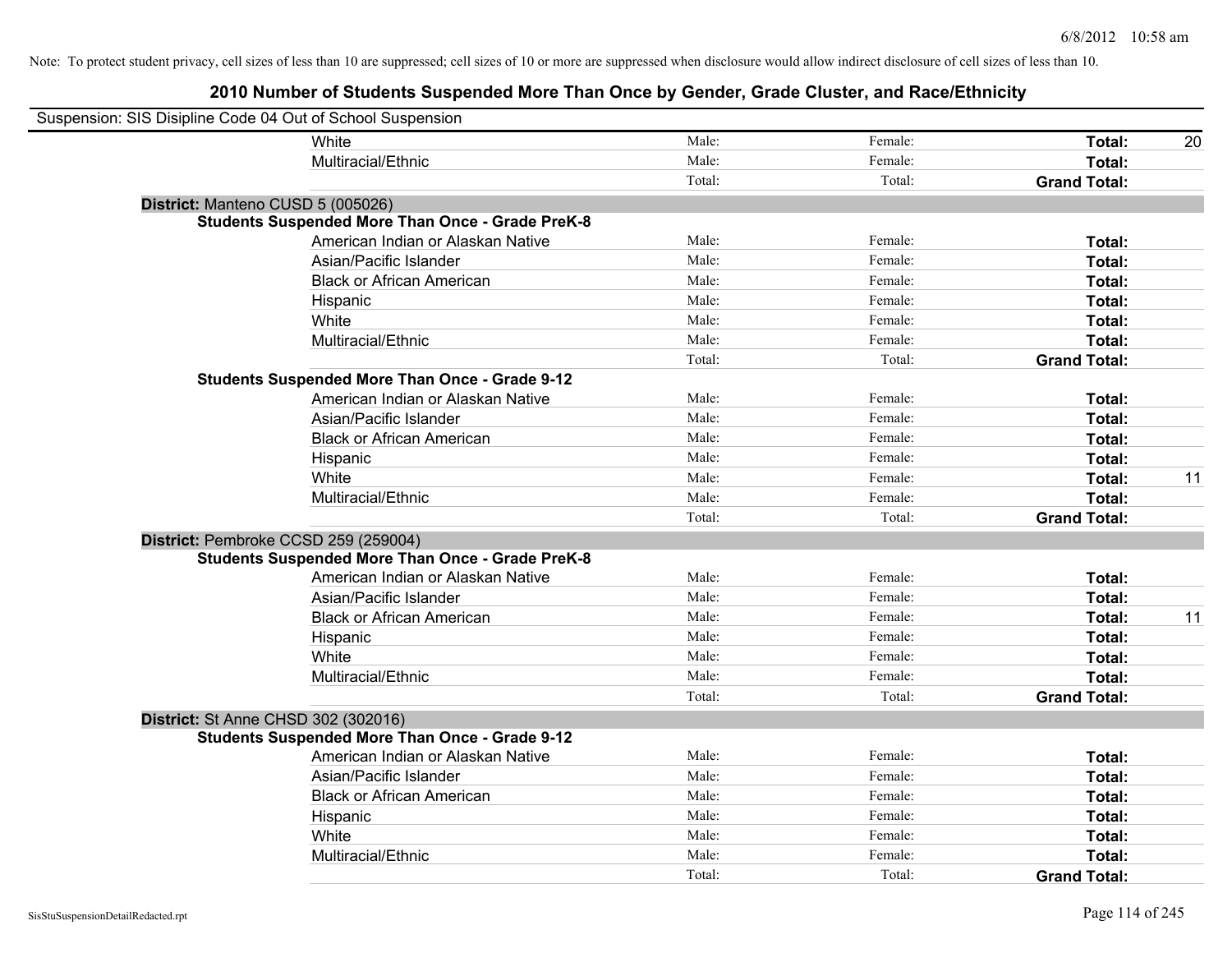| Suspension: SIS Disipline Code 04 Out of School Suspension |        |               |                     |               |
|------------------------------------------------------------|--------|---------------|---------------------|---------------|
| District: St George CCSD 258 (258004)                      |        |               |                     |               |
| <b>Students Suspended More Than Once - Grade PreK-8</b>    |        |               |                     |               |
| American Indian or Alaskan Native                          | Male:  | Female:       |                     | Total:        |
| Asian/Pacific Islander                                     | Male:  | Female:       |                     | <b>Total:</b> |
| <b>Black or African American</b>                           | Male:  | Female:       |                     | Total:        |
| Hispanic                                                   | Male:  | Female:       |                     | Total:        |
| White                                                      | Male:  | Female:       |                     | Total:        |
| Multiracial/Ethnic                                         | Male:  | Female:       |                     | Total:        |
|                                                            | Total: | Total:        | <b>Grand Total:</b> |               |
| County: Non-Public School (000)                            |        |               |                     |               |
| District: Iroquois/Kankakee ROE (000000)                   |        |               |                     |               |
| <b>Students Suspended More Than Once - Grade PreK-8</b>    |        |               |                     |               |
| American Indian or Alaskan Native                          | Male:  | Female:       |                     | Total:        |
| Asian/Pacific Islander                                     | Male:  | Female:       |                     | Total:        |
| <b>Black or African American</b>                           | Male:  | Female:       |                     | Total:        |
| Hispanic                                                   | Male:  | Female:       |                     | Total:        |
| White                                                      | Male:  | Female:       |                     | Total:        |
| Multiracial/Ethnic                                         | Male:  | Female:       |                     | Total:        |
|                                                            | Total: | Total:        | <b>Grand Total:</b> | 12            |
| <b>Students Suspended More Than Once - Grade 9-12</b>      |        |               |                     |               |
| American Indian or Alaskan Native                          | Male:  | Female:       |                     | Total:        |
| Asian/Pacific Islander                                     | Male:  | Female:       |                     | Total:        |
| <b>Black or African American</b>                           | Male:  | Female:       |                     | 18<br>Total:  |
| Hispanic                                                   | Male:  | Female:       |                     | Total:        |
| White                                                      | Male:  | Female:       |                     | Total:        |
| Multiracial/Ethnic                                         | Male:  | Female:       |                     | Total:        |
|                                                            | Total: | Total:        | <b>Grand Total:</b> |               |
|                                                            |        |               |                     |               |
| Region: Jackson/Perry ROE (30)                             |        |               |                     |               |
| County: Jackson (039)                                      |        |               |                     |               |
| District: Carbondale CHSD 165 (165016)                     |        |               |                     |               |
| <b>Students Suspended More Than Once - Grade 9-12</b>      |        |               |                     |               |
| American Indian or Alaskan Native                          | Male:  | Female:       |                     | Total:        |
| Asian/Pacific Islander                                     | Male:  | Female:       |                     | Total:        |
| <b>Black or African American</b>                           | Male:  | 27<br>Female: | 15                  | 42<br>Total:  |
| Hispanic                                                   | Male:  | Female:       |                     | Total:        |
| White                                                      | Male:  | Female:       |                     | 12<br>Total:  |
| Multiracial/Ethnic                                         | Male:  | Female:       |                     | Total:        |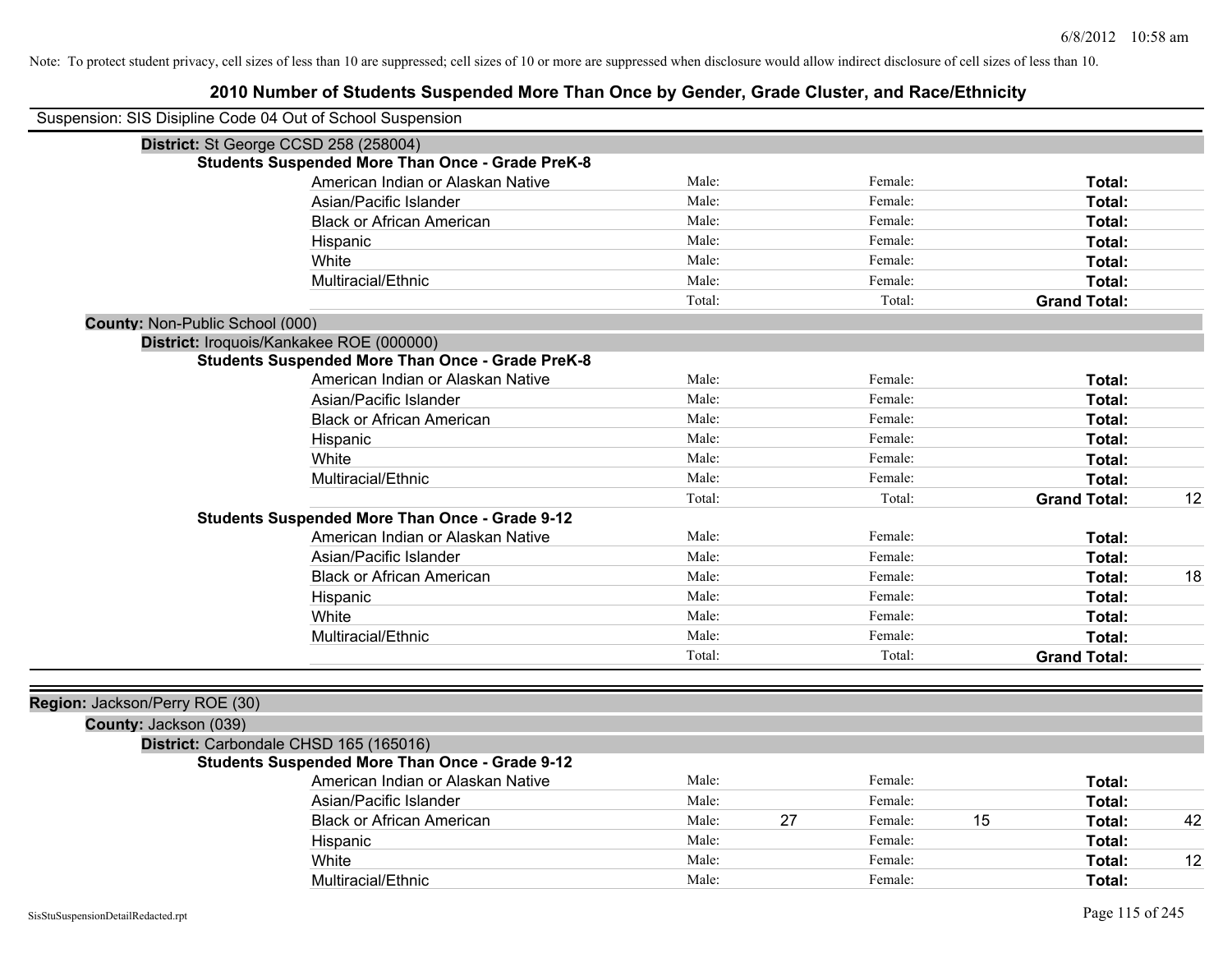# **2010 Number of Students Suspended More Than Once by Gender, Grade Cluster, and Race/Ethnicity**

|                                                         | Total: | Total:  | <b>Grand Total:</b> |
|---------------------------------------------------------|--------|---------|---------------------|
| District: Carbondale ESD 95 (095002)                    |        |         |                     |
| <b>Students Suspended More Than Once - Grade PreK-8</b> |        |         |                     |
| American Indian or Alaskan Native                       | Male:  | Female: | Total:              |
| Asian/Pacific Islander                                  | Male:  | Female: | Total:              |
| <b>Black or African American</b>                        | Male:  | Female: | Total:              |
| Hispanic                                                | Male:  | Female: | Total:              |
| White                                                   | Male:  | Female: | Total:              |
| Multiracial/Ethnic                                      | Male:  | Female: | Total:              |
|                                                         | Total: | Total:  | <b>Grand Total:</b> |
| District: Elverado CUSD 196 (196026)                    |        |         |                     |
| <b>Students Suspended More Than Once - Grade PreK-8</b> |        |         |                     |
| American Indian or Alaskan Native                       | Male:  | Female: | Total:              |
| Asian/Pacific Islander                                  | Male:  | Female: | Total:              |
| <b>Black or African American</b>                        | Male:  | Female: | Total:              |
| Hispanic                                                | Male:  | Female: | Total:              |
| White                                                   | Male:  | Female: | Total:              |
| Multiracial/Ethnic                                      | Male:  | Female: | Total:              |
|                                                         | Total: | Total:  | <b>Grand Total:</b> |
| <b>Students Suspended More Than Once - Grade 9-12</b>   |        |         |                     |
| American Indian or Alaskan Native                       | Male:  | Female: | Total:              |
| Asian/Pacific Islander                                  | Male:  | Female: | Total:              |
| <b>Black or African American</b>                        | Male:  | Female: | Total:              |
| Hispanic                                                | Male:  | Female: | Total:              |
| White                                                   | Male:  | Female: | Total:              |
| Multiracial/Ethnic                                      | Male:  | Female: | Total:              |
|                                                         | Total: | Total:  | <b>Grand Total:</b> |
| District: Giant City CCSD 130 (130004)                  |        |         |                     |
| <b>Students Suspended More Than Once - Grade PreK-8</b> |        |         |                     |
| American Indian or Alaskan Native                       | Male:  | Female: | Total:              |
| Asian/Pacific Islander                                  | Male:  | Female: | Total:              |
| <b>Black or African American</b>                        | Male:  | Female: | Total:              |
| Hispanic                                                | Male:  | Female: | Total:              |
| White                                                   | Male:  | Female: | Total:              |
| Multiracial/Ethnic                                      | Male:  | Female: | <b>Total:</b>       |
|                                                         | Total: | Total:  | <b>Grand Total:</b> |

**Students Suspended More Than Once - Grade 9-12**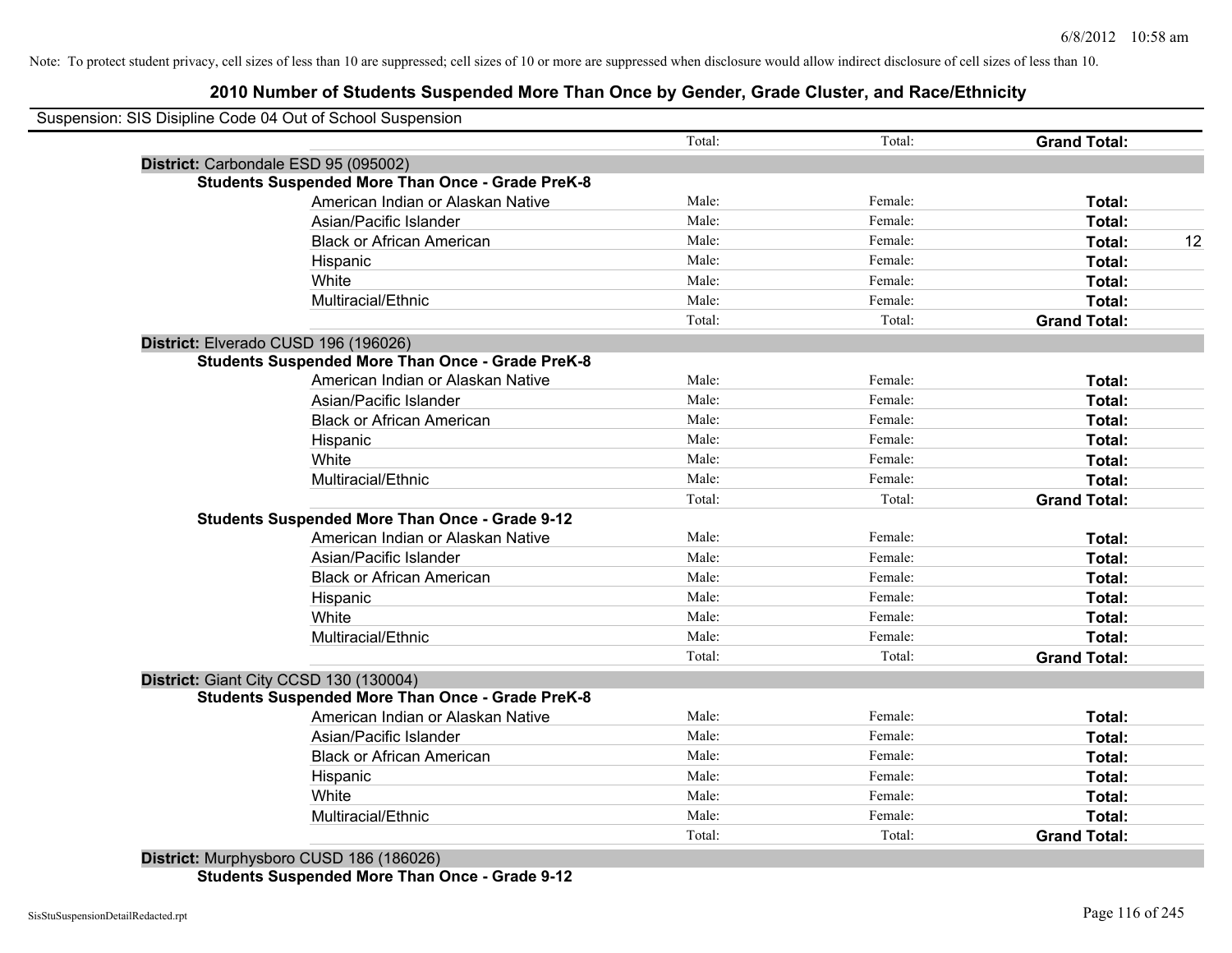| Suspension: SIS Disipline Code 04 Out of School Suspension |                                                         |        |    |         |    |                     |    |
|------------------------------------------------------------|---------------------------------------------------------|--------|----|---------|----|---------------------|----|
|                                                            | American Indian or Alaskan Native                       | Male:  |    | Female: |    | Total:              |    |
|                                                            | Asian/Pacific Islander                                  | Male:  |    | Female: |    | Total:              |    |
|                                                            | <b>Black or African American</b>                        | Male:  |    | Female: |    | Total:              | 18 |
|                                                            | Hispanic                                                | Male:  |    | Female: |    | Total:              |    |
|                                                            | White                                                   | Male:  | 33 | Female: | 14 | Total:              | 47 |
|                                                            | Multiracial/Ethnic                                      | Male:  |    | Female: |    | Total:              |    |
|                                                            |                                                         | Total: |    | Total:  |    | <b>Grand Total:</b> |    |
| District: Trico CUSD 176 (176026)                          |                                                         |        |    |         |    |                     |    |
|                                                            | <b>Students Suspended More Than Once - Grade PreK-8</b> |        |    |         |    |                     |    |
|                                                            | American Indian or Alaskan Native                       | Male:  |    | Female: |    | Total:              |    |
|                                                            | Asian/Pacific Islander                                  | Male:  |    | Female: |    | Total:              |    |
|                                                            | <b>Black or African American</b>                        | Male:  |    | Female: |    | Total:              |    |
|                                                            | Hispanic                                                | Male:  |    | Female: |    | Total:              |    |
|                                                            | White                                                   | Male:  |    | Female: |    | Total:              |    |
|                                                            | Multiracial/Ethnic                                      | Male:  |    | Female: |    | Total:              |    |
|                                                            |                                                         | Total: |    | Total:  |    | <b>Grand Total:</b> |    |
|                                                            | <b>Students Suspended More Than Once - Grade 9-12</b>   |        |    |         |    |                     |    |
|                                                            | American Indian or Alaskan Native                       | Male:  |    | Female: |    | Total:              |    |
|                                                            | Asian/Pacific Islander                                  | Male:  |    | Female: |    | Total:              |    |
|                                                            | <b>Black or African American</b>                        | Male:  |    | Female: |    | Total:              |    |
|                                                            | Hispanic                                                | Male:  |    | Female: |    | Total:              |    |
|                                                            | White                                                   | Male:  |    | Female: |    | Total:              |    |
|                                                            | Multiracial/Ethnic                                      | Male:  |    | Female: |    | Total:              |    |
|                                                            |                                                         | Total: |    | Total:  |    | <b>Grand Total:</b> |    |
|                                                            | District: Tri-County Sp Ed Jnt Agreement (186061)       |        |    |         |    |                     |    |
|                                                            | <b>Students Suspended More Than Once - Grade 9-12</b>   |        |    |         |    |                     |    |
|                                                            | American Indian or Alaskan Native                       | Male:  |    | Female: |    | Total:              |    |
|                                                            | Asian/Pacific Islander                                  | Male:  |    | Female: |    | Total:              |    |
|                                                            | <b>Black or African American</b>                        | Male:  |    | Female: |    | Total:              |    |
|                                                            | Hispanic                                                | Male:  |    | Female: |    | Total:              |    |
|                                                            | White                                                   | Male:  |    | Female: |    | Total:              |    |
|                                                            | Multiracial/Ethnic                                      | Male:  |    | Female: |    | Total:              |    |
|                                                            |                                                         | Total: |    | Total:  |    | <b>Grand Total:</b> |    |
| District: Unity Point CCSD 140 (140004)                    |                                                         |        |    |         |    |                     |    |
|                                                            | <b>Students Suspended More Than Once - Grade PreK-8</b> |        |    |         |    |                     |    |
|                                                            | American Indian or Alaskan Native                       | Male:  |    | Female: |    | Total:              |    |
|                                                            | Asian/Pacific Islander                                  | Male:  |    | Female: |    | Total:              |    |
|                                                            | <b>Black or African American</b>                        | Male:  |    | Female: |    | Total:              |    |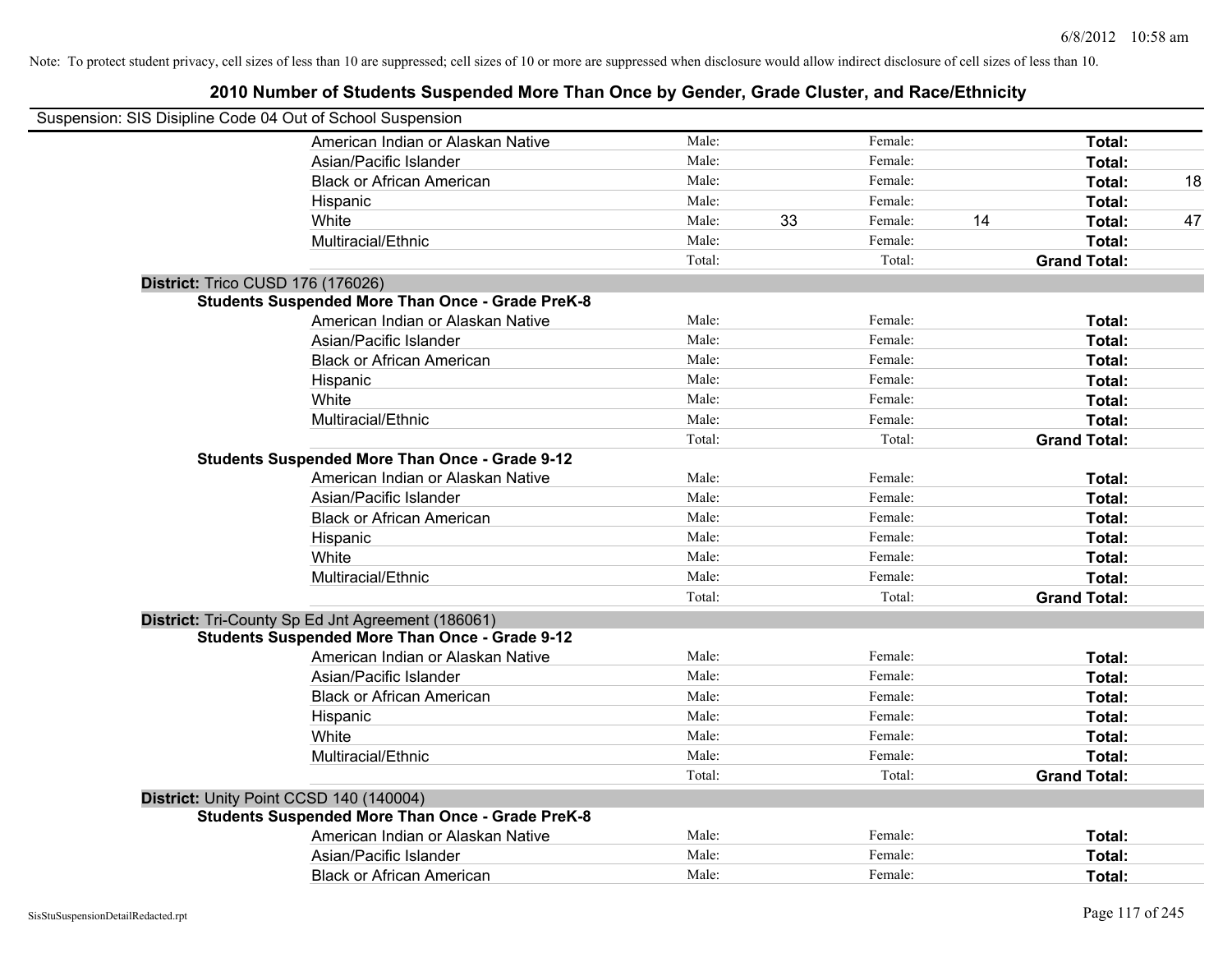| Suspension: SIS Disipline Code 04 Out of School Suspension |                                                         |        |         |                     |
|------------------------------------------------------------|---------------------------------------------------------|--------|---------|---------------------|
|                                                            | Hispanic                                                | Male:  | Female: | Total:              |
|                                                            | White                                                   | Male:  | Female: | Total:              |
|                                                            | Multiracial/Ethnic                                      | Male:  | Female: | Total:              |
|                                                            |                                                         | Total: | Total:  | <b>Grand Total:</b> |
| County: Perry (073)                                        |                                                         |        |         |                     |
| District: CCSD 204 (204004)                                |                                                         |        |         |                     |
|                                                            | <b>Students Suspended More Than Once - Grade PreK-8</b> |        |         |                     |
|                                                            | American Indian or Alaskan Native                       | Male:  | Female: | Total:              |
|                                                            | Asian/Pacific Islander                                  | Male:  | Female: | Total:              |
|                                                            | <b>Black or African American</b>                        | Male:  | Female: | Total:              |
|                                                            | Hispanic                                                | Male:  | Female: | Total:              |
|                                                            | White                                                   | Male:  | Female: | Total:              |
|                                                            | Multiracial/Ethnic                                      | Male:  | Female: | Total:              |
|                                                            |                                                         | Total: | Total:  | <b>Grand Total:</b> |
|                                                            | District: Pinckneyville CHSD 101 (101016)               |        |         |                     |
|                                                            | <b>Students Suspended More Than Once - Grade 9-12</b>   |        |         |                     |
|                                                            | American Indian or Alaskan Native                       | Male:  | Female: | Total:              |
|                                                            | Asian/Pacific Islander                                  | Male:  | Female: | Total:              |
|                                                            | <b>Black or African American</b>                        | Male:  | Female: | Total:              |
|                                                            | Hispanic                                                | Male:  | Female: | Total:              |
|                                                            | White                                                   | Male:  | Female: | Total:              |
|                                                            | Multiracial/Ethnic                                      | Male:  | Female: | Total:              |
|                                                            |                                                         | Total: | Total:  | <b>Grand Total:</b> |
|                                                            | District: Pinckneyville SD 50 (050002)                  |        |         |                     |
|                                                            | <b>Students Suspended More Than Once - Grade PreK-8</b> |        |         |                     |
|                                                            | American Indian or Alaskan Native                       | Male:  | Female: | Total:              |
|                                                            | Asian/Pacific Islander                                  | Male:  | Female: | Total:              |
|                                                            | <b>Black or African American</b>                        | Male:  | Female: | Total:              |
|                                                            | Hispanic                                                | Male:  | Female: | Total:              |
|                                                            | White                                                   | Male:  | Female: | Total:              |
|                                                            | Multiracial/Ethnic                                      | Male:  | Female: | Total:              |
|                                                            |                                                         | Total: | Total:  | <b>Grand Total:</b> |
|                                                            |                                                         |        |         |                     |
| Region: Kane ROE (31)                                      |                                                         |        |         |                     |
| County: Kane (045)                                         |                                                         |        |         |                     |
|                                                            | District: Aurora East USD 131 (131022)                  |        |         |                     |
|                                                            | <b>Students Suspended More Than Once - Grade 9-12</b>   |        |         |                     |
|                                                            | American Indian or Alaskan Native                       | Male:  | Female: | Total:              |
| SisStuSuspensionDetailRedacted.rpt                         |                                                         |        |         | Page 118 of 245     |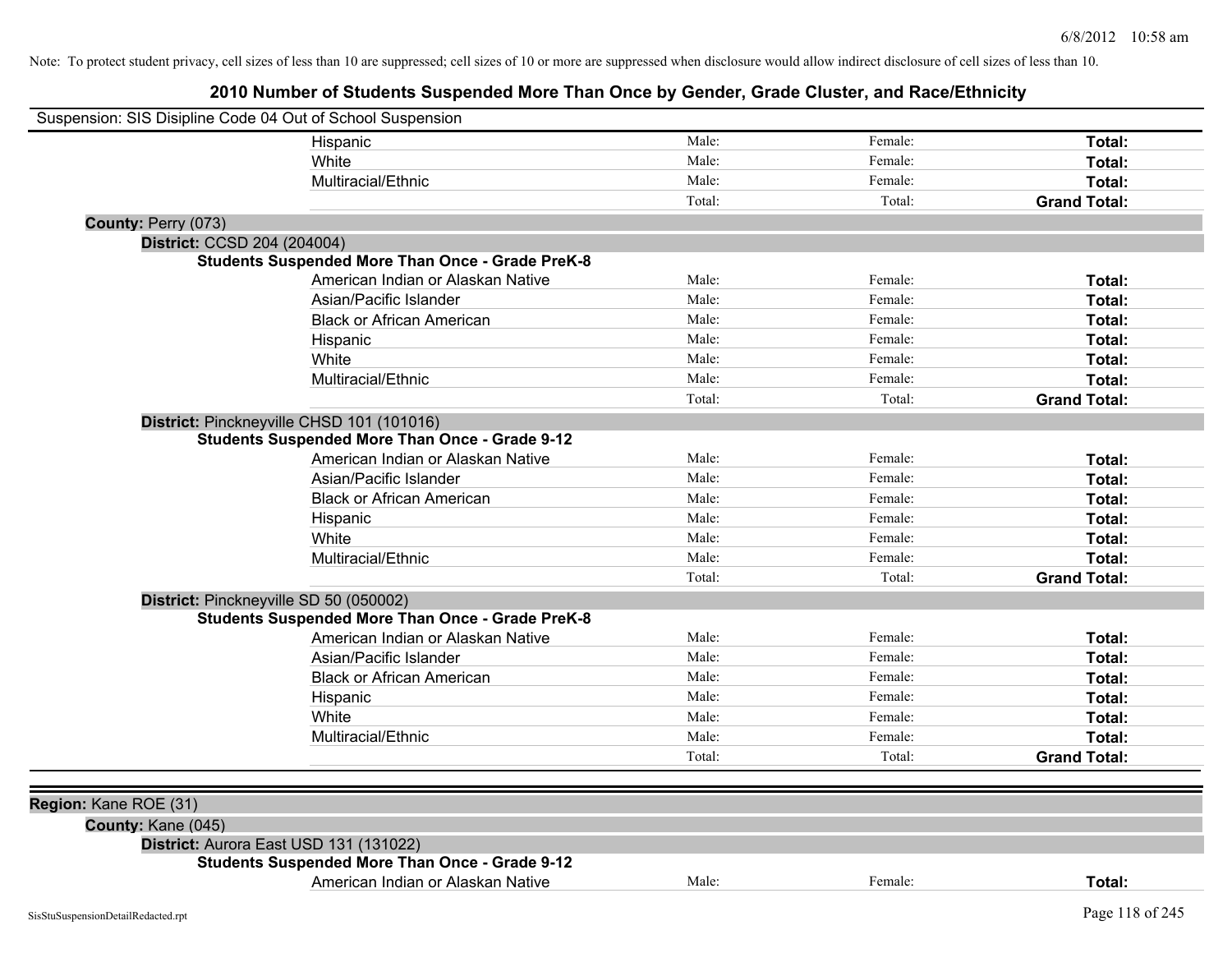| Suspension: SIS Disipline Code 04 Out of School Suspension |                                                         |        |     |         |    |                     |     |
|------------------------------------------------------------|---------------------------------------------------------|--------|-----|---------|----|---------------------|-----|
|                                                            | Asian/Pacific Islander                                  | Male:  |     | Female: |    | Total:              |     |
|                                                            | <b>Black or African American</b>                        | Male:  | 40  | Female: | 20 | Total:              | 60  |
|                                                            | Hispanic                                                | Male:  | 183 | Female: | 86 | Total:              | 269 |
|                                                            | White                                                   | Male:  |     | Female: |    | Total:              | 11  |
|                                                            | Multiracial/Ethnic                                      | Male:  |     | Female: |    | Total:              |     |
|                                                            |                                                         | Total: |     | Total:  |    | <b>Grand Total:</b> |     |
|                                                            | District: Aurora West USD 129 (129022)                  |        |     |         |    |                     |     |
|                                                            | <b>Students Suspended More Than Once - Grade PreK-8</b> |        |     |         |    |                     |     |
|                                                            | American Indian or Alaskan Native                       | Male:  |     | Female: |    | Total:              |     |
|                                                            | Asian/Pacific Islander                                  | Male:  |     | Female: |    | Total:              |     |
|                                                            | <b>Black or African American</b>                        | Male:  | 88  | Female: | 36 | Total:              | 124 |
|                                                            | Hispanic                                                | Male:  | 90  | Female: | 25 | Total:              | 115 |
|                                                            | White                                                   | Male:  |     | Female: |    | Total:              | 41  |
|                                                            | Multiracial/Ethnic                                      | Male:  |     | Female: |    | Total:              | 23  |
|                                                            |                                                         | Total: |     | Total:  |    | <b>Grand Total:</b> |     |
|                                                            | <b>Students Suspended More Than Once - Grade 9-12</b>   |        |     |         |    |                     |     |
|                                                            | American Indian or Alaskan Native                       | Male:  |     | Female: |    | Total:              |     |
|                                                            | Asian/Pacific Islander                                  | Male:  |     | Female: |    | Total:              |     |
|                                                            | <b>Black or African American</b>                        | Male:  | 79  | Female: | 64 | Total:              | 143 |
|                                                            | Hispanic                                                | Male:  | 92  | Female: | 72 | Total:              | 164 |
|                                                            | White                                                   | Male:  | 37  | Female: | 28 | Total:              | 65  |
|                                                            | Multiracial/Ethnic                                      | Male:  |     | Female: |    | Total:              | 11  |
|                                                            |                                                         | Total: |     | Total:  |    | <b>Grand Total:</b> |     |
|                                                            | District: Batavia USD 101 (101022)                      |        |     |         |    |                     |     |
|                                                            | <b>Students Suspended More Than Once - Grade PreK-8</b> |        |     |         |    |                     |     |
|                                                            | American Indian or Alaskan Native                       | Male:  |     | Female: |    | Total:              |     |
|                                                            | Asian/Pacific Islander                                  | Male:  |     | Female: |    | Total:              |     |
|                                                            | <b>Black or African American</b>                        | Male:  |     | Female: |    | Total:              |     |
|                                                            | Hispanic                                                | Male:  |     | Female: |    | Total:              |     |
|                                                            | White                                                   | Male:  |     | Female: |    | Total:              | 12  |
|                                                            | Multiracial/Ethnic                                      | Male:  |     | Female: |    | Total:              |     |
|                                                            |                                                         | Total: |     | Total:  |    | <b>Grand Total:</b> |     |
|                                                            | <b>Students Suspended More Than Once - Grade 9-12</b>   |        |     |         |    |                     |     |
|                                                            | American Indian or Alaskan Native                       | Male:  |     | Female: |    | Total:              |     |
|                                                            | Asian/Pacific Islander                                  | Male:  |     | Female: |    | Total:              |     |
|                                                            | <b>Black or African American</b>                        | Male:  |     | Female: |    | Total:              |     |
|                                                            | Hispanic                                                | Male:  |     | Female: |    | Total:              |     |
|                                                            | White                                                   | Male:  |     | Female: |    | Total:              | 32  |
|                                                            | Multiracial/Ethnic                                      | Male:  |     | Female: |    | Total:              |     |
| SisStuSuspensionDetailRedacted.rpt                         |                                                         |        |     |         |    | Page 119 of 245     |     |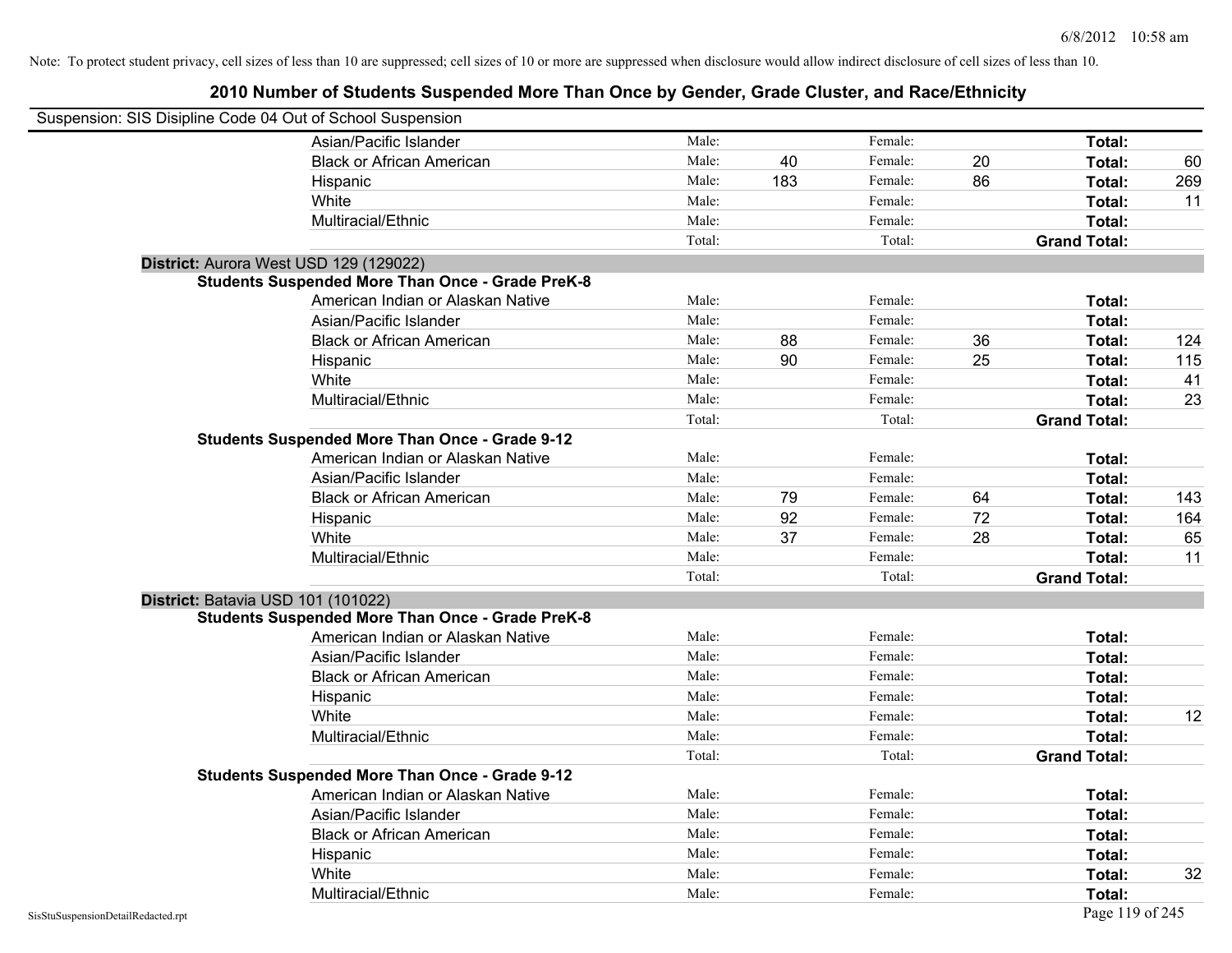| Suspension: SIS Disipline Code 04 Out of School Suspension |        |     |               |    |                     |     |
|------------------------------------------------------------|--------|-----|---------------|----|---------------------|-----|
|                                                            | Total: |     | 37<br>Total:  | 11 | <b>Grand Total:</b> | 48  |
| District: Central CUSD 301 (301026)                        |        |     |               |    |                     |     |
| <b>Students Suspended More Than Once - Grade PreK-8</b>    |        |     |               |    |                     |     |
| American Indian or Alaskan Native                          | Male:  |     | Female:       |    | Total:              |     |
| Asian/Pacific Islander                                     | Male:  |     | Female:       |    | Total:              |     |
| <b>Black or African American</b>                           | Male:  |     | Female:       |    | Total:              |     |
| Hispanic                                                   | Male:  |     | Female:       |    | Total:              |     |
| White                                                      | Male:  |     | Female:       |    | Total:              |     |
| Multiracial/Ethnic                                         | Male:  |     | Female:       |    | Total:              |     |
|                                                            | Total: |     | Total:        |    | <b>Grand Total:</b> |     |
| <b>Students Suspended More Than Once - Grade 9-12</b>      |        |     |               |    |                     |     |
| American Indian or Alaskan Native                          | Male:  |     | Female:       |    | Total:              |     |
| Asian/Pacific Islander                                     | Male:  |     | Female:       |    | Total:              |     |
| <b>Black or African American</b>                           | Male:  |     | Female:       |    | Total:              |     |
| Hispanic                                                   | Male:  |     | Female:       |    | Total:              |     |
| White                                                      | Male:  |     | Female:       |    | Total:              |     |
| Multiracial/Ethnic                                         | Male:  |     | Female:       |    | Total:              |     |
|                                                            | Total: |     | Total:        |    | <b>Grand Total:</b> | 13  |
| District: CUSD 300 (300026)                                |        |     |               |    |                     |     |
| <b>Students Suspended More Than Once - Grade PreK-8</b>    |        |     |               |    |                     |     |
| American Indian or Alaskan Native                          | Male:  |     | Female:       |    | Total:              |     |
| Asian/Pacific Islander                                     | Male:  |     | Female:       |    | Total:              |     |
| <b>Black or African American</b>                           | Male:  |     | Female:       |    | Total:              | 31  |
| Hispanic                                                   | Male:  |     | Female:       |    | Total:              | 27  |
| White                                                      | Male:  |     | Female:       |    | Total:              | 30  |
| Multiracial/Ethnic                                         | Male:  |     | Female:       |    | Total:              |     |
|                                                            | Total: |     | Total:        |    | <b>Grand Total:</b> |     |
| <b>Students Suspended More Than Once - Grade 9-12</b>      |        |     |               |    |                     |     |
| American Indian or Alaskan Native                          | Male:  |     | Female:       |    | Total:              |     |
| Asian/Pacific Islander                                     | Male:  |     | Female:       |    | Total:              |     |
| <b>Black or African American</b>                           | Male:  |     | 27<br>Female: | 17 | Total:              | 44  |
| Hispanic                                                   | Male:  | 115 | Female:       | 42 | Total:              | 157 |
| White                                                      | Male:  | 118 | Female:       | 38 | Total:              | 156 |
| Multiracial/Ethnic                                         | Male:  |     | Female:       |    | Total:              | 16  |
|                                                            | Total: |     | Total:        |    | <b>Grand Total:</b> |     |
| District: Geneva CUSD 304 (304026)                         |        |     |               |    |                     |     |
| <b>Students Suspended More Than Once - Grade PreK-8</b>    |        |     |               |    |                     |     |
| American Indian or Alaskan Native                          | Male:  |     | Female:       |    | Total:              |     |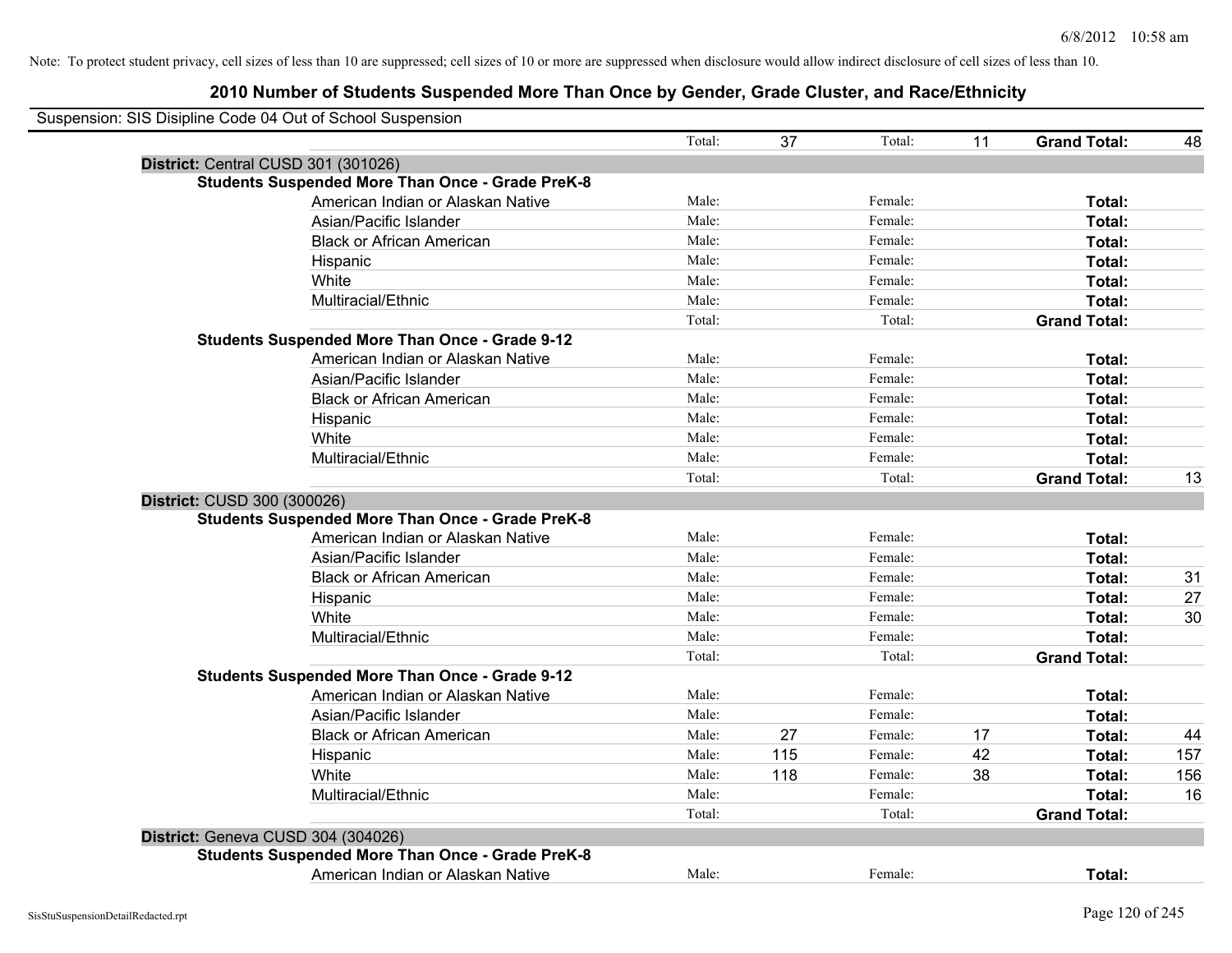| Suspension: SIS Disipline Code 04 Out of School Suspension |                                                         |        |         |                     |    |
|------------------------------------------------------------|---------------------------------------------------------|--------|---------|---------------------|----|
|                                                            | Asian/Pacific Islander                                  | Male:  | Female: | Total:              |    |
|                                                            | <b>Black or African American</b>                        | Male:  | Female: | Total:              |    |
|                                                            | Hispanic                                                | Male:  | Female: | Total:              |    |
|                                                            | White                                                   | Male:  | Female: | Total:              |    |
|                                                            | Multiracial/Ethnic                                      | Male:  | Female: | Total:              |    |
|                                                            |                                                         | Total: | Total:  | <b>Grand Total:</b> |    |
|                                                            | <b>Students Suspended More Than Once - Grade 9-12</b>   |        |         |                     |    |
|                                                            | American Indian or Alaskan Native                       | Male:  | Female: | Total:              |    |
|                                                            | Asian/Pacific Islander                                  | Male:  | Female: | Total:              |    |
|                                                            | <b>Black or African American</b>                        | Male:  | Female: | Total:              |    |
|                                                            | Hispanic                                                | Male:  | Female: | Total:              |    |
|                                                            | White                                                   | Male:  | Female: | Total:              | 28 |
|                                                            | Multiracial/Ethnic                                      | Male:  | Female: | Total:              |    |
|                                                            |                                                         | Total: | Total:  | <b>Grand Total:</b> |    |
|                                                            | District: Kaneland CUSD 302 (302026)                    |        |         |                     |    |
|                                                            | Students Suspended More Than Once - Grade PreK-8        |        |         |                     |    |
|                                                            | American Indian or Alaskan Native                       | Male:  | Female: | Total:              |    |
|                                                            | Asian/Pacific Islander                                  | Male:  | Female: | Total:              |    |
|                                                            | <b>Black or African American</b>                        | Male:  | Female: | Total:              |    |
|                                                            | Hispanic                                                | Male:  | Female: | Total:              |    |
|                                                            | White                                                   | Male:  | Female: | Total:              |    |
|                                                            | Multiracial/Ethnic                                      | Male:  | Female: | Total:              |    |
|                                                            |                                                         | Total: | Total:  | <b>Grand Total:</b> |    |
|                                                            | <b>Students Suspended More Than Once - Grade 9-12</b>   |        |         |                     |    |
|                                                            | American Indian or Alaskan Native                       | Male:  | Female: | Total:              |    |
|                                                            | Asian/Pacific Islander                                  | Male:  | Female: | Total:              |    |
|                                                            | <b>Black or African American</b>                        | Male:  | Female: | Total:              |    |
|                                                            | Hispanic                                                | Male:  | Female: | Total:              |    |
|                                                            | White                                                   | Male:  | Female: | Total:              | 20 |
|                                                            | Multiracial/Ethnic                                      | Male:  | Female: | Total:              |    |
|                                                            |                                                         | Total: | Total:  | <b>Grand Total:</b> |    |
| District: Larkin Center (012500)                           |                                                         |        |         |                     |    |
|                                                            | <b>Students Suspended More Than Once - Grade PreK-8</b> |        |         |                     |    |
|                                                            | American Indian or Alaskan Native                       | Male:  | Female: | Total:              |    |
|                                                            | Asian/Pacific Islander                                  | Male:  | Female: | Total:              |    |
|                                                            | <b>Black or African American</b>                        | Male:  | Female: | Total:              |    |
|                                                            | Hispanic                                                | Male:  | Female: | Total:              |    |
|                                                            | White                                                   | Male:  | Female: | Total:              |    |
|                                                            | Multiracial/Ethnic                                      | Male:  | Female: | Total:              |    |
| SisStuSuspensionDetailRedacted.rpt                         |                                                         |        |         | Page 121 of 245     |    |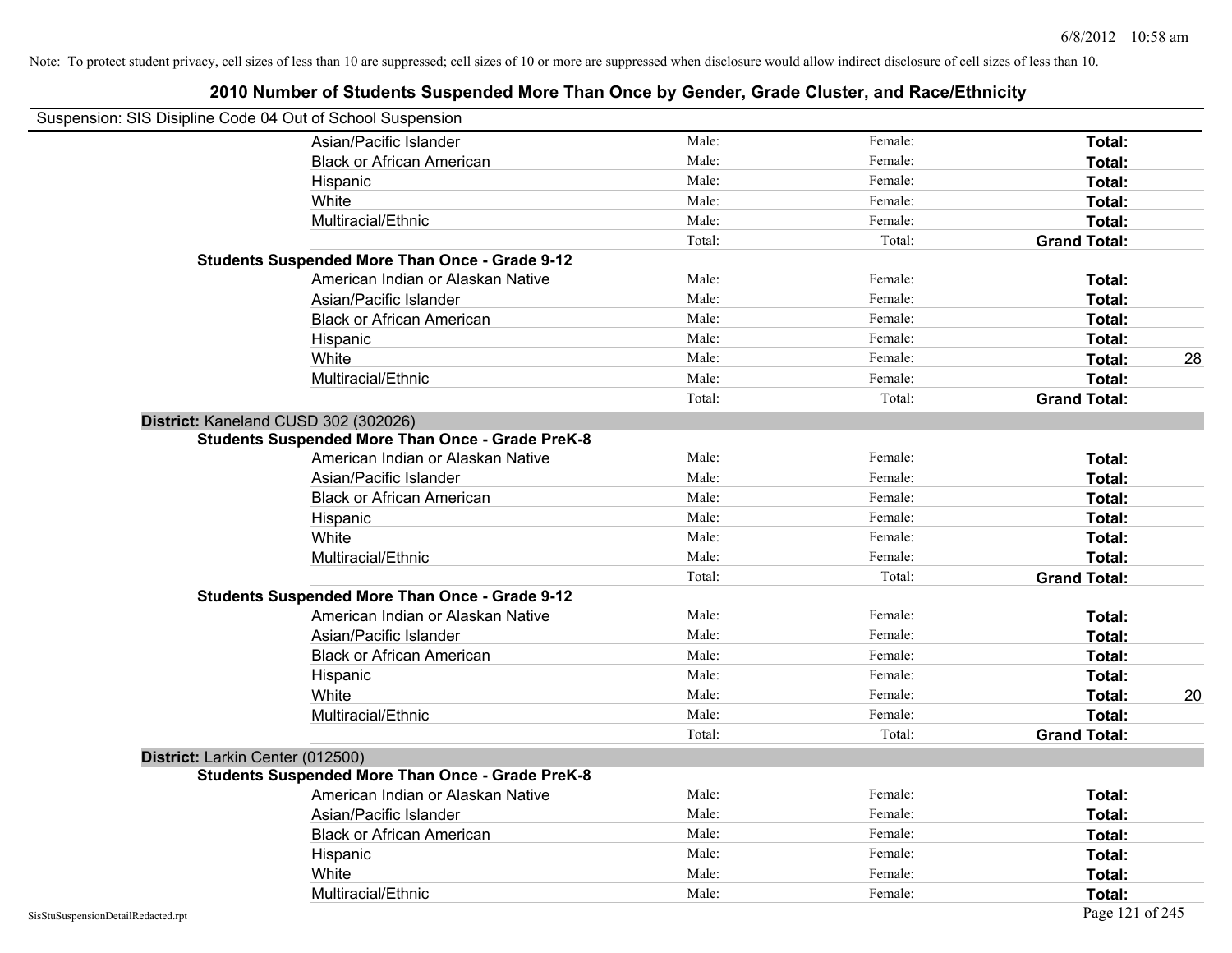| Suspension: SIS Disipline Code 04 Out of School Suspension |        |     |         |    |                     |     |
|------------------------------------------------------------|--------|-----|---------|----|---------------------|-----|
|                                                            | Total: |     | Total:  |    | <b>Grand Total:</b> |     |
| <b>Students Suspended More Than Once - Grade 9-12</b>      |        |     |         |    |                     |     |
| American Indian or Alaskan Native                          | Male:  |     | Female: |    | Total:              |     |
| Asian/Pacific Islander                                     | Male:  |     | Female: |    | Total:              |     |
| <b>Black or African American</b>                           | Male:  |     | Female: |    | Total:              |     |
| Hispanic                                                   | Male:  |     | Female: |    | Total:              |     |
| White                                                      | Male:  |     | Female: |    | Total:              |     |
| Multiracial/Ethnic                                         | Male:  |     | Female: |    | Total:              |     |
|                                                            | Total: |     | Total:  |    | <b>Grand Total:</b> |     |
| District: SD U-46 (046022)                                 |        |     |         |    |                     |     |
| <b>Students Suspended More Than Once - Grade PreK-8</b>    |        |     |         |    |                     |     |
| American Indian or Alaskan Native                          | Male:  |     | Female: |    | Total:              |     |
| Asian/Pacific Islander                                     | Male:  |     | Female: |    | Total:              |     |
| <b>Black or African American</b>                           | Male:  | 72  | Female: | 27 | Total:              | 99  |
| Hispanic                                                   | Male:  | 166 | Female: | 57 | Total:              | 223 |
| White                                                      | Male:  | 57  | Female: | 10 | Total:              | 67  |
| Multiracial/Ethnic                                         | Male:  | 19  | Female: | 10 | Total:              | 29  |
|                                                            | Total: |     | Total:  |    | <b>Grand Total:</b> |     |
| <b>Students Suspended More Than Once - Grade 9-12</b>      |        |     |         |    |                     |     |
| American Indian or Alaskan Native                          | Male:  |     | Female: |    | Total:              |     |
| Asian/Pacific Islander                                     | Male:  |     | Female: |    | Total:              | 10  |
| <b>Black or African American</b>                           | Male:  | 98  | Female: | 61 | Total:              | 159 |
| Hispanic                                                   | Male:  | 245 | Female: | 74 | Total:              | 319 |
| White                                                      | Male:  | 92  | Female: | 35 | Total:              | 127 |
| Multiracial/Ethnic                                         | Male:  |     | Female: |    | Total:              | 16  |
|                                                            | Total: |     | Total:  |    | <b>Grand Total:</b> |     |
| District: Sisters of St Joseph (019500)                    |        |     |         |    |                     |     |
| <b>Students Suspended More Than Once - Grade 9-12</b>      |        |     |         |    |                     |     |
| American Indian or Alaskan Native                          | Male:  |     | Female: |    | Total:              |     |
| Asian/Pacific Islander                                     | Male:  |     | Female: |    | Total:              |     |
| <b>Black or African American</b>                           | Male:  |     | Female: |    | Total:              |     |
| Hispanic                                                   | Male:  |     | Female: |    | Total:              |     |
| White                                                      | Male:  |     | Female: |    | Total:              |     |
| Multiracial/Ethnic                                         | Male:  |     | Female: |    | Total:              |     |
|                                                            | Total: |     | Total:  |    | <b>Grand Total:</b> |     |
| District: Special Education Services (020200)              |        |     |         |    |                     |     |
| <b>Students Suspended More Than Once - Grade 9-12</b>      |        |     |         |    |                     |     |
| American Indian or Alaskan Native                          | Male:  |     | Female: |    | Total:              |     |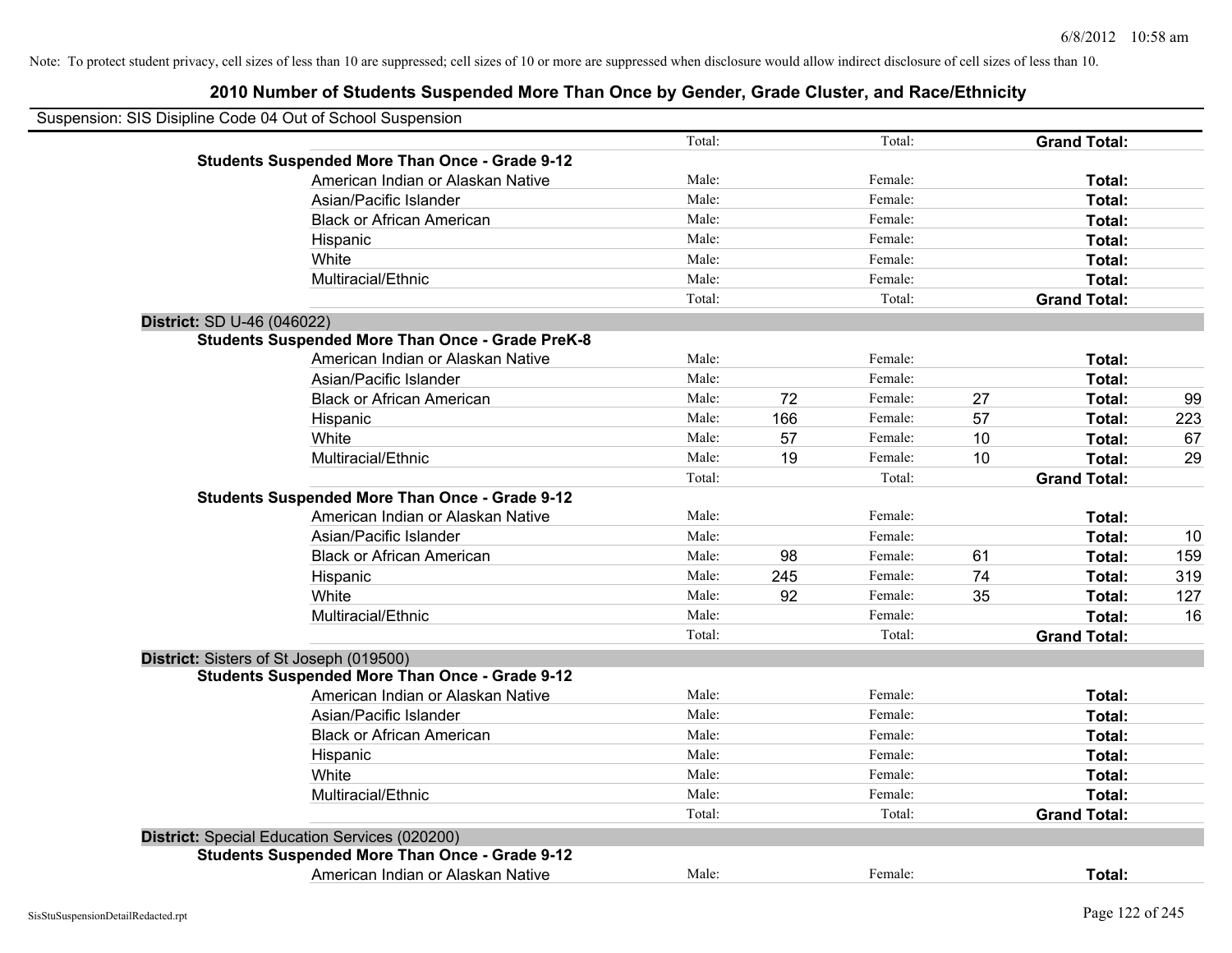| Asian/Pacific Islander<br>Male:<br>Female:<br>Total:<br>Male:<br>Female:<br><b>Black or African American</b><br>Total: |
|------------------------------------------------------------------------------------------------------------------------|
|                                                                                                                        |
|                                                                                                                        |
| Male:<br>Female:<br>Total:<br>Hispanic                                                                                 |
| Male:<br>Female:<br>White<br>Total:                                                                                    |
| Male:<br>Multiracial/Ethnic<br>Female:<br>Total:                                                                       |
| Total:<br>Total:<br><b>Grand Total:</b>                                                                                |
| District: St Charles CUSD 303 (303026)                                                                                 |
| <b>Students Suspended More Than Once - Grade PreK-8</b>                                                                |
| American Indian or Alaskan Native<br>Male:<br>Female:<br>Total:                                                        |
| Asian/Pacific Islander<br>Male:<br>Female:<br>Total:                                                                   |
| Male:<br><b>Black or African American</b><br>Female:<br>Total:                                                         |
| Male:<br>Female:<br>Total:<br>Hispanic                                                                                 |
| Male:<br>13<br>White<br>Female:<br>Total:                                                                              |
| Male:<br>Multiracial/Ethnic<br>Female:<br>Total:                                                                       |
| Total:<br>Total:<br><b>Grand Total:</b>                                                                                |
| <b>Students Suspended More Than Once - Grade 9-12</b>                                                                  |
| American Indian or Alaskan Native<br>Male:<br>Female:<br>Total:                                                        |
| Asian/Pacific Islander<br>Male:<br>Female:<br>Total:                                                                   |
| <b>Black or African American</b><br>Male:<br>Female:<br>Total:                                                         |
| Male:<br>Female:<br>12<br>Hispanic<br>Total:                                                                           |
| Male:<br>53<br>17<br>White<br>Female:<br>70<br>Total:                                                                  |
| Male:<br>Multiracial/Ethnic<br>Female:<br>Total:                                                                       |
| Total:<br>Total:<br><b>Grand Total:</b>                                                                                |
|                                                                                                                        |
| Region: Knox ROE (33)                                                                                                  |
| County: Knox (048)                                                                                                     |
| District: Abingdon CUSD 217 (217026)                                                                                   |
| <b>Students Suspended More Than Once - Grade PreK-8</b>                                                                |
| American Indian or Alaskan Native<br>Male:<br>Female:<br>Total:                                                        |
| Asian/Pacific Islander<br>Male:<br>Female:<br>Total:                                                                   |
| Male:<br><b>Black or African American</b><br>Female:<br>Total:                                                         |
| Male:<br>Female:<br>Total:<br>Hispanic                                                                                 |
| White<br>Male:<br>Female:<br>Total:                                                                                    |
| Multiracial/Ethnic<br>Male:<br>Female:<br>Total:                                                                       |
| Total:<br>Total:<br><b>Grand Total:</b>                                                                                |
| <b>Students Suspended More Than Once - Grade 9-12</b>                                                                  |
| American Indian or Alaskan Native<br>Male:<br>Female:<br><b>Total:</b>                                                 |
| Asian/Pacific Islander<br>Male:<br>Female:<br>Total:                                                                   |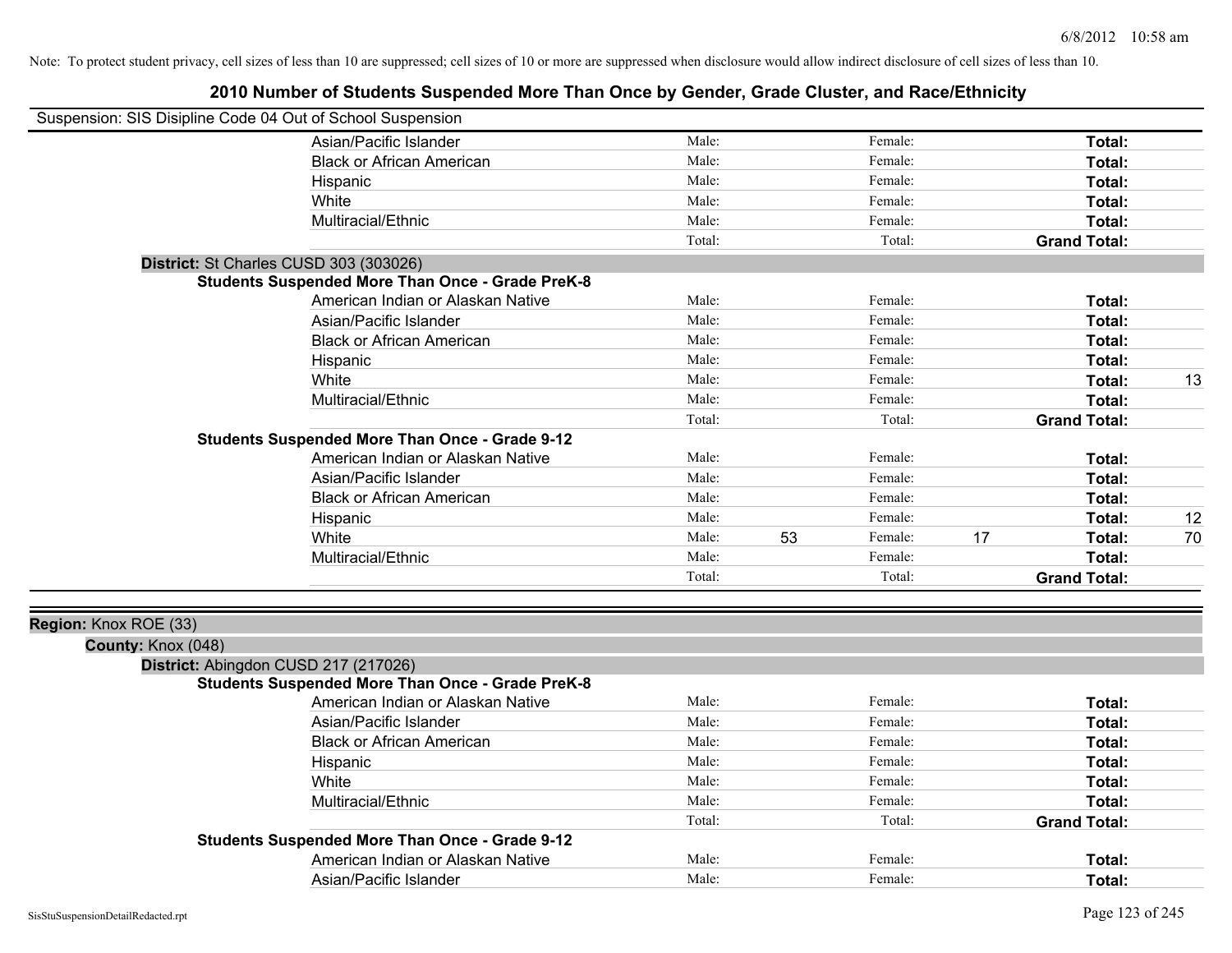| Suspension: SIS Disipline Code 04 Out of School Suspension |                                                         |        |    |         |    |                     |    |
|------------------------------------------------------------|---------------------------------------------------------|--------|----|---------|----|---------------------|----|
|                                                            | <b>Black or African American</b>                        | Male:  |    | Female: |    | Total:              |    |
|                                                            | Hispanic                                                | Male:  |    | Female: |    | Total:              |    |
|                                                            | White                                                   | Male:  |    | Female: |    | Total:              |    |
|                                                            | Multiracial/Ethnic                                      | Male:  |    | Female: |    | Total:              |    |
|                                                            |                                                         | Total: |    | Total:  |    | <b>Grand Total:</b> |    |
| District: Galesburg CUSD 205 (205026)                      |                                                         |        |    |         |    |                     |    |
|                                                            | <b>Students Suspended More Than Once - Grade PreK-8</b> |        |    |         |    |                     |    |
|                                                            | American Indian or Alaskan Native                       | Male:  |    | Female: |    | Total:              |    |
|                                                            | Asian/Pacific Islander                                  | Male:  |    | Female: |    | Total:              |    |
|                                                            | <b>Black or African American</b>                        | Male:  |    | Female: |    | Total:              | 22 |
|                                                            | Hispanic                                                | Male:  |    | Female: |    | Total:              |    |
|                                                            | White                                                   | Male:  |    | Female: |    | Total:              | 50 |
|                                                            | Multiracial/Ethnic                                      | Male:  |    | Female: |    | Total:              |    |
|                                                            |                                                         | Total: | 63 | Total:  | 22 | <b>Grand Total:</b> | 85 |
|                                                            | <b>Students Suspended More Than Once - Grade 9-12</b>   |        |    |         |    |                     |    |
|                                                            | American Indian or Alaskan Native                       | Male:  |    | Female: |    | Total:              |    |
|                                                            | Asian/Pacific Islander                                  | Male:  |    | Female: |    | Total:              |    |
|                                                            | <b>Black or African American</b>                        | Male:  |    | Female: |    | Total:              | 22 |
|                                                            | Hispanic                                                | Male:  |    | Female: |    | Total:              |    |
|                                                            | White                                                   | Male:  |    | Female: |    | Total:              | 30 |
|                                                            | Multiracial/Ethnic                                      | Male:  |    | Female: |    | Total:              |    |
|                                                            |                                                         | Total: | 46 | Total:  | 17 | <b>Grand Total:</b> | 63 |
| District: Knoxville CUSD 202 (202026)                      |                                                         |        |    |         |    |                     |    |
|                                                            | <b>Students Suspended More Than Once - Grade 9-12</b>   |        |    |         |    |                     |    |
|                                                            | American Indian or Alaskan Native                       | Male:  |    | Female: |    | Total:              |    |
|                                                            | Asian/Pacific Islander                                  | Male:  |    | Female: |    | Total:              |    |
|                                                            | <b>Black or African American</b>                        | Male:  |    | Female: |    | Total:              |    |
|                                                            | Hispanic                                                | Male:  |    | Female: |    | Total:              |    |
|                                                            | White                                                   | Male:  |    | Female: |    | Total:              | 17 |
|                                                            | Multiracial/Ethnic                                      | Male:  |    | Female: |    | Total:              |    |
|                                                            |                                                         | Total: |    | Total:  |    | <b>Grand Total:</b> |    |
|                                                            | District: Knox-Warren Spec Educ District (205061)       |        |    |         |    |                     |    |
|                                                            | <b>Students Suspended More Than Once - Grade 9-12</b>   |        |    |         |    |                     |    |
|                                                            | American Indian or Alaskan Native                       | Male:  |    | Female: |    | Total:              |    |
|                                                            | Asian/Pacific Islander                                  | Male:  |    | Female: |    | Total:              |    |
|                                                            | <b>Black or African American</b>                        | Male:  |    | Female: |    | Total:              |    |
|                                                            | Hispanic                                                | Male:  |    | Female: |    | Total:              |    |
|                                                            | White                                                   | Male:  |    | Female: |    | Total:              |    |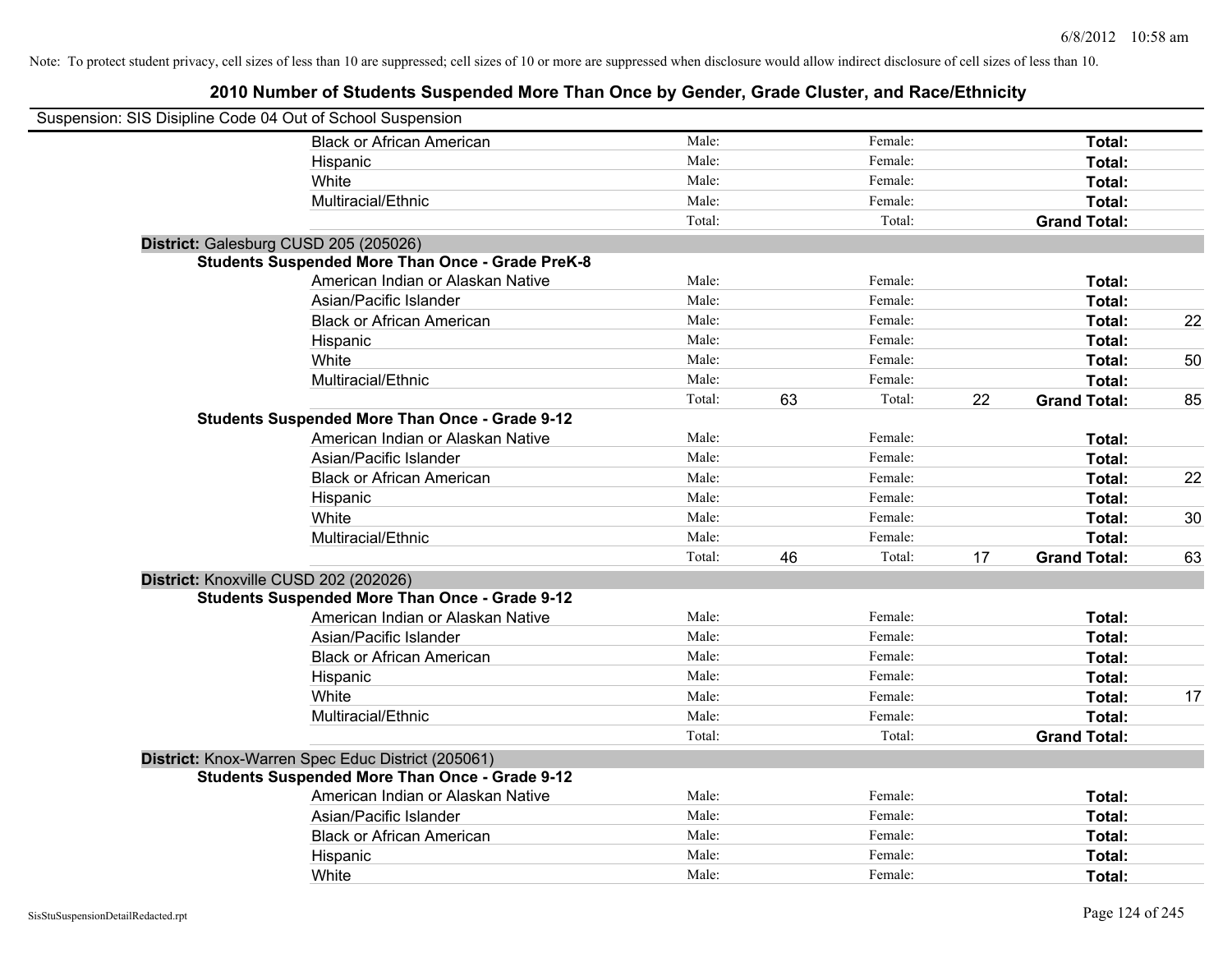|                           | Suspension: SIS Disipline Code 04 Out of School Suspension |        |         |                     |
|---------------------------|------------------------------------------------------------|--------|---------|---------------------|
|                           | Multiracial/Ethnic                                         | Male:  | Female: | Total:              |
|                           |                                                            | Total: | Total:  | <b>Grand Total:</b> |
|                           | <b>District:</b> R O W V A CUSD 208 (208026)               |        |         |                     |
|                           | <b>Students Suspended More Than Once - Grade PreK-8</b>    |        |         |                     |
|                           | American Indian or Alaskan Native                          | Male:  | Female: | Total:              |
|                           | Asian/Pacific Islander                                     | Male:  | Female: | Total:              |
|                           | <b>Black or African American</b>                           | Male:  | Female: | Total:              |
|                           | Hispanic                                                   | Male:  | Female: | Total:              |
|                           | White                                                      | Male:  | Female: | 13<br>Total:        |
|                           | Multiracial/Ethnic                                         | Male:  | Female: | Total:              |
|                           |                                                            | Total: | Total:  | <b>Grand Total:</b> |
|                           | District: Williamsfield CUSD 210 (210026)                  |        |         |                     |
|                           | <b>Students Suspended More Than Once - Grade PreK-8</b>    |        |         |                     |
|                           | American Indian or Alaskan Native                          | Male:  | Female: | Total:              |
|                           | Asian/Pacific Islander                                     | Male:  | Female: | Total:              |
|                           | <b>Black or African American</b>                           | Male:  | Female: | Total:              |
|                           | Hispanic                                                   | Male:  | Female: | Total:              |
|                           | White                                                      | Male:  | Female: | Total:              |
|                           | Multiracial/Ethnic                                         | Male:  | Female: | Total:              |
|                           |                                                            | Total: | Total:  | <b>Grand Total:</b> |
|                           | <b>Students Suspended More Than Once - Grade 9-12</b>      |        |         |                     |
|                           | American Indian or Alaskan Native                          | Male:  | Female: | Total:              |
|                           | Asian/Pacific Islander                                     | Male:  | Female: | Total:              |
|                           | <b>Black or African American</b>                           | Male:  | Female: | Total:              |
|                           | Hispanic                                                   | Male:  | Female: | Total:              |
|                           | White                                                      | Male:  | Female: | Total:              |
|                           | Multiracial/Ethnic                                         | Male:  | Female: | Total:              |
|                           |                                                            | Total: | Total:  | <b>Grand Total:</b> |
|                           |                                                            |        |         |                     |
| Region: La Salle ROE (35) |                                                            |        |         |                     |
| County: Lasalle (050)     |                                                            |        |         |                     |
|                           | District: Earlville CUSD 9 (009026)                        |        |         |                     |
|                           | <b>Students Suspended More Than Once - Grade PreK-8</b>    |        |         |                     |
|                           | American Indian or Alaskan Native                          | Male:  | Female: | Total:              |
|                           | Asian/Pacific Islander                                     | Male:  | Female: | Total:              |
|                           | <b>Black or African American</b>                           | Male:  | Female: | Total:              |
|                           | Hispanic                                                   | Male:  | Female: | Total:              |
|                           | White                                                      | Male:  | Female: | Total:              |
|                           |                                                            |        |         |                     |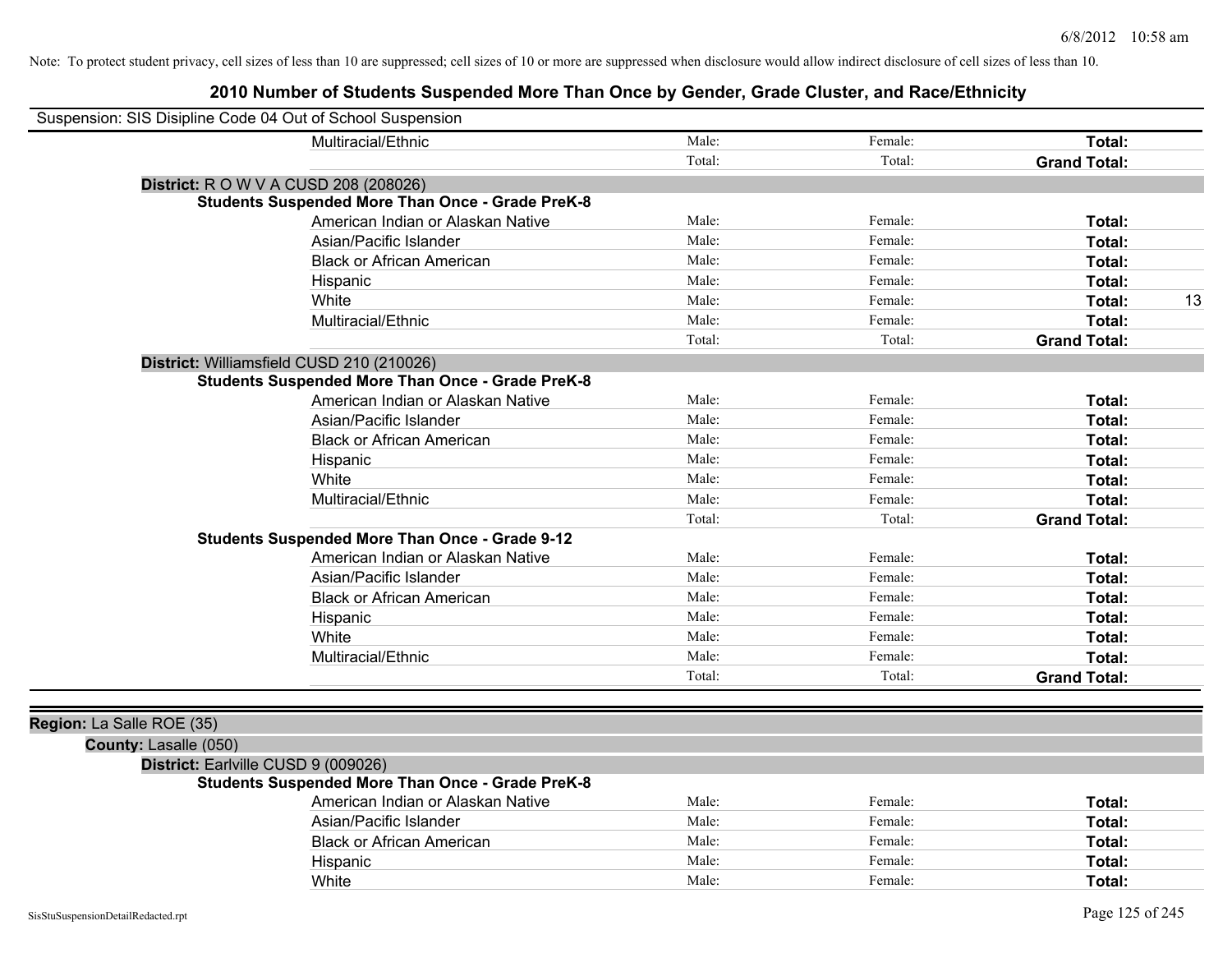# **2010 Number of Students Suspended More Than Once by Gender, Grade Cluster, and Race/Ethnicity**

| Suspension: SIS Disipline Code 04 Out of School Suspension |        |               |                     |    |
|------------------------------------------------------------|--------|---------------|---------------------|----|
| Multiracial/Ethnic                                         | Male:  | Female:       | Total:              |    |
|                                                            | Total: | Total:        | <b>Grand Total:</b> |    |
| <b>Students Suspended More Than Once - Grade 9-12</b>      |        |               |                     |    |
| American Indian or Alaskan Native                          | Male:  | Female:       | Total:              |    |
| Asian/Pacific Islander                                     | Male:  | Female:       | Total:              |    |
| <b>Black or African American</b>                           | Male:  | Female:       | Total:              |    |
| Hispanic                                                   | Male:  | Female:       | Total:              |    |
| White                                                      | Male:  | Female:       | Total:              | 12 |
| Multiracial/Ethnic                                         | Male:  | Female:       | Total:              |    |
|                                                            | Total: | Total:        | <b>Grand Total:</b> |    |
| District: Grand Ridge CCSD 95 (095004)                     |        |               |                     |    |
| <b>Students Suspended More Than Once - Grade PreK-8</b>    |        |               |                     |    |
| American Indian or Alaskan Native                          | Male:  | Female:       | Total:              |    |
| Asian/Pacific Islander                                     | Male:  | Female:       | Total:              |    |
| <b>Black or African American</b>                           | Male:  | Female:       | Total:              |    |
| Hispanic                                                   | Male:  | Female:       | Total:              |    |
| White                                                      | Male:  | Female:       | Total:              |    |
| Multiracial/Ethnic                                         | Male:  | Female:       | Total:              |    |
|                                                            | Total: | Total:        | <b>Grand Total:</b> |    |
| District: La Salle ESD 122 (122002)                        |        |               |                     |    |
| <b>Students Suspended More Than Once - Grade PreK-8</b>    |        |               |                     |    |
| American Indian or Alaskan Native                          | Male:  | Female:       | Total:              |    |
| Asian/Pacific Islander                                     | Male:  | Female:       | Total:              |    |
| <b>Black or African American</b>                           | Male:  | Female:       | Total:              |    |
| Hispanic                                                   | Male:  | Female:       | Total:              |    |
| White                                                      | Male:  | Female:       | Total:              |    |
| Multiracial/Ethnic                                         | Male:  | Female:       | Total:              |    |
|                                                            | Total: | Total:        | <b>Grand Total:</b> |    |
| District: La Salle-Peru Twp HSD 120 (120017)               |        |               |                     |    |
| <b>Students Suspended More Than Once - Grade 9-12</b>      |        |               |                     |    |
| American Indian or Alaskan Native                          | Male:  | Female:       | Total:              |    |
| Asian/Pacific Islander                                     | Male:  | Female:       | Total:              |    |
| <b>Black or African American</b>                           | Male:  | Female:       | Total:              |    |
| Hispanic                                                   | Male:  | Female:       | Total:              |    |
| White                                                      | Male:  | 29<br>Female: | 19<br>Total:        | 48 |
| Multiracial/Ethnic                                         | Male:  | Female:       | Total:              |    |
|                                                            | Total: | Total:        | <b>Grand Total:</b> | 64 |
|                                                            |        |               |                     |    |

**District:** LaSalle Putnam Alliance (000061)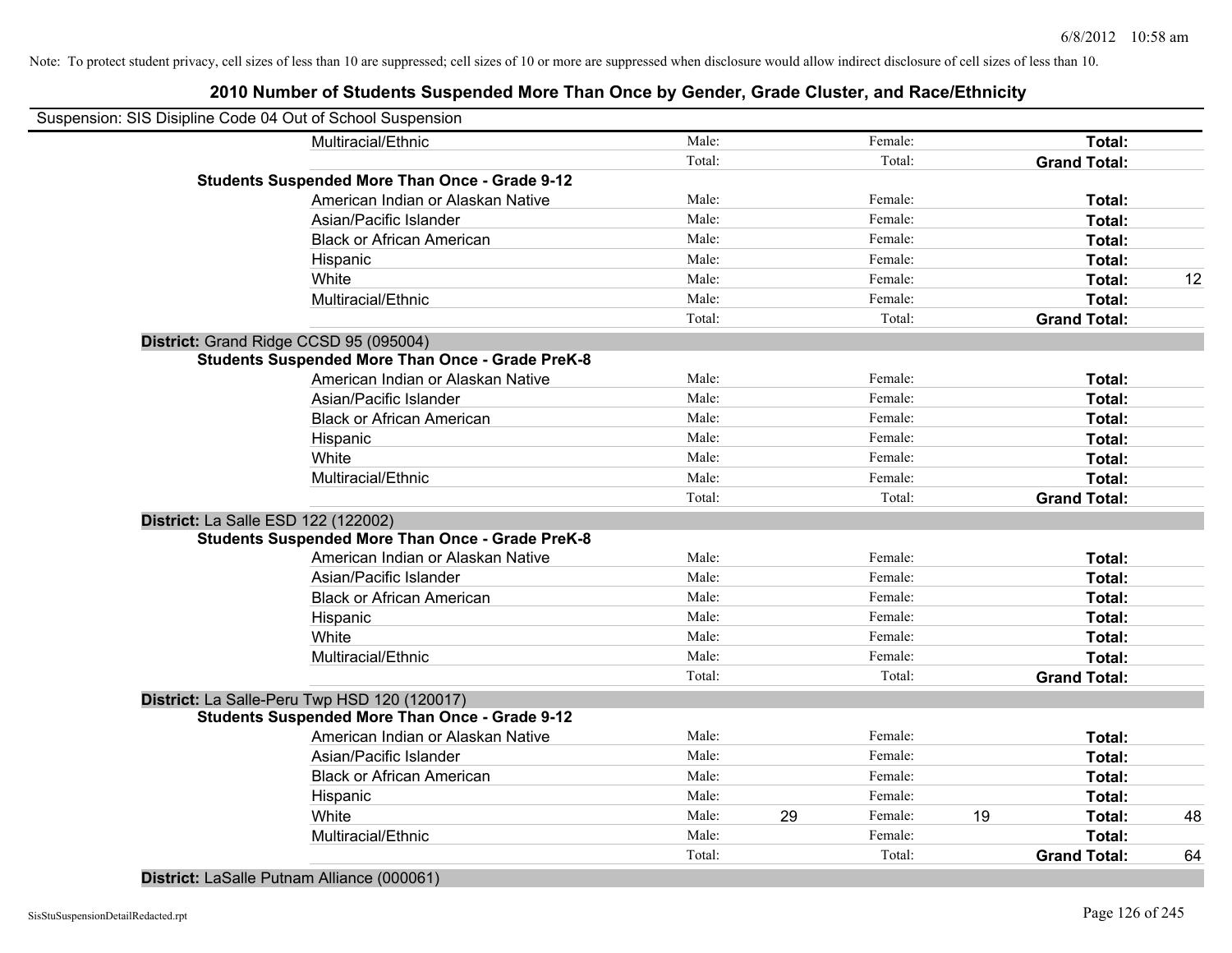| Suspension: SIS Disipline Code 04 Out of School Suspension |        |         |                     |    |
|------------------------------------------------------------|--------|---------|---------------------|----|
| <b>Students Suspended More Than Once - Grade 9-12</b>      |        |         |                     |    |
| American Indian or Alaskan Native                          | Male:  | Female: | Total:              |    |
| Asian/Pacific Islander                                     | Male:  | Female: | Total:              |    |
| <b>Black or African American</b>                           | Male:  | Female: | Total:              |    |
| Hispanic                                                   | Male:  | Female: | Total:              |    |
| White                                                      | Male:  | Female: | Total:              |    |
| Multiracial/Ethnic                                         | Male:  | Female: | Total:              |    |
|                                                            | Total: | Total:  | <b>Grand Total:</b> |    |
| District: Leland CUSD 1 (001026)                           |        |         |                     |    |
| <b>Students Suspended More Than Once - Grade 9-12</b>      |        |         |                     |    |
| American Indian or Alaskan Native                          | Male:  | Female: | Total:              |    |
| Asian/Pacific Islander                                     | Male:  | Female: | Total:              |    |
| <b>Black or African American</b>                           | Male:  | Female: | Total:              |    |
| Hispanic                                                   | Male:  | Female: | Total:              |    |
| White                                                      | Male:  | Female: | Total:              |    |
| Multiracial/Ethnic                                         | Male:  | Female: | Total:              |    |
|                                                            | Total: | Total:  | <b>Grand Total:</b> |    |
| District: Marseilles ESD 150 (150002)                      |        |         |                     |    |
| <b>Students Suspended More Than Once - Grade PreK-8</b>    |        |         |                     |    |
| American Indian or Alaskan Native                          | Male:  | Female: | Total:              |    |
| Asian/Pacific Islander                                     | Male:  | Female: | Total:              |    |
| <b>Black or African American</b>                           | Male:  | Female: | Total:              |    |
| Hispanic                                                   | Male:  | Female: | Total:              |    |
| White                                                      | Male:  | Female: | Total:              |    |
| Multiracial/Ethnic                                         | Male:  | Female: | Total:              |    |
|                                                            | Total: | Total:  | <b>Grand Total:</b> |    |
| District: Mendota Twp HSD 280 (280017)                     |        |         |                     |    |
| <b>Students Suspended More Than Once - Grade 9-12</b>      |        |         |                     |    |
| American Indian or Alaskan Native                          | Male:  | Female: | Total:              |    |
| Asian/Pacific Islander                                     | Male:  | Female: | Total:              |    |
| <b>Black or African American</b>                           | Male:  | Female: | Total:              |    |
| Hispanic                                                   | Male:  | Female: | Total:              | 14 |
| White                                                      | Male:  | Female: | Total:              | 14 |
| Multiracial/Ethnic                                         | Male:  | Female: | Total:              |    |
|                                                            | Total: | Total:  | <b>Grand Total:</b> |    |
| District: Oglesby ESD 125 (125002)                         |        |         |                     |    |
| <b>Students Suspended More Than Once - Grade PreK-8</b>    |        |         |                     |    |
| American Indian or Alaskan Native                          | Male:  | Female: | Total:              |    |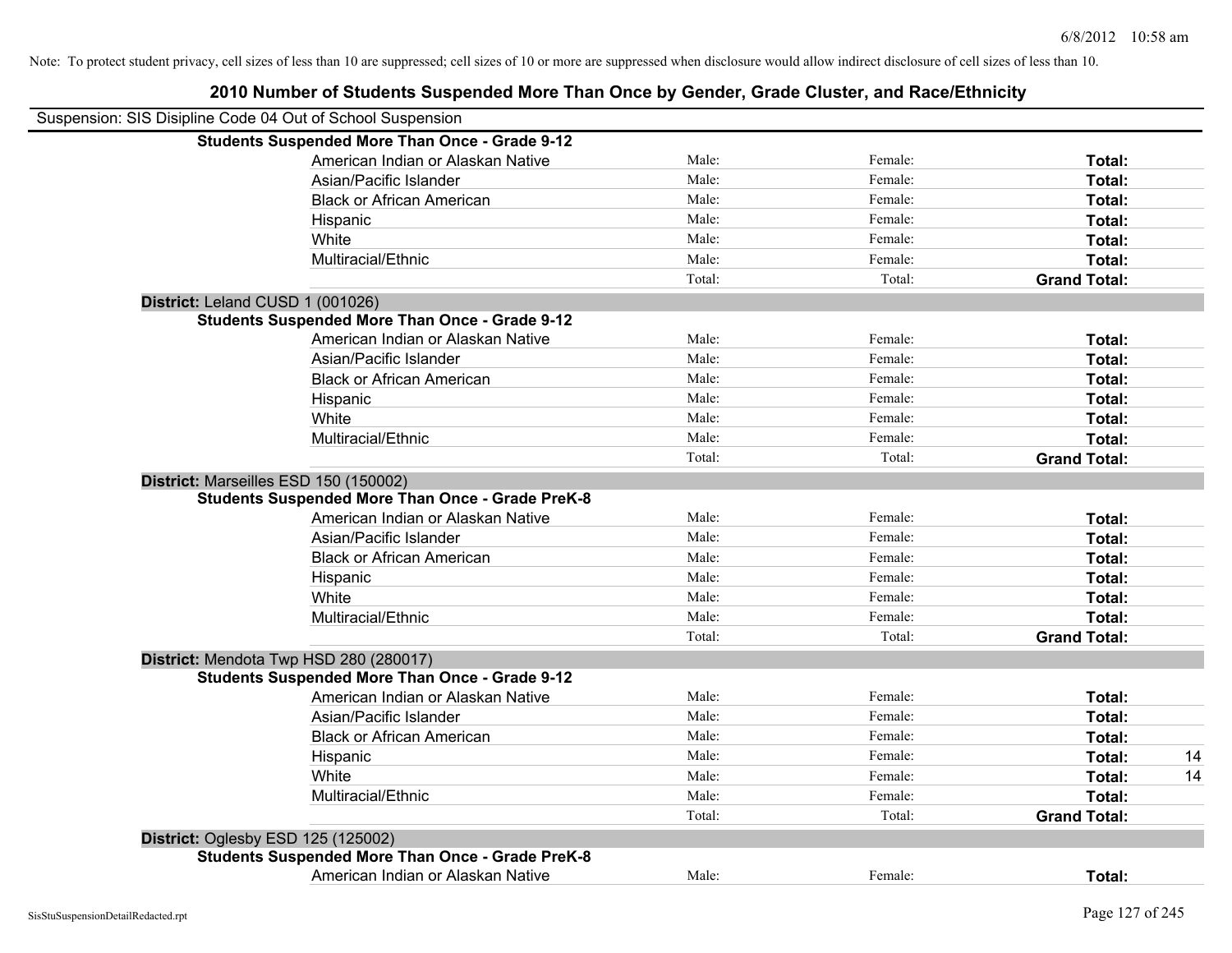| Suspension: SIS Disipline Code 04 Out of School Suspension |                                   |        |    |         |    |                     |     |
|------------------------------------------------------------|-----------------------------------|--------|----|---------|----|---------------------|-----|
| Asian/Pacific Islander                                     |                                   | Male:  |    | Female: |    | Total:              |     |
| <b>Black or African American</b>                           |                                   | Male:  |    | Female: |    | Total:              |     |
| Hispanic                                                   |                                   | Male:  |    | Female: |    | Total:              |     |
| White                                                      |                                   | Male:  |    | Female: |    | Total:              |     |
| Multiracial/Ethnic                                         |                                   | Male:  |    | Female: |    | Total:              |     |
|                                                            |                                   | Total: |    | Total:  |    | <b>Grand Total:</b> |     |
| District: Ottawa ESD 141 (141002)                          |                                   |        |    |         |    |                     |     |
| <b>Students Suspended More Than Once - Grade PreK-8</b>    |                                   |        |    |         |    |                     |     |
|                                                            | American Indian or Alaskan Native | Male:  |    | Female: |    | Total:              |     |
| Asian/Pacific Islander                                     |                                   | Male:  |    | Female: |    | Total:              |     |
| <b>Black or African American</b>                           |                                   | Male:  |    | Female: |    | Total:              |     |
| Hispanic                                                   |                                   | Male:  |    | Female: |    | Total:              |     |
| White                                                      |                                   | Male:  |    | Female: |    | Total:              | 16  |
| Multiracial/Ethnic                                         |                                   | Male:  |    | Female: |    | Total:              |     |
|                                                            |                                   | Total: |    | Total:  |    | <b>Grand Total:</b> |     |
| District: Ottawa Twp HSD 140 (140017)                      |                                   |        |    |         |    |                     |     |
| <b>Students Suspended More Than Once - Grade 9-12</b>      |                                   |        |    |         |    |                     |     |
|                                                            | American Indian or Alaskan Native | Male:  |    | Female: |    | Total:              |     |
| Asian/Pacific Islander                                     |                                   | Male:  |    | Female: |    | Total:              |     |
| <b>Black or African American</b>                           |                                   | Male:  |    | Female: |    | Total:              |     |
| Hispanic                                                   |                                   | Male:  |    | Female: |    | Total:              |     |
| White                                                      |                                   | Male:  | 97 | Female: | 43 | Total:              | 140 |
| Multiracial/Ethnic                                         |                                   | Male:  |    | Female: |    | <b>Total:</b>       |     |
|                                                            |                                   | Total: |    | Total:  |    | <b>Grand Total:</b> | 157 |
| District: Peru ESD 124 (124002)                            |                                   |        |    |         |    |                     |     |
| <b>Students Suspended More Than Once - Grade PreK-8</b>    |                                   |        |    |         |    |                     |     |
|                                                            | American Indian or Alaskan Native | Male:  |    | Female: |    | Total:              |     |
| Asian/Pacific Islander                                     |                                   | Male:  |    | Female: |    | Total:              |     |
| <b>Black or African American</b>                           |                                   | Male:  |    | Female: |    | Total:              |     |
| Hispanic                                                   |                                   | Male:  |    | Female: |    | Total:              |     |
| White                                                      |                                   | Male:  |    | Female: |    | Total:              |     |
| Multiracial/Ethnic                                         |                                   | Male:  |    | Female: |    | Total:              |     |
|                                                            |                                   | Total: |    | Total:  |    | <b>Grand Total:</b> |     |
| District: Serena CUSD 2 (002026)                           |                                   |        |    |         |    |                     |     |
| <b>Students Suspended More Than Once - Grade 9-12</b>      |                                   |        |    |         |    |                     |     |
|                                                            | American Indian or Alaskan Native | Male:  |    | Female: |    | Total:              |     |
| Asian/Pacific Islander                                     |                                   | Male:  |    | Female: |    | Total:              |     |
| <b>Black or African American</b>                           |                                   | Male:  |    | Female: |    | Total:              |     |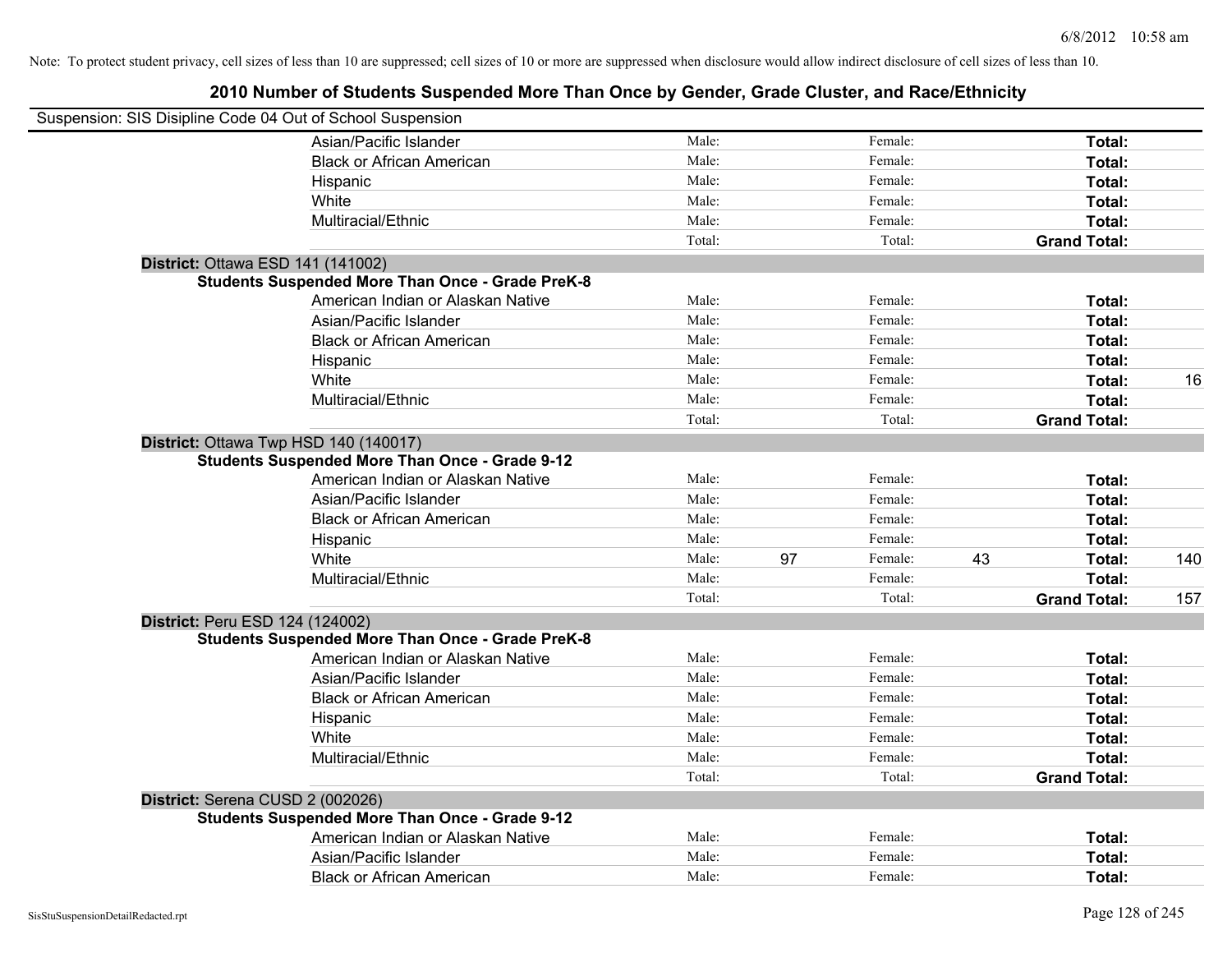| Suspension: SIS Disipline Code 04 Out of School Suspension |                                                         |        |    |         |    |                     |    |
|------------------------------------------------------------|---------------------------------------------------------|--------|----|---------|----|---------------------|----|
|                                                            | Hispanic                                                | Male:  |    | Female: |    | Total:              |    |
|                                                            | White                                                   | Male:  |    | Female: |    | Total:              |    |
|                                                            | Multiracial/Ethnic                                      | Male:  |    | Female: |    | Total:              |    |
|                                                            |                                                         | Total: |    | Total:  |    | <b>Grand Total:</b> |    |
| District: Streator ESD 44 (044002)                         |                                                         |        |    |         |    |                     |    |
|                                                            | <b>Students Suspended More Than Once - Grade PreK-8</b> |        |    |         |    |                     |    |
|                                                            | American Indian or Alaskan Native                       | Male:  |    | Female: |    | Total:              |    |
|                                                            | Asian/Pacific Islander                                  | Male:  |    | Female: |    | Total:              |    |
|                                                            | <b>Black or African American</b>                        | Male:  |    | Female: |    | Total:              |    |
|                                                            | Hispanic                                                | Male:  |    | Female: |    | Total:              |    |
|                                                            | White                                                   | Male:  |    | Female: |    | Total:              | 21 |
|                                                            | Multiracial/Ethnic                                      | Male:  |    | Female: |    | Total:              |    |
|                                                            |                                                         | Total: |    | Total:  |    | <b>Grand Total:</b> | 32 |
| District: Streator Twp HSD 40 (040017)                     |                                                         |        |    |         |    |                     |    |
|                                                            | <b>Students Suspended More Than Once - Grade 9-12</b>   |        |    |         |    |                     |    |
|                                                            | American Indian or Alaskan Native                       | Male:  |    | Female: |    | Total:              |    |
|                                                            | Asian/Pacific Islander                                  | Male:  |    | Female: |    | Total:              |    |
|                                                            | <b>Black or African American</b>                        | Male:  |    | Female: |    | Total:              | 12 |
|                                                            | Hispanic                                                | Male:  |    | Female: |    | Total:              | 15 |
|                                                            | White                                                   | Male:  | 53 | Female: | 30 | Total:              | 83 |
|                                                            | Multiracial/Ethnic                                      | Male:  |    | Female: |    | Total:              |    |
|                                                            |                                                         | Total: |    | Total:  |    | <b>Grand Total:</b> |    |
| District: Tonica CCSD 79 (079004)                          |                                                         |        |    |         |    |                     |    |
|                                                            | <b>Students Suspended More Than Once - Grade PreK-8</b> |        |    |         |    |                     |    |
|                                                            | American Indian or Alaskan Native                       | Male:  |    | Female: |    | Total:              |    |
|                                                            | Asian/Pacific Islander                                  | Male:  |    | Female: |    | Total:              |    |
|                                                            | <b>Black or African American</b>                        | Male:  |    | Female: |    | Total:              |    |
|                                                            | Hispanic                                                | Male:  |    | Female: |    | Total:              |    |
|                                                            | White                                                   | Male:  |    | Female: |    | Total:              |    |
|                                                            | Multiracial/Ethnic                                      | Male:  |    | Female: |    | Total:              |    |
|                                                            |                                                         | Total: |    | Total:  |    | <b>Grand Total:</b> |    |
| District: Waltham CCSD 185 (185004)                        |                                                         |        |    |         |    |                     |    |
|                                                            | <b>Students Suspended More Than Once - Grade PreK-8</b> |        |    |         |    |                     |    |
|                                                            | American Indian or Alaskan Native                       | Male:  |    | Female: |    | Total:              |    |
|                                                            | Asian/Pacific Islander                                  | Male:  |    | Female: |    | Total:              |    |
|                                                            | <b>Black or African American</b>                        | Male:  |    | Female: |    | Total:              |    |
|                                                            | Hispanic                                                | Male:  |    | Female: |    | Total:              |    |
|                                                            | White                                                   | Male:  |    | Female: |    | Total:              |    |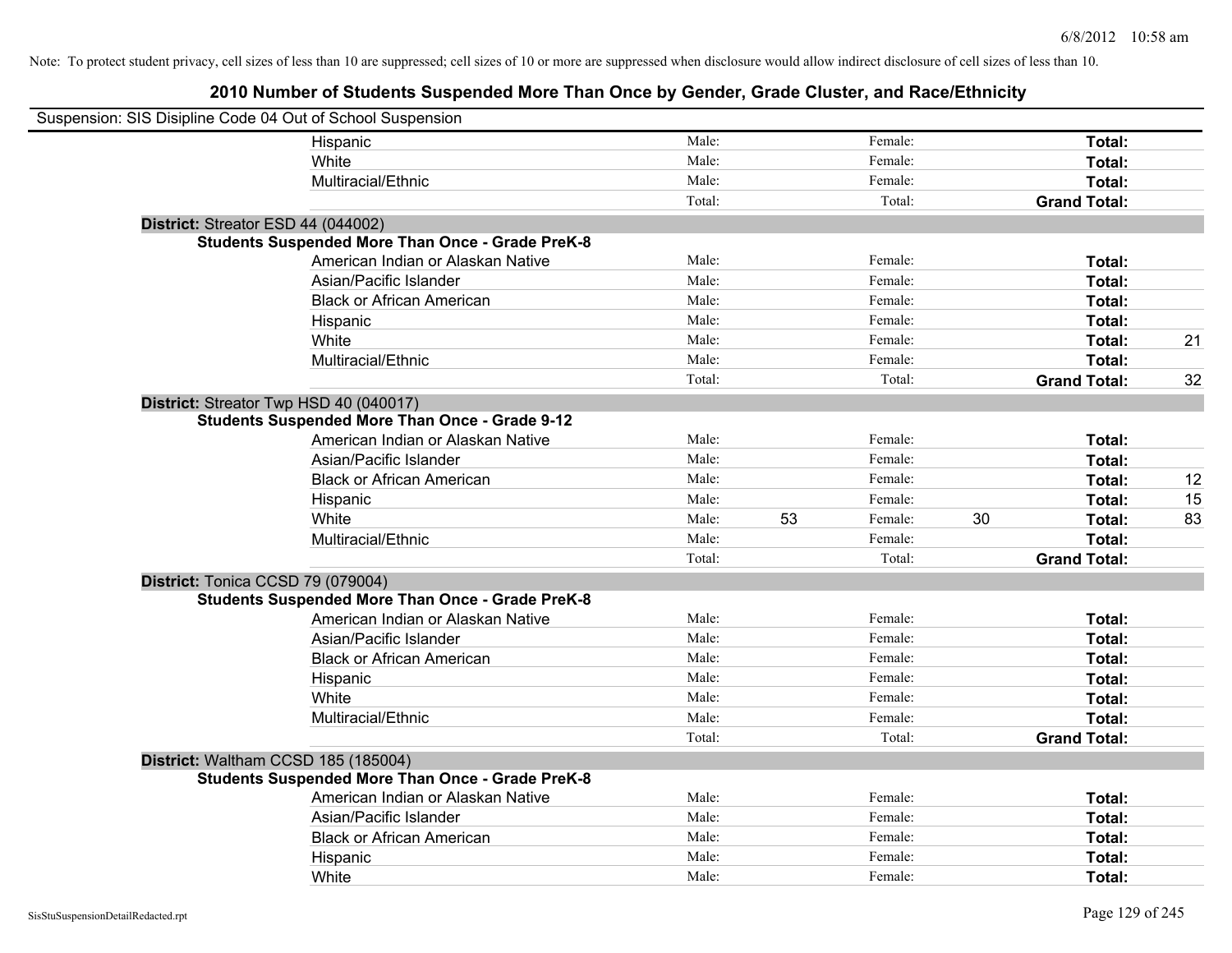|                       | Suspension: SIS Disipline Code 04 Out of School Suspension |        |         |                     |    |
|-----------------------|------------------------------------------------------------|--------|---------|---------------------|----|
|                       | Multiracial/Ethnic                                         | Male:  | Female: | Total:              |    |
|                       |                                                            | Total: | Total:  | <b>Grand Total:</b> |    |
| Region: Lake ROE (34) |                                                            |        |         |                     |    |
| County: Lake (049)    |                                                            |        |         |                     |    |
|                       | District: Adlai E Stevenson HSD 125 (125013)               |        |         |                     |    |
|                       | <b>Students Suspended More Than Once - Grade 9-12</b>      |        |         |                     |    |
|                       | American Indian or Alaskan Native                          | Male:  | Female: | Total:              |    |
|                       | Asian/Pacific Islander                                     | Male:  | Female: | Total:              |    |
|                       | <b>Black or African American</b>                           | Male:  | Female: | Total:              |    |
|                       | Hispanic                                                   | Male:  | Female: | Total:              |    |
|                       | White                                                      | Male:  | Female: | Total:              | 12 |
|                       | Multiracial/Ethnic                                         | Male:  | Female: | Total:              |    |
|                       |                                                            | Total: | Total:  | <b>Grand Total:</b> |    |
|                       | District: Allendale Association (000600)                   |        |         |                     |    |
|                       | <b>Students Suspended More Than Once - Grade PreK-8</b>    |        |         |                     |    |
|                       | American Indian or Alaskan Native                          | Male:  | Female: | Total:              |    |
|                       | Asian/Pacific Islander                                     | Male:  | Female: | Total:              |    |
|                       | <b>Black or African American</b>                           | Male:  | Female: | Total:              |    |
|                       | Hispanic                                                   | Male:  | Female: | Total:              |    |
|                       | White                                                      | Male:  | Female: | Total:              |    |
|                       | Multiracial/Ethnic                                         | Male:  | Female: | Total:              |    |
|                       |                                                            | Total: | Total:  | <b>Grand Total:</b> |    |
|                       | District: Antioch CCSD 34 (034004)                         |        |         |                     |    |
|                       | <b>Students Suspended More Than Once - Grade PreK-8</b>    |        |         |                     |    |
|                       | American Indian or Alaskan Native                          | Male:  | Female: | Total:              |    |
|                       | Asian/Pacific Islander                                     | Male:  | Female: | Total:              |    |
|                       | <b>Black or African American</b>                           | Male:  | Female: | <b>Total:</b>       |    |
|                       | Hispanic                                                   | Male:  | Female: | <b>Total:</b>       |    |
|                       | White                                                      | Male:  | Female: | Total:              |    |
|                       | Multiracial/Ethnic                                         | Male:  | Female: | Total:              |    |
|                       |                                                            | Total: | Total:  | <b>Grand Total:</b> | 10 |
|                       | District: Barrington CUSD 220 (220026)                     |        |         |                     |    |
|                       | <b>Students Suspended More Than Once - Grade PreK-8</b>    |        |         |                     |    |
|                       | American Indian or Alaskan Native                          | Male:  | Female: | Total:              |    |
|                       | Asian/Pacific Islander                                     | Male:  | Female: | <b>Total:</b>       |    |
|                       | <b>Black or African American</b>                           | Male:  | Female: | <b>Total:</b>       |    |
|                       | Hispanic                                                   | Male:  | Female: | Total:              |    |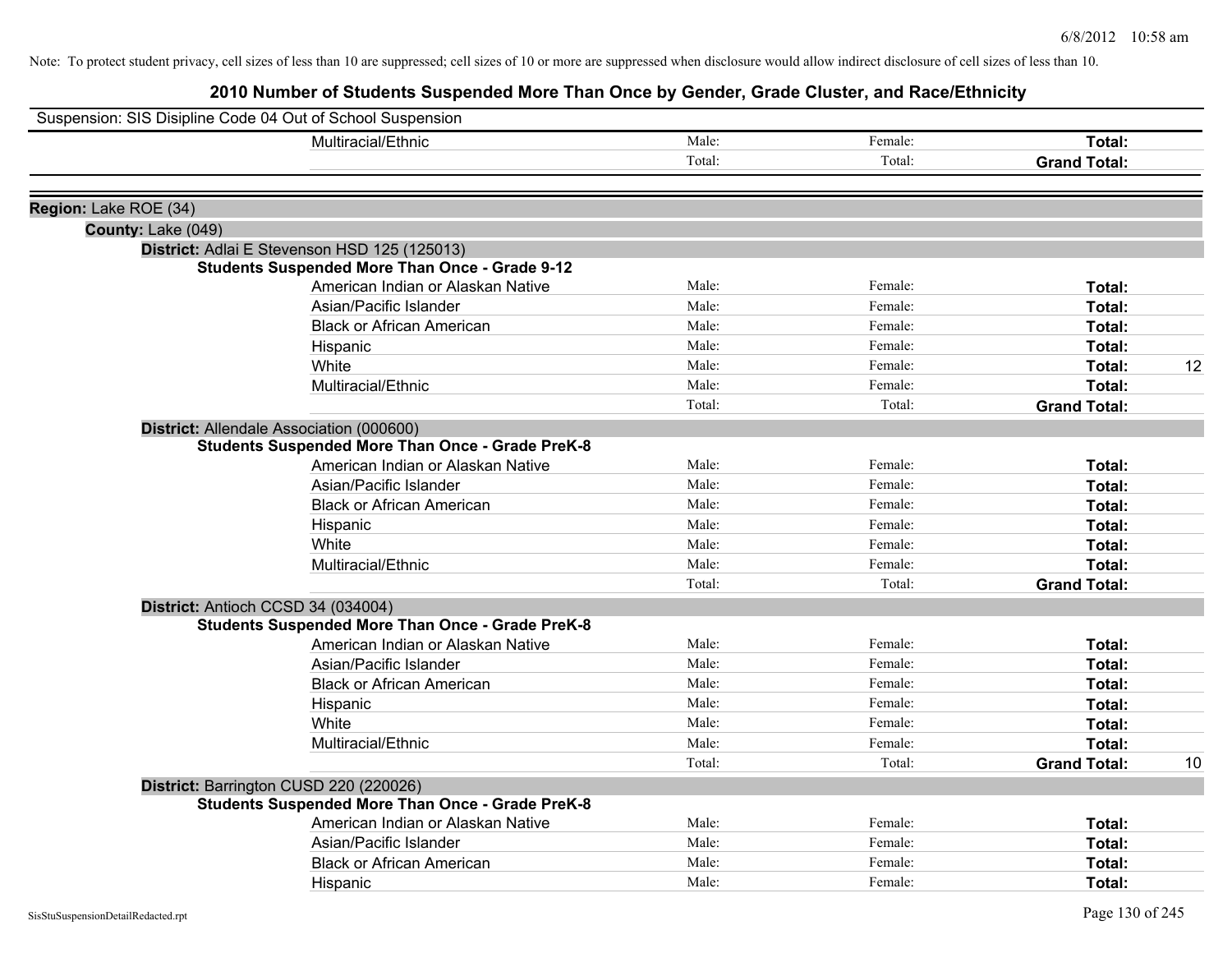| Suspension: SIS Disipline Code 04 Out of School Suspension |                                                         |        |    |         |    |                     |    |
|------------------------------------------------------------|---------------------------------------------------------|--------|----|---------|----|---------------------|----|
|                                                            | <b>White</b>                                            | Male:  |    | Female: |    | Total:              |    |
|                                                            | Multiracial/Ethnic                                      | Male:  |    | Female: |    | Total:              |    |
|                                                            |                                                         | Total: |    | Total:  |    | <b>Grand Total:</b> | 12 |
|                                                            | <b>Students Suspended More Than Once - Grade 9-12</b>   |        |    |         |    |                     |    |
|                                                            | American Indian or Alaskan Native                       | Male:  |    | Female: |    | Total:              |    |
|                                                            | Asian/Pacific Islander                                  | Male:  |    | Female: |    | Total:              |    |
|                                                            | <b>Black or African American</b>                        | Male:  |    | Female: |    | Total:              |    |
|                                                            | Hispanic                                                | Male:  |    | Female: |    | Total:              |    |
|                                                            | White                                                   | Male:  |    | Female: |    | Total:              |    |
|                                                            | Multiracial/Ethnic                                      | Male:  |    | Female: |    | Total:              |    |
|                                                            |                                                         | Total: |    | Total:  |    | <b>Grand Total:</b> | 13 |
| District: Beach Park CCSD 3 (003004)                       |                                                         |        |    |         |    |                     |    |
|                                                            | <b>Students Suspended More Than Once - Grade PreK-8</b> |        |    |         |    |                     |    |
|                                                            | American Indian or Alaskan Native                       | Male:  |    | Female: |    | Total:              |    |
|                                                            | Asian/Pacific Islander                                  | Male:  |    | Female: |    | Total:              |    |
|                                                            | <b>Black or African American</b>                        | Male:  | 25 | Female: | 14 | Total:              | 39 |
|                                                            | Hispanic                                                | Male:  |    | Female: |    | Total:              | 13 |
|                                                            | White                                                   | Male:  |    | Female: |    | Total:              | 21 |
|                                                            | Multiracial/Ethnic                                      | Male:  |    | Female: |    | Total:              |    |
|                                                            |                                                         | Total: |    | Total:  |    | <b>Grand Total:</b> |    |
| District: Big Hollow SD 38 (038002)                        |                                                         |        |    |         |    |                     |    |
|                                                            | <b>Students Suspended More Than Once - Grade PreK-8</b> |        |    |         |    |                     |    |
|                                                            | American Indian or Alaskan Native                       | Male:  |    | Female: |    | Total:              |    |
|                                                            | Asian/Pacific Islander                                  | Male:  |    | Female: |    | Total:              |    |
|                                                            | <b>Black or African American</b>                        | Male:  |    | Female: |    | Total:              |    |
|                                                            | Hispanic                                                | Male:  |    | Female: |    | Total:              |    |
|                                                            | White                                                   | Male:  |    | Female: |    | Total:              |    |
|                                                            | Multiracial/Ethnic                                      | Male:  |    | Female: |    | Total:              |    |
|                                                            |                                                         | Total: |    | Total:  |    | <b>Grand Total:</b> |    |
| District: CHSD 117 (117016)                                |                                                         |        |    |         |    |                     |    |
|                                                            | <b>Students Suspended More Than Once - Grade 9-12</b>   |        |    |         |    |                     |    |
|                                                            | American Indian or Alaskan Native                       | Male:  |    | Female: |    | Total:              |    |
|                                                            | Asian/Pacific Islander                                  | Male:  |    | Female: |    | Total:              |    |
|                                                            | <b>Black or African American</b>                        | Male:  |    | Female: |    | Total:              | 11 |
|                                                            | Hispanic                                                | Male:  |    | Female: |    | Total:              |    |
|                                                            | White                                                   | Male:  |    | Female: |    | Total:              | 39 |
|                                                            | Multiracial/Ethnic                                      | Male:  |    | Female: |    | Total:              |    |
|                                                            |                                                         | Total: | 51 | Total:  | 13 | <b>Grand Total:</b> | 64 |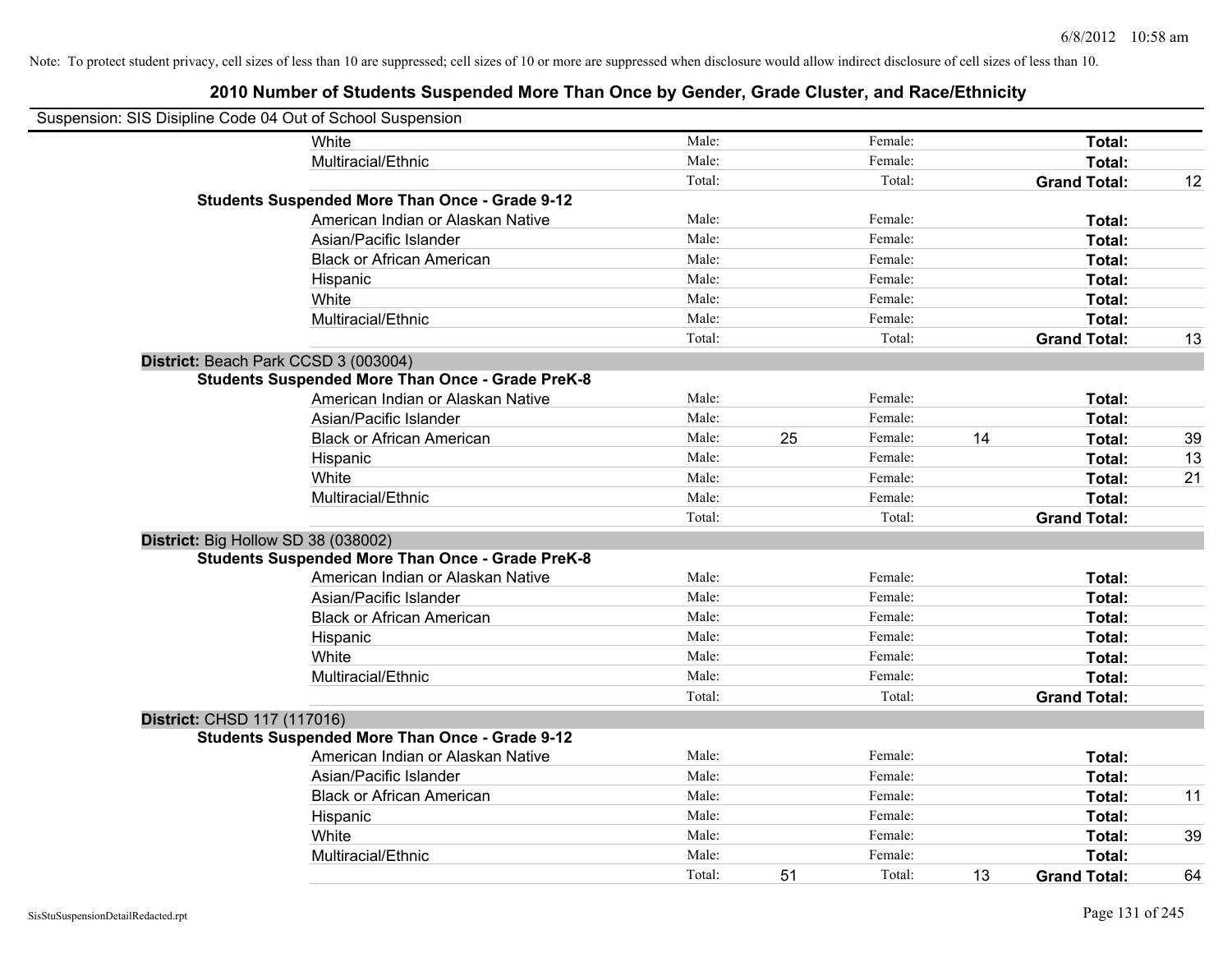### **2010 Number of Students Suspended More Than Once by Gender, Grade Cluster, and Race/Ethnicity**

|                                 | Suspension: SIS Disipline Code 04 Out of School Suspension |        |         |                     |    |
|---------------------------------|------------------------------------------------------------|--------|---------|---------------------|----|
| District: CHSD 128 (128016)     |                                                            |        |         |                     |    |
|                                 | <b>Students Suspended More Than Once - Grade 9-12</b>      |        |         |                     |    |
|                                 | American Indian or Alaskan Native                          | Male:  | Female: | Total:              |    |
|                                 | Asian/Pacific Islander                                     | Male:  | Female: | Total:              |    |
|                                 | <b>Black or African American</b>                           | Male:  | Female: | Total:              |    |
|                                 | Hispanic                                                   | Male:  | Female: | Total:              |    |
|                                 | White                                                      | Male:  | Female: | Total:              | 11 |
|                                 | Multiracial/Ethnic                                         | Male:  | Female: | Total:              |    |
|                                 |                                                            | Total: | Total:  | <b>Grand Total:</b> |    |
|                                 | District: Deerfield SD 109 (109002)                        |        |         |                     |    |
|                                 | <b>Students Suspended More Than Once - Grade PreK-8</b>    |        |         |                     |    |
|                                 | American Indian or Alaskan Native                          | Male:  | Female: | Total:              |    |
|                                 | Asian/Pacific Islander                                     | Male:  | Female: | Total:              |    |
|                                 | <b>Black or African American</b>                           | Male:  | Female: | Total:              |    |
|                                 | Hispanic                                                   | Male:  | Female: | Total:              |    |
|                                 | White                                                      | Male:  | Female: | Total:              |    |
|                                 | Multiracial/Ethnic                                         | Male:  | Female: | Total:              |    |
|                                 |                                                            | Total: | Total:  | <b>Grand Total:</b> |    |
|                                 | District: Diamond Lake SD 76 (076002)                      |        |         |                     |    |
|                                 | <b>Students Suspended More Than Once - Grade PreK-8</b>    |        |         |                     |    |
|                                 | American Indian or Alaskan Native                          | Male:  | Female: | Total:              |    |
|                                 | Asian/Pacific Islander                                     | Male:  | Female: | Total:              |    |
|                                 | <b>Black or African American</b>                           | Male:  | Female: | Total:              |    |
|                                 | Hispanic                                                   | Male:  | Female: | Total:              |    |
|                                 | White                                                      | Male:  | Female: | Total:              |    |
|                                 | Multiracial/Ethnic                                         | Male:  | Female: | Total:              |    |
|                                 |                                                            | Total: | Total:  | <b>Grand Total:</b> |    |
| District: Emmons SD 33 (033002) |                                                            |        |         |                     |    |
|                                 | <b>Students Suspended More Than Once - Grade PreK-8</b>    |        |         |                     |    |
|                                 | American Indian or Alaskan Native                          | Male:  | Female: | Total:              |    |
|                                 | Asian/Pacific Islander                                     | Male:  | Female: | Total:              |    |
|                                 | <b>Black or African American</b>                           | Male:  | Female: | Total:              |    |
|                                 | Hispanic                                                   | Male:  | Female: | Total:              |    |
|                                 | White                                                      | Male:  | Female: | Total:              |    |
|                                 | Multiracial/Ethnic                                         | Male:  | Female: | Total:              |    |
|                                 |                                                            | Total: | Total:  | <b>Grand Total:</b> |    |
|                                 | Dictrict: $E_{0}y \mid g _{0}$ CCD 114 (114002)            |        |         |                     |    |

**District:** Fox Lake GSD 114 (114002) **Students Suspended More Than Once - Grade PreK-8**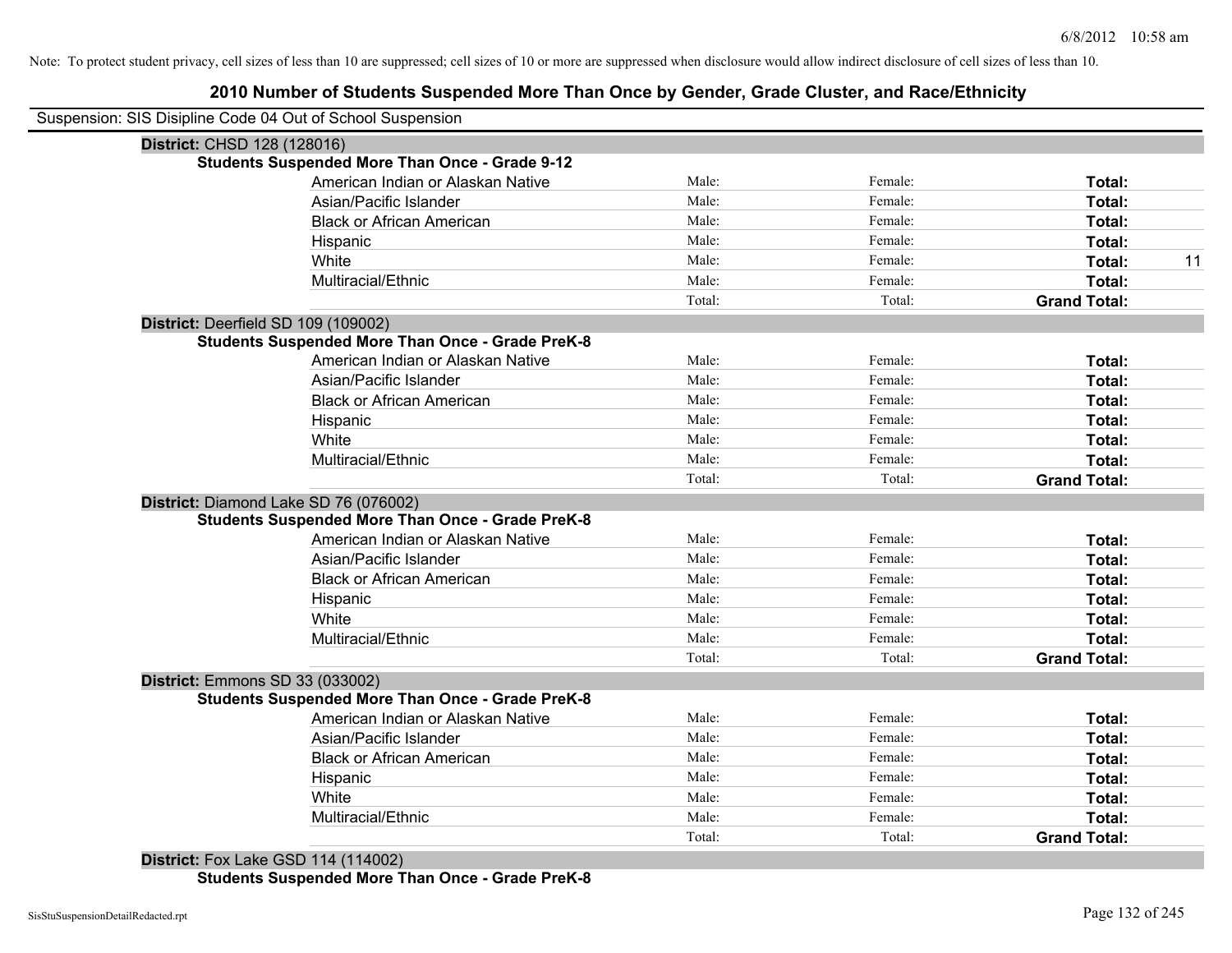| Suspension: SIS Disipline Code 04 Out of School Suspension                                       |        |         |                     |    |
|--------------------------------------------------------------------------------------------------|--------|---------|---------------------|----|
| American Indian or Alaskan Native                                                                | Male:  | Female: | Total:              |    |
| Asian/Pacific Islander                                                                           | Male:  | Female: | Total:              |    |
| <b>Black or African American</b>                                                                 | Male:  | Female: | Total:              |    |
| Hispanic                                                                                         | Male:  | Female: | Total:              |    |
| White                                                                                            | Male:  | Female: | Total:              |    |
| Multiracial/Ethnic                                                                               | Male:  | Female: | Total:              |    |
|                                                                                                  | Total: | Total:  | <b>Grand Total:</b> |    |
| District: Fremont SD 79 (079002)                                                                 |        |         |                     |    |
| <b>Students Suspended More Than Once - Grade PreK-8</b>                                          |        |         |                     |    |
| American Indian or Alaskan Native                                                                | Male:  | Female: | Total:              |    |
| Asian/Pacific Islander                                                                           | Male:  | Female: | Total:              |    |
| <b>Black or African American</b>                                                                 | Male:  | Female: | Total:              |    |
| Hispanic                                                                                         | Male:  | Female: | Total:              |    |
| White                                                                                            | Male:  | Female: | Total:              |    |
| Multiracial/Ethnic                                                                               | Male:  | Female: | Total:              |    |
|                                                                                                  | Total: | Total:  | <b>Grand Total:</b> |    |
| <b>District: Gavin SD 37 (037002)</b><br><b>Students Suspended More Than Once - Grade PreK-8</b> |        |         |                     |    |
| American Indian or Alaskan Native                                                                | Male:  | Female: | Total:              |    |
| Asian/Pacific Islander                                                                           | Male:  | Female: | Total:              |    |
| <b>Black or African American</b>                                                                 | Male:  | Female: | Total:              |    |
| Hispanic                                                                                         | Male:  | Female: | Total:              |    |
| White                                                                                            | Male:  | Female: | Total:              |    |
| Multiracial/Ethnic                                                                               | Male:  | Female: | Total:              |    |
|                                                                                                  | Total: | Total:  | <b>Grand Total:</b> |    |
| District: Grant CHSD 124 (124016)                                                                |        |         |                     |    |
| <b>Students Suspended More Than Once - Grade 9-12</b>                                            |        |         |                     |    |
| American Indian or Alaskan Native                                                                | Male:  | Female: | Total:              |    |
| Asian/Pacific Islander                                                                           | Male:  | Female: | Total:              |    |
| <b>Black or African American</b>                                                                 | Male:  | Female: | Total:              |    |
| Hispanic                                                                                         | Male:  | Female: | Total:              | 10 |
| White                                                                                            | Male:  | Female: | Total:              | 26 |
| Multiracial/Ethnic                                                                               | Male:  | Female: | Total:              |    |
|                                                                                                  | Total: | Total:  | <b>Grand Total:</b> |    |
| District: Grayslake CCSD 46 (046004)                                                             |        |         |                     |    |
| <b>Students Suspended More Than Once - Grade PreK-8</b>                                          |        |         |                     |    |
| American Indian or Alaskan Native                                                                | Male:  | Female: | Total:              |    |
| Asian/Pacific Islander                                                                           | Male:  | Female: | Total:              |    |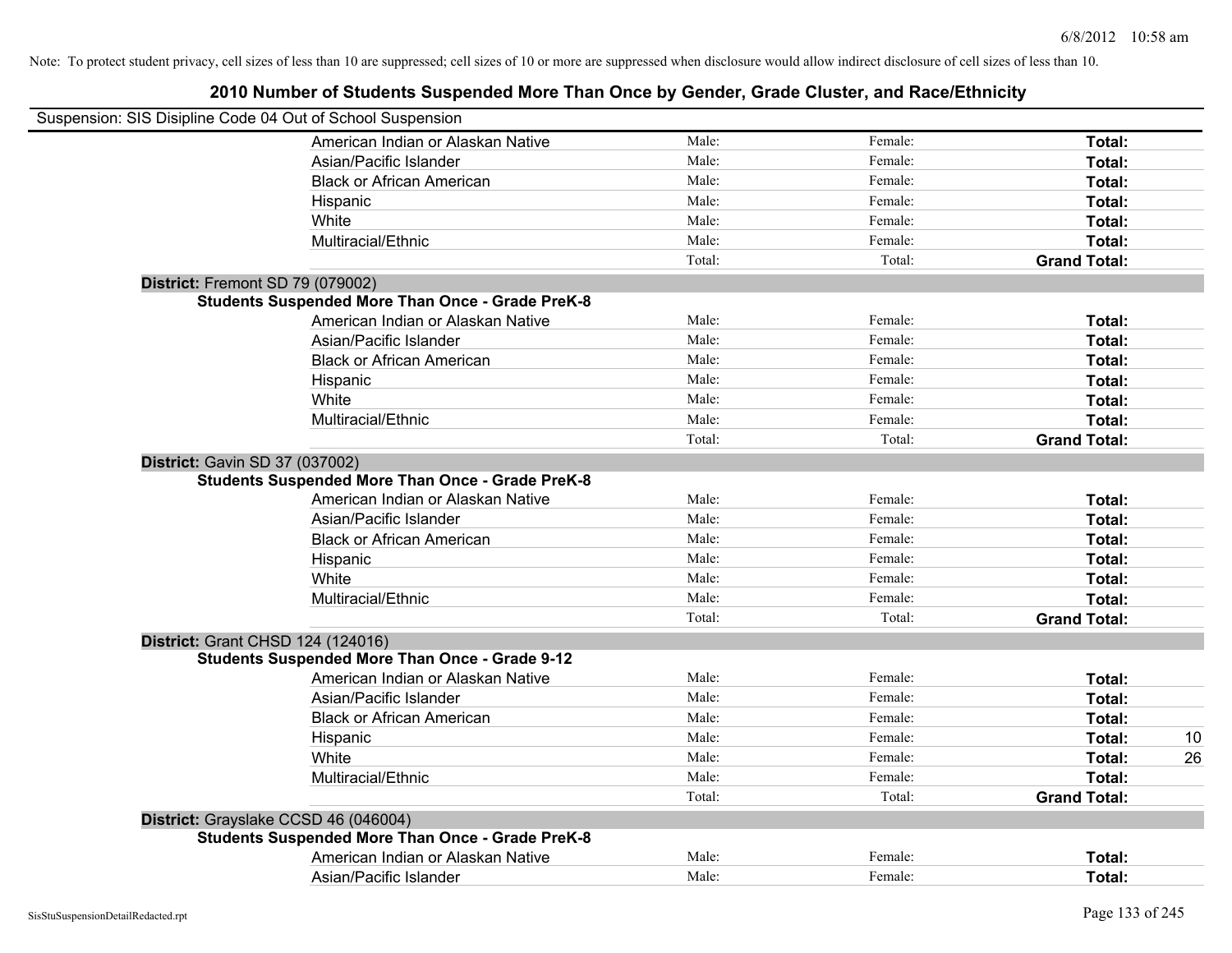| Suspension: SIS Disipline Code 04 Out of School Suspension |        |         |                     |    |
|------------------------------------------------------------|--------|---------|---------------------|----|
| <b>Black or African American</b>                           | Male:  | Female: | Total:              |    |
| Hispanic                                                   | Male:  | Female: | Total:              |    |
| White                                                      | Male:  | Female: | Total:              | 13 |
| Multiracial/Ethnic                                         | Male:  | Female: | Total:              |    |
|                                                            | Total: | Total:  | <b>Grand Total:</b> |    |
| District: Grayslake CHSD 127 (127016)                      |        |         |                     |    |
| <b>Students Suspended More Than Once - Grade 9-12</b>      |        |         |                     |    |
| American Indian or Alaskan Native                          | Male:  | Female: | Total:              |    |
| Asian/Pacific Islander                                     | Male:  | Female: | Total:              |    |
| <b>Black or African American</b>                           | Male:  | Female: | Total:              |    |
| Hispanic                                                   | Male:  | Female: | Total:              |    |
| White                                                      | Male:  | Female: | Total:              | 17 |
| Multiracial/Ethnic                                         | Male:  | Female: | Total:              |    |
|                                                            | Total: | Total:  | <b>Grand Total:</b> |    |
| District: Gurnee SD 56 (056002)                            |        |         |                     |    |
| <b>Students Suspended More Than Once - Grade PreK-8</b>    |        |         |                     |    |
| American Indian or Alaskan Native                          | Male:  | Female: | Total:              |    |
| Asian/Pacific Islander                                     | Male:  | Female: | Total:              |    |
| <b>Black or African American</b>                           | Male:  | Female: | Total:              |    |
| Hispanic                                                   | Male:  | Female: | Total:              |    |
| White                                                      | Male:  | Female: | Total:              |    |
| Multiracial/Ethnic                                         | Male:  | Female: | Total:              |    |
|                                                            | Total: | Total:  | <b>Grand Total:</b> |    |
| District: Hawthorn CCSD 73 (073004)                        |        |         |                     |    |
| <b>Students Suspended More Than Once - Grade PreK-8</b>    |        |         |                     |    |
| American Indian or Alaskan Native                          | Male:  | Female: | Total:              |    |
| Asian/Pacific Islander                                     | Male:  | Female: | Total:              |    |
| <b>Black or African American</b>                           | Male:  | Female: | Total:              |    |
| Hispanic                                                   | Male:  | Female: | Total:              |    |
| White                                                      | Male:  | Female: | Total:              |    |
| Multiracial/Ethnic                                         | Male:  | Female: | Total:              |    |
|                                                            | Total: | Total:  | <b>Grand Total:</b> |    |
| District: Kildeer Countryside CCSD 96 (096004)             |        |         |                     |    |
| <b>Students Suspended More Than Once - Grade PreK-8</b>    |        |         |                     |    |
| American Indian or Alaskan Native                          | Male:  | Female: | Total:              |    |
| Asian/Pacific Islander                                     | Male:  | Female: | Total:              |    |
| <b>Black or African American</b>                           | Male:  | Female: | Total:              |    |
| Hispanic                                                   | Male:  | Female: | Total:              |    |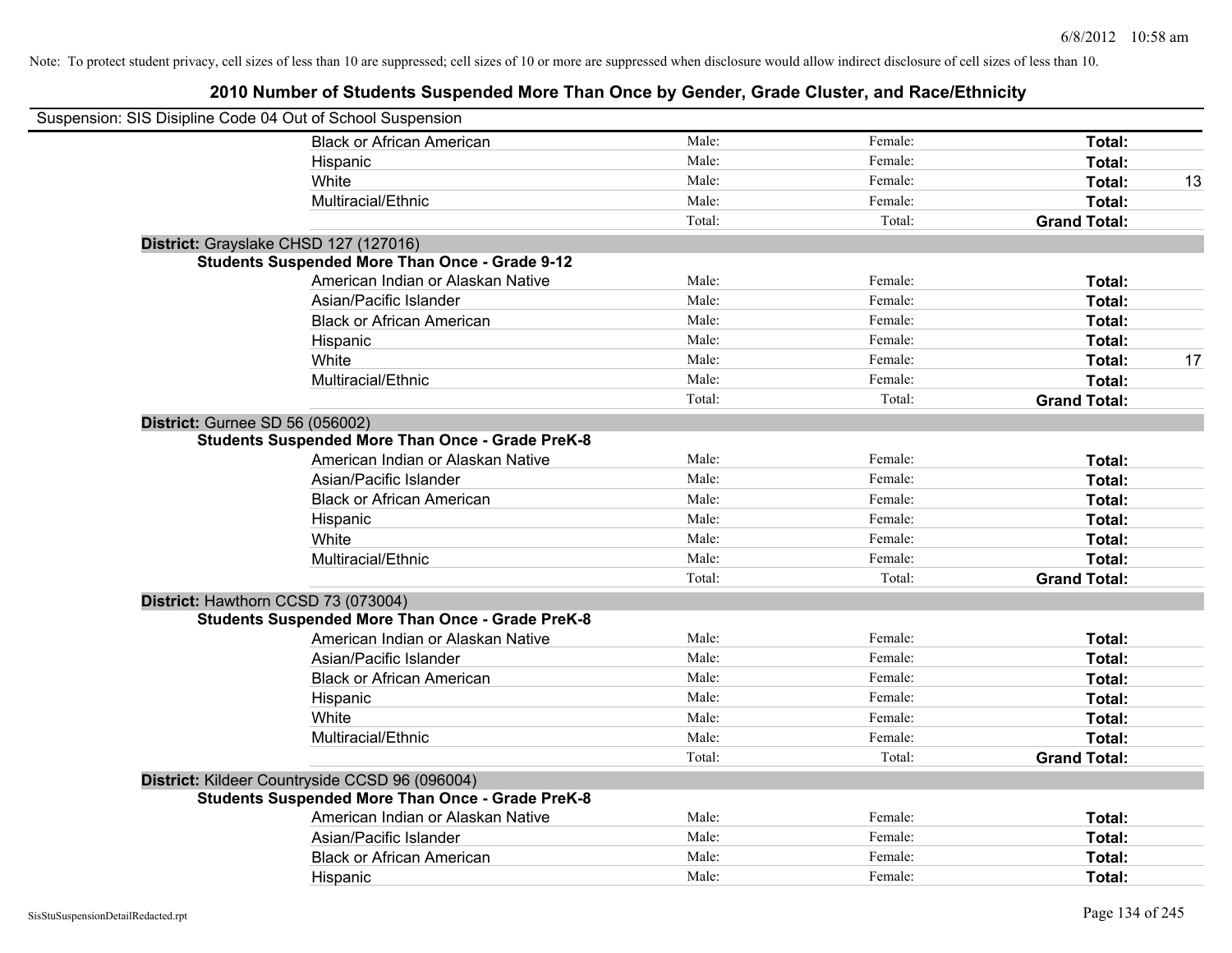| Suspension: SIS Disipline Code 04 Out of School Suspension |                                                         |        |         |                     |
|------------------------------------------------------------|---------------------------------------------------------|--------|---------|---------------------|
|                                                            | <b>White</b>                                            | Male:  | Female: | Total:              |
|                                                            | Multiracial/Ethnic                                      | Male:  | Female: | Total:              |
|                                                            |                                                         | Total: | Total:  | <b>Grand Total:</b> |
| District: Lake Bluff ESD 65 (065002)                       |                                                         |        |         |                     |
|                                                            | <b>Students Suspended More Than Once - Grade PreK-8</b> |        |         |                     |
|                                                            | American Indian or Alaskan Native                       | Male:  | Female: | Total:              |
|                                                            | Asian/Pacific Islander                                  | Male:  | Female: | Total:              |
|                                                            | <b>Black or African American</b>                        | Male:  | Female: | Total:              |
|                                                            | Hispanic                                                | Male:  | Female: | Total:              |
|                                                            | White                                                   | Male:  | Female: | Total:              |
|                                                            | Multiracial/Ethnic                                      | Male:  | Female: | Total:              |
|                                                            |                                                         | Total: | Total:  | <b>Grand Total:</b> |
| District: Lake Forest CHSD 115 (115016)                    |                                                         |        |         |                     |
|                                                            | <b>Students Suspended More Than Once - Grade 9-12</b>   |        |         |                     |
|                                                            | American Indian or Alaskan Native                       | Male:  | Female: | Total:              |
|                                                            | Asian/Pacific Islander                                  | Male:  | Female: | Total:              |
|                                                            | <b>Black or African American</b>                        | Male:  | Female: | Total:              |
|                                                            | Hispanic                                                | Male:  | Female: | Total:              |
|                                                            | White                                                   | Male:  | Female: | Total:              |
|                                                            | Multiracial/Ethnic                                      | Male:  | Female: | Total:              |
|                                                            |                                                         | Total: | Total:  | <b>Grand Total:</b> |
| District: Lake Villa CCSD 41 (041004)                      |                                                         |        |         |                     |
|                                                            | <b>Students Suspended More Than Once - Grade PreK-8</b> |        |         |                     |
|                                                            | American Indian or Alaskan Native                       | Male:  | Female: | Total:              |
|                                                            | Asian/Pacific Islander                                  | Male:  | Female: | Total:              |
|                                                            | <b>Black or African American</b>                        | Male:  | Female: | Total:              |
|                                                            | Hispanic                                                | Male:  | Female: | Total:              |
|                                                            | White                                                   | Male:  | Female: | Total:              |
|                                                            | Multiracial/Ethnic                                      | Male:  | Female: | Total:              |
|                                                            |                                                         | Total: | Total:  | <b>Grand Total:</b> |
| District: Lake Zurich CUSD 95 (095026)                     |                                                         |        |         |                     |
|                                                            | <b>Students Suspended More Than Once - Grade 9-12</b>   |        |         |                     |
|                                                            | American Indian or Alaskan Native                       | Male:  | Female: | Total:              |
|                                                            | Asian/Pacific Islander                                  | Male:  | Female: | Total:              |
|                                                            | <b>Black or African American</b>                        | Male:  | Female: | Total:              |
|                                                            | Hispanic                                                | Male:  | Female: | Total:              |
|                                                            | White                                                   | Male:  | Female: | Total:              |
|                                                            | Multiracial/Ethnic                                      | Male:  | Female: | Total:              |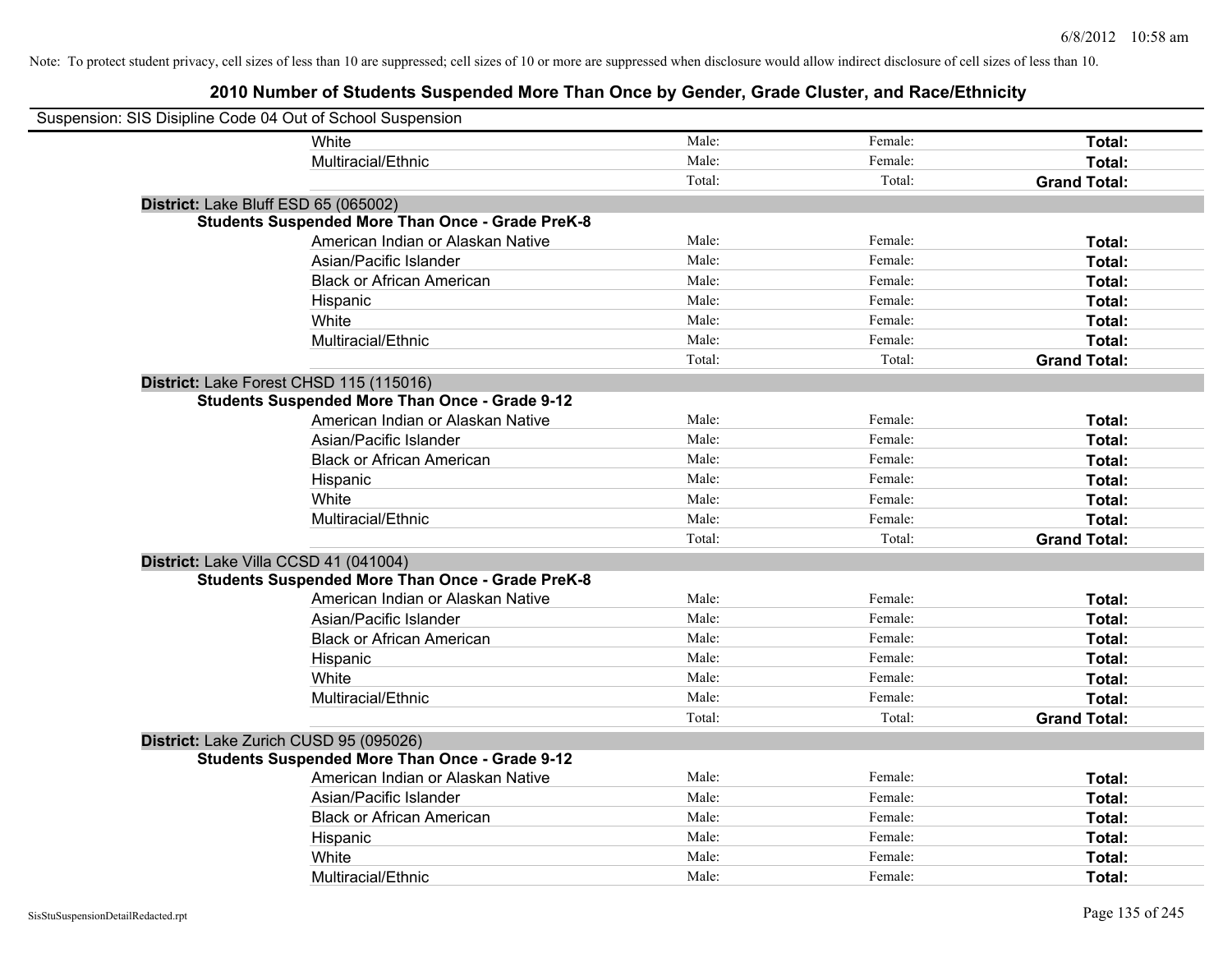| Suspension: SIS Disipline Code 04 Out of School Suspension |        |         |                     |    |
|------------------------------------------------------------|--------|---------|---------------------|----|
|                                                            | Total: | Total:  | <b>Grand Total:</b> |    |
| District: Libertyville SD 70 (070002)                      |        |         |                     |    |
| <b>Students Suspended More Than Once - Grade PreK-8</b>    |        |         |                     |    |
| American Indian or Alaskan Native                          | Male:  | Female: | Total:              |    |
| Asian/Pacific Islander                                     | Male:  | Female: | Total:              |    |
| <b>Black or African American</b>                           | Male:  | Female: | Total:              |    |
| Hispanic                                                   | Male:  | Female: | Total:              |    |
| White                                                      | Male:  | Female: | Total:              |    |
| Multiracial/Ethnic                                         | Male:  | Female: | Total:              |    |
|                                                            | Total: | Total:  | <b>Grand Total:</b> |    |
| District: Lincolnshire-Prairieview SD 103 (103002)         |        |         |                     |    |
| <b>Students Suspended More Than Once - Grade PreK-8</b>    |        |         |                     |    |
| American Indian or Alaskan Native                          | Male:  | Female: | Total:              |    |
| Asian/Pacific Islander                                     | Male:  | Female: | Total:              |    |
| <b>Black or African American</b>                           | Male:  | Female: | Total:              |    |
| Hispanic                                                   | Male:  | Female: | Total:              |    |
| White                                                      | Male:  | Female: | Total:              |    |
| Multiracial/Ethnic                                         | Male:  | Female: | Total:              |    |
|                                                            | Total: | Total:  | <b>Grand Total:</b> |    |
| District: Millburn CCSD 24 (024004)                        |        |         |                     |    |
| <b>Students Suspended More Than Once - Grade PreK-8</b>    |        |         |                     |    |
| American Indian or Alaskan Native                          | Male:  | Female: | Total:              |    |
| Asian/Pacific Islander                                     | Male:  | Female: | Total:              |    |
| <b>Black or African American</b>                           | Male:  | Female: | Total:              |    |
| Hispanic                                                   | Male:  | Female: | Total:              |    |
| White                                                      | Male:  | Female: | Total:              |    |
| Multiracial/Ethnic                                         | Male:  | Female: | Total:              |    |
|                                                            | Total: | Total:  | <b>Grand Total:</b> |    |
| District: Mundelein Cons HSD 120 (120013)                  |        |         |                     |    |
| <b>Students Suspended More Than Once - Grade 9-12</b>      |        |         |                     |    |
| American Indian or Alaskan Native                          | Male:  | Female: | Total:              |    |
| Asian/Pacific Islander                                     | Male:  | Female: | Total:              |    |
| <b>Black or African American</b>                           | Male:  | Female: | Total:              |    |
| Hispanic                                                   | Male:  | Female: | Total:              | 26 |
| White                                                      | Male:  | Female: | Total:              |    |
| Multiracial/Ethnic                                         | Male:  | Female: | Total:              |    |
|                                                            | Total: | Total:  | <b>Grand Total:</b> | 39 |
|                                                            |        |         |                     |    |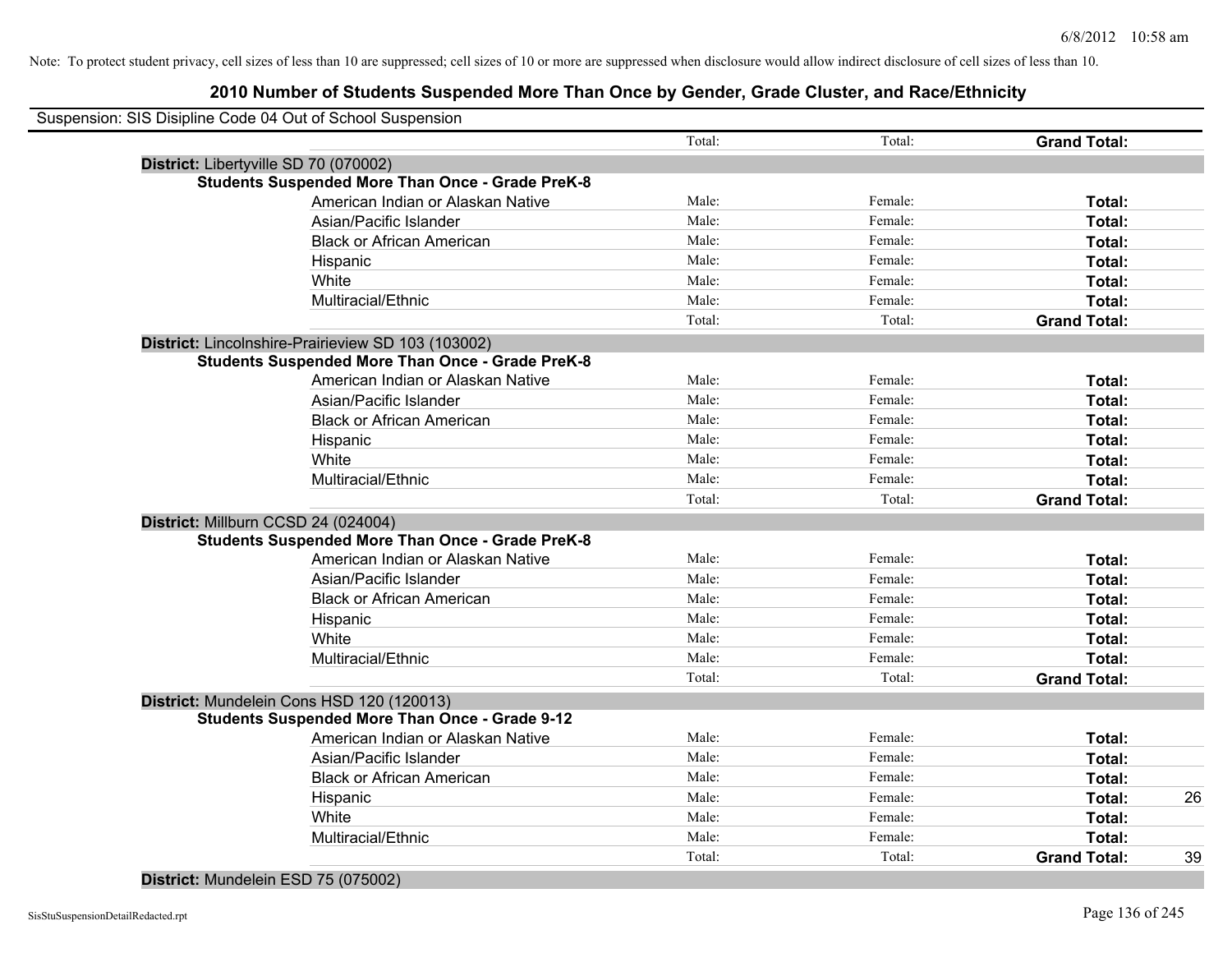| Suspension: SIS Disipline Code 04 Out of School Suspension |                                                         |        |         |                     |    |
|------------------------------------------------------------|---------------------------------------------------------|--------|---------|---------------------|----|
|                                                            | <b>Students Suspended More Than Once - Grade PreK-8</b> |        |         |                     |    |
|                                                            | American Indian or Alaskan Native                       | Male:  | Female: | Total:              |    |
|                                                            | Asian/Pacific Islander                                  | Male:  | Female: | Total:              |    |
|                                                            | <b>Black or African American</b>                        | Male:  | Female: | Total:              |    |
|                                                            | Hispanic                                                | Male:  | Female: | Total:              |    |
|                                                            | White                                                   | Male:  | Female: | Total:              |    |
|                                                            | Multiracial/Ethnic                                      | Male:  | Female: | Total:              |    |
|                                                            |                                                         | Total: | Total:  | <b>Grand Total:</b> |    |
| District: Non-Public School (044Z)                         |                                                         |        |         |                     |    |
|                                                            | <b>Students Suspended More Than Once - Grade 9-12</b>   |        |         |                     |    |
|                                                            | American Indian or Alaskan Native                       | Male:  | Female: | Total:              |    |
|                                                            | Asian/Pacific Islander                                  | Male:  | Female: | Total:              |    |
|                                                            | <b>Black or African American</b>                        | Male:  | Female: | Total:              |    |
|                                                            | Hispanic                                                | Male:  | Female: | Total:              |    |
|                                                            | White                                                   | Male:  | Female: | Total:              |    |
|                                                            | Multiracial/Ethnic                                      | Male:  | Female: | Total:              |    |
|                                                            |                                                         | Total: | Total:  | <b>Grand Total:</b> |    |
|                                                            | District: North Chicago SD 187 (187026)                 |        |         |                     |    |
|                                                            | <b>Students Suspended More Than Once - Grade PreK-8</b> |        |         |                     |    |
|                                                            | American Indian or Alaskan Native                       | Male:  | Female: | Total:              |    |
|                                                            | Asian/Pacific Islander                                  | Male:  | Female: | Total:              |    |
|                                                            | <b>Black or African American</b>                        | Male:  | Female: | Total:              | 14 |
|                                                            | Hispanic                                                | Male:  | Female: | Total:              |    |
|                                                            | White                                                   | Male:  | Female: | Total:              |    |
|                                                            | Multiracial/Ethnic                                      | Male:  | Female: | Total:              |    |
|                                                            |                                                         | Total: | Total:  | <b>Grand Total:</b> |    |
|                                                            | District: Round Lake CUSD 116 (116026)                  |        |         |                     |    |
|                                                            | <b>Students Suspended More Than Once - Grade PreK-8</b> |        |         |                     |    |
|                                                            | American Indian or Alaskan Native                       | Male:  | Female: | Total:              |    |
|                                                            | Asian/Pacific Islander                                  | Male:  | Female: | Total:              |    |
|                                                            | <b>Black or African American</b>                        | Male:  | Female: | Total:              | 13 |
|                                                            | Hispanic                                                | Male:  | Female: | Total:              | 40 |
|                                                            | White                                                   | Male:  | Female: | Total:              | 16 |
|                                                            | Multiracial/Ethnic                                      | Male:  | Female: | Total:              |    |
|                                                            |                                                         | Total: | Total:  | <b>Grand Total:</b> |    |
|                                                            | <b>Students Suspended More Than Once - Grade 9-12</b>   |        |         |                     |    |
|                                                            | American Indian or Alaskan Native                       | Male:  | Female: | Total:              |    |
|                                                            | Asian/Pacific Islander                                  | Male:  | Female: | Total:              |    |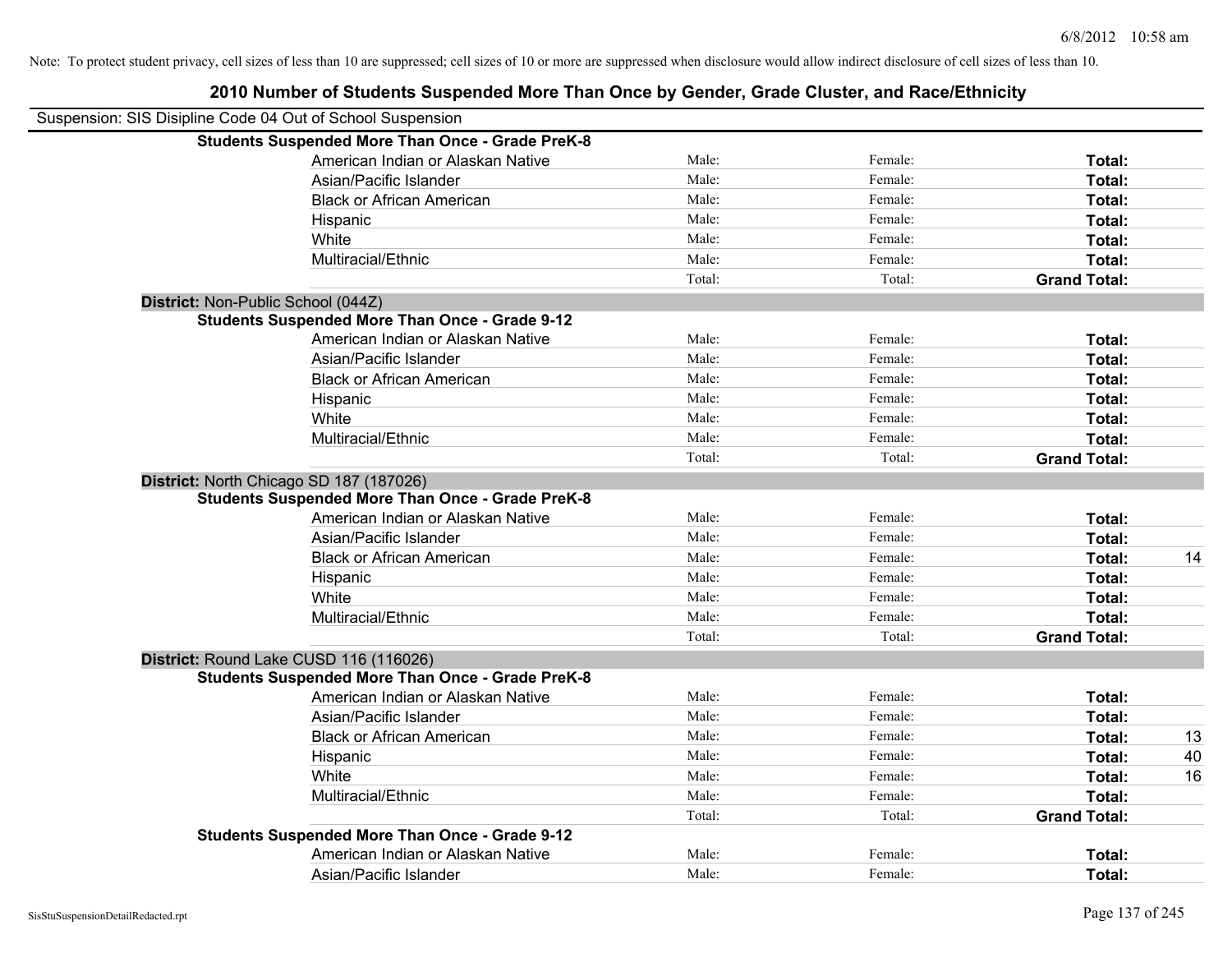| Suspension: SIS Disipline Code 04 Out of School Suspension |                                                         |        |    |         |    |                     |    |
|------------------------------------------------------------|---------------------------------------------------------|--------|----|---------|----|---------------------|----|
|                                                            | <b>Black or African American</b>                        | Male:  | 23 | Female: | 12 | Total:              | 35 |
|                                                            | Hispanic                                                | Male:  | 80 | Female: | 17 | Total:              | 97 |
|                                                            | White                                                   | Male:  | 24 | Female: | 18 | Total:              | 42 |
|                                                            | Multiracial/Ethnic                                      | Male:  |    | Female: |    | Total:              |    |
|                                                            |                                                         | Total: |    | Total:  |    | <b>Grand Total:</b> |    |
|                                                            | District: Spec Educ Dist Lake County/Sedol (825060)     |        |    |         |    |                     |    |
|                                                            | <b>Students Suspended More Than Once - Grade PreK-8</b> |        |    |         |    |                     |    |
|                                                            | American Indian or Alaskan Native                       | Male:  |    | Female: |    | Total:              |    |
|                                                            | Asian/Pacific Islander                                  | Male:  |    | Female: |    | Total:              |    |
|                                                            | <b>Black or African American</b>                        | Male:  |    | Female: |    | Total:              |    |
|                                                            | Hispanic                                                | Male:  |    | Female: |    | Total:              |    |
|                                                            | White                                                   | Male:  |    | Female: |    | Total:              |    |
|                                                            | Multiracial/Ethnic                                      | Male:  |    | Female: |    | Total:              |    |
|                                                            |                                                         | Total: |    | Total:  |    | <b>Grand Total:</b> |    |
|                                                            | <b>Students Suspended More Than Once - Grade 9-12</b>   |        |    |         |    |                     |    |
|                                                            | American Indian or Alaskan Native                       | Male:  |    | Female: |    | Total:              |    |
|                                                            | Asian/Pacific Islander                                  | Male:  |    | Female: |    | Total:              |    |
|                                                            | <b>Black or African American</b>                        | Male:  |    | Female: |    | Total:              |    |
|                                                            | Hispanic                                                | Male:  |    | Female: |    | Total:              |    |
|                                                            | White                                                   | Male:  |    | Female: |    | Total:              |    |
|                                                            | Multiracial/Ethnic                                      | Male:  |    | Female: |    | Total:              |    |
|                                                            |                                                         | Total: |    | Total:  |    | <b>Grand Total:</b> |    |
| <b>District:</b> Twp HSD 113 (113017)                      |                                                         |        |    |         |    |                     |    |
|                                                            | <b>Students Suspended More Than Once - Grade 9-12</b>   |        |    |         |    |                     |    |
|                                                            | American Indian or Alaskan Native                       | Male:  |    | Female: |    | Total:              |    |
|                                                            | Asian/Pacific Islander                                  | Male:  |    | Female: |    | Total:              |    |
|                                                            | <b>Black or African American</b>                        | Male:  |    | Female: |    | Total:              |    |
|                                                            | Hispanic                                                | Male:  |    | Female: |    | Total:              |    |
|                                                            | White                                                   | Male:  |    | Female: |    | Total:              |    |
|                                                            | Multiracial/Ethnic                                      | Male:  |    | Female: |    | Total:              |    |
|                                                            |                                                         | Total: |    | Total:  |    | <b>Grand Total:</b> |    |
| District: Warren Twp HSD 121 (121017)                      |                                                         |        |    |         |    |                     |    |
|                                                            | <b>Students Suspended More Than Once - Grade 9-12</b>   |        |    |         |    |                     |    |
|                                                            | American Indian or Alaskan Native                       | Male:  |    | Female: |    | Total:              |    |
|                                                            | Asian/Pacific Islander                                  | Male:  |    | Female: |    | Total:              |    |
|                                                            | <b>Black or African American</b>                        | Male:  | 23 | Female: | 13 | Total:              | 36 |
|                                                            | Hispanic                                                | Male:  | 27 | Female: | 10 | <b>Total:</b>       | 37 |
|                                                            | White                                                   | Male:  |    | Female: |    | Total:              | 32 |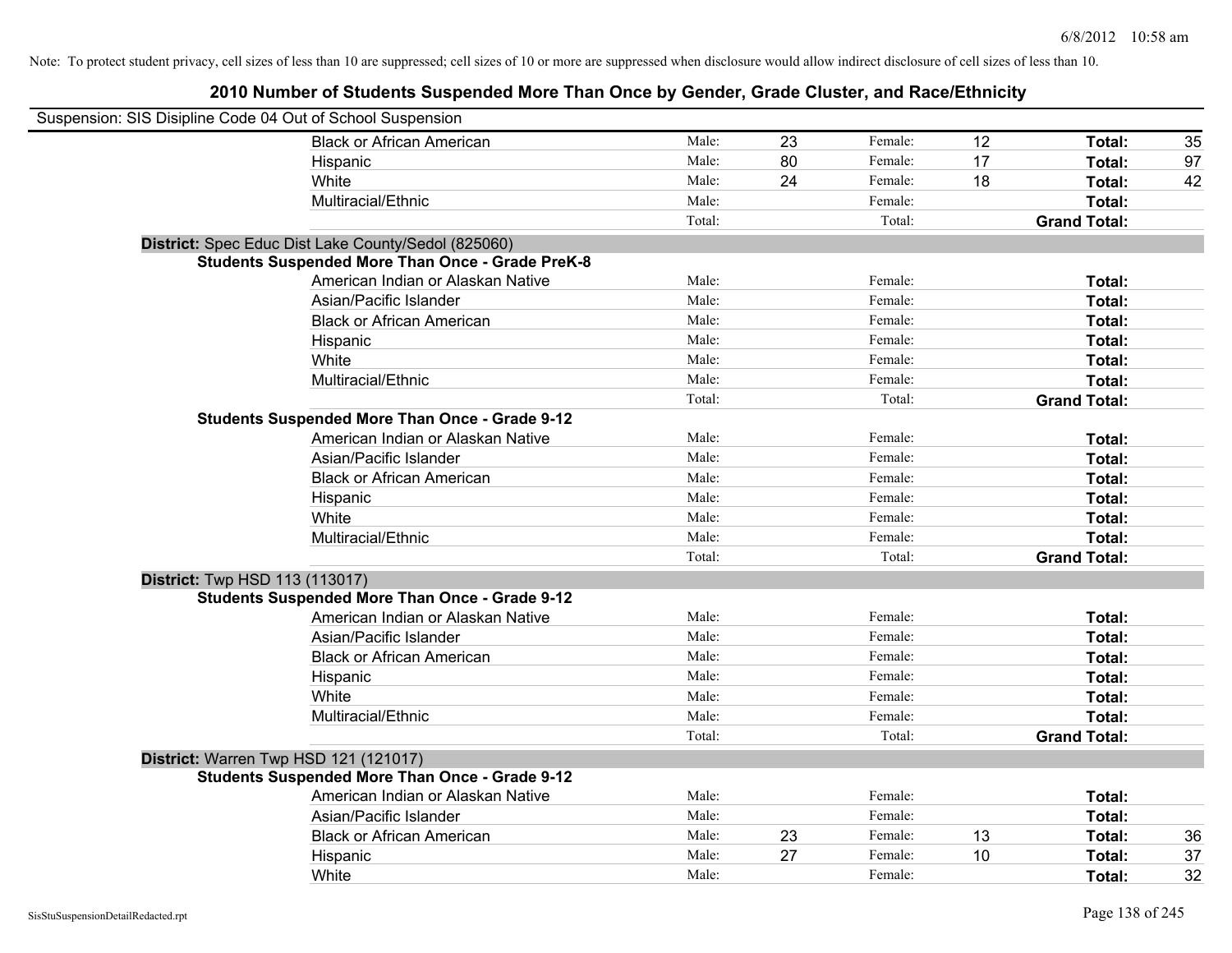| Suspension: SIS Disipline Code 04 Out of School Suspension |        |     |         |    |                     |     |
|------------------------------------------------------------|--------|-----|---------|----|---------------------|-----|
| Multiracial/Ethnic                                         | Male:  |     | Female: |    | Total:              |     |
|                                                            | Total: |     | Total:  |    | <b>Grand Total:</b> |     |
| District: Wauconda CUSD 118 (118026)                       |        |     |         |    |                     |     |
| <b>Students Suspended More Than Once - Grade PreK-8</b>    |        |     |         |    |                     |     |
| American Indian or Alaskan Native                          | Male:  |     | Female: |    | Total:              |     |
| Asian/Pacific Islander                                     | Male:  |     | Female: |    | Total:              |     |
| <b>Black or African American</b>                           | Male:  |     | Female: |    | Total:              |     |
| Hispanic                                                   | Male:  |     | Female: |    | Total:              |     |
| White                                                      | Male:  |     | Female: |    | Total:              |     |
| Multiracial/Ethnic                                         | Male:  |     | Female: |    | Total:              |     |
|                                                            | Total: |     | Total:  |    | <b>Grand Total:</b> |     |
| <b>Students Suspended More Than Once - Grade 9-12</b>      |        |     |         |    |                     |     |
| American Indian or Alaskan Native                          | Male:  |     | Female: |    | Total:              |     |
| Asian/Pacific Islander                                     | Male:  |     | Female: |    | Total:              |     |
| <b>Black or African American</b>                           | Male:  |     | Female: |    | Total:              |     |
| Hispanic                                                   | Male:  |     | Female: |    | Total:              |     |
| White                                                      | Male:  | 35  | Female: | 10 | Total:              | 45  |
| Multiracial/Ethnic                                         | Male:  |     | Female: |    | Total:              |     |
|                                                            | Total: |     | Total:  |    | <b>Grand Total:</b> |     |
| District: Waukegan CUSD 60 (060026)                        |        |     |         |    |                     |     |
| <b>Students Suspended More Than Once - Grade PreK-8</b>    |        |     |         |    |                     |     |
| American Indian or Alaskan Native                          | Male:  |     | Female: |    | Total:              |     |
| Asian/Pacific Islander                                     | Male:  |     | Female: |    | Total:              |     |
| <b>Black or African American</b>                           | Male:  | 101 | Female: | 50 | Total:              | 151 |
| Hispanic                                                   | Male:  | 92  | Female: | 35 | Total:              | 127 |
| White                                                      | Male:  |     | Female: |    | Total:              |     |
| Multiracial/Ethnic                                         | Male:  |     | Female: |    | Total:              | 14  |
|                                                            | Total: |     | Total:  |    | <b>Grand Total:</b> |     |
| <b>Students Suspended More Than Once - Grade 9-12</b>      |        |     |         |    |                     |     |
| American Indian or Alaskan Native                          | Male:  |     | Female: |    | Total:              |     |
| Asian/Pacific Islander                                     | Male:  |     | Female: |    | Total:              |     |
| <b>Black or African American</b>                           | Male:  | 67  | Female: | 20 | Total:              | 87  |
| Hispanic                                                   | Male:  | 70  | Female: | 14 | Total:              | 84  |
| White                                                      | Male:  |     | Female: |    | Total:              |     |
| Multiracial/Ethnic                                         | Male:  |     | Female: |    | <b>Total:</b>       |     |
|                                                            | Total: |     | Total:  |    | <b>Grand Total:</b> |     |
|                                                            |        |     |         |    |                     |     |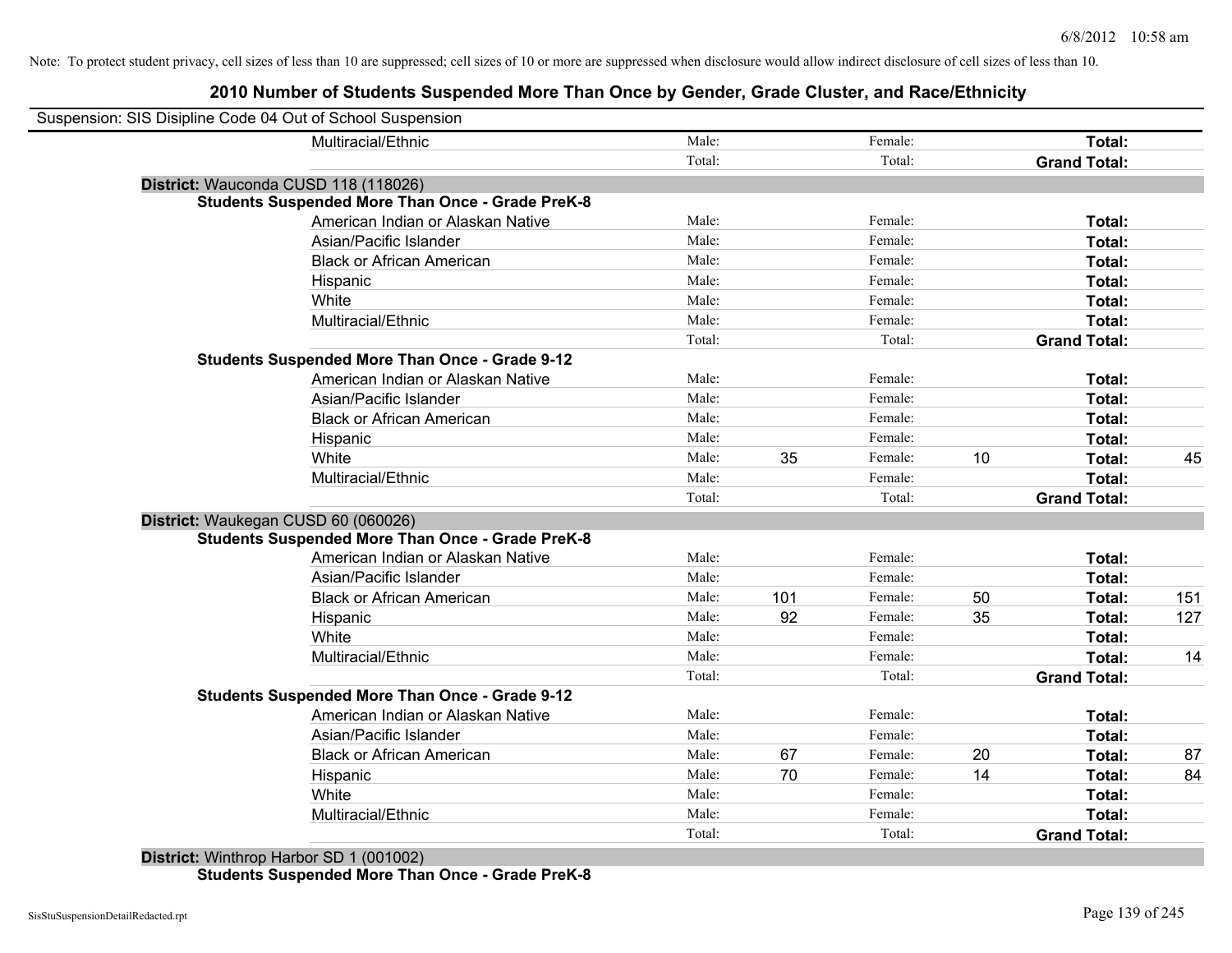|                                 | Suspension: SIS Disipline Code 04 Out of School Suspension                               |        |         |                     |    |
|---------------------------------|------------------------------------------------------------------------------------------|--------|---------|---------------------|----|
|                                 | American Indian or Alaskan Native                                                        | Male:  | Female: | Total:              |    |
|                                 | Asian/Pacific Islander                                                                   | Male:  | Female: | Total:              |    |
|                                 | <b>Black or African American</b>                                                         | Male:  | Female: | Total:              |    |
|                                 | Hispanic                                                                                 | Male:  | Female: | Total:              |    |
|                                 | White                                                                                    | Male:  | Female: | Total:              |    |
|                                 | Multiracial/Ethnic                                                                       | Male:  | Female: | Total:              |    |
|                                 |                                                                                          | Total: | Total:  | <b>Grand Total:</b> |    |
|                                 | District: Woodland CCSD 50 (050004)                                                      |        |         |                     |    |
|                                 | <b>Students Suspended More Than Once - Grade PreK-8</b>                                  |        |         |                     |    |
|                                 | American Indian or Alaskan Native                                                        | Male:  | Female: | Total:              |    |
|                                 | Asian/Pacific Islander                                                                   | Male:  | Female: | Total:              |    |
|                                 | <b>Black or African American</b>                                                         | Male:  | Female: | Total:              |    |
|                                 | Hispanic                                                                                 | Male:  | Female: | Total:              |    |
|                                 | White                                                                                    | Male:  | Female: | Total:              |    |
|                                 | Multiracial/Ethnic                                                                       | Male:  | Female: | Total:              |    |
|                                 |                                                                                          | Total: | Total:  | <b>Grand Total:</b> |    |
|                                 | District: Zion ESD 6 (006002)<br><b>Students Suspended More Than Once - Grade PreK-8</b> |        |         |                     |    |
|                                 | American Indian or Alaskan Native                                                        | Male:  | Female: | Total:              |    |
|                                 | Asian/Pacific Islander                                                                   | Male:  | Female: | Total:              |    |
|                                 | <b>Black or African American</b>                                                         | Male:  | Female: | Total:              | 47 |
|                                 | Hispanic                                                                                 | Male:  | Female: | Total:              | 10 |
|                                 | White                                                                                    | Male:  | Female: | Total:              |    |
|                                 | Multiracial/Ethnic                                                                       | Male:  | Female: | Total:              |    |
|                                 |                                                                                          | Total: | Total:  | <b>Grand Total:</b> | 67 |
|                                 | District: Zion-Benton Twp HSD 126 (126017)                                               |        |         |                     |    |
|                                 | <b>Students Suspended More Than Once - Grade 9-12</b>                                    |        |         |                     |    |
|                                 | American Indian or Alaskan Native                                                        | Male:  | Female: | Total:              |    |
|                                 | Asian/Pacific Islander                                                                   | Male:  | Female: | Total:              |    |
|                                 | <b>Black or African American</b>                                                         | Male:  | Female: | Total:              | 10 |
|                                 | Hispanic                                                                                 | Male:  | Female: | Total:              |    |
|                                 | White                                                                                    | Male:  | Female: | Total:              |    |
|                                 | Multiracial/Ethnic                                                                       | Male:  | Female: | Total:              |    |
|                                 |                                                                                          | Total: | Total:  | <b>Grand Total:</b> | 21 |
| County: Non-Public School (000) |                                                                                          |        |         |                     |    |
| District: Lake ROE (000000)     |                                                                                          |        |         |                     |    |
|                                 | <b>Students Suspended More Than Once - Grade 9-12</b>                                    |        |         |                     |    |
|                                 | American Indian or Alaskan Native                                                        | Male:  | Female: | Total:              |    |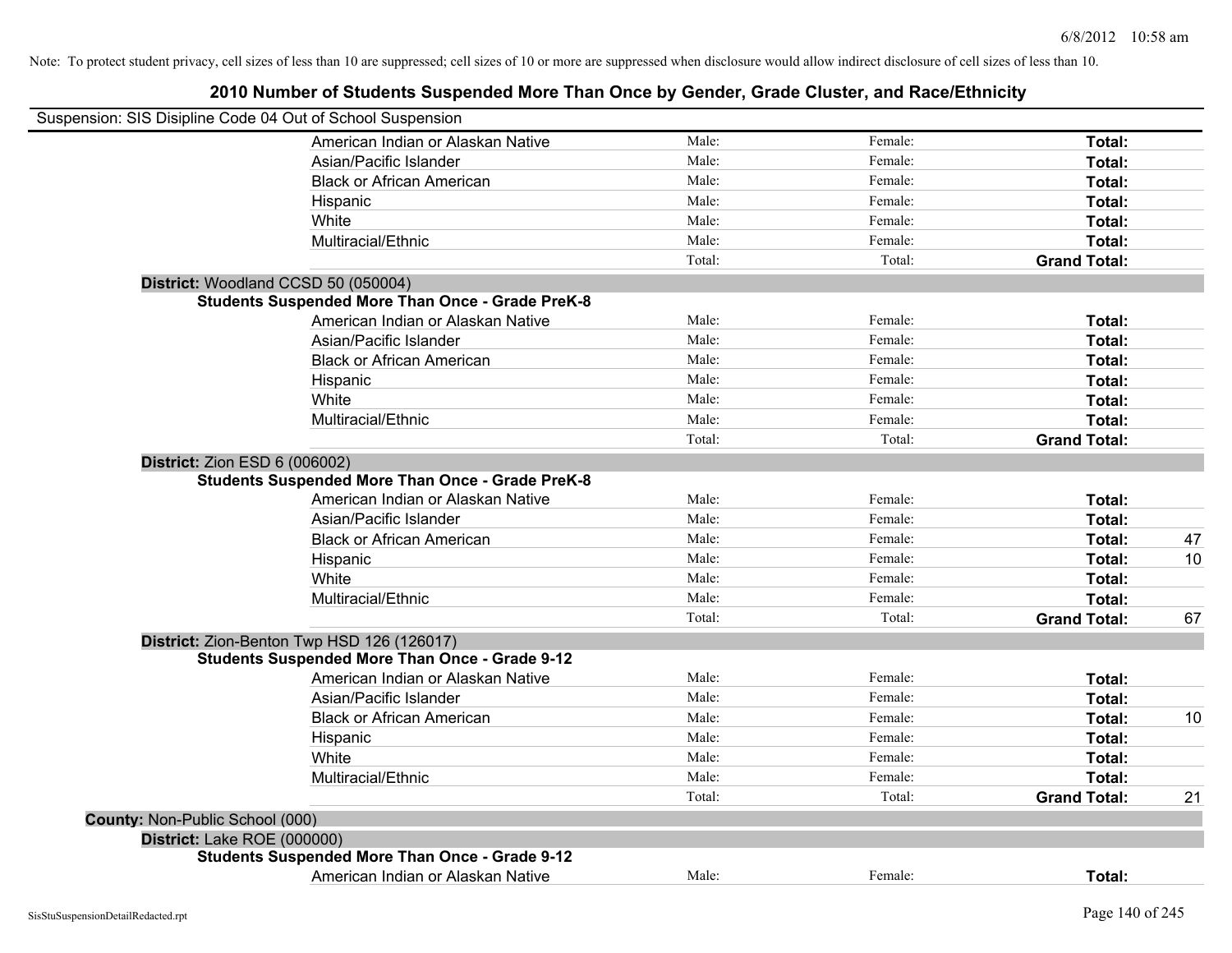|                                                | Suspension: SIS Disipline Code 04 Out of School Suspension |        |         |                     |    |
|------------------------------------------------|------------------------------------------------------------|--------|---------|---------------------|----|
|                                                | Asian/Pacific Islander                                     | Male:  | Female: | Total:              |    |
|                                                | <b>Black or African American</b>                           | Male:  | Female: | Total:              |    |
|                                                | Hispanic                                                   | Male:  | Female: | Total:              |    |
|                                                | White                                                      | Male:  | Female: | Total:              |    |
|                                                | Multiracial/Ethnic                                         | Male:  | Female: | Total:              |    |
|                                                |                                                            | Total: | Total:  | <b>Grand Total:</b> |    |
|                                                |                                                            |        |         |                     |    |
| Region: Lee/Ogle ROE (47)<br>County: Lee (052) |                                                            |        |         |                     |    |
|                                                | District: Amboy CUSD 272 (272026)                          |        |         |                     |    |
|                                                | <b>Students Suspended More Than Once - Grade PreK-8</b>    |        |         |                     |    |
|                                                | American Indian or Alaskan Native                          | Male:  | Female: | Total:              |    |
|                                                | Asian/Pacific Islander                                     | Male:  | Female: | Total:              |    |
|                                                | <b>Black or African American</b>                           | Male:  | Female: | Total:              |    |
|                                                | Hispanic                                                   | Male:  | Female: | Total:              |    |
|                                                | White                                                      | Male:  | Female: | Total:              | 10 |
|                                                | Multiracial/Ethnic                                         | Male:  | Female: | Total:              |    |
|                                                |                                                            | Total: | Total:  | <b>Grand Total:</b> |    |
|                                                | <b>Students Suspended More Than Once - Grade 9-12</b>      |        |         |                     |    |
|                                                | American Indian or Alaskan Native                          | Male:  | Female: | Total:              |    |
|                                                | Asian/Pacific Islander                                     | Male:  | Female: | Total:              |    |
|                                                | <b>Black or African American</b>                           | Male:  | Female: | Total:              |    |
|                                                | Hispanic                                                   | Male:  | Female: | Total:              |    |
|                                                | White                                                      | Male:  | Female: | Total:              |    |
|                                                | Multiracial/Ethnic                                         | Male:  | Female: | Total:              |    |
|                                                |                                                            | Total: | Total:  | <b>Grand Total:</b> |    |
|                                                | District: Ashton-Franklin Center CUSD 275 (275026)         |        |         |                     |    |
|                                                | <b>Students Suspended More Than Once - Grade PreK-8</b>    |        |         |                     |    |
|                                                | American Indian or Alaskan Native                          | Male:  | Female: | Total:              |    |
|                                                | Asian/Pacific Islander                                     | Male:  | Female: | Total:              |    |
|                                                | <b>Black or African American</b>                           | Male:  | Female: | Total:              |    |
|                                                | Hispanic                                                   | Male:  | Female: | Total:              |    |
|                                                | White                                                      | Male:  | Female: | Total:              |    |
|                                                | Multiracial/Ethnic                                         | Male:  | Female: | Total:              |    |
|                                                |                                                            | Total: | Total:  | <b>Grand Total:</b> |    |
|                                                | <b>Students Suspended More Than Once - Grade 9-12</b>      |        |         |                     |    |
|                                                | American Indian or Alaskan Native                          | Male:  | Female: | <b>Total:</b>       |    |
|                                                | Asian/Pacific Islander                                     | Male:  | Female: | Total:              |    |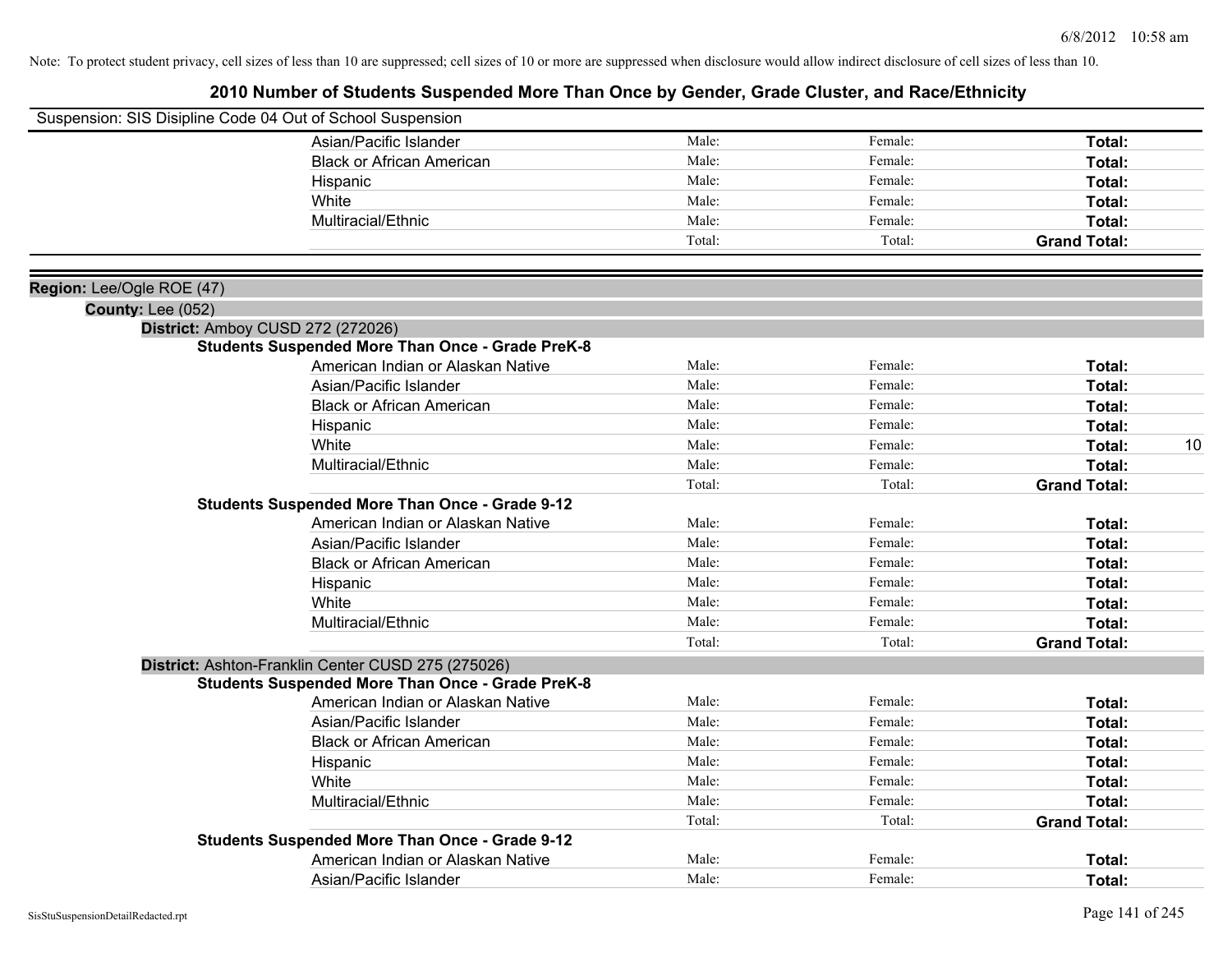| Suspension: SIS Disipline Code 04 Out of School Suspension |                                                         |        |    |         |    |                     |    |
|------------------------------------------------------------|---------------------------------------------------------|--------|----|---------|----|---------------------|----|
|                                                            | <b>Black or African American</b>                        | Male:  |    | Female: |    | Total:              |    |
|                                                            | Hispanic                                                | Male:  |    | Female: |    | Total:              |    |
|                                                            | White                                                   | Male:  |    | Female: |    | <b>Total:</b>       |    |
|                                                            | Multiracial/Ethnic                                      | Male:  |    | Female: |    | Total:              |    |
|                                                            |                                                         | Total: |    | Total:  |    | <b>Grand Total:</b> |    |
| District: Dixon USD 170 (170022)                           |                                                         |        |    |         |    |                     |    |
|                                                            | <b>Students Suspended More Than Once - Grade PreK-8</b> |        |    |         |    |                     |    |
|                                                            | American Indian or Alaskan Native                       | Male:  |    | Female: |    | Total:              |    |
|                                                            | Asian/Pacific Islander                                  | Male:  |    | Female: |    | Total:              |    |
|                                                            | <b>Black or African American</b>                        | Male:  |    | Female: |    | Total:              |    |
|                                                            | Hispanic                                                | Male:  |    | Female: |    | Total:              |    |
|                                                            | White                                                   | Male:  | 42 | Female: | 18 | Total:              | 60 |
|                                                            | Multiracial/Ethnic                                      | Male:  |    | Female: |    | Total:              |    |
|                                                            |                                                         | Total: |    | Total:  |    | <b>Grand Total:</b> | 71 |
|                                                            | <b>Students Suspended More Than Once - Grade 9-12</b>   |        |    |         |    |                     |    |
|                                                            | American Indian or Alaskan Native                       | Male:  |    | Female: |    | Total:              |    |
|                                                            | Asian/Pacific Islander                                  | Male:  |    | Female: |    | Total:              |    |
|                                                            | <b>Black or African American</b>                        | Male:  |    | Female: |    | Total:              |    |
|                                                            | Hispanic                                                | Male:  |    | Female: |    | Total:              |    |
|                                                            | White                                                   | Male:  | 30 | Female: | 23 | Total:              | 53 |
|                                                            | Multiracial/Ethnic                                      | Male:  |    | Female: |    | Total:              |    |
|                                                            |                                                         | Total: |    | Total:  |    | <b>Grand Total:</b> | 70 |
| District: Paw Paw CUSD 271 (271026)                        |                                                         |        |    |         |    |                     |    |
|                                                            | <b>Students Suspended More Than Once - Grade 9-12</b>   |        |    |         |    |                     |    |
|                                                            | American Indian or Alaskan Native                       | Male:  |    | Female: |    | Total:              |    |
|                                                            | Asian/Pacific Islander                                  | Male:  |    | Female: |    | Total:              |    |
|                                                            | <b>Black or African American</b>                        | Male:  |    | Female: |    | Total:              |    |
|                                                            | Hispanic                                                | Male:  |    | Female: |    | Total:              |    |
|                                                            | White                                                   | Male:  |    | Female: |    | Total:              |    |
|                                                            | Multiracial/Ethnic                                      | Male:  |    | Female: |    | Total:              |    |
|                                                            |                                                         | Total: |    | Total:  |    | <b>Grand Total:</b> |    |
| County: Non-Public School (000)                            |                                                         |        |    |         |    |                     |    |
| District: Lee/Ogle ROE (000000)                            |                                                         |        |    |         |    |                     |    |
|                                                            | <b>Students Suspended More Than Once - Grade PreK-8</b> |        |    |         |    |                     |    |
|                                                            | American Indian or Alaskan Native                       | Male:  |    | Female: |    | Total:              |    |
|                                                            | Asian/Pacific Islander                                  | Male:  |    | Female: |    | Total:              |    |
|                                                            | <b>Black or African American</b>                        | Male:  |    | Female: |    | Total:              |    |
|                                                            | Hispanic                                                | Male:  |    | Female: |    | Total:              |    |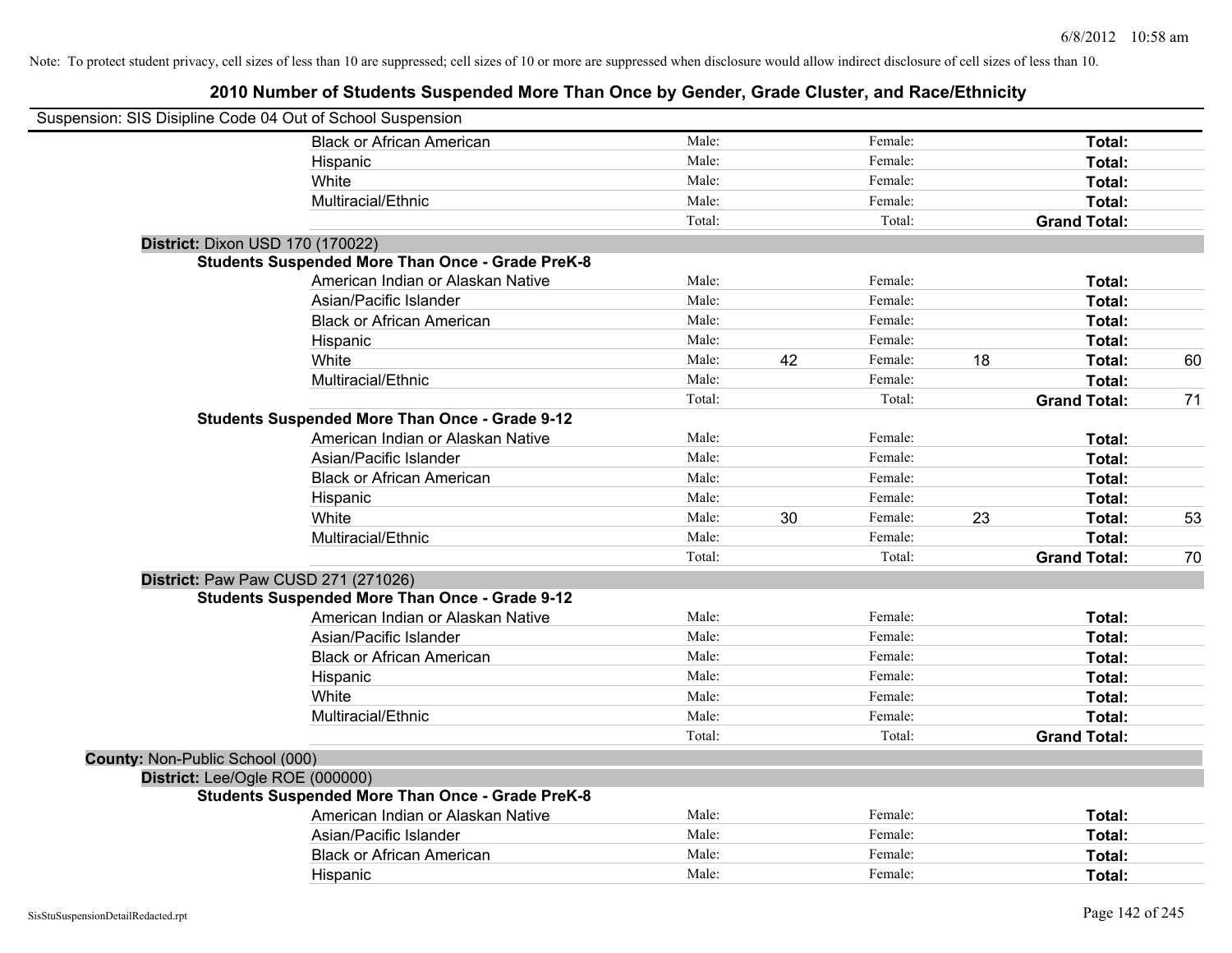| Suspension: SIS Disipline Code 04 Out of School Suspension |                                                         |        |         |                     |    |
|------------------------------------------------------------|---------------------------------------------------------|--------|---------|---------------------|----|
|                                                            | <b>White</b>                                            | Male:  | Female: | Total:              |    |
|                                                            | Multiracial/Ethnic                                      | Male:  | Female: | Total:              |    |
|                                                            |                                                         | Total: | Total:  | <b>Grand Total:</b> |    |
|                                                            | <b>Students Suspended More Than Once - Grade 9-12</b>   |        |         |                     |    |
|                                                            | American Indian or Alaskan Native                       | Male:  | Female: | Total:              |    |
|                                                            | Asian/Pacific Islander                                  | Male:  | Female: | Total:              |    |
|                                                            | <b>Black or African American</b>                        | Male:  | Female: | Total:              |    |
|                                                            | Hispanic                                                | Male:  | Female: | Total:              |    |
|                                                            | White                                                   | Male:  | Female: | Total:              |    |
|                                                            | Multiracial/Ethnic                                      | Male:  | Female: | Total:              |    |
|                                                            |                                                         | Total: | Total:  | <b>Grand Total:</b> |    |
| County: Ogle (071)                                         |                                                         |        |         |                     |    |
|                                                            | District: Forrestville Valley CUSD 221 (221026)         |        |         |                     |    |
|                                                            | <b>Students Suspended More Than Once - Grade PreK-8</b> |        |         |                     |    |
|                                                            | American Indian or Alaskan Native                       | Male:  | Female: | Total:              |    |
|                                                            | Asian/Pacific Islander                                  | Male:  | Female: | Total:              |    |
|                                                            | <b>Black or African American</b>                        | Male:  | Female: | Total:              |    |
|                                                            | Hispanic                                                | Male:  | Female: | Total:              |    |
|                                                            | White                                                   | Male:  | Female: | Total:              |    |
|                                                            | Multiracial/Ethnic                                      | Male:  | Female: | Total:              |    |
|                                                            |                                                         | Total: | Total:  | <b>Grand Total:</b> |    |
|                                                            | <b>Students Suspended More Than Once - Grade 9-12</b>   |        |         |                     |    |
|                                                            | American Indian or Alaskan Native                       | Male:  | Female: | Total:              |    |
|                                                            | Asian/Pacific Islander                                  | Male:  | Female: | Total:              |    |
|                                                            | <b>Black or African American</b>                        | Male:  | Female: | Total:              |    |
|                                                            | Hispanic                                                | Male:  | Female: | Total:              |    |
|                                                            | White                                                   | Male:  | Female: | Total:              |    |
|                                                            | Multiracial/Ethnic                                      | Male:  | Female: | Total:              |    |
|                                                            |                                                         | Total: | Total:  | <b>Grand Total:</b> |    |
| District: Meridian CUSD 223 (223026)                       |                                                         |        |         |                     |    |
|                                                            | <b>Students Suspended More Than Once - Grade 9-12</b>   |        |         |                     |    |
|                                                            | American Indian or Alaskan Native                       | Male:  | Female: | Total:              |    |
|                                                            | Asian/Pacific Islander                                  | Male:  | Female: | Total:              |    |
|                                                            | <b>Black or African American</b>                        | Male:  | Female: | Total:              |    |
|                                                            | Hispanic                                                | Male:  | Female: | Total:              |    |
|                                                            | White                                                   | Male:  | Female: | Total:              | 13 |
|                                                            | Multiracial/Ethnic                                      | Male:  | Female: | Total:              |    |
|                                                            |                                                         | Total: | Total:  | <b>Grand Total:</b> |    |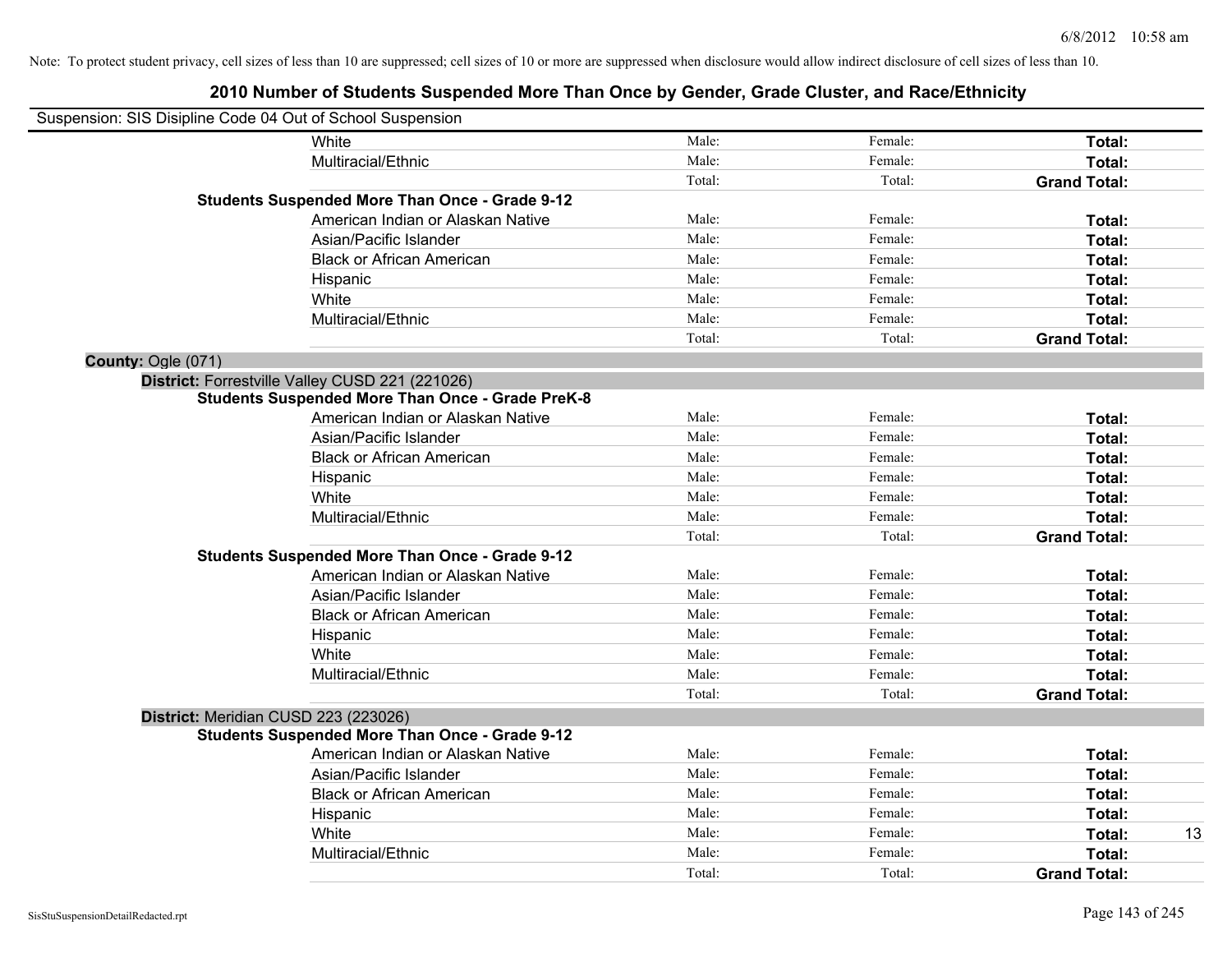| Suspension: SIS Disipline Code 04 Out of School Suspension |        |         |                     |
|------------------------------------------------------------|--------|---------|---------------------|
| District: Ogle Co Education Cooperative (801060)           |        |         |                     |
| <b>Students Suspended More Than Once - Grade PreK-8</b>    |        |         |                     |
| American Indian or Alaskan Native                          | Male:  | Female: | Total:              |
| Asian/Pacific Islander                                     | Male:  | Female: | Total:              |
| <b>Black or African American</b>                           | Male:  | Female: | Total:              |
| Hispanic                                                   | Male:  | Female: | Total:              |
| White                                                      | Male:  | Female: | Total:              |
| Multiracial/Ethnic                                         | Male:  | Female: | Total:              |
|                                                            | Total: | Total:  | <b>Grand Total:</b> |
| District: Oregon CUSD 220 (220026)                         |        |         |                     |
| <b>Students Suspended More Than Once - Grade PreK-8</b>    |        |         |                     |
| American Indian or Alaskan Native                          | Male:  | Female: | Total:              |
| Asian/Pacific Islander                                     | Male:  | Female: | Total:              |
| <b>Black or African American</b>                           | Male:  | Female: | Total:              |
| Hispanic                                                   | Male:  | Female: | Total:              |
| White                                                      | Male:  | Female: | Total:              |
| Multiracial/Ethnic                                         | Male:  | Female: | Total:              |
|                                                            | Total: | Total:  | <b>Grand Total:</b> |
| <b>Students Suspended More Than Once - Grade 9-12</b>      |        |         |                     |
| American Indian or Alaskan Native                          | Male:  | Female: | Total:              |
| Asian/Pacific Islander                                     | Male:  | Female: | Total:              |
| <b>Black or African American</b>                           | Male:  | Female: | Total:              |
| Hispanic                                                   | Male:  | Female: | Total:              |
| White                                                      | Male:  | Female: | Total:<br>16        |
| Multiracial/Ethnic                                         | Male:  | Female: | Total:              |
|                                                            | Total: | Total:  | <b>Grand Total:</b> |
| District: Polo CUSD 222 (222026)                           |        |         |                     |
| <b>Students Suspended More Than Once - Grade 9-12</b>      |        |         |                     |
| American Indian or Alaskan Native                          | Male:  | Female: | Total:              |
| Asian/Pacific Islander                                     | Male:  | Female: | Total:              |
| <b>Black or African American</b>                           | Male:  | Female: | Total:              |
| Hispanic                                                   | Male:  | Female: | Total:              |
| White                                                      | Male:  | Female: | Total:              |
| Multiracial/Ethnic                                         | Male:  | Female: | Total:              |
|                                                            | Total: | Total:  | <b>Grand Total:</b> |
| District: Rochelle CCSD 231 (231004)                       |        |         |                     |
| <b>Students Suspended More Than Once - Grade PreK-8</b>    |        |         |                     |
| American Indian or Alaskan Native                          | Male:  | Female: | Total:              |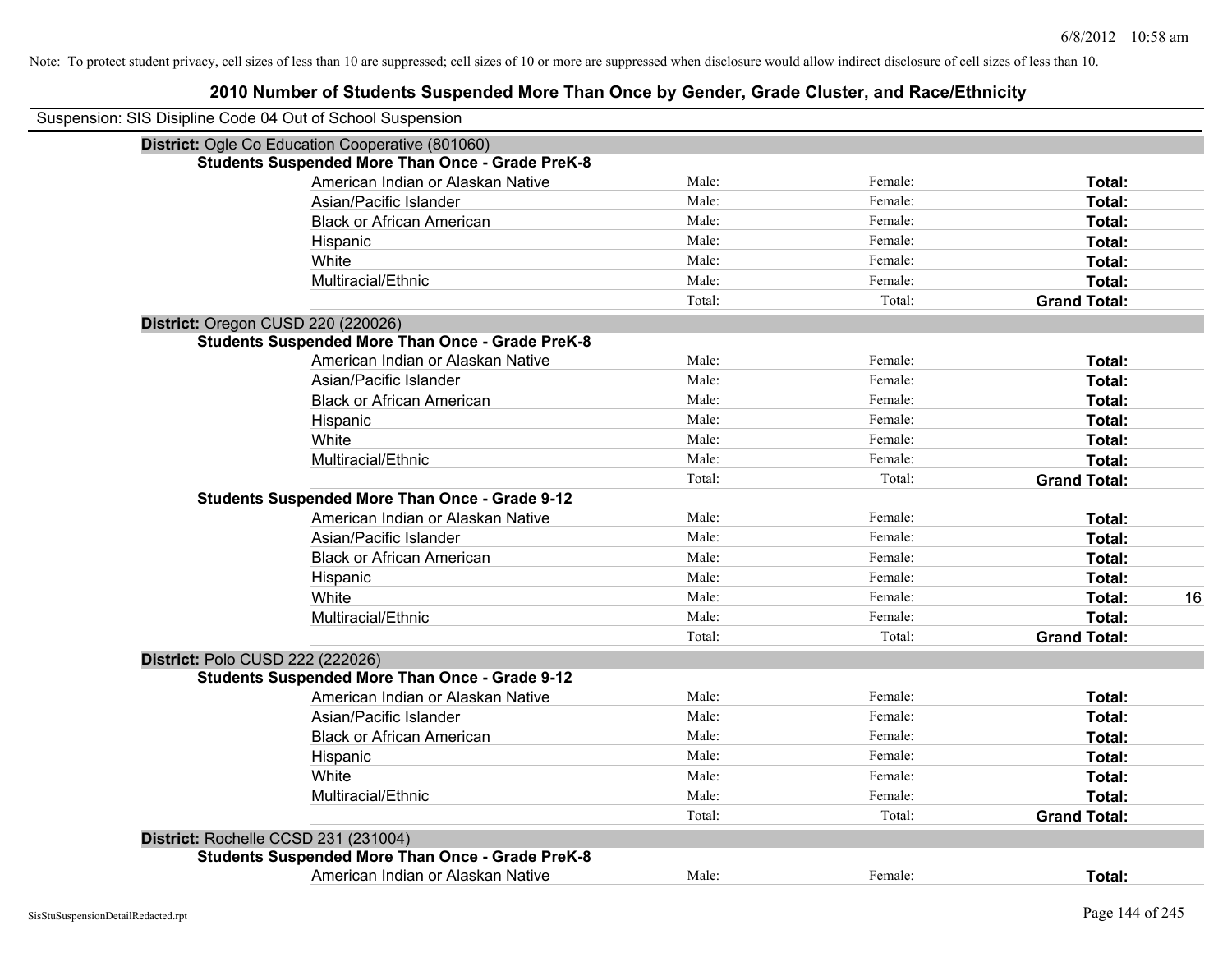## **2010 Number of Students Suspended More Than Once by Gender, Grade Cluster, and Race/Ethnicity**

| Male:<br>Female:<br>Asian/Pacific Islander<br>Total:<br>Male:<br>Female:<br><b>Black or African American</b><br>Total:<br>Male:<br>Female:<br>Total:<br>Hispanic<br>Male:<br>Female:<br>White<br>Total:<br>Male:<br>Female:<br>Multiracial/Ethnic<br>Total:<br>Total:<br>Total:<br><b>Grand Total:</b><br>District: Rochelle Twp HSD 212 (212017)<br><b>Students Suspended More Than Once - Grade 9-12</b><br>American Indian or Alaskan Native<br>Male:<br>Female:<br>Total:<br>Asian/Pacific Islander<br>Male:<br>Female:<br>Total:<br>Male:<br><b>Black or African American</b><br>Female:<br>Total:<br>Male:<br>Female:<br>Total:<br>Hispanic<br>White<br>Male:<br>Female:<br>Total:<br>Multiracial/Ethnic<br>Male:<br>Female:<br>Total:<br>Total:<br>Total:<br><b>Grand Total:</b><br>Region: Logan/Mason/Menard ROE (38)<br>County: Logan (054) |
|-------------------------------------------------------------------------------------------------------------------------------------------------------------------------------------------------------------------------------------------------------------------------------------------------------------------------------------------------------------------------------------------------------------------------------------------------------------------------------------------------------------------------------------------------------------------------------------------------------------------------------------------------------------------------------------------------------------------------------------------------------------------------------------------------------------------------------------------------------|
|                                                                                                                                                                                                                                                                                                                                                                                                                                                                                                                                                                                                                                                                                                                                                                                                                                                       |
|                                                                                                                                                                                                                                                                                                                                                                                                                                                                                                                                                                                                                                                                                                                                                                                                                                                       |
|                                                                                                                                                                                                                                                                                                                                                                                                                                                                                                                                                                                                                                                                                                                                                                                                                                                       |
|                                                                                                                                                                                                                                                                                                                                                                                                                                                                                                                                                                                                                                                                                                                                                                                                                                                       |
|                                                                                                                                                                                                                                                                                                                                                                                                                                                                                                                                                                                                                                                                                                                                                                                                                                                       |
|                                                                                                                                                                                                                                                                                                                                                                                                                                                                                                                                                                                                                                                                                                                                                                                                                                                       |
|                                                                                                                                                                                                                                                                                                                                                                                                                                                                                                                                                                                                                                                                                                                                                                                                                                                       |
|                                                                                                                                                                                                                                                                                                                                                                                                                                                                                                                                                                                                                                                                                                                                                                                                                                                       |
|                                                                                                                                                                                                                                                                                                                                                                                                                                                                                                                                                                                                                                                                                                                                                                                                                                                       |
|                                                                                                                                                                                                                                                                                                                                                                                                                                                                                                                                                                                                                                                                                                                                                                                                                                                       |
|                                                                                                                                                                                                                                                                                                                                                                                                                                                                                                                                                                                                                                                                                                                                                                                                                                                       |
|                                                                                                                                                                                                                                                                                                                                                                                                                                                                                                                                                                                                                                                                                                                                                                                                                                                       |
|                                                                                                                                                                                                                                                                                                                                                                                                                                                                                                                                                                                                                                                                                                                                                                                                                                                       |
|                                                                                                                                                                                                                                                                                                                                                                                                                                                                                                                                                                                                                                                                                                                                                                                                                                                       |
|                                                                                                                                                                                                                                                                                                                                                                                                                                                                                                                                                                                                                                                                                                                                                                                                                                                       |
|                                                                                                                                                                                                                                                                                                                                                                                                                                                                                                                                                                                                                                                                                                                                                                                                                                                       |
|                                                                                                                                                                                                                                                                                                                                                                                                                                                                                                                                                                                                                                                                                                                                                                                                                                                       |
|                                                                                                                                                                                                                                                                                                                                                                                                                                                                                                                                                                                                                                                                                                                                                                                                                                                       |
| District: Chester-East Lincoln CCSD 61 (061004)                                                                                                                                                                                                                                                                                                                                                                                                                                                                                                                                                                                                                                                                                                                                                                                                       |
| <b>Students Suspended More Than Once - Grade PreK-8</b>                                                                                                                                                                                                                                                                                                                                                                                                                                                                                                                                                                                                                                                                                                                                                                                               |
| American Indian or Alaskan Native<br>Male:<br>Female:<br>Total:                                                                                                                                                                                                                                                                                                                                                                                                                                                                                                                                                                                                                                                                                                                                                                                       |
| Asian/Pacific Islander<br>Male:<br>Female:<br>Total:                                                                                                                                                                                                                                                                                                                                                                                                                                                                                                                                                                                                                                                                                                                                                                                                  |
| Male:<br>Female:<br><b>Black or African American</b><br>Total:                                                                                                                                                                                                                                                                                                                                                                                                                                                                                                                                                                                                                                                                                                                                                                                        |
| Male:<br>Hispanic<br>Female:<br>Total:                                                                                                                                                                                                                                                                                                                                                                                                                                                                                                                                                                                                                                                                                                                                                                                                                |
| White<br>Male:<br>Female:<br>Total:                                                                                                                                                                                                                                                                                                                                                                                                                                                                                                                                                                                                                                                                                                                                                                                                                   |
| Multiracial/Ethnic<br>Male:<br>Female:<br>Total:                                                                                                                                                                                                                                                                                                                                                                                                                                                                                                                                                                                                                                                                                                                                                                                                      |
| Total:<br>Total:<br><b>Grand Total:</b>                                                                                                                                                                                                                                                                                                                                                                                                                                                                                                                                                                                                                                                                                                                                                                                                               |
| District: Lincoln CHSD 404 (404016)                                                                                                                                                                                                                                                                                                                                                                                                                                                                                                                                                                                                                                                                                                                                                                                                                   |
| <b>Students Suspended More Than Once - Grade 9-12</b>                                                                                                                                                                                                                                                                                                                                                                                                                                                                                                                                                                                                                                                                                                                                                                                                 |
| Male:<br>American Indian or Alaskan Native<br>Female:<br>Total:                                                                                                                                                                                                                                                                                                                                                                                                                                                                                                                                                                                                                                                                                                                                                                                       |
| Male:<br>Female:<br>Asian/Pacific Islander<br>Total:                                                                                                                                                                                                                                                                                                                                                                                                                                                                                                                                                                                                                                                                                                                                                                                                  |
| Male:<br>Female:<br><b>Black or African American</b><br>10<br>Total:                                                                                                                                                                                                                                                                                                                                                                                                                                                                                                                                                                                                                                                                                                                                                                                  |
| Male:<br>Female:<br>Hispanic<br>Total:                                                                                                                                                                                                                                                                                                                                                                                                                                                                                                                                                                                                                                                                                                                                                                                                                |
| 55<br>White<br>Male:<br>Female:<br>35<br>90<br>Total:                                                                                                                                                                                                                                                                                                                                                                                                                                                                                                                                                                                                                                                                                                                                                                                                 |
| Male:<br>Female:<br>Total:<br>Multiracial/Ethnic                                                                                                                                                                                                                                                                                                                                                                                                                                                                                                                                                                                                                                                                                                                                                                                                      |
| Total:<br>Total:<br><b>Grand Total:</b>                                                                                                                                                                                                                                                                                                                                                                                                                                                                                                                                                                                                                                                                                                                                                                                                               |
| District: Lincoln ESD 27 (027002)                                                                                                                                                                                                                                                                                                                                                                                                                                                                                                                                                                                                                                                                                                                                                                                                                     |

**Students Suspended More Than Once - Grade PreK-8**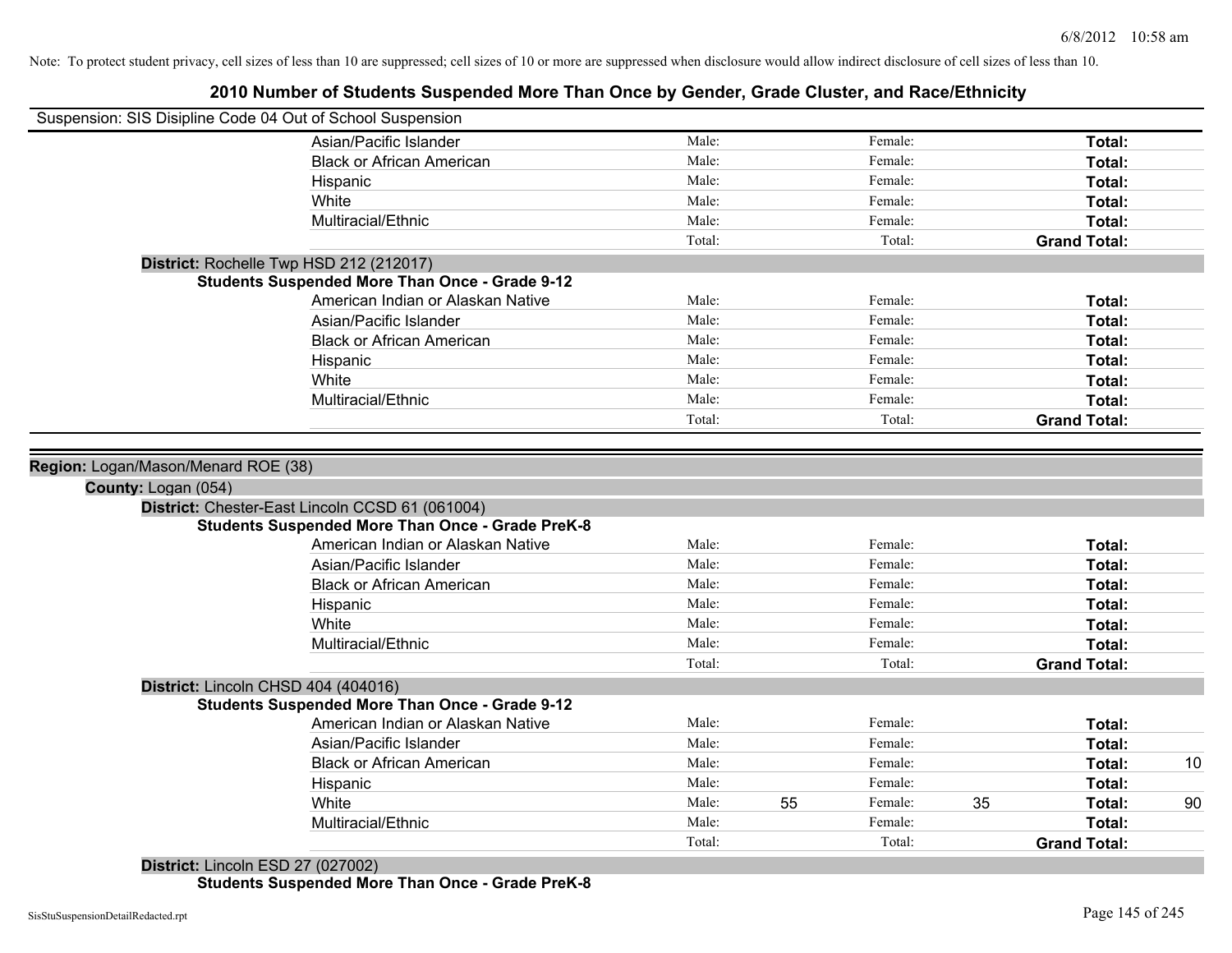|                     | Suspension: SIS Disipline Code 04 Out of School Suspension |        |         |                     |    |
|---------------------|------------------------------------------------------------|--------|---------|---------------------|----|
|                     | American Indian or Alaskan Native                          | Male:  | Female: | Total:              |    |
|                     | Asian/Pacific Islander                                     | Male:  | Female: | Total:              |    |
|                     | <b>Black or African American</b>                           | Male:  | Female: | Total:              |    |
|                     | Hispanic                                                   | Male:  | Female: | Total:              |    |
|                     | White                                                      | Male:  | Female: | Total:              |    |
|                     | Multiracial/Ethnic                                         | Male:  | Female: | Total:              |    |
|                     |                                                            | Total: | Total:  | <b>Grand Total:</b> |    |
|                     | District: Mt Pulaski CUSD 23 (023026)                      |        |         |                     |    |
|                     | <b>Students Suspended More Than Once - Grade 9-12</b>      |        |         |                     |    |
|                     | American Indian or Alaskan Native                          | Male:  | Female: | Total:              |    |
|                     | Asian/Pacific Islander                                     | Male:  | Female: | Total:              |    |
|                     | <b>Black or African American</b>                           | Male:  | Female: | Total:              |    |
|                     | Hispanic                                                   | Male:  | Female: | Total:              |    |
|                     | White                                                      | Male:  | Female: | Total:              | 16 |
|                     | Multiracial/Ethnic                                         | Male:  | Female: | Total:              |    |
|                     |                                                            | Total: | Total:  | <b>Grand Total:</b> |    |
|                     | District: New Holland-Middletown Ed 88 (088002)            |        |         |                     |    |
|                     | <b>Students Suspended More Than Once - Grade PreK-8</b>    |        |         |                     |    |
|                     | American Indian or Alaskan Native                          | Male:  | Female: | Total:              |    |
|                     | Asian/Pacific Islander                                     | Male:  | Female: | Total:              |    |
|                     | <b>Black or African American</b>                           | Male:  | Female: | Total:              |    |
|                     | Hispanic                                                   | Male:  | Female: | Total:              |    |
|                     | White                                                      | Male:  | Female: | Total:              |    |
|                     | Multiracial/Ethnic                                         | Male:  | Female: | Total:              |    |
|                     |                                                            | Total: | Total:  | <b>Grand Total:</b> |    |
| County: Mason (060) |                                                            |        |         |                     |    |
|                     | District: Illini Central CUSD 189 (189026)                 |        |         |                     |    |
|                     | <b>Students Suspended More Than Once - Grade PreK-8</b>    |        |         |                     |    |
|                     | American Indian or Alaskan Native                          | Male:  | Female: | Total:              |    |
|                     | Asian/Pacific Islander                                     | Male:  | Female: | Total:              |    |
|                     | <b>Black or African American</b>                           | Male:  | Female: | Total:              |    |
|                     | Hispanic                                                   | Male:  | Female: | Total:              |    |
|                     | White                                                      | Male:  | Female: | Total:              | 15 |
|                     | Multiracial/Ethnic                                         | Male:  | Female: | Total:              |    |
|                     |                                                            | Total: | Total:  | <b>Grand Total:</b> |    |
|                     | <b>Students Suspended More Than Once - Grade 9-12</b>      |        |         |                     |    |
|                     | American Indian or Alaskan Native                          | Male:  | Female: | Total:              |    |
|                     | Asian/Pacific Islander                                     | Male:  | Female: | Total:              |    |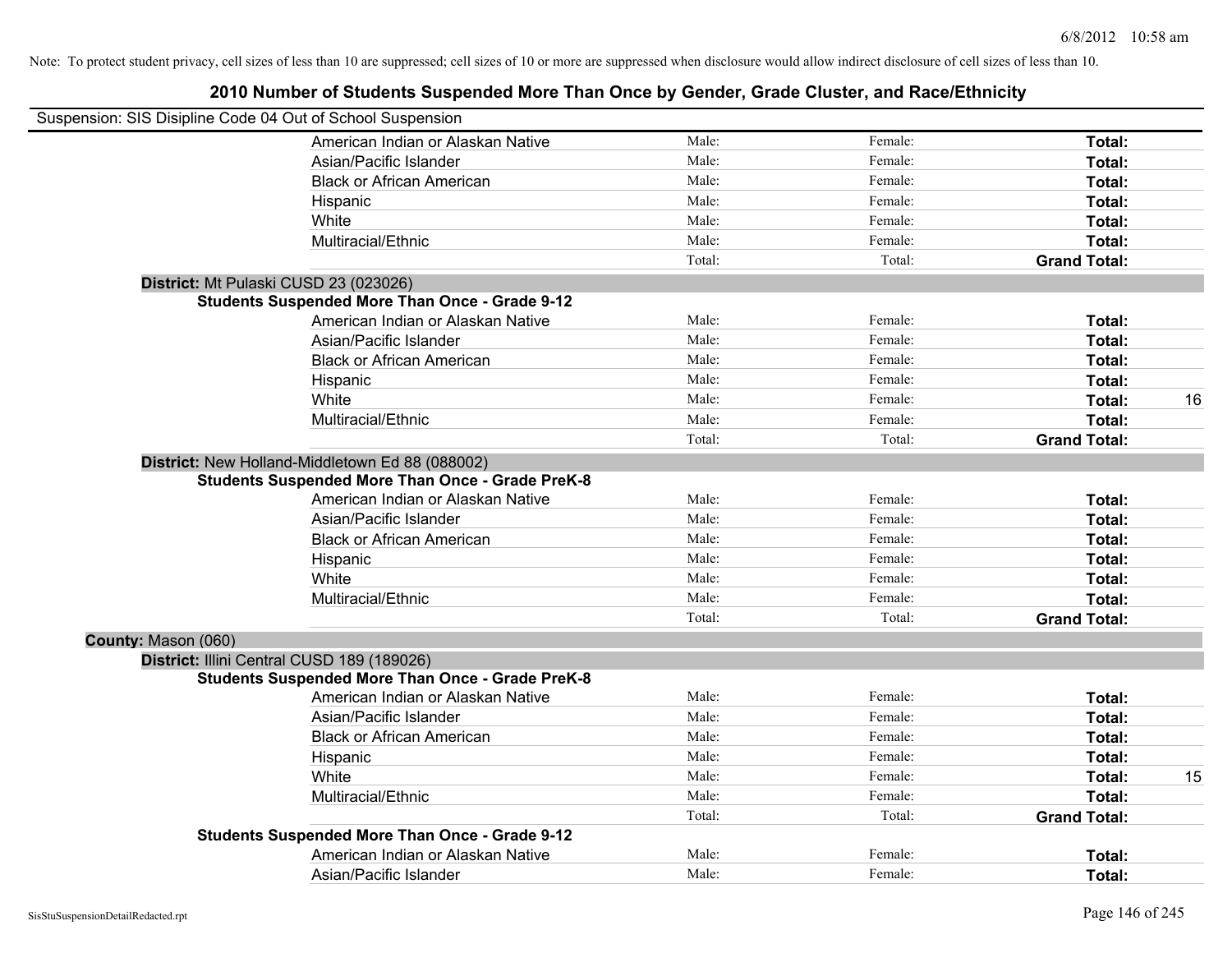| Suspension: SIS Disipline Code 04 Out of School Suspension |                                                         |        |         |                     |
|------------------------------------------------------------|---------------------------------------------------------|--------|---------|---------------------|
|                                                            | <b>Black or African American</b>                        | Male:  | Female: | Total:              |
|                                                            | Hispanic                                                | Male:  | Female: | Total:              |
|                                                            | White                                                   | Male:  | Female: | Total:              |
|                                                            | Multiracial/Ethnic                                      | Male:  | Female: | Total:              |
|                                                            |                                                         | Total: | Total:  | <b>Grand Total:</b> |
|                                                            | District: Midwest Central CUSD 191 (191026)             |        |         |                     |
|                                                            | <b>Students Suspended More Than Once - Grade PreK-8</b> |        |         |                     |
|                                                            | American Indian or Alaskan Native                       | Male:  | Female: | Total:              |
|                                                            | Asian/Pacific Islander                                  | Male:  | Female: | Total:              |
|                                                            | <b>Black or African American</b>                        | Male:  | Female: | Total:              |
|                                                            | Hispanic                                                | Male:  | Female: | Total:              |
|                                                            | White                                                   | Male:  | Female: | 11<br>Total:        |
|                                                            | Multiracial/Ethnic                                      | Male:  | Female: | Total:              |
|                                                            |                                                         | Total: | Total:  | <b>Grand Total:</b> |
|                                                            | <b>Students Suspended More Than Once - Grade 9-12</b>   |        |         |                     |
|                                                            | American Indian or Alaskan Native                       | Male:  | Female: | Total:              |
|                                                            | Asian/Pacific Islander                                  | Male:  | Female: | Total:              |
|                                                            | <b>Black or African American</b>                        | Male:  | Female: | Total:              |
|                                                            | Hispanic                                                | Male:  | Female: | Total:              |
|                                                            | White                                                   | Male:  | Female: | Total:              |
|                                                            | Multiracial/Ethnic                                      | Male:  | Female: | Total:              |
|                                                            |                                                         | Total: | Total:  | <b>Grand Total:</b> |
| County: Menard (065)                                       |                                                         |        |         |                     |
| District: Athens CUSD 213 (213026)                         |                                                         |        |         |                     |
|                                                            | <b>Students Suspended More Than Once - Grade PreK-8</b> |        |         |                     |
|                                                            | American Indian or Alaskan Native                       | Male:  | Female: | Total:              |
|                                                            | Asian/Pacific Islander                                  | Male:  | Female: | Total:              |
|                                                            | <b>Black or African American</b>                        | Male:  | Female: | Total:              |
|                                                            | Hispanic                                                | Male:  | Female: | Total:              |
|                                                            | White                                                   | Male:  | Female: | Total:              |
|                                                            | Multiracial/Ethnic                                      | Male:  | Female: | Total:              |
|                                                            |                                                         | Total: | Total:  | <b>Grand Total:</b> |
|                                                            | <b>Students Suspended More Than Once - Grade 9-12</b>   |        |         |                     |
|                                                            | American Indian or Alaskan Native                       | Male:  | Female: | Total:              |
|                                                            | Asian/Pacific Islander                                  | Male:  | Female: | Total:              |
|                                                            | <b>Black or African American</b>                        | Male:  | Female: | Total:              |
|                                                            | Hispanic                                                | Male:  | Female: | Total:              |
|                                                            | White                                                   | Male:  | Female: | <b>Total:</b>       |
|                                                            | Multiracial/Ethnic                                      | Male:  | Female: | Total:              |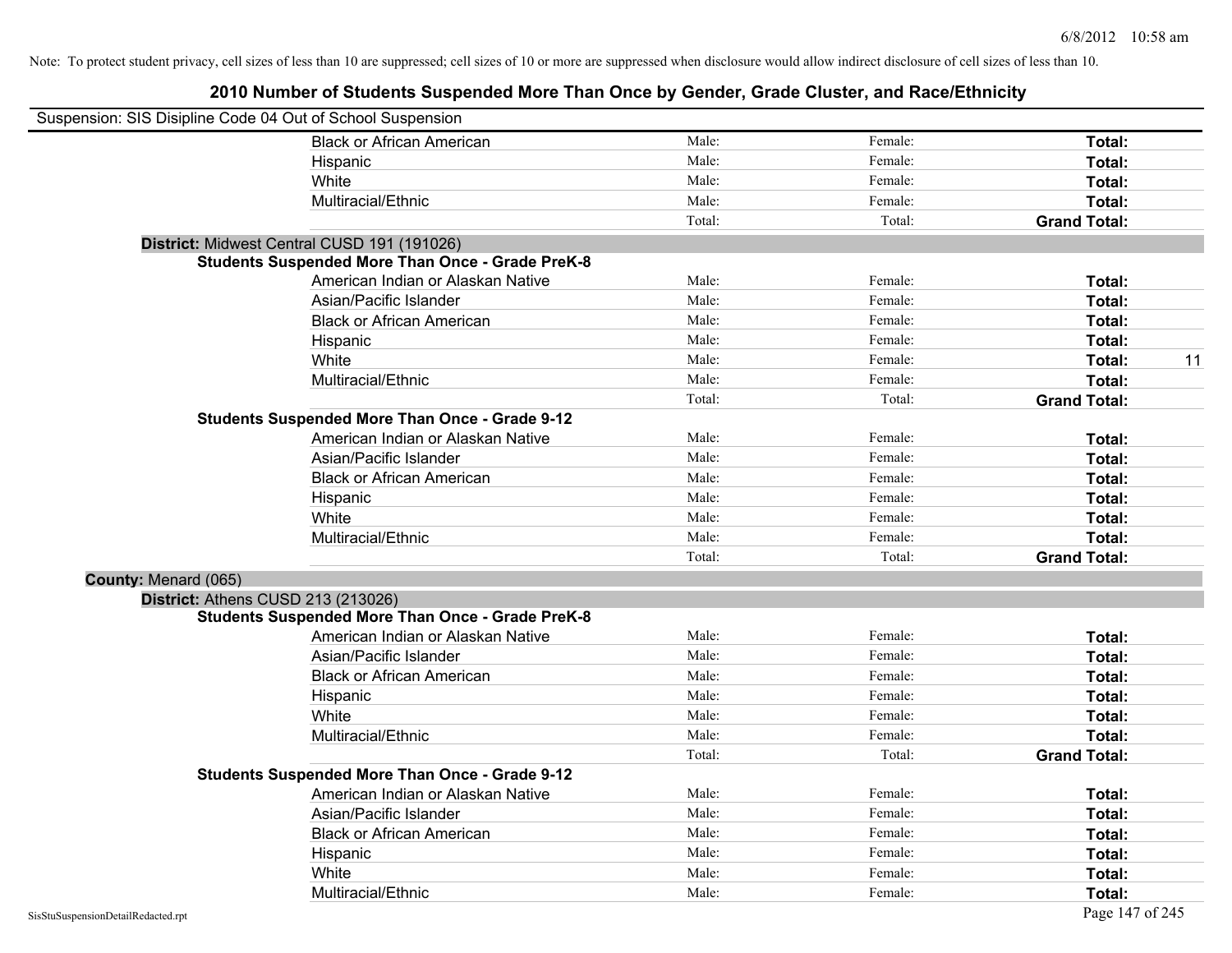|                              | Suspension: SIS Disipline Code 04 Out of School Suspension |        |     |         |    |                     |     |
|------------------------------|------------------------------------------------------------|--------|-----|---------|----|---------------------|-----|
|                              |                                                            | Total: |     | Total:  |    | <b>Grand Total:</b> |     |
| Region: Macon/Piatt ROE (39) |                                                            |        |     |         |    |                     |     |
| County: Macon (055)          |                                                            |        |     |         |    |                     |     |
|                              | District: Argenta-Oreana CUSD 1 (001026)                   |        |     |         |    |                     |     |
|                              | <b>Students Suspended More Than Once - Grade PreK-8</b>    |        |     |         |    |                     |     |
|                              | American Indian or Alaskan Native                          | Male:  |     | Female: |    | Total:              |     |
|                              | Asian/Pacific Islander                                     | Male:  |     | Female: |    | Total:              |     |
|                              | <b>Black or African American</b>                           | Male:  |     | Female: |    | Total:              |     |
|                              | Hispanic                                                   | Male:  |     | Female: |    | Total:              |     |
|                              | White                                                      | Male:  |     | Female: |    | Total:              |     |
|                              | Multiracial/Ethnic                                         | Male:  |     | Female: |    | Total:              |     |
|                              |                                                            | Total: |     | Total:  |    | <b>Grand Total:</b> | 10  |
|                              | <b>Students Suspended More Than Once - Grade 9-12</b>      |        |     |         |    |                     |     |
|                              | American Indian or Alaskan Native                          | Male:  |     | Female: |    | Total:              |     |
|                              | Asian/Pacific Islander                                     | Male:  |     | Female: |    | Total:              |     |
|                              | <b>Black or African American</b>                           | Male:  |     | Female: |    | Total:              |     |
|                              | Hispanic                                                   | Male:  |     | Female: |    | <b>Total:</b>       |     |
|                              | White                                                      | Male:  |     | Female: |    | Total:              |     |
|                              | Multiracial/Ethnic                                         | Male:  |     | Female: |    | Total:              |     |
|                              |                                                            | Total: |     | Total:  |    | <b>Grand Total:</b> |     |
|                              | District: Decatur SD 61 (061025)                           |        |     |         |    |                     |     |
|                              | <b>Students Suspended More Than Once - Grade PreK-8</b>    |        |     |         |    |                     |     |
|                              | American Indian or Alaskan Native                          | Male:  |     | Female: |    | Total:              |     |
|                              | Asian/Pacific Islander                                     | Male:  |     | Female: |    | Total:              |     |
|                              | <b>Black or African American</b>                           | Male:  | 185 | Female: | 75 | Total:              | 260 |
|                              | Hispanic                                                   | Male:  |     | Female: |    | Total:              |     |
|                              | White                                                      | Male:  | 63  | Female: | 15 | Total:              | 78  |
|                              | Multiracial/Ethnic                                         | Male:  |     | Female: |    | Total:              | 44  |
|                              |                                                            | Total: |     | Total:  |    | <b>Grand Total:</b> |     |
|                              | <b>Students Suspended More Than Once - Grade 9-12</b>      |        |     |         |    |                     |     |
|                              | American Indian or Alaskan Native                          | Male:  |     | Female: |    | Total:              |     |
|                              | Asian/Pacific Islander                                     | Male:  |     | Female: |    | Total:              |     |
|                              | <b>Black or African American</b>                           | Male:  | 112 | Female: | 87 | Total:              | 199 |
|                              | Hispanic                                                   | Male:  |     | Female: |    | Total:              |     |
|                              | White                                                      | Male:  | 34  | Female: | 20 | Total:              | 54  |
|                              | Multiracial/Ethnic                                         | Male:  |     | Female: |    | Total:              | 15  |
|                              |                                                            | Total: |     | Total:  |    | <b>Grand Total:</b> |     |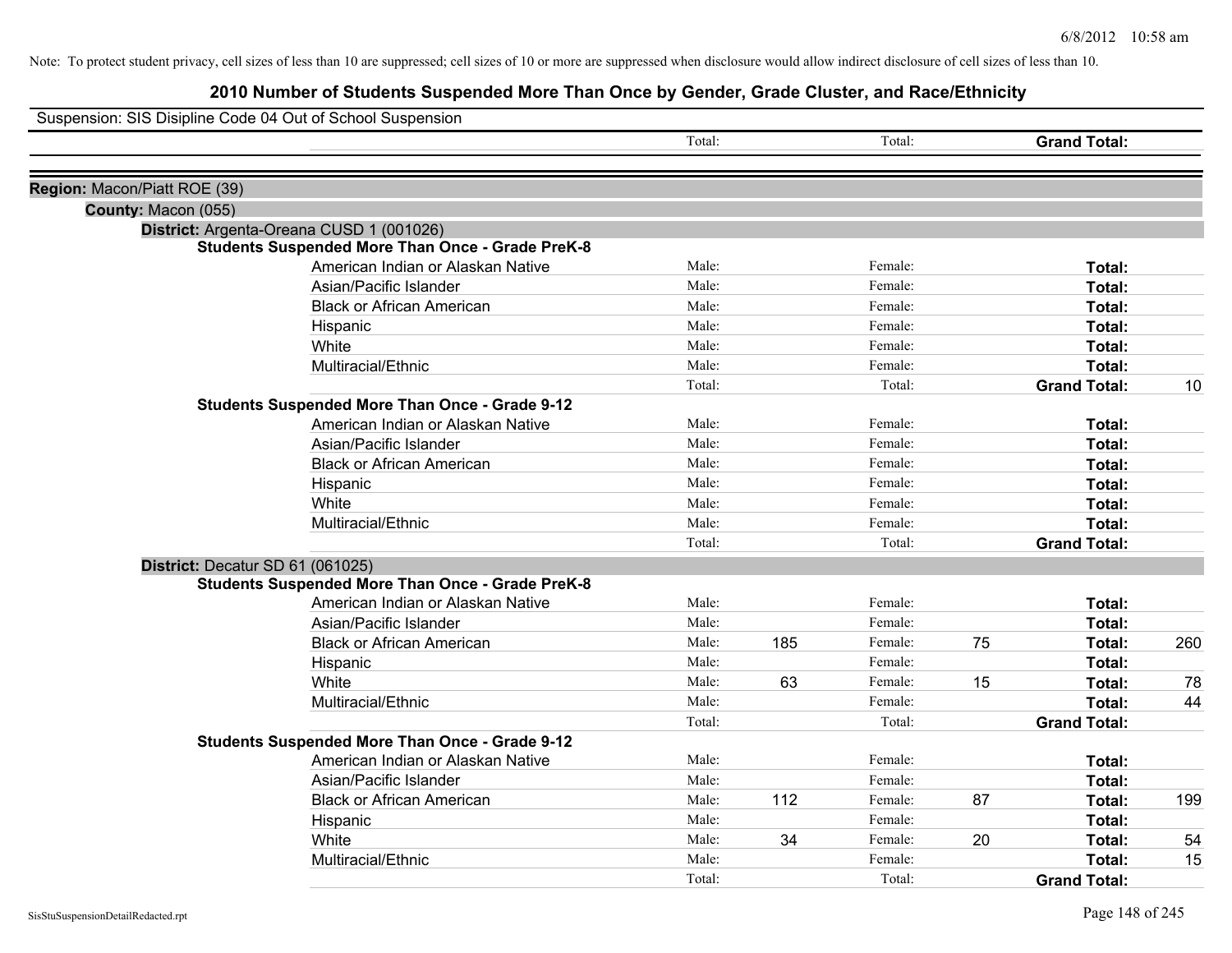| Suspension: SIS Disipline Code 04 Out of School Suspension |                                                         |        |         |                     |
|------------------------------------------------------------|---------------------------------------------------------|--------|---------|---------------------|
| District: Maroa Forsyth CUSD 2 (002026)                    |                                                         |        |         |                     |
|                                                            | <b>Students Suspended More Than Once - Grade PreK-8</b> |        |         |                     |
|                                                            | American Indian or Alaskan Native                       | Male:  | Female: | Total:              |
|                                                            | Asian/Pacific Islander                                  | Male:  | Female: | Total:              |
|                                                            | <b>Black or African American</b>                        | Male:  | Female: | Total:              |
|                                                            | Hispanic                                                | Male:  | Female: | Total:              |
|                                                            | White                                                   | Male:  | Female: | Total:              |
|                                                            | Multiracial/Ethnic                                      | Male:  | Female: | Total:              |
|                                                            |                                                         | Total: | Total:  | <b>Grand Total:</b> |
|                                                            | <b>Students Suspended More Than Once - Grade 9-12</b>   |        |         |                     |
|                                                            | American Indian or Alaskan Native                       | Male:  | Female: | Total:              |
|                                                            | Asian/Pacific Islander                                  | Male:  | Female: | Total:              |
|                                                            | <b>Black or African American</b>                        | Male:  | Female: | Total:              |
|                                                            | Hispanic                                                | Male:  | Female: | Total:              |
|                                                            | White                                                   | Male:  | Female: | 10<br>Total:        |
|                                                            | Multiracial/Ethnic                                      | Male:  | Female: | Total:              |
|                                                            |                                                         | Total: | Total:  | <b>Grand Total:</b> |
| District: Meridian CUSD 15 (015026)                        |                                                         |        |         |                     |
|                                                            | <b>Students Suspended More Than Once - Grade PreK-8</b> |        |         |                     |
|                                                            | American Indian or Alaskan Native                       | Male:  | Female: | Total:              |
|                                                            | Asian/Pacific Islander                                  | Male:  | Female: | Total:              |
|                                                            | <b>Black or African American</b>                        | Male:  | Female: | Total:              |
|                                                            | Hispanic                                                | Male:  | Female: | Total:              |
|                                                            | White                                                   | Male:  | Female: | Total:<br>12        |
|                                                            | Multiracial/Ethnic                                      | Male:  | Female: | Total:              |
|                                                            |                                                         | Total: | Total:  | <b>Grand Total:</b> |
|                                                            | <b>Students Suspended More Than Once - Grade 9-12</b>   |        |         |                     |
|                                                            | American Indian or Alaskan Native                       | Male:  | Female: | Total:              |
|                                                            | Asian/Pacific Islander                                  | Male:  | Female: | Total:              |
|                                                            | <b>Black or African American</b>                        | Male:  | Female: | Total:              |
|                                                            | Hispanic                                                | Male:  | Female: | Total:              |
|                                                            | White                                                   | Male:  | Female: | Total:              |
|                                                            | Multiracial/Ethnic                                      | Male:  | Female: | Total:              |
|                                                            |                                                         | Total: | Total:  | <b>Grand Total:</b> |
| District: Mt Zion CUSD 3 (003026)                          |                                                         |        |         |                     |
|                                                            | <b>Students Suspended More Than Once - Grade PreK-8</b> |        |         |                     |
|                                                            | American Indian or Alaskan Native                       | Male:  | Female: | Total:              |
|                                                            | Asian/Pacific Islander                                  | Male:  | Female: | Total:              |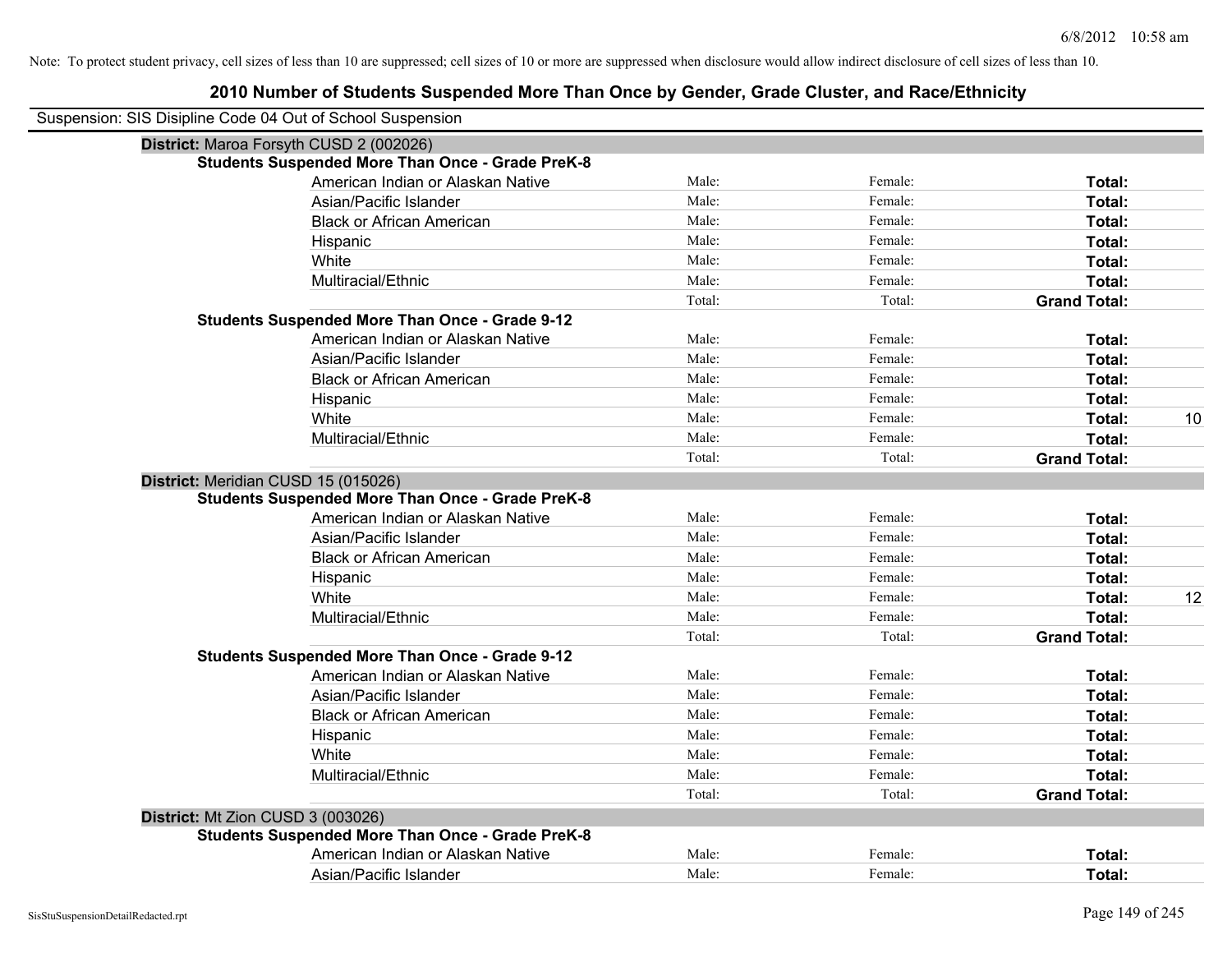| Suspension: SIS Disipline Code 04 Out of School Suspension |                                                         |        |         |                     |    |
|------------------------------------------------------------|---------------------------------------------------------|--------|---------|---------------------|----|
|                                                            | <b>Black or African American</b>                        | Male:  | Female: | Total:              |    |
| Hispanic                                                   |                                                         | Male:  | Female: | Total:              |    |
| White                                                      |                                                         | Male:  | Female: | Total:              |    |
|                                                            | Multiracial/Ethnic                                      | Male:  | Female: | Total:              |    |
|                                                            |                                                         | Total: | Total:  | <b>Grand Total:</b> |    |
|                                                            | <b>Students Suspended More Than Once - Grade 9-12</b>   |        |         |                     |    |
|                                                            | American Indian or Alaskan Native                       | Male:  | Female: | Total:              |    |
|                                                            | Asian/Pacific Islander                                  | Male:  | Female: | Total:              |    |
|                                                            | <b>Black or African American</b>                        | Male:  | Female: | Total:              |    |
| Hispanic                                                   |                                                         | Male:  | Female: | Total:              |    |
| White                                                      |                                                         | Male:  | Female: | Total:              |    |
|                                                            | Multiracial/Ethnic                                      | Male:  | Female: | Total:              |    |
|                                                            |                                                         | Total: | Total:  | <b>Grand Total:</b> |    |
| District: Sangamon Valley CUSD 9 (009026)                  |                                                         |        |         |                     |    |
|                                                            | <b>Students Suspended More Than Once - Grade PreK-8</b> |        |         |                     |    |
|                                                            | American Indian or Alaskan Native                       | Male:  | Female: | Total:              |    |
|                                                            | Asian/Pacific Islander                                  | Male:  | Female: | Total:              |    |
|                                                            | <b>Black or African American</b>                        | Male:  | Female: | Total:              |    |
| Hispanic                                                   |                                                         | Male:  | Female: | Total:              |    |
| White                                                      |                                                         | Male:  | Female: | Total:              | 15 |
|                                                            | Multiracial/Ethnic                                      | Male:  | Female: | Total:              |    |
|                                                            |                                                         | Total: | Total:  | <b>Grand Total:</b> |    |
|                                                            | <b>Students Suspended More Than Once - Grade 9-12</b>   |        |         |                     |    |
|                                                            | American Indian or Alaskan Native                       | Male:  | Female: | Total:              |    |
|                                                            | Asian/Pacific Islander                                  | Male:  | Female: | Total:              |    |
|                                                            | <b>Black or African American</b>                        | Male:  | Female: | Total:              |    |
| Hispanic                                                   |                                                         | Male:  | Female: | Total:              |    |
| White                                                      |                                                         | Male:  | Female: | Total:              | 19 |
|                                                            | Multiracial/Ethnic                                      | Male:  | Female: | Total:              |    |
|                                                            |                                                         | Total: | Total:  | <b>Grand Total:</b> |    |
| District: Warrensburg-Latham CUSD 11 (011026)              |                                                         |        |         |                     |    |
|                                                            | <b>Students Suspended More Than Once - Grade PreK-8</b> |        |         |                     |    |
|                                                            | American Indian or Alaskan Native                       | Male:  | Female: | Total:              |    |
|                                                            | Asian/Pacific Islander                                  | Male:  | Female: | Total:              |    |
|                                                            | <b>Black or African American</b>                        | Male:  | Female: | Total:              |    |
| Hispanic                                                   |                                                         | Male:  | Female: | Total:              |    |
| White                                                      |                                                         | Male:  | Female: | Total:              | 12 |
|                                                            | Multiracial/Ethnic                                      | Male:  | Female: | <b>Total:</b>       |    |
|                                                            |                                                         | Total: | Total:  | <b>Grand Total:</b> |    |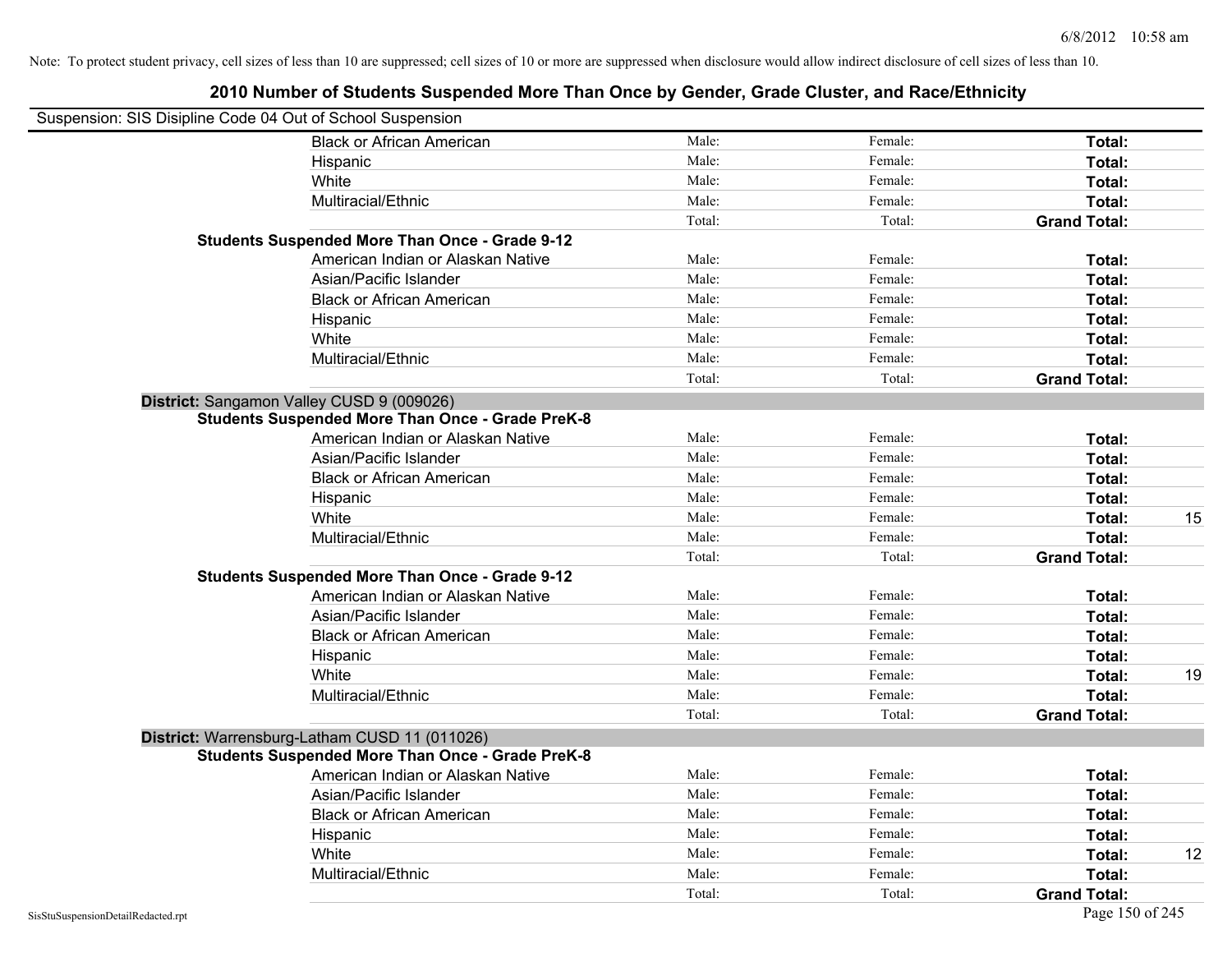|                                    | Suspension: SIS Disipline Code 04 Out of School Suspension |        |         |                     |
|------------------------------------|------------------------------------------------------------|--------|---------|---------------------|
|                                    | <b>Students Suspended More Than Once - Grade 9-12</b>      |        |         |                     |
|                                    | American Indian or Alaskan Native                          | Male:  | Female: | Total:              |
|                                    | Asian/Pacific Islander                                     | Male:  | Female: | Total:              |
|                                    | <b>Black or African American</b>                           | Male:  | Female: | Total:              |
|                                    | Hispanic                                                   | Male:  | Female: | Total:              |
|                                    | White                                                      | Male:  | Female: | 11<br>Total:        |
|                                    | Multiracial/Ethnic                                         | Male:  | Female: | Total:              |
|                                    |                                                            | Total: | Total:  | <b>Grand Total:</b> |
| County: Piatt (074)                |                                                            |        |         |                     |
|                                    | District: Atwood Hammond CUSD 39 (039026)                  |        |         |                     |
|                                    | <b>Students Suspended More Than Once - Grade 9-12</b>      |        |         |                     |
|                                    | American Indian or Alaskan Native                          | Male:  | Female: | Total:              |
|                                    | Asian/Pacific Islander                                     | Male:  | Female: | Total:              |
|                                    | <b>Black or African American</b>                           | Male:  | Female: | Total:              |
|                                    | Hispanic                                                   | Male:  | Female: | Total:              |
|                                    | White                                                      | Male:  | Female: | Total:              |
|                                    | Multiracial/Ethnic                                         | Male:  | Female: | Total:              |
|                                    |                                                            | Total: | Total:  | <b>Grand Total:</b> |
|                                    | District: Bement CUSD 5 (005026)                           |        |         |                     |
|                                    | <b>Students Suspended More Than Once - Grade PreK-8</b>    |        |         |                     |
|                                    | American Indian or Alaskan Native                          | Male:  | Female: | Total:              |
|                                    | Asian/Pacific Islander                                     | Male:  | Female: | Total:              |
|                                    | <b>Black or African American</b>                           | Male:  | Female: | Total:              |
|                                    | Hispanic                                                   | Male:  | Female: | Total:              |
|                                    | White                                                      | Male:  | Female: | Total:              |
|                                    | Multiracial/Ethnic                                         | Male:  | Female: | Total:              |
|                                    |                                                            | Total: | Total:  | <b>Grand Total:</b> |
|                                    | <b>Students Suspended More Than Once - Grade 9-12</b>      |        |         |                     |
|                                    | American Indian or Alaskan Native                          | Male:  | Female: | Total:              |
|                                    | Asian/Pacific Islander                                     | Male:  | Female: | Total:              |
|                                    | <b>Black or African American</b>                           | Male:  | Female: | Total:              |
|                                    | Hispanic                                                   | Male:  | Female: | Total:              |
|                                    | White                                                      | Male:  | Female: | Total:              |
|                                    | Multiracial/Ethnic                                         | Male:  | Female: | Total:              |
|                                    |                                                            | Total: | Total:  | <b>Grand Total:</b> |
|                                    | District: Cerro Gordo CUSD 100 (100026)                    |        |         |                     |
|                                    | <b>Students Suspended More Than Once - Grade PreK-8</b>    |        |         |                     |
|                                    | American Indian or Alaskan Native                          | Male:  | Female: | Total:              |
|                                    | Asian/Pacific Islander                                     | Male:  | Female: | Total:              |
| SisStuSuspensionDetailRedacted.rpt |                                                            |        |         | Page 151 of 245     |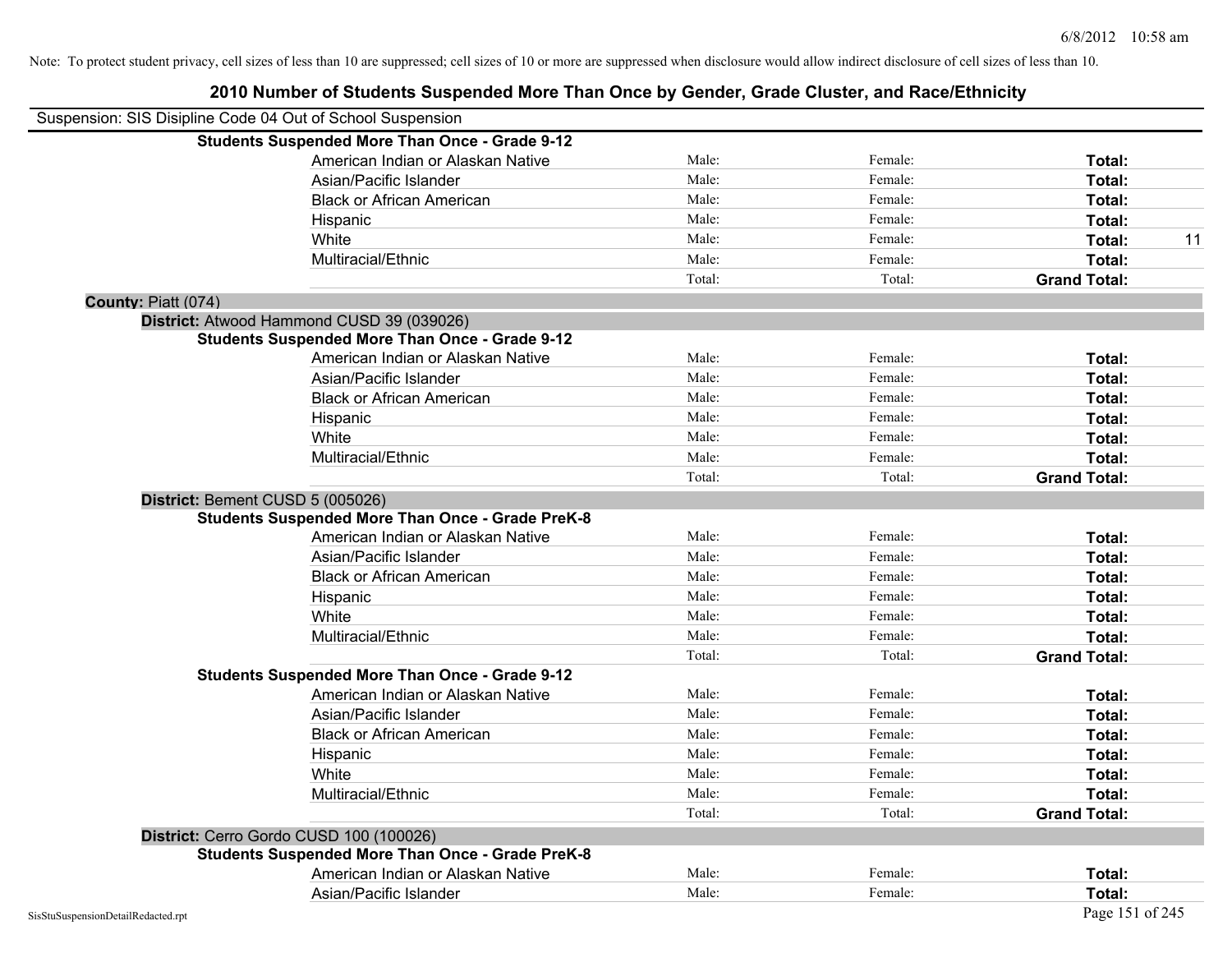| Suspension: SIS Disipline Code 04 Out of School Suspension |                                                         |        |    |         |    |                     |    |
|------------------------------------------------------------|---------------------------------------------------------|--------|----|---------|----|---------------------|----|
|                                                            | <b>Black or African American</b>                        | Male:  |    | Female: |    | Total:              |    |
|                                                            | Hispanic                                                | Male:  |    | Female: |    | Total:              |    |
|                                                            | White                                                   | Male:  |    | Female: |    | Total:              |    |
|                                                            | Multiracial/Ethnic                                      | Male:  |    | Female: |    | Total:              |    |
|                                                            |                                                         | Total: |    | Total:  |    | <b>Grand Total:</b> |    |
|                                                            | <b>Students Suspended More Than Once - Grade 9-12</b>   |        |    |         |    |                     |    |
|                                                            | American Indian or Alaskan Native                       | Male:  |    | Female: |    | Total:              |    |
|                                                            | Asian/Pacific Islander                                  | Male:  |    | Female: |    | Total:              |    |
|                                                            | <b>Black or African American</b>                        | Male:  |    | Female: |    | Total:              |    |
|                                                            | Hispanic                                                | Male:  |    | Female: |    | Total:              |    |
|                                                            | White                                                   | Male:  |    | Female: |    | Total:              |    |
|                                                            | Multiracial/Ethnic                                      | Male:  |    | Female: |    | Total:              |    |
|                                                            |                                                         | Total: |    | Total:  |    | <b>Grand Total:</b> |    |
|                                                            | District: Monticello CUSD 25 (025026)                   |        |    |         |    |                     |    |
|                                                            | <b>Students Suspended More Than Once - Grade PreK-8</b> |        |    |         |    |                     |    |
|                                                            | American Indian or Alaskan Native                       | Male:  |    | Female: |    | Total:              |    |
|                                                            | Asian/Pacific Islander                                  | Male:  |    | Female: |    | Total:              |    |
|                                                            | <b>Black or African American</b>                        | Male:  |    | Female: |    | Total:              |    |
|                                                            | Hispanic                                                | Male:  |    | Female: |    | Total:              |    |
|                                                            | White                                                   | Male:  |    | Female: |    | Total:              |    |
|                                                            | Multiracial/Ethnic                                      | Male:  |    | Female: |    | Total:              |    |
|                                                            |                                                         | Total: |    | Total:  |    | <b>Grand Total:</b> |    |
|                                                            | <b>Students Suspended More Than Once - Grade 9-12</b>   |        |    |         |    |                     |    |
|                                                            | American Indian or Alaskan Native                       | Male:  |    | Female: |    | Total:              |    |
|                                                            | Asian/Pacific Islander                                  | Male:  |    | Female: |    | Total:              |    |
|                                                            | <b>Black or African American</b>                        | Male:  |    | Female: |    | Total:              |    |
|                                                            | Hispanic                                                | Male:  |    | Female: |    | Total:              |    |
|                                                            | White                                                   | Male:  |    | Female: |    | Total:              |    |
|                                                            | Multiracial/Ethnic                                      | Male:  |    | Female: |    | Total:              |    |
|                                                            |                                                         | Total: |    | Total:  |    | <b>Grand Total:</b> |    |
|                                                            |                                                         |        |    |         |    |                     |    |
| Region: Madison ROE (41)                                   |                                                         |        |    |         |    |                     |    |
| County: Madison (057)                                      |                                                         |        |    |         |    |                     |    |
| District: Alton CUSD 11 (011026)                           |                                                         |        |    |         |    |                     |    |
|                                                            | <b>Students Suspended More Than Once - Grade PreK-8</b> |        |    |         |    |                     |    |
|                                                            | American Indian or Alaskan Native                       | Male:  |    | Female: |    | Total:              |    |
|                                                            | Asian/Pacific Islander                                  | Male:  |    | Female: |    | Total:              |    |
|                                                            | <b>Black or African American</b>                        | Male:  | 36 | Female: | 12 | Total:              | 48 |
|                                                            |                                                         |        |    |         |    |                     |    |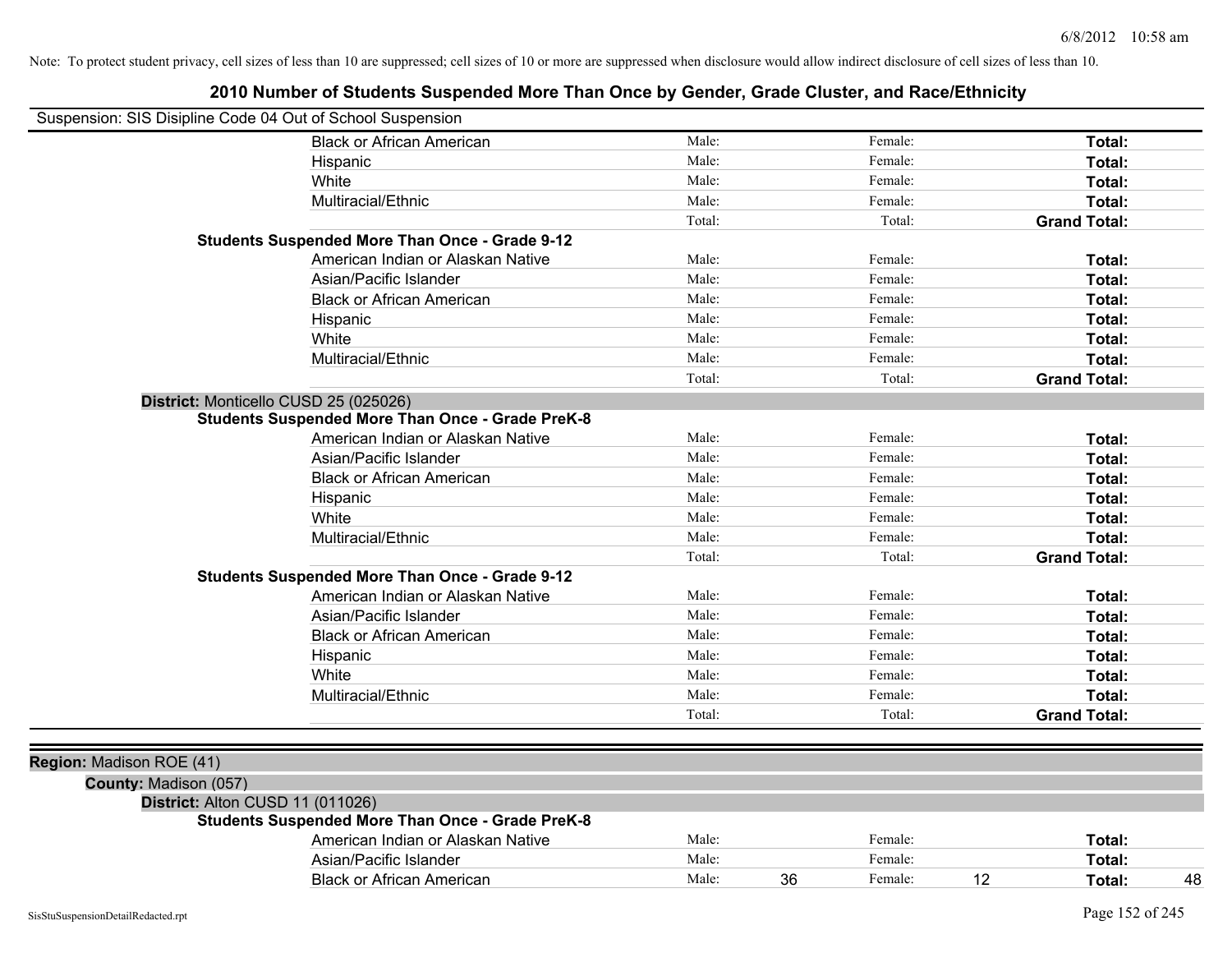| Suspension: SIS Disipline Code 04 Out of School Suspension |                                                         |        |    |         |    |                     |    |
|------------------------------------------------------------|---------------------------------------------------------|--------|----|---------|----|---------------------|----|
| Hispanic                                                   |                                                         | Male:  |    | Female: |    | Total:              |    |
| White                                                      |                                                         | Male:  |    | Female: |    | Total:              | 22 |
| Multiracial/Ethnic                                         |                                                         | Male:  |    | Female: |    | Total:              |    |
|                                                            |                                                         | Total: |    | Total:  |    | <b>Grand Total:</b> |    |
| <b>Students Suspended More Than Once - Grade 9-12</b>      |                                                         |        |    |         |    |                     |    |
|                                                            | American Indian or Alaskan Native                       | Male:  |    | Female: |    | Total:              |    |
| Asian/Pacific Islander                                     |                                                         | Male:  |    | Female: |    | Total:              |    |
|                                                            | <b>Black or African American</b>                        | Male:  | 35 | Female: | 21 | Total:              | 56 |
| Hispanic                                                   |                                                         | Male:  |    | Female: |    | Total:              |    |
| White                                                      |                                                         | Male:  | 25 | Female: | 12 | Total:              | 37 |
| Multiracial/Ethnic                                         |                                                         | Male:  |    | Female: |    | Total:              |    |
|                                                            |                                                         | Total: |    | Total:  |    | <b>Grand Total:</b> |    |
| District: Bethalto CUSD 8 (008026)                         |                                                         |        |    |         |    |                     |    |
|                                                            | <b>Students Suspended More Than Once - Grade PreK-8</b> |        |    |         |    |                     |    |
|                                                            | American Indian or Alaskan Native                       | Male:  |    | Female: |    | Total:              |    |
| Asian/Pacific Islander                                     |                                                         | Male:  |    | Female: |    | Total:              |    |
|                                                            | <b>Black or African American</b>                        | Male:  |    | Female: |    | Total:              |    |
| Hispanic                                                   |                                                         | Male:  |    | Female: |    | Total:              |    |
| White                                                      |                                                         | Male:  | 27 | Female: | 10 | Total:              | 37 |
| Multiracial/Ethnic                                         |                                                         | Male:  |    | Female: |    | Total:              |    |
|                                                            |                                                         | Total: |    | Total:  |    | <b>Grand Total:</b> |    |
| <b>Students Suspended More Than Once - Grade 9-12</b>      |                                                         |        |    |         |    |                     |    |
|                                                            | American Indian or Alaskan Native                       | Male:  |    | Female: |    | Total:              |    |
| Asian/Pacific Islander                                     |                                                         | Male:  |    | Female: |    | Total:              |    |
|                                                            | <b>Black or African American</b>                        | Male:  |    | Female: |    | Total:              |    |
| Hispanic                                                   |                                                         | Male:  |    | Female: |    | Total:              |    |
| White                                                      |                                                         | Male:  |    | Female: |    | Total:              | 43 |
| Multiracial/Ethnic                                         |                                                         | Male:  |    | Female: |    | Total:              |    |
|                                                            |                                                         | Total: |    | Total:  |    | <b>Grand Total:</b> |    |
| District: Collinsville CUSD 10 (010026)                    |                                                         |        |    |         |    |                     |    |
|                                                            | <b>Students Suspended More Than Once - Grade PreK-8</b> |        |    |         |    |                     |    |
|                                                            | American Indian or Alaskan Native                       | Male:  |    | Female: |    | Total:              |    |
| Asian/Pacific Islander                                     |                                                         | Male:  |    | Female: |    | Total:              |    |
|                                                            | <b>Black or African American</b>                        | Male:  |    | Female: |    | Total:              | 25 |
| Hispanic                                                   |                                                         | Male:  |    | Female: |    | Total:              | 12 |
| White                                                      |                                                         | Male:  | 48 | Female: | 14 | Total:              | 62 |
| Multiracial/Ethnic                                         |                                                         | Male:  |    | Female: |    | Total:              |    |
|                                                            |                                                         | Total: |    | Total:  |    | <b>Grand Total:</b> |    |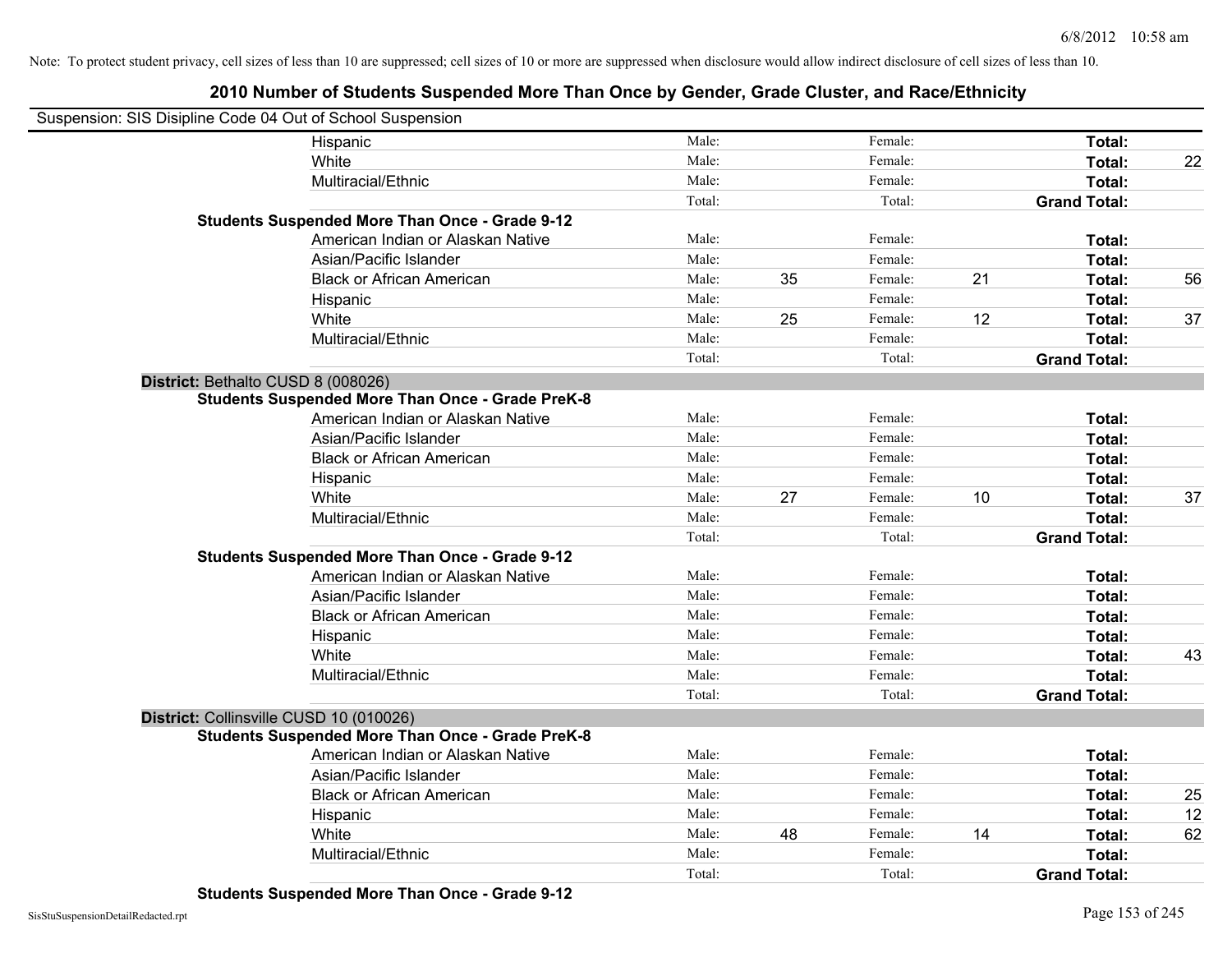| 2010 Number of Students Suspended More Than Once by Gender, Grade Cluster, and Race/Ethnicity |        |    |         |    |                     |     |
|-----------------------------------------------------------------------------------------------|--------|----|---------|----|---------------------|-----|
| Suspension: SIS Disipline Code 04 Out of School Suspension                                    |        |    |         |    |                     |     |
| American Indian or Alaskan Native                                                             | Male:  |    | Female: |    | Total:              |     |
| Asian/Pacific Islander                                                                        | Male:  |    | Female: |    | Total:              |     |
| <b>Black or African American</b>                                                              | Male:  | 26 | Female: | 19 | Total:              | 45  |
| Hispanic                                                                                      | Male:  |    | Female: |    | Total:              | 26  |
| White                                                                                         | Male:  | 84 | Female: | 32 | Total:              | 116 |
| Multiracial/Ethnic                                                                            | Male:  |    | Female: |    | Total:              |     |
|                                                                                               | Total: |    | Total:  |    | <b>Grand Total:</b> |     |
| District: Coordinated Youth & Human Service (006000)                                          |        |    |         |    |                     |     |
| <b>Students Suspended More Than Once - Grade PreK-8</b>                                       |        |    |         |    |                     |     |
| American Indian or Alaskan Native                                                             | Male:  |    | Female: |    | Total:              |     |
| Asian/Pacific Islander                                                                        | Male:  |    | Female: |    | Total:              |     |
| <b>Black or African American</b>                                                              | Male:  |    | Female: |    | Total:              |     |
| Hispanic                                                                                      | Male:  |    | Female: |    | Total:              |     |
| White                                                                                         | Male:  |    | Female: |    | Total:              | 11  |
| Multiracial/Ethnic                                                                            | Male:  |    | Female: |    | Total:              |     |
|                                                                                               | Total: |    | Total:  |    | <b>Grand Total:</b> |     |
| <b>Students Suspended More Than Once - Grade 9-12</b>                                         |        |    |         |    |                     |     |
| American Indian or Alaskan Native                                                             | Male:  |    | Female: |    | Total:              |     |
| Asian/Pacific Islander                                                                        | Male:  |    | Female: |    | Total:              |     |
| <b>Black or African American</b>                                                              | Male:  |    | Female: |    | Total:              |     |
| Hispanic                                                                                      | Male:  |    | Female: |    | Total:              |     |
| White                                                                                         | Male:  |    | Female: |    | Total:              |     |
| Multiracial/Ethnic                                                                            | Male:  |    | Female: |    | Total:              |     |
|                                                                                               | Total: |    | Total:  |    | <b>Grand Total:</b> | 15  |
| District: East Alton SD 13 (013002)                                                           |        |    |         |    |                     |     |
| <b>Students Suspended More Than Once - Grade PreK-8</b>                                       |        |    |         |    |                     |     |
| American Indian or Alaskan Native                                                             | Male:  |    | Female: |    | Total:              |     |
| Asian/Pacific Islander                                                                        | Male:  |    | Female: |    | Total:              |     |
| <b>Black or African American</b>                                                              | Male:  |    | Female: |    | Total:              |     |
| Hispanic                                                                                      | Male:  |    | Female: |    | Total:              |     |
| White                                                                                         | Male:  |    | Female: |    | Total:              |     |
| Multiracial/Ethnic                                                                            | Male:  |    | Female: |    | Total:              |     |
|                                                                                               | Total: |    | Total:  |    | <b>Grand Total:</b> |     |
| District: East Alton-Wood River CHSD 14 (014016)                                              |        |    |         |    |                     |     |
| <b>Students Suspended More Than Once - Grade 9-12</b>                                         |        |    |         |    |                     |     |
| American Indian or Alaskan Native                                                             | Male:  |    | Female: |    | Total:              |     |
| Asian/Pacific Islander                                                                        | Male:  |    | Female: |    | Total:              |     |
| <b>Black or African American</b>                                                              | Male:  |    | Female: |    | Total:              |     |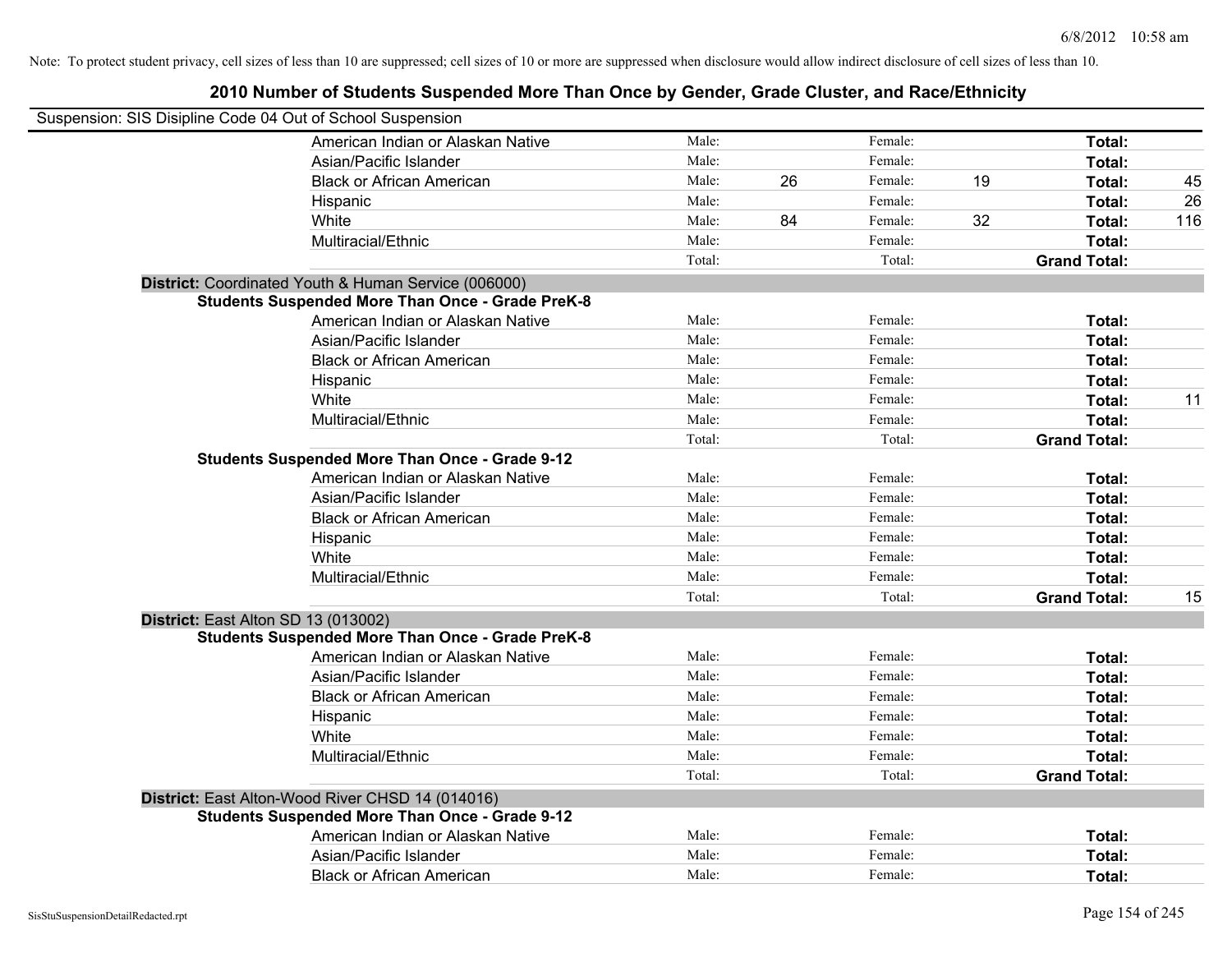| Suspension: SIS Disipline Code 04 Out of School Suspension |                                                         |        |    |         |    |                     |    |
|------------------------------------------------------------|---------------------------------------------------------|--------|----|---------|----|---------------------|----|
|                                                            | Hispanic                                                | Male:  |    | Female: |    | Total:              |    |
|                                                            | White                                                   | Male:  | 22 | Female: | 14 | Total:              | 36 |
|                                                            | Multiracial/Ethnic                                      | Male:  |    | Female: |    | Total:              |    |
|                                                            |                                                         | Total: |    | Total:  |    | <b>Grand Total:</b> |    |
| District: Edwardsville CUSD 7 (007026)                     |                                                         |        |    |         |    |                     |    |
|                                                            | <b>Students Suspended More Than Once - Grade PreK-8</b> |        |    |         |    |                     |    |
|                                                            | American Indian or Alaskan Native                       | Male:  |    | Female: |    | Total:              |    |
|                                                            | Asian/Pacific Islander                                  | Male:  |    | Female: |    | Total:              |    |
|                                                            | <b>Black or African American</b>                        | Male:  |    | Female: |    | Total:              |    |
|                                                            | Hispanic                                                | Male:  |    | Female: |    | Total:              |    |
|                                                            | White                                                   | Male:  |    | Female: |    | Total:              | 37 |
|                                                            | Multiracial/Ethnic                                      | Male:  |    | Female: |    | Total:              |    |
|                                                            |                                                         | Total: |    | Total:  |    | <b>Grand Total:</b> |    |
|                                                            | <b>Students Suspended More Than Once - Grade 9-12</b>   |        |    |         |    |                     |    |
|                                                            | American Indian or Alaskan Native                       | Male:  |    | Female: |    | Total:              |    |
|                                                            | Asian/Pacific Islander                                  | Male:  |    | Female: |    | Total:              |    |
|                                                            | <b>Black or African American</b>                        | Male:  |    | Female: |    | Total:              | 17 |
|                                                            | Hispanic                                                | Male:  |    | Female: |    | Total:              |    |
|                                                            | White                                                   | Male:  |    | Female: |    | Total:              | 25 |
|                                                            | Multiracial/Ethnic                                      | Male:  |    | Female: |    | Total:              |    |
|                                                            |                                                         | Total: |    | Total:  |    | <b>Grand Total:</b> |    |
| District: Granite City CUSD 9 (009026)                     |                                                         |        |    |         |    |                     |    |
|                                                            | <b>Students Suspended More Than Once - Grade PreK-8</b> |        |    |         |    |                     |    |
|                                                            | American Indian or Alaskan Native                       | Male:  |    | Female: |    | Total:              |    |
|                                                            | Asian/Pacific Islander                                  | Male:  |    | Female: |    | Total:              |    |
|                                                            | <b>Black or African American</b>                        | Male:  |    | Female: |    | Total:              |    |
|                                                            | Hispanic                                                | Male:  |    | Female: |    | Total:              |    |
|                                                            | White                                                   | Male:  |    | Female: |    | Total:              | 23 |
|                                                            | Multiracial/Ethnic                                      | Male:  |    | Female: |    | Total:              |    |
|                                                            |                                                         | Total: |    | Total:  |    | <b>Grand Total:</b> |    |
|                                                            | <b>Students Suspended More Than Once - Grade 9-12</b>   |        |    |         |    |                     |    |
|                                                            | American Indian or Alaskan Native                       | Male:  |    | Female: |    | Total:              |    |
|                                                            | Asian/Pacific Islander                                  | Male:  |    | Female: |    | Total:              |    |
|                                                            | <b>Black or African American</b>                        | Male:  | 10 | Female: | 10 | Total:              | 20 |
|                                                            | Hispanic                                                | Male:  |    | Female: |    | Total:              |    |
|                                                            | White                                                   | Male:  | 24 | Female: | 17 | Total:              | 41 |
|                                                            | Multiracial/Ethnic                                      | Male:  |    | Female: |    | Total:              |    |
|                                                            |                                                         | Total: |    | Total:  |    | <b>Grand Total:</b> | 71 |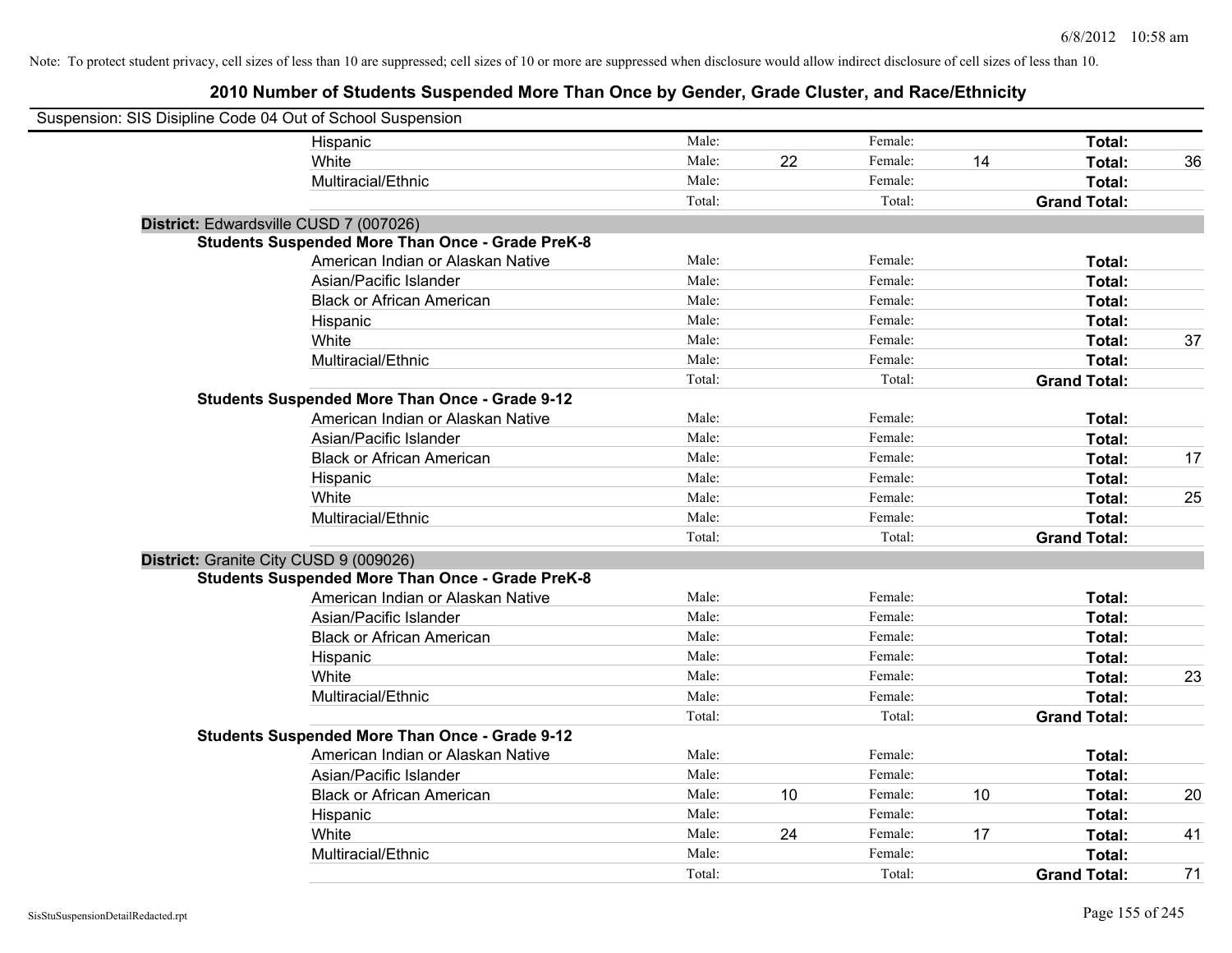| Suspension: SIS Disipline Code 04 Out of School Suspension |                                                         |        |         |                     |    |
|------------------------------------------------------------|---------------------------------------------------------|--------|---------|---------------------|----|
| District: Highland CUSD 5 (005026)                         |                                                         |        |         |                     |    |
|                                                            | <b>Students Suspended More Than Once - Grade PreK-8</b> |        |         |                     |    |
|                                                            | American Indian or Alaskan Native                       | Male:  | Female: | Total:              |    |
|                                                            | Asian/Pacific Islander                                  | Male:  | Female: | Total:              |    |
|                                                            | <b>Black or African American</b>                        | Male:  | Female: | Total:              |    |
|                                                            | Hispanic                                                | Male:  | Female: | Total:              |    |
|                                                            | White                                                   | Male:  | Female: | Total:              |    |
|                                                            | Multiracial/Ethnic                                      | Male:  | Female: | Total:              |    |
|                                                            |                                                         | Total: | Total:  | <b>Grand Total:</b> |    |
|                                                            | <b>Students Suspended More Than Once - Grade 9-12</b>   |        |         |                     |    |
|                                                            | American Indian or Alaskan Native                       | Male:  | Female: | Total:              |    |
|                                                            | Asian/Pacific Islander                                  | Male:  | Female: | Total:              |    |
|                                                            | <b>Black or African American</b>                        | Male:  | Female: | Total:              |    |
|                                                            | Hispanic                                                | Male:  | Female: | Total:              |    |
|                                                            | White                                                   | Male:  | Female: | Total:              | 22 |
|                                                            | Multiracial/Ethnic                                      | Male:  | Female: | Total:              |    |
|                                                            |                                                         | Total: | Total:  | <b>Grand Total:</b> |    |
| District: Madison CUSD 12 (012026)                         |                                                         |        |         |                     |    |
|                                                            | <b>Students Suspended More Than Once - Grade PreK-8</b> |        |         |                     |    |
|                                                            | American Indian or Alaskan Native                       | Male:  | Female: | Total:              |    |
|                                                            | Asian/Pacific Islander                                  | Male:  | Female: | Total:              |    |
|                                                            | <b>Black or African American</b>                        | Male:  | Female: | Total:              | 15 |
|                                                            | Hispanic                                                | Male:  | Female: | Total:              |    |
|                                                            | White                                                   | Male:  | Female: | Total:              |    |
|                                                            | Multiracial/Ethnic                                      | Male:  | Female: | Total:              |    |
|                                                            |                                                         | Total: | Total:  | <b>Grand Total:</b> |    |
| District: Non-Public School (0100)                         |                                                         |        |         |                     |    |
|                                                            | <b>Students Suspended More Than Once - Grade 9-12</b>   |        |         |                     |    |
|                                                            | American Indian or Alaskan Native                       | Male:  | Female: | Total:              |    |
|                                                            | Asian/Pacific Islander                                  | Male:  | Female: | Total:              |    |
|                                                            | <b>Black or African American</b>                        | Male:  | Female: | Total:              |    |
|                                                            | Hispanic                                                | Male:  | Female: | Total:              |    |
|                                                            | White                                                   | Male:  | Female: | Total:              |    |
|                                                            | Multiracial/Ethnic                                      | Male:  | Female: | Total:              |    |
|                                                            |                                                         | Total: | Total:  | <b>Grand Total:</b> |    |
| District: Non-Public School (055S)                         |                                                         |        |         |                     |    |
|                                                            | <b>Students Suspended More Than Once - Grade PreK-8</b> |        |         |                     |    |
|                                                            | American Indian or Alaskan Native                       | Male:  | Female: | Total:              |    |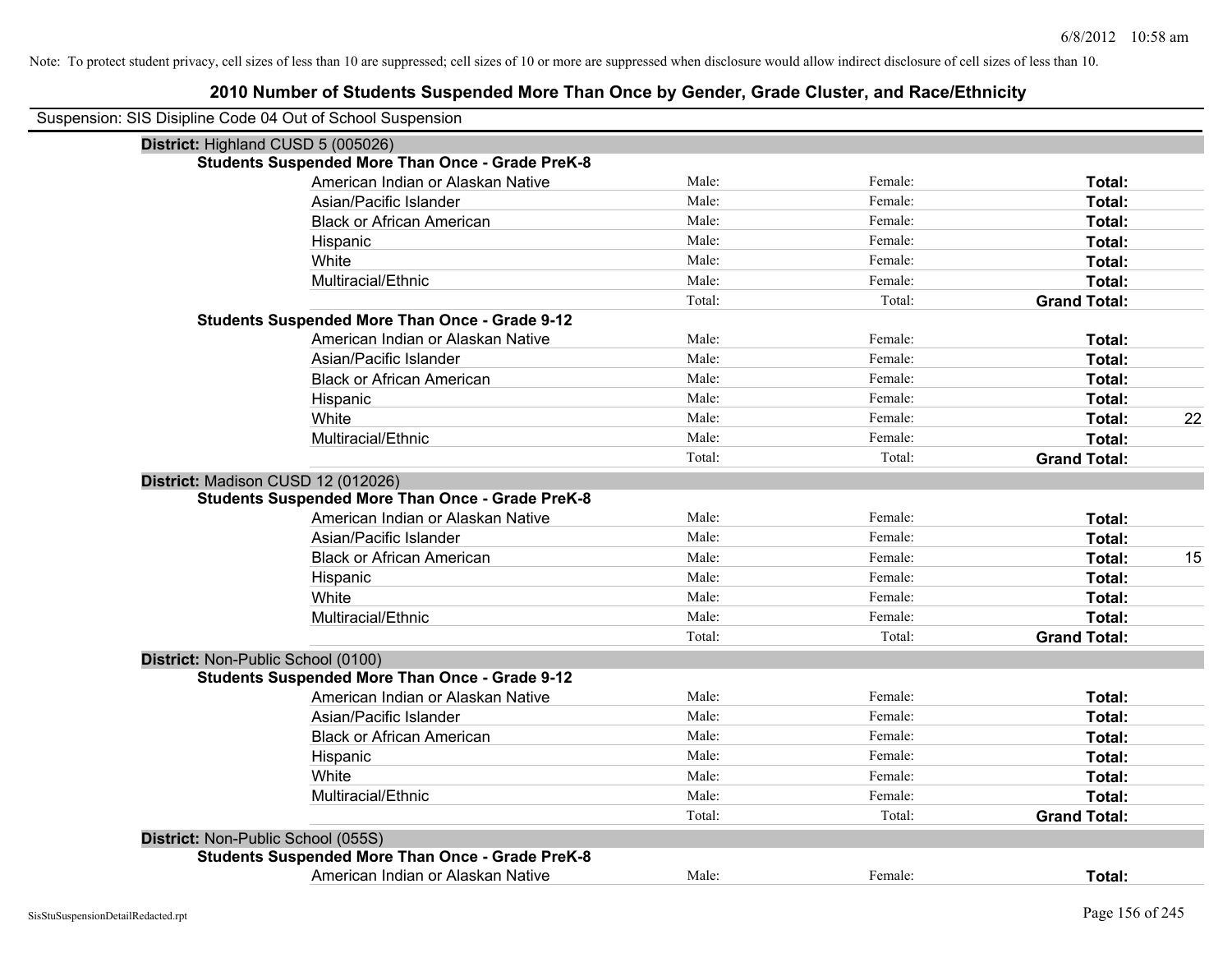| Suspension: SIS Disipline Code 04 Out of School Suspension |                                                         |        |         |                     |
|------------------------------------------------------------|---------------------------------------------------------|--------|---------|---------------------|
|                                                            | Asian/Pacific Islander                                  | Male:  | Female: | Total:              |
|                                                            | <b>Black or African American</b>                        | Male:  | Female: | Total:              |
|                                                            | Hispanic                                                | Male:  | Female: | Total:              |
|                                                            | White                                                   | Male:  | Female: | Total:              |
|                                                            | Multiracial/Ethnic                                      | Male:  | Female: | Total:              |
|                                                            |                                                         | Total: | Total:  | <b>Grand Total:</b> |
|                                                            | <b>Students Suspended More Than Once - Grade 9-12</b>   |        |         |                     |
|                                                            | American Indian or Alaskan Native                       | Male:  | Female: | Total:              |
|                                                            | Asian/Pacific Islander                                  | Male:  | Female: | Total:              |
|                                                            | <b>Black or African American</b>                        | Male:  | Female: | Total:              |
|                                                            | Hispanic                                                | Male:  | Female: | Total:              |
|                                                            | White                                                   | Male:  | Female: | Total:              |
|                                                            | Multiracial/Ethnic                                      | Male:  | Female: | Total:              |
|                                                            |                                                         | Total: | Total:  | <b>Grand Total:</b> |
| District: Roxana CUSD 1 (001026)                           |                                                         |        |         |                     |
|                                                            | <b>Students Suspended More Than Once - Grade PreK-8</b> |        |         |                     |
|                                                            | American Indian or Alaskan Native                       | Male:  | Female: | Total:              |
|                                                            | Asian/Pacific Islander                                  | Male:  | Female: | Total:              |
|                                                            | <b>Black or African American</b>                        | Male:  | Female: | Total:              |
|                                                            | Hispanic                                                | Male:  | Female: | Total:              |
|                                                            | White                                                   | Male:  | Female: | 21<br>Total:        |
|                                                            | Multiracial/Ethnic                                      | Male:  | Female: | Total:              |
|                                                            |                                                         | Total: | Total:  | <b>Grand Total:</b> |
|                                                            | <b>Students Suspended More Than Once - Grade 9-12</b>   |        |         |                     |
|                                                            | American Indian or Alaskan Native                       | Male:  | Female: | Total:              |
|                                                            | Asian/Pacific Islander                                  | Male:  | Female: | Total:              |
|                                                            | <b>Black or African American</b>                        | Male:  | Female: | Total:              |
|                                                            | Hispanic                                                | Male:  | Female: | Total:              |
|                                                            | White                                                   | Male:  | Female: | 22<br>Total:        |
|                                                            | Multiracial/Ethnic                                      | Male:  | Female: | Total:              |
|                                                            |                                                         | Total: | Total:  | <b>Grand Total:</b> |
| District: Triad CUSD 2 (002026)                            |                                                         |        |         |                     |
|                                                            | <b>Students Suspended More Than Once - Grade PreK-8</b> |        |         |                     |
|                                                            | American Indian or Alaskan Native                       | Male:  | Female: | Total:              |
|                                                            | Asian/Pacific Islander                                  | Male:  | Female: | Total:              |
|                                                            | <b>Black or African American</b>                        | Male:  | Female: | Total:              |
|                                                            | Hispanic                                                | Male:  | Female: | Total:              |
|                                                            | White                                                   | Male:  | Female: | Total:              |
|                                                            | Multiracial/Ethnic                                      | Male:  | Female: | Total:              |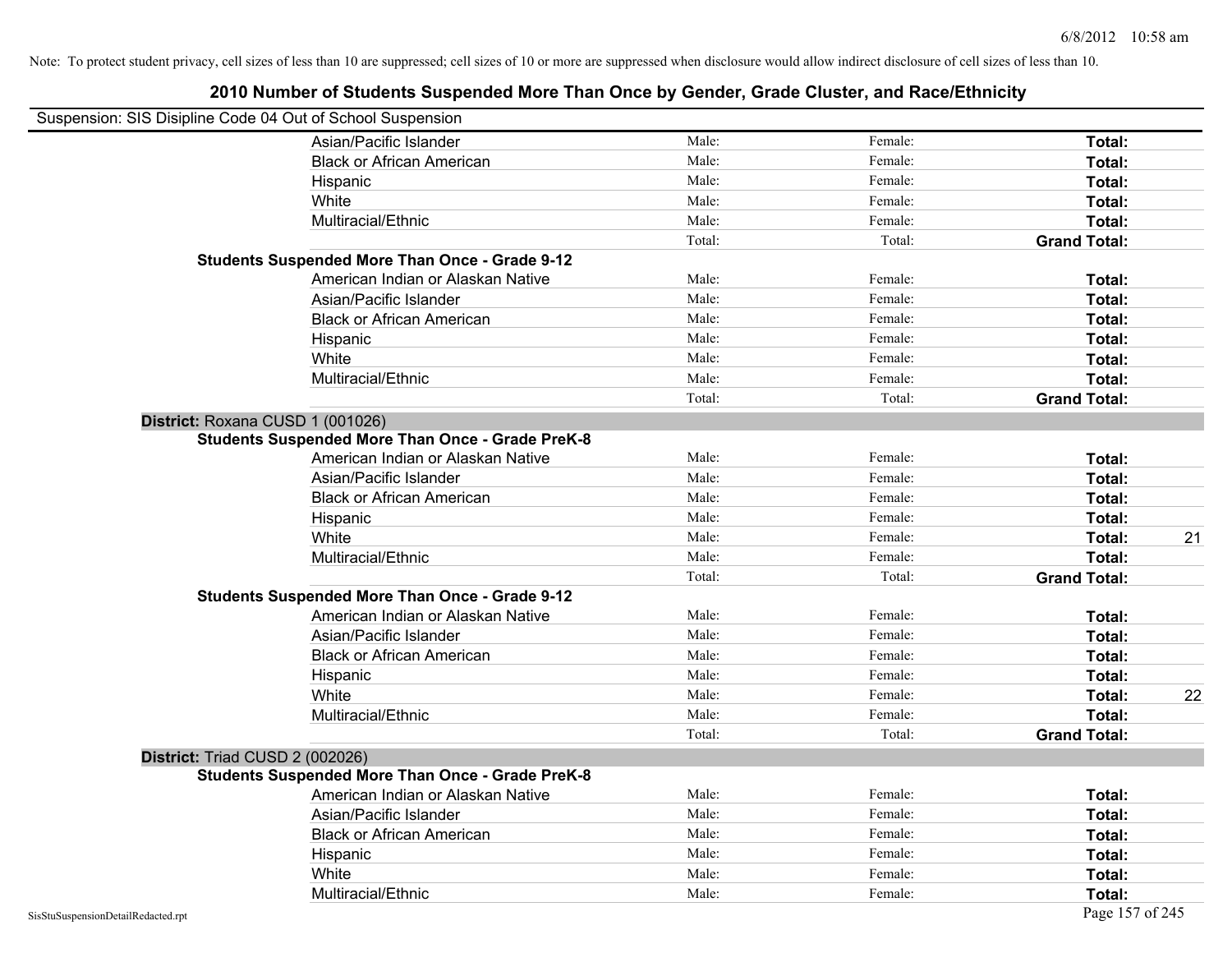| Suspension: SIS Disipline Code 04 Out of School Suspension |                                                         |        |         |                     |    |
|------------------------------------------------------------|---------------------------------------------------------|--------|---------|---------------------|----|
|                                                            |                                                         | Total: | Total:  | <b>Grand Total:</b> |    |
|                                                            | <b>Students Suspended More Than Once - Grade 9-12</b>   |        |         |                     |    |
|                                                            | American Indian or Alaskan Native                       | Male:  | Female: | Total:              |    |
|                                                            | Asian/Pacific Islander                                  | Male:  | Female: | Total:              |    |
|                                                            | <b>Black or African American</b>                        | Male:  | Female: | Total:              |    |
|                                                            | Hispanic                                                | Male:  | Female: | Total:              |    |
|                                                            | White                                                   | Male:  | Female: | Total:              |    |
|                                                            | Multiracial/Ethnic                                      | Male:  | Female: | Total:              |    |
|                                                            |                                                         | Total: | Total:  | <b>Grand Total:</b> |    |
| District: Venice CUSD 3 (003026)                           |                                                         |        |         |                     |    |
|                                                            | <b>Students Suspended More Than Once - Grade PreK-8</b> |        |         |                     |    |
|                                                            | American Indian or Alaskan Native                       | Male:  | Female: | Total:              |    |
|                                                            | Asian/Pacific Islander                                  | Male:  | Female: | Total:              |    |
|                                                            | <b>Black or African American</b>                        | Male:  | Female: | Total:              |    |
|                                                            | Hispanic                                                | Male:  | Female: | Total:              |    |
|                                                            | White                                                   | Male:  | Female: | Total:              |    |
|                                                            | Multiracial/Ethnic                                      | Male:  | Female: | Total:              |    |
|                                                            |                                                         | Total: | Total:  | <b>Grand Total:</b> |    |
|                                                            | District: Wood River-Hartford ESD 15 (015003)           |        |         |                     |    |
|                                                            | <b>Students Suspended More Than Once - Grade PreK-8</b> |        |         |                     |    |
|                                                            | American Indian or Alaskan Native                       | Male:  | Female: | Total:              |    |
|                                                            | Asian/Pacific Islander                                  | Male:  | Female: | Total:              |    |
|                                                            | <b>Black or African American</b>                        | Male:  | Female: | Total:              |    |
|                                                            | Hispanic                                                | Male:  | Female: | Total:              |    |
|                                                            | White                                                   | Male:  | Female: | Total:              | 13 |
|                                                            | Multiracial/Ethnic                                      | Male:  | Female: | Total:              |    |
|                                                            |                                                         | Total: | Total:  | <b>Grand Total:</b> |    |
| County: Non-Public School (000)                            |                                                         |        |         |                     |    |
| District: Madison ROE (000000)                             |                                                         |        |         |                     |    |
|                                                            | <b>Students Suspended More Than Once - Grade PreK-8</b> |        |         |                     |    |
|                                                            | American Indian or Alaskan Native                       | Male:  | Female: | Total:              |    |
|                                                            | Asian/Pacific Islander                                  | Male:  | Female: | Total:              |    |
|                                                            | <b>Black or African American</b>                        | Male:  | Female: | Total:              |    |
|                                                            | Hispanic                                                | Male:  | Female: | Total:              |    |
|                                                            | White                                                   | Male:  | Female: | Total:              |    |
|                                                            | Multiracial/Ethnic                                      | Male:  | Female: | Total:              |    |
|                                                            |                                                         | Total: | Total:  | <b>Grand Total:</b> |    |
|                                                            | <b>Students Suspended More Than Once - Grade 9-12</b>   |        |         |                     |    |
|                                                            | American Indian or Alaskan Native                       | Male:  | Female: | Total:              |    |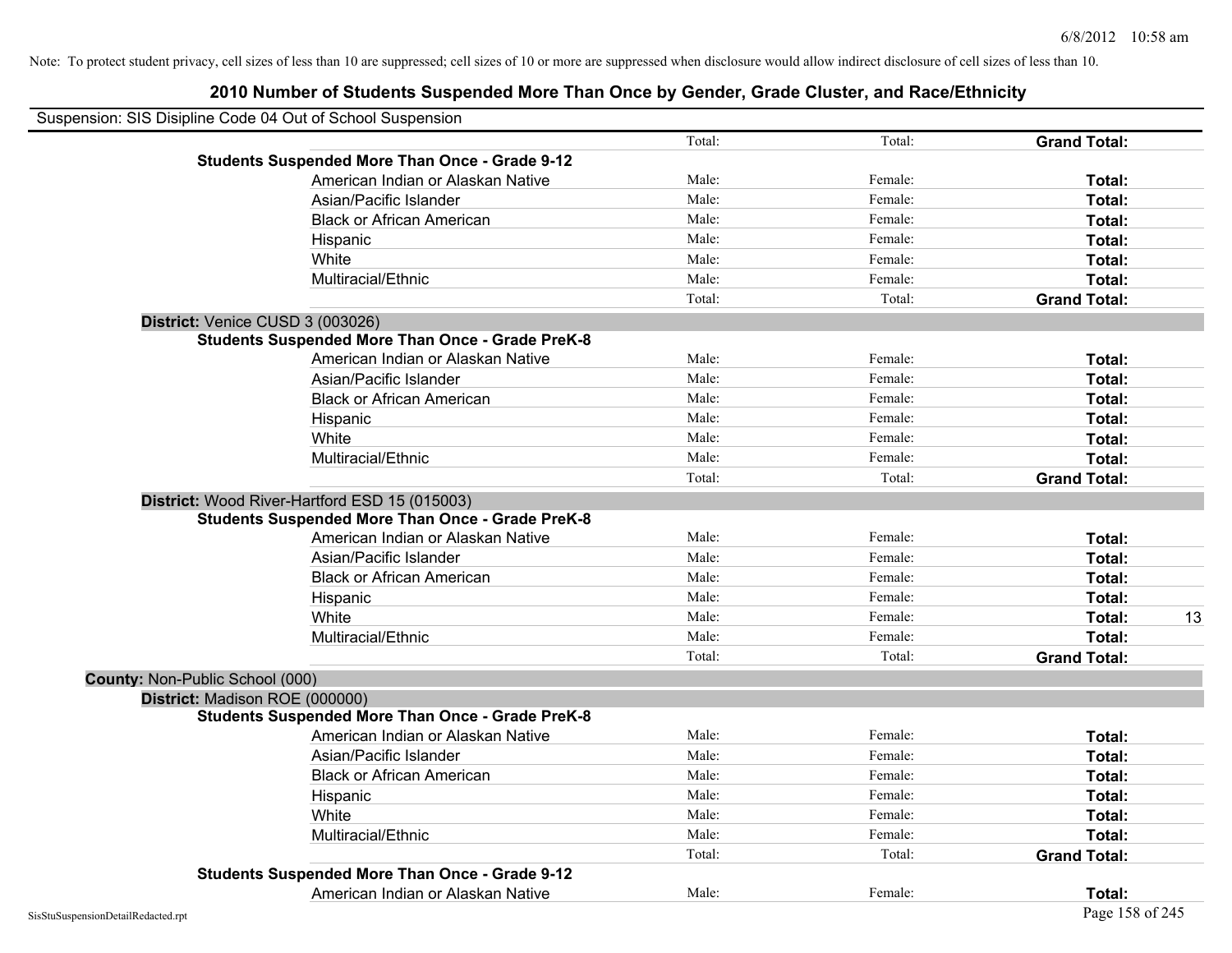|                                                                     | Suspension: SIS Disipline Code 04 Out of School Suspension |        |         |                     |    |
|---------------------------------------------------------------------|------------------------------------------------------------|--------|---------|---------------------|----|
|                                                                     | Asian/Pacific Islander                                     | Male:  | Female: | Total:              |    |
|                                                                     | <b>Black or African American</b>                           | Male:  | Female: | Total:              |    |
|                                                                     | Hispanic                                                   | Male:  | Female: | Total:              |    |
|                                                                     | White                                                      | Male:  | Female: | Total:              |    |
|                                                                     | Multiracial/Ethnic                                         | Male:  | Female: | Total:              |    |
|                                                                     |                                                            | Total: | Total:  | <b>Grand Total:</b> |    |
|                                                                     |                                                            |        |         |                     |    |
| Region: Marshall/Putnam/Woodford ROE (43)<br>County: Marshall (059) |                                                            |        |         |                     |    |
|                                                                     | District: Henry-Senachwine CUSD 5 (005026)                 |        |         |                     |    |
|                                                                     | <b>Students Suspended More Than Once - Grade PreK-8</b>    |        |         |                     |    |
|                                                                     | American Indian or Alaskan Native                          | Male:  | Female: | Total:              |    |
|                                                                     | Asian/Pacific Islander                                     | Male:  | Female: | Total:              |    |
|                                                                     | <b>Black or African American</b>                           | Male:  | Female: | Total:              |    |
|                                                                     | Hispanic                                                   | Male:  | Female: | Total:              |    |
|                                                                     | White                                                      | Male:  | Female: | Total:              |    |
|                                                                     | Multiracial/Ethnic                                         | Male:  | Female: | Total:              |    |
|                                                                     |                                                            | Total: | Total:  | <b>Grand Total:</b> |    |
|                                                                     | <b>Students Suspended More Than Once - Grade 9-12</b>      |        |         |                     |    |
|                                                                     | American Indian or Alaskan Native                          | Male:  | Female: | Total:              |    |
|                                                                     | Asian/Pacific Islander                                     | Male:  | Female: | Total:              |    |
|                                                                     | <b>Black or African American</b>                           | Male:  | Female: | Total:              |    |
|                                                                     | Hispanic                                                   | Male:  | Female: | Total:              |    |
|                                                                     | White                                                      | Male:  | Female: | Total:              |    |
|                                                                     | Multiracial/Ethnic                                         | Male:  | Female: | Total:              |    |
|                                                                     |                                                            | Total: | Total:  | <b>Grand Total:</b> |    |
|                                                                     | District: Midland CUSD 7 (007026)                          |        |         |                     |    |
|                                                                     | <b>Students Suspended More Than Once - Grade PreK-8</b>    |        |         |                     |    |
|                                                                     | American Indian or Alaskan Native                          | Male:  | Female: | Total:              |    |
|                                                                     | Asian/Pacific Islander                                     | Male:  | Female: | Total:              |    |
|                                                                     | <b>Black or African American</b>                           | Male:  | Female: | Total:              |    |
|                                                                     | Hispanic                                                   | Male:  | Female: | Total:              |    |
|                                                                     | White                                                      | Male:  | Female: | Total:              | 11 |
|                                                                     | Multiracial/Ethnic                                         | Male:  | Female: | Total:              |    |
|                                                                     |                                                            | Total: | Total:  | <b>Grand Total:</b> |    |
|                                                                     | <b>Students Suspended More Than Once - Grade 9-12</b>      |        |         |                     |    |
|                                                                     | American Indian or Alaskan Native                          | Male:  | Female: | Total:              |    |
|                                                                     | Asian/Pacific Islander                                     | Male:  | Female: | Total:              |    |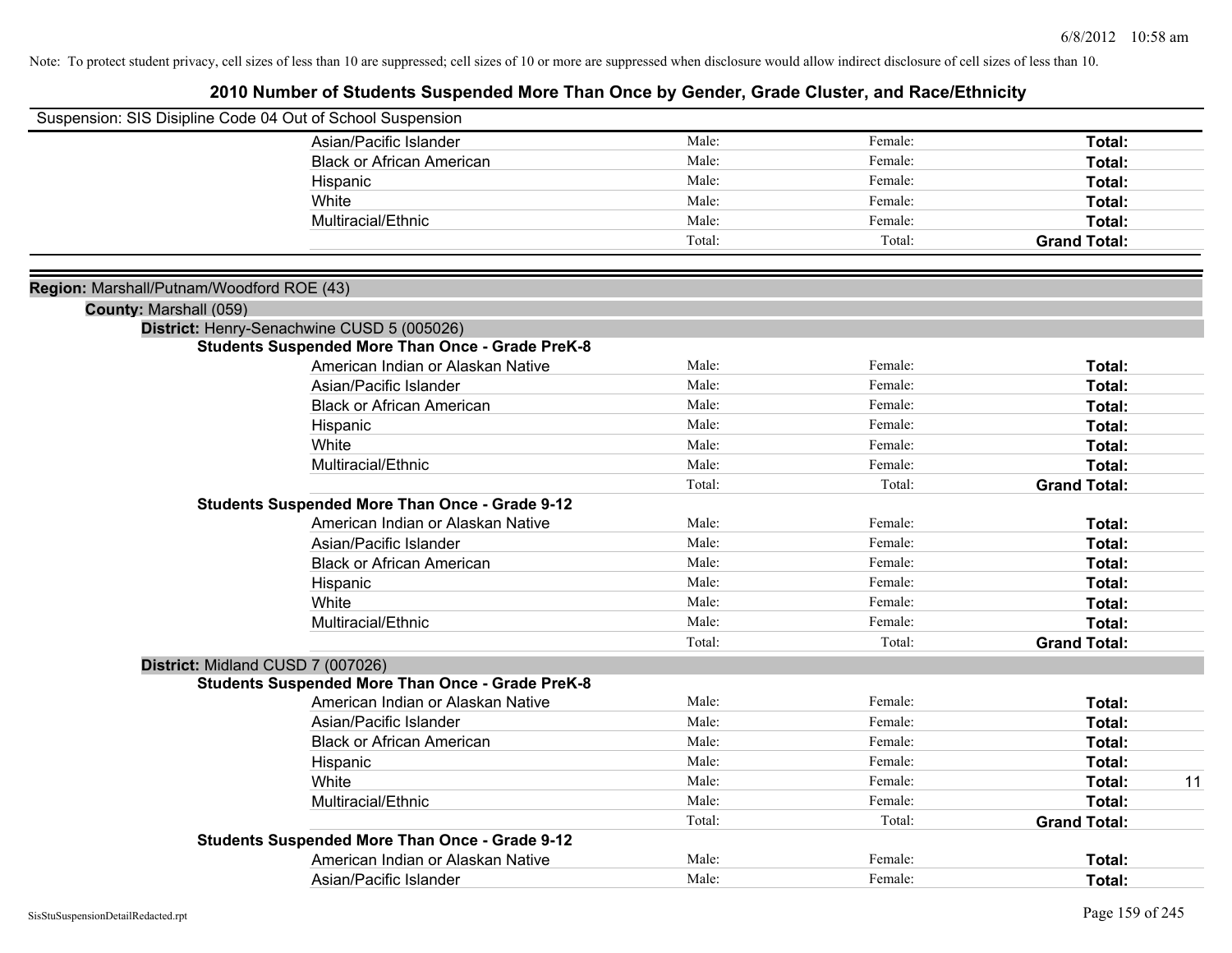| Suspension: SIS Disipline Code 04 Out of School Suspension |                                                         |        |         |                     |    |
|------------------------------------------------------------|---------------------------------------------------------|--------|---------|---------------------|----|
|                                                            | <b>Black or African American</b>                        | Male:  | Female: | Total:              |    |
|                                                            | Hispanic                                                | Male:  | Female: | <b>Total:</b>       |    |
|                                                            | White                                                   | Male:  | Female: | Total:              | 12 |
|                                                            | Multiracial/Ethnic                                      | Male:  | Female: | Total:              |    |
|                                                            |                                                         | Total: | Total:  | <b>Grand Total:</b> |    |
| County: Putnam (078)                                       |                                                         |        |         |                     |    |
|                                                            | District: Putnam County CUSD 535 (535026)               |        |         |                     |    |
|                                                            | <b>Students Suspended More Than Once - Grade PreK-8</b> |        |         |                     |    |
|                                                            | American Indian or Alaskan Native                       | Male:  | Female: | Total:              |    |
|                                                            | Asian/Pacific Islander                                  | Male:  | Female: | Total:              |    |
|                                                            | <b>Black or African American</b>                        | Male:  | Female: | Total:              |    |
|                                                            | Hispanic                                                | Male:  | Female: | Total:              |    |
|                                                            | White                                                   | Male:  | Female: | Total:              |    |
|                                                            | Multiracial/Ethnic                                      | Male:  | Female: | Total:              |    |
|                                                            |                                                         | Total: | Total:  | <b>Grand Total:</b> |    |
|                                                            | <b>Students Suspended More Than Once - Grade 9-12</b>   |        |         |                     |    |
|                                                            | American Indian or Alaskan Native                       | Male:  | Female: | Total:              |    |
|                                                            | Asian/Pacific Islander                                  | Male:  | Female: | Total:              |    |
|                                                            | <b>Black or African American</b>                        | Male:  | Female: | Total:              |    |
|                                                            | Hispanic                                                | Male:  | Female: | Total:              |    |
|                                                            | White                                                   | Male:  | Female: | Total:              | 23 |
|                                                            | Multiracial/Ethnic                                      | Male:  | Female: | Total:              |    |
|                                                            |                                                         | Total: | Total:  | <b>Grand Total:</b> |    |
| County: Woodford (102)                                     |                                                         |        |         |                     |    |
|                                                            | District: El Paso-Gridley CUSD 11 (011026)              |        |         |                     |    |
|                                                            | <b>Students Suspended More Than Once - Grade PreK-8</b> |        |         |                     |    |
|                                                            | American Indian or Alaskan Native                       | Male:  | Female: | Total:              |    |
|                                                            | Asian/Pacific Islander                                  | Male:  | Female: | Total:              |    |
|                                                            | <b>Black or African American</b>                        | Male:  | Female: | Total:              |    |
|                                                            | Hispanic                                                | Male:  | Female: | Total:              |    |
|                                                            | White                                                   | Male:  | Female: | Total:              | 12 |
|                                                            | Multiracial/Ethnic                                      | Male:  | Female: | Total:              |    |
|                                                            |                                                         | Total: | Total:  | <b>Grand Total:</b> |    |
| District: Eureka CUD 140 (140026)                          |                                                         |        |         |                     |    |
|                                                            | <b>Students Suspended More Than Once - Grade PreK-8</b> |        |         |                     |    |
|                                                            | American Indian or Alaskan Native                       | Male:  | Female: | Total:              |    |
|                                                            | Asian/Pacific Islander                                  | Male:  | Female: | Total:              |    |
|                                                            | <b>Black or African American</b>                        | Male:  | Female: | Total:              |    |
|                                                            | Hispanic                                                | Male:  | Female: | Total:              |    |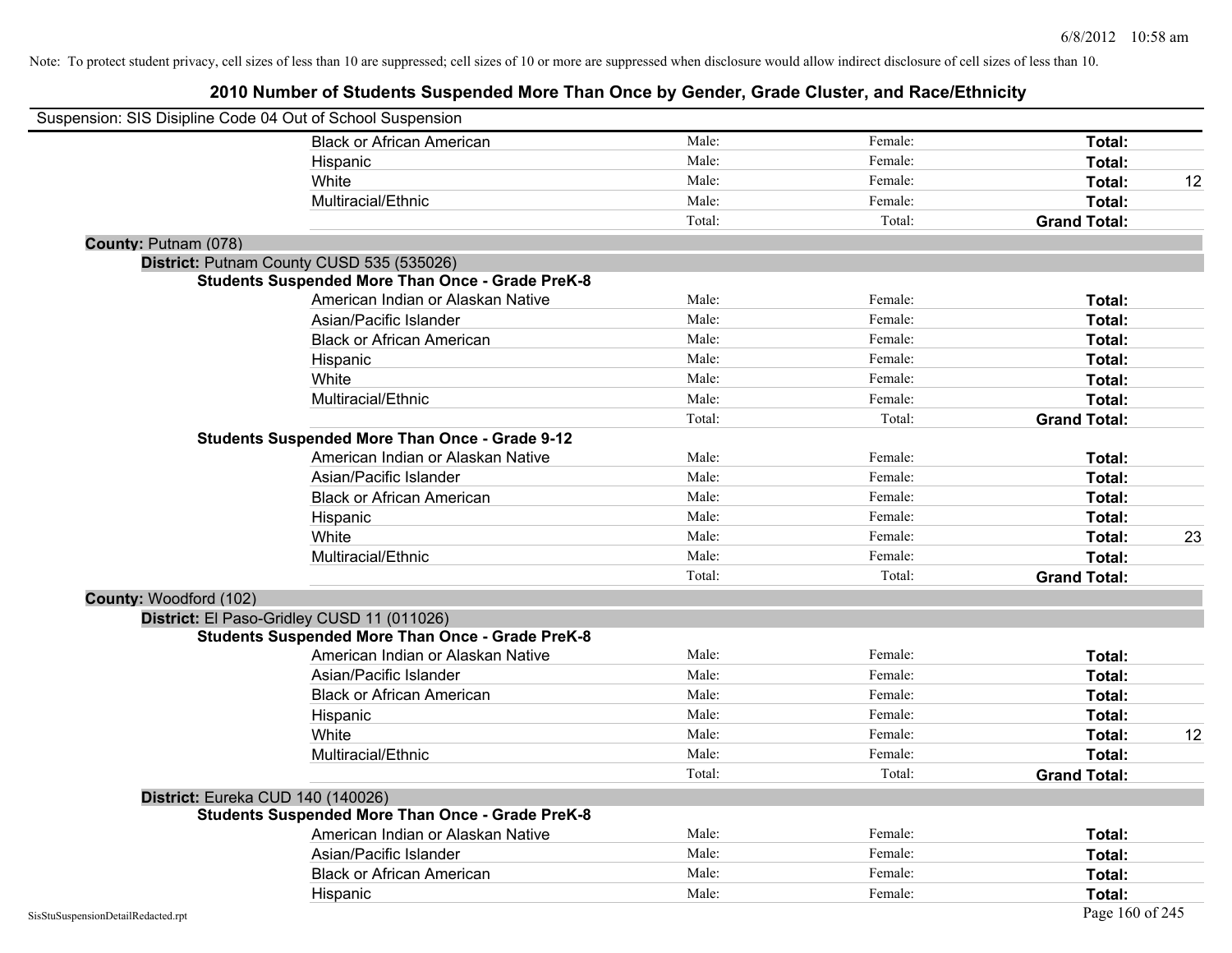| Suspension: SIS Disipline Code 04 Out of School Suspension |                                                         |        |         |                     |    |
|------------------------------------------------------------|---------------------------------------------------------|--------|---------|---------------------|----|
|                                                            | White                                                   | Male:  | Female: | Total:              |    |
|                                                            | Multiracial/Ethnic                                      | Male:  | Female: | Total:              |    |
|                                                            |                                                         | Total: | Total:  | <b>Grand Total:</b> |    |
|                                                            | <b>Students Suspended More Than Once - Grade 9-12</b>   |        |         |                     |    |
|                                                            | American Indian or Alaskan Native                       | Male:  | Female: | Total:              |    |
|                                                            | Asian/Pacific Islander                                  | Male:  | Female: | Total:              |    |
|                                                            | <b>Black or African American</b>                        | Male:  | Female: | Total:              |    |
|                                                            | Hispanic                                                | Male:  | Female: | Total:              |    |
|                                                            | White                                                   | Male:  | Female: | Total:              | 14 |
|                                                            | Multiracial/Ethnic                                      | Male:  | Female: | Total:              |    |
|                                                            |                                                         | Total: | Total:  | <b>Grand Total:</b> |    |
| District: Fieldcrest CUSD 6 (006026)                       |                                                         |        |         |                     |    |
|                                                            | <b>Students Suspended More Than Once - Grade PreK-8</b> |        |         |                     |    |
|                                                            | American Indian or Alaskan Native                       | Male:  | Female: | Total:              |    |
|                                                            | Asian/Pacific Islander                                  | Male:  | Female: | Total:              |    |
|                                                            | <b>Black or African American</b>                        | Male:  | Female: | Total:              |    |
|                                                            | Hispanic                                                | Male:  | Female: | Total:              |    |
|                                                            | White                                                   | Male:  | Female: | Total:              |    |
|                                                            | Multiracial/Ethnic                                      | Male:  | Female: | Total:              |    |
|                                                            |                                                         | Total: | Total:  | <b>Grand Total:</b> |    |
|                                                            | <b>Students Suspended More Than Once - Grade 9-12</b>   |        |         |                     |    |
|                                                            | American Indian or Alaskan Native                       | Male:  | Female: | Total:              |    |
|                                                            | Asian/Pacific Islander                                  | Male:  | Female: | Total:              |    |
|                                                            | <b>Black or African American</b>                        | Male:  | Female: | Total:              |    |
|                                                            | Hispanic                                                | Male:  | Female: | Total:              |    |
|                                                            | White                                                   | Male:  | Female: | Total:              |    |
|                                                            | Multiracial/Ethnic                                      | Male:  | Female: | Total:              |    |
|                                                            |                                                         | Total: | Total:  | <b>Grand Total:</b> |    |
| District: Lowpoint-Washburn CUSD 21 (021026)               |                                                         |        |         |                     |    |
|                                                            | <b>Students Suspended More Than Once - Grade PreK-8</b> |        |         |                     |    |
|                                                            | American Indian or Alaskan Native                       | Male:  | Female: | Total:              |    |
|                                                            | Asian/Pacific Islander                                  | Male:  | Female: | Total:              |    |
|                                                            | <b>Black or African American</b>                        | Male:  | Female: | Total:              |    |
|                                                            | Hispanic                                                | Male:  | Female: | Total:              |    |
|                                                            | White                                                   | Male:  | Female: | Total:              |    |
|                                                            | Multiracial/Ethnic                                      | Male:  | Female: | Total:              |    |
|                                                            |                                                         | Total: | Total:  | <b>Grand Total:</b> |    |
|                                                            | <b>Students Suspended More Than Once - Grade 9-12</b>   |        |         |                     |    |
|                                                            | American Indian or Alaskan Native                       | Male:  | Female: | Total:              |    |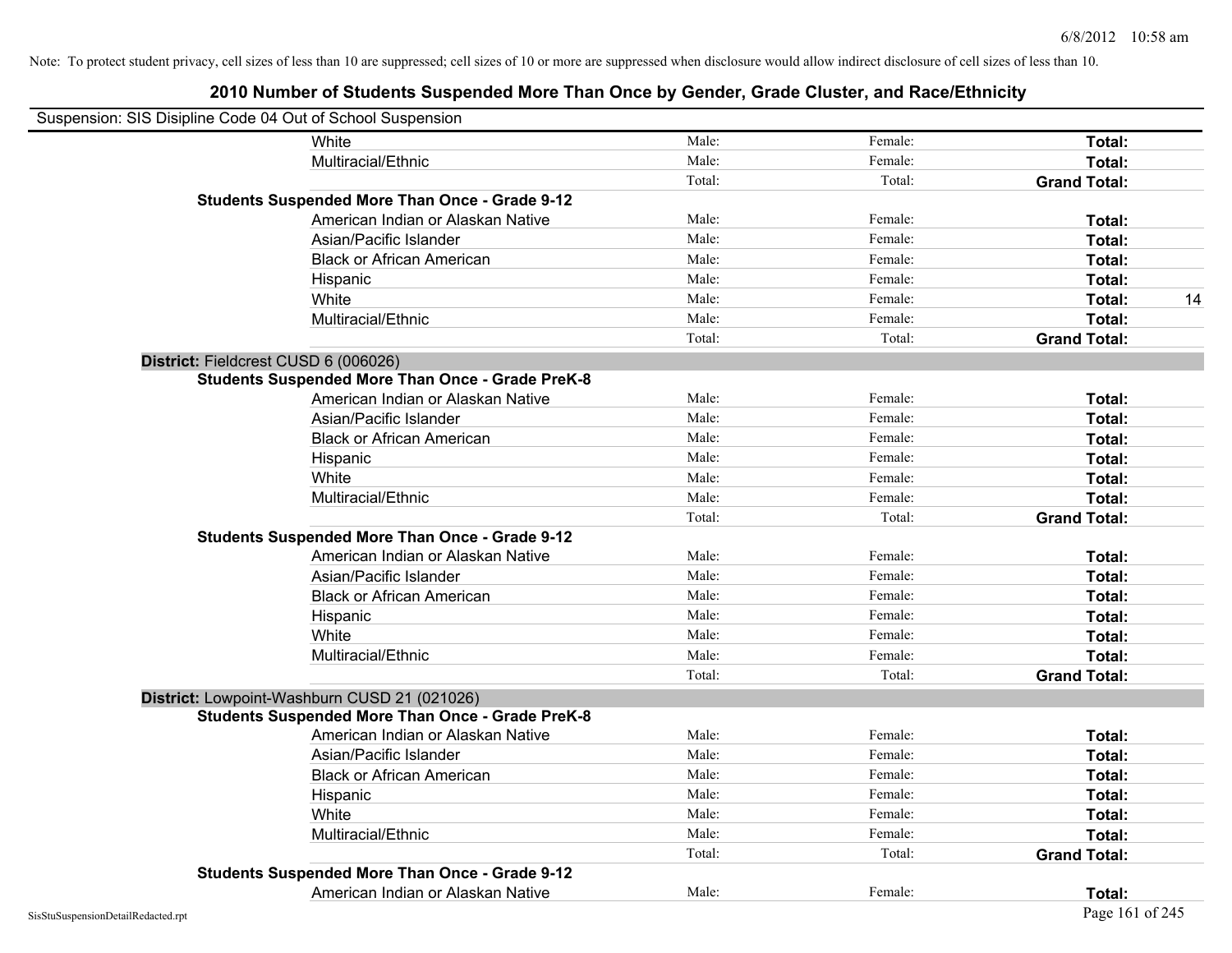## **2010 Number of Students Suspended More Than Once by Gender, Grade Cluster, and Race/Ethnicity**

| Suspension: SIS Disipline Code 04 Out of School Suspension |                                                         |        |         |                     |
|------------------------------------------------------------|---------------------------------------------------------|--------|---------|---------------------|
|                                                            | Asian/Pacific Islander                                  | Male:  | Female: | Total:              |
|                                                            | <b>Black or African American</b>                        | Male:  | Female: | Total:              |
|                                                            | Hispanic                                                | Male:  | Female: | Total:              |
|                                                            | White                                                   | Male:  | Female: | Total:              |
|                                                            | Multiracial/Ethnic                                      | Male:  | Female: | Total:              |
|                                                            |                                                         | Total: | Total:  | <b>Grand Total:</b> |
| District: Metamora CCSD 1 (001004)                         |                                                         |        |         |                     |
|                                                            | <b>Students Suspended More Than Once - Grade PreK-8</b> |        |         |                     |
|                                                            | American Indian or Alaskan Native                       | Male:  | Female: | Total:              |
|                                                            | Asian/Pacific Islander                                  | Male:  | Female: | Total:              |
|                                                            | <b>Black or African American</b>                        | Male:  | Female: | Total:              |
|                                                            | Hispanic                                                | Male:  | Female: | Total:              |
|                                                            | White                                                   | Male:  | Female: | Total:              |
|                                                            | Multiracial/Ethnic                                      | Male:  | Female: | Total:              |
|                                                            |                                                         | Total: | Total:  | <b>Grand Total:</b> |
| District: Riverview CCSD 2 (002004)                        |                                                         |        |         |                     |
|                                                            | <b>Students Suspended More Than Once - Grade PreK-8</b> |        |         |                     |
|                                                            | American Indian or Alaskan Native                       | Male:  | Female: | Total:              |
|                                                            | Asian/Pacific Islander                                  | Male:  | Female: | Total:              |
|                                                            | <b>Black or African American</b>                        | Male:  | Female: | Total:              |
|                                                            | Hispanic                                                | Male:  | Female: | Total:              |
|                                                            | White                                                   | Male:  | Female: | Total:              |
|                                                            | Multiracial/Ethnic                                      | Male:  | Female: | Total:              |
|                                                            |                                                         | Total: | Total:  | <b>Grand Total:</b> |
|                                                            |                                                         |        |         |                     |
| Region: McHenry ROE (44)                                   |                                                         |        |         |                     |
| County: Mchenry (063)                                      |                                                         |        |         |                     |
| District: Alden Hebron SD 19 (019024)                      |                                                         |        |         |                     |
|                                                            | <b>Students Suspended More Than Once - Grade PreK-8</b> |        |         |                     |
|                                                            | American Indian or Alaskan Native                       | Male:  | Female: | Total:              |
|                                                            | Asian/Pacific Islander                                  | Male:  | Female: | Total:              |
|                                                            | <b>Black or African American</b>                        | Male:  | Female: | Total:              |
|                                                            | Hispanic                                                | Male:  | Female: | Total:              |
|                                                            | White                                                   | Male:  | Female: | Total:              |
|                                                            | Multiracial/Ethnic                                      | Male:  | Female: | Total:              |
|                                                            |                                                         | Total: | Total:  | <b>Grand Total:</b> |
| District: CHSD 155 (155016)                                |                                                         |        |         |                     |

**Students Suspended More Than Once - Grade 9-12**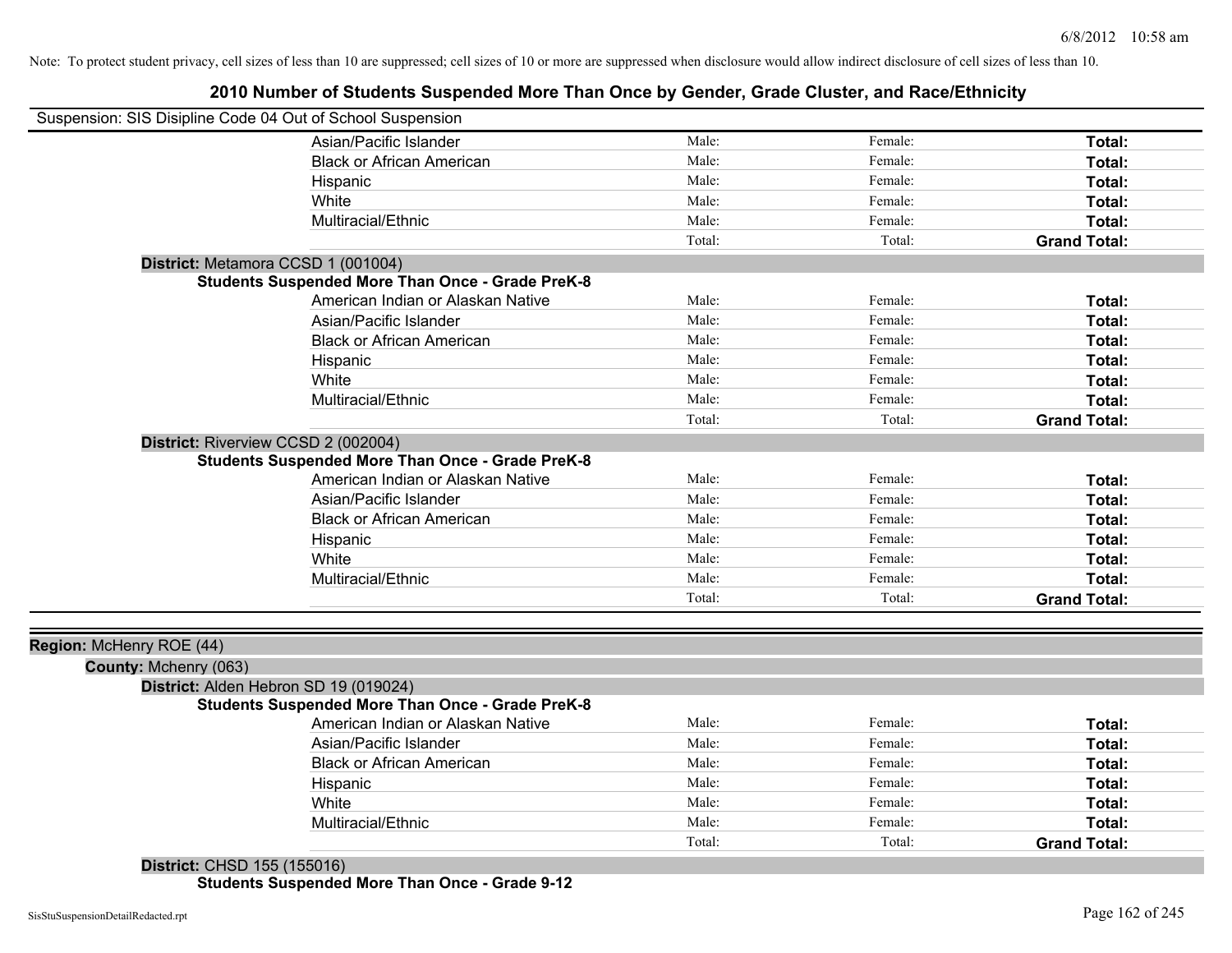| Suspension: SIS Disipline Code 04 Out of School Suspension |        |     |         |    |                     |     |
|------------------------------------------------------------|--------|-----|---------|----|---------------------|-----|
| American Indian or Alaskan Native                          | Male:  |     | Female: |    | Total:              |     |
| Asian/Pacific Islander                                     | Male:  |     | Female: |    | Total:              |     |
| <b>Black or African American</b>                           | Male:  |     | Female: |    | Total:              |     |
| Hispanic                                                   | Male:  |     | Female: |    | Total:              | 27  |
| White                                                      | Male:  | 75  | Female: | 22 | Total:              | 97  |
| Multiracial/Ethnic                                         | Male:  |     | Female: |    | Total:              |     |
|                                                            | Total: | 102 | Total:  | 32 | <b>Grand Total:</b> | 134 |
| District: Cons SD 158 (158022)                             |        |     |         |    |                     |     |
| <b>Students Suspended More Than Once - Grade PreK-8</b>    |        |     |         |    |                     |     |
| American Indian or Alaskan Native                          | Male:  |     | Female: |    | Total:              |     |
| Asian/Pacific Islander                                     | Male:  |     | Female: |    | Total:              |     |
| <b>Black or African American</b>                           | Male:  |     | Female: |    | Total:              |     |
| Hispanic                                                   | Male:  |     | Female: |    | Total:              |     |
| White                                                      | Male:  |     | Female: |    | Total:              |     |
| Multiracial/Ethnic                                         | Male:  |     | Female: |    | Total:              |     |
|                                                            | Total: |     | Total:  |    | <b>Grand Total:</b> | 10  |
| District: Crystal Lake CCSD 47 (047004)                    |        |     |         |    |                     |     |
| <b>Students Suspended More Than Once - Grade PreK-8</b>    |        |     |         |    |                     |     |
| American Indian or Alaskan Native                          | Male:  |     | Female: |    | Total:              |     |
| Asian/Pacific Islander                                     | Male:  |     | Female: |    | Total:              |     |
| <b>Black or African American</b>                           | Male:  |     | Female: |    | Total:              |     |
| Hispanic                                                   | Male:  |     | Female: |    | Total:              |     |
| White                                                      | Male:  |     | Female: |    | Total:              | 17  |
| Multiracial/Ethnic                                         | Male:  |     | Female: |    | Total:              |     |
|                                                            | Total: |     | Total:  |    | <b>Grand Total:</b> | 28  |
| District: Fox River Grove Cons SD 3 (003003)               |        |     |         |    |                     |     |
| <b>Students Suspended More Than Once - Grade PreK-8</b>    |        |     |         |    |                     |     |
| American Indian or Alaskan Native                          | Male:  |     | Female: |    | Total:              |     |
| Asian/Pacific Islander                                     | Male:  |     | Female: |    | Total:              |     |
| <b>Black or African American</b>                           | Male:  |     | Female: |    | Total:              |     |
| Hispanic                                                   | Male:  |     | Female: |    | Total:              |     |
| White                                                      | Male:  |     | Female: |    | Total:              |     |
| Multiracial/Ethnic                                         | Male:  |     | Female: |    | Total:              |     |
|                                                            | Total: |     | Total:  |    | <b>Grand Total:</b> |     |
| District: Harrison SD 36 (036002)                          |        |     |         |    |                     |     |
| <b>Students Suspended More Than Once - Grade PreK-8</b>    |        |     |         |    |                     |     |
| American Indian or Alaskan Native                          | Male:  |     | Female: |    | Total:              |     |
| Asian/Pacific Islander                                     | Male:  |     | Female: |    | Total:              |     |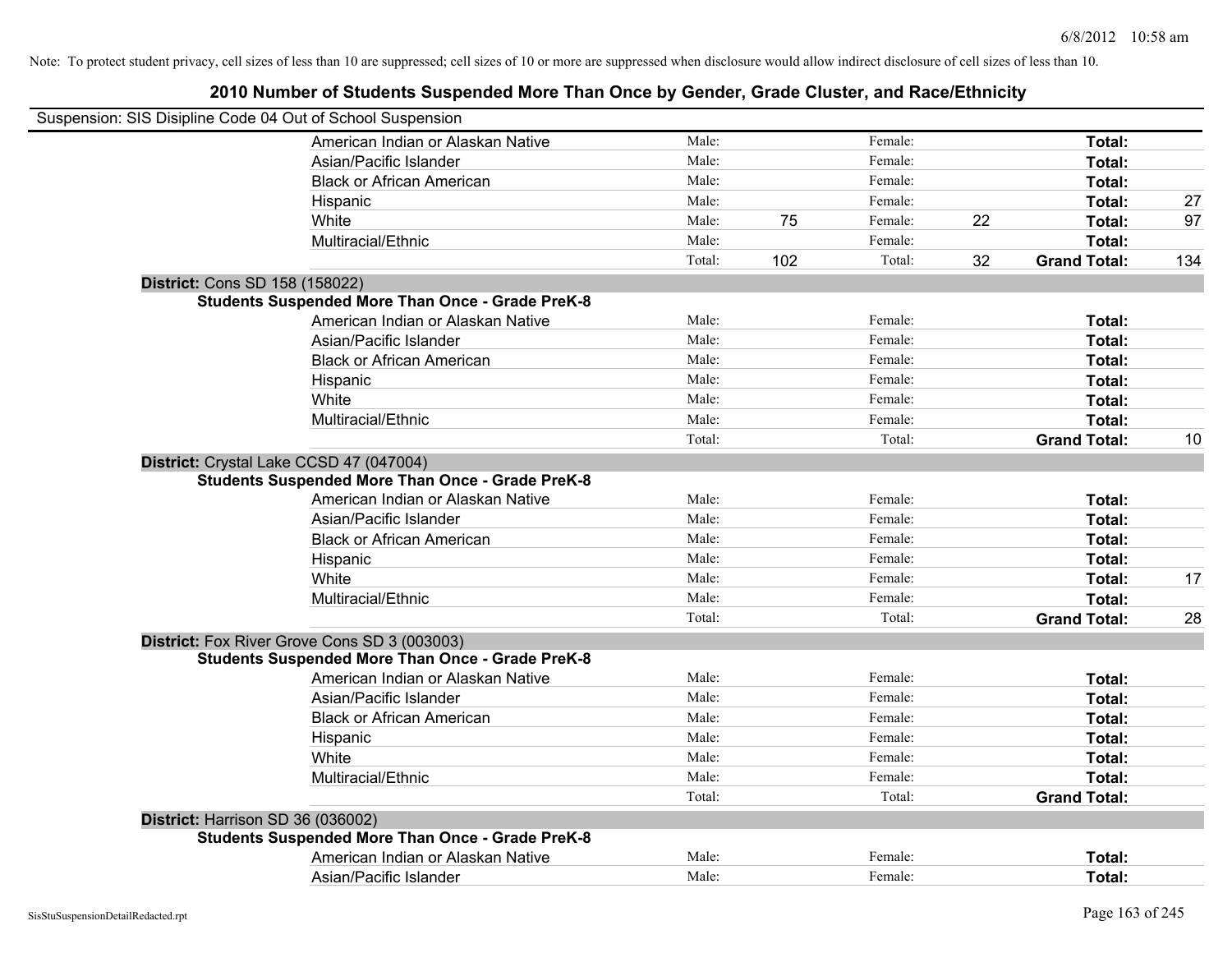| Suspension: SIS Disipline Code 04 Out of School Suspension |                                                         |        |         |                     |    |
|------------------------------------------------------------|---------------------------------------------------------|--------|---------|---------------------|----|
|                                                            | <b>Black or African American</b>                        | Male:  | Female: | Total:              |    |
|                                                            | Hispanic                                                | Male:  | Female: | Total:              |    |
|                                                            | White                                                   | Male:  | Female: | Total:              |    |
|                                                            | Multiracial/Ethnic                                      | Male:  | Female: | Total:              |    |
|                                                            |                                                         | Total: | Total:  | <b>Grand Total:</b> |    |
| District: Harvard CUSD 50 (050026)                         |                                                         |        |         |                     |    |
|                                                            | <b>Students Suspended More Than Once - Grade PreK-8</b> |        |         |                     |    |
|                                                            | American Indian or Alaskan Native                       | Male:  | Female: | Total:              |    |
|                                                            | Asian/Pacific Islander                                  | Male:  | Female: | Total:              |    |
|                                                            | <b>Black or African American</b>                        | Male:  | Female: | Total:              |    |
|                                                            | Hispanic                                                | Male:  | Female: | Total:              |    |
|                                                            | White                                                   | Male:  | Female: | Total:              |    |
|                                                            | Multiracial/Ethnic                                      | Male:  | Female: | Total:              |    |
|                                                            |                                                         | Total: | Total:  | <b>Grand Total:</b> | 13 |
|                                                            | <b>Students Suspended More Than Once - Grade 9-12</b>   |        |         |                     |    |
|                                                            | American Indian or Alaskan Native                       | Male:  | Female: | Total:              |    |
|                                                            | Asian/Pacific Islander                                  | Male:  | Female: | Total:              |    |
|                                                            | <b>Black or African American</b>                        | Male:  | Female: | Total:              |    |
|                                                            | Hispanic                                                | Male:  | Female: | Total:              |    |
|                                                            | White                                                   | Male:  | Female: | Total:              | 10 |
|                                                            | Multiracial/Ethnic                                      | Male:  | Female: | Total:              |    |
|                                                            |                                                         | Total: | Total:  | <b>Grand Total:</b> | 22 |
| District: Johnsburg CUSD 12 (012026)                       |                                                         |        |         |                     |    |
|                                                            | <b>Students Suspended More Than Once - Grade PreK-8</b> |        |         |                     |    |
|                                                            | American Indian or Alaskan Native                       | Male:  | Female: | Total:              |    |
|                                                            | Asian/Pacific Islander                                  | Male:  | Female: | Total:              |    |
|                                                            | <b>Black or African American</b>                        | Male:  | Female: | Total:              |    |
|                                                            | Hispanic                                                | Male:  | Female: | Total:              |    |
|                                                            | White                                                   | Male:  | Female: | Total:              |    |
|                                                            | Multiracial/Ethnic                                      | Male:  | Female: | Total:              |    |
|                                                            |                                                         | Total: | Total:  | <b>Grand Total:</b> |    |
|                                                            | <b>Students Suspended More Than Once - Grade 9-12</b>   |        |         |                     |    |
|                                                            | American Indian or Alaskan Native                       | Male:  | Female: | Total:              |    |
|                                                            | Asian/Pacific Islander                                  | Male:  | Female: | Total:              |    |
|                                                            | <b>Black or African American</b>                        | Male:  | Female: | Total:              |    |
|                                                            | Hispanic                                                | Male:  | Female: | Total:              |    |
|                                                            | White                                                   | Male:  | Female: | Total:              | 40 |
|                                                            | Multiracial/Ethnic                                      | Male:  | Female: | Total:              |    |
|                                                            |                                                         | Total: | Total:  | <b>Grand Total:</b> |    |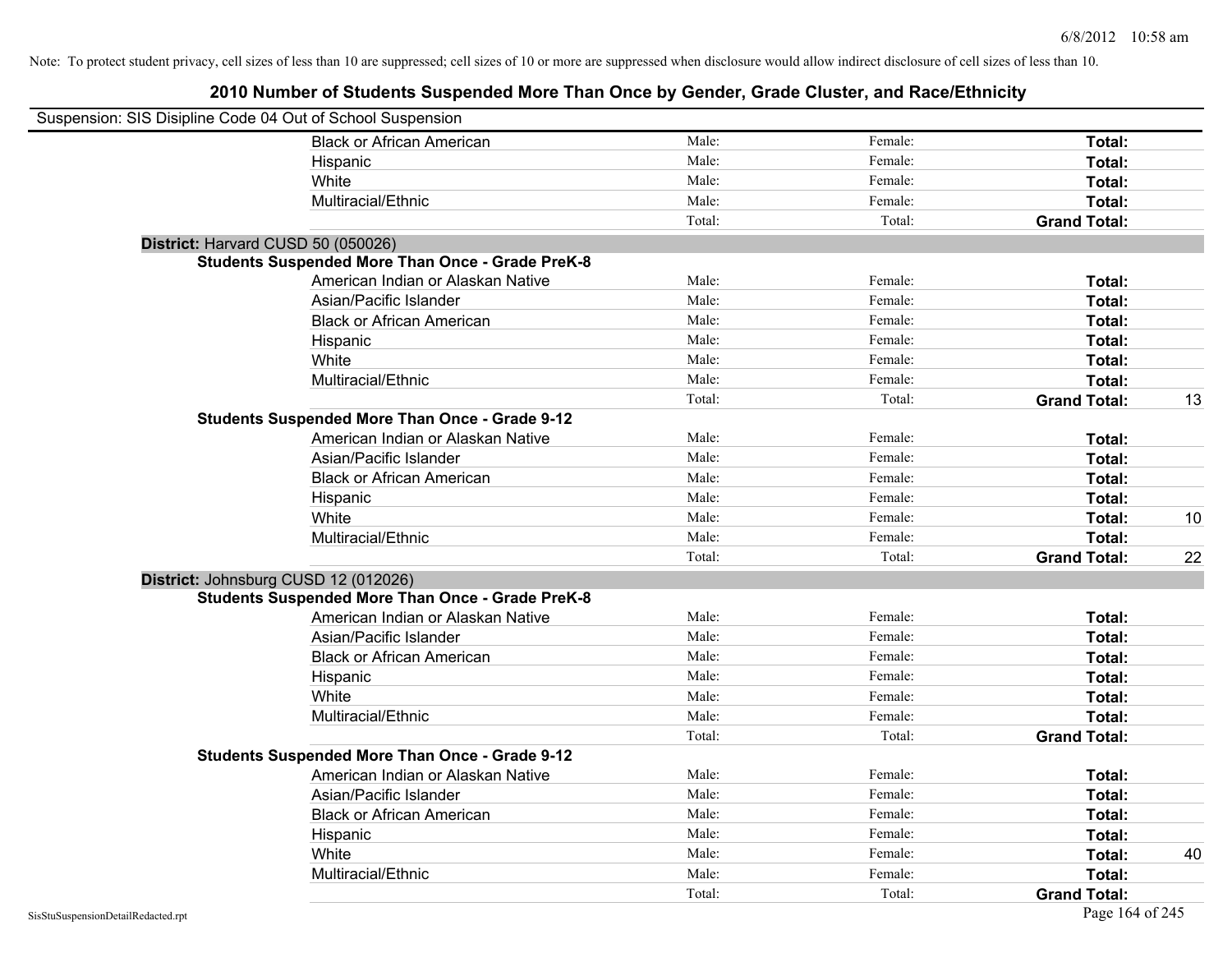## **2010 Number of Students Suspended More Than Once by Gender, Grade Cluster, and Race/Ethnicity**

| Suspension: SIS Disipline Code 04 Out of School Suspension<br>District: Marengo CHSD 154 (154016)<br><b>Students Suspended More Than Once - Grade 9-12</b><br>American Indian or Alaskan Native<br>Male:<br>Female:<br>Total:<br>Male:<br>Female:<br>Asian/Pacific Islander<br>Total:<br>Male:<br>Female:<br><b>Black or African American</b><br>Total:<br>Male:<br>Female:<br>Hispanic<br>Total:<br>White<br>Male:<br>Female:<br>Total:<br>Multiracial/Ethnic<br>Male:<br>Female:<br>Total:<br>Total:<br>Total:<br><b>Grand Total:</b><br>District: Marengo-Union E Cons D 165 (165003)<br><b>Students Suspended More Than Once - Grade PreK-8</b><br>Male:<br>Female:<br>American Indian or Alaskan Native<br>Total:<br>Male:<br>Female:<br>Total:<br>Asian/Pacific Islander<br>Male:<br>Female:<br>Total:<br><b>Black or African American</b><br>Male:<br>Female:<br>Total:<br>Hispanic<br>Male:<br>Female:<br>White<br>Total:<br>Male:<br>Female:<br>Total:<br>Multiracial/Ethnic<br>Total:<br>Total:<br><b>Grand Total:</b><br>District: McHenry CCSD 15 (015004)<br><b>Students Suspended More Than Once - Grade PreK-8</b><br>American Indian or Alaskan Native<br>Male:<br>Female:<br>Total:<br>Female:<br>Asian/Pacific Islander<br>Male:<br>Total:<br><b>Black or African American</b><br>Male:<br>Female:<br>Total:<br>Male:<br>Female:<br>Hispanic<br>Total:<br>White<br>Male:<br>Female:<br>Total:<br>Multiracial/Ethnic<br>Male:<br>Female:<br>Total:<br>Total:<br>Total:<br><b>Grand Total:</b><br>District: McHenry CHSD 156 (156016)<br><b>Students Suspended More Than Once - Grade 9-12</b><br>Male:<br>Female:<br>Total:<br>American Indian or Alaskan Native<br>Male:<br>Female:<br>Total:<br>Asian/Pacific Islander<br>Male:<br>Female:<br><b>Black or African American</b><br>Total:<br>Male:<br>Female:<br>Total:<br>Hispanic<br>White<br>Male:<br>Female:<br>Total:<br>Male:<br>Female:<br>Total:<br>Multiracial/Ethnic<br>Total:<br>Total:<br><b>Grand Total:</b><br>District: Prairie Grove CSD 46 (046003) |  |  |    |
|----------------------------------------------------------------------------------------------------------------------------------------------------------------------------------------------------------------------------------------------------------------------------------------------------------------------------------------------------------------------------------------------------------------------------------------------------------------------------------------------------------------------------------------------------------------------------------------------------------------------------------------------------------------------------------------------------------------------------------------------------------------------------------------------------------------------------------------------------------------------------------------------------------------------------------------------------------------------------------------------------------------------------------------------------------------------------------------------------------------------------------------------------------------------------------------------------------------------------------------------------------------------------------------------------------------------------------------------------------------------------------------------------------------------------------------------------------------------------------------------------------------------------------------------------------------------------------------------------------------------------------------------------------------------------------------------------------------------------------------------------------------------------------------------------------------------------------------------------------------------------------------------------------------------------------------------------------------------------------------------------------------------------------------|--|--|----|
|                                                                                                                                                                                                                                                                                                                                                                                                                                                                                                                                                                                                                                                                                                                                                                                                                                                                                                                                                                                                                                                                                                                                                                                                                                                                                                                                                                                                                                                                                                                                                                                                                                                                                                                                                                                                                                                                                                                                                                                                                                        |  |  |    |
|                                                                                                                                                                                                                                                                                                                                                                                                                                                                                                                                                                                                                                                                                                                                                                                                                                                                                                                                                                                                                                                                                                                                                                                                                                                                                                                                                                                                                                                                                                                                                                                                                                                                                                                                                                                                                                                                                                                                                                                                                                        |  |  |    |
|                                                                                                                                                                                                                                                                                                                                                                                                                                                                                                                                                                                                                                                                                                                                                                                                                                                                                                                                                                                                                                                                                                                                                                                                                                                                                                                                                                                                                                                                                                                                                                                                                                                                                                                                                                                                                                                                                                                                                                                                                                        |  |  |    |
|                                                                                                                                                                                                                                                                                                                                                                                                                                                                                                                                                                                                                                                                                                                                                                                                                                                                                                                                                                                                                                                                                                                                                                                                                                                                                                                                                                                                                                                                                                                                                                                                                                                                                                                                                                                                                                                                                                                                                                                                                                        |  |  |    |
|                                                                                                                                                                                                                                                                                                                                                                                                                                                                                                                                                                                                                                                                                                                                                                                                                                                                                                                                                                                                                                                                                                                                                                                                                                                                                                                                                                                                                                                                                                                                                                                                                                                                                                                                                                                                                                                                                                                                                                                                                                        |  |  |    |
|                                                                                                                                                                                                                                                                                                                                                                                                                                                                                                                                                                                                                                                                                                                                                                                                                                                                                                                                                                                                                                                                                                                                                                                                                                                                                                                                                                                                                                                                                                                                                                                                                                                                                                                                                                                                                                                                                                                                                                                                                                        |  |  |    |
|                                                                                                                                                                                                                                                                                                                                                                                                                                                                                                                                                                                                                                                                                                                                                                                                                                                                                                                                                                                                                                                                                                                                                                                                                                                                                                                                                                                                                                                                                                                                                                                                                                                                                                                                                                                                                                                                                                                                                                                                                                        |  |  |    |
|                                                                                                                                                                                                                                                                                                                                                                                                                                                                                                                                                                                                                                                                                                                                                                                                                                                                                                                                                                                                                                                                                                                                                                                                                                                                                                                                                                                                                                                                                                                                                                                                                                                                                                                                                                                                                                                                                                                                                                                                                                        |  |  |    |
|                                                                                                                                                                                                                                                                                                                                                                                                                                                                                                                                                                                                                                                                                                                                                                                                                                                                                                                                                                                                                                                                                                                                                                                                                                                                                                                                                                                                                                                                                                                                                                                                                                                                                                                                                                                                                                                                                                                                                                                                                                        |  |  |    |
|                                                                                                                                                                                                                                                                                                                                                                                                                                                                                                                                                                                                                                                                                                                                                                                                                                                                                                                                                                                                                                                                                                                                                                                                                                                                                                                                                                                                                                                                                                                                                                                                                                                                                                                                                                                                                                                                                                                                                                                                                                        |  |  |    |
|                                                                                                                                                                                                                                                                                                                                                                                                                                                                                                                                                                                                                                                                                                                                                                                                                                                                                                                                                                                                                                                                                                                                                                                                                                                                                                                                                                                                                                                                                                                                                                                                                                                                                                                                                                                                                                                                                                                                                                                                                                        |  |  |    |
|                                                                                                                                                                                                                                                                                                                                                                                                                                                                                                                                                                                                                                                                                                                                                                                                                                                                                                                                                                                                                                                                                                                                                                                                                                                                                                                                                                                                                                                                                                                                                                                                                                                                                                                                                                                                                                                                                                                                                                                                                                        |  |  |    |
|                                                                                                                                                                                                                                                                                                                                                                                                                                                                                                                                                                                                                                                                                                                                                                                                                                                                                                                                                                                                                                                                                                                                                                                                                                                                                                                                                                                                                                                                                                                                                                                                                                                                                                                                                                                                                                                                                                                                                                                                                                        |  |  |    |
|                                                                                                                                                                                                                                                                                                                                                                                                                                                                                                                                                                                                                                                                                                                                                                                                                                                                                                                                                                                                                                                                                                                                                                                                                                                                                                                                                                                                                                                                                                                                                                                                                                                                                                                                                                                                                                                                                                                                                                                                                                        |  |  |    |
|                                                                                                                                                                                                                                                                                                                                                                                                                                                                                                                                                                                                                                                                                                                                                                                                                                                                                                                                                                                                                                                                                                                                                                                                                                                                                                                                                                                                                                                                                                                                                                                                                                                                                                                                                                                                                                                                                                                                                                                                                                        |  |  |    |
|                                                                                                                                                                                                                                                                                                                                                                                                                                                                                                                                                                                                                                                                                                                                                                                                                                                                                                                                                                                                                                                                                                                                                                                                                                                                                                                                                                                                                                                                                                                                                                                                                                                                                                                                                                                                                                                                                                                                                                                                                                        |  |  |    |
|                                                                                                                                                                                                                                                                                                                                                                                                                                                                                                                                                                                                                                                                                                                                                                                                                                                                                                                                                                                                                                                                                                                                                                                                                                                                                                                                                                                                                                                                                                                                                                                                                                                                                                                                                                                                                                                                                                                                                                                                                                        |  |  |    |
|                                                                                                                                                                                                                                                                                                                                                                                                                                                                                                                                                                                                                                                                                                                                                                                                                                                                                                                                                                                                                                                                                                                                                                                                                                                                                                                                                                                                                                                                                                                                                                                                                                                                                                                                                                                                                                                                                                                                                                                                                                        |  |  |    |
|                                                                                                                                                                                                                                                                                                                                                                                                                                                                                                                                                                                                                                                                                                                                                                                                                                                                                                                                                                                                                                                                                                                                                                                                                                                                                                                                                                                                                                                                                                                                                                                                                                                                                                                                                                                                                                                                                                                                                                                                                                        |  |  |    |
|                                                                                                                                                                                                                                                                                                                                                                                                                                                                                                                                                                                                                                                                                                                                                                                                                                                                                                                                                                                                                                                                                                                                                                                                                                                                                                                                                                                                                                                                                                                                                                                                                                                                                                                                                                                                                                                                                                                                                                                                                                        |  |  |    |
|                                                                                                                                                                                                                                                                                                                                                                                                                                                                                                                                                                                                                                                                                                                                                                                                                                                                                                                                                                                                                                                                                                                                                                                                                                                                                                                                                                                                                                                                                                                                                                                                                                                                                                                                                                                                                                                                                                                                                                                                                                        |  |  |    |
|                                                                                                                                                                                                                                                                                                                                                                                                                                                                                                                                                                                                                                                                                                                                                                                                                                                                                                                                                                                                                                                                                                                                                                                                                                                                                                                                                                                                                                                                                                                                                                                                                                                                                                                                                                                                                                                                                                                                                                                                                                        |  |  |    |
|                                                                                                                                                                                                                                                                                                                                                                                                                                                                                                                                                                                                                                                                                                                                                                                                                                                                                                                                                                                                                                                                                                                                                                                                                                                                                                                                                                                                                                                                                                                                                                                                                                                                                                                                                                                                                                                                                                                                                                                                                                        |  |  |    |
|                                                                                                                                                                                                                                                                                                                                                                                                                                                                                                                                                                                                                                                                                                                                                                                                                                                                                                                                                                                                                                                                                                                                                                                                                                                                                                                                                                                                                                                                                                                                                                                                                                                                                                                                                                                                                                                                                                                                                                                                                                        |  |  |    |
|                                                                                                                                                                                                                                                                                                                                                                                                                                                                                                                                                                                                                                                                                                                                                                                                                                                                                                                                                                                                                                                                                                                                                                                                                                                                                                                                                                                                                                                                                                                                                                                                                                                                                                                                                                                                                                                                                                                                                                                                                                        |  |  |    |
|                                                                                                                                                                                                                                                                                                                                                                                                                                                                                                                                                                                                                                                                                                                                                                                                                                                                                                                                                                                                                                                                                                                                                                                                                                                                                                                                                                                                                                                                                                                                                                                                                                                                                                                                                                                                                                                                                                                                                                                                                                        |  |  |    |
|                                                                                                                                                                                                                                                                                                                                                                                                                                                                                                                                                                                                                                                                                                                                                                                                                                                                                                                                                                                                                                                                                                                                                                                                                                                                                                                                                                                                                                                                                                                                                                                                                                                                                                                                                                                                                                                                                                                                                                                                                                        |  |  |    |
|                                                                                                                                                                                                                                                                                                                                                                                                                                                                                                                                                                                                                                                                                                                                                                                                                                                                                                                                                                                                                                                                                                                                                                                                                                                                                                                                                                                                                                                                                                                                                                                                                                                                                                                                                                                                                                                                                                                                                                                                                                        |  |  |    |
|                                                                                                                                                                                                                                                                                                                                                                                                                                                                                                                                                                                                                                                                                                                                                                                                                                                                                                                                                                                                                                                                                                                                                                                                                                                                                                                                                                                                                                                                                                                                                                                                                                                                                                                                                                                                                                                                                                                                                                                                                                        |  |  |    |
|                                                                                                                                                                                                                                                                                                                                                                                                                                                                                                                                                                                                                                                                                                                                                                                                                                                                                                                                                                                                                                                                                                                                                                                                                                                                                                                                                                                                                                                                                                                                                                                                                                                                                                                                                                                                                                                                                                                                                                                                                                        |  |  |    |
|                                                                                                                                                                                                                                                                                                                                                                                                                                                                                                                                                                                                                                                                                                                                                                                                                                                                                                                                                                                                                                                                                                                                                                                                                                                                                                                                                                                                                                                                                                                                                                                                                                                                                                                                                                                                                                                                                                                                                                                                                                        |  |  |    |
|                                                                                                                                                                                                                                                                                                                                                                                                                                                                                                                                                                                                                                                                                                                                                                                                                                                                                                                                                                                                                                                                                                                                                                                                                                                                                                                                                                                                                                                                                                                                                                                                                                                                                                                                                                                                                                                                                                                                                                                                                                        |  |  |    |
|                                                                                                                                                                                                                                                                                                                                                                                                                                                                                                                                                                                                                                                                                                                                                                                                                                                                                                                                                                                                                                                                                                                                                                                                                                                                                                                                                                                                                                                                                                                                                                                                                                                                                                                                                                                                                                                                                                                                                                                                                                        |  |  |    |
|                                                                                                                                                                                                                                                                                                                                                                                                                                                                                                                                                                                                                                                                                                                                                                                                                                                                                                                                                                                                                                                                                                                                                                                                                                                                                                                                                                                                                                                                                                                                                                                                                                                                                                                                                                                                                                                                                                                                                                                                                                        |  |  |    |
|                                                                                                                                                                                                                                                                                                                                                                                                                                                                                                                                                                                                                                                                                                                                                                                                                                                                                                                                                                                                                                                                                                                                                                                                                                                                                                                                                                                                                                                                                                                                                                                                                                                                                                                                                                                                                                                                                                                                                                                                                                        |  |  | 29 |
|                                                                                                                                                                                                                                                                                                                                                                                                                                                                                                                                                                                                                                                                                                                                                                                                                                                                                                                                                                                                                                                                                                                                                                                                                                                                                                                                                                                                                                                                                                                                                                                                                                                                                                                                                                                                                                                                                                                                                                                                                                        |  |  |    |
|                                                                                                                                                                                                                                                                                                                                                                                                                                                                                                                                                                                                                                                                                                                                                                                                                                                                                                                                                                                                                                                                                                                                                                                                                                                                                                                                                                                                                                                                                                                                                                                                                                                                                                                                                                                                                                                                                                                                                                                                                                        |  |  |    |
|                                                                                                                                                                                                                                                                                                                                                                                                                                                                                                                                                                                                                                                                                                                                                                                                                                                                                                                                                                                                                                                                                                                                                                                                                                                                                                                                                                                                                                                                                                                                                                                                                                                                                                                                                                                                                                                                                                                                                                                                                                        |  |  |    |

**Students Suspended More Than Once - Grade PreK-8**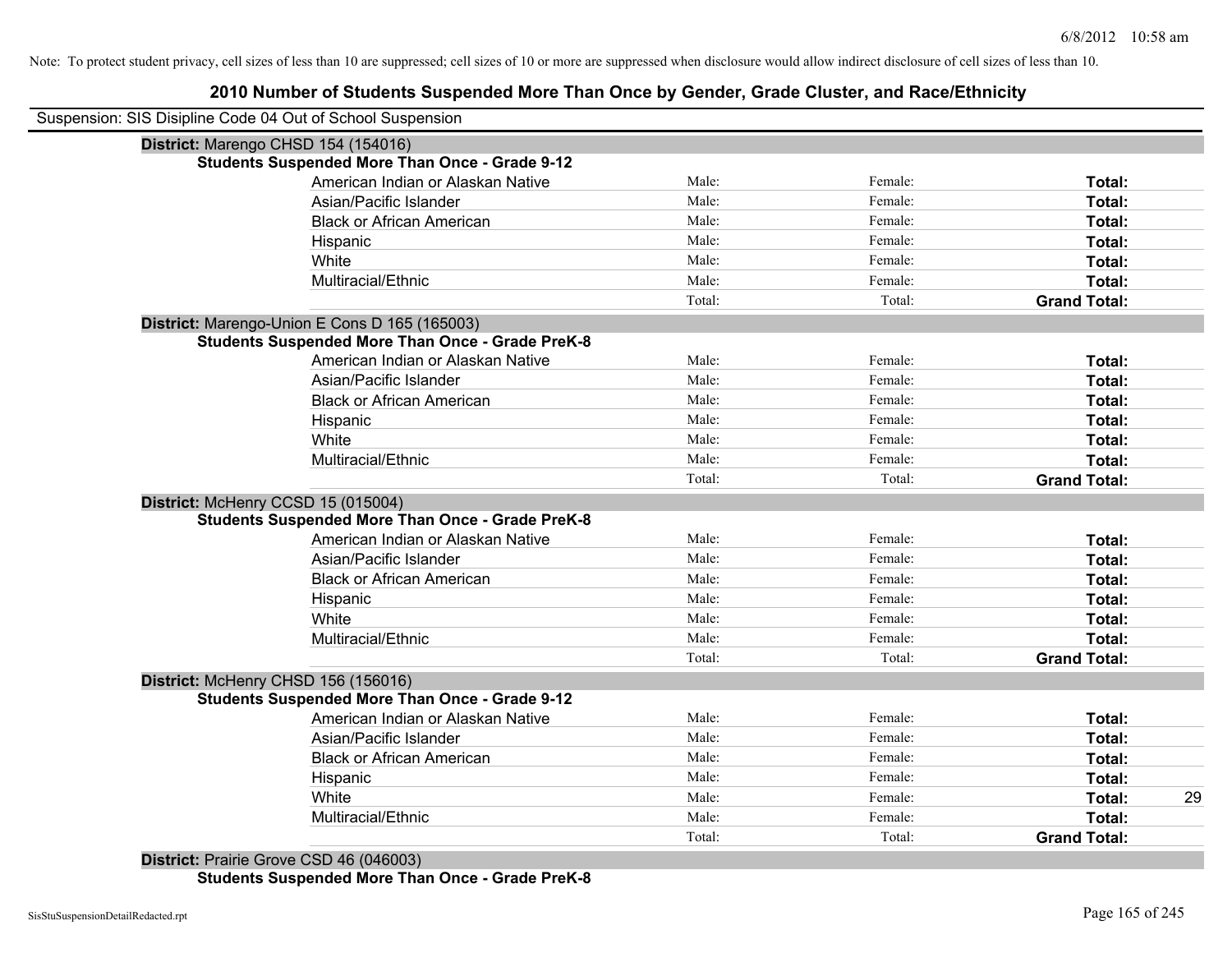| Suspension: SIS Disipline Code 04 Out of School Suspension                                  |        |         |                     |    |
|---------------------------------------------------------------------------------------------|--------|---------|---------------------|----|
| American Indian or Alaskan Native                                                           | Male:  | Female: | Total:              |    |
| Asian/Pacific Islander                                                                      | Male:  | Female: | Total:              |    |
| <b>Black or African American</b>                                                            | Male:  | Female: | Total:              |    |
| Hispanic                                                                                    | Male:  | Female: | Total:              |    |
| White                                                                                       | Male:  | Female: | Total:              |    |
| Multiracial/Ethnic                                                                          | Male:  | Female: | Total:              |    |
|                                                                                             | Total: | Total:  | <b>Grand Total:</b> |    |
| District: Richmond-Burton CHSD 157 (157016)                                                 |        |         |                     |    |
| <b>Students Suspended More Than Once - Grade 9-12</b>                                       |        |         |                     |    |
| American Indian or Alaskan Native                                                           | Male:  | Female: | Total:              |    |
| Asian/Pacific Islander                                                                      | Male:  | Female: | Total:              |    |
| <b>Black or African American</b>                                                            | Male:  | Female: | Total:              |    |
| Hispanic                                                                                    | Male:  | Female: | Total:              |    |
| White                                                                                       | Male:  | Female: | Total:              | 23 |
| Multiracial/Ethnic                                                                          | Male:  | Female: | Total:              |    |
|                                                                                             | Total: | Total:  | <b>Grand Total:</b> |    |
| District: Riley CCSD 18 (018004)<br><b>Students Suspended More Than Once - Grade PreK-8</b> |        |         |                     |    |
| American Indian or Alaskan Native                                                           | Male:  | Female: | Total:              |    |
| Asian/Pacific Islander                                                                      | Male:  | Female: | Total:              |    |
| <b>Black or African American</b>                                                            | Male:  | Female: | Total:              |    |
| Hispanic                                                                                    | Male:  | Female: | Total:              |    |
| White                                                                                       | Male:  | Female: | Total:              |    |
| Multiracial/Ethnic                                                                          | Male:  | Female: | Total:              |    |
|                                                                                             | Total: | Total:  | <b>Grand Total:</b> |    |
| District: Woodstock CUSD 200 (200026)                                                       |        |         |                     |    |
| <b>Students Suspended More Than Once - Grade PreK-8</b>                                     |        |         |                     |    |
| American Indian or Alaskan Native                                                           | Male:  | Female: | Total:              |    |
| Asian/Pacific Islander                                                                      | Male:  | Female: | Total:              |    |
| <b>Black or African American</b>                                                            | Male:  | Female: | Total:              |    |
| Hispanic                                                                                    | Male:  | Female: | Total:              | 12 |
| White                                                                                       | Male:  | Female: | Total:              | 30 |
| Multiracial/Ethnic                                                                          | Male:  | Female: | Total:              |    |
|                                                                                             | Total: | Total:  | <b>Grand Total:</b> |    |
| <b>Students Suspended More Than Once - Grade 9-12</b>                                       |        |         |                     |    |
| American Indian or Alaskan Native                                                           | Male:  | Female: | Total:              |    |
| Asian/Pacific Islander                                                                      | Male:  | Female: | Total:              |    |
| <b>Black or African American</b>                                                            | Male:  | Female: | Total:              |    |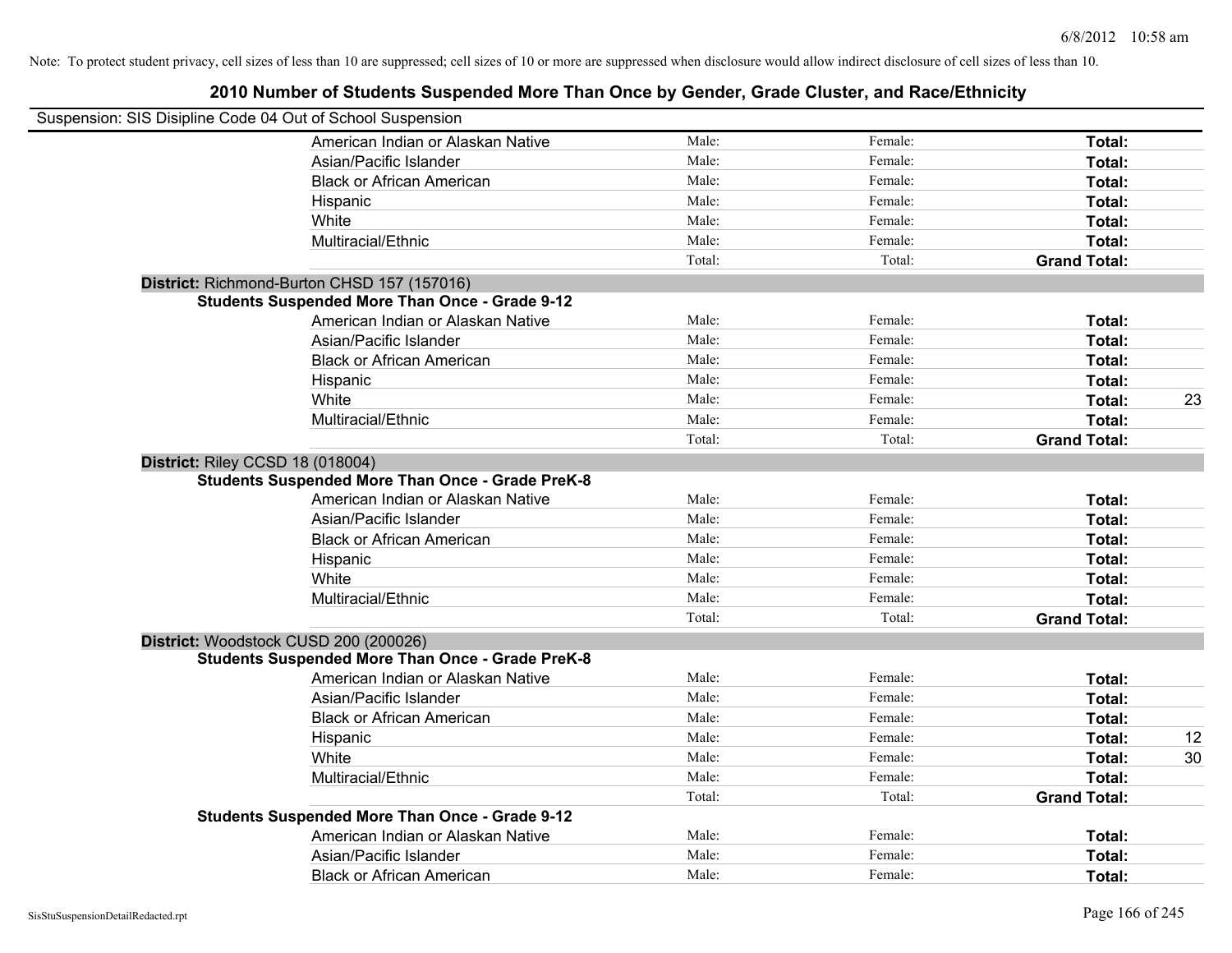| Suspension: SIS Disipline Code 04 Out of School Suspension |                                                         |        |    |         |    |                     |    |
|------------------------------------------------------------|---------------------------------------------------------|--------|----|---------|----|---------------------|----|
|                                                            | Hispanic                                                | Male:  |    | Female: |    | Total:              |    |
|                                                            | White                                                   | Male:  |    | Female: |    | <b>Total:</b>       | 11 |
|                                                            | Multiracial/Ethnic                                      | Male:  |    | Female: |    | Total:              |    |
|                                                            |                                                         | Total: |    | Total:  |    | <b>Grand Total:</b> |    |
|                                                            |                                                         |        |    |         |    |                     |    |
| Region: Monroe/Randolph ROE (45)                           |                                                         |        |    |         |    |                     |    |
| County: Monroe (067)                                       |                                                         |        |    |         |    |                     |    |
|                                                            | District: Columbia CUSD 4 (004026)                      |        |    |         |    |                     |    |
|                                                            | <b>Students Suspended More Than Once - Grade PreK-8</b> |        |    |         |    |                     |    |
|                                                            | American Indian or Alaskan Native                       | Male:  |    | Female: |    | Total:              |    |
|                                                            | Asian/Pacific Islander                                  | Male:  |    | Female: |    | Total:              |    |
|                                                            | <b>Black or African American</b>                        | Male:  |    | Female: |    | Total:              |    |
|                                                            | Hispanic                                                | Male:  |    | Female: |    | Total:              |    |
|                                                            | White                                                   | Male:  |    | Female: |    | Total:              |    |
|                                                            | Multiracial/Ethnic                                      | Male:  |    | Female: |    | Total:              |    |
|                                                            |                                                         | Total: |    | Total:  |    | <b>Grand Total:</b> |    |
|                                                            | <b>Students Suspended More Than Once - Grade 9-12</b>   |        |    |         |    |                     |    |
|                                                            | American Indian or Alaskan Native                       | Male:  |    | Female: |    | Total:              |    |
|                                                            | Asian/Pacific Islander                                  | Male:  |    | Female: |    | Total:              |    |
|                                                            | <b>Black or African American</b>                        | Male:  |    | Female: |    | Total:              |    |
|                                                            | Hispanic                                                | Male:  |    | Female: |    | Total:              |    |
|                                                            | White                                                   | Male:  |    | Female: |    | Total:              |    |
|                                                            | Multiracial/Ethnic                                      | Male:  |    | Female: |    | Total:              |    |
|                                                            |                                                         | Total: |    | Total:  |    | <b>Grand Total:</b> |    |
|                                                            | District: Waterloo CUSD 5 (005026)                      |        |    |         |    |                     |    |
|                                                            | <b>Students Suspended More Than Once - Grade 9-12</b>   |        |    |         |    |                     |    |
|                                                            | American Indian or Alaskan Native                       | Male:  |    | Female: |    | Total:              |    |
|                                                            | Asian/Pacific Islander                                  | Male:  |    | Female: |    | Total:              |    |
|                                                            | <b>Black or African American</b>                        | Male:  |    | Female: |    | Total:              |    |
|                                                            | Hispanic                                                | Male:  |    | Female: |    | Total:              |    |
|                                                            | White                                                   | Male:  | 32 | Female: | 10 | Total:              | 42 |
|                                                            | Multiracial/Ethnic                                      | Male:  |    | Female: |    | Total:              |    |
|                                                            |                                                         | Total: |    | Total:  |    | <b>Grand Total:</b> |    |
| County: Non-Public School (000)                            |                                                         |        |    |         |    |                     |    |
|                                                            | District: Monroe/Randolph ROE (000000)                  |        |    |         |    |                     |    |
|                                                            | <b>Students Suspended More Than Once - Grade 9-12</b>   |        |    |         |    |                     |    |
|                                                            | American Indian or Alaskan Native                       | Male:  |    | Female: |    | <b>Total:</b>       |    |
|                                                            | Asian/Pacific Islander                                  | Male:  |    | Female: |    | Total:              |    |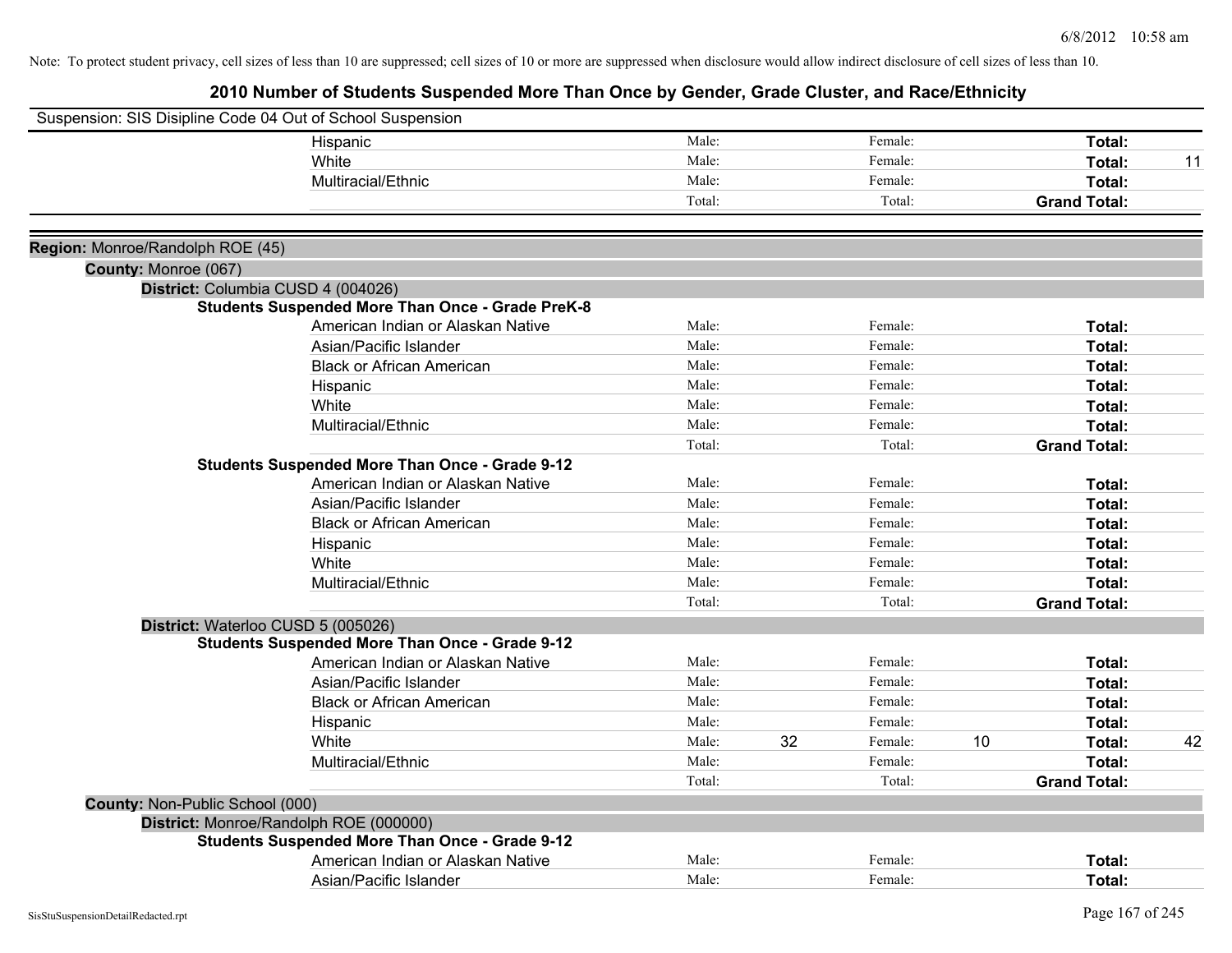| Suspension: SIS Disipline Code 04 Out of School Suspension |                                                         |        |         |                     |
|------------------------------------------------------------|---------------------------------------------------------|--------|---------|---------------------|
|                                                            | <b>Black or African American</b>                        | Male:  | Female: | Total:              |
|                                                            | Hispanic                                                | Male:  | Female: | Total:              |
|                                                            | White                                                   | Male:  | Female: | Total:              |
|                                                            | Multiracial/Ethnic                                      | Male:  | Female: | Total:              |
|                                                            |                                                         | Total: | Total:  | <b>Grand Total:</b> |
| County: Randolph (079)                                     |                                                         |        |         |                     |
| District: Chester CUSD 139 (139026)                        |                                                         |        |         |                     |
|                                                            | <b>Students Suspended More Than Once - Grade PreK-8</b> |        |         |                     |
|                                                            | American Indian or Alaskan Native                       | Male:  | Female: | Total:              |
|                                                            | Asian/Pacific Islander                                  | Male:  | Female: | Total:              |
|                                                            | <b>Black or African American</b>                        | Male:  | Female: | Total:              |
|                                                            | Hispanic                                                | Male:  | Female: | Total:              |
|                                                            | White                                                   | Male:  | Female: | Total:              |
|                                                            | Multiracial/Ethnic                                      | Male:  | Female: | Total:              |
|                                                            |                                                         | Total: | Total:  | <b>Grand Total:</b> |
|                                                            | <b>Students Suspended More Than Once - Grade 9-12</b>   |        |         |                     |
|                                                            | American Indian or Alaskan Native                       | Male:  | Female: | Total:              |
|                                                            | Asian/Pacific Islander                                  | Male:  | Female: | Total:              |
|                                                            | <b>Black or African American</b>                        | Male:  | Female: | Total:              |
|                                                            | Hispanic                                                | Male:  | Female: | Total:              |
|                                                            | White                                                   | Male:  | Female: | 15<br>Total:        |
|                                                            | Multiracial/Ethnic                                      | Male:  | Female: | Total:              |
|                                                            |                                                         | Total: | Total:  | <b>Grand Total:</b> |
| District: Coulterville USD 1 (001022)                      |                                                         |        |         |                     |
|                                                            | <b>Students Suspended More Than Once - Grade PreK-8</b> |        |         |                     |
|                                                            | American Indian or Alaskan Native                       | Male:  | Female: | Total:              |
|                                                            | Asian/Pacific Islander                                  | Male:  | Female: | Total:              |
|                                                            | <b>Black or African American</b>                        | Male:  | Female: | Total:              |
|                                                            | Hispanic                                                | Male:  | Female: | Total:              |
|                                                            | White                                                   | Male:  | Female: | Total:              |
|                                                            | Multiracial/Ethnic                                      | Male:  | Female: | Total:              |
|                                                            |                                                         | Total: | Total:  | <b>Grand Total:</b> |
|                                                            | <b>Students Suspended More Than Once - Grade 9-12</b>   |        |         |                     |
|                                                            | American Indian or Alaskan Native                       | Male:  | Female: | Total:              |
|                                                            | Asian/Pacific Islander                                  | Male:  | Female: | Total:              |
|                                                            | <b>Black or African American</b>                        | Male:  | Female: | Total:              |
|                                                            | Hispanic                                                | Male:  | Female: | Total:              |
|                                                            | White                                                   | Male:  | Female: | Total:              |
|                                                            | Multiracial/Ethnic                                      | Male:  | Female: | Total:              |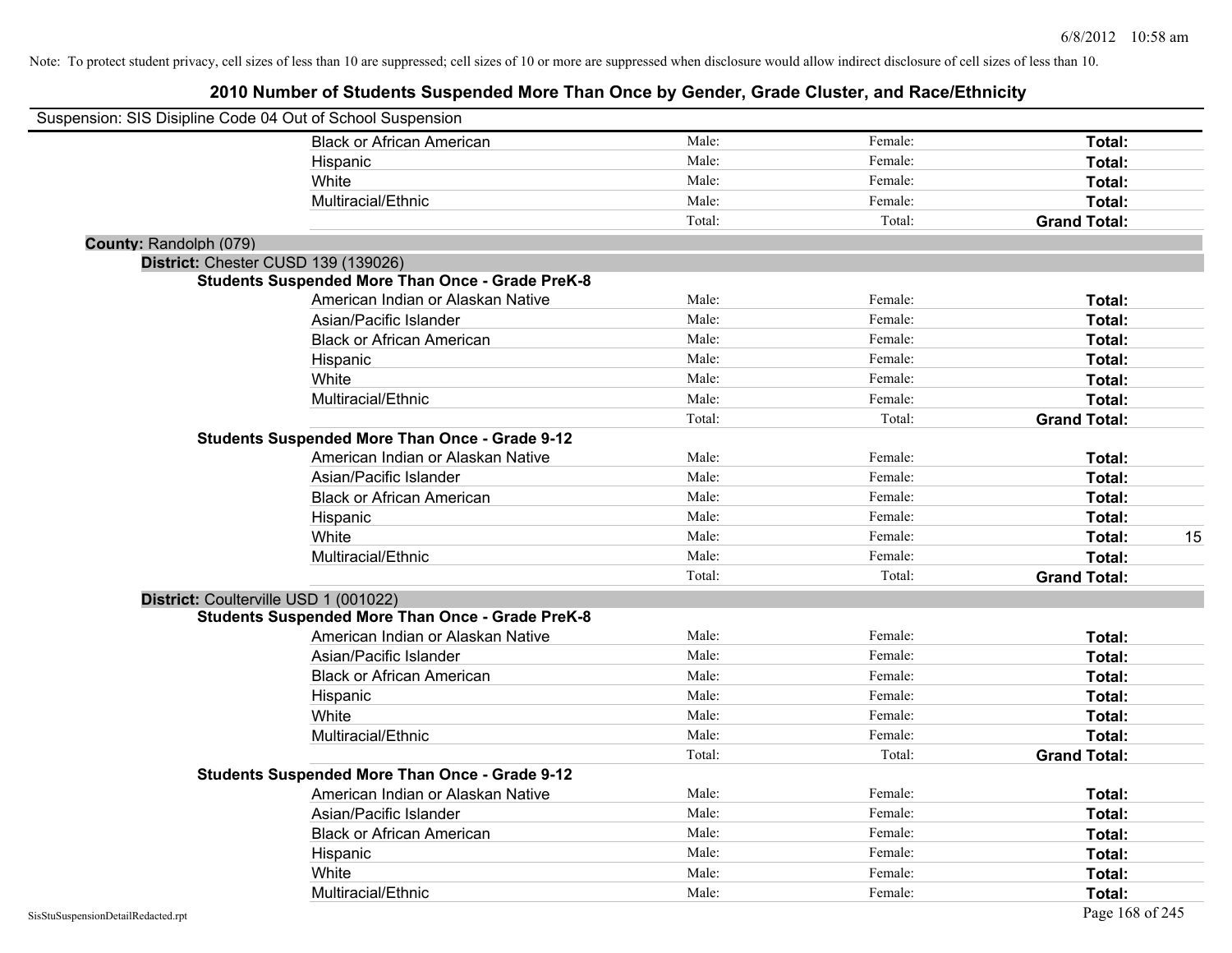| Suspension: SIS Disipline Code 04 Out of School Suspension |                                                         |        |         |                     |
|------------------------------------------------------------|---------------------------------------------------------|--------|---------|---------------------|
|                                                            |                                                         | Total: | Total:  | <b>Grand Total:</b> |
|                                                            | District: Perandoe Spec Educ District (132061)          |        |         |                     |
|                                                            | <b>Students Suspended More Than Once - Grade PreK-8</b> |        |         |                     |
|                                                            | American Indian or Alaskan Native                       | Male:  | Female: | Total:              |
|                                                            | Asian/Pacific Islander                                  | Male:  | Female: | Total:              |
|                                                            | <b>Black or African American</b>                        | Male:  | Female: | Total:              |
|                                                            | Hispanic                                                | Male:  | Female: | Total:              |
|                                                            | White                                                   | Male:  | Female: | Total:              |
|                                                            | Multiracial/Ethnic                                      | Male:  | Female: | Total:              |
|                                                            |                                                         | Total: | Total:  | <b>Grand Total:</b> |
|                                                            | <b>Students Suspended More Than Once - Grade 9-12</b>   |        |         |                     |
|                                                            | American Indian or Alaskan Native                       | Male:  | Female: | Total:              |
|                                                            | Asian/Pacific Islander                                  | Male:  | Female: | Total:              |
|                                                            | <b>Black or African American</b>                        | Male:  | Female: | Total:              |
|                                                            | Hispanic                                                | Male:  | Female: | Total:              |
|                                                            | White                                                   | Male:  | Female: | Total:              |
|                                                            | Multiracial/Ethnic                                      | Male:  | Female: | Total:              |
|                                                            |                                                         | Total: | Total:  | <b>Grand Total:</b> |
|                                                            | District: Prairie Du Rocher CCSD 134 (134004)           |        |         |                     |
|                                                            | <b>Students Suspended More Than Once - Grade PreK-8</b> |        |         |                     |
|                                                            | American Indian or Alaskan Native                       | Male:  | Female: | Total:              |
|                                                            | Asian/Pacific Islander                                  | Male:  | Female: | Total:              |
|                                                            | <b>Black or African American</b>                        | Male:  | Female: | Total:              |
|                                                            | Hispanic                                                | Male:  | Female: | Total:              |
|                                                            | White                                                   | Male:  | Female: | Total:              |
|                                                            | Multiracial/Ethnic                                      | Male:  | Female: | Total:              |
|                                                            |                                                         | Total: | Total:  | <b>Grand Total:</b> |
|                                                            | District: Red Bud CUSD 132 (132026)                     |        |         |                     |
|                                                            | <b>Students Suspended More Than Once - Grade PreK-8</b> |        |         |                     |
|                                                            | American Indian or Alaskan Native                       | Male:  | Female: | Total:              |
|                                                            | Asian/Pacific Islander                                  | Male:  | Female: | Total:              |
|                                                            | <b>Black or African American</b>                        | Male:  | Female: | Total:              |
|                                                            | Hispanic                                                | Male:  | Female: | Total:              |
|                                                            | White                                                   | Male:  | Female: | Total:              |
|                                                            | Multiracial/Ethnic                                      | Male:  | Female: | Total:              |
|                                                            |                                                         | Total: | Total:  | <b>Grand Total:</b> |
|                                                            | <b>Students Suspended More Than Once - Grade 9-12</b>   |        |         |                     |
|                                                            | American Indian or Alaskan Native                       | Male:  | Female: | Total:              |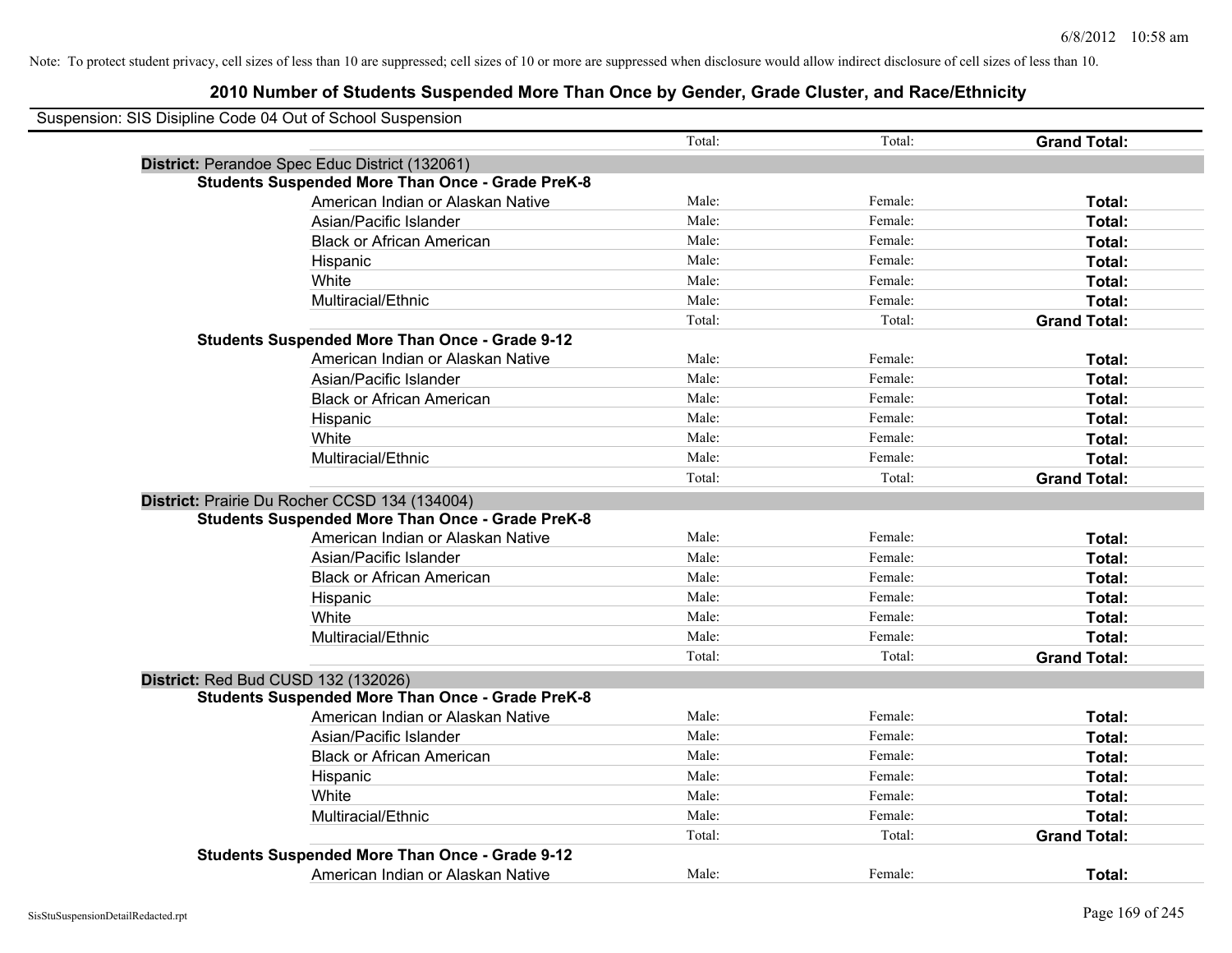| Suspension: SIS Disipline Code 04 Out of School Suspension        |                                                         |        |         |                           |
|-------------------------------------------------------------------|---------------------------------------------------------|--------|---------|---------------------------|
|                                                                   | Asian/Pacific Islander                                  | Male:  | Female: | Total:                    |
|                                                                   | <b>Black or African American</b>                        | Male:  | Female: | Total:                    |
|                                                                   | Hispanic                                                | Male:  | Female: | Total:                    |
|                                                                   | White                                                   | Male:  | Female: | Total:                    |
|                                                                   | Multiracial/Ethnic                                      | Male:  | Female: | Total:                    |
|                                                                   |                                                         | Total: | Total:  | <b>Grand Total:</b>       |
|                                                                   | District: Sparta CUSD 140 (140026)                      |        |         |                           |
|                                                                   | <b>Students Suspended More Than Once - Grade PreK-8</b> |        |         |                           |
|                                                                   | American Indian or Alaskan Native                       | Male:  | Female: | Total:                    |
|                                                                   | Asian/Pacific Islander                                  | Male:  | Female: | Total:                    |
|                                                                   | <b>Black or African American</b>                        | Male:  | Female: | Total:                    |
|                                                                   | Hispanic                                                | Male:  | Female: | Total:                    |
|                                                                   | White                                                   | Male:  | Female: | Total:                    |
|                                                                   | Multiracial/Ethnic                                      | Male:  | Female: | Total:                    |
|                                                                   |                                                         | Total: | Total:  | 16<br><b>Grand Total:</b> |
|                                                                   | <b>Students Suspended More Than Once - Grade 9-12</b>   |        |         |                           |
|                                                                   | American Indian or Alaskan Native                       | Male:  | Female: | Total:                    |
|                                                                   | Asian/Pacific Islander                                  | Male:  | Female: | Total:                    |
|                                                                   | <b>Black or African American</b>                        | Male:  | Female: | Total:                    |
|                                                                   | Hispanic                                                | Male:  | Female: | Total:                    |
|                                                                   | White                                                   | Male:  | Female: | Total:                    |
|                                                                   | Multiracial/Ethnic                                      | Male:  | Female: | Total:                    |
|                                                                   |                                                         | Total: | Total:  | <b>Grand Total:</b>       |
|                                                                   |                                                         |        |         |                           |
| Region: Non-Public School (77)<br>County: Non-Public School (777) |                                                         |        |         |                           |
|                                                                   | District: Abraxas Education Group (032000)              |        |         |                           |
|                                                                   | <b>Students Suspended More Than Once - Grade 9-12</b>   |        |         |                           |
|                                                                   | American Indian or Alaskan Native                       | Male:  | Female: | Total:                    |
|                                                                   | Asian/Pacific Islander                                  | Male:  | Female: | Total:                    |
|                                                                   | <b>Black or African American</b>                        | Male:  | Female: | Total:                    |
|                                                                   | Hispanic                                                | Male:  | Female: | Total:                    |
|                                                                   | White                                                   | Male:  | Female: | Total:                    |
|                                                                   | Multiracial/Ethnic                                      | Male:  | Female: | Total:                    |
|                                                                   |                                                         | Total: | Total:  | <b>Grand Total:</b>       |
|                                                                   | District: Camelot Schools (027000)                      |        |         |                           |
|                                                                   | <b>Students Suspended More Than Once - Grade 9-12</b>   |        |         |                           |
|                                                                   | American Indian or Alaskan Native                       | Male:  | Female: | Total:                    |
|                                                                   |                                                         |        |         |                           |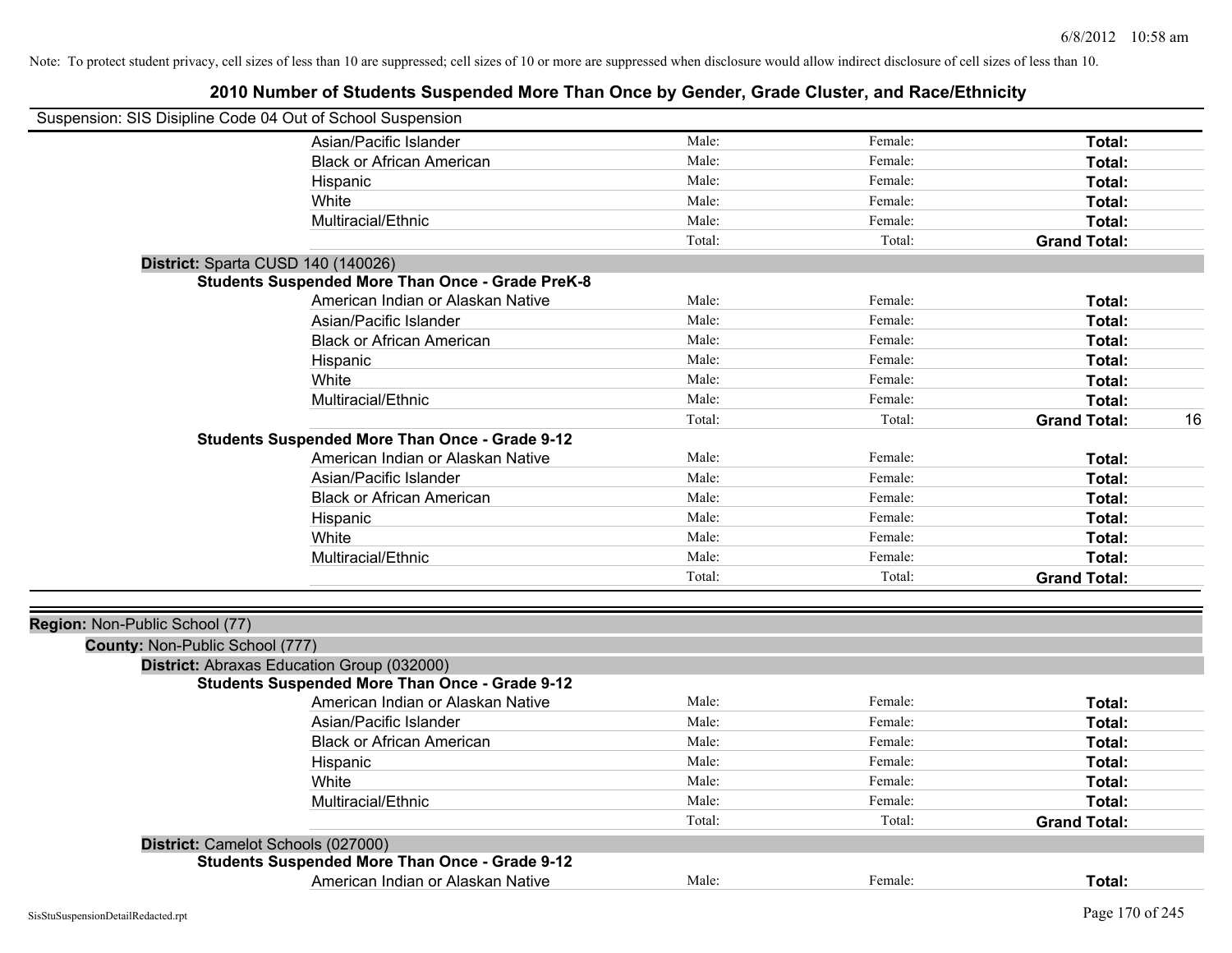| Suspension: SIS Disipline Code 04 Out of School Suspension |                                                                                                               |        |         |                     |
|------------------------------------------------------------|---------------------------------------------------------------------------------------------------------------|--------|---------|---------------------|
|                                                            | Asian/Pacific Islander                                                                                        | Male:  | Female: | Total:              |
|                                                            | <b>Black or African American</b>                                                                              | Male:  | Female: | Total:              |
|                                                            | Hispanic                                                                                                      | Male:  | Female: | Total:              |
|                                                            | White                                                                                                         | Male:  | Female: | Total:              |
|                                                            | Multiracial/Ethnic                                                                                            | Male:  | Female: | Total:              |
|                                                            |                                                                                                               | Total: | Total:  | <b>Grand Total:</b> |
|                                                            | District: Edgewood Childrens Center (027600)                                                                  |        |         |                     |
|                                                            | <b>Students Suspended More Than Once - Grade PreK-8</b>                                                       |        |         |                     |
|                                                            | American Indian or Alaskan Native                                                                             | Male:  | Female: | Total:              |
|                                                            | Asian/Pacific Islander                                                                                        | Male:  | Female: | Total:              |
|                                                            | <b>Black or African American</b>                                                                              | Male:  | Female: | Total:              |
|                                                            | Hispanic                                                                                                      | Male:  | Female: | Total:              |
|                                                            | White                                                                                                         | Male:  | Female: | Total:              |
|                                                            | Multiracial/Ethnic                                                                                            | Male:  | Female: | Total:              |
|                                                            |                                                                                                               | Total: | Total:  | <b>Grand Total:</b> |
|                                                            | District: Epworth Child & Family Services (008200)<br><b>Students Suspended More Than Once - Grade PreK-8</b> |        |         |                     |
|                                                            | American Indian or Alaskan Native                                                                             | Male:  | Female: | Total:              |
|                                                            | Asian/Pacific Islander                                                                                        | Male:  | Female: | Total:              |
|                                                            | <b>Black or African American</b>                                                                              | Male:  | Female: | Total:              |
|                                                            | Hispanic                                                                                                      | Male:  | Female: | Total:              |
|                                                            | White                                                                                                         | Male:  | Female: | Total:              |
|                                                            | Multiracial/Ethnic                                                                                            | Male:  | Female: | Total:              |
|                                                            |                                                                                                               | Total: | Total:  | <b>Grand Total:</b> |
|                                                            | <b>Students Suspended More Than Once - Grade 9-12</b>                                                         |        |         |                     |
|                                                            | American Indian or Alaskan Native                                                                             | Male:  | Female: | Total:              |
|                                                            | Asian/Pacific Islander                                                                                        | Male:  | Female: | Total:              |
|                                                            | <b>Black or African American</b>                                                                              | Male:  | Female: | Total:              |
|                                                            | Hispanic                                                                                                      | Male:  | Female: | Total:              |
|                                                            | White                                                                                                         | Male:  | Female: | Total:              |
|                                                            | Multiracial/Ethnic                                                                                            | Male:  | Female: | Total:              |
|                                                            |                                                                                                               | Total: | Total:  | <b>Grand Total:</b> |
|                                                            | District: German St Vincent Orphan Assoc (032400)                                                             |        |         |                     |
|                                                            | <b>Students Suspended More Than Once - Grade PreK-8</b>                                                       |        |         |                     |
|                                                            | American Indian or Alaskan Native                                                                             | Male:  | Female: | Total:              |
|                                                            | Asian/Pacific Islander                                                                                        | Male:  | Female: | Total:              |
|                                                            | <b>Black or African American</b>                                                                              | Male:  | Female: | Total:              |
|                                                            | Hispanic                                                                                                      | Male:  | Female: | Total:              |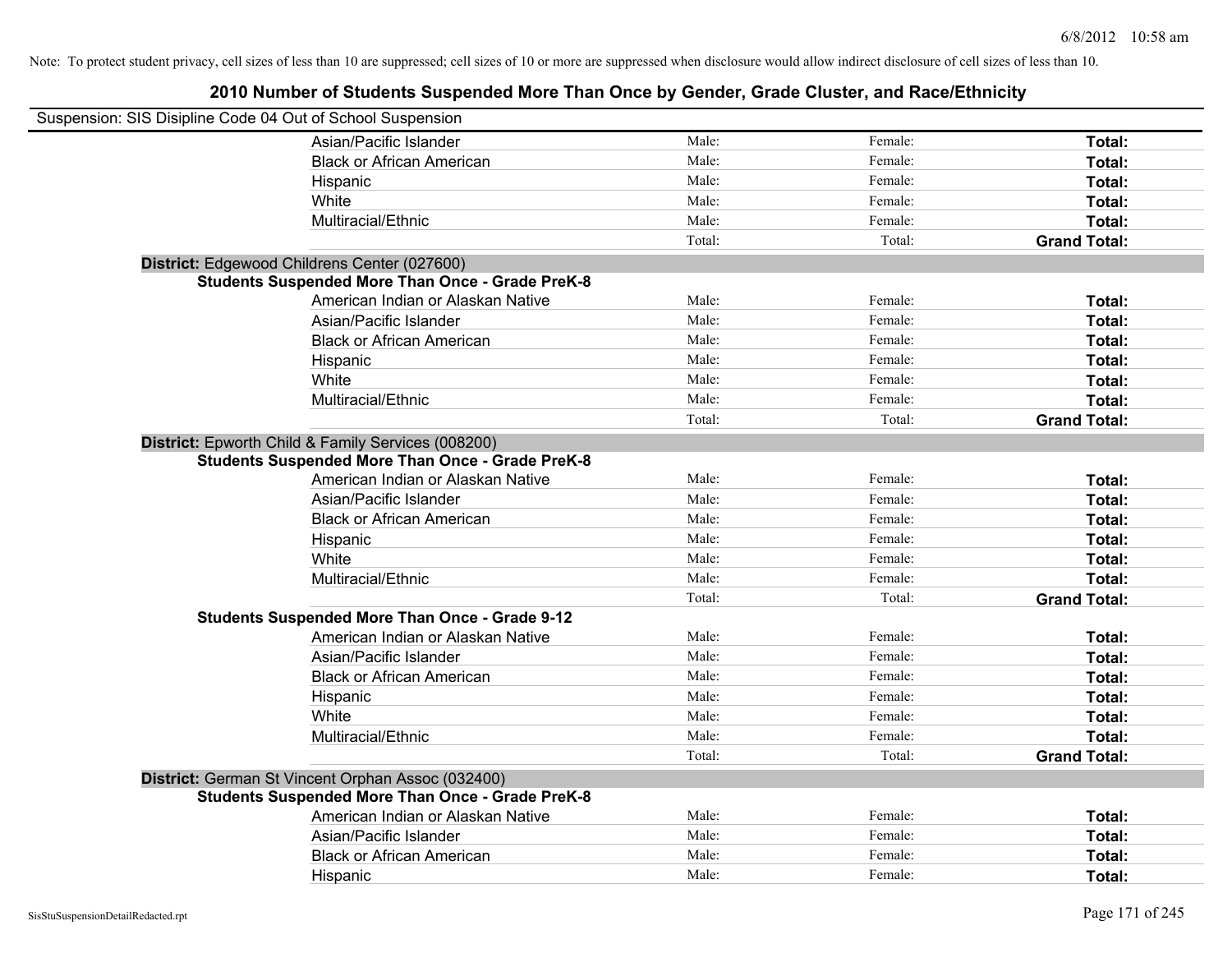| Suspension: SIS Disipline Code 04 Out of School Suspension |                                                         |        |    |         |    |                     |    |
|------------------------------------------------------------|---------------------------------------------------------|--------|----|---------|----|---------------------|----|
|                                                            | White                                                   | Male:  |    | Female: |    | Total:              |    |
|                                                            | Multiracial/Ethnic                                      | Male:  |    | Female: |    | Total:              |    |
|                                                            |                                                         | Total: |    | Total:  |    | <b>Grand Total:</b> |    |
|                                                            | District: Logos School (026800)                         |        |    |         |    |                     |    |
|                                                            | <b>Students Suspended More Than Once - Grade PreK-8</b> |        |    |         |    |                     |    |
|                                                            | American Indian or Alaskan Native                       | Male:  |    | Female: |    | Total:              |    |
|                                                            | Asian/Pacific Islander                                  | Male:  |    | Female: |    | Total:              |    |
|                                                            | <b>Black or African American</b>                        | Male:  |    | Female: |    | Total:              |    |
|                                                            | Hispanic                                                | Male:  |    | Female: |    | Total:              |    |
|                                                            | White                                                   | Male:  |    | Female: |    | Total:              |    |
|                                                            | Multiracial/Ethnic                                      | Male:  |    | Female: |    | Total:              |    |
|                                                            |                                                         | Total: |    | Total:  |    | <b>Grand Total:</b> |    |
|                                                            | <b>Students Suspended More Than Once - Grade 9-12</b>   |        |    |         |    |                     |    |
|                                                            | American Indian or Alaskan Native                       | Male:  |    | Female: |    | Total:              |    |
|                                                            | Asian/Pacific Islander                                  | Male:  |    | Female: |    | Total:              |    |
|                                                            | <b>Black or African American</b>                        | Male:  |    | Female: |    | Total:              |    |
|                                                            | Hispanic                                                | Male:  |    | Female: |    | Total:              |    |
|                                                            | White                                                   | Male:  |    | Female: |    | Total:              |    |
|                                                            | Multiracial/Ethnic                                      | Male:  |    | Female: |    | Total:              |    |
|                                                            |                                                         | Total: |    | Total:  |    | <b>Grand Total:</b> | 10 |
|                                                            |                                                         |        |    |         |    |                     |    |
| Region: Peoria ROE (48)                                    |                                                         |        |    |         |    |                     |    |
| County: Non-Public School (000)                            |                                                         |        |    |         |    |                     |    |
| District: Peoria ROE (000000)                              |                                                         |        |    |         |    |                     |    |
|                                                            | <b>Students Suspended More Than Once - Grade PreK-8</b> |        |    |         |    |                     |    |
|                                                            | American Indian or Alaskan Native                       | Male:  |    | Female: |    | Total:              |    |
|                                                            | Asian/Pacific Islander                                  | Male:  |    | Female: |    | Total:              |    |
|                                                            | <b>Black or African American</b>                        | Male:  | 18 | Female: | 17 | Total:              | 35 |
|                                                            | Hispanic                                                | Male:  |    | Female: |    | Total:              |    |
|                                                            | White                                                   | Male:  |    | Female: |    | Total:              |    |
|                                                            | Multiracial/Ethnic                                      | Male:  |    | Female: |    | Total:              |    |
|                                                            |                                                         | Total: |    | Total:  |    | <b>Grand Total:</b> |    |
|                                                            | <b>Students Suspended More Than Once - Grade 9-12</b>   |        |    |         |    |                     |    |
|                                                            | American Indian or Alaskan Native                       | Male:  |    | Female: |    | Total:              |    |
|                                                            | Asian/Pacific Islander                                  | Male:  |    | Female: |    | Total:              |    |
|                                                            | <b>Black or African American</b>                        | Male:  |    | Female: |    | Total:              | 18 |
|                                                            | Hispanic                                                | Male:  |    | Female: |    | Total:              |    |
|                                                            | White                                                   | Male:  |    | Female: |    | Total:              |    |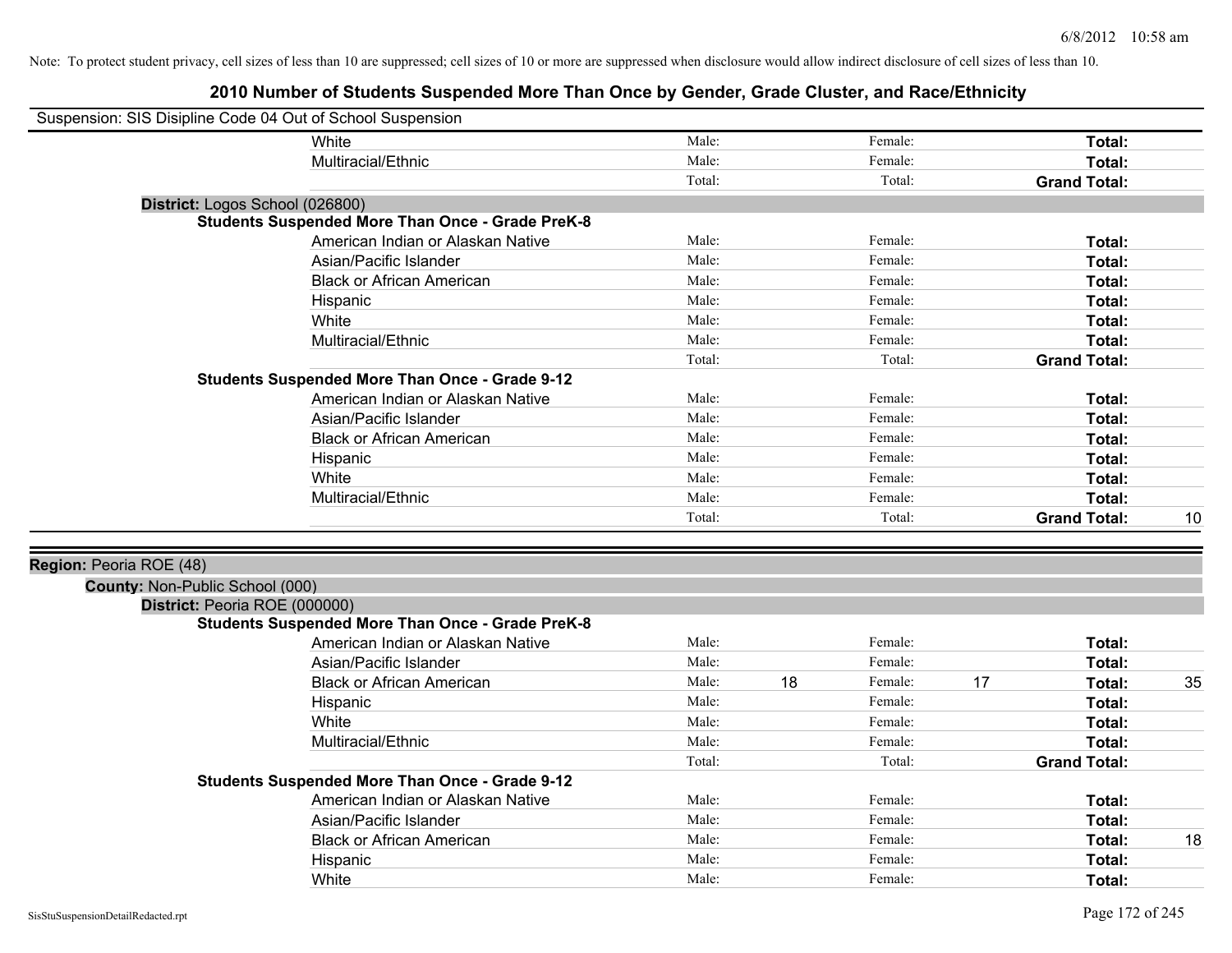| Suspension: SIS Disipline Code 04 Out of School Suspension |                                                         |        |         |                     |
|------------------------------------------------------------|---------------------------------------------------------|--------|---------|---------------------|
|                                                            | Multiracial/Ethnic                                      | Male:  | Female: | Total:              |
|                                                            |                                                         | Total: | Total:  | <b>Grand Total:</b> |
| County: Peoria (072)                                       |                                                         |        |         |                     |
| District: Bartonville SD 66 (066002)                       |                                                         |        |         |                     |
|                                                            | <b>Students Suspended More Than Once - Grade PreK-8</b> |        |         |                     |
|                                                            | American Indian or Alaskan Native                       | Male:  | Female: | Total:              |
|                                                            | Asian/Pacific Islander                                  | Male:  | Female: | Total:              |
|                                                            | <b>Black or African American</b>                        | Male:  | Female: | Total:              |
|                                                            | Hispanic                                                | Male:  | Female: | Total:              |
|                                                            | White                                                   | Male:  | Female: | Total:              |
|                                                            | Multiracial/Ethnic                                      | Male:  | Female: | Total:              |
|                                                            |                                                         | Total: | Total:  | <b>Grand Total:</b> |
| District: Brimfield CUSD 309 (309026)                      |                                                         |        |         |                     |
|                                                            | <b>Students Suspended More Than Once - Grade 9-12</b>   |        |         |                     |
|                                                            | American Indian or Alaskan Native                       | Male:  | Female: | Total:              |
|                                                            | Asian/Pacific Islander                                  | Male:  | Female: | Total:              |
|                                                            | <b>Black or African American</b>                        | Male:  | Female: | Total:              |
|                                                            | Hispanic                                                | Male:  | Female: | Total:              |
|                                                            | White                                                   | Male:  | Female: | Total:              |
|                                                            | Multiracial/Ethnic                                      | Male:  | Female: | Total:              |
|                                                            |                                                         | Total: | Total:  | <b>Grand Total:</b> |
| District: Dunlap CUSD 323 (323026)                         |                                                         |        |         |                     |
|                                                            | <b>Students Suspended More Than Once - Grade PreK-8</b> |        |         |                     |
|                                                            | American Indian or Alaskan Native                       | Male:  | Female: | Total:              |
|                                                            | Asian/Pacific Islander                                  | Male:  | Female: | Total:              |
|                                                            | <b>Black or African American</b>                        | Male:  | Female: | Total:              |
|                                                            | Hispanic                                                | Male:  | Female: | Total:              |
|                                                            | White                                                   | Male:  | Female: | Total:              |
|                                                            | Multiracial/Ethnic                                      | Male:  | Female: | Total:              |
|                                                            |                                                         | Total: | Total:  | <b>Grand Total:</b> |
|                                                            | <b>Students Suspended More Than Once - Grade 9-12</b>   |        |         |                     |
|                                                            | American Indian or Alaskan Native                       | Male:  | Female: | Total:              |
|                                                            | Asian/Pacific Islander                                  | Male:  | Female: | Total:              |
|                                                            | <b>Black or African American</b>                        | Male:  | Female: | Total:              |
|                                                            | Hispanic                                                | Male:  | Female: | Total:              |
|                                                            | White                                                   | Male:  | Female: | Total:              |
|                                                            | Multiracial/Ethnic                                      | Male:  | Female: | Total:              |
|                                                            |                                                         | Total: | Total:  | <b>Grand Total:</b> |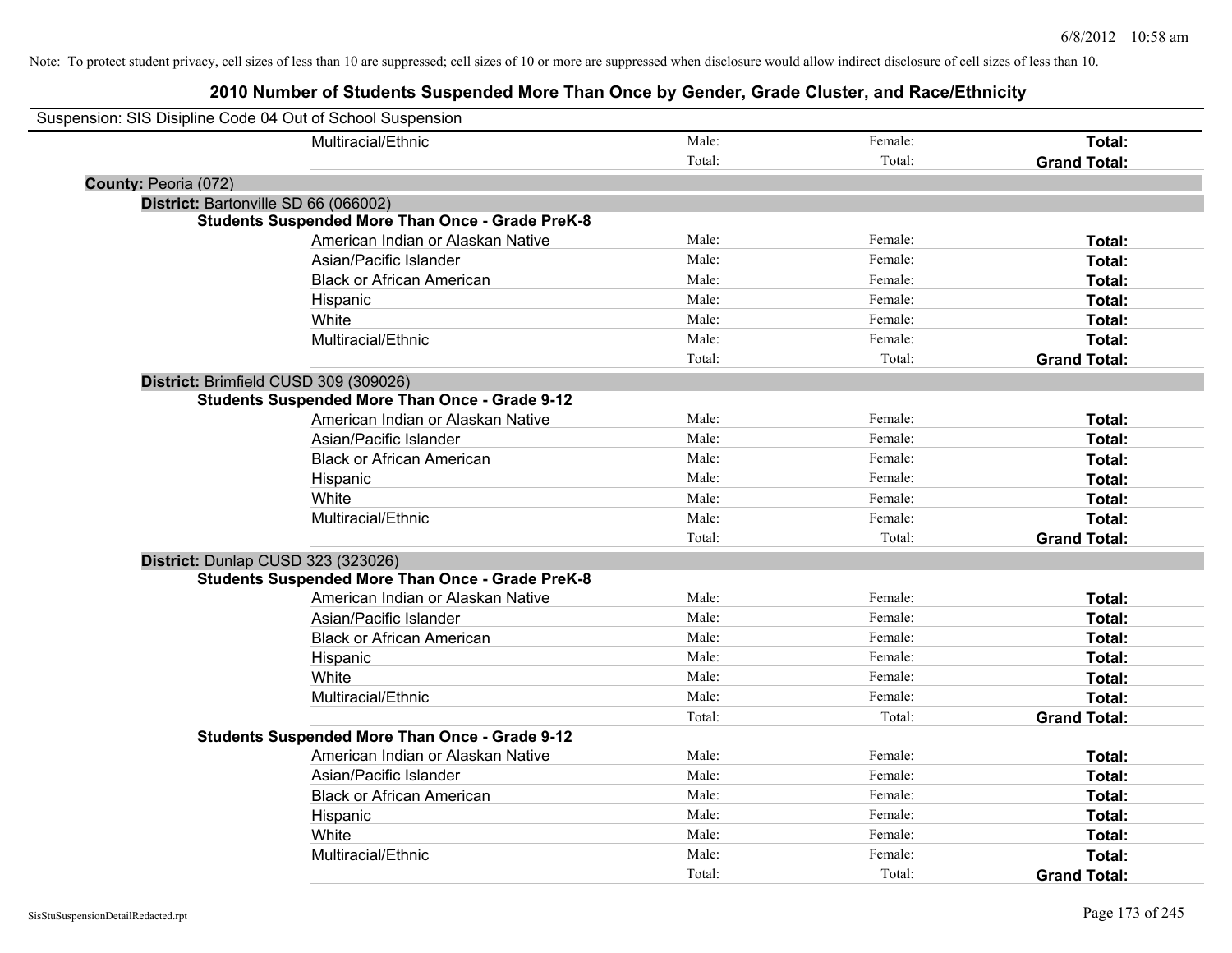| District: Elmwood CUSD 322 (322026)                     |                                                                                                                                                                                                                                                                                                                                                                                                                                                                                                                                                                                        |         |                     |                                                                |
|---------------------------------------------------------|----------------------------------------------------------------------------------------------------------------------------------------------------------------------------------------------------------------------------------------------------------------------------------------------------------------------------------------------------------------------------------------------------------------------------------------------------------------------------------------------------------------------------------------------------------------------------------------|---------|---------------------|----------------------------------------------------------------|
|                                                         |                                                                                                                                                                                                                                                                                                                                                                                                                                                                                                                                                                                        |         |                     |                                                                |
| American Indian or Alaskan Native                       | Male:                                                                                                                                                                                                                                                                                                                                                                                                                                                                                                                                                                                  | Female: | Total:              |                                                                |
| Asian/Pacific Islander                                  | Male:                                                                                                                                                                                                                                                                                                                                                                                                                                                                                                                                                                                  | Female: | Total:              |                                                                |
| <b>Black or African American</b>                        | Male:                                                                                                                                                                                                                                                                                                                                                                                                                                                                                                                                                                                  | Female: | Total:              |                                                                |
| Hispanic                                                | Male:                                                                                                                                                                                                                                                                                                                                                                                                                                                                                                                                                                                  | Female: | Total:              |                                                                |
| White                                                   | Male:                                                                                                                                                                                                                                                                                                                                                                                                                                                                                                                                                                                  | Female: | Total:              |                                                                |
| Multiracial/Ethnic                                      | Male:                                                                                                                                                                                                                                                                                                                                                                                                                                                                                                                                                                                  | Female: | Total:              |                                                                |
|                                                         | Total:                                                                                                                                                                                                                                                                                                                                                                                                                                                                                                                                                                                 | Total:  | <b>Grand Total:</b> |                                                                |
|                                                         |                                                                                                                                                                                                                                                                                                                                                                                                                                                                                                                                                                                        |         |                     |                                                                |
| <b>Students Suspended More Than Once - Grade PreK-8</b> |                                                                                                                                                                                                                                                                                                                                                                                                                                                                                                                                                                                        |         |                     |                                                                |
| American Indian or Alaskan Native                       | Male:                                                                                                                                                                                                                                                                                                                                                                                                                                                                                                                                                                                  | Female: | Total:              |                                                                |
| Asian/Pacific Islander                                  | Male:                                                                                                                                                                                                                                                                                                                                                                                                                                                                                                                                                                                  | Female: | Total:              |                                                                |
|                                                         | Male:                                                                                                                                                                                                                                                                                                                                                                                                                                                                                                                                                                                  | Female: | Total:              |                                                                |
|                                                         | Male:                                                                                                                                                                                                                                                                                                                                                                                                                                                                                                                                                                                  | Female: | Total:              |                                                                |
| White                                                   | Male:                                                                                                                                                                                                                                                                                                                                                                                                                                                                                                                                                                                  | Female: | Total:              | 12                                                             |
| Multiracial/Ethnic                                      | Male:                                                                                                                                                                                                                                                                                                                                                                                                                                                                                                                                                                                  | Female: | Total:              |                                                                |
|                                                         | Total:                                                                                                                                                                                                                                                                                                                                                                                                                                                                                                                                                                                 | Total:  |                     |                                                                |
|                                                         |                                                                                                                                                                                                                                                                                                                                                                                                                                                                                                                                                                                        |         |                     |                                                                |
| American Indian or Alaskan Native                       | Male:                                                                                                                                                                                                                                                                                                                                                                                                                                                                                                                                                                                  | Female: | Total:              |                                                                |
| Asian/Pacific Islander                                  | Male:                                                                                                                                                                                                                                                                                                                                                                                                                                                                                                                                                                                  | Female: | Total:              |                                                                |
| <b>Black or African American</b>                        | Male:                                                                                                                                                                                                                                                                                                                                                                                                                                                                                                                                                                                  | Female: | Total:              |                                                                |
|                                                         | Male:                                                                                                                                                                                                                                                                                                                                                                                                                                                                                                                                                                                  | Female: |                     |                                                                |
| White                                                   | Male:                                                                                                                                                                                                                                                                                                                                                                                                                                                                                                                                                                                  | Female: | Total:              |                                                                |
|                                                         | Male:                                                                                                                                                                                                                                                                                                                                                                                                                                                                                                                                                                                  | Female: | Total:              |                                                                |
|                                                         | Total:                                                                                                                                                                                                                                                                                                                                                                                                                                                                                                                                                                                 | Total:  | <b>Grand Total:</b> |                                                                |
|                                                         |                                                                                                                                                                                                                                                                                                                                                                                                                                                                                                                                                                                        |         |                     |                                                                |
|                                                         |                                                                                                                                                                                                                                                                                                                                                                                                                                                                                                                                                                                        |         |                     |                                                                |
| American Indian or Alaskan Native                       | Male:                                                                                                                                                                                                                                                                                                                                                                                                                                                                                                                                                                                  | Female: | Total:              |                                                                |
| Asian/Pacific Islander                                  | Male:                                                                                                                                                                                                                                                                                                                                                                                                                                                                                                                                                                                  | Female: | Total:              |                                                                |
| <b>Black or African American</b>                        | Male:                                                                                                                                                                                                                                                                                                                                                                                                                                                                                                                                                                                  | Female: | Total:              |                                                                |
|                                                         | Male:                                                                                                                                                                                                                                                                                                                                                                                                                                                                                                                                                                                  | Female: | Total:              |                                                                |
| White                                                   | Male:                                                                                                                                                                                                                                                                                                                                                                                                                                                                                                                                                                                  | Female: | Total:              |                                                                |
| Multiracial/Ethnic                                      | Male:                                                                                                                                                                                                                                                                                                                                                                                                                                                                                                                                                                                  | Female: |                     |                                                                |
|                                                         | Total:                                                                                                                                                                                                                                                                                                                                                                                                                                                                                                                                                                                 | Total:  |                     |                                                                |
|                                                         |                                                                                                                                                                                                                                                                                                                                                                                                                                                                                                                                                                                        |         |                     |                                                                |
|                                                         |                                                                                                                                                                                                                                                                                                                                                                                                                                                                                                                                                                                        |         |                     |                                                                |
|                                                         | Male:                                                                                                                                                                                                                                                                                                                                                                                                                                                                                                                                                                                  | Female: | Total:              |                                                                |
|                                                         | Suspension: SIS Disipline Code 04 Out of School Suspension<br><b>Students Suspended More Than Once - Grade PreK-8</b><br>District: Farmington Central CUSD 265 (265026)<br><b>Black or African American</b><br>Hispanic<br><b>Students Suspended More Than Once - Grade 9-12</b><br>Hispanic<br>Multiracial/Ethnic<br>District: Il Valley Central USD 321 (321026)<br><b>Students Suspended More Than Once - Grade PreK-8</b><br>Hispanic<br>District: Illini Bluffs CUSD 327 (327026)<br><b>Students Suspended More Than Once - Grade PreK-8</b><br>American Indian or Alaskan Native |         |                     | <b>Grand Total:</b><br>Total:<br>Total:<br><b>Grand Total:</b> |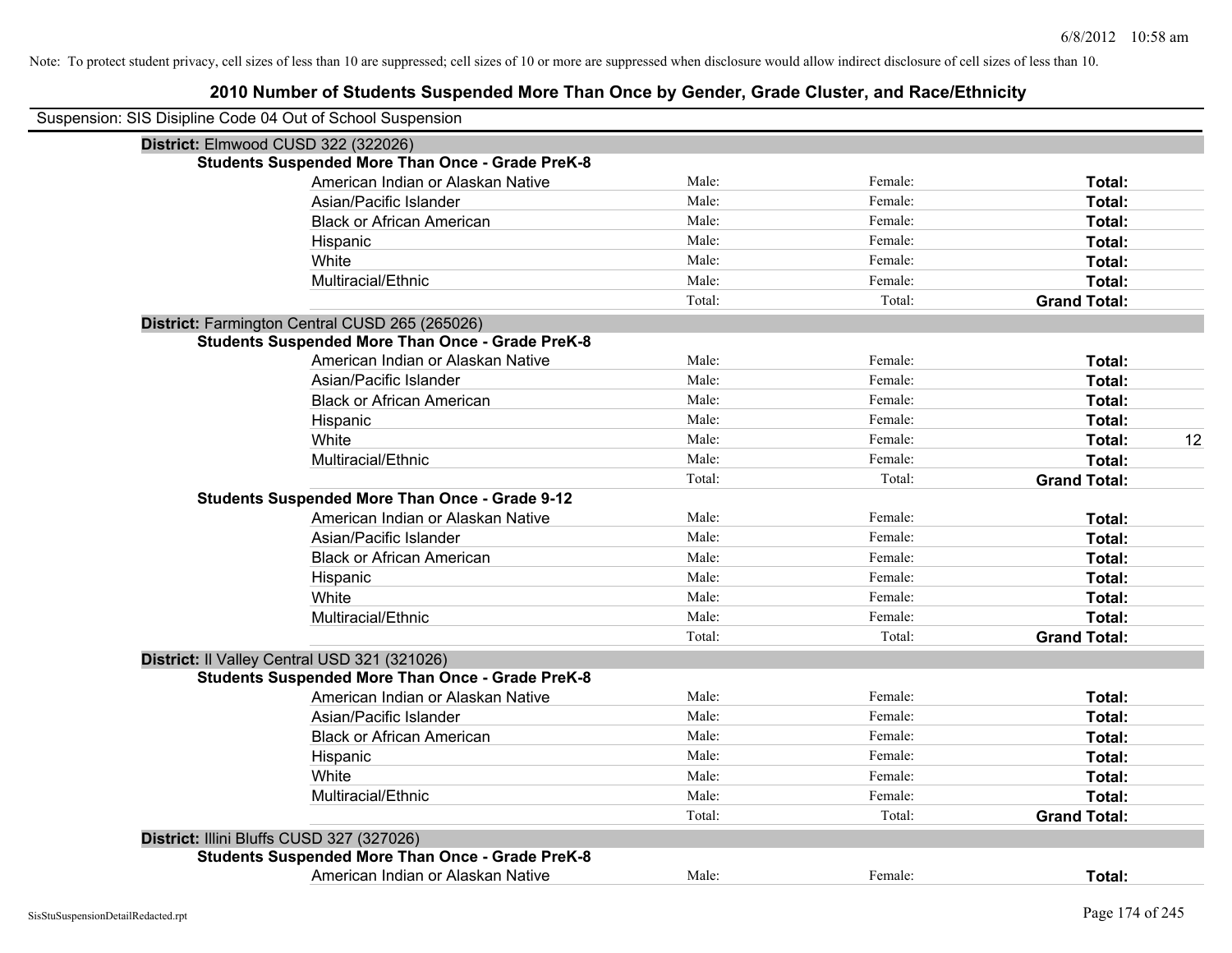| Suspension: SIS Disipline Code 04 Out of School Suspension |        |    |         |    |                     |    |
|------------------------------------------------------------|--------|----|---------|----|---------------------|----|
| Asian/Pacific Islander                                     | Male:  |    | Female: |    | Total:              |    |
| <b>Black or African American</b>                           | Male:  |    | Female: |    | Total:              |    |
| Hispanic                                                   | Male:  |    | Female: |    | Total:              |    |
| White                                                      | Male:  |    | Female: |    | Total:              |    |
| Multiracial/Ethnic                                         | Male:  |    | Female: |    | Total:              |    |
|                                                            | Total: |    | Total:  |    | <b>Grand Total:</b> |    |
| <b>Students Suspended More Than Once - Grade 9-12</b>      |        |    |         |    |                     |    |
| American Indian or Alaskan Native                          | Male:  |    | Female: |    | Total:              |    |
| Asian/Pacific Islander                                     | Male:  |    | Female: |    | Total:              |    |
| <b>Black or African American</b>                           | Male:  |    | Female: |    | Total:              |    |
| Hispanic                                                   | Male:  |    | Female: |    | Total:              |    |
| White                                                      | Male:  |    | Female: |    | Total:              |    |
| Multiracial/Ethnic                                         | Male:  |    | Female: |    | Total:              |    |
|                                                            | Total: |    | Total:  |    | <b>Grand Total:</b> |    |
| District: Limestone CHSD 310 (310016)                      |        |    |         |    |                     |    |
| <b>Students Suspended More Than Once - Grade 9-12</b>      |        |    |         |    |                     |    |
| American Indian or Alaskan Native                          | Male:  |    | Female: |    | Total:              |    |
| Asian/Pacific Islander                                     | Male:  |    | Female: |    | Total:              |    |
| <b>Black or African American</b>                           | Male:  |    | Female: |    | Total:              | 17 |
| Hispanic                                                   | Male:  |    | Female: |    | Total:              |    |
| White                                                      | Male:  | 49 | Female: | 16 | Total:              | 65 |
| Multiracial/Ethnic                                         | Male:  |    | Female: |    | Total:              |    |
|                                                            | Total: |    | Total:  |    | <b>Grand Total:</b> |    |
| District: Monroe SD 70 (070002)                            |        |    |         |    |                     |    |
| <b>Students Suspended More Than Once - Grade PreK-8</b>    |        |    |         |    |                     |    |
| American Indian or Alaskan Native                          | Male:  |    | Female: |    | Total:              |    |
| Asian/Pacific Islander                                     | Male:  |    | Female: |    | Total:              |    |
| <b>Black or African American</b>                           | Male:  |    | Female: |    | Total:              |    |
| Hispanic                                                   | Male:  |    | Female: |    | Total:              |    |
| White                                                      | Male:  |    | Female: |    | Total:              |    |
| Multiracial/Ethnic                                         | Male:  |    | Female: |    | Total:              |    |
|                                                            | Total: |    | Total:  |    | <b>Grand Total:</b> |    |
| District: Norwood ESD 63 (063002)                          |        |    |         |    |                     |    |
| <b>Students Suspended More Than Once - Grade PreK-8</b>    |        |    |         |    |                     |    |
| American Indian or Alaskan Native                          | Male:  |    | Female: |    | Total:              |    |
| Asian/Pacific Islander                                     | Male:  |    | Female: |    | Total:              |    |
| <b>Black or African American</b>                           | Male:  |    | Female: |    | Total:              |    |
| Hispanic                                                   | Male:  |    | Female: |    | Total:              |    |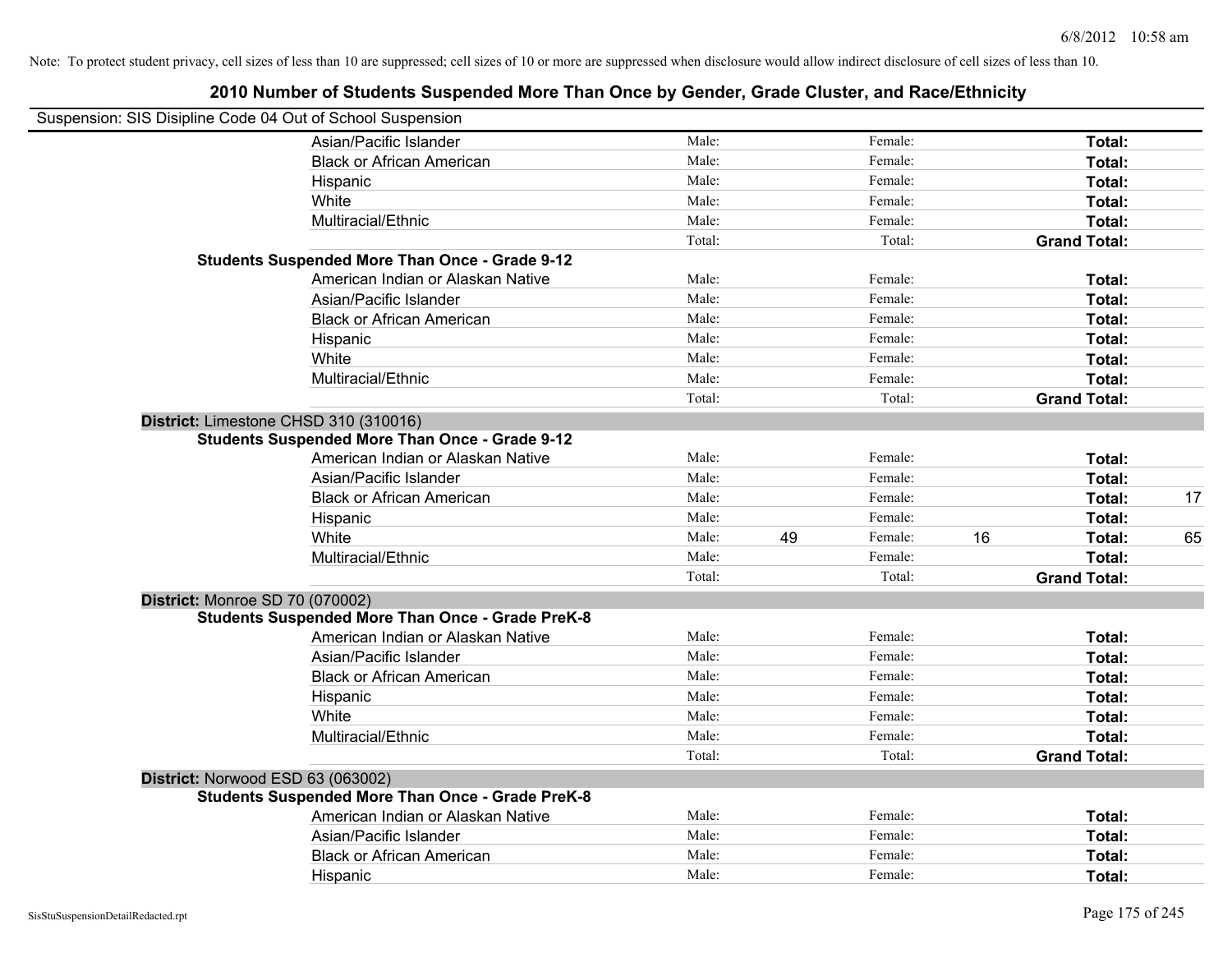| Suspension: SIS Disipline Code 04 Out of School Suspension |                                                         |        |     |         |     |                     |     |
|------------------------------------------------------------|---------------------------------------------------------|--------|-----|---------|-----|---------------------|-----|
|                                                            | <b>White</b>                                            | Male:  |     | Female: |     | Total:              |     |
|                                                            | Multiracial/Ethnic                                      | Male:  |     | Female: |     | Total:              |     |
|                                                            |                                                         | Total: |     | Total:  |     | <b>Grand Total:</b> |     |
| District: Oak Grove SD 68 (068002)                         |                                                         |        |     |         |     |                     |     |
|                                                            | <b>Students Suspended More Than Once - Grade PreK-8</b> |        |     |         |     |                     |     |
|                                                            | American Indian or Alaskan Native                       | Male:  |     | Female: |     | Total:              |     |
|                                                            | Asian/Pacific Islander                                  | Male:  |     | Female: |     | Total:              |     |
|                                                            | <b>Black or African American</b>                        | Male:  |     | Female: |     | Total:              |     |
|                                                            | Hispanic                                                | Male:  |     | Female: |     | Total:              |     |
|                                                            | White                                                   | Male:  |     | Female: |     | Total:              |     |
|                                                            | Multiracial/Ethnic                                      | Male:  |     | Female: |     | Total:              |     |
|                                                            |                                                         | Total: |     | Total:  |     | <b>Grand Total:</b> |     |
|                                                            | District: Peoria Heights CUSD 325 (325026)              |        |     |         |     |                     |     |
|                                                            | <b>Students Suspended More Than Once - Grade PreK-8</b> |        |     |         |     |                     |     |
|                                                            | American Indian or Alaskan Native                       | Male:  |     | Female: |     | Total:              |     |
|                                                            | Asian/Pacific Islander                                  | Male:  |     | Female: |     | Total:              |     |
|                                                            | <b>Black or African American</b>                        | Male:  |     | Female: |     | Total:              |     |
|                                                            | Hispanic                                                | Male:  |     | Female: |     | Total:              |     |
|                                                            | White                                                   | Male:  |     | Female: |     | Total:              | 19  |
|                                                            | Multiracial/Ethnic                                      | Male:  |     | Female: |     | Total:              |     |
|                                                            |                                                         | Total: |     | Total:  |     | <b>Grand Total:</b> |     |
|                                                            | <b>Students Suspended More Than Once - Grade 9-12</b>   |        |     |         |     |                     |     |
|                                                            | American Indian or Alaskan Native                       | Male:  |     | Female: |     | Total:              |     |
|                                                            | Asian/Pacific Islander                                  | Male:  |     | Female: |     | Total:              |     |
|                                                            | <b>Black or African American</b>                        | Male:  |     | Female: |     | Total:              |     |
|                                                            | Hispanic                                                | Male:  |     | Female: |     | Total:              |     |
|                                                            | White                                                   | Male:  |     | Female: |     | Total:              |     |
|                                                            | Multiracial/Ethnic                                      | Male:  |     | Female: |     | Total:              |     |
|                                                            |                                                         | Total: |     | Total:  |     | <b>Grand Total:</b> | 18  |
| <b>District: Peoria SD 150 (150025)</b>                    |                                                         |        |     |         |     |                     |     |
|                                                            | <b>Students Suspended More Than Once - Grade PreK-8</b> |        |     |         |     |                     |     |
|                                                            | American Indian or Alaskan Native                       | Male:  |     | Female: |     | Total:              |     |
|                                                            | Asian/Pacific Islander                                  | Male:  |     | Female: |     | Total:              |     |
|                                                            | <b>Black or African American</b>                        | Male:  | 431 | Female: | 251 | Total:              | 682 |
|                                                            | Hispanic                                                | Male:  |     | Female: |     | Total:              | 19  |
|                                                            | White                                                   | Male:  | 46  | Female: | 23  | Total:              | 69  |
|                                                            | Multiracial/Ethnic                                      | Male:  |     | Female: |     | Total:              |     |
|                                                            |                                                         | Total: |     | Total:  |     | <b>Grand Total:</b> |     |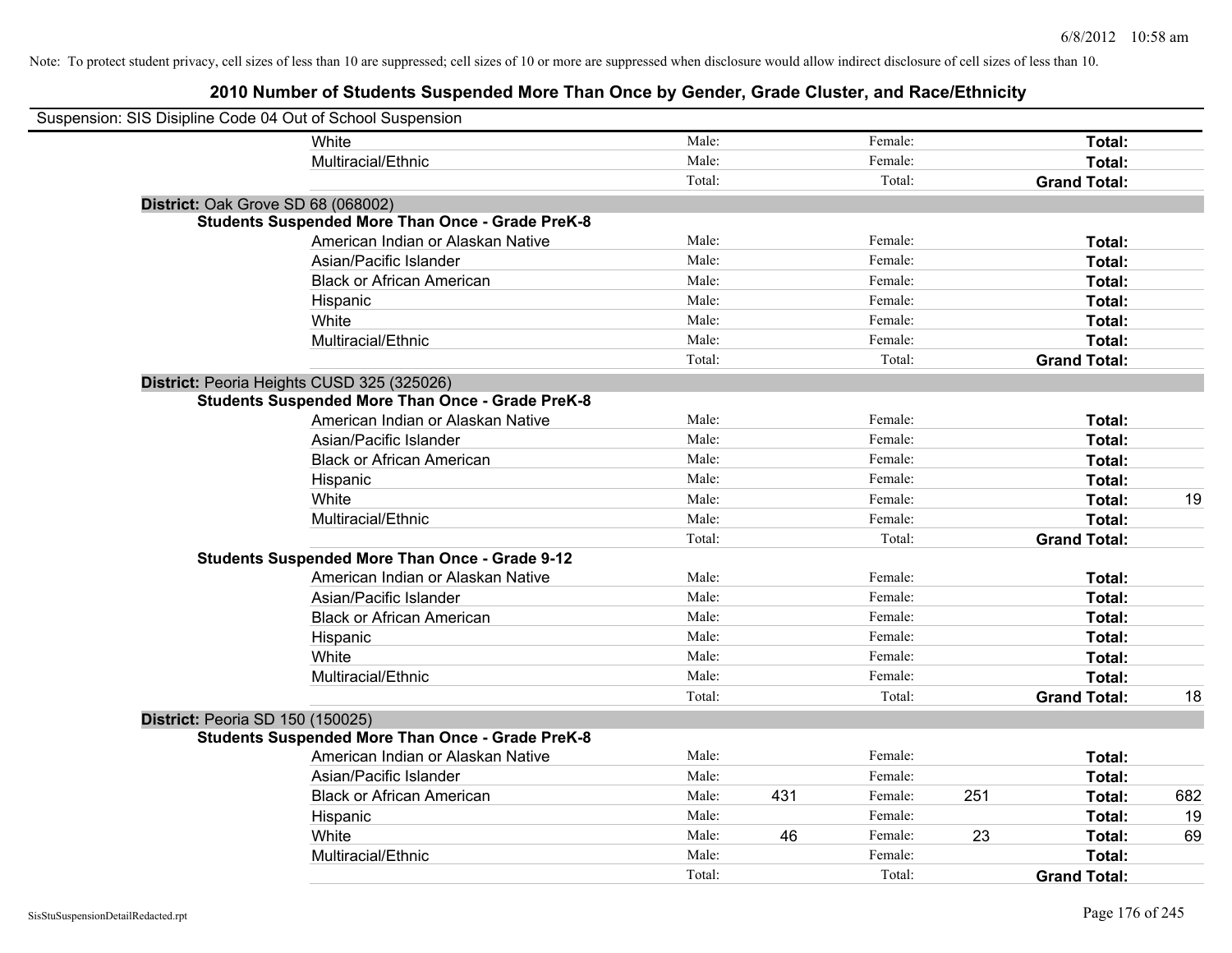| Suspension: SIS Disipline Code 04 Out of School Suspension |                                                         |        |     |         |     |                     |     |
|------------------------------------------------------------|---------------------------------------------------------|--------|-----|---------|-----|---------------------|-----|
|                                                            | <b>Students Suspended More Than Once - Grade 9-12</b>   |        |     |         |     |                     |     |
|                                                            | American Indian or Alaskan Native                       | Male:  |     | Female: |     | Total:              |     |
|                                                            | Asian/Pacific Islander                                  | Male:  |     | Female: |     | <b>Total:</b>       |     |
|                                                            | <b>Black or African American</b>                        | Male:  | 268 | Female: | 200 | Total:              | 468 |
|                                                            | Hispanic                                                | Male:  |     | Female: |     | Total:              | 17  |
|                                                            | White                                                   | Male:  | 39  | Female: | 16  | Total:              | 55  |
|                                                            | Multiracial/Ethnic                                      | Male:  |     | Female: |     | Total:              |     |
|                                                            |                                                         | Total: |     | Total:  |     | <b>Grand Total:</b> |     |
|                                                            | District: Pleasant Hill SD 69 (069002)                  |        |     |         |     |                     |     |
|                                                            | <b>Students Suspended More Than Once - Grade PreK-8</b> |        |     |         |     |                     |     |
|                                                            | American Indian or Alaskan Native                       | Male:  |     | Female: |     | Total:              |     |
|                                                            | Asian/Pacific Islander                                  | Male:  |     | Female: |     | Total:              |     |
|                                                            | <b>Black or African American</b>                        | Male:  |     | Female: |     | Total:              |     |
|                                                            | Hispanic                                                | Male:  |     | Female: |     | Total:              |     |
|                                                            | White                                                   | Male:  |     | Female: |     | Total:              |     |
|                                                            | Multiracial/Ethnic                                      | Male:  |     | Female: |     | Total:              |     |
|                                                            |                                                         | Total: |     | Total:  |     | <b>Grand Total:</b> |     |
|                                                            | District: Pleasant Valley SD 62 (062002)                |        |     |         |     |                     |     |
|                                                            | <b>Students Suspended More Than Once - Grade PreK-8</b> |        |     |         |     |                     |     |
|                                                            | American Indian or Alaskan Native                       | Male:  |     | Female: |     | Total:              |     |
|                                                            | Asian/Pacific Islander                                  | Male:  |     | Female: |     | Total:              |     |
|                                                            | <b>Black or African American</b>                        | Male:  |     | Female: |     | Total:              |     |
|                                                            | Hispanic                                                | Male:  |     | Female: |     | Total:              |     |
|                                                            | White                                                   | Male:  |     | Female: |     | Total:              |     |
|                                                            | Multiracial/Ethnic                                      | Male:  |     | Female: |     | Total:              |     |
|                                                            |                                                         | Total: |     | Total:  |     | <b>Grand Total:</b> | 20  |
|                                                            | District: Princeville CUSD 326 (326026)                 |        |     |         |     |                     |     |
|                                                            | <b>Students Suspended More Than Once - Grade PreK-8</b> |        |     |         |     |                     |     |
|                                                            | American Indian or Alaskan Native                       | Male:  |     | Female: |     | Total:              |     |
|                                                            | Asian/Pacific Islander                                  | Male:  |     | Female: |     | Total:              |     |
|                                                            | <b>Black or African American</b>                        | Male:  |     | Female: |     | Total:              |     |
|                                                            | Hispanic                                                | Male:  |     | Female: |     | Total:              |     |
|                                                            | White                                                   | Male:  |     | Female: |     | Total:              |     |
|                                                            | Multiracial/Ethnic                                      | Male:  |     | Female: |     | Total:              |     |
|                                                            |                                                         | Total: |     | Total:  |     | <b>Grand Total:</b> |     |
|                                                            | <b>Students Suspended More Than Once - Grade 9-12</b>   |        |     |         |     |                     |     |
|                                                            | American Indian or Alaskan Native                       | Male:  |     | Female: |     | <b>Total:</b>       |     |
|                                                            | Asian/Pacific Islander                                  | Male:  |     | Female: |     | Total:              |     |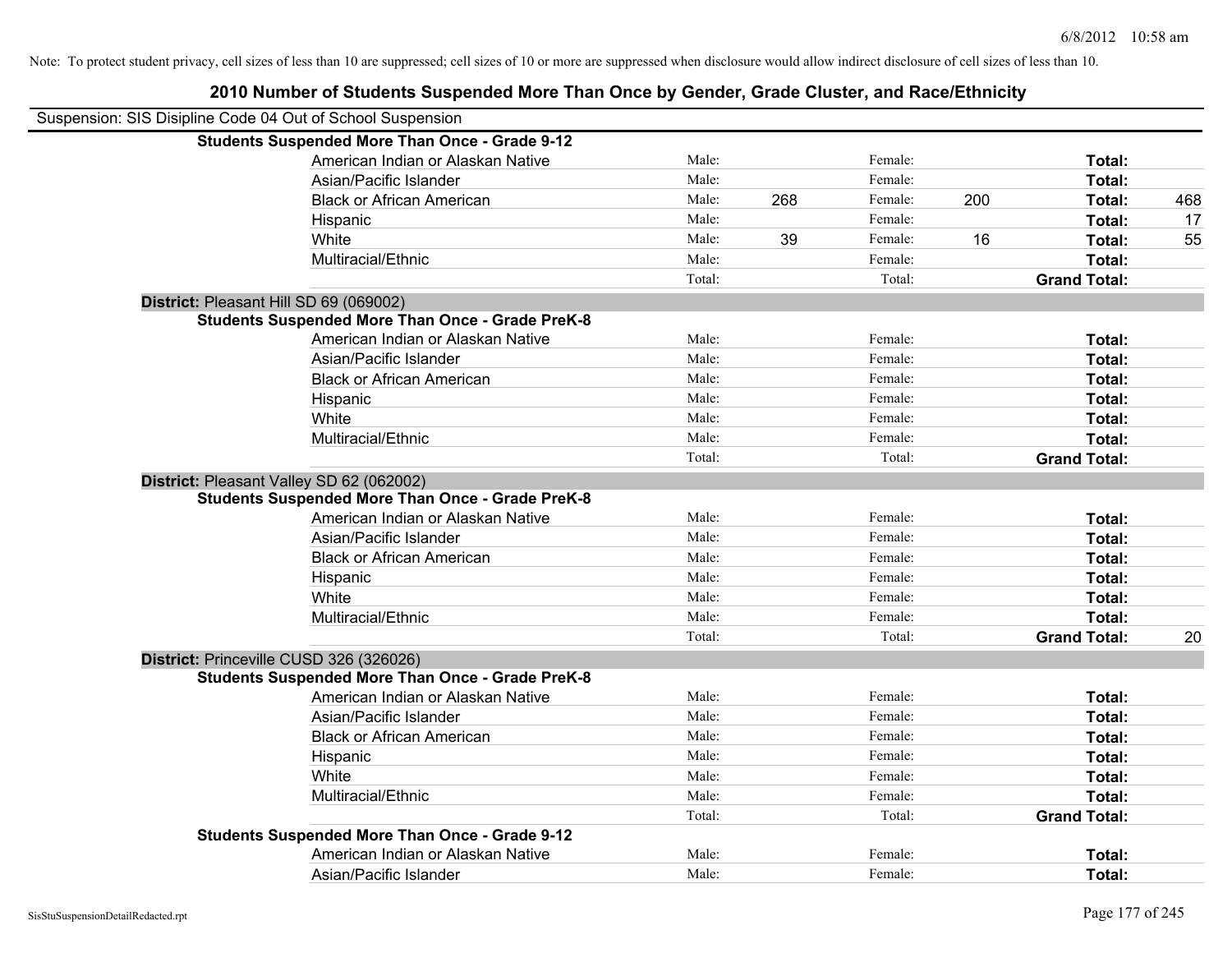| Suspension: SIS Disipline Code 04 Out of School Suspension |                                                         |        |         |                     |
|------------------------------------------------------------|---------------------------------------------------------|--------|---------|---------------------|
|                                                            | <b>Black or African American</b>                        | Male:  | Female: | Total:              |
|                                                            | Hispanic                                                | Male:  | Female: | Total:              |
|                                                            | White                                                   | Male:  | Female: | Total:              |
|                                                            | Multiracial/Ethnic                                      | Male:  | Female: | Total:              |
|                                                            |                                                         | Total: | Total:  | <b>Grand Total:</b> |
|                                                            |                                                         |        |         |                     |
| Region: Region 05 North Cook ISC 1 (05)                    |                                                         |        |         |                     |
| County: Cook (016)                                         |                                                         |        |         |                     |
|                                                            | District: Arlington Heights SD 25 (025002)              |        |         |                     |
|                                                            | <b>Students Suspended More Than Once - Grade PreK-8</b> |        |         |                     |
|                                                            | American Indian or Alaskan Native                       | Male:  | Female: | Total:              |
|                                                            | Asian/Pacific Islander                                  | Male:  | Female: | Total:              |
|                                                            | <b>Black or African American</b>                        | Male:  | Female: | Total:              |
|                                                            | Hispanic                                                | Male:  | Female: | Total:              |
|                                                            | White                                                   | Male:  | Female: | Total:              |
|                                                            | Multiracial/Ethnic                                      | Male:  | Female: | Total:              |
|                                                            |                                                         | Total: | Total:  | <b>Grand Total:</b> |
| District: Avoca SD 37 (037002)                             |                                                         |        |         |                     |
|                                                            | <b>Students Suspended More Than Once - Grade PreK-8</b> |        |         |                     |
|                                                            | American Indian or Alaskan Native                       | Male:  | Female: | Total:              |
|                                                            | Asian/Pacific Islander                                  | Male:  | Female: | Total:              |
|                                                            | <b>Black or African American</b>                        | Male:  | Female: | Total:              |
|                                                            | Hispanic                                                | Male:  | Female: | Total:              |
|                                                            | White                                                   | Male:  | Female: | Total:              |
|                                                            | Multiracial/Ethnic                                      | Male:  | Female: | Total:              |
|                                                            |                                                         | Total: | Total:  | <b>Grand Total:</b> |
|                                                            | District: Bridge View Day School (002400)               |        |         |                     |
|                                                            | <b>Students Suspended More Than Once - Grade PreK-8</b> |        |         |                     |
|                                                            | American Indian or Alaskan Native                       | Male:  | Female: | Total:              |
|                                                            | Asian/Pacific Islander                                  | Male:  | Female: | Total:              |
|                                                            | <b>Black or African American</b>                        | Male:  | Female: | Total:              |
|                                                            | Hispanic                                                | Male:  | Female: | Total:              |
|                                                            | White                                                   | Male:  | Female: | Total:              |
|                                                            | Multiracial/Ethnic                                      | Male:  | Female: | Total:              |
|                                                            |                                                         | Total: | Total:  | <b>Grand Total:</b> |
| District: CCSD 62 (062004)                                 |                                                         |        |         |                     |
|                                                            | <b>Students Suspended More Than Once - Grade PreK-8</b> |        |         |                     |
|                                                            | American Indian or Alaskan Native                       | Male:  | Female: | Total:              |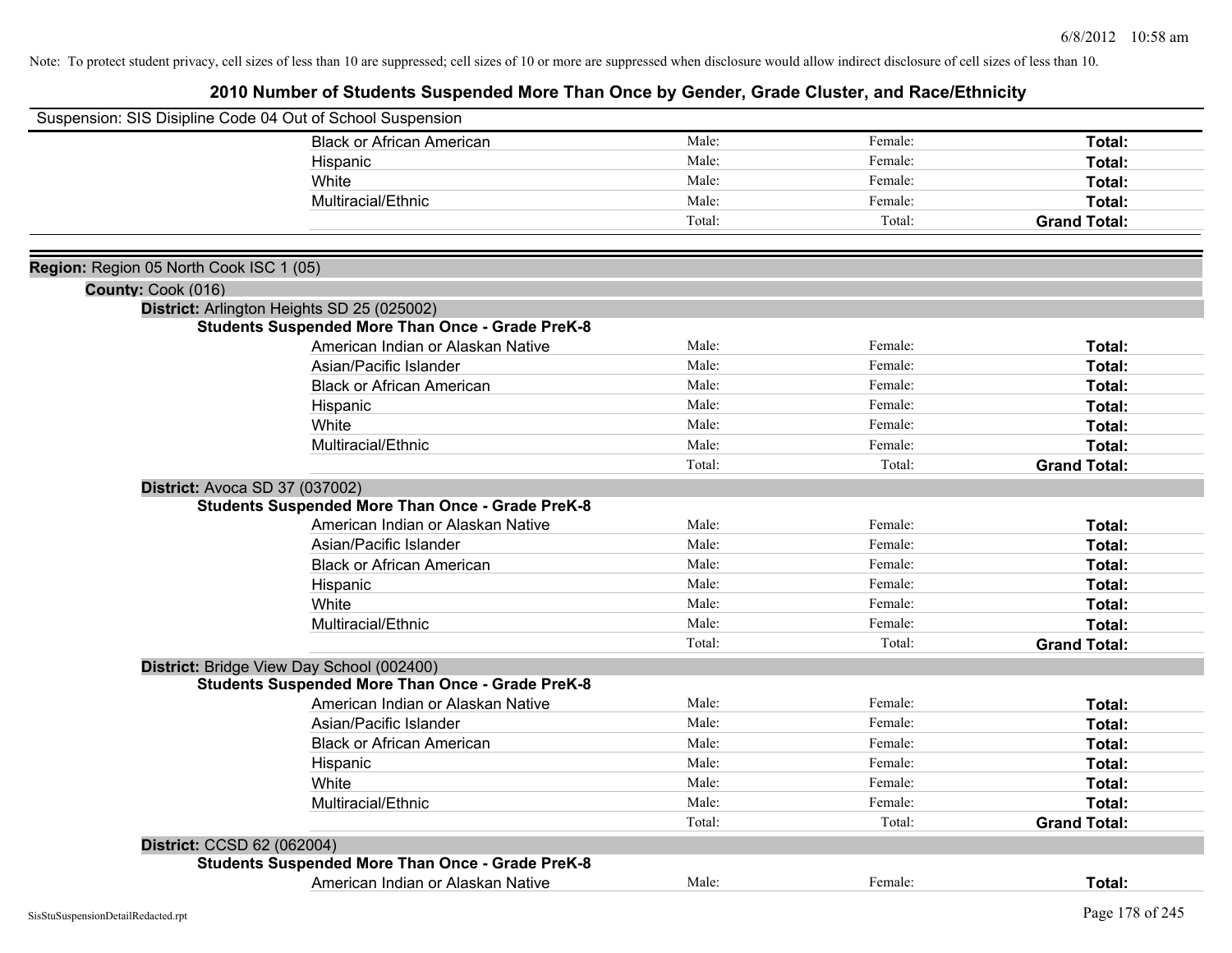| Suspension: SIS Disipline Code 04 Out of School Suspension |                                                         |        |    |         |    |                     |    |
|------------------------------------------------------------|---------------------------------------------------------|--------|----|---------|----|---------------------|----|
|                                                            | Asian/Pacific Islander                                  | Male:  |    | Female: |    | Total:              |    |
|                                                            | <b>Black or African American</b>                        | Male:  |    | Female: |    | Total:              |    |
|                                                            | Hispanic                                                | Male:  |    | Female: |    | Total:              | 10 |
|                                                            | White                                                   | Male:  |    | Female: |    | Total:              |    |
|                                                            | Multiracial/Ethnic                                      | Male:  |    | Female: |    | Total:              |    |
|                                                            |                                                         | Total: |    | Total:  |    | <b>Grand Total:</b> |    |
|                                                            | District: Comm Cons SD 59 (059004)                      |        |    |         |    |                     |    |
|                                                            | <b>Students Suspended More Than Once - Grade PreK-8</b> |        |    |         |    |                     |    |
|                                                            | American Indian or Alaskan Native                       | Male:  |    | Female: |    | Total:              |    |
|                                                            | Asian/Pacific Islander                                  | Male:  |    | Female: |    | Total:              |    |
|                                                            | <b>Black or African American</b>                        | Male:  |    | Female: |    | Total:              |    |
|                                                            | Hispanic                                                | Male:  |    | Female: |    | Total:              |    |
|                                                            | White                                                   | Male:  |    | Female: |    | Total:              |    |
|                                                            | Multiracial/Ethnic                                      | Male:  |    | Female: |    | Total:              |    |
|                                                            |                                                         | Total: |    | Total:  |    | <b>Grand Total:</b> | 18 |
| District: East Maine SD 63 (063002)                        |                                                         |        |    |         |    |                     |    |
|                                                            | <b>Students Suspended More Than Once - Grade PreK-8</b> |        |    |         |    |                     |    |
|                                                            | American Indian or Alaskan Native                       | Male:  |    | Female: |    | Total:              |    |
|                                                            | Asian/Pacific Islander                                  | Male:  |    | Female: |    | Total:              |    |
|                                                            | <b>Black or African American</b>                        | Male:  |    | Female: |    | Total:              |    |
|                                                            | Hispanic                                                | Male:  |    | Female: |    | Total:              |    |
|                                                            | White                                                   | Male:  |    | Female: |    | Total:              |    |
|                                                            | Multiracial/Ethnic                                      | Male:  |    | Female: |    | Total:              |    |
|                                                            |                                                         | Total: |    | Total:  |    | <b>Grand Total:</b> |    |
|                                                            | District: Evanston CCSD 65 (065004)                     |        |    |         |    |                     |    |
|                                                            | <b>Students Suspended More Than Once - Grade PreK-8</b> |        |    |         |    |                     |    |
|                                                            | American Indian or Alaskan Native                       | Male:  |    | Female: |    | Total:              |    |
|                                                            | Asian/Pacific Islander                                  | Male:  |    | Female: |    | Total:              |    |
|                                                            | <b>Black or African American</b>                        | Male:  | 47 | Female: | 15 | Total:              | 62 |
|                                                            | Hispanic                                                | Male:  |    | Female: |    | Total:              |    |
|                                                            | White                                                   | Male:  |    | Female: |    | Total:              |    |
|                                                            | Multiracial/Ethnic                                      | Male:  |    | Female: |    | Total:              |    |
|                                                            |                                                         | Total: |    | Total:  |    | <b>Grand Total:</b> |    |
|                                                            | District: Evanston Twp HSD 202 (202017)                 |        |    |         |    |                     |    |
|                                                            | <b>Students Suspended More Than Once - Grade 9-12</b>   |        |    |         |    |                     |    |
|                                                            | American Indian or Alaskan Native                       | Male:  |    | Female: |    | Total:              |    |
|                                                            | Asian/Pacific Islander                                  | Male:  |    | Female: |    | Total:              |    |
|                                                            | <b>Black or African American</b>                        | Male:  | 57 | Female: | 21 | Total:              | 78 |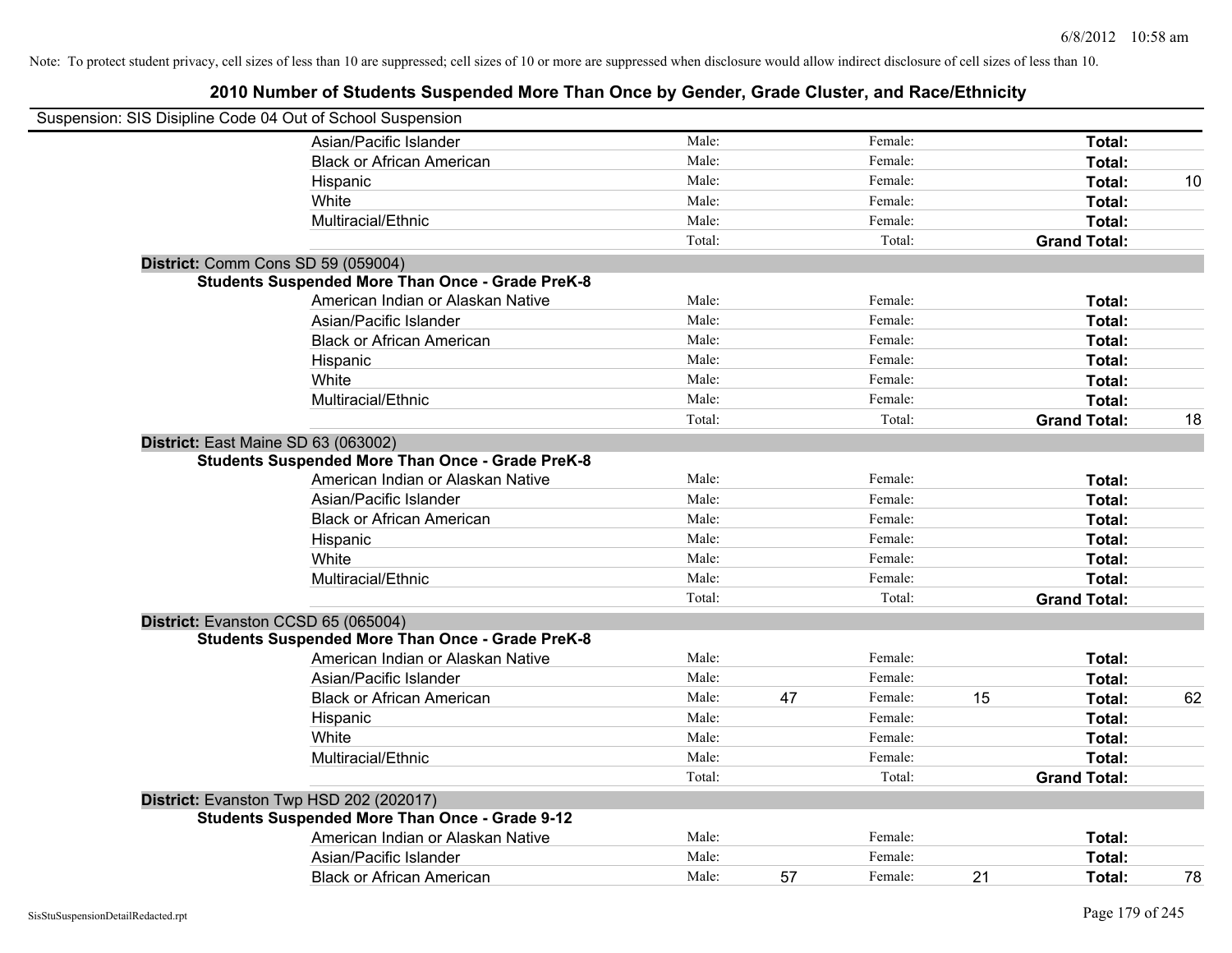| Suspension: SIS Disipline Code 04 Out of School Suspension |                                                         |        |         |                     |    |
|------------------------------------------------------------|---------------------------------------------------------|--------|---------|---------------------|----|
|                                                            | Hispanic                                                | Male:  | Female: | Total:              |    |
|                                                            | White                                                   | Male:  | Female: | Total:              |    |
|                                                            | Multiracial/Ethnic                                      | Male:  | Female: | Total:              |    |
|                                                            |                                                         | Total: | Total:  | <b>Grand Total:</b> | 95 |
|                                                            | District: Family Guidance Centers Inc (015300)          |        |         |                     |    |
|                                                            | <b>Students Suspended More Than Once - Grade PreK-8</b> |        |         |                     |    |
|                                                            | American Indian or Alaskan Native                       | Male:  | Female: | Total:              |    |
|                                                            | Asian/Pacific Islander                                  | Male:  | Female: | Total:              |    |
|                                                            | <b>Black or African American</b>                        | Male:  | Female: | Total:              |    |
|                                                            | Hispanic                                                | Male:  | Female: | Total:              |    |
|                                                            | White                                                   | Male:  | Female: | Total:              |    |
|                                                            | Multiracial/Ethnic                                      | Male:  | Female: | Total:              |    |
|                                                            |                                                         | Total: | Total:  | <b>Grand Total:</b> |    |
|                                                            | <b>Students Suspended More Than Once - Grade 9-12</b>   |        |         |                     |    |
|                                                            | American Indian or Alaskan Native                       | Male:  | Female: | Total:              |    |
|                                                            | Asian/Pacific Islander                                  | Male:  | Female: | Total:              |    |
|                                                            | <b>Black or African American</b>                        | Male:  | Female: | Total:              |    |
|                                                            | Hispanic                                                | Male:  | Female: | Total:              |    |
|                                                            | White                                                   | Male:  | Female: | Total:              |    |
|                                                            | Multiracial/Ethnic                                      | Male:  | Female: | Total:              |    |
|                                                            |                                                         | Total: | Total:  | <b>Grand Total:</b> |    |
| District: Glenview CCSD 34 (034004)                        |                                                         |        |         |                     |    |
|                                                            | <b>Students Suspended More Than Once - Grade PreK-8</b> |        |         |                     |    |
|                                                            | American Indian or Alaskan Native                       | Male:  | Female: | Total:              |    |
|                                                            | Asian/Pacific Islander                                  | Male:  | Female: | Total:              |    |
|                                                            | <b>Black or African American</b>                        | Male:  | Female: | Total:              |    |
|                                                            | Hispanic                                                | Male:  | Female: | Total:              |    |
|                                                            | White                                                   | Male:  | Female: | Total:              |    |
|                                                            | Multiracial/Ethnic                                      | Male:  | Female: | Total:              |    |
|                                                            |                                                         | Total: | Total:  | <b>Grand Total:</b> |    |
| District: Lincolnwood SD 74 (074002)                       |                                                         |        |         |                     |    |
|                                                            | <b>Students Suspended More Than Once - Grade PreK-8</b> |        |         |                     |    |
|                                                            | American Indian or Alaskan Native                       | Male:  | Female: | Total:              |    |
|                                                            | Asian/Pacific Islander                                  | Male:  | Female: | Total:              |    |
|                                                            | <b>Black or African American</b>                        | Male:  | Female: | Total:              |    |
|                                                            | Hispanic                                                | Male:  | Female: | Total:              |    |
|                                                            | White                                                   | Male:  | Female: | Total:              |    |
|                                                            | Multiracial/Ethnic                                      | Male:  | Female: | Total:              |    |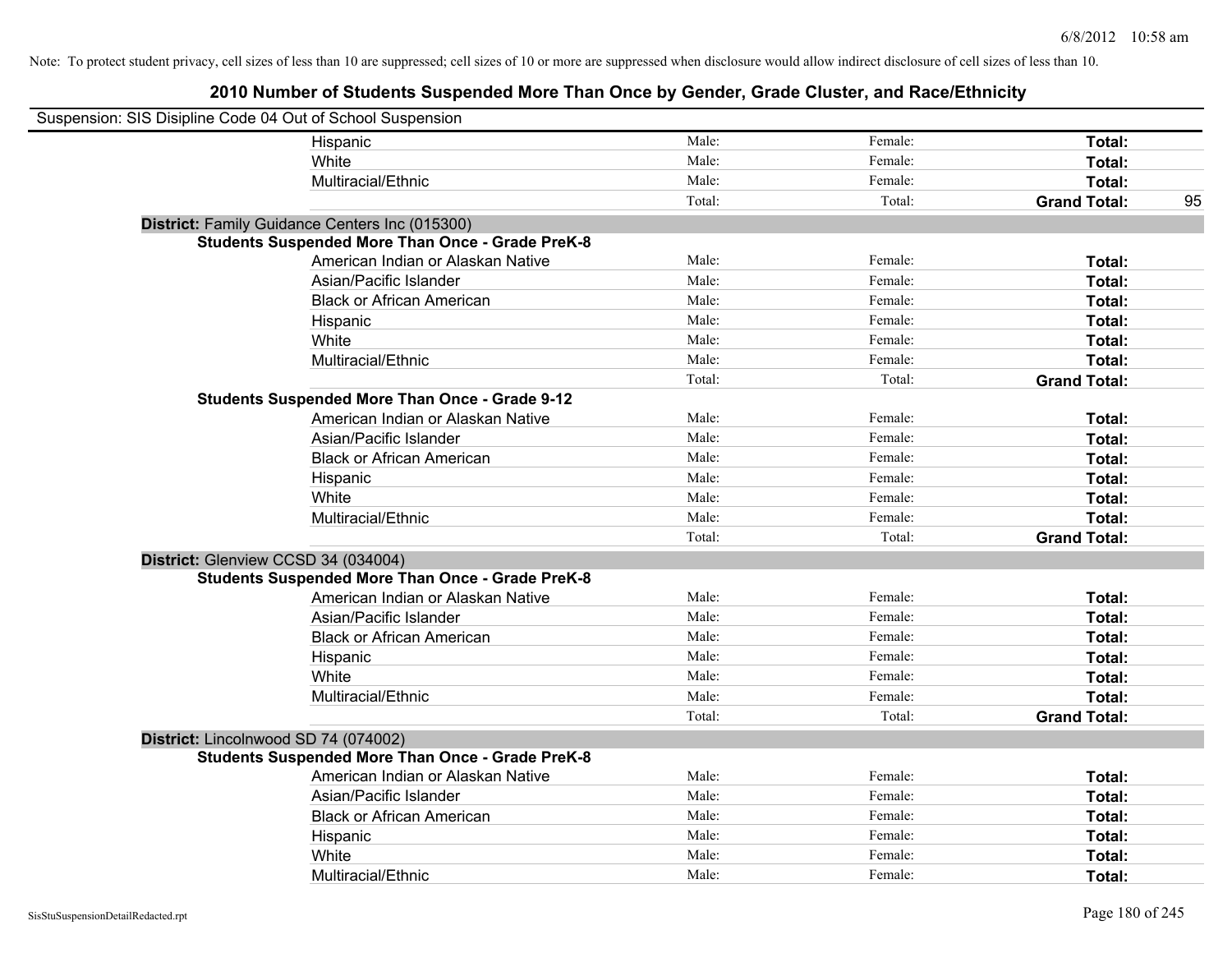# **2010 Number of Students Suspended More Than Once by Gender, Grade Cluster, and Race/Ethnicity**

| Suspension: SIS Disipline Code 04 Out of School Suspension |        |    |         |                     |    |
|------------------------------------------------------------|--------|----|---------|---------------------|----|
|                                                            | Total: |    | Total:  | <b>Grand Total:</b> |    |
| District: Maine Township HSD 207 (207017)                  |        |    |         |                     |    |
| <b>Students Suspended More Than Once - Grade 9-12</b>      |        |    |         |                     |    |
| American Indian or Alaskan Native                          | Male:  |    | Female: | Total:              |    |
| Asian/Pacific Islander                                     | Male:  |    | Female: | Total:              | 26 |
| <b>Black or African American</b>                           | Male:  |    | Female: | Total:              | 16 |
| Hispanic                                                   | Male:  | 55 | Female: | 29<br>Total:        | 84 |
| White                                                      | Male:  | 48 | Female: | 30<br>Total:        | 78 |
| Multiracial/Ethnic                                         | Male:  |    | Female: | Total:              |    |
|                                                            | Total: |    | Total:  | <b>Grand Total:</b> |    |
| District: Mount Prospect SD 57 (057002)                    |        |    |         |                     |    |
| <b>Students Suspended More Than Once - Grade PreK-8</b>    |        |    |         |                     |    |
| American Indian or Alaskan Native                          | Male:  |    | Female: | Total:              |    |
| Asian/Pacific Islander                                     | Male:  |    | Female: | Total:              |    |
| <b>Black or African American</b>                           | Male:  |    | Female: | Total:              |    |
| Hispanic                                                   | Male:  |    | Female: | Total:              |    |
| White                                                      | Male:  |    | Female: | Total:              |    |
| Multiracial/Ethnic                                         | Male:  |    | Female: | Total:              |    |
|                                                            | Total: |    | Total:  | <b>Grand Total:</b> |    |
| District: New Trier Twp HSD 203 (203017)                   |        |    |         |                     |    |
| <b>Students Suspended More Than Once - Grade 9-12</b>      |        |    |         |                     |    |
| American Indian or Alaskan Native                          | Male:  |    | Female: | Total:              |    |
| Asian/Pacific Islander                                     | Male:  |    | Female: | Total:              |    |
| <b>Black or African American</b>                           | Male:  |    | Female: | Total:              |    |
| Hispanic                                                   | Male:  |    | Female: | Total:              |    |
| White                                                      | Male:  |    | Female: | Total:              | 15 |
| Multiracial/Ethnic                                         | Male:  |    | Female: | Total:              |    |
|                                                            | Total: |    | Total:  | <b>Grand Total:</b> |    |
| District: NewHope Academy (025500)                         |        |    |         |                     |    |
| <b>Students Suspended More Than Once - Grade PreK-8</b>    |        |    |         |                     |    |
| American Indian or Alaskan Native                          | Male:  |    | Female: | Total:              |    |
| Asian/Pacific Islander                                     | Male:  |    | Female: | Total:              |    |
| <b>Black or African American</b>                           | Male:  |    | Female: | Total:              |    |
| Hispanic                                                   | Male:  |    | Female: | Total:              |    |
| White                                                      | Male:  |    | Female: | Total:              |    |
| Multiracial/Ethnic                                         | Male:  |    | Female: | Total:              |    |
|                                                            | Total: |    | Total:  | <b>Grand Total:</b> |    |

## **District:** Niles ESD 71 (071002)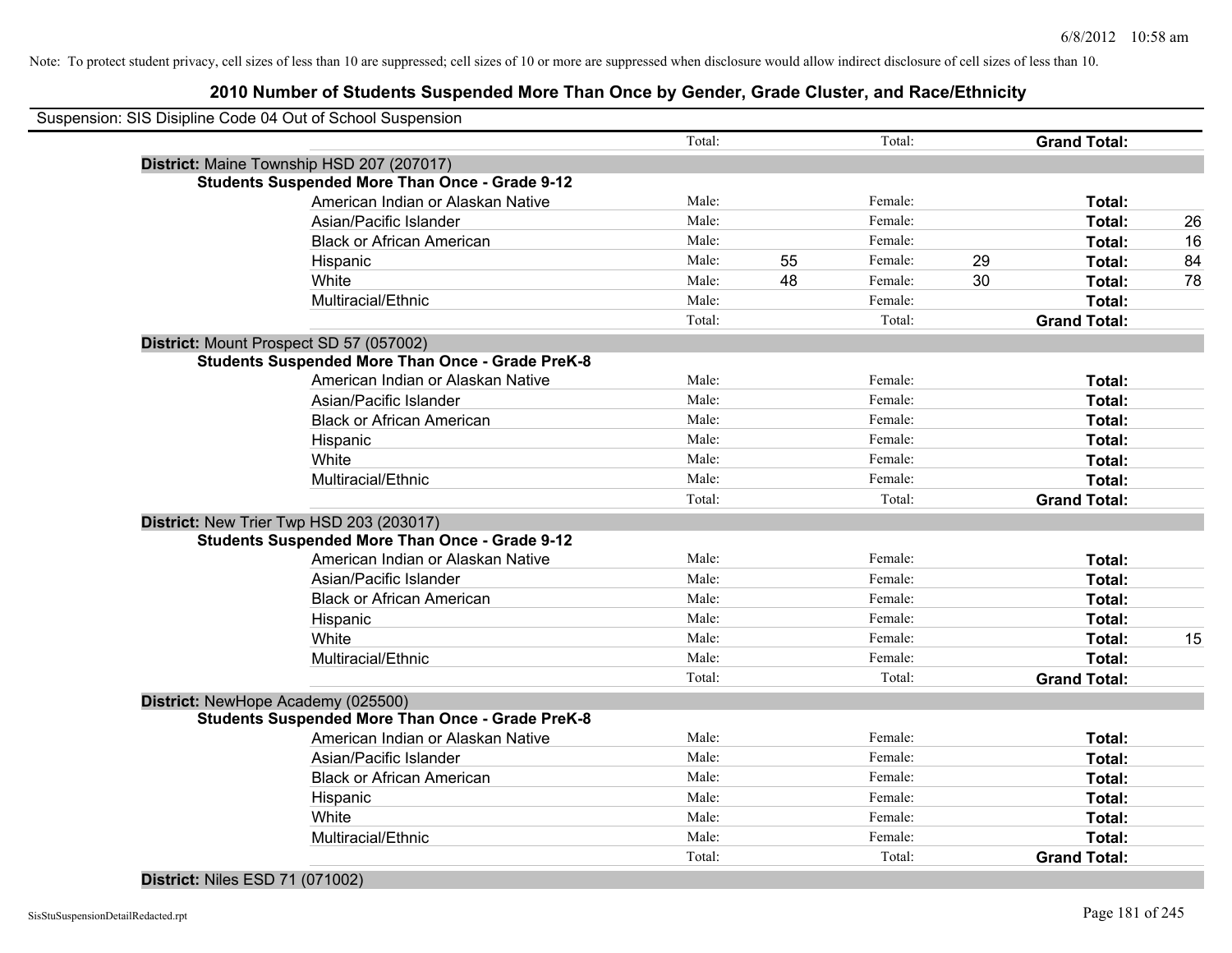| Suspension: SIS Disipline Code 04 Out of School Suspension |        |         |                     |    |
|------------------------------------------------------------|--------|---------|---------------------|----|
| <b>Students Suspended More Than Once - Grade PreK-8</b>    |        |         |                     |    |
| American Indian or Alaskan Native                          | Male:  | Female: | Total:              |    |
| Asian/Pacific Islander                                     | Male:  | Female: | Total:              |    |
| <b>Black or African American</b>                           | Male:  | Female: | Total:              |    |
| Hispanic                                                   | Male:  | Female: | Total:              |    |
| White                                                      | Male:  | Female: | Total:              |    |
| Multiracial/Ethnic                                         | Male:  | Female: | Total:              |    |
|                                                            | Total: | Total:  | <b>Grand Total:</b> |    |
| District: Niles Twp CHSD 219 (219017)                      |        |         |                     |    |
| <b>Students Suspended More Than Once - Grade 9-12</b>      |        |         |                     |    |
| American Indian or Alaskan Native                          | Male:  | Female: | Total:              |    |
| Asian/Pacific Islander                                     | Male:  | Female: | Total:              |    |
| <b>Black or African American</b>                           | Male:  | Female: | Total:              |    |
| Hispanic                                                   | Male:  | Female: | Total:              |    |
| White                                                      | Male:  | Female: | Total:              | 19 |
| Multiracial/Ethnic                                         | Male:  | Female: | Total:              |    |
|                                                            | Total: | Total:  | <b>Grand Total:</b> | 39 |
| District: Northfield Twp HSD 225 (225017)                  |        |         |                     |    |
| <b>Students Suspended More Than Once - Grade 9-12</b>      |        |         |                     |    |
| American Indian or Alaskan Native                          | Male:  | Female: | Total:              |    |
| Asian/Pacific Islander                                     | Male:  | Female: | Total:              |    |
| <b>Black or African American</b>                           | Male:  | Female: | Total:              |    |
| Hispanic                                                   | Male:  | Female: | Total:              |    |
| White                                                      | Male:  | Female: | Total:              |    |
| Multiracial/Ethnic                                         | Male:  | Female: | Total:              |    |
|                                                            | Total: | Total:  | <b>Grand Total:</b> |    |
| District: Palatine CCSD 15 (015004)                        |        |         |                     |    |
| <b>Students Suspended More Than Once - Grade PreK-8</b>    |        |         |                     |    |
| American Indian or Alaskan Native                          | Male:  | Female: | Total:              |    |
| Asian/Pacific Islander                                     | Male:  | Female: | Total:              |    |
| <b>Black or African American</b>                           | Male:  | Female: | Total:              |    |
| Hispanic                                                   | Male:  | Female: | Total:              |    |
| White                                                      | Male:  | Female: | Total:              |    |
| Multiracial/Ethnic                                         | Male:  | Female: | Total:              |    |
|                                                            | Total: | Total:  | <b>Grand Total:</b> |    |
| District: Park Ridge CCSD 64 (064004)                      |        |         |                     |    |
| <b>Students Suspended More Than Once - Grade PreK-8</b>    |        |         |                     |    |
| American Indian or Alaskan Native                          | Male:  | Female: | Total:              |    |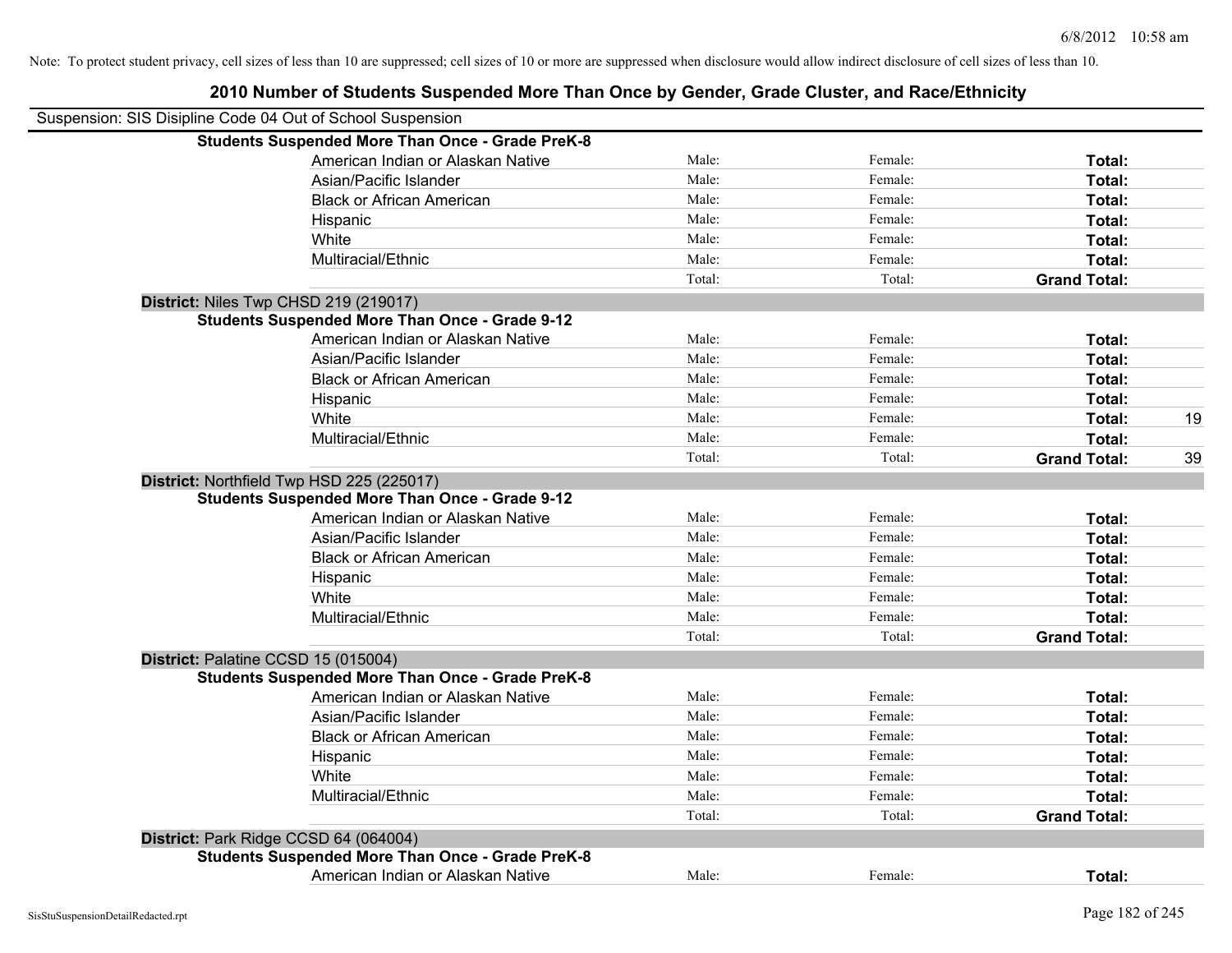| Suspension: SIS Disipline Code 04 Out of School Suspension |                                                         |        |         |                     |    |
|------------------------------------------------------------|---------------------------------------------------------|--------|---------|---------------------|----|
|                                                            | Asian/Pacific Islander                                  | Male:  | Female: | Total:              |    |
|                                                            | <b>Black or African American</b>                        | Male:  | Female: | Total:              |    |
|                                                            | Hispanic                                                | Male:  | Female: | Total:              |    |
|                                                            | White                                                   | Male:  | Female: | Total:              |    |
|                                                            | Multiracial/Ethnic                                      | Male:  | Female: | Total:              |    |
|                                                            |                                                         | Total: | Total:  | <b>Grand Total:</b> |    |
|                                                            | District: Prospect Heights SD 23 (023002)               |        |         |                     |    |
|                                                            | <b>Students Suspended More Than Once - Grade PreK-8</b> |        |         |                     |    |
|                                                            | American Indian or Alaskan Native                       | Male:  | Female: | Total:              |    |
|                                                            | Asian/Pacific Islander                                  | Male:  | Female: | Total:              |    |
|                                                            | <b>Black or African American</b>                        | Male:  | Female: | Total:              |    |
|                                                            | Hispanic                                                | Male:  | Female: | Total:              |    |
|                                                            | White                                                   | Male:  | Female: | Total:              |    |
|                                                            | Multiracial/Ethnic                                      | Male:  | Female: | Total:              |    |
|                                                            |                                                         | Total: | Total:  | <b>Grand Total:</b> |    |
| District: River Trails SD 26 (026002)                      |                                                         |        |         |                     |    |
|                                                            | <b>Students Suspended More Than Once - Grade PreK-8</b> |        |         |                     |    |
|                                                            | American Indian or Alaskan Native                       | Male:  | Female: | Total:              |    |
|                                                            | Asian/Pacific Islander                                  | Male:  | Female: | Total:              |    |
|                                                            | <b>Black or African American</b>                        | Male:  | Female: | Total:              |    |
|                                                            | Hispanic                                                | Male:  | Female: | Total:              |    |
|                                                            | White                                                   | Male:  | Female: | Total:              |    |
|                                                            | Multiracial/Ethnic                                      | Male:  | Female: | Total:              |    |
|                                                            |                                                         | Total: | Total:  | <b>Grand Total:</b> |    |
|                                                            | District: Schaumburg CCSD 54 (054004)                   |        |         |                     |    |
|                                                            | <b>Students Suspended More Than Once - Grade PreK-8</b> |        |         |                     |    |
|                                                            | American Indian or Alaskan Native                       | Male:  | Female: | Total:              |    |
|                                                            | Asian/Pacific Islander                                  | Male:  | Female: | Total:              |    |
|                                                            | <b>Black or African American</b>                        | Male:  | Female: | Total:              | 11 |
|                                                            | Hispanic                                                | Male:  | Female: | Total:              | 10 |
|                                                            | White                                                   | Male:  | Female: | Total:              | 11 |
|                                                            | Multiracial/Ethnic                                      | Male:  | Female: | Total:              |    |
|                                                            |                                                         | Total: | Total:  | <b>Grand Total:</b> |    |
| District: Skokie SD 68 (068002)                            |                                                         |        |         |                     |    |
|                                                            | <b>Students Suspended More Than Once - Grade PreK-8</b> |        |         |                     |    |
|                                                            | American Indian or Alaskan Native                       | Male:  | Female: | Total:              |    |
|                                                            | Asian/Pacific Islander                                  | Male:  | Female: | Total:              |    |
|                                                            | <b>Black or African American</b>                        | Male:  | Female: | Total:              |    |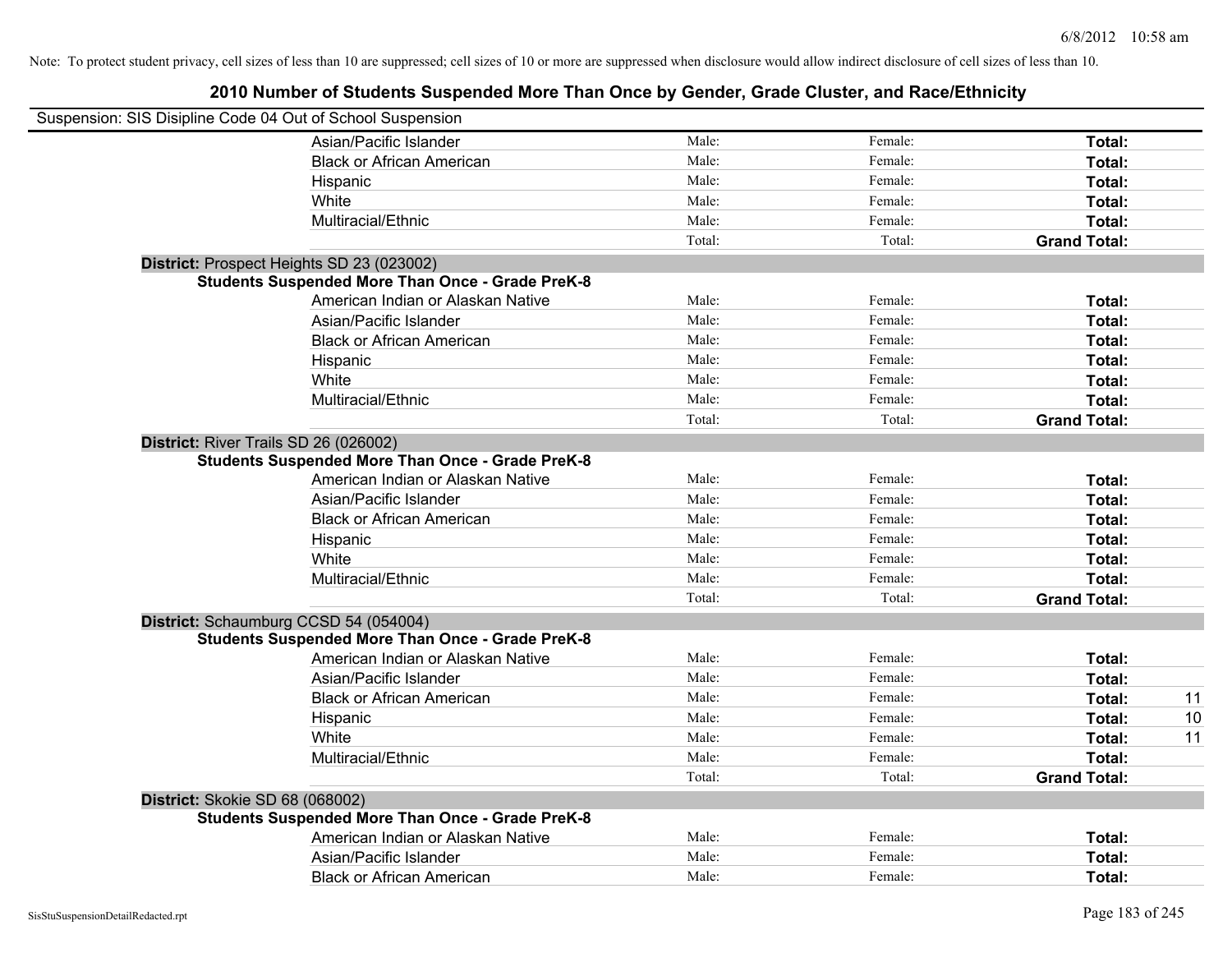| Suspension: SIS Disipline Code 04 Out of School Suspension |                                                         |        |    |         |    |                     |
|------------------------------------------------------------|---------------------------------------------------------|--------|----|---------|----|---------------------|
|                                                            | Hispanic                                                | Male:  |    | Female: |    | Total:              |
|                                                            | White                                                   | Male:  |    | Female: |    | Total:              |
|                                                            | Multiracial/Ethnic                                      | Male:  |    | Female: |    | Total:              |
|                                                            |                                                         | Total: |    | Total:  |    | <b>Grand Total:</b> |
| District: Skokie SD 69 (069002)                            |                                                         |        |    |         |    |                     |
|                                                            | <b>Students Suspended More Than Once - Grade PreK-8</b> |        |    |         |    |                     |
|                                                            | American Indian or Alaskan Native                       | Male:  |    | Female: |    | Total:              |
|                                                            | Asian/Pacific Islander                                  | Male:  |    | Female: |    | Total:              |
|                                                            | <b>Black or African American</b>                        | Male:  |    | Female: |    | Total:              |
|                                                            | Hispanic                                                | Male:  |    | Female: |    | Total:              |
|                                                            | White                                                   | Male:  |    | Female: |    | Total:              |
|                                                            | Multiracial/Ethnic                                      | Male:  |    | Female: |    | Total:              |
|                                                            |                                                         | Total: |    | Total:  |    | <b>Grand Total:</b> |
| District: Skokie SD 73-5 (073502)                          |                                                         |        |    |         |    |                     |
|                                                            | <b>Students Suspended More Than Once - Grade PreK-8</b> |        |    |         |    |                     |
|                                                            | American Indian or Alaskan Native                       | Male:  |    | Female: |    | Total:              |
|                                                            | Asian/Pacific Islander                                  | Male:  |    | Female: |    | Total:              |
|                                                            | <b>Black or African American</b>                        | Male:  |    | Female: |    | Total:              |
|                                                            | Hispanic                                                | Male:  |    | Female: |    | Total:              |
|                                                            | White                                                   | Male:  |    | Female: |    | Total:              |
|                                                            | Multiracial/Ethnic                                      | Male:  |    | Female: |    | Total:              |
|                                                            |                                                         | Total: |    | Total:  |    | <b>Grand Total:</b> |
| District: South Campus (019700)                            |                                                         |        |    |         |    |                     |
|                                                            | <b>Students Suspended More Than Once - Grade 9-12</b>   |        |    |         |    |                     |
|                                                            | American Indian or Alaskan Native                       | Male:  |    | Female: |    | Total:              |
|                                                            | Asian/Pacific Islander                                  | Male:  |    | Female: |    | Total:              |
|                                                            | <b>Black or African American</b>                        | Male:  |    | Female: |    | Total:              |
|                                                            | Hispanic                                                | Male:  |    | Female: |    | Total:              |
|                                                            | White                                                   | Male:  |    | Female: |    | Total:              |
|                                                            | Multiracial/Ethnic                                      | Male:  |    | Female: |    | Total:              |
|                                                            |                                                         | Total: |    | Total:  |    | <b>Grand Total:</b> |
| District: Township HSD 211 (211017)                        |                                                         |        |    |         |    |                     |
|                                                            | <b>Students Suspended More Than Once - Grade 9-12</b>   |        |    |         |    |                     |
|                                                            | American Indian or Alaskan Native                       | Male:  |    | Female: |    | Total:              |
|                                                            | Asian/Pacific Islander                                  | Male:  |    | Female: |    | Total:              |
|                                                            | <b>Black or African American</b>                        | Male:  | 34 | Female: | 18 | Total:<br>52        |
|                                                            | Hispanic                                                | Male:  | 67 | Female: | 26 | Total:<br>93        |
|                                                            | White                                                   | Male:  |    | Female: |    | 62<br>Total:        |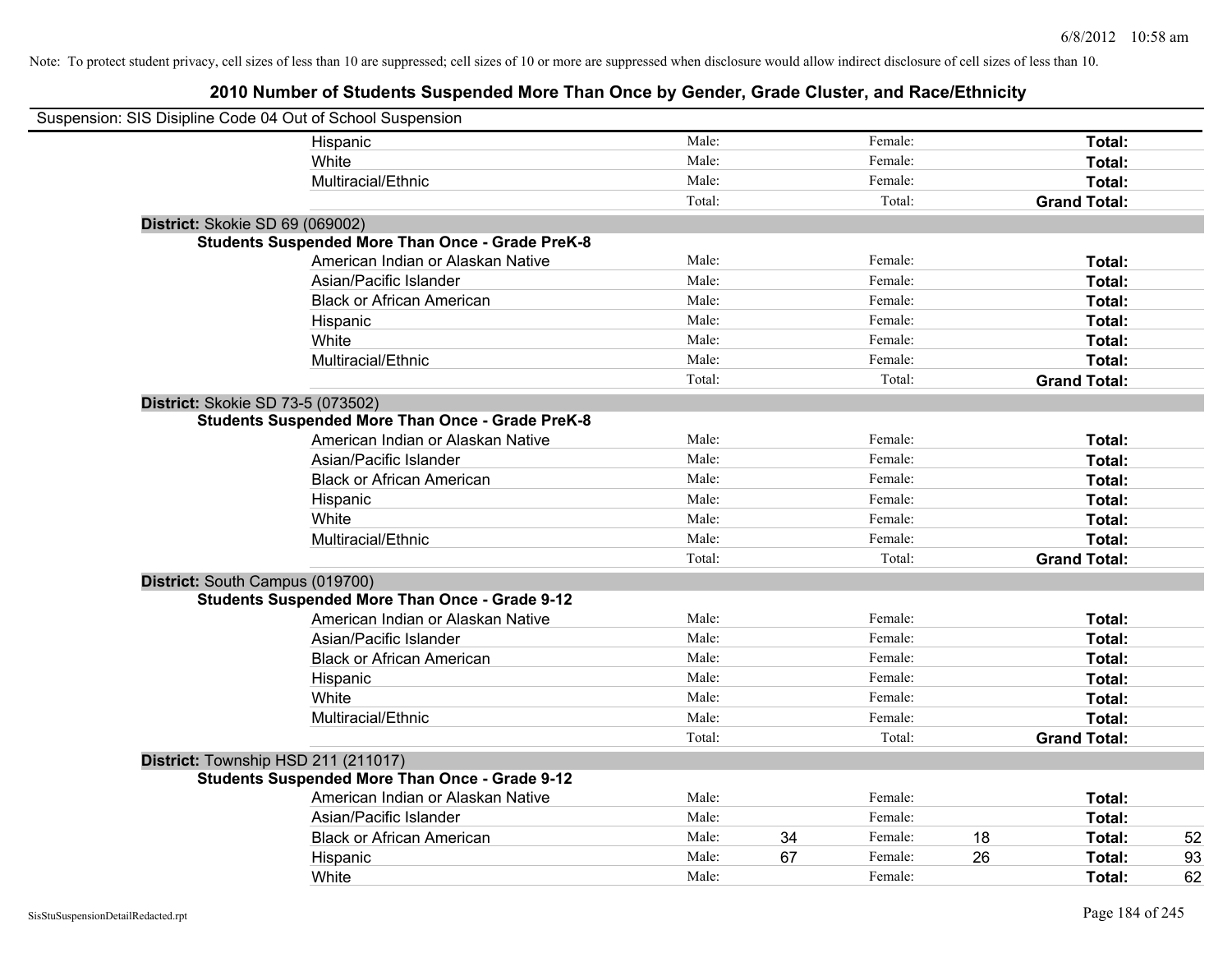|                                 | Suspension: SIS Disipline Code 04 Out of School Suspension |        |    |         |    |                     |    |
|---------------------------------|------------------------------------------------------------|--------|----|---------|----|---------------------|----|
|                                 | Multiracial/Ethnic                                         | Male:  |    | Female: |    | Total:              | 10 |
|                                 |                                                            | Total: |    | Total:  |    | <b>Grand Total:</b> |    |
|                                 | District: Township HSD 214 (214017)                        |        |    |         |    |                     |    |
|                                 | <b>Students Suspended More Than Once - Grade 9-12</b>      |        |    |         |    |                     |    |
|                                 | American Indian or Alaskan Native                          | Male:  |    | Female: |    | Total:              |    |
|                                 | Asian/Pacific Islander                                     | Male:  |    | Female: |    | Total:              |    |
|                                 | <b>Black or African American</b>                           | Male:  |    | Female: |    | Total:              | 15 |
|                                 | Hispanic                                                   | Male:  | 59 | Female: | 15 | Total:              | 74 |
|                                 | White                                                      | Male:  | 50 | Female: | 10 | Total:              | 60 |
|                                 | Multiracial/Ethnic                                         | Male:  |    | Female: |    | Total:              |    |
|                                 |                                                            | Total: |    | Total:  |    | <b>Grand Total:</b> |    |
|                                 | District: Wheeling CCSD 21 (021004)                        |        |    |         |    |                     |    |
|                                 | <b>Students Suspended More Than Once - Grade PreK-8</b>    |        |    |         |    |                     |    |
|                                 | American Indian or Alaskan Native                          | Male:  |    | Female: |    | Total:              |    |
|                                 | Asian/Pacific Islander                                     | Male:  |    | Female: |    | Total:              |    |
|                                 | <b>Black or African American</b>                           | Male:  |    | Female: |    | Total:              |    |
|                                 | Hispanic                                                   | Male:  |    | Female: |    | Total:              |    |
|                                 | White                                                      | Male:  |    | Female: |    | Total:              |    |
|                                 | Multiracial/Ethnic                                         | Male:  |    | Female: |    | Total:              |    |
|                                 |                                                            | Total: |    | Total:  |    | <b>Grand Total:</b> |    |
|                                 | District: Wilmette SD 39 (039002)                          |        |    |         |    |                     |    |
|                                 | <b>Students Suspended More Than Once - Grade PreK-8</b>    |        |    |         |    |                     |    |
|                                 | American Indian or Alaskan Native                          | Male:  |    | Female: |    | Total:              |    |
|                                 | Asian/Pacific Islander                                     | Male:  |    | Female: |    | Total:              |    |
|                                 | <b>Black or African American</b>                           | Male:  |    | Female: |    | Total:              |    |
|                                 | Hispanic                                                   | Male:  |    | Female: |    | Total:              |    |
|                                 | White                                                      | Male:  |    | Female: |    | Total:              |    |
|                                 | Multiracial/Ethnic                                         | Male:  |    | Female: |    | Total:              |    |
|                                 |                                                            | Total: |    | Total:  |    | <b>Grand Total:</b> |    |
| County: Non-Public School (000) |                                                            |        |    |         |    |                     |    |
|                                 | District: Region 05 North Cook ISC 1 (000000)              |        |    |         |    |                     |    |
|                                 | <b>Students Suspended More Than Once - Grade 9-12</b>      |        |    |         |    |                     |    |
|                                 | American Indian or Alaskan Native                          | Male:  |    | Female: |    | Total:              |    |
|                                 | Asian/Pacific Islander                                     | Male:  |    | Female: |    | Total:              |    |
|                                 | <b>Black or African American</b>                           | Male:  |    | Female: |    | Total:              |    |
|                                 | Hispanic                                                   | Male:  |    | Female: |    | Total:              |    |
|                                 | White                                                      | Male:  |    | Female: |    | Total:              |    |
|                                 | Multiracial/Ethnic                                         | Male:  |    | Female: |    | Total:              |    |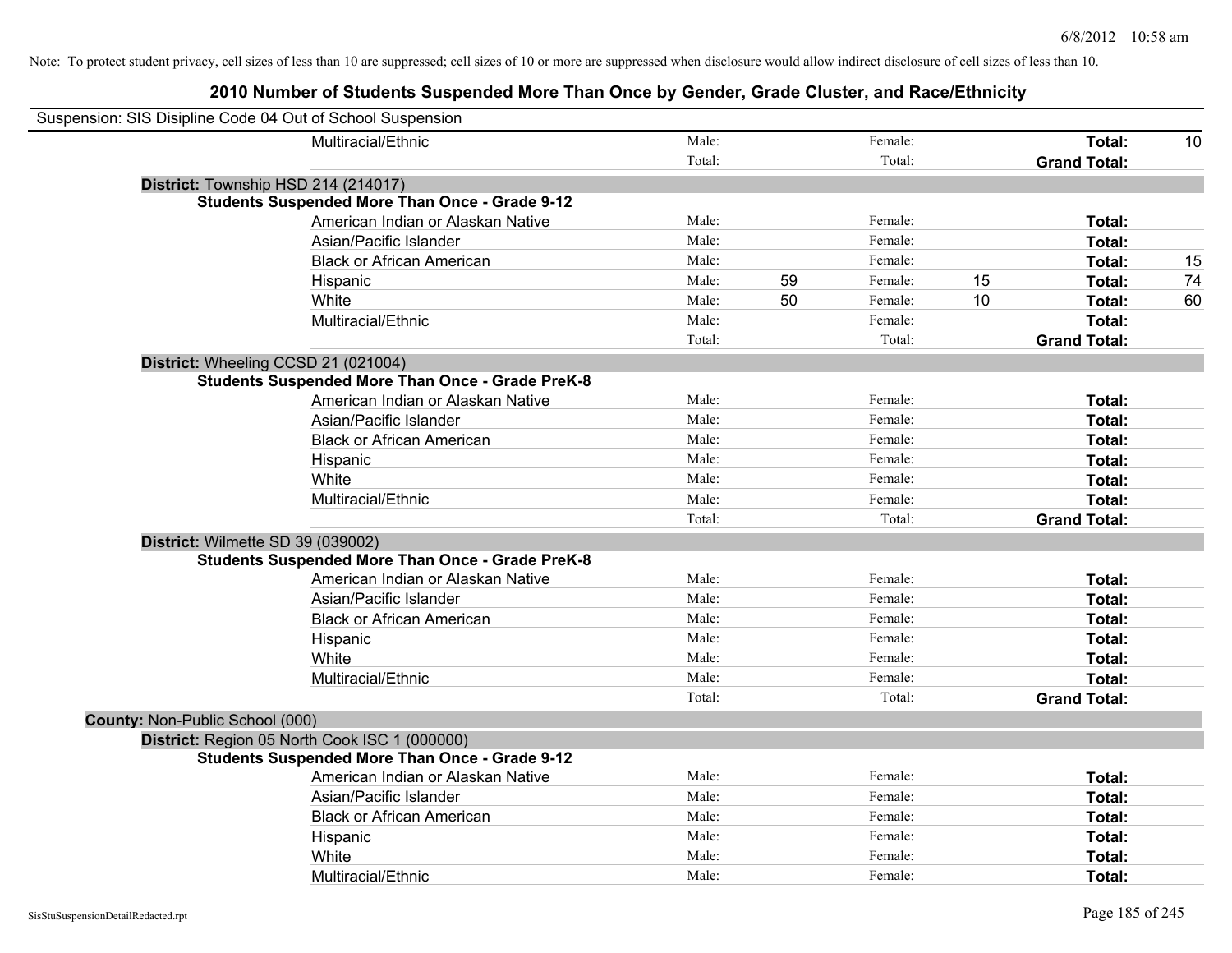|                                        | Suspension: SIS Disipline Code 04 Out of School Suspension |        |    |         |    |                     |    |
|----------------------------------------|------------------------------------------------------------|--------|----|---------|----|---------------------|----|
|                                        |                                                            | Total: |    | Total:  |    | <b>Grand Total:</b> |    |
| Region: Region 06 West Cook ISC 2 (06) |                                                            |        |    |         |    |                     |    |
| County: Cook (016)                     |                                                            |        |    |         |    |                     |    |
|                                        | District: Bellwood SD 88 (088002)                          |        |    |         |    |                     |    |
|                                        | <b>Students Suspended More Than Once - Grade PreK-8</b>    |        |    |         |    |                     |    |
|                                        | American Indian or Alaskan Native                          | Male:  |    | Female: |    | Total:              |    |
|                                        | Asian/Pacific Islander                                     | Male:  |    | Female: |    | Total:              |    |
|                                        | <b>Black or African American</b>                           | Male:  | 41 | Female: | 19 | Total:              | 60 |
|                                        | Hispanic                                                   | Male:  |    | Female: |    | Total:              | 16 |
|                                        | White                                                      | Male:  |    | Female: |    | Total:              |    |
|                                        | Multiracial/Ethnic                                         | Male:  |    | Female: |    | Total:              |    |
|                                        |                                                            | Total: |    | Total:  |    | <b>Grand Total:</b> |    |
|                                        | District: Berkeley SD 87 (087002)                          |        |    |         |    |                     |    |
|                                        | <b>Students Suspended More Than Once - Grade PreK-8</b>    |        |    |         |    |                     |    |
|                                        | American Indian or Alaskan Native                          | Male:  |    | Female: |    | Total:              |    |
|                                        | Asian/Pacific Islander                                     | Male:  |    | Female: |    | Total:              |    |
|                                        | <b>Black or African American</b>                           | Male:  |    | Female: |    | Total:              | 27 |
|                                        | Hispanic                                                   | Male:  |    | Female: |    | Total:              |    |
|                                        | White                                                      | Male:  |    | Female: |    | Total:              |    |
|                                        | Multiracial/Ethnic                                         | Male:  |    | Female: |    | Total:              |    |
|                                        |                                                            | Total: |    | Total:  |    | <b>Grand Total:</b> |    |
|                                        | District: Berwyn North SD 98 (098002)                      |        |    |         |    |                     |    |
|                                        | <b>Students Suspended More Than Once - Grade PreK-8</b>    |        |    |         |    |                     |    |
|                                        | American Indian or Alaskan Native                          | Male:  |    | Female: |    | Total:              |    |
|                                        | Asian/Pacific Islander                                     | Male:  |    | Female: |    | Total:              |    |
|                                        | <b>Black or African American</b>                           | Male:  |    | Female: |    | Total:              |    |
|                                        | Hispanic                                                   | Male:  |    | Female: |    | Total:              |    |
|                                        | White                                                      | Male:  |    | Female: |    | Total:              |    |
|                                        | Multiracial/Ethnic                                         | Male:  |    | Female: |    | Total:              |    |
|                                        |                                                            | Total: |    | Total:  |    | <b>Grand Total:</b> | 10 |
|                                        | District: Berwyn South SD 100 (100002)                     |        |    |         |    |                     |    |
|                                        | <b>Students Suspended More Than Once - Grade PreK-8</b>    |        |    |         |    |                     |    |
|                                        | American Indian or Alaskan Native                          | Male:  |    | Female: |    | Total:              |    |
|                                        | Asian/Pacific Islander                                     | Male:  |    | Female: |    | Total:              |    |
|                                        | <b>Black or African American</b>                           | Male:  |    | Female: |    | Total:              |    |
|                                        | Hispanic                                                   | Male:  |    | Female: |    | Total:              | 27 |
|                                        | White                                                      | Male:  |    | Female: |    | Total:              |    |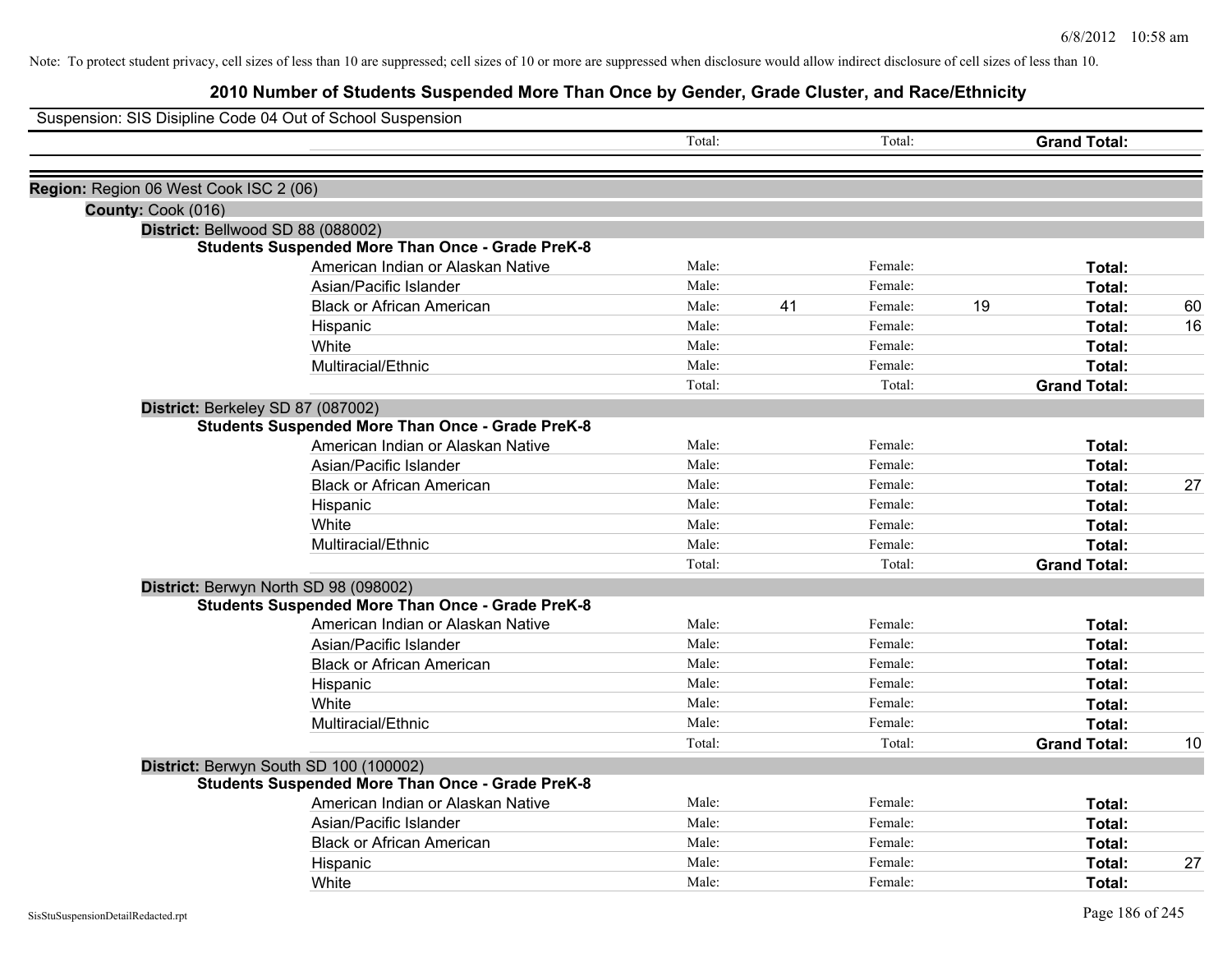| Suspension: SIS Disipline Code 04 Out of School Suspension |                                                         |        |     |         |    |                     |     |
|------------------------------------------------------------|---------------------------------------------------------|--------|-----|---------|----|---------------------|-----|
|                                                            | Multiracial/Ethnic                                      | Male:  |     | Female: |    | Total:              |     |
|                                                            |                                                         | Total: |     | Total:  |    | <b>Grand Total:</b> | 42  |
| <b>District: Cicero SD 99 (099002)</b>                     |                                                         |        |     |         |    |                     |     |
|                                                            | <b>Students Suspended More Than Once - Grade PreK-8</b> |        |     |         |    |                     |     |
|                                                            | American Indian or Alaskan Native                       | Male:  |     | Female: |    | Total:              |     |
|                                                            | Asian/Pacific Islander                                  | Male:  |     | Female: |    | Total:              |     |
|                                                            | <b>Black or African American</b>                        | Male:  |     | Female: |    | Total:              | 24  |
|                                                            | Hispanic                                                | Male:  | 174 | Female: | 35 | Total:              | 209 |
|                                                            | White                                                   | Male:  |     | Female: |    | Total:              | 12  |
|                                                            | Multiracial/Ethnic                                      | Male:  |     | Female: |    | Total:              |     |
|                                                            |                                                         | Total: |     | Total:  |    | <b>Grand Total:</b> |     |
| District: Elmwood Park CUSD 401 (401026)                   |                                                         |        |     |         |    |                     |     |
|                                                            | <b>Students Suspended More Than Once - Grade PreK-8</b> |        |     |         |    |                     |     |
|                                                            | American Indian or Alaskan Native                       | Male:  |     | Female: |    | Total:              |     |
|                                                            | Asian/Pacific Islander                                  | Male:  |     | Female: |    | Total:              |     |
|                                                            | <b>Black or African American</b>                        | Male:  |     | Female: |    | Total:              |     |
|                                                            | Hispanic                                                | Male:  |     | Female: |    | Total:              |     |
|                                                            | White                                                   | Male:  |     | Female: |    | Total:              |     |
|                                                            | Multiracial/Ethnic                                      | Male:  |     | Female: |    | Total:              |     |
|                                                            |                                                         | Total: |     | Total:  |    | <b>Grand Total:</b> | 10  |
| District: Forest Park SD 91 (091002)                       |                                                         |        |     |         |    |                     |     |
|                                                            | <b>Students Suspended More Than Once - Grade PreK-8</b> |        |     |         |    |                     |     |
|                                                            | American Indian or Alaskan Native                       | Male:  |     | Female: |    | Total:              |     |
|                                                            | Asian/Pacific Islander                                  | Male:  |     | Female: |    | Total:              |     |
|                                                            | <b>Black or African American</b>                        | Male:  |     | Female: |    | Total:              | 13  |
|                                                            | Hispanic                                                | Male:  |     | Female: |    | Total:              |     |
|                                                            | White                                                   | Male:  |     | Female: |    | Total:              |     |
|                                                            | Multiracial/Ethnic                                      | Male:  |     | Female: |    | Total:              |     |
|                                                            |                                                         | Total: |     | Total:  |    | <b>Grand Total:</b> |     |
| District: Hillside SD 93 (093002)                          |                                                         |        |     |         |    |                     |     |
|                                                            | <b>Students Suspended More Than Once - Grade PreK-8</b> |        |     |         |    |                     |     |
|                                                            | American Indian or Alaskan Native                       | Male:  |     | Female: |    | Total:              |     |
|                                                            | Asian/Pacific Islander                                  | Male:  |     | Female: |    | Total:              |     |
|                                                            | <b>Black or African American</b>                        | Male:  |     | Female: |    | Total:              |     |
|                                                            | Hispanic                                                | Male:  |     | Female: |    | Total:              |     |
|                                                            | White                                                   | Male:  |     | Female: |    | Total:              |     |
|                                                            | Multiracial/Ethnic                                      | Male:  |     | Female: |    | Total:              |     |
|                                                            |                                                         | Total: |     | Total:  |    | <b>Grand Total:</b> |     |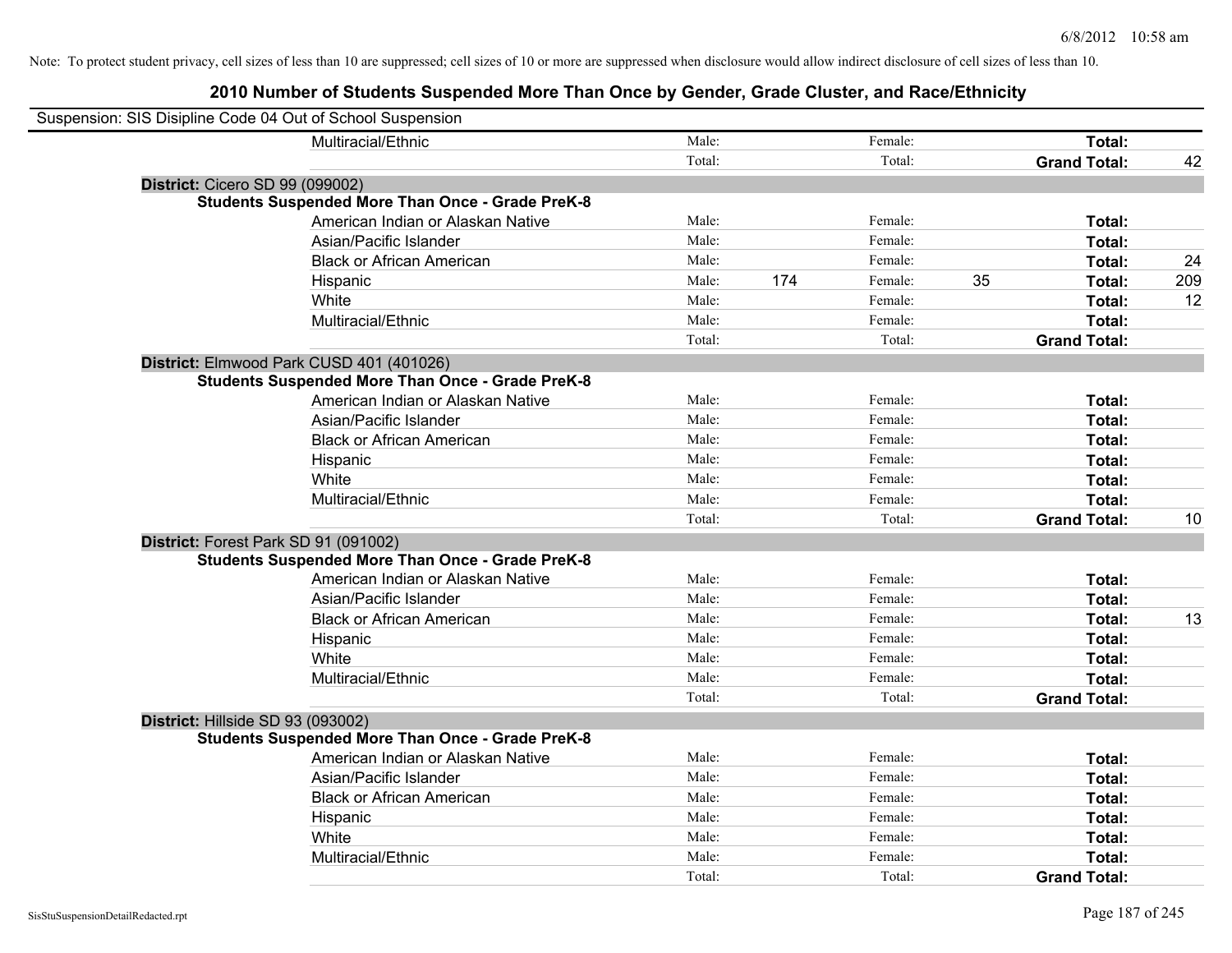# **2010 Number of Students Suspended More Than Once by Gender, Grade Cluster, and Race/Ethnicity**

| <b>District: J S Morton HSD 201 (201017)</b><br><b>Students Suspended More Than Once - Grade 9-12</b><br>American Indian or Alaskan Native<br>Asian/Pacific Islander<br><b>Black or African American</b><br>Hispanic<br>White<br>Multiracial/Ethnic<br>District: Komarek SD 94 (094002)<br><b>Students Suspended More Than Once - Grade PreK-8</b><br>American Indian or Alaskan Native<br>Asian/Pacific Islander<br><b>Black or African American</b><br>Hispanic<br>White<br>Multiracial/Ethnic<br>District: La Grange SD 102 (102002)<br><b>Students Suspended More Than Once - Grade PreK-8</b><br>American Indian or Alaskan Native | Male:<br>Male:<br>Male:<br>Male:<br>Male: | 27<br>282 | Female:<br>Female:<br>Female: |     | Total:              |     |
|-----------------------------------------------------------------------------------------------------------------------------------------------------------------------------------------------------------------------------------------------------------------------------------------------------------------------------------------------------------------------------------------------------------------------------------------------------------------------------------------------------------------------------------------------------------------------------------------------------------------------------------------|-------------------------------------------|-----------|-------------------------------|-----|---------------------|-----|
|                                                                                                                                                                                                                                                                                                                                                                                                                                                                                                                                                                                                                                         |                                           |           |                               |     |                     |     |
|                                                                                                                                                                                                                                                                                                                                                                                                                                                                                                                                                                                                                                         |                                           |           |                               |     |                     |     |
|                                                                                                                                                                                                                                                                                                                                                                                                                                                                                                                                                                                                                                         |                                           |           |                               |     |                     |     |
|                                                                                                                                                                                                                                                                                                                                                                                                                                                                                                                                                                                                                                         |                                           |           |                               |     | Total:              |     |
|                                                                                                                                                                                                                                                                                                                                                                                                                                                                                                                                                                                                                                         |                                           |           |                               | 20  | Total:              | 47  |
|                                                                                                                                                                                                                                                                                                                                                                                                                                                                                                                                                                                                                                         |                                           |           | Female:                       | 128 | Total:              | 410 |
|                                                                                                                                                                                                                                                                                                                                                                                                                                                                                                                                                                                                                                         |                                           |           | Female:                       |     | Total:              | 24  |
|                                                                                                                                                                                                                                                                                                                                                                                                                                                                                                                                                                                                                                         | Male:                                     |           | Female:                       |     | Total:              |     |
|                                                                                                                                                                                                                                                                                                                                                                                                                                                                                                                                                                                                                                         | Total:                                    |           | Total:                        |     | <b>Grand Total:</b> | 491 |
|                                                                                                                                                                                                                                                                                                                                                                                                                                                                                                                                                                                                                                         |                                           |           |                               |     |                     |     |
|                                                                                                                                                                                                                                                                                                                                                                                                                                                                                                                                                                                                                                         |                                           |           |                               |     |                     |     |
|                                                                                                                                                                                                                                                                                                                                                                                                                                                                                                                                                                                                                                         | Male:                                     |           | Female:                       |     | Total:              |     |
|                                                                                                                                                                                                                                                                                                                                                                                                                                                                                                                                                                                                                                         | Male:                                     |           | Female:                       |     | Total:              |     |
|                                                                                                                                                                                                                                                                                                                                                                                                                                                                                                                                                                                                                                         | Male:                                     |           | Female:                       |     | Total:              |     |
|                                                                                                                                                                                                                                                                                                                                                                                                                                                                                                                                                                                                                                         | Male:                                     |           | Female:                       |     | Total:              |     |
|                                                                                                                                                                                                                                                                                                                                                                                                                                                                                                                                                                                                                                         | Male:                                     |           | Female:                       |     | Total:              |     |
|                                                                                                                                                                                                                                                                                                                                                                                                                                                                                                                                                                                                                                         | Male:                                     |           | Female:                       |     | Total:              |     |
|                                                                                                                                                                                                                                                                                                                                                                                                                                                                                                                                                                                                                                         | Total:                                    |           | Total:                        |     | <b>Grand Total:</b> |     |
|                                                                                                                                                                                                                                                                                                                                                                                                                                                                                                                                                                                                                                         |                                           |           |                               |     |                     |     |
|                                                                                                                                                                                                                                                                                                                                                                                                                                                                                                                                                                                                                                         |                                           |           |                               |     |                     |     |
|                                                                                                                                                                                                                                                                                                                                                                                                                                                                                                                                                                                                                                         | Male:                                     |           | Female:                       |     | Total:              |     |
| Asian/Pacific Islander                                                                                                                                                                                                                                                                                                                                                                                                                                                                                                                                                                                                                  | Male:                                     |           | Female:                       |     | Total:              |     |
| <b>Black or African American</b>                                                                                                                                                                                                                                                                                                                                                                                                                                                                                                                                                                                                        | Male:                                     |           | Female:                       |     | Total:              |     |
| Hispanic                                                                                                                                                                                                                                                                                                                                                                                                                                                                                                                                                                                                                                | Male:                                     |           | Female:                       |     | Total:              |     |
| White                                                                                                                                                                                                                                                                                                                                                                                                                                                                                                                                                                                                                                   | Male:                                     |           | Female:                       |     | Total:              |     |
| Multiracial/Ethnic                                                                                                                                                                                                                                                                                                                                                                                                                                                                                                                                                                                                                      | Male:                                     |           | Female:                       |     | Total:              |     |
|                                                                                                                                                                                                                                                                                                                                                                                                                                                                                                                                                                                                                                         | Total:                                    |           | Total:                        |     | <b>Grand Total:</b> |     |
| District: Leyden CHSD 212 (212016)                                                                                                                                                                                                                                                                                                                                                                                                                                                                                                                                                                                                      |                                           |           |                               |     |                     |     |
| <b>Students Suspended More Than Once - Grade 9-12</b>                                                                                                                                                                                                                                                                                                                                                                                                                                                                                                                                                                                   |                                           |           |                               |     |                     |     |
| American Indian or Alaskan Native                                                                                                                                                                                                                                                                                                                                                                                                                                                                                                                                                                                                       | Male:                                     |           | Female:                       |     | Total:              |     |
| Asian/Pacific Islander                                                                                                                                                                                                                                                                                                                                                                                                                                                                                                                                                                                                                  | Male:                                     |           | Female:                       |     | Total:              |     |
| <b>Black or African American</b>                                                                                                                                                                                                                                                                                                                                                                                                                                                                                                                                                                                                        | Male:                                     |           | Female:                       |     | Total:              |     |
| Hispanic                                                                                                                                                                                                                                                                                                                                                                                                                                                                                                                                                                                                                                | Male:                                     | 76        | Female:                       | 34  | Total:              | 110 |
| White                                                                                                                                                                                                                                                                                                                                                                                                                                                                                                                                                                                                                                   | Male:                                     | 61        | Female:                       | 17  | Total:              | 78  |
| Multiracial/Ethnic                                                                                                                                                                                                                                                                                                                                                                                                                                                                                                                                                                                                                      | Male:                                     |           | Female:                       |     | Total:              |     |
|                                                                                                                                                                                                                                                                                                                                                                                                                                                                                                                                                                                                                                         | Total:                                    |           | Total:                        |     | <b>Grand Total:</b> | 202 |

**District:** Lindop SD 92 (092002) **Students Suspended More Than Once - Grade PreK-8**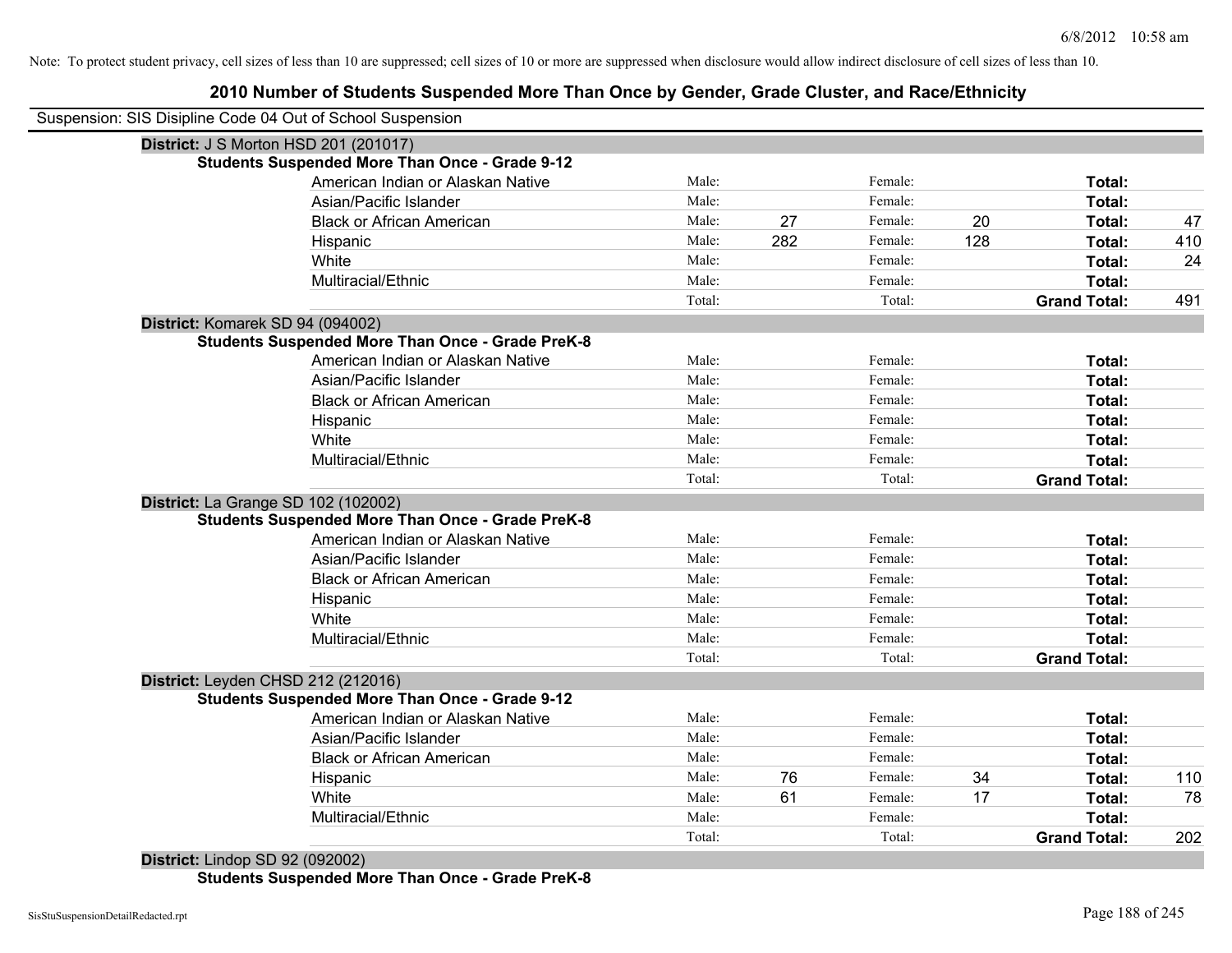| Suspension: SIS Disipline Code 04 Out of School Suspension |                                                         |        |    |         |    |                     |    |
|------------------------------------------------------------|---------------------------------------------------------|--------|----|---------|----|---------------------|----|
|                                                            | American Indian or Alaskan Native                       | Male:  |    | Female: |    | Total:              |    |
|                                                            | Asian/Pacific Islander                                  | Male:  |    | Female: |    | Total:              |    |
|                                                            | <b>Black or African American</b>                        | Male:  |    | Female: |    | Total:              |    |
|                                                            | Hispanic                                                | Male:  |    | Female: |    | Total:              |    |
|                                                            | White                                                   | Male:  |    | Female: |    | Total:              |    |
|                                                            | Multiracial/Ethnic                                      | Male:  |    | Female: |    | Total:              |    |
|                                                            |                                                         | Total: |    | Total:  |    | <b>Grand Total:</b> |    |
| District: Lyons SD 103 (103002)                            |                                                         |        |    |         |    |                     |    |
|                                                            | <b>Students Suspended More Than Once - Grade PreK-8</b> |        |    |         |    |                     |    |
|                                                            | American Indian or Alaskan Native                       | Male:  |    | Female: |    | Total:              |    |
|                                                            | Asian/Pacific Islander                                  | Male:  |    | Female: |    | Total:              |    |
|                                                            | <b>Black or African American</b>                        | Male:  |    | Female: |    | Total:              |    |
|                                                            | Hispanic                                                | Male:  |    | Female: |    | Total:              |    |
|                                                            | White                                                   | Male:  |    | Female: |    | Total:              |    |
|                                                            | Multiracial/Ethnic                                      | Male:  |    | Female: |    | Total:              |    |
|                                                            |                                                         | Total: |    | Total:  |    | <b>Grand Total:</b> |    |
|                                                            | District: Lyons Twp HSD 204 (204017)                    |        |    |         |    |                     |    |
|                                                            | <b>Students Suspended More Than Once - Grade 9-12</b>   |        |    |         |    |                     |    |
|                                                            | American Indian or Alaskan Native                       | Male:  |    | Female: |    | Total:              |    |
|                                                            | Asian/Pacific Islander                                  | Male:  |    | Female: |    | Total:              |    |
|                                                            | <b>Black or African American</b>                        | Male:  |    | Female: |    | Total:              | 12 |
|                                                            | Hispanic                                                | Male:  |    | Female: |    | Total:              | 12 |
|                                                            | White                                                   | Male:  |    | Female: |    | Total:              | 31 |
|                                                            | Multiracial/Ethnic                                      | Male:  |    | Female: |    | Total:              |    |
|                                                            |                                                         | Total: |    | Total:  |    | <b>Grand Total:</b> |    |
| District: Mannheim SD 83 (083002)                          |                                                         |        |    |         |    |                     |    |
|                                                            | <b>Students Suspended More Than Once - Grade PreK-8</b> |        |    |         |    |                     |    |
|                                                            | American Indian or Alaskan Native                       | Male:  |    | Female: |    | Total:              |    |
|                                                            | Asian/Pacific Islander                                  | Male:  |    | Female: |    | Total:              |    |
|                                                            | <b>Black or African American</b>                        | Male:  |    | Female: |    | Total:              |    |
|                                                            | Hispanic                                                | Male:  |    | Female: |    | Total:              | 38 |
|                                                            | White                                                   | Male:  |    | Female: |    | Total:              |    |
|                                                            | Multiracial/Ethnic                                      | Male:  |    | Female: |    | Total:              |    |
|                                                            |                                                         | Total: | 40 | Total:  | 11 | <b>Grand Total:</b> | 51 |
|                                                            | District: Maywood-Melrose Park-Broadview 89 (089002)    |        |    |         |    |                     |    |
|                                                            | <b>Students Suspended More Than Once - Grade PreK-8</b> |        |    |         |    |                     |    |
|                                                            | American Indian or Alaskan Native                       | Male:  |    | Female: |    | Total:              |    |
|                                                            | Asian/Pacific Islander                                  | Male:  |    | Female: |    | Total:              |    |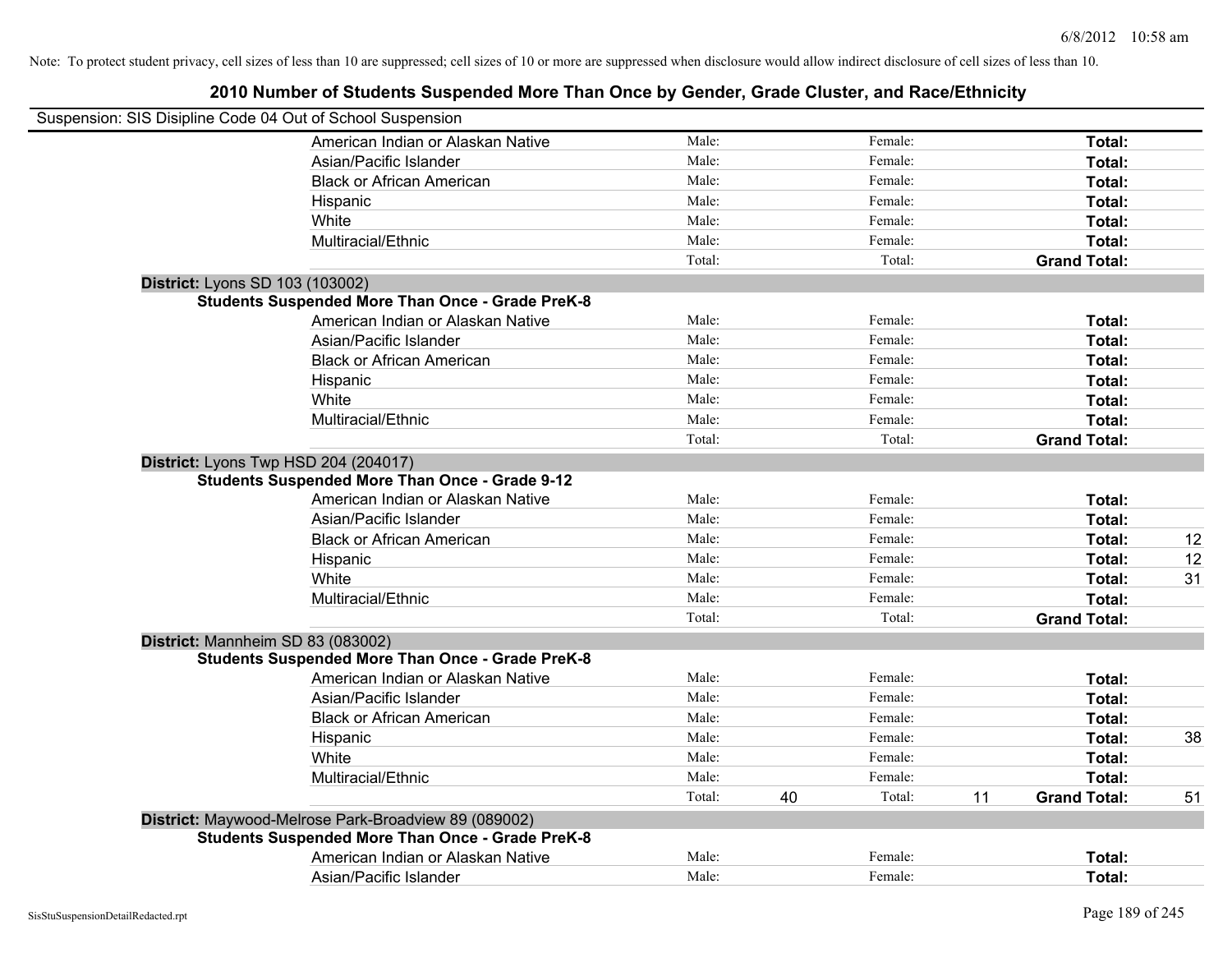| Suspension: SIS Disipline Code 04 Out of School Suspension |        |     |         |     |                     |     |
|------------------------------------------------------------|--------|-----|---------|-----|---------------------|-----|
| <b>Black or African American</b>                           | Male:  | 93  | Female: | 64  | Total:              | 157 |
| Hispanic                                                   | Male:  |     | Female: |     | Total:              | 26  |
| White                                                      | Male:  |     | Female: |     | Total:              |     |
| Multiracial/Ethnic                                         | Male:  |     | Female: |     | Total:              |     |
|                                                            | Total: |     | Total:  |     | <b>Grand Total:</b> |     |
| District: Oak Park - River Forest SD 200 (200013)          |        |     |         |     |                     |     |
| <b>Students Suspended More Than Once - Grade 9-12</b>      |        |     |         |     |                     |     |
| American Indian or Alaskan Native                          | Male:  |     | Female: |     | Total:              |     |
| Asian/Pacific Islander                                     | Male:  |     | Female: |     | Total:              |     |
| <b>Black or African American</b>                           | Male:  |     | Female: |     | Total:              | 18  |
| Hispanic                                                   | Male:  |     | Female: |     | Total:              |     |
| White                                                      | Male:  |     | Female: |     | Total:              |     |
| Multiracial/Ethnic                                         | Male:  |     | Female: |     | Total:              |     |
|                                                            | Total: |     | Total:  |     | <b>Grand Total:</b> | 30  |
| District: Oak Park ESD 97 (097002)                         |        |     |         |     |                     |     |
| <b>Students Suspended More Than Once - Grade PreK-8</b>    |        |     |         |     |                     |     |
| American Indian or Alaskan Native                          | Male:  |     | Female: |     | Total:              |     |
| Asian/Pacific Islander                                     | Male:  |     | Female: |     | Total:              |     |
| <b>Black or African American</b>                           | Male:  |     | Female: |     | Total:              |     |
| Hispanic                                                   | Male:  |     | Female: |     | Total:              |     |
| White                                                      | Male:  |     | Female: |     | Total:              |     |
| Multiracial/Ethnic                                         | Male:  |     | Female: |     | Total:              |     |
|                                                            | Total: |     | Total:  |     | <b>Grand Total:</b> | 11  |
| District: Pennoyer SD 79 (079002)                          |        |     |         |     |                     |     |
| <b>Students Suspended More Than Once - Grade PreK-8</b>    |        |     |         |     |                     |     |
| American Indian or Alaskan Native                          | Male:  |     | Female: |     | Total:              |     |
| Asian/Pacific Islander                                     | Male:  |     | Female: |     | Total:              |     |
| <b>Black or African American</b>                           | Male:  |     | Female: |     | Total:              |     |
| Hispanic                                                   | Male:  |     | Female: |     | Total:              |     |
| White                                                      | Male:  |     | Female: |     | Total:              |     |
| Multiracial/Ethnic                                         | Male:  |     | Female: |     | Total:              |     |
|                                                            | Total: |     | Total:  |     | <b>Grand Total:</b> |     |
| District: Proviso Twp HSD 209 (209017)                     |        |     |         |     |                     |     |
| <b>Students Suspended More Than Once - Grade 9-12</b>      |        |     |         |     |                     |     |
| American Indian or Alaskan Native                          | Male:  |     | Female: |     | Total:              |     |
| Asian/Pacific Islander                                     | Male:  |     | Female: |     | <b>Total:</b>       |     |
| <b>Black or African American</b>                           | Male:  | 289 | Female: | 197 | Total:              | 486 |
| Hispanic                                                   | Male:  | 83  | Female: | 47  | Total:              | 130 |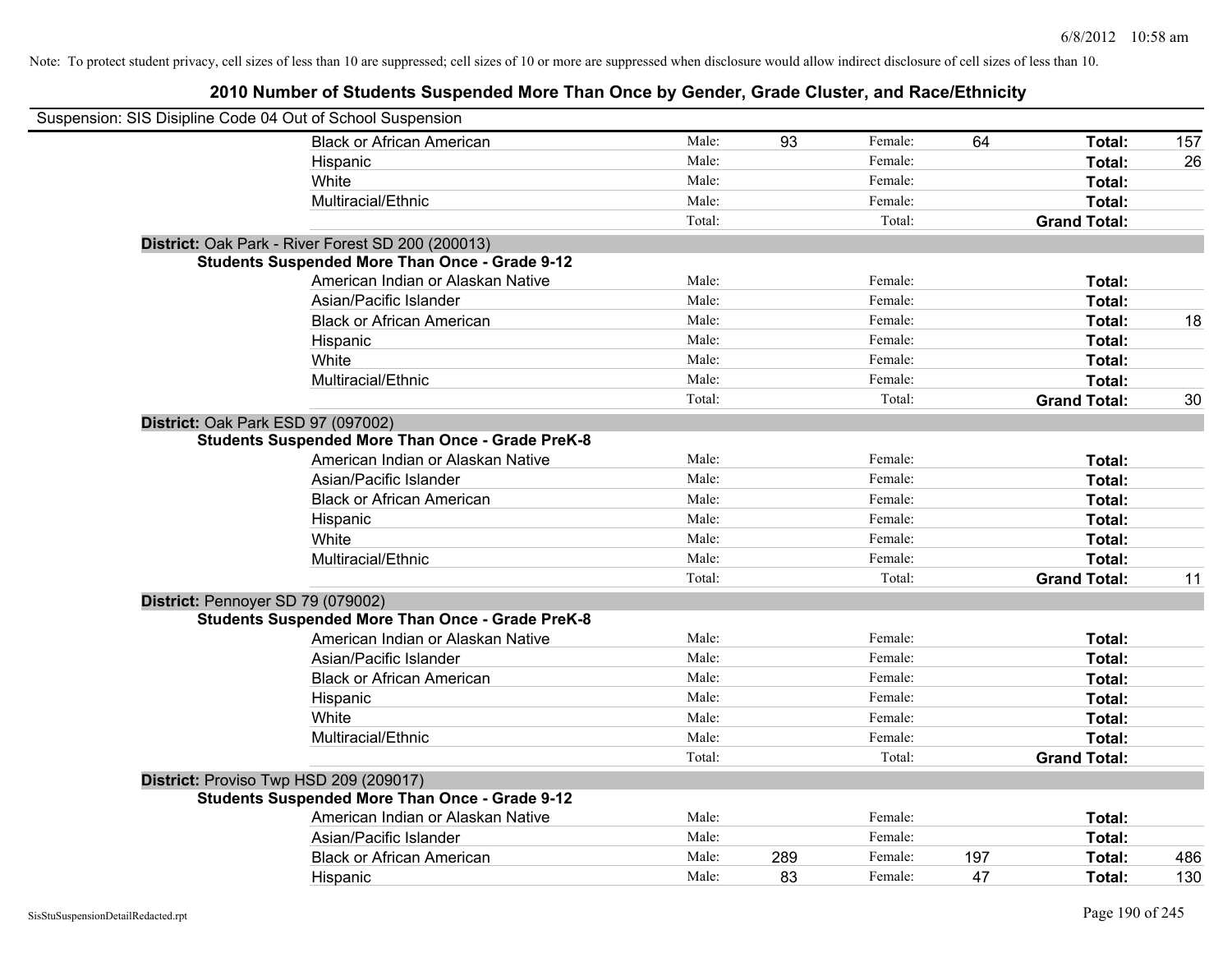| Suspension: SIS Disipline Code 04 Out of School Suspension |                                                         |        |         |                     |
|------------------------------------------------------------|---------------------------------------------------------|--------|---------|---------------------|
|                                                            | <b>White</b>                                            | Male:  | Female: | Total:              |
|                                                            | Multiracial/Ethnic                                      | Male:  | Female: | Total:              |
|                                                            |                                                         | Total: | Total:  | <b>Grand Total:</b> |
| District: Ridgewood CHSD 234 (234016)                      |                                                         |        |         |                     |
|                                                            | <b>Students Suspended More Than Once - Grade 9-12</b>   |        |         |                     |
|                                                            | American Indian or Alaskan Native                       | Male:  | Female: | Total:              |
|                                                            | Asian/Pacific Islander                                  | Male:  | Female: | Total:              |
|                                                            | <b>Black or African American</b>                        | Male:  | Female: | Total:              |
|                                                            | Hispanic                                                | Male:  | Female: | Total:              |
|                                                            | White                                                   | Male:  | Female: | 20<br>Total:        |
|                                                            | Multiracial/Ethnic                                      | Male:  | Female: | Total:              |
|                                                            |                                                         | Total: | Total:  | <b>Grand Total:</b> |
| District: River Forest SD 90 (090002)                      |                                                         |        |         |                     |
|                                                            | <b>Students Suspended More Than Once - Grade PreK-8</b> |        |         |                     |
|                                                            | American Indian or Alaskan Native                       | Male:  | Female: | Total:              |
|                                                            | Asian/Pacific Islander                                  | Male:  | Female: | Total:              |
|                                                            | <b>Black or African American</b>                        | Male:  | Female: | Total:              |
|                                                            | Hispanic                                                | Male:  | Female: | Total:              |
|                                                            | White                                                   | Male:  | Female: | Total:              |
|                                                            | Multiracial/Ethnic                                      | Male:  | Female: | Total:              |
|                                                            |                                                         | Total: | Total:  | <b>Grand Total:</b> |
| District: River Grove SD 85-5 (085502)                     |                                                         |        |         |                     |
|                                                            | <b>Students Suspended More Than Once - Grade PreK-8</b> |        |         |                     |
|                                                            | American Indian or Alaskan Native                       | Male:  | Female: | Total:              |
|                                                            | Asian/Pacific Islander                                  | Male:  | Female: | Total:              |
|                                                            | <b>Black or African American</b>                        | Male:  | Female: | Total:              |
|                                                            | Hispanic                                                | Male:  | Female: | Total:              |
|                                                            | White                                                   | Male:  | Female: | Total:              |
|                                                            | Multiracial/Ethnic                                      | Male:  | Female: | Total:              |
|                                                            |                                                         | Total: | Total:  | <b>Grand Total:</b> |
| District: Riverside SD 96 (096002)                         |                                                         |        |         |                     |
|                                                            | <b>Students Suspended More Than Once - Grade PreK-8</b> |        |         |                     |
|                                                            | American Indian or Alaskan Native                       | Male:  | Female: | Total:              |
|                                                            | Asian/Pacific Islander                                  | Male:  | Female: | Total:              |
|                                                            | <b>Black or African American</b>                        | Male:  | Female: | Total:              |
|                                                            | Hispanic                                                | Male:  | Female: | Total:              |
|                                                            | White                                                   | Male:  | Female: | Total:              |
|                                                            | Multiracial/Ethnic                                      | Male:  | Female: | Total:              |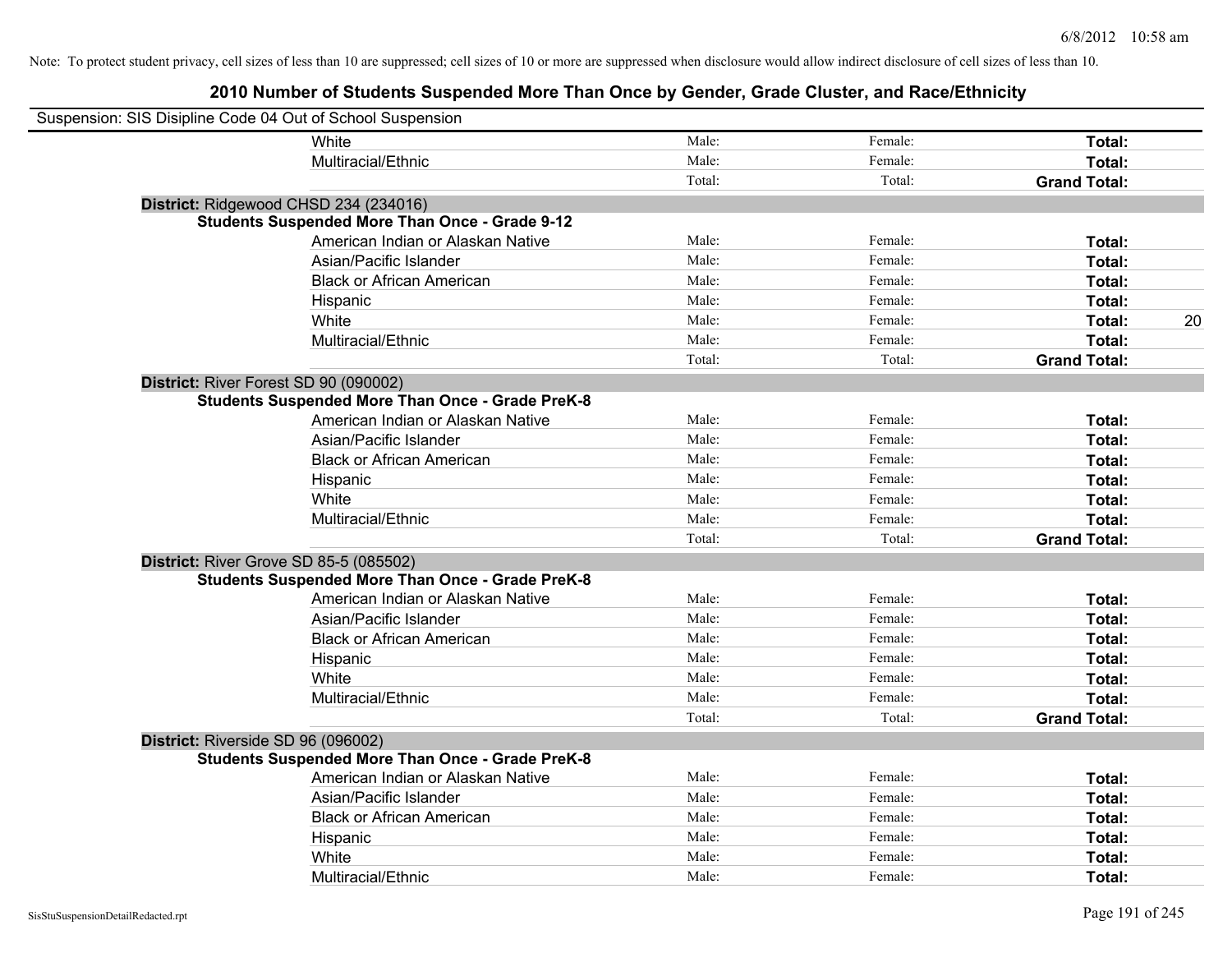| Suspension: SIS Disipline Code 04 Out of School Suspension |        |         |                     |
|------------------------------------------------------------|--------|---------|---------------------|
|                                                            | Total: | Total:  | <b>Grand Total:</b> |
| District: Riverside-Brookfield Twp SD 208 (208017)         |        |         |                     |
| <b>Students Suspended More Than Once - Grade 9-12</b>      |        |         |                     |
| American Indian or Alaskan Native                          | Male:  | Female: | Total:              |
| Asian/Pacific Islander                                     | Male:  | Female: | Total:              |
| <b>Black or African American</b>                           | Male:  | Female: | Total:              |
| Hispanic                                                   | Male:  | Female: | Total:              |
| White                                                      | Male:  | Female: | Total:              |
| Multiracial/Ethnic                                         | Male:  | Female: | Total:              |
|                                                            | Total: | Total:  | <b>Grand Total:</b> |
| District: Schiller Park SD 81 (081002)                     |        |         |                     |
| <b>Students Suspended More Than Once - Grade PreK-8</b>    |        |         |                     |
| American Indian or Alaskan Native                          | Male:  | Female: | Total:              |
| Asian/Pacific Islander                                     | Male:  | Female: | Total:              |
| <b>Black or African American</b>                           | Male:  | Female: | Total:              |
| Hispanic                                                   | Male:  | Female: | Total:              |
| White                                                      | Male:  | Female: | Total:              |
| Multiracial/Ethnic                                         | Male:  | Female: | Total:              |
|                                                            | Total: | Total:  | <b>Grand Total:</b> |
| District: Streamwood Behavioral Healthcare (021500)        |        |         |                     |
| <b>Students Suspended More Than Once - Grade 9-12</b>      |        |         |                     |
| American Indian or Alaskan Native                          | Male:  | Female: | Total:              |
| Asian/Pacific Islander                                     | Male:  | Female: | Total:              |
| <b>Black or African American</b>                           | Male:  | Female: | Total:              |
| Hispanic                                                   | Male:  | Female: | Total:              |
| White                                                      | Male:  | Female: | Total:              |
| Multiracial/Ethnic                                         | Male:  | Female: | Total:              |
|                                                            | Total: | Total:  | <b>Grand Total:</b> |
| District: Union Ridge SD 86 (086002)                       |        |         |                     |
| <b>Students Suspended More Than Once - Grade PreK-8</b>    |        |         |                     |
| American Indian or Alaskan Native                          | Male:  | Female: | Total:              |
| Asian/Pacific Islander                                     | Male:  | Female: | Total:              |
| <b>Black or African American</b>                           | Male:  | Female: | Total:              |
| Hispanic                                                   | Male:  | Female: | Total:              |
| White                                                      | Male:  | Female: | Total:              |
| Multiracial/Ethnic                                         | Male:  | Female: | Total:              |
|                                                            | Total: | Total:  | <b>Grand Total:</b> |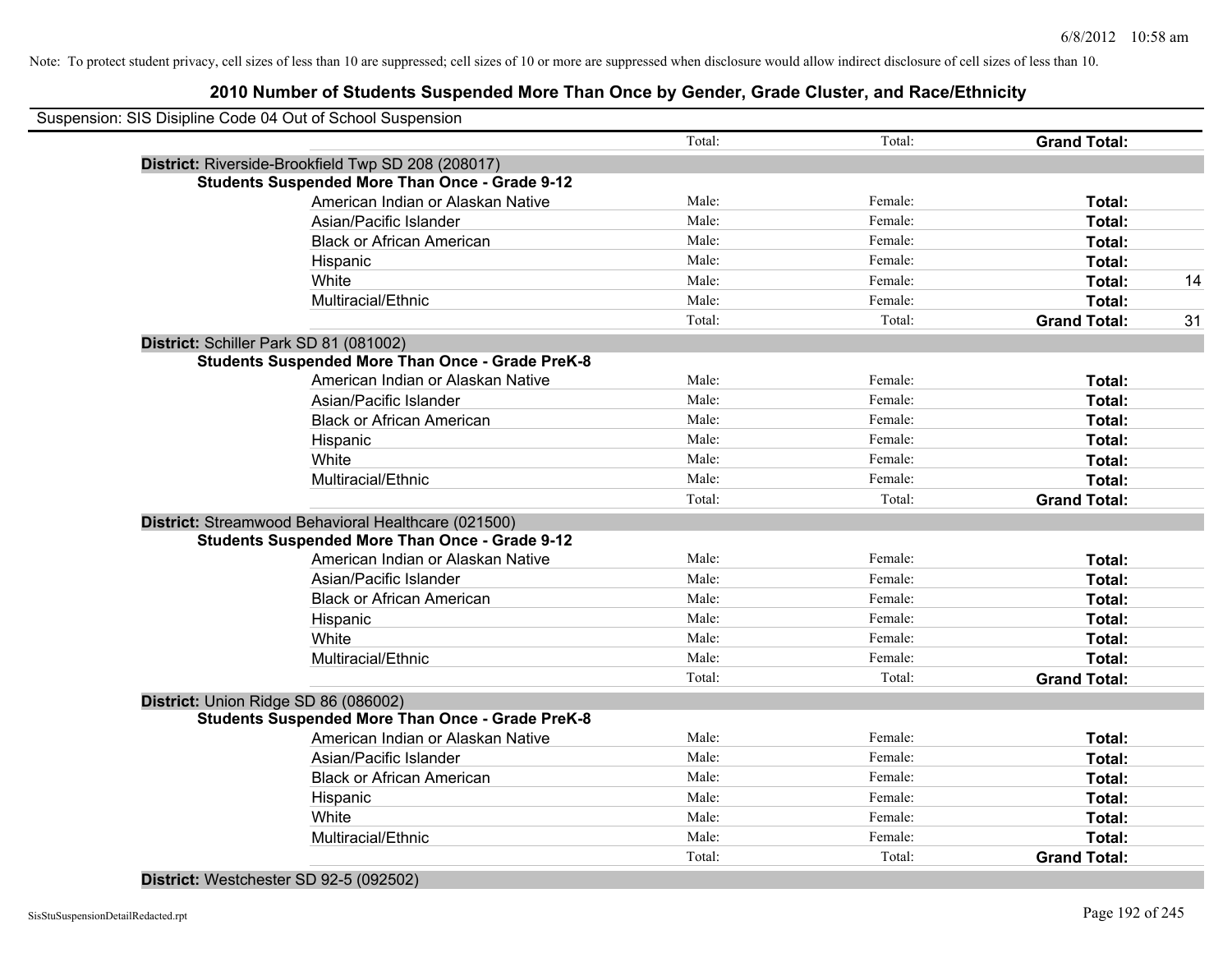|                                         | 2010 Number of Students Suspended More Than Once by Gender, Grade Cluster, and Race/Ethnicity   |        |         |                     |
|-----------------------------------------|-------------------------------------------------------------------------------------------------|--------|---------|---------------------|
|                                         | Suspension: SIS Disipline Code 04 Out of School Suspension                                      |        |         |                     |
|                                         | <b>Students Suspended More Than Once - Grade PreK-8</b>                                         |        |         |                     |
|                                         | American Indian or Alaskan Native                                                               | Male:  | Female: | Total:              |
|                                         | Asian/Pacific Islander                                                                          | Male:  | Female: | <b>Total:</b>       |
|                                         | <b>Black or African American</b>                                                                | Male:  | Female: | Total:              |
|                                         | Hispanic                                                                                        | Male:  | Female: | Total:              |
|                                         | White                                                                                           | Male:  | Female: | Total:              |
|                                         | Multiracial/Ethnic                                                                              | Male:  | Female: | Total:              |
|                                         |                                                                                                 | Total: | Total:  | <b>Grand Total:</b> |
| County: Non-Public School (000)         |                                                                                                 |        |         |                     |
|                                         | District: Region 06 West Cook ISC 2 (000000)                                                    |        |         |                     |
|                                         | <b>Students Suspended More Than Once - Grade PreK-8</b>                                         |        |         |                     |
|                                         | American Indian or Alaskan Native                                                               | Male:  | Female: | Total:              |
|                                         | Asian/Pacific Islander                                                                          | Male:  | Female: | Total:              |
|                                         | <b>Black or African American</b>                                                                | Male:  | Female: | Total:              |
|                                         | Hispanic                                                                                        | Male:  | Female: | Total:              |
|                                         | White                                                                                           | Male:  | Female: | Total:              |
|                                         | Multiracial/Ethnic                                                                              | Male:  | Female: | Total:              |
|                                         |                                                                                                 | Total: | Total:  | <b>Grand Total:</b> |
|                                         |                                                                                                 |        |         |                     |
| Region: Region 07 South Cook ISC 4 (07) |                                                                                                 |        |         |                     |
| County: Cook (016)                      |                                                                                                 |        |         |                     |
|                                         | District: Alsip-Hazlgrn-Oaklwn SD 126 (126002)                                                  |        |         |                     |
|                                         | <b>Students Suspended More Than Once - Grade PreK-8</b>                                         |        |         |                     |
|                                         |                                                                                                 |        |         |                     |
|                                         | American Indian or Alaskan Native                                                               | Male:  | Female: | Total:              |
|                                         | Asian/Pacific Islander                                                                          | Male:  | Female: | Total:              |
|                                         | <b>Black or African American</b>                                                                | Male:  | Female: | Total:              |
|                                         |                                                                                                 | Male:  | Female: | Total:              |
|                                         | Hispanic<br>White                                                                               | Male:  | Female: | Total:              |
|                                         | Multiracial/Ethnic                                                                              | Male:  | Female: | Total:              |
|                                         |                                                                                                 | Total: | Total:  | <b>Grand Total:</b> |
|                                         |                                                                                                 |        |         |                     |
|                                         | District: Arbor Park SD 145 (145002)<br><b>Students Suspended More Than Once - Grade PreK-8</b> |        |         |                     |
|                                         | American Indian or Alaskan Native                                                               | Male:  | Female: | Total:              |
|                                         | Asian/Pacific Islander                                                                          | Male:  | Female: | Total:              |
|                                         | <b>Black or African American</b>                                                                | Male:  | Female: | Total:              |
|                                         | Hispanic                                                                                        | Male:  | Female: | Total:              |
|                                         | White                                                                                           | Male:  | Female: | Total:              |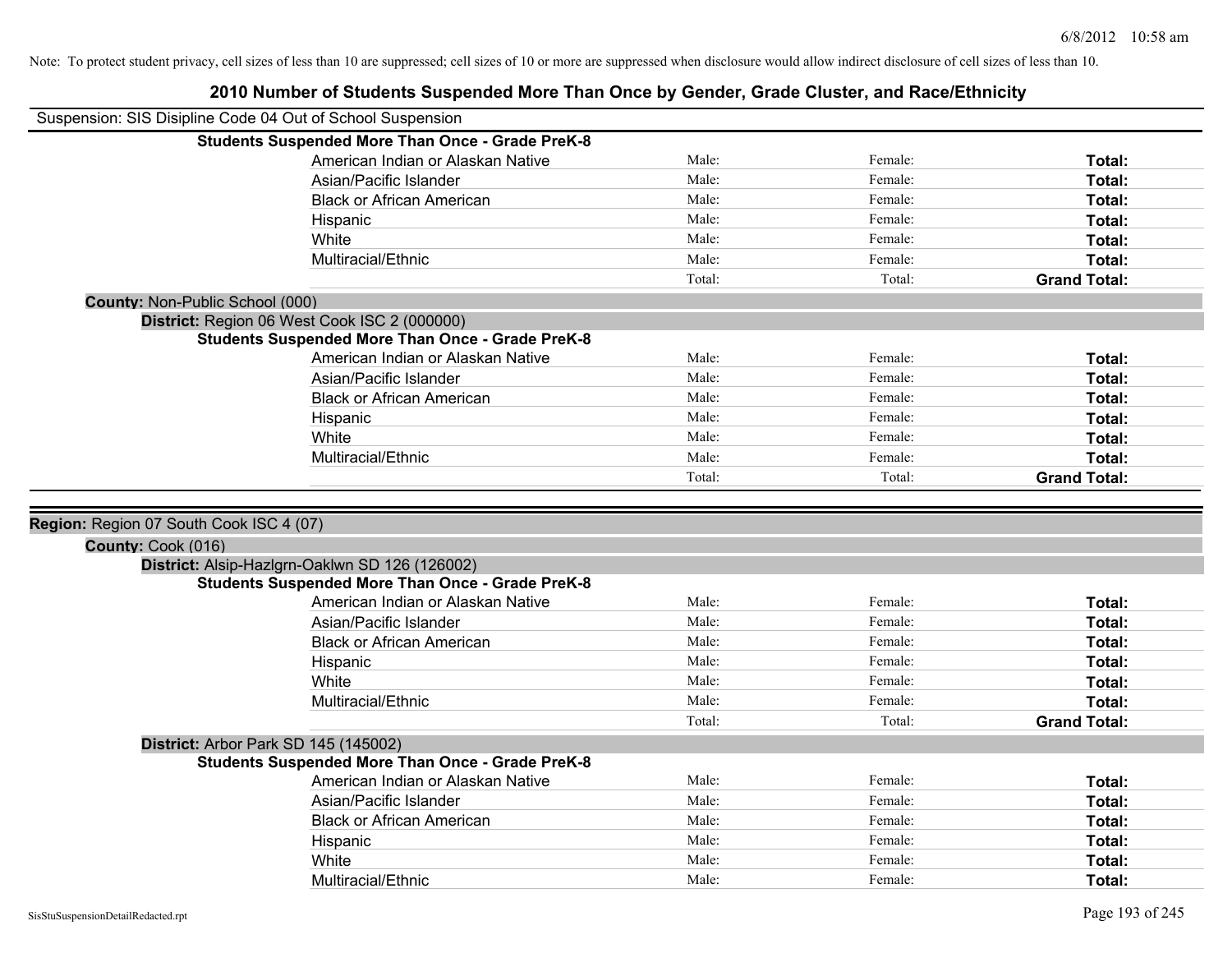|                                  | Suspension: SIS Disipline Code 04 Out of School Suspension |        |     |         |     |                     |     |
|----------------------------------|------------------------------------------------------------|--------|-----|---------|-----|---------------------|-----|
|                                  |                                                            | Total: |     | Total:  |     | <b>Grand Total:</b> |     |
| District: Argo CHSD 217 (217016) |                                                            |        |     |         |     |                     |     |
|                                  | <b>Students Suspended More Than Once - Grade 9-12</b>      |        |     |         |     |                     |     |
|                                  | American Indian or Alaskan Native                          | Male:  |     | Female: |     | Total:              |     |
|                                  | Asian/Pacific Islander                                     | Male:  |     | Female: |     | Total:              |     |
|                                  | <b>Black or African American</b>                           | Male:  |     | Female: |     | Total:              | 35  |
|                                  | Hispanic                                                   | Male:  |     | Female: |     | Total:              | 35  |
|                                  | White                                                      | Male:  |     | Female: |     | Total:              | 41  |
|                                  | Multiracial/Ethnic                                         | Male:  |     | Female: |     | Total:              |     |
|                                  |                                                            | Total: |     | Total:  |     | <b>Grand Total:</b> |     |
|                                  | District: Bloom Twp HSD 206 (206017)                       |        |     |         |     |                     |     |
|                                  | <b>Students Suspended More Than Once - Grade 9-12</b>      |        |     |         |     |                     |     |
|                                  | American Indian or Alaskan Native                          | Male:  |     | Female: |     | Total:              |     |
|                                  | Asian/Pacific Islander                                     | Male:  |     | Female: |     | Total:              |     |
|                                  | <b>Black or African American</b>                           | Male:  | 272 | Female: | 178 | Total:              | 450 |
|                                  | Hispanic                                                   | Male:  | 43  | Female: | 20  | Total:              | 63  |
|                                  | White                                                      | Male:  | 39  | Female: | 18  | Total:              | 57  |
|                                  | Multiracial/Ethnic                                         | Male:  | 17  | Female: | 15  | Total:              | 32  |
|                                  |                                                            | Total: |     | Total:  |     | <b>Grand Total:</b> |     |
|                                  | District: Bremen CHSD 228 (228016)                         |        |     |         |     |                     |     |
|                                  | <b>Students Suspended More Than Once - Grade 9-12</b>      |        |     |         |     |                     |     |
|                                  | American Indian or Alaskan Native                          | Male:  |     | Female: |     | Total:              |     |
|                                  | Asian/Pacific Islander                                     | Male:  |     | Female: |     | Total:              |     |
|                                  | <b>Black or African American</b>                           | Male:  | 168 | Female: | 94  | Total:              | 262 |
|                                  | Hispanic                                                   | Male:  |     | Female: |     | Total:              | 31  |
|                                  | White                                                      | Male:  | 39  | Female: | 19  | Total:              | 58  |
|                                  | Multiracial/Ethnic                                         | Male:  |     | Female: |     | Total:              |     |
|                                  |                                                            | Total: | 237 | Total:  | 125 | <b>Grand Total:</b> | 362 |
|                                  | District: Brookwood SD 167 (167002)                        |        |     |         |     |                     |     |
|                                  | <b>Students Suspended More Than Once - Grade PreK-8</b>    |        |     |         |     |                     |     |
|                                  | American Indian or Alaskan Native                          | Male:  |     | Female: |     | Total:              |     |
|                                  | Asian/Pacific Islander                                     | Male:  |     | Female: |     | Total:              |     |
|                                  | <b>Black or African American</b>                           | Male:  |     | Female: |     | Total:              |     |
|                                  | Hispanic                                                   | Male:  |     | Female: |     | Total:              |     |
|                                  | White                                                      | Male:  |     | Female: |     | Total:              |     |
|                                  | Multiracial/Ethnic                                         | Male:  |     | Female: |     | Total:              |     |
|                                  |                                                            | Total: |     | Total:  |     | <b>Grand Total:</b> |     |
|                                  |                                                            |        |     |         |     |                     |     |

**District:** Burbank SD 111 (111002)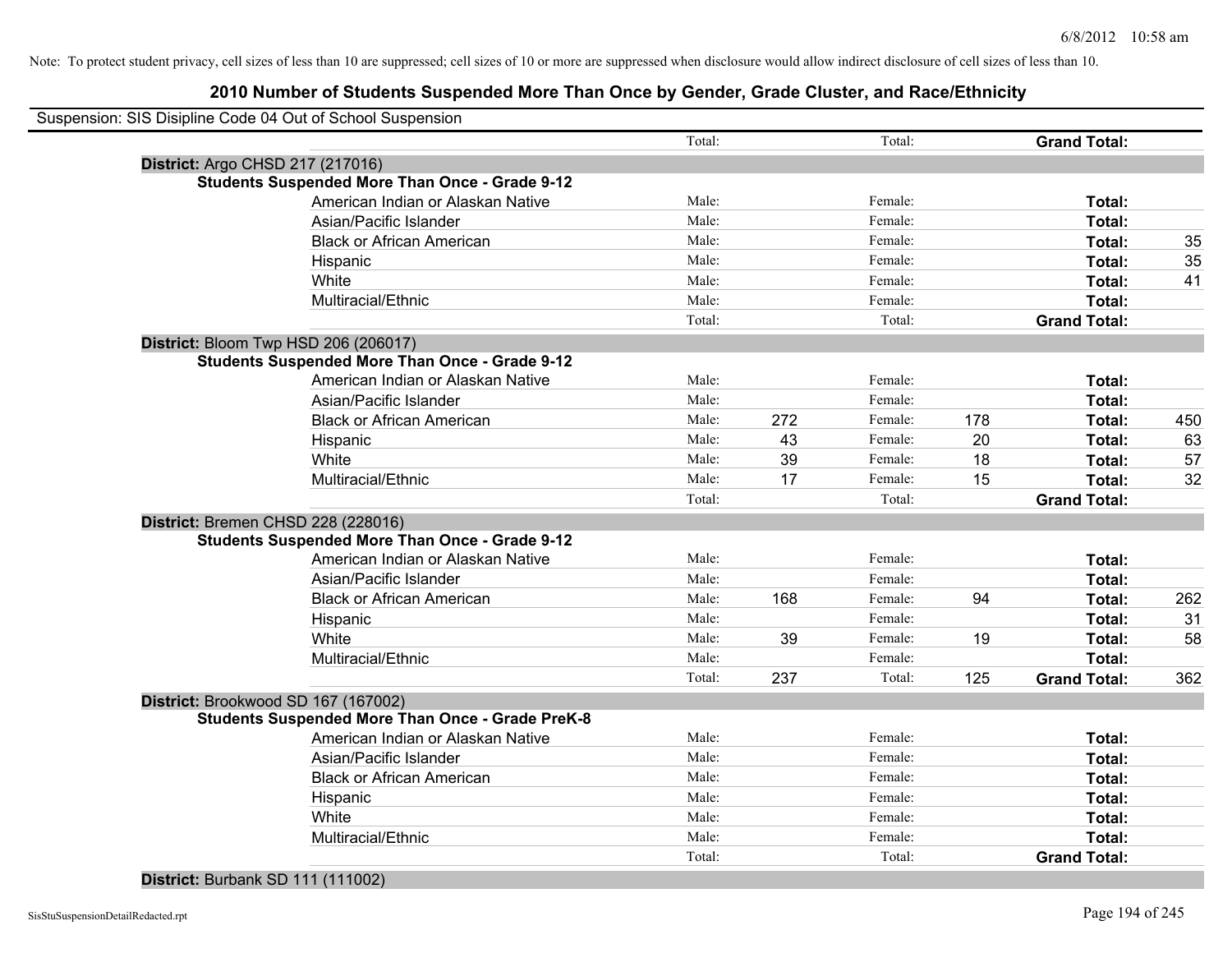|                             | Suspension: SIS Disipline Code 04 Out of School Suspension |        |    |         |    |                     |    |
|-----------------------------|------------------------------------------------------------|--------|----|---------|----|---------------------|----|
|                             | <b>Students Suspended More Than Once - Grade PreK-8</b>    |        |    |         |    |                     |    |
|                             | American Indian or Alaskan Native                          | Male:  |    | Female: |    | Total:              |    |
|                             | Asian/Pacific Islander                                     | Male:  |    | Female: |    | <b>Total:</b>       |    |
|                             | <b>Black or African American</b>                           | Male:  |    | Female: |    | Total:              |    |
|                             | Hispanic                                                   | Male:  |    | Female: |    | Total:              | 13 |
|                             | White                                                      | Male:  |    | Female: |    | Total:              |    |
|                             | Multiracial/Ethnic                                         | Male:  |    | Female: |    | Total:              |    |
|                             |                                                            | Total: |    | Total:  |    | <b>Grand Total:</b> | 24 |
|                             | District: Burnham SD 154-5 (154502)                        |        |    |         |    |                     |    |
|                             | <b>Students Suspended More Than Once - Grade PreK-8</b>    |        |    |         |    |                     |    |
|                             | American Indian or Alaskan Native                          | Male:  |    | Female: |    | Total:              |    |
|                             | Asian/Pacific Islander                                     | Male:  |    | Female: |    | Total:              |    |
|                             | <b>Black or African American</b>                           | Male:  |    | Female: |    | Total:              |    |
|                             | Hispanic                                                   | Male:  |    | Female: |    | Total:              |    |
|                             | White                                                      | Male:  |    | Female: |    | Total:              |    |
|                             | Multiracial/Ethnic                                         | Male:  |    | Female: |    | Total:              |    |
|                             |                                                            | Total: |    | Total:  |    | <b>Grand Total:</b> |    |
|                             | District: Calumet City SD 155 (155002)                     |        |    |         |    |                     |    |
|                             | <b>Students Suspended More Than Once - Grade PreK-8</b>    |        |    |         |    |                     |    |
|                             | American Indian or Alaskan Native                          | Male:  |    | Female: |    | Total:              |    |
|                             | Asian/Pacific Islander                                     | Male:  |    | Female: |    | Total:              |    |
|                             | <b>Black or African American</b>                           | Male:  | 42 | Female: | 20 | Total:              | 62 |
|                             | Hispanic                                                   | Male:  |    | Female: |    | Total:              |    |
|                             | White                                                      | Male:  |    | Female: |    | Total:              |    |
|                             | Multiracial/Ethnic                                         | Male:  |    | Female: |    | Total:              |    |
|                             |                                                            | Total: |    | Total:  |    | <b>Grand Total:</b> |    |
|                             | District: Calumet Public SD 132 (132002)                   |        |    |         |    |                     |    |
|                             | <b>Students Suspended More Than Once - Grade PreK-8</b>    |        |    |         |    |                     |    |
|                             | American Indian or Alaskan Native                          | Male:  |    | Female: |    | Total:              |    |
|                             | Asian/Pacific Islander                                     | Male:  |    | Female: |    | Total:              |    |
|                             | <b>Black or African American</b>                           | Male:  |    | Female: |    | Total:              | 33 |
|                             | Hispanic                                                   | Male:  |    | Female: |    | Total:              |    |
|                             | White                                                      | Male:  |    | Female: |    | Total:              |    |
|                             | Multiracial/Ethnic                                         | Male:  |    | Female: |    | Total:              |    |
|                             |                                                            | Total: |    | Total:  |    | <b>Grand Total:</b> |    |
| District: CCSD 168 (168004) |                                                            |        |    |         |    |                     |    |
|                             | <b>Students Suspended More Than Once - Grade PreK-8</b>    |        |    |         |    |                     |    |
|                             | American Indian or Alaskan Native                          | Male:  |    | Female: |    | Total:              |    |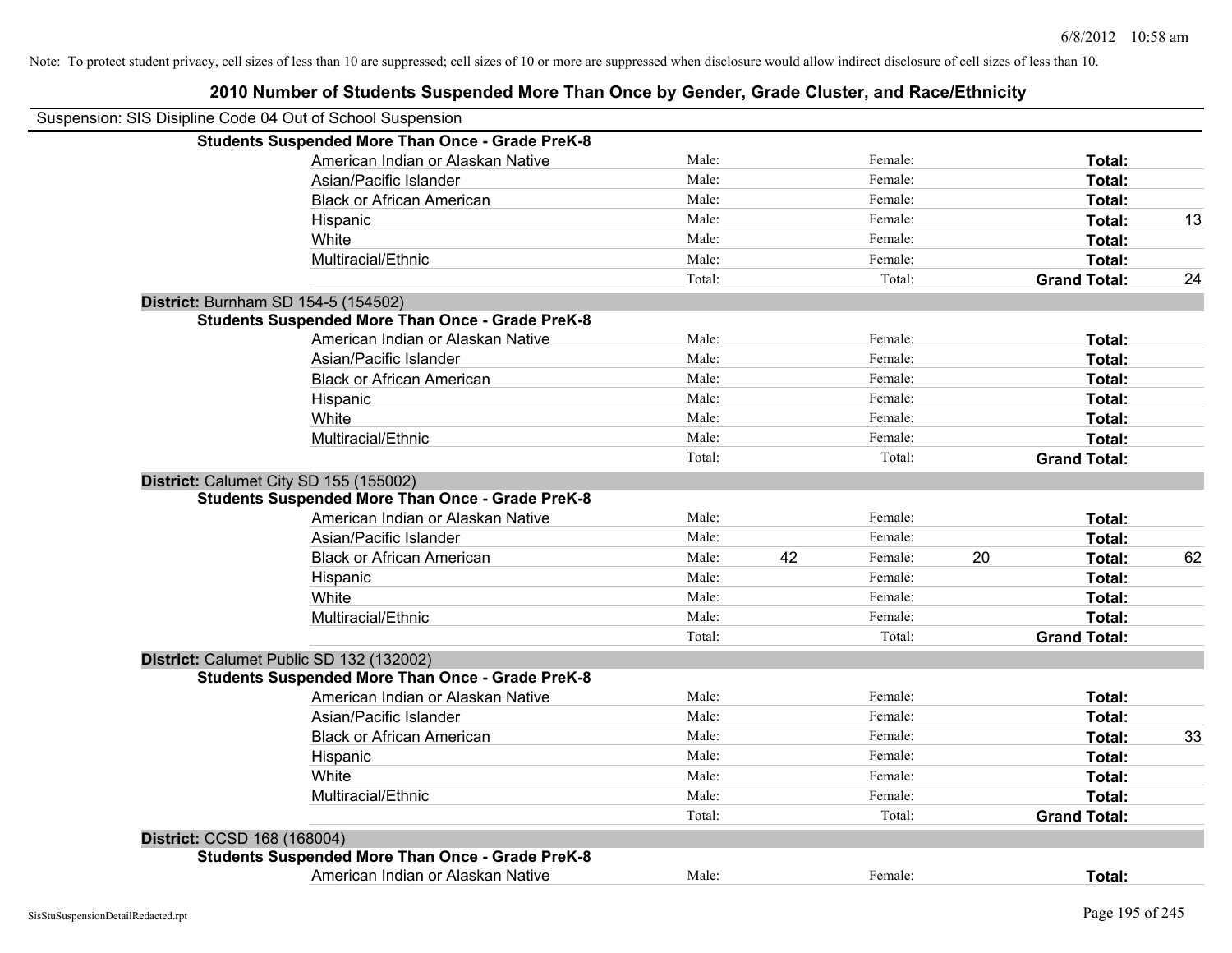| Suspension: SIS Disipline Code 04 Out of School Suspension |                                                         |        |    |         |    |                     |    |
|------------------------------------------------------------|---------------------------------------------------------|--------|----|---------|----|---------------------|----|
|                                                            | Asian/Pacific Islander                                  | Male:  |    | Female: |    | Total:              |    |
|                                                            | <b>Black or African American</b>                        | Male:  | 60 | Female: | 25 | Total:              | 85 |
|                                                            | Hispanic                                                | Male:  |    | Female: |    | Total:              |    |
|                                                            | White                                                   | Male:  |    | Female: |    | Total:              |    |
|                                                            | Multiracial/Ethnic                                      | Male:  |    | Female: |    | Total:              |    |
|                                                            |                                                         | Total: |    | Total:  |    | <b>Grand Total:</b> |    |
|                                                            | District: Central Stickney SD 110 (110002)              |        |    |         |    |                     |    |
|                                                            | <b>Students Suspended More Than Once - Grade PreK-8</b> |        |    |         |    |                     |    |
|                                                            | American Indian or Alaskan Native                       | Male:  |    | Female: |    | Total:              |    |
|                                                            | Asian/Pacific Islander                                  | Male:  |    | Female: |    | Total:              |    |
|                                                            | <b>Black or African American</b>                        | Male:  |    | Female: |    | Total:              |    |
|                                                            | Hispanic                                                | Male:  |    | Female: |    | Total:              |    |
|                                                            | White                                                   | Male:  |    | Female: |    | Total:              |    |
|                                                            | Multiracial/Ethnic                                      | Male:  |    | Female: |    | Total:              |    |
|                                                            |                                                         | Total: |    | Total:  |    | <b>Grand Total:</b> |    |
|                                                            | District: Chicago Heights SD 170 (170002)               |        |    |         |    |                     |    |
|                                                            | <b>Students Suspended More Than Once - Grade PreK-8</b> |        |    |         |    |                     |    |
|                                                            | American Indian or Alaskan Native                       | Male:  |    | Female: |    | Total:              |    |
|                                                            | Asian/Pacific Islander                                  | Male:  |    | Female: |    | Total:              |    |
|                                                            | <b>Black or African American</b>                        | Male:  | 67 | Female: | 26 | Total:              | 93 |
|                                                            | Hispanic                                                | Male:  |    | Female: |    | Total:              | 23 |
|                                                            | White                                                   | Male:  |    | Female: |    | Total:              |    |
|                                                            | Multiracial/Ethnic                                      | Male:  |    | Female: |    | Total:              |    |
|                                                            |                                                         | Total: |    | Total:  |    | <b>Grand Total:</b> |    |
|                                                            | District: Chicago Ridge SD 127-5 (127502)               |        |    |         |    |                     |    |
|                                                            | <b>Students Suspended More Than Once - Grade PreK-8</b> |        |    |         |    |                     |    |
|                                                            | American Indian or Alaskan Native                       | Male:  |    | Female: |    | Total:              |    |
|                                                            | Asian/Pacific Islander                                  | Male:  |    | Female: |    | Total:              |    |
|                                                            | <b>Black or African American</b>                        | Male:  |    | Female: |    | Total:              |    |
|                                                            | Hispanic                                                | Male:  |    | Female: |    | Total:              |    |
|                                                            | White                                                   | Male:  |    | Female: |    | Total:              |    |
|                                                            | Multiracial/Ethnic                                      | Male:  |    | Female: |    | Total:              |    |
|                                                            |                                                         | Total: |    | Total:  |    | <b>Grand Total:</b> |    |
| District: CHSD 218 (218016)                                |                                                         |        |    |         |    |                     |    |
|                                                            | <b>Students Suspended More Than Once - Grade 9-12</b>   |        |    |         |    |                     |    |
|                                                            | American Indian or Alaskan Native                       | Male:  |    | Female: |    | Total:              |    |
|                                                            | Asian/Pacific Islander                                  | Male:  |    | Female: |    | Total:              |    |
|                                                            | <b>Black or African American</b>                        | Male:  | 43 | Female: | 24 | Total:              | 67 |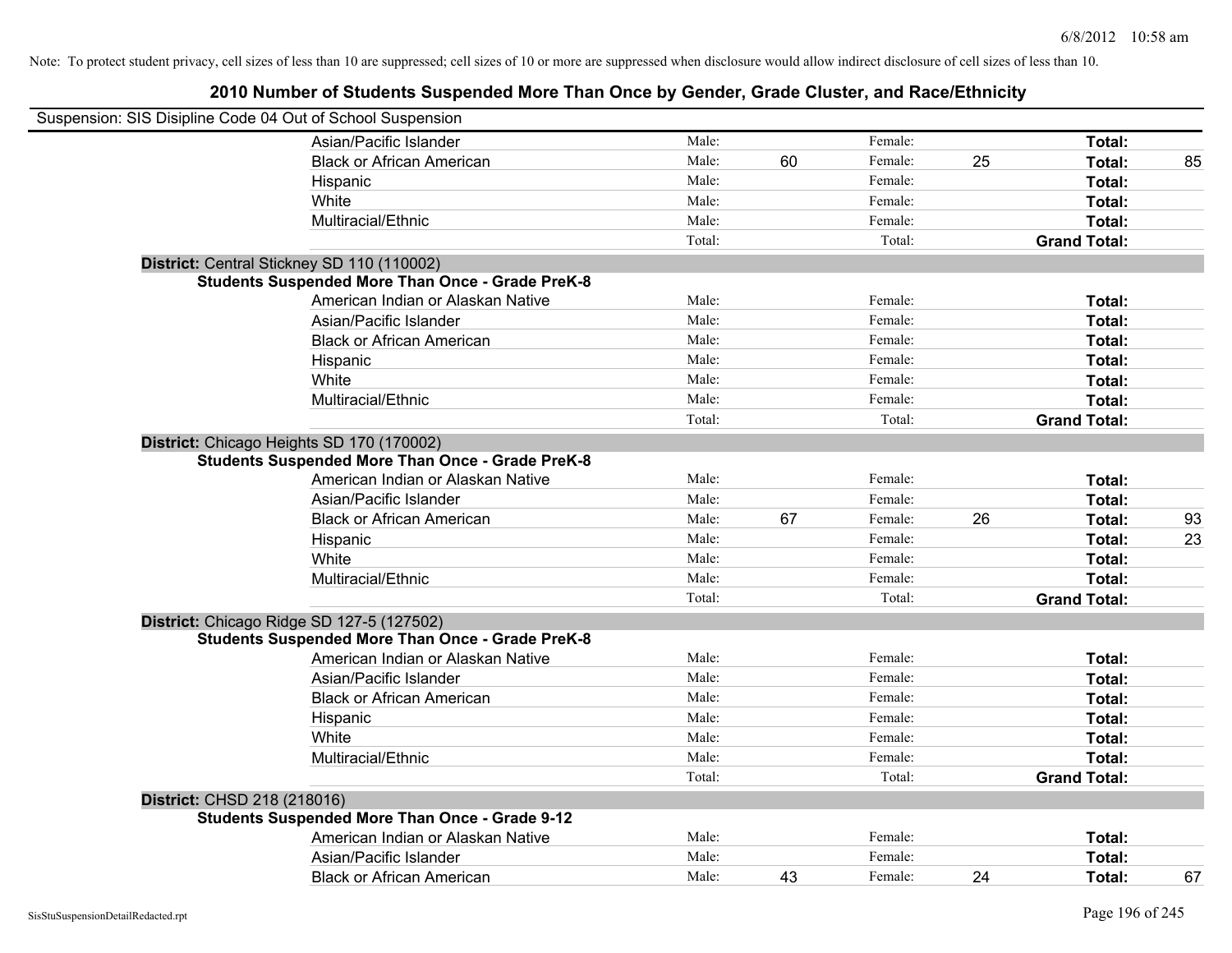| Suspension: SIS Disipline Code 04 Out of School Suspension |                                                         |        |     |         |    |                     |     |
|------------------------------------------------------------|---------------------------------------------------------|--------|-----|---------|----|---------------------|-----|
|                                                            | Hispanic                                                | Male:  | 42  | Female: | 13 | Total:              | 55  |
|                                                            | White                                                   | Male:  |     | Female: |    | <b>Total:</b>       |     |
|                                                            | Multiracial/Ethnic                                      | Male:  |     | Female: |    | Total:              |     |
|                                                            |                                                         | Total: |     | Total:  |    | <b>Grand Total:</b> | 133 |
| District: Cons HSD 230 (230013)                            |                                                         |        |     |         |    |                     |     |
|                                                            | <b>Students Suspended More Than Once - Grade 9-12</b>   |        |     |         |    |                     |     |
|                                                            | American Indian or Alaskan Native                       | Male:  |     | Female: |    | Total:              |     |
|                                                            | Asian/Pacific Islander                                  | Male:  |     | Female: |    | Total:              |     |
|                                                            | <b>Black or African American</b>                        | Male:  |     | Female: |    | Total:              | 34  |
|                                                            | Hispanic                                                | Male:  | 44  | Female: | 15 | Total:              | 59  |
|                                                            | White                                                   | Male:  | 262 | Female: | 88 | Total:              | 350 |
|                                                            | Multiracial/Ethnic                                      | Male:  |     | Female: |    | Total:              | 14  |
|                                                            |                                                         | Total: |     | Total:  |    | <b>Grand Total:</b> |     |
| District: Cook County SD 130 (130002)                      |                                                         |        |     |         |    |                     |     |
|                                                            | <b>Students Suspended More Than Once - Grade PreK-8</b> |        |     |         |    |                     |     |
|                                                            | American Indian or Alaskan Native                       | Male:  |     | Female: |    | Total:              |     |
|                                                            | Asian/Pacific Islander                                  | Male:  |     | Female: |    | Total:              |     |
|                                                            | <b>Black or African American</b>                        | Male:  |     | Female: |    | Total:              |     |
|                                                            | Hispanic                                                | Male:  |     | Female: |    | Total:              |     |
|                                                            | White                                                   | Male:  |     | Female: |    | Total:              |     |
|                                                            | Multiracial/Ethnic                                      | Male:  |     | Female: |    | Total:              |     |
|                                                            |                                                         | Total: |     | Total:  |    | <b>Grand Total:</b> |     |
|                                                            | District: Country Club Hills SD 160 (160002)            |        |     |         |    |                     |     |
|                                                            | <b>Students Suspended More Than Once - Grade PreK-8</b> |        |     |         |    |                     |     |
|                                                            | American Indian or Alaskan Native                       | Male:  |     | Female: |    | Total:              |     |
|                                                            | Asian/Pacific Islander                                  | Male:  |     | Female: |    | Total:              |     |
|                                                            | <b>Black or African American</b>                        | Male:  |     | Female: |    | Total:              | 30  |
|                                                            | Hispanic                                                | Male:  |     | Female: |    | Total:              |     |
|                                                            | White                                                   | Male:  |     | Female: |    | Total:              |     |
|                                                            | Multiracial/Ethnic                                      | Male:  |     | Female: |    | Total:              |     |
|                                                            |                                                         | Total: |     | Total:  |    | <b>Grand Total:</b> |     |
| District: Dolton SD 148 (148002)                           |                                                         |        |     |         |    |                     |     |
|                                                            | <b>Students Suspended More Than Once - Grade PreK-8</b> |        |     |         |    |                     |     |
|                                                            | American Indian or Alaskan Native                       | Male:  |     | Female: |    | Total:              |     |
|                                                            | Asian/Pacific Islander                                  | Male:  |     | Female: |    | Total:              |     |
|                                                            | <b>Black or African American</b>                        | Male:  | 76  | Female: | 20 | Total:              | 96  |
|                                                            | Hispanic                                                | Male:  |     | Female: |    | Total:              |     |
|                                                            | White                                                   | Male:  |     | Female: |    | Total:              |     |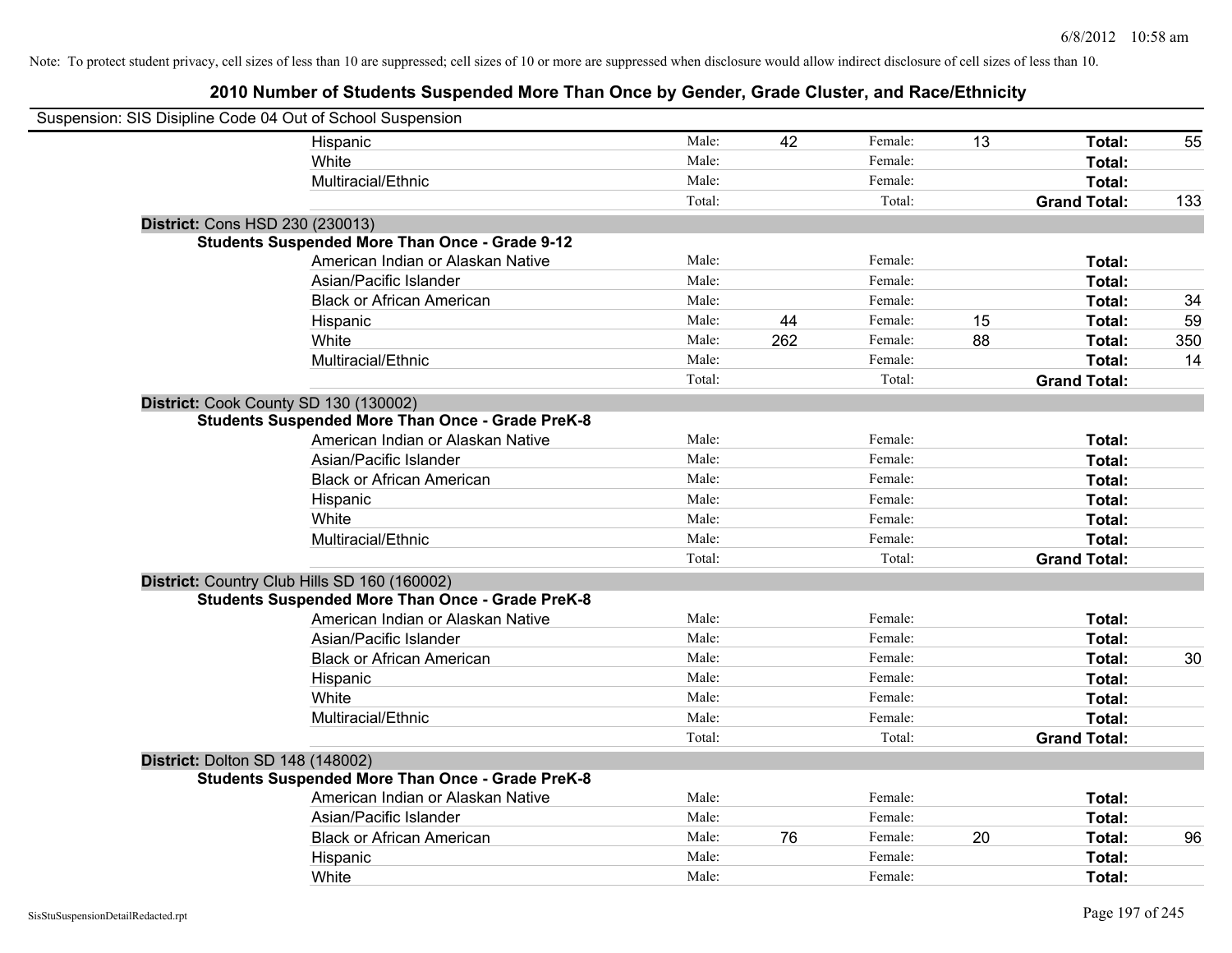# **2010 Number of Students Suspended More Than Once by Gender, Grade Cluster, and Race/Ethnicity**

| Suspension: SIS Disipline Code 04 Out of School Suspension |                                                         |        |    |         |    |                     |    |
|------------------------------------------------------------|---------------------------------------------------------|--------|----|---------|----|---------------------|----|
|                                                            | Multiracial/Ethnic                                      | Male:  |    | Female: |    | Total:              |    |
|                                                            |                                                         | Total: |    | Total:  |    | <b>Grand Total:</b> |    |
| District: Dolton SD 149 (149002)                           |                                                         |        |    |         |    |                     |    |
|                                                            | <b>Students Suspended More Than Once - Grade PreK-8</b> |        |    |         |    |                     |    |
|                                                            | American Indian or Alaskan Native                       | Male:  |    | Female: |    | Total:              |    |
|                                                            | Asian/Pacific Islander                                  | Male:  |    | Female: |    | Total:              |    |
|                                                            | <b>Black or African American</b>                        | Male:  |    | Female: |    | Total:              |    |
|                                                            | Hispanic                                                | Male:  |    | Female: |    | Total:              |    |
|                                                            | White                                                   | Male:  |    | Female: |    | Total:              |    |
|                                                            | Multiracial/Ethnic                                      | Male:  |    | Female: |    | Total:              |    |
|                                                            |                                                         | Total: |    | Total:  |    | <b>Grand Total:</b> |    |
| District: ESD 159 (159002)                                 |                                                         |        |    |         |    |                     |    |
|                                                            | <b>Students Suspended More Than Once - Grade PreK-8</b> |        |    |         |    |                     |    |
|                                                            | American Indian or Alaskan Native                       | Male:  |    | Female: |    | Total:              |    |
|                                                            | Asian/Pacific Islander                                  | Male:  |    | Female: |    | Total:              |    |
|                                                            | <b>Black or African American</b>                        | Male:  | 50 | Female: | 14 | Total:              | 64 |
|                                                            | Hispanic                                                | Male:  |    | Female: |    | Total:              |    |
|                                                            | White                                                   | Male:  |    | Female: |    | Total:              |    |
|                                                            | Multiracial/Ethnic                                      | Male:  |    | Female: |    | Total:              |    |
|                                                            |                                                         | Total: |    | Total:  |    | <b>Grand Total:</b> |    |
|                                                            | <b>Students Suspended More Than Once - Grade 9-12</b>   |        |    |         |    |                     |    |
|                                                            | American Indian or Alaskan Native                       | Male:  |    | Female: |    | Total:              |    |
|                                                            | Asian/Pacific Islander                                  | Male:  |    | Female: |    | Total:              |    |
|                                                            | <b>Black or African American</b>                        | Male:  |    | Female: |    | Total:              |    |
|                                                            | Hispanic                                                | Male:  |    | Female: |    | Total:              |    |
|                                                            | White                                                   | Male:  |    | Female: |    | Total:              |    |
|                                                            | Multiracial/Ethnic                                      | Male:  |    | Female: |    | Total:              |    |
|                                                            |                                                         | Total: |    | Total:  |    | <b>Grand Total:</b> |    |
|                                                            | District: Evergreen Park CHSD 231 (231016)              |        |    |         |    |                     |    |
|                                                            | <b>Students Suspended More Than Once - Grade 9-12</b>   |        |    |         |    |                     |    |
|                                                            | American Indian or Alaskan Native                       | Male:  |    | Female: |    | Total:              |    |
|                                                            | Asian/Pacific Islander                                  | Male:  |    | Female: |    | Total:              |    |
|                                                            | <b>Black or African American</b>                        | Male:  |    | Female: |    | Total:              | 18 |
|                                                            | Hispanic                                                | Male:  |    | Female: |    | Total:              |    |
|                                                            | White                                                   | Male:  |    | Female: |    | Total:              | 13 |
|                                                            | Multiracial/Ethnic                                      | Male:  |    | Female: |    | Total:              |    |
|                                                            |                                                         | Total: |    | Total:  |    | <b>Grand Total:</b> |    |
|                                                            |                                                         |        |    |         |    |                     |    |

**District:** Evergreen Park ESD 124 (124002)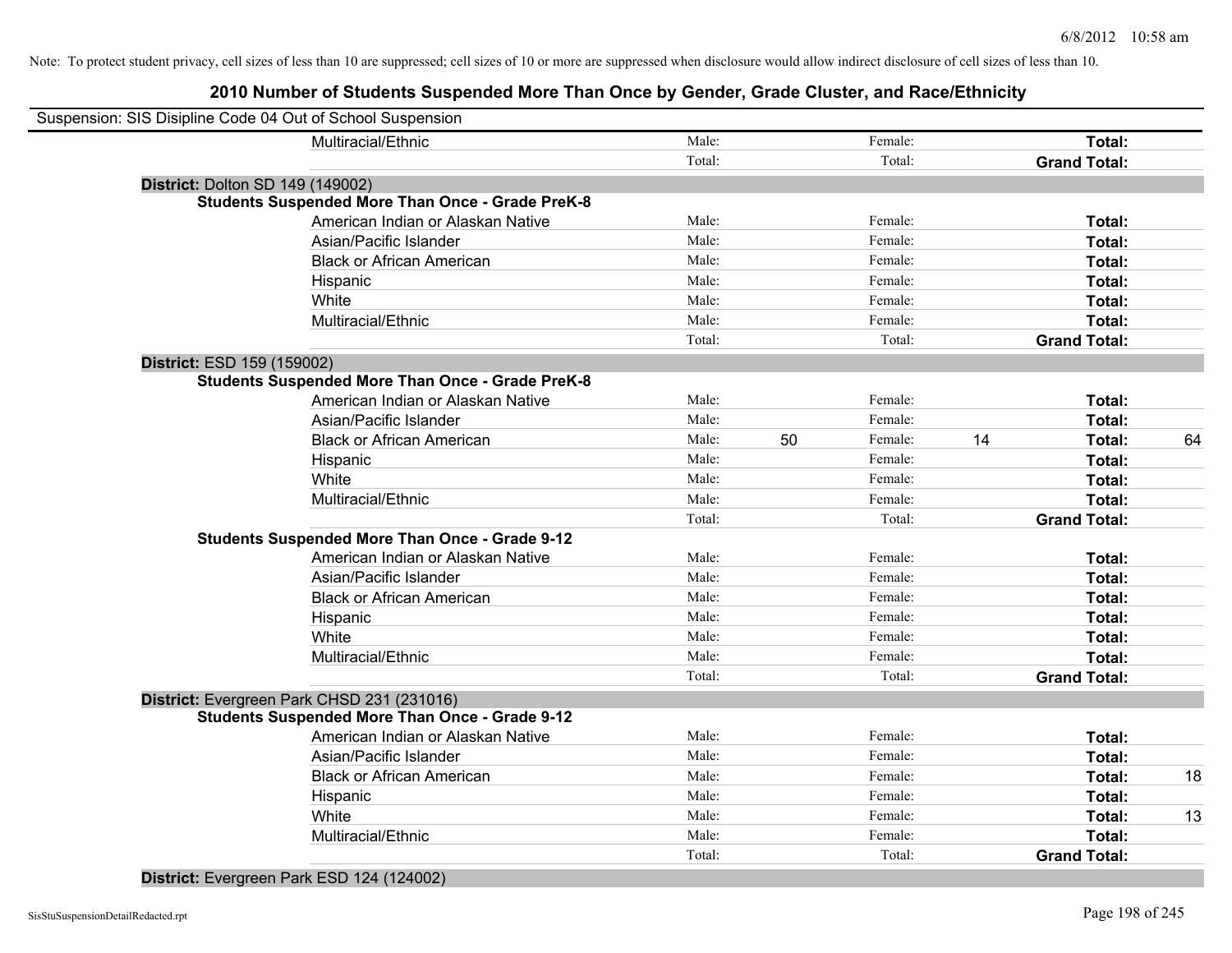| Suspension: SIS Disipline Code 04 Out of School Suspension |                                                         |        |    |         |    |                     |    |
|------------------------------------------------------------|---------------------------------------------------------|--------|----|---------|----|---------------------|----|
|                                                            | <b>Students Suspended More Than Once - Grade PreK-8</b> |        |    |         |    |                     |    |
|                                                            | American Indian or Alaskan Native                       | Male:  |    | Female: |    | Total:              |    |
|                                                            | Asian/Pacific Islander                                  | Male:  |    | Female: |    | Total:              |    |
|                                                            | <b>Black or African American</b>                        | Male:  |    | Female: |    | Total:              |    |
| Hispanic                                                   |                                                         | Male:  |    | Female: |    | Total:              |    |
| White                                                      |                                                         | Male:  |    | Female: |    | Total:              |    |
|                                                            | Multiracial/Ethnic                                      | Male:  |    | Female: |    | Total:              |    |
|                                                            |                                                         | Total: |    | Total:  |    | <b>Grand Total:</b> |    |
| District: Exc Children Have Opportunities (151061)         |                                                         |        |    |         |    |                     |    |
|                                                            | <b>Students Suspended More Than Once - Grade PreK-8</b> |        |    |         |    |                     |    |
|                                                            | American Indian or Alaskan Native                       | Male:  |    | Female: |    | Total:              |    |
|                                                            | Asian/Pacific Islander                                  | Male:  |    | Female: |    | Total:              |    |
|                                                            | <b>Black or African American</b>                        | Male:  |    | Female: |    | Total:              |    |
| Hispanic                                                   |                                                         | Male:  |    | Female: |    | Total:              |    |
| White                                                      |                                                         | Male:  |    | Female: |    | Total:              |    |
|                                                            | Multiracial/Ethnic                                      | Male:  |    | Female: |    | Total:              |    |
|                                                            |                                                         | Total: |    | Total:  |    | <b>Grand Total:</b> |    |
|                                                            | <b>Students Suspended More Than Once - Grade 9-12</b>   |        |    |         |    |                     |    |
|                                                            | American Indian or Alaskan Native                       | Male:  |    | Female: |    | Total:              |    |
|                                                            | Asian/Pacific Islander                                  | Male:  |    | Female: |    | Total:              |    |
|                                                            | <b>Black or African American</b>                        | Male:  |    | Female: |    | Total:              |    |
| Hispanic                                                   |                                                         | Male:  |    | Female: |    | Total:              |    |
| White                                                      |                                                         | Male:  |    | Female: |    | Total:              |    |
|                                                            | Multiracial/Ethnic                                      | Male:  |    | Female: |    | Total:              |    |
|                                                            |                                                         | Total: |    | Total:  |    | <b>Grand Total:</b> |    |
| District: Flossmoor SD 161 (161002)                        |                                                         |        |    |         |    |                     |    |
|                                                            | <b>Students Suspended More Than Once - Grade PreK-8</b> |        |    |         |    |                     |    |
|                                                            | American Indian or Alaskan Native                       | Male:  |    | Female: |    | Total:              |    |
|                                                            | Asian/Pacific Islander                                  | Male:  |    | Female: |    | Total:              |    |
|                                                            | <b>Black or African American</b>                        | Male:  | 55 | Female: | 12 | Total:              | 67 |
| Hispanic                                                   |                                                         | Male:  |    | Female: |    | Total:              |    |
| White                                                      |                                                         | Male:  |    | Female: |    | Total:              |    |
|                                                            | Multiracial/Ethnic                                      | Male:  |    | Female: |    | Total:              |    |
|                                                            |                                                         | Total: |    | Total:  |    | <b>Grand Total:</b> |    |
| District: Ford Heights SD 169 (169002)                     |                                                         |        |    |         |    |                     |    |
|                                                            | <b>Students Suspended More Than Once - Grade PreK-8</b> |        |    |         |    |                     |    |
|                                                            | American Indian or Alaskan Native                       | Male:  |    | Female: |    | <b>Total:</b>       |    |
|                                                            | Asian/Pacific Islander                                  | Male:  |    | Female: |    | Total:              |    |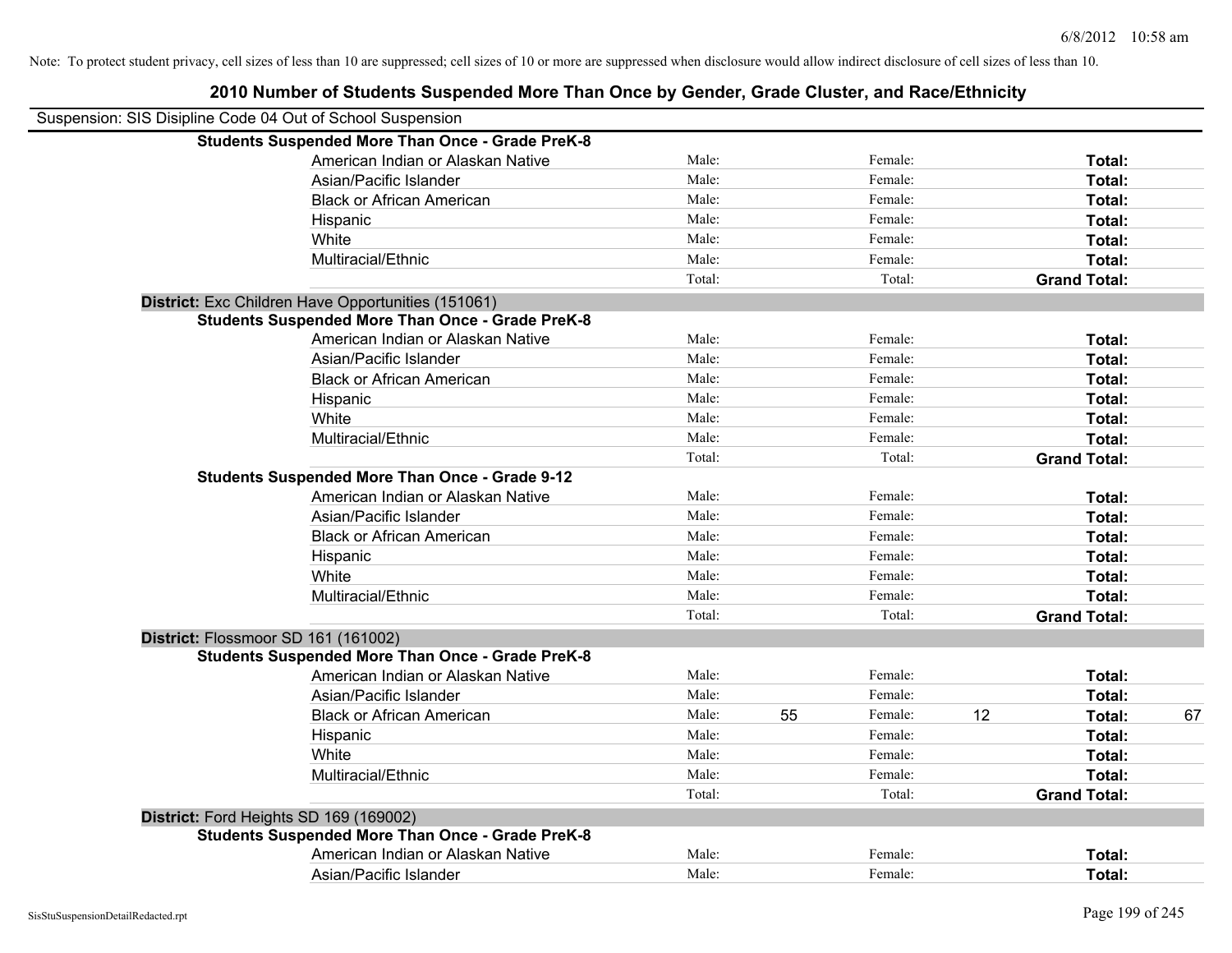| Suspension: SIS Disipline Code 04 Out of School Suspension |        |     |         |    |                     |     |
|------------------------------------------------------------|--------|-----|---------|----|---------------------|-----|
| <b>Black or African American</b>                           | Male:  | 65  | Female: | 12 | Total:              | 77  |
| Hispanic                                                   | Male:  |     | Female: |    | <b>Total:</b>       |     |
| White                                                      | Male:  |     | Female: |    | Total:              |     |
| Multiracial/Ethnic                                         | Male:  |     | Female: |    | Total:              |     |
|                                                            | Total: |     | Total:  |    | <b>Grand Total:</b> |     |
| District: Forest Ridge SD 142 (142002)                     |        |     |         |    |                     |     |
| <b>Students Suspended More Than Once - Grade PreK-8</b>    |        |     |         |    |                     |     |
| American Indian or Alaskan Native                          | Male:  |     | Female: |    | Total:              |     |
| Asian/Pacific Islander                                     | Male:  |     | Female: |    | Total:              |     |
| <b>Black or African American</b>                           | Male:  |     | Female: |    | Total:              |     |
| Hispanic                                                   | Male:  |     | Female: |    | Total:              |     |
| White                                                      | Male:  |     | Female: |    | Total:              |     |
| Multiracial/Ethnic                                         | Male:  |     | Female: |    | Total:              |     |
|                                                            | Total: |     | Total:  |    | <b>Grand Total:</b> |     |
| District: Gen George Patton SD 133 (133002)                |        |     |         |    |                     |     |
| <b>Students Suspended More Than Once - Grade PreK-8</b>    |        |     |         |    |                     |     |
| American Indian or Alaskan Native                          | Male:  |     | Female: |    | Total:              |     |
| Asian/Pacific Islander                                     | Male:  |     | Female: |    | Total:              |     |
| <b>Black or African American</b>                           | Male:  | 15  | Female: | 13 | Total:              | 28  |
| Hispanic                                                   | Male:  |     | Female: |    | Total:              |     |
| White                                                      | Male:  |     | Female: |    | Total:              |     |
| Multiracial/Ethnic                                         | Male:  |     | Female: |    | Total:              |     |
|                                                            | Total: |     | Total:  |    | <b>Grand Total:</b> |     |
| District: Harvey SD 152 (152002)                           |        |     |         |    |                     |     |
| <b>Students Suspended More Than Once - Grade PreK-8</b>    |        |     |         |    |                     |     |
| American Indian or Alaskan Native                          | Male:  |     | Female: |    | Total:              |     |
| Asian/Pacific Islander                                     | Male:  |     | Female: |    | Total:              |     |
| <b>Black or African American</b>                           | Male:  | 109 | Female: | 50 | Total:              | 159 |
| Hispanic                                                   | Male:  |     | Female: |    | Total:              |     |
| White                                                      | Male:  |     | Female: |    | Total:              |     |
| Multiracial/Ethnic                                         | Male:  |     | Female: |    | Total:              |     |
|                                                            | Total: |     | Total:  |    | <b>Grand Total:</b> |     |
| District: Hazel Crest SD 152-5 (152502)                    |        |     |         |    |                     |     |
| <b>Students Suspended More Than Once - Grade PreK-8</b>    |        |     |         |    |                     |     |
| American Indian or Alaskan Native                          | Male:  |     | Female: |    | Total:              |     |
| Asian/Pacific Islander                                     | Male:  |     | Female: |    | Total:              |     |
| <b>Black or African American</b>                           | Male:  | 39  | Female: | 11 | Total:              | 50  |
| Hispanic                                                   | Male:  |     | Female: |    | Total:              |     |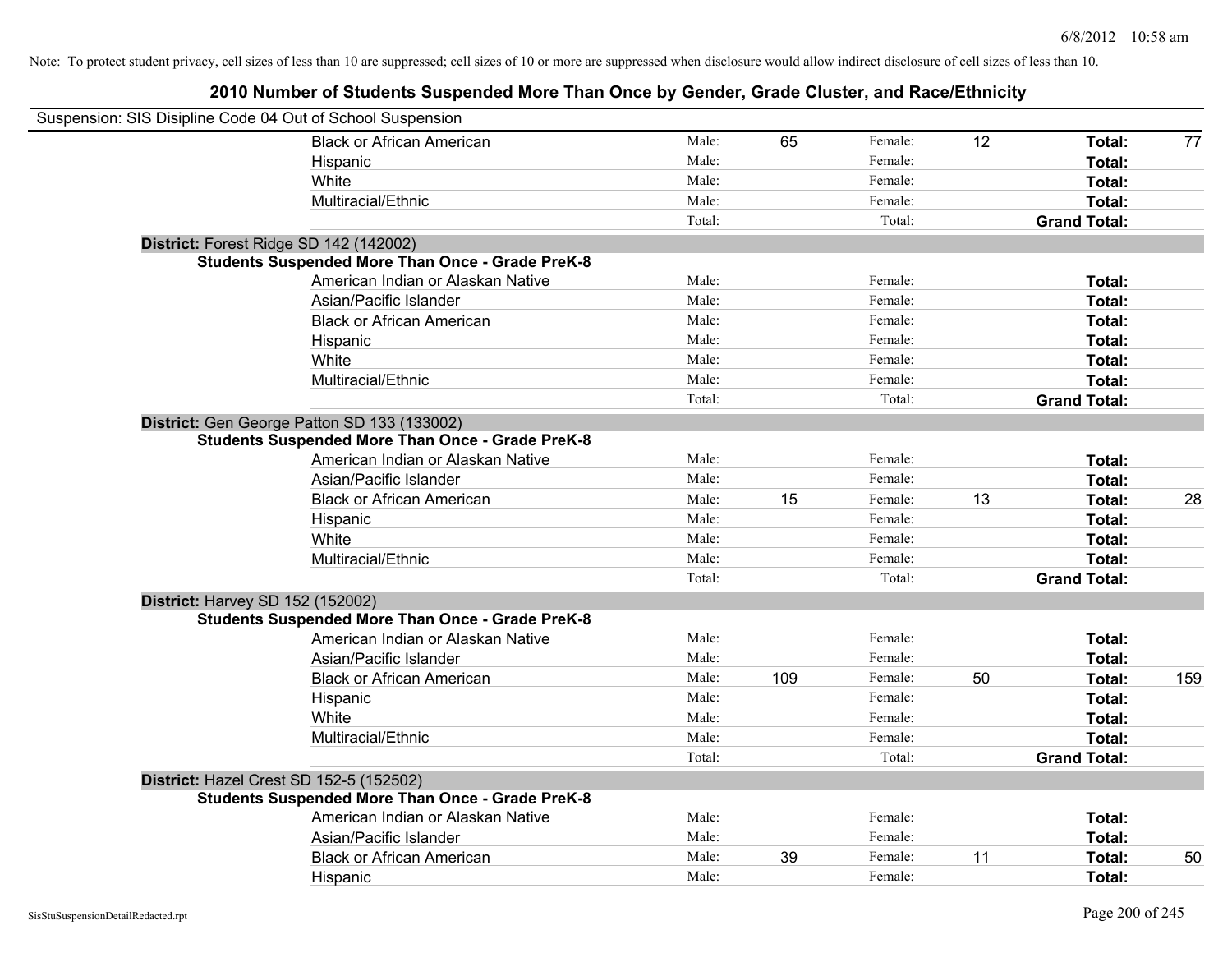| Suspension: SIS Disipline Code 04 Out of School Suspension |                                                         |        |    |         |    |                     |     |
|------------------------------------------------------------|---------------------------------------------------------|--------|----|---------|----|---------------------|-----|
|                                                            | White                                                   | Male:  |    | Female: |    | Total:              |     |
|                                                            | Multiracial/Ethnic                                      | Male:  |    | Female: |    | Total:              |     |
|                                                            |                                                         | Total: |    | Total:  |    | <b>Grand Total:</b> |     |
|                                                            | District: Homewood Flossmoor CHSD 233 (233016)          |        |    |         |    |                     |     |
|                                                            | <b>Students Suspended More Than Once - Grade 9-12</b>   |        |    |         |    |                     |     |
|                                                            | American Indian or Alaskan Native                       | Male:  |    | Female: |    | Total:              |     |
|                                                            | Asian/Pacific Islander                                  | Male:  |    | Female: |    | Total:              |     |
|                                                            | <b>Black or African American</b>                        | Male:  | 71 | Female: | 37 | Total:              | 108 |
|                                                            | Hispanic                                                | Male:  |    | Female: |    | Total:              |     |
|                                                            | White                                                   | Male:  |    | Female: |    | Total:              |     |
|                                                            | Multiracial/Ethnic                                      | Male:  |    | Female: |    | Total:              |     |
|                                                            |                                                         | Total: |    | Total:  |    | <b>Grand Total:</b> | 128 |
| District: Homewood SD 153 (153002)                         |                                                         |        |    |         |    |                     |     |
|                                                            | <b>Students Suspended More Than Once - Grade PreK-8</b> |        |    |         |    |                     |     |
|                                                            | American Indian or Alaskan Native                       | Male:  |    | Female: |    | Total:              |     |
|                                                            | Asian/Pacific Islander                                  | Male:  |    | Female: |    | Total:              |     |
|                                                            | <b>Black or African American</b>                        | Male:  |    | Female: |    | Total:              | 15  |
|                                                            | Hispanic                                                | Male:  |    | Female: |    | Total:              |     |
|                                                            | White                                                   | Male:  |    | Female: |    | Total:              |     |
|                                                            | Multiracial/Ethnic                                      | Male:  |    | Female: |    | Total:              |     |
|                                                            |                                                         | Total: |    | Total:  |    | <b>Grand Total:</b> |     |
|                                                            | District: Hoover-Schrum Memorial SD 157 (157002)        |        |    |         |    |                     |     |
|                                                            | <b>Students Suspended More Than Once - Grade PreK-8</b> |        |    |         |    |                     |     |
|                                                            | American Indian or Alaskan Native                       | Male:  |    | Female: |    | Total:              |     |
|                                                            | Asian/Pacific Islander                                  | Male:  |    | Female: |    | Total:              |     |
|                                                            | <b>Black or African American</b>                        | Male:  | 60 | Female: | 34 | Total:              | 94  |
|                                                            | Hispanic                                                | Male:  |    | Female: |    | Total:              |     |
|                                                            | White                                                   | Male:  |    | Female: |    | Total:              |     |
|                                                            | Multiracial/Ethnic                                      | Male:  |    | Female: |    | Total:              |     |
|                                                            |                                                         | Total: |    | Total:  |    | <b>Grand Total:</b> | 107 |
| District: Indian Springs SD 109 (109002)                   |                                                         |        |    |         |    |                     |     |
|                                                            | <b>Students Suspended More Than Once - Grade PreK-8</b> |        |    |         |    |                     |     |
|                                                            | American Indian or Alaskan Native                       | Male:  |    | Female: |    | Total:              |     |
|                                                            | Asian/Pacific Islander                                  | Male:  |    | Female: |    | Total:              |     |
|                                                            | <b>Black or African American</b>                        | Male:  |    | Female: |    | Total:              | 12  |
|                                                            | Hispanic                                                | Male:  |    | Female: |    | Total:              |     |
|                                                            | White                                                   | Male:  |    | Female: |    | Total:              |     |
|                                                            | Multiracial/Ethnic                                      | Male:  |    | Female: |    | Total:              |     |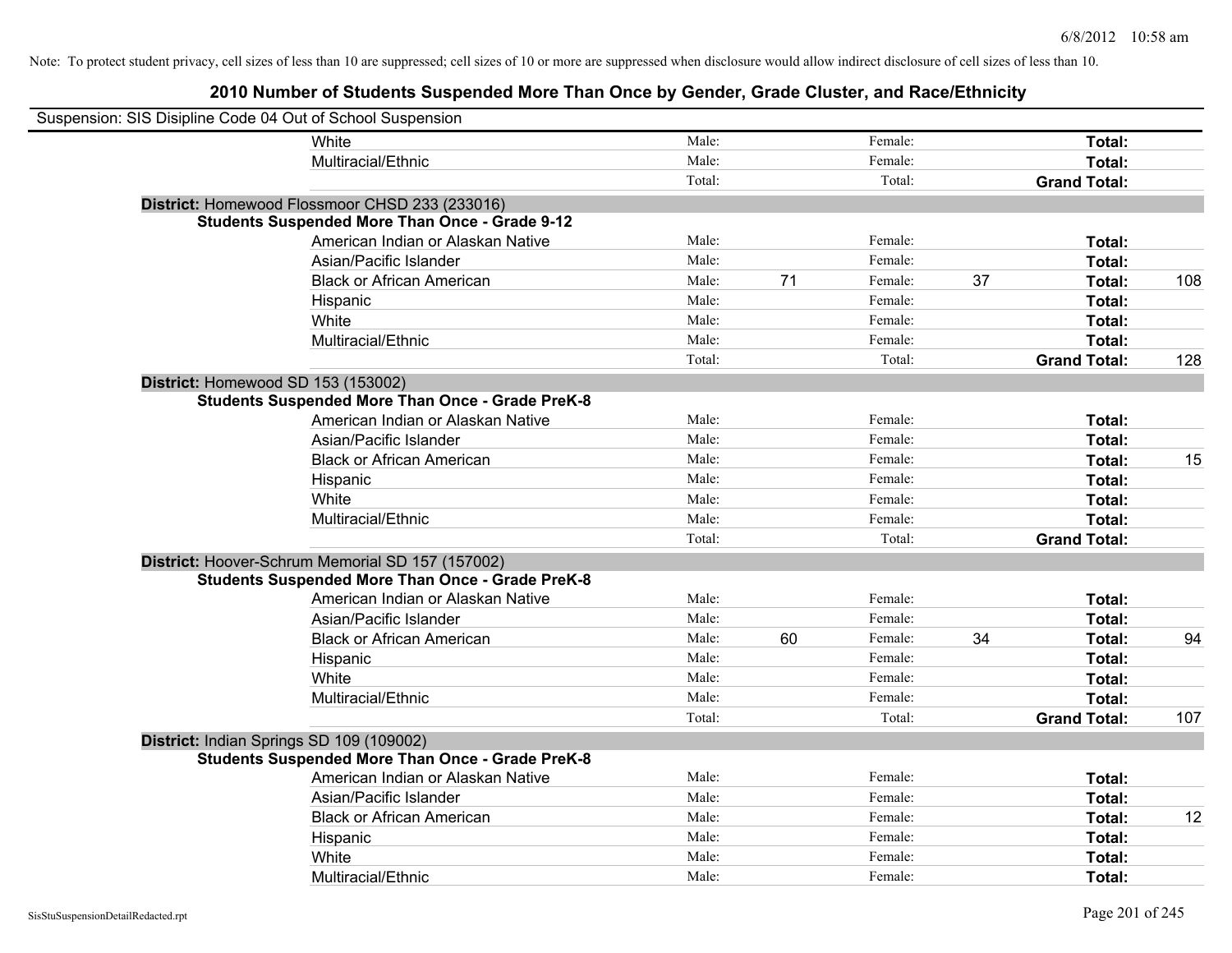|                                          | Suspension: SIS Disipline Code 04 Out of School Suspension |        |    |         |    |                     |    |
|------------------------------------------|------------------------------------------------------------|--------|----|---------|----|---------------------|----|
|                                          |                                                            | Total: |    | Total:  |    | <b>Grand Total:</b> |    |
| District: Kirby SD 140 (140002)          |                                                            |        |    |         |    |                     |    |
|                                          | <b>Students Suspended More Than Once - Grade PreK-8</b>    |        |    |         |    |                     |    |
|                                          | American Indian or Alaskan Native                          | Male:  |    | Female: |    | Total:              |    |
|                                          | Asian/Pacific Islander                                     | Male:  |    | Female: |    | Total:              |    |
|                                          | <b>Black or African American</b>                           | Male:  |    | Female: |    | Total:              |    |
|                                          | Hispanic                                                   | Male:  |    | Female: |    | Total:              |    |
|                                          | White                                                      | Male:  |    | Female: |    | Total:              |    |
|                                          | Multiracial/Ethnic                                         | Male:  |    | Female: |    | Total:              |    |
|                                          |                                                            | Total: |    | Total:  |    | <b>Grand Total:</b> |    |
| <b>District: Lansing SD 158 (158002)</b> |                                                            |        |    |         |    |                     |    |
|                                          | <b>Students Suspended More Than Once - Grade PreK-8</b>    |        |    |         |    |                     |    |
|                                          | American Indian or Alaskan Native                          | Male:  |    | Female: |    | Total:              |    |
|                                          | Asian/Pacific Islander                                     | Male:  |    | Female: |    | Total:              |    |
|                                          | <b>Black or African American</b>                           | Male:  |    | Female: |    | Total:              | 27 |
|                                          | Hispanic                                                   | Male:  |    | Female: |    | Total:              |    |
|                                          | White                                                      | Male:  |    | Female: |    | Total:              |    |
|                                          | Multiracial/Ethnic                                         | Male:  |    | Female: |    | Total:              |    |
|                                          |                                                            | Total: |    | Total:  |    | <b>Grand Total:</b> |    |
|                                          | District: Lemont Twp HSD 210 (210017)                      |        |    |         |    |                     |    |
|                                          | <b>Students Suspended More Than Once - Grade 9-12</b>      |        |    |         |    |                     |    |
|                                          | American Indian or Alaskan Native                          | Male:  |    | Female: |    | Total:              |    |
|                                          | Asian/Pacific Islander                                     | Male:  |    | Female: |    | Total:              |    |
|                                          | <b>Black or African American</b>                           | Male:  |    | Female: |    | Total:              |    |
|                                          | Hispanic                                                   | Male:  |    | Female: |    | Total:              |    |
|                                          | White                                                      | Male:  |    | Female: |    | Total:              | 35 |
|                                          | Multiracial/Ethnic                                         | Male:  |    | Female: |    | Total:              |    |
|                                          |                                                            | Total: | 31 | Total:  | 14 | <b>Grand Total:</b> | 45 |
|                                          | District: Lemont-Bromberek CSD 113A (113A02)               |        |    |         |    |                     |    |
|                                          | <b>Students Suspended More Than Once - Grade PreK-8</b>    |        |    |         |    |                     |    |
|                                          | American Indian or Alaskan Native                          | Male:  |    | Female: |    | Total:              |    |
|                                          | Asian/Pacific Islander                                     | Male:  |    | Female: |    | Total:              |    |
|                                          | <b>Black or African American</b>                           | Male:  |    | Female: |    | Total:              |    |
|                                          | Hispanic                                                   | Male:  |    | Female: |    | Total:              |    |
|                                          | White                                                      | Male:  |    | Female: |    | Total:              | 21 |
|                                          | Multiracial/Ethnic                                         | Male:  |    | Female: |    | Total:              |    |
|                                          |                                                            |        |    |         |    |                     |    |

**District:** Lincoln ESD 156 (156002)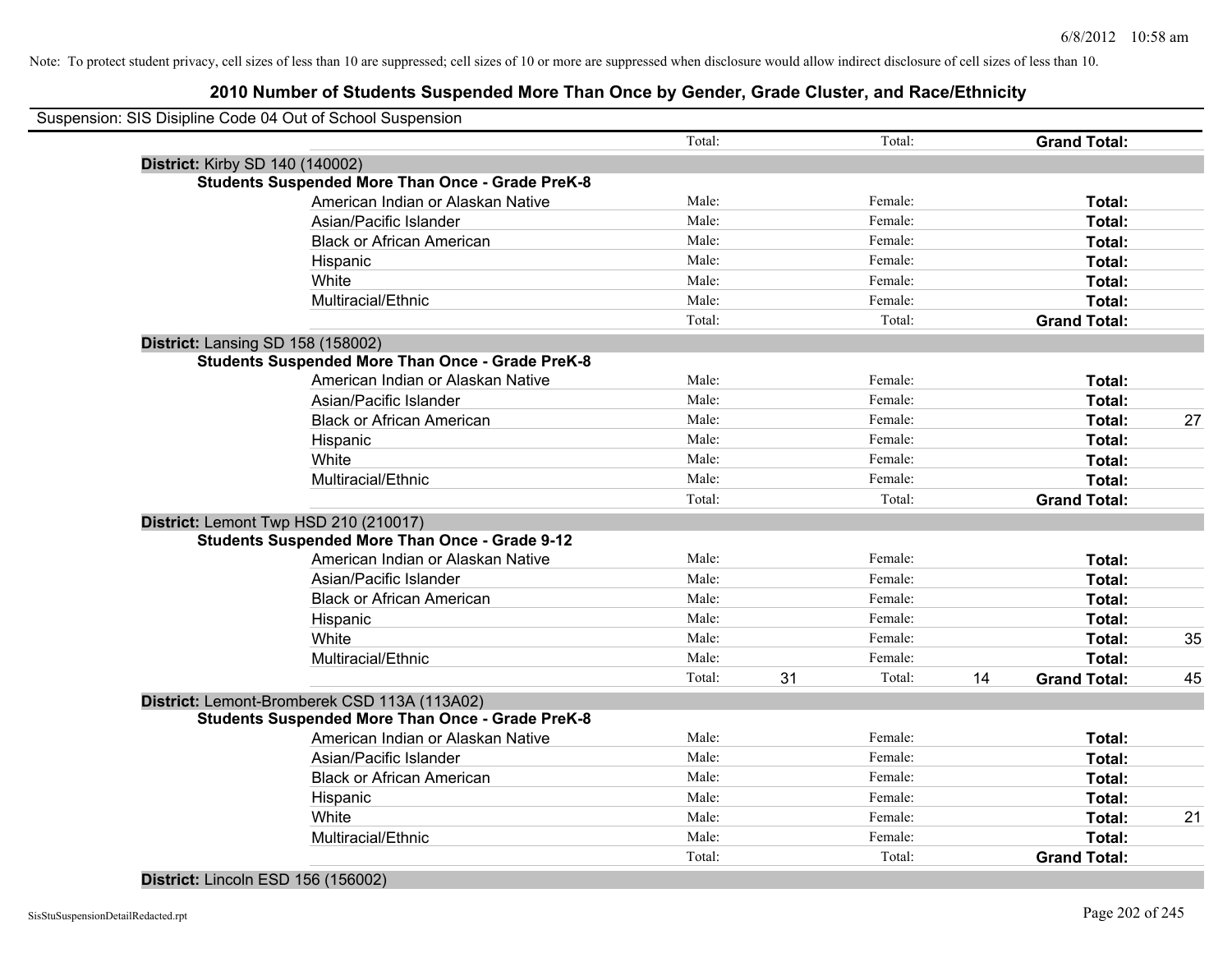| Suspension: SIS Disipline Code 04 Out of School Suspension |        |    |         |    |                     |     |
|------------------------------------------------------------|--------|----|---------|----|---------------------|-----|
| <b>Students Suspended More Than Once - Grade PreK-8</b>    |        |    |         |    |                     |     |
| American Indian or Alaskan Native                          | Male:  |    | Female: |    | Total:              |     |
| Asian/Pacific Islander                                     | Male:  |    | Female: |    | Total:              |     |
| <b>Black or African American</b>                           | Male:  | 36 | Female: | 11 | Total:              | 47  |
| Hispanic                                                   | Male:  |    | Female: |    | Total:              |     |
| White                                                      | Male:  |    | Female: |    | Total:              |     |
| Multiracial/Ethnic                                         | Male:  |    | Female: |    | Total:              |     |
|                                                            | Total: |    | Total:  |    | <b>Grand Total:</b> |     |
| District: Matteson ESD 162 (162002)                        |        |    |         |    |                     |     |
| <b>Students Suspended More Than Once - Grade PreK-8</b>    |        |    |         |    |                     |     |
| American Indian or Alaskan Native                          | Male:  |    | Female: |    | Total:              |     |
| Asian/Pacific Islander                                     | Male:  |    | Female: |    | Total:              |     |
| <b>Black or African American</b>                           | Male:  | 75 | Female: | 36 | Total:              | 111 |
| Hispanic                                                   | Male:  |    | Female: |    | Total:              |     |
| White                                                      | Male:  |    | Female: |    | Total:              |     |
| Multiracial/Ethnic                                         | Male:  |    | Female: |    | Total:              |     |
|                                                            | Total: |    | Total:  |    | <b>Grand Total:</b> |     |
| District: North Palos SD 117 (117002)                      |        |    |         |    |                     |     |
| <b>Students Suspended More Than Once - Grade PreK-8</b>    |        |    |         |    |                     |     |
| American Indian or Alaskan Native                          | Male:  |    | Female: |    | Total:              |     |
| Asian/Pacific Islander                                     | Male:  |    | Female: |    | Total:              |     |
| <b>Black or African American</b>                           | Male:  |    | Female: |    | Total:              |     |
| Hispanic                                                   | Male:  |    | Female: |    | Total:              |     |
| White                                                      | Male:  |    | Female: |    | Total:              | 10  |
| Multiracial/Ethnic                                         | Male:  |    | Female: |    | Total:              |     |
|                                                            | Total: |    | Total:  |    | <b>Grand Total:</b> |     |
| District: Oak Lawn CHSD 229 (229016)                       |        |    |         |    |                     |     |
| <b>Students Suspended More Than Once - Grade 9-12</b>      |        |    |         |    |                     |     |
| American Indian or Alaskan Native                          | Male:  |    | Female: |    | Total:              |     |
| Asian/Pacific Islander                                     | Male:  |    | Female: |    | Total:              |     |
| <b>Black or African American</b>                           | Male:  |    | Female: |    | Total:              | 16  |
| Hispanic                                                   | Male:  |    | Female: |    | Total:              | 35  |
| White                                                      | Male:  | 58 | Female: | 26 | Total:              | 84  |
| Multiracial/Ethnic                                         | Male:  |    | Female: |    | Total:              |     |
|                                                            | Total: |    | Total:  |    | <b>Grand Total:</b> |     |
| District: Oak Lawn-Hometown SD 123 (123002)                |        |    |         |    |                     |     |
| <b>Students Suspended More Than Once - Grade PreK-8</b>    |        |    |         |    |                     |     |
| American Indian or Alaskan Native                          | Male:  |    | Female: |    | Total:              |     |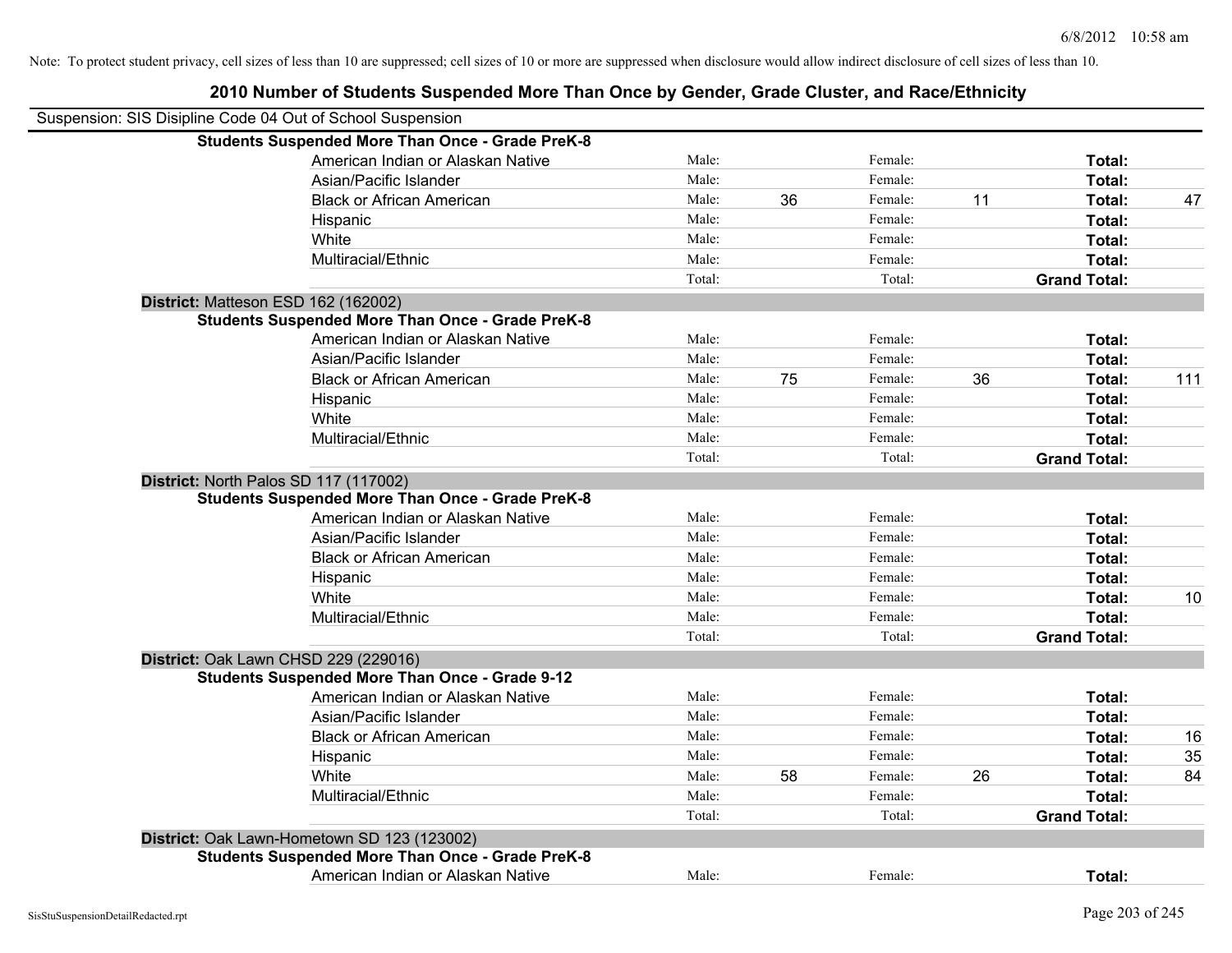| Suspension: SIS Disipline Code 04 Out of School Suspension |                                                         |        |               |                     |        |    |
|------------------------------------------------------------|---------------------------------------------------------|--------|---------------|---------------------|--------|----|
|                                                            | Asian/Pacific Islander                                  | Male:  | Female:       |                     | Total: |    |
|                                                            | <b>Black or African American</b>                        | Male:  | Female:       |                     | Total: |    |
|                                                            | Hispanic                                                | Male:  | Female:       |                     | Total: |    |
|                                                            | White                                                   | Male:  | Female:       |                     | Total: |    |
|                                                            | Multiracial/Ethnic                                      | Male:  | Female:       |                     | Total: |    |
|                                                            |                                                         | Total: | Total:        | <b>Grand Total:</b> |        |    |
| <b>District: Orland SD 135 (135002)</b>                    |                                                         |        |               |                     |        |    |
|                                                            | <b>Students Suspended More Than Once - Grade PreK-8</b> |        |               |                     |        |    |
|                                                            | American Indian or Alaskan Native                       | Male:  | Female:       |                     | Total: |    |
|                                                            | Asian/Pacific Islander                                  | Male:  | Female:       |                     | Total: |    |
|                                                            | <b>Black or African American</b>                        | Male:  | Female:       |                     | Total: |    |
|                                                            | Hispanic                                                | Male:  | Female:       |                     | Total: |    |
|                                                            | White                                                   | Male:  | Female:       |                     | Total: | 26 |
|                                                            | Multiracial/Ethnic                                      | Male:  | Female:       |                     | Total: |    |
|                                                            |                                                         | Total: | Total:        | <b>Grand Total:</b> |        | 36 |
| District: Palos CCSD 118 (118004)                          |                                                         |        |               |                     |        |    |
|                                                            | <b>Students Suspended More Than Once - Grade PreK-8</b> |        |               |                     |        |    |
|                                                            | American Indian or Alaskan Native                       | Male:  | Female:       |                     | Total: |    |
|                                                            | Asian/Pacific Islander                                  | Male:  | Female:       |                     | Total: |    |
|                                                            | <b>Black or African American</b>                        | Male:  | Female:       |                     | Total: |    |
|                                                            | Hispanic                                                | Male:  | Female:       |                     | Total: |    |
|                                                            | White                                                   | Male:  | Female:       |                     | Total: |    |
|                                                            | Multiracial/Ethnic                                      | Male:  | Female:       |                     | Total: |    |
|                                                            |                                                         | Total: | Total:        | <b>Grand Total:</b> |        |    |
| District: Park Forest SD 163 (163002)                      |                                                         |        |               |                     |        |    |
|                                                            | <b>Students Suspended More Than Once - Grade PreK-8</b> |        |               |                     |        |    |
|                                                            | American Indian or Alaskan Native                       | Male:  | Female:       |                     | Total: |    |
|                                                            | Asian/Pacific Islander                                  | Male:  | Female:       |                     | Total: |    |
|                                                            | <b>Black or African American</b>                        | Male:  | 60<br>Female: | 14                  | Total: | 74 |
|                                                            | Hispanic                                                | Male:  | Female:       |                     | Total: |    |
|                                                            | White                                                   | Male:  | Female:       |                     | Total: |    |
|                                                            | Multiracial/Ethnic                                      | Male:  | Female:       |                     | Total: |    |
|                                                            |                                                         | Total: | Total:        | <b>Grand Total:</b> |        |    |
|                                                            | District: Posen-Robbins ESD 143-5 (143502)              |        |               |                     |        |    |
|                                                            | <b>Students Suspended More Than Once - Grade PreK-8</b> |        |               |                     |        |    |
|                                                            | American Indian or Alaskan Native                       | Male:  | Female:       |                     | Total: |    |
|                                                            | Asian/Pacific Islander                                  | Male:  | Female:       |                     | Total: |    |
|                                                            | <b>Black or African American</b>                        | Male:  | Female:       |                     | Total: |    |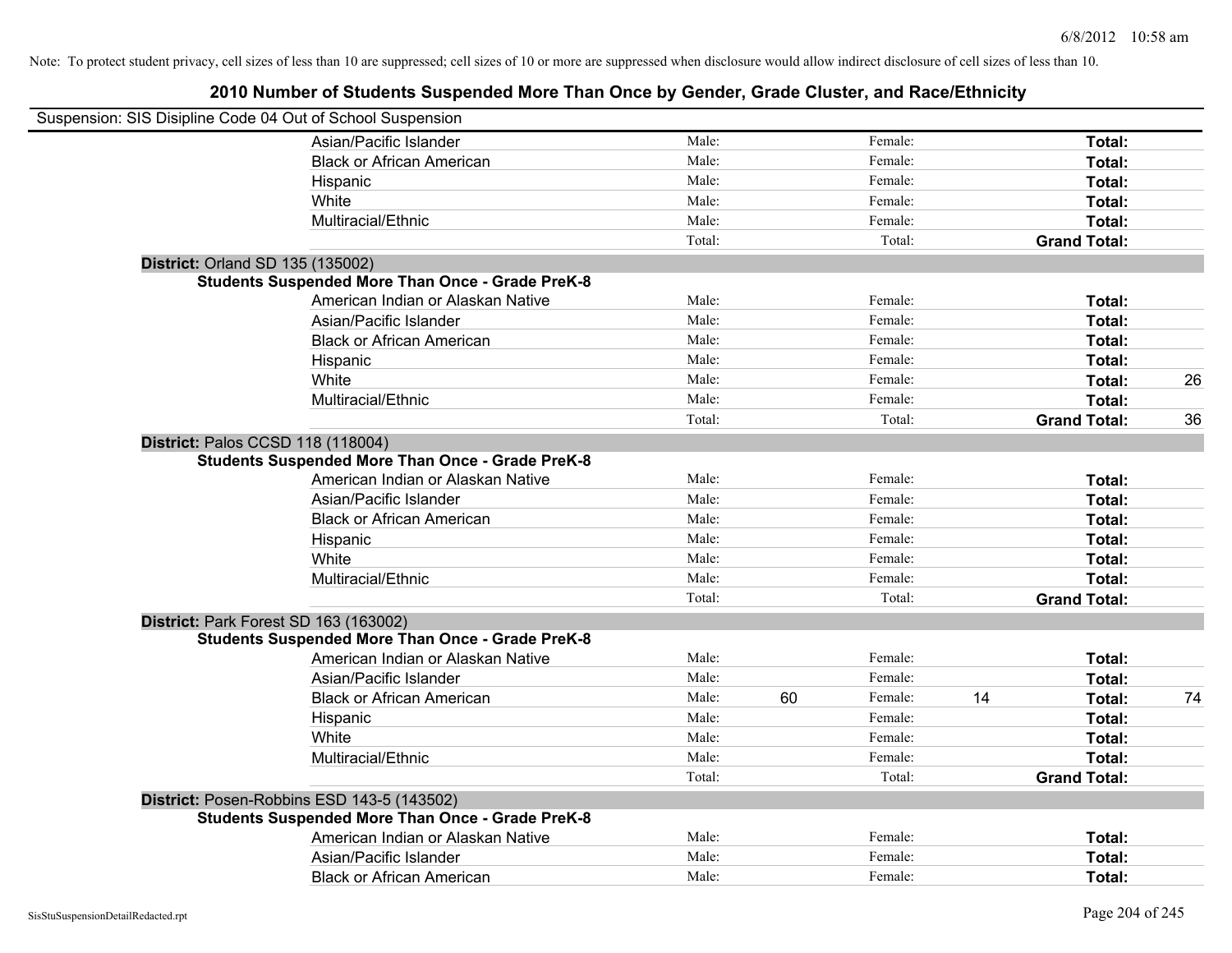| Suspension: SIS Disipline Code 04 Out of School Suspension |                                                         |        |     |         |    |                     |     |
|------------------------------------------------------------|---------------------------------------------------------|--------|-----|---------|----|---------------------|-----|
|                                                            | Hispanic                                                | Male:  |     | Female: |    | Total:              |     |
|                                                            | White                                                   | Male:  |     | Female: |    | Total:              |     |
|                                                            | Multiracial/Ethnic                                      | Male:  |     | Female: |    | Total:              |     |
|                                                            |                                                         | Total: |     | Total:  |    | <b>Grand Total:</b> | 13  |
| District: Prairie-Hills ESD 144 (144002)                   |                                                         |        |     |         |    |                     |     |
|                                                            | <b>Students Suspended More Than Once - Grade PreK-8</b> |        |     |         |    |                     |     |
|                                                            | American Indian or Alaskan Native                       | Male:  |     | Female: |    | Total:              |     |
|                                                            | Asian/Pacific Islander                                  | Male:  |     | Female: |    | Total:              |     |
|                                                            | <b>Black or African American</b>                        | Male:  | 131 | Female: | 63 | Total:              | 194 |
|                                                            | Hispanic                                                | Male:  |     | Female: |    | Total:              |     |
|                                                            | White                                                   | Male:  |     | Female: |    | Total:              |     |
|                                                            | Multiracial/Ethnic                                      | Male:  |     | Female: |    | Total:              |     |
|                                                            |                                                         | Total: |     | Total:  |    | <b>Grand Total:</b> |     |
| District: Reavis Twp HSD 220 (220017)                      |                                                         |        |     |         |    |                     |     |
|                                                            | <b>Students Suspended More Than Once - Grade 9-12</b>   |        |     |         |    |                     |     |
|                                                            | American Indian or Alaskan Native                       | Male:  |     | Female: |    | Total:              |     |
|                                                            | Asian/Pacific Islander                                  | Male:  |     | Female: |    | Total:              |     |
|                                                            | <b>Black or African American</b>                        | Male:  |     | Female: |    | Total:              |     |
|                                                            | Hispanic                                                | Male:  | 26  | Female: | 16 | Total:              | 42  |
|                                                            | White                                                   | Male:  | 33  | Female: | 11 | Total:              | 44  |
|                                                            | Multiracial/Ethnic                                      | Male:  |     | Female: |    | Total:              |     |
|                                                            |                                                         | Total: |     | Total:  |    | <b>Grand Total:</b> |     |
| <b>District: Rich Twp HSD 227 (227017)</b>                 |                                                         |        |     |         |    |                     |     |
|                                                            | <b>Students Suspended More Than Once - Grade 9-12</b>   |        |     |         |    |                     |     |
|                                                            | American Indian or Alaskan Native                       | Male:  |     | Female: |    | Total:              |     |
|                                                            | Asian/Pacific Islander                                  | Male:  |     | Female: |    | Total:              |     |
|                                                            | <b>Black or African American</b>                        | Male:  | 162 | Female: | 56 | Total:              | 218 |
|                                                            | Hispanic                                                | Male:  |     | Female: |    | Total:              |     |
|                                                            | White                                                   | Male:  |     | Female: |    | Total:              |     |
|                                                            | Multiracial/Ethnic                                      | Male:  |     | Female: |    | Total:              |     |
|                                                            |                                                         | Total: |     | Total:  |    | <b>Grand Total:</b> | 234 |
| District: Ridgeland SD 122 (122002)                        |                                                         |        |     |         |    |                     |     |
|                                                            | <b>Students Suspended More Than Once - Grade PreK-8</b> |        |     |         |    |                     |     |
|                                                            | American Indian or Alaskan Native                       | Male:  |     | Female: |    | Total:              |     |
|                                                            | Asian/Pacific Islander                                  | Male:  |     | Female: |    | Total:              |     |
|                                                            | <b>Black or African American</b>                        | Male:  |     | Female: |    | Total:              |     |
|                                                            | Hispanic                                                | Male:  |     | Female: |    | Total:              |     |
|                                                            | White                                                   | Male:  |     | Female: |    | Total:              |     |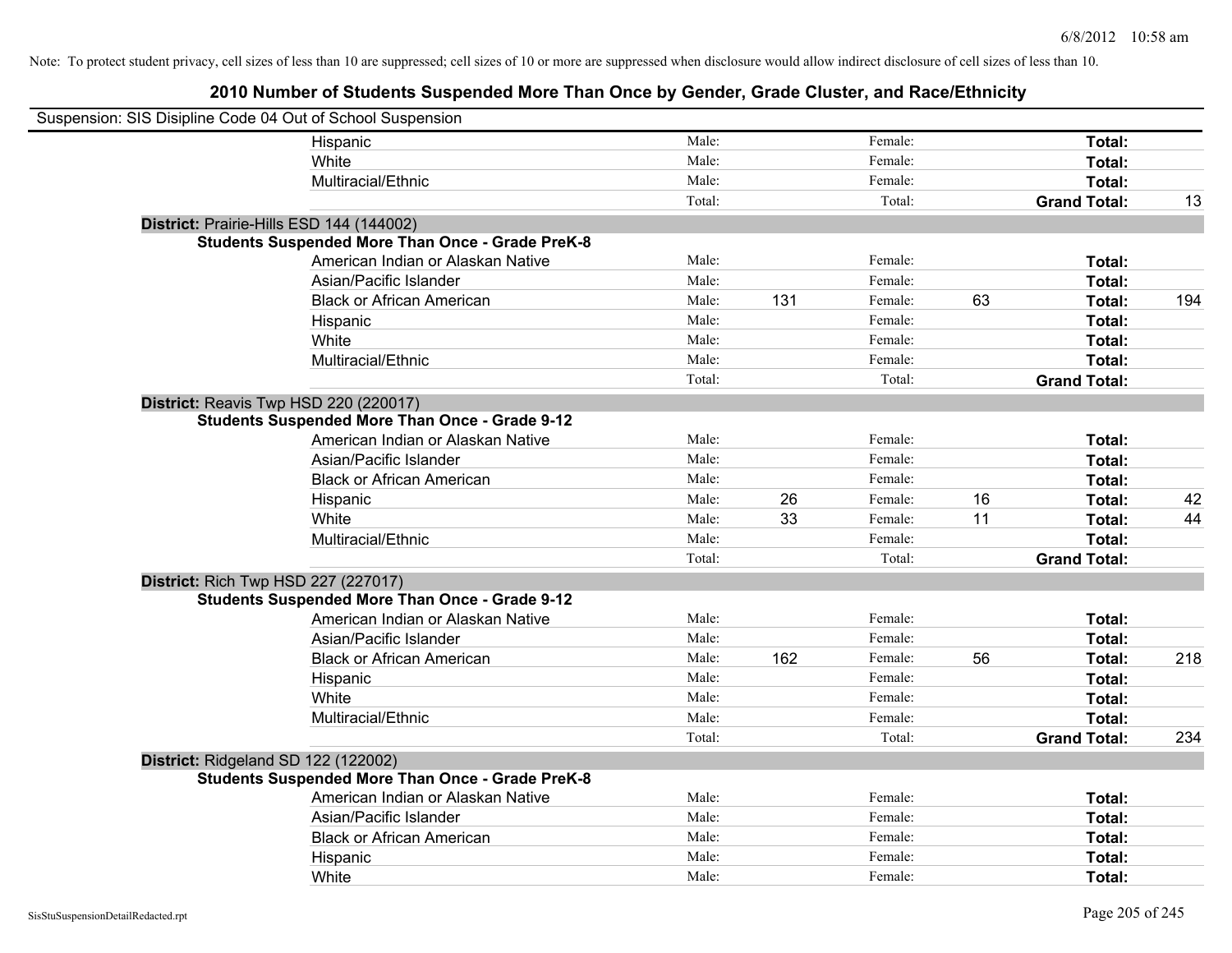| Suspension: SIS Disipline Code 04 Out of School Suspension |                                                         |        |    |         |    |                     |    |
|------------------------------------------------------------|---------------------------------------------------------|--------|----|---------|----|---------------------|----|
|                                                            | Multiracial/Ethnic                                      | Male:  |    | Female: |    | Total:              |    |
|                                                            |                                                         | Total: |    | Total:  |    | <b>Grand Total:</b> |    |
| District: Sandridge SD 172 (172002)                        |                                                         |        |    |         |    |                     |    |
|                                                            | <b>Students Suspended More Than Once - Grade PreK-8</b> |        |    |         |    |                     |    |
|                                                            | American Indian or Alaskan Native                       | Male:  |    | Female: |    | Total:              |    |
|                                                            | Asian/Pacific Islander                                  | Male:  |    | Female: |    | Total:              |    |
|                                                            | <b>Black or African American</b>                        | Male:  |    | Female: |    | Total:              |    |
|                                                            | Hispanic                                                | Male:  |    | Female: |    | Total:              |    |
|                                                            | White                                                   | Male:  |    | Female: |    | Total:              |    |
|                                                            | Multiracial/Ethnic                                      | Male:  |    | Female: |    | Total:              |    |
|                                                            |                                                         | Total: |    | Total:  |    | <b>Grand Total:</b> |    |
| District: South Holland SD 150 (150002)                    |                                                         |        |    |         |    |                     |    |
|                                                            | <b>Students Suspended More Than Once - Grade PreK-8</b> |        |    |         |    |                     |    |
|                                                            | American Indian or Alaskan Native                       | Male:  |    | Female: |    | Total:              |    |
|                                                            | Asian/Pacific Islander                                  | Male:  |    | Female: |    | Total:              |    |
|                                                            | <b>Black or African American</b>                        | Male:  |    | Female: |    | Total:              | 12 |
|                                                            | Hispanic                                                | Male:  |    | Female: |    | Total:              |    |
|                                                            | White                                                   | Male:  |    | Female: |    | Total:              |    |
|                                                            | Multiracial/Ethnic                                      | Male:  |    | Female: |    | Total:              |    |
|                                                            |                                                         | Total: |    | Total:  |    | <b>Grand Total:</b> |    |
| District: South Holland SD 151 (151002)                    |                                                         |        |    |         |    |                     |    |
|                                                            | <b>Students Suspended More Than Once - Grade PreK-8</b> |        |    |         |    |                     |    |
|                                                            | American Indian or Alaskan Native                       | Male:  |    | Female: |    | Total:              |    |
|                                                            | Asian/Pacific Islander                                  | Male:  |    | Female: |    | Total:              |    |
|                                                            | <b>Black or African American</b>                        | Male:  | 41 | Female: | 21 | Total:              | 62 |
|                                                            | Hispanic                                                | Male:  |    | Female: |    | Total:              |    |
|                                                            | White                                                   | Male:  |    | Female: |    | Total:              |    |
|                                                            | Multiracial/Ethnic                                      | Male:  |    | Female: |    | Total:              |    |
|                                                            |                                                         | Total: |    | Total:  |    | <b>Grand Total:</b> |    |
|                                                            | District: Southwest Cook Coop Spec Ed (142061)          |        |    |         |    |                     |    |
|                                                            | <b>Students Suspended More Than Once - Grade PreK-8</b> |        |    |         |    |                     |    |
|                                                            | American Indian or Alaskan Native                       | Male:  |    | Female: |    | Total:              |    |
|                                                            | Asian/Pacific Islander                                  | Male:  |    | Female: |    | Total:              |    |
|                                                            | <b>Black or African American</b>                        | Male:  |    | Female: |    | Total:              |    |
|                                                            | Hispanic                                                | Male:  |    | Female: |    | Total:              |    |
|                                                            | White                                                   | Male:  |    | Female: |    | Total:              |    |
|                                                            | Multiracial/Ethnic                                      | Male:  |    | Female: |    | Total:              |    |
|                                                            |                                                         | Total: |    | Total:  |    | <b>Grand Total:</b> |    |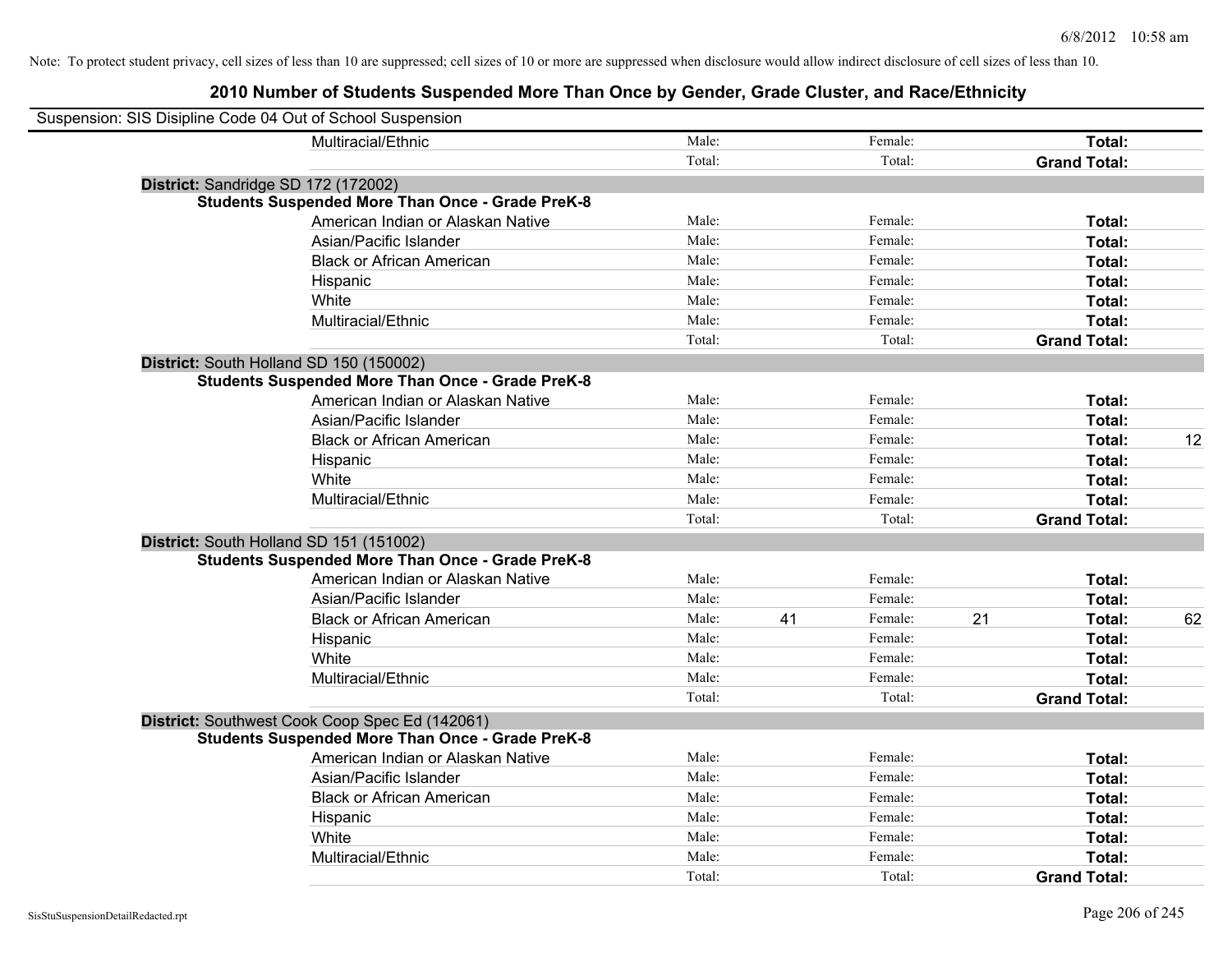| Suspension: SIS Disipline Code 04 Out of School Suspension |        |         |                     |    |
|------------------------------------------------------------|--------|---------|---------------------|----|
| <b>Students Suspended More Than Once - Grade 9-12</b>      |        |         |                     |    |
| American Indian or Alaskan Native                          | Male:  | Female: | Total:              |    |
| Asian/Pacific Islander                                     | Male:  | Female: | Total:              |    |
| <b>Black or African American</b>                           | Male:  | Female: | Total:              |    |
| Hispanic                                                   | Male:  | Female: | Total:              |    |
| White                                                      | Male:  | Female: | Total:              |    |
| Multiracial/Ethnic                                         | Male:  | Female: | Total:              |    |
|                                                            | Total: | Total:  | <b>Grand Total:</b> |    |
| District: Speed SEJA #802 (802060)                         |        |         |                     |    |
| <b>Students Suspended More Than Once - Grade PreK-8</b>    |        |         |                     |    |
| American Indian or Alaskan Native                          | Male:  | Female: | Total:              |    |
| Asian/Pacific Islander                                     | Male:  | Female: | Total:              |    |
| <b>Black or African American</b>                           | Male:  | Female: | Total:              |    |
| Hispanic                                                   | Male:  | Female: | Total:              |    |
| White                                                      | Male:  | Female: | Total:              |    |
| Multiracial/Ethnic                                         | Male:  | Female: | Total:              |    |
|                                                            | Total: | Total:  | <b>Grand Total:</b> |    |
| <b>Students Suspended More Than Once - Grade 9-12</b>      |        |         |                     |    |
| American Indian or Alaskan Native                          | Male:  | Female: | Total:              |    |
| Asian/Pacific Islander                                     | Male:  | Female: | Total:              |    |
| <b>Black or African American</b>                           | Male:  | Female: | Total:              |    |
| Hispanic                                                   | Male:  | Female: | Total:              |    |
| White                                                      | Male:  | Female: | Total:              |    |
| Multiracial/Ethnic                                         | Male:  | Female: | Total:              |    |
|                                                            | Total: | Total:  | <b>Grand Total:</b> |    |
| District: Steger SD 194 (194002)                           |        |         |                     |    |
| <b>Students Suspended More Than Once - Grade PreK-8</b>    |        |         |                     |    |
| American Indian or Alaskan Native                          | Male:  | Female: | Total:              |    |
| Asian/Pacific Islander                                     | Male:  | Female: | Total:              |    |
| <b>Black or African American</b>                           | Male:  | Female: | Total:              | 11 |
| Hispanic                                                   | Male:  | Female: | Total:              |    |
| White                                                      | Male:  | Female: | Total:              | 14 |
| Multiracial/Ethnic                                         | Male:  | Female: | Total:              |    |
|                                                            | Total: | Total:  | <b>Grand Total:</b> | 38 |
| District: Summit SD 104 (104002)                           |        |         |                     |    |
| <b>Students Suspended More Than Once - Grade PreK-8</b>    |        |         |                     |    |
| American Indian or Alaskan Native                          | Male:  | Female: | Total:              |    |
| Asian/Pacific Islander                                     | Male:  | Female: | Total:              |    |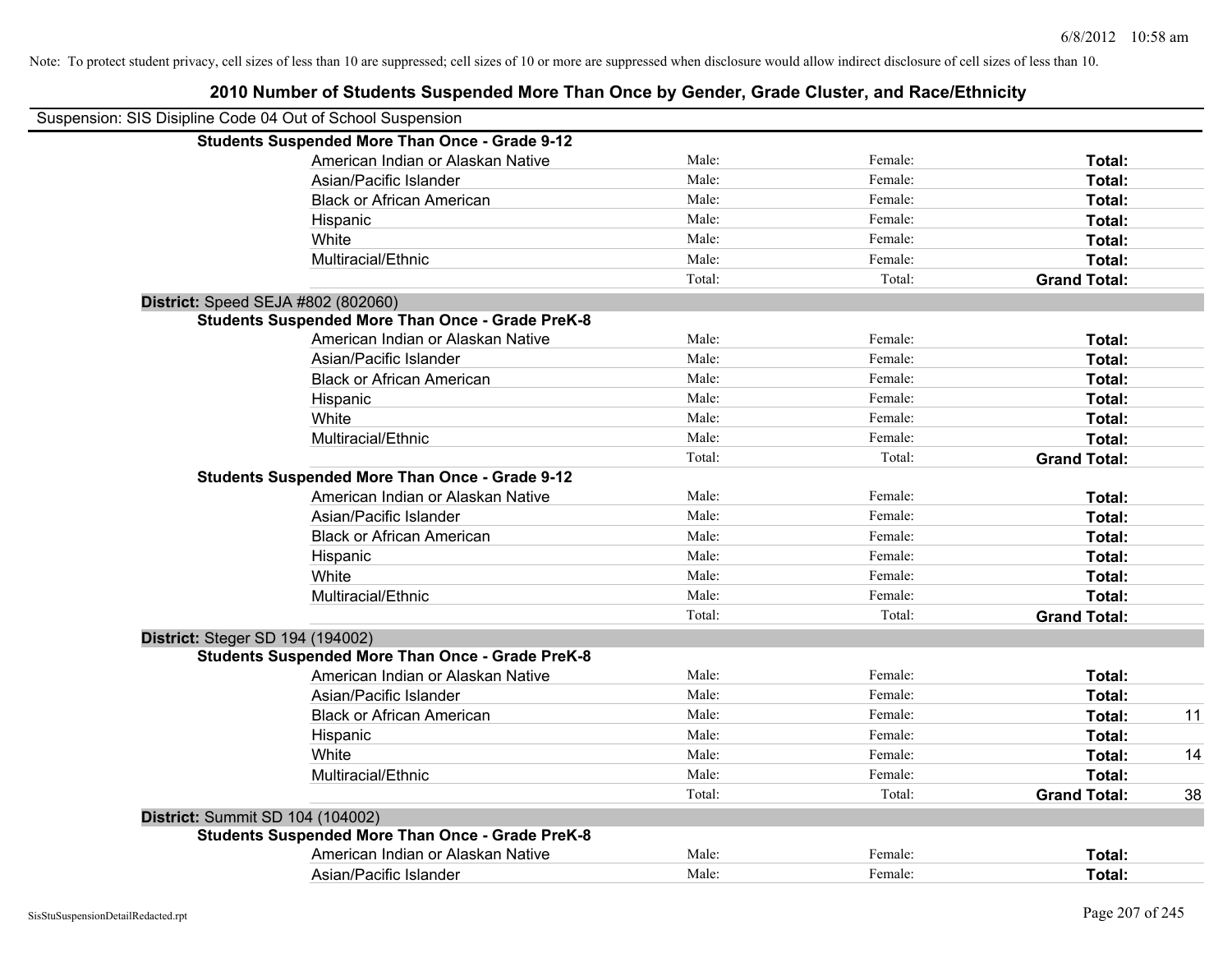| Suspension: SIS Disipline Code 04 Out of School Suspension |                                                         |        |     |         |     |                     |       |
|------------------------------------------------------------|---------------------------------------------------------|--------|-----|---------|-----|---------------------|-------|
|                                                            | <b>Black or African American</b>                        | Male:  |     | Female: |     | Total:              |       |
|                                                            | Hispanic                                                | Male:  |     | Female: |     | Total:              |       |
|                                                            | White                                                   | Male:  |     | Female: |     | Total:              |       |
|                                                            | Multiracial/Ethnic                                      | Male:  |     | Female: |     | Total:              |       |
|                                                            |                                                         | Total: |     | Total:  |     | <b>Grand Total:</b> |       |
|                                                            | District: Thornton Fractional Twp HSD 215 (215017)      |        |     |         |     |                     |       |
|                                                            | <b>Students Suspended More Than Once - Grade PreK-8</b> |        |     |         |     |                     |       |
|                                                            | American Indian or Alaskan Native                       | Male:  |     | Female: |     | Total:              |       |
|                                                            | Asian/Pacific Islander                                  | Male:  |     | Female: |     | Total:              |       |
|                                                            | <b>Black or African American</b>                        | Male:  |     | Female: |     | Total:              |       |
|                                                            | Hispanic                                                | Male:  |     | Female: |     | Total:              |       |
|                                                            | White                                                   | Male:  |     | Female: |     | Total:              |       |
|                                                            | Multiracial/Ethnic                                      | Male:  |     | Female: |     | Total:              |       |
|                                                            |                                                         | Total: |     | Total:  |     | <b>Grand Total:</b> |       |
|                                                            | <b>Students Suspended More Than Once - Grade 9-12</b>   |        |     |         |     |                     |       |
|                                                            | American Indian or Alaskan Native                       | Male:  |     | Female: |     | Total:              |       |
|                                                            | Asian/Pacific Islander                                  | Male:  |     | Female: |     | Total:              |       |
|                                                            | <b>Black or African American</b>                        | Male:  | 302 | Female: | 148 | Total:              | 450   |
|                                                            | Hispanic                                                | Male:  | 42  | Female: | 13  | Total:              | 55    |
|                                                            | White                                                   | Male:  | 28  | Female: | 12  | Total:              | 40    |
|                                                            | Multiracial/Ethnic                                      | Male:  |     | Female: |     | Total:              | 14    |
|                                                            |                                                         | Total: |     | Total:  |     | <b>Grand Total:</b> |       |
| District: Thornton SD 154 (154002)                         |                                                         |        |     |         |     |                     |       |
|                                                            | <b>Students Suspended More Than Once - Grade PreK-8</b> |        |     |         |     |                     |       |
|                                                            | American Indian or Alaskan Native                       | Male:  |     | Female: |     | Total:              |       |
|                                                            | Asian/Pacific Islander                                  | Male:  |     | Female: |     | Total:              |       |
|                                                            | <b>Black or African American</b>                        | Male:  |     | Female: |     | Total:              |       |
|                                                            | Hispanic                                                | Male:  |     | Female: |     | Total:              |       |
|                                                            | White                                                   | Male:  |     | Female: |     | Total:              |       |
|                                                            | Multiracial/Ethnic                                      | Male:  |     | Female: |     | Total:              |       |
|                                                            |                                                         | Total: |     | Total:  |     | <b>Grand Total:</b> | 13    |
| District: Thornton Twp HSD 205 (205017)                    |                                                         |        |     |         |     |                     |       |
|                                                            | <b>Students Suspended More Than Once - Grade 9-12</b>   |        |     |         |     |                     |       |
|                                                            | American Indian or Alaskan Native                       | Male:  |     | Female: |     | Total:              |       |
|                                                            | Asian/Pacific Islander                                  | Male:  |     | Female: |     | Total:              |       |
|                                                            | <b>Black or African American</b>                        | Male:  | 809 | Female: | 717 | Total:              | 1,526 |
|                                                            | Hispanic                                                | Male:  | 41  | Female: | 34  | Total:              | 75    |
|                                                            | White                                                   | Male:  |     | Female: |     | Total:              |       |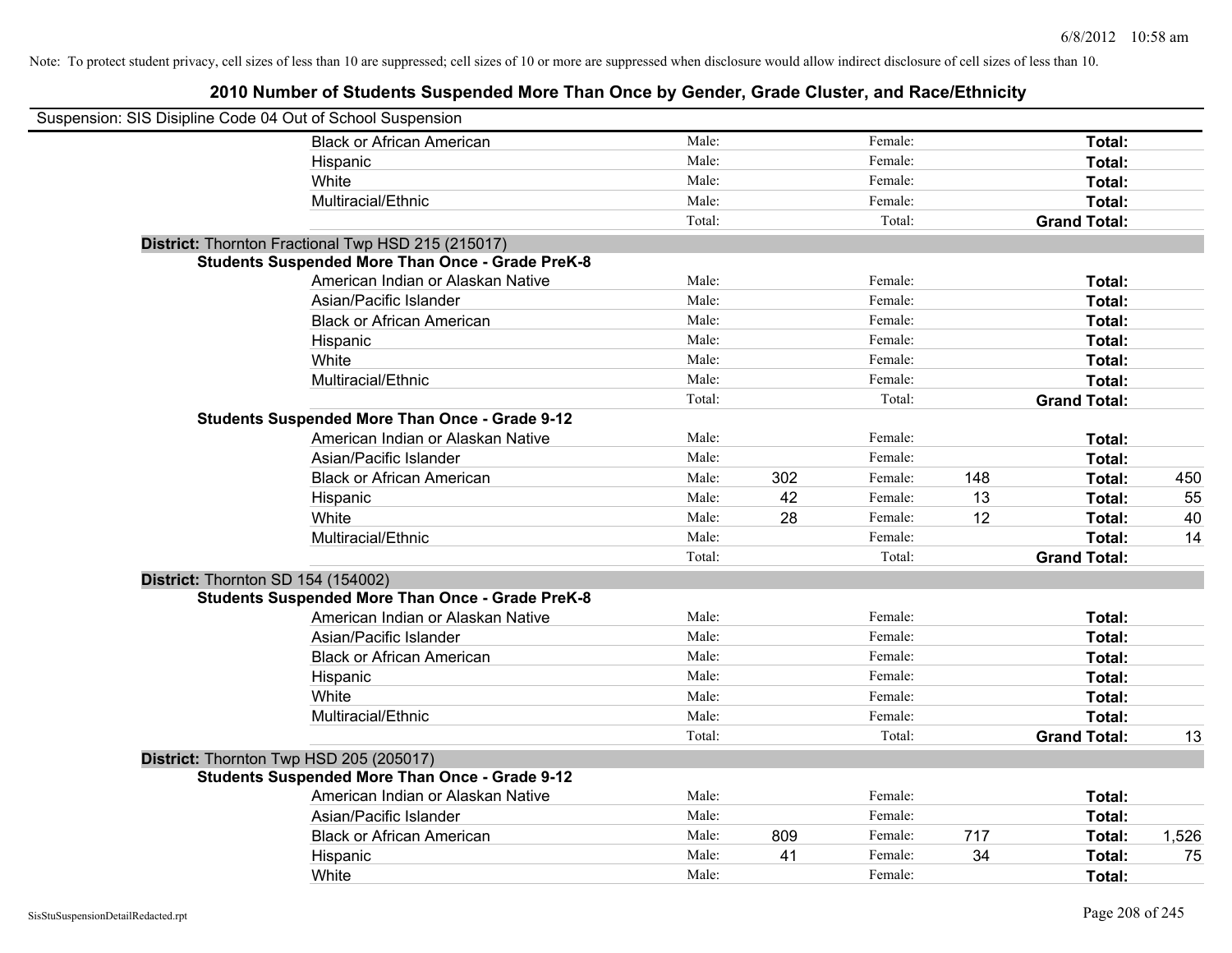| Suspension: SIS Disipline Code 04 Out of School Suspension |                                                         |        |         |                     |       |
|------------------------------------------------------------|---------------------------------------------------------|--------|---------|---------------------|-------|
|                                                            | Multiracial/Ethnic                                      | Male:  | Female: | Total:              |       |
|                                                            |                                                         | Total: | Total:  | <b>Grand Total:</b> | 1,612 |
|                                                            | District: Tinley Park CCSD 146 (146004)                 |        |         |                     |       |
|                                                            | <b>Students Suspended More Than Once - Grade PreK-8</b> |        |         |                     |       |
|                                                            | American Indian or Alaskan Native                       | Male:  | Female: | Total:              |       |
|                                                            | Asian/Pacific Islander                                  | Male:  | Female: | Total:              |       |
|                                                            | <b>Black or African American</b>                        | Male:  | Female: | Total:              |       |
|                                                            | Hispanic                                                | Male:  | Female: | Total:              |       |
|                                                            | White                                                   | Male:  | Female: | Total:              | 10    |
|                                                            | Multiracial/Ethnic                                      | Male:  | Female: | Total:              |       |
|                                                            |                                                         | Total: | Total:  | <b>Grand Total:</b> | 20    |
|                                                            | District: W Harvey-Dixmoor PSD 147 (147002)             |        |         |                     |       |
|                                                            | <b>Students Suspended More Than Once - Grade PreK-8</b> |        |         |                     |       |
|                                                            | American Indian or Alaskan Native                       | Male:  | Female: | Total:              |       |
|                                                            | Asian/Pacific Islander                                  | Male:  | Female: | Total:              |       |
|                                                            | <b>Black or African American</b>                        | Male:  | Female: | Total:              | 33    |
|                                                            | Hispanic                                                | Male:  | Female: | Total:              |       |
|                                                            | White                                                   | Male:  | Female: | Total:              |       |
|                                                            | Multiracial/Ethnic                                      | Male:  | Female: | Total:              |       |
|                                                            |                                                         | Total: | Total:  | <b>Grand Total:</b> |       |
| District: Worth SD 127 (127002)                            |                                                         |        |         |                     |       |
|                                                            | <b>Students Suspended More Than Once - Grade PreK-8</b> |        |         |                     |       |
|                                                            | American Indian or Alaskan Native                       | Male:  | Female: | Total:              |       |
|                                                            | Asian/Pacific Islander                                  | Male:  | Female: | Total:              |       |
|                                                            | <b>Black or African American</b>                        | Male:  | Female: | Total:              |       |
|                                                            | Hispanic                                                | Male:  | Female: | Total:              |       |
|                                                            | White                                                   | Male:  | Female: | Total:              |       |
|                                                            | Multiracial/Ethnic                                      | Male:  | Female: | Total:              |       |
|                                                            |                                                         | Total: | Total:  | <b>Grand Total:</b> |       |
| County: Non-Public School (000)                            |                                                         |        |         |                     |       |
|                                                            | District: Region 07 South Cook ISC 4 (000000)           |        |         |                     |       |
|                                                            | <b>Students Suspended More Than Once - Grade 9-12</b>   |        |         |                     |       |
|                                                            | American Indian or Alaskan Native                       | Male:  | Female: | Total:              |       |
|                                                            | Asian/Pacific Islander                                  | Male:  | Female: | Total:              |       |
|                                                            | <b>Black or African American</b>                        | Male:  | Female: | Total:              |       |
|                                                            | Hispanic                                                | Male:  | Female: | Total:              |       |
|                                                            | White                                                   | Male:  | Female: | Total:              |       |
|                                                            | Multiracial/Ethnic                                      | Male:  | Female: | Total:              |       |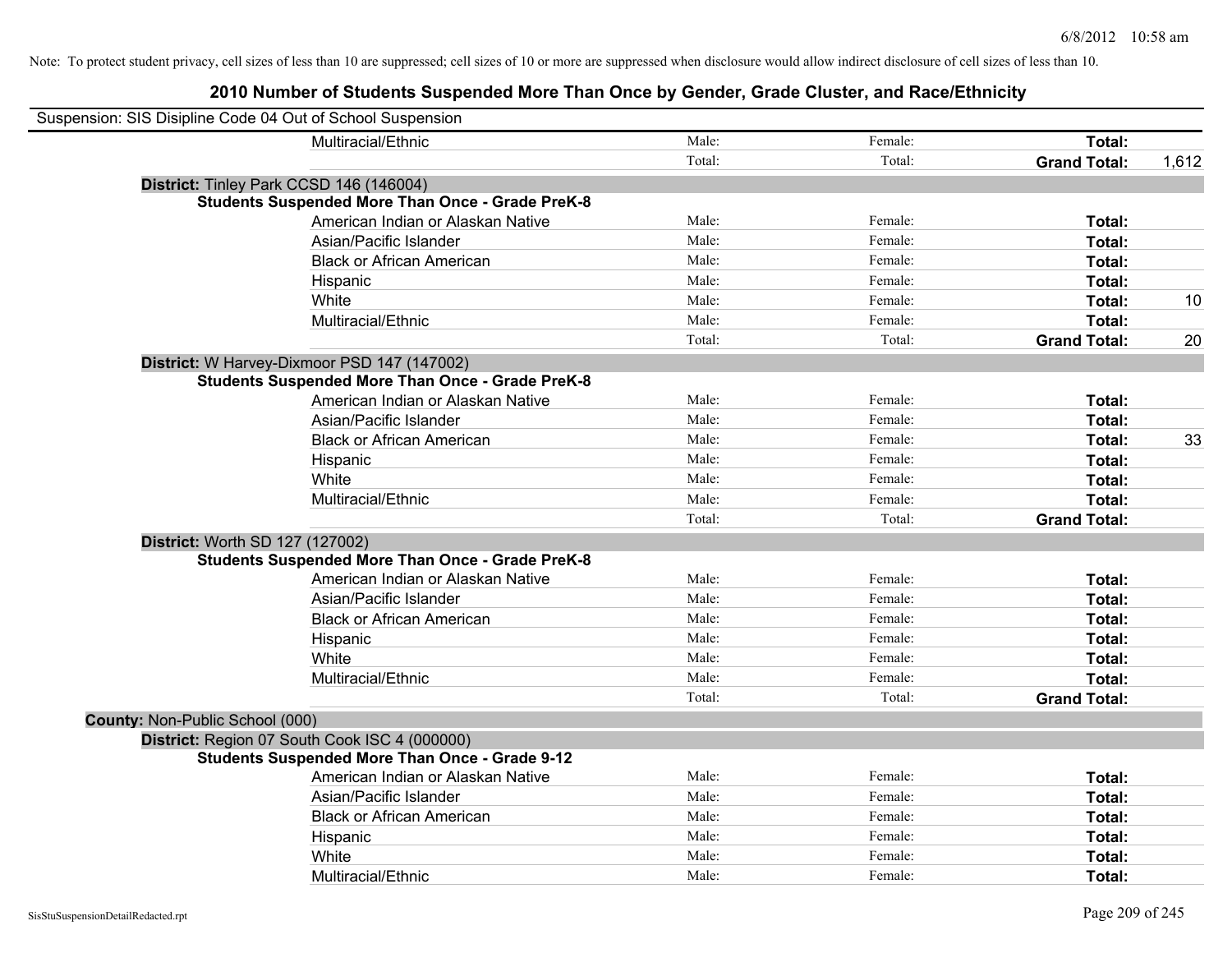|                              | Suspension: SIS Disipline Code 04 Out of School Suspension |        |         |                     |    |
|------------------------------|------------------------------------------------------------|--------|---------|---------------------|----|
|                              |                                                            | Total: | Total:  | <b>Grand Total:</b> |    |
|                              |                                                            |        |         |                     |    |
| Region: Rock Island ROE (49) |                                                            |        |         |                     |    |
| County: Rock Island (081)    |                                                            |        |         |                     |    |
|                              | District: Carbon Cliff-Barstow SD 36 (036002)              |        |         |                     |    |
|                              | <b>Students Suspended More Than Once - Grade PreK-8</b>    |        |         |                     |    |
|                              | American Indian or Alaskan Native                          | Male:  | Female: | Total:              |    |
|                              | Asian/Pacific Islander                                     | Male:  | Female: | Total:              |    |
|                              | <b>Black or African American</b>                           | Male:  | Female: | Total:              | 12 |
|                              | Hispanic                                                   | Male:  | Female: | Total:              |    |
|                              | White                                                      | Male:  | Female: | Total:              | 13 |
|                              | Multiracial/Ethnic                                         | Male:  | Female: | Total:              |    |
|                              |                                                            | Total: | Total:  | <b>Grand Total:</b> |    |
|                              | District: East Moline SD 37 (037002)                       |        |         |                     |    |
|                              | <b>Students Suspended More Than Once - Grade PreK-8</b>    |        |         |                     |    |
|                              | American Indian or Alaskan Native                          | Male:  | Female: | Total:              |    |
|                              | Asian/Pacific Islander                                     | Male:  | Female: | Total:              |    |
|                              | <b>Black or African American</b>                           | Male:  | Female: | Total:              | 15 |
|                              | Hispanic                                                   | Male:  | Female: | Total:              | 10 |
|                              | White                                                      | Male:  | Female: | Total:              | 18 |
|                              | Multiracial/Ethnic                                         | Male:  | Female: | Total:              |    |
|                              |                                                            | Total: | Total:  | <b>Grand Total:</b> |    |
|                              | District: Hampton SD 29 (029002)                           |        |         |                     |    |
|                              | <b>Students Suspended More Than Once - Grade PreK-8</b>    |        |         |                     |    |
|                              | American Indian or Alaskan Native                          | Male:  | Female: | Total:              |    |
|                              | Asian/Pacific Islander                                     | Male:  | Female: | Total:              |    |
|                              | <b>Black or African American</b>                           | Male:  | Female: | Total:              |    |
|                              | Hispanic                                                   | Male:  | Female: | Total:              |    |
|                              | White                                                      | Male:  | Female: | Total:              |    |
|                              | Multiracial/Ethnic                                         | Male:  | Female: | Total:              |    |
|                              |                                                            | Total: | Total:  | <b>Grand Total:</b> |    |
|                              | District: Moline USD 40 (040022)                           |        |         |                     |    |
|                              | <b>Students Suspended More Than Once - Grade PreK-8</b>    |        |         |                     |    |
|                              | American Indian or Alaskan Native                          | Male:  | Female: | Total:              |    |
|                              | Asian/Pacific Islander                                     | Male:  | Female: | Total:              |    |
|                              | <b>Black or African American</b>                           | Male:  | Female: | Total:              | 18 |
|                              | Hispanic                                                   | Male:  | Female: | Total:              |    |
|                              | White                                                      | Male:  | Female: | Total:              | 24 |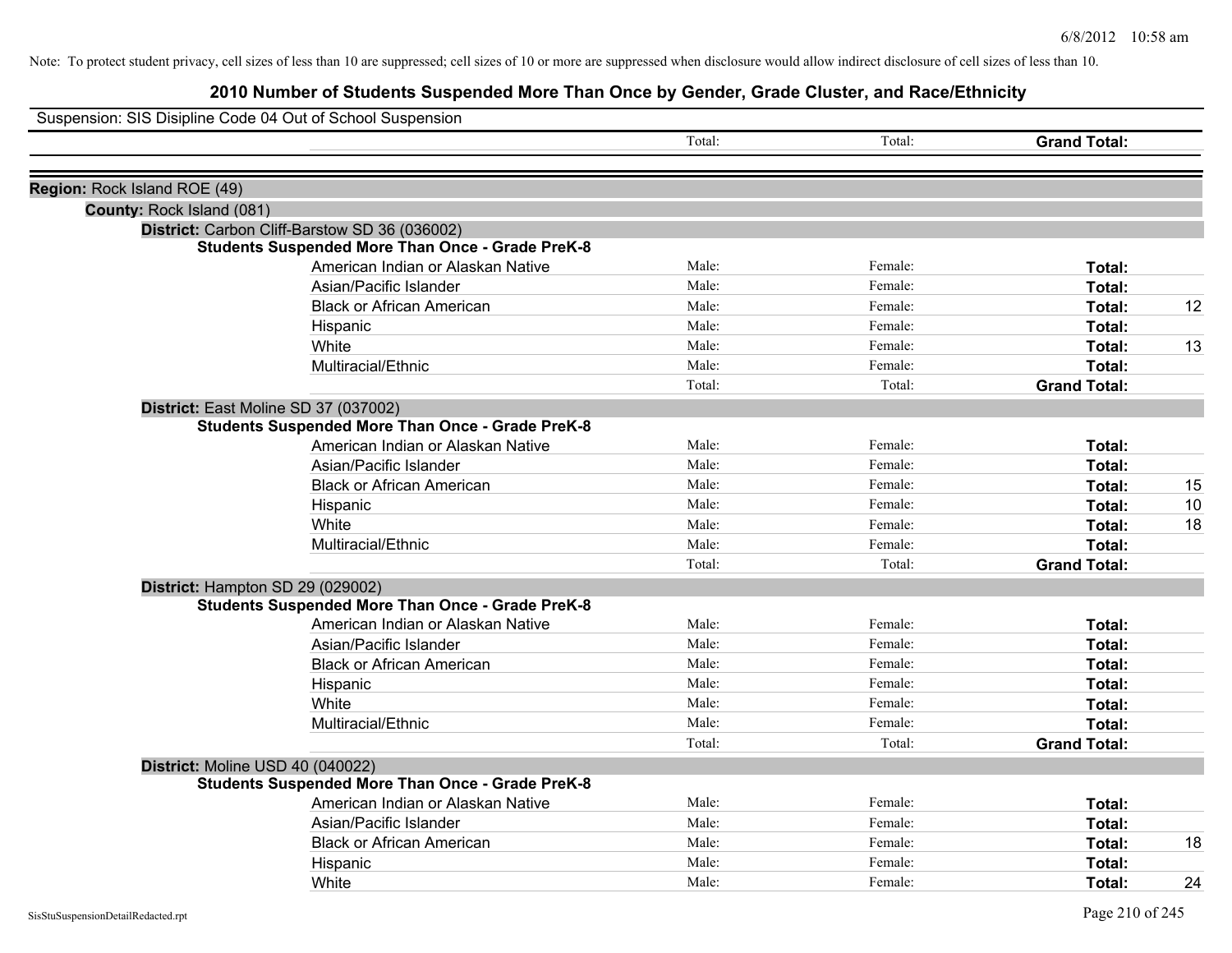| Suspension: SIS Disipline Code 04 Out of School Suspension |                                                         |        |    |         |    |                     |    |
|------------------------------------------------------------|---------------------------------------------------------|--------|----|---------|----|---------------------|----|
|                                                            | Multiracial/Ethnic                                      | Male:  |    | Female: |    | Total:              |    |
|                                                            |                                                         | Total: |    | Total:  |    | <b>Grand Total:</b> |    |
|                                                            | <b>Students Suspended More Than Once - Grade 9-12</b>   |        |    |         |    |                     |    |
|                                                            | American Indian or Alaskan Native                       | Male:  |    | Female: |    | Total:              |    |
|                                                            | Asian/Pacific Islander                                  | Male:  |    | Female: |    | Total:              |    |
|                                                            | <b>Black or African American</b>                        | Male:  |    | Female: |    | Total:              | 27 |
|                                                            | Hispanic                                                | Male:  |    | Female: |    | Total:              | 12 |
|                                                            | White                                                   | Male:  | 36 | Female: | 21 | Total:              | 57 |
|                                                            | Multiracial/Ethnic                                      | Male:  |    | Female: |    | Total:              |    |
|                                                            |                                                         | Total: |    | Total:  |    | <b>Grand Total:</b> |    |
| District: Riverdale CUSD 100 (100026)                      |                                                         |        |    |         |    |                     |    |
|                                                            | <b>Students Suspended More Than Once - Grade PreK-8</b> |        |    |         |    |                     |    |
|                                                            | American Indian or Alaskan Native                       | Male:  |    | Female: |    | Total:              |    |
|                                                            | Asian/Pacific Islander                                  | Male:  |    | Female: |    | Total:              |    |
|                                                            | <b>Black or African American</b>                        | Male:  |    | Female: |    | Total:              |    |
|                                                            | Hispanic                                                | Male:  |    | Female: |    | Total:              |    |
|                                                            | White                                                   | Male:  |    | Female: |    | Total:              |    |
|                                                            | Multiracial/Ethnic                                      | Male:  |    | Female: |    | Total:              |    |
|                                                            |                                                         | Total: |    | Total:  |    | <b>Grand Total:</b> |    |
|                                                            | <b>Students Suspended More Than Once - Grade 9-12</b>   |        |    |         |    |                     |    |
|                                                            | American Indian or Alaskan Native                       | Male:  |    | Female: |    | Total:              |    |
|                                                            | Asian/Pacific Islander                                  | Male:  |    | Female: |    | Total:              |    |
|                                                            | <b>Black or African American</b>                        | Male:  |    | Female: |    | Total:              |    |
|                                                            | Hispanic                                                | Male:  |    | Female: |    | Total:              |    |
|                                                            | White                                                   | Male:  |    | Female: |    | Total:              | 14 |
|                                                            | Multiracial/Ethnic                                      | Male:  |    | Female: |    | Total:              |    |
|                                                            |                                                         | Total: |    | Total:  |    | <b>Grand Total:</b> |    |
| District: Rock Island SD 41 (041025)                       |                                                         |        |    |         |    |                     |    |
|                                                            | <b>Students Suspended More Than Once - Grade PreK-8</b> |        |    |         |    |                     |    |
|                                                            | American Indian or Alaskan Native                       | Male:  |    | Female: |    | Total:              |    |
|                                                            | Asian/Pacific Islander                                  | Male:  |    | Female: |    | Total:              |    |
|                                                            | <b>Black or African American</b>                        | Male:  | 48 | Female: | 22 | Total:              | 70 |
|                                                            | Hispanic                                                | Male:  |    | Female: |    | Total:              |    |
|                                                            | White                                                   | Male:  |    | Female: |    | Total:              | 26 |
|                                                            | Multiracial/Ethnic                                      | Male:  |    | Female: |    | Total:              | 11 |
|                                                            |                                                         | Total: |    | Total:  |    | <b>Grand Total:</b> |    |
|                                                            | <b>Students Suspended More Than Once - Grade 9-12</b>   |        |    |         |    |                     |    |
|                                                            | American Indian or Alaskan Native                       | Male:  |    | Female: |    | Total:              |    |
|                                                            | Asian/Pacific Islander                                  | Male:  |    | Female: |    | Total:              |    |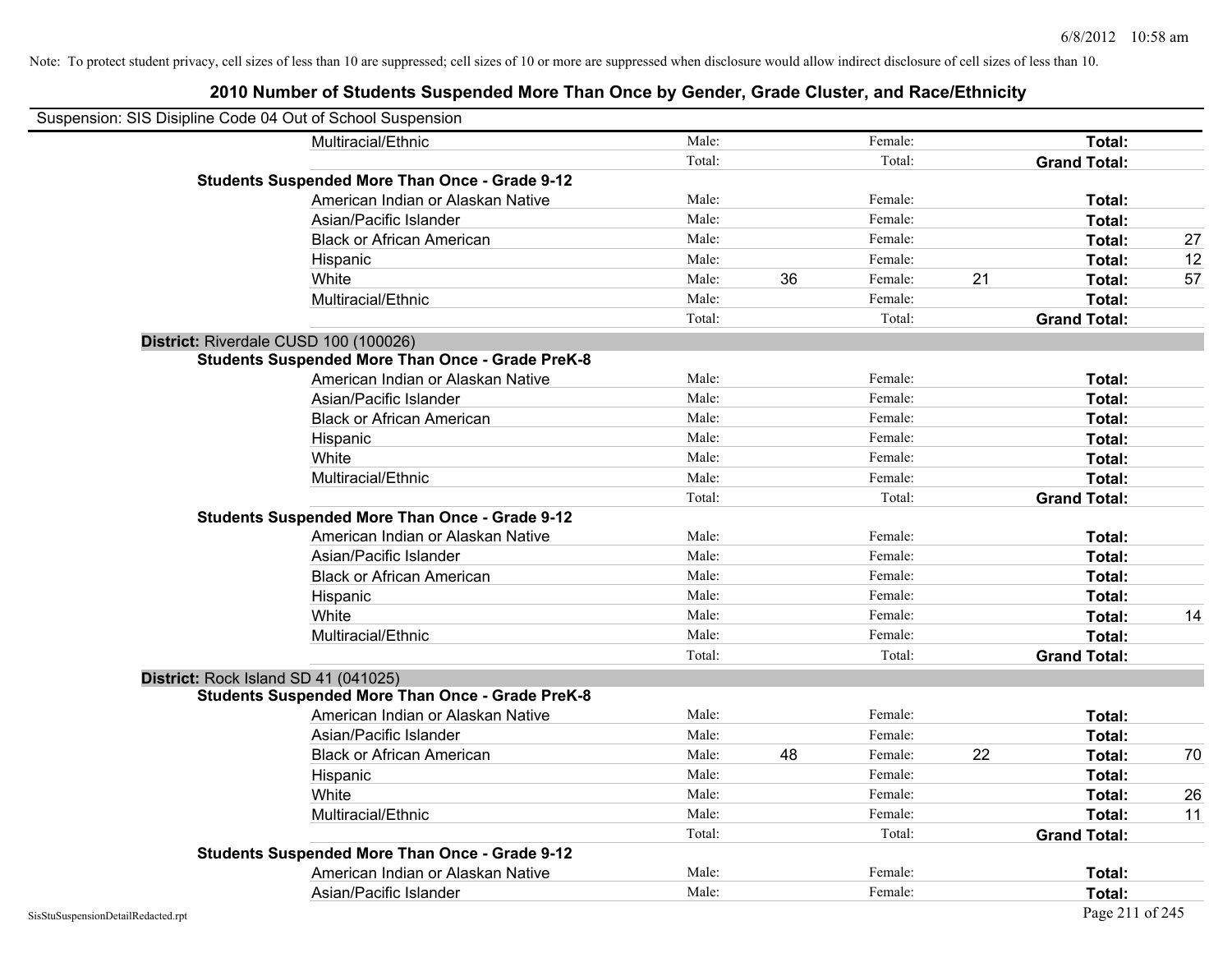| Suspension: SIS Disipline Code 04 Out of School Suspension |                                                         |        |    |         |    |                     |    |
|------------------------------------------------------------|---------------------------------------------------------|--------|----|---------|----|---------------------|----|
|                                                            | <b>Black or African American</b>                        | Male:  | 54 | Female: | 41 | Total:              | 95 |
|                                                            | Hispanic                                                | Male:  |    | Female: |    | Total:              | 11 |
|                                                            | White                                                   | Male:  | 40 | Female: | 16 | Total:              | 56 |
|                                                            | Multiracial/Ethnic                                      | Male:  |    | Female: |    | Total:              | 10 |
|                                                            |                                                         | Total: |    | Total:  |    | <b>Grand Total:</b> |    |
| District: Rockridge CUSD 300 (300026)                      |                                                         |        |    |         |    |                     |    |
|                                                            | <b>Students Suspended More Than Once - Grade PreK-8</b> |        |    |         |    |                     |    |
|                                                            | American Indian or Alaskan Native                       | Male:  |    | Female: |    | Total:              |    |
|                                                            | Asian/Pacific Islander                                  | Male:  |    | Female: |    | Total:              |    |
|                                                            | <b>Black or African American</b>                        | Male:  |    | Female: |    | Total:              |    |
|                                                            | Hispanic                                                | Male:  |    | Female: |    | Total:              |    |
|                                                            | White                                                   | Male:  |    | Female: |    | Total:              |    |
|                                                            | Multiracial/Ethnic                                      | Male:  |    | Female: |    | Total:              |    |
|                                                            |                                                         | Total: |    | Total:  |    | <b>Grand Total:</b> |    |
|                                                            | <b>Students Suspended More Than Once - Grade 9-12</b>   |        |    |         |    |                     |    |
|                                                            | American Indian or Alaskan Native                       | Male:  |    | Female: |    | Total:              |    |
|                                                            | Asian/Pacific Islander                                  | Male:  |    | Female: |    | Total:              |    |
|                                                            | <b>Black or African American</b>                        | Male:  |    | Female: |    | Total:              |    |
|                                                            | Hispanic                                                | Male:  |    | Female: |    | Total:              |    |
|                                                            | White                                                   | Male:  |    | Female: |    | Total:              | 19 |
|                                                            | Multiracial/Ethnic                                      | Male:  |    | Female: |    | Total:              |    |
|                                                            |                                                         | Total: |    | Total:  |    | <b>Grand Total:</b> |    |
| District: Sherrard CUSD 200 (200026)                       |                                                         |        |    |         |    |                     |    |
|                                                            | <b>Students Suspended More Than Once - Grade PreK-8</b> |        |    |         |    |                     |    |
|                                                            | American Indian or Alaskan Native                       | Male:  |    | Female: |    | Total:              |    |
|                                                            | Asian/Pacific Islander                                  | Male:  |    | Female: |    | Total:              |    |
|                                                            | <b>Black or African American</b>                        | Male:  |    | Female: |    | Total:              |    |
|                                                            | Hispanic                                                | Male:  |    | Female: |    | Total:              |    |
|                                                            | White                                                   | Male:  |    | Female: |    | Total:              |    |
|                                                            | Multiracial/Ethnic                                      | Male:  |    | Female: |    | Total:              |    |
|                                                            |                                                         | Total: |    | Total:  |    | <b>Grand Total:</b> |    |
|                                                            | <b>Students Suspended More Than Once - Grade 9-12</b>   |        |    |         |    |                     |    |
|                                                            | American Indian or Alaskan Native                       | Male:  |    | Female: |    | Total:              |    |
|                                                            | Asian/Pacific Islander                                  | Male:  |    | Female: |    | Total:              |    |
|                                                            | <b>Black or African American</b>                        | Male:  |    | Female: |    | Total:              |    |
|                                                            | Hispanic                                                | Male:  |    | Female: |    | Total:              |    |
|                                                            | White                                                   | Male:  |    | Female: |    | Total:              |    |
|                                                            | Multiracial/Ethnic                                      | Male:  |    | Female: |    | Total:              |    |
|                                                            |                                                         | Total: |    | Total:  |    | <b>Grand Total:</b> |    |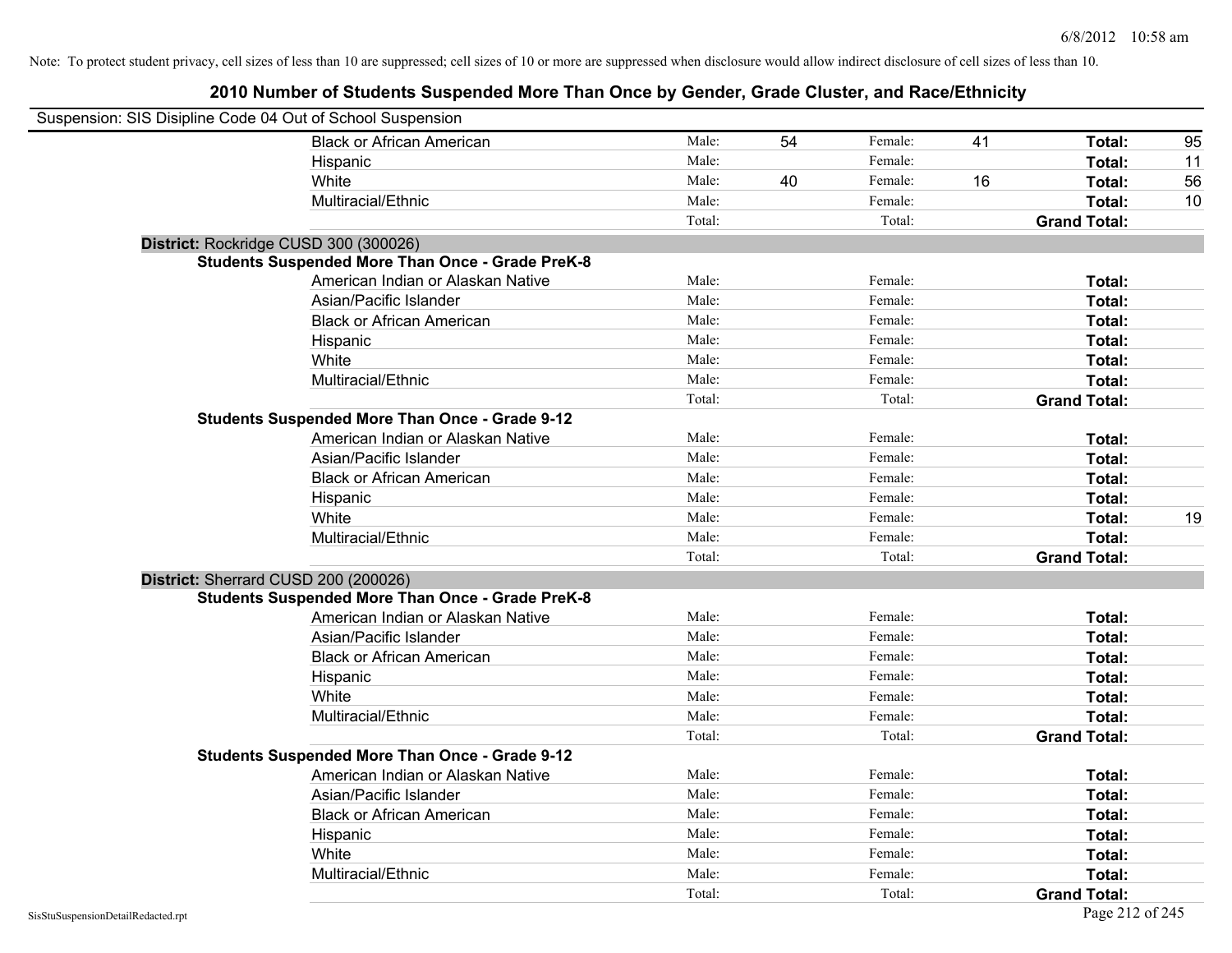| Suspension: SIS Disipline Code 04 Out of School Suspension |                                                         |        |    |         |    |                     |    |
|------------------------------------------------------------|---------------------------------------------------------|--------|----|---------|----|---------------------|----|
| District: Silvis SD 34 (034002)                            |                                                         |        |    |         |    |                     |    |
|                                                            | <b>Students Suspended More Than Once - Grade PreK-8</b> |        |    |         |    |                     |    |
|                                                            | American Indian or Alaskan Native                       | Male:  |    | Female: |    | Total:              |    |
|                                                            | Asian/Pacific Islander                                  | Male:  |    | Female: |    | Total:              |    |
|                                                            | <b>Black or African American</b>                        | Male:  |    | Female: |    | Total:              |    |
|                                                            | Hispanic                                                | Male:  |    | Female: |    | Total:              |    |
|                                                            | White                                                   | Male:  |    | Female: |    | Total:              |    |
|                                                            | Multiracial/Ethnic                                      | Male:  |    | Female: |    | Total:              |    |
|                                                            |                                                         | Total: |    | Total:  |    | <b>Grand Total:</b> |    |
|                                                            | District: United Twp HSD 30 (030017)                    |        |    |         |    |                     |    |
|                                                            | <b>Students Suspended More Than Once - Grade 9-12</b>   |        |    |         |    |                     |    |
|                                                            | American Indian or Alaskan Native                       | Male:  |    | Female: |    | Total:              |    |
|                                                            | Asian/Pacific Islander                                  | Male:  |    | Female: |    | Total:              |    |
|                                                            | <b>Black or African American</b>                        | Male:  |    | Female: |    | Total:              | 20 |
|                                                            | Hispanic                                                | Male:  | 13 | Female: | 16 | Total:              | 29 |
|                                                            | White                                                   | Male:  | 49 | Female: | 29 | <b>Total:</b>       | 78 |
|                                                            | Multiracial/Ethnic                                      | Male:  |    | Female: |    | Total:              | 14 |
|                                                            |                                                         | Total: |    | Total:  |    | <b>Grand Total:</b> |    |
|                                                            |                                                         |        |    |         |    |                     |    |
| Region: Sangamon ROE (51)                                  |                                                         |        |    |         |    |                     |    |
| County: Sangamon (084)                                     |                                                         |        |    |         |    |                     |    |
|                                                            | District: Auburn CUSD 10 (010026)                       |        |    |         |    |                     |    |
|                                                            | <b>Students Suspended More Than Once - Grade PreK-8</b> |        |    |         |    |                     |    |
|                                                            | American Indian or Alaskan Native                       | Male:  |    | Female: |    | Total:              |    |
|                                                            | Asian/Pacific Islander                                  | Male:  |    | Female: |    | Total:              |    |
|                                                            | <b>Black or African American</b>                        | Male:  |    | Female: |    | Total:              |    |
|                                                            | Hispanic                                                | Male:  |    | Female: |    | Total:              |    |
|                                                            | White                                                   | Male:  |    | Female: |    | Total:              |    |
|                                                            | Multiracial/Ethnic                                      | Male:  |    | Female: |    | Total:              |    |
|                                                            |                                                         | Total: |    | Total:  |    | <b>Grand Total:</b> |    |
|                                                            | <b>Students Suspended More Than Once - Grade 9-12</b>   |        |    |         |    |                     |    |
|                                                            | American Indian or Alaskan Native                       | Male:  |    | Female: |    | Total:              |    |
|                                                            | Asian/Pacific Islander                                  | Male:  |    | Female: |    | Total:              |    |
|                                                            | <b>Black or African American</b>                        | Male:  |    | Female: |    | Total:              |    |
|                                                            | Hispanic                                                | Male:  |    | Female: |    | Total:              |    |
|                                                            | White                                                   | Male:  |    | Female: |    | Total:              |    |
|                                                            | Multiracial/Ethnic                                      | Male:  |    | Female: |    | Total:              |    |
|                                                            |                                                         | Total: |    | Total:  |    | <b>Grand Total:</b> |    |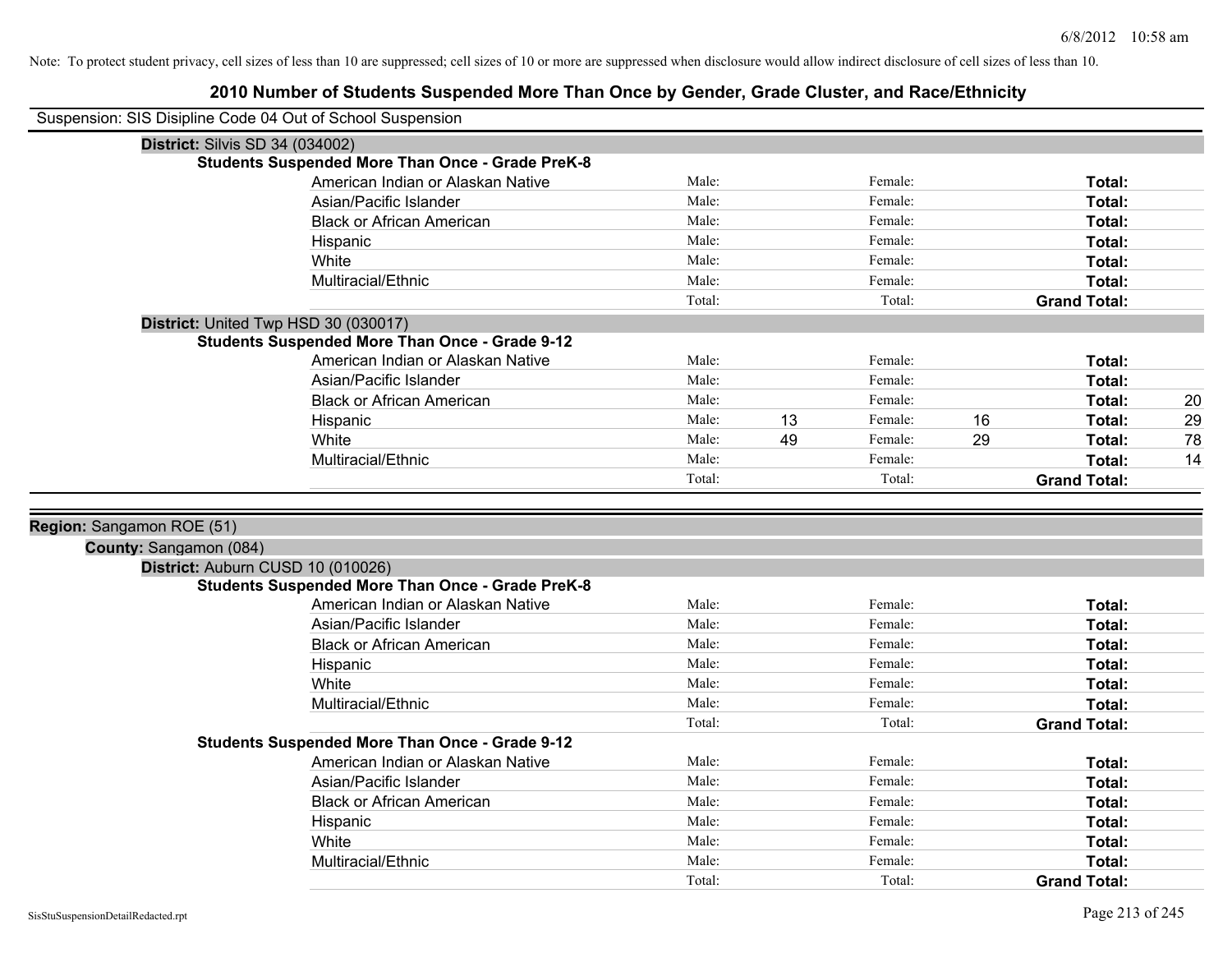| Suspension: SIS Disipline Code 04 Out of School Suspension |        |         |                     |
|------------------------------------------------------------|--------|---------|---------------------|
| District: Ball Chatham CUSD 5 (005026)                     |        |         |                     |
| <b>Students Suspended More Than Once - Grade PreK-8</b>    |        |         |                     |
| American Indian or Alaskan Native                          | Male:  | Female: | Total:              |
| Asian/Pacific Islander                                     | Male:  | Female: | Total:              |
| <b>Black or African American</b>                           | Male:  | Female: | Total:              |
| Hispanic                                                   | Male:  | Female: | Total:              |
| White                                                      | Male:  | Female: | Total:<br>10        |
| Multiracial/Ethnic                                         | Male:  | Female: | Total:              |
|                                                            | Total: | Total:  | <b>Grand Total:</b> |
| <b>Students Suspended More Than Once - Grade 9-12</b>      |        |         |                     |
| American Indian or Alaskan Native                          | Male:  | Female: | Total:              |
| Asian/Pacific Islander                                     | Male:  | Female: | Total:              |
| <b>Black or African American</b>                           | Male:  | Female: | Total:              |
| Hispanic                                                   | Male:  | Female: | <b>Total:</b>       |
| White                                                      | Male:  | Female: | 19<br><b>Total:</b> |
| Multiracial/Ethnic                                         | Male:  | Female: | Total:              |
|                                                            | Total: | Total:  | <b>Grand Total:</b> |
| District: Pawnee CUSD 11 (011026)                          |        |         |                     |
| <b>Students Suspended More Than Once - Grade PreK-8</b>    |        |         |                     |
| American Indian or Alaskan Native                          | Male:  | Female: | Total:              |
| Asian/Pacific Islander                                     | Male:  | Female: | Total:              |
| <b>Black or African American</b>                           | Male:  | Female: | Total:              |
| Hispanic                                                   | Male:  | Female: | Total:              |
| White                                                      | Male:  | Female: | Total:              |
| Multiracial/Ethnic                                         | Male:  | Female: | Total:              |
|                                                            | Total: | Total:  | <b>Grand Total:</b> |
| <b>Students Suspended More Than Once - Grade 9-12</b>      |        |         |                     |
| American Indian or Alaskan Native                          | Male:  | Female: | Total:              |
| Asian/Pacific Islander                                     | Male:  | Female: | Total:              |
| <b>Black or African American</b>                           | Male:  | Female: | Total:              |
| Hispanic                                                   | Male:  | Female: | Total:              |
| White                                                      | Male:  | Female: | Total:              |
| Multiracial/Ethnic                                         | Male:  | Female: | Total:              |
|                                                            | Total: | Total:  | <b>Grand Total:</b> |
| District: Pleasant Plains CUSD 8 (008026)                  |        |         |                     |
| <b>Students Suspended More Than Once - Grade 9-12</b>      |        |         |                     |
| American Indian or Alaskan Native                          | Male:  | Female: | Total:              |
| Asian/Pacific Islander                                     | Male:  | Female: | Total:              |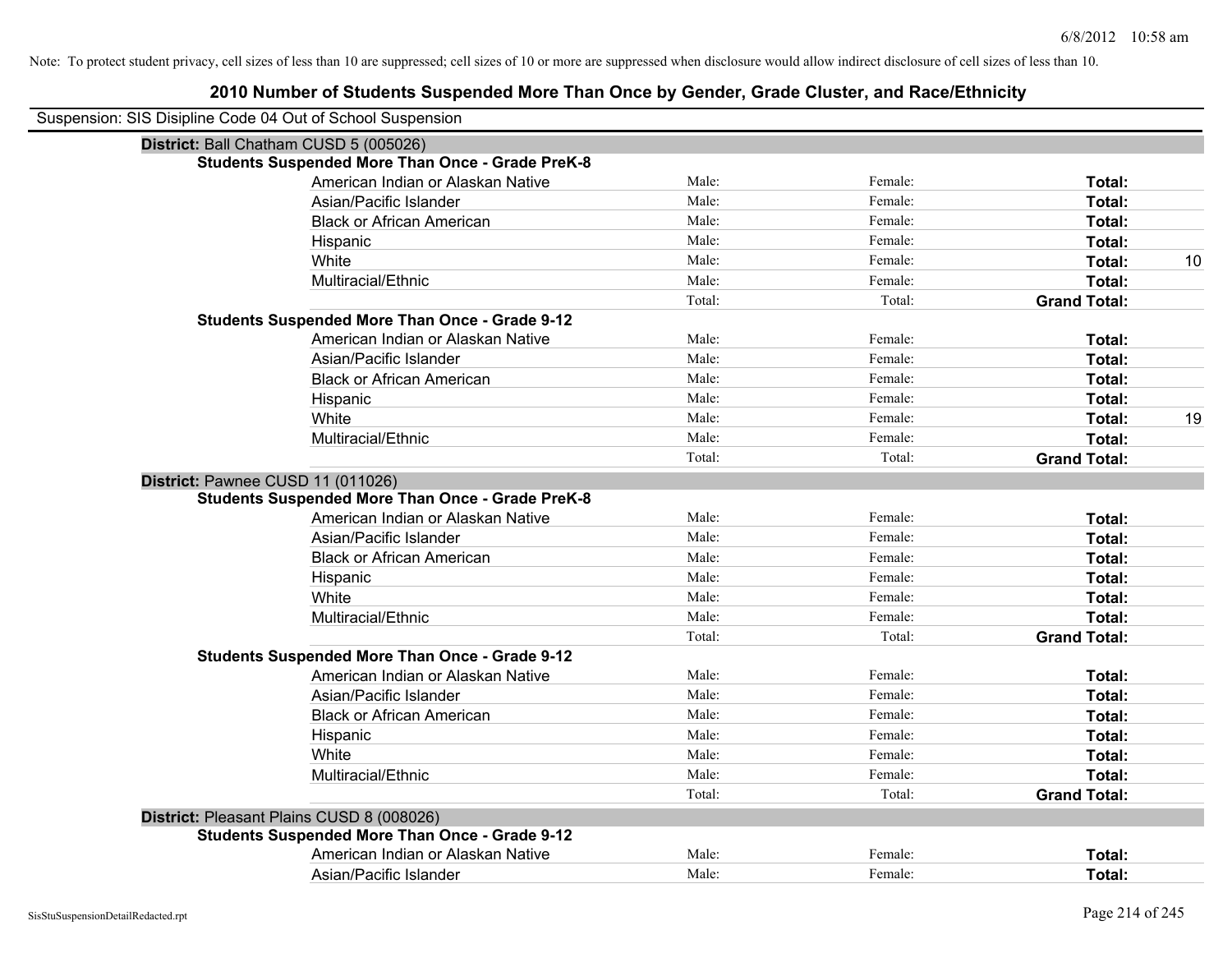| Suspension: SIS Disipline Code 04 Out of School Suspension |                                                         |        |         |                     |    |
|------------------------------------------------------------|---------------------------------------------------------|--------|---------|---------------------|----|
|                                                            | <b>Black or African American</b>                        | Male:  | Female: | Total:              |    |
|                                                            | Hispanic                                                | Male:  | Female: | Total:              |    |
|                                                            | White                                                   | Male:  | Female: | Total:              |    |
|                                                            | Multiracial/Ethnic                                      | Male:  | Female: | Total:              |    |
|                                                            |                                                         | Total: | Total:  | <b>Grand Total:</b> |    |
| District: Riverton CUSD 14 (014026)                        |                                                         |        |         |                     |    |
|                                                            | <b>Students Suspended More Than Once - Grade PreK-8</b> |        |         |                     |    |
|                                                            | American Indian or Alaskan Native                       | Male:  | Female: | Total:              |    |
|                                                            | Asian/Pacific Islander                                  | Male:  | Female: | Total:              |    |
|                                                            | <b>Black or African American</b>                        | Male:  | Female: | Total:              |    |
|                                                            | Hispanic                                                | Male:  | Female: | Total:              |    |
|                                                            | White                                                   | Male:  | Female: | Total:              | 15 |
|                                                            | Multiracial/Ethnic                                      | Male:  | Female: | Total:              |    |
|                                                            |                                                         | Total: | Total:  | <b>Grand Total:</b> |    |
|                                                            | <b>Students Suspended More Than Once - Grade 9-12</b>   |        |         |                     |    |
|                                                            | American Indian or Alaskan Native                       | Male:  | Female: | Total:              |    |
|                                                            | Asian/Pacific Islander                                  | Male:  | Female: | Total:              |    |
|                                                            | <b>Black or African American</b>                        | Male:  | Female: | Total:              |    |
|                                                            | Hispanic                                                | Male:  | Female: | Total:              |    |
|                                                            | White                                                   | Male:  | Female: | Total:              | 18 |
|                                                            | Multiracial/Ethnic                                      | Male:  | Female: | Total:              |    |
|                                                            |                                                         | Total: | Total:  | <b>Grand Total:</b> |    |
| District: Rochester CUSD 3A (003A26)                       |                                                         |        |         |                     |    |
|                                                            | <b>Students Suspended More Than Once - Grade PreK-8</b> |        |         |                     |    |
|                                                            | American Indian or Alaskan Native                       | Male:  | Female: | Total:              |    |
|                                                            | Asian/Pacific Islander                                  | Male:  | Female: | Total:              |    |
|                                                            | <b>Black or African American</b>                        | Male:  | Female: | Total:              |    |
|                                                            | Hispanic                                                | Male:  | Female: | Total:              |    |
|                                                            | White                                                   | Male:  | Female: | Total:              |    |
|                                                            | Multiracial/Ethnic                                      | Male:  | Female: | Total:              |    |
|                                                            |                                                         | Total: | Total:  | <b>Grand Total:</b> |    |
|                                                            | <b>Students Suspended More Than Once - Grade 9-12</b>   |        |         |                     |    |
|                                                            | American Indian or Alaskan Native                       | Male:  | Female: | Total:              |    |
|                                                            | Asian/Pacific Islander                                  | Male:  | Female: | Total:              |    |
|                                                            | <b>Black or African American</b>                        | Male:  | Female: | Total:              |    |
|                                                            | Hispanic                                                | Male:  | Female: | Total:              |    |
|                                                            | White                                                   | Male:  | Female: | Total:              |    |
|                                                            | Multiracial/Ethnic                                      | Male:  | Female: | <b>Total:</b>       |    |
|                                                            |                                                         | Total: | Total:  | <b>Grand Total:</b> |    |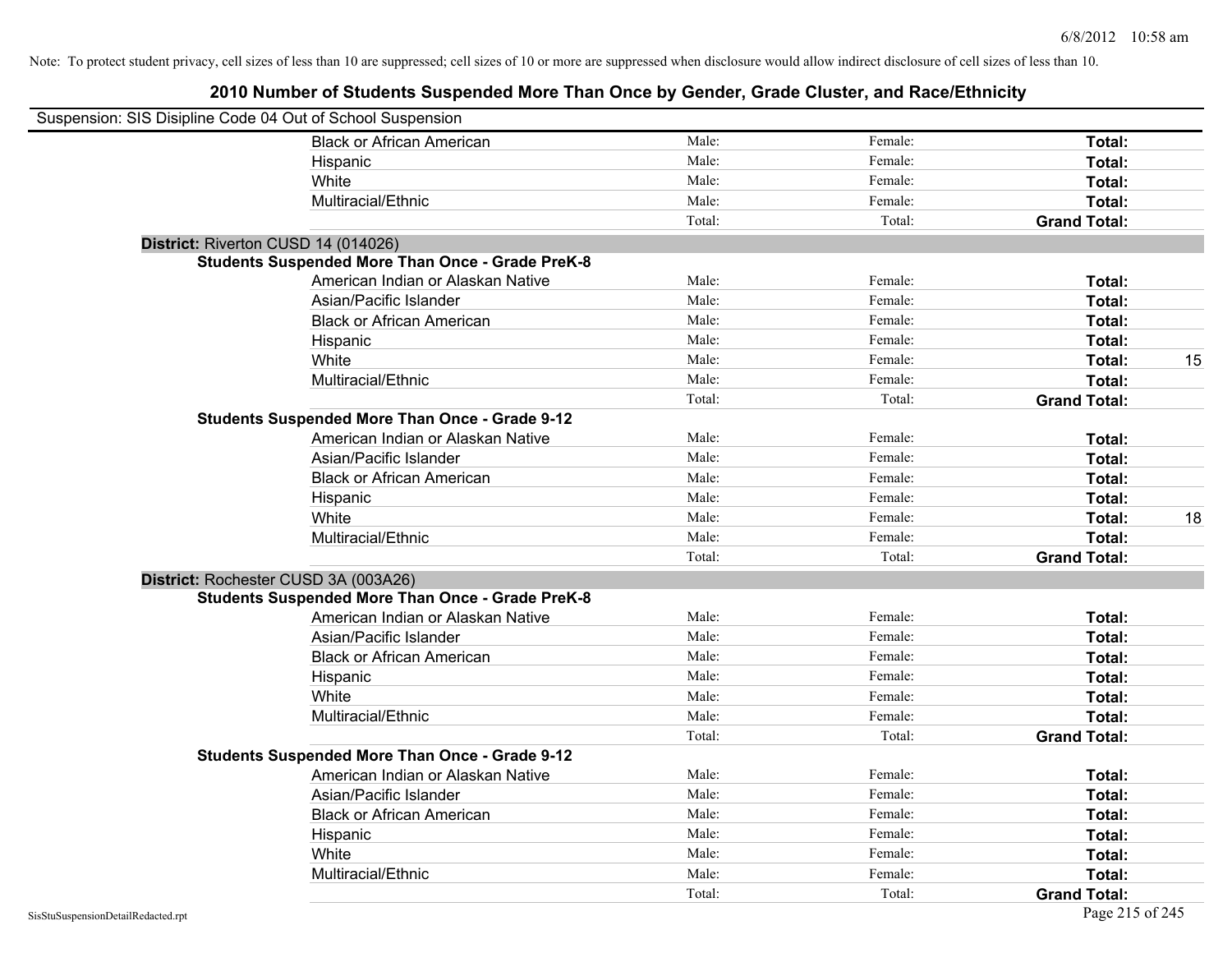| Suspension: SIS Disipline Code 04 Out of School Suspension |        |     |         |     |                     |     |
|------------------------------------------------------------|--------|-----|---------|-----|---------------------|-----|
| District: Spfld Diocese Catholic Charities (020400)        |        |     |         |     |                     |     |
| <b>Students Suspended More Than Once - Grade PreK-8</b>    |        |     |         |     |                     |     |
| American Indian or Alaskan Native                          | Male:  |     | Female: |     | Total:              |     |
| Asian/Pacific Islander                                     | Male:  |     | Female: |     | Total:              |     |
| <b>Black or African American</b>                           | Male:  |     | Female: |     | Total:              |     |
| Hispanic                                                   | Male:  |     | Female: |     | Total:              |     |
| White                                                      | Male:  |     | Female: |     | Total:              |     |
| Multiracial/Ethnic                                         | Male:  |     | Female: |     | Total:              |     |
|                                                            | Total: |     | Total:  |     | <b>Grand Total:</b> |     |
| <b>Students Suspended More Than Once - Grade 9-12</b>      |        |     |         |     |                     |     |
| American Indian or Alaskan Native                          | Male:  |     | Female: |     | Total:              |     |
| Asian/Pacific Islander                                     | Male:  |     | Female: |     | Total:              |     |
| <b>Black or African American</b>                           | Male:  |     | Female: |     | Total:              |     |
| Hispanic                                                   | Male:  |     | Female: |     | Total:              |     |
| White                                                      | Male:  |     | Female: |     | Total:              |     |
| Multiracial/Ethnic                                         | Male:  |     | Female: |     | Total:              |     |
|                                                            | Total: |     | Total:  |     | <b>Grand Total:</b> |     |
| District: Springfield SD 186 (186025)                      |        |     |         |     |                     |     |
| <b>Students Suspended More Than Once - Grade PreK-8</b>    |        |     |         |     |                     |     |
| American Indian or Alaskan Native                          | Male:  |     | Female: |     | Total:              |     |
| Asian/Pacific Islander                                     | Male:  |     | Female: |     | Total:              |     |
| <b>Black or African American</b>                           | Male:  | 312 | Female: | 115 | Total:              | 427 |
| Hispanic                                                   | Male:  |     | Female: |     | Total:              |     |
| White                                                      | Male:  | 126 | Female: | 42  | Total:              | 168 |
| Multiracial/Ethnic                                         | Male:  | 45  | Female: | 14  | Total:              | 59  |
|                                                            | Total: |     | Total:  |     | <b>Grand Total:</b> | 665 |
| <b>Students Suspended More Than Once - Grade 9-12</b>      |        |     |         |     |                     |     |
| American Indian or Alaskan Native                          | Male:  |     | Female: |     | Total:              |     |
| Asian/Pacific Islander                                     | Male:  |     | Female: |     | Total:              |     |
| <b>Black or African American</b>                           | Male:  | 231 | Female: | 197 | Total:              | 428 |
| Hispanic                                                   | Male:  |     | Female: |     | Total:              |     |
| White                                                      | Male:  | 113 | Female: | 58  | Total:              | 171 |
| Multiracial/Ethnic                                         | Male:  |     | Female: |     | Total:              | 21  |
|                                                            | Total: | 362 | Total:  | 270 | <b>Grand Total:</b> | 632 |
| District: Williamsville CUSD 15 (015026)                   |        |     |         |     |                     |     |
| <b>Students Suspended More Than Once - Grade 9-12</b>      |        |     |         |     |                     |     |
| American Indian or Alaskan Native                          | Male:  |     | Female: |     | <b>Total:</b>       |     |
| Asian/Pacific Islander                                     | Male:  |     | Female: |     | Total:              |     |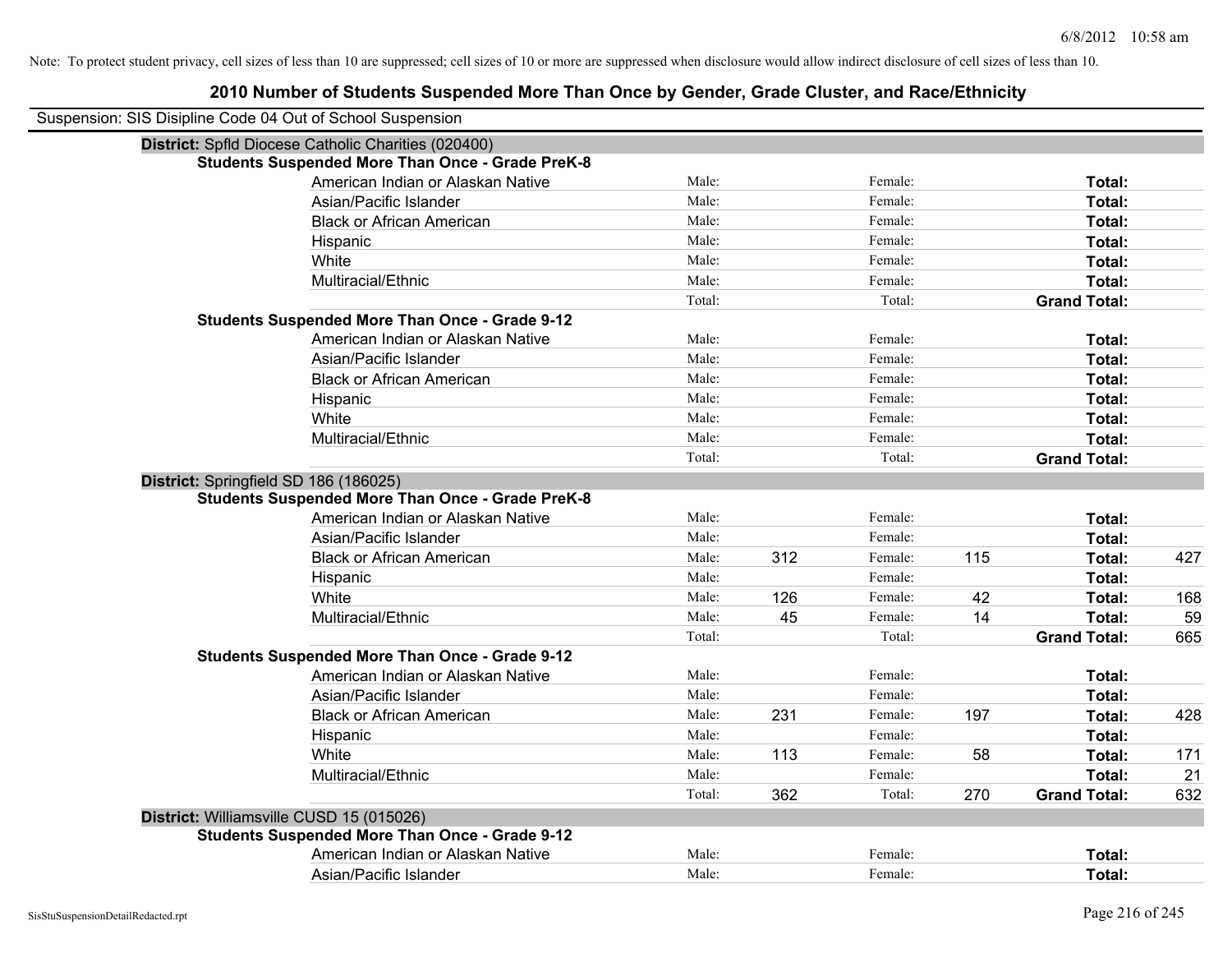|                           | Suspension: SIS Disipline Code 04 Out of School Suspension |        |     |         |    |                     |     |
|---------------------------|------------------------------------------------------------|--------|-----|---------|----|---------------------|-----|
|                           | <b>Black or African American</b>                           | Male:  |     | Female: |    | Total:              |     |
|                           | Hispanic                                                   | Male:  |     | Female: |    | Total:              |     |
|                           | White                                                      | Male:  |     | Female: |    | Total:              |     |
|                           | Multiracial/Ethnic                                         | Male:  |     | Female: |    | Total:              |     |
|                           |                                                            | Total: |     | Total:  |    | <b>Grand Total:</b> |     |
| Region: St Clair ROE (50) |                                                            |        |     |         |    |                     |     |
| County: Saint clair (082) |                                                            |        |     |         |    |                     |     |
|                           | District: Belleville Area Special Services (801060)        |        |     |         |    |                     |     |
|                           | <b>Students Suspended More Than Once - Grade PreK-8</b>    |        |     |         |    |                     |     |
|                           | American Indian or Alaskan Native                          | Male:  |     | Female: |    | Total:              |     |
|                           | Asian/Pacific Islander                                     | Male:  |     | Female: |    | Total:              |     |
|                           | <b>Black or African American</b>                           | Male:  |     | Female: |    | Total:              |     |
|                           | Hispanic                                                   | Male:  |     | Female: |    | Total:              |     |
|                           | White                                                      | Male:  |     | Female: |    | <b>Total:</b>       |     |
|                           | Multiracial/Ethnic                                         | Male:  |     | Female: |    | Total:              |     |
|                           |                                                            | Total: |     | Total:  |    | <b>Grand Total:</b> |     |
|                           | District: Belleville SD 118 (118002)                       |        |     |         |    |                     |     |
|                           | <b>Students Suspended More Than Once - Grade PreK-8</b>    |        |     |         |    |                     |     |
|                           | American Indian or Alaskan Native                          | Male:  |     | Female: |    | Total:              |     |
|                           | Asian/Pacific Islander                                     | Male:  |     | Female: |    | Total:              |     |
|                           | <b>Black or African American</b>                           | Male:  |     | Female: |    | Total:              | 17  |
|                           | Hispanic                                                   | Male:  |     | Female: |    | <b>Total:</b>       |     |
|                           | White                                                      | Male:  |     | Female: |    | Total:              | 17  |
|                           | Multiracial/Ethnic                                         | Male:  |     | Female: |    | Total:              |     |
|                           |                                                            | Total: |     | Total:  |    | <b>Grand Total:</b> |     |
|                           | District: Belleville Twp HSD 201 (201017)                  |        |     |         |    |                     |     |
|                           | <b>Students Suspended More Than Once - Grade 9-12</b>      |        |     |         |    |                     |     |
|                           | American Indian or Alaskan Native                          | Male:  |     | Female: |    | <b>Total:</b>       |     |
|                           | Asian/Pacific Islander                                     | Male:  |     | Female: |    | Total:              |     |
|                           | <b>Black or African American</b>                           | Male:  | 141 | Female: | 87 | Total:              | 228 |
|                           | Hispanic                                                   | Male:  |     | Female: |    | Total:              |     |
|                           | White                                                      | Male:  | 64  | Female: | 27 | Total:              | 91  |
|                           | Multiracial/Ethnic                                         | Male:  |     | Female: |    | <b>Total:</b>       | 15  |
|                           |                                                            | Total: |     | Total:  |    | <b>Grand Total:</b> |     |
|                           | District: Brooklyn UD 188 (188022)                         |        |     |         |    |                     |     |
|                           | <b>Students Suspended More Than Once - Grade PreK-8</b>    |        |     |         |    |                     |     |
|                           | American Indian or Alaskan Native                          | Male:  |     | Female: |    | <b>Total:</b>       |     |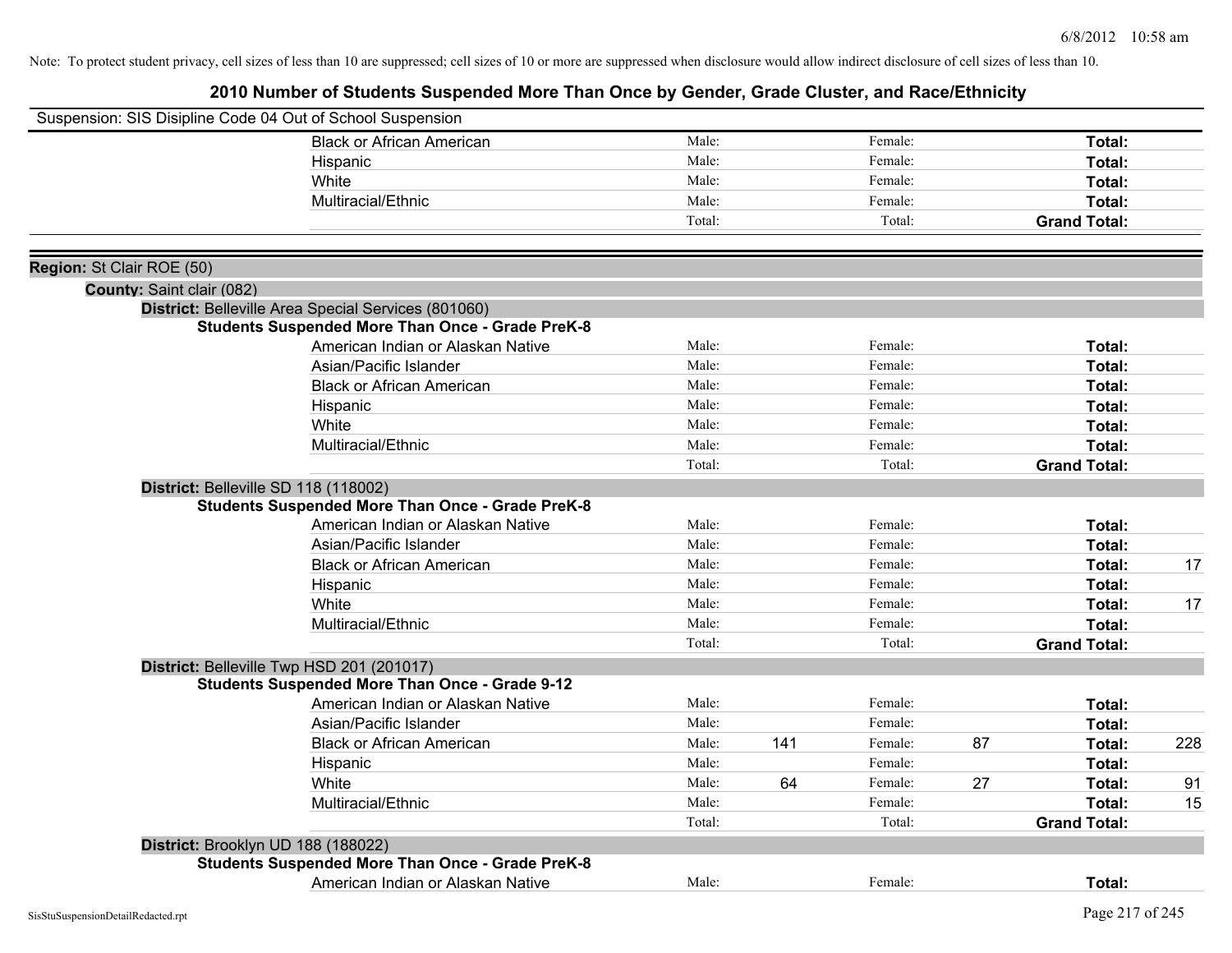|                                    | Suspension: SIS Disipline Code 04 Out of School Suspension |        |     |         |     |                     |     |
|------------------------------------|------------------------------------------------------------|--------|-----|---------|-----|---------------------|-----|
|                                    | Asian/Pacific Islander                                     | Male:  |     | Female: |     | Total:              |     |
|                                    | <b>Black or African American</b>                           | Male:  |     | Female: |     | Total:              |     |
|                                    | Hispanic                                                   | Male:  |     | Female: |     | Total:              |     |
|                                    | White                                                      | Male:  |     | Female: |     | Total:              |     |
|                                    | Multiracial/Ethnic                                         | Male:  |     | Female: |     | <b>Total:</b>       |     |
|                                    |                                                            | Total: |     | Total:  |     | <b>Grand Total:</b> |     |
|                                    | <b>Students Suspended More Than Once - Grade 9-12</b>      |        |     |         |     |                     |     |
|                                    | American Indian or Alaskan Native                          | Male:  |     | Female: |     | Total:              |     |
|                                    | Asian/Pacific Islander                                     | Male:  |     | Female: |     | Total:              |     |
|                                    | <b>Black or African American</b>                           | Male:  |     | Female: |     | Total:              |     |
|                                    | Hispanic                                                   | Male:  |     | Female: |     | Total:              |     |
|                                    | White                                                      | Male:  |     | Female: |     | Total:              |     |
|                                    | Multiracial/Ethnic                                         | Male:  |     | Female: |     | Total:              |     |
|                                    |                                                            | Total: |     | Total:  |     | <b>Grand Total:</b> |     |
|                                    | District: Cahokia CUSD 187 (187026)                        |        |     |         |     |                     |     |
|                                    | <b>Students Suspended More Than Once - Grade PreK-8</b>    |        |     |         |     |                     |     |
|                                    | American Indian or Alaskan Native                          | Male:  |     | Female: |     | Total:              |     |
|                                    | Asian/Pacific Islander                                     | Male:  |     | Female: |     | <b>Total:</b>       |     |
|                                    | <b>Black or African American</b>                           | Male:  | 378 | Female: | 208 | Total:              | 586 |
|                                    | Hispanic                                                   | Male:  |     | Female: |     | Total:              |     |
|                                    | White                                                      | Male:  |     | Female: |     | Total:              | 27  |
|                                    | Multiracial/Ethnic                                         | Male:  |     | Female: |     | Total:              |     |
|                                    |                                                            | Total: |     | Total:  |     | <b>Grand Total:</b> |     |
|                                    | <b>Students Suspended More Than Once - Grade 9-12</b>      |        |     |         |     |                     |     |
|                                    | American Indian or Alaskan Native                          | Male:  |     | Female: |     | Total:              |     |
|                                    | Asian/Pacific Islander                                     | Male:  |     | Female: |     | Total:              |     |
|                                    | <b>Black or African American</b>                           | Male:  | 204 | Female: | 101 | Total:              | 305 |
|                                    | Hispanic                                                   | Male:  |     | Female: |     | <b>Total:</b>       |     |
|                                    | White                                                      | Male:  |     | Female: |     | Total:              |     |
|                                    | Multiracial/Ethnic                                         | Male:  |     | Female: |     | Total:              |     |
|                                    |                                                            | Total: |     | Total:  |     | <b>Grand Total:</b> |     |
|                                    | District: Central SD 104 (104002)                          |        |     |         |     |                     |     |
|                                    | <b>Students Suspended More Than Once - Grade PreK-8</b>    |        |     |         |     |                     |     |
|                                    | American Indian or Alaskan Native                          | Male:  |     | Female: |     | <b>Total:</b>       |     |
|                                    | Asian/Pacific Islander                                     | Male:  |     | Female: |     | Total:              |     |
|                                    | <b>Black or African American</b>                           | Male:  |     | Female: |     | Total:              |     |
|                                    | Hispanic                                                   | Male:  |     | Female: |     | Total:              |     |
|                                    | White                                                      | Male:  |     | Female: |     | <b>Total:</b>       |     |
|                                    | Multiracial/Ethnic                                         | Male:  |     | Female: |     | <b>Total:</b>       |     |
| SisStuSuspensionDetailRedacted.rpt |                                                            |        |     |         |     | Page 218 of 245     |     |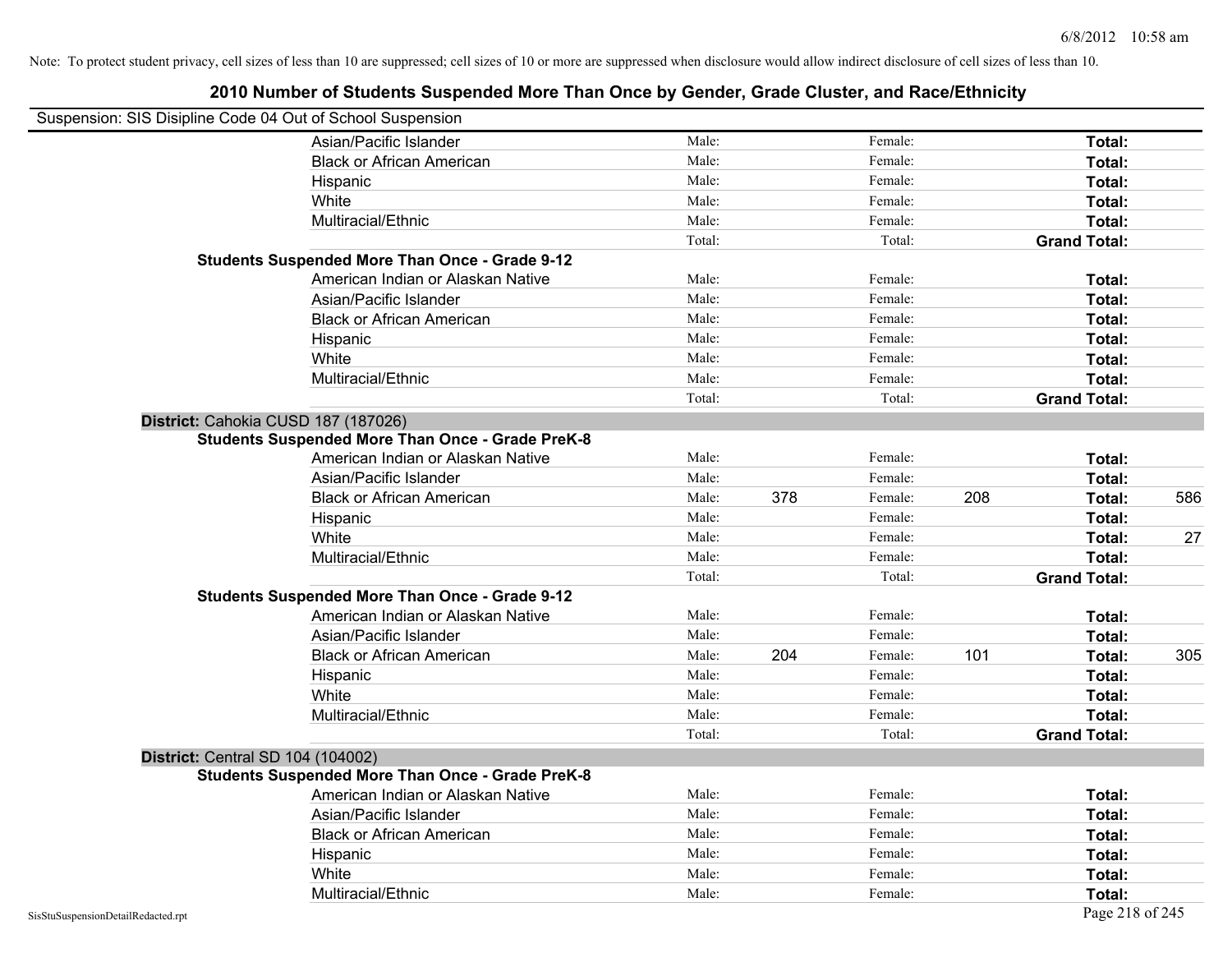| Suspension: SIS Disipline Code 04 Out of School Suspension |        |    |         |    |                     |    |
|------------------------------------------------------------|--------|----|---------|----|---------------------|----|
|                                                            | Total: |    | Total:  |    | <b>Grand Total:</b> |    |
| District: Childrens Center for BD (004700)                 |        |    |         |    |                     |    |
| <b>Students Suspended More Than Once - Grade PreK-8</b>    |        |    |         |    |                     |    |
| American Indian or Alaskan Native                          | Male:  |    | Female: |    | Total:              |    |
| Asian/Pacific Islander                                     | Male:  |    | Female: |    | Total:              |    |
| <b>Black or African American</b>                           | Male:  |    | Female: |    | Total:              |    |
| Hispanic                                                   | Male:  |    | Female: |    | Total:              |    |
| White                                                      | Male:  |    | Female: |    | Total:              |    |
| Multiracial/Ethnic                                         | Male:  |    | Female: |    | Total:              |    |
|                                                            | Total: |    | Total:  |    | <b>Grand Total:</b> |    |
| <b>Students Suspended More Than Once - Grade 9-12</b>      |        |    |         |    |                     |    |
| American Indian or Alaskan Native                          | Male:  |    | Female: |    | Total:              |    |
| Asian/Pacific Islander                                     | Male:  |    | Female: |    | Total:              |    |
| <b>Black or African American</b>                           | Male:  |    | Female: |    | Total:              |    |
| Hispanic                                                   | Male:  |    | Female: |    | Total:              |    |
| White                                                      | Male:  |    | Female: |    | Total:              |    |
| Multiracial/Ethnic                                         | Male:  |    | Female: |    | Total:              |    |
|                                                            | Total: |    | Total:  |    | <b>Grand Total:</b> |    |
| District: Dupo CUSD 196 (196026)                           |        |    |         |    |                     |    |
| <b>Students Suspended More Than Once - Grade PreK-8</b>    |        |    |         |    |                     |    |
| American Indian or Alaskan Native                          | Male:  |    | Female: |    | Total:              |    |
| Asian/Pacific Islander                                     | Male:  |    | Female: |    | Total:              |    |
| <b>Black or African American</b>                           | Male:  |    | Female: |    | Total:              |    |
| Hispanic                                                   | Male:  |    | Female: |    | Total:              |    |
| White                                                      | Male:  | 21 | Female: | 13 | Total:              | 34 |
| Multiracial/Ethnic                                         | Male:  |    | Female: |    | Total:              |    |
|                                                            | Total: |    | Total:  |    | <b>Grand Total:</b> |    |
| <b>Students Suspended More Than Once - Grade 9-12</b>      |        |    |         |    |                     |    |
| American Indian or Alaskan Native                          | Male:  |    | Female: |    | Total:              |    |
| Asian/Pacific Islander                                     | Male:  |    | Female: |    | Total:              |    |
| <b>Black or African American</b>                           | Male:  |    | Female: |    | Total:              |    |
| Hispanic                                                   | Male:  |    | Female: |    | Total:              |    |
| White                                                      | Male:  | 25 | Female: | 10 | Total:              | 35 |
| Multiracial/Ethnic                                         | Male:  |    | Female: |    | Total:              |    |
|                                                            | Total: |    | Total:  |    | <b>Grand Total:</b> |    |
| District: East St Louis SD 189 (189022)                    |        |    |         |    |                     |    |
| <b>Students Suspended More Than Once - Grade PreK-8</b>    |        |    |         |    |                     |    |
| American Indian or Alaskan Native                          | Male:  |    | Female: |    | Total:              |    |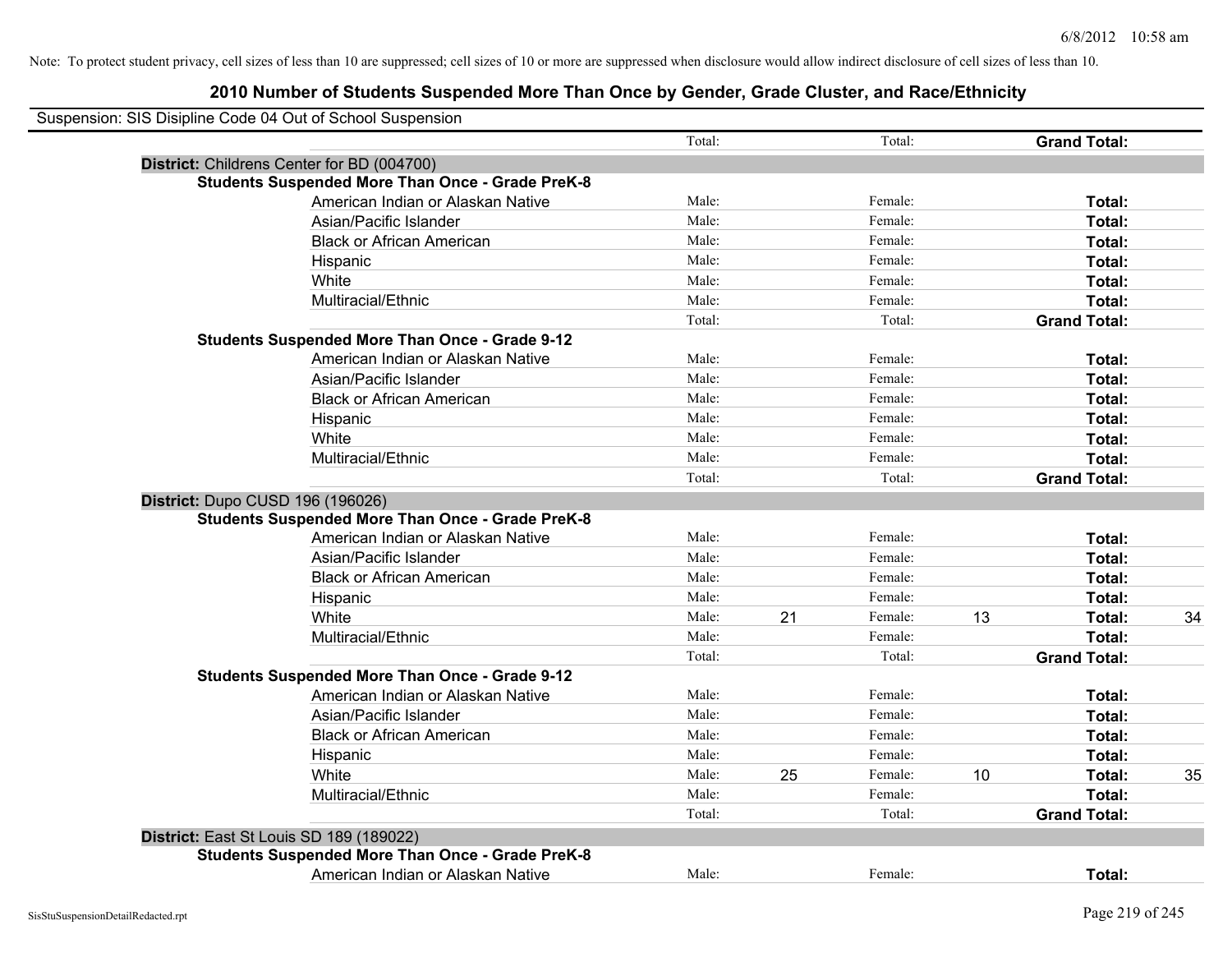| Suspension: SIS Disipline Code 04 Out of School Suspension |                                                         |        |     |         |     |                     |     |
|------------------------------------------------------------|---------------------------------------------------------|--------|-----|---------|-----|---------------------|-----|
|                                                            | Asian/Pacific Islander                                  | Male:  |     | Female: |     | Total:              |     |
|                                                            | <b>Black or African American</b>                        | Male:  | 307 | Female: | 177 | Total:              | 484 |
|                                                            | Hispanic                                                | Male:  |     | Female: |     | <b>Total:</b>       |     |
|                                                            | White                                                   | Male:  |     | Female: |     | Total:              |     |
|                                                            | Multiracial/Ethnic                                      | Male:  |     | Female: |     | Total:              |     |
|                                                            |                                                         | Total: |     | Total:  |     | <b>Grand Total:</b> |     |
|                                                            | <b>Students Suspended More Than Once - Grade 9-12</b>   |        |     |         |     |                     |     |
|                                                            | American Indian or Alaskan Native                       | Male:  |     | Female: |     | Total:              |     |
|                                                            | Asian/Pacific Islander                                  | Male:  |     | Female: |     | Total:              |     |
|                                                            | <b>Black or African American</b>                        | Male:  | 210 | Female: | 144 | Total:              | 354 |
|                                                            | Hispanic                                                | Male:  |     | Female: |     | Total:              |     |
|                                                            | White                                                   | Male:  |     | Female: |     | Total:              |     |
|                                                            | Multiracial/Ethnic                                      | Male:  |     | Female: |     | Total:              |     |
|                                                            |                                                         | Total: |     | Total:  |     | <b>Grand Total:</b> |     |
|                                                            | District: Freeburg CHSD 77 (077016)                     |        |     |         |     |                     |     |
|                                                            | <b>Students Suspended More Than Once - Grade 9-12</b>   |        |     |         |     |                     |     |
|                                                            | American Indian or Alaskan Native                       | Male:  |     | Female: |     | Total:              |     |
|                                                            | Asian/Pacific Islander                                  | Male:  |     | Female: |     | Total:              |     |
|                                                            | <b>Black or African American</b>                        | Male:  |     | Female: |     | Total:              |     |
|                                                            | Hispanic                                                | Male:  |     | Female: |     | Total:              |     |
|                                                            | White                                                   | Male:  |     | Female: |     | Total:              | 17  |
|                                                            | Multiracial/Ethnic                                      | Male:  |     | Female: |     | Total:              |     |
|                                                            |                                                         | Total: |     | Total:  |     | <b>Grand Total:</b> |     |
| <b>District: Grant CCSD 110 (110004)</b>                   |                                                         |        |     |         |     |                     |     |
|                                                            | <b>Students Suspended More Than Once - Grade PreK-8</b> |        |     |         |     |                     |     |
|                                                            | American Indian or Alaskan Native                       | Male:  |     | Female: |     | Total:              |     |
|                                                            | Asian/Pacific Islander                                  | Male:  |     | Female: |     | Total:              |     |
|                                                            | <b>Black or African American</b>                        | Male:  |     | Female: |     | Total:              |     |
|                                                            | Hispanic                                                | Male:  |     | Female: |     | Total:              |     |
|                                                            | White                                                   | Male:  |     | Female: |     | Total:              |     |
|                                                            | Multiracial/Ethnic                                      | Male:  |     | Female: |     | Total:              |     |
|                                                            |                                                         | Total: |     | Total:  |     | <b>Grand Total:</b> |     |
|                                                            | District: Harmony Emge SD 175 (175002)                  |        |     |         |     |                     |     |
|                                                            | <b>Students Suspended More Than Once - Grade PreK-8</b> |        |     |         |     |                     |     |
|                                                            | American Indian or Alaskan Native                       | Male:  |     | Female: |     | Total:              |     |
|                                                            | Asian/Pacific Islander                                  | Male:  |     | Female: |     | Total:              |     |
|                                                            | <b>Black or African American</b>                        | Male:  |     | Female: |     | Total:              |     |
|                                                            | Hispanic                                                | Male:  |     | Female: |     | Total:              |     |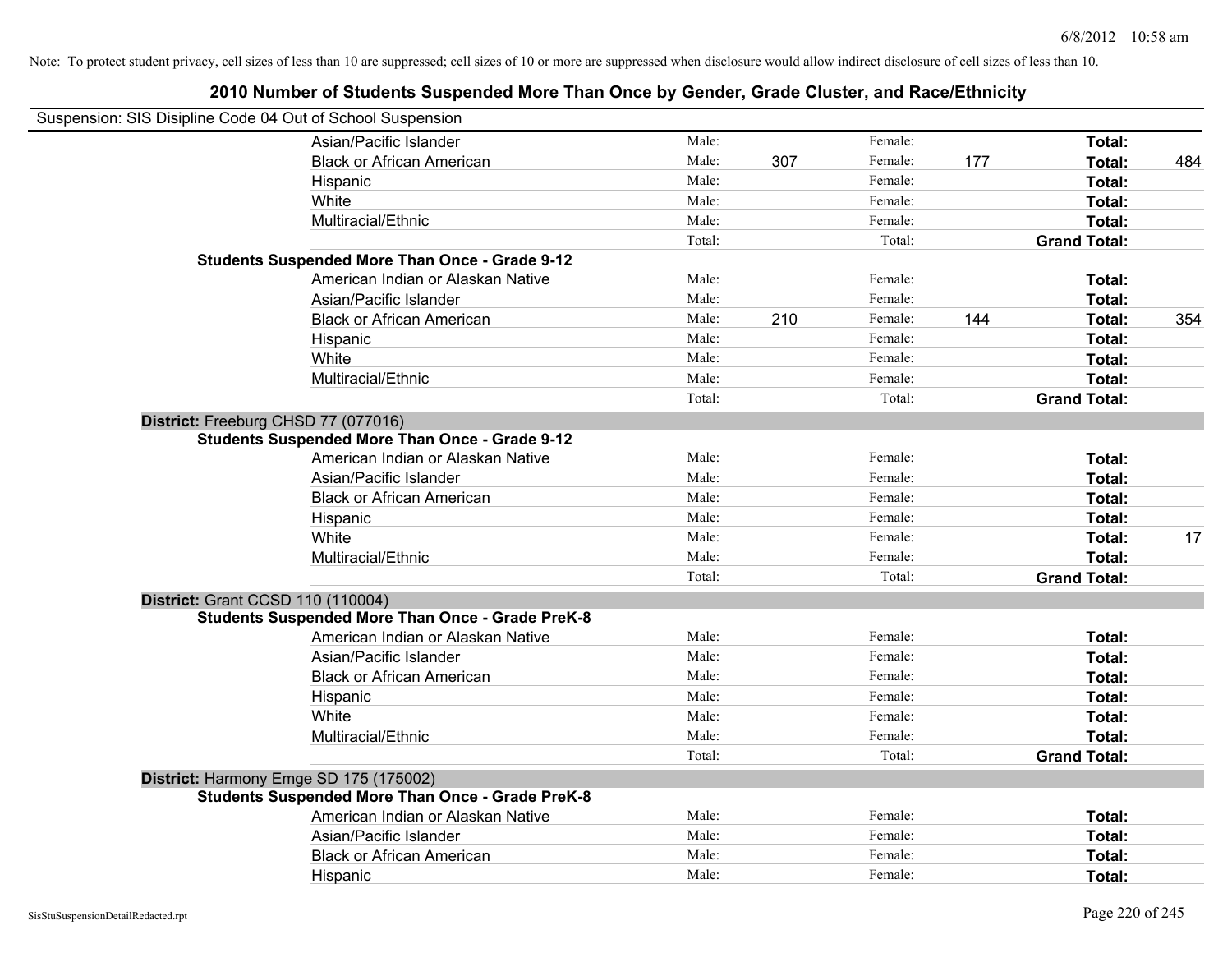| Suspension: SIS Disipline Code 04 Out of School Suspension |                                                         |        |         |                     |
|------------------------------------------------------------|---------------------------------------------------------|--------|---------|---------------------|
|                                                            | White                                                   | Male:  | Female: | Total:              |
|                                                            | Multiracial/Ethnic                                      | Male:  | Female: | Total:              |
|                                                            |                                                         | Total: | Total:  | <b>Grand Total:</b> |
| District: High Mount SD 116 (116002)                       |                                                         |        |         |                     |
|                                                            | <b>Students Suspended More Than Once - Grade PreK-8</b> |        |         |                     |
|                                                            | American Indian or Alaskan Native                       | Male:  | Female: | Total:              |
|                                                            | Asian/Pacific Islander                                  | Male:  | Female: | Total:              |
|                                                            | <b>Black or African American</b>                        | Male:  | Female: | Total:              |
|                                                            | Hispanic                                                | Male:  | Female: | Total:              |
|                                                            | White                                                   | Male:  | Female: | Total:              |
|                                                            | Multiracial/Ethnic                                      | Male:  | Female: | Total:              |
|                                                            |                                                         | Total: | Total:  | <b>Grand Total:</b> |
| District: Lebanon CUSD 9 (009026)                          |                                                         |        |         |                     |
|                                                            | <b>Students Suspended More Than Once - Grade PreK-8</b> |        |         |                     |
|                                                            | American Indian or Alaskan Native                       | Male:  | Female: | Total:              |
|                                                            | Asian/Pacific Islander                                  | Male:  | Female: | Total:              |
|                                                            | <b>Black or African American</b>                        | Male:  | Female: | Total:              |
|                                                            | Hispanic                                                | Male:  | Female: | Total:              |
|                                                            | White                                                   | Male:  | Female: | Total:              |
|                                                            | Multiracial/Ethnic                                      | Male:  | Female: | Total:              |
|                                                            |                                                         | Total: | Total:  | <b>Grand Total:</b> |
|                                                            | <b>Students Suspended More Than Once - Grade 9-12</b>   |        |         |                     |
|                                                            | American Indian or Alaskan Native                       | Male:  | Female: | Total:              |
|                                                            | Asian/Pacific Islander                                  | Male:  | Female: | Total:              |
|                                                            | <b>Black or African American</b>                        | Male:  | Female: | Total:              |
|                                                            | Hispanic                                                | Male:  | Female: | Total:              |
|                                                            | White                                                   | Male:  | Female: | Total:              |
|                                                            | Multiracial/Ethnic                                      | Male:  | Female: | Total:              |
|                                                            |                                                         | Total: | Total:  | <b>Grand Total:</b> |
| District: Marissa CUSD 40 (040026)                         |                                                         |        |         |                     |
|                                                            | <b>Students Suspended More Than Once - Grade PreK-8</b> |        |         |                     |
|                                                            | American Indian or Alaskan Native                       | Male:  | Female: | Total:              |
|                                                            | Asian/Pacific Islander                                  | Male:  | Female: | Total:              |
|                                                            | <b>Black or African American</b>                        | Male:  | Female: | Total:              |
|                                                            | Hispanic                                                | Male:  | Female: | Total:              |
|                                                            | White                                                   | Male:  | Female: | 11<br>Total:        |
|                                                            | Multiracial/Ethnic                                      | Male:  | Female: | Total:              |
|                                                            |                                                         | Total: | Total:  | <b>Grand Total:</b> |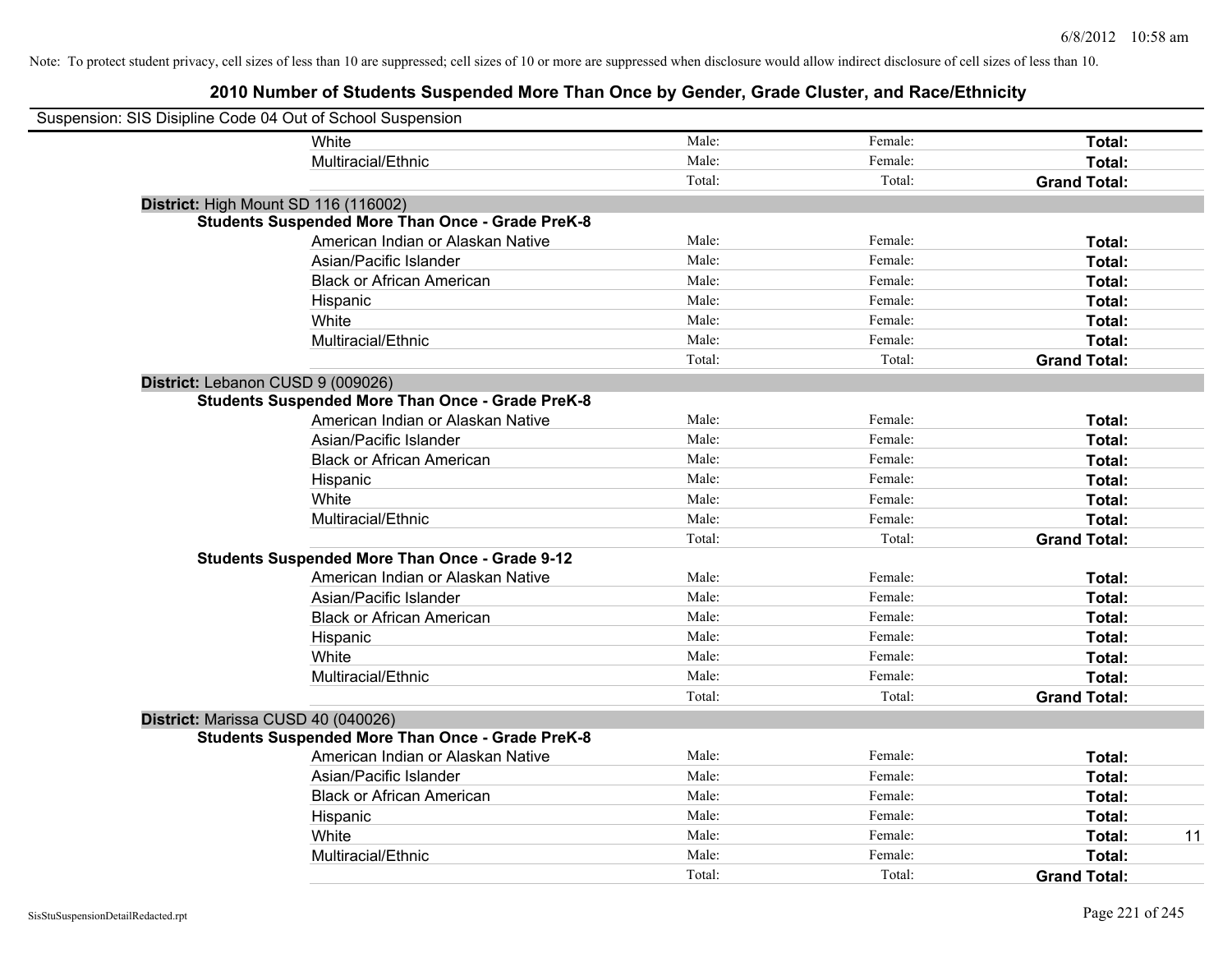| Suspension: SIS Disipline Code 04 Out of School Suspension |        |         |                     |    |
|------------------------------------------------------------|--------|---------|---------------------|----|
| <b>Students Suspended More Than Once - Grade 9-12</b>      |        |         |                     |    |
| American Indian or Alaskan Native                          | Male:  | Female: | Total:              |    |
| Asian/Pacific Islander                                     | Male:  | Female: | Total:              |    |
| <b>Black or African American</b>                           | Male:  | Female: | Total:              |    |
| Hispanic                                                   | Male:  | Female: | Total:              |    |
| White                                                      | Male:  | Female: | Total:              |    |
| Multiracial/Ethnic                                         | Male:  | Female: | Total:              |    |
|                                                            | Total: | Total:  | <b>Grand Total:</b> |    |
| District: Mascoutah CUD 19 (019026)                        |        |         |                     |    |
| <b>Students Suspended More Than Once - Grade PreK-8</b>    |        |         |                     |    |
| American Indian or Alaskan Native                          | Male:  | Female: | Total:              |    |
| Asian/Pacific Islander                                     | Male:  | Female: | Total:              |    |
| <b>Black or African American</b>                           | Male:  | Female: | Total:              |    |
| Hispanic                                                   | Male:  | Female: | Total:              |    |
| White                                                      | Male:  | Female: | Total:              |    |
| Multiracial/Ethnic                                         | Male:  | Female: | Total:              |    |
|                                                            | Total: | Total:  | <b>Grand Total:</b> |    |
| <b>Students Suspended More Than Once - Grade 9-12</b>      |        |         |                     |    |
| American Indian or Alaskan Native                          | Male:  | Female: | Total:              |    |
| Asian/Pacific Islander                                     | Male:  | Female: | Total:              |    |
| <b>Black or African American</b>                           | Male:  | Female: | Total:              |    |
| Hispanic                                                   | Male:  | Female: | Total:              |    |
| White                                                      | Male:  | Female: | Total:              | 15 |
| Multiracial/Ethnic                                         | Male:  | Female: | Total:              |    |
|                                                            | Total: | Total:  | <b>Grand Total:</b> |    |
| District: Millstadt CCSD 160 (160004)                      |        |         |                     |    |
| <b>Students Suspended More Than Once - Grade PreK-8</b>    |        |         |                     |    |
| American Indian or Alaskan Native                          | Male:  | Female: | Total:              |    |
| Asian/Pacific Islander                                     | Male:  | Female: | Total:              |    |
| <b>Black or African American</b>                           | Male:  | Female: | Total:              |    |
| Hispanic                                                   | Male:  | Female: | Total:              |    |
| White                                                      | Male:  | Female: | Total:              |    |
| Multiracial/Ethnic                                         | Male:  | Female: | Total:              |    |
|                                                            | Total: | Total:  | <b>Grand Total:</b> |    |
| District: New Athens CUSD 60 (060026)                      |        |         |                     |    |
| <b>Students Suspended More Than Once - Grade PreK-8</b>    |        |         |                     |    |
| American Indian or Alaskan Native                          | Male:  | Female: | Total:              |    |
| Asian/Pacific Islander                                     | Male:  | Female: | Total:              |    |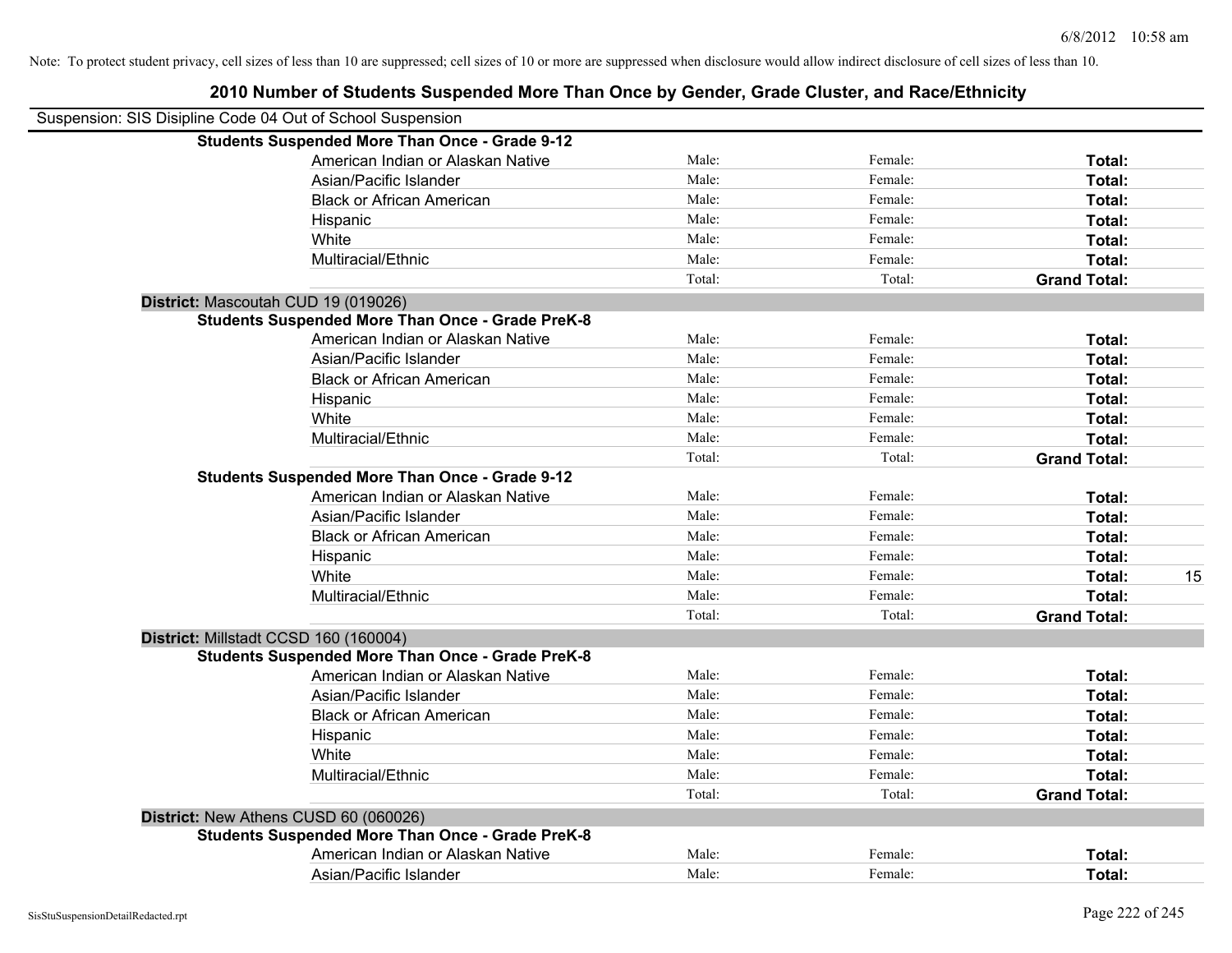| Suspension: SIS Disipline Code 04 Out of School Suspension |                                                         |        |         |                     |    |
|------------------------------------------------------------|---------------------------------------------------------|--------|---------|---------------------|----|
|                                                            | <b>Black or African American</b>                        | Male:  | Female: | Total:              |    |
|                                                            | Hispanic                                                | Male:  | Female: | Total:              |    |
|                                                            | White                                                   | Male:  | Female: | Total:              |    |
|                                                            | Multiracial/Ethnic                                      | Male:  | Female: | Total:              |    |
|                                                            |                                                         | Total: | Total:  | <b>Grand Total:</b> |    |
|                                                            | <b>Students Suspended More Than Once - Grade 9-12</b>   |        |         |                     |    |
|                                                            | American Indian or Alaskan Native                       | Male:  | Female: | Total:              |    |
|                                                            | Asian/Pacific Islander                                  | Male:  | Female: | Total:              |    |
|                                                            | <b>Black or African American</b>                        | Male:  | Female: | Total:              |    |
|                                                            | Hispanic                                                | Male:  | Female: | Total:              |    |
|                                                            | White                                                   | Male:  | Female: | <b>Total:</b>       |    |
|                                                            | Multiracial/Ethnic                                      | Male:  | Female: | Total:              |    |
|                                                            |                                                         | Total: | Total:  | <b>Grand Total:</b> |    |
| District: Non-Public School (063S)                         |                                                         |        |         |                     |    |
|                                                            | <b>Students Suspended More Than Once - Grade PreK-8</b> |        |         |                     |    |
|                                                            | American Indian or Alaskan Native                       | Male:  | Female: | Total:              |    |
|                                                            | Asian/Pacific Islander                                  | Male:  | Female: | Total:              |    |
|                                                            | <b>Black or African American</b>                        | Male:  | Female: | <b>Total:</b>       |    |
|                                                            | Hispanic                                                | Male:  | Female: | Total:              |    |
|                                                            | White                                                   | Male:  | Female: | Total:              |    |
|                                                            | Multiracial/Ethnic                                      | Male:  | Female: | Total:              |    |
|                                                            |                                                         | Total: | Total:  | <b>Grand Total:</b> |    |
|                                                            | <b>Students Suspended More Than Once - Grade 9-12</b>   |        |         |                     |    |
|                                                            | American Indian or Alaskan Native                       | Male:  | Female: | <b>Total:</b>       |    |
|                                                            | Asian/Pacific Islander                                  | Male:  | Female: | Total:              |    |
|                                                            | <b>Black or African American</b>                        | Male:  | Female: | Total:              | 10 |
|                                                            | Hispanic                                                | Male:  | Female: | Total:              |    |
|                                                            | White                                                   | Male:  | Female: | <b>Total:</b>       |    |
|                                                            | Multiracial/Ethnic                                      | Male:  | Female: | Total:              |    |
|                                                            |                                                         | Total: | Total:  | <b>Grand Total:</b> |    |
|                                                            | District: O Fallon CCSD 90 (090004)                     |        |         |                     |    |
|                                                            | <b>Students Suspended More Than Once - Grade PreK-8</b> |        |         |                     |    |
|                                                            | American Indian or Alaskan Native                       | Male:  | Female: | <b>Total:</b>       |    |
|                                                            | Asian/Pacific Islander                                  | Male:  | Female: | <b>Total:</b>       |    |
|                                                            | <b>Black or African American</b>                        | Male:  | Female: | Total:              | 20 |
|                                                            | Hispanic                                                | Male:  | Female: | Total:              |    |
|                                                            | White                                                   | Male:  | Female: | Total:              | 18 |
|                                                            | Multiracial/Ethnic                                      | Male:  | Female: | Total:              |    |
|                                                            |                                                         | Total: | Total:  | <b>Grand Total:</b> |    |
| SisStuSuspensionDetailRedacted.rpt                         |                                                         |        |         | Page 223 of 245     |    |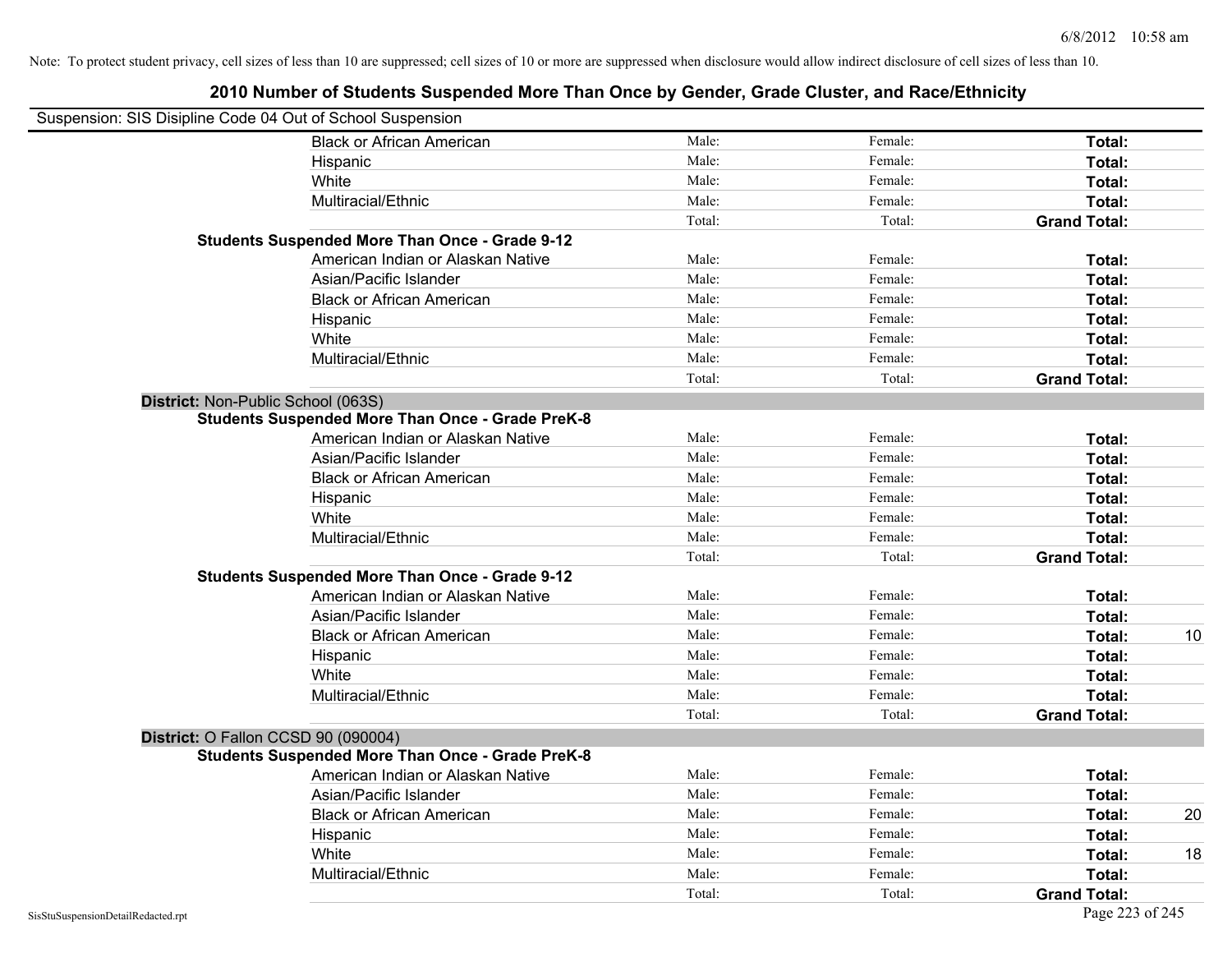# **2010 Number of Students Suspended More Than Once by Gender, Grade Cluster, and Race/Ethnicity**

| Suspension: SIS Disipline Code 04 Out of School Suspension |        |    |         |    |                     |
|------------------------------------------------------------|--------|----|---------|----|---------------------|
| District: O Fallon Twp HSD 203 (203017)                    |        |    |         |    |                     |
| <b>Students Suspended More Than Once - Grade 9-12</b>      |        |    |         |    |                     |
| American Indian or Alaskan Native                          | Male:  |    | Female: |    | Total:              |
| Asian/Pacific Islander                                     | Male:  |    | Female: |    | Total:              |
| <b>Black or African American</b>                           | Male:  | 23 | Female: | 24 | Total:              |
| Hispanic                                                   | Male:  |    | Female: |    | Total:              |
| White                                                      | Male:  |    | Female: |    | Total:              |
| Multiracial/Ethnic                                         | Male:  |    | Female: |    | Total:              |
|                                                            | Total: |    | Total:  |    | <b>Grand Total:</b> |
| District: Shiloh Village SD 85 (085002)                    |        |    |         |    |                     |
| <b>Students Suspended More Than Once - Grade PreK-8</b>    |        |    |         |    |                     |
| American Indian or Alaskan Native                          | Male:  |    | Female: |    | Total:              |
| Asian/Pacific Islander                                     | Male:  |    | Female: |    | Total:              |
| <b>Black or African American</b>                           | Male:  |    | Female: |    | Total:              |
| Hispanic                                                   | Male:  |    | Female: |    | Total:              |
| White                                                      | Male:  |    | Female: |    | Total:              |
| Multiracial/Ethnic                                         | Male:  |    | Female: |    | Total:              |
|                                                            | Total: |    | Total:  |    | <b>Grand Total:</b> |
| District: Signal Hill SD 181 (181002)                      |        |    |         |    |                     |
| <b>Students Suspended More Than Once - Grade PreK-8</b>    |        |    |         |    |                     |
| American Indian or Alaskan Native                          | Male:  |    | Female: |    | Total:              |
| Asian/Pacific Islander                                     | Male:  |    | Female: |    | Total:              |
| <b>Black or African American</b>                           | Male:  |    | Female: |    | Total:              |
| Hispanic                                                   | Male:  |    | Female: |    | Total:              |
| White                                                      | Male:  |    | Female: |    | Total:              |
| Multiracial/Ethnic                                         | Male:  |    | Female: |    | Total:              |
|                                                            | Total: |    | Total:  |    | <b>Grand Total:</b> |
| District: Whiteside SD 115 (115002)                        |        |    |         |    |                     |
| <b>Students Suspended More Than Once - Grade PreK-8</b>    |        |    |         |    |                     |
| American Indian or Alaskan Native                          | Male:  |    | Female: |    | Total:              |
| Asian/Pacific Islander                                     | Male:  |    | Female: |    | Total:              |
| <b>Black or African American</b>                           | Male:  |    | Female: |    | Total:              |
| Hispanic                                                   | Male:  |    | Female: |    | Total:              |
| White                                                      | Male:  |    | Female: |    | Total:              |
| Multiracial/Ethnic                                         | Male:  |    | Female: |    | Total:              |
|                                                            | Total: |    | Total:  |    | <b>Grand Total:</b> |

**Students Suspended More Than Once - Grade PreK-8**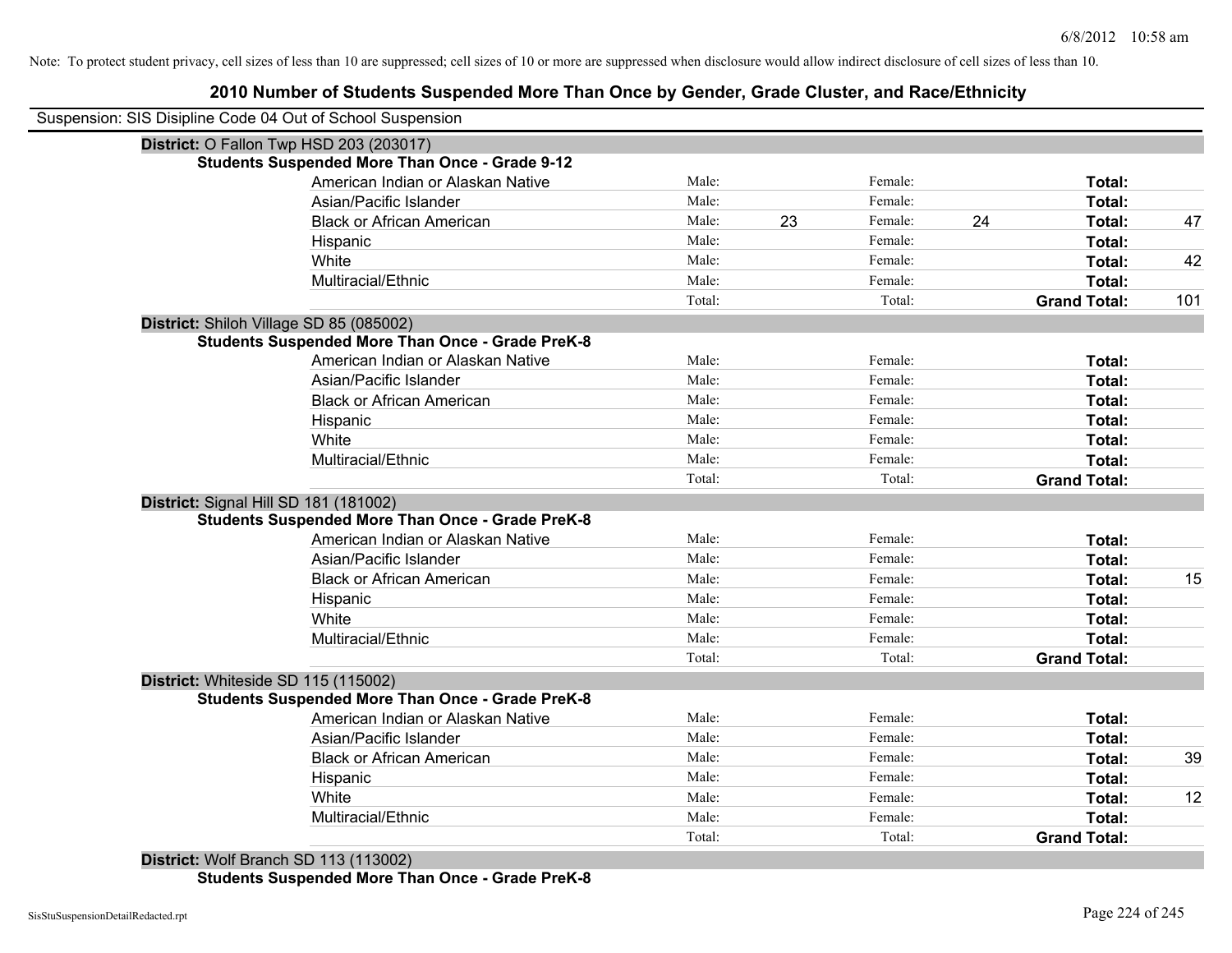| Suspension: SIS Disipline Code 04 Out of School Suspension |                                                         |        |         |                     |
|------------------------------------------------------------|---------------------------------------------------------|--------|---------|---------------------|
|                                                            | American Indian or Alaskan Native                       | Male:  | Female: | Total:              |
|                                                            | Asian/Pacific Islander                                  | Male:  | Female: | Total:              |
|                                                            | <b>Black or African American</b>                        | Male:  | Female: | Total:              |
|                                                            | Hispanic                                                | Male:  | Female: | Total:              |
|                                                            | White                                                   | Male:  | Female: | Total:              |
|                                                            | Multiracial/Ethnic                                      | Male:  | Female: | Total:              |
|                                                            |                                                         | Total: | Total:  | <b>Grand Total:</b> |
|                                                            |                                                         |        |         |                     |
| Region: State of ILlinois (65)                             |                                                         |        |         |                     |
| County: State Of II (108)                                  |                                                         |        |         |                     |
|                                                            | District: Non-Public School (9030)                      |        |         |                     |
|                                                            | <b>Students Suspended More Than Once - Grade 9-12</b>   |        |         |                     |
|                                                            | American Indian or Alaskan Native                       | Male:  | Female: | Total:              |
|                                                            | Asian/Pacific Islander                                  | Male:  | Female: | Total:              |
|                                                            | <b>Black or African American</b>                        | Male:  | Female: | Total:              |
|                                                            | Hispanic                                                | Male:  | Female: | Total:              |
|                                                            | White                                                   | Male:  | Female: | Total:              |
|                                                            | Multiracial/Ethnic                                      | Male:  | Female: | Total:              |
|                                                            |                                                         | Total: | Total:  | <b>Grand Total:</b> |
|                                                            |                                                         |        |         |                     |
| Region: Tazewell ROE (53)                                  |                                                         |        |         |                     |
| County: Tazewell (090)                                     |                                                         |        |         |                     |
| District: Central SD 51 (051002)                           |                                                         |        |         |                     |
|                                                            | <b>Students Suspended More Than Once - Grade PreK-8</b> |        |         |                     |
|                                                            | American Indian or Alaskan Native                       | Male:  | Female: | Total:              |
|                                                            | Asian/Pacific Islander                                  | Male:  | Female: | Total:              |
|                                                            | <b>Black or African American</b>                        | Male:  | Female: | Total:              |
|                                                            | Hispanic                                                | Male:  | Female: | Total:              |
|                                                            | White                                                   | Male:  | Female: | Total:              |
|                                                            | Multiracial/Ethnic                                      | Male:  | Female: | Total:              |
|                                                            |                                                         | Total: | Total:  | <b>Grand Total:</b> |
|                                                            | District: Creve Coeur SD 76 (076002)                    |        |         |                     |
|                                                            | <b>Students Suspended More Than Once - Grade PreK-8</b> |        |         |                     |
|                                                            | American Indian or Alaskan Native                       | Male:  | Female: | Total:              |
|                                                            | Asian/Pacific Islander                                  | Male:  | Female: | Total:              |
|                                                            | <b>Black or African American</b>                        | Male:  | Female: | Total:              |
|                                                            | Hispanic                                                | Male:  | Female: | <b>Total:</b>       |
|                                                            | White                                                   | Male:  | Female: | 12<br>Total:        |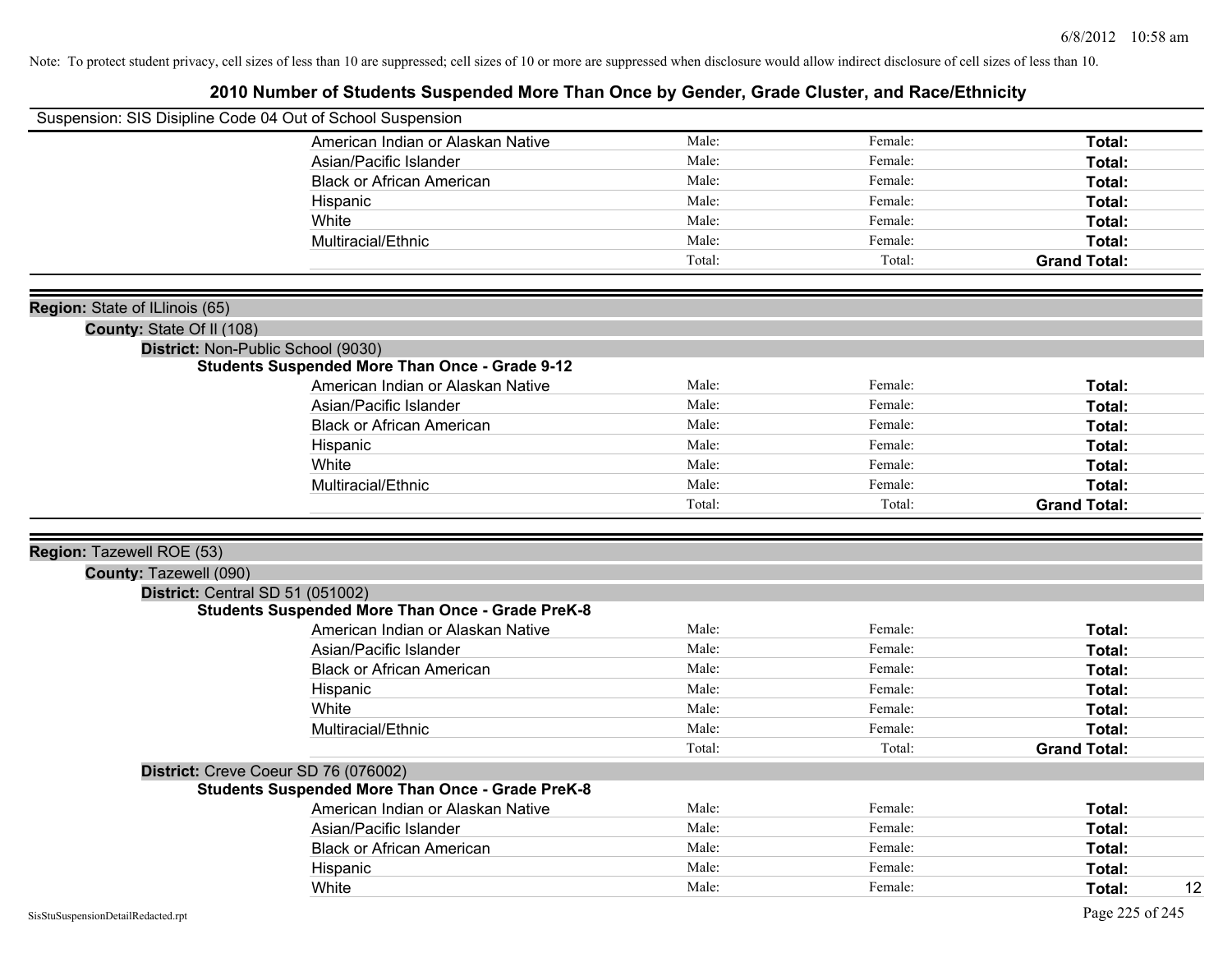# **2010 Number of Students Suspended More Than Once by Gender, Grade Cluster, and Race/Ethnicity**

| Suspension: SIS Disipline Code 04 Out of School Suspension |                                                         |        |         |                     |
|------------------------------------------------------------|---------------------------------------------------------|--------|---------|---------------------|
|                                                            | Multiracial/Ethnic                                      | Male:  | Female: | Total:              |
|                                                            |                                                         | Total: | Total:  | <b>Grand Total:</b> |
| District: Deer Creek-Mackinaw CUSD 701 (701026)            |                                                         |        |         |                     |
|                                                            | <b>Students Suspended More Than Once - Grade 9-12</b>   |        |         |                     |
|                                                            | American Indian or Alaskan Native                       | Male:  | Female: | Total:              |
|                                                            | Asian/Pacific Islander                                  | Male:  | Female: | Total:              |
|                                                            | <b>Black or African American</b>                        | Male:  | Female: | Total:              |
| Hispanic                                                   |                                                         | Male:  | Female: | Total:              |
| White                                                      |                                                         | Male:  | Female: | Total:              |
|                                                            | Multiracial/Ethnic                                      | Male:  | Female: | Total:              |
|                                                            |                                                         | Total: | Total:  | <b>Grand Total:</b> |
| District: Delavan CUSD 703 (703026)                        |                                                         |        |         |                     |
|                                                            | <b>Students Suspended More Than Once - Grade PreK-8</b> |        |         |                     |
|                                                            | American Indian or Alaskan Native                       | Male:  | Female: | Total:              |
|                                                            | Asian/Pacific Islander                                  | Male:  | Female: | Total:              |
|                                                            | <b>Black or African American</b>                        | Male:  | Female: | Total:              |
| Hispanic                                                   |                                                         | Male:  | Female: | Total:              |
| White                                                      |                                                         | Male:  | Female: | Total:              |
|                                                            | Multiracial/Ethnic                                      | Male:  | Female: | Total:              |
|                                                            |                                                         | Total: | Total:  | <b>Grand Total:</b> |
|                                                            | <b>Students Suspended More Than Once - Grade 9-12</b>   |        |         |                     |
|                                                            | American Indian or Alaskan Native                       | Male:  | Female: | Total:              |
|                                                            | Asian/Pacific Islander                                  | Male:  | Female: | Total:              |
|                                                            | <b>Black or African American</b>                        | Male:  | Female: | Total:              |
| Hispanic                                                   |                                                         | Male:  | Female: | Total:              |
| White                                                      |                                                         | Male:  | Female: | Total:              |
|                                                            | Multiracial/Ethnic                                      | Male:  | Female: | Total:              |
|                                                            |                                                         | Total: | Total:  | <b>Grand Total:</b> |
| District: District 50 Schools (050002)                     |                                                         |        |         |                     |
|                                                            | <b>Students Suspended More Than Once - Grade PreK-8</b> |        |         |                     |
|                                                            | American Indian or Alaskan Native                       | Male:  | Female: | Total:              |
|                                                            | Asian/Pacific Islander                                  | Male:  | Female: | Total:              |
|                                                            | <b>Black or African American</b>                        | Male:  | Female: | Total:              |
| Hispanic                                                   |                                                         | Male:  | Female: | Total:              |
| White                                                      |                                                         | Male:  | Female: | Total:              |
|                                                            | Multiracial/Ethnic                                      | Male:  | Female: | Total:              |
|                                                            |                                                         | Total: | Total:  | <b>Grand Total:</b> |

**District:** East Peoria CHSD 309 (309016)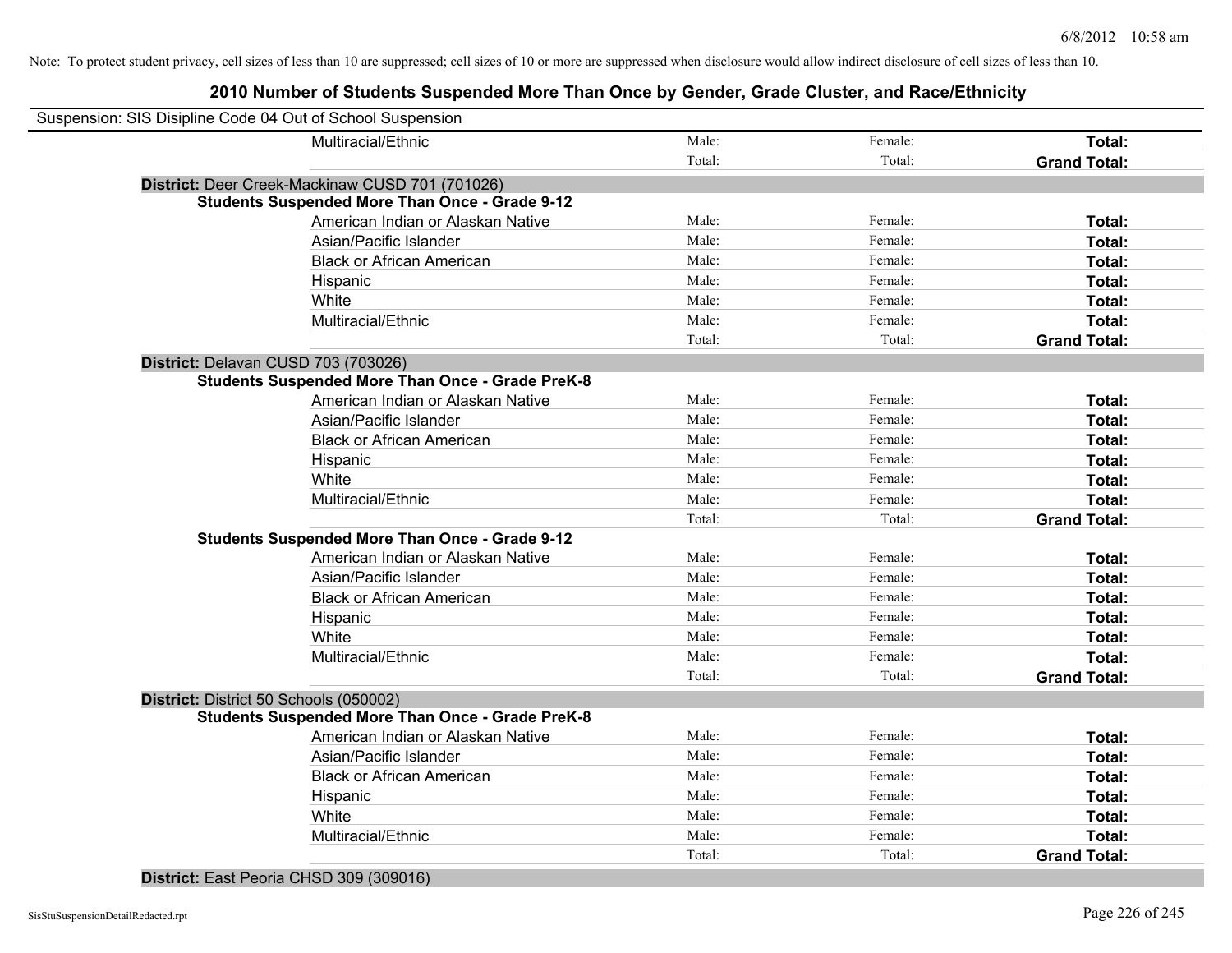| Suspension: SIS Disipline Code 04 Out of School Suspension |        |    |         |    |                     |     |
|------------------------------------------------------------|--------|----|---------|----|---------------------|-----|
| <b>Students Suspended More Than Once - Grade 9-12</b>      |        |    |         |    |                     |     |
| American Indian or Alaskan Native                          | Male:  |    | Female: |    | Total:              |     |
| Asian/Pacific Islander                                     | Male:  |    | Female: |    | Total:              |     |
| <b>Black or African American</b>                           | Male:  |    | Female: |    | Total:              |     |
| Hispanic                                                   | Male:  |    | Female: |    | Total:              |     |
| White                                                      | Male:  | 72 | Female: | 34 | Total:              | 106 |
| Multiracial/Ethnic                                         | Male:  |    | Female: |    | Total:              |     |
|                                                            | Total: |    | Total:  |    | <b>Grand Total:</b> |     |
| District: East Peoria SD 86 (086002)                       |        |    |         |    |                     |     |
| <b>Students Suspended More Than Once - Grade PreK-8</b>    |        |    |         |    |                     |     |
| American Indian or Alaskan Native                          | Male:  |    | Female: |    | Total:              |     |
| Asian/Pacific Islander                                     | Male:  |    | Female: |    | Total:              |     |
| <b>Black or African American</b>                           | Male:  |    | Female: |    | Total:              |     |
| Hispanic                                                   | Male:  |    | Female: |    | Total:              |     |
| White                                                      | Male:  | 22 | Female: | 11 | Total:              | 33  |
| Multiracial/Ethnic                                         | Male:  |    | Female: |    | Total:              |     |
|                                                            | Total: |    | Total:  |    | <b>Grand Total:</b> |     |
| District: Morton CUSD 709 (709026)                         |        |    |         |    |                     |     |
| <b>Students Suspended More Than Once - Grade PreK-8</b>    |        |    |         |    |                     |     |
| American Indian or Alaskan Native                          | Male:  |    | Female: |    | Total:              |     |
| Asian/Pacific Islander                                     | Male:  |    | Female: |    | Total:              |     |
| <b>Black or African American</b>                           | Male:  |    | Female: |    | Total:              |     |
| Hispanic                                                   | Male:  |    | Female: |    | Total:              |     |
| White                                                      | Male:  |    | Female: |    | Total:              |     |
| Multiracial/Ethnic                                         | Male:  |    | Female: |    | Total:              |     |
|                                                            | Total: |    | Total:  |    | <b>Grand Total:</b> |     |
| <b>Students Suspended More Than Once - Grade 9-12</b>      |        |    |         |    |                     |     |
| American Indian or Alaskan Native                          | Male:  |    | Female: |    | Total:              |     |
| Asian/Pacific Islander                                     | Male:  |    | Female: |    | Total:              |     |
| <b>Black or African American</b>                           | Male:  |    | Female: |    | Total:              |     |
| Hispanic                                                   | Male:  |    | Female: |    | Total:              |     |
| White                                                      | Male:  |    | Female: |    | Total:              | 13  |
| Multiracial/Ethnic                                         | Male:  |    | Female: |    | Total:              |     |
|                                                            | Total: |    | Total:  |    | <b>Grand Total:</b> |     |
| District: N Pekin & Marquette Hght SD 102 (102002)         |        |    |         |    |                     |     |
| <b>Students Suspended More Than Once - Grade PreK-8</b>    |        |    |         |    |                     |     |
| American Indian or Alaskan Native                          | Male:  |    | Female: |    | Total:              |     |
| Asian/Pacific Islander                                     | Male:  |    | Female: |    | Total:              |     |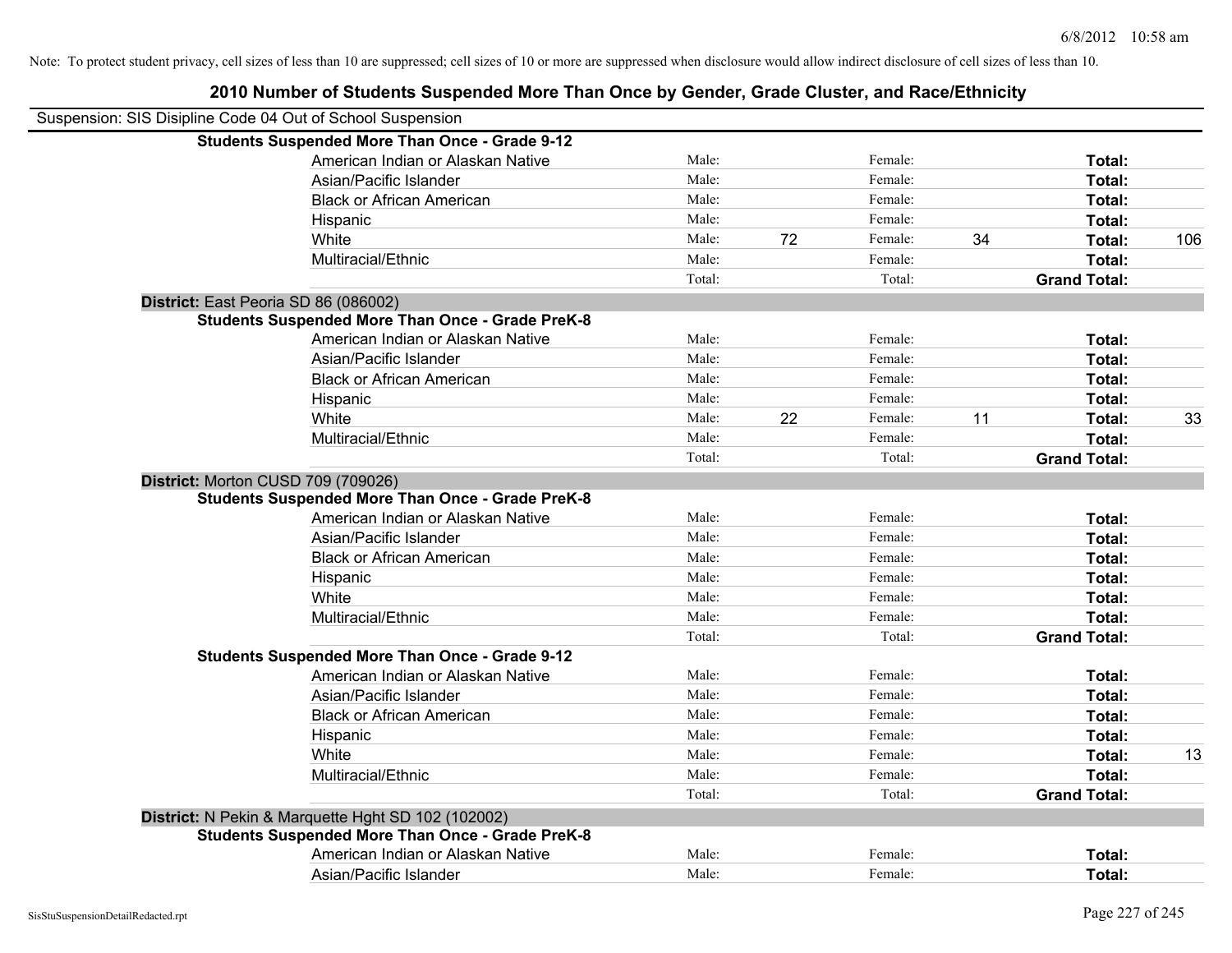| Suspension: SIS Disipline Code 04 Out of School Suspension |                                                         |        |     |         |    |                     |     |
|------------------------------------------------------------|---------------------------------------------------------|--------|-----|---------|----|---------------------|-----|
|                                                            | <b>Black or African American</b>                        | Male:  |     | Female: |    | Total:              |     |
|                                                            | Hispanic                                                | Male:  |     | Female: |    | Total:              |     |
|                                                            | White                                                   | Male:  |     | Female: |    | Total:              |     |
|                                                            | Multiracial/Ethnic                                      | Male:  |     | Female: |    | Total:              |     |
|                                                            |                                                         | Total: |     | Total:  |    | <b>Grand Total:</b> |     |
| District: Pekin CSD 303 (303016)                           |                                                         |        |     |         |    |                     |     |
|                                                            | <b>Students Suspended More Than Once - Grade 9-12</b>   |        |     |         |    |                     |     |
|                                                            | American Indian or Alaskan Native                       | Male:  |     | Female: |    | Total:              |     |
|                                                            | Asian/Pacific Islander                                  | Male:  |     | Female: |    | Total:              |     |
|                                                            | <b>Black or African American</b>                        | Male:  |     | Female: |    | Total:              |     |
|                                                            | Hispanic                                                | Male:  |     | Female: |    | Total:              |     |
|                                                            | White                                                   | Male:  | 133 | Female: | 70 | Total:              | 203 |
|                                                            | Multiracial/Ethnic                                      | Male:  |     | Female: |    | Total:              |     |
|                                                            |                                                         | Total: |     | Total:  |    | <b>Grand Total:</b> | 217 |
| District: Pekin PSD 108 (108002)                           |                                                         |        |     |         |    |                     |     |
|                                                            | <b>Students Suspended More Than Once - Grade PreK-8</b> |        |     |         |    |                     |     |
|                                                            | American Indian or Alaskan Native                       | Male:  |     | Female: |    | Total:              |     |
|                                                            | Asian/Pacific Islander                                  | Male:  |     | Female: |    | Total:              |     |
|                                                            | <b>Black or African American</b>                        | Male:  |     | Female: |    | Total:              |     |
|                                                            | Hispanic                                                | Male:  |     | Female: |    | Total:              |     |
|                                                            | White                                                   | Male:  |     | Female: |    | Total:              | 40  |
|                                                            | Multiracial/Ethnic                                      | Male:  |     | Female: |    | <b>Total:</b>       |     |
|                                                            |                                                         | Total: |     | Total:  |    | <b>Grand Total:</b> |     |
|                                                            | <b>Students Suspended More Than Once - Grade 9-12</b>   |        |     |         |    |                     |     |
|                                                            | American Indian or Alaskan Native                       | Male:  |     | Female: |    | Total:              |     |
|                                                            | Asian/Pacific Islander                                  | Male:  |     | Female: |    | Total:              |     |
|                                                            | <b>Black or African American</b>                        | Male:  |     | Female: |    | Total:              |     |
|                                                            | Hispanic                                                | Male:  |     | Female: |    | Total:              |     |
|                                                            | White                                                   | Male:  |     | Female: |    | Total:              |     |
|                                                            | Multiracial/Ethnic                                      | Male:  |     | Female: |    | Total:              |     |
|                                                            |                                                         | Total: |     | Total:  |    | <b>Grand Total:</b> |     |
| District: Rankin CSD 98 (098002)                           |                                                         |        |     |         |    |                     |     |
|                                                            | <b>Students Suspended More Than Once - Grade PreK-8</b> |        |     |         |    |                     |     |
|                                                            | American Indian or Alaskan Native                       | Male:  |     | Female: |    | Total:              |     |
|                                                            | Asian/Pacific Islander                                  | Male:  |     | Female: |    | Total:              |     |
|                                                            | <b>Black or African American</b>                        | Male:  |     | Female: |    | Total:              |     |
|                                                            | Hispanic                                                | Male:  |     | Female: |    | Total:              |     |
|                                                            | White                                                   | Male:  |     | Female: |    | Total:              |     |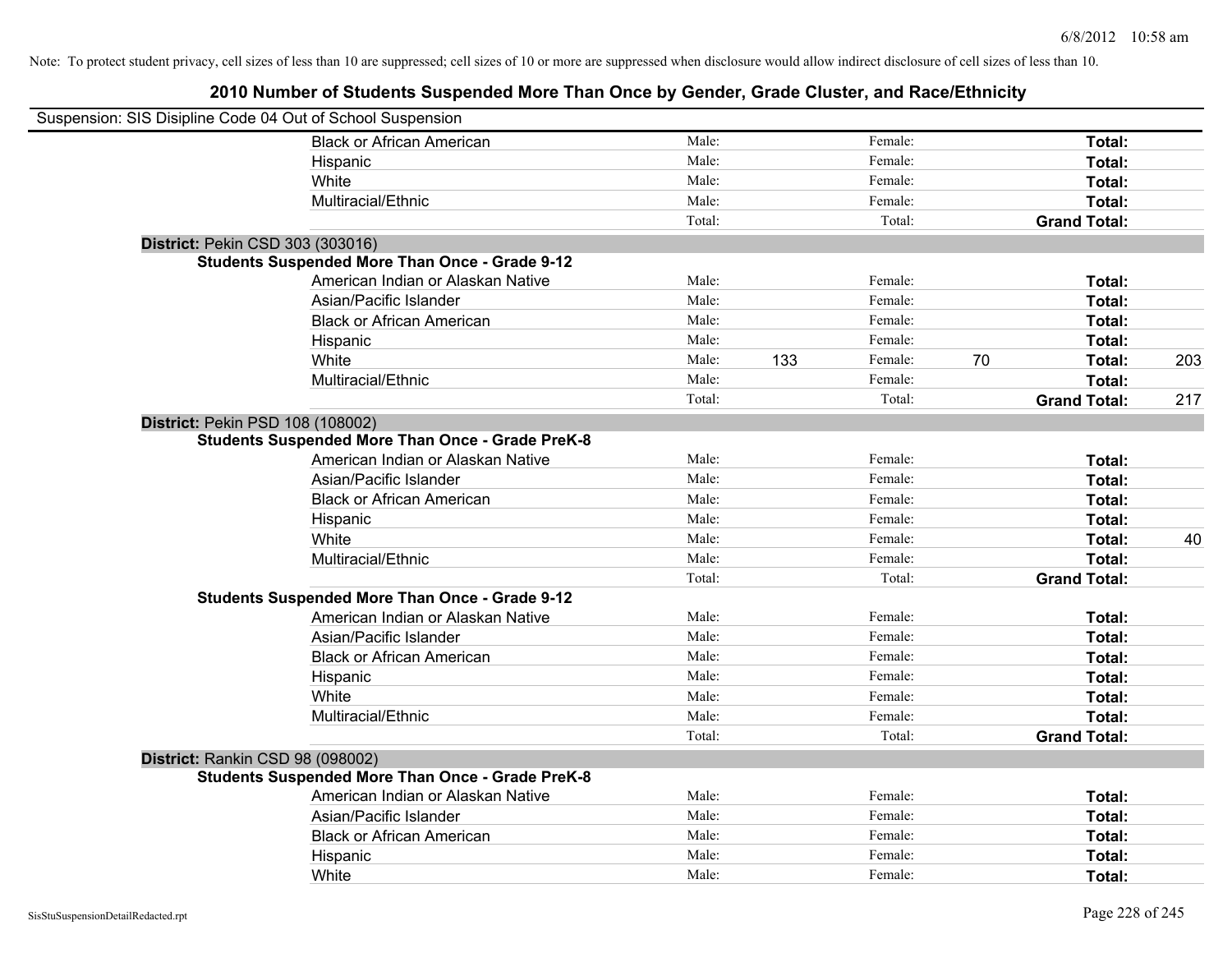| Suspension: SIS Disipline Code 04 Out of School Suspension |                                                         |        |    |         |    |                     |    |
|------------------------------------------------------------|---------------------------------------------------------|--------|----|---------|----|---------------------|----|
|                                                            | Multiracial/Ethnic                                      | Male:  |    | Female: |    | Total:              |    |
|                                                            |                                                         | Total: |    | Total:  |    | <b>Grand Total:</b> |    |
| District: Robein SD 85 (085002)                            |                                                         |        |    |         |    |                     |    |
|                                                            | <b>Students Suspended More Than Once - Grade PreK-8</b> |        |    |         |    |                     |    |
|                                                            | American Indian or Alaskan Native                       | Male:  |    | Female: |    | Total:              |    |
|                                                            | Asian/Pacific Islander                                  | Male:  |    | Female: |    | Total:              |    |
|                                                            | <b>Black or African American</b>                        | Male:  |    | Female: |    | Total:              |    |
|                                                            | Hispanic                                                | Male:  |    | Female: |    | Total:              |    |
|                                                            | White                                                   | Male:  |    | Female: |    | Total:              |    |
|                                                            | Multiracial/Ethnic                                      | Male:  |    | Female: |    | Total:              |    |
|                                                            |                                                         | Total: |    | Total:  |    | <b>Grand Total:</b> |    |
| District: South Pekin SD 137 (137002)                      |                                                         |        |    |         |    |                     |    |
|                                                            | <b>Students Suspended More Than Once - Grade PreK-8</b> |        |    |         |    |                     |    |
|                                                            | American Indian or Alaskan Native                       | Male:  |    | Female: |    | Total:              |    |
|                                                            | Asian/Pacific Islander                                  | Male:  |    | Female: |    | Total:              |    |
|                                                            | <b>Black or African American</b>                        | Male:  |    | Female: |    | Total:              |    |
|                                                            | Hispanic                                                | Male:  |    | Female: |    | Total:              |    |
|                                                            | White                                                   | Male:  |    | Female: |    | Total:              |    |
|                                                            | Multiracial/Ethnic                                      | Male:  |    | Female: |    | Total:              |    |
|                                                            |                                                         | Total: |    | Total:  |    | <b>Grand Total:</b> |    |
| District: Washington CHSD 308 (308016)                     |                                                         |        |    |         |    |                     |    |
|                                                            | <b>Students Suspended More Than Once - Grade 9-12</b>   |        |    |         |    |                     |    |
|                                                            | American Indian or Alaskan Native                       | Male:  |    | Female: |    | Total:              |    |
|                                                            | Asian/Pacific Islander                                  | Male:  |    | Female: |    | Total:              |    |
|                                                            | <b>Black or African American</b>                        | Male:  |    | Female: |    | Total:              |    |
|                                                            | Hispanic                                                | Male:  |    | Female: |    | Total:              |    |
|                                                            | White                                                   | Male:  | 33 | Female: | 13 | Total:              | 46 |
|                                                            | Multiracial/Ethnic                                      | Male:  |    | Female: |    | Total:              |    |
|                                                            |                                                         | Total: |    | Total:  |    | <b>Grand Total:</b> |    |
| District: Washington SD 52 (052002)                        |                                                         |        |    |         |    |                     |    |
|                                                            | <b>Students Suspended More Than Once - Grade PreK-8</b> |        |    |         |    |                     |    |
|                                                            | American Indian or Alaskan Native                       | Male:  |    | Female: |    | Total:              |    |
|                                                            | Asian/Pacific Islander                                  | Male:  |    | Female: |    | Total:              |    |
|                                                            | <b>Black or African American</b>                        | Male:  |    | Female: |    | Total:              |    |
|                                                            | Hispanic                                                | Male:  |    | Female: |    | Total:              |    |
|                                                            | White                                                   | Male:  |    | Female: |    | Total:              |    |
|                                                            | Multiracial/Ethnic                                      | Male:  |    | Female: |    | Total:              |    |
|                                                            |                                                         | Total: |    | Total:  |    | <b>Grand Total:</b> |    |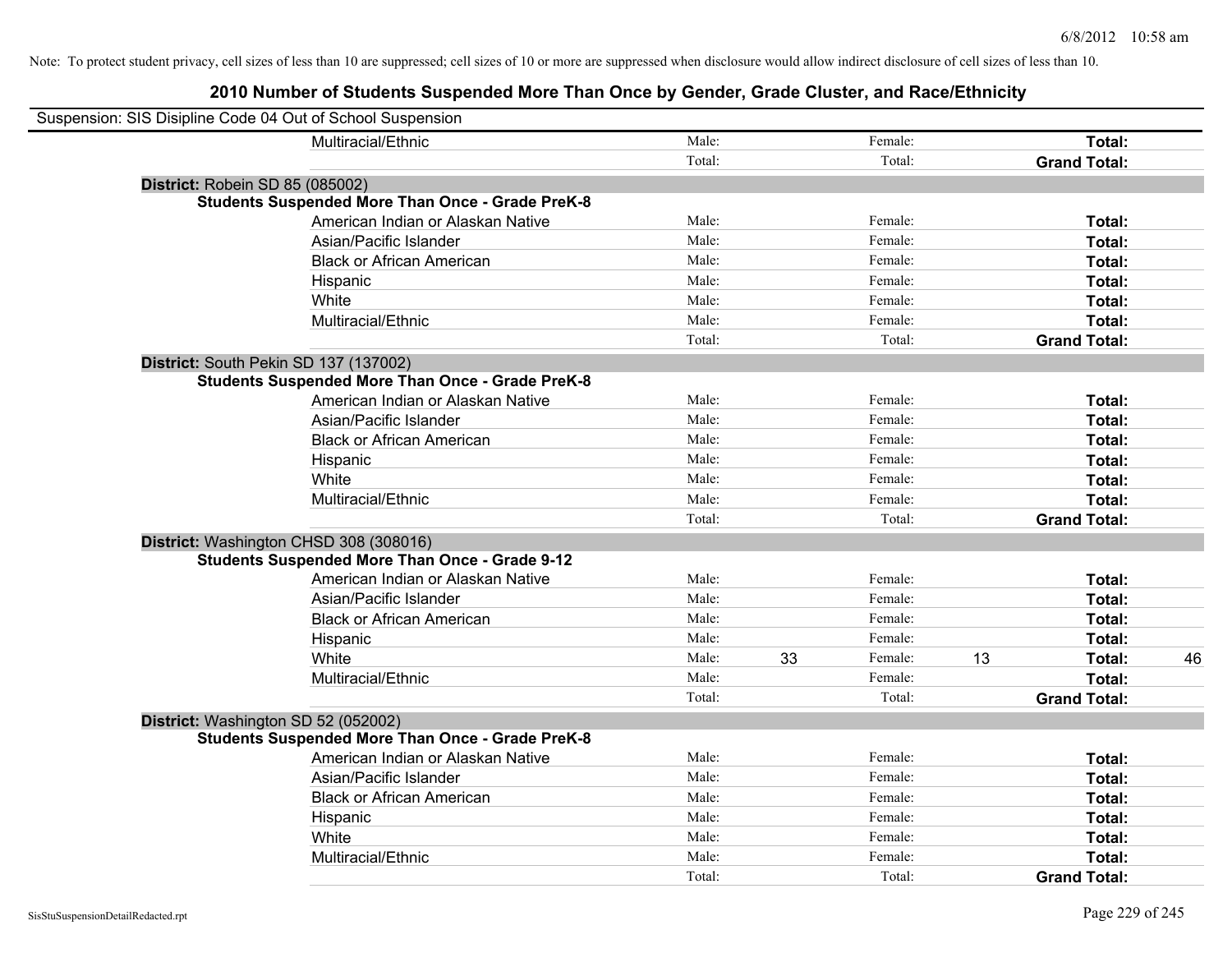# **2010 Number of Students Suspended More Than Once by Gender, Grade Cluster, and Race/Ethnicity**

Suspension: SIS Disipline Code 04 Out of School Suspension

| Region: Vermilion ROE (54)     |                                                         |        |         |                     |    |
|--------------------------------|---------------------------------------------------------|--------|---------|---------------------|----|
| <b>County: Vermilion (092)</b> |                                                         |        |         |                     |    |
|                                | District: Armstrong Twp HSD 225 (225017)                |        |         |                     |    |
|                                | <b>Students Suspended More Than Once - Grade 9-12</b>   |        |         |                     |    |
|                                | American Indian or Alaskan Native                       | Male:  | Female: | Total:              |    |
|                                | Asian/Pacific Islander                                  | Male:  | Female: | Total:              |    |
|                                | <b>Black or African American</b>                        | Male:  | Female: | Total:              |    |
|                                | Hispanic                                                | Male:  | Female: | Total:              |    |
|                                | White                                                   | Male:  | Female: | Total:              |    |
|                                | Multiracial/Ethnic                                      | Male:  | Female: | Total:              |    |
|                                |                                                         | Total: | Total:  | <b>Grand Total:</b> |    |
|                                | District: Armstrong-Ellis Cons SD 61 (061003)           |        |         |                     |    |
|                                | <b>Students Suspended More Than Once - Grade PreK-8</b> |        |         |                     |    |
|                                | American Indian or Alaskan Native                       | Male:  | Female: | Total:              |    |
|                                | Asian/Pacific Islander                                  | Male:  | Female: | Total:              |    |
|                                | <b>Black or African American</b>                        | Male:  | Female: | Total:              |    |
|                                | Hispanic                                                | Male:  | Female: | Total:              |    |
|                                | White                                                   | Male:  | Female: | Total:              |    |
|                                | Multiracial/Ethnic                                      | Male:  | Female: | Total:              |    |
|                                |                                                         | Total: | Total:  | <b>Grand Total:</b> |    |
|                                | District: Bismarck Henning CUSD (001026)                |        |         |                     |    |
|                                | <b>Students Suspended More Than Once - Grade 9-12</b>   |        |         |                     |    |
|                                | American Indian or Alaskan Native                       | Male:  | Female: | Total:              |    |
|                                | Asian/Pacific Islander                                  | Male:  | Female: | Total:              |    |
|                                | <b>Black or African American</b>                        | Male:  | Female: | Total:              |    |
|                                | Hispanic                                                | Male:  | Female: | Total:              |    |
|                                | White                                                   | Male:  | Female: | Total:              | 13 |
|                                | Multiracial/Ethnic                                      | Male:  | Female: | Total:              |    |
|                                |                                                         | Total: | Total:  | <b>Grand Total:</b> |    |
|                                | District: Catlin CUSD 5 (005026)                        |        |         |                     |    |
|                                | <b>Students Suspended More Than Once - Grade PreK-8</b> |        |         |                     |    |
|                                | American Indian or Alaskan Native                       | Male:  | Female: | Total:              |    |
|                                | Asian/Pacific Islander                                  | Male:  | Female: | Total:              |    |
|                                | <b>Black or African American</b>                        | Male:  | Female: | Total:              |    |
|                                | Hispanic                                                | Male:  | Female: | Total:              |    |
|                                | White                                                   | Male:  | Female: | Total:              |    |
|                                | Multiracial/Ethnic                                      | Male:  | Female: | Total:              |    |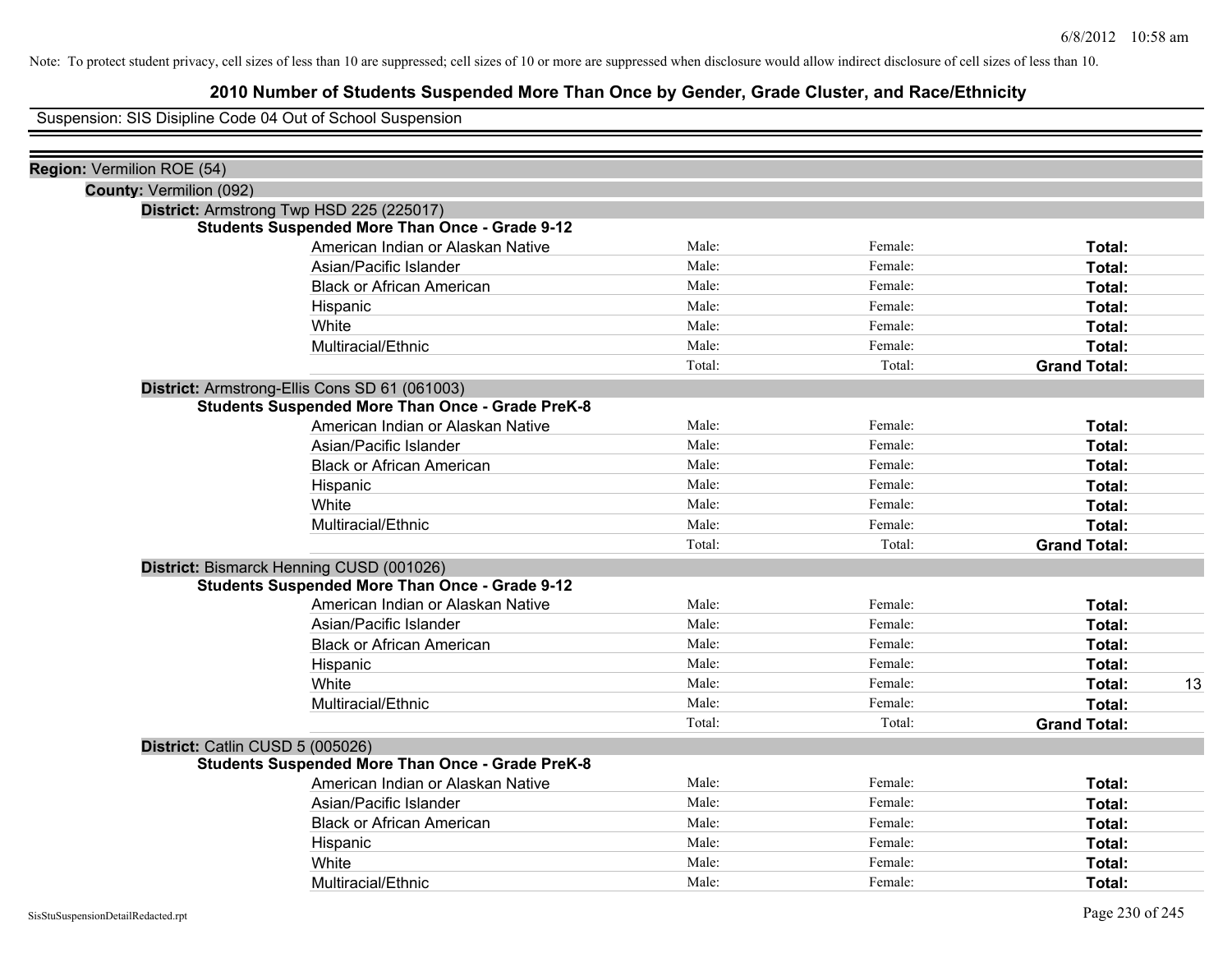| Suspension: SIS Disipline Code 04 Out of School Suspension |                                                         |        |     |         |    |                     |     |
|------------------------------------------------------------|---------------------------------------------------------|--------|-----|---------|----|---------------------|-----|
|                                                            |                                                         | Total: |     | Total:  |    | <b>Grand Total:</b> |     |
|                                                            | <b>Students Suspended More Than Once - Grade 9-12</b>   |        |     |         |    |                     |     |
|                                                            | American Indian or Alaskan Native                       | Male:  |     | Female: |    | Total:              |     |
|                                                            | Asian/Pacific Islander                                  | Male:  |     | Female: |    | Total:              |     |
|                                                            | <b>Black or African American</b>                        | Male:  |     | Female: |    | Total:              |     |
|                                                            | Hispanic                                                | Male:  |     | Female: |    | Total:              |     |
|                                                            | White                                                   | Male:  |     | Female: |    | Total:              |     |
|                                                            | Multiracial/Ethnic                                      | Male:  |     | Female: |    | Total:              |     |
|                                                            |                                                         | Total: |     | Total:  |    | <b>Grand Total:</b> |     |
|                                                            | District: Danville CCSD 118 (118024)                    |        |     |         |    |                     |     |
|                                                            | <b>Students Suspended More Than Once - Grade PreK-8</b> |        |     |         |    |                     |     |
|                                                            | American Indian or Alaskan Native                       | Male:  |     | Female: |    | Total:              |     |
|                                                            | Asian/Pacific Islander                                  | Male:  |     | Female: |    | Total:              |     |
|                                                            | <b>Black or African American</b>                        | Male:  | 175 | Female: | 74 | Total:              | 249 |
|                                                            | Hispanic                                                | Male:  |     | Female: |    | Total:              | 18  |
|                                                            | White                                                   | Male:  | 66  | Female: | 15 | Total:              | 81  |
|                                                            | Multiracial/Ethnic                                      | Male:  |     | Female: |    | Total:              |     |
|                                                            |                                                         | Total: |     | Total:  |    | <b>Grand Total:</b> | 358 |
|                                                            | <b>Students Suspended More Than Once - Grade 9-12</b>   |        |     |         |    |                     |     |
|                                                            | American Indian or Alaskan Native                       | Male:  |     | Female: |    | Total:              |     |
|                                                            | Asian/Pacific Islander                                  | Male:  |     | Female: |    | Total:              |     |
|                                                            | <b>Black or African American</b>                        | Male:  | 85  | Female: | 47 | Total:              | 132 |
|                                                            | Hispanic                                                | Male:  |     | Female: |    | Total:              |     |
|                                                            | White                                                   | Male:  | 36  | Female: | 19 | Total:              | 55  |
|                                                            | Multiracial/Ethnic                                      | Male:  |     | Female: |    | Total:              |     |
|                                                            |                                                         | Total: |     | Total:  |    | <b>Grand Total:</b> | 199 |
|                                                            | District: Georgetown-Ridge Farm CUD 4 (004026)          |        |     |         |    |                     |     |
|                                                            | <b>Students Suspended More Than Once - Grade PreK-8</b> |        |     |         |    |                     |     |
|                                                            | American Indian or Alaskan Native                       | Male:  |     | Female: |    | Total:              |     |
|                                                            | Asian/Pacific Islander                                  | Male:  |     | Female: |    | Total:              |     |
|                                                            | <b>Black or African American</b>                        | Male:  |     | Female: |    | Total:              |     |
|                                                            | Hispanic                                                | Male:  |     | Female: |    | Total:              |     |
|                                                            | White                                                   | Male:  |     | Female: |    | Total:              | 17  |
|                                                            | Multiracial/Ethnic                                      | Male:  |     | Female: |    | Total:              |     |
|                                                            |                                                         | Total: |     | Total:  |    | <b>Grand Total:</b> |     |
|                                                            | <b>Students Suspended More Than Once - Grade 9-12</b>   |        |     |         |    |                     |     |
|                                                            | American Indian or Alaskan Native                       | Male:  |     | Female: |    | Total:              |     |
|                                                            | Asian/Pacific Islander                                  | Male:  |     | Female: |    | Total:              |     |
|                                                            | <b>Black or African American</b>                        | Male:  |     | Female: |    | Total:              |     |
| SisStuSuspensionDetailRedacted.rpt                         |                                                         |        |     |         |    | Page 231 of 245     |     |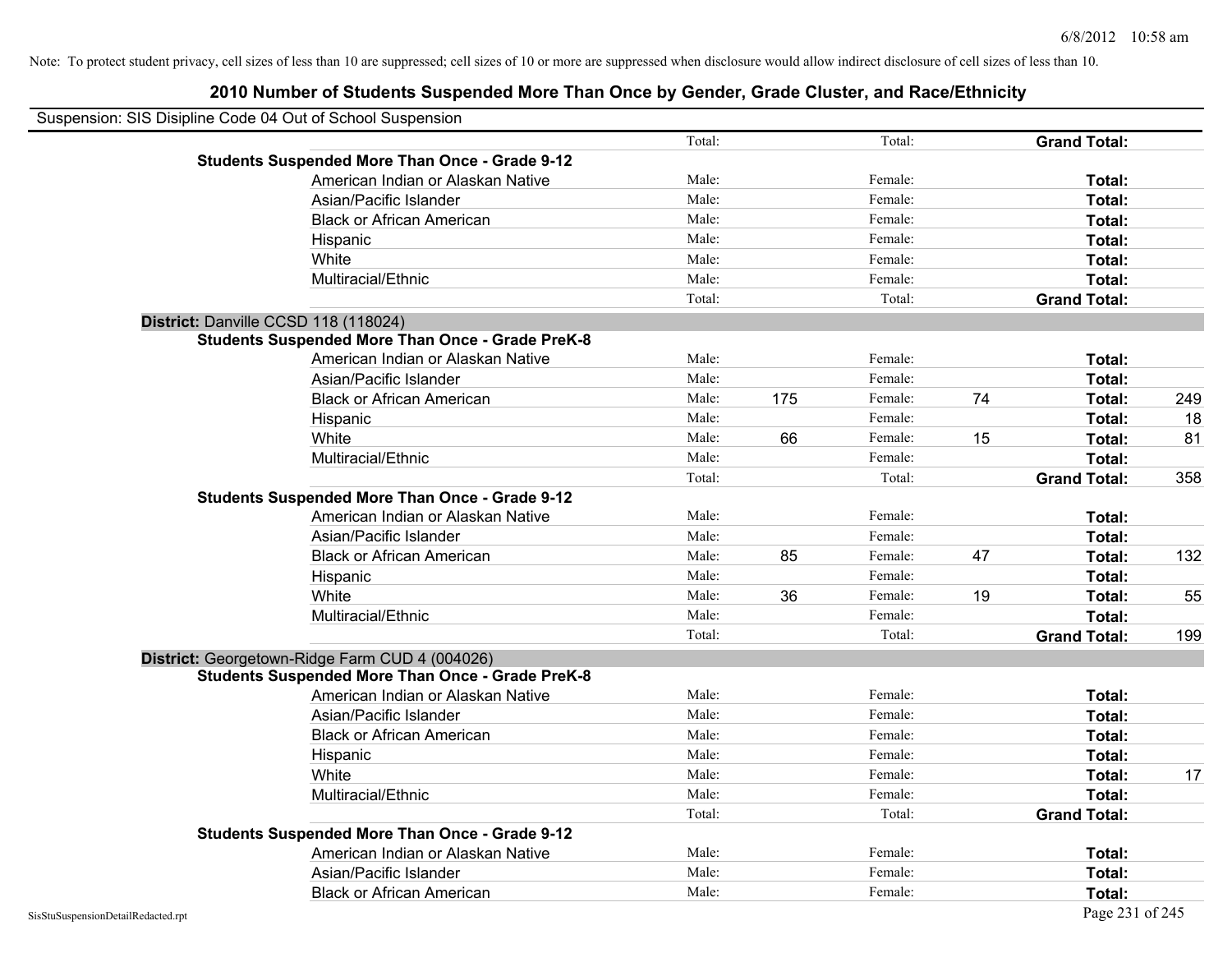| Suspension: SIS Disipline Code 04 Out of School Suspension |                                                         |        |         |                     |    |
|------------------------------------------------------------|---------------------------------------------------------|--------|---------|---------------------|----|
|                                                            | Hispanic                                                | Male:  | Female: | Total:              |    |
|                                                            | White                                                   | Male:  | Female: | Total:              | 17 |
|                                                            | Multiracial/Ethnic                                      | Male:  | Female: | Total:              |    |
|                                                            |                                                         | Total: | Total:  | <b>Grand Total:</b> |    |
|                                                            | District: Hoopeston Area CUSD 11 (011026)               |        |         |                     |    |
|                                                            | <b>Students Suspended More Than Once - Grade PreK-8</b> |        |         |                     |    |
|                                                            | American Indian or Alaskan Native                       | Male:  | Female: | Total:              |    |
|                                                            | Asian/Pacific Islander                                  | Male:  | Female: | Total:              |    |
|                                                            | <b>Black or African American</b>                        | Male:  | Female: | Total:              |    |
|                                                            | Hispanic                                                | Male:  | Female: | Total:              |    |
|                                                            | White                                                   | Male:  | Female: | Total:              | 21 |
|                                                            | Multiracial/Ethnic                                      | Male:  | Female: | Total:              |    |
|                                                            |                                                         | Total: | Total:  | <b>Grand Total:</b> |    |
|                                                            | <b>Students Suspended More Than Once - Grade 9-12</b>   |        |         |                     |    |
|                                                            | American Indian or Alaskan Native                       | Male:  | Female: | Total:              |    |
|                                                            | Asian/Pacific Islander                                  | Male:  | Female: | Total:              |    |
|                                                            | <b>Black or African American</b>                        | Male:  | Female: | Total:              |    |
|                                                            | Hispanic                                                | Male:  | Female: | Total:              |    |
|                                                            | White                                                   | Male:  | Female: | Total:              | 14 |
|                                                            | Multiracial/Ethnic                                      | Male:  | Female: | Total:              |    |
|                                                            |                                                         | Total: | Total:  | <b>Grand Total:</b> |    |
| District: Jamaica CUSD 12 (012026)                         |                                                         |        |         |                     |    |
|                                                            | <b>Students Suspended More Than Once - Grade 9-12</b>   |        |         |                     |    |
|                                                            | American Indian or Alaskan Native                       | Male:  | Female: | Total:              |    |
|                                                            | Asian/Pacific Islander                                  | Male:  | Female: | Total:              |    |
|                                                            | <b>Black or African American</b>                        | Male:  | Female: | Total:              |    |
|                                                            | Hispanic                                                | Male:  | Female: | Total:              |    |
|                                                            | White                                                   | Male:  | Female: | Total:              |    |
|                                                            | Multiracial/Ethnic                                      | Male:  | Female: | Total:              |    |
|                                                            |                                                         | Total: | Total:  | <b>Grand Total:</b> |    |
| District: Oakwood CUSD 76 (076026)                         |                                                         |        |         |                     |    |
|                                                            | <b>Students Suspended More Than Once - Grade PreK-8</b> |        |         |                     |    |
|                                                            | American Indian or Alaskan Native                       | Male:  | Female: | Total:              |    |
|                                                            | Asian/Pacific Islander                                  | Male:  | Female: | Total:              |    |
|                                                            | <b>Black or African American</b>                        | Male:  | Female: | Total:              |    |
|                                                            | Hispanic                                                | Male:  | Female: | Total:              |    |
|                                                            | White                                                   | Male:  | Female: | Total:              |    |
|                                                            | Multiracial/Ethnic                                      | Male:  | Female: | Total:              |    |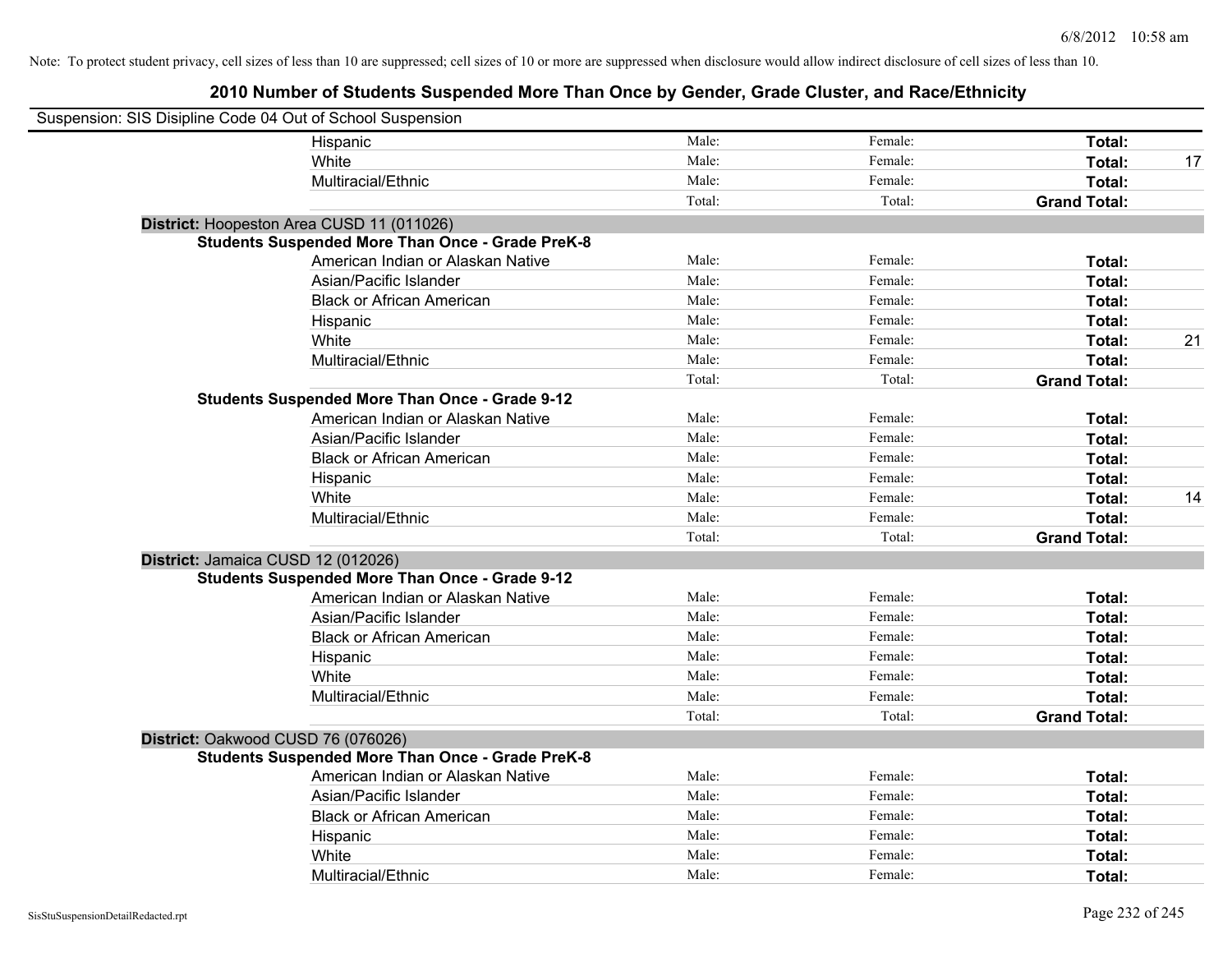# **2010 Number of Students Suspended More Than Once by Gender, Grade Cluster, and Race/Ethnicity**

| Suspension: SIS Disipline Code 04 Out of School Suspension |        |         |                     |    |
|------------------------------------------------------------|--------|---------|---------------------|----|
|                                                            | Total: | Total:  | <b>Grand Total:</b> | 11 |
| <b>Students Suspended More Than Once - Grade 9-12</b>      |        |         |                     |    |
| American Indian or Alaskan Native                          | Male:  | Female: | Total:              |    |
| Asian/Pacific Islander                                     | Male:  | Female: | Total:              |    |
| <b>Black or African American</b>                           | Male:  | Female: | Total:              |    |
| Hispanic                                                   | Male:  | Female: | Total:              |    |
| White                                                      | Male:  | Female: | Total:              | 10 |
| Multiracial/Ethnic                                         | Male:  | Female: | Total:              |    |
|                                                            | Total: | Total:  | <b>Grand Total:</b> |    |
| District: Rossville-Alvin CUSD 7 (007026)                  |        |         |                     |    |
| <b>Students Suspended More Than Once - Grade PreK-8</b>    |        |         |                     |    |
| American Indian or Alaskan Native                          | Male:  | Female: | Total:              |    |
| Asian/Pacific Islander                                     | Male:  | Female: | Total:              |    |
| <b>Black or African American</b>                           | Male:  | Female: | Total:              |    |
| Hispanic                                                   | Male:  | Female: | Total:              |    |
| White                                                      | Male:  | Female: | Total:              |    |
| Multiracial/Ethnic                                         | Male:  | Female: | Total:              |    |
|                                                            | Total: | Total:  | <b>Grand Total:</b> |    |
| District: Westville CUSD 2 (002026)                        |        |         |                     |    |
| <b>Students Suspended More Than Once - Grade PreK-8</b>    |        |         |                     |    |
| American Indian or Alaskan Native                          | Male:  | Female: | Total:              |    |
| Asian/Pacific Islander                                     | Male:  | Female: | Total:              |    |
| <b>Black or African American</b>                           | Male:  | Female: | Total:              |    |
| Hispanic                                                   | Male:  | Female: | Total:              |    |
| White                                                      | Male:  | Female: | Total:              |    |
| Multiracial/Ethnic                                         | Male:  | Female: | Total:              |    |
|                                                            | Total: | Total:  | <b>Grand Total:</b> |    |
| <b>Students Suspended More Than Once - Grade 9-12</b>      |        |         |                     |    |
| American Indian or Alaskan Native                          | Male:  | Female: | Total:              |    |
| Asian/Pacific Islander                                     | Male:  | Female: | Total:              |    |
| <b>Black or African American</b>                           | Male:  | Female: | Total:              |    |
| Hispanic                                                   | Male:  | Female: | Total:              |    |
| White                                                      | Male:  | Female: | Total:              | 18 |
| Multiracial/Ethnic                                         | Male:  | Female: | <b>Total:</b>       |    |
|                                                            | Total: | Total:  | <b>Grand Total:</b> |    |

**Region:** Whiteside ROE (55)

**County:** Whiteside (098)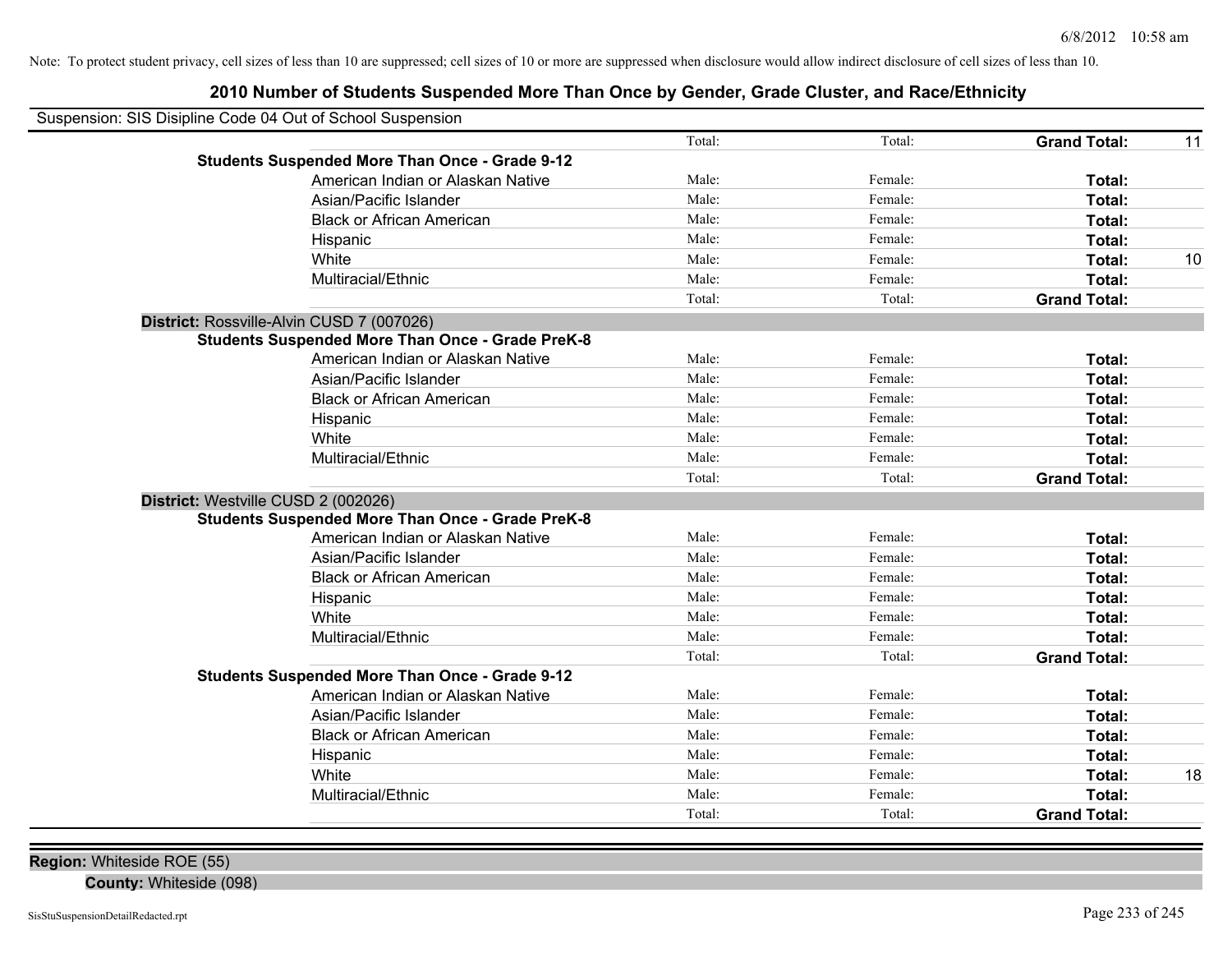# **2010 Number of Students Suspended More Than Once by Gender, Grade Cluster, and Race/Ethnicity**

|                                | Suspension: SIS Disipline Code 04 Out of School Suspension |        |         |                     |
|--------------------------------|------------------------------------------------------------|--------|---------|---------------------|
|                                | District: Bi-County Special Educ Coop (000061)             |        |         |                     |
|                                | <b>Students Suspended More Than Once - Grade PreK-8</b>    |        |         |                     |
|                                | American Indian or Alaskan Native                          | Male:  | Female: | Total:              |
|                                | Asian/Pacific Islander                                     | Male:  | Female: | Total:              |
|                                | <b>Black or African American</b>                           | Male:  | Female: | Total:              |
|                                | Hispanic                                                   | Male:  | Female: | Total:              |
|                                | White                                                      | Male:  | Female: | Total:              |
|                                | Multiracial/Ethnic                                         | Male:  | Female: | Total:              |
|                                |                                                            | Total: | Total:  | <b>Grand Total:</b> |
|                                | District: East Coloma SD 12 (012002)                       |        |         |                     |
|                                | <b>Students Suspended More Than Once - Grade PreK-8</b>    |        |         |                     |
|                                | American Indian or Alaskan Native                          | Male:  | Female: | Total:              |
|                                | Asian/Pacific Islander                                     | Male:  | Female: | Total:              |
|                                | <b>Black or African American</b>                           | Male:  | Female: | Total:              |
|                                | Hispanic                                                   | Male:  | Female: | Total:              |
|                                | White                                                      | Male:  | Female: | Total:              |
|                                | Multiracial/Ethnic                                         | Male:  | Female: | Total:              |
|                                |                                                            | Total: | Total:  | <b>Grand Total:</b> |
| District: Erie CUSD 1 (001026) |                                                            |        |         |                     |
|                                | <b>Students Suspended More Than Once - Grade PreK-8</b>    |        |         |                     |
|                                | American Indian or Alaskan Native                          | Male:  | Female: | Total:              |
|                                | Asian/Pacific Islander                                     | Male:  | Female: | Total:              |
|                                | <b>Black or African American</b>                           | Male:  | Female: | Total:              |
|                                | Hispanic                                                   | Male:  | Female: | Total:              |
|                                | White                                                      | Male:  | Female: | Total:              |
|                                | Multiracial/Ethnic                                         | Male:  | Female: | Total:              |
|                                |                                                            | Total: | Total:  | <b>Grand Total:</b> |
|                                | District: Montmorency CCSD 145 (145004)                    |        |         |                     |
|                                | <b>Students Suspended More Than Once - Grade PreK-8</b>    |        |         |                     |
|                                | American Indian or Alaskan Native                          | Male:  | Female: | Total:              |
|                                | Asian/Pacific Islander                                     | Male:  | Female: | Total:              |
|                                | <b>Black or African American</b>                           | Male:  | Female: | Total:              |
|                                | Hispanic                                                   | Male:  | Female: | Total:              |
|                                | White                                                      | Male:  | Female: | Total:              |
|                                | Multiracial/Ethnic                                         | Male:  | Female: | Total:              |
|                                |                                                            | Total: | Total:  | <b>Grand Total:</b> |

**Students Suspended More Than Once - Grade 9-12**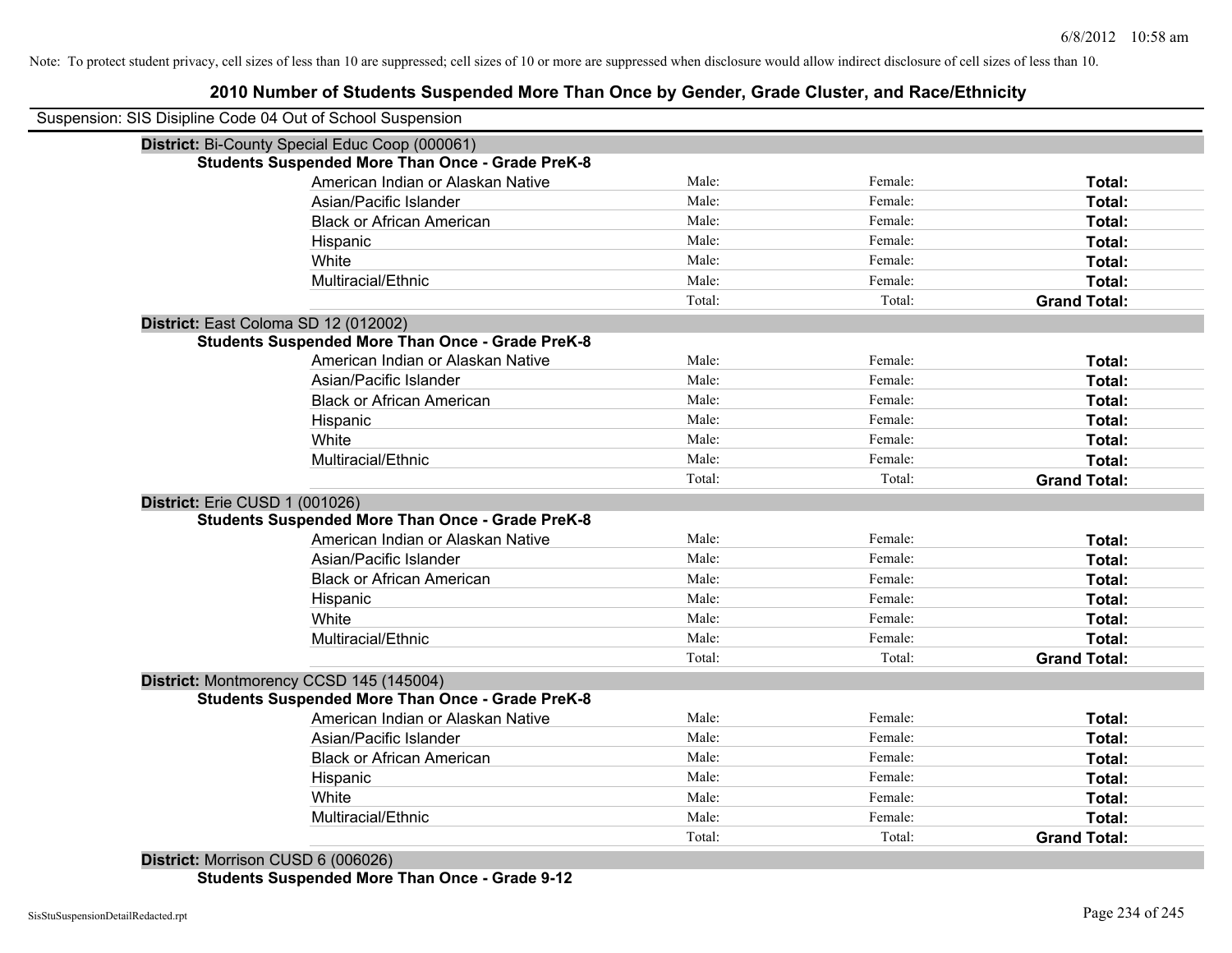|                                                            | 2010 Number of Students Suspended More Than Once by Gender, Grade Cluster, and Race/Ethnicity |        |         |                     |    |
|------------------------------------------------------------|-----------------------------------------------------------------------------------------------|--------|---------|---------------------|----|
| Suspension: SIS Disipline Code 04 Out of School Suspension |                                                                                               |        |         |                     |    |
|                                                            | American Indian or Alaskan Native                                                             | Male:  | Female: | <b>Total:</b>       |    |
|                                                            | Asian/Pacific Islander                                                                        | Male:  | Female: | Total:              |    |
|                                                            | <b>Black or African American</b>                                                              | Male:  | Female: | Total:              |    |
|                                                            | Hispanic                                                                                      | Male:  | Female: | Total:              |    |
|                                                            | White                                                                                         | Male:  | Female: | Total:              | 11 |
|                                                            | Multiracial/Ethnic                                                                            | Male:  | Female: | <b>Total:</b>       |    |
|                                                            |                                                                                               | Total: | Total:  | <b>Grand Total:</b> |    |
|                                                            | District: Prophetstown-Lyndon-Tampico CUSD3 (003026)                                          |        |         |                     |    |
|                                                            | <b>Students Suspended More Than Once - Grade PreK-8</b>                                       |        |         |                     |    |
|                                                            | American Indian or Alaskan Native                                                             | Male:  | Female: | Total:              |    |
|                                                            | Asian/Pacific Islander                                                                        | Male:  | Female: | Total:              |    |
|                                                            | <b>Black or African American</b>                                                              | Male:  | Female: | Total:              |    |
|                                                            | Hispanic                                                                                      | Male:  | Female: | Total:              |    |
|                                                            | White                                                                                         | Male:  | Female: | Total:              |    |
|                                                            | Multiracial/Ethnic                                                                            | Male:  | Female: | Total:              |    |
|                                                            |                                                                                               | Total: | Total:  | <b>Grand Total:</b> |    |
|                                                            | <b>Students Suspended More Than Once - Grade 9-12</b>                                         |        |         |                     |    |
|                                                            | American Indian or Alaskan Native                                                             | Male:  | Female: | Total:              |    |
|                                                            | Asian/Pacific Islander                                                                        | Male:  | Female: | Total:              |    |
|                                                            | <b>Black or African American</b>                                                              | Male:  | Female: | Total:              |    |
|                                                            | Hispanic                                                                                      | Male:  | Female: | Total:              |    |
|                                                            | White                                                                                         | Male:  | Female: | Total:              |    |
|                                                            | Multiracial/Ethnic                                                                            | Male:  | Female: | Total:              |    |
|                                                            |                                                                                               | Total: | Total:  | <b>Grand Total:</b> |    |
|                                                            | District: River Bend CUSD 2 (002026)                                                          |        |         |                     |    |
|                                                            | <b>Students Suspended More Than Once - Grade PreK-8</b>                                       |        |         |                     |    |
|                                                            | American Indian or Alaskan Native                                                             | Male:  | Female: | Total:              |    |
|                                                            | Asian/Pacific Islander                                                                        | Male:  | Female: | Total:              |    |
|                                                            | <b>Black or African American</b>                                                              | Male:  | Female: | Total:              |    |
|                                                            | Hispanic                                                                                      | Male:  | Female: | Total:              |    |
|                                                            | White                                                                                         | Male:  | Female: | Total:              |    |
|                                                            | Multiracial/Ethnic                                                                            | Male:  | Female: | Total:              |    |
|                                                            |                                                                                               | Total: | Total:  | <b>Grand Total:</b> |    |
|                                                            | <b>Students Suspended More Than Once - Grade 9-12</b>                                         |        |         |                     |    |
|                                                            | American Indian or Alaskan Native                                                             | Male:  | Female: | Total:              |    |
|                                                            | Asian/Pacific Islander                                                                        | Male:  | Female: | Total:              |    |
|                                                            | <b>Black or African American</b>                                                              | Male:  | Female: | Total:              |    |
|                                                            | Hispanic                                                                                      | Male:  | Female: | Total:              |    |
|                                                            | White                                                                                         | Male:  | Female: | Total:              | 10 |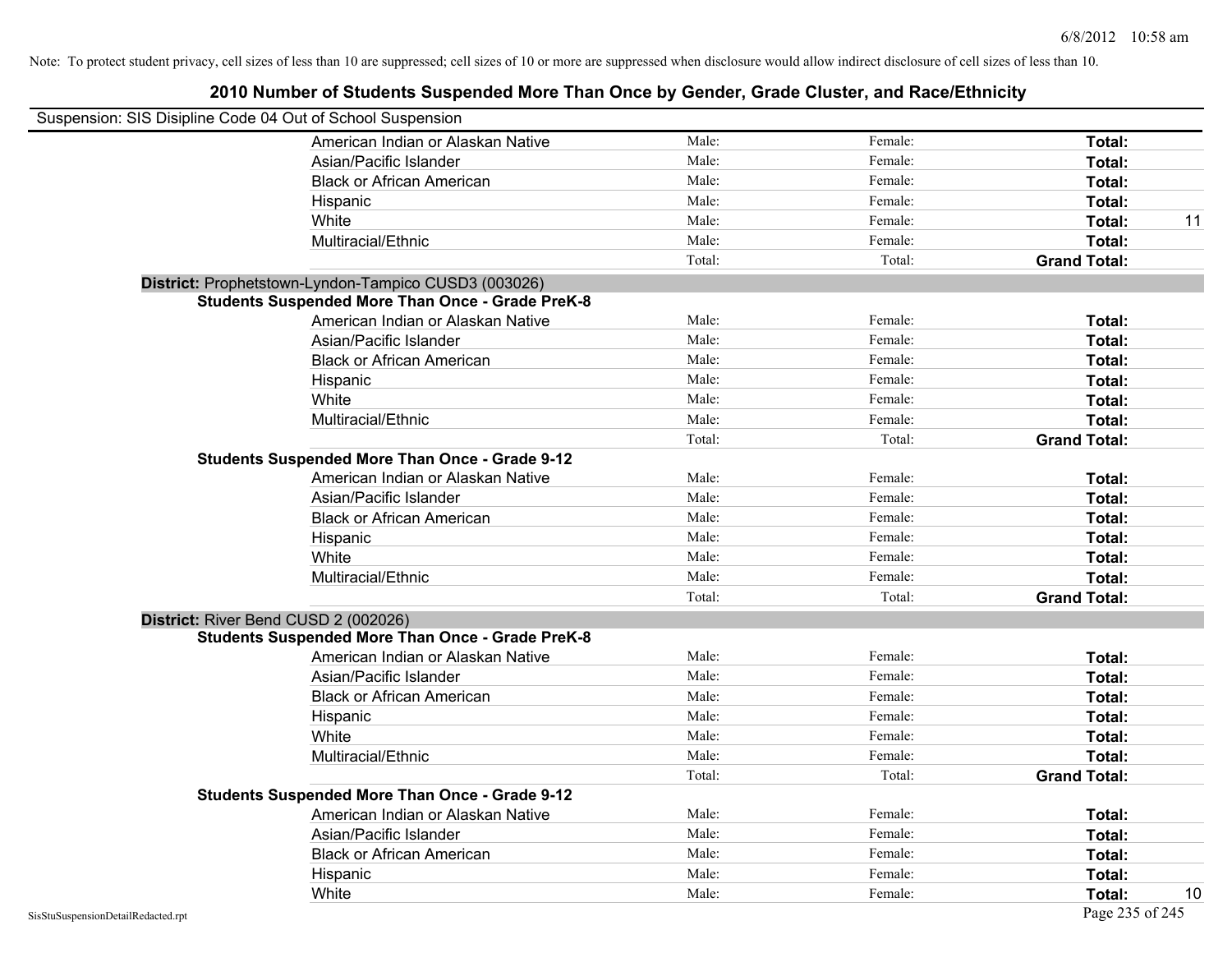| Suspension: SIS Disipline Code 04 Out of School Suspension |                                                         |        |    |         |    |                     |    |
|------------------------------------------------------------|---------------------------------------------------------|--------|----|---------|----|---------------------|----|
|                                                            | Multiracial/Ethnic                                      | Male:  |    | Female: |    | Total:              |    |
|                                                            |                                                         | Total: |    | Total:  |    | <b>Grand Total:</b> |    |
| District: Riverdale SD 14 (014002)                         |                                                         |        |    |         |    |                     |    |
|                                                            | <b>Students Suspended More Than Once - Grade PreK-8</b> |        |    |         |    |                     |    |
|                                                            | American Indian or Alaskan Native                       | Male:  |    | Female: |    | Total:              |    |
|                                                            | Asian/Pacific Islander                                  | Male:  |    | Female: |    | Total:              |    |
|                                                            | <b>Black or African American</b>                        | Male:  |    | Female: |    | Total:              |    |
|                                                            | Hispanic                                                | Male:  |    | Female: |    | Total:              |    |
|                                                            | White                                                   | Male:  |    | Female: |    | Total:              |    |
|                                                            | Multiracial/Ethnic                                      | Male:  |    | Female: |    | Total:              |    |
|                                                            |                                                         | Total: |    | Total:  |    | <b>Grand Total:</b> |    |
| District: Rock Falls ESD 13 (013002)                       |                                                         |        |    |         |    |                     |    |
|                                                            | <b>Students Suspended More Than Once - Grade PreK-8</b> |        |    |         |    |                     |    |
|                                                            | American Indian or Alaskan Native                       | Male:  |    | Female: |    | Total:              |    |
|                                                            | Asian/Pacific Islander                                  | Male:  |    | Female: |    | Total:              |    |
|                                                            | <b>Black or African American</b>                        | Male:  |    | Female: |    | Total:              |    |
|                                                            | Hispanic                                                | Male:  |    | Female: |    | Total:              |    |
|                                                            | White                                                   | Male:  |    | Female: |    | Total:              |    |
|                                                            | Multiracial/Ethnic                                      | Male:  |    | Female: |    | Total:              |    |
|                                                            |                                                         | Total: |    | Total:  |    | <b>Grand Total:</b> |    |
| District: Rock Falls Twp HSD 301 (301017)                  |                                                         |        |    |         |    |                     |    |
|                                                            | <b>Students Suspended More Than Once - Grade 9-12</b>   |        |    |         |    |                     |    |
|                                                            | American Indian or Alaskan Native                       | Male:  |    | Female: |    | Total:              |    |
|                                                            | Asian/Pacific Islander                                  | Male:  |    | Female: |    | Total:              |    |
|                                                            | <b>Black or African American</b>                        | Male:  |    | Female: |    | Total:              |    |
|                                                            | Hispanic                                                | Male:  |    | Female: |    | Total:              |    |
|                                                            | White                                                   | Male:  | 17 | Female: | 11 | Total:              | 28 |
|                                                            | Multiracial/Ethnic                                      | Male:  |    | Female: |    | Total:              |    |
|                                                            |                                                         | Total: |    | Total:  |    | <b>Grand Total:</b> |    |
| District: Sterling CUSD 5 (005026)                         |                                                         |        |    |         |    |                     |    |
|                                                            | <b>Students Suspended More Than Once - Grade PreK-8</b> |        |    |         |    |                     |    |
|                                                            | American Indian or Alaskan Native                       | Male:  |    | Female: |    | Total:              |    |
|                                                            | Asian/Pacific Islander                                  | Male:  |    | Female: |    | Total:              |    |
|                                                            | <b>Black or African American</b>                        | Male:  |    | Female: |    | Total:              |    |
|                                                            | Hispanic                                                | Male:  |    | Female: |    | Total:              |    |
|                                                            | White                                                   | Male:  |    | Female: |    | Total:              | 21 |
|                                                            | Multiracial/Ethnic                                      | Male:  |    | Female: |    | Total:              |    |
|                                                            |                                                         | Total: |    | Total:  |    | <b>Grand Total:</b> | 33 |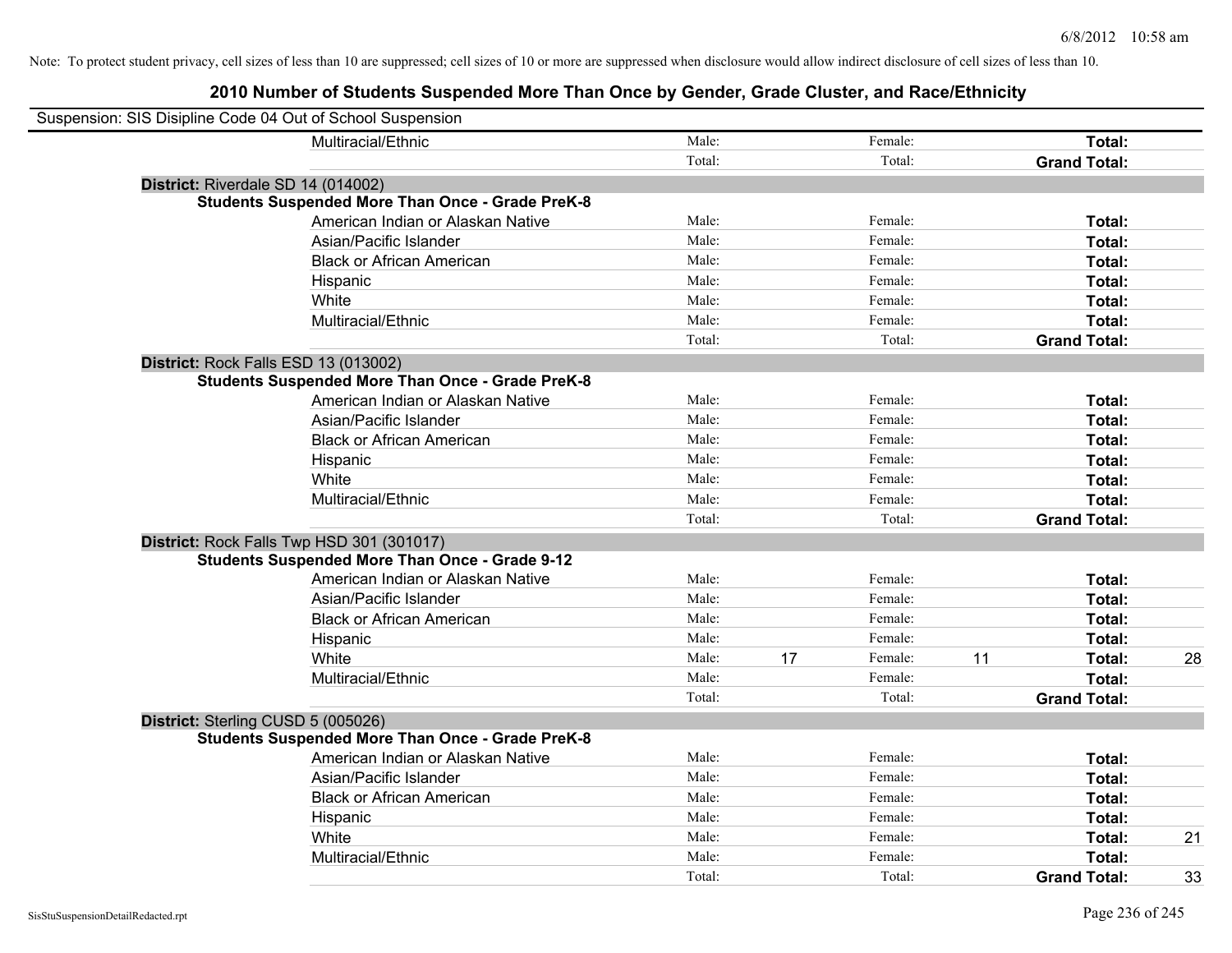|                                        | Suspension: SIS Disipline Code 04 Out of School Suspension |        |    |         |    |                     |    |
|----------------------------------------|------------------------------------------------------------|--------|----|---------|----|---------------------|----|
|                                        | <b>Students Suspended More Than Once - Grade 9-12</b>      |        |    |         |    |                     |    |
|                                        | American Indian or Alaskan Native                          | Male:  |    | Female: |    | Total:              |    |
|                                        | Asian/Pacific Islander                                     | Male:  |    | Female: |    | Total:              |    |
|                                        | <b>Black or African American</b>                           | Male:  |    | Female: |    | <b>Total:</b>       |    |
|                                        | Hispanic                                                   | Male:  |    | Female: |    | <b>Total:</b>       |    |
|                                        | White                                                      | Male:  |    | Female: |    | Total:              | 29 |
|                                        | Multiracial/Ethnic                                         | Male:  |    | Female: |    | Total:              |    |
|                                        |                                                            | Total: | 34 | Total:  | 11 | <b>Grand Total:</b> | 45 |
| Region: Will ROE (56)                  |                                                            |        |    |         |    |                     |    |
| <b>County: Non-Public School (000)</b> |                                                            |        |    |         |    |                     |    |
|                                        | District: Will ROE (000000)                                |        |    |         |    |                     |    |
|                                        | <b>Students Suspended More Than Once - Grade PreK-8</b>    |        |    |         |    |                     |    |
|                                        | American Indian or Alaskan Native                          | Male:  |    | Female: |    | Total:              |    |
|                                        | Asian/Pacific Islander                                     | Male:  |    | Female: |    | Total:              |    |
|                                        | <b>Black or African American</b>                           | Male:  |    | Female: |    | Total:              |    |
|                                        | Hispanic                                                   | Male:  |    | Female: |    | <b>Total:</b>       |    |
|                                        | White                                                      | Male:  |    | Female: |    | <b>Total:</b>       |    |
|                                        | Multiracial/Ethnic                                         | Male:  |    | Female: |    | Total:              |    |
|                                        |                                                            | Total: |    | Total:  |    | <b>Grand Total:</b> |    |
|                                        | <b>Students Suspended More Than Once - Grade 9-12</b>      |        |    |         |    |                     |    |
|                                        | American Indian or Alaskan Native                          | Male:  |    | Female: |    | Total:              |    |
|                                        | Asian/Pacific Islander                                     | Male:  |    | Female: |    | Total:              |    |
|                                        | <b>Black or African American</b>                           | Male:  | 31 | Female: | 12 | Total:              | 43 |
|                                        | Hispanic                                                   | Male:  | 13 | Female: | 11 | Total:              | 24 |
|                                        | White                                                      | Male:  |    | Female: |    | <b>Total:</b>       |    |
|                                        | Multiracial/Ethnic                                         | Male:  |    | Female: |    | Total:              |    |
|                                        |                                                            | Total: |    | Total:  |    | <b>Grand Total:</b> | 77 |
| <b>County: Will (099)</b>              |                                                            |        |    |         |    |                     |    |
|                                        | District: Beecher CUSD 200U (200U26)                       |        |    |         |    |                     |    |
|                                        | <b>Students Suspended More Than Once - Grade PreK-8</b>    |        |    |         |    |                     |    |
|                                        | American Indian or Alaskan Native                          | Male:  |    | Female: |    | Total:              |    |
|                                        | Asian/Pacific Islander                                     | Male:  |    | Female: |    | Total:              |    |
|                                        | <b>Black or African American</b>                           | Male:  |    | Female: |    | Total:              |    |
|                                        | Hispanic                                                   | Male:  |    | Female: |    | Total:              |    |
|                                        | White                                                      | Male:  |    | Female: |    | <b>Total:</b>       |    |
|                                        | Multiracial/Ethnic                                         | Male:  |    | Female: |    | Total:              |    |
|                                        |                                                            | Total: |    | Total:  |    | <b>Grand Total:</b> |    |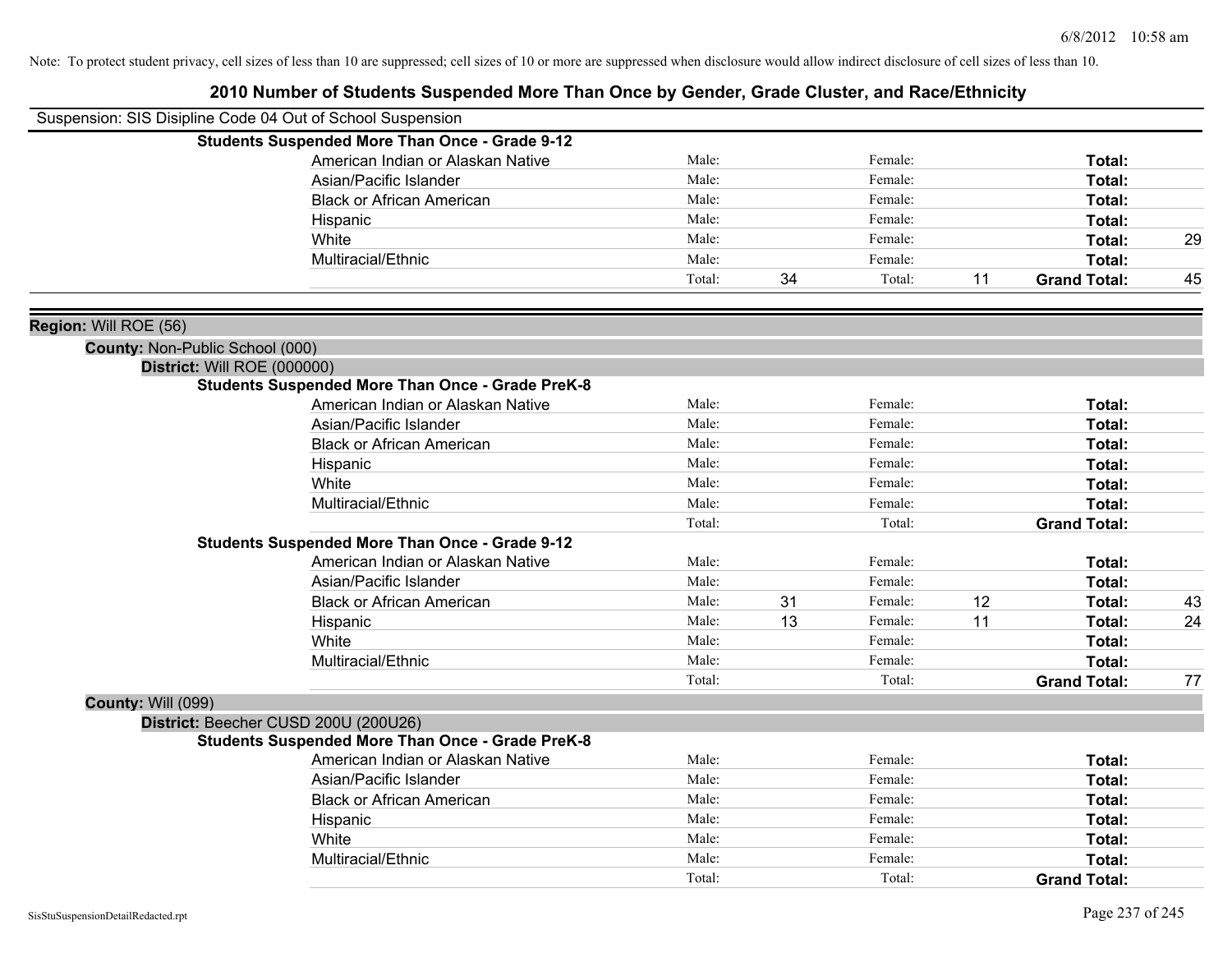| Suspension: SIS Disipline Code 04 Out of School Suspension |                                                         |        |    |         |    |                     |     |
|------------------------------------------------------------|---------------------------------------------------------|--------|----|---------|----|---------------------|-----|
|                                                            | <b>Students Suspended More Than Once - Grade 9-12</b>   |        |    |         |    |                     |     |
|                                                            | American Indian or Alaskan Native                       | Male:  |    | Female: |    | Total:              |     |
|                                                            | Asian/Pacific Islander                                  | Male:  |    | Female: |    | Total:              |     |
|                                                            | <b>Black or African American</b>                        | Male:  |    | Female: |    | Total:              |     |
|                                                            | Hispanic                                                | Male:  |    | Female: |    | Total:              |     |
|                                                            | White                                                   | Male:  |    | Female: |    | Total:              | 10  |
|                                                            | Multiracial/Ethnic                                      | Male:  |    | Female: |    | Total:              |     |
|                                                            |                                                         | Total: |    | Total:  |    | <b>Grand Total:</b> |     |
|                                                            | District: Chaney-Monge SD 88 (088002)                   |        |    |         |    |                     |     |
|                                                            | <b>Students Suspended More Than Once - Grade PreK-8</b> |        |    |         |    |                     |     |
|                                                            | American Indian or Alaskan Native                       | Male:  |    | Female: |    | Total:              |     |
|                                                            | Asian/Pacific Islander                                  | Male:  |    | Female: |    | Total:              |     |
|                                                            | <b>Black or African American</b>                        | Male:  |    | Female: |    | Total:              |     |
|                                                            | Hispanic                                                | Male:  |    | Female: |    | Total:              |     |
|                                                            | White                                                   | Male:  |    | Female: |    | Total:              |     |
|                                                            | Multiracial/Ethnic                                      | Male:  |    | Female: |    | Total:              |     |
|                                                            |                                                         | Total: |    | Total:  |    | <b>Grand Total:</b> |     |
| District: Channahon SD 17 (017002)                         |                                                         |        |    |         |    |                     |     |
|                                                            | <b>Students Suspended More Than Once - Grade PreK-8</b> |        |    |         |    |                     |     |
|                                                            | American Indian or Alaskan Native                       | Male:  |    | Female: |    | Total:              |     |
|                                                            | Asian/Pacific Islander                                  | Male:  |    | Female: |    | Total:              |     |
|                                                            | <b>Black or African American</b>                        | Male:  |    | Female: |    | Total:              |     |
|                                                            | Hispanic                                                | Male:  |    | Female: |    | Total:              |     |
|                                                            | White                                                   | Male:  |    | Female: |    | Total:              |     |
|                                                            | Multiracial/Ethnic                                      | Male:  |    | Female: |    | Total:              |     |
|                                                            |                                                         | Total: |    | Total:  |    | <b>Grand Total:</b> |     |
|                                                            | District: Crete Monee CUSD 201U (201U26)                |        |    |         |    |                     |     |
|                                                            | <b>Students Suspended More Than Once - Grade PreK-8</b> |        |    |         |    |                     |     |
|                                                            | American Indian or Alaskan Native                       | Male:  |    | Female: |    | Total:              |     |
|                                                            | Asian/Pacific Islander                                  | Male:  |    | Female: |    | Total:              |     |
|                                                            | <b>Black or African American</b>                        | Male:  | 85 | Female: | 24 | Total:              | 109 |
|                                                            | Hispanic                                                | Male:  |    | Female: |    | Total:              |     |
|                                                            | White                                                   | Male:  |    | Female: |    | Total:              |     |
|                                                            | Multiracial/Ethnic                                      | Male:  |    | Female: |    | <b>Total:</b>       |     |
|                                                            |                                                         | Total: |    | Total:  |    | <b>Grand Total:</b> | 122 |
|                                                            | <b>Students Suspended More Than Once - Grade 9-12</b>   |        |    |         |    |                     |     |
|                                                            | American Indian or Alaskan Native                       | Male:  |    | Female: |    | <b>Total:</b>       |     |
|                                                            | Asian/Pacific Islander                                  | Male:  |    | Female: |    | Total:              |     |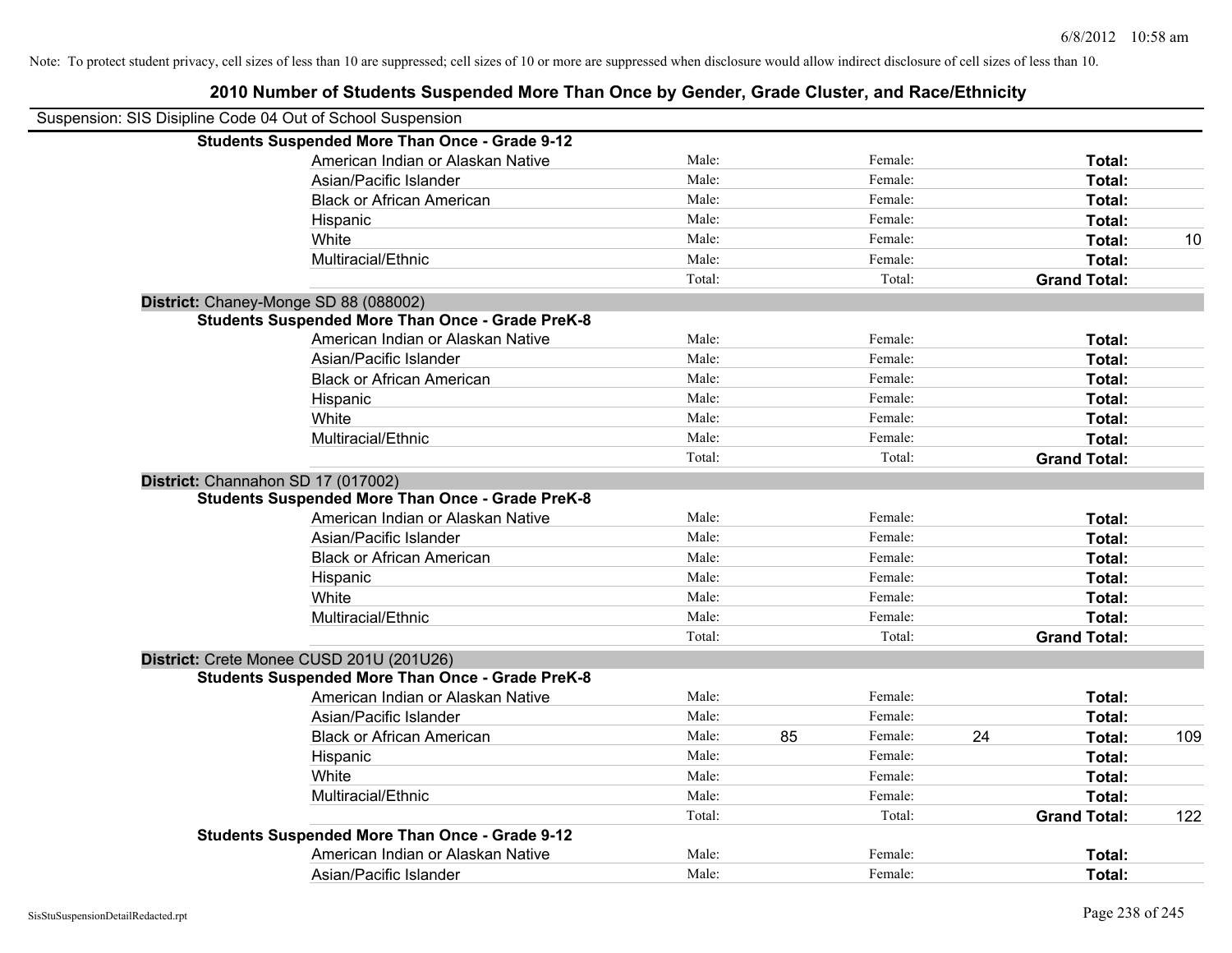| Suspension: SIS Disipline Code 04 Out of School Suspension |        |     |         |     |                     |     |
|------------------------------------------------------------|--------|-----|---------|-----|---------------------|-----|
| <b>Black or African American</b>                           | Male:  | 180 | Female: | 108 | Total:              | 288 |
| Hispanic                                                   | Male:  |     | Female: |     | Total:              | 20  |
| White                                                      | Male:  | 37  | Female: | 15  | Total:              | 52  |
| Multiracial/Ethnic                                         | Male:  |     | Female: |     | Total:              |     |
|                                                            | Total: |     | Total:  |     | <b>Grand Total:</b> |     |
| District: Fairmont SD 89 (089002)                          |        |     |         |     |                     |     |
| <b>Students Suspended More Than Once - Grade PreK-8</b>    |        |     |         |     |                     |     |
| American Indian or Alaskan Native                          | Male:  |     | Female: |     | Total:              |     |
| Asian/Pacific Islander                                     | Male:  |     | Female: |     | Total:              |     |
| <b>Black or African American</b>                           | Male:  |     | Female: |     | Total:              | 17  |
| Hispanic                                                   | Male:  |     | Female: |     | Total:              |     |
| White                                                      | Male:  |     | Female: |     | Total:              |     |
| Multiracial/Ethnic                                         | Male:  |     | Female: |     | Total:              |     |
|                                                            | Total: |     | Total:  |     | <b>Grand Total:</b> |     |
| District: Frankfort CCSD 157C (157C04)                     |        |     |         |     |                     |     |
| <b>Students Suspended More Than Once - Grade PreK-8</b>    |        |     |         |     |                     |     |
| American Indian or Alaskan Native                          | Male:  |     | Female: |     | Total:              |     |
| Asian/Pacific Islander                                     | Male:  |     | Female: |     | Total:              |     |
| <b>Black or African American</b>                           | Male:  |     | Female: |     | Total:              |     |
| Hispanic                                                   | Male:  |     | Female: |     | Total:              |     |
| White                                                      | Male:  |     | Female: |     | Total:              |     |
| Multiracial/Ethnic                                         | Male:  |     | Female: |     | Total:              |     |
|                                                            | Total: |     | Total:  |     | <b>Grand Total:</b> |     |
| District: Homer CCSD 33C (033C04)                          |        |     |         |     |                     |     |
| <b>Students Suspended More Than Once - Grade PreK-8</b>    |        |     |         |     |                     |     |
| American Indian or Alaskan Native                          | Male:  |     | Female: |     | Total:              |     |
| Asian/Pacific Islander                                     | Male:  |     | Female: |     | Total:              |     |
| <b>Black or African American</b>                           | Male:  |     | Female: |     | Total:              |     |
| Hispanic                                                   | Male:  |     | Female: |     | Total:              |     |
| White                                                      | Male:  |     | Female: |     | Total:              | 12  |
| Multiracial/Ethnic                                         | Male:  |     | Female: |     | Total:              |     |
|                                                            | Total: |     | Total:  |     | <b>Grand Total:</b> |     |
| District: Joliet PSD 86 (086005)                           |        |     |         |     |                     |     |
| <b>Students Suspended More Than Once - Grade PreK-8</b>    |        |     |         |     |                     |     |
| American Indian or Alaskan Native                          | Male:  |     | Female: |     | Total:              |     |
| Asian/Pacific Islander                                     | Male:  |     | Female: |     | Total:              |     |
| <b>Black or African American</b>                           | Male:  | 83  | Female: | 47  | Total:              | 130 |
| Hispanic                                                   | Male:  |     | Female: |     | Total:              | 38  |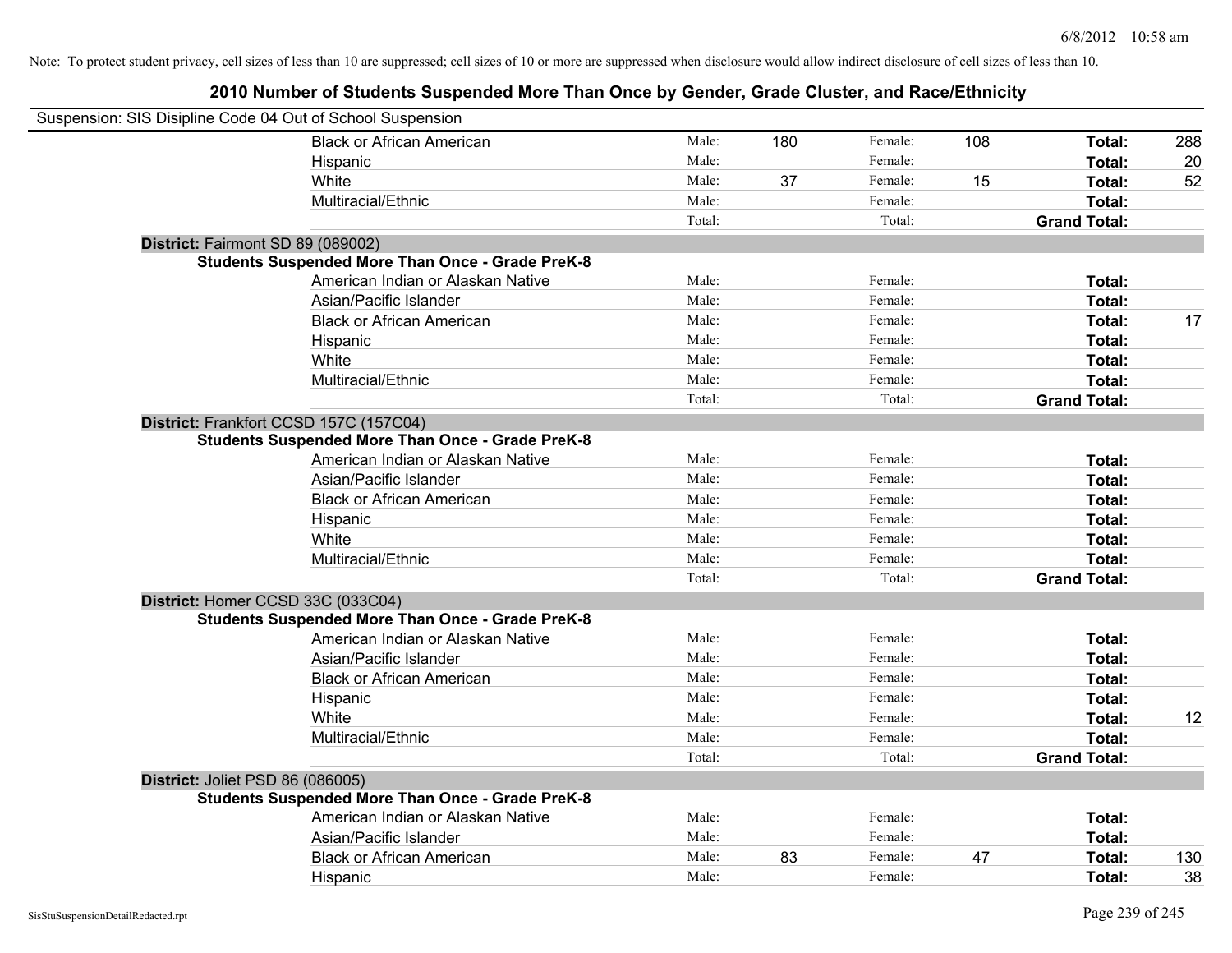| Suspension: SIS Disipline Code 04 Out of School Suspension |                                                         |        |     |         |    |                     |     |
|------------------------------------------------------------|---------------------------------------------------------|--------|-----|---------|----|---------------------|-----|
|                                                            | White                                                   | Male:  |     | Female: |    | <b>Total:</b>       | 22  |
|                                                            | Multiracial/Ethnic                                      | Male:  |     | Female: |    | Total:              | 10  |
|                                                            |                                                         | Total: |     | Total:  |    | <b>Grand Total:</b> |     |
| District: Joliet Twp HSD 204 (204017)                      |                                                         |        |     |         |    |                     |     |
|                                                            | <b>Students Suspended More Than Once - Grade 9-12</b>   |        |     |         |    |                     |     |
|                                                            | American Indian or Alaskan Native                       | Male:  |     | Female: |    | Total:              |     |
|                                                            | Asian/Pacific Islander                                  | Male:  |     | Female: |    | Total:              |     |
|                                                            | <b>Black or African American</b>                        | Male:  | 126 | Female: | 62 | Total:              | 188 |
|                                                            | Hispanic                                                | Male:  | 67  | Female: | 30 | Total:              | 97  |
|                                                            | White                                                   | Male:  | 34  | Female: | 14 | Total:              | 48  |
|                                                            | Multiracial/Ethnic                                      | Male:  |     | Female: |    | Total:              | 16  |
|                                                            |                                                         | Total: |     | Total:  |    | <b>Grand Total:</b> |     |
| District: Laraway CCSD 70C (070C04)                        |                                                         |        |     |         |    |                     |     |
|                                                            | <b>Students Suspended More Than Once - Grade PreK-8</b> |        |     |         |    |                     |     |
|                                                            | American Indian or Alaskan Native                       | Male:  |     | Female: |    | Total:              |     |
|                                                            | Asian/Pacific Islander                                  | Male:  |     | Female: |    | Total:              |     |
|                                                            | <b>Black or African American</b>                        | Male:  |     | Female: |    | Total:              |     |
|                                                            | Hispanic                                                | Male:  |     | Female: |    | Total:              |     |
|                                                            | White                                                   | Male:  |     | Female: |    | Total:              |     |
|                                                            | Multiracial/Ethnic                                      | Male:  |     | Female: |    | Total:              |     |
|                                                            |                                                         | Total: |     | Total:  |    | <b>Grand Total:</b> |     |
|                                                            | District: Lincoln Way CHSD 210 (210016)                 |        |     |         |    |                     |     |
|                                                            | <b>Students Suspended More Than Once - Grade 9-12</b>   |        |     |         |    |                     |     |
|                                                            | American Indian or Alaskan Native                       | Male:  |     | Female: |    | Total:              |     |
|                                                            | Asian/Pacific Islander                                  | Male:  |     | Female: |    | Total:              |     |
|                                                            | <b>Black or African American</b>                        | Male:  |     | Female: |    | Total:              |     |
|                                                            | Hispanic                                                | Male:  |     | Female: |    | Total:              |     |
|                                                            | White                                                   | Male:  |     | Female: |    | Total:              | 11  |
|                                                            | Multiracial/Ethnic                                      | Male:  |     | Female: |    | Total:              |     |
|                                                            |                                                         | Total: |     | Total:  |    | <b>Grand Total:</b> |     |
| District: Lockport SD 91 (091002)                          |                                                         |        |     |         |    |                     |     |
|                                                            | <b>Students Suspended More Than Once - Grade PreK-8</b> |        |     |         |    |                     |     |
|                                                            | American Indian or Alaskan Native                       | Male:  |     | Female: |    | Total:              |     |
|                                                            | Asian/Pacific Islander                                  | Male:  |     | Female: |    | Total:              |     |
|                                                            | <b>Black or African American</b>                        | Male:  |     | Female: |    | Total:              |     |
|                                                            | Hispanic                                                | Male:  |     | Female: |    | Total:              |     |
|                                                            | White                                                   | Male:  |     | Female: |    | Total:              |     |
|                                                            | Multiracial/Ethnic                                      | Male:  |     | Female: |    | Total:              |     |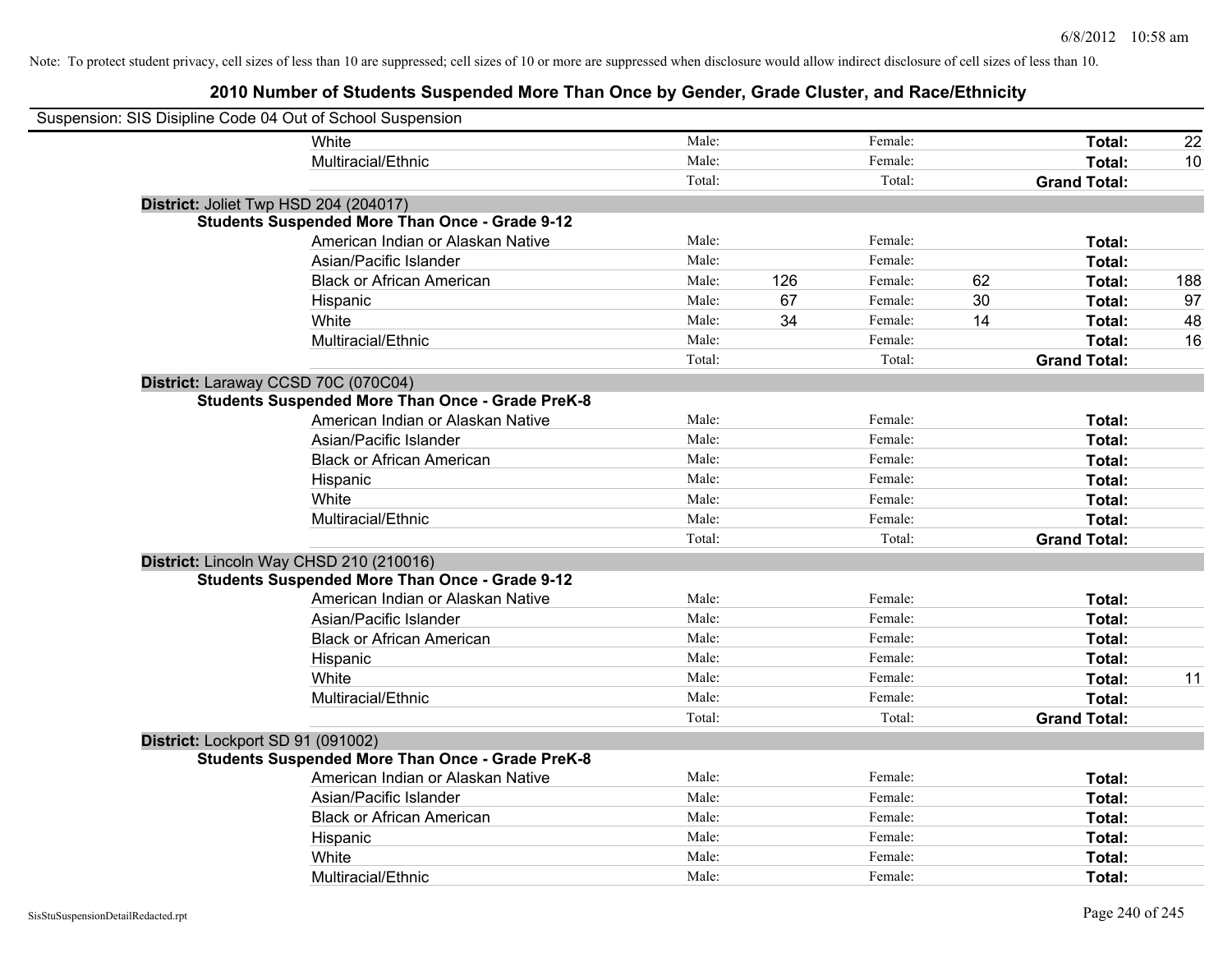| Suspension: SIS Disipline Code 04 Out of School Suspension |        |    |         |    |                     |     |
|------------------------------------------------------------|--------|----|---------|----|---------------------|-----|
|                                                            | Total: |    | Total:  |    | <b>Grand Total:</b> |     |
| District: Lockport Twp HSD 205 (205017)                    |        |    |         |    |                     |     |
| <b>Students Suspended More Than Once - Grade 9-12</b>      |        |    |         |    |                     |     |
| American Indian or Alaskan Native                          | Male:  |    | Female: |    | Total:              |     |
| Asian/Pacific Islander                                     | Male:  |    | Female: |    | Total:              |     |
| <b>Black or African American</b>                           | Male:  | 29 | Female: | 20 | Total:              | 49  |
| Hispanic                                                   | Male:  | 26 | Female: | 13 | Total:              | 39  |
| White                                                      | Male:  | 89 | Female: | 34 | Total:              | 123 |
| Multiracial/Ethnic                                         | Male:  |    | Female: |    | Total:              | 14  |
|                                                            | Total: |    | Total:  |    | <b>Grand Total:</b> |     |
| District: Manhattan SD 114 (114002)                        |        |    |         |    |                     |     |
| <b>Students Suspended More Than Once - Grade PreK-8</b>    |        |    |         |    |                     |     |
| American Indian or Alaskan Native                          | Male:  |    | Female: |    | Total:              |     |
| Asian/Pacific Islander                                     | Male:  |    | Female: |    | Total:              |     |
| <b>Black or African American</b>                           | Male:  |    | Female: |    | Total:              |     |
| Hispanic                                                   | Male:  |    | Female: |    | Total:              |     |
| White                                                      | Male:  |    | Female: |    | Total:              |     |
| Multiracial/Ethnic                                         | Male:  |    | Female: |    | Total:              |     |
|                                                            | Total: |    | Total:  |    | <b>Grand Total:</b> |     |
| District: Mokena SD 159 (159002)                           |        |    |         |    |                     |     |
| <b>Students Suspended More Than Once - Grade PreK-8</b>    |        |    |         |    |                     |     |
| American Indian or Alaskan Native                          | Male:  |    | Female: |    | Total:              |     |
| Asian/Pacific Islander                                     | Male:  |    | Female: |    | Total:              |     |
| <b>Black or African American</b>                           | Male:  |    | Female: |    | Total:              |     |
| Hispanic                                                   | Male:  |    | Female: |    | Total:              |     |
| White                                                      | Male:  |    | Female: |    | Total:              |     |
| Multiracial/Ethnic                                         | Male:  |    | Female: |    | Total:              |     |
|                                                            | Total: |    | Total:  |    | <b>Grand Total:</b> |     |
| District: New Lenox SD 122 (122002)                        |        |    |         |    |                     |     |
| <b>Students Suspended More Than Once - Grade PreK-8</b>    |        |    |         |    |                     |     |
| American Indian or Alaskan Native                          | Male:  |    | Female: |    | Total:              |     |
| Asian/Pacific Islander                                     | Male:  |    | Female: |    | Total:              |     |
| <b>Black or African American</b>                           | Male:  |    | Female: |    | Total:              |     |
| Hispanic                                                   | Male:  |    | Female: |    | Total:              |     |
| White                                                      | Male:  |    | Female: |    | Total:              |     |
| Multiracial/Ethnic                                         | Male:  |    | Female: |    | Total:              |     |
|                                                            | Total: |    | Total:  |    | <b>Grand Total:</b> |     |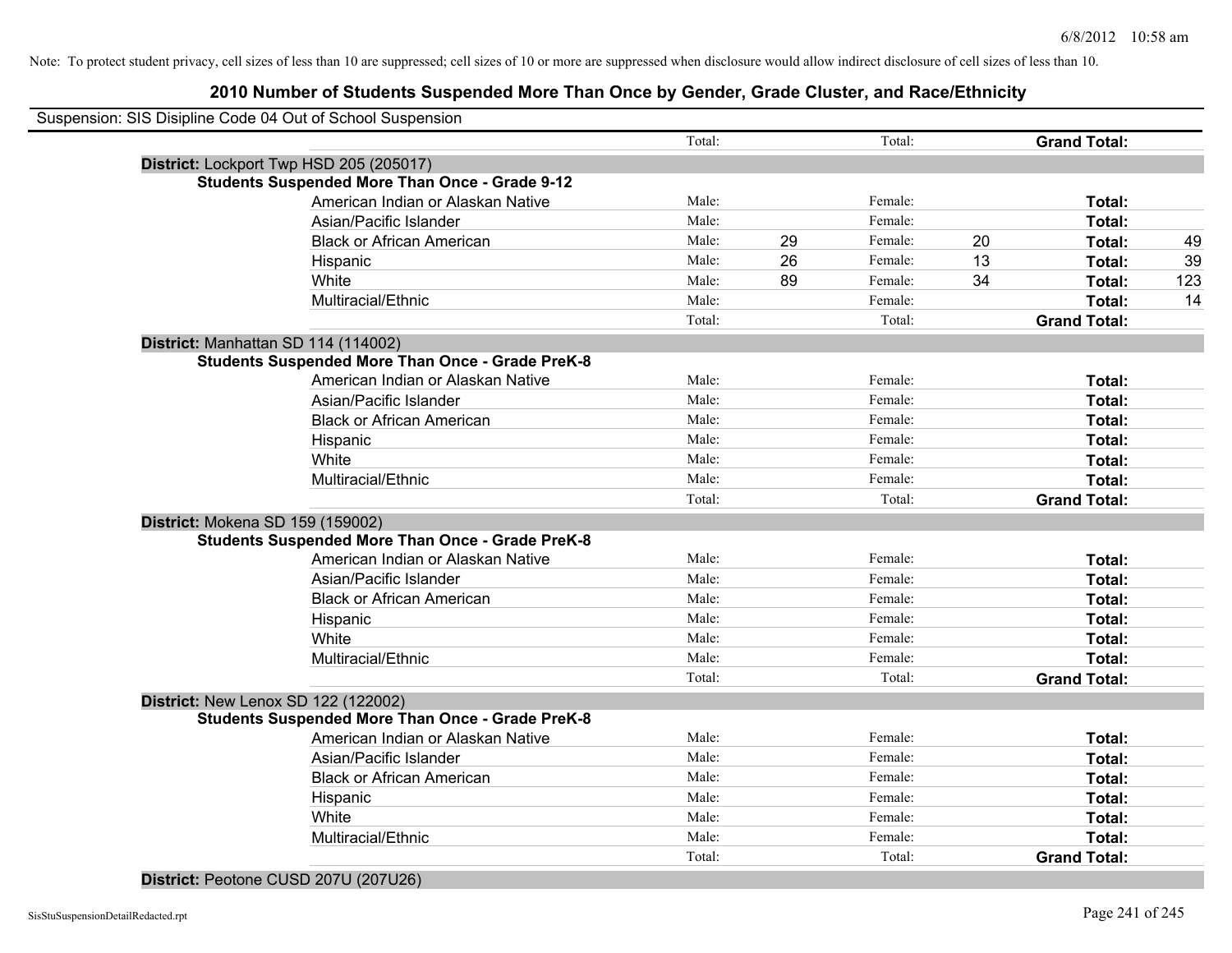| Suspension: SIS Disipline Code 04 Out of School Suspension |        |    |         |    |                     |    |
|------------------------------------------------------------|--------|----|---------|----|---------------------|----|
| <b>Students Suspended More Than Once - Grade 9-12</b>      |        |    |         |    |                     |    |
| American Indian or Alaskan Native                          | Male:  |    | Female: |    | Total:              |    |
| Asian/Pacific Islander                                     | Male:  |    | Female: |    | Total:              |    |
| <b>Black or African American</b>                           | Male:  |    | Female: |    | Total:              |    |
| Hispanic                                                   | Male:  |    | Female: |    | Total:              |    |
| White                                                      | Male:  |    | Female: |    | Total:              | 11 |
| Multiracial/Ethnic                                         | Male:  |    | Female: |    | Total:              |    |
|                                                            | Total: |    | Total:  |    | <b>Grand Total:</b> |    |
| District: Plainfield SD 202 (202022)                       |        |    |         |    |                     |    |
| <b>Students Suspended More Than Once - Grade PreK-8</b>    |        |    |         |    |                     |    |
| American Indian or Alaskan Native                          | Male:  |    | Female: |    | Total:              |    |
| Asian/Pacific Islander                                     | Male:  |    | Female: |    | Total:              |    |
| <b>Black or African American</b>                           | Male:  |    | Female: |    | Total:              | 37 |
| Hispanic                                                   | Male:  |    | Female: |    | Total:              | 30 |
| White                                                      | Male:  |    | Female: |    | Total:              | 72 |
| Multiracial/Ethnic                                         | Male:  |    | Female: |    | Total:              | 11 |
|                                                            | Total: |    | Total:  |    | <b>Grand Total:</b> |    |
| <b>Students Suspended More Than Once - Grade 9-12</b>      |        |    |         |    |                     |    |
| American Indian or Alaskan Native                          | Male:  |    | Female: |    | Total:              |    |
| Asian/Pacific Islander                                     | Male:  |    | Female: |    | Total:              |    |
| <b>Black or African American</b>                           | Male:  |    | Female: |    | Total:              | 28 |
| Hispanic                                                   | Male:  |    | Female: |    | Total:              | 28 |
| White                                                      | Male:  | 50 | Female: | 14 | Total:              | 64 |
| Multiracial/Ethnic                                         | Male:  |    | Female: |    | Total:              |    |
|                                                            | Total: |    | Total:  |    | <b>Grand Total:</b> |    |
| District: Reed Custer CUSD 255U (255U26)                   |        |    |         |    |                     |    |
| <b>Students Suspended More Than Once - Grade PreK-8</b>    |        |    |         |    |                     |    |
| American Indian or Alaskan Native                          | Male:  |    | Female: |    | Total:              |    |
| Asian/Pacific Islander                                     | Male:  |    | Female: |    | Total:              |    |
| <b>Black or African American</b>                           | Male:  |    | Female: |    | Total:              |    |
| Hispanic                                                   | Male:  |    | Female: |    | Total:              |    |
| White                                                      | Male:  |    | Female: |    | Total:              |    |
| Multiracial/Ethnic                                         | Male:  |    | Female: |    | Total:              |    |
|                                                            | Total: |    | Total:  |    | <b>Grand Total:</b> |    |
| <b>Students Suspended More Than Once - Grade 9-12</b>      |        |    |         |    |                     |    |
| American Indian or Alaskan Native                          | Male:  |    | Female: |    | Total:              |    |
| Asian/Pacific Islander                                     | Male:  |    | Female: |    | Total:              |    |
| <b>Black or African American</b>                           | Male:  |    | Female: |    | Total:              |    |
| Hispanic                                                   | Male:  |    | Female: |    | Total:              |    |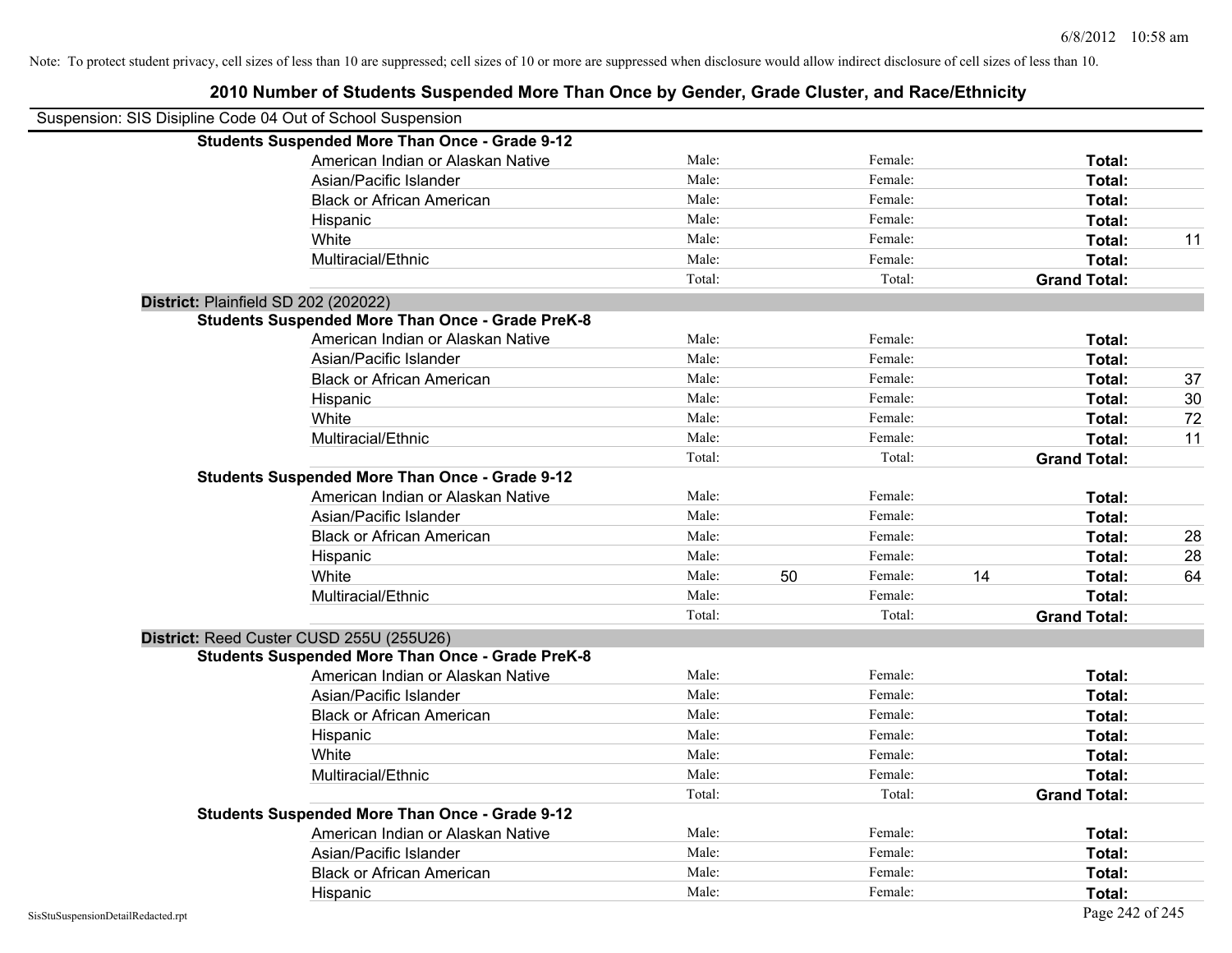| Suspension: SIS Disipline Code 04 Out of School Suspension |                                                         |        |         |                     |    |
|------------------------------------------------------------|---------------------------------------------------------|--------|---------|---------------------|----|
|                                                            | <b>White</b>                                            | Male:  | Female: | Total:              | 10 |
|                                                            | Multiracial/Ethnic                                      | Male:  | Female: | Total:              |    |
|                                                            |                                                         | Total: | Total:  | <b>Grand Total:</b> |    |
| District: Richland GSD 88A (088A02)                        |                                                         |        |         |                     |    |
|                                                            | <b>Students Suspended More Than Once - Grade PreK-8</b> |        |         |                     |    |
|                                                            | American Indian or Alaskan Native                       | Male:  | Female: | Total:              |    |
|                                                            | Asian/Pacific Islander                                  | Male:  | Female: | Total:              |    |
|                                                            | <b>Black or African American</b>                        | Male:  | Female: | Total:              |    |
|                                                            | Hispanic                                                | Male:  | Female: | Total:              |    |
|                                                            | White                                                   | Male:  | Female: | Total:              |    |
|                                                            | Multiracial/Ethnic                                      | Male:  | Female: | Total:              |    |
|                                                            |                                                         | Total: | Total:  | <b>Grand Total:</b> |    |
|                                                            | District: S Will Co Coop for Spec Ed (255U61)           |        |         |                     |    |
|                                                            | <b>Students Suspended More Than Once - Grade 9-12</b>   |        |         |                     |    |
|                                                            | American Indian or Alaskan Native                       | Male:  | Female: | Total:              |    |
|                                                            | Asian/Pacific Islander                                  | Male:  | Female: | Total:              |    |
|                                                            | <b>Black or African American</b>                        | Male:  | Female: | Total:              |    |
|                                                            | Hispanic                                                | Male:  | Female: | Total:              |    |
|                                                            | White                                                   | Male:  | Female: | Total:              |    |
|                                                            | Multiracial/Ethnic                                      | Male:  | Female: | Total:              |    |
|                                                            |                                                         | Total: | Total:  | <b>Grand Total:</b> |    |
| District: Summit Hill SD 161 (161002)                      |                                                         |        |         |                     |    |
|                                                            | <b>Students Suspended More Than Once - Grade PreK-8</b> |        |         |                     |    |
|                                                            | American Indian or Alaskan Native                       | Male:  | Female: | Total:              |    |
|                                                            | Asian/Pacific Islander                                  | Male:  | Female: | Total:              |    |
|                                                            | <b>Black or African American</b>                        | Male:  | Female: | Total:              |    |
|                                                            | Hispanic                                                | Male:  | Female: | Total:              |    |
|                                                            | White                                                   | Male:  | Female: | Total:              |    |
|                                                            | Multiracial/Ethnic                                      | Male:  | Female: | Total:              |    |
|                                                            |                                                         | Total: | Total:  | <b>Grand Total:</b> | 16 |
| <b>District: Taft SD 90 (090002)</b>                       |                                                         |        |         |                     |    |
|                                                            | <b>Students Suspended More Than Once - Grade PreK-8</b> |        |         |                     |    |
|                                                            | American Indian or Alaskan Native                       | Male:  | Female: | Total:              |    |
|                                                            | Asian/Pacific Islander                                  | Male:  | Female: | Total:              |    |
|                                                            | <b>Black or African American</b>                        | Male:  | Female: | Total:              |    |
|                                                            | Hispanic                                                | Male:  | Female: | Total:              |    |
|                                                            | White                                                   | Male:  | Female: | Total:              |    |
|                                                            | Multiracial/Ethnic                                      | Male:  | Female: | Total:              |    |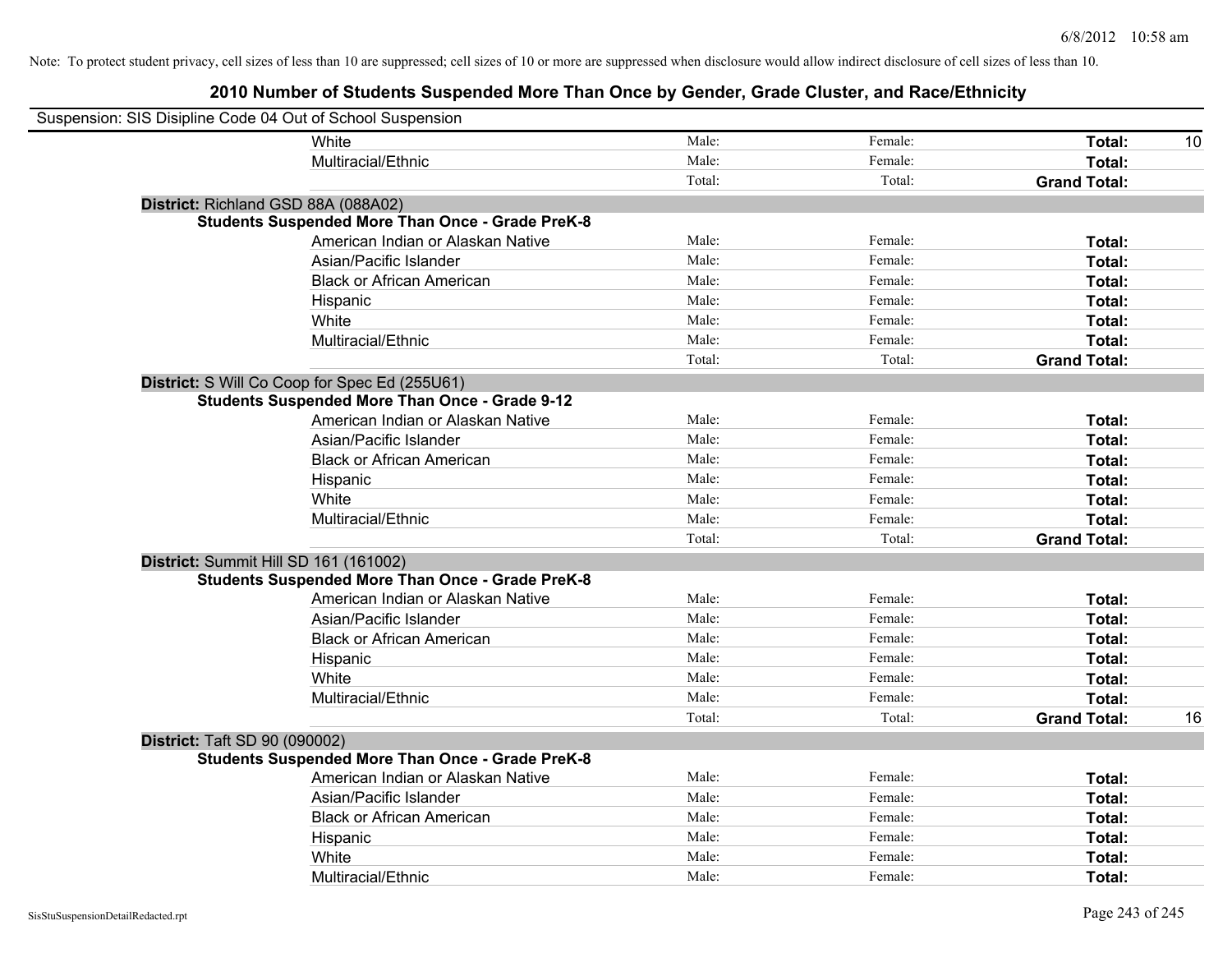# **2010 Number of Students Suspended More Than Once by Gender, Grade Cluster, and Race/Ethnicity**

| Suspension: SIS Disipline Code 04 Out of School Suspension |                                                         |        |    |         |    |                     |     |
|------------------------------------------------------------|---------------------------------------------------------|--------|----|---------|----|---------------------|-----|
|                                                            |                                                         | Total: |    | Total:  |    | <b>Grand Total:</b> |     |
|                                                            | District: Troy CCSD 30C (030C04)                        |        |    |         |    |                     |     |
|                                                            | <b>Students Suspended More Than Once - Grade PreK-8</b> |        |    |         |    |                     |     |
|                                                            | American Indian or Alaskan Native                       | Male:  |    | Female: |    | Total:              |     |
|                                                            | Asian/Pacific Islander                                  | Male:  |    | Female: |    | <b>Total:</b>       |     |
|                                                            | <b>Black or African American</b>                        | Male:  |    | Female: |    | <b>Total:</b>       |     |
|                                                            | Hispanic                                                | Male:  |    | Female: |    | <b>Total:</b>       |     |
|                                                            | White                                                   | Male:  |    | Female: |    | Total:              |     |
|                                                            | Multiracial/Ethnic                                      | Male:  |    | Female: |    | Total:              |     |
|                                                            |                                                         | Total: |    | Total:  |    | <b>Grand Total:</b> |     |
| <b>District: Union SD 81 (081002)</b>                      |                                                         |        |    |         |    |                     |     |
|                                                            | <b>Students Suspended More Than Once - Grade PreK-8</b> |        |    |         |    |                     |     |
|                                                            | American Indian or Alaskan Native                       | Male:  |    | Female: |    | Total:              |     |
|                                                            | Asian/Pacific Islander                                  | Male:  |    | Female: |    | Total:              |     |
|                                                            | <b>Black or African American</b>                        | Male:  |    | Female: |    | Total:              |     |
|                                                            | Hispanic                                                | Male:  |    | Female: |    | Total:              |     |
|                                                            | White                                                   | Male:  |    | Female: |    | Total:              |     |
|                                                            | Multiracial/Ethnic                                      | Male:  |    | Female: |    | Total:              |     |
|                                                            |                                                         | Total: |    | Total:  |    | <b>Grand Total:</b> |     |
|                                                            | District: Valley View CUSD 365U (365U26)                |        |    |         |    |                     |     |
|                                                            | <b>Students Suspended More Than Once - Grade PreK-8</b> |        |    |         |    |                     |     |
|                                                            | American Indian or Alaskan Native                       | Male:  |    | Female: |    | Total:              |     |
|                                                            | Asian/Pacific Islander                                  | Male:  |    | Female: |    | Total:              |     |
|                                                            | <b>Black or African American</b>                        | Male:  | 62 | Female: | 31 | Total:              | 93  |
|                                                            | Hispanic                                                | Male:  | 46 | Female: | 18 | Total:              | 64  |
|                                                            | White                                                   | Male:  |    | Female: |    | Total:              | 43  |
|                                                            | Multiracial/Ethnic                                      | Male:  |    | Female: |    | Total:              |     |
|                                                            |                                                         | Total: |    | Total:  |    | <b>Grand Total:</b> | 210 |
|                                                            | <b>Students Suspended More Than Once - Grade 9-12</b>   |        |    |         |    |                     |     |
|                                                            | American Indian or Alaskan Native                       | Male:  |    | Female: |    | Total:              |     |
|                                                            | Asian/Pacific Islander                                  | Male:  |    | Female: |    | Total:              |     |
|                                                            | <b>Black or African American</b>                        | Male:  | 72 | Female: | 20 | Total:              | 92  |
|                                                            | Hispanic                                                | Male:  | 51 | Female: | 20 | Total:              | 71  |
|                                                            | White                                                   | Male:  |    | Female: |    | Total:              | 26  |
|                                                            | Multiracial/Ethnic                                      | Male:  |    | Female: |    | Total:              |     |
|                                                            |                                                         | Total: |    | Total:  |    | <b>Grand Total:</b> |     |

**District:** Will County SD 92 (092002) **Students Suspended More Than Once - Grade PreK-8**